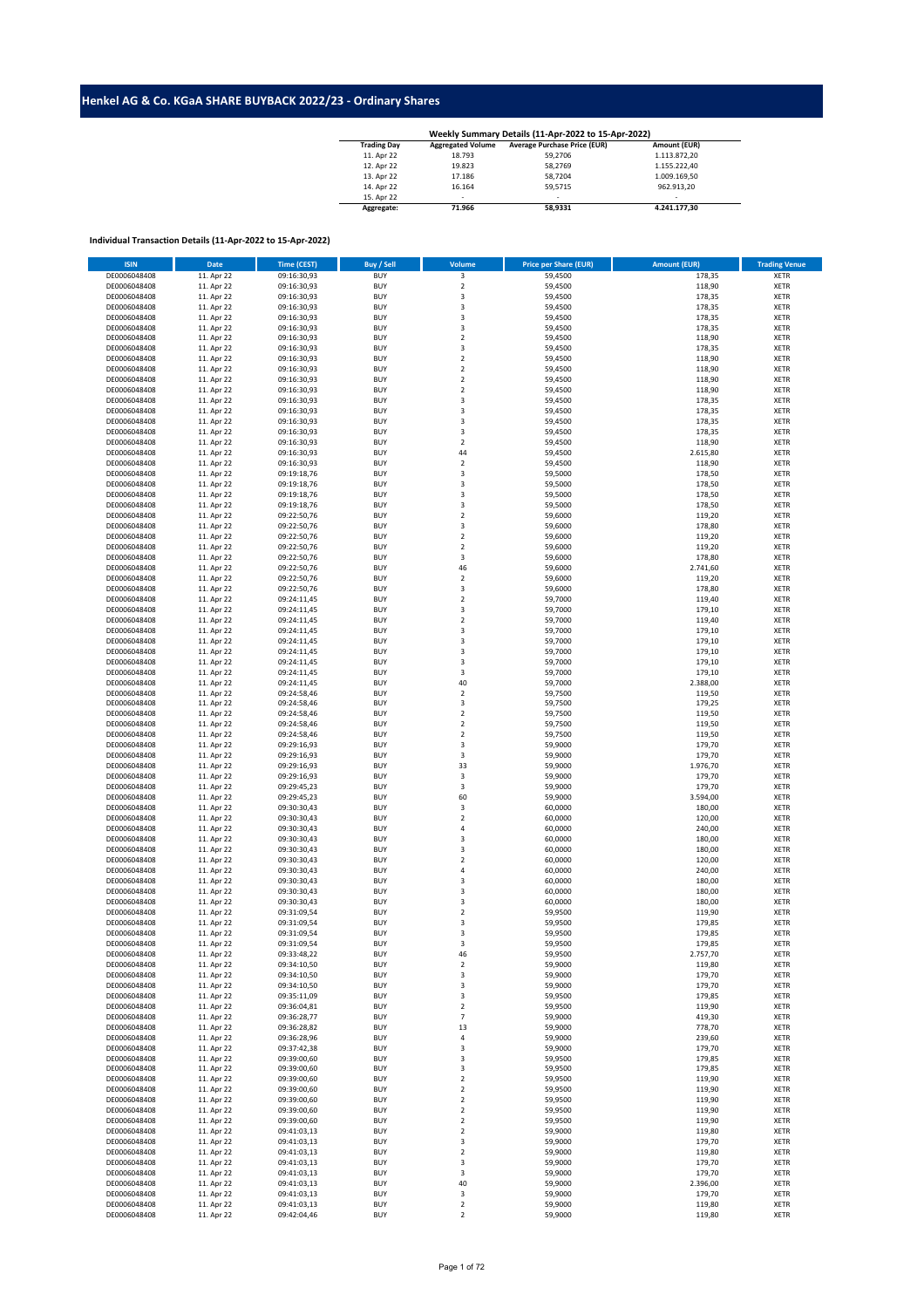| <b>ISIN</b>                  | <b>Date</b>              | <b>Time (CEST)</b>         | <b>Buy / Sell</b>        | Volume                                 | <b>Price per Share (EUR)</b> | <b>Amount (EUR)</b> | <b>Trading Venue</b>       |
|------------------------------|--------------------------|----------------------------|--------------------------|----------------------------------------|------------------------------|---------------------|----------------------------|
| DE0006048408                 | 11. Apr 22               | 09:42:04,46                | <b>BUY</b>               | $\overline{\mathbf{c}}$                | 59,9000                      | 119,80              | XETR                       |
| DE0006048408                 | 11. Apr 22               | 09:42:04,46                | <b>BUY</b>               | 3                                      | 59,9000                      | 179,70              | XETR                       |
| DE0006048408<br>DE0006048408 | 11. Apr 22<br>11. Apr 22 | 09:42:04,46<br>09:42:04,46 | <b>BUY</b><br><b>BUY</b> | 3<br>3                                 | 59,9000<br>59,9000           | 179,70<br>179,70    | XETR<br>XETR               |
| DE0006048408                 | 11. Apr 22               | 09:42:04,46                | <b>BUY</b>               | $\mathbf 2$                            | 59,9000                      | 119,80              | XETR                       |
| DE0006048408                 | 11. Apr 22               | 09:42:12,11                | <b>BUY</b>               | $\overline{\mathbf{c}}$                | 59,8500                      | 119,70              | <b>XETR</b>                |
| DE0006048408                 | 11. Apr 22               | 09:42:12,11                | <b>BUY</b>               | $\overline{\mathbf{c}}$                | 59,8500                      | 119,70              | <b>XETR</b>                |
| DE0006048408                 | 11. Apr 22               | 09:42:12,11                | <b>BUY</b>               | 35                                     | 59,8500                      | 2.094,75            | <b>XETR</b>                |
| DE0006048408<br>DE0006048408 | 11. Apr 22<br>11. Apr 22 | 09:45:28,30                | <b>BUY</b><br><b>BUY</b> | 3<br>3                                 | 59,9000<br>59,9000           | 179,70<br>179,70    | <b>XETR</b><br><b>XETR</b> |
| DE0006048408                 | 11. Apr 22               | 09:45:28,30<br>09:45:28,30 | <b>BUY</b>               | $\mathbf 2$                            | 59,9000                      | 119,80              | <b>XETR</b>                |
| DE0006048408                 | 11. Apr 22               | 09:45:28,30                | <b>BUY</b>               | 3                                      | 59,9000                      | 179,70              | <b>XETR</b>                |
| DE0006048408                 | 11. Apr 22               | 09:45:28,30                | <b>BUY</b>               | 3                                      | 59,9000                      | 179,70              | XETR                       |
| DE0006048408                 | 11. Apr 22               | 09:45:28,30                | <b>BUY</b>               | 3                                      | 59,9000                      | 179,70              | <b>XETR</b>                |
| DE0006048408                 | 11. Apr 22               | 09:45:28,30                | <b>BUY</b>               | $\mathbf 2$                            | 59,9000                      | 119,80              | XETR                       |
| DE0006048408<br>DE0006048408 | 11. Apr 22<br>11. Apr 22 | 09:45:28,30<br>09:45:31,97 | <b>BUY</b><br><b>BUY</b> | 64<br>3                                | 59,9000<br>59,9000           | 3.833,60<br>179,70  | <b>XETR</b><br>XETR        |
| DE0006048408                 | 11. Apr 22               | 09:47:30,22                | <b>BUY</b>               | 3                                      | 59,9000                      | 179,70              | <b>XETR</b>                |
| DE0006048408                 | 11. Apr 22               | 09:47:30,22                | <b>BUY</b>               | $\mathbf 2$                            | 59,9000                      | 119,80              | XETR                       |
| DE0006048408                 | 11. Apr 22               | 09:47:30,22                | <b>BUY</b>               | 3                                      | 59,9000                      | 179,70              | <b>XETR</b>                |
| DE0006048408                 | 11. Apr 22               | 09:47:30,22                | <b>BUY</b>               | $\overline{\mathbf{c}}$                | 59,9000                      | 119,80              | XETR                       |
| DE0006048408<br>DE0006048408 | 11. Apr 22<br>11. Apr 22 | 09:47:30,22<br>09:47:30,22 | <b>BUY</b><br><b>BUY</b> | 3<br>$\overline{\mathbf{c}}$           | 59,9000<br>59,9000           | 179,70<br>119,80    | XETR<br><b>XETR</b>        |
| DE0006048408                 | 11. Apr 22               | 09:47:30,22                | <b>BUY</b>               | $\mathbf 2$                            | 59,9000                      | 119,80              | <b>XETR</b>                |
| DE0006048408                 | 11. Apr 22               | 09:47:30,22                | <b>BUY</b>               | 59                                     | 59,9000                      | 3.534,10            | <b>XETR</b>                |
| DE0006048408                 | 11. Apr 22               | 09:48:43,35                | <b>BUY</b>               | 3                                      | 59,9000                      | 179,70              | <b>XETR</b>                |
| DE0006048408                 | 11. Apr 22               | 09:48:43,35                | <b>BUY</b>               | 3                                      | 59,9000                      | 179,70              | <b>XETR</b>                |
| DE0006048408<br>DE0006048408 | 11. Apr 22<br>11. Apr 22 | 09:48:43,35<br>09:48:43,35 | <b>BUY</b><br><b>BUY</b> | 3<br>$\mathbf 2$                       | 59,9000<br>59,9000           | 179,70<br>119,80    | <b>XETR</b><br><b>XETR</b> |
| DE0006048408                 | 11. Apr 22               | 09:49:17,80                | <b>BUY</b>               | 3                                      | 59,8500                      | 179,55              | XETR                       |
| DE0006048408                 | 11. Apr 22               | 09:49:17,80                | <b>BUY</b>               | 3                                      | 59,8500                      | 179,55              | <b>XETR</b>                |
| DE0006048408                 | 11. Apr 22               | 09:49:17,80                | <b>BUY</b>               | $\overline{\mathbf{c}}$                | 59,8500                      | 119,70              | <b>XETR</b>                |
| DE0006048408                 | 11. Apr 22               | 09:50:55,85                | <b>BUY</b>               | 3                                      | 59,8000                      | 179,40              | <b>XETR</b>                |
| DE0006048408<br>DE0006048408 | 11. Apr 22<br>11. Apr 22 | 09:50:55,85<br>09:50:55,85 | <b>BUY</b><br><b>BUY</b> | 44<br>$\overline{\mathbf{c}}$          | 59,8000<br>59,8000           | 2.631,20<br>119,60  | XETR<br><b>XETR</b>        |
| DE0006048408                 | 11. Apr 22               | 09:51:18,21                | <b>BUY</b>               | 3                                      | 59,8000                      | 179,40              | XETR                       |
| DE0006048408                 | 11. Apr 22               | 09:51:45,50                | <b>BUY</b>               | $\overline{\mathbf{c}}$                | 59,7500                      | 119,50              | <b>XETR</b>                |
| DE0006048408                 | 11. Apr 22               | 09:51:45,50                | <b>BUY</b>               | 3                                      | 59,7500                      | 179,25              | XETR                       |
| DE0006048408                 | 11. Apr 22               | 09:51:45,50                | <b>BUY</b>               | $\overline{\mathbf{c}}$                | 59,7500                      | 119,50              | <b>XETR</b>                |
| DE0006048408                 | 11. Apr 22               | 09:51:45,50                | <b>BUY</b>               | 3                                      | 59,7500                      | 179,25              | <b>XETR</b>                |
| DE0006048408<br>DE0006048408 | 11. Apr 22<br>11. Apr 22 | 09:51:45,50<br>09:51:45,50 | <b>BUY</b><br><b>BUY</b> | 3<br>$\mathbf 2$                       | 59,7500<br>59,7500           | 179,25<br>119,50    | <b>XETR</b><br><b>XETR</b> |
| DE0006048408                 | 11. Apr 22               | 09:54:57,62                | <b>BUY</b>               | $\overline{\mathbf{c}}$                | 59,7500                      | 119,50              | <b>XETR</b>                |
| DE0006048408                 | 11. Apr 22               | 09:58:07,87                | <b>BUY</b>               | $\overline{\mathbf{c}}$                | 59,8500                      | 119,70              | <b>XETR</b>                |
| DE0006048408                 | 11. Apr 22               | 09:58:07,87                | <b>BUY</b>               | 3                                      | 59,8500                      | 179,55              | <b>XETR</b>                |
| DE0006048408                 | 11. Apr 22               | 09:58:07,87                | <b>BUY</b>               | 3                                      | 59,8500                      | 179,55              | XETR                       |
| DE0006048408<br>DE0006048408 | 11. Apr 22<br>11. Apr 22 | 09:58:07,87                | <b>BUY</b><br><b>BUY</b> | 3<br>3                                 | 59,8500<br>59,8500           | 179,55<br>179,55    | XETR<br><b>XETR</b>        |
| DE0006048408                 | 11. Apr 22               | 09:58:07,87<br>09:58:07,87 | <b>BUY</b>               | $\mathbf 2$                            | 59,8500                      | 119,70              | <b>XETR</b>                |
| DE0006048408                 | 11. Apr 22               | 09:58:07,87                | <b>BUY</b>               | $\mathbf 2$                            | 59,8500                      | 119,70              | <b>XETR</b>                |
| DE0006048408                 | 11. Apr 22               | 09:58:07,87                | <b>BUY</b>               | $\mathbf 2$                            | 59,8500                      | 119,70              | <b>XETR</b>                |
| DE0006048408                 | 11. Apr 22               | 09:58:20,03                | <b>BUY</b>               | $\overline{\mathbf{c}}$                | 59,8500                      | 119,70              | <b>XETR</b>                |
| DE0006048408                 | 11. Apr 22               | 09:58:20,03                | <b>BUY</b>               | $\mathbf 2$                            | 59,8500                      | 119,70              | <b>XETR</b>                |
| DE0006048408<br>DE0006048408 | 11. Apr 22<br>11. Apr 22 | 09:58:43,84<br>09:58:43,84 | <b>BUY</b><br><b>BUY</b> | 3<br>24                                | 59,9000<br>59,9000           | 179,70<br>1.437,60  | XETR<br>XETR               |
| DE0006048408                 | 11. Apr 22               | 09:58:44,36                | <b>BUY</b>               | $\overline{4}$                         | 59,9000                      | 239,60              | <b>XETR</b>                |
| DE0006048408                 | 11. Apr 22               | 09:58:44,36                | <b>BUY</b>               | 3                                      | 59,9000                      | 179,70              | <b>XETR</b>                |
| DE0006048408                 | 11. Apr 22               | 09:58:44,36                | <b>BUY</b>               | 32                                     | 59,9000                      | 1.916,80            | <b>XETR</b>                |
| DE0006048408                 | 11. Apr 22               | 10:04:53,84                | <b>BUY</b>               | $\overline{\mathbf{c}}$                | 59,9500                      | 119,90              | XETR                       |
| DE0006048408<br>DE0006048408 | 11. Apr 22<br>11. Apr 22 | 10:04:53,84<br>10:04:53,84 | <b>BUY</b><br><b>BUY</b> | 3<br>3                                 | 59,9500<br>59,9500           | 179,85<br>179,85    | <b>XETR</b><br>XETR        |
| DE0006048408                 | 11. Apr 22               | 10:04:53,84                | <b>BUY</b>               | $\overline{\mathbf{c}}$                | 59,9500                      | 119,90              | <b>XETR</b>                |
| DE0006048408                 | 11. Apr 22               | 10:04:53,84                | <b>BUY</b>               | 2                                      | 59,9500                      | 119,90              | XETR                       |
| DE0006048408                 | 11. Apr 22               | 10:04:53,84                | <b>BUY</b>               | 3                                      | 59,9500                      | 179,85              | <b>XETR</b>                |
| DE0006048408                 | 11. Apr 22               | 10:04:58,57                | <b>BUY</b>               | 3                                      | 59,9500                      | 179,85              | <b>XETR</b>                |
| DE0006048408<br>DE0006048408 | 11. Apr 22<br>11. Apr 22 | 10:04:58,57<br>10:04:58,57 | <b>BUY</b><br><b>BUY</b> | 2<br>3                                 | 59,9500<br>59,9500           | 119,90<br>179,85    | XETR<br>XETR               |
| DE0006048408                 | 11. Apr 22               | 10:04:58,57                | <b>BUY</b>               | 3                                      | 59,9500                      | 179,85              | XETR                       |
| DE0006048408                 | 11. Apr 22               | 10:04:58,57                | <b>BUY</b>               | $\mathbf 2$                            | 59,9500                      | 119,90              | XETR                       |
| DE0006048408                 | 11. Apr 22               | 10:05:04,70                | <b>BUY</b>               | 3                                      | 59,9000                      | 179,70              | <b>XETR</b>                |
| DE0006048408                 | 11. Apr 22               | 10:05:04,70                | <b>BUY</b>               | $\mathbf 2$                            | 59,9000                      | 119,80              | XETR                       |
| DE0006048408<br>DE0006048408 | 11. Apr 22<br>11. Apr 22 | 10:05:04.70<br>10:05:04,70 | <b>BUY</b><br><b>BUY</b> | $\overline{\mathbf{c}}$<br>$\mathbf 2$ | 59,9000<br>59,9000           | 119,80<br>119,80    | <b>XETR</b><br>XETR        |
| DE0006048408                 | 11. Apr 22               | 10:05:04,70                | <b>BUY</b>               | 15                                     | 59,9000                      | 898,50              | <b>XETR</b>                |
| DE0006048408                 | 11. Apr 22               | 10:05:04,73                | <b>BUY</b>               | 45                                     | 59,9000                      | 2.695,50            | XETR                       |
| DE0006048408                 | 11. Apr 22               | 10:06:10,94                | <b>BUY</b>               | 3                                      | 60,0000                      | 180,00              | <b>XETR</b>                |
| DE0006048408<br>DE0006048408 | 11. Apr 22<br>11. Apr 22 | 10:06:10,94<br>10:06:10,94 | <b>BUY</b><br><b>BUY</b> | 3<br>3                                 | 60,0000<br>60,0000           | 180,00<br>180,00    | XETR<br><b>XETR</b>        |
| DE0006048408                 | 11. Apr 22               | 10:06:10,94                | <b>BUY</b>               | 4                                      | 60,0000                      | 240,00              | XETR                       |
| DE0006048408                 | 11. Apr 22               | 10:06:10,94                | <b>BUY</b>               | 2                                      | 60,0000                      | 120,00              | <b>XETR</b>                |
| DE0006048408                 | 11. Apr 22               | 10:06:10,94                | <b>BUY</b>               | 3                                      | 60,0000                      | 180,00              | XETR                       |
| DE0006048408                 | 11. Apr 22               | 10:06:10,94                | <b>BUY</b>               | $\mathbf 2$                            | 60,0000                      | 120,00              | <b>XETR</b>                |
| DE0006048408                 | 11. Apr 22               | 10:06:10,94                | <b>BUY</b>               | 3                                      | 60,0000                      | 180,00              | XETR                       |
| DE0006048408<br>DE0006048408 | 11. Apr 22<br>11. Apr 22 | 10:06:10,94<br>10:06:16,23 | <b>BUY</b><br><b>BUY</b> | 3<br>$\mathbf 2$                       | 60,0000<br>59,9500           | 180,00<br>119,90    | <b>XETR</b><br>XETR        |
| DE0006048408                 | 11. Apr 22               | 10:06:16,23                | <b>BUY</b>               | 3                                      | 59,9500                      | 179,85              | <b>XETR</b>                |
| DE0006048408                 | 11. Apr 22               | 10:06:16,23                | <b>BUY</b>               | 42                                     | 59,9500                      | 2.517,90            | <b>XETR</b>                |
| DE0006048408                 | 11. Apr 22               | 10:10:21,65                | <b>BUY</b>               | $\mathbf 2$                            | 59,9500                      | 119,90              | XETR                       |
| DE0006048408                 | 11. Apr 22               | 10:10:21,65                | <b>BUY</b>               | $\mathbf 2$                            | 59,9500                      | 119,90              | <b>XETR</b>                |
| DE0006048408<br>DE0006048408 | 11. Apr 22<br>11. Apr 22 | 10:10:21,65<br>10:10:21,65 | <b>BUY</b><br><b>BUY</b> | 3<br>$\overline{2}$                    | 59,9500<br>59,9500           | 179,85<br>119,90    | XETR<br><b>XETR</b>        |
| DE0006048408                 | 11. Apr 22               | 10:10:21,65                | <b>BUY</b>               | 2                                      | 59,9500                      | 119,90              | XETR                       |
| DE0006048408                 | 11. Apr 22               | 10:10:21,65                | <b>BUY</b>               | 47                                     | 59,9500                      | 2.817,65            | <b>XETR</b>                |
| DE0006048408                 | 11. Apr 22               | 10:10:21,65                | <b>BUY</b>               | $\mathbf 2$                            | 59,9500                      | 119,90              | XETR                       |
| DE0006048408                 | 11. Apr 22               | 10:11:02,46                | <b>BUY</b>               | 36                                     | 60,0000                      | 2.160,00            | <b>XETR</b>                |
| DE0006048408<br>DE0006048408 | 11. Apr 22<br>11. Apr 22 | 10:11:02,63<br>10:11:39,64 | <b>BUY</b><br><b>BUY</b> | 10<br>3                                | 60,0000<br>60,0000           | 600,00<br>180,00    | XETR<br><b>XETR</b>        |
| DE0006048408                 | 11. Apr 22               | 10:11:39,64                | <b>BUY</b>               | $\mathbf 2$                            | 60,0000                      | 120,00              | XETR                       |
| DE0006048408                 | 11. Apr 22               | 10:11:39,64                | <b>BUY</b>               | $\mathbf 2$                            | 60,0000                      | 120,00              | <b>XETR</b>                |
| DE0006048408                 | 11. Apr 22               | 10:11:39,64                | <b>BUY</b>               | 2                                      | 60,0000                      | 120,00              | <b>XETR</b>                |
| DE0006048408                 | 11. Apr 22               | 10:11:39,64                | <b>BUY</b>               | 2                                      | 60,0000                      | 120,00              | <b>XETR</b>                |
| DE0006048408<br>DE0006048408 | 11. Apr 22<br>11. Apr 22 | 10:11:39,64<br>10:11:39,64 | <b>BUY</b><br><b>BUY</b> | $\mathbf 2$<br>$\mathbf 2$             | 60,0000<br>60,0000           | 120,00<br>120,00    | XETR<br><b>XETR</b>        |
| DE0006048408                 | 11. Apr 22               | 10:11:39,64                | <b>BUY</b>               | $\mathbf 2$                            | 60,0000                      | 120,00              | XETR                       |
| DE0006048408                 | 11. Apr 22               | 10:11:39,64                | <b>BUY</b>               | $\mathbf 2$                            | 60,0000                      | 120,00              | XETR                       |
| DE0006048408                 | 11. Apr 22               | 10:11:39,64                | <b>BUY</b>               | 15                                     | 60,0000                      | 900,00              | XETR                       |
| DE0006048408                 | 11. Apr 22               | 10:13:43,79                | <b>BUY</b>               | $\mathbf 2$                            | 59,9500                      | 119,90              | XETR                       |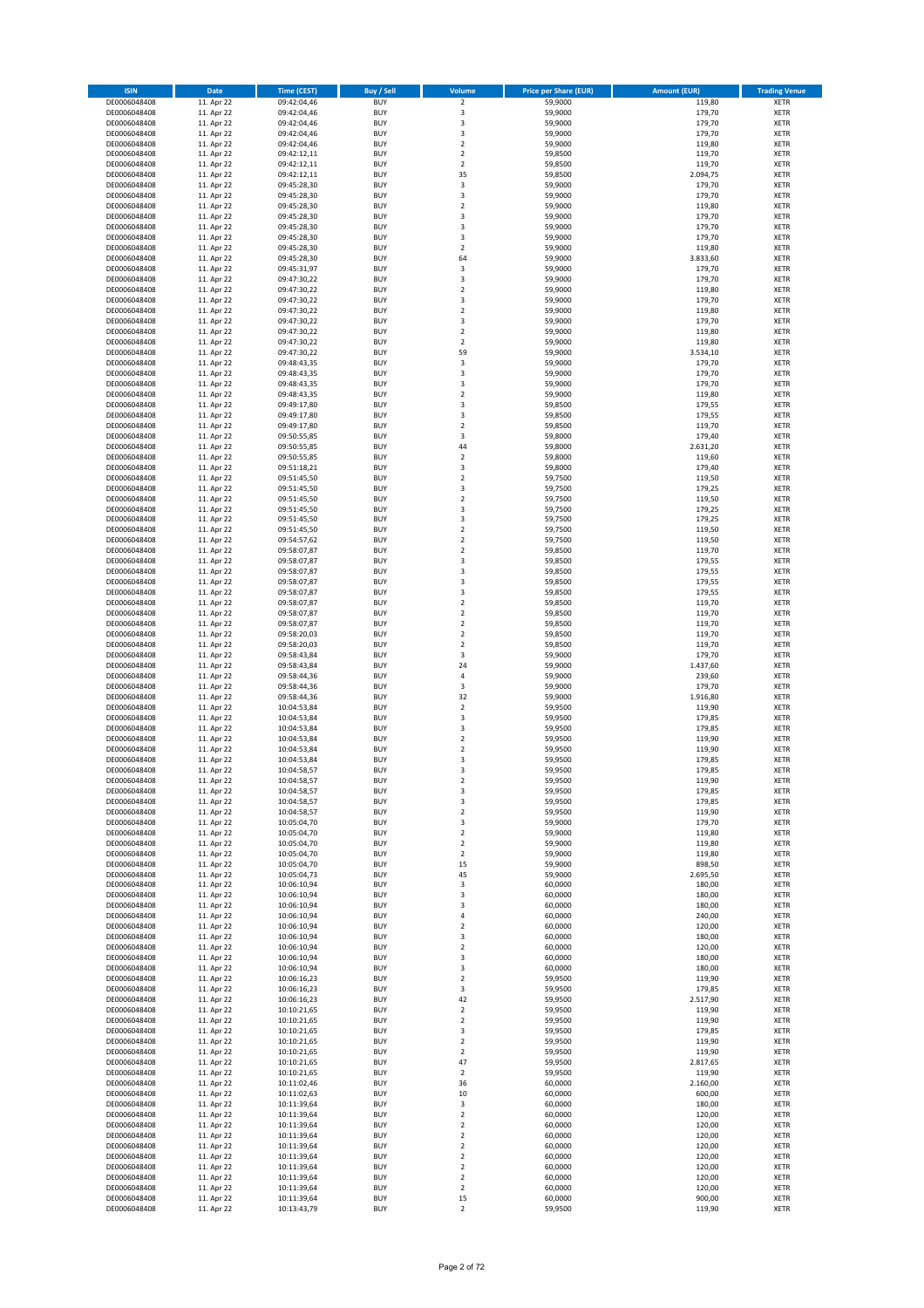| <b>ISIN</b>                  | <b>Date</b>              | <b>Time (CEST)</b>         | Buy / Sell               | Volume                                 | <b>Price per Share (EUR)</b> | <b>Amount (EUR)</b> | <b>Trading Venue</b>       |
|------------------------------|--------------------------|----------------------------|--------------------------|----------------------------------------|------------------------------|---------------------|----------------------------|
| DE0006048408                 | 11. Apr 22               | 10:13:43,79                | <b>BUY</b>               | $\,$ 1 $\,$                            | 59,9500                      | 59,95               | XETR                       |
| DE0006048408                 | 11. Apr 22               | 10:13:43,79                | <b>BUY</b>               | $\mathbf 2$                            | 59,9500                      | 119,90              | XETR                       |
| DE0006048408<br>DE0006048408 | 11. Apr 22<br>11. Apr 22 | 10:13:43,79<br>10:13:53,79 | <b>BUY</b><br><b>BUY</b> | $\mathbf 2$<br>$\mathbf 2$             | 59,9500<br>59,9500           | 119,90<br>119,90    | XETR<br>XETR               |
| DE0006048408                 | 11. Apr 22               | 10:13:53,79                | <b>BUY</b>               | 3                                      | 59,9500                      | 179,85              | XETR                       |
| DE0006048408                 | 11. Apr 22               | 10:13:53,79                | <b>BUY</b>               | 24                                     | 59,9500                      | 1.438,80            | <b>XETR</b>                |
| DE0006048408                 | 11. Apr 22               | 10:13:53,79                | <b>BUY</b>               | 14                                     | 59,9500                      | 839,30              | <b>XETR</b>                |
| DE0006048408                 | 11. Apr 22               | 10:13:54,03                | <b>BUY</b>               | 8                                      | 59,9500                      | 479,60              | <b>XETR</b>                |
| DE0006048408<br>DE0006048408 | 11. Apr 22<br>11. Apr 22 | 10:13:54,18<br>10:14:13,82 | <b>BUY</b><br><b>BUY</b> | $\mathbf 2$<br>$\overline{\mathbf{c}}$ | 59,9500<br>59,9500           | 119,90<br>119,90    | <b>XETR</b><br><b>XETR</b> |
| DE0006048408                 | 11. Apr 22               | 10:14:13,82                | <b>BUY</b>               | $\mathbf 2$                            | 59,9500                      | 119,90              | <b>XETR</b>                |
| DE0006048408                 | 11. Apr 22               | 10:14:13,82                | <b>BUY</b>               | 3                                      | 59,9500                      | 179,85              | <b>XETR</b>                |
| DE0006048408                 | 11. Apr 22               | 10:14:13,82                | <b>BUY</b>               | $\mathbf 2$                            | 59,9500                      | 119,90              | XETR                       |
| DE0006048408                 | 11. Apr 22               | 10:14:13,82                | <b>BUY</b>               | 3                                      | 59,9500                      | 179,85              | <b>XETR</b>                |
| DE0006048408                 | 11. Apr 22               | 10:14:13,82                | <b>BUY</b>               | 3                                      | 59,9500                      | 179,85              | XETR                       |
| DE0006048408<br>DE0006048408 | 11. Apr 22<br>11. Apr 22 | 10:14:13,82<br>10:14:13,82 | <b>BUY</b><br><b>BUY</b> | $\overline{\mathbf{c}}$<br>$\mathbf 2$ | 59,9500<br>59,9500           | 119,90<br>119,90    | <b>XETR</b><br>XETR        |
| DE0006048408                 | 11. Apr 22               | 10:14:13,82                | <b>BUY</b>               | 3                                      | 59,9500                      | 179,85              | <b>XETR</b>                |
| DE0006048408                 | 11. Apr 22               | 10:14:13,82                | <b>BUY</b>               | $\mathbf 2$                            | 59,9500                      | 119,90              | XETR                       |
| DE0006048408                 | 11. Apr 22               | 10:14:13,82                | <b>BUY</b>               | 62                                     | 59,9500                      | 3.716,90            | <b>XETR</b>                |
| DE0006048408                 | 11. Apr 22               | 10:14:19,22                | <b>BUY</b>               | 3                                      | 59,9000                      | 179,70              | XETR                       |
| DE0006048408<br>DE0006048408 | 11. Apr 22<br>11. Apr 22 | 10:14:19,22<br>10:14:19,22 | <b>BUY</b><br><b>BUY</b> | 3<br>$\overline{\mathbf{c}}$           | 59,9000<br>59,9000           | 179,70<br>119,80    | XETR<br><b>XETR</b>        |
| DE0006048408                 | 11. Apr 22               | 10:15:03,58                | <b>BUY</b>               | $\overline{2}$                         | 59,8500                      | 119,70              | <b>XETR</b>                |
| DE0006048408                 | 11. Apr 22               | 10:15:03,58                | <b>BUY</b>               | $\overline{\mathbf{c}}$                | 59,8500                      | 119,70              | <b>XETR</b>                |
| DE0006048408                 | 11. Apr 22               | 10:15:03,58                | <b>BUY</b>               | $\overline{\mathbf{c}}$                | 59,8500                      | 119,70              | XETR                       |
| DE0006048408                 | 11. Apr 22               | 10:15:03,58                | <b>BUY</b>               | $\mathbf 2$                            | 59,8500                      | 119,70              | <b>XETR</b>                |
| DE0006048408<br>DE0006048408 | 11. Apr 22<br>11. Apr 22 | 10:15:03,58                | <b>BUY</b><br><b>BUY</b> | 21<br>15                               | 59,8500<br>59,8500           | 1.256,85<br>897,75  | <b>XETR</b><br><b>XETR</b> |
| DE0006048408                 | 11. Apr 22               | 10:15:03,76<br>10:15:03,90 | <b>BUY</b>               | $\mathbf 2$                            | 59,8500                      | 119,70              | XETR                       |
| DE0006048408                 | 11. Apr 22               | 10:15:03,90                | <b>BUY</b>               | $\mathbf 2$                            | 59,8500                      | 119,70              | <b>XETR</b>                |
| DE0006048408                 | 11. Apr 22               | 10:15:04,05                | <b>BUY</b>               | $\mathbf 2$                            | 59,8500                      | 119,70              | <b>XETR</b>                |
| DE0006048408                 | 11. Apr 22               | 10:15:45,67                | <b>BUY</b>               | $\mathbf 2$                            | 59,8500                      | 119,70              | <b>XETR</b>                |
| DE0006048408<br>DE0006048408 | 11. Apr 22<br>11. Apr 22 | 10:15:45,67<br>10:15:45,67 | <b>BUY</b><br><b>BUY</b> | $\mathbf 2$<br>$\mathbf 2$             | 59,8500<br>59,8500           | 119,70<br>119,70    | XETR<br><b>XETR</b>        |
| DE0006048408                 | 11. Apr 22               | 10:15:45,67                | <b>BUY</b>               | $\mathbf 2$                            | 59,8500                      | 119,70              | XETR                       |
| DE0006048408                 | 11. Apr 22               | 10:15:45,71                | <b>BUY</b>               | 33                                     | 59,8500                      | 1.975,05            | <b>XETR</b>                |
| DE0006048408                 | 11. Apr 22               | 10:15:45,83                | <b>BUY</b>               | 9                                      | 59,8500                      | 538,65              | XETR                       |
| DE0006048408                 | 11. Apr 22               | 10:16:37,15                | <b>BUY</b>               | $\mathbf 2$                            | 59,9000                      | 119,80              | <b>XETR</b>                |
| DE0006048408                 | 11. Apr 22               | 10:16:37,15                | <b>BUY</b>               | 3                                      | 59,9000                      | 179,70              | <b>XETR</b>                |
| DE0006048408<br>DE0006048408 | 11. Apr 22<br>11. Apr 22 | 10:16:37,15<br>10:16:37,15 | <b>BUY</b><br><b>BUY</b> | 3<br>$\mathbf 1$                       | 59,9000<br>59,9000           | 179,70<br>59,90     | <b>XETR</b><br><b>XETR</b> |
| DE0006048408                 | 11. Apr 22               | 10:16:37,38                | <b>BUY</b>               | 3                                      | 59,9000                      | 179,70              | <b>XETR</b>                |
| DE0006048408                 | 11. Apr 22               | 10:16:37,38                | <b>BUY</b>               | 3                                      | 59,9000                      | 179,70              | <b>XETR</b>                |
| DE0006048408                 | 11. Apr 22               | 10:16:37,38                | <b>BUY</b>               | $\mathbf 2$                            | 59,9000                      | 119,80              | <b>XETR</b>                |
| DE0006048408                 | 11. Apr 22               | 10:16:37,38                | <b>BUY</b>               | $\mathbf 2$                            | 59,9000                      | 119,80              | XETR                       |
| DE0006048408<br>DE0006048408 | 11. Apr 22<br>11. Apr 22 | 10:16:45,30                | <b>BUY</b><br><b>BUY</b> | 3<br>$\overline{\mathbf{c}}$           | 59,9000<br>59,9000           | 179,70<br>119,80    | XETR<br><b>XETR</b>        |
| DE0006048408                 | 11. Apr 22               | 10:16:45,30<br>10:16:45,30 | <b>BUY</b>               | 3                                      | 59,9000                      | 179,70              | <b>XETR</b>                |
| DE0006048408                 | 11. Apr 22               | 10:16:45,30                | <b>BUY</b>               | 3                                      | 59,9000                      | 179,70              | <b>XETR</b>                |
| DE0006048408                 | 11. Apr 22               | 10:16:45,30                | <b>BUY</b>               | 34                                     | 59,9000                      | 2.036,60            | <b>XETR</b>                |
| DE0006048408                 | 11. Apr 22               | 10:17:45,69                | <b>BUY</b>               | 3                                      | 59,8500                      | 179,55              | <b>XETR</b>                |
| DE0006048408                 | 11. Apr 22               | 10:17:45,69                | <b>BUY</b>               | 3                                      | 59,8500                      | 179,55              | <b>XETR</b>                |
| DE0006048408<br>DE0006048408 | 11. Apr 22<br>11. Apr 22 | 10:17:45,69<br>10:17:45,69 | <b>BUY</b><br><b>BUY</b> | $\mathbf 2$<br>$\mathbf 2$             | 59,8500<br>59,8500           | 119,70<br>119,70    | XETR<br>XETR               |
| DE0006048408                 | 11. Apr 22               | 10:17:45,69                | <b>BUY</b>               | 3                                      | 59,8500                      | 179,55              | <b>XETR</b>                |
| DE0006048408                 | 11. Apr 22               | 10:19:51,86                | <b>BUY</b>               | 3                                      | 59,7500                      | 179,25              | <b>XETR</b>                |
| DE0006048408                 | 11. Apr 22               | 10:19:51,86                | <b>BUY</b>               | 3                                      | 59,7500                      | 179,25              | <b>XETR</b>                |
| DE0006048408                 | 11. Apr 22               | 10:19:51,86                | <b>BUY</b>               | 3                                      | 59,7500                      | 179,25              | XETR                       |
| DE0006048408<br>DE0006048408 | 11. Apr 22<br>11. Apr 22 | 10:19:51,86<br>10:19:51,86 | <b>BUY</b><br><b>BUY</b> | $\overline{\mathbf{c}}$<br>26          | 59,7500<br>59,7500           | 119,50<br>1.553,50  | <b>XETR</b><br>XETR        |
| DE0006048408                 | 11. Apr 22               | 10:19:51,86                | <b>BUY</b>               | $\overline{2}$                         | 59,7500                      | 119,50              | <b>XETR</b>                |
| DE0006048408                 | 11. Apr 22               | 10:19:51,86                | <b>BUY</b>               | 13                                     | 59,7500                      | 776,75              | XETR                       |
| DE0006048408                 | 11. Apr 22               | 10:20:13,88                | <b>BUY</b>               | $\overline{\mathbf{c}}$                | 59,7000                      | 119,40              | <b>XETR</b>                |
| DE0006048408                 | 11. Apr 22               | 10:20:13,88                | <b>BUY</b>               | $\mathbf 2$                            | 59,7000                      | 119,40              | <b>XETR</b>                |
| DE0006048408<br>DE0006048408 | 11. Apr 22<br>11. Apr 22 | 10:20:13,88<br>10:20:20,72 | <b>BUY</b><br><b>BUY</b> | 3<br>3                                 | 59,7000<br>59,7000           | 179,10<br>179,10    | XETR<br>XETR               |
| DE0006048408                 | 11. Apr 22               | 10:20:20,72                | <b>BUY</b>               | $\mathbf 2$                            | 59,7000                      | 119,40              | XETR                       |
| DE0006048408                 | 11. Apr 22               | 10:20:20,72                | <b>BUY</b>               | $\mathbf 2$                            | 59,7000                      | 119,40              | XETR                       |
| DE0006048408                 | 11. Apr 22               | 10:20:20,72                | <b>BUY</b>               | 3                                      | 59,7000                      | 179,10              | XETR                       |
| DE0006048408                 | 11. Apr 22               | 10:20:20,72                | <b>BUY</b>               | 3                                      | 59,7000                      | 179,10              | XETR                       |
| DE0006048408<br>DE0006048408 | 11. Apr 22<br>11. Apr 22 | 10:20:20.72<br>10:20:20,72 | <b>BUY</b><br><b>BUY</b> | 3<br>4                                 | 59,7000<br>59,7000           | 179,10<br>238,80    | <b>XETR</b><br>XETR        |
| DE0006048408                 | 11. Apr 22               | 10:20:24,04                | <b>BUY</b>               | 11                                     | 59,6500                      | 656,15              | <b>XETR</b>                |
| DE0006048408                 | 11. Apr 22               | 10:20:24,04                | <b>BUY</b>               | 59                                     | 59,6500                      | 3.519,35            | XETR                       |
| DE0006048408                 | 11. Apr 22               | 10:21:51,47                | <b>BUY</b>               | $\mathbf 2$                            | 59,7000                      | 119,40              | <b>XETR</b>                |
| DE0006048408                 | 11. Apr 22               | 10:21:51,47                | <b>BUY</b>               | $\mathbf 2$                            | 59,7000                      | 119,40              | XETR                       |
| DE0006048408<br>DE0006048408 | 11. Apr 22<br>11. Apr 22 | 10:22:37,51<br>10:22:37,93 | <b>BUY</b><br><b>BUY</b> | 3<br>$\mathbf 2$                       | 59,7500<br>59,7000           | 179,25<br>119,40    | <b>XETR</b><br>XETR        |
| DE0006048408                 | 11. Apr 22               | 10:22:37,93                | <b>BUY</b>               | 3                                      | 59,7000                      | 179,10              | <b>XETR</b>                |
| DE0006048408                 | 11. Apr 22               | 10:22:37,93                | <b>BUY</b>               | $\mathbf 2$                            | 59,7000                      | 119,40              | XETR                       |
| DE0006048408                 | 11. Apr 22               | 10:22:37,93                | <b>BUY</b>               | $\mathbf 2$                            | 59,7000                      | 119,40              | <b>XETR</b>                |
| DE0006048408                 | 11. Apr 22               | 10:22:37,93                | <b>BUY</b>               | 3                                      | 59,7000                      | 179,10              | XETR                       |
| DE0006048408<br>DE0006048408 | 11. Apr 22<br>11. Apr 22 | 10:22:37,93<br>10:22:37,93 | <b>BUY</b><br><b>BUY</b> | 2<br>37                                | 59,7000<br>59,7000           | 119,40<br>2.208,90  | <b>XETR</b><br>XETR        |
| DE0006048408                 | 11. Apr 22               | 10:22:37,93                | <b>BUY</b>               | $\mathbf 1$                            | 59,7000                      | 59,70               | <b>XETR</b>                |
| DE0006048408                 | 11. Apr 22               | 10:22:38,07                | <b>BUY</b>               | 3                                      | 59,7000                      | 179,10              | <b>XETR</b>                |
| DE0006048408                 | 11. Apr 22               | 10:22:38,07                | <b>BUY</b>               | 2                                      | 59,7000                      | 119,40              | XETR                       |
| DE0006048408                 | 11. Apr 22               | 10:22:38,84                | <b>BUY</b>               | $\mathbf 1$                            | 59,7000                      | 59,70               | <b>XETR</b>                |
| DE0006048408<br>DE0006048408 | 11. Apr 22<br>11. Apr 22 | 10:22:50,02<br>10:22:50,02 | <b>BUY</b><br><b>BUY</b> | 3<br>3                                 | 59,7000<br>59,7000           | 179,10<br>179,10    | XETR<br><b>XETR</b>        |
| DE0006048408                 | 11. Apr 22               | 10:22:50,02                | <b>BUY</b>               | 2                                      | 59,7000                      | 119,40              | XETR                       |
| DE0006048408                 | 11. Apr 22               | 10:22:50,02                | <b>BUY</b>               | $\mathbf 2$                            | 59,7000                      | 119,40              | <b>XETR</b>                |
| DE0006048408                 | 11. Apr 22               | 10:22:50,02                | <b>BUY</b>               | 3                                      | 59,7000                      | 179,10              | XETR                       |
| DE0006048408                 | 11. Apr 22               | 10:22:50,02                | <b>BUY</b>               | 75                                     | 59,7000                      | 4.477,50            | <b>XETR</b>                |
| DE0006048408<br>DE0006048408 | 11. Apr 22<br>11. Apr 22 | 10:22:50,20<br>10:22:50,20 | <b>BUY</b><br><b>BUY</b> | 3<br>3                                 | 59,7000<br>59,7000           | 179,10<br>179,10    | XETR<br><b>XETR</b>        |
| DE0006048408                 | 11. Apr 22               | 10:22:50,20                | <b>BUY</b>               | 3                                      | 59,7000                      | 179,10              | XETR                       |
| DE0006048408                 | 11. Apr 22               | 10:22:50,20                | <b>BUY</b>               | 3                                      | 59,7000                      | 179,10              | <b>XETR</b>                |
| DE0006048408                 | 11. Apr 22               | 10:22:50,20                | <b>BUY</b>               | 3                                      | 59,7000                      | 179,10              | <b>XETR</b>                |
| DE0006048408                 | 11. Apr 22               | 10:22:50,20                | <b>BUY</b>               | 3                                      | 59,7000                      | 179,10              | <b>XETR</b>                |
| DE0006048408<br>DE0006048408 | 11. Apr 22<br>11. Apr 22 | 10:22:50,20<br>10:22:50,20 | <b>BUY</b><br><b>BUY</b> | 3<br>$\mathbf 2$                       | 59,7000<br>59,7000           | 179,10<br>119,40    | XETR<br><b>XETR</b>        |
| DE0006048408                 | 11. Apr 22               | 10:22:50,36                | <b>BUY</b>               | 3                                      | 59,7000                      | 179,10              | XETR                       |
| DE0006048408                 | 11. Apr 22               | 10:22:50,36                | <b>BUY</b>               | 3                                      | 59,7000                      | 179,10              | XETR                       |
| DE0006048408                 | 11. Apr 22               | 10:22:50,36                | <b>BUY</b>               | $\mathbf 1$                            | 59,7000                      | 59,70               | XETR                       |
| DE0006048408                 | 11. Apr 22               | 10:22:50,50                | <b>BUY</b>               | $\mathbf 1$                            | 59,7000                      | 59,70               | XETR                       |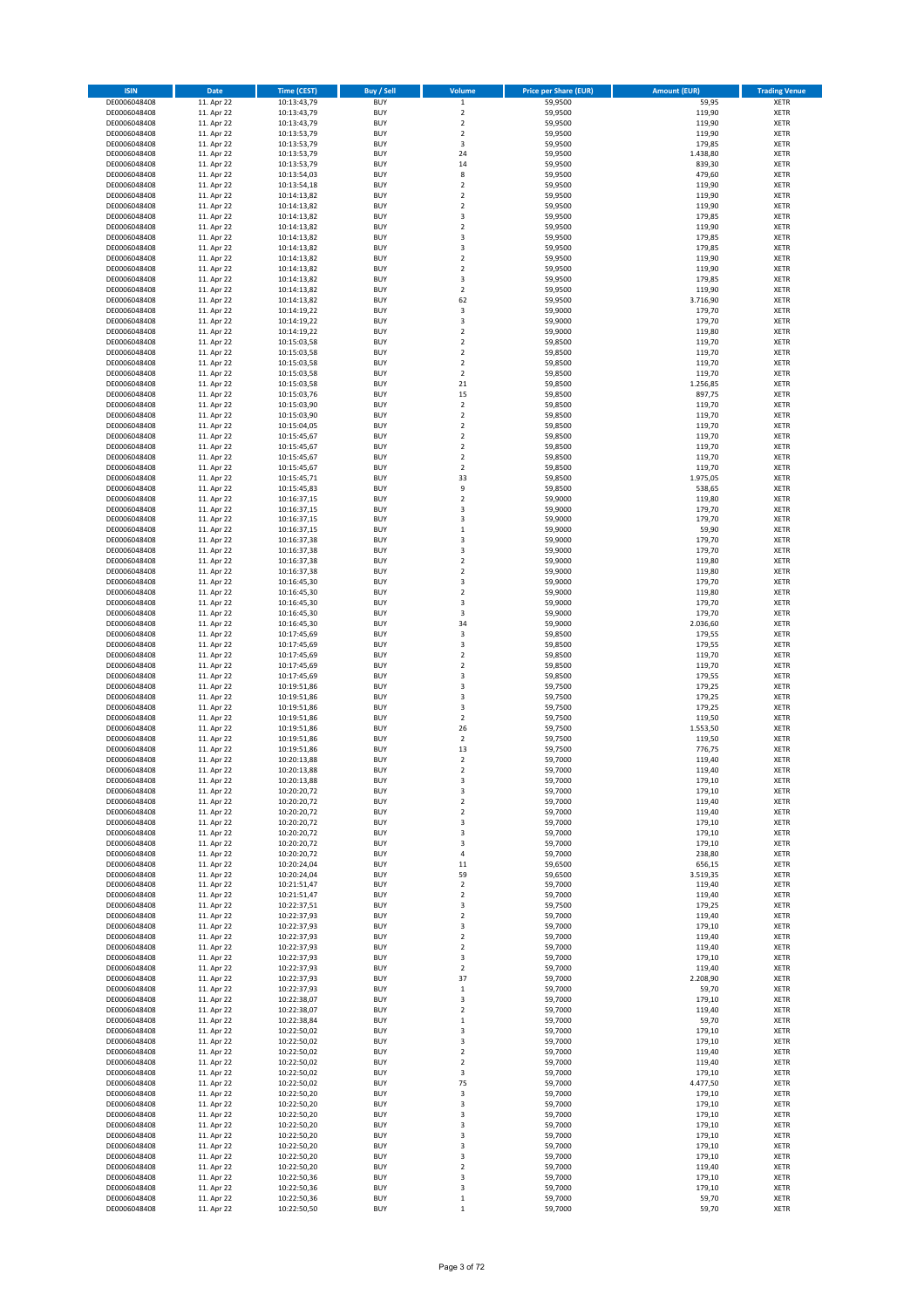| <b>ISIN</b>                  | <b>Date</b>              | <b>Time (CEST)</b>         | Buy / Sell               | Volume                       | <b>Price per Share (EUR)</b> | <b>Amount (EUR)</b> | <b>Trading Venue</b>       |
|------------------------------|--------------------------|----------------------------|--------------------------|------------------------------|------------------------------|---------------------|----------------------------|
| DE0006048408                 | 11. Apr 22               | 10:22:50,50                | <b>BUY</b>               | $\overline{\mathbf{c}}$      | 59,7000                      | 119,40              | XETR                       |
| DE0006048408                 | 11. Apr 22               | 10:22:50,65                | <b>BUY</b>               | $\mathbf 2$                  | 59,7000                      | 119,40              | XETR                       |
| DE0006048408<br>DE0006048408 | 11. Apr 22<br>11. Apr 22 | 10:24:50,18<br>10:24:50,18 | <b>BUY</b><br><b>BUY</b> | $\mathbf 2$<br>$\mathbf 2$   | 59,7500<br>59,7500           | 119,50<br>119,50    | XETR<br>XETR               |
| DE0006048408                 | 11. Apr 22               | 10:24:50,18                | <b>BUY</b>               | 3                            | 59,7500                      | 179,25              | XETR                       |
| DE0006048408                 | 11. Apr 22               | 10:25:13,86                | <b>BUY</b>               | 3                            | 59,7000                      | 179,10              | <b>XETR</b>                |
| DE0006048408                 | 11. Apr 22               | 10:31:56,18                | <b>BUY</b>               | 4                            | 59,8000                      | 239,20              | <b>XETR</b>                |
| DE0006048408                 | 11. Apr 22               | 10:31:56,18                | <b>BUY</b>               | 3                            | 59,8000                      | 179,40              | <b>XETR</b>                |
| DE0006048408<br>DE0006048408 | 11. Apr 22<br>11. Apr 22 | 10:31:56,18                | <b>BUY</b><br><b>BUY</b> | 4<br>$\overline{a}$          | 59,8000<br>59,8000           | 239,20<br>239,20    | <b>XETR</b><br><b>XETR</b> |
| DE0006048408                 | 11. Apr 22               | 10:31:56,18<br>10:31:56,18 | <b>BUY</b>               | 4                            | 59,8000                      | 239,20              | XETR                       |
| DE0006048408                 | 11. Apr 22               | 10:31:56,18                | <b>BUY</b>               | 3                            | 59,8000                      | 179,40              | <b>XETR</b>                |
| DE0006048408                 | 11. Apr 22               | 10:31:56,18                | <b>BUY</b>               | $\mathbf 2$                  | 59,8000                      | 119,60              | XETR                       |
| DE0006048408                 | 11. Apr 22               | 10:31:56,18                | <b>BUY</b>               | 4                            | 59,8000                      | 239,20              | <b>XETR</b>                |
| DE0006048408                 | 11. Apr 22               | 10:31:56,18                | <b>BUY</b>               | 4                            | 59,8000                      | 239,20              | XETR                       |
| DE0006048408<br>DE0006048408 | 11. Apr 22<br>11. Apr 22 | 10:31:56,18<br>10:31:56,18 | <b>BUY</b><br><b>BUY</b> | 35<br>4                      | 59,8000<br>59,8000           | 2.093,00<br>239,20  | <b>XETR</b><br>XETR        |
| DE0006048408                 | 11. Apr 22               | 10:31:56,18                | <b>BUY</b>               | $\mathbf 2$                  | 59,8000                      | 119,60              | <b>XETR</b>                |
| DE0006048408                 | 11. Apr 22               | 10:31:56,18                | <b>BUY</b>               | 3                            | 59,8000                      | 179,40              | XETR                       |
| DE0006048408                 | 11. Apr 22               | 10:31:56,18                | <b>BUY</b>               | 4                            | 59,8000                      | 239,20              | <b>XETR</b>                |
| DE0006048408                 | 11. Apr 22<br>11. Apr 22 | 10:31:56,18                | <b>BUY</b><br><b>BUY</b> | 4<br>4                       | 59,8000<br>59,8000           | 239,20<br>239,20    | XETR<br>XETR               |
| DE0006048408<br>DE0006048408 | 11. Apr 22               | 10:31:56,18<br>10:31:56,18 | <b>BUY</b>               | 13                           | 59,8000                      | 777,40              | <b>XETR</b>                |
| DE0006048408                 | 11. Apr 22               | 10:32:01,57                | <b>BUY</b>               | 3                            | 59,7500                      | 179,25              | <b>XETR</b>                |
| DE0006048408                 | 11. Apr 22               | 10:32:01,57                | <b>BUY</b>               | $\mathbf 2$                  | 59,7500                      | 119,50              | <b>XETR</b>                |
| DE0006048408                 | 11. Apr 22               | 10:32:01,57                | <b>BUY</b>               | $\mathbf 2$                  | 59,7500                      | 119,50              | <b>XETR</b>                |
| DE0006048408                 | 11. Apr 22               | 10:32:01,57                | <b>BUY</b>               | 3                            | 59,7500                      | 179,25              | <b>XETR</b>                |
| DE0006048408<br>DE0006048408 | 11. Apr 22<br>11. Apr 22 | 10:32:01,57<br>10:35:35,88 | <b>BUY</b><br><b>BUY</b> | 3<br>$\mathbf 1$             | 59,7500<br>59,9000           | 179,25<br>59,90     | <b>XETR</b><br><b>XETR</b> |
| DE0006048408                 | 11. Apr 22               | 10:35:36,02                | <b>BUY</b>               | 3                            | 59,9000                      | 179,70              | <b>XETR</b>                |
| DE0006048408                 | 11. Apr 22               | 10:35:36,02                | <b>BUY</b>               | $\mathbf 1$                  | 59,9000                      | 59,90               | <b>XETR</b>                |
| DE0006048408                 | 11. Apr 22               | 10:35:36,02                | <b>BUY</b>               | 3                            | 59,9000                      | 179,70              | <b>XETR</b>                |
| DE0006048408                 | 11. Apr 22               | 10:35:36,02                | <b>BUY</b>               | $\mathbf 2$                  | 59,9000                      | 119,80              | <b>XETR</b>                |
| DE0006048408<br>DE0006048408 | 11. Apr 22<br>11. Apr 22 | 10:37:11,13<br>10:37:11,13 | <b>BUY</b><br><b>BUY</b> | 3<br>$\mathbf 2$             | 59,9000<br>59,9000           | 179,70<br>119,80    | XETR<br><b>XETR</b>        |
| DE0006048408                 | 11. Apr 22               | 10:37:11,13                | <b>BUY</b>               | $\mathbf 2$                  | 59,9000                      | 119,80              | XETR                       |
| DE0006048408                 | 11. Apr 22               | 10:38:00,65                | <b>BUY</b>               | 3                            | 59,9500                      | 179,85              | <b>XETR</b>                |
| DE0006048408                 | 11. Apr 22               | 10:38:00,65                | <b>BUY</b>               | $\mathbf 2$                  | 59,9500                      | 119,90              | XETR                       |
| DE0006048408                 | 11. Apr 22               | 10:40:37,34                | <b>BUY</b>               | 3                            | 59,9000                      | 179,70              | <b>XETR</b>                |
| DE0006048408<br>DE0006048408 | 11. Apr 22<br>11. Apr 22 | 10:40:37,34                | <b>BUY</b><br><b>BUY</b> | 3<br>3                       | 59,9000<br>59,9000           | 179,70<br>179,70    | <b>XETR</b><br><b>XETR</b> |
| DE0006048408                 | 11. Apr 22               | 10:40:37,34<br>10:40:37,34 | <b>BUY</b>               | $\mathbf 2$                  | 59,9000                      | 119,80              | <b>XETR</b>                |
| DE0006048408                 | 11. Apr 22               | 10:40:37,34                | <b>BUY</b>               | 3                            | 59,9000                      | 179,70              | <b>XETR</b>                |
| DE0006048408                 | 11. Apr 22               | 10:40:37,34                | <b>BUY</b>               | 3                            | 59,9000                      | 179,70              | <b>XETR</b>                |
| DE0006048408                 | 11. Apr 22               | 10:40:37,34                | <b>BUY</b>               | 3                            | 59,9000                      | 179,70              | <b>XETR</b>                |
| DE0006048408                 | 11. Apr 22               | 10:40:37,34                | <b>BUY</b>               | 3                            | 59,9000                      | 179,70              | XETR                       |
| DE0006048408<br>DE0006048408 | 11. Apr 22<br>11. Apr 22 | 10:40:37,34<br>10:40:37,34 | <b>BUY</b><br><b>BUY</b> | 2<br>$\overline{\mathbf{c}}$ | 59,9000<br>59,9000           | 119,80<br>119,80    | XETR<br><b>XETR</b>        |
| DE0006048408                 | 11. Apr 22               | 10:40:37,34                | <b>BUY</b>               | 3                            | 59,9000                      | 179,70              | <b>XETR</b>                |
| DE0006048408                 | 11. Apr 22               | 10:40:37,34                | <b>BUY</b>               | $\mathbf 2$                  | 59,9000                      | 119,80              | XETR                       |
| DE0006048408                 | 11. Apr 22               | 10:40:37,34                | <b>BUY</b>               | $\mathbf 2$                  | 59,9000                      | 119,80              | <b>XETR</b>                |
| DE0006048408                 | 11. Apr 22               | 10:40:37,34                | <b>BUY</b><br><b>BUY</b> | 71<br>3                      | 59,9000                      | 4.252,90            | <b>XETR</b>                |
| DE0006048408<br>DE0006048408 | 11. Apr 22<br>11. Apr 22 | 10:40:37,34<br>10:40:37,34 | <b>BUY</b>               | $\mathbf 2$                  | 59,9000<br>59,9000           | 179,70<br>119,80    | <b>XETR</b><br><b>XETR</b> |
| DE0006048408                 | 11. Apr 22               | 10:40:37,34                | <b>BUY</b>               | $\mathbf 2$                  | 59,9000                      | 119,80              | XETR                       |
| DE0006048408                 | 11. Apr 22               | 10:40:37,34                | <b>BUY</b>               | 3                            | 59,9000                      | 179,70              | <b>XETR</b>                |
| DE0006048408                 | 11. Apr 22               | 10:40:37,34                | <b>BUY</b>               | $\mathbf 2$                  | 59,9000                      | 119,80              | <b>XETR</b>                |
| DE0006048408                 | 11. Apr 22               | 10:45:33,66                | <b>BUY</b><br><b>BUY</b> | 3                            | 59,8500                      | 179,55              | <b>XETR</b><br>XETR        |
| DE0006048408<br>DE0006048408 | 11. Apr 22<br>11. Apr 22 | 10:45:33,66<br>10:45:33,66 | <b>BUY</b>               | 3<br>$\overline{\mathbf{c}}$ | 59,8500<br>59,8500           | 179,55<br>119,70    | <b>XETR</b>                |
| DE0006048408                 | 11. Apr 22               | 10:45:33,66                | <b>BUY</b>               | $\mathbf 2$                  | 59,8500                      | 119,70              | XETR                       |
| DE0006048408                 | 11. Apr 22               | 10:45:33,66                | <b>BUY</b>               | 3                            | 59,8500                      | 179,55              | <b>XETR</b>                |
| DE0006048408                 | 11. Apr 22               | 10:45:33,66                | <b>BUY</b>               | 3                            | 59,8500                      | 179,55              | XETR                       |
| DE0006048408                 | 11. Apr 22               | 10:45:33,66                | <b>BUY</b><br><b>BUY</b> | 3<br>3                       | 59,8500                      | 179,55              | <b>XETR</b>                |
| DE0006048408<br>DE0006048408 | 11. Apr 22<br>11. Apr 22 | 10:45:33,66<br>10:45:33,66 | <b>BUY</b>               | 3                            | 59,8500<br>59,8500           | 179,55<br>179,55    | XETR<br>XETR               |
| DE0006048408                 | 11. Apr 22               | 10:45:33,66                | <b>BUY</b>               | 3                            | 59,8500                      | 179,55              | XETR                       |
| DE0006048408                 | 11. Apr 22               | 10:45:33,66                | <b>BUY</b>               | $\mathbf 2$                  | 59,8500                      | 119,70              | XETR                       |
| DE0006048408                 | 11. Apr 22               | 10:45:33,91                | <b>BUY</b>               | 2                            | 59,8500                      | 119,70              | XETR                       |
| DE0006048408                 | 11. Apr 22               | 10:45:33,91                | <b>BUY</b>               | 3                            | 59,8500                      | 179,55<br>119,70    | <b>XETR</b>                |
| DE0006048408<br>DE0006048408 | 11. Apr 22<br>11. Apr 22 | 10:45:33,91<br>10:45:33,91 | <b>BUY</b><br><b>BUY</b> | $\mathbf 2$<br>$\mathbf 2$   | 59,8500<br>59,8500           | 119,70              | XETR<br><b>XETR</b>        |
| DE0006048408                 | 11. Apr 22               | 10:45:33,91                | <b>BUY</b>               | 22                           | 59,8500                      | 1.316,70            | XETR                       |
| DE0006048408                 | 11. Apr 22               | 10:45:34,04                | <b>BUY</b>               | 9                            | 59,8500                      | 538,65              | <b>XETR</b>                |
| DE0006048408                 | 11. Apr 22               | 10:45:34,11                | <b>BUY</b>               | 3                            | 59,8500                      | 179,55              | XETR                       |
| DE0006048408<br>DE0006048408 | 11. Apr 22<br>11. Apr 22 | 10:45:34,20<br>10:45:34,27 | <b>BUY</b><br><b>BUY</b> | 3<br>$\mathbf 2$             | 59,8500<br>59,8500           | 179,55<br>119,70    | <b>XETR</b><br>XETR        |
| DE0006048408                 | 11. Apr 22               | 10:45:34,46                | <b>BUY</b>               | $\mathbf 2$                  | 59,8500                      | 119,70              | <b>XETR</b>                |
| DE0006048408                 | 11. Apr 22               | 10:45:34,63                | <b>BUY</b>               | $\mathbf 2$                  | 59,8500                      | 119,70              | XETR                       |
| DE0006048408                 | 11. Apr 22               | 10:45:34,79                | <b>BUY</b>               | $\mathbf 2$                  | 59,8500                      | 119,70              | <b>XETR</b>                |
| DE0006048408                 | 11. Apr 22               | 10:45:34,95                | <b>BUY</b>               | $\mathbf 2$                  | 59,8500                      | 119,70              | XETR                       |
| DE0006048408<br>DE0006048408 | 11. Apr 22<br>11. Apr 22 | 10:45:35,42                | <b>BUY</b><br><b>BUY</b> | $\mathbf 2$                  | 59,8500<br>59,8500           | 119,70<br>119,70    | <b>XETR</b><br>XETR        |
| DE0006048408                 | 11. Apr 22               | 10:45:35,57<br>10:45:35,72 | <b>BUY</b>               | 2<br>2                       | 59,8500                      | 119,70              | <b>XETR</b>                |
| DE0006048408                 | 11. Apr 22               | 10:46:51,58                | <b>BUY</b>               | 25                           | 59,8500                      | 1.496,25            | XETR                       |
| DE0006048408                 | 11. Apr 22               | 10:46:51,84                | <b>BUY</b>               | 7                            | 59,8500                      | 418,95              | <b>XETR</b>                |
| DE0006048408                 | 11. Apr 22               | 10:46:51,98                | <b>BUY</b>               | 3                            | 59,8500                      | 179,55              | <b>XETR</b>                |
| DE0006048408<br>DE0006048408 | 11. Apr 22<br>11. Apr 22 | 10:46:52,16<br>10:48:24,73 | <b>BUY</b><br><b>BUY</b> | 2<br>5                       | 59,8500<br>59,8500           | 119,70<br>299,25    | XETR<br><b>XETR</b>        |
| DE0006048408                 | 11. Apr 22               | 10:48:24,76                | <b>BUY</b>               | 11                           | 59,8500                      | 658,35              | XETR                       |
| DE0006048408                 | 11. Apr 22               | 10:48:24,99                | <b>BUY</b>               | 4                            | 59,8500                      | 239,40              | <b>XETR</b>                |
| DE0006048408                 | 11. Apr 22               | 10:48:25,06                | <b>BUY</b>               | 5                            | 59,8500                      | 299,25              | XETR                       |
| DE0006048408                 | 11. Apr 22               | 10:48:25,23                | <b>BUY</b>               | 5                            | 59,8500                      | 299,25              | <b>XETR</b>                |
| DE0006048408                 | 11. Apr 22               | 10:48:25,41                | <b>BUY</b><br><b>BUY</b> | 3                            | 59,8500                      | 179,55              | XETR<br><b>XETR</b>        |
| DE0006048408<br>DE0006048408 | 11. Apr 22<br>11. Apr 22 | 10:48:25,58<br>10:48:25,75 | <b>BUY</b>               | 3<br>3                       | 59,8500<br>59,8500           | 179,55<br>179,55    | XETR                       |
| DE0006048408                 | 11. Apr 22               | 10:48:25,89                | <b>BUY</b>               | $\mathbf 2$                  | 59,8500                      | 119,70              | <b>XETR</b>                |
| DE0006048408                 |                          | 10:48:25,89                | <b>BUY</b>               | $\mathbf 1$                  | 59,8500                      | 59,85               | XETR                       |
|                              | 11. Apr 22               |                            |                          |                              |                              | 59,85               | <b>XETR</b>                |
| DE0006048408                 | 11. Apr 22               | 10:48:26,04                | <b>BUY</b>               | $\mathbf 1$                  | 59,8500                      |                     |                            |
| DE0006048408                 | 11. Apr 22               | 10:48:26,04                | <b>BUY</b>               | 2                            | 59,8500                      | 119,70              | <b>XETR</b>                |
| DE0006048408<br>DE0006048408 | 11. Apr 22               | 10:48:26,20                | <b>BUY</b><br><b>BUY</b> | 3<br>$\mathbf 2$             | 59,8500<br>59,8500           | 179,55<br>119,70    | <b>XETR</b><br>XETR        |
| DE0006048408                 | 11. Apr 22<br>11. Apr 22 | 10:48:26,36<br>10:48:26,36 | <b>BUY</b>               | $\mathbf 1$                  | 59,8500                      | 59,85               | <b>XETR</b>                |
| DE0006048408                 | 11. Apr 22               | 10:48:26,51                | <b>BUY</b>               | $\mathbf 1$                  | 59,8500                      | 59,85               | XETR                       |
| DE0006048408<br>DE0006048408 | 11. Apr 22<br>11. Apr 22 | 10:48:26,51<br>10:48:26,68 | <b>BUY</b><br><b>BUY</b> | $\mathbf 2$<br>$\mathbf 2$   | 59,8500<br>59,8500           | 119,70<br>119,70    | XETR<br>XETR               |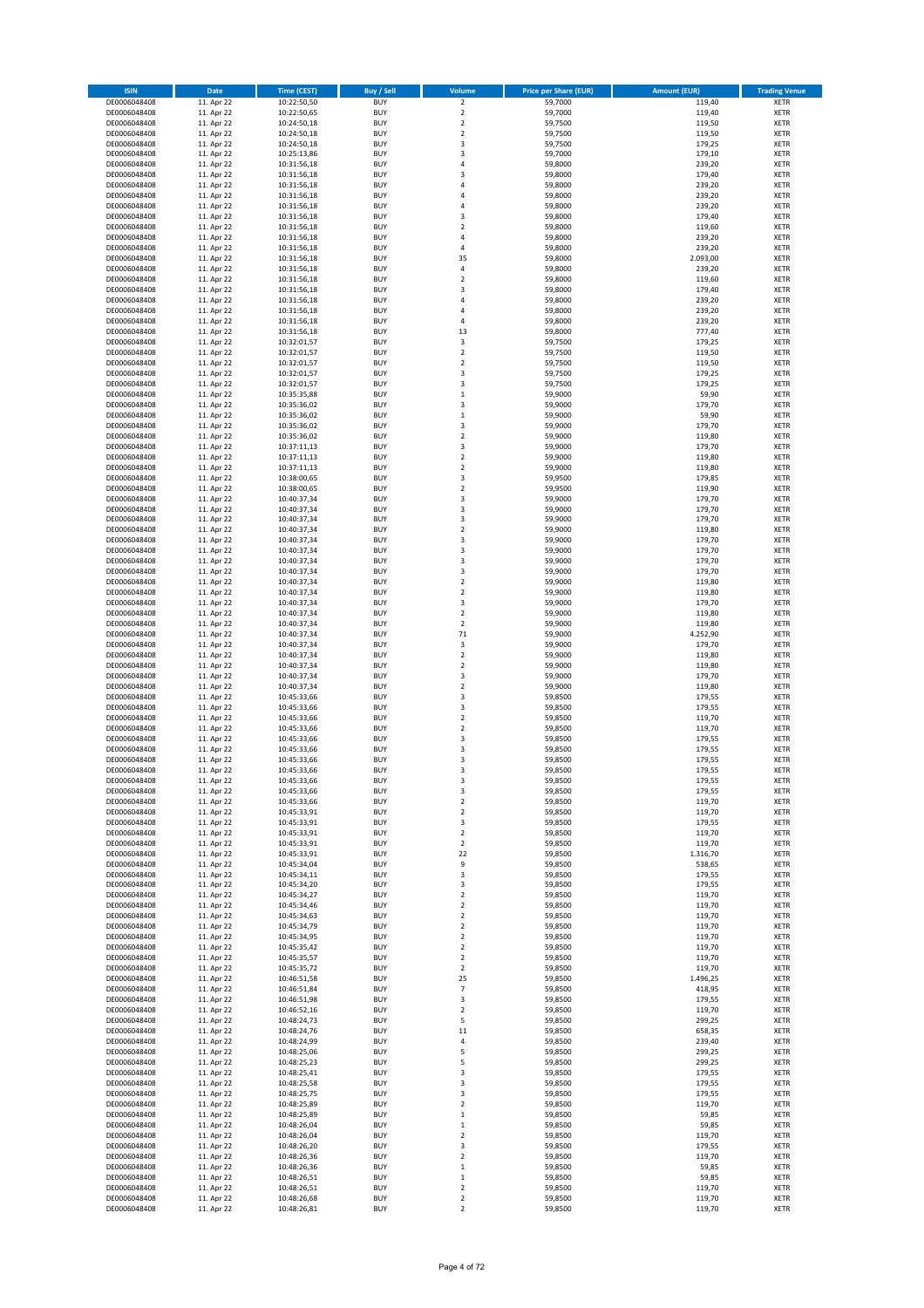| <b>BUY</b><br>DE0006048408<br>11. Apr 22<br>10:48:26,95<br>$\overline{\mathbf{c}}$<br>59,8500<br>119,70<br>XETR<br>$\mathbf 2$<br>59,8500<br>119,70<br>DE0006048408<br>11. Apr 22<br>10:48:27,11<br><b>BUY</b><br>XETR<br>$\mathbf 2$<br>59,8500<br>119,70<br>11. Apr 22<br><b>BUY</b><br>XETR<br>DE0006048408<br>10:48:27,32<br>DE0006048408<br>11. Apr 22<br>10:48:27,49<br><b>BUY</b><br>$\mathbf 2$<br>59,8500<br>119,70<br>XETR<br>11. Apr 22<br><b>BUY</b><br>$\mathbf 2$<br>59,8500<br>119,70<br>XETR<br>DE0006048408<br>10:48:27,66<br>DE0006048408<br>11. Apr 22<br>10:48:27,83<br><b>BUY</b><br>$\mathbf{1}$<br>59,8500<br>59,85<br><b>XETR</b><br>DE0006048408<br>11. Apr 22<br><b>BUY</b><br>$\overline{\mathbf{c}}$<br>59,9000<br>119,80<br><b>XETR</b><br>10:50:35,64<br>DE0006048408<br>11. Apr 22<br><b>BUY</b><br>$\overline{\mathbf{c}}$<br>59,9000<br>119,80<br><b>XETR</b><br>10:50:35,64<br>11. Apr 22<br><b>BUY</b><br>3<br>59,9000<br>179,70<br><b>XETR</b><br>DE0006048408<br>10:50:35,64<br>DE0006048408<br>11. Apr 22<br><b>BUY</b><br>$\overline{\mathbf{c}}$<br>59,9000<br>119,80<br><b>XETR</b><br>10:50:35,64<br>11. Apr 22<br><b>BUY</b><br>$\mathbf 2$<br>59,9000<br>119,80<br>XETR<br>DE0006048408<br>10:50:35,64<br>DE0006048408<br>11. Apr 22<br><b>BUY</b><br>3<br>59,9000<br>179,70<br><b>XETR</b><br>10:50:35,64<br><b>BUY</b><br>109<br>6.529,10<br>XETR<br>DE0006048408<br>11. Apr 22<br>59,9000<br>10:50:35,64<br>DE0006048408<br>11. Apr 22<br><b>BUY</b><br>3<br>59,9000<br>179,70<br><b>XETR</b><br>10:50:35,64<br>DE0006048408<br>11. Apr 22<br><b>BUY</b><br>3<br>59,9000<br>179,70<br>XETR<br>10:50:35,64<br>DE0006048408<br>11. Apr 22<br><b>BUY</b><br>$\overline{\mathbf{c}}$<br>59,9000<br>119,80<br><b>XETR</b><br>10:50:35,66<br>11. Apr 22<br><b>BUY</b><br>119,70<br>XETR<br>DE0006048408<br>10:50:41,36<br>2<br>59,8500<br>DE0006048408<br>11. Apr 22<br><b>BUY</b><br>$\overline{\mathbf{c}}$<br>59,8500<br>119,70<br><b>XETR</b><br>10:50:44,95<br>11. Apr 22<br><b>BUY</b><br>$\mathbf 2$<br>59,8500<br>119,70<br>XETR<br>DE0006048408<br>10:50:45,79<br><b>BUY</b><br>$\overline{\mathbf{c}}$<br>DE0006048408<br>11. Apr 22<br>10:50:45,95<br>59,8500<br>119,70<br><b>XETR</b><br>DE0006048408<br>11. Apr 22<br><b>BUY</b><br>$\overline{\mathbf{c}}$<br>59,8500<br>119,70<br>XETR<br>10:50:46,10<br>11. Apr 22<br><b>BUY</b><br>$\overline{\mathbf{c}}$<br>59,8500<br>119,70<br>XETR<br>DE0006048408<br>10:50:46,28<br>DE0006048408<br>11. Apr 22<br>10:50:46,45<br><b>BUY</b><br>$\overline{\mathbf{c}}$<br>59,8500<br>119,70<br><b>XETR</b><br>11. Apr 22<br><b>BUY</b><br>59,8500<br>59,85<br>DE0006048408<br>10:50:46,61<br>$\mathbf 1$<br><b>XETR</b><br>DE0006048408<br>11. Apr 22<br>10:50:46,61<br><b>BUY</b><br>59,8500<br>59,85<br><b>XETR</b><br>$\mathbf 1$<br>11. Apr 22<br><b>BUY</b><br>59,8500<br>59,85<br><b>XETR</b><br>DE0006048408<br>10:50:46,78<br>$\mathbf 1$<br>DE0006048408<br>11. Apr 22<br><b>BUY</b><br>$\mathbf 1$<br>59,8500<br>59,85<br><b>XETR</b><br>10:50:46,78<br>$\mathbf 2$<br>11. Apr 22<br><b>BUY</b><br>59,8500<br>119,70<br>DE0006048408<br>10:50:46,95<br><b>XETR</b><br>DE0006048408<br>11. Apr 22<br><b>BUY</b><br>$\mathbf 2$<br>59,8500<br>119,70<br><b>XETR</b><br>10:50:47,11<br><b>BUY</b><br>179,55<br>DE0006048408<br>11. Apr 22<br>10:51:31,99<br>3<br>59,8500<br><b>XETR</b><br>DE0006048408<br>11. Apr 22<br><b>BUY</b><br>$\mathbf 2$<br>59,8500<br>119,70<br><b>XETR</b><br>10:51:31,99<br>11. Apr 22<br><b>BUY</b><br>3<br>179,55<br>DE0006048408<br>10:54:34,96<br>59,8500<br><b>XETR</b><br>DE0006048408<br><b>BUY</b><br>$\mathbf 2$<br>119,70<br>11. Apr 22<br>10:54:34,96<br>59,8500<br><b>XETR</b><br><b>BUY</b><br>$\mathbf 2$<br>119,70<br>XETR<br>DE0006048408<br>11. Apr 22<br>10:54:34,97<br>59,8500<br>DE0006048408<br>11. Apr 22<br><b>BUY</b><br>$\mathbf 2$<br>59,8500<br>119,70<br><b>XETR</b><br>10:54:34,97<br>11. Apr 22<br><b>BUY</b><br>3<br>59,8500<br>179,55<br>XETR<br>DE0006048408<br>10:54:34,97<br>DE0006048408<br>11. Apr 22<br><b>BUY</b><br>$\mathbf 2$<br>59,8500<br>119,70<br><b>XETR</b><br>10:57:40,93<br>179,55<br>DE0006048408<br>11. Apr 22<br><b>BUY</b><br>3<br>59,8500<br>XETR<br>10:57:40,93<br>DE0006048408<br>11. Apr 22<br>10:57:40,93<br><b>BUY</b><br>3<br>59,8500<br>179,55<br><b>XETR</b><br>11. Apr 22<br>179,55<br>DE0006048408<br><b>BUY</b><br>3<br>59,8500<br><b>XETR</b><br>10:57:40,93<br>DE0006048408<br>11. Apr 22<br><b>BUY</b><br>$\overline{\mathbf{c}}$<br>59,8000<br>119,60<br><b>XETR</b><br>10:58:47,56<br>DE0006048408<br>11. Apr 22<br><b>BUY</b><br>$\mathbf 2$<br>59,8000<br>119,60<br><b>XETR</b><br>10:58:47,56<br>DE0006048408<br>11. Apr 22<br><b>BUY</b><br>3<br>59,8000<br>179,40<br><b>XETR</b><br>10:58:47,56<br>11. Apr 22<br><b>BUY</b><br>$\overline{\mathbf{c}}$<br>59,8000<br>119,60<br><b>XETR</b><br>DE0006048408<br>10:58:47,56<br>DE0006048408<br>11. Apr 22<br><b>BUY</b><br>3<br>59,8000<br>179,40<br><b>XETR</b><br>10:58:47,56<br>DE0006048408<br>11. Apr 22<br><b>BUY</b><br>3<br>59,8000<br>179,40<br>XETR<br>10:58:47,56<br>DE0006048408<br>11. Apr 22<br>10:58:47,56<br><b>BUY</b><br>3<br>59,8000<br>179,40<br>XETR<br>DE0006048408<br>11. Apr 22<br><b>BUY</b><br>3<br>59,8000<br>179,40<br><b>XETR</b><br>10:58:47,56<br><b>BUY</b><br>239,20<br>DE0006048408<br>11. Apr 22<br>10:58:47,56<br>4<br>59,8000<br><b>XETR</b><br>DE0006048408<br>11. Apr 22<br><b>BUY</b><br>3<br>59,8000<br>179,40<br><b>XETR</b><br>10:58:47,56<br><b>BUY</b><br>179,40<br>DE0006048408<br>11. Apr 22<br>10:58:47,56<br>3<br>59,8000<br><b>XETR</b><br>DE0006048408<br>11. Apr 22<br><b>BUY</b><br>14<br>59,8000<br>837,20<br><b>XETR</b><br>10:58:47,56<br>$\mathbf 2$<br><b>BUY</b><br>59,8000<br>119,60<br>DE0006048408<br>11. Apr 22<br>10:58:47,56<br><b>XETR</b><br>DE0006048408<br>11. Apr 22<br><b>BUY</b><br>$\overline{\mathbf{c}}$<br>59,8000<br>119,60<br><b>XETR</b><br>10:58:47,56<br>11. Apr 22<br><b>BUY</b><br>82<br>59,8000<br>4.903,60<br>XETR<br>DE0006048408<br>10:58:47,56<br>DE0006048408<br>11. Apr 22<br><b>BUY</b><br>$\overline{\mathbf{c}}$<br>59,8000<br>119,60<br><b>XETR</b><br>10:58:47,57<br>11. Apr 22<br><b>BUY</b><br>3<br>59,8000<br>179,40<br>DE0006048408<br>10:58:47,58<br><b>XETR</b><br>DE0006048408<br>11. Apr 22<br>10:58:47,58<br><b>BUY</b><br>$\overline{\mathbf{c}}$<br>59,8000<br>119,60<br><b>XETR</b><br>11. Apr 22<br><b>BUY</b><br>3<br>59,8000<br>179,40<br><b>XETR</b><br>DE0006048408<br>10:58:47,58<br>DE0006048408<br>11. Apr 22<br><b>BUY</b><br>$\overline{\mathbf{c}}$<br>59,8000<br>119,60<br><b>XETR</b><br>10:58:47,58<br>11. Apr 22<br><b>BUY</b><br>3<br>59,8500<br>179,55<br>XETR<br>DE0006048408<br>11:05:46,17<br>DE0006048408<br>11. Apr 22<br><b>BUY</b><br>3<br>59,8500<br>179,55<br><b>XETR</b><br>11:05:46,17<br><b>BUY</b><br>179,55<br>XETR<br>DE0006048408<br>11. Apr 22<br>11:05:46,17<br>3<br>59,8500<br>DE0006048408<br><b>BUY</b><br>$\overline{\mathbf{c}}$<br>59,8500<br>119,70<br><b>XETR</b><br>11. Apr 22<br>11:05:46,17<br>DE0006048408<br><b>BUY</b><br>59,8500<br>179,55<br>XETR<br>11. Apr 22<br>11:05:46,17<br>3<br>DE0006048408<br>11. Apr 22<br>11:05:46,17<br><b>BUY</b><br>2<br>59,8500<br>119,70<br>XETR<br>DE0006048408<br>$\boldsymbol{2}$<br>59,8500<br>119,70<br>XETR<br>11. Apr 22<br>11:05:46,17<br><b>BUY</b><br>DE0006048408<br>11. Apr 22<br>11:05:46,17<br><b>BUY</b><br>59,8500<br>179,55<br>XETR<br>3<br>59,8500<br>DE0006048408<br>11. Apr 22<br>11:06:26,46<br><b>BUY</b><br>179,55<br>XETR<br>3<br>DE0006048408<br>11. Apr 22<br>11:06:26,46<br><b>BUY</b><br>$\mathbf 2$<br>59,8500<br>119,70<br>XETR<br>179,55<br>11. Apr 22<br>11:06:26,46<br><b>BUY</b><br>59,8500<br>XETR<br>DE0006048408<br>3<br>DE0006048408<br>11. Apr 22<br>11:06:26,46<br><b>BUY</b><br>$\overline{\mathbf{c}}$<br>59,8500<br>119,70<br><b>XETR</b><br>DE0006048408<br>11. Apr 22<br>11:06:26,46<br><b>BUY</b><br>$\mathbf 2$<br>59,8500<br>119,70<br>XETR<br>11. Apr 22<br><b>BUY</b><br>3<br>59,8500<br>179,55<br>DE0006048408<br>11:06:26,46<br><b>XETR</b><br>DE0006048408<br>11. Apr 22<br>11:06:26,46<br><b>BUY</b><br>3<br>59,8500<br>179,55<br>XETR<br>11. Apr 22<br><b>BUY</b><br>59,8500<br>119,70<br>DE0006048408<br>11:06:26,46<br>2<br><b>XETR</b><br>DE0006048408<br>11. Apr 22<br>11:07:10,69<br><b>BUY</b><br>3<br>59,8000<br>179,40<br>XETR<br>11. Apr 22<br><b>BUY</b><br>$\mathbf 2$<br>59,8000<br>119,60<br>DE0006048408<br>11:07:10,69<br><b>XETR</b><br>DE0006048408<br>11. Apr 22<br>11:07:10,69<br><b>BUY</b><br>3<br>59,8000<br>179,40<br>XETR<br>$\mathbf 2$<br>59,8000<br>DE0006048408<br>11. Apr 22<br>11:07:10,69<br><b>BUY</b><br>119,60<br><b>XETR</b><br>DE0006048408<br>11. Apr 22<br>11:07:10,69<br><b>BUY</b><br>$\mathbf 2$<br>59,8000<br>119,60<br>XETR<br>59,8000<br>DE0006048408<br>11. Apr 22<br>11:07:10,69<br><b>BUY</b><br>3<br>179,40<br><b>XETR</b><br>DE0006048408<br>11. Apr 22<br><b>BUY</b><br>59,8000<br>119,60<br>XETR<br>11:07:10,69<br>2<br>59,8000<br>DE0006048408<br>11. Apr 22<br>11:07:10,69<br><b>BUY</b><br>2<br>119,60<br><b>XETR</b><br>DE0006048408<br>11. Apr 22<br><b>BUY</b><br>4<br>59,8000<br>239,20<br>XETR<br>11:07:10,69<br><b>BUY</b><br>59,8000<br>179,40<br>DE0006048408<br>11. Apr 22<br>11:07:10,69<br>3<br><b>XETR</b><br><b>BUY</b><br>59,8000<br>119,60<br>DE0006048408<br>11. Apr 22<br>11:07:10,69<br>2<br><b>XETR</b><br><b>BUY</b><br>59,8000<br>657,80<br>XETR<br>DE0006048408<br>11. Apr 22<br>11:07:10,69<br>11<br>DE0006048408<br>11. Apr 22<br>11:07:10,69<br><b>BUY</b><br>59,8000<br>239,20<br><b>XETR</b><br>4<br>6.279,00<br>DE0006048408<br>11. Apr 22<br><b>BUY</b><br>105<br>59,8000<br>XETR<br>11:07:10,69<br>DE0006048408<br>11. Apr 22<br><b>BUY</b><br>59,8000<br>239,20<br><b>XETR</b><br>11:07:41,33<br>4<br>11. Apr 22<br><b>BUY</b><br>59,8000<br>179,40<br>XETR<br>DE0006048408<br>11:07:41,33<br>3<br>DE0006048408<br>11. Apr 22<br>11:07:41,33<br><b>BUY</b><br>59,8000<br>179,40<br><b>XETR</b><br>3<br>59,8000<br>11. Apr 22<br><b>BUY</b><br>239,20<br>XETR<br>DE0006048408<br>11:07:41,33<br>4<br>DE0006048408<br>11. Apr 22<br><b>BUY</b><br>59,8000<br>179,40<br><b>XETR</b><br>11:07:41,33<br>3<br>11. Apr 22<br><b>BUY</b><br>59,8000<br>59,80<br>XETR<br>DE0006048408<br>11:07:41,33<br>$\mathbf 1$<br>DE0006048408<br>11. Apr 22<br><b>BUY</b><br>59,8000<br>179,40<br><b>XETR</b><br>11:07:41,33<br>3<br>DE0006048408<br>11. Apr 22<br><b>BUY</b><br>3<br>59,8000<br>179,40<br>XETR<br>11:07:41,33<br>DE0006048408<br>11. Apr 22<br><b>BUY</b><br>59,8000<br>119,60<br>11:07:41,33<br>2<br><b>XETR</b><br><b>BUY</b><br>59,8000<br>119,60<br>DE0006048408<br>11. Apr 22<br>2<br><b>XETR</b><br>11:07:41,33<br>DE0006048408<br>11. Apr 22<br>11:07:41,33<br><b>BUY</b><br>2<br>59,8000<br>119,60<br><b>XETR</b><br>DE0006048408<br>11. Apr 22<br><b>BUY</b><br>4<br>59,8000<br>239,20<br>XETR<br>11:07:41,33<br>59,8000<br>9.687,60<br>DE0006048408<br>11. Apr 22<br>11:07:41,33<br><b>BUY</b><br>162<br><b>XETR</b><br>DE0006048408<br>11. Apr 22<br><b>BUY</b><br>$\boldsymbol{2}$<br>59,8000<br>119,60<br>XETR<br>11:07:41,33 | <b>ISIN</b>  | <b>Date</b> | <b>Time (CEST)</b> | <b>Buy / Sell</b> | Volume      | <b>Price per Share (EUR)</b> | <b>Amount (EUR)</b> | <b>Trading Venue</b> |
|--------------------------------------------------------------------------------------------------------------------------------------------------------------------------------------------------------------------------------------------------------------------------------------------------------------------------------------------------------------------------------------------------------------------------------------------------------------------------------------------------------------------------------------------------------------------------------------------------------------------------------------------------------------------------------------------------------------------------------------------------------------------------------------------------------------------------------------------------------------------------------------------------------------------------------------------------------------------------------------------------------------------------------------------------------------------------------------------------------------------------------------------------------------------------------------------------------------------------------------------------------------------------------------------------------------------------------------------------------------------------------------------------------------------------------------------------------------------------------------------------------------------------------------------------------------------------------------------------------------------------------------------------------------------------------------------------------------------------------------------------------------------------------------------------------------------------------------------------------------------------------------------------------------------------------------------------------------------------------------------------------------------------------------------------------------------------------------------------------------------------------------------------------------------------------------------------------------------------------------------------------------------------------------------------------------------------------------------------------------------------------------------------------------------------------------------------------------------------------------------------------------------------------------------------------------------------------------------------------------------------------------------------------------------------------------------------------------------------------------------------------------------------------------------------------------------------------------------------------------------------------------------------------------------------------------------------------------------------------------------------------------------------------------------------------------------------------------------------------------------------------------------------------------------------------------------------------------------------------------------------------------------------------------------------------------------------------------------------------------------------------------------------------------------------------------------------------------------------------------------------------------------------------------------------------------------------------------------------------------------------------------------------------------------------------------------------------------------------------------------------------------------------------------------------------------------------------------------------------------------------------------------------------------------------------------------------------------------------------------------------------------------------------------------------------------------------------------------------------------------------------------------------------------------------------------------------------------------------------------------------------------------------------------------------------------------------------------------------------------------------------------------------------------------------------------------------------------------------------------------------------------------------------------------------------------------------------------------------------------------------------------------------------------------------------------------------------------------------------------------------------------------------------------------------------------------------------------------------------------------------------------------------------------------------------------------------------------------------------------------------------------------------------------------------------------------------------------------------------------------------------------------------------------------------------------------------------------------------------------------------------------------------------------------------------------------------------------------------------------------------------------------------------------------------------------------------------------------------------------------------------------------------------------------------------------------------------------------------------------------------------------------------------------------------------------------------------------------------------------------------------------------------------------------------------------------------------------------------------------------------------------------------------------------------------------------------------------------------------------------------------------------------------------------------------------------------------------------------------------------------------------------------------------------------------------------------------------------------------------------------------------------------------------------------------------------------------------------------------------------------------------------------------------------------------------------------------------------------------------------------------------------------------------------------------------------------------------------------------------------------------------------------------------------------------------------------------------------------------------------------------------------------------------------------------------------------------------------------------------------------------------------------------------------------------------------------------------------------------------------------------------------------------------------------------------------------------------------------------------------------------------------------------------------------------------------------------------------------------------------------------------------------------------------------------------------------------------------------------------------------------------------------------------------------------------------------------------------------------------------------------------------------------------------------------------------------------------------------------------------------------------------------------------------------------------------------------------------------------------------------------------------------------------------------------------------------------------------------------------------------------------------------------------------------------------------------------------------------------------------------------------------------------------------------------------------------------------------------------------------------------------------------------------------------------------------------------------------------------------------------------------------------------------------------------------------------------------------------------------------------------------------------------------------------------------------------------------------------------------------------------------------------------------------------------------------------------------------------------------------------------------------------------------------------------------------------------------------------------------------------------------------------------------------------------------------------------------------------------------------------------------------------------------------------------------------------------------------------------------------------------------------------------------------------------------------------------------------------------------------------------------------------------------------------------------------------------------------------------------------------------------------------------------------------------------------------------------------------------------------------------------------------------------------------------------------------------------------------------------------------------------------------------------------------------------------------------------------------------------------------------------------------------------------------------------------------------------------------------------------------------------------------------------------------------------------------------------------------------------------------------------------------------------------------------------------------------------------------------------------------------------------------------------------------------------------------------------------------------------------------------------------------------------------------------------------------------------------------------------------------------------------------------------------------------------------------------------------------------------------------------------------------------------------------------------------------------------------------------------------------------------------------------------------------------------------------------------------------------------------------------------------------------------------------------------------------------------------------------------------------------------------------------------------------------------------------------------------------------------------------------------------------------------------------------------------------------------------------------------------------------------------------------------------------------------------------------------------------------------------------------------------------------------------------------------------------------------------------------------------------|--------------|-------------|--------------------|-------------------|-------------|------------------------------|---------------------|----------------------|
|                                                                                                                                                                                                                                                                                                                                                                                                                                                                                                                                                                                                                                                                                                                                                                                                                                                                                                                                                                                                                                                                                                                                                                                                                                                                                                                                                                                                                                                                                                                                                                                                                                                                                                                                                                                                                                                                                                                                                                                                                                                                                                                                                                                                                                                                                                                                                                                                                                                                                                                                                                                                                                                                                                                                                                                                                                                                                                                                                                                                                                                                                                                                                                                                                                                                                                                                                                                                                                                                                                                                                                                                                                                                                                                                                                                                                                                                                                                                                                                                                                                                                                                                                                                                                                                                                                                                                                                                                                                                                                                                                                                                                                                                                                                                                                                                                                                                                                                                                                                                                                                                                                                                                                                                                                                                                                                                                                                                                                                                                                                                                                                                                                                                                                                                                                                                                                                                                                                                                                                                                                                                                                                                                                                                                                                                                                                                                                                                                                                                                                                                                                                                                                                                                                                                                                                                                                                                                                                                                                                                                                                                                                                                                                                                                                                                                                                                                                                                                                                                                                                                                                                                                                                                                                                                                                                                                                                                                                                                                                                                                                                                                                                                                                                                                                                                                                                                                                                                                                                                                                                                                                                                                                                                                                                                                                                                                                                                                                                                                                                                                                                                                                                                                                                                                                                                                                                                                                                                                                                                                                                                                                                                                                                                                                                                                                                                                                                                                                                                                                                                                                                                                                                                                                                                                                                                                                                                                                                                                                                                                                                                                                                                                                                                                                                                                                                                                                                                                                                                                                                                                                                                                                                                                                                                                                                  |              |             |                    |                   |             |                              |                     |                      |
|                                                                                                                                                                                                                                                                                                                                                                                                                                                                                                                                                                                                                                                                                                                                                                                                                                                                                                                                                                                                                                                                                                                                                                                                                                                                                                                                                                                                                                                                                                                                                                                                                                                                                                                                                                                                                                                                                                                                                                                                                                                                                                                                                                                                                                                                                                                                                                                                                                                                                                                                                                                                                                                                                                                                                                                                                                                                                                                                                                                                                                                                                                                                                                                                                                                                                                                                                                                                                                                                                                                                                                                                                                                                                                                                                                                                                                                                                                                                                                                                                                                                                                                                                                                                                                                                                                                                                                                                                                                                                                                                                                                                                                                                                                                                                                                                                                                                                                                                                                                                                                                                                                                                                                                                                                                                                                                                                                                                                                                                                                                                                                                                                                                                                                                                                                                                                                                                                                                                                                                                                                                                                                                                                                                                                                                                                                                                                                                                                                                                                                                                                                                                                                                                                                                                                                                                                                                                                                                                                                                                                                                                                                                                                                                                                                                                                                                                                                                                                                                                                                                                                                                                                                                                                                                                                                                                                                                                                                                                                                                                                                                                                                                                                                                                                                                                                                                                                                                                                                                                                                                                                                                                                                                                                                                                                                                                                                                                                                                                                                                                                                                                                                                                                                                                                                                                                                                                                                                                                                                                                                                                                                                                                                                                                                                                                                                                                                                                                                                                                                                                                                                                                                                                                                                                                                                                                                                                                                                                                                                                                                                                                                                                                                                                                                                                                                                                                                                                                                                                                                                                                                                                                                                                                                                                                                                  |              |             |                    |                   |             |                              |                     |                      |
|                                                                                                                                                                                                                                                                                                                                                                                                                                                                                                                                                                                                                                                                                                                                                                                                                                                                                                                                                                                                                                                                                                                                                                                                                                                                                                                                                                                                                                                                                                                                                                                                                                                                                                                                                                                                                                                                                                                                                                                                                                                                                                                                                                                                                                                                                                                                                                                                                                                                                                                                                                                                                                                                                                                                                                                                                                                                                                                                                                                                                                                                                                                                                                                                                                                                                                                                                                                                                                                                                                                                                                                                                                                                                                                                                                                                                                                                                                                                                                                                                                                                                                                                                                                                                                                                                                                                                                                                                                                                                                                                                                                                                                                                                                                                                                                                                                                                                                                                                                                                                                                                                                                                                                                                                                                                                                                                                                                                                                                                                                                                                                                                                                                                                                                                                                                                                                                                                                                                                                                                                                                                                                                                                                                                                                                                                                                                                                                                                                                                                                                                                                                                                                                                                                                                                                                                                                                                                                                                                                                                                                                                                                                                                                                                                                                                                                                                                                                                                                                                                                                                                                                                                                                                                                                                                                                                                                                                                                                                                                                                                                                                                                                                                                                                                                                                                                                                                                                                                                                                                                                                                                                                                                                                                                                                                                                                                                                                                                                                                                                                                                                                                                                                                                                                                                                                                                                                                                                                                                                                                                                                                                                                                                                                                                                                                                                                                                                                                                                                                                                                                                                                                                                                                                                                                                                                                                                                                                                                                                                                                                                                                                                                                                                                                                                                                                                                                                                                                                                                                                                                                                                                                                                                                                                                                                                  |              |             |                    |                   |             |                              |                     |                      |
|                                                                                                                                                                                                                                                                                                                                                                                                                                                                                                                                                                                                                                                                                                                                                                                                                                                                                                                                                                                                                                                                                                                                                                                                                                                                                                                                                                                                                                                                                                                                                                                                                                                                                                                                                                                                                                                                                                                                                                                                                                                                                                                                                                                                                                                                                                                                                                                                                                                                                                                                                                                                                                                                                                                                                                                                                                                                                                                                                                                                                                                                                                                                                                                                                                                                                                                                                                                                                                                                                                                                                                                                                                                                                                                                                                                                                                                                                                                                                                                                                                                                                                                                                                                                                                                                                                                                                                                                                                                                                                                                                                                                                                                                                                                                                                                                                                                                                                                                                                                                                                                                                                                                                                                                                                                                                                                                                                                                                                                                                                                                                                                                                                                                                                                                                                                                                                                                                                                                                                                                                                                                                                                                                                                                                                                                                                                                                                                                                                                                                                                                                                                                                                                                                                                                                                                                                                                                                                                                                                                                                                                                                                                                                                                                                                                                                                                                                                                                                                                                                                                                                                                                                                                                                                                                                                                                                                                                                                                                                                                                                                                                                                                                                                                                                                                                                                                                                                                                                                                                                                                                                                                                                                                                                                                                                                                                                                                                                                                                                                                                                                                                                                                                                                                                                                                                                                                                                                                                                                                                                                                                                                                                                                                                                                                                                                                                                                                                                                                                                                                                                                                                                                                                                                                                                                                                                                                                                                                                                                                                                                                                                                                                                                                                                                                                                                                                                                                                                                                                                                                                                                                                                                                                                                                                                                                  |              |             |                    |                   |             |                              |                     |                      |
|                                                                                                                                                                                                                                                                                                                                                                                                                                                                                                                                                                                                                                                                                                                                                                                                                                                                                                                                                                                                                                                                                                                                                                                                                                                                                                                                                                                                                                                                                                                                                                                                                                                                                                                                                                                                                                                                                                                                                                                                                                                                                                                                                                                                                                                                                                                                                                                                                                                                                                                                                                                                                                                                                                                                                                                                                                                                                                                                                                                                                                                                                                                                                                                                                                                                                                                                                                                                                                                                                                                                                                                                                                                                                                                                                                                                                                                                                                                                                                                                                                                                                                                                                                                                                                                                                                                                                                                                                                                                                                                                                                                                                                                                                                                                                                                                                                                                                                                                                                                                                                                                                                                                                                                                                                                                                                                                                                                                                                                                                                                                                                                                                                                                                                                                                                                                                                                                                                                                                                                                                                                                                                                                                                                                                                                                                                                                                                                                                                                                                                                                                                                                                                                                                                                                                                                                                                                                                                                                                                                                                                                                                                                                                                                                                                                                                                                                                                                                                                                                                                                                                                                                                                                                                                                                                                                                                                                                                                                                                                                                                                                                                                                                                                                                                                                                                                                                                                                                                                                                                                                                                                                                                                                                                                                                                                                                                                                                                                                                                                                                                                                                                                                                                                                                                                                                                                                                                                                                                                                                                                                                                                                                                                                                                                                                                                                                                                                                                                                                                                                                                                                                                                                                                                                                                                                                                                                                                                                                                                                                                                                                                                                                                                                                                                                                                                                                                                                                                                                                                                                                                                                                                                                                                                                                                                                  |              |             |                    |                   |             |                              |                     |                      |
|                                                                                                                                                                                                                                                                                                                                                                                                                                                                                                                                                                                                                                                                                                                                                                                                                                                                                                                                                                                                                                                                                                                                                                                                                                                                                                                                                                                                                                                                                                                                                                                                                                                                                                                                                                                                                                                                                                                                                                                                                                                                                                                                                                                                                                                                                                                                                                                                                                                                                                                                                                                                                                                                                                                                                                                                                                                                                                                                                                                                                                                                                                                                                                                                                                                                                                                                                                                                                                                                                                                                                                                                                                                                                                                                                                                                                                                                                                                                                                                                                                                                                                                                                                                                                                                                                                                                                                                                                                                                                                                                                                                                                                                                                                                                                                                                                                                                                                                                                                                                                                                                                                                                                                                                                                                                                                                                                                                                                                                                                                                                                                                                                                                                                                                                                                                                                                                                                                                                                                                                                                                                                                                                                                                                                                                                                                                                                                                                                                                                                                                                                                                                                                                                                                                                                                                                                                                                                                                                                                                                                                                                                                                                                                                                                                                                                                                                                                                                                                                                                                                                                                                                                                                                                                                                                                                                                                                                                                                                                                                                                                                                                                                                                                                                                                                                                                                                                                                                                                                                                                                                                                                                                                                                                                                                                                                                                                                                                                                                                                                                                                                                                                                                                                                                                                                                                                                                                                                                                                                                                                                                                                                                                                                                                                                                                                                                                                                                                                                                                                                                                                                                                                                                                                                                                                                                                                                                                                                                                                                                                                                                                                                                                                                                                                                                                                                                                                                                                                                                                                                                                                                                                                                                                                                                                                                  |              |             |                    |                   |             |                              |                     |                      |
|                                                                                                                                                                                                                                                                                                                                                                                                                                                                                                                                                                                                                                                                                                                                                                                                                                                                                                                                                                                                                                                                                                                                                                                                                                                                                                                                                                                                                                                                                                                                                                                                                                                                                                                                                                                                                                                                                                                                                                                                                                                                                                                                                                                                                                                                                                                                                                                                                                                                                                                                                                                                                                                                                                                                                                                                                                                                                                                                                                                                                                                                                                                                                                                                                                                                                                                                                                                                                                                                                                                                                                                                                                                                                                                                                                                                                                                                                                                                                                                                                                                                                                                                                                                                                                                                                                                                                                                                                                                                                                                                                                                                                                                                                                                                                                                                                                                                                                                                                                                                                                                                                                                                                                                                                                                                                                                                                                                                                                                                                                                                                                                                                                                                                                                                                                                                                                                                                                                                                                                                                                                                                                                                                                                                                                                                                                                                                                                                                                                                                                                                                                                                                                                                                                                                                                                                                                                                                                                                                                                                                                                                                                                                                                                                                                                                                                                                                                                                                                                                                                                                                                                                                                                                                                                                                                                                                                                                                                                                                                                                                                                                                                                                                                                                                                                                                                                                                                                                                                                                                                                                                                                                                                                                                                                                                                                                                                                                                                                                                                                                                                                                                                                                                                                                                                                                                                                                                                                                                                                                                                                                                                                                                                                                                                                                                                                                                                                                                                                                                                                                                                                                                                                                                                                                                                                                                                                                                                                                                                                                                                                                                                                                                                                                                                                                                                                                                                                                                                                                                                                                                                                                                                                                                                                                                                                  |              |             |                    |                   |             |                              |                     |                      |
|                                                                                                                                                                                                                                                                                                                                                                                                                                                                                                                                                                                                                                                                                                                                                                                                                                                                                                                                                                                                                                                                                                                                                                                                                                                                                                                                                                                                                                                                                                                                                                                                                                                                                                                                                                                                                                                                                                                                                                                                                                                                                                                                                                                                                                                                                                                                                                                                                                                                                                                                                                                                                                                                                                                                                                                                                                                                                                                                                                                                                                                                                                                                                                                                                                                                                                                                                                                                                                                                                                                                                                                                                                                                                                                                                                                                                                                                                                                                                                                                                                                                                                                                                                                                                                                                                                                                                                                                                                                                                                                                                                                                                                                                                                                                                                                                                                                                                                                                                                                                                                                                                                                                                                                                                                                                                                                                                                                                                                                                                                                                                                                                                                                                                                                                                                                                                                                                                                                                                                                                                                                                                                                                                                                                                                                                                                                                                                                                                                                                                                                                                                                                                                                                                                                                                                                                                                                                                                                                                                                                                                                                                                                                                                                                                                                                                                                                                                                                                                                                                                                                                                                                                                                                                                                                                                                                                                                                                                                                                                                                                                                                                                                                                                                                                                                                                                                                                                                                                                                                                                                                                                                                                                                                                                                                                                                                                                                                                                                                                                                                                                                                                                                                                                                                                                                                                                                                                                                                                                                                                                                                                                                                                                                                                                                                                                                                                                                                                                                                                                                                                                                                                                                                                                                                                                                                                                                                                                                                                                                                                                                                                                                                                                                                                                                                                                                                                                                                                                                                                                                                                                                                                                                                                                                                                                                  |              |             |                    |                   |             |                              |                     |                      |
|                                                                                                                                                                                                                                                                                                                                                                                                                                                                                                                                                                                                                                                                                                                                                                                                                                                                                                                                                                                                                                                                                                                                                                                                                                                                                                                                                                                                                                                                                                                                                                                                                                                                                                                                                                                                                                                                                                                                                                                                                                                                                                                                                                                                                                                                                                                                                                                                                                                                                                                                                                                                                                                                                                                                                                                                                                                                                                                                                                                                                                                                                                                                                                                                                                                                                                                                                                                                                                                                                                                                                                                                                                                                                                                                                                                                                                                                                                                                                                                                                                                                                                                                                                                                                                                                                                                                                                                                                                                                                                                                                                                                                                                                                                                                                                                                                                                                                                                                                                                                                                                                                                                                                                                                                                                                                                                                                                                                                                                                                                                                                                                                                                                                                                                                                                                                                                                                                                                                                                                                                                                                                                                                                                                                                                                                                                                                                                                                                                                                                                                                                                                                                                                                                                                                                                                                                                                                                                                                                                                                                                                                                                                                                                                                                                                                                                                                                                                                                                                                                                                                                                                                                                                                                                                                                                                                                                                                                                                                                                                                                                                                                                                                                                                                                                                                                                                                                                                                                                                                                                                                                                                                                                                                                                                                                                                                                                                                                                                                                                                                                                                                                                                                                                                                                                                                                                                                                                                                                                                                                                                                                                                                                                                                                                                                                                                                                                                                                                                                                                                                                                                                                                                                                                                                                                                                                                                                                                                                                                                                                                                                                                                                                                                                                                                                                                                                                                                                                                                                                                                                                                                                                                                                                                                                                                                  |              |             |                    |                   |             |                              |                     |                      |
|                                                                                                                                                                                                                                                                                                                                                                                                                                                                                                                                                                                                                                                                                                                                                                                                                                                                                                                                                                                                                                                                                                                                                                                                                                                                                                                                                                                                                                                                                                                                                                                                                                                                                                                                                                                                                                                                                                                                                                                                                                                                                                                                                                                                                                                                                                                                                                                                                                                                                                                                                                                                                                                                                                                                                                                                                                                                                                                                                                                                                                                                                                                                                                                                                                                                                                                                                                                                                                                                                                                                                                                                                                                                                                                                                                                                                                                                                                                                                                                                                                                                                                                                                                                                                                                                                                                                                                                                                                                                                                                                                                                                                                                                                                                                                                                                                                                                                                                                                                                                                                                                                                                                                                                                                                                                                                                                                                                                                                                                                                                                                                                                                                                                                                                                                                                                                                                                                                                                                                                                                                                                                                                                                                                                                                                                                                                                                                                                                                                                                                                                                                                                                                                                                                                                                                                                                                                                                                                                                                                                                                                                                                                                                                                                                                                                                                                                                                                                                                                                                                                                                                                                                                                                                                                                                                                                                                                                                                                                                                                                                                                                                                                                                                                                                                                                                                                                                                                                                                                                                                                                                                                                                                                                                                                                                                                                                                                                                                                                                                                                                                                                                                                                                                                                                                                                                                                                                                                                                                                                                                                                                                                                                                                                                                                                                                                                                                                                                                                                                                                                                                                                                                                                                                                                                                                                                                                                                                                                                                                                                                                                                                                                                                                                                                                                                                                                                                                                                                                                                                                                                                                                                                                                                                                                                                                  |              |             |                    |                   |             |                              |                     |                      |
|                                                                                                                                                                                                                                                                                                                                                                                                                                                                                                                                                                                                                                                                                                                                                                                                                                                                                                                                                                                                                                                                                                                                                                                                                                                                                                                                                                                                                                                                                                                                                                                                                                                                                                                                                                                                                                                                                                                                                                                                                                                                                                                                                                                                                                                                                                                                                                                                                                                                                                                                                                                                                                                                                                                                                                                                                                                                                                                                                                                                                                                                                                                                                                                                                                                                                                                                                                                                                                                                                                                                                                                                                                                                                                                                                                                                                                                                                                                                                                                                                                                                                                                                                                                                                                                                                                                                                                                                                                                                                                                                                                                                                                                                                                                                                                                                                                                                                                                                                                                                                                                                                                                                                                                                                                                                                                                                                                                                                                                                                                                                                                                                                                                                                                                                                                                                                                                                                                                                                                                                                                                                                                                                                                                                                                                                                                                                                                                                                                                                                                                                                                                                                                                                                                                                                                                                                                                                                                                                                                                                                                                                                                                                                                                                                                                                                                                                                                                                                                                                                                                                                                                                                                                                                                                                                                                                                                                                                                                                                                                                                                                                                                                                                                                                                                                                                                                                                                                                                                                                                                                                                                                                                                                                                                                                                                                                                                                                                                                                                                                                                                                                                                                                                                                                                                                                                                                                                                                                                                                                                                                                                                                                                                                                                                                                                                                                                                                                                                                                                                                                                                                                                                                                                                                                                                                                                                                                                                                                                                                                                                                                                                                                                                                                                                                                                                                                                                                                                                                                                                                                                                                                                                                                                                                                                                                  |              |             |                    |                   |             |                              |                     |                      |
|                                                                                                                                                                                                                                                                                                                                                                                                                                                                                                                                                                                                                                                                                                                                                                                                                                                                                                                                                                                                                                                                                                                                                                                                                                                                                                                                                                                                                                                                                                                                                                                                                                                                                                                                                                                                                                                                                                                                                                                                                                                                                                                                                                                                                                                                                                                                                                                                                                                                                                                                                                                                                                                                                                                                                                                                                                                                                                                                                                                                                                                                                                                                                                                                                                                                                                                                                                                                                                                                                                                                                                                                                                                                                                                                                                                                                                                                                                                                                                                                                                                                                                                                                                                                                                                                                                                                                                                                                                                                                                                                                                                                                                                                                                                                                                                                                                                                                                                                                                                                                                                                                                                                                                                                                                                                                                                                                                                                                                                                                                                                                                                                                                                                                                                                                                                                                                                                                                                                                                                                                                                                                                                                                                                                                                                                                                                                                                                                                                                                                                                                                                                                                                                                                                                                                                                                                                                                                                                                                                                                                                                                                                                                                                                                                                                                                                                                                                                                                                                                                                                                                                                                                                                                                                                                                                                                                                                                                                                                                                                                                                                                                                                                                                                                                                                                                                                                                                                                                                                                                                                                                                                                                                                                                                                                                                                                                                                                                                                                                                                                                                                                                                                                                                                                                                                                                                                                                                                                                                                                                                                                                                                                                                                                                                                                                                                                                                                                                                                                                                                                                                                                                                                                                                                                                                                                                                                                                                                                                                                                                                                                                                                                                                                                                                                                                                                                                                                                                                                                                                                                                                                                                                                                                                                                                                                  |              |             |                    |                   |             |                              |                     |                      |
|                                                                                                                                                                                                                                                                                                                                                                                                                                                                                                                                                                                                                                                                                                                                                                                                                                                                                                                                                                                                                                                                                                                                                                                                                                                                                                                                                                                                                                                                                                                                                                                                                                                                                                                                                                                                                                                                                                                                                                                                                                                                                                                                                                                                                                                                                                                                                                                                                                                                                                                                                                                                                                                                                                                                                                                                                                                                                                                                                                                                                                                                                                                                                                                                                                                                                                                                                                                                                                                                                                                                                                                                                                                                                                                                                                                                                                                                                                                                                                                                                                                                                                                                                                                                                                                                                                                                                                                                                                                                                                                                                                                                                                                                                                                                                                                                                                                                                                                                                                                                                                                                                                                                                                                                                                                                                                                                                                                                                                                                                                                                                                                                                                                                                                                                                                                                                                                                                                                                                                                                                                                                                                                                                                                                                                                                                                                                                                                                                                                                                                                                                                                                                                                                                                                                                                                                                                                                                                                                                                                                                                                                                                                                                                                                                                                                                                                                                                                                                                                                                                                                                                                                                                                                                                                                                                                                                                                                                                                                                                                                                                                                                                                                                                                                                                                                                                                                                                                                                                                                                                                                                                                                                                                                                                                                                                                                                                                                                                                                                                                                                                                                                                                                                                                                                                                                                                                                                                                                                                                                                                                                                                                                                                                                                                                                                                                                                                                                                                                                                                                                                                                                                                                                                                                                                                                                                                                                                                                                                                                                                                                                                                                                                                                                                                                                                                                                                                                                                                                                                                                                                                                                                                                                                                                                                                                  |              |             |                    |                   |             |                              |                     |                      |
|                                                                                                                                                                                                                                                                                                                                                                                                                                                                                                                                                                                                                                                                                                                                                                                                                                                                                                                                                                                                                                                                                                                                                                                                                                                                                                                                                                                                                                                                                                                                                                                                                                                                                                                                                                                                                                                                                                                                                                                                                                                                                                                                                                                                                                                                                                                                                                                                                                                                                                                                                                                                                                                                                                                                                                                                                                                                                                                                                                                                                                                                                                                                                                                                                                                                                                                                                                                                                                                                                                                                                                                                                                                                                                                                                                                                                                                                                                                                                                                                                                                                                                                                                                                                                                                                                                                                                                                                                                                                                                                                                                                                                                                                                                                                                                                                                                                                                                                                                                                                                                                                                                                                                                                                                                                                                                                                                                                                                                                                                                                                                                                                                                                                                                                                                                                                                                                                                                                                                                                                                                                                                                                                                                                                                                                                                                                                                                                                                                                                                                                                                                                                                                                                                                                                                                                                                                                                                                                                                                                                                                                                                                                                                                                                                                                                                                                                                                                                                                                                                                                                                                                                                                                                                                                                                                                                                                                                                                                                                                                                                                                                                                                                                                                                                                                                                                                                                                                                                                                                                                                                                                                                                                                                                                                                                                                                                                                                                                                                                                                                                                                                                                                                                                                                                                                                                                                                                                                                                                                                                                                                                                                                                                                                                                                                                                                                                                                                                                                                                                                                                                                                                                                                                                                                                                                                                                                                                                                                                                                                                                                                                                                                                                                                                                                                                                                                                                                                                                                                                                                                                                                                                                                                                                                                                                                  |              |             |                    |                   |             |                              |                     |                      |
|                                                                                                                                                                                                                                                                                                                                                                                                                                                                                                                                                                                                                                                                                                                                                                                                                                                                                                                                                                                                                                                                                                                                                                                                                                                                                                                                                                                                                                                                                                                                                                                                                                                                                                                                                                                                                                                                                                                                                                                                                                                                                                                                                                                                                                                                                                                                                                                                                                                                                                                                                                                                                                                                                                                                                                                                                                                                                                                                                                                                                                                                                                                                                                                                                                                                                                                                                                                                                                                                                                                                                                                                                                                                                                                                                                                                                                                                                                                                                                                                                                                                                                                                                                                                                                                                                                                                                                                                                                                                                                                                                                                                                                                                                                                                                                                                                                                                                                                                                                                                                                                                                                                                                                                                                                                                                                                                                                                                                                                                                                                                                                                                                                                                                                                                                                                                                                                                                                                                                                                                                                                                                                                                                                                                                                                                                                                                                                                                                                                                                                                                                                                                                                                                                                                                                                                                                                                                                                                                                                                                                                                                                                                                                                                                                                                                                                                                                                                                                                                                                                                                                                                                                                                                                                                                                                                                                                                                                                                                                                                                                                                                                                                                                                                                                                                                                                                                                                                                                                                                                                                                                                                                                                                                                                                                                                                                                                                                                                                                                                                                                                                                                                                                                                                                                                                                                                                                                                                                                                                                                                                                                                                                                                                                                                                                                                                                                                                                                                                                                                                                                                                                                                                                                                                                                                                                                                                                                                                                                                                                                                                                                                                                                                                                                                                                                                                                                                                                                                                                                                                                                                                                                                                                                                                                                                                  |              |             |                    |                   |             |                              |                     |                      |
|                                                                                                                                                                                                                                                                                                                                                                                                                                                                                                                                                                                                                                                                                                                                                                                                                                                                                                                                                                                                                                                                                                                                                                                                                                                                                                                                                                                                                                                                                                                                                                                                                                                                                                                                                                                                                                                                                                                                                                                                                                                                                                                                                                                                                                                                                                                                                                                                                                                                                                                                                                                                                                                                                                                                                                                                                                                                                                                                                                                                                                                                                                                                                                                                                                                                                                                                                                                                                                                                                                                                                                                                                                                                                                                                                                                                                                                                                                                                                                                                                                                                                                                                                                                                                                                                                                                                                                                                                                                                                                                                                                                                                                                                                                                                                                                                                                                                                                                                                                                                                                                                                                                                                                                                                                                                                                                                                                                                                                                                                                                                                                                                                                                                                                                                                                                                                                                                                                                                                                                                                                                                                                                                                                                                                                                                                                                                                                                                                                                                                                                                                                                                                                                                                                                                                                                                                                                                                                                                                                                                                                                                                                                                                                                                                                                                                                                                                                                                                                                                                                                                                                                                                                                                                                                                                                                                                                                                                                                                                                                                                                                                                                                                                                                                                                                                                                                                                                                                                                                                                                                                                                                                                                                                                                                                                                                                                                                                                                                                                                                                                                                                                                                                                                                                                                                                                                                                                                                                                                                                                                                                                                                                                                                                                                                                                                                                                                                                                                                                                                                                                                                                                                                                                                                                                                                                                                                                                                                                                                                                                                                                                                                                                                                                                                                                                                                                                                                                                                                                                                                                                                                                                                                                                                                                                                                  |              |             |                    |                   |             |                              |                     |                      |
|                                                                                                                                                                                                                                                                                                                                                                                                                                                                                                                                                                                                                                                                                                                                                                                                                                                                                                                                                                                                                                                                                                                                                                                                                                                                                                                                                                                                                                                                                                                                                                                                                                                                                                                                                                                                                                                                                                                                                                                                                                                                                                                                                                                                                                                                                                                                                                                                                                                                                                                                                                                                                                                                                                                                                                                                                                                                                                                                                                                                                                                                                                                                                                                                                                                                                                                                                                                                                                                                                                                                                                                                                                                                                                                                                                                                                                                                                                                                                                                                                                                                                                                                                                                                                                                                                                                                                                                                                                                                                                                                                                                                                                                                                                                                                                                                                                                                                                                                                                                                                                                                                                                                                                                                                                                                                                                                                                                                                                                                                                                                                                                                                                                                                                                                                                                                                                                                                                                                                                                                                                                                                                                                                                                                                                                                                                                                                                                                                                                                                                                                                                                                                                                                                                                                                                                                                                                                                                                                                                                                                                                                                                                                                                                                                                                                                                                                                                                                                                                                                                                                                                                                                                                                                                                                                                                                                                                                                                                                                                                                                                                                                                                                                                                                                                                                                                                                                                                                                                                                                                                                                                                                                                                                                                                                                                                                                                                                                                                                                                                                                                                                                                                                                                                                                                                                                                                                                                                                                                                                                                                                                                                                                                                                                                                                                                                                                                                                                                                                                                                                                                                                                                                                                                                                                                                                                                                                                                                                                                                                                                                                                                                                                                                                                                                                                                                                                                                                                                                                                                                                                                                                                                                                                                                                                                                  |              |             |                    |                   |             |                              |                     |                      |
|                                                                                                                                                                                                                                                                                                                                                                                                                                                                                                                                                                                                                                                                                                                                                                                                                                                                                                                                                                                                                                                                                                                                                                                                                                                                                                                                                                                                                                                                                                                                                                                                                                                                                                                                                                                                                                                                                                                                                                                                                                                                                                                                                                                                                                                                                                                                                                                                                                                                                                                                                                                                                                                                                                                                                                                                                                                                                                                                                                                                                                                                                                                                                                                                                                                                                                                                                                                                                                                                                                                                                                                                                                                                                                                                                                                                                                                                                                                                                                                                                                                                                                                                                                                                                                                                                                                                                                                                                                                                                                                                                                                                                                                                                                                                                                                                                                                                                                                                                                                                                                                                                                                                                                                                                                                                                                                                                                                                                                                                                                                                                                                                                                                                                                                                                                                                                                                                                                                                                                                                                                                                                                                                                                                                                                                                                                                                                                                                                                                                                                                                                                                                                                                                                                                                                                                                                                                                                                                                                                                                                                                                                                                                                                                                                                                                                                                                                                                                                                                                                                                                                                                                                                                                                                                                                                                                                                                                                                                                                                                                                                                                                                                                                                                                                                                                                                                                                                                                                                                                                                                                                                                                                                                                                                                                                                                                                                                                                                                                                                                                                                                                                                                                                                                                                                                                                                                                                                                                                                                                                                                                                                                                                                                                                                                                                                                                                                                                                                                                                                                                                                                                                                                                                                                                                                                                                                                                                                                                                                                                                                                                                                                                                                                                                                                                                                                                                                                                                                                                                                                                                                                                                                                                                                                                                                                  |              |             |                    |                   |             |                              |                     |                      |
|                                                                                                                                                                                                                                                                                                                                                                                                                                                                                                                                                                                                                                                                                                                                                                                                                                                                                                                                                                                                                                                                                                                                                                                                                                                                                                                                                                                                                                                                                                                                                                                                                                                                                                                                                                                                                                                                                                                                                                                                                                                                                                                                                                                                                                                                                                                                                                                                                                                                                                                                                                                                                                                                                                                                                                                                                                                                                                                                                                                                                                                                                                                                                                                                                                                                                                                                                                                                                                                                                                                                                                                                                                                                                                                                                                                                                                                                                                                                                                                                                                                                                                                                                                                                                                                                                                                                                                                                                                                                                                                                                                                                                                                                                                                                                                                                                                                                                                                                                                                                                                                                                                                                                                                                                                                                                                                                                                                                                                                                                                                                                                                                                                                                                                                                                                                                                                                                                                                                                                                                                                                                                                                                                                                                                                                                                                                                                                                                                                                                                                                                                                                                                                                                                                                                                                                                                                                                                                                                                                                                                                                                                                                                                                                                                                                                                                                                                                                                                                                                                                                                                                                                                                                                                                                                                                                                                                                                                                                                                                                                                                                                                                                                                                                                                                                                                                                                                                                                                                                                                                                                                                                                                                                                                                                                                                                                                                                                                                                                                                                                                                                                                                                                                                                                                                                                                                                                                                                                                                                                                                                                                                                                                                                                                                                                                                                                                                                                                                                                                                                                                                                                                                                                                                                                                                                                                                                                                                                                                                                                                                                                                                                                                                                                                                                                                                                                                                                                                                                                                                                                                                                                                                                                                                                                                                                  |              |             |                    |                   |             |                              |                     |                      |
|                                                                                                                                                                                                                                                                                                                                                                                                                                                                                                                                                                                                                                                                                                                                                                                                                                                                                                                                                                                                                                                                                                                                                                                                                                                                                                                                                                                                                                                                                                                                                                                                                                                                                                                                                                                                                                                                                                                                                                                                                                                                                                                                                                                                                                                                                                                                                                                                                                                                                                                                                                                                                                                                                                                                                                                                                                                                                                                                                                                                                                                                                                                                                                                                                                                                                                                                                                                                                                                                                                                                                                                                                                                                                                                                                                                                                                                                                                                                                                                                                                                                                                                                                                                                                                                                                                                                                                                                                                                                                                                                                                                                                                                                                                                                                                                                                                                                                                                                                                                                                                                                                                                                                                                                                                                                                                                                                                                                                                                                                                                                                                                                                                                                                                                                                                                                                                                                                                                                                                                                                                                                                                                                                                                                                                                                                                                                                                                                                                                                                                                                                                                                                                                                                                                                                                                                                                                                                                                                                                                                                                                                                                                                                                                                                                                                                                                                                                                                                                                                                                                                                                                                                                                                                                                                                                                                                                                                                                                                                                                                                                                                                                                                                                                                                                                                                                                                                                                                                                                                                                                                                                                                                                                                                                                                                                                                                                                                                                                                                                                                                                                                                                                                                                                                                                                                                                                                                                                                                                                                                                                                                                                                                                                                                                                                                                                                                                                                                                                                                                                                                                                                                                                                                                                                                                                                                                                                                                                                                                                                                                                                                                                                                                                                                                                                                                                                                                                                                                                                                                                                                                                                                                                                                                                                                                                  |              |             |                    |                   |             |                              |                     |                      |
|                                                                                                                                                                                                                                                                                                                                                                                                                                                                                                                                                                                                                                                                                                                                                                                                                                                                                                                                                                                                                                                                                                                                                                                                                                                                                                                                                                                                                                                                                                                                                                                                                                                                                                                                                                                                                                                                                                                                                                                                                                                                                                                                                                                                                                                                                                                                                                                                                                                                                                                                                                                                                                                                                                                                                                                                                                                                                                                                                                                                                                                                                                                                                                                                                                                                                                                                                                                                                                                                                                                                                                                                                                                                                                                                                                                                                                                                                                                                                                                                                                                                                                                                                                                                                                                                                                                                                                                                                                                                                                                                                                                                                                                                                                                                                                                                                                                                                                                                                                                                                                                                                                                                                                                                                                                                                                                                                                                                                                                                                                                                                                                                                                                                                                                                                                                                                                                                                                                                                                                                                                                                                                                                                                                                                                                                                                                                                                                                                                                                                                                                                                                                                                                                                                                                                                                                                                                                                                                                                                                                                                                                                                                                                                                                                                                                                                                                                                                                                                                                                                                                                                                                                                                                                                                                                                                                                                                                                                                                                                                                                                                                                                                                                                                                                                                                                                                                                                                                                                                                                                                                                                                                                                                                                                                                                                                                                                                                                                                                                                                                                                                                                                                                                                                                                                                                                                                                                                                                                                                                                                                                                                                                                                                                                                                                                                                                                                                                                                                                                                                                                                                                                                                                                                                                                                                                                                                                                                                                                                                                                                                                                                                                                                                                                                                                                                                                                                                                                                                                                                                                                                                                                                                                                                                                                                                  |              |             |                    |                   |             |                              |                     |                      |
|                                                                                                                                                                                                                                                                                                                                                                                                                                                                                                                                                                                                                                                                                                                                                                                                                                                                                                                                                                                                                                                                                                                                                                                                                                                                                                                                                                                                                                                                                                                                                                                                                                                                                                                                                                                                                                                                                                                                                                                                                                                                                                                                                                                                                                                                                                                                                                                                                                                                                                                                                                                                                                                                                                                                                                                                                                                                                                                                                                                                                                                                                                                                                                                                                                                                                                                                                                                                                                                                                                                                                                                                                                                                                                                                                                                                                                                                                                                                                                                                                                                                                                                                                                                                                                                                                                                                                                                                                                                                                                                                                                                                                                                                                                                                                                                                                                                                                                                                                                                                                                                                                                                                                                                                                                                                                                                                                                                                                                                                                                                                                                                                                                                                                                                                                                                                                                                                                                                                                                                                                                                                                                                                                                                                                                                                                                                                                                                                                                                                                                                                                                                                                                                                                                                                                                                                                                                                                                                                                                                                                                                                                                                                                                                                                                                                                                                                                                                                                                                                                                                                                                                                                                                                                                                                                                                                                                                                                                                                                                                                                                                                                                                                                                                                                                                                                                                                                                                                                                                                                                                                                                                                                                                                                                                                                                                                                                                                                                                                                                                                                                                                                                                                                                                                                                                                                                                                                                                                                                                                                                                                                                                                                                                                                                                                                                                                                                                                                                                                                                                                                                                                                                                                                                                                                                                                                                                                                                                                                                                                                                                                                                                                                                                                                                                                                                                                                                                                                                                                                                                                                                                                                                                                                                                                                                                  |              |             |                    |                   |             |                              |                     |                      |
|                                                                                                                                                                                                                                                                                                                                                                                                                                                                                                                                                                                                                                                                                                                                                                                                                                                                                                                                                                                                                                                                                                                                                                                                                                                                                                                                                                                                                                                                                                                                                                                                                                                                                                                                                                                                                                                                                                                                                                                                                                                                                                                                                                                                                                                                                                                                                                                                                                                                                                                                                                                                                                                                                                                                                                                                                                                                                                                                                                                                                                                                                                                                                                                                                                                                                                                                                                                                                                                                                                                                                                                                                                                                                                                                                                                                                                                                                                                                                                                                                                                                                                                                                                                                                                                                                                                                                                                                                                                                                                                                                                                                                                                                                                                                                                                                                                                                                                                                                                                                                                                                                                                                                                                                                                                                                                                                                                                                                                                                                                                                                                                                                                                                                                                                                                                                                                                                                                                                                                                                                                                                                                                                                                                                                                                                                                                                                                                                                                                                                                                                                                                                                                                                                                                                                                                                                                                                                                                                                                                                                                                                                                                                                                                                                                                                                                                                                                                                                                                                                                                                                                                                                                                                                                                                                                                                                                                                                                                                                                                                                                                                                                                                                                                                                                                                                                                                                                                                                                                                                                                                                                                                                                                                                                                                                                                                                                                                                                                                                                                                                                                                                                                                                                                                                                                                                                                                                                                                                                                                                                                                                                                                                                                                                                                                                                                                                                                                                                                                                                                                                                                                                                                                                                                                                                                                                                                                                                                                                                                                                                                                                                                                                                                                                                                                                                                                                                                                                                                                                                                                                                                                                                                                                                                                                                                  |              |             |                    |                   |             |                              |                     |                      |
|                                                                                                                                                                                                                                                                                                                                                                                                                                                                                                                                                                                                                                                                                                                                                                                                                                                                                                                                                                                                                                                                                                                                                                                                                                                                                                                                                                                                                                                                                                                                                                                                                                                                                                                                                                                                                                                                                                                                                                                                                                                                                                                                                                                                                                                                                                                                                                                                                                                                                                                                                                                                                                                                                                                                                                                                                                                                                                                                                                                                                                                                                                                                                                                                                                                                                                                                                                                                                                                                                                                                                                                                                                                                                                                                                                                                                                                                                                                                                                                                                                                                                                                                                                                                                                                                                                                                                                                                                                                                                                                                                                                                                                                                                                                                                                                                                                                                                                                                                                                                                                                                                                                                                                                                                                                                                                                                                                                                                                                                                                                                                                                                                                                                                                                                                                                                                                                                                                                                                                                                                                                                                                                                                                                                                                                                                                                                                                                                                                                                                                                                                                                                                                                                                                                                                                                                                                                                                                                                                                                                                                                                                                                                                                                                                                                                                                                                                                                                                                                                                                                                                                                                                                                                                                                                                                                                                                                                                                                                                                                                                                                                                                                                                                                                                                                                                                                                                                                                                                                                                                                                                                                                                                                                                                                                                                                                                                                                                                                                                                                                                                                                                                                                                                                                                                                                                                                                                                                                                                                                                                                                                                                                                                                                                                                                                                                                                                                                                                                                                                                                                                                                                                                                                                                                                                                                                                                                                                                                                                                                                                                                                                                                                                                                                                                                                                                                                                                                                                                                                                                                                                                                                                                                                                                                                                                  |              |             |                    |                   |             |                              |                     |                      |
|                                                                                                                                                                                                                                                                                                                                                                                                                                                                                                                                                                                                                                                                                                                                                                                                                                                                                                                                                                                                                                                                                                                                                                                                                                                                                                                                                                                                                                                                                                                                                                                                                                                                                                                                                                                                                                                                                                                                                                                                                                                                                                                                                                                                                                                                                                                                                                                                                                                                                                                                                                                                                                                                                                                                                                                                                                                                                                                                                                                                                                                                                                                                                                                                                                                                                                                                                                                                                                                                                                                                                                                                                                                                                                                                                                                                                                                                                                                                                                                                                                                                                                                                                                                                                                                                                                                                                                                                                                                                                                                                                                                                                                                                                                                                                                                                                                                                                                                                                                                                                                                                                                                                                                                                                                                                                                                                                                                                                                                                                                                                                                                                                                                                                                                                                                                                                                                                                                                                                                                                                                                                                                                                                                                                                                                                                                                                                                                                                                                                                                                                                                                                                                                                                                                                                                                                                                                                                                                                                                                                                                                                                                                                                                                                                                                                                                                                                                                                                                                                                                                                                                                                                                                                                                                                                                                                                                                                                                                                                                                                                                                                                                                                                                                                                                                                                                                                                                                                                                                                                                                                                                                                                                                                                                                                                                                                                                                                                                                                                                                                                                                                                                                                                                                                                                                                                                                                                                                                                                                                                                                                                                                                                                                                                                                                                                                                                                                                                                                                                                                                                                                                                                                                                                                                                                                                                                                                                                                                                                                                                                                                                                                                                                                                                                                                                                                                                                                                                                                                                                                                                                                                                                                                                                                                                                                  |              |             |                    |                   |             |                              |                     |                      |
|                                                                                                                                                                                                                                                                                                                                                                                                                                                                                                                                                                                                                                                                                                                                                                                                                                                                                                                                                                                                                                                                                                                                                                                                                                                                                                                                                                                                                                                                                                                                                                                                                                                                                                                                                                                                                                                                                                                                                                                                                                                                                                                                                                                                                                                                                                                                                                                                                                                                                                                                                                                                                                                                                                                                                                                                                                                                                                                                                                                                                                                                                                                                                                                                                                                                                                                                                                                                                                                                                                                                                                                                                                                                                                                                                                                                                                                                                                                                                                                                                                                                                                                                                                                                                                                                                                                                                                                                                                                                                                                                                                                                                                                                                                                                                                                                                                                                                                                                                                                                                                                                                                                                                                                                                                                                                                                                                                                                                                                                                                                                                                                                                                                                                                                                                                                                                                                                                                                                                                                                                                                                                                                                                                                                                                                                                                                                                                                                                                                                                                                                                                                                                                                                                                                                                                                                                                                                                                                                                                                                                                                                                                                                                                                                                                                                                                                                                                                                                                                                                                                                                                                                                                                                                                                                                                                                                                                                                                                                                                                                                                                                                                                                                                                                                                                                                                                                                                                                                                                                                                                                                                                                                                                                                                                                                                                                                                                                                                                                                                                                                                                                                                                                                                                                                                                                                                                                                                                                                                                                                                                                                                                                                                                                                                                                                                                                                                                                                                                                                                                                                                                                                                                                                                                                                                                                                                                                                                                                                                                                                                                                                                                                                                                                                                                                                                                                                                                                                                                                                                                                                                                                                                                                                                                                                                                  |              |             |                    |                   |             |                              |                     |                      |
|                                                                                                                                                                                                                                                                                                                                                                                                                                                                                                                                                                                                                                                                                                                                                                                                                                                                                                                                                                                                                                                                                                                                                                                                                                                                                                                                                                                                                                                                                                                                                                                                                                                                                                                                                                                                                                                                                                                                                                                                                                                                                                                                                                                                                                                                                                                                                                                                                                                                                                                                                                                                                                                                                                                                                                                                                                                                                                                                                                                                                                                                                                                                                                                                                                                                                                                                                                                                                                                                                                                                                                                                                                                                                                                                                                                                                                                                                                                                                                                                                                                                                                                                                                                                                                                                                                                                                                                                                                                                                                                                                                                                                                                                                                                                                                                                                                                                                                                                                                                                                                                                                                                                                                                                                                                                                                                                                                                                                                                                                                                                                                                                                                                                                                                                                                                                                                                                                                                                                                                                                                                                                                                                                                                                                                                                                                                                                                                                                                                                                                                                                                                                                                                                                                                                                                                                                                                                                                                                                                                                                                                                                                                                                                                                                                                                                                                                                                                                                                                                                                                                                                                                                                                                                                                                                                                                                                                                                                                                                                                                                                                                                                                                                                                                                                                                                                                                                                                                                                                                                                                                                                                                                                                                                                                                                                                                                                                                                                                                                                                                                                                                                                                                                                                                                                                                                                                                                                                                                                                                                                                                                                                                                                                                                                                                                                                                                                                                                                                                                                                                                                                                                                                                                                                                                                                                                                                                                                                                                                                                                                                                                                                                                                                                                                                                                                                                                                                                                                                                                                                                                                                                                                                                                                                                                                                  |              |             |                    |                   |             |                              |                     |                      |
|                                                                                                                                                                                                                                                                                                                                                                                                                                                                                                                                                                                                                                                                                                                                                                                                                                                                                                                                                                                                                                                                                                                                                                                                                                                                                                                                                                                                                                                                                                                                                                                                                                                                                                                                                                                                                                                                                                                                                                                                                                                                                                                                                                                                                                                                                                                                                                                                                                                                                                                                                                                                                                                                                                                                                                                                                                                                                                                                                                                                                                                                                                                                                                                                                                                                                                                                                                                                                                                                                                                                                                                                                                                                                                                                                                                                                                                                                                                                                                                                                                                                                                                                                                                                                                                                                                                                                                                                                                                                                                                                                                                                                                                                                                                                                                                                                                                                                                                                                                                                                                                                                                                                                                                                                                                                                                                                                                                                                                                                                                                                                                                                                                                                                                                                                                                                                                                                                                                                                                                                                                                                                                                                                                                                                                                                                                                                                                                                                                                                                                                                                                                                                                                                                                                                                                                                                                                                                                                                                                                                                                                                                                                                                                                                                                                                                                                                                                                                                                                                                                                                                                                                                                                                                                                                                                                                                                                                                                                                                                                                                                                                                                                                                                                                                                                                                                                                                                                                                                                                                                                                                                                                                                                                                                                                                                                                                                                                                                                                                                                                                                                                                                                                                                                                                                                                                                                                                                                                                                                                                                                                                                                                                                                                                                                                                                                                                                                                                                                                                                                                                                                                                                                                                                                                                                                                                                                                                                                                                                                                                                                                                                                                                                                                                                                                                                                                                                                                                                                                                                                                                                                                                                                                                                                                                                                  |              |             |                    |                   |             |                              |                     |                      |
|                                                                                                                                                                                                                                                                                                                                                                                                                                                                                                                                                                                                                                                                                                                                                                                                                                                                                                                                                                                                                                                                                                                                                                                                                                                                                                                                                                                                                                                                                                                                                                                                                                                                                                                                                                                                                                                                                                                                                                                                                                                                                                                                                                                                                                                                                                                                                                                                                                                                                                                                                                                                                                                                                                                                                                                                                                                                                                                                                                                                                                                                                                                                                                                                                                                                                                                                                                                                                                                                                                                                                                                                                                                                                                                                                                                                                                                                                                                                                                                                                                                                                                                                                                                                                                                                                                                                                                                                                                                                                                                                                                                                                                                                                                                                                                                                                                                                                                                                                                                                                                                                                                                                                                                                                                                                                                                                                                                                                                                                                                                                                                                                                                                                                                                                                                                                                                                                                                                                                                                                                                                                                                                                                                                                                                                                                                                                                                                                                                                                                                                                                                                                                                                                                                                                                                                                                                                                                                                                                                                                                                                                                                                                                                                                                                                                                                                                                                                                                                                                                                                                                                                                                                                                                                                                                                                                                                                                                                                                                                                                                                                                                                                                                                                                                                                                                                                                                                                                                                                                                                                                                                                                                                                                                                                                                                                                                                                                                                                                                                                                                                                                                                                                                                                                                                                                                                                                                                                                                                                                                                                                                                                                                                                                                                                                                                                                                                                                                                                                                                                                                                                                                                                                                                                                                                                                                                                                                                                                                                                                                                                                                                                                                                                                                                                                                                                                                                                                                                                                                                                                                                                                                                                                                                                                                                                  |              |             |                    |                   |             |                              |                     |                      |
|                                                                                                                                                                                                                                                                                                                                                                                                                                                                                                                                                                                                                                                                                                                                                                                                                                                                                                                                                                                                                                                                                                                                                                                                                                                                                                                                                                                                                                                                                                                                                                                                                                                                                                                                                                                                                                                                                                                                                                                                                                                                                                                                                                                                                                                                                                                                                                                                                                                                                                                                                                                                                                                                                                                                                                                                                                                                                                                                                                                                                                                                                                                                                                                                                                                                                                                                                                                                                                                                                                                                                                                                                                                                                                                                                                                                                                                                                                                                                                                                                                                                                                                                                                                                                                                                                                                                                                                                                                                                                                                                                                                                                                                                                                                                                                                                                                                                                                                                                                                                                                                                                                                                                                                                                                                                                                                                                                                                                                                                                                                                                                                                                                                                                                                                                                                                                                                                                                                                                                                                                                                                                                                                                                                                                                                                                                                                                                                                                                                                                                                                                                                                                                                                                                                                                                                                                                                                                                                                                                                                                                                                                                                                                                                                                                                                                                                                                                                                                                                                                                                                                                                                                                                                                                                                                                                                                                                                                                                                                                                                                                                                                                                                                                                                                                                                                                                                                                                                                                                                                                                                                                                                                                                                                                                                                                                                                                                                                                                                                                                                                                                                                                                                                                                                                                                                                                                                                                                                                                                                                                                                                                                                                                                                                                                                                                                                                                                                                                                                                                                                                                                                                                                                                                                                                                                                                                                                                                                                                                                                                                                                                                                                                                                                                                                                                                                                                                                                                                                                                                                                                                                                                                                                                                                                                                                  |              |             |                    |                   |             |                              |                     |                      |
|                                                                                                                                                                                                                                                                                                                                                                                                                                                                                                                                                                                                                                                                                                                                                                                                                                                                                                                                                                                                                                                                                                                                                                                                                                                                                                                                                                                                                                                                                                                                                                                                                                                                                                                                                                                                                                                                                                                                                                                                                                                                                                                                                                                                                                                                                                                                                                                                                                                                                                                                                                                                                                                                                                                                                                                                                                                                                                                                                                                                                                                                                                                                                                                                                                                                                                                                                                                                                                                                                                                                                                                                                                                                                                                                                                                                                                                                                                                                                                                                                                                                                                                                                                                                                                                                                                                                                                                                                                                                                                                                                                                                                                                                                                                                                                                                                                                                                                                                                                                                                                                                                                                                                                                                                                                                                                                                                                                                                                                                                                                                                                                                                                                                                                                                                                                                                                                                                                                                                                                                                                                                                                                                                                                                                                                                                                                                                                                                                                                                                                                                                                                                                                                                                                                                                                                                                                                                                                                                                                                                                                                                                                                                                                                                                                                                                                                                                                                                                                                                                                                                                                                                                                                                                                                                                                                                                                                                                                                                                                                                                                                                                                                                                                                                                                                                                                                                                                                                                                                                                                                                                                                                                                                                                                                                                                                                                                                                                                                                                                                                                                                                                                                                                                                                                                                                                                                                                                                                                                                                                                                                                                                                                                                                                                                                                                                                                                                                                                                                                                                                                                                                                                                                                                                                                                                                                                                                                                                                                                                                                                                                                                                                                                                                                                                                                                                                                                                                                                                                                                                                                                                                                                                                                                                                                                                  |              |             |                    |                   |             |                              |                     |                      |
|                                                                                                                                                                                                                                                                                                                                                                                                                                                                                                                                                                                                                                                                                                                                                                                                                                                                                                                                                                                                                                                                                                                                                                                                                                                                                                                                                                                                                                                                                                                                                                                                                                                                                                                                                                                                                                                                                                                                                                                                                                                                                                                                                                                                                                                                                                                                                                                                                                                                                                                                                                                                                                                                                                                                                                                                                                                                                                                                                                                                                                                                                                                                                                                                                                                                                                                                                                                                                                                                                                                                                                                                                                                                                                                                                                                                                                                                                                                                                                                                                                                                                                                                                                                                                                                                                                                                                                                                                                                                                                                                                                                                                                                                                                                                                                                                                                                                                                                                                                                                                                                                                                                                                                                                                                                                                                                                                                                                                                                                                                                                                                                                                                                                                                                                                                                                                                                                                                                                                                                                                                                                                                                                                                                                                                                                                                                                                                                                                                                                                                                                                                                                                                                                                                                                                                                                                                                                                                                                                                                                                                                                                                                                                                                                                                                                                                                                                                                                                                                                                                                                                                                                                                                                                                                                                                                                                                                                                                                                                                                                                                                                                                                                                                                                                                                                                                                                                                                                                                                                                                                                                                                                                                                                                                                                                                                                                                                                                                                                                                                                                                                                                                                                                                                                                                                                                                                                                                                                                                                                                                                                                                                                                                                                                                                                                                                                                                                                                                                                                                                                                                                                                                                                                                                                                                                                                                                                                                                                                                                                                                                                                                                                                                                                                                                                                                                                                                                                                                                                                                                                                                                                                                                                                                                                                                                  |              |             |                    |                   |             |                              |                     |                      |
|                                                                                                                                                                                                                                                                                                                                                                                                                                                                                                                                                                                                                                                                                                                                                                                                                                                                                                                                                                                                                                                                                                                                                                                                                                                                                                                                                                                                                                                                                                                                                                                                                                                                                                                                                                                                                                                                                                                                                                                                                                                                                                                                                                                                                                                                                                                                                                                                                                                                                                                                                                                                                                                                                                                                                                                                                                                                                                                                                                                                                                                                                                                                                                                                                                                                                                                                                                                                                                                                                                                                                                                                                                                                                                                                                                                                                                                                                                                                                                                                                                                                                                                                                                                                                                                                                                                                                                                                                                                                                                                                                                                                                                                                                                                                                                                                                                                                                                                                                                                                                                                                                                                                                                                                                                                                                                                                                                                                                                                                                                                                                                                                                                                                                                                                                                                                                                                                                                                                                                                                                                                                                                                                                                                                                                                                                                                                                                                                                                                                                                                                                                                                                                                                                                                                                                                                                                                                                                                                                                                                                                                                                                                                                                                                                                                                                                                                                                                                                                                                                                                                                                                                                                                                                                                                                                                                                                                                                                                                                                                                                                                                                                                                                                                                                                                                                                                                                                                                                                                                                                                                                                                                                                                                                                                                                                                                                                                                                                                                                                                                                                                                                                                                                                                                                                                                                                                                                                                                                                                                                                                                                                                                                                                                                                                                                                                                                                                                                                                                                                                                                                                                                                                                                                                                                                                                                                                                                                                                                                                                                                                                                                                                                                                                                                                                                                                                                                                                                                                                                                                                                                                                                                                                                                                                                                                  |              |             |                    |                   |             |                              |                     |                      |
|                                                                                                                                                                                                                                                                                                                                                                                                                                                                                                                                                                                                                                                                                                                                                                                                                                                                                                                                                                                                                                                                                                                                                                                                                                                                                                                                                                                                                                                                                                                                                                                                                                                                                                                                                                                                                                                                                                                                                                                                                                                                                                                                                                                                                                                                                                                                                                                                                                                                                                                                                                                                                                                                                                                                                                                                                                                                                                                                                                                                                                                                                                                                                                                                                                                                                                                                                                                                                                                                                                                                                                                                                                                                                                                                                                                                                                                                                                                                                                                                                                                                                                                                                                                                                                                                                                                                                                                                                                                                                                                                                                                                                                                                                                                                                                                                                                                                                                                                                                                                                                                                                                                                                                                                                                                                                                                                                                                                                                                                                                                                                                                                                                                                                                                                                                                                                                                                                                                                                                                                                                                                                                                                                                                                                                                                                                                                                                                                                                                                                                                                                                                                                                                                                                                                                                                                                                                                                                                                                                                                                                                                                                                                                                                                                                                                                                                                                                                                                                                                                                                                                                                                                                                                                                                                                                                                                                                                                                                                                                                                                                                                                                                                                                                                                                                                                                                                                                                                                                                                                                                                                                                                                                                                                                                                                                                                                                                                                                                                                                                                                                                                                                                                                                                                                                                                                                                                                                                                                                                                                                                                                                                                                                                                                                                                                                                                                                                                                                                                                                                                                                                                                                                                                                                                                                                                                                                                                                                                                                                                                                                                                                                                                                                                                                                                                                                                                                                                                                                                                                                                                                                                                                                                                                                                                                                  |              |             |                    |                   |             |                              |                     |                      |
|                                                                                                                                                                                                                                                                                                                                                                                                                                                                                                                                                                                                                                                                                                                                                                                                                                                                                                                                                                                                                                                                                                                                                                                                                                                                                                                                                                                                                                                                                                                                                                                                                                                                                                                                                                                                                                                                                                                                                                                                                                                                                                                                                                                                                                                                                                                                                                                                                                                                                                                                                                                                                                                                                                                                                                                                                                                                                                                                                                                                                                                                                                                                                                                                                                                                                                                                                                                                                                                                                                                                                                                                                                                                                                                                                                                                                                                                                                                                                                                                                                                                                                                                                                                                                                                                                                                                                                                                                                                                                                                                                                                                                                                                                                                                                                                                                                                                                                                                                                                                                                                                                                                                                                                                                                                                                                                                                                                                                                                                                                                                                                                                                                                                                                                                                                                                                                                                                                                                                                                                                                                                                                                                                                                                                                                                                                                                                                                                                                                                                                                                                                                                                                                                                                                                                                                                                                                                                                                                                                                                                                                                                                                                                                                                                                                                                                                                                                                                                                                                                                                                                                                                                                                                                                                                                                                                                                                                                                                                                                                                                                                                                                                                                                                                                                                                                                                                                                                                                                                                                                                                                                                                                                                                                                                                                                                                                                                                                                                                                                                                                                                                                                                                                                                                                                                                                                                                                                                                                                                                                                                                                                                                                                                                                                                                                                                                                                                                                                                                                                                                                                                                                                                                                                                                                                                                                                                                                                                                                                                                                                                                                                                                                                                                                                                                                                                                                                                                                                                                                                                                                                                                                                                                                                                                                                                  |              |             |                    |                   |             |                              |                     |                      |
|                                                                                                                                                                                                                                                                                                                                                                                                                                                                                                                                                                                                                                                                                                                                                                                                                                                                                                                                                                                                                                                                                                                                                                                                                                                                                                                                                                                                                                                                                                                                                                                                                                                                                                                                                                                                                                                                                                                                                                                                                                                                                                                                                                                                                                                                                                                                                                                                                                                                                                                                                                                                                                                                                                                                                                                                                                                                                                                                                                                                                                                                                                                                                                                                                                                                                                                                                                                                                                                                                                                                                                                                                                                                                                                                                                                                                                                                                                                                                                                                                                                                                                                                                                                                                                                                                                                                                                                                                                                                                                                                                                                                                                                                                                                                                                                                                                                                                                                                                                                                                                                                                                                                                                                                                                                                                                                                                                                                                                                                                                                                                                                                                                                                                                                                                                                                                                                                                                                                                                                                                                                                                                                                                                                                                                                                                                                                                                                                                                                                                                                                                                                                                                                                                                                                                                                                                                                                                                                                                                                                                                                                                                                                                                                                                                                                                                                                                                                                                                                                                                                                                                                                                                                                                                                                                                                                                                                                                                                                                                                                                                                                                                                                                                                                                                                                                                                                                                                                                                                                                                                                                                                                                                                                                                                                                                                                                                                                                                                                                                                                                                                                                                                                                                                                                                                                                                                                                                                                                                                                                                                                                                                                                                                                                                                                                                                                                                                                                                                                                                                                                                                                                                                                                                                                                                                                                                                                                                                                                                                                                                                                                                                                                                                                                                                                                                                                                                                                                                                                                                                                                                                                                                                                                                                                                                                  |              |             |                    |                   |             |                              |                     |                      |
|                                                                                                                                                                                                                                                                                                                                                                                                                                                                                                                                                                                                                                                                                                                                                                                                                                                                                                                                                                                                                                                                                                                                                                                                                                                                                                                                                                                                                                                                                                                                                                                                                                                                                                                                                                                                                                                                                                                                                                                                                                                                                                                                                                                                                                                                                                                                                                                                                                                                                                                                                                                                                                                                                                                                                                                                                                                                                                                                                                                                                                                                                                                                                                                                                                                                                                                                                                                                                                                                                                                                                                                                                                                                                                                                                                                                                                                                                                                                                                                                                                                                                                                                                                                                                                                                                                                                                                                                                                                                                                                                                                                                                                                                                                                                                                                                                                                                                                                                                                                                                                                                                                                                                                                                                                                                                                                                                                                                                                                                                                                                                                                                                                                                                                                                                                                                                                                                                                                                                                                                                                                                                                                                                                                                                                                                                                                                                                                                                                                                                                                                                                                                                                                                                                                                                                                                                                                                                                                                                                                                                                                                                                                                                                                                                                                                                                                                                                                                                                                                                                                                                                                                                                                                                                                                                                                                                                                                                                                                                                                                                                                                                                                                                                                                                                                                                                                                                                                                                                                                                                                                                                                                                                                                                                                                                                                                                                                                                                                                                                                                                                                                                                                                                                                                                                                                                                                                                                                                                                                                                                                                                                                                                                                                                                                                                                                                                                                                                                                                                                                                                                                                                                                                                                                                                                                                                                                                                                                                                                                                                                                                                                                                                                                                                                                                                                                                                                                                                                                                                                                                                                                                                                                                                                                                                                                  |              |             |                    |                   |             |                              |                     |                      |
|                                                                                                                                                                                                                                                                                                                                                                                                                                                                                                                                                                                                                                                                                                                                                                                                                                                                                                                                                                                                                                                                                                                                                                                                                                                                                                                                                                                                                                                                                                                                                                                                                                                                                                                                                                                                                                                                                                                                                                                                                                                                                                                                                                                                                                                                                                                                                                                                                                                                                                                                                                                                                                                                                                                                                                                                                                                                                                                                                                                                                                                                                                                                                                                                                                                                                                                                                                                                                                                                                                                                                                                                                                                                                                                                                                                                                                                                                                                                                                                                                                                                                                                                                                                                                                                                                                                                                                                                                                                                                                                                                                                                                                                                                                                                                                                                                                                                                                                                                                                                                                                                                                                                                                                                                                                                                                                                                                                                                                                                                                                                                                                                                                                                                                                                                                                                                                                                                                                                                                                                                                                                                                                                                                                                                                                                                                                                                                                                                                                                                                                                                                                                                                                                                                                                                                                                                                                                                                                                                                                                                                                                                                                                                                                                                                                                                                                                                                                                                                                                                                                                                                                                                                                                                                                                                                                                                                                                                                                                                                                                                                                                                                                                                                                                                                                                                                                                                                                                                                                                                                                                                                                                                                                                                                                                                                                                                                                                                                                                                                                                                                                                                                                                                                                                                                                                                                                                                                                                                                                                                                                                                                                                                                                                                                                                                                                                                                                                                                                                                                                                                                                                                                                                                                                                                                                                                                                                                                                                                                                                                                                                                                                                                                                                                                                                                                                                                                                                                                                                                                                                                                                                                                                                                                                                                                                  |              |             |                    |                   |             |                              |                     |                      |
|                                                                                                                                                                                                                                                                                                                                                                                                                                                                                                                                                                                                                                                                                                                                                                                                                                                                                                                                                                                                                                                                                                                                                                                                                                                                                                                                                                                                                                                                                                                                                                                                                                                                                                                                                                                                                                                                                                                                                                                                                                                                                                                                                                                                                                                                                                                                                                                                                                                                                                                                                                                                                                                                                                                                                                                                                                                                                                                                                                                                                                                                                                                                                                                                                                                                                                                                                                                                                                                                                                                                                                                                                                                                                                                                                                                                                                                                                                                                                                                                                                                                                                                                                                                                                                                                                                                                                                                                                                                                                                                                                                                                                                                                                                                                                                                                                                                                                                                                                                                                                                                                                                                                                                                                                                                                                                                                                                                                                                                                                                                                                                                                                                                                                                                                                                                                                                                                                                                                                                                                                                                                                                                                                                                                                                                                                                                                                                                                                                                                                                                                                                                                                                                                                                                                                                                                                                                                                                                                                                                                                                                                                                                                                                                                                                                                                                                                                                                                                                                                                                                                                                                                                                                                                                                                                                                                                                                                                                                                                                                                                                                                                                                                                                                                                                                                                                                                                                                                                                                                                                                                                                                                                                                                                                                                                                                                                                                                                                                                                                                                                                                                                                                                                                                                                                                                                                                                                                                                                                                                                                                                                                                                                                                                                                                                                                                                                                                                                                                                                                                                                                                                                                                                                                                                                                                                                                                                                                                                                                                                                                                                                                                                                                                                                                                                                                                                                                                                                                                                                                                                                                                                                                                                                                                                                                                  |              |             |                    |                   |             |                              |                     |                      |
|                                                                                                                                                                                                                                                                                                                                                                                                                                                                                                                                                                                                                                                                                                                                                                                                                                                                                                                                                                                                                                                                                                                                                                                                                                                                                                                                                                                                                                                                                                                                                                                                                                                                                                                                                                                                                                                                                                                                                                                                                                                                                                                                                                                                                                                                                                                                                                                                                                                                                                                                                                                                                                                                                                                                                                                                                                                                                                                                                                                                                                                                                                                                                                                                                                                                                                                                                                                                                                                                                                                                                                                                                                                                                                                                                                                                                                                                                                                                                                                                                                                                                                                                                                                                                                                                                                                                                                                                                                                                                                                                                                                                                                                                                                                                                                                                                                                                                                                                                                                                                                                                                                                                                                                                                                                                                                                                                                                                                                                                                                                                                                                                                                                                                                                                                                                                                                                                                                                                                                                                                                                                                                                                                                                                                                                                                                                                                                                                                                                                                                                                                                                                                                                                                                                                                                                                                                                                                                                                                                                                                                                                                                                                                                                                                                                                                                                                                                                                                                                                                                                                                                                                                                                                                                                                                                                                                                                                                                                                                                                                                                                                                                                                                                                                                                                                                                                                                                                                                                                                                                                                                                                                                                                                                                                                                                                                                                                                                                                                                                                                                                                                                                                                                                                                                                                                                                                                                                                                                                                                                                                                                                                                                                                                                                                                                                                                                                                                                                                                                                                                                                                                                                                                                                                                                                                                                                                                                                                                                                                                                                                                                                                                                                                                                                                                                                                                                                                                                                                                                                                                                                                                                                                                                                                                                                                  |              |             |                    |                   |             |                              |                     |                      |
|                                                                                                                                                                                                                                                                                                                                                                                                                                                                                                                                                                                                                                                                                                                                                                                                                                                                                                                                                                                                                                                                                                                                                                                                                                                                                                                                                                                                                                                                                                                                                                                                                                                                                                                                                                                                                                                                                                                                                                                                                                                                                                                                                                                                                                                                                                                                                                                                                                                                                                                                                                                                                                                                                                                                                                                                                                                                                                                                                                                                                                                                                                                                                                                                                                                                                                                                                                                                                                                                                                                                                                                                                                                                                                                                                                                                                                                                                                                                                                                                                                                                                                                                                                                                                                                                                                                                                                                                                                                                                                                                                                                                                                                                                                                                                                                                                                                                                                                                                                                                                                                                                                                                                                                                                                                                                                                                                                                                                                                                                                                                                                                                                                                                                                                                                                                                                                                                                                                                                                                                                                                                                                                                                                                                                                                                                                                                                                                                                                                                                                                                                                                                                                                                                                                                                                                                                                                                                                                                                                                                                                                                                                                                                                                                                                                                                                                                                                                                                                                                                                                                                                                                                                                                                                                                                                                                                                                                                                                                                                                                                                                                                                                                                                                                                                                                                                                                                                                                                                                                                                                                                                                                                                                                                                                                                                                                                                                                                                                                                                                                                                                                                                                                                                                                                                                                                                                                                                                                                                                                                                                                                                                                                                                                                                                                                                                                                                                                                                                                                                                                                                                                                                                                                                                                                                                                                                                                                                                                                                                                                                                                                                                                                                                                                                                                                                                                                                                                                                                                                                                                                                                                                                                                                                                                                                                  |              |             |                    |                   |             |                              |                     |                      |
|                                                                                                                                                                                                                                                                                                                                                                                                                                                                                                                                                                                                                                                                                                                                                                                                                                                                                                                                                                                                                                                                                                                                                                                                                                                                                                                                                                                                                                                                                                                                                                                                                                                                                                                                                                                                                                                                                                                                                                                                                                                                                                                                                                                                                                                                                                                                                                                                                                                                                                                                                                                                                                                                                                                                                                                                                                                                                                                                                                                                                                                                                                                                                                                                                                                                                                                                                                                                                                                                                                                                                                                                                                                                                                                                                                                                                                                                                                                                                                                                                                                                                                                                                                                                                                                                                                                                                                                                                                                                                                                                                                                                                                                                                                                                                                                                                                                                                                                                                                                                                                                                                                                                                                                                                                                                                                                                                                                                                                                                                                                                                                                                                                                                                                                                                                                                                                                                                                                                                                                                                                                                                                                                                                                                                                                                                                                                                                                                                                                                                                                                                                                                                                                                                                                                                                                                                                                                                                                                                                                                                                                                                                                                                                                                                                                                                                                                                                                                                                                                                                                                                                                                                                                                                                                                                                                                                                                                                                                                                                                                                                                                                                                                                                                                                                                                                                                                                                                                                                                                                                                                                                                                                                                                                                                                                                                                                                                                                                                                                                                                                                                                                                                                                                                                                                                                                                                                                                                                                                                                                                                                                                                                                                                                                                                                                                                                                                                                                                                                                                                                                                                                                                                                                                                                                                                                                                                                                                                                                                                                                                                                                                                                                                                                                                                                                                                                                                                                                                                                                                                                                                                                                                                                                                                                                                                  |              |             |                    |                   |             |                              |                     |                      |
|                                                                                                                                                                                                                                                                                                                                                                                                                                                                                                                                                                                                                                                                                                                                                                                                                                                                                                                                                                                                                                                                                                                                                                                                                                                                                                                                                                                                                                                                                                                                                                                                                                                                                                                                                                                                                                                                                                                                                                                                                                                                                                                                                                                                                                                                                                                                                                                                                                                                                                                                                                                                                                                                                                                                                                                                                                                                                                                                                                                                                                                                                                                                                                                                                                                                                                                                                                                                                                                                                                                                                                                                                                                                                                                                                                                                                                                                                                                                                                                                                                                                                                                                                                                                                                                                                                                                                                                                                                                                                                                                                                                                                                                                                                                                                                                                                                                                                                                                                                                                                                                                                                                                                                                                                                                                                                                                                                                                                                                                                                                                                                                                                                                                                                                                                                                                                                                                                                                                                                                                                                                                                                                                                                                                                                                                                                                                                                                                                                                                                                                                                                                                                                                                                                                                                                                                                                                                                                                                                                                                                                                                                                                                                                                                                                                                                                                                                                                                                                                                                                                                                                                                                                                                                                                                                                                                                                                                                                                                                                                                                                                                                                                                                                                                                                                                                                                                                                                                                                                                                                                                                                                                                                                                                                                                                                                                                                                                                                                                                                                                                                                                                                                                                                                                                                                                                                                                                                                                                                                                                                                                                                                                                                                                                                                                                                                                                                                                                                                                                                                                                                                                                                                                                                                                                                                                                                                                                                                                                                                                                                                                                                                                                                                                                                                                                                                                                                                                                                                                                                                                                                                                                                                                                                                                                                                  |              |             |                    |                   |             |                              |                     |                      |
|                                                                                                                                                                                                                                                                                                                                                                                                                                                                                                                                                                                                                                                                                                                                                                                                                                                                                                                                                                                                                                                                                                                                                                                                                                                                                                                                                                                                                                                                                                                                                                                                                                                                                                                                                                                                                                                                                                                                                                                                                                                                                                                                                                                                                                                                                                                                                                                                                                                                                                                                                                                                                                                                                                                                                                                                                                                                                                                                                                                                                                                                                                                                                                                                                                                                                                                                                                                                                                                                                                                                                                                                                                                                                                                                                                                                                                                                                                                                                                                                                                                                                                                                                                                                                                                                                                                                                                                                                                                                                                                                                                                                                                                                                                                                                                                                                                                                                                                                                                                                                                                                                                                                                                                                                                                                                                                                                                                                                                                                                                                                                                                                                                                                                                                                                                                                                                                                                                                                                                                                                                                                                                                                                                                                                                                                                                                                                                                                                                                                                                                                                                                                                                                                                                                                                                                                                                                                                                                                                                                                                                                                                                                                                                                                                                                                                                                                                                                                                                                                                                                                                                                                                                                                                                                                                                                                                                                                                                                                                                                                                                                                                                                                                                                                                                                                                                                                                                                                                                                                                                                                                                                                                                                                                                                                                                                                                                                                                                                                                                                                                                                                                                                                                                                                                                                                                                                                                                                                                                                                                                                                                                                                                                                                                                                                                                                                                                                                                                                                                                                                                                                                                                                                                                                                                                                                                                                                                                                                                                                                                                                                                                                                                                                                                                                                                                                                                                                                                                                                                                                                                                                                                                                                                                                                                                                  |              |             |                    |                   |             |                              |                     |                      |
|                                                                                                                                                                                                                                                                                                                                                                                                                                                                                                                                                                                                                                                                                                                                                                                                                                                                                                                                                                                                                                                                                                                                                                                                                                                                                                                                                                                                                                                                                                                                                                                                                                                                                                                                                                                                                                                                                                                                                                                                                                                                                                                                                                                                                                                                                                                                                                                                                                                                                                                                                                                                                                                                                                                                                                                                                                                                                                                                                                                                                                                                                                                                                                                                                                                                                                                                                                                                                                                                                                                                                                                                                                                                                                                                                                                                                                                                                                                                                                                                                                                                                                                                                                                                                                                                                                                                                                                                                                                                                                                                                                                                                                                                                                                                                                                                                                                                                                                                                                                                                                                                                                                                                                                                                                                                                                                                                                                                                                                                                                                                                                                                                                                                                                                                                                                                                                                                                                                                                                                                                                                                                                                                                                                                                                                                                                                                                                                                                                                                                                                                                                                                                                                                                                                                                                                                                                                                                                                                                                                                                                                                                                                                                                                                                                                                                                                                                                                                                                                                                                                                                                                                                                                                                                                                                                                                                                                                                                                                                                                                                                                                                                                                                                                                                                                                                                                                                                                                                                                                                                                                                                                                                                                                                                                                                                                                                                                                                                                                                                                                                                                                                                                                                                                                                                                                                                                                                                                                                                                                                                                                                                                                                                                                                                                                                                                                                                                                                                                                                                                                                                                                                                                                                                                                                                                                                                                                                                                                                                                                                                                                                                                                                                                                                                                                                                                                                                                                                                                                                                                                                                                                                                                                                                                                                                                  |              |             |                    |                   |             |                              |                     |                      |
|                                                                                                                                                                                                                                                                                                                                                                                                                                                                                                                                                                                                                                                                                                                                                                                                                                                                                                                                                                                                                                                                                                                                                                                                                                                                                                                                                                                                                                                                                                                                                                                                                                                                                                                                                                                                                                                                                                                                                                                                                                                                                                                                                                                                                                                                                                                                                                                                                                                                                                                                                                                                                                                                                                                                                                                                                                                                                                                                                                                                                                                                                                                                                                                                                                                                                                                                                                                                                                                                                                                                                                                                                                                                                                                                                                                                                                                                                                                                                                                                                                                                                                                                                                                                                                                                                                                                                                                                                                                                                                                                                                                                                                                                                                                                                                                                                                                                                                                                                                                                                                                                                                                                                                                                                                                                                                                                                                                                                                                                                                                                                                                                                                                                                                                                                                                                                                                                                                                                                                                                                                                                                                                                                                                                                                                                                                                                                                                                                                                                                                                                                                                                                                                                                                                                                                                                                                                                                                                                                                                                                                                                                                                                                                                                                                                                                                                                                                                                                                                                                                                                                                                                                                                                                                                                                                                                                                                                                                                                                                                                                                                                                                                                                                                                                                                                                                                                                                                                                                                                                                                                                                                                                                                                                                                                                                                                                                                                                                                                                                                                                                                                                                                                                                                                                                                                                                                                                                                                                                                                                                                                                                                                                                                                                                                                                                                                                                                                                                                                                                                                                                                                                                                                                                                                                                                                                                                                                                                                                                                                                                                                                                                                                                                                                                                                                                                                                                                                                                                                                                                                                                                                                                                                                                                                                                                  |              |             |                    |                   |             |                              |                     |                      |
|                                                                                                                                                                                                                                                                                                                                                                                                                                                                                                                                                                                                                                                                                                                                                                                                                                                                                                                                                                                                                                                                                                                                                                                                                                                                                                                                                                                                                                                                                                                                                                                                                                                                                                                                                                                                                                                                                                                                                                                                                                                                                                                                                                                                                                                                                                                                                                                                                                                                                                                                                                                                                                                                                                                                                                                                                                                                                                                                                                                                                                                                                                                                                                                                                                                                                                                                                                                                                                                                                                                                                                                                                                                                                                                                                                                                                                                                                                                                                                                                                                                                                                                                                                                                                                                                                                                                                                                                                                                                                                                                                                                                                                                                                                                                                                                                                                                                                                                                                                                                                                                                                                                                                                                                                                                                                                                                                                                                                                                                                                                                                                                                                                                                                                                                                                                                                                                                                                                                                                                                                                                                                                                                                                                                                                                                                                                                                                                                                                                                                                                                                                                                                                                                                                                                                                                                                                                                                                                                                                                                                                                                                                                                                                                                                                                                                                                                                                                                                                                                                                                                                                                                                                                                                                                                                                                                                                                                                                                                                                                                                                                                                                                                                                                                                                                                                                                                                                                                                                                                                                                                                                                                                                                                                                                                                                                                                                                                                                                                                                                                                                                                                                                                                                                                                                                                                                                                                                                                                                                                                                                                                                                                                                                                                                                                                                                                                                                                                                                                                                                                                                                                                                                                                                                                                                                                                                                                                                                                                                                                                                                                                                                                                                                                                                                                                                                                                                                                                                                                                                                                                                                                                                                                                                                                                                                  |              |             |                    |                   |             |                              |                     |                      |
|                                                                                                                                                                                                                                                                                                                                                                                                                                                                                                                                                                                                                                                                                                                                                                                                                                                                                                                                                                                                                                                                                                                                                                                                                                                                                                                                                                                                                                                                                                                                                                                                                                                                                                                                                                                                                                                                                                                                                                                                                                                                                                                                                                                                                                                                                                                                                                                                                                                                                                                                                                                                                                                                                                                                                                                                                                                                                                                                                                                                                                                                                                                                                                                                                                                                                                                                                                                                                                                                                                                                                                                                                                                                                                                                                                                                                                                                                                                                                                                                                                                                                                                                                                                                                                                                                                                                                                                                                                                                                                                                                                                                                                                                                                                                                                                                                                                                                                                                                                                                                                                                                                                                                                                                                                                                                                                                                                                                                                                                                                                                                                                                                                                                                                                                                                                                                                                                                                                                                                                                                                                                                                                                                                                                                                                                                                                                                                                                                                                                                                                                                                                                                                                                                                                                                                                                                                                                                                                                                                                                                                                                                                                                                                                                                                                                                                                                                                                                                                                                                                                                                                                                                                                                                                                                                                                                                                                                                                                                                                                                                                                                                                                                                                                                                                                                                                                                                                                                                                                                                                                                                                                                                                                                                                                                                                                                                                                                                                                                                                                                                                                                                                                                                                                                                                                                                                                                                                                                                                                                                                                                                                                                                                                                                                                                                                                                                                                                                                                                                                                                                                                                                                                                                                                                                                                                                                                                                                                                                                                                                                                                                                                                                                                                                                                                                                                                                                                                                                                                                                                                                                                                                                                                                                                                                                                  |              |             |                    |                   |             |                              |                     |                      |
|                                                                                                                                                                                                                                                                                                                                                                                                                                                                                                                                                                                                                                                                                                                                                                                                                                                                                                                                                                                                                                                                                                                                                                                                                                                                                                                                                                                                                                                                                                                                                                                                                                                                                                                                                                                                                                                                                                                                                                                                                                                                                                                                                                                                                                                                                                                                                                                                                                                                                                                                                                                                                                                                                                                                                                                                                                                                                                                                                                                                                                                                                                                                                                                                                                                                                                                                                                                                                                                                                                                                                                                                                                                                                                                                                                                                                                                                                                                                                                                                                                                                                                                                                                                                                                                                                                                                                                                                                                                                                                                                                                                                                                                                                                                                                                                                                                                                                                                                                                                                                                                                                                                                                                                                                                                                                                                                                                                                                                                                                                                                                                                                                                                                                                                                                                                                                                                                                                                                                                                                                                                                                                                                                                                                                                                                                                                                                                                                                                                                                                                                                                                                                                                                                                                                                                                                                                                                                                                                                                                                                                                                                                                                                                                                                                                                                                                                                                                                                                                                                                                                                                                                                                                                                                                                                                                                                                                                                                                                                                                                                                                                                                                                                                                                                                                                                                                                                                                                                                                                                                                                                                                                                                                                                                                                                                                                                                                                                                                                                                                                                                                                                                                                                                                                                                                                                                                                                                                                                                                                                                                                                                                                                                                                                                                                                                                                                                                                                                                                                                                                                                                                                                                                                                                                                                                                                                                                                                                                                                                                                                                                                                                                                                                                                                                                                                                                                                                                                                                                                                                                                                                                                                                                                                                                                                                  |              |             |                    |                   |             |                              |                     |                      |
|                                                                                                                                                                                                                                                                                                                                                                                                                                                                                                                                                                                                                                                                                                                                                                                                                                                                                                                                                                                                                                                                                                                                                                                                                                                                                                                                                                                                                                                                                                                                                                                                                                                                                                                                                                                                                                                                                                                                                                                                                                                                                                                                                                                                                                                                                                                                                                                                                                                                                                                                                                                                                                                                                                                                                                                                                                                                                                                                                                                                                                                                                                                                                                                                                                                                                                                                                                                                                                                                                                                                                                                                                                                                                                                                                                                                                                                                                                                                                                                                                                                                                                                                                                                                                                                                                                                                                                                                                                                                                                                                                                                                                                                                                                                                                                                                                                                                                                                                                                                                                                                                                                                                                                                                                                                                                                                                                                                                                                                                                                                                                                                                                                                                                                                                                                                                                                                                                                                                                                                                                                                                                                                                                                                                                                                                                                                                                                                                                                                                                                                                                                                                                                                                                                                                                                                                                                                                                                                                                                                                                                                                                                                                                                                                                                                                                                                                                                                                                                                                                                                                                                                                                                                                                                                                                                                                                                                                                                                                                                                                                                                                                                                                                                                                                                                                                                                                                                                                                                                                                                                                                                                                                                                                                                                                                                                                                                                                                                                                                                                                                                                                                                                                                                                                                                                                                                                                                                                                                                                                                                                                                                                                                                                                                                                                                                                                                                                                                                                                                                                                                                                                                                                                                                                                                                                                                                                                                                                                                                                                                                                                                                                                                                                                                                                                                                                                                                                                                                                                                                                                                                                                                                                                                                                                                                                  |              |             |                    |                   |             |                              |                     |                      |
|                                                                                                                                                                                                                                                                                                                                                                                                                                                                                                                                                                                                                                                                                                                                                                                                                                                                                                                                                                                                                                                                                                                                                                                                                                                                                                                                                                                                                                                                                                                                                                                                                                                                                                                                                                                                                                                                                                                                                                                                                                                                                                                                                                                                                                                                                                                                                                                                                                                                                                                                                                                                                                                                                                                                                                                                                                                                                                                                                                                                                                                                                                                                                                                                                                                                                                                                                                                                                                                                                                                                                                                                                                                                                                                                                                                                                                                                                                                                                                                                                                                                                                                                                                                                                                                                                                                                                                                                                                                                                                                                                                                                                                                                                                                                                                                                                                                                                                                                                                                                                                                                                                                                                                                                                                                                                                                                                                                                                                                                                                                                                                                                                                                                                                                                                                                                                                                                                                                                                                                                                                                                                                                                                                                                                                                                                                                                                                                                                                                                                                                                                                                                                                                                                                                                                                                                                                                                                                                                                                                                                                                                                                                                                                                                                                                                                                                                                                                                                                                                                                                                                                                                                                                                                                                                                                                                                                                                                                                                                                                                                                                                                                                                                                                                                                                                                                                                                                                                                                                                                                                                                                                                                                                                                                                                                                                                                                                                                                                                                                                                                                                                                                                                                                                                                                                                                                                                                                                                                                                                                                                                                                                                                                                                                                                                                                                                                                                                                                                                                                                                                                                                                                                                                                                                                                                                                                                                                                                                                                                                                                                                                                                                                                                                                                                                                                                                                                                                                                                                                                                                                                                                                                                                                                                                                                                  |              |             |                    |                   |             |                              |                     |                      |
|                                                                                                                                                                                                                                                                                                                                                                                                                                                                                                                                                                                                                                                                                                                                                                                                                                                                                                                                                                                                                                                                                                                                                                                                                                                                                                                                                                                                                                                                                                                                                                                                                                                                                                                                                                                                                                                                                                                                                                                                                                                                                                                                                                                                                                                                                                                                                                                                                                                                                                                                                                                                                                                                                                                                                                                                                                                                                                                                                                                                                                                                                                                                                                                                                                                                                                                                                                                                                                                                                                                                                                                                                                                                                                                                                                                                                                                                                                                                                                                                                                                                                                                                                                                                                                                                                                                                                                                                                                                                                                                                                                                                                                                                                                                                                                                                                                                                                                                                                                                                                                                                                                                                                                                                                                                                                                                                                                                                                                                                                                                                                                                                                                                                                                                                                                                                                                                                                                                                                                                                                                                                                                                                                                                                                                                                                                                                                                                                                                                                                                                                                                                                                                                                                                                                                                                                                                                                                                                                                                                                                                                                                                                                                                                                                                                                                                                                                                                                                                                                                                                                                                                                                                                                                                                                                                                                                                                                                                                                                                                                                                                                                                                                                                                                                                                                                                                                                                                                                                                                                                                                                                                                                                                                                                                                                                                                                                                                                                                                                                                                                                                                                                                                                                                                                                                                                                                                                                                                                                                                                                                                                                                                                                                                                                                                                                                                                                                                                                                                                                                                                                                                                                                                                                                                                                                                                                                                                                                                                                                                                                                                                                                                                                                                                                                                                                                                                                                                                                                                                                                                                                                                                                                                                                                                                                                  |              |             |                    |                   |             |                              |                     |                      |
|                                                                                                                                                                                                                                                                                                                                                                                                                                                                                                                                                                                                                                                                                                                                                                                                                                                                                                                                                                                                                                                                                                                                                                                                                                                                                                                                                                                                                                                                                                                                                                                                                                                                                                                                                                                                                                                                                                                                                                                                                                                                                                                                                                                                                                                                                                                                                                                                                                                                                                                                                                                                                                                                                                                                                                                                                                                                                                                                                                                                                                                                                                                                                                                                                                                                                                                                                                                                                                                                                                                                                                                                                                                                                                                                                                                                                                                                                                                                                                                                                                                                                                                                                                                                                                                                                                                                                                                                                                                                                                                                                                                                                                                                                                                                                                                                                                                                                                                                                                                                                                                                                                                                                                                                                                                                                                                                                                                                                                                                                                                                                                                                                                                                                                                                                                                                                                                                                                                                                                                                                                                                                                                                                                                                                                                                                                                                                                                                                                                                                                                                                                                                                                                                                                                                                                                                                                                                                                                                                                                                                                                                                                                                                                                                                                                                                                                                                                                                                                                                                                                                                                                                                                                                                                                                                                                                                                                                                                                                                                                                                                                                                                                                                                                                                                                                                                                                                                                                                                                                                                                                                                                                                                                                                                                                                                                                                                                                                                                                                                                                                                                                                                                                                                                                                                                                                                                                                                                                                                                                                                                                                                                                                                                                                                                                                                                                                                                                                                                                                                                                                                                                                                                                                                                                                                                                                                                                                                                                                                                                                                                                                                                                                                                                                                                                                                                                                                                                                                                                                                                                                                                                                                                                                                                                                                                  |              |             |                    |                   |             |                              |                     |                      |
|                                                                                                                                                                                                                                                                                                                                                                                                                                                                                                                                                                                                                                                                                                                                                                                                                                                                                                                                                                                                                                                                                                                                                                                                                                                                                                                                                                                                                                                                                                                                                                                                                                                                                                                                                                                                                                                                                                                                                                                                                                                                                                                                                                                                                                                                                                                                                                                                                                                                                                                                                                                                                                                                                                                                                                                                                                                                                                                                                                                                                                                                                                                                                                                                                                                                                                                                                                                                                                                                                                                                                                                                                                                                                                                                                                                                                                                                                                                                                                                                                                                                                                                                                                                                                                                                                                                                                                                                                                                                                                                                                                                                                                                                                                                                                                                                                                                                                                                                                                                                                                                                                                                                                                                                                                                                                                                                                                                                                                                                                                                                                                                                                                                                                                                                                                                                                                                                                                                                                                                                                                                                                                                                                                                                                                                                                                                                                                                                                                                                                                                                                                                                                                                                                                                                                                                                                                                                                                                                                                                                                                                                                                                                                                                                                                                                                                                                                                                                                                                                                                                                                                                                                                                                                                                                                                                                                                                                                                                                                                                                                                                                                                                                                                                                                                                                                                                                                                                                                                                                                                                                                                                                                                                                                                                                                                                                                                                                                                                                                                                                                                                                                                                                                                                                                                                                                                                                                                                                                                                                                                                                                                                                                                                                                                                                                                                                                                                                                                                                                                                                                                                                                                                                                                                                                                                                                                                                                                                                                                                                                                                                                                                                                                                                                                                                                                                                                                                                                                                                                                                                                                                                                                                                                                                                                                                  |              |             |                    |                   |             |                              |                     |                      |
|                                                                                                                                                                                                                                                                                                                                                                                                                                                                                                                                                                                                                                                                                                                                                                                                                                                                                                                                                                                                                                                                                                                                                                                                                                                                                                                                                                                                                                                                                                                                                                                                                                                                                                                                                                                                                                                                                                                                                                                                                                                                                                                                                                                                                                                                                                                                                                                                                                                                                                                                                                                                                                                                                                                                                                                                                                                                                                                                                                                                                                                                                                                                                                                                                                                                                                                                                                                                                                                                                                                                                                                                                                                                                                                                                                                                                                                                                                                                                                                                                                                                                                                                                                                                                                                                                                                                                                                                                                                                                                                                                                                                                                                                                                                                                                                                                                                                                                                                                                                                                                                                                                                                                                                                                                                                                                                                                                                                                                                                                                                                                                                                                                                                                                                                                                                                                                                                                                                                                                                                                                                                                                                                                                                                                                                                                                                                                                                                                                                                                                                                                                                                                                                                                                                                                                                                                                                                                                                                                                                                                                                                                                                                                                                                                                                                                                                                                                                                                                                                                                                                                                                                                                                                                                                                                                                                                                                                                                                                                                                                                                                                                                                                                                                                                                                                                                                                                                                                                                                                                                                                                                                                                                                                                                                                                                                                                                                                                                                                                                                                                                                                                                                                                                                                                                                                                                                                                                                                                                                                                                                                                                                                                                                                                                                                                                                                                                                                                                                                                                                                                                                                                                                                                                                                                                                                                                                                                                                                                                                                                                                                                                                                                                                                                                                                                                                                                                                                                                                                                                                                                                                                                                                                                                                                                                                  |              |             |                    |                   |             |                              |                     |                      |
|                                                                                                                                                                                                                                                                                                                                                                                                                                                                                                                                                                                                                                                                                                                                                                                                                                                                                                                                                                                                                                                                                                                                                                                                                                                                                                                                                                                                                                                                                                                                                                                                                                                                                                                                                                                                                                                                                                                                                                                                                                                                                                                                                                                                                                                                                                                                                                                                                                                                                                                                                                                                                                                                                                                                                                                                                                                                                                                                                                                                                                                                                                                                                                                                                                                                                                                                                                                                                                                                                                                                                                                                                                                                                                                                                                                                                                                                                                                                                                                                                                                                                                                                                                                                                                                                                                                                                                                                                                                                                                                                                                                                                                                                                                                                                                                                                                                                                                                                                                                                                                                                                                                                                                                                                                                                                                                                                                                                                                                                                                                                                                                                                                                                                                                                                                                                                                                                                                                                                                                                                                                                                                                                                                                                                                                                                                                                                                                                                                                                                                                                                                                                                                                                                                                                                                                                                                                                                                                                                                                                                                                                                                                                                                                                                                                                                                                                                                                                                                                                                                                                                                                                                                                                                                                                                                                                                                                                                                                                                                                                                                                                                                                                                                                                                                                                                                                                                                                                                                                                                                                                                                                                                                                                                                                                                                                                                                                                                                                                                                                                                                                                                                                                                                                                                                                                                                                                                                                                                                                                                                                                                                                                                                                                                                                                                                                                                                                                                                                                                                                                                                                                                                                                                                                                                                                                                                                                                                                                                                                                                                                                                                                                                                                                                                                                                                                                                                                                                                                                                                                                                                                                                                                                                                                                                                                  |              |             |                    |                   |             |                              |                     |                      |
|                                                                                                                                                                                                                                                                                                                                                                                                                                                                                                                                                                                                                                                                                                                                                                                                                                                                                                                                                                                                                                                                                                                                                                                                                                                                                                                                                                                                                                                                                                                                                                                                                                                                                                                                                                                                                                                                                                                                                                                                                                                                                                                                                                                                                                                                                                                                                                                                                                                                                                                                                                                                                                                                                                                                                                                                                                                                                                                                                                                                                                                                                                                                                                                                                                                                                                                                                                                                                                                                                                                                                                                                                                                                                                                                                                                                                                                                                                                                                                                                                                                                                                                                                                                                                                                                                                                                                                                                                                                                                                                                                                                                                                                                                                                                                                                                                                                                                                                                                                                                                                                                                                                                                                                                                                                                                                                                                                                                                                                                                                                                                                                                                                                                                                                                                                                                                                                                                                                                                                                                                                                                                                                                                                                                                                                                                                                                                                                                                                                                                                                                                                                                                                                                                                                                                                                                                                                                                                                                                                                                                                                                                                                                                                                                                                                                                                                                                                                                                                                                                                                                                                                                                                                                                                                                                                                                                                                                                                                                                                                                                                                                                                                                                                                                                                                                                                                                                                                                                                                                                                                                                                                                                                                                                                                                                                                                                                                                                                                                                                                                                                                                                                                                                                                                                                                                                                                                                                                                                                                                                                                                                                                                                                                                                                                                                                                                                                                                                                                                                                                                                                                                                                                                                                                                                                                                                                                                                                                                                                                                                                                                                                                                                                                                                                                                                                                                                                                                                                                                                                                                                                                                                                                                                                                                                                                  |              |             |                    |                   |             |                              |                     |                      |
|                                                                                                                                                                                                                                                                                                                                                                                                                                                                                                                                                                                                                                                                                                                                                                                                                                                                                                                                                                                                                                                                                                                                                                                                                                                                                                                                                                                                                                                                                                                                                                                                                                                                                                                                                                                                                                                                                                                                                                                                                                                                                                                                                                                                                                                                                                                                                                                                                                                                                                                                                                                                                                                                                                                                                                                                                                                                                                                                                                                                                                                                                                                                                                                                                                                                                                                                                                                                                                                                                                                                                                                                                                                                                                                                                                                                                                                                                                                                                                                                                                                                                                                                                                                                                                                                                                                                                                                                                                                                                                                                                                                                                                                                                                                                                                                                                                                                                                                                                                                                                                                                                                                                                                                                                                                                                                                                                                                                                                                                                                                                                                                                                                                                                                                                                                                                                                                                                                                                                                                                                                                                                                                                                                                                                                                                                                                                                                                                                                                                                                                                                                                                                                                                                                                                                                                                                                                                                                                                                                                                                                                                                                                                                                                                                                                                                                                                                                                                                                                                                                                                                                                                                                                                                                                                                                                                                                                                                                                                                                                                                                                                                                                                                                                                                                                                                                                                                                                                                                                                                                                                                                                                                                                                                                                                                                                                                                                                                                                                                                                                                                                                                                                                                                                                                                                                                                                                                                                                                                                                                                                                                                                                                                                                                                                                                                                                                                                                                                                                                                                                                                                                                                                                                                                                                                                                                                                                                                                                                                                                                                                                                                                                                                                                                                                                                                                                                                                                                                                                                                                                                                                                                                                                                                                                                                                  |              |             |                    |                   |             |                              |                     |                      |
|                                                                                                                                                                                                                                                                                                                                                                                                                                                                                                                                                                                                                                                                                                                                                                                                                                                                                                                                                                                                                                                                                                                                                                                                                                                                                                                                                                                                                                                                                                                                                                                                                                                                                                                                                                                                                                                                                                                                                                                                                                                                                                                                                                                                                                                                                                                                                                                                                                                                                                                                                                                                                                                                                                                                                                                                                                                                                                                                                                                                                                                                                                                                                                                                                                                                                                                                                                                                                                                                                                                                                                                                                                                                                                                                                                                                                                                                                                                                                                                                                                                                                                                                                                                                                                                                                                                                                                                                                                                                                                                                                                                                                                                                                                                                                                                                                                                                                                                                                                                                                                                                                                                                                                                                                                                                                                                                                                                                                                                                                                                                                                                                                                                                                                                                                                                                                                                                                                                                                                                                                                                                                                                                                                                                                                                                                                                                                                                                                                                                                                                                                                                                                                                                                                                                                                                                                                                                                                                                                                                                                                                                                                                                                                                                                                                                                                                                                                                                                                                                                                                                                                                                                                                                                                                                                                                                                                                                                                                                                                                                                                                                                                                                                                                                                                                                                                                                                                                                                                                                                                                                                                                                                                                                                                                                                                                                                                                                                                                                                                                                                                                                                                                                                                                                                                                                                                                                                                                                                                                                                                                                                                                                                                                                                                                                                                                                                                                                                                                                                                                                                                                                                                                                                                                                                                                                                                                                                                                                                                                                                                                                                                                                                                                                                                                                                                                                                                                                                                                                                                                                                                                                                                                                                                                                                                                  |              |             |                    |                   |             |                              |                     |                      |
|                                                                                                                                                                                                                                                                                                                                                                                                                                                                                                                                                                                                                                                                                                                                                                                                                                                                                                                                                                                                                                                                                                                                                                                                                                                                                                                                                                                                                                                                                                                                                                                                                                                                                                                                                                                                                                                                                                                                                                                                                                                                                                                                                                                                                                                                                                                                                                                                                                                                                                                                                                                                                                                                                                                                                                                                                                                                                                                                                                                                                                                                                                                                                                                                                                                                                                                                                                                                                                                                                                                                                                                                                                                                                                                                                                                                                                                                                                                                                                                                                                                                                                                                                                                                                                                                                                                                                                                                                                                                                                                                                                                                                                                                                                                                                                                                                                                                                                                                                                                                                                                                                                                                                                                                                                                                                                                                                                                                                                                                                                                                                                                                                                                                                                                                                                                                                                                                                                                                                                                                                                                                                                                                                                                                                                                                                                                                                                                                                                                                                                                                                                                                                                                                                                                                                                                                                                                                                                                                                                                                                                                                                                                                                                                                                                                                                                                                                                                                                                                                                                                                                                                                                                                                                                                                                                                                                                                                                                                                                                                                                                                                                                                                                                                                                                                                                                                                                                                                                                                                                                                                                                                                                                                                                                                                                                                                                                                                                                                                                                                                                                                                                                                                                                                                                                                                                                                                                                                                                                                                                                                                                                                                                                                                                                                                                                                                                                                                                                                                                                                                                                                                                                                                                                                                                                                                                                                                                                                                                                                                                                                                                                                                                                                                                                                                                                                                                                                                                                                                                                                                                                                                                                                                                                                                                                                  |              |             |                    |                   |             |                              |                     |                      |
|                                                                                                                                                                                                                                                                                                                                                                                                                                                                                                                                                                                                                                                                                                                                                                                                                                                                                                                                                                                                                                                                                                                                                                                                                                                                                                                                                                                                                                                                                                                                                                                                                                                                                                                                                                                                                                                                                                                                                                                                                                                                                                                                                                                                                                                                                                                                                                                                                                                                                                                                                                                                                                                                                                                                                                                                                                                                                                                                                                                                                                                                                                                                                                                                                                                                                                                                                                                                                                                                                                                                                                                                                                                                                                                                                                                                                                                                                                                                                                                                                                                                                                                                                                                                                                                                                                                                                                                                                                                                                                                                                                                                                                                                                                                                                                                                                                                                                                                                                                                                                                                                                                                                                                                                                                                                                                                                                                                                                                                                                                                                                                                                                                                                                                                                                                                                                                                                                                                                                                                                                                                                                                                                                                                                                                                                                                                                                                                                                                                                                                                                                                                                                                                                                                                                                                                                                                                                                                                                                                                                                                                                                                                                                                                                                                                                                                                                                                                                                                                                                                                                                                                                                                                                                                                                                                                                                                                                                                                                                                                                                                                                                                                                                                                                                                                                                                                                                                                                                                                                                                                                                                                                                                                                                                                                                                                                                                                                                                                                                                                                                                                                                                                                                                                                                                                                                                                                                                                                                                                                                                                                                                                                                                                                                                                                                                                                                                                                                                                                                                                                                                                                                                                                                                                                                                                                                                                                                                                                                                                                                                                                                                                                                                                                                                                                                                                                                                                                                                                                                                                                                                                                                                                                                                                                                                                  |              |             |                    |                   |             |                              |                     |                      |
|                                                                                                                                                                                                                                                                                                                                                                                                                                                                                                                                                                                                                                                                                                                                                                                                                                                                                                                                                                                                                                                                                                                                                                                                                                                                                                                                                                                                                                                                                                                                                                                                                                                                                                                                                                                                                                                                                                                                                                                                                                                                                                                                                                                                                                                                                                                                                                                                                                                                                                                                                                                                                                                                                                                                                                                                                                                                                                                                                                                                                                                                                                                                                                                                                                                                                                                                                                                                                                                                                                                                                                                                                                                                                                                                                                                                                                                                                                                                                                                                                                                                                                                                                                                                                                                                                                                                                                                                                                                                                                                                                                                                                                                                                                                                                                                                                                                                                                                                                                                                                                                                                                                                                                                                                                                                                                                                                                                                                                                                                                                                                                                                                                                                                                                                                                                                                                                                                                                                                                                                                                                                                                                                                                                                                                                                                                                                                                                                                                                                                                                                                                                                                                                                                                                                                                                                                                                                                                                                                                                                                                                                                                                                                                                                                                                                                                                                                                                                                                                                                                                                                                                                                                                                                                                                                                                                                                                                                                                                                                                                                                                                                                                                                                                                                                                                                                                                                                                                                                                                                                                                                                                                                                                                                                                                                                                                                                                                                                                                                                                                                                                                                                                                                                                                                                                                                                                                                                                                                                                                                                                                                                                                                                                                                                                                                                                                                                                                                                                                                                                                                                                                                                                                                                                                                                                                                                                                                                                                                                                                                                                                                                                                                                                                                                                                                                                                                                                                                                                                                                                                                                                                                                                                                                                                                                                  |              |             |                    |                   |             |                              |                     |                      |
|                                                                                                                                                                                                                                                                                                                                                                                                                                                                                                                                                                                                                                                                                                                                                                                                                                                                                                                                                                                                                                                                                                                                                                                                                                                                                                                                                                                                                                                                                                                                                                                                                                                                                                                                                                                                                                                                                                                                                                                                                                                                                                                                                                                                                                                                                                                                                                                                                                                                                                                                                                                                                                                                                                                                                                                                                                                                                                                                                                                                                                                                                                                                                                                                                                                                                                                                                                                                                                                                                                                                                                                                                                                                                                                                                                                                                                                                                                                                                                                                                                                                                                                                                                                                                                                                                                                                                                                                                                                                                                                                                                                                                                                                                                                                                                                                                                                                                                                                                                                                                                                                                                                                                                                                                                                                                                                                                                                                                                                                                                                                                                                                                                                                                                                                                                                                                                                                                                                                                                                                                                                                                                                                                                                                                                                                                                                                                                                                                                                                                                                                                                                                                                                                                                                                                                                                                                                                                                                                                                                                                                                                                                                                                                                                                                                                                                                                                                                                                                                                                                                                                                                                                                                                                                                                                                                                                                                                                                                                                                                                                                                                                                                                                                                                                                                                                                                                                                                                                                                                                                                                                                                                                                                                                                                                                                                                                                                                                                                                                                                                                                                                                                                                                                                                                                                                                                                                                                                                                                                                                                                                                                                                                                                                                                                                                                                                                                                                                                                                                                                                                                                                                                                                                                                                                                                                                                                                                                                                                                                                                                                                                                                                                                                                                                                                                                                                                                                                                                                                                                                                                                                                                                                                                                                                                                                  |              |             |                    |                   |             |                              |                     |                      |
|                                                                                                                                                                                                                                                                                                                                                                                                                                                                                                                                                                                                                                                                                                                                                                                                                                                                                                                                                                                                                                                                                                                                                                                                                                                                                                                                                                                                                                                                                                                                                                                                                                                                                                                                                                                                                                                                                                                                                                                                                                                                                                                                                                                                                                                                                                                                                                                                                                                                                                                                                                                                                                                                                                                                                                                                                                                                                                                                                                                                                                                                                                                                                                                                                                                                                                                                                                                                                                                                                                                                                                                                                                                                                                                                                                                                                                                                                                                                                                                                                                                                                                                                                                                                                                                                                                                                                                                                                                                                                                                                                                                                                                                                                                                                                                                                                                                                                                                                                                                                                                                                                                                                                                                                                                                                                                                                                                                                                                                                                                                                                                                                                                                                                                                                                                                                                                                                                                                                                                                                                                                                                                                                                                                                                                                                                                                                                                                                                                                                                                                                                                                                                                                                                                                                                                                                                                                                                                                                                                                                                                                                                                                                                                                                                                                                                                                                                                                                                                                                                                                                                                                                                                                                                                                                                                                                                                                                                                                                                                                                                                                                                                                                                                                                                                                                                                                                                                                                                                                                                                                                                                                                                                                                                                                                                                                                                                                                                                                                                                                                                                                                                                                                                                                                                                                                                                                                                                                                                                                                                                                                                                                                                                                                                                                                                                                                                                                                                                                                                                                                                                                                                                                                                                                                                                                                                                                                                                                                                                                                                                                                                                                                                                                                                                                                                                                                                                                                                                                                                                                                                                                                                                                                                                                                                                                  |              |             |                    |                   |             |                              |                     |                      |
|                                                                                                                                                                                                                                                                                                                                                                                                                                                                                                                                                                                                                                                                                                                                                                                                                                                                                                                                                                                                                                                                                                                                                                                                                                                                                                                                                                                                                                                                                                                                                                                                                                                                                                                                                                                                                                                                                                                                                                                                                                                                                                                                                                                                                                                                                                                                                                                                                                                                                                                                                                                                                                                                                                                                                                                                                                                                                                                                                                                                                                                                                                                                                                                                                                                                                                                                                                                                                                                                                                                                                                                                                                                                                                                                                                                                                                                                                                                                                                                                                                                                                                                                                                                                                                                                                                                                                                                                                                                                                                                                                                                                                                                                                                                                                                                                                                                                                                                                                                                                                                                                                                                                                                                                                                                                                                                                                                                                                                                                                                                                                                                                                                                                                                                                                                                                                                                                                                                                                                                                                                                                                                                                                                                                                                                                                                                                                                                                                                                                                                                                                                                                                                                                                                                                                                                                                                                                                                                                                                                                                                                                                                                                                                                                                                                                                                                                                                                                                                                                                                                                                                                                                                                                                                                                                                                                                                                                                                                                                                                                                                                                                                                                                                                                                                                                                                                                                                                                                                                                                                                                                                                                                                                                                                                                                                                                                                                                                                                                                                                                                                                                                                                                                                                                                                                                                                                                                                                                                                                                                                                                                                                                                                                                                                                                                                                                                                                                                                                                                                                                                                                                                                                                                                                                                                                                                                                                                                                                                                                                                                                                                                                                                                                                                                                                                                                                                                                                                                                                                                                                                                                                                                                                                                                                                                                  |              |             |                    |                   |             |                              |                     |                      |
|                                                                                                                                                                                                                                                                                                                                                                                                                                                                                                                                                                                                                                                                                                                                                                                                                                                                                                                                                                                                                                                                                                                                                                                                                                                                                                                                                                                                                                                                                                                                                                                                                                                                                                                                                                                                                                                                                                                                                                                                                                                                                                                                                                                                                                                                                                                                                                                                                                                                                                                                                                                                                                                                                                                                                                                                                                                                                                                                                                                                                                                                                                                                                                                                                                                                                                                                                                                                                                                                                                                                                                                                                                                                                                                                                                                                                                                                                                                                                                                                                                                                                                                                                                                                                                                                                                                                                                                                                                                                                                                                                                                                                                                                                                                                                                                                                                                                                                                                                                                                                                                                                                                                                                                                                                                                                                                                                                                                                                                                                                                                                                                                                                                                                                                                                                                                                                                                                                                                                                                                                                                                                                                                                                                                                                                                                                                                                                                                                                                                                                                                                                                                                                                                                                                                                                                                                                                                                                                                                                                                                                                                                                                                                                                                                                                                                                                                                                                                                                                                                                                                                                                                                                                                                                                                                                                                                                                                                                                                                                                                                                                                                                                                                                                                                                                                                                                                                                                                                                                                                                                                                                                                                                                                                                                                                                                                                                                                                                                                                                                                                                                                                                                                                                                                                                                                                                                                                                                                                                                                                                                                                                                                                                                                                                                                                                                                                                                                                                                                                                                                                                                                                                                                                                                                                                                                                                                                                                                                                                                                                                                                                                                                                                                                                                                                                                                                                                                                                                                                                                                                                                                                                                                                                                                                                                                  |              |             |                    |                   |             |                              |                     |                      |
|                                                                                                                                                                                                                                                                                                                                                                                                                                                                                                                                                                                                                                                                                                                                                                                                                                                                                                                                                                                                                                                                                                                                                                                                                                                                                                                                                                                                                                                                                                                                                                                                                                                                                                                                                                                                                                                                                                                                                                                                                                                                                                                                                                                                                                                                                                                                                                                                                                                                                                                                                                                                                                                                                                                                                                                                                                                                                                                                                                                                                                                                                                                                                                                                                                                                                                                                                                                                                                                                                                                                                                                                                                                                                                                                                                                                                                                                                                                                                                                                                                                                                                                                                                                                                                                                                                                                                                                                                                                                                                                                                                                                                                                                                                                                                                                                                                                                                                                                                                                                                                                                                                                                                                                                                                                                                                                                                                                                                                                                                                                                                                                                                                                                                                                                                                                                                                                                                                                                                                                                                                                                                                                                                                                                                                                                                                                                                                                                                                                                                                                                                                                                                                                                                                                                                                                                                                                                                                                                                                                                                                                                                                                                                                                                                                                                                                                                                                                                                                                                                                                                                                                                                                                                                                                                                                                                                                                                                                                                                                                                                                                                                                                                                                                                                                                                                                                                                                                                                                                                                                                                                                                                                                                                                                                                                                                                                                                                                                                                                                                                                                                                                                                                                                                                                                                                                                                                                                                                                                                                                                                                                                                                                                                                                                                                                                                                                                                                                                                                                                                                                                                                                                                                                                                                                                                                                                                                                                                                                                                                                                                                                                                                                                                                                                                                                                                                                                                                                                                                                                                                                                                                                                                                                                                                                                                  |              |             |                    |                   |             |                              |                     |                      |
|                                                                                                                                                                                                                                                                                                                                                                                                                                                                                                                                                                                                                                                                                                                                                                                                                                                                                                                                                                                                                                                                                                                                                                                                                                                                                                                                                                                                                                                                                                                                                                                                                                                                                                                                                                                                                                                                                                                                                                                                                                                                                                                                                                                                                                                                                                                                                                                                                                                                                                                                                                                                                                                                                                                                                                                                                                                                                                                                                                                                                                                                                                                                                                                                                                                                                                                                                                                                                                                                                                                                                                                                                                                                                                                                                                                                                                                                                                                                                                                                                                                                                                                                                                                                                                                                                                                                                                                                                                                                                                                                                                                                                                                                                                                                                                                                                                                                                                                                                                                                                                                                                                                                                                                                                                                                                                                                                                                                                                                                                                                                                                                                                                                                                                                                                                                                                                                                                                                                                                                                                                                                                                                                                                                                                                                                                                                                                                                                                                                                                                                                                                                                                                                                                                                                                                                                                                                                                                                                                                                                                                                                                                                                                                                                                                                                                                                                                                                                                                                                                                                                                                                                                                                                                                                                                                                                                                                                                                                                                                                                                                                                                                                                                                                                                                                                                                                                                                                                                                                                                                                                                                                                                                                                                                                                                                                                                                                                                                                                                                                                                                                                                                                                                                                                                                                                                                                                                                                                                                                                                                                                                                                                                                                                                                                                                                                                                                                                                                                                                                                                                                                                                                                                                                                                                                                                                                                                                                                                                                                                                                                                                                                                                                                                                                                                                                                                                                                                                                                                                                                                                                                                                                                                                                                                                                                  |              |             |                    |                   |             |                              |                     |                      |
|                                                                                                                                                                                                                                                                                                                                                                                                                                                                                                                                                                                                                                                                                                                                                                                                                                                                                                                                                                                                                                                                                                                                                                                                                                                                                                                                                                                                                                                                                                                                                                                                                                                                                                                                                                                                                                                                                                                                                                                                                                                                                                                                                                                                                                                                                                                                                                                                                                                                                                                                                                                                                                                                                                                                                                                                                                                                                                                                                                                                                                                                                                                                                                                                                                                                                                                                                                                                                                                                                                                                                                                                                                                                                                                                                                                                                                                                                                                                                                                                                                                                                                                                                                                                                                                                                                                                                                                                                                                                                                                                                                                                                                                                                                                                                                                                                                                                                                                                                                                                                                                                                                                                                                                                                                                                                                                                                                                                                                                                                                                                                                                                                                                                                                                                                                                                                                                                                                                                                                                                                                                                                                                                                                                                                                                                                                                                                                                                                                                                                                                                                                                                                                                                                                                                                                                                                                                                                                                                                                                                                                                                                                                                                                                                                                                                                                                                                                                                                                                                                                                                                                                                                                                                                                                                                                                                                                                                                                                                                                                                                                                                                                                                                                                                                                                                                                                                                                                                                                                                                                                                                                                                                                                                                                                                                                                                                                                                                                                                                                                                                                                                                                                                                                                                                                                                                                                                                                                                                                                                                                                                                                                                                                                                                                                                                                                                                                                                                                                                                                                                                                                                                                                                                                                                                                                                                                                                                                                                                                                                                                                                                                                                                                                                                                                                                                                                                                                                                                                                                                                                                                                                                                                                                                                                                                                  |              |             |                    |                   |             |                              |                     |                      |
|                                                                                                                                                                                                                                                                                                                                                                                                                                                                                                                                                                                                                                                                                                                                                                                                                                                                                                                                                                                                                                                                                                                                                                                                                                                                                                                                                                                                                                                                                                                                                                                                                                                                                                                                                                                                                                                                                                                                                                                                                                                                                                                                                                                                                                                                                                                                                                                                                                                                                                                                                                                                                                                                                                                                                                                                                                                                                                                                                                                                                                                                                                                                                                                                                                                                                                                                                                                                                                                                                                                                                                                                                                                                                                                                                                                                                                                                                                                                                                                                                                                                                                                                                                                                                                                                                                                                                                                                                                                                                                                                                                                                                                                                                                                                                                                                                                                                                                                                                                                                                                                                                                                                                                                                                                                                                                                                                                                                                                                                                                                                                                                                                                                                                                                                                                                                                                                                                                                                                                                                                                                                                                                                                                                                                                                                                                                                                                                                                                                                                                                                                                                                                                                                                                                                                                                                                                                                                                                                                                                                                                                                                                                                                                                                                                                                                                                                                                                                                                                                                                                                                                                                                                                                                                                                                                                                                                                                                                                                                                                                                                                                                                                                                                                                                                                                                                                                                                                                                                                                                                                                                                                                                                                                                                                                                                                                                                                                                                                                                                                                                                                                                                                                                                                                                                                                                                                                                                                                                                                                                                                                                                                                                                                                                                                                                                                                                                                                                                                                                                                                                                                                                                                                                                                                                                                                                                                                                                                                                                                                                                                                                                                                                                                                                                                                                                                                                                                                                                                                                                                                                                                                                                                                                                                                                                                  |              |             |                    |                   |             |                              |                     |                      |
|                                                                                                                                                                                                                                                                                                                                                                                                                                                                                                                                                                                                                                                                                                                                                                                                                                                                                                                                                                                                                                                                                                                                                                                                                                                                                                                                                                                                                                                                                                                                                                                                                                                                                                                                                                                                                                                                                                                                                                                                                                                                                                                                                                                                                                                                                                                                                                                                                                                                                                                                                                                                                                                                                                                                                                                                                                                                                                                                                                                                                                                                                                                                                                                                                                                                                                                                                                                                                                                                                                                                                                                                                                                                                                                                                                                                                                                                                                                                                                                                                                                                                                                                                                                                                                                                                                                                                                                                                                                                                                                                                                                                                                                                                                                                                                                                                                                                                                                                                                                                                                                                                                                                                                                                                                                                                                                                                                                                                                                                                                                                                                                                                                                                                                                                                                                                                                                                                                                                                                                                                                                                                                                                                                                                                                                                                                                                                                                                                                                                                                                                                                                                                                                                                                                                                                                                                                                                                                                                                                                                                                                                                                                                                                                                                                                                                                                                                                                                                                                                                                                                                                                                                                                                                                                                                                                                                                                                                                                                                                                                                                                                                                                                                                                                                                                                                                                                                                                                                                                                                                                                                                                                                                                                                                                                                                                                                                                                                                                                                                                                                                                                                                                                                                                                                                                                                                                                                                                                                                                                                                                                                                                                                                                                                                                                                                                                                                                                                                                                                                                                                                                                                                                                                                                                                                                                                                                                                                                                                                                                                                                                                                                                                                                                                                                                                                                                                                                                                                                                                                                                                                                                                                                                                                                                                                                  |              |             |                    |                   |             |                              |                     |                      |
|                                                                                                                                                                                                                                                                                                                                                                                                                                                                                                                                                                                                                                                                                                                                                                                                                                                                                                                                                                                                                                                                                                                                                                                                                                                                                                                                                                                                                                                                                                                                                                                                                                                                                                                                                                                                                                                                                                                                                                                                                                                                                                                                                                                                                                                                                                                                                                                                                                                                                                                                                                                                                                                                                                                                                                                                                                                                                                                                                                                                                                                                                                                                                                                                                                                                                                                                                                                                                                                                                                                                                                                                                                                                                                                                                                                                                                                                                                                                                                                                                                                                                                                                                                                                                                                                                                                                                                                                                                                                                                                                                                                                                                                                                                                                                                                                                                                                                                                                                                                                                                                                                                                                                                                                                                                                                                                                                                                                                                                                                                                                                                                                                                                                                                                                                                                                                                                                                                                                                                                                                                                                                                                                                                                                                                                                                                                                                                                                                                                                                                                                                                                                                                                                                                                                                                                                                                                                                                                                                                                                                                                                                                                                                                                                                                                                                                                                                                                                                                                                                                                                                                                                                                                                                                                                                                                                                                                                                                                                                                                                                                                                                                                                                                                                                                                                                                                                                                                                                                                                                                                                                                                                                                                                                                                                                                                                                                                                                                                                                                                                                                                                                                                                                                                                                                                                                                                                                                                                                                                                                                                                                                                                                                                                                                                                                                                                                                                                                                                                                                                                                                                                                                                                                                                                                                                                                                                                                                                                                                                                                                                                                                                                                                                                                                                                                                                                                                                                                                                                                                                                                                                                                                                                                                                                                                                  |              |             |                    |                   |             |                              |                     |                      |
|                                                                                                                                                                                                                                                                                                                                                                                                                                                                                                                                                                                                                                                                                                                                                                                                                                                                                                                                                                                                                                                                                                                                                                                                                                                                                                                                                                                                                                                                                                                                                                                                                                                                                                                                                                                                                                                                                                                                                                                                                                                                                                                                                                                                                                                                                                                                                                                                                                                                                                                                                                                                                                                                                                                                                                                                                                                                                                                                                                                                                                                                                                                                                                                                                                                                                                                                                                                                                                                                                                                                                                                                                                                                                                                                                                                                                                                                                                                                                                                                                                                                                                                                                                                                                                                                                                                                                                                                                                                                                                                                                                                                                                                                                                                                                                                                                                                                                                                                                                                                                                                                                                                                                                                                                                                                                                                                                                                                                                                                                                                                                                                                                                                                                                                                                                                                                                                                                                                                                                                                                                                                                                                                                                                                                                                                                                                                                                                                                                                                                                                                                                                                                                                                                                                                                                                                                                                                                                                                                                                                                                                                                                                                                                                                                                                                                                                                                                                                                                                                                                                                                                                                                                                                                                                                                                                                                                                                                                                                                                                                                                                                                                                                                                                                                                                                                                                                                                                                                                                                                                                                                                                                                                                                                                                                                                                                                                                                                                                                                                                                                                                                                                                                                                                                                                                                                                                                                                                                                                                                                                                                                                                                                                                                                                                                                                                                                                                                                                                                                                                                                                                                                                                                                                                                                                                                                                                                                                                                                                                                                                                                                                                                                                                                                                                                                                                                                                                                                                                                                                                                                                                                                                                                                                                                                                                  |              |             |                    |                   |             |                              |                     |                      |
|                                                                                                                                                                                                                                                                                                                                                                                                                                                                                                                                                                                                                                                                                                                                                                                                                                                                                                                                                                                                                                                                                                                                                                                                                                                                                                                                                                                                                                                                                                                                                                                                                                                                                                                                                                                                                                                                                                                                                                                                                                                                                                                                                                                                                                                                                                                                                                                                                                                                                                                                                                                                                                                                                                                                                                                                                                                                                                                                                                                                                                                                                                                                                                                                                                                                                                                                                                                                                                                                                                                                                                                                                                                                                                                                                                                                                                                                                                                                                                                                                                                                                                                                                                                                                                                                                                                                                                                                                                                                                                                                                                                                                                                                                                                                                                                                                                                                                                                                                                                                                                                                                                                                                                                                                                                                                                                                                                                                                                                                                                                                                                                                                                                                                                                                                                                                                                                                                                                                                                                                                                                                                                                                                                                                                                                                                                                                                                                                                                                                                                                                                                                                                                                                                                                                                                                                                                                                                                                                                                                                                                                                                                                                                                                                                                                                                                                                                                                                                                                                                                                                                                                                                                                                                                                                                                                                                                                                                                                                                                                                                                                                                                                                                                                                                                                                                                                                                                                                                                                                                                                                                                                                                                                                                                                                                                                                                                                                                                                                                                                                                                                                                                                                                                                                                                                                                                                                                                                                                                                                                                                                                                                                                                                                                                                                                                                                                                                                                                                                                                                                                                                                                                                                                                                                                                                                                                                                                                                                                                                                                                                                                                                                                                                                                                                                                                                                                                                                                                                                                                                                                                                                                                                                                                                                                                                  |              |             |                    |                   |             |                              |                     |                      |
|                                                                                                                                                                                                                                                                                                                                                                                                                                                                                                                                                                                                                                                                                                                                                                                                                                                                                                                                                                                                                                                                                                                                                                                                                                                                                                                                                                                                                                                                                                                                                                                                                                                                                                                                                                                                                                                                                                                                                                                                                                                                                                                                                                                                                                                                                                                                                                                                                                                                                                                                                                                                                                                                                                                                                                                                                                                                                                                                                                                                                                                                                                                                                                                                                                                                                                                                                                                                                                                                                                                                                                                                                                                                                                                                                                                                                                                                                                                                                                                                                                                                                                                                                                                                                                                                                                                                                                                                                                                                                                                                                                                                                                                                                                                                                                                                                                                                                                                                                                                                                                                                                                                                                                                                                                                                                                                                                                                                                                                                                                                                                                                                                                                                                                                                                                                                                                                                                                                                                                                                                                                                                                                                                                                                                                                                                                                                                                                                                                                                                                                                                                                                                                                                                                                                                                                                                                                                                                                                                                                                                                                                                                                                                                                                                                                                                                                                                                                                                                                                                                                                                                                                                                                                                                                                                                                                                                                                                                                                                                                                                                                                                                                                                                                                                                                                                                                                                                                                                                                                                                                                                                                                                                                                                                                                                                                                                                                                                                                                                                                                                                                                                                                                                                                                                                                                                                                                                                                                                                                                                                                                                                                                                                                                                                                                                                                                                                                                                                                                                                                                                                                                                                                                                                                                                                                                                                                                                                                                                                                                                                                                                                                                                                                                                                                                                                                                                                                                                                                                                                                                                                                                                                                                                                                                                                                  |              |             |                    |                   |             |                              |                     |                      |
|                                                                                                                                                                                                                                                                                                                                                                                                                                                                                                                                                                                                                                                                                                                                                                                                                                                                                                                                                                                                                                                                                                                                                                                                                                                                                                                                                                                                                                                                                                                                                                                                                                                                                                                                                                                                                                                                                                                                                                                                                                                                                                                                                                                                                                                                                                                                                                                                                                                                                                                                                                                                                                                                                                                                                                                                                                                                                                                                                                                                                                                                                                                                                                                                                                                                                                                                                                                                                                                                                                                                                                                                                                                                                                                                                                                                                                                                                                                                                                                                                                                                                                                                                                                                                                                                                                                                                                                                                                                                                                                                                                                                                                                                                                                                                                                                                                                                                                                                                                                                                                                                                                                                                                                                                                                                                                                                                                                                                                                                                                                                                                                                                                                                                                                                                                                                                                                                                                                                                                                                                                                                                                                                                                                                                                                                                                                                                                                                                                                                                                                                                                                                                                                                                                                                                                                                                                                                                                                                                                                                                                                                                                                                                                                                                                                                                                                                                                                                                                                                                                                                                                                                                                                                                                                                                                                                                                                                                                                                                                                                                                                                                                                                                                                                                                                                                                                                                                                                                                                                                                                                                                                                                                                                                                                                                                                                                                                                                                                                                                                                                                                                                                                                                                                                                                                                                                                                                                                                                                                                                                                                                                                                                                                                                                                                                                                                                                                                                                                                                                                                                                                                                                                                                                                                                                                                                                                                                                                                                                                                                                                                                                                                                                                                                                                                                                                                                                                                                                                                                                                                                                                                                                                                                                                                                                                  |              |             |                    |                   |             |                              |                     |                      |
|                                                                                                                                                                                                                                                                                                                                                                                                                                                                                                                                                                                                                                                                                                                                                                                                                                                                                                                                                                                                                                                                                                                                                                                                                                                                                                                                                                                                                                                                                                                                                                                                                                                                                                                                                                                                                                                                                                                                                                                                                                                                                                                                                                                                                                                                                                                                                                                                                                                                                                                                                                                                                                                                                                                                                                                                                                                                                                                                                                                                                                                                                                                                                                                                                                                                                                                                                                                                                                                                                                                                                                                                                                                                                                                                                                                                                                                                                                                                                                                                                                                                                                                                                                                                                                                                                                                                                                                                                                                                                                                                                                                                                                                                                                                                                                                                                                                                                                                                                                                                                                                                                                                                                                                                                                                                                                                                                                                                                                                                                                                                                                                                                                                                                                                                                                                                                                                                                                                                                                                                                                                                                                                                                                                                                                                                                                                                                                                                                                                                                                                                                                                                                                                                                                                                                                                                                                                                                                                                                                                                                                                                                                                                                                                                                                                                                                                                                                                                                                                                                                                                                                                                                                                                                                                                                                                                                                                                                                                                                                                                                                                                                                                                                                                                                                                                                                                                                                                                                                                                                                                                                                                                                                                                                                                                                                                                                                                                                                                                                                                                                                                                                                                                                                                                                                                                                                                                                                                                                                                                                                                                                                                                                                                                                                                                                                                                                                                                                                                                                                                                                                                                                                                                                                                                                                                                                                                                                                                                                                                                                                                                                                                                                                                                                                                                                                                                                                                                                                                                                                                                                                                                                                                                                                                                                                                  |              |             |                    |                   |             |                              |                     |                      |
|                                                                                                                                                                                                                                                                                                                                                                                                                                                                                                                                                                                                                                                                                                                                                                                                                                                                                                                                                                                                                                                                                                                                                                                                                                                                                                                                                                                                                                                                                                                                                                                                                                                                                                                                                                                                                                                                                                                                                                                                                                                                                                                                                                                                                                                                                                                                                                                                                                                                                                                                                                                                                                                                                                                                                                                                                                                                                                                                                                                                                                                                                                                                                                                                                                                                                                                                                                                                                                                                                                                                                                                                                                                                                                                                                                                                                                                                                                                                                                                                                                                                                                                                                                                                                                                                                                                                                                                                                                                                                                                                                                                                                                                                                                                                                                                                                                                                                                                                                                                                                                                                                                                                                                                                                                                                                                                                                                                                                                                                                                                                                                                                                                                                                                                                                                                                                                                                                                                                                                                                                                                                                                                                                                                                                                                                                                                                                                                                                                                                                                                                                                                                                                                                                                                                                                                                                                                                                                                                                                                                                                                                                                                                                                                                                                                                                                                                                                                                                                                                                                                                                                                                                                                                                                                                                                                                                                                                                                                                                                                                                                                                                                                                                                                                                                                                                                                                                                                                                                                                                                                                                                                                                                                                                                                                                                                                                                                                                                                                                                                                                                                                                                                                                                                                                                                                                                                                                                                                                                                                                                                                                                                                                                                                                                                                                                                                                                                                                                                                                                                                                                                                                                                                                                                                                                                                                                                                                                                                                                                                                                                                                                                                                                                                                                                                                                                                                                                                                                                                                                                                                                                                                                                                                                                                                                                  |              |             |                    |                   |             |                              |                     |                      |
|                                                                                                                                                                                                                                                                                                                                                                                                                                                                                                                                                                                                                                                                                                                                                                                                                                                                                                                                                                                                                                                                                                                                                                                                                                                                                                                                                                                                                                                                                                                                                                                                                                                                                                                                                                                                                                                                                                                                                                                                                                                                                                                                                                                                                                                                                                                                                                                                                                                                                                                                                                                                                                                                                                                                                                                                                                                                                                                                                                                                                                                                                                                                                                                                                                                                                                                                                                                                                                                                                                                                                                                                                                                                                                                                                                                                                                                                                                                                                                                                                                                                                                                                                                                                                                                                                                                                                                                                                                                                                                                                                                                                                                                                                                                                                                                                                                                                                                                                                                                                                                                                                                                                                                                                                                                                                                                                                                                                                                                                                                                                                                                                                                                                                                                                                                                                                                                                                                                                                                                                                                                                                                                                                                                                                                                                                                                                                                                                                                                                                                                                                                                                                                                                                                                                                                                                                                                                                                                                                                                                                                                                                                                                                                                                                                                                                                                                                                                                                                                                                                                                                                                                                                                                                                                                                                                                                                                                                                                                                                                                                                                                                                                                                                                                                                                                                                                                                                                                                                                                                                                                                                                                                                                                                                                                                                                                                                                                                                                                                                                                                                                                                                                                                                                                                                                                                                                                                                                                                                                                                                                                                                                                                                                                                                                                                                                                                                                                                                                                                                                                                                                                                                                                                                                                                                                                                                                                                                                                                                                                                                                                                                                                                                                                                                                                                                                                                                                                                                                                                                                                                                                                                                                                                                                                                                                  |              |             |                    |                   |             |                              |                     |                      |
|                                                                                                                                                                                                                                                                                                                                                                                                                                                                                                                                                                                                                                                                                                                                                                                                                                                                                                                                                                                                                                                                                                                                                                                                                                                                                                                                                                                                                                                                                                                                                                                                                                                                                                                                                                                                                                                                                                                                                                                                                                                                                                                                                                                                                                                                                                                                                                                                                                                                                                                                                                                                                                                                                                                                                                                                                                                                                                                                                                                                                                                                                                                                                                                                                                                                                                                                                                                                                                                                                                                                                                                                                                                                                                                                                                                                                                                                                                                                                                                                                                                                                                                                                                                                                                                                                                                                                                                                                                                                                                                                                                                                                                                                                                                                                                                                                                                                                                                                                                                                                                                                                                                                                                                                                                                                                                                                                                                                                                                                                                                                                                                                                                                                                                                                                                                                                                                                                                                                                                                                                                                                                                                                                                                                                                                                                                                                                                                                                                                                                                                                                                                                                                                                                                                                                                                                                                                                                                                                                                                                                                                                                                                                                                                                                                                                                                                                                                                                                                                                                                                                                                                                                                                                                                                                                                                                                                                                                                                                                                                                                                                                                                                                                                                                                                                                                                                                                                                                                                                                                                                                                                                                                                                                                                                                                                                                                                                                                                                                                                                                                                                                                                                                                                                                                                                                                                                                                                                                                                                                                                                                                                                                                                                                                                                                                                                                                                                                                                                                                                                                                                                                                                                                                                                                                                                                                                                                                                                                                                                                                                                                                                                                                                                                                                                                                                                                                                                                                                                                                                                                                                                                                                                                                                                                                                                  |              |             |                    |                   |             |                              |                     |                      |
|                                                                                                                                                                                                                                                                                                                                                                                                                                                                                                                                                                                                                                                                                                                                                                                                                                                                                                                                                                                                                                                                                                                                                                                                                                                                                                                                                                                                                                                                                                                                                                                                                                                                                                                                                                                                                                                                                                                                                                                                                                                                                                                                                                                                                                                                                                                                                                                                                                                                                                                                                                                                                                                                                                                                                                                                                                                                                                                                                                                                                                                                                                                                                                                                                                                                                                                                                                                                                                                                                                                                                                                                                                                                                                                                                                                                                                                                                                                                                                                                                                                                                                                                                                                                                                                                                                                                                                                                                                                                                                                                                                                                                                                                                                                                                                                                                                                                                                                                                                                                                                                                                                                                                                                                                                                                                                                                                                                                                                                                                                                                                                                                                                                                                                                                                                                                                                                                                                                                                                                                                                                                                                                                                                                                                                                                                                                                                                                                                                                                                                                                                                                                                                                                                                                                                                                                                                                                                                                                                                                                                                                                                                                                                                                                                                                                                                                                                                                                                                                                                                                                                                                                                                                                                                                                                                                                                                                                                                                                                                                                                                                                                                                                                                                                                                                                                                                                                                                                                                                                                                                                                                                                                                                                                                                                                                                                                                                                                                                                                                                                                                                                                                                                                                                                                                                                                                                                                                                                                                                                                                                                                                                                                                                                                                                                                                                                                                                                                                                                                                                                                                                                                                                                                                                                                                                                                                                                                                                                                                                                                                                                                                                                                                                                                                                                                                                                                                                                                                                                                                                                                                                                                                                                                                                                                                                  |              |             |                    |                   |             |                              |                     |                      |
|                                                                                                                                                                                                                                                                                                                                                                                                                                                                                                                                                                                                                                                                                                                                                                                                                                                                                                                                                                                                                                                                                                                                                                                                                                                                                                                                                                                                                                                                                                                                                                                                                                                                                                                                                                                                                                                                                                                                                                                                                                                                                                                                                                                                                                                                                                                                                                                                                                                                                                                                                                                                                                                                                                                                                                                                                                                                                                                                                                                                                                                                                                                                                                                                                                                                                                                                                                                                                                                                                                                                                                                                                                                                                                                                                                                                                                                                                                                                                                                                                                                                                                                                                                                                                                                                                                                                                                                                                                                                                                                                                                                                                                                                                                                                                                                                                                                                                                                                                                                                                                                                                                                                                                                                                                                                                                                                                                                                                                                                                                                                                                                                                                                                                                                                                                                                                                                                                                                                                                                                                                                                                                                                                                                                                                                                                                                                                                                                                                                                                                                                                                                                                                                                                                                                                                                                                                                                                                                                                                                                                                                                                                                                                                                                                                                                                                                                                                                                                                                                                                                                                                                                                                                                                                                                                                                                                                                                                                                                                                                                                                                                                                                                                                                                                                                                                                                                                                                                                                                                                                                                                                                                                                                                                                                                                                                                                                                                                                                                                                                                                                                                                                                                                                                                                                                                                                                                                                                                                                                                                                                                                                                                                                                                                                                                                                                                                                                                                                                                                                                                                                                                                                                                                                                                                                                                                                                                                                                                                                                                                                                                                                                                                                                                                                                                                                                                                                                                                                                                                                                                                                                                                                                                                                                                                                                  |              |             |                    |                   |             |                              |                     |                      |
|                                                                                                                                                                                                                                                                                                                                                                                                                                                                                                                                                                                                                                                                                                                                                                                                                                                                                                                                                                                                                                                                                                                                                                                                                                                                                                                                                                                                                                                                                                                                                                                                                                                                                                                                                                                                                                                                                                                                                                                                                                                                                                                                                                                                                                                                                                                                                                                                                                                                                                                                                                                                                                                                                                                                                                                                                                                                                                                                                                                                                                                                                                                                                                                                                                                                                                                                                                                                                                                                                                                                                                                                                                                                                                                                                                                                                                                                                                                                                                                                                                                                                                                                                                                                                                                                                                                                                                                                                                                                                                                                                                                                                                                                                                                                                                                                                                                                                                                                                                                                                                                                                                                                                                                                                                                                                                                                                                                                                                                                                                                                                                                                                                                                                                                                                                                                                                                                                                                                                                                                                                                                                                                                                                                                                                                                                                                                                                                                                                                                                                                                                                                                                                                                                                                                                                                                                                                                                                                                                                                                                                                                                                                                                                                                                                                                                                                                                                                                                                                                                                                                                                                                                                                                                                                                                                                                                                                                                                                                                                                                                                                                                                                                                                                                                                                                                                                                                                                                                                                                                                                                                                                                                                                                                                                                                                                                                                                                                                                                                                                                                                                                                                                                                                                                                                                                                                                                                                                                                                                                                                                                                                                                                                                                                                                                                                                                                                                                                                                                                                                                                                                                                                                                                                                                                                                                                                                                                                                                                                                                                                                                                                                                                                                                                                                                                                                                                                                                                                                                                                                                                                                                                                                                                                                                                                                  |              |             |                    |                   |             |                              |                     |                      |
|                                                                                                                                                                                                                                                                                                                                                                                                                                                                                                                                                                                                                                                                                                                                                                                                                                                                                                                                                                                                                                                                                                                                                                                                                                                                                                                                                                                                                                                                                                                                                                                                                                                                                                                                                                                                                                                                                                                                                                                                                                                                                                                                                                                                                                                                                                                                                                                                                                                                                                                                                                                                                                                                                                                                                                                                                                                                                                                                                                                                                                                                                                                                                                                                                                                                                                                                                                                                                                                                                                                                                                                                                                                                                                                                                                                                                                                                                                                                                                                                                                                                                                                                                                                                                                                                                                                                                                                                                                                                                                                                                                                                                                                                                                                                                                                                                                                                                                                                                                                                                                                                                                                                                                                                                                                                                                                                                                                                                                                                                                                                                                                                                                                                                                                                                                                                                                                                                                                                                                                                                                                                                                                                                                                                                                                                                                                                                                                                                                                                                                                                                                                                                                                                                                                                                                                                                                                                                                                                                                                                                                                                                                                                                                                                                                                                                                                                                                                                                                                                                                                                                                                                                                                                                                                                                                                                                                                                                                                                                                                                                                                                                                                                                                                                                                                                                                                                                                                                                                                                                                                                                                                                                                                                                                                                                                                                                                                                                                                                                                                                                                                                                                                                                                                                                                                                                                                                                                                                                                                                                                                                                                                                                                                                                                                                                                                                                                                                                                                                                                                                                                                                                                                                                                                                                                                                                                                                                                                                                                                                                                                                                                                                                                                                                                                                                                                                                                                                                                                                                                                                                                                                                                                                                                                                                                                  |              |             |                    |                   |             |                              |                     |                      |
|                                                                                                                                                                                                                                                                                                                                                                                                                                                                                                                                                                                                                                                                                                                                                                                                                                                                                                                                                                                                                                                                                                                                                                                                                                                                                                                                                                                                                                                                                                                                                                                                                                                                                                                                                                                                                                                                                                                                                                                                                                                                                                                                                                                                                                                                                                                                                                                                                                                                                                                                                                                                                                                                                                                                                                                                                                                                                                                                                                                                                                                                                                                                                                                                                                                                                                                                                                                                                                                                                                                                                                                                                                                                                                                                                                                                                                                                                                                                                                                                                                                                                                                                                                                                                                                                                                                                                                                                                                                                                                                                                                                                                                                                                                                                                                                                                                                                                                                                                                                                                                                                                                                                                                                                                                                                                                                                                                                                                                                                                                                                                                                                                                                                                                                                                                                                                                                                                                                                                                                                                                                                                                                                                                                                                                                                                                                                                                                                                                                                                                                                                                                                                                                                                                                                                                                                                                                                                                                                                                                                                                                                                                                                                                                                                                                                                                                                                                                                                                                                                                                                                                                                                                                                                                                                                                                                                                                                                                                                                                                                                                                                                                                                                                                                                                                                                                                                                                                                                                                                                                                                                                                                                                                                                                                                                                                                                                                                                                                                                                                                                                                                                                                                                                                                                                                                                                                                                                                                                                                                                                                                                                                                                                                                                                                                                                                                                                                                                                                                                                                                                                                                                                                                                                                                                                                                                                                                                                                                                                                                                                                                                                                                                                                                                                                                                                                                                                                                                                                                                                                                                                                                                                                                                                                                                                                  |              |             |                    |                   |             |                              |                     |                      |
|                                                                                                                                                                                                                                                                                                                                                                                                                                                                                                                                                                                                                                                                                                                                                                                                                                                                                                                                                                                                                                                                                                                                                                                                                                                                                                                                                                                                                                                                                                                                                                                                                                                                                                                                                                                                                                                                                                                                                                                                                                                                                                                                                                                                                                                                                                                                                                                                                                                                                                                                                                                                                                                                                                                                                                                                                                                                                                                                                                                                                                                                                                                                                                                                                                                                                                                                                                                                                                                                                                                                                                                                                                                                                                                                                                                                                                                                                                                                                                                                                                                                                                                                                                                                                                                                                                                                                                                                                                                                                                                                                                                                                                                                                                                                                                                                                                                                                                                                                                                                                                                                                                                                                                                                                                                                                                                                                                                                                                                                                                                                                                                                                                                                                                                                                                                                                                                                                                                                                                                                                                                                                                                                                                                                                                                                                                                                                                                                                                                                                                                                                                                                                                                                                                                                                                                                                                                                                                                                                                                                                                                                                                                                                                                                                                                                                                                                                                                                                                                                                                                                                                                                                                                                                                                                                                                                                                                                                                                                                                                                                                                                                                                                                                                                                                                                                                                                                                                                                                                                                                                                                                                                                                                                                                                                                                                                                                                                                                                                                                                                                                                                                                                                                                                                                                                                                                                                                                                                                                                                                                                                                                                                                                                                                                                                                                                                                                                                                                                                                                                                                                                                                                                                                                                                                                                                                                                                                                                                                                                                                                                                                                                                                                                                                                                                                                                                                                                                                                                                                                                                                                                                                                                                                                                                                                                  |              |             |                    |                   |             |                              |                     |                      |
|                                                                                                                                                                                                                                                                                                                                                                                                                                                                                                                                                                                                                                                                                                                                                                                                                                                                                                                                                                                                                                                                                                                                                                                                                                                                                                                                                                                                                                                                                                                                                                                                                                                                                                                                                                                                                                                                                                                                                                                                                                                                                                                                                                                                                                                                                                                                                                                                                                                                                                                                                                                                                                                                                                                                                                                                                                                                                                                                                                                                                                                                                                                                                                                                                                                                                                                                                                                                                                                                                                                                                                                                                                                                                                                                                                                                                                                                                                                                                                                                                                                                                                                                                                                                                                                                                                                                                                                                                                                                                                                                                                                                                                                                                                                                                                                                                                                                                                                                                                                                                                                                                                                                                                                                                                                                                                                                                                                                                                                                                                                                                                                                                                                                                                                                                                                                                                                                                                                                                                                                                                                                                                                                                                                                                                                                                                                                                                                                                                                                                                                                                                                                                                                                                                                                                                                                                                                                                                                                                                                                                                                                                                                                                                                                                                                                                                                                                                                                                                                                                                                                                                                                                                                                                                                                                                                                                                                                                                                                                                                                                                                                                                                                                                                                                                                                                                                                                                                                                                                                                                                                                                                                                                                                                                                                                                                                                                                                                                                                                                                                                                                                                                                                                                                                                                                                                                                                                                                                                                                                                                                                                                                                                                                                                                                                                                                                                                                                                                                                                                                                                                                                                                                                                                                                                                                                                                                                                                                                                                                                                                                                                                                                                                                                                                                                                                                                                                                                                                                                                                                                                                                                                                                                                                                                                                                  |              |             |                    |                   |             |                              |                     |                      |
|                                                                                                                                                                                                                                                                                                                                                                                                                                                                                                                                                                                                                                                                                                                                                                                                                                                                                                                                                                                                                                                                                                                                                                                                                                                                                                                                                                                                                                                                                                                                                                                                                                                                                                                                                                                                                                                                                                                                                                                                                                                                                                                                                                                                                                                                                                                                                                                                                                                                                                                                                                                                                                                                                                                                                                                                                                                                                                                                                                                                                                                                                                                                                                                                                                                                                                                                                                                                                                                                                                                                                                                                                                                                                                                                                                                                                                                                                                                                                                                                                                                                                                                                                                                                                                                                                                                                                                                                                                                                                                                                                                                                                                                                                                                                                                                                                                                                                                                                                                                                                                                                                                                                                                                                                                                                                                                                                                                                                                                                                                                                                                                                                                                                                                                                                                                                                                                                                                                                                                                                                                                                                                                                                                                                                                                                                                                                                                                                                                                                                                                                                                                                                                                                                                                                                                                                                                                                                                                                                                                                                                                                                                                                                                                                                                                                                                                                                                                                                                                                                                                                                                                                                                                                                                                                                                                                                                                                                                                                                                                                                                                                                                                                                                                                                                                                                                                                                                                                                                                                                                                                                                                                                                                                                                                                                                                                                                                                                                                                                                                                                                                                                                                                                                                                                                                                                                                                                                                                                                                                                                                                                                                                                                                                                                                                                                                                                                                                                                                                                                                                                                                                                                                                                                                                                                                                                                                                                                                                                                                                                                                                                                                                                                                                                                                                                                                                                                                                                                                                                                                                                                                                                                                                                                                                                                                  |              |             |                    |                   |             |                              |                     |                      |
|                                                                                                                                                                                                                                                                                                                                                                                                                                                                                                                                                                                                                                                                                                                                                                                                                                                                                                                                                                                                                                                                                                                                                                                                                                                                                                                                                                                                                                                                                                                                                                                                                                                                                                                                                                                                                                                                                                                                                                                                                                                                                                                                                                                                                                                                                                                                                                                                                                                                                                                                                                                                                                                                                                                                                                                                                                                                                                                                                                                                                                                                                                                                                                                                                                                                                                                                                                                                                                                                                                                                                                                                                                                                                                                                                                                                                                                                                                                                                                                                                                                                                                                                                                                                                                                                                                                                                                                                                                                                                                                                                                                                                                                                                                                                                                                                                                                                                                                                                                                                                                                                                                                                                                                                                                                                                                                                                                                                                                                                                                                                                                                                                                                                                                                                                                                                                                                                                                                                                                                                                                                                                                                                                                                                                                                                                                                                                                                                                                                                                                                                                                                                                                                                                                                                                                                                                                                                                                                                                                                                                                                                                                                                                                                                                                                                                                                                                                                                                                                                                                                                                                                                                                                                                                                                                                                                                                                                                                                                                                                                                                                                                                                                                                                                                                                                                                                                                                                                                                                                                                                                                                                                                                                                                                                                                                                                                                                                                                                                                                                                                                                                                                                                                                                                                                                                                                                                                                                                                                                                                                                                                                                                                                                                                                                                                                                                                                                                                                                                                                                                                                                                                                                                                                                                                                                                                                                                                                                                                                                                                                                                                                                                                                                                                                                                                                                                                                                                                                                                                                                                                                                                                                                                                                                                                                                  |              |             |                    |                   |             |                              |                     |                      |
|                                                                                                                                                                                                                                                                                                                                                                                                                                                                                                                                                                                                                                                                                                                                                                                                                                                                                                                                                                                                                                                                                                                                                                                                                                                                                                                                                                                                                                                                                                                                                                                                                                                                                                                                                                                                                                                                                                                                                                                                                                                                                                                                                                                                                                                                                                                                                                                                                                                                                                                                                                                                                                                                                                                                                                                                                                                                                                                                                                                                                                                                                                                                                                                                                                                                                                                                                                                                                                                                                                                                                                                                                                                                                                                                                                                                                                                                                                                                                                                                                                                                                                                                                                                                                                                                                                                                                                                                                                                                                                                                                                                                                                                                                                                                                                                                                                                                                                                                                                                                                                                                                                                                                                                                                                                                                                                                                                                                                                                                                                                                                                                                                                                                                                                                                                                                                                                                                                                                                                                                                                                                                                                                                                                                                                                                                                                                                                                                                                                                                                                                                                                                                                                                                                                                                                                                                                                                                                                                                                                                                                                                                                                                                                                                                                                                                                                                                                                                                                                                                                                                                                                                                                                                                                                                                                                                                                                                                                                                                                                                                                                                                                                                                                                                                                                                                                                                                                                                                                                                                                                                                                                                                                                                                                                                                                                                                                                                                                                                                                                                                                                                                                                                                                                                                                                                                                                                                                                                                                                                                                                                                                                                                                                                                                                                                                                                                                                                                                                                                                                                                                                                                                                                                                                                                                                                                                                                                                                                                                                                                                                                                                                                                                                                                                                                                                                                                                                                                                                                                                                                                                                                                                                                                                                                                                                  | DE0006048408 | 11. Apr 22  | 11:08:21,87        | <b>BUY</b>        | $\mathbf 2$ | 59,7500                      | 119,50              | XETR                 |
| DE0006048408<br>11. Apr 22<br>11:08:21,87<br><b>BUY</b><br>3<br>59,7500<br>179,25<br>XETR                                                                                                                                                                                                                                                                                                                                                                                                                                                                                                                                                                                                                                                                                                                                                                                                                                                                                                                                                                                                                                                                                                                                                                                                                                                                                                                                                                                                                                                                                                                                                                                                                                                                                                                                                                                                                                                                                                                                                                                                                                                                                                                                                                                                                                                                                                                                                                                                                                                                                                                                                                                                                                                                                                                                                                                                                                                                                                                                                                                                                                                                                                                                                                                                                                                                                                                                                                                                                                                                                                                                                                                                                                                                                                                                                                                                                                                                                                                                                                                                                                                                                                                                                                                                                                                                                                                                                                                                                                                                                                                                                                                                                                                                                                                                                                                                                                                                                                                                                                                                                                                                                                                                                                                                                                                                                                                                                                                                                                                                                                                                                                                                                                                                                                                                                                                                                                                                                                                                                                                                                                                                                                                                                                                                                                                                                                                                                                                                                                                                                                                                                                                                                                                                                                                                                                                                                                                                                                                                                                                                                                                                                                                                                                                                                                                                                                                                                                                                                                                                                                                                                                                                                                                                                                                                                                                                                                                                                                                                                                                                                                                                                                                                                                                                                                                                                                                                                                                                                                                                                                                                                                                                                                                                                                                                                                                                                                                                                                                                                                                                                                                                                                                                                                                                                                                                                                                                                                                                                                                                                                                                                                                                                                                                                                                                                                                                                                                                                                                                                                                                                                                                                                                                                                                                                                                                                                                                                                                                                                                                                                                                                                                                                                                                                                                                                                                                                                                                                                                                                                                                                                                                                                                                                        | DE0006048408 | 11. Apr 22  | 11:08:21,87        | <b>BUY</b>        | $\mathbf 2$ | 59,7500                      | 119,50              | <b>XETR</b>          |
|                                                                                                                                                                                                                                                                                                                                                                                                                                                                                                                                                                                                                                                                                                                                                                                                                                                                                                                                                                                                                                                                                                                                                                                                                                                                                                                                                                                                                                                                                                                                                                                                                                                                                                                                                                                                                                                                                                                                                                                                                                                                                                                                                                                                                                                                                                                                                                                                                                                                                                                                                                                                                                                                                                                                                                                                                                                                                                                                                                                                                                                                                                                                                                                                                                                                                                                                                                                                                                                                                                                                                                                                                                                                                                                                                                                                                                                                                                                                                                                                                                                                                                                                                                                                                                                                                                                                                                                                                                                                                                                                                                                                                                                                                                                                                                                                                                                                                                                                                                                                                                                                                                                                                                                                                                                                                                                                                                                                                                                                                                                                                                                                                                                                                                                                                                                                                                                                                                                                                                                                                                                                                                                                                                                                                                                                                                                                                                                                                                                                                                                                                                                                                                                                                                                                                                                                                                                                                                                                                                                                                                                                                                                                                                                                                                                                                                                                                                                                                                                                                                                                                                                                                                                                                                                                                                                                                                                                                                                                                                                                                                                                                                                                                                                                                                                                                                                                                                                                                                                                                                                                                                                                                                                                                                                                                                                                                                                                                                                                                                                                                                                                                                                                                                                                                                                                                                                                                                                                                                                                                                                                                                                                                                                                                                                                                                                                                                                                                                                                                                                                                                                                                                                                                                                                                                                                                                                                                                                                                                                                                                                                                                                                                                                                                                                                                                                                                                                                                                                                                                                                                                                                                                                                                                                                                                                  |              |             |                    |                   |             |                              |                     |                      |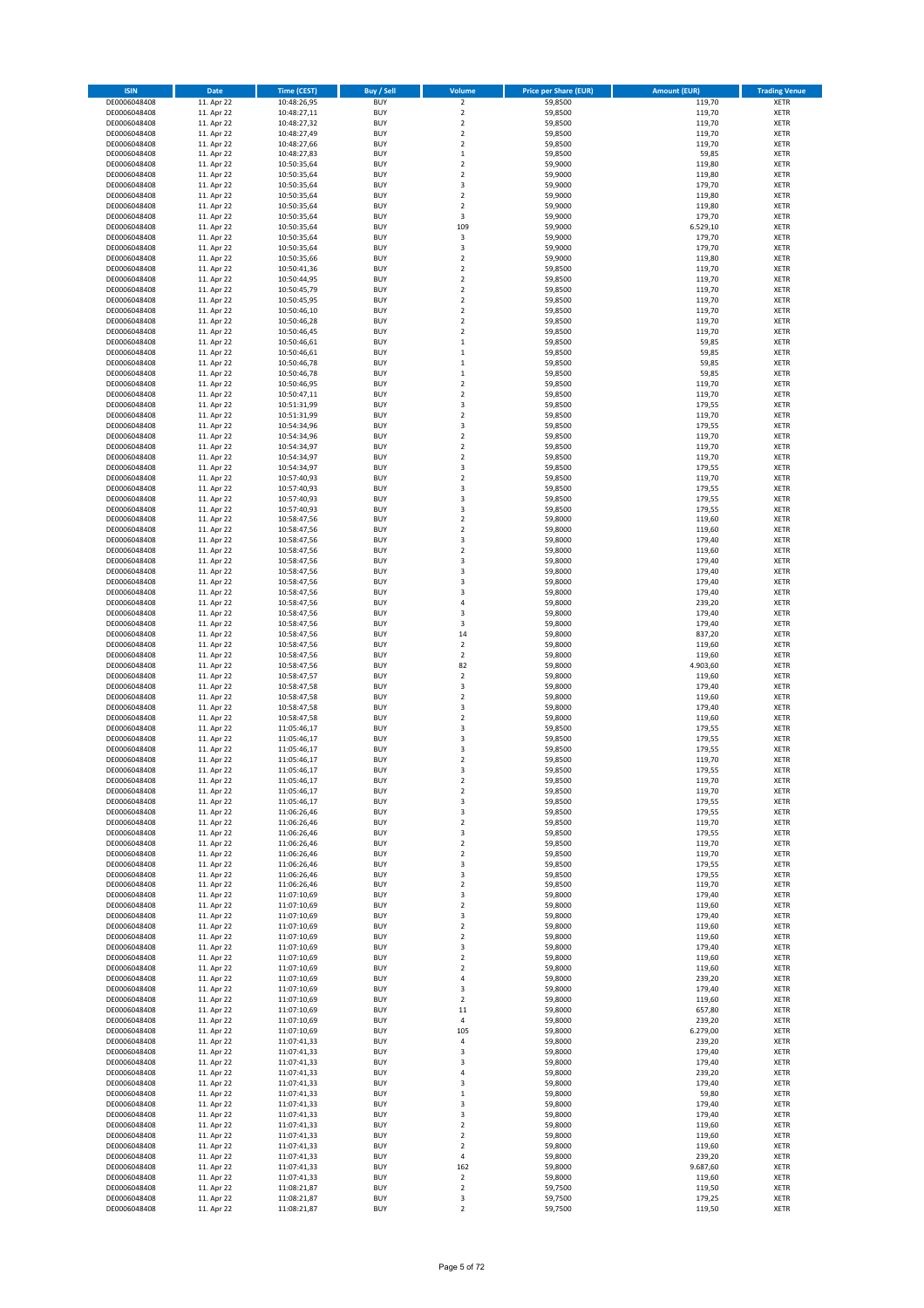| <b>ISIN</b>                  | <b>Date</b>              | Time (CEST)                | <b>Buy / Sell</b>        | Volume                                 | <b>Price per Share (EUR)</b> | <b>Amount (EUR)</b> | <b>Trading Venue</b>       |
|------------------------------|--------------------------|----------------------------|--------------------------|----------------------------------------|------------------------------|---------------------|----------------------------|
| DE0006048408                 | 11. Apr 22               | 11:08:21,87                | <b>BUY</b>               | 4                                      | 59,7500                      | 239,00              | <b>XETR</b>                |
| DE0006048408                 | 11. Apr 22               | 11:08:21,87                | <b>BUY</b>               | 3                                      | 59,7500                      | 179,25              | XETR                       |
| DE0006048408<br>DE0006048408 | 11. Apr 22<br>11. Apr 22 | 11:08:21,87<br>11:08:21,87 | <b>BUY</b><br><b>BUY</b> | $\mathbf 2$<br>3                       | 59,7500<br>59,7500           | 119,50<br>179,25    | XETR<br>XETR               |
| DE0006048408                 | 11. Apr 22               | 11:08:21,87                | <b>BUY</b>               | 4                                      | 59,7500                      | 239,00              | XETR                       |
| DE0006048408                 | 11. Apr 22               | 11:08:52,48                | <b>BUY</b>               | $\mathbf 2$                            | 59,7000                      | 119,40              | <b>XETR</b>                |
| DE0006048408                 | 11. Apr 22               | 11:08:52,48                | <b>BUY</b>               | 3                                      | 59,7000                      | 179,10              | <b>XETR</b>                |
| DE0006048408                 | 11. Apr 22               | 11:08:52,48                | <b>BUY</b>               | $\mathbf 2$                            | 59,7000                      | 119,40              | <b>XETR</b>                |
| DE0006048408<br>DE0006048408 | 11. Apr 22<br>11. Apr 22 | 11:08:52,48<br>11:08:52,48 | <b>BUY</b><br><b>BUY</b> | $\mathbf 2$<br>200                     | 59,7000<br>59,7000           | 119,40<br>11.940,00 | <b>XETR</b><br><b>XETR</b> |
| DE0006048408                 | 11. Apr 22               | 11:08:52,48                | <b>BUY</b>               | $\mathbf 2$                            | 59,7000                      | 119,40              | <b>XETR</b>                |
| DE0006048408                 | 11. Apr 22               | 11:08:52,48                | <b>BUY</b>               | $\overline{2}$                         | 59,7000                      | 119,40              | <b>XETR</b>                |
| DE0006048408                 | 11. Apr 22               | 11:08:52,52                | <b>BUY</b>               | $\mathbf 2$                            | 59,7000                      | 119,40              | XETR                       |
| DE0006048408                 | 11. Apr 22               | 11:08:52,52                | <b>BUY</b>               | 67                                     | 59,7000                      | 3.999,90            | <b>XETR</b>                |
| DE0006048408                 | 11. Apr 22               | 11:09:55,13                | <b>BUY</b>               | 4                                      | 59,7000                      | 238,80              | XETR                       |
| DE0006048408<br>DE0006048408 | 11. Apr 22<br>11. Apr 22 | 11:09:55,13<br>11:09:55,13 | <b>BUY</b><br><b>BUY</b> | $\overline{\mathbf{c}}$<br>$\mathbf 2$ | 59,7000<br>59,7000           | 119,40<br>119,40    | <b>XETR</b><br>XETR        |
| DE0006048408                 | 11. Apr 22               | 11:11:15,17                | <b>BUY</b>               | 4                                      | 59,7000                      | 238,80              | <b>XETR</b>                |
| DE0006048408                 | 11. Apr 22               | 11:13:52,90                | <b>BUY</b>               | $\overline{\mathbf{c}}$                | 59,6500                      | 119,30              | XETR                       |
| DE0006048408                 | 11. Apr 22               | 11:13:52,90                | <b>BUY</b>               | 3                                      | 59,6500                      | 178,95              | <b>XETR</b>                |
| DE0006048408                 | 11. Apr 22               | 11:13:52,90                | <b>BUY</b>               | 3                                      | 59,6500                      | 178,95              | XETR                       |
| DE0006048408<br>DE0006048408 | 11. Apr 22<br>11. Apr 22 | 11:13:52,90<br>11:13:52,90 | <b>BUY</b><br><b>BUY</b> | $\mathbf 2$<br>$\overline{\mathbf{c}}$ | 59,6500<br>59,6500           | 119,30<br>119,30    | XETR<br><b>XETR</b>        |
| DE0006048408                 | 11. Apr 22               | 11:13:52,90                | <b>BUY</b>               | 3                                      | 59,6500                      | 178,95              | XETR                       |
| DE0006048408                 | 11. Apr 22               | 11:13:52,90                | <b>BUY</b>               | $\overline{\mathbf{c}}$                | 59,6500                      | 119,30              | <b>XETR</b>                |
| DE0006048408                 | 11. Apr 22               | 11:13:52,90                | <b>BUY</b>               | $\overline{\mathbf{c}}$                | 59,6500                      | 119,30              | XETR                       |
| DE0006048408                 | 11. Apr 22               | 11:13:52,90                | <b>BUY</b>               | 3                                      | 59,6500                      | 178,95              | <b>XETR</b>                |
| DE0006048408<br>DE0006048408 | 11. Apr 22<br>11. Apr 22 | 11:13:52,90<br>11:13:52,90 | <b>BUY</b><br><b>BUY</b> | 3<br>3                                 | 59,6500<br>59,6500           | 178,95<br>178,95    | <b>XETR</b><br><b>XETR</b> |
| DE0006048408                 | 11. Apr 22               | 11:13:52,90                | <b>BUY</b>               | $\mathbf 2$                            | 59,6500                      | 119,30              | XETR                       |
| DE0006048408                 | 11. Apr 22               | 11:13:52,90                | <b>BUY</b>               | 3                                      | 59,6500                      | 178,95              | <b>XETR</b>                |
| DE0006048408                 | 11. Apr 22               | 11:13:52,90                | <b>BUY</b>               | 3                                      | 59,6500                      | 178,95              | <b>XETR</b>                |
| DE0006048408                 | 11. Apr 22               | 11:13:52,90                | <b>BUY</b>               | $\overline{\mathbf{c}}$                | 59,6500                      | 119,30              | <b>XETR</b>                |
| DE0006048408<br>DE0006048408 | 11. Apr 22<br>11. Apr 22 | 11:13:52,90                | <b>BUY</b><br><b>BUY</b> | $\mathbf 2$<br>$\overline{\mathbf{c}}$ | 59,6500<br>59,6500           | 119,30<br>119,30    | XETR<br><b>XETR</b>        |
| DE0006048408                 | 11. Apr 22               | 11:13:52,90<br>11:13:52,90 | <b>BUY</b>               | 3                                      | 59,6500                      | 178,95              | XETR                       |
| DE0006048408                 | 11. Apr 22               | 11:13:52,90                | <b>BUY</b>               | 3                                      | 59,6500                      | 178,95              | <b>XETR</b>                |
| DE0006048408                 | 11. Apr 22               | 11:13:52,90                | <b>BUY</b>               | 70                                     | 59,6500                      | 4.175,50            | XETR                       |
| DE0006048408                 | 11. Apr 22               | 11:13:53,11                | <b>BUY</b>               | $\mathbf 1$                            | 59,6500                      | 59,65               | <b>XETR</b>                |
| DE0006048408                 | 11. Apr 22               | 11:13:53,11                | <b>BUY</b>               | $\mathbf 2$                            | 59,6500                      | 119,30              | <b>XETR</b>                |
| DE0006048408<br>DE0006048408 | 11. Apr 22<br>11. Apr 22 | 11:13:53,11<br>11:13:53,11 | <b>BUY</b><br><b>BUY</b> | 3<br>$\overline{\mathbf{c}}$           | 59,6500<br>59,6500           | 178,95<br>119,30    | <b>XETR</b><br><b>XETR</b> |
| DE0006048408                 | 11. Apr 22               | 11:13:53,11                | <b>BUY</b>               | $\overline{\mathbf{c}}$                | 59,6500                      | 119,30              | <b>XETR</b>                |
| DE0006048408                 | 11. Apr 22               | 11:13:53,11                | <b>BUY</b>               | $\mathbf 1$                            | 59,6500                      | 59,65               | <b>XETR</b>                |
| DE0006048408                 | 11. Apr 22               | 11:16:31,79                | <b>BUY</b>               | 3                                      | 59,7000                      | 179,10              | <b>XETR</b>                |
| DE0006048408                 | 11. Apr 22               | 11:16:31,79                | <b>BUY</b>               | 3                                      | 59,7000                      | 179,10              | XETR                       |
| DE0006048408<br>DE0006048408 | 11. Apr 22<br>11. Apr 22 | 11:16:31,79                | <b>BUY</b><br><b>BUY</b> | 2<br>3                                 | 59,7000<br>59,7000           | 119,40<br>179,10    | XETR<br><b>XETR</b>        |
| DE0006048408                 | 11. Apr 22               | 11:16:31,79<br>11:16:31,79 | <b>BUY</b>               | $\mathbf 2$                            | 59,7000                      | 119,40              | <b>XETR</b>                |
| DE0006048408                 | 11. Apr 22               | 11:16:31,79                | <b>BUY</b>               | 3                                      | 59,7000                      | 179,10              | <b>XETR</b>                |
| DE0006048408                 | 11. Apr 22               | 11:16:31,79                | <b>BUY</b>               | $\mathbf 2$                            | 59,7000                      | 119,40              | <b>XETR</b>                |
| DE0006048408                 | 11. Apr 22               | 11:16:31,80                | <b>BUY</b>               | $\mathbf 2$                            | 59,7000                      | 119,40              | <b>XETR</b>                |
| DE0006048408                 | 11. Apr 22               | 11:20:29,08                | <b>BUY</b>               | $\mathbf 2$                            | 59,7000                      | 119,40              | <b>XETR</b>                |
| DE0006048408<br>DE0006048408 | 11. Apr 22<br>11. Apr 22 | 11:20:29,09<br>11:26:01,84 | <b>BUY</b><br><b>BUY</b> | 3<br>$\mathbf 2$                       | 59,7000<br>59,7000           | 179,10<br>119,40    | XETR<br>XETR               |
| DE0006048408                 | 11. Apr 22               | 11:26:01,84                | <b>BUY</b>               | $\mathbf 2$                            | 59,7000                      | 119,40              | <b>XETR</b>                |
| DE0006048408                 | 11. Apr 22               | 11:26:01,84                | <b>BUY</b>               | 16                                     | 59,7000                      | 955,20              | <b>XETR</b>                |
| DE0006048408                 | 11. Apr 22               | 11:26:05,29                | <b>BUY</b>               | $\mathbf 2$                            | 59,7000                      | 119,40              | <b>XETR</b>                |
| DE0006048408                 | 11. Apr 22               | 11:26:05,29                | <b>BUY</b>               | $\mathbf 2$                            | 59,7000                      | 119,40              | XETR                       |
| DE0006048408<br>DE0006048408 | 11. Apr 22<br>11. Apr 22 | 11:26:05,29<br>11:26:05,29 | <b>BUY</b><br><b>BUY</b> | $\mathbf 2$<br>3                       | 59,7000<br>59,7000           | 119,40<br>179,10    | <b>XETR</b><br>XETR        |
| DE0006048408                 | 11. Apr 22               | 11:26:05,29                | <b>BUY</b>               | $\overline{2}$                         | 59,7000                      | 119,40              | <b>XETR</b>                |
| DE0006048408                 | 11. Apr 22               | 11:26:05,29                | <b>BUY</b>               | $\mathbf 2$                            | 59,7000                      | 119,40              | XETR                       |
| DE0006048408                 | 11. Apr 22               | 11:26:05,29                | <b>BUY</b>               | $\mathbf 2$                            | 59,7000                      | 119,40              | <b>XETR</b>                |
| DE0006048408                 | 11. Apr 22               | 11:26:05,29                | <b>BUY</b>               | $\mathbf 2$                            | 59,7000                      | 119,40              | <b>XETR</b>                |
| DE0006048408<br>DE0006048408 | 11. Apr 22<br>11. Apr 22 | 11:26:05,29<br>11:26:05,29 | <b>BUY</b><br><b>BUY</b> | 2<br>$\boldsymbol{2}$                  | 59,7000<br>59,7000           | 119,40<br>119,40    | XETR<br>XETR               |
| DE0006048408                 | 11. Apr 22               | 11:26:05,29                | <b>BUY</b>               | 3                                      | 59,7000                      | 179,10              | XETR                       |
| DE0006048408                 | 11. Apr 22               | 11:26:05,29                | <b>BUY</b>               | $\mathbf 2$                            | 59,7000                      | 119,40              | XETR                       |
| DE0006048408                 | 11. Apr 22               | 11:26:05,29                | <b>BUY</b>               | $\mathbf 2$                            | 59,7000                      | 119,40              | XETR                       |
| DE0006048408                 | 11. Apr 22               | 11:26:05,29                | <b>BUY</b>               | 2                                      | 59,7000                      | 119,40              | XETR                       |
| DE0006048408<br>DE0006048408 | 11. Apr 22<br>11. Apr 22 | 11:26:05,29<br>11:28:55,24 | <b>BUY</b><br><b>BUY</b> | 62<br>$\mathbf 2$                      | 59,7000<br>59,6500           | 3.701,40<br>119,30  | <b>XETR</b><br>XETR        |
| DE0006048408                 | 11. Apr 22               | 11:28:55,24                | <b>BUY</b>               | $\mathbf 2$                            | 59,6500                      | 119,30              | <b>XETR</b>                |
| DE0006048408                 | 11. Apr 22               | 11:28:55,24                | <b>BUY</b>               | $\mathbf 2$                            | 59,6500                      | 119,30              | XETR                       |
| DE0006048408                 | 11. Apr 22               | 11:28:55,24                | <b>BUY</b>               | 3                                      | 59,6500                      | 178,95              | <b>XETR</b>                |
| DE0006048408                 | 11. Apr 22               | 11:28:55,24                | <b>BUY</b>               | $\mathbf 2$                            | 59,6500                      | 119,30              | XETR                       |
| DE0006048408<br>DE0006048408 | 11. Apr 22<br>11. Apr 22 | 11:28:55,24<br>11:28:55,24 | <b>BUY</b><br><b>BUY</b> | 3<br>3                                 | 59,6500<br>59,6500           | 178,95<br>178,95    | <b>XETR</b><br>XETR        |
| DE0006048408                 | 11. Apr 22               | 11:28:55,24                | <b>BUY</b>               | 3                                      | 59,6500                      | 178,95              | <b>XETR</b>                |
| DE0006048408                 | 11. Apr 22               | 11:30:03,02                | <b>BUY</b>               | $\mathbf 2$                            | 59,6500                      | 119,30              | XETR                       |
| DE0006048408                 | 11. Apr 22               | 11:30:03,02                | <b>BUY</b>               | $\mathbf 2$                            | 59,6500                      | 119,30              | <b>XETR</b>                |
| DE0006048408                 | 11. Apr 22               | 11:30:03,02                | <b>BUY</b>               | 3                                      | 59,6500                      | 178,95              | XETR                       |
| DE0006048408<br>DE0006048408 | 11. Apr 22<br>11. Apr 22 | 11:30:03,02<br>11:30:03,02 | <b>BUY</b><br><b>BUY</b> | 2<br>3                                 | 59,6500<br>59,6500           | 119,30<br>178,95    | <b>XETR</b><br>XETR        |
| DE0006048408                 | 11. Apr 22               | 11:30:03,02                | <b>BUY</b>               | 3                                      | 59,6500                      | 178,95              | <b>XETR</b>                |
| DE0006048408                 | 11. Apr 22               | 11:30:03,02                | <b>BUY</b>               | $\mathbf 2$                            | 59,6500                      | 119,30              | <b>XETR</b>                |
| DE0006048408                 | 11. Apr 22               | 11:30:03,02                | <b>BUY</b>               | 3                                      | 59,6500                      | 178,95              | XETR                       |
| DE0006048408                 | 11. Apr 22<br>11. Apr 22 | 11:30:03,02                | <b>BUY</b>               | $\mathbf 2$                            | 59,6500                      | 119,30              | <b>XETR</b>                |
| DE0006048408<br>DE0006048408 | 11. Apr 22               | 11:30:03,02<br>11:30:03,02 | <b>BUY</b><br><b>BUY</b> | 4<br>$\mathbf 2$                       | 59,6500<br>59,6500           | 238,60<br>119,30    | XETR<br><b>XETR</b>        |
| DE0006048408                 | 11. Apr 22               | 11:30:03,02                | <b>BUY</b>               | 48                                     | 59,6500                      | 2.863,20            | XETR                       |
| DE0006048408                 | 11. Apr 22               | 11:30:03,02                | <b>BUY</b>               | 4                                      | 59,6500                      | 238,60              | <b>XETR</b>                |
| DE0006048408                 | 11. Apr 22               | 11:30:03,02                | <b>BUY</b>               | 3                                      | 59,6500                      | 178,95              | XETR                       |
| DE0006048408                 | 11. Apr 22               | 11:30:03,02                | <b>BUY</b>               | 3                                      | 59,6500                      | 178,95              | <b>XETR</b>                |
| DE0006048408<br>DE0006048408 | 11. Apr 22<br>11. Apr 22 | 11:30:03,02<br>11:30:03,02 | <b>BUY</b><br><b>BUY</b> | 2<br>33                                | 59,6500<br>59,6500           | 119,30<br>1.968,45  | XETR<br><b>XETR</b>        |
| DE0006048408                 | 11. Apr 22               | 11:30:10,91                | <b>BUY</b>               | 13                                     | 59,6000                      | 774,80              | XETR                       |
| DE0006048408                 | 11. Apr 22               | 11:30:10,91                | <b>BUY</b>               | $\mathbf 2$                            | 59,6000                      | 119,20              | <b>XETR</b>                |
| DE0006048408                 | 11. Apr 22               | 11:30:10,91                | <b>BUY</b>               | 2                                      | 59,6000                      | 119,20              | <b>XETR</b>                |
| DE0006048408                 | 11. Apr 22               | 11:30:10,91                | <b>BUY</b>               | 2                                      | 59,6000                      | 119,20              | <b>XETR</b>                |
| DE0006048408<br>DE0006048408 | 11. Apr 22<br>11. Apr 22 | 11:30:10,91<br>11:30:10,91 | <b>BUY</b><br><b>BUY</b> | $\mathbf 2$<br>$\mathbf 2$             | 59,6000<br>59,6000           | 119,20<br>119,20    | XETR<br><b>XETR</b>        |
| DE0006048408                 | 11. Apr 22               | 11:30:10,91                | <b>BUY</b>               | 4                                      | 59,6000                      | 238,40              | XETR                       |
| DE0006048408                 | 11. Apr 22               | 11:30:10,91                | <b>BUY</b>               | $\mathbf 2$                            | 59,6000                      | 119,20              | XETR                       |
| DE0006048408                 | 11. Apr 22               | 11:30:10,91                | <b>BUY</b>               | $\mathbf 2$                            | 59,6000                      | 119,20              | XETR                       |
| DE0006048408                 | 11. Apr 22               | 11:30:10,91                | <b>BUY</b>               | 4                                      | 59,6000                      | 238,40              | XETR                       |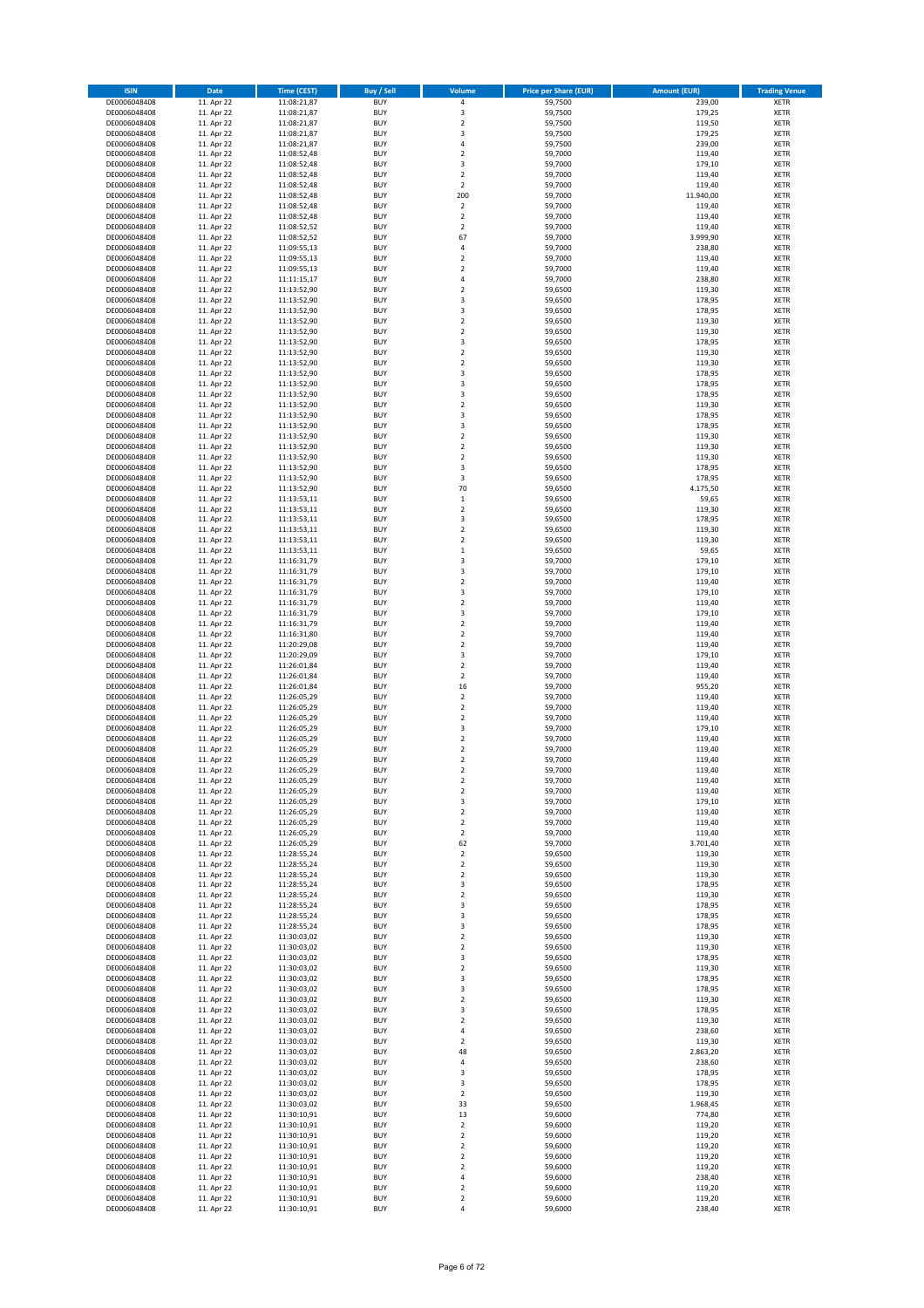| <b>ISIN</b>                  | Date                     | <b>Time (CEST)</b>         | <b>Buy / Sell</b>        | Volume                               | <b>Price per Share (EUR)</b> | <b>Amount (EUR)</b> | <b>Trading Venue</b>       |
|------------------------------|--------------------------|----------------------------|--------------------------|--------------------------------------|------------------------------|---------------------|----------------------------|
| DE0006048408                 | 11. Apr 22               | 11:30:10,91                | <b>BUY</b>               | $\overline{2}$                       | 59,6000                      | 119,20              | <b>XETR</b>                |
| DE0006048408                 | 11. Apr 22               | 11:30:10,91                | <b>BUY</b>               | 66                                   | 59,6000                      | 3.933,60            | <b>XETR</b>                |
| DE0006048408<br>DE0006048408 | 11. Apr 22<br>11. Apr 22 | 11:30:10,91<br>11:30:10,91 | <b>BUY</b><br><b>BUY</b> | $\mathbf 2$<br>33                    | 59,6000<br>59,6000           | 119,20<br>1.966,80  | <b>XETR</b><br><b>XETR</b> |
| DE0006048408                 | 11. Apr 22               | 11:32:00,52                | <b>BUY</b>               | 4                                    | 59,6000                      | 238,40              | <b>XETR</b>                |
| DE0006048408                 | 11. Apr 22               | 11:32:00,52                | <b>BUY</b>               | 3                                    | 59,6000                      | 178,80              | <b>XETR</b>                |
| DE0006048408                 | 11. Apr 22               | 11:32:00,52                | <b>BUY</b>               | 3                                    | 59,6000                      | 178,80              | <b>XETR</b>                |
| DE0006048408                 | 11. Apr 22               | 11:32:00,52                | <b>BUY</b>               | 3                                    | 59,6000                      | 178,80              | <b>XETR</b>                |
| DE0006048408<br>DE0006048408 | 11. Apr 22<br>11. Apr 22 | 11:32:00,52<br>11:32:00,52 | <b>BUY</b><br><b>BUY</b> | 3<br>3                               | 59,6000<br>59,6000           | 178,80<br>178,80    | XETR<br><b>XETR</b>        |
| DE0006048408                 | 11. Apr 22               | 11:32:00,52                | <b>BUY</b>               | 3                                    | 59,6000                      | 178,80              | XETR                       |
| DE0006048408                 | 11. Apr 22               | 11:32:00,52                | <b>BUY</b>               | 48                                   | 59,6000                      | 2.860,80            | <b>XETR</b>                |
| DE0006048408                 | 11. Apr 22               | 11:32:00,52                | <b>BUY</b>               | $\sqrt{2}$                           | 59,6000                      | 119,20              | XETR                       |
| DE0006048408                 | 11. Apr 22               | 11:32:00,52                | <b>BUY</b>               | $\sqrt{4}$                           | 59,6000                      | 238,40              | <b>XETR</b>                |
| DE0006048408                 | 11. Apr 22               | 11:32:37,89                | <b>BUY</b>               | 60                                   | 59,6000                      | 3.576,00            | XETR                       |
| DE0006048408<br>DE0006048408 | 11. Apr 22<br>11. Apr 22 | 11:43:55,77<br>11:43:55,77 | <b>BUY</b><br><b>BUY</b> | $\overline{2}$<br>19                 | 59,6500<br>59,6500           | 119,30<br>1.133,35  | <b>XETR</b><br>XETR        |
| DE0006048408                 | 11. Apr 22               | 11:47:11,17                | <b>BUY</b>               | $\overline{2}$                       | 59,8500                      | 119,70              | <b>XETR</b>                |
| DE0006048408                 | 11. Apr 22               | 11:47:11,17                | <b>BUY</b>               | $\mathbf 2$                          | 59,8500                      | 119,70              | XETR                       |
| DE0006048408                 | 11. Apr 22               | 11:47:11,17                | <b>BUY</b>               | $\mathbf 2$                          | 59,8500                      | 119,70              | <b>XETR</b>                |
| DE0006048408                 | 11. Apr 22<br>11. Apr 22 | 11:47:11,17                | <b>BUY</b><br><b>BUY</b> | $\overline{2}$<br>$\mathbf 2$        | 59,8500<br>59,8500           | 119,70<br>119,70    | <b>XETR</b><br><b>XETR</b> |
| DE0006048408<br>DE0006048408 | 11. Apr 22               | 11:47:11,17<br>11:47:11,17 | <b>BUY</b>               | $\overline{2}$                       | 59,8500                      | 119,70              | <b>XETR</b>                |
| DE0006048408                 | 11. Apr 22               | 11:47:11,17                | <b>BUY</b>               | $\sqrt{4}$                           | 59,8500                      | 239,40              | <b>XETR</b>                |
| DE0006048408                 | 11. Apr 22               | 11:47:11,17                | <b>BUY</b>               | $\mathbf 2$                          | 59,8500                      | 119,70              | <b>XETR</b>                |
| DE0006048408                 | 11. Apr 22               | 11:47:11,17                | <b>BUY</b>               | $\mathbf 2$                          | 59,8500                      | 119,70              | <b>XETR</b>                |
| DE0006048408                 | 11. Apr 22               | 11:47:11,17                | <b>BUY</b>               | 3                                    | 59,8500                      | 179,55              | <b>XETR</b>                |
| DE0006048408<br>DE0006048408 | 11. Apr 22<br>11. Apr 22 | 11:47:11,17<br>11:47:11,17 | <b>BUY</b><br><b>BUY</b> | $\mathbf 2$<br>$\boldsymbol{2}$      | 59,8500<br>59,8500           | 119,70<br>119,70    | <b>XETR</b><br><b>XETR</b> |
| DE0006048408                 | 11. Apr 22               | 11:47:29,17                | <b>BUY</b>               | 3                                    | 59,8000                      | 179,40              | <b>XETR</b>                |
| DE0006048408                 | 11. Apr 22               | 11:47:29,17                | <b>BUY</b>               | $\mathbf 2$                          | 59,8000                      | 119,60              | <b>XETR</b>                |
| DE0006048408                 | 11. Apr 22               | 11:47:29,17                | <b>BUY</b>               | $\mathbf 2$                          | 59,8000                      | 119,60              | <b>XETR</b>                |
| DE0006048408                 | 11. Apr 22               | 11:47:29,17                | <b>BUY</b><br><b>BUY</b> | 3<br>$\sqrt{4}$                      | 59,8000                      | 179,40              | <b>XETR</b>                |
| DE0006048408<br>DE0006048408 | 11. Apr 22<br>11. Apr 22 | 11:47:29,17<br>11:47:29,17 | <b>BUY</b>               | $\overline{2}$                       | 59,8000<br>59,8000           | 239,20<br>119,60    | XETR<br><b>XETR</b>        |
| DE0006048408                 | 11. Apr 22               | 11:47:29,17                | <b>BUY</b>               | $\overline{2}$                       | 59,8000                      | 119,60              | XETR                       |
| DE0006048408                 | 11. Apr 22               | 11:47:29,17                | <b>BUY</b>               | $\sqrt{4}$                           | 59,8000                      | 239,20              | <b>XETR</b>                |
| DE0006048408                 | 11. Apr 22               | 11:47:29,17                | <b>BUY</b>               | $\mathbf 2$                          | 59,8000                      | 119,60              | XETR                       |
| DE0006048408                 | 11. Apr 22               | 11:47:29,17                | <b>BUY</b>               | $\overline{2}$                       | 59,8000                      | 119,60              | <b>XETR</b>                |
| DE0006048408<br>DE0006048408 | 11. Apr 22<br>11. Apr 22 | 11:47:29,17<br>11:47:29,17 | <b>BUY</b><br><b>BUY</b> | $\overline{2}$<br>$\sqrt{4}$         | 59,8000<br>59,8000           | 119,60<br>239,20    | <b>XETR</b><br><b>XETR</b> |
| DE0006048408                 | 11. Apr 22               | 11:47:29,17                | <b>BUY</b>               | 3                                    | 59,8000                      | 179,40              | XETR                       |
| DE0006048408                 | 11. Apr 22               | 11:47:29,17                | <b>BUY</b>               | 87                                   | 59,8000                      | 5.202,60            | <b>XETR</b>                |
| DE0006048408                 | 11. Apr 22               | 11:47:29,17                | <b>BUY</b>               | 6                                    | 59,8000                      | 358,80              | <b>XETR</b>                |
| DE0006048408                 | 11. Apr 22               | 11:47:29,17                | <b>BUY</b>               | $\overline{2}$                       | 59,8000                      | 119,60              | <b>XETR</b>                |
| DE0006048408                 | 11. Apr 22               | 11:47:29,17                | <b>BUY</b>               | $\boldsymbol{2}$                     | 59,8000                      | 119,60              | <b>XETR</b>                |
| DE0006048408<br>DE0006048408 | 11. Apr 22<br>11. Apr 22 | 11:47:29,17<br>11:47:29,17 | <b>BUY</b><br><b>BUY</b> | $\boldsymbol{2}$<br>$\mathbf 2$      | 59,8000<br>59,8000           | 119,60<br>119,60    | XETR<br><b>XETR</b>        |
| DE0006048408                 | 11. Apr 22               | 11:48:05,40                | <b>BUY</b>               | $\mathbf 2$                          | 59,8000                      | 119,60              | <b>XETR</b>                |
| DE0006048408                 | 11. Apr 22               | 11:48:05,40                | <b>BUY</b>               | $\boldsymbol{2}$                     | 59,8000                      | 119,60              | <b>XETR</b>                |
| DE0006048408                 | 11. Apr 22               | 11:48:05,40                | <b>BUY</b>               | $\boldsymbol{2}$                     | 59,8000                      | 119,60              | <b>XETR</b>                |
| DE0006048408                 | 11. Apr 22               | 11:48:05,40                | <b>BUY</b><br><b>BUY</b> | $\mathbf 2$<br>$\mathbf 2$           | 59,8000                      | 119,60              | <b>XETR</b>                |
| DE0006048408<br>DE0006048408 | 11. Apr 22<br>11. Apr 22 | 11:48:05,40<br>11:48:05,40 | <b>BUY</b>               | $\boldsymbol{2}$                     | 59,8000<br>59,8000           | 119,60<br>119,60    | <b>XETR</b><br><b>XETR</b> |
| DE0006048408                 | 11. Apr 22               | 11:48:05,40                | <b>BUY</b>               | $\mathbf 2$                          | 59,8000                      | 119,60              | <b>XETR</b>                |
| DE0006048408                 | 11. Apr 22               | 11:48:05,40                | <b>BUY</b>               | $\overline{2}$                       | 59,8000                      | 119,60              | <b>XETR</b>                |
| DE0006048408                 | 11. Apr 22               | 11:48:05,40                | <b>BUY</b>               | $\mathbf 2$                          | 59,8000                      | 119,60              | <b>XETR</b>                |
| DE0006048408                 | 11. Apr 22               | 11:48:05,40                | <b>BUY</b>               | $\overline{4}$<br>$\overline{2}$     | 59,8000                      | 239,20              | <b>XETR</b>                |
| DE0006048408<br>DE0006048408 | 11. Apr 22<br>11. Apr 22 | 11:48:05,40<br>11:48:05,40 | <b>BUY</b><br><b>BUY</b> | $\sqrt{4}$                           | 59,8000<br>59,8000           | 119,60<br>239,20    | <b>XETR</b><br><b>XETR</b> |
| DE0006048408                 | 11. Apr 22               | 11:48:05,40                | <b>BUY</b>               | $\sqrt{4}$                           | 59,8000                      | 239,20              | XETR                       |
| DE0006048408                 | 11. Apr 22               | 11:48:05,40                | <b>BUY</b>               | $\overline{2}$                       | 59,8000                      | 119,60              | <b>XETR</b>                |
| DE0006048408                 | 11. Apr 22               | 11:48:33,12                | <b>BUY</b>               | 3                                    | 59,7500                      | 179,25              | XETR                       |
| DE0006048408                 | 11. Apr 22               | 11:48:33,12                | <b>BUY</b>               | 3                                    | 59,7500                      | 179,25              | <b>XETR</b>                |
| DE0006048408<br>DE0006048408 | 11. Apr 22<br>11. Apr 22 | 11:48:33,12<br>11:48:33,12 | <b>BUY</b><br><b>BUY</b> | 3<br>3                               | 59,7500<br>59,7500           | 179,25<br>179,25    | <b>XETR</b><br>XETR        |
| DE0006048408                 | 11. Apr 22               | 11:48:33,12                | <b>BUY</b>               | 23                                   | 59,7500                      | 1.374,25            | XETR                       |
| DE0006048408                 | 11. Apr 22               | 11:48:33,27                | <b>BUY</b>               | 4                                    | 59,7500                      | 239,00              | XETR                       |
| DE0006048408                 | 11. Apr 22               | 11:48:33,27                | <b>BUY</b>               | $\overline{\mathbf{c}}$              | 59,7500                      | 119,50              | XETR                       |
| DE0006048408<br>DE0006048408 | 11. Apr 22               | 11:48:33,27                | <b>BUY</b>               | 3                                    | 59,7500                      | 179,25              | XETR                       |
| DE0006048408                 | 11. Apr 22<br>11. Apr 22 | 11:48:33,27<br>11:48:33,27 | <b>BUY</b><br><b>BUY</b> | 4<br>4                               | 59,7500<br>59,7500           | 239,00<br>239,00    | XETR<br><b>XETR</b>        |
| DE0006048408                 | 11. Apr 22               | 11:48:33,27                | <b>BUY</b>               | $\sqrt{2}$                           | 59,7500                      | 119,50              | XETR                       |
| DE0006048408                 | 11. Apr 22               | 11:48:33,27                | <b>BUY</b>               | 3                                    | 59,7500                      | 179,25              | <b>XETR</b>                |
| DE0006048408                 | 11. Apr 22               | 11:48:33,27                | <b>BUY</b>               | 3                                    | 59,7500                      | 179,25              | XETR                       |
| DE0006048408<br>DE0006048408 | 11. Apr 22<br>11. Apr 22 | 11:48:33,27<br>11:48:33,27 | <b>BUY</b><br><b>BUY</b> | $\boldsymbol{2}$<br>13               | 59,7500<br>59,7500           | 119,50<br>776,75    | <b>XETR</b><br><b>XETR</b> |
| DE0006048408                 | 11. Apr 22               | 11:48:33,27                | <b>BUY</b>               | 3                                    | 59,7500                      | 179,25              | XETR                       |
| DE0006048408                 | 11. Apr 22               | 11:48:33,27                | <b>BUY</b>               | 3                                    | 59,7500                      | 179,25              | XETR                       |
| DE0006048408                 | 11. Apr 22               | 11:48:33,27                | <b>BUY</b>               | 4                                    | 59,7500                      | 239,00              | <b>XETR</b>                |
| DE0006048408                 | 11. Apr 22               | 11:48:33,27                | <b>BUY</b>               | 21                                   | 59,7500                      | 1.254,75            | <b>XETR</b>                |
| DE0006048408<br>DE0006048408 | 11. Apr 22<br>11. Apr 22 | 11:50:07,62<br>11:50:33,92 | <b>BUY</b><br><b>BUY</b> | 55<br>$\mathbf 2$                    | 59,7500<br>59,7500           | 3.286,25<br>119,50  | <b>XETR</b><br><b>XETR</b> |
| DE0006048408                 | 11. Apr 22               | 11:50:33,92                | <b>BUY</b>               | $\overline{2}$                       | 59,7500                      | 119,50              | <b>XETR</b>                |
| DE0006048408                 | 11. Apr 22               | 11:50:33,92                | <b>BUY</b>               | 4                                    | 59,7500                      | 239,00              | <b>XETR</b>                |
| DE0006048408                 | 11. Apr 22               | 11:50:33,92                | <b>BUY</b>               | 3                                    | 59,7500                      | 179,25              | <b>XETR</b>                |
| DE0006048408                 | 11. Apr 22               | 11:50:33,92                | <b>BUY</b><br><b>BUY</b> | 45<br>3                              | 59,7500<br>59,7500           | 2.688,75<br>179,25  | XETR<br>XETR               |
| DE0006048408<br>DE0006048408 | 11. Apr 22<br>11. Apr 22 | 11:50:34,11<br>11:50:34,11 | <b>BUY</b>               | 3                                    | 59,7500                      | 179,25              | XETR                       |
| DE0006048408                 | 11. Apr 22               | 11:52:22,86                | <b>BUY</b>               | 3                                    | 59,7500                      | 179,25              | XETR                       |
| DE0006048408                 | 11. Apr 22               | 11:52:22,86                | <b>BUY</b>               | $\overline{2}$                       | 59,7500                      | 119,50              | <b>XETR</b>                |
| DE0006048408                 | 11. Apr 22               | 11:52:22,86                | <b>BUY</b>               | 46                                   | 59,7500                      | 2.748,50            | XETR                       |
| DE0006048408                 | 11. Apr 22               | 11:52:22,88                | <b>BUY</b>               | 4                                    | 59,7500                      | 239,00              | XETR                       |
| DE0006048408                 | 11. Apr 22               | 11:52:22,88                | <b>BUY</b><br><b>BUY</b> | 60                                   | 59,7500                      | 3.585,00            | XETR                       |
| DE0006048408<br>DE0006048408 | 11. Apr 22<br>11. Apr 22 | 11:52:28,63<br>11:52:28,63 | <b>BUY</b>               | 3<br>3                               | 59,7000<br>59,7000           | 179,10<br>179,10    | XETR<br>XETR               |
| DE0006048408                 | 11. Apr 22               | 11:52:28,63                | <b>BUY</b>               | $\boldsymbol{2}$                     | 59,7000                      | 119,40              | XETR                       |
| DE0006048408                 | 11. Apr 22               | 11:52:28,63                | <b>BUY</b>               | 3                                    | 59,7000                      | 179,10              | XETR                       |
| DE0006048408                 | 11. Apr 22               | 11:52:28,63                | <b>BUY</b>               | $\,$ 1                               | 59,7000                      | 59,70               | <b>XETR</b>                |
| DE0006048408<br>DE0006048408 | 11. Apr 22<br>11. Apr 22 | 11:52:28,63<br>11:52:28,76 | <b>BUY</b><br><b>BUY</b> | 3<br>$\boldsymbol{2}$                | 59,7000<br>59,7000           | 179,10<br>119,40    | <b>XETR</b><br><b>XETR</b> |
| DE0006048408                 | 11. Apr 22               | 11:52:28,76                | <b>BUY</b>               | $\boldsymbol{2}$                     | 59,7000                      | 119,40              | <b>XETR</b>                |
| DE0006048408                 | 11. Apr 22               | 11:52:28,76                | <b>BUY</b>               | $\mathbf 1$                          | 59,7000                      | 59,70               | <b>XETR</b>                |
| DE0006048408                 | 11. Apr 22               | 11:52:28,90                | <b>BUY</b>               | 3                                    | 59,7000                      | 179,10              | <b>XETR</b>                |
| DE0006048408                 | 11. Apr 22               | 11:52:29,06                | <b>BUY</b>               | $\overline{2}$                       | 59,7000                      | 119,40              | <b>XETR</b>                |
| DE0006048408<br>DE0006048408 | 11. Apr 22<br>11. Apr 22 | 11:52:29,21<br>11:56:08,86 | <b>BUY</b><br><b>BUY</b> | $\boldsymbol{2}$<br>$\boldsymbol{2}$ | 59,7000<br>59,7500           | 119,40<br>119,50    | <b>XETR</b><br>XETR        |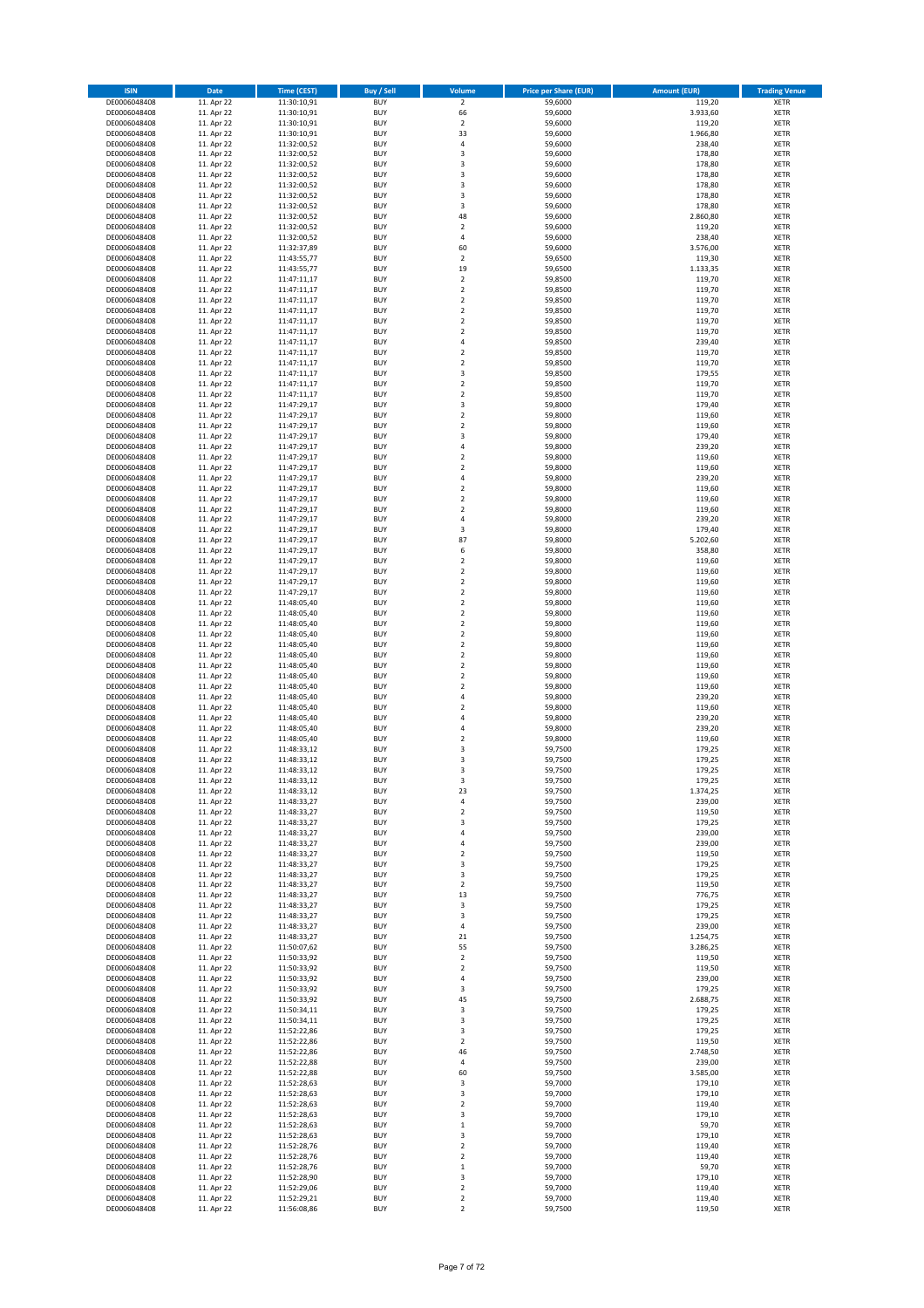| <b>ISIN</b>                  | Date                     | <b>Time (CEST)</b>         | <b>Buy / Sell</b>        | Volume                                 | <b>Price per Share (EUR)</b> | <b>Amount (EUR)</b> | <b>Trading Venue</b>       |
|------------------------------|--------------------------|----------------------------|--------------------------|----------------------------------------|------------------------------|---------------------|----------------------------|
| DE0006048408                 | 11. Apr 22               | 11:56:08,86                | <b>BUY</b>               | $\overline{2}$                         | 59,7500                      | 119,50              | <b>XETR</b>                |
| DE0006048408                 | 11. Apr 22               | 11:56:08,86                | <b>BUY</b>               | $\mathbf 2$                            | 59,7500                      | 119,50              | <b>XETR</b>                |
| DE0006048408<br>DE0006048408 | 11. Apr 22<br>11. Apr 22 | 11:56:08,86<br>11:56:08,86 | <b>BUY</b><br><b>BUY</b> | 3<br>3                                 | 59,7500<br>59,7500           | 179,25<br>179,25    | <b>XETR</b><br><b>XETR</b> |
| DE0006048408                 | 11. Apr 22               | 11:56:08,86                | <b>BUY</b>               | 3                                      | 59,7500                      | 179,25              | <b>XETR</b>                |
| DE0006048408                 | 11. Apr 22               | 11:56:08,86                | <b>BUY</b>               | 3                                      | 59,7500                      | 179,25              | <b>XETR</b>                |
| DE0006048408                 | 11. Apr 22               | 11:56:08,86                | <b>BUY</b>               | 3                                      | 59,7500                      | 179,25              | <b>XETR</b>                |
| DE0006048408                 | 11. Apr 22               | 11:56:08,86                | <b>BUY</b>               | 3                                      | 59,7500                      | 179,25              | <b>XETR</b>                |
| DE0006048408<br>DE0006048408 | 11. Apr 22<br>11. Apr 22 | 11:56:08,86                | <b>BUY</b><br><b>BUY</b> | $\boldsymbol{2}$<br>40                 | 59,7500<br>59,7500           | 119,50<br>2.390,00  | <b>XETR</b><br><b>XETR</b> |
| DE0006048408                 | 11. Apr 22               | 11:56:08,86<br>11:56:08,86 | <b>BUY</b>               | $\overline{\mathbf{3}}$                | 59,7500                      | 179,25              | XETR                       |
| DE0006048408                 | 11. Apr 22               | 11:56:08,86                | <b>BUY</b>               | $\overline{2}$                         | 59,7500                      | 119,50              | <b>XETR</b>                |
| DE0006048408                 | 11. Apr 22               | 11:56:08,86                | <b>BUY</b>               | 3                                      | 59,7500                      | 179,25              | XETR                       |
| DE0006048408                 | 11. Apr 22               | 11:56:14,15                | <b>BUY</b>               | $\overline{2}$                         | 59,7000                      | 119,40              | <b>XETR</b>                |
| DE0006048408                 | 11. Apr 22               | 11:56:14,15                | <b>BUY</b>               | 3                                      | 59,7000                      | 179,10              | XETR                       |
| DE0006048408<br>DE0006048408 | 11. Apr 22<br>11. Apr 22 | 11:56:14,15<br>11:56:14,15 | <b>BUY</b><br><b>BUY</b> | $\overline{2}$<br>$\boldsymbol{2}$     | 59,7000<br>59,7000           | 119,40<br>119,40    | <b>XETR</b><br>XETR        |
| DE0006048408                 | 11. Apr 22               | 11:56:14,15                | <b>BUY</b>               | 3                                      | 59,7000                      | 179,10              | <b>XETR</b>                |
| DE0006048408                 | 11. Apr 22               | 11:56:14,15                | <b>BUY</b>               | $\overline{\mathbf{3}}$                | 59,7000                      | 179,10              | XETR                       |
| DE0006048408                 | 11. Apr 22               | 11:57:16,74                | <b>BUY</b>               | 45                                     | 59,7000                      | 2.686,50            | <b>XETR</b>                |
| DE0006048408                 | 11. Apr 22<br>11. Apr 22 | 11:58:02,46                | <b>BUY</b><br><b>BUY</b> | 3<br>$\mathsf 3$                       | 59,7000<br>59,7000           | 179,10<br>179,10    | <b>XETR</b><br><b>XETR</b> |
| DE0006048408<br>DE0006048408 | 11. Apr 22               | 11:58:02,46<br>11:58:02,46 | <b>BUY</b>               | $\overline{2}$                         | 59,7000                      | 119,40              | <b>XETR</b>                |
| DE0006048408                 | 11. Apr 22               | 11:58:02,46                | <b>BUY</b>               | $\mathbf 2$                            | 59,7000                      | 119,40              | <b>XETR</b>                |
| DE0006048408                 | 11. Apr 22               | 11:58:02,46                | <b>BUY</b>               | 3                                      | 59,7000                      | 179,10              | <b>XETR</b>                |
| DE0006048408                 | 11. Apr 22               | 11:58:02,46                | <b>BUY</b>               | 3                                      | 59,7000                      | 179,10              | <b>XETR</b>                |
| DE0006048408                 | 11. Apr 22               | 11:58:02,46                | <b>BUY</b>               | 3                                      | 59,7000                      | 179,10              | <b>XETR</b>                |
| DE0006048408<br>DE0006048408 | 11. Apr 22<br>11. Apr 22 | 11:58:02,46<br>11:58:02,46 | <b>BUY</b><br><b>BUY</b> | $\mathbf 2$<br>3                       | 59,7000<br>59,7000           | 119,40<br>179,10    | <b>XETR</b><br><b>XETR</b> |
| DE0006048408                 | 11. Apr 22               | 11:58:02,46                | <b>BUY</b>               | 3                                      | 59,7000                      | 179,10              | <b>XETR</b>                |
| DE0006048408                 | 11. Apr 22               | 11:58:02,46                | <b>BUY</b>               | $\sqrt{2}$                             | 59,7000                      | 119,40              | <b>XETR</b>                |
| DE0006048408                 | 11. Apr 22               | 11:58:02,46                | <b>BUY</b>               | 3                                      | 59,7000                      | 179,10              | <b>XETR</b>                |
| DE0006048408                 | 11. Apr 22               | 11:58:02,46<br>11:58:08,27 | <b>BUY</b><br><b>BUY</b> | $\overline{2}$                         | 59,7000                      | 119,40              | <b>XETR</b>                |
| DE0006048408<br>DE0006048408 | 11. Apr 22<br>11. Apr 22 | 12:00:46,78                | <b>BUY</b>               | 5<br>$\overline{2}$                    | 59,6500<br>59,7000           | 298,25<br>119,40    | XETR<br><b>XETR</b>        |
| DE0006048408                 | 11. Apr 22               | 12:00:46,78                | <b>BUY</b>               | $\overline{\mathbf{3}}$                | 59,7000                      | 179,10              | XETR                       |
| DE0006048408                 | 11. Apr 22               | 12:00:46,78                | <b>BUY</b>               | 3                                      | 59,7000                      | 179,10              | <b>XETR</b>                |
| DE0006048408                 | 11. Apr 22               | 12:00:46,78                | <b>BUY</b>               | $\sqrt{2}$                             | 59,7000                      | 119,40              | <b>XETR</b>                |
| DE0006048408                 | 11. Apr 22               | 12:00:46,78                | <b>BUY</b>               | $\overline{2}$                         | 59,7000                      | 119,40              | <b>XETR</b>                |
| DE0006048408<br>DE0006048408 | 11. Apr 22<br>11. Apr 22 | 12:00:46,78<br>12:00:52,05 | <b>BUY</b><br><b>BUY</b> | $\overline{\mathbf{3}}$<br>23          | 59,7000<br>59,6500           | 179,10<br>1.371,95  | <b>XETR</b><br><b>XETR</b> |
| DE0006048408                 | 11. Apr 22               | 12:00:52,19                | <b>BUY</b>               | 6                                      | 59,6500                      | 357,90              | <b>XETR</b>                |
| DE0006048408                 | 11. Apr 22               | 12:00:52,35                | <b>BUY</b>               | $\overline{2}$                         | 59,6500                      | 119,30              | <b>XETR</b>                |
| DE0006048408                 | 11. Apr 22               | 12:06:22,24                | <b>BUY</b>               | $\overline{\mathbf{3}}$                | 59,7000                      | 179,10              | <b>XETR</b>                |
| DE0006048408                 | 11. Apr 22               | 12:06:22,24                | <b>BUY</b>               | $\overline{2}$                         | 59,7000                      | 119,40              | <b>XETR</b>                |
| DE0006048408                 | 11. Apr 22               | 12:06:22,24                | <b>BUY</b>               | $\mathbf 2$                            | 59,7000                      | 119,40              | <b>XETR</b>                |
| DE0006048408<br>DE0006048408 | 11. Apr 22<br>11. Apr 22 | 12:06:22,24<br>12:06:22,24 | <b>BUY</b><br><b>BUY</b> | 3<br>54                                | 59,7000<br>59,7000           | 179,10<br>3.223,80  | <b>XETR</b><br><b>XETR</b> |
| DE0006048408                 | 11. Apr 22               | 12:06:22,24                | <b>BUY</b>               | $\mathbf 2$                            | 59,7000                      | 119,40              | <b>XETR</b>                |
| DE0006048408                 | 11. Apr 22               | 12:06:22,24                | <b>BUY</b>               | 3                                      | 59,7000                      | 179,10              | <b>XETR</b>                |
| DE0006048408                 | 11. Apr 22               | 12:06:22,24                | <b>BUY</b>               | 3                                      | 59,7000                      | 179,10              | <b>XETR</b>                |
| DE0006048408                 | 11. Apr 22               | 12:06:28,02                | <b>BUY</b><br><b>BUY</b> | $\overline{7}$<br>3                    | 59,6500                      | 417,55              | <b>XETR</b>                |
| DE0006048408<br>DE0006048408 | 11. Apr 22<br>11. Apr 22 | 12:06:28,02<br>12:06:28,02 | <b>BUY</b>               | $\overline{2}$                         | 59,6500<br>59,6500           | 178,95<br>119,30    | <b>XETR</b><br><b>XETR</b> |
| DE0006048408                 | 11. Apr 22               | 12:06:28,02                | <b>BUY</b>               | $\mathbf 2$                            | 59,6500                      | 119,30              | <b>XETR</b>                |
| DE0006048408                 | 11. Apr 22               | 12:06:28,02                | <b>BUY</b>               | 3                                      | 59,6500                      | 178,95              | <b>XETR</b>                |
| DE0006048408                 | 11. Apr 22               | 12:06:28,02                | <b>BUY</b>               | $\overline{\mathbf{3}}$                | 59,6500                      | 178,95              | <b>XETR</b>                |
| DE0006048408                 | 11. Apr 22               | 12:06:28,02                | <b>BUY</b><br><b>BUY</b> | $\overline{2}$<br>3                    | 59,6500                      | 119,30              | <b>XETR</b><br><b>XETR</b> |
| DE0006048408<br>DE0006048408 | 11. Apr 22<br>11. Apr 22 | 12:08:43,36<br>12:08:43,36 | <b>BUY</b>               | 6                                      | 59,6500<br>59,6500           | 178,95<br>357,90    | <b>XETR</b>                |
| DE0006048408                 | 11. Apr 22               | 12:08:43,36                | <b>BUY</b>               | 3                                      | 59,6500                      | 178,95              | XETR                       |
| DE0006048408                 | 11. Apr 22               | 12:08:43,36                | <b>BUY</b>               | $\overline{2}$                         | 59,6500                      | 119,30              | <b>XETR</b>                |
| DE0006048408                 | 11. Apr 22               | 12:08:43,36                | <b>BUY</b>               | $\overline{\mathbf{c}}$                | 59,6500                      | 119,30              | XETR                       |
| DE0006048408                 | 11. Apr 22               | 12:08:43,36<br>12:08:43,36 | <b>BUY</b><br><b>BUY</b> | 4<br>3                                 | 59,6500                      | 238,60              | <b>XETR</b>                |
| DE0006048408<br>DE0006048408 | 11. Apr 22<br>11. Apr 22 | 12:08:43,36                | <b>BUY</b>               | 2                                      | 59,6500<br>59,6500           | 178,95<br>119,30    | <b>XETR</b><br>XETR        |
| DE0006048408                 | 11. Apr 22               | 12:08:43,36                | <b>BUY</b>               | $\mathbf 2$                            | 59,6500                      | 119,30              | XETR                       |
| DE0006048408                 | 11. Apr 22               | 12:08:43,36                | <b>BUY</b>               | 3                                      | 59,6500                      | 178,95              | XETR                       |
| DE0006048408                 | 11. Apr 22               | 12:08:43,36                | <b>BUY</b>               | $\,$ 1                                 | 59,6500                      | 59,65               | <b>XETR</b>                |
| DE0006048408                 | 11. Apr 22               | 12:08:43,36                | <b>BUY</b>               | 3                                      | 59,6500<br>59,6500           | 178,95              | <b>XETR</b>                |
| DE0006048408<br>DE0006048408 | 11. Apr 22<br>11. Apr 22 | 12:08:43,36<br>12:08:43,36 | <b>BUY</b><br><b>BUY</b> | 3<br>$\mathbf 2$                       | 59,6500                      | 178,95<br>119,30    | XETR<br><b>XETR</b>        |
| DE0006048408                 | 11. Apr 22               | 12:08:43,36                | <b>BUY</b>               | 53                                     | 59,6500                      | 3.161,45            | XETR                       |
| DE0006048408                 | 11. Apr 22               | 12:08:43,36                | <b>BUY</b>               | 3                                      | 59,6500                      | 178,95              | <b>XETR</b>                |
| DE0006048408                 | 11. Apr 22               | 12:08:43,36                | <b>BUY</b>               | 4                                      | 59,6500                      | 238,60              | XETR                       |
| DE0006048408<br>DE0006048408 | 11. Apr 22<br>11. Apr 22 | 12:08:43,36<br>12:08:58,70 | <b>BUY</b><br><b>BUY</b> | $\boldsymbol{2}$<br>$\overline{4}$     | 59,6500<br>59,6500           | 119,30<br>238,60    | <b>XETR</b><br><b>XETR</b> |
| DE0006048408                 | 11. Apr 22               | 12:08:58,70                | <b>BUY</b>               | 4                                      | 59,6500                      | 238,60              | <b>XETR</b>                |
| DE0006048408                 | 11. Apr 22               | 12:08:58,70                | <b>BUY</b>               | $\mathbf 2$                            | 59,6500                      | 119,30              | XETR                       |
| DE0006048408                 | 11. Apr 22               | 12:08:58,70                | <b>BUY</b>               | 3                                      | 59,6500                      | 178,95              | <b>XETR</b>                |
| DE0006048408                 | 11. Apr 22               | 12:08:58,70                | <b>BUY</b>               | 4                                      | 59,6500                      | 238,60              | <b>XETR</b>                |
| DE0006048408<br>DE0006048408 | 11. Apr 22<br>11. Apr 22 | 12:08:58,72<br>12:09:04,93 | <b>BUY</b><br><b>BUY</b> | 3<br>3                                 | 59,6500<br>59,6000           | 178,95<br>178,80    | <b>XETR</b><br><b>XETR</b> |
| DE0006048408                 | 11. Apr 22               | 12:09:05,08                | <b>BUY</b>               | 3                                      | 59,6000                      | 178,80              | <b>XETR</b>                |
| DE0006048408                 | 11. Apr 22               | 12:09:05,25                | <b>BUY</b>               | $\mathbf 2$                            | 59,6000                      | 119,20              | <b>XETR</b>                |
| DE0006048408                 | 11. Apr 22               | 12:09:05,42                | <b>BUY</b>               | $\overline{2}$                         | 59,6000                      | 119,20              | <b>XETR</b>                |
| DE0006048408                 | 11. Apr 22               | 12:09:05,60                | <b>BUY</b>               | $\overline{2}$                         | 59,6000                      | 119,20              | <b>XETR</b>                |
| DE0006048408<br>DE0006048408 | 11. Apr 22<br>11. Apr 22 | 12:09:05,76<br>12:09:33,16 | <b>BUY</b><br><b>BUY</b> | $\overline{\mathbf{c}}$<br>$\mathbf 2$ | 59,6000<br>59,6500           | 119,20<br>119,30    | XETR<br>XETR               |
| DE0006048408                 | 11. Apr 22               | 12:10:56,22                | <b>BUY</b>               | 3                                      | 59,6500                      | 178,95              | XETR                       |
| DE0006048408                 | 11. Apr 22               | 12:10:56,22                | <b>BUY</b>               | $\sqrt{4}$                             | 59,6500                      | 238,60              | <b>XETR</b>                |
| DE0006048408                 | 11. Apr 22               | 12:10:56,22                | <b>BUY</b>               | 3                                      | 59,6500                      | 178,95              | XETR                       |
| DE0006048408                 | 11. Apr 22               | 12:10:56,22                | <b>BUY</b>               | 3                                      | 59,6500                      | 178,95              | XETR                       |
| DE0006048408<br>DE0006048408 | 11. Apr 22<br>11. Apr 22 | 12:10:56,22<br>12:10:56,22 | <b>BUY</b><br><b>BUY</b> | 49<br>3                                | 59,6500<br>59,6500           | 2.922,85<br>178,95  | XETR                       |
| DE0006048408                 | 11. Apr 22               | 12:10:56,39                | <b>BUY</b>               | 3                                      | 59,6500                      | 178,95              | XETR<br>XETR               |
| DE0006048408                 | 11. Apr 22               | 12:10:56,39                | <b>BUY</b>               | $\boldsymbol{2}$                       | 59,6500                      | 119,30              | XETR                       |
| DE0006048408                 | 11. Apr 22               | 12:10:56,39                | <b>BUY</b>               | 3                                      | 59,6500                      | 178,95              | XETR                       |
| DE0006048408                 | 11. Apr 22               | 12:11:02,28                | <b>BUY</b>               | 3                                      | 59,6000                      | 178,80              | <b>XETR</b>                |
| DE0006048408<br>DE0006048408 | 11. Apr 22<br>11. Apr 22 | 12:11:02,28<br>12:11:02,44 | <b>BUY</b><br><b>BUY</b> | 34<br>$\overline{\mathbf{c}}$          | 59,6000<br>59,6000           | 2.026,40<br>119,20  | <b>XETR</b><br><b>XETR</b> |
| DE0006048408                 | 11. Apr 22               | 12:11:02,44                | <b>BUY</b>               | 4                                      | 59,6000                      | 238,40              | <b>XETR</b>                |
| DE0006048408                 | 11. Apr 22               | 12:11:02,44                | <b>BUY</b>               | $\overline{2}$                         | 59,6000                      | 119,20              | <b>XETR</b>                |
| DE0006048408                 | 11. Apr 22               | 12:11:02,44                | <b>BUY</b>               | $\mathbf 2$                            | 59,6000                      | 119,20              | <b>XETR</b>                |
| DE0006048408                 | 11. Apr 22               | 12:11:02,44                | <b>BUY</b>               | $\overline{2}$                         | 59,6000                      | 119,20              | <b>XETR</b>                |
| DE0006048408<br>DE0006048408 | 11. Apr 22<br>11. Apr 22 | 12:11:02,59<br>12:11:02,59 | <b>BUY</b><br><b>BUY</b> | $\boldsymbol{2}$<br>$\boldsymbol{2}$   | 59,6000<br>59,6000           | 119,20<br>119,20    | <b>XETR</b><br>XETR        |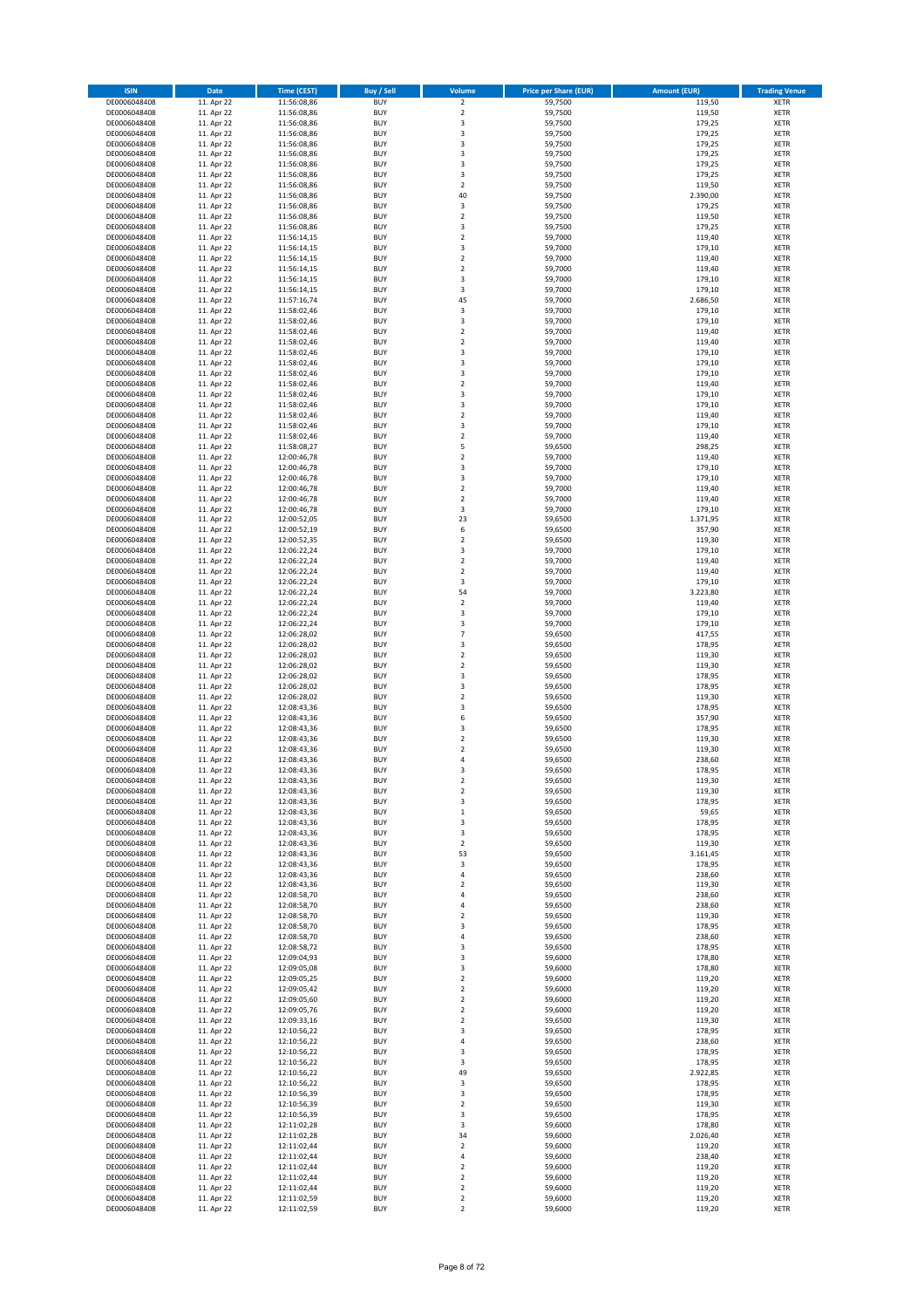| <b>ISIN</b>                  | Date                     | <b>Time (CEST)</b>         | <b>Buy / Sell</b>        | Volume                                | <b>Price per Share (EUR)</b> | <b>Amount (EUR)</b> | <b>Trading Venue</b>       |
|------------------------------|--------------------------|----------------------------|--------------------------|---------------------------------------|------------------------------|---------------------|----------------------------|
| DE0006048408                 | 11. Apr 22               | 12:11:02,59                | <b>BUY</b>               | $\mathbf 1$                           | 59,6000                      | 59,60               | <b>XETR</b>                |
| DE0006048408                 | 11. Apr 22               | 12:11:02,75                | <b>BUY</b>               | $\mathbf 1$                           | 59,6000                      | 59,60               | <b>XETR</b>                |
| DE0006048408<br>DE0006048408 | 11. Apr 22<br>11. Apr 22 | 12:11:02,75<br>12:11:02,90 | <b>BUY</b><br><b>BUY</b> | $\mathbf 2$<br>$\overline{2}$         | 59,6000<br>59,6000           | 119,20<br>119,20    | <b>XETR</b><br><b>XETR</b> |
| DE0006048408                 | 11. Apr 22               | 12:11:03,06                | <b>BUY</b>               | $\,$ 1                                | 59,6000                      | 59,60               | <b>XETR</b>                |
| DE0006048408                 | 11. Apr 22               | 12:11:03,06                | <b>BUY</b>               | $\,1\,$                               | 59,6000                      | 59,60               | <b>XETR</b>                |
| DE0006048408                 | 11. Apr 22               | 12:11:03,20                | <b>BUY</b>               | $\overline{2}$                        | 59,6000                      | 119,20              | <b>XETR</b>                |
| DE0006048408                 | 11. Apr 22               | 12:11:03,36                | <b>BUY</b>               | $\overline{2}$                        | 59,6000                      | 119,20              | <b>XETR</b>                |
| DE0006048408<br>DE0006048408 | 11. Apr 22<br>11. Apr 22 | 12:11:03,52<br>12:11:03,67 | <b>BUY</b><br><b>BUY</b> | $\overline{2}$<br>$\overline{2}$      | 59,6000<br>59,6000           | 119,20<br>119,20    | XETR<br><b>XETR</b>        |
| DE0006048408                 | 11. Apr 22               | 12:11:03,82                | <b>BUY</b>               | $\mathbf 2$                           | 59,6000                      | 119,20              | XETR                       |
| DE0006048408                 | 11. Apr 22               | 12:11:45,21                | <b>BUY</b>               | 3                                     | 59,6000                      | 178,80              | <b>XETR</b>                |
| DE0006048408                 | 11. Apr 22               | 12:11:45,21                | <b>BUY</b>               | $\boldsymbol{2}$                      | 59,6000                      | 119,20              | XETR                       |
| DE0006048408                 | 11. Apr 22               | 12:11:45,21                | <b>BUY</b>               | 3                                     | 59,6000                      | 178,80              | <b>XETR</b>                |
| DE0006048408                 | 11. Apr 22               | 12:11:45,21                | <b>BUY</b>               | 3                                     | 59,6000                      | 178,80              | XETR                       |
| DE0006048408<br>DE0006048408 | 11. Apr 22<br>11. Apr 22 | 12:11:45,31<br>12:14:10,59 | <b>BUY</b><br><b>BUY</b> | 79<br>$\sqrt{2}$                      | 59,5500<br>59,5500           | 4.704,45<br>119,10  | <b>XETR</b><br>XETR        |
| DE0006048408                 | 11. Apr 22               | 12:14:17,25                | <b>BUY</b>               | 3                                     | 59,5500                      | 178,65              | <b>XETR</b>                |
| DE0006048408                 | 11. Apr 22               | 12:14:17,25                | <b>BUY</b>               | $\overline{\mathbf{3}}$               | 59,5500                      | 178,65              | XETR                       |
| DE0006048408                 | 11. Apr 22               | 12:14:17,25                | <b>BUY</b>               | $\overline{2}$                        | 59,5500                      | 119,10              | <b>XETR</b>                |
| DE0006048408<br>DE0006048408 | 11. Apr 22<br>11. Apr 22 | 12:14:17,25<br>12:14:17,25 | <b>BUY</b><br><b>BUY</b> | 3<br>3                                | 59,5500<br>59,5500           | 178,65<br>178,65    | <b>XETR</b><br><b>XETR</b> |
| DE0006048408                 | 11. Apr 22               | 12:14:17,25                | <b>BUY</b>               | $\overline{2}$                        | 59,5500                      | 119,10              | <b>XETR</b>                |
| DE0006048408                 | 11. Apr 22               | 12:14:17,25                | <b>BUY</b>               | 3                                     | 59,5500                      | 178,65              | <b>XETR</b>                |
| DE0006048408                 | 11. Apr 22               | 12:14:17,25                | <b>BUY</b>               | 3                                     | 59,5500                      | 178,65              | <b>XETR</b>                |
| DE0006048408                 | 11. Apr 22               | 12:16:44,65                | <b>BUY</b>               | 4                                     | 59,6000                      | 238,40              | <b>XETR</b>                |
| DE0006048408                 | 11. Apr 22               | 12:16:44,65                | <b>BUY</b>               | 3                                     | 59,6000                      | 178,80              | <b>XETR</b>                |
| DE0006048408<br>DE0006048408 | 11. Apr 22<br>11. Apr 22 | 12:16:44,65<br>12:16:44,84 | <b>BUY</b><br><b>BUY</b> | 4<br>$\sqrt{4}$                       | 59,6000<br>59,6000           | 238,40<br>238,40    | <b>XETR</b><br><b>XETR</b> |
| DE0006048408                 | 11. Apr 22               | 12:16:45,00                | <b>BUY</b>               | $\sqrt{2}$                            | 59,6000                      | 119,20              | <b>XETR</b>                |
| DE0006048408                 | 11. Apr 22               | 12:17:18,95                | <b>BUY</b>               | $\mathbf 2$                           | 59,6000                      | 119,20              | <b>XETR</b>                |
| DE0006048408                 | 11. Apr 22               | 12:17:18,95                | <b>BUY</b>               | $\mathbf 2$                           | 59,6000                      | 119,20              | <b>XETR</b>                |
| DE0006048408<br>DE0006048408 | 11. Apr 22<br>11. Apr 22 | 12:17:18,95<br>12:17:24,28 | <b>BUY</b><br><b>BUY</b> | 63<br>3                               | 59,6000<br>59,5500           | 3.754,80<br>178,65  | <b>XETR</b><br>XETR        |
| DE0006048408                 | 11. Apr 22               | 12:17:24,28                | <b>BUY</b>               | 3                                     | 59,5500                      | 178,65              | <b>XETR</b>                |
| DE0006048408                 | 11. Apr 22               | 12:17:24,28                | <b>BUY</b>               | $\overline{2}$                        | 59,5500                      | 119,10              | XETR                       |
| DE0006048408                 | 11. Apr 22               | 12:17:24,28                | <b>BUY</b>               | 3                                     | 59,5500                      | 178,65              | <b>XETR</b>                |
| DE0006048408                 | 11. Apr 22               | 12:17:24,28                | <b>BUY</b>               | $\mathbf 2$                           | 59,5500                      | 119,10              | <b>XETR</b>                |
| DE0006048408                 | 11. Apr 22               | 12:20:24,02                | <b>BUY</b>               | $\overline{2}$                        | 59,5500                      | 119,10              | <b>XETR</b>                |
| DE0006048408<br>DE0006048408 | 11. Apr 22<br>11. Apr 22 | 12:20:24,02<br>12:20:24,02 | <b>BUY</b><br><b>BUY</b> | $\overline{\mathbf{3}}$<br>55         | 59,5500<br>59,5500           | 178,65<br>3.275,25  | <b>XETR</b><br><b>XETR</b> |
| DE0006048408                 | 11. Apr 22               | 12:20:24,02                | <b>BUY</b>               | $\sqrt{2}$                            | 59,5500                      | 119,10              | <b>XETR</b>                |
| DE0006048408                 | 11. Apr 22               | 12:20:24,02                | <b>BUY</b>               | $\overline{2}$                        | 59,5500                      | 119,10              | <b>XETR</b>                |
| DE0006048408                 | 11. Apr 22               | 12:20:24,02                | <b>BUY</b>               | 3                                     | 59,5500                      | 178,65              | <b>XETR</b>                |
| DE0006048408                 | 11. Apr 22               | 12:35:24,16                | <b>BUY</b>               | $\overline{2}$                        | 59,6000                      | 119,20              | <b>XETR</b>                |
| DE0006048408                 | 11. Apr 22               | 12:35:24,16                | <b>BUY</b><br><b>BUY</b> | $\sqrt{4}$                            | 59,6000                      | 238,40<br>178,65    | <b>XETR</b>                |
| DE0006048408<br>DE0006048408 | 11. Apr 22<br>11. Apr 22 | 12:35:24,63<br>12:35:24,63 | <b>BUY</b>               | 3<br>3                                | 59,5500<br>59,5500           | 178,65              | <b>XETR</b><br><b>XETR</b> |
| DE0006048408                 | 11. Apr 22               | 12:35:24,63                | <b>BUY</b>               | 3                                     | 59,5500                      | 178,65              | <b>XETR</b>                |
| DE0006048408                 | 11. Apr 22               | 12:35:24,63                | <b>BUY</b>               | $\boldsymbol{2}$                      | 59,5500                      | 119,10              | <b>XETR</b>                |
| DE0006048408                 | 11. Apr 22               | 12:35:24,63                | <b>BUY</b>               | $\boldsymbol{2}$                      | 59,5500                      | 119,10              | <b>XETR</b>                |
| DE0006048408                 | 11. Apr 22               | 12:35:24,63                | <b>BUY</b>               | $\overline{2}$                        | 59,5500                      | 119,10              | <b>XETR</b>                |
| DE0006048408<br>DE0006048408 | 11. Apr 22<br>11. Apr 22 | 12:35:24,63<br>12:35:24,63 | <b>BUY</b><br><b>BUY</b> | $\mathbf 2$<br>$\overline{2}$         | 59,5500<br>59,5500           | 119,10<br>119,10    | <b>XETR</b><br><b>XETR</b> |
| DE0006048408                 | 11. Apr 22               | 12:35:24,63                | <b>BUY</b>               | $\mathbf 2$                           | 59,5500                      | 119,10              | <b>XETR</b>                |
| DE0006048408                 | 11. Apr 22               | 12:35:24,63                | <b>BUY</b>               | 3                                     | 59,5500                      | 178,65              | <b>XETR</b>                |
| DE0006048408                 | 11. Apr 22               | 12:35:24,63                | <b>BUY</b>               | 29                                    | 59,5500                      | 1.726,95            | <b>XETR</b>                |
| DE0006048408                 | 11. Apr 22               | 12:36:19,93                | <b>BUY</b>               | 32                                    | 59,5500                      | 1.905,60            | <b>XETR</b>                |
| DE0006048408<br>DE0006048408 | 11. Apr 22<br>11. Apr 22 | 12:48:05,60<br>12:48:05,60 | <b>BUY</b><br><b>BUY</b> | $\sqrt{4}$<br>4                       | 59,6000<br>59,6000           | 238,40<br>238,40    | <b>XETR</b><br><b>XETR</b> |
| DE0006048408                 | 11. Apr 22               | 12:48:08,12                | <b>BUY</b>               | 71                                    | 59,6000                      | 4.231,60            | XETR                       |
| DE0006048408                 | 11. Apr 22               | 12:48:11,53                | <b>BUY</b>               | $\sqrt{4}$                            | 59,5500                      | 238,20              | <b>XETR</b>                |
| DE0006048408                 | 11. Apr 22               | 12:48:11,53                | <b>BUY</b>               | 5                                     | 59,5500                      | 297,75              | <b>XETR</b>                |
| DE0006048408                 | 11. Apr 22               | 12:48:11,53                | <b>BUY</b>               | $\mathbf 1$                           | 59,5500                      | 59,55               | <b>XETR</b>                |
| DE0006048408<br>DE0006048408 | 11. Apr 22<br>11. Apr 22 | 12:48:11,53<br>12:48:11,53 | <b>BUY</b><br><b>BUY</b> | $\overline{2}$<br>2                   | 59,5500<br>59,5500           | 119,10<br>119,10    | <b>XETR</b><br>XETR        |
| DE0006048408                 | 11. Apr 22               | 12:48:11,53                | <b>BUY</b>               | $\mathbf 2$                           | 59,5500                      | 119,10              | XETR                       |
| DE0006048408                 | 11. Apr 22               | 12:48:11,53                | <b>BUY</b>               | $\boldsymbol{2}$                      | 59,5500                      | 119,10              | XETR                       |
| DE0006048408                 | 11. Apr 22               | 12:48:11,53                | <b>BUY</b>               | 3                                     | 59,5500                      | 178,65              | <b>XETR</b>                |
| DE0006048408                 | 11. Apr 22               | 12:48:11,53                | <b>BUY</b>               | $\overline{2}$                        | 59,5500                      | 119,10              | <b>XETR</b>                |
| DE0006048408<br>DE0006048408 | 11. Apr 22<br>11. Apr 22 | 12:48:11,67<br>12:48:11,67 | <b>BUY</b><br><b>BUY</b> | $\overline{\mathbf{c}}$<br>$\sqrt{4}$ | 59,5500<br>59,5500           | 119,10<br>238,20    | XETR<br><b>XETR</b>        |
| DE0006048408                 | 11. Apr 22               | 12:48:11,67                | <b>BUY</b>               | $\,$ 1                                | 59,5500                      | 59,55               | XETR                       |
| DE0006048408                 | 11. Apr 22               | 12:48:13,40                | <b>BUY</b>               | 18                                    | 59,5500                      | 1.071,90            | <b>XETR</b>                |
| DE0006048408                 | 11. Apr 22               | 12:48:13,55                | <b>BUY</b>               | 6                                     | 59,5500                      | 357,30              | XETR                       |
| DE0006048408<br>DE0006048408 | 11. Apr 22<br>11. Apr 22 | 12:48:13,71<br>12:48:13,85 | <b>BUY</b><br><b>BUY</b> | 3<br>$\sqrt{2}$                       | 59,5500<br>59,5500           | 178,65<br>119,10    | <b>XETR</b><br><b>XETR</b> |
| DE0006048408                 | 11. Apr 22               | 12:48:14,01                | <b>BUY</b>               | $\overline{2}$                        | 59,5500                      | 119,10              | <b>XETR</b>                |
| DE0006048408                 | 11. Apr 22               | 12:48:14,17                | <b>BUY</b>               | $\mathbf 2$                           | 59,5500                      | 119,10              | XETR                       |
| DE0006048408                 | 11. Apr 22               | 12:48:14,39                | <b>BUY</b>               | $\boldsymbol{2}$                      | 59,5500                      | 119,10              | <b>XETR</b>                |
| DE0006048408                 | 11. Apr 22               | 12:48:19,84                | <b>BUY</b>               | $\boldsymbol{2}$                      | 59,5500                      | 119,10              | <b>XETR</b>                |
| DE0006048408                 | 11. Apr 22               | 12:48:19,84                | <b>BUY</b>               | 6                                     | 59,5500                      | 357,30              | <b>XETR</b>                |
| DE0006048408<br>DE0006048408 | 11. Apr 22<br>11. Apr 22 | 12:48:19,84<br>12:48:19,84 | <b>BUY</b><br><b>BUY</b> | 4<br>3                                | 59,5500<br>59,5500           | 238,20<br>178,65    | <b>XETR</b><br><b>XETR</b> |
| DE0006048408                 | 11. Apr 22               | 12:48:19,84                | <b>BUY</b>               | $\overline{4}$                        | 59,5500                      | 238,20              | <b>XETR</b>                |
| DE0006048408                 | 11. Apr 22               | 12:48:19,84                | <b>BUY</b>               | 4                                     | 59,5500                      | 238,20              | <b>XETR</b>                |
| DE0006048408                 | 11. Apr 22               | 12:48:19,84                | <b>BUY</b>               | 3                                     | 59,5500                      | 178,65              | <b>XETR</b>                |
| DE0006048408<br>DE0006048408 | 11. Apr 22<br>11. Apr 22 | 12:48:19,84                | <b>BUY</b><br><b>BUY</b> | 3<br>$\overline{2}$                   | 59,5500<br>59,5500           | 178,65<br>119,10    | XETR<br>XETR               |
| DE0006048408                 | 11. Apr 22               | 12:48:19,84<br>12:48:19,84 | <b>BUY</b>               | 3                                     | 59,5500                      | 178,65              | XETR                       |
| DE0006048408                 | 11. Apr 22               | 12:48:19,84                | <b>BUY</b>               | 3                                     | 59,5500                      | 178,65              | <b>XETR</b>                |
| DE0006048408                 | 11. Apr 22               | 12:48:19,84                | <b>BUY</b>               | 3                                     | 59,5500                      | 178,65              | XETR                       |
| DE0006048408                 | 11. Apr 22               | 12:48:19,84                | <b>BUY</b>               | 4                                     | 59,5500                      | 238,20              | XETR                       |
| DE0006048408                 | 11. Apr 22               | 12:48:19,84                | <b>BUY</b>               | $\boldsymbol{2}$                      | 59,5500                      | 119,10              | XETR                       |
| DE0006048408<br>DE0006048408 | 11. Apr 22<br>11. Apr 22 | 12:48:19,84<br>12:48:19,84 | <b>BUY</b><br><b>BUY</b> | $\sqrt{4}$<br>3                       | 59,5500<br>59,5500           | 238,20<br>178,65    | <b>XETR</b><br>XETR        |
| DE0006048408                 | 11. Apr 22               | 12:48:19,84                | <b>BUY</b>               | 3                                     | 59,5500                      | 178,65              | XETR                       |
| DE0006048408                 | 11. Apr 22               | 12:48:19,84                | <b>BUY</b>               | 6                                     | 59,5500                      | 357,30              | XETR                       |
| DE0006048408                 | 11. Apr 22               | 12:48:19,84                | <b>BUY</b>               | 6                                     | 59,5500                      | 357,30              | <b>XETR</b>                |
| DE0006048408                 | 11. Apr 22               | 12:48:19,84                | <b>BUY</b>               | $\overline{2}$                        | 59,5500                      | 119,10              | <b>XETR</b>                |
| DE0006048408<br>DE0006048408 | 11. Apr 22<br>11. Apr 22 | 12:48:19,84<br>12:48:19,84 | <b>BUY</b><br><b>BUY</b> | 4<br>$\,$ 1                           | 59,5500<br>59,5500           | 238,20<br>59,55     | <b>XETR</b><br><b>XETR</b> |
| DE0006048408                 | 11. Apr 22               | 12:48:19,84                | <b>BUY</b>               | 89                                    | 59,5500                      | 5.299,95            | <b>XETR</b>                |
| DE0006048408                 | 11. Apr 22               | 12:48:20,01                | <b>BUY</b>               | 9                                     | 59,5500                      | 535,95              | <b>XETR</b>                |
| DE0006048408                 | 11. Apr 22               | 12:48:20,05                | <b>BUY</b>               | 30                                    | 59,5500                      | 1.786,50            | <b>XETR</b>                |
| DE0006048408                 | 11. Apr 22               | 12:48:20,14                | <b>BUY</b>               | 3                                     | 59,5500                      | 178,65              | <b>XETR</b>                |
| DE0006048408                 | 11. Apr 22               | 12:48:20,28                | <b>BUY</b>               | 9                                     | 59,5500                      | 535,95              | <b>XETR</b>                |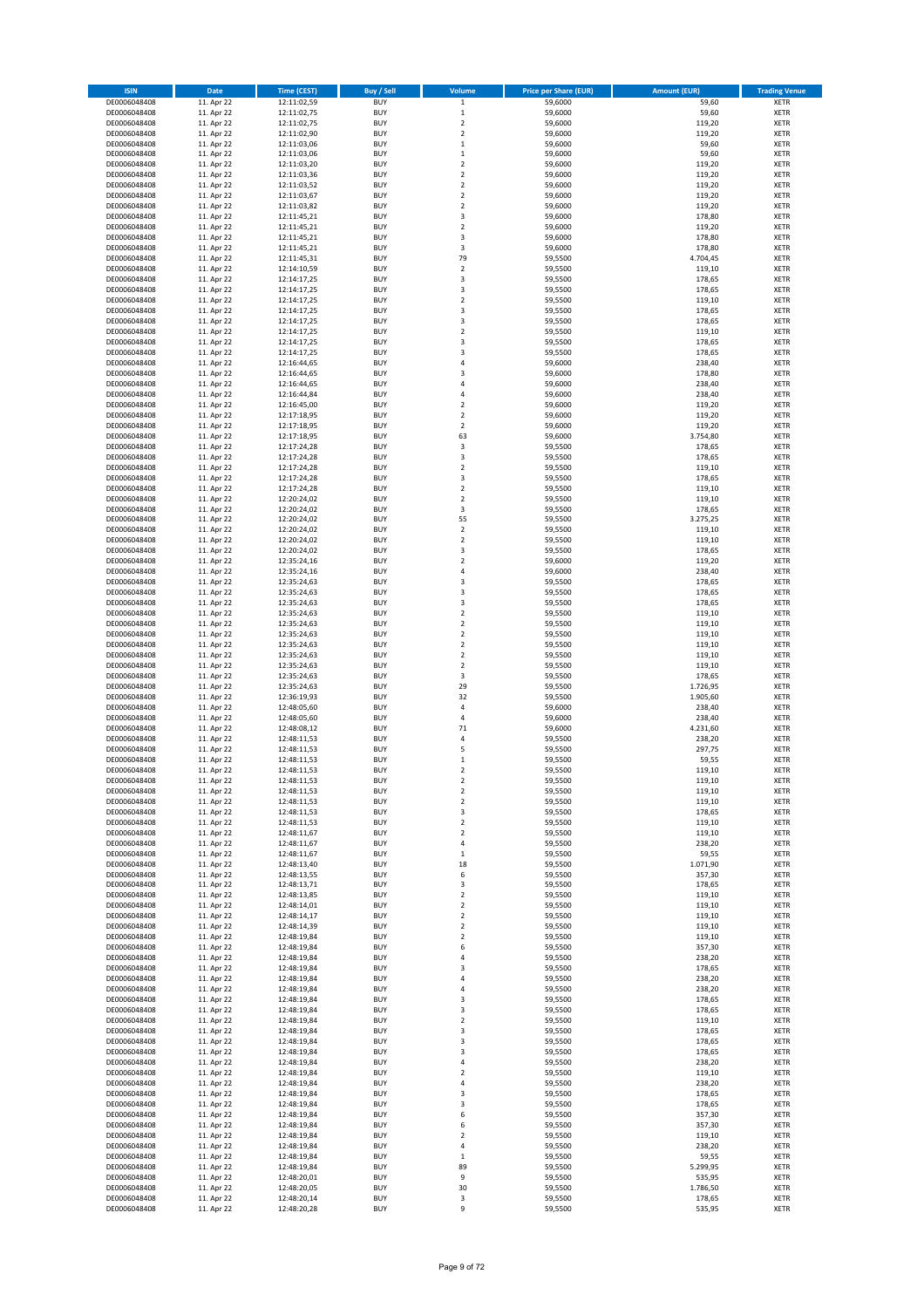| <b>ISIN</b>                  | <b>Date</b>              | <b>Time (CEST)</b>         | <b>Buy / Sell</b>        | Volume                          | <b>Price per Share (EUR)</b> | <b>Amount (EUR)</b>  | <b>Trading Venue</b>       |
|------------------------------|--------------------------|----------------------------|--------------------------|---------------------------------|------------------------------|----------------------|----------------------------|
| DE0006048408                 | 11. Apr 22               | 12:48:20,41                | <b>BUY</b>               | $\overline{\mathbf{c}}$         | 59,5500                      | 119,10               | XETR                       |
| DE0006048408                 | 11. Apr 22               | 12:48:20,52                | <b>BUY</b>               | 3                               | 59,5500                      | 178,65               | XETR                       |
| DE0006048408<br>DE0006048408 | 11. Apr 22<br>11. Apr 22 | 12:48:20,74<br>12:55:32,33 | <b>BUY</b><br><b>BUY</b> | $\mathbf 2$<br>102              | 59,5500<br>59,5500           | 119,10<br>6.074,10   | <b>XETR</b><br><b>XETR</b> |
| DE0006048408                 | 11. Apr 22               | 12:55:32,47                | <b>BUY</b>               | 4                               | 59,5500                      | 238,20               | <b>XETR</b>                |
| DE0006048408                 | 11. Apr 22               | 12:55:32,47                | <b>BUY</b>               | $\overline{4}$                  | 59,5500                      | 238,20               | <b>XETR</b>                |
| DE0006048408                 | 11. Apr 22               | 12:55:32,47                | <b>BUY</b>               | $\mathbf 2$                     | 59,5500                      | 119,10               | <b>XETR</b>                |
| DE0006048408                 | 11. Apr 22               | 12:55:32,47                | <b>BUY</b>               | $\mathbf 2$                     | 59,5500                      | 119,10               | <b>XETR</b>                |
| DE0006048408<br>DE0006048408 | 11. Apr 22<br>11. Apr 22 | 12:55:32,47                | <b>BUY</b><br><b>BUY</b> | 4<br>$\mathbf 2$                | 59,5500<br>59,5500           | 238,20<br>119,10     | <b>XETR</b><br><b>XETR</b> |
| DE0006048408                 | 11. Apr 22               | 12:55:32,47<br>12:55:32,47 | <b>BUY</b>               | $\mathbf 2$                     | 59,5500                      | 119,10               | <b>XETR</b>                |
| DE0006048408                 | 11. Apr 22               | 12:55:32,47                | <b>BUY</b>               | $\mathbf 2$                     | 59,5500                      | 119,10               | <b>XETR</b>                |
| DE0006048408                 | 11. Apr 22               | 12:55:32,47                | <b>BUY</b>               | $\mathbf 2$                     | 59,5500                      | 119,10               | XETR                       |
| DE0006048408                 | 11. Apr 22               | 12:55:32,47                | <b>BUY</b>               | $\mathbf 2$                     | 59,5500                      | 119,10               | <b>XETR</b>                |
| DE0006048408                 | 11. Apr 22               | 12:55:32,60                | <b>BUY</b>               | 3                               | 59,5500                      | 178,65               | XETR                       |
| DE0006048408<br>DE0006048408 | 11. Apr 22<br>11. Apr 22 | 12:55:32,60<br>12:59:23,40 | <b>BUY</b><br><b>BUY</b> | 4<br>3                          | 59,5500<br>59,5500           | 238,20<br>178,65     | <b>XETR</b><br>XETR        |
| DE0006048408                 | 11. Apr 22               | 12:59:23,40                | <b>BUY</b>               | 4                               | 59,5500                      | 238,20               | <b>XETR</b>                |
| DE0006048408                 | 11. Apr 22               | 12:59:23,40                | <b>BUY</b>               | 6                               | 59,5500                      | 357,30               | XETR                       |
| DE0006048408                 | 11. Apr 22               | 12:59:23,40                | <b>BUY</b>               | 4                               | 59,5500                      | 238,20               | <b>XETR</b>                |
| DE0006048408                 | 11. Apr 22               | 12:59:23,40                | <b>BUY</b>               | 6                               | 59,5500                      | 357,30               | <b>XETR</b>                |
| DE0006048408<br>DE0006048408 | 11. Apr 22<br>11. Apr 22 | 12:59:23,40<br>12:59:23,40 | <b>BUY</b><br><b>BUY</b> | 4<br>$\overline{4}$             | 59,5500<br>59,5500           | 238,20<br>238,20     | <b>XETR</b><br><b>XETR</b> |
| DE0006048408                 | 11. Apr 22               | 12:59:23,40                | <b>BUY</b>               | 5                               | 59,5500                      | 297,75               | <b>XETR</b>                |
| DE0006048408                 | 11. Apr 22               | 12:59:23,40                | <b>BUY</b>               | $\overline{4}$                  | 59,5500                      | 238,20               | <b>XETR</b>                |
| DE0006048408                 | 11. Apr 22               | 12:59:23,40                | <b>BUY</b>               | 5                               | 59,5500                      | 297,75               | <b>XETR</b>                |
| DE0006048408                 | 11. Apr 22               | 12:59:23,40                | <b>BUY</b>               | $\overline{4}$                  | 59,5500                      | 238,20               | <b>XETR</b>                |
| DE0006048408                 | 11. Apr 22               | 12:59:23,40                | <b>BUY</b><br><b>BUY</b> | 4<br>4                          | 59,5500                      | 238,20               | <b>XETR</b><br><b>XETR</b> |
| DE0006048408<br>DE0006048408 | 11. Apr 22<br>11. Apr 22 | 12:59:23,40<br>12:59:23,40 | <b>BUY</b>               | 6                               | 59,5500<br>59,5500           | 238,20<br>357,30     | <b>XETR</b>                |
| DE0006048408                 | 11. Apr 22               | 12:59:23,40                | <b>BUY</b>               | 3                               | 59,5500                      | 178,65               | <b>XETR</b>                |
| DE0006048408                 | 11. Apr 22               | 12:59:23,40                | <b>BUY</b>               | 6                               | 59,5500                      | 357,30               | <b>XETR</b>                |
| DE0006048408                 | 11. Apr 22               | 12:59:23,40                | <b>BUY</b>               | 3                               | 59,5500                      | 178,65               | <b>XETR</b>                |
| DE0006048408                 | 11. Apr 22               | 12:59:23,40                | <b>BUY</b>               | 5                               | 59,5500                      | 297,75               | XETR                       |
| DE0006048408<br>DE0006048408 | 11. Apr 22<br>11. Apr 22 | 12:59:23,40<br>12:59:23,40 | <b>BUY</b><br><b>BUY</b> | 66<br>$71\,$                    | 59,5500<br>59,5500           | 3.930,30<br>4.228,05 | <b>XETR</b><br>XETR        |
| DE0006048408                 | 11. Apr 22               | 12:59:29,48                | <b>BUY</b>               | $\overline{7}$                  | 59,5000                      | 416,50               | <b>XETR</b>                |
| DE0006048408                 | 11. Apr 22               | 12:59:29,63                | <b>BUY</b>               | 3                               | 59,5000                      | 178,50               | XETR                       |
| DE0006048408                 | 11. Apr 22               | 12:59:29,79                | <b>BUY</b>               | $\overline{\mathbf{c}}$         | 59,5000                      | 119,00               | <b>XETR</b>                |
| DE0006048408                 | 11. Apr 22               | 12:59:55,73                | <b>BUY</b>               | $\mathbf 2$                     | 59,5000                      | 119,00               | <b>XETR</b>                |
| DE0006048408                 | 11. Apr 22               | 12:59:55,78                | <b>BUY</b><br><b>BUY</b> | 21                              | 59,5000                      | 1.249,50             | <b>XETR</b><br><b>XETR</b> |
| DE0006048408<br>DE0006048408 | 11. Apr 22<br>11. Apr 22 | 12:59:59,82<br>12:59:59,82 | <b>BUY</b>               | 4<br>6                          | 59,5500<br>59,5500           | 238,20<br>357,30     | <b>XETR</b>                |
| DE0006048408                 | 11. Apr 22               | 12:59:59,82                | <b>BUY</b>               | 3                               | 59,5500                      | 178,65               | <b>XETR</b>                |
| DE0006048408                 | 11. Apr 22               | 12:59:59,82                | <b>BUY</b>               | 4                               | 59,5500                      | 238,20               | <b>XETR</b>                |
| DE0006048408                 | 11. Apr 22               | 12:59:59,82                | <b>BUY</b>               | 6                               | 59,5500                      | 357,30               | XETR                       |
| DE0006048408                 | 11. Apr 22               | 12:59:59,82                | <b>BUY</b>               | 3                               | 59,5500                      | 178,65               | XETR                       |
| DE0006048408<br>DE0006048408 | 11. Apr 22<br>11. Apr 22 | 12:59:59,82<br>12:59:59,96 | <b>BUY</b><br><b>BUY</b> | $\overline{4}$<br>3             | 59,5500<br>59,5500           | 238,20<br>178,65     | <b>XETR</b><br><b>XETR</b> |
| DE0006048408                 | 11. Apr 22               | 12:59:59,96                | <b>BUY</b>               | 5                               | 59,5500                      | 297,75               | <b>XETR</b>                |
| DE0006048408                 | 11. Apr 22               | 13:02:27,25                | <b>BUY</b>               | 3                               | 59,5000                      | 178,50               | <b>XETR</b>                |
| DE0006048408                 | 11. Apr 22               | 13:02:32,85                | <b>BUY</b>               | 3                               | 59,4500                      | 178,35               | <b>XETR</b>                |
| DE0006048408                 | 11. Apr 22               | 13:02:32,85                | <b>BUY</b>               | 8                               | 59,4500                      | 475,60               | <b>XETR</b>                |
| DE0006048408<br>DE0006048408 | 11. Apr 22<br>11. Apr 22 | 13:02:32,85<br>13:02:32,85 | <b>BUY</b><br><b>BUY</b> | 3<br>$\mathbf 2$                | 59,4500<br>59,4500           | 178,35<br>118,90     | <b>XETR</b><br><b>XETR</b> |
| DE0006048408                 | 11. Apr 22               | 13:02:32,85                | <b>BUY</b>               | 3                               | 59,4500                      | 178,35               | <b>XETR</b>                |
| DE0006048408                 | 11. Apr 22               | 13:02:32,85                | <b>BUY</b>               | $\mathbf 2$                     | 59,4500                      | 118,90               | <b>XETR</b>                |
| DE0006048408                 | 11. Apr 22               | 13:02:32,85                | <b>BUY</b>               | $\overline{\mathbf{c}}$         | 59,4500                      | 118,90               | <b>XETR</b>                |
| DE0006048408                 | 11. Apr 22               | 13:02:33,00                | <b>BUY</b>               | $\overline{7}$                  | 59,4500                      | 416,15               | <b>XETR</b>                |
| DE0006048408                 | 11. Apr 22               | 13:02:33,13                | <b>BUY</b>               | $\overline{\mathbf{c}}$         | 59,4500                      | 118,90               | <b>XETR</b>                |
| DE0006048408<br>DE0006048408 | 11. Apr 22<br>11. Apr 22 | 13:02:33,27<br>13:02:33,27 | <b>BUY</b><br><b>BUY</b> | 3<br>$\mathbf 1$                | 59,4500<br>59,4500           | 178,35<br>59,45      | XETR<br><b>XETR</b>        |
| DE0006048408                 | 11. Apr 22               | 13:02:33,60                | <b>BUY</b>               | 4                               | 59,4500                      | 237,80               | XETR                       |
| DE0006048408                 | 11. Apr 22               | 13:02:33,75                | <b>BUY</b>               | 4                               | 59,4500                      | 237,80               | <b>XETR</b>                |
| DE0006048408                 | 11. Apr 22               | 13:02:33,89                | <b>BUY</b>               | $\overline{\mathbf{2}}$         | 59,4500                      | 118,90               | <b>XETR</b>                |
| DE0006048408                 | 11. Apr 22               | 13:02:33,89                | <b>BUY</b>               | 2                               | 59,4500                      | 118,90               | XETR                       |
| DE0006048408<br>DE0006048408 | 11. Apr 22<br>11. Apr 22 | 13:02:34,03<br>13:02:34,18 | <b>BUY</b><br><b>BUY</b> | 4<br>3                          | 59,4500<br>59,4500           | 237,80<br>178,35     | XETR<br>XETR               |
| DE0006048408                 | 11. Apr 22               | 13:02:34,32                | <b>BUY</b>               | 3                               | 59,4500                      | 178,35               | XETR                       |
| DE0006048408                 | 11. Apr 22               | 13:02:34,48                | <b>BUY</b>               | 3                               | 59,4500                      | 178,35               | XETR                       |
| DE0006048408                 | 11. Apr 22               | 13:02:34,61                | <b>BUY</b>               | 3                               | 59,4500                      | 178,35               | XETR                       |
| DE0006048408                 | 11. Apr 22               | 13:02:34,76                | <b>BUY</b>               | $\overline{\mathbf{c}}$         | 59,4500                      | 118,90               | <b>XETR</b>                |
| DE0006048408<br>DE0006048408 | 11. Apr 22<br>11. Apr 22 | 13:02:34,76<br>13:02:34,89 | <b>BUY</b><br><b>BUY</b> | $\mathbf 1$<br>3                | 59,4500<br>59,4500           | 59,45<br>178,35      | XETR<br><b>XETR</b>        |
| DE0006048408                 | 11. Apr 22               | 13:02:35,04                | <b>BUY</b>               | $\mathbf 1$                     | 59,4500                      | 59,45                | XETR                       |
| DE0006048408                 | 11. Apr 22               | 13:02:35,04                | <b>BUY</b>               | $\mathbf 1$                     | 59,4500                      | 59,45                | <b>XETR</b>                |
| DE0006048408                 | 11. Apr 22               | 13:02:35,19                | <b>BUY</b>               | $\mathbf 2$                     | 59,4500                      | 118,90               | XETR                       |
| DE0006048408                 | 11. Apr 22               | 13:02:35,36                | <b>BUY</b>               | $\mathbf 2$                     | 59,4500                      | 118,90               | <b>XETR</b>                |
| DE0006048408<br>DE0006048408 | 11. Apr 22<br>11. Apr 22 | 13:02:35,53<br>13:02:35,70 | <b>BUY</b><br><b>BUY</b> | $\boldsymbol{2}$<br>$\mathbf 1$ | 59,4500<br>59,4500           | 118,90<br>59,45      | XETR<br><b>XETR</b>        |
| DE0006048408                 | 11. Apr 22               | 13:02:35,70                | <b>BUY</b>               | $\mathbf 1$                     | 59,4500                      | 59,45                | XETR                       |
| DE0006048408                 | 11. Apr 22               | 13:02:35,85                | <b>BUY</b>               | $\mathbf 2$                     | 59,4500                      | 118,90               | <b>XETR</b>                |
| DE0006048408                 | 11. Apr 22               | 13:02:35,99                | <b>BUY</b>               | 2                               | 59,4500                      | 118,90               | XETR                       |
| DE0006048408                 | 11. Apr 22               | 13:02:36,14                | <b>BUY</b>               | $\mathbf 1$                     | 59,4500                      | 59,45                | <b>XETR</b>                |
| DE0006048408<br>DE0006048408 | 11. Apr 22<br>11. Apr 22 | 13:02:36,14<br>13:02:36,30 | <b>BUY</b><br><b>BUY</b> | $\mathbf 1$<br>$\mathbf 2$      | 59,4500<br>59,4500           | 59,45<br>118,90      | XETR<br><b>XETR</b>        |
| DE0006048408                 | 11. Apr 22               | 13:02:36,46                | <b>BUY</b>               | $\mathbf 1$                     | 59,4500                      | 59,45                | <b>XETR</b>                |
| DE0006048408                 | 11. Apr 22               | 13:02:36,46                | <b>BUY</b>               | $\mathbf 1$                     | 59,4500                      | 59,45                | XETR                       |
| DE0006048408                 | 11. Apr 22               | 13:02:36,60                | <b>BUY</b>               | $\mathbf 2$                     | 59,4500                      | 118,90               | <b>XETR</b>                |
| DE0006048408                 | 11. Apr 22               | 13:02:36,87                | <b>BUY</b>               | $\mathbf 1$                     | 59,4500                      | 59,45                | XETR                       |
| DE0006048408                 | 11. Apr 22               | 13:02:40,28                | <b>BUY</b>               | $\mathbf 2$                     | 59,4500                      | 118,90               | <b>XETR</b>                |
| DE0006048408<br>DE0006048408 | 11. Apr 22<br>11. Apr 22 | 13:02:40,28<br>13:02:40,28 | <b>BUY</b><br><b>BUY</b> | 11<br>3                         | 59,4500<br>59,4500           | 653,95<br>178,35     | XETR<br><b>XETR</b>        |
| DE0006048408                 | 11. Apr 22               | 13:02:40,28                | <b>BUY</b>               | $\mathbf 2$                     | 59,4500                      | 118,90               | XETR                       |
| DE0006048408                 | 11. Apr 22               | 13:02:40,28                | <b>BUY</b>               | $\mathbf 2$                     | 59,4500                      | 118,90               | <b>XETR</b>                |
| DE0006048408                 | 11. Apr 22               | 13:02:40,28                | <b>BUY</b>               | 2                               | 59,4500                      | 118,90               | XETR                       |
| DE0006048408                 | 11. Apr 22               | 13:02:40,28                | <b>BUY</b>               | 3                               | 59,4500                      | 178,35               | <b>XETR</b>                |
| DE0006048408                 | 11. Apr 22               | 13:02:40,28                | <b>BUY</b>               | 3                               | 59,4500                      | 178,35               | XETR                       |
| DE0006048408<br>DE0006048408 | 11. Apr 22<br>11. Apr 22 | 13:02:40,28<br>13:02:40,28 | <b>BUY</b><br><b>BUY</b> | 3<br>2                          | 59,4500<br>59,4500           | 178,35<br>118,90     | <b>XETR</b><br><b>XETR</b> |
| DE0006048408                 | 11. Apr 22               | 13:02:40,28                | <b>BUY</b>               | 2                               | 59,4500                      | 118,90               | <b>XETR</b>                |
| DE0006048408                 | 11. Apr 22               | 13:02:40,28                | <b>BUY</b>               | 3                               | 59,4500                      | 178,35               | XETR                       |
| DE0006048408                 | 11. Apr 22               | 13:02:40,28                | <b>BUY</b>               | $\mathbf 2$                     | 59,4500                      | 118,90               | <b>XETR</b>                |
| DE0006048408                 | 11. Apr 22               | 13:02:40,28                | <b>BUY</b>               | 4                               | 59,4500                      | 237,80               | XETR                       |
| DE0006048408<br>DE0006048408 | 11. Apr 22<br>11. Apr 22 | 13:02:40,28<br>13:02:40,28 | <b>BUY</b><br><b>BUY</b> | 3<br>3                          | 59,4500<br>59,4500           | 178,35<br>178,35     | XETR<br>XETR               |
| DE0006048408                 | 11. Apr 22               | 13:02:40,28                | <b>BUY</b>               | $\mathbf 2$                     | 59,4500                      | 118,90               | XETR                       |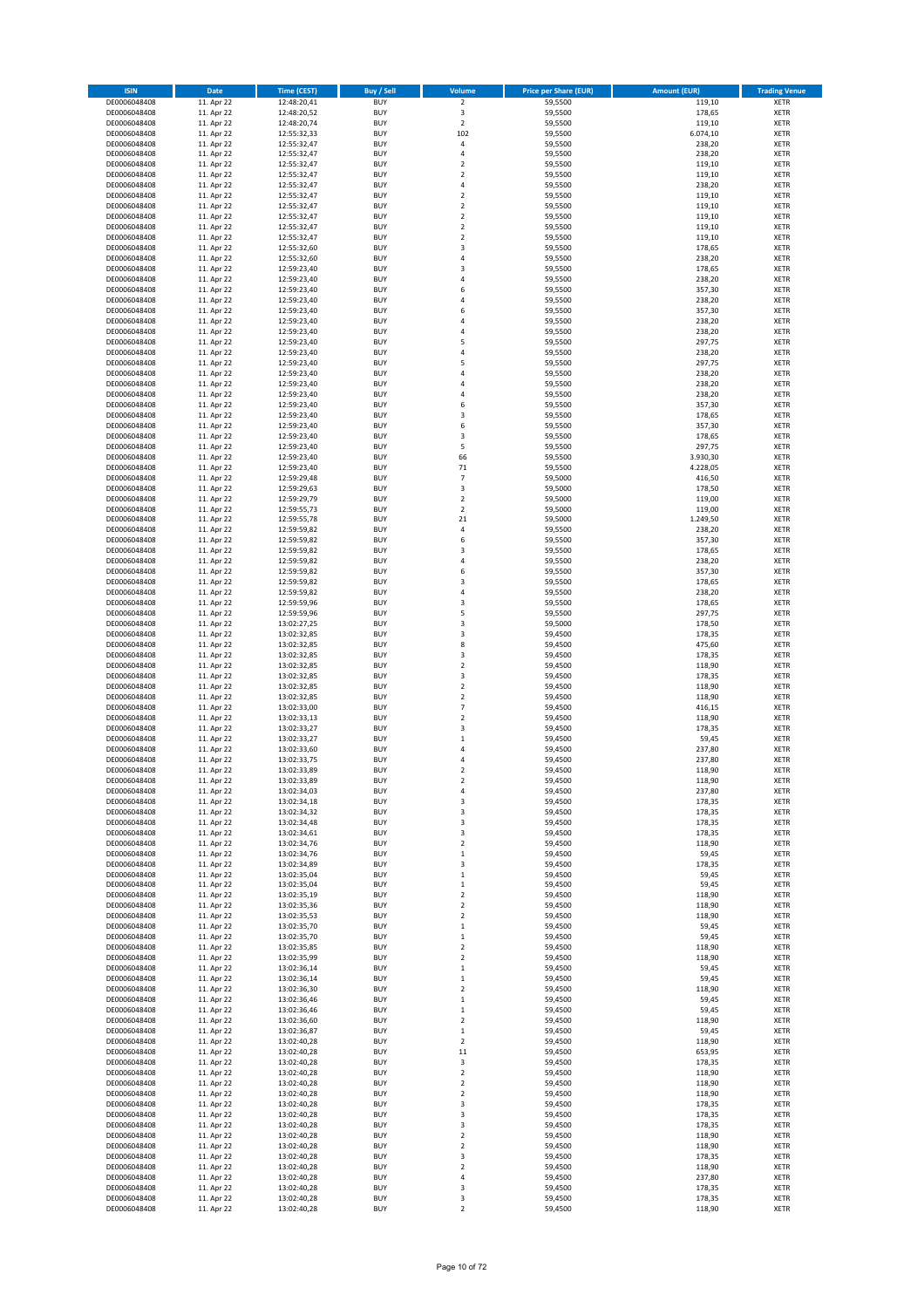| <b>ISIN</b>                  | <b>Date</b>              | Time (CEST)                | <b>Buy / Sell</b>        | Volume                     | <b>Price per Share (EUR)</b> | <b>Amount (EUR)</b> | <b>Trading Venue</b>       |
|------------------------------|--------------------------|----------------------------|--------------------------|----------------------------|------------------------------|---------------------|----------------------------|
| DE0006048408                 | 11. Apr 22               | 13:02:40,28                | <b>BUY</b>               | $\overline{4}$             | 59,4500                      | 237,80              | <b>XETR</b>                |
| DE0006048408<br>DE0006048408 | 11. Apr 22<br>11. Apr 22 | 13:02:40,28<br>13:02:40,29 | <b>BUY</b><br><b>BUY</b> | 135<br>3                   | 59,4500<br>59,4500           | 8.025,75<br>178,35  | XETR<br><b>XETR</b>        |
| DE0006048408                 | 11. Apr 22               | 13:02:40,29                | <b>BUY</b>               | $\mathbf 2$                | 59,4500                      | 118,90              | XETR                       |
| DE0006048408                 | 11. Apr 22               | 13:02:46,06                | <b>BUY</b>               | 3                          | 59,4000                      | 178,20              | XETR                       |
| DE0006048408                 | 11. Apr 22               | 13:02:46,20                | <b>BUY</b>               | 210                        | 59,4000                      | 12.474,00           | <b>XETR</b>                |
| DE0006048408<br>DE0006048408 | 11. Apr 22<br>11. Apr 22 | 13:02:46,20<br>13:02:51,98 | <b>BUY</b><br><b>BUY</b> | 4<br>3                     | 59,4000<br>59,3500           | 237,60<br>178,05    | <b>XETR</b><br><b>XETR</b> |
| DE0006048408                 | 11. Apr 22               | 13:02:51,98                | <b>BUY</b>               | 13                         | 59,3500                      | 771,55              | <b>XETR</b>                |
| DE0006048408                 | 11. Apr 22               | 13:02:51,98                | <b>BUY</b>               | 4                          | 59,3500                      | 237,40              | <b>XETR</b>                |
| DE0006048408                 | 11. Apr 22               | 13:02:51,98                | <b>BUY</b>               | 3                          | 59,3500                      | 178,05              | <b>XETR</b>                |
| DE0006048408                 | 11. Apr 22               | 13:02:51,98                | <b>BUY</b>               | 5                          | 59,3500                      | 296,75              | <b>XETR</b>                |
| DE0006048408<br>DE0006048408 | 11. Apr 22<br>11. Apr 22 | 13:02:51,98<br>13:02:51,98 | <b>BUY</b><br><b>BUY</b> | 4<br>5                     | 59,3500<br>59,3500           | 237,40<br>296,75    | XETR<br><b>XETR</b>        |
| DE0006048408                 | 11. Apr 22               | 13:02:51,98                | <b>BUY</b>               | 32                         | 59,3500                      | 1.899,20            | XETR                       |
| DE0006048408                 | 11. Apr 22               | 13:02:51,98                | <b>BUY</b>               | 4                          | 59,3500                      | 237,40              | <b>XETR</b>                |
| DE0006048408                 | 11. Apr 22               | 13:02:51,98                | <b>BUY</b>               | 6                          | 59,3500                      | 356,10              | XETR                       |
| DE0006048408<br>DE0006048408 | 11. Apr 22<br>11. Apr 22 | 13:02:51,98<br>13:02:51,98 | <b>BUY</b><br><b>BUY</b> | 5<br>$\mathbf 1$           | 59,3500<br>59,3500           | 296,75<br>59,35     | <b>XETR</b><br>XETR        |
| DE0006048408                 | 11. Apr 22               | 13:02:52,16                | <b>BUY</b>               | 3                          | 59,3500                      | 178,05              | <b>XETR</b>                |
| DE0006048408                 | 11. Apr 22               | 13:02:52,16                | <b>BUY</b>               | 4                          | 59,3500                      | 237,40              | XETR                       |
| DE0006048408                 | 11. Apr 22               | 13:02:52,16                | <b>BUY</b>               | $\mathbf 2$                | 59,3500                      | 118,70              | XETR                       |
| DE0006048408<br>DE0006048408 | 11. Apr 22<br>11. Apr 22 | 13:02:52,16<br>13:02:52,16 | <b>BUY</b><br><b>BUY</b> | $\mathbf 2$<br>3           | 59,3500<br>59,3500           | 118,70<br>178,05    | <b>XETR</b><br><b>XETR</b> |
| DE0006048408                 | 11. Apr 22               | 13:02:52,16                | <b>BUY</b>               | $\mathbf 2$                | 59,3500                      | 118,70              | <b>XETR</b>                |
| DE0006048408                 | 11. Apr 22               | 13:02:52,16                | <b>BUY</b>               | $\mathbf 1$                | 59,3500                      | 59,35               | XETR                       |
| DE0006048408                 | 11. Apr 22               | 13:08:29,66                | <b>BUY</b>               | $\mathbf 2$                | 59,4000                      | 118,80              | <b>XETR</b>                |
| DE0006048408                 | 11. Apr 22               | 13:08:29,66                | <b>BUY</b>               | 3                          | 59,4000                      | 178,20              | <b>XETR</b>                |
| DE0006048408<br>DE0006048408 | 11. Apr 22<br>11. Apr 22 | 13:08:29,66<br>13:08:29,66 | <b>BUY</b><br><b>BUY</b> | $\mathbf 2$<br>$\mathbf 2$ | 59,4000<br>59,4000           | 118,80<br>118,80    | <b>XETR</b><br>XETR        |
| DE0006048408                 | 11. Apr 22               | 13:08:29,66                | <b>BUY</b>               | $\mathbf 2$                | 59,4000                      | 118,80              | <b>XETR</b>                |
| DE0006048408                 | 11. Apr 22               | 13:08:29,66                | <b>BUY</b>               | $\overline{\mathbf{c}}$    | 59,4000                      | 118,80              | <b>XETR</b>                |
| DE0006048408                 | 11. Apr 22               | 13:08:29,66                | <b>BUY</b>               | 3                          | 59,4000                      | 178,20              | <b>XETR</b>                |
| DE0006048408<br>DE0006048408 | 11. Apr 22<br>11. Apr 22 | 13:08:29,66<br>13:08:29,66 | <b>BUY</b><br><b>BUY</b> | $11\,$<br>61               | 59,4000<br>59,4000           | 653,40<br>3.623,40  | XETR<br><b>XETR</b>        |
| DE0006048408                 | 11. Apr 22               | 13:08:35,59                | <b>BUY</b>               | 4                          | 59,3500                      | 237,40              | XETR                       |
| DE0006048408                 | 11. Apr 22               | 13:08:35,59                | <b>BUY</b>               | $\mathbf 1$                | 59,3500                      | 59,35               | <b>XETR</b>                |
| DE0006048408                 | 11. Apr 22               | 13:08:35,59                | <b>BUY</b>               | 3                          | 59,3500                      | 178,05              | XETR                       |
| DE0006048408<br>DE0006048408 | 11. Apr 22<br>11. Apr 22 | 13:08:35,59                | <b>BUY</b><br><b>BUY</b> | 3<br>20                    | 59,3500<br>59,3500           | 178,05<br>1.187,00  | <b>XETR</b><br><b>XETR</b> |
| DE0006048408                 | 11. Apr 22               | 13:08:35,59<br>13:08:35,59 | <b>BUY</b>               | 4                          | 59,3500                      | 237,40              | <b>XETR</b>                |
| DE0006048408                 | 11. Apr 22               | 13:08:35,74                | <b>BUY</b>               | $\mathbf 2$                | 59,3500                      | 118,70              | <b>XETR</b>                |
| DE0006048408                 | 11. Apr 22               | 13:08:35,74                | <b>BUY</b>               | $\overline{\mathbf{c}}$    | 59,3500                      | 118,70              | <b>XETR</b>                |
| DE0006048408                 | 11. Apr 22               | 13:08:35,74                | <b>BUY</b>               | $\mathbf 2$                | 59,3500                      | 118,70              | <b>XETR</b>                |
| DE0006048408<br>DE0006048408 | 11. Apr 22<br>11. Apr 22 | 13:08:35,74<br>13:08:35,74 | <b>BUY</b><br><b>BUY</b> | 3<br>$\mathbf 2$           | 59,3500<br>59,3500           | 178,05<br>118,70    | <b>XETR</b><br>XETR        |
| DE0006048408                 | 11. Apr 22               | 13:08:35,90                | <b>BUY</b>               | 3                          | 59,3500                      | 178,05              | XETR                       |
| DE0006048408                 | 11. Apr 22               | 13:09:25,23                | <b>BUY</b>               | $\overline{4}$             | 59,3500                      | 237,40              | <b>XETR</b>                |
| DE0006048408                 | 11. Apr 22               | 13:09:25,23                | <b>BUY</b>               | 3                          | 59,3500                      | 178,05              | <b>XETR</b>                |
| DE0006048408<br>DE0006048408 | 11. Apr 22<br>11. Apr 22 | 13:09:25,23<br>13:09:25,23 | <b>BUY</b><br><b>BUY</b> | 3<br>3                     | 59,3500<br>59,3500           | 178,05<br>178,05    | <b>XETR</b><br><b>XETR</b> |
| DE0006048408                 | 11. Apr 22               | 13:09:25,23                | <b>BUY</b>               | $\overline{\mathbf{c}}$    | 59,3500                      | 118,70              | <b>XETR</b>                |
| DE0006048408                 | 11. Apr 22               | 13:09:25,23                | <b>BUY</b>               | 3                          | 59,3500                      | 178,05              | <b>XETR</b>                |
| DE0006048408                 | 11. Apr 22               | 13:09:25,23                | <b>BUY</b>               | 3                          | 59,3500                      | 178,05              | XETR                       |
| DE0006048408                 | 11. Apr 22               | 13:11:34,94                | <b>BUY</b>               | 3<br>$\overline{4}$        | 59,4500                      | 178,35              | XETR                       |
| DE0006048408<br>DE0006048408 | 11. Apr 22<br>11. Apr 22 | 13:11:34,94<br>13:11:34,94 | <b>BUY</b><br><b>BUY</b> | 4                          | 59,4500<br>59,4500           | 237,80<br>237,80    | <b>XETR</b><br><b>XETR</b> |
| DE0006048408                 | 11. Apr 22               | 13:11:34,94                | <b>BUY</b>               | 3                          | 59,4500                      | 178,35              | <b>XETR</b>                |
| DE0006048408                 | 11. Apr 22               | 13:11:34,94                | <b>BUY</b>               | 4                          | 59,4500                      | 237,80              | XETR                       |
| DE0006048408                 | 11. Apr 22               | 13:11:34,94                | <b>BUY</b>               | 3                          | 59,4500                      | 178,35              | <b>XETR</b>                |
| DE0006048408<br>DE0006048408 | 11. Apr 22<br>11. Apr 22 | 13:11:34,94<br>13:11:34,94 | <b>BUY</b><br><b>BUY</b> | 3<br>3                     | 59,4500<br>59,4500           | 178,35<br>178,35    | XETR<br><b>XETR</b>        |
| DE0006048408                 | 11. Apr 22               | 13:11:34,94                | <b>BUY</b>               | 3                          | 59,4500                      | 178,35              | XETR                       |
| DE0006048408                 | 11. Apr 22               | 13:11:34,94                | <b>BUY</b>               | 3                          | 59,4500                      | 178,35              | <b>XETR</b>                |
| DE0006048408                 | 11. Apr 22               | 13:11:34,94                | <b>BUY</b>               | 3                          | 59,4500                      | 178,35              | <b>XETR</b>                |
| DE0006048408<br>DE0006048408 | 11. Apr 22<br>11. Apr 22 | 13:11:34,94<br>13:11:34,94 | <b>BUY</b><br><b>BUY</b> | 4<br>3                     | 59,4500<br>59,4500           | 237,80<br>178,35    | XETR<br>XETR               |
| DE0006048408                 | 11. Apr 22               | 13:11:34,94                | <b>BUY</b>               | $\mathbf 2$                | 59,4500                      | 118,90              | XETR                       |
| DE0006048408                 | 11. Apr 22               | 13:11:34,94                | <b>BUY</b>               | 2                          | 59,4500                      | 118,90              | XETR                       |
| DE0006048408                 | 11. Apr 22               | 13:11:34,94                | <b>BUY</b>               | 4                          | 59,4500                      | 237,80              | XETR                       |
| DE0006048408<br>DE0006048408 | 11. Apr 22<br>11. Apr 22 | 13:11:34,94<br>13:11:34,94 | <b>BUY</b><br><b>BUY</b> | 61<br>4                    | 59,4500<br>59,4500           | 3.626,45<br>237,80  | XETR<br><b>XETR</b>        |
| DE0006048408                 | 11. Apr 22               | 13:11:34,94                | <b>BUY</b>               | 4                          | 59,4500                      | 237,80              | XETR                       |
| DE0006048408                 | 11. Apr 22               | 13:12:21,32                | <b>BUY</b>               | 3                          | 59,4000                      | 178,20              | <b>XETR</b>                |
| DE0006048408                 | 11. Apr 22               | 13:12:21,32                | <b>BUY</b>               | $\mathbf 1$                | 59,4000                      | 59,40               | XETR                       |
| DE0006048408<br>DE0006048408 | 11. Apr 22<br>11. Apr 22 | 13:12:21,32<br>13:12:21,32 | <b>BUY</b><br><b>BUY</b> | 2<br>$\mathbf 2$           | 59,4000<br>59,4000           | 118,80<br>118,80    | <b>XETR</b><br>XETR        |
| DE0006048408                 | 11. Apr 22               | 13:12:21,32                | <b>BUY</b>               | 4                          | 59,4000                      | 237,60              | <b>XETR</b>                |
| DE0006048408                 | 11. Apr 22               | 13:12:21,48                | <b>BUY</b>               | 3                          | 59,4000                      | 178,20              | XETR                       |
| DE0006048408                 | 11. Apr 22               | 13:12:21,48                | <b>BUY</b>               | $\mathbf 1$                | 59,4000                      | 59,40               | <b>XETR</b>                |
| DE0006048408<br>DE0006048408 | 11. Apr 22<br>11. Apr 22 | 13:12:21,62<br>13:12:27,07 | <b>BUY</b><br><b>BUY</b> | $\mathbf 2$<br>$\mathbf 2$ | 59,4000<br>59,3500           | 118,80<br>118,70    | XETR<br><b>XETR</b>        |
| DE0006048408                 | 11. Apr 22               | 13:12:27,22                | <b>BUY</b>               | 8                          | 59,3500                      | 474,80              | XETR                       |
| DE0006048408                 | 11. Apr 22               | 13:12:27,42                | <b>BUY</b>               | 9                          | 59,3500                      | 534,15              | <b>XETR</b>                |
| DE0006048408                 | 11. Apr 22               | 13:12:27,56                | <b>BUY</b>               | 9                          | 59,3500                      | 534,15              | XETR                       |
| DE0006048408<br>DE0006048408 | 11. Apr 22<br>11. Apr 22 | 13:12:27,71<br>13:12:27,87 | <b>BUY</b><br><b>BUY</b> | 8<br>$\overline{7}$        | 59,3500<br>59,3500           | 474,80<br>415,45    | <b>XETR</b><br><b>XETR</b> |
| DE0006048408                 | 11. Apr 22               | 13:12:28,09                | <b>BUY</b>               | 7                          | 59,3500                      | 415,45              | XETR                       |
| DE0006048408                 | 11. Apr 22               | 13:12:28,26                | <b>BUY</b>               | 6                          | 59,3500                      | 356,10              | <b>XETR</b>                |
| DE0006048408                 | 11. Apr 22               | 13:12:28,46                | <b>BUY</b><br><b>BUY</b> | 6<br>5                     | 59,3500                      | 356,10              | XETR<br><b>XETR</b>        |
| DE0006048408<br>DE0006048408 | 11. Apr 22<br>11. Apr 22 | 13:12:28,63<br>13:12:30,07 | <b>BUY</b>               | 3                          | 59,3500<br>59,3500           | 296,75<br>178,05    | XETR                       |
| DE0006048408                 | 11. Apr 22               | 13:12:30,24                | <b>BUY</b>               | 3                          | 59,3500                      | 178,05              | <b>XETR</b>                |
| DE0006048408                 | 11. Apr 22               | 13:12:30,40                | <b>BUY</b>               | 3                          | 59,3500                      | 178,05              | XETR                       |
| DE0006048408                 | 11. Apr 22               | 13:12:30,56                | <b>BUY</b>               | 3                          | 59,3500                      | 178,05              | <b>XETR</b>                |
| DE0006048408<br>DE0006048408 | 11. Apr 22<br>11. Apr 22 | 13:12:30,72<br>13:12:30,72 | <b>BUY</b><br><b>BUY</b> | 2<br>$\mathbf 1$           | 59,3500<br>59,3500           | 118,70<br>59,35     | XETR<br><b>XETR</b>        |
| DE0006048408                 | 11. Apr 22               | 13:12:30,89                | <b>BUY</b>               | $\mathbf 2$                | 59,3500                      | 118,70              | XETR                       |
| DE0006048408                 | 11. Apr 22               | 13:12:32,95                | <b>BUY</b>               | $\mathbf 2$                | 59,3500                      | 118,70              | <b>XETR</b>                |
| DE0006048408                 | 11. Apr 22               | 13:12:33,13                | <b>BUY</b>               | 2                          | 59,3500                      | 118,70              | <b>XETR</b>                |
| DE0006048408<br>DE0006048408 | 11. Apr 22<br>11. Apr 22 | 13:12:33,32<br>13:13:41,49 | <b>BUY</b><br><b>BUY</b> | 2<br>3                     | 59,3500<br>59,3500           | 118,70<br>178,05    | <b>XETR</b><br>XETR        |
| DE0006048408                 | 11. Apr 22               | 13:13:41,49                | <b>BUY</b>               | $\mathbf 2$                | 59,3500                      | 118,70              | <b>XETR</b>                |
| DE0006048408                 | 11. Apr 22               | 13:13:41,49                | <b>BUY</b>               | 3                          | 59,3500                      | 178,05              | XETR                       |
| DE0006048408                 | 11. Apr 22               | 13:13:41,49                | <b>BUY</b>               | 3                          | 59,3500                      | 178,05              | XETR                       |
| DE0006048408<br>DE0006048408 | 11. Apr 22<br>11. Apr 22 | 13:13:41,49<br>13:13:41,49 | <b>BUY</b><br><b>BUY</b> | 4<br>8                     | 59,3500<br>59,3500           | 237,40<br>474,80    | XETR<br>XETR               |
|                              |                          |                            |                          |                            |                              |                     |                            |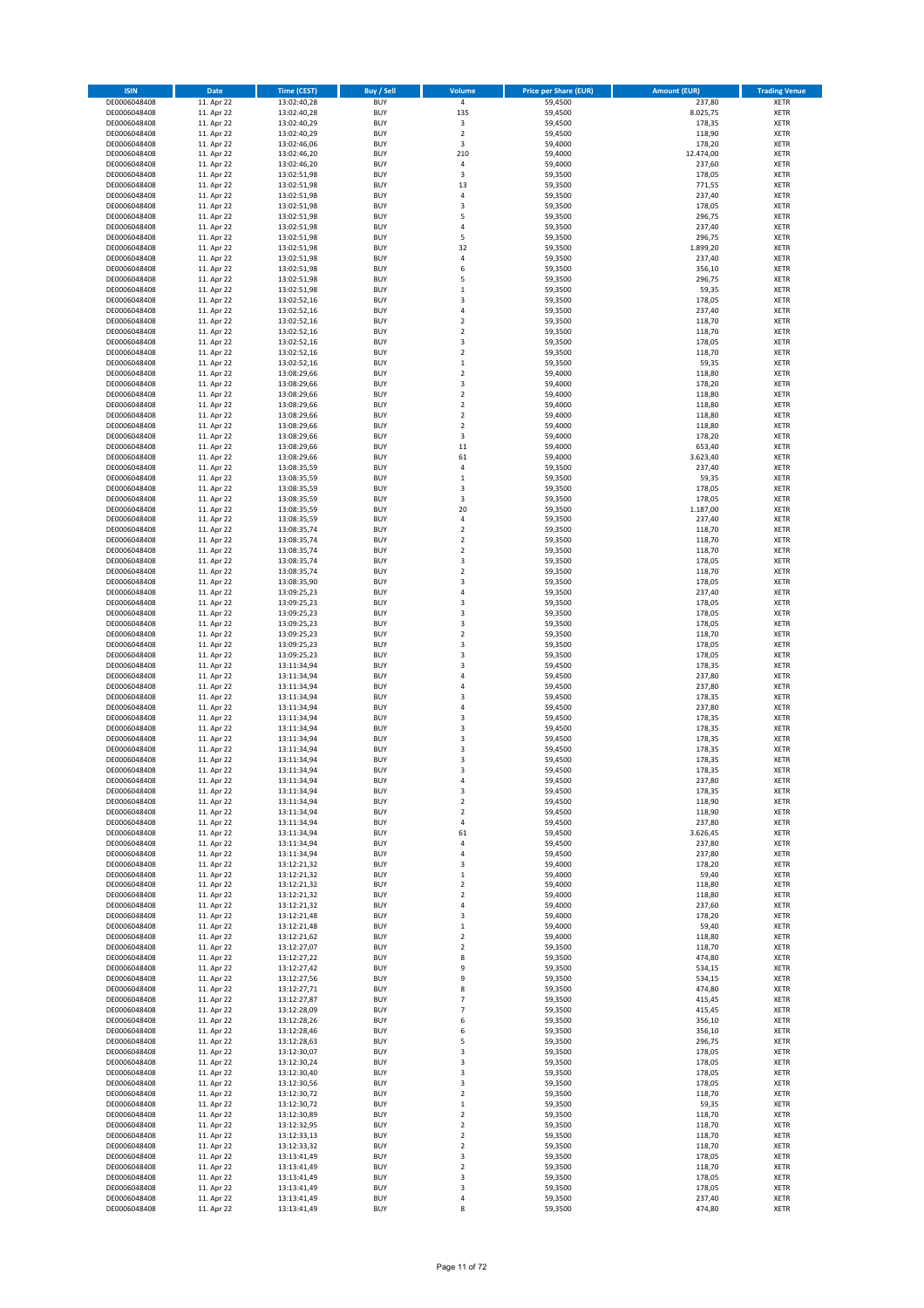| <b>ISIN</b>                  | Date                     | <b>Time (CEST)</b>         | <b>Buy / Sell</b>        | Volume                                     | <b>Price per Share (EUR)</b> | <b>Amount (EUR)</b> | <b>Trading Venue</b>       |
|------------------------------|--------------------------|----------------------------|--------------------------|--------------------------------------------|------------------------------|---------------------|----------------------------|
| DE0006048408                 | 11. Apr 22               | 13:13:41,49                | <b>BUY</b>               | $\overline{\mathbf{c}}$                    | 59,3500                      | 118,70              | XETR                       |
| DE0006048408                 | 11. Apr 22               | 13:13:41,49                | <b>BUY</b>               | 3                                          | 59,3500                      | 178,05              | XETR                       |
| DE0006048408                 | 11. Apr 22               | 13:13:41,49                | <b>BUY</b>               | 3                                          | 59,3500                      | 178,05              | <b>XETR</b>                |
| DE0006048408                 | 11. Apr 22               | 13:13:41,49                | <b>BUY</b>               | $\boldsymbol{2}$                           | 59,3500                      | 118,70              | <b>XETR</b>                |
| DE0006048408                 | 11. Apr 22               | 13:13:41,49                | <b>BUY</b>               | 39                                         | 59,3500                      | 2.314,65            | <b>XETR</b>                |
| DE0006048408                 | 11. Apr 22               | 13:13:47,66                | <b>BUY</b>               | $\overline{2}$                             | 59,3000                      | 118,60              | <b>XETR</b>                |
| DE0006048408                 | 11. Apr 22               | 13:13:47,66                | <b>BUY</b>               | $\overline{2}$<br>$\overline{\mathbf{3}}$  | 59,3000                      | 118,60              | XETR                       |
| DE0006048408<br>DE0006048408 | 11. Apr 22<br>11. Apr 22 | 13:13:47,67<br>13:17:14,19 | <b>BUY</b><br><b>BUY</b> | $\overline{2}$                             | 59,3000<br>59,2500           | 177,90<br>118,50    | <b>XETR</b><br>XETR        |
| DE0006048408                 | 11. Apr 22               | 13:17:14,19                | <b>BUY</b>               | $\overline{\mathbf{3}}$                    | 59,2500                      | 177,75              | <b>XETR</b>                |
| DE0006048408                 | 11. Apr 22               | 13:17:14,19                | <b>BUY</b>               | $\overline{\mathbf{3}}$                    | 59,2500                      | 177,75              | XETR                       |
| DE0006048408                 | 11. Apr 22               | 13:17:14,19                | <b>BUY</b>               | $\overline{2}$                             | 59,2500                      | 118,50              | <b>XETR</b>                |
| DE0006048408                 | 11. Apr 22               | 13:17:14,19                | <b>BUY</b>               | 16                                         | 59,2500                      | 948,00              | XETR                       |
| DE0006048408                 | 11. Apr 22               | 13:17:14,19                | <b>BUY</b>               | $\overline{2}$                             | 59,2500                      | 118,50              | <b>XETR</b>                |
| DE0006048408                 | 11. Apr 22               | 13:17:14,19                | <b>BUY</b>               | 3                                          | 59,2500                      | 177,75              | <b>XETR</b>                |
| DE0006048408                 | 11. Apr 22               | 13:17:14,19                | <b>BUY</b>               | 21                                         | 59,2500                      | 1.244,25            | <b>XETR</b>                |
| DE0006048408                 | 11. Apr 22               | 13:17:14,24                | <b>BUY</b>               | 15                                         | 59,2500                      | 888,75              | XETR                       |
| DE0006048408                 | 11. Apr 22               | 13:17:14,32                | <b>BUY</b>               | $\overline{2}$                             | 59,2500                      | 118,50              | <b>XETR</b>                |
| DE0006048408                 | 11. Apr 22               | 13:17:14,32                | <b>BUY</b>               | $\mathbf 2$                                | 59,2500                      | 118,50              | <b>XETR</b>                |
| DE0006048408                 | 11. Apr 22               | 13:17:14,32                | <b>BUY</b>               | 12                                         | 59,2500                      | 711,00              | <b>XETR</b>                |
| DE0006048408                 | 11. Apr 22               | 13:17:14,57                | <b>BUY</b>               | 3                                          | 59,2500                      | 177,75              | XETR                       |
| DE0006048408                 | 11. Apr 22               | 13:17:14,57                | <b>BUY</b>               | 3                                          | 59,2500                      | 177,75              | XETR                       |
| DE0006048408                 | 11. Apr 22<br>11. Apr 22 | 13:17:14,72                | <b>BUY</b><br><b>BUY</b> | $\overline{2}$<br>$\overline{2}$           | 59,2500                      | 118,50              | <b>XETR</b><br><b>XETR</b> |
| DE0006048408<br>DE0006048408 | 11. Apr 22               | 13:18:22,63<br>13:18:22,63 | <b>BUY</b>               | $\overline{2}$                             | 59,2500<br>59,2500           | 118,50<br>118,50    | <b>XETR</b>                |
| DE0006048408                 | 11. Apr 22               | 13:25:47,86                | <b>BUY</b>               | 3                                          | 59,2500                      | 177,75              | <b>XETR</b>                |
| DE0006048408                 | 11. Apr 22               | 13:25:47,86                | <b>BUY</b>               | $\overline{\mathbf{3}}$                    | 59,2500                      | 177,75              | <b>XETR</b>                |
| DE0006048408                 | 11. Apr 22               | 13:25:47,86                | <b>BUY</b>               | $\overline{2}$                             | 59,2500                      | 118,50              | <b>XETR</b>                |
| DE0006048408                 | 11. Apr 22               | 13:25:47,86                | <b>BUY</b>               | $\overline{\mathbf{3}}$                    | 59,2500                      | 177,75              | <b>XETR</b>                |
| DE0006048408                 | 11. Apr 22               | 13:25:47,86                | <b>BUY</b>               | $\overline{2}$                             | 59,2500                      | 118,50              | <b>XETR</b>                |
| DE0006048408                 | 11. Apr 22               | 13:25:47,86                | <b>BUY</b>               | $\overline{2}$                             | 59,2500                      | 118,50              | <b>XETR</b>                |
| DE0006048408                 | 11. Apr 22               | 13:25:47,86                | <b>BUY</b>               | $\overline{2}$                             | 59,2500                      | 118,50              | <b>XETR</b>                |
| DE0006048408                 | 11. Apr 22               | 13:25:47,86                | <b>BUY</b>               | $\overline{\mathbf{3}}$                    | 59,2500                      | 177,75              | <b>XETR</b>                |
| DE0006048408                 | 11. Apr 22               | 13:25:47,86                | <b>BUY</b>               | $\overline{2}$                             | 59,2500                      | 118,50              | XETR                       |
| DE0006048408                 | 11. Apr 22               | 13:25:47,86                | <b>BUY</b>               | $\overline{\mathbf{3}}$                    | 59,2500                      | 177,75              | <b>XETR</b>                |
| DE0006048408                 | 11. Apr 22               | 13:25:47,86                | <b>BUY</b>               | $\overline{\mathbf{3}}$                    | 59,2500                      | 177,75              | XETR                       |
| DE0006048408                 | 11. Apr 22               | 13:25:47,86                | <b>BUY</b>               | $\overline{2}$                             | 59,2500                      | 118,50              | <b>XETR</b>                |
| DE0006048408                 | 11. Apr 22               | 13:25:47,86                | <b>BUY</b>               | $\mathbf 2$                                | 59,2500                      | 118,50              | XETR                       |
| DE0006048408                 | 11. Apr 22<br>11. Apr 22 | 13:25:47,86                | <b>BUY</b><br><b>BUY</b> | 3                                          | 59,2500                      | 177,75              | <b>XETR</b>                |
| DE0006048408<br>DE0006048408 | 11. Apr 22               | 13:25:47,86<br>13:25:47,86 | <b>BUY</b>               | $\mathbf 2$<br>36                          | 59,2500<br>59,2500           | 118,50<br>2.133,00  | XETR<br><b>XETR</b>        |
| DE0006048408                 | 11. Apr 22               | 13:25:47,86                | <b>BUY</b>               | $\mathbf 2$                                | 59,2500                      | 118,50              | XETR                       |
| DE0006048408                 | 11. Apr 22               | 13:25:47,86                | <b>BUY</b>               | $\overline{2}$                             | 59,2500                      | 118,50              | <b>XETR</b>                |
| DE0006048408                 | 11. Apr 22               | 13:25:47,86                | <b>BUY</b>               | 3                                          | 59,2500                      | 177,75              | <b>XETR</b>                |
| DE0006048408                 | 11. Apr 22               | 13:25:47,86                | <b>BUY</b>               | $\overline{2}$                             | 59,2500                      | 118,50              | <b>XETR</b>                |
| DE0006048408                 | 11. Apr 22               | 13:25:47,86                | <b>BUY</b>               | $\mathbf 2$                                | 59,2500                      | 118,50              | XETR                       |
| DE0006048408                 | 11. Apr 22               | 13:25:47,86                | <b>BUY</b>               | 3                                          | 59,2500                      | 177,75              | <b>XETR</b>                |
| DE0006048408                 | 11. Apr 22               | 13:25:53,78                | <b>BUY</b>               | 12                                         | 59,2000                      | 710,40              | <b>XETR</b>                |
| DE0006048408                 | 11. Apr 22               | 13:25:53,78                | <b>BUY</b>               | $21\,$                                     | 59,2000                      | 1.243,20            | <b>XETR</b>                |
| DE0006048408                 | 11. Apr 22               | 13:37:39,22                | <b>BUY</b>               | 3                                          | 59,2500                      | 177,75              | <b>XETR</b>                |
| DE0006048408                 | 11. Apr 22               | 13:37:39,22                | <b>BUY</b>               | $\overline{\mathbf{3}}$                    | 59,2500                      | 177,75              | <b>XETR</b>                |
| DE0006048408                 | 11. Apr 22               | 13:37:39,22                | <b>BUY</b>               | $\overline{\phantom{a}}$                   | 59,2500                      | 118,50              | <b>XETR</b>                |
| DE0006048408                 | 11. Apr 22               | 13:37:39,22                | <b>BUY</b>               | $\overline{4}$                             | 59,2500                      | 237,00              | <b>XETR</b>                |
| DE0006048408                 | 11. Apr 22               | 13:37:39,22                | <b>BUY</b>               | $\overline{\mathbf{3}}$                    | 59,2500                      | 177,75              | <b>XETR</b>                |
| DE0006048408                 | 11. Apr 22               | 13:37:39,22                | <b>BUY</b>               | $\overline{2}$<br>$\overline{\phantom{a}}$ | 59,2500                      | 118,50              | <b>XETR</b>                |
| DE0006048408                 | 11. Apr 22               | 13:37:39,22                | <b>BUY</b><br><b>BUY</b> | $\overline{\mathbf{3}}$                    | 59,2500                      | 118,50              | <b>XETR</b>                |
| DE0006048408<br>DE0006048408 | 11. Apr 22<br>11. Apr 22 | 13:37:39,22<br>13:37:39,22 | <b>BUY</b>               | $\overline{2}$                             | 59,2500<br>59,2500           | 177,75<br>118,50    | <b>XETR</b><br><b>XETR</b> |
| DE0006048408                 | 11. Apr 22               | 13:37:39,22                | <b>BUY</b>               | $\overline{\mathbf{3}}$                    | 59,2500                      | 177,75              | <b>XETR</b>                |
| DE0006048408                 | 11. Apr 22               | 13:37:39,22                | <b>BUY</b>               | 3                                          | 59,2500                      | 177,75              | <b>XETR</b>                |
| DE0006048408                 | 11. Apr 22               | 13:37:39,22                | <b>BUY</b>               | $\overline{\mathbf{3}}$                    | 59,2500                      | 177,75              | <b>XETR</b>                |
| DE0006048408                 | 11. Apr 22               | 13:37:39,22                | <b>BUY</b>               | $\overline{2}$                             | 59,2500                      | 118,50              | <b>XETR</b>                |
| DE0006048408                 | 11. Apr 22               | 13:37:39,22                | <b>BUY</b>               | 2                                          | 59,2500                      | 118,50              | XETR                       |
| DE0006048408                 | 11. Apr 22               | 13:37:39,22                | <b>BUY</b>               | 3                                          | 59,2500                      | 177,75              | <b>XETR</b>                |
| DE0006048408                 | 11. Apr 22               | 13:37:39,22                | <b>BUY</b>               | $\overline{2}$                             | 59,2500                      | 118,50              | XETR                       |
| DE0006048408                 | 11. Apr 22               | 13:37:39,22                | <b>BUY</b>               | 3                                          | 59,2500                      | 177,75              | XETR                       |
| DE0006048408                 | 11. Apr 22               | 13:37:39,22                | <b>BUY</b>               | 3                                          | 59,2500                      | 177,75              | <b>XETR</b>                |
| DE0006048408                 | 11. Apr 22               | 13:37:39,22                | <b>BUY</b>               | 3                                          | 59,2500                      | 177,75              | XETR                       |
| DE0006048408                 | 11. Apr 22               | 13:37:39,22                | <b>BUY</b>               | 3                                          | 59,2500                      | 177,75              | <b>XETR</b>                |
| DE0006048408                 | 11. Apr 22               | 13:37:39,22                | <b>BUY</b>               | 44                                         | 59,2500                      | 2.607,00            | <b>XETR</b>                |
| DE0006048408                 | 11. Apr 22               | 13:37:39,22                | <b>BUY</b>               | 3                                          | 59,2500                      | 177,75              | <b>XETR</b>                |
| DE0006048408                 | 11. Apr 22               | 13:38:39,21                | <b>BUY</b>               | $\overline{2}$                             | 59,2500                      | 118,50              | <b>XETR</b>                |
| DE0006048408<br>DE0006048408 | 11. Apr 22<br>11. Apr 22 | 13:38:39,21                | <b>BUY</b><br><b>BUY</b> | 3<br>$\overline{\mathbf{3}}$               | 59,2500<br>59,2500           | 177,75<br>177,75    | XETR                       |
| DE0006048408                 | 11. Apr 22               | 13:38:39,21<br>13:38:39,21 | <b>BUY</b>               | 3                                          | 59,2500                      | 177,75              | <b>XETR</b><br>XETR        |
| DE0006048408                 | 11. Apr 22               | 13:38:39,43                | <b>BUY</b>               | 3                                          | 59,2500                      | 177,75              | <b>XETR</b>                |
| DE0006048408                 | 11. Apr 22               | 13:38:39,43                | <b>BUY</b>               | $\overline{2}$                             | 59,2500                      | 118,50              | XETR                       |
| DE0006048408                 | 11. Apr 22               | 13:40:09,43                | <b>BUY</b>               | $\mathbf 2$                                | 59,2500                      | 118,50              | <b>XETR</b>                |
| DE0006048408                 | 11. Apr 22               | 13:40:09,43                | <b>BUY</b>               | 3                                          | 59,2500                      | 177,75              | XETR                       |
| DE0006048408                 | 11. Apr 22               | 13:42:36,92                | <b>BUY</b>               | $\mathbf 2$                                | 59,2500                      | 118,50              | <b>XETR</b>                |
| DE0006048408                 | 11. Apr 22               | 13:42:36,92                | <b>BUY</b>               | $\overline{\mathbf{3}}$                    | 59,2500                      | 177,75              | XETR                       |
| DE0006048408                 | 11. Apr 22               | 13:42:36,92                | <b>BUY</b>               | 3                                          | 59,2500                      | 177,75              | <b>XETR</b>                |
| DE0006048408                 | 11. Apr 22               | 13:42:36,92                | <b>BUY</b>               | 3                                          | 59,2500                      | 177,75              | XETR                       |
| DE0006048408                 | 11. Apr 22               | 13:42:36,92                | <b>BUY</b>               | $\overline{\mathbf{2}}$                    | 59,2500                      | 118,50              | <b>XETR</b>                |
| DE0006048408                 | 11. Apr 22               | 13:42:36,92                | <b>BUY</b>               | $\overline{\mathbf{3}}$                    | 59,2500                      | 177,75              | XETR                       |
| DE0006048408                 | 11. Apr 22               | 13:42:36,92                | <b>BUY</b>               | $\mathbf 2$                                | 59,2500                      | 118,50              | <b>XETR</b>                |
| DE0006048408                 | 11. Apr 22               | 13:42:36,92                | <b>BUY</b>               | 3                                          | 59,2500                      | 177,75              | <b>XETR</b>                |
| DE0006048408                 | 11. Apr 22               | 13:42:36,92                | <b>BUY</b><br><b>BUY</b> | 2                                          | 59,2500                      | 118,50              | <b>XETR</b>                |
| DE0006048408<br>DE0006048408 | 11. Apr 22<br>11. Apr 22 | 13:42:36,92<br>13:42:36,92 | <b>BUY</b>               | 2<br>$\mathbf 2$                           | 59,2500                      | 118,50<br>118,50    | <b>XETR</b><br><b>XETR</b> |
| DE0006048408                 | 11. Apr 22               | 13:42:36,92                | <b>BUY</b>               | 2                                          | 59,2500<br>59,2500           | 118,50              | <b>XETR</b>                |
| DE0006048408                 | 11. Apr 22               | 13:42:36,92                | <b>BUY</b>               | 3                                          | 59,2500                      | 177,75              | <b>XETR</b>                |
| DE0006048408                 | 11. Apr 22               | 13:42:36,92                | <b>BUY</b>               | 3                                          | 59,2500                      | 177,75              | <b>XETR</b>                |
| DE0006048408                 | 11. Apr 22               | 13:42:36,92                | <b>BUY</b>               | $\mathbf 2$                                | 59,2500                      | 118,50              | <b>XETR</b>                |
| DE0006048408                 | 11. Apr 22               | 13:42:36,92                | <b>BUY</b>               | $\mathbf 2$                                | 59,2500                      | 118,50              | <b>XETR</b>                |
| DE0006048408                 | 11. Apr 22               | 13:42:36,92                | <b>BUY</b>               | 3                                          | 59,2500                      | 177,75              | <b>XETR</b>                |
| DE0006048408                 | 11. Apr 22               | 13:42:36,92                | <b>BUY</b>               | $\overline{2}$                             | 59,2500                      | 118,50              | XETR                       |
| DE0006048408                 | 11. Apr 22               | 13:42:36,92                | <b>BUY</b>               | 3                                          | 59,2500                      | 177,75              | <b>XETR</b>                |
| DE0006048408                 | 11. Apr 22               | 13:42:36,92                | <b>BUY</b>               | $\overline{2}$                             | 59,2500                      | 118,50              | <b>XETR</b>                |
| DE0006048408                 | 11. Apr 22               | 13:42:37,17                | <b>BUY</b>               | $\overline{2}$                             | 59,2500                      | 118,50              | <b>XETR</b>                |
| DE0006048408                 | 11. Apr 22               | 13:42:37,17                | <b>BUY</b>               | $\overline{\mathbf{2}}$                    | 59,2500                      | 118,50              | <b>XETR</b>                |
| DE0006048408                 | 11. Apr 22               | 13:42:41,18                | <b>BUY</b>               | $\overline{2}$                             | 59,2500                      | 118,50              | XETR                       |
| DE0006048408                 | 11. Apr 22               | 13:52:37,87                | <b>BUY</b>               | 5                                          | 59,3000                      | 296,50              | <b>XETR</b>                |
| DE0006048408                 | 11. Apr 22               | 13:52:37,87                | <b>BUY</b>               | 4                                          | 59,3000                      | 237,20              | XETR                       |
| DE0006048408                 | 11. Apr 22               | 13:52:37,87                | <b>BUY</b>               | 2                                          | 59,3000                      | 118,60              | <b>XETR</b>                |
| DE0006048408<br>DE0006048408 | 11. Apr 22<br>11. Apr 22 | 13:52:37,87                | <b>BUY</b><br><b>BUY</b> | 3<br>4                                     | 59,3000<br>59,3000           | 177,90<br>237,20    | <b>XETR</b><br><b>XETR</b> |
|                              |                          | 13:52:37,87                |                          |                                            |                              |                     |                            |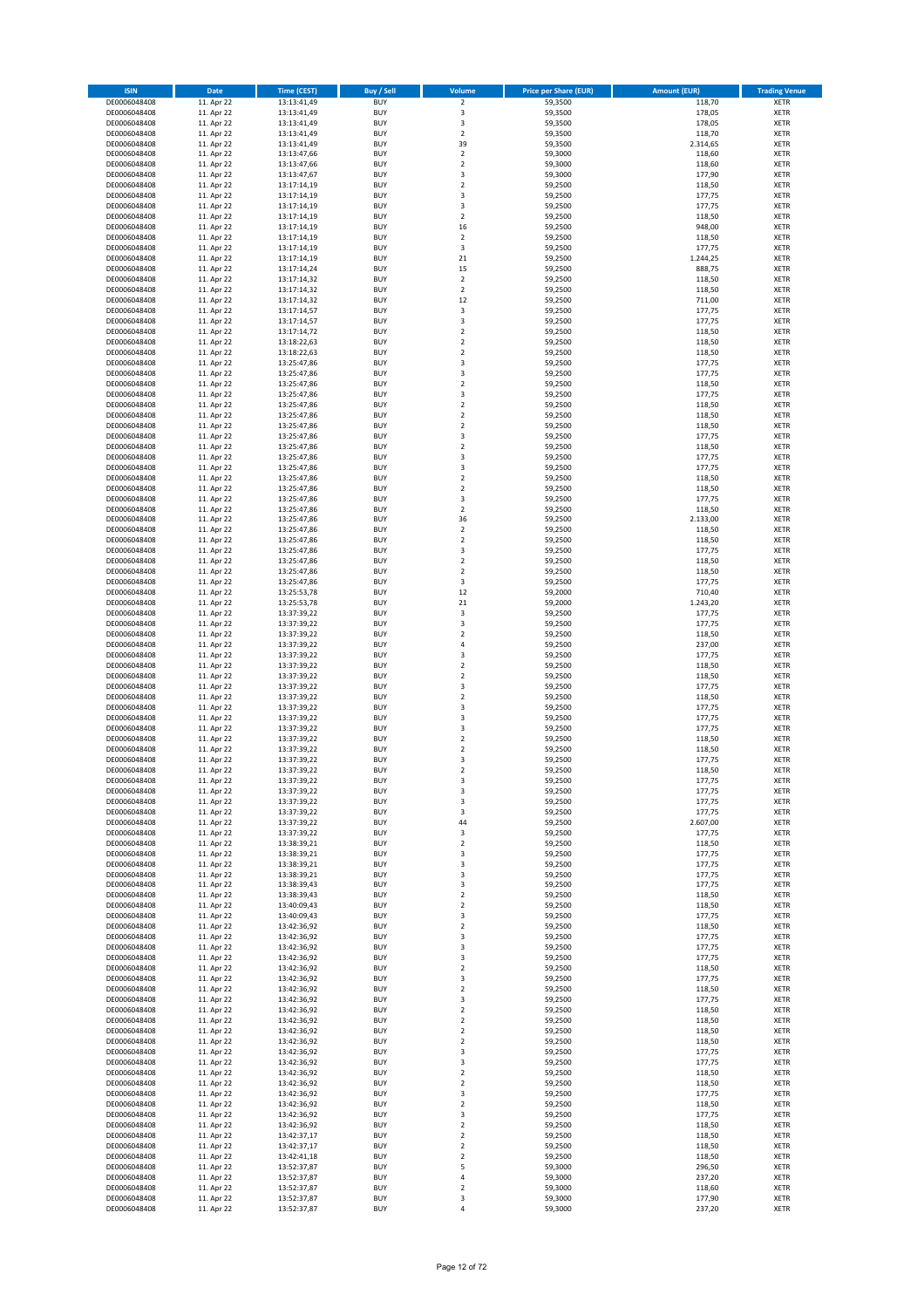| <b>ISIN</b>                  | Date                     | <b>Time (CEST)</b>         | <b>Buy / Sell</b>        | Volume                           | <b>Price per Share (EUR)</b> | <b>Amount (EUR)</b> | <b>Trading Venue</b>       |
|------------------------------|--------------------------|----------------------------|--------------------------|----------------------------------|------------------------------|---------------------|----------------------------|
| DE0006048408                 | 11. Apr 22               | 13:52:37,87                | <b>BUY</b>               | $\overline{\mathbf{3}}$          | 59,3000                      | 177,90              | <b>XETR</b>                |
| DE0006048408                 | 11. Apr 22               | 13:52:37,87                | <b>BUY</b>               | $\pmb{4}$                        | 59,3000                      | 237,20              | <b>XETR</b>                |
| DE0006048408                 | 11. Apr 22               | 13:52:37,87                | <b>BUY</b>               | 87                               | 59,3000                      | 5.159,10            | <b>XETR</b>                |
| DE0006048408                 | 11. Apr 22               | 13:52:38,04                | <b>BUY</b>               | 40                               | 59,3000                      | 2.372,00            | <b>XETR</b>                |
| DE0006048408<br>DE0006048408 | 11. Apr 22<br>11. Apr 22 | 13:52:38,19<br>13:55:14,09 | <b>BUY</b><br><b>BUY</b> | 10<br>$\mathbf 2$                | 59,3000<br>59,3000           | 593,00<br>118,60    | <b>XETR</b><br><b>XETR</b> |
| DE0006048408                 | 11. Apr 22               | 13:55:14,09                | <b>BUY</b>               | 3                                | 59,3000                      | 177,90              | <b>XETR</b>                |
| DE0006048408                 | 11. Apr 22               | 13:55:14,09                | <b>BUY</b>               | $\mathbf 2$                      | 59,3000                      | 118,60              | <b>XETR</b>                |
| DE0006048408                 | 11. Apr 22               | 13:55:14,09                | <b>BUY</b>               | $\overline{2}$                   | 59,3000                      | 118,60              | <b>XETR</b>                |
| DE0006048408                 | 11. Apr 22               | 13:55:14,09                | <b>BUY</b>               | 3                                | 59,3000                      | 177,90              | <b>XETR</b>                |
| DE0006048408                 | 11. Apr 22               | 13:55:14,09                | <b>BUY</b>               | $\overline{2}$                   | 59,3000                      | 118,60              | <b>XETR</b>                |
| DE0006048408                 | 11. Apr 22               | 13:55:39,58                | <b>BUY</b>               | 3                                | 59,3000                      | 177,90              | <b>XETR</b>                |
| DE0006048408                 | 11. Apr 22<br>11. Apr 22 | 13:55:39,58                | <b>BUY</b><br><b>BUY</b> | $\overline{2}$<br>$\mathbf 2$    | 59,3000                      | 118,60              | <b>XETR</b><br><b>XETR</b> |
| DE0006048408<br>DE0006048408 | 11. Apr 22               | 13:55:39,58<br>13:55:39,58 | <b>BUY</b>               | 3                                | 59,3000<br>59.3000           | 118,60<br>177,90    | <b>XETR</b>                |
| DE0006048408                 | 11. Apr 22               | 13:55:39,58                | <b>BUY</b>               | $\mathbf 2$                      | 59,3000                      | 118,60              | <b>XETR</b>                |
| DE0006048408                 | 11. Apr 22               | 13:55:39,58                | <b>BUY</b>               | $\,1\,$                          | 59,3000                      | 59,30               | <b>XETR</b>                |
| DE0006048408                 | 11. Apr 22               | 13:55:39,58                | <b>BUY</b>               | $\overline{2}$                   | 59,3000                      | 118,60              | <b>XETR</b>                |
| DE0006048408                 | 11. Apr 22               | 13:56:25,57                | <b>BUY</b>               | 3                                | 59,3000                      | 177,90              | <b>XETR</b>                |
| DE0006048408                 | 11. Apr 22               | 13:56:25,57                | <b>BUY</b>               | 20                               | 59,3000                      | 1.186,00            | <b>XETR</b>                |
| DE0006048408<br>DE0006048408 | 11. Apr 22<br>11. Apr 22 | 13:56:25,57<br>13:58:11,78 | <b>BUY</b><br><b>BUY</b> | $\mathbf 2$<br>25                | 59,3000<br>59,3000           | 118,60<br>1.482,50  | <b>XETR</b><br><b>XETR</b> |
| DE0006048408                 | 11. Apr 22               | 13:58:29,72                | <b>BUY</b>               | 25                               | 59,3000                      | 1.482,50            | <b>XETR</b>                |
| DE0006048408                 | 11. Apr 22               | 13:59:34,77                | <b>BUY</b>               | $\overline{2}$                   | 59,3000                      | 118,60              | <b>XETR</b>                |
| DE0006048408                 | 11. Apr 22               | 13:59:34,77                | <b>BUY</b>               | 3                                | 59,3000                      | 177,90              | <b>XETR</b>                |
| DE0006048408                 | 11. Apr 22               | 13:59:34,77                | <b>BUY</b>               | $\mathbf 2$                      | 59,3000                      | 118,60              | <b>XETR</b>                |
| DE0006048408                 | 11. Apr 22               | 13:59:34,77                | <b>BUY</b>               | $\overline{\mathbf{3}}$          | 59,3000                      | 177,90              | <b>XETR</b>                |
| DE0006048408                 | 11. Apr 22               | 13:59:34,77                | <b>BUY</b>               | $\overline{2}$                   | 59,3000                      | 118,60              | <b>XETR</b>                |
| DE0006048408<br>DE0006048408 | 11. Apr 22               | 13:59:34,77                | <b>BUY</b><br><b>BUY</b> | 3<br>$\mathbf 2$                 | 59,3000                      | 177,90              | <b>XETR</b><br><b>XETR</b> |
| DE0006048408                 | 11. Apr 22<br>11. Apr 22 | 13:59:34,77<br>13:59:34,77 | <b>BUY</b>               | $\mathbf 2$                      | 59,3000<br>59,3000           | 118,60<br>118,60    | <b>XETR</b>                |
| DE0006048408                 | 11. Apr 22               | 13:59:34,77                | <b>BUY</b>               | $\overline{2}$                   | 59,3000                      | 118,60              | <b>XETR</b>                |
| DE0006048408                 | 11. Apr 22               | 13:59:34,77                | <b>BUY</b>               | 3                                | 59,3000                      | 177,90              | <b>XETR</b>                |
| DE0006048408                 | 11. Apr 22               | 13:59:34,77                | <b>BUY</b>               | $\overline{2}$                   | 59,3000                      | 118,60              | <b>XETR</b>                |
| DE0006048408                 | 11. Apr 22               | 13:59:34,77                | <b>BUY</b>               | $\mathbf 2$                      | 59,3000                      | 118,60              | <b>XETR</b>                |
| DE0006048408                 | 11. Apr 22               | 13:59:34,77                | <b>BUY</b>               | 3                                | 59,3000                      | 177,90              | <b>XETR</b>                |
| DE0006048408                 | 11. Apr 22               | 13:59:34,77                | <b>BUY</b>               | $\mathbf 2$                      | 59,3000                      | 118,60              | <b>XETR</b>                |
| DE0006048408<br>DE0006048408 | 11. Apr 22<br>11. Apr 22 | 13:59:34,77<br>13:59:34,77 | <b>BUY</b><br><b>BUY</b> | $\overline{2}$<br>3              | 59,3000<br>59,3000           | 118,60<br>177,90    | <b>XETR</b><br><b>XETR</b> |
| DE0006048408                 | 11. Apr 22               | 13:59:34,77                | <b>BUY</b>               | $\overline{2}$                   | 59.3000                      | 118,60              | <b>XETR</b>                |
| DE0006048408                 | 11. Apr 22               | 13:59:34,77                | <b>BUY</b>               | $\mathbf 2$                      | 59,3000                      | 118,60              | XETR                       |
| DE0006048408                 | 11. Apr 22               | 13:59:34,77                | <b>BUY</b>               | 50                               | 59,3000                      | 2.965,00            | <b>XETR</b>                |
| DE0006048408                 | 11. Apr 22               | 13:59:34,79                | <b>BUY</b>               | $\mathbf 2$                      | 59,3000                      | 118,60              | <b>XETR</b>                |
| DE0006048408                 | 11. Apr 22               | 13:59:34,88                | <b>BUY</b>               | 126                              | 59,3000                      | 7.471,80            | <b>XETR</b>                |
| DE0006048408                 | 11. Apr 22               | 13:59:35,08                | <b>BUY</b>               | 3                                | 59,3000                      | 177,90              | XETR                       |
| DE0006048408                 | 11. Apr 22               | 13:59:35,08                | <b>BUY</b>               | 5                                | 59,3000                      | 296,50              | <b>XETR</b>                |
| DE0006048408<br>DE0006048408 | 11. Apr 22<br>11. Apr 22 | 13:59:46,94<br>13:59:46,94 | <b>BUY</b><br><b>BUY</b> | $\overline{2}$<br>3              | 59,2500<br>59,2500           | 118,50<br>177,75    | <b>XETR</b><br><b>XETR</b> |
| DE0006048408                 | 11. Apr 22               | 13:59:46,94                | <b>BUY</b>               | 3                                | 59,2500                      | 177,75              | <b>XETR</b>                |
| DE0006048408                 | 11. Apr 22               | 14:02:21,19                | <b>BUY</b>               | 3                                | 59,2500                      | 177,75              | <b>XETR</b>                |
| DE0006048408                 | 11. Apr 22               | 14:02:21,19                | <b>BUY</b>               | 3                                | 59,2500                      | 177,75              | <b>XETR</b>                |
| DE0006048408                 | 11. Apr 22               | 14:02:21,19                | <b>BUY</b>               | $\mathbf 2$                      | 59,2500                      | 118,50              | <b>XETR</b>                |
| DE0006048408                 | 11. Apr 22               | 14:02:21,19                | <b>BUY</b>               | 3                                | 59,2500                      | 177,75              | <b>XETR</b>                |
| DE0006048408                 | 11. Apr 22               | 14:02:21,19                | <b>BUY</b>               | $\mathbf 2$                      | 59,2500                      | 118,50              | <b>XETR</b>                |
| DE0006048408                 | 11. Apr 22               | 14:02:21,19                | <b>BUY</b><br><b>BUY</b> | $\,1\,$<br>3                     | 59,2500                      | 59,25               | <b>XETR</b>                |
| DE0006048408<br>DE0006048408 | 11. Apr 22<br>11. Apr 22 | 14:02:21,19<br>14:02:21,19 | <b>BUY</b>               | 3                                | 59,2500<br>59,2500           | 177,75<br>177,75    | <b>XETR</b><br><b>XETR</b> |
| DE0006048408                 | 11. Apr 22               | 14:02:21,19                | <b>BUY</b>               | 3                                | 59,2500                      | 177,75              | <b>XETR</b>                |
| DE0006048408                 | 11. Apr 22               | 14:02:21,19                | <b>BUY</b>               | $\mathbf 2$                      | 59,2500                      | 118,50              | <b>XETR</b>                |
| DE0006048408                 | 11. Apr 22               | 14:02:21,19                | <b>BUY</b>               | 3                                | 59,2500                      | 177,75              | <b>XETR</b>                |
| DE0006048408                 | 11. Apr 22               | 14:02:21,19                | <b>BUY</b>               | $\overline{2}$                   | 59,2500                      | 118,50              | <b>XETR</b>                |
| DE0006048408                 | 11. Apr 22               | 14:02:21,19                | <b>BUY</b>               | $\boldsymbol{2}$                 | 59,2500                      | 118,50              | <b>XETR</b>                |
| DE0006048408                 | 11. Apr 22               | 14:02:21,19                | <b>BUY</b><br><b>BUY</b> | $\overline{2}$                   | 59,2500                      | 118,50              | <b>XETR</b><br><b>XETR</b> |
| DE0006048408<br>DE0006048408 | 11. Apr 22<br>11. Apr 22 | 14:02:21,19<br>14:02:21,19 | <b>BUY</b>               | $\overline{2}$<br>$\overline{2}$ | 59,2500<br>59,2500           | 118,50<br>118,50    | <b>XETR</b>                |
| DE0006048408                 | 11. Apr 22               | 14:02:21,19                | <b>BUY</b>               | 3                                | 59,2500                      | 177,75              | XETR                       |
| DE0006048408                 | 11. Apr 22               | 14:02:21,19                | <b>BUY</b>               | $\,$ 1 $\,$                      | 59,2500                      | 59,25               | XETR                       |
| DE0006048408                 | 11. Apr 22               | 14:02:21,20                | <b>BUY</b>               | 3                                | 59,2500                      | 177,75              | XETR                       |
| DE0006048408                 | 11. Apr 22               | 14:03:49,80                | <b>BUY</b>               | $\overline{2}$                   | 59,2500                      | 118,50              | <b>XETR</b>                |
| DE0006048408                 | 11. Apr 22               | 14:03:49,80                | <b>BUY</b>               | $\mathbf 2$                      | 59,2500                      | 118,50              | XETR                       |
| DE0006048408                 | 11. Apr 22               | 14:03:49,80<br>14:04:25,47 | <b>BUY</b>               | $\overline{2}$                   | 59,2500                      | 118,50              | XETR                       |
| DE0006048408<br>DE0006048408 | 11. Apr 22<br>11. Apr 22 | 14:04:25,47                | <b>BUY</b><br><b>BUY</b> | 3<br>$\overline{2}$              | 59,2000<br>59,2000           | 177,60<br>118,40    | <b>XETR</b><br><b>XETR</b> |
| DE0006048408                 | 11. Apr 22               | 14:05:27,93                | <b>BUY</b>               | $\overline{2}$                   | 59,2000                      | 118,40              | <b>XETR</b>                |
| DE0006048408                 | 11. Apr 22               | 14:05:27,93                | <b>BUY</b>               | 3                                | 59,2000                      | 177,60              | <b>XETR</b>                |
| DE0006048408                 | 11. Apr 22               | 14:05:27,93                | <b>BUY</b>               | 43                               | 59,2000                      | 2.545,60            | <b>XETR</b>                |
| DE0006048408                 | 11. Apr 22               | 14:05:27,93                | <b>BUY</b>               | 16                               | 59,2000                      | 947,20              | <b>XETR</b>                |
| DE0006048408                 | 11. Apr 22               | 14:06:18,27                | <b>BUY</b>               | 3                                | 59,2000                      | 177,60              | <b>XETR</b>                |
| DE0006048408<br>DE0006048408 | 11. Apr 22<br>11. Apr 22 | 14:06:18,27<br>14:06:18,27 | <b>BUY</b><br><b>BUY</b> | $\mathbf 2$<br>5                 | 59,2000<br>59,2000           | 118,40<br>296,00    | XETR<br><b>XETR</b>        |
| DE0006048408                 | 11. Apr 22               | 14:06:18,27                | <b>BUY</b>               | 3                                | 59,2000                      | 177,60              | <b>XETR</b>                |
| DE0006048408                 | 11. Apr 22               | 14:06:18,27                | <b>BUY</b>               | 3                                | 59,2000                      | 177,60              | <b>XETR</b>                |
| DE0006048408                 | 11. Apr 22               | 14:06:18,27                | <b>BUY</b>               | $\mathbf 2$                      | 59,2000                      | 118,40              | <b>XETR</b>                |
| DE0006048408                 | 11. Apr 22               | 14:06:18,27                | <b>BUY</b>               | 4                                | 59,2000                      | 236,80              | <b>XETR</b>                |
| DE0006048408                 | 11. Apr 22               | 14:06:18,27                | <b>BUY</b>               | $\overline{2}$                   | 59,2000                      | 118,40              | <b>XETR</b>                |
| DE0006048408<br>DE0006048408 | 11. Apr 22<br>11. Apr 22 | 14:06:18,27<br>14:06:18,27 | <b>BUY</b><br><b>BUY</b> | $\overline{2}$<br>3              | 59,2000<br>59,2000           | 118,40<br>177,60    | <b>XETR</b><br>XETR        |
| DE0006048408                 | 11. Apr 22               | 14:06:18,27                | <b>BUY</b>               | 3                                | 59,2000                      | 177,60              | <b>XETR</b>                |
| DE0006048408                 | 11. Apr 22               | 14:06:18,27                | <b>BUY</b>               | $\overline{2}$                   | 59,2000                      | 118,40              | <b>XETR</b>                |
| DE0006048408                 | 11. Apr 22               | 14:06:18,27                | <b>BUY</b>               | 4                                | 59,2000                      | 236,80              | <b>XETR</b>                |
| DE0006048408                 | 11. Apr 22               | 14:06:18,27                | <b>BUY</b>               | $\mathbf 2$                      | 59,2000                      | 118,40              | <b>XETR</b>                |
| DE0006048408                 | 11. Apr 22               | 14:06:18,27                | <b>BUY</b>               | 3                                | 59,2000                      | 177,60              | XETR                       |
| DE0006048408                 | 11. Apr 22               | 14:06:18,27                | <b>BUY</b>               | $\overline{2}$                   | 59,2000                      | 118,40              | XETR                       |
| DE0006048408                 | 11. Apr 22               | 14:06:18,27                | <b>BUY</b>               | $\overline{2}$                   | 59,2000                      | 118,40              | <b>XETR</b>                |
| DE0006048408<br>DE0006048408 | 11. Apr 22<br>11. Apr 22 | 14:06:18,27<br>14:06:18,27 | <b>BUY</b><br><b>BUY</b> | $\overline{2}$<br>3              | 59,2000<br>59,2000           | 118,40<br>177,60    | XETR<br><b>XETR</b>        |
| DE0006048408                 | 11. Apr 22               | 14:06:18,27                | <b>BUY</b>               | 42                               | 59,2000                      | 2.486,40            | <b>XETR</b>                |
| DE0006048408                 | 11. Apr 22               | 14:06:18,27                | <b>BUY</b>               | 46                               | 59,2000                      | 2.723,20            | <b>XETR</b>                |
| DE0006048408                 | 11. Apr 22               | 14:07:43,44                | <b>BUY</b>               | 3                                | 59,2000                      | 177,60              | <b>XETR</b>                |
| DE0006048408                 | 11. Apr 22               | 14:07:43,44                | <b>BUY</b>               | 3                                | 59,2000                      | 177,60              | <b>XETR</b>                |
| DE0006048408                 | 11. Apr 22               | 14:07:43,44                | <b>BUY</b>               | $\overline{7}$                   | 59,2000                      | 414,40              | <b>XETR</b>                |
| DE0006048408<br>DE0006048408 | 11. Apr 22               | 14:07:43,44                | <b>BUY</b><br><b>BUY</b> | $\mathbf 2$<br>3                 | 59,2000<br>59,2000           | 118,40              | <b>XETR</b><br><b>XETR</b> |
| DE0006048408                 | 11. Apr 22<br>11. Apr 22 | 14:07:43,44<br>14:07:43,44 | <b>BUY</b>               | $\mathbf 2$                      | 59,2000                      | 177,60<br>118,40    | XETR                       |
| DE0006048408                 | 11. Apr 22               | 14:07:43,44                | <b>BUY</b>               | $\overline{2}$                   | 59,2000                      | 118,40              | <b>XETR</b>                |
| DE0006048408                 | 11. Apr 22               | 14:07:43,44                | <b>BUY</b>               | $\overline{2}$                   | 59,2000                      | 118,40              | <b>XETR</b>                |
| DE0006048408                 | 11. Apr 22               | 14:07:43,44                | <b>BUY</b>               | $\boldsymbol{2}$                 | 59,2000                      | 118,40              | XETR                       |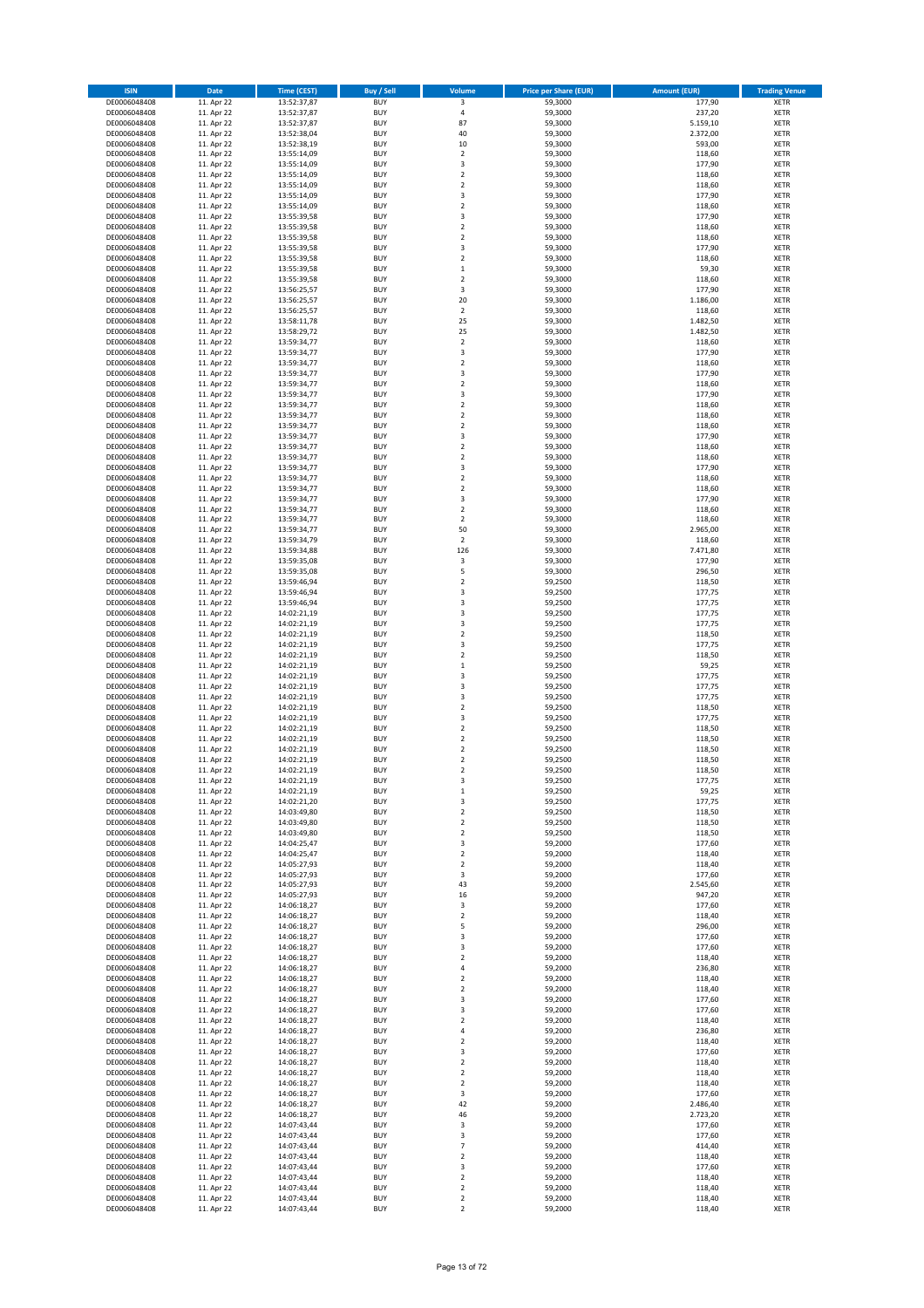| <b>ISIN</b>                  | Date                     | <b>Time (CEST)</b>         | <b>Buy / Sell</b>        | Volume                             | <b>Price per Share (EUR)</b> | <b>Amount (EUR)</b> | <b>Trading Venue</b>       |
|------------------------------|--------------------------|----------------------------|--------------------------|------------------------------------|------------------------------|---------------------|----------------------------|
| DE0006048408                 | 11. Apr 22               | 14:07:43,44                | <b>BUY</b>               | $\overline{2}$                     | 59,2000                      | 118,40              | <b>XETR</b>                |
| DE0006048408                 | 11. Apr 22               | 14:07:43,46                | <b>BUY</b>               | $\mathbf 2$                        | 59,2000                      | 118,40              | <b>XETR</b>                |
| DE0006048408<br>DE0006048408 | 11. Apr 22<br>11. Apr 22 | 14:09:03,11<br>14:09:03,11 | <b>BUY</b><br><b>BUY</b> | 50<br>$\sqrt{4}$                   | 59,1500<br>59,1500           | 2.957,50<br>236,60  | <b>XETR</b><br><b>XETR</b> |
| DE0006048408                 | 11. Apr 22               | 14:09:03,39                | <b>BUY</b>               | 15                                 | 59,1500                      | 887,25              | <b>XETR</b>                |
| DE0006048408                 | 11. Apr 22               | 14:09:03,55                | <b>BUY</b>               | 5                                  | 59,1500                      | 295,75              | <b>XETR</b>                |
| DE0006048408                 | 11. Apr 22               | 14:09:03,73                | <b>BUY</b>               | $\overline{2}$                     | 59,1500                      | 118,30              | <b>XETR</b>                |
| DE0006048408                 | 11. Apr 22               | 14:09:06,67                | <b>BUY</b>               | 9                                  | 59,1500                      | 532,35              | <b>XETR</b>                |
| DE0006048408<br>DE0006048408 | 11. Apr 22<br>11. Apr 22 | 14:09:06,67                | <b>BUY</b><br><b>BUY</b> | 3<br>$\overline{2}$                | 59,1500<br>59,1500           | 177,45<br>118,30    | <b>XETR</b><br><b>XETR</b> |
| DE0006048408                 | 11. Apr 22               | 14:09:06,67<br>14:09:06,67 | <b>BUY</b>               | $\overline{\mathbf{3}}$            | 59,1500                      | 177,45              | <b>XETR</b>                |
| DE0006048408                 | 11. Apr 22               | 14:09:06,67                | <b>BUY</b>               | 3                                  | 59,1500                      | 177,45              | <b>XETR</b>                |
| DE0006048408                 | 11. Apr 22               | 14:09:06,67                | <b>BUY</b>               | $\boldsymbol{2}$                   | 59,1500                      | 118,30              | XETR                       |
| DE0006048408                 | 11. Apr 22               | 14:09:06,67                | <b>BUY</b>               | $\overline{2}$                     | 59,1500                      | 118,30              | <b>XETR</b>                |
| DE0006048408                 | 11. Apr 22               | 14:09:06,67                | <b>BUY</b>               | $\mathbf 2$                        | 59,1500                      | 118,30              | XETR                       |
| DE0006048408<br>DE0006048408 | 11. Apr 22<br>11. Apr 22 | 14:09:06,67<br>14:09:06,67 | <b>BUY</b><br><b>BUY</b> | $\overline{2}$<br>3                | 59,1500<br>59,1500           | 118,30<br>177,45    | <b>XETR</b><br>XETR        |
| DE0006048408                 | 11. Apr 22               | 14:09:06,67                | <b>BUY</b>               | $\overline{2}$                     | 59,1500                      | 118,30              | <b>XETR</b>                |
| DE0006048408                 | 11. Apr 22               | 14:09:06,67                | <b>BUY</b>               | $\overline{2}$                     | 59,1500                      | 118,30              | XETR                       |
| DE0006048408                 | 11. Apr 22               | 14:09:06,67                | <b>BUY</b>               | $\overline{2}$                     | 59,1500                      | 118,30              | <b>XETR</b>                |
| DE0006048408                 | 11. Apr 22               | 14:09:06,67                | <b>BUY</b>               | 45                                 | 59,1500                      | 2.661,75            | <b>XETR</b>                |
| DE0006048408<br>DE0006048408 | 11. Apr 22<br>11. Apr 22 | 14:09:06,68<br>14:09:12,44 | <b>BUY</b><br><b>BUY</b> | $\sqrt{4}$<br>3                    | 59,1500<br>59,1000           | 236,60<br>177,30    | <b>XETR</b><br><b>XETR</b> |
| DE0006048408                 | 11. Apr 22               | 14:09:12,44                | <b>BUY</b>               | 4                                  | 59,1000                      | 236,40              | <b>XETR</b>                |
| DE0006048408                 | 11. Apr 22               | 14:09:12,44                | <b>BUY</b>               | $\overline{4}$                     | 59,1000                      | 236,40              | <b>XETR</b>                |
| DE0006048408                 | 11. Apr 22               | 14:09:12,44                | <b>BUY</b>               | 4                                  | 59,1000                      | 236,40              | <b>XETR</b>                |
| DE0006048408                 | 11. Apr 22               | 14:09:12,44                | <b>BUY</b>               | $\overline{a}$                     | 59,1000                      | 236,40              | <b>XETR</b>                |
| DE0006048408<br>DE0006048408 | 11. Apr 22<br>11. Apr 22 | 14:09:12,44                | <b>BUY</b><br><b>BUY</b> | 6<br>9                             | 59,1000<br>59,1000           | 354,60<br>531,90    | <b>XETR</b><br><b>XETR</b> |
| DE0006048408                 | 11. Apr 22               | 14:09:12,65<br>14:09:12,89 | <b>BUY</b>               | $\sqrt{4}$                         | 59,1000                      | 236,40              | <b>XETR</b>                |
| DE0006048408                 | 11. Apr 22               | 14:09:13,04                | <b>BUY</b>               | 3                                  | 59,1000                      | 177,30              | <b>XETR</b>                |
| DE0006048408                 | 11. Apr 22               | 14:09:13,21                | <b>BUY</b>               | $\mathbf 2$                        | 59,1000                      | 118,20              | <b>XETR</b>                |
| DE0006048408                 | 11. Apr 22               | 14:09:13,37                | <b>BUY</b>               | $\overline{2}$                     | 59,1000                      | 118,20              | <b>XETR</b>                |
| DE0006048408<br>DE0006048408 | 11. Apr 22<br>11. Apr 22 | 14:09:13,52                | <b>BUY</b><br><b>BUY</b> | $\boldsymbol{2}$<br>$\overline{2}$ | 59,1000<br>59,1000           | 118,20<br>118,20    | XETR<br><b>XETR</b>        |
| DE0006048408                 | 11. Apr 22               | 14:09:13,67<br>14:09:13,87 | <b>BUY</b>               | $\mathbf 2$                        | 59,1000                      | 118,20              | XETR                       |
| DE0006048408                 | 11. Apr 22               | 14:09:14,01                | <b>BUY</b>               | $\overline{2}$                     | 59,1000                      | 118,20              | <b>XETR</b>                |
| DE0006048408                 | 11. Apr 22               | 14:09:14,18                | <b>BUY</b>               | $\boldsymbol{2}$                   | 59,1000                      | 118,20              | XETR                       |
| DE0006048408                 | 11. Apr 22               | 14:09:14,35                | <b>BUY</b>               | $\overline{2}$                     | 59,1000                      | 118,20              | <b>XETR</b>                |
| DE0006048408                 | 11. Apr 22               | 14:09:14,51                | <b>BUY</b>               | $\overline{2}$                     | 59,1000                      | 118,20              | <b>XETR</b>                |
| DE0006048408<br>DE0006048408 | 11. Apr 22<br>11. Apr 22 | 14:09:14,67<br>14:09:26,02 | <b>BUY</b><br><b>BUY</b> | $\overline{2}$<br>$\sqrt{4}$       | 59,1000<br>59,1000           | 118,20<br>236,40    | <b>XETR</b><br><b>XETR</b> |
| DE0006048408                 | 11. Apr 22               | 14:09:26,02                | <b>BUY</b>               | 3                                  | 59,1000                      | 177,30              | <b>XETR</b>                |
| DE0006048408                 | 11. Apr 22               | 14:09:26,02                | <b>BUY</b>               | $\overline{4}$                     | 59,1000                      | 236,40              | <b>XETR</b>                |
| DE0006048408                 | 11. Apr 22               | 14:09:26,02                | <b>BUY</b>               | $\sqrt{4}$                         | 59,1000                      | 236,40              | <b>XETR</b>                |
| DE0006048408                 | 11. Apr 22               | 14:09:26,02                | <b>BUY</b>               | $\boldsymbol{2}$                   | 59,1000                      | 118,20              | <b>XETR</b>                |
| DE0006048408<br>DE0006048408 | 11. Apr 22<br>11. Apr 22 | 14:09:26,02                | <b>BUY</b><br><b>BUY</b> | 65<br>43                           | 59,1000<br>59,1000           | 3.841,50            | XETR<br><b>XETR</b>        |
| DE0006048408                 | 11. Apr 22               | 14:09:26,20<br>14:09:26,34 | <b>BUY</b>               | $\overline{7}$                     | 59,1000                      | 2.541,30<br>413,70  | <b>XETR</b>                |
| DE0006048408                 | 11. Apr 22               | 14:09:57,07                | <b>BUY</b>               | $\boldsymbol{2}$                   | 59,1000                      | 118,20              | <b>XETR</b>                |
| DE0006048408                 | 11. Apr 22               | 14:09:57,07                | <b>BUY</b>               | 3                                  | 59,1000                      | 177,30              | <b>XETR</b>                |
| DE0006048408                 | 11. Apr 22               | 14:09:57,07                | <b>BUY</b>               | 3                                  | 59,1000                      | 177,30              | <b>XETR</b>                |
| DE0006048408                 | 11. Apr 22               | 14:09:57,07                | <b>BUY</b>               | $\mathbf 2$                        | 59,1000                      | 118,20              | <b>XETR</b>                |
| DE0006048408<br>DE0006048408 | 11. Apr 22<br>11. Apr 22 | 14:12:41,29<br>14:12:41,29 | <b>BUY</b><br><b>BUY</b> | 3<br>$\mathbf 2$                   | 59,1000<br>59,1000           | 177,30<br>118,20    | <b>XETR</b><br><b>XETR</b> |
| DE0006048408                 | 11. Apr 22               | 14:12:41,29                | <b>BUY</b>               | 3                                  | 59,1000                      | 177,30              | <b>XETR</b>                |
| DE0006048408                 | 11. Apr 22               | 14:12:41,35                | <b>BUY</b>               | 22                                 | 59,1000                      | 1.300,20            | <b>XETR</b>                |
| DE0006048408                 | 11. Apr 22               | 14:13:50,43                | <b>BUY</b>               | $\overline{7}$                     | 59,1500                      | 414,05              | <b>XETR</b>                |
| DE0006048408                 | 11. Apr 22               | 14:13:50,43                | <b>BUY</b>               | 5                                  | 59,1500                      | 295,75              | <b>XETR</b>                |
| DE0006048408<br>DE0006048408 | 11. Apr 22<br>11. Apr 22 | 14:13:50,43<br>14:13:50,43 | <b>BUY</b><br><b>BUY</b> | $\overline{2}$<br>$\mathbf 2$      | 59,1500<br>59,1500           | 118,30<br>118,30    | <b>XETR</b><br>XETR        |
| DE0006048408                 | 11. Apr 22               | 14:13:50,43                | <b>BUY</b>               | 3                                  | 59,1500                      | 177,45              | <b>XETR</b>                |
| DE0006048408                 | 11. Apr 22               | 14:13:50,43                | <b>BUY</b>               | $\sqrt{2}$                         | 59,1500                      | 118,30              | XETR                       |
| DE0006048408                 | 11. Apr 22               | 14:13:50,43                | <b>BUY</b>               | $\overline{2}$                     | 59,1500                      | 118,30              | <b>XETR</b>                |
| DE0006048408                 | 11. Apr 22               | 14:13:50,43                | <b>BUY</b>               | 13                                 | 59,1500                      | 768,95              | <b>XETR</b>                |
| DE0006048408<br>DE0006048408 | 11. Apr 22<br>11. Apr 22 | 14:13:50,43<br>14:13:50,62 | <b>BUY</b><br><b>BUY</b> | 21<br>3                            | 59,1500<br>59,1500           | 1.242,15<br>177,45  | XETR<br>XETR               |
| DE0006048408                 | 11. Apr 22               | 14:13:50,62                | <b>BUY</b>               | 4                                  | 59,1500                      | 236,60              | XETR                       |
| DE0006048408                 | 11. Apr 22               | 14:22:39,53                | <b>BUY</b>               | $\overline{\mathbf{c}}$            | 59,1500                      | 118,30              | XETR                       |
| DE0006048408                 | 11. Apr 22               | 14:22:39,53                | <b>BUY</b>               | 5                                  | 59,1500                      | 295,75              | XETR                       |
| DE0006048408                 | 11. Apr 22               | 14:22:39,53                | <b>BUY</b>               | 3                                  | 59,1500                      | 177,45              | XETR                       |
| DE0006048408<br>DE0006048408 | 11. Apr 22<br>11. Apr 22 | 14:22:39,53<br>14:22:39,53 | <b>BUY</b><br><b>BUY</b> | $\overline{2}$<br>$\sqrt{4}$       | 59,1500<br>59,1500           | 118,30<br>236,60    | <b>XETR</b><br>XETR        |
| DE0006048408                 | 11. Apr 22               | 14:22:39,53                | <b>BUY</b>               | $\boldsymbol{2}$                   | 59,1500                      | 118,30              | <b>XETR</b>                |
| DE0006048408                 | 11. Apr 22               | 14:22:39,53                | <b>BUY</b>               | 3                                  | 59,1500                      | 177,45              | XETR                       |
| DE0006048408                 | 11. Apr 22               | 14:22:39,53                | <b>BUY</b>               | $\boldsymbol{2}$                   | 59,1500                      | 118,30              | <b>XETR</b>                |
| DE0006048408                 | 11. Apr 22               | 14:22:39,53                | <b>BUY</b>               | $\boldsymbol{2}$                   | 59,1500                      | 118,30              | <b>XETR</b>                |
| DE0006048408<br>DE0006048408 | 11. Apr 22<br>11. Apr 22 | 14:22:39,53<br>14:22:39,53 | <b>BUY</b><br><b>BUY</b> | 6<br>$\overline{2}$                | 59,1500<br>59,1500           | 354,90<br>118,30    | <b>XETR</b><br>XETR        |
| DE0006048408                 | 11. Apr 22               | 14:22:39,53                | <b>BUY</b>               | 3                                  | 59,1500                      | 177,45              | <b>XETR</b>                |
| DE0006048408                 | 11. Apr 22               | 14:22:39,53                | <b>BUY</b>               | $\sqrt{2}$                         | 59,1500                      | 118,30              | <b>XETR</b>                |
| DE0006048408                 | 11. Apr 22               | 14:22:39,53                | <b>BUY</b>               | 68                                 | 59,1500                      | 4.022,20            | <b>XETR</b>                |
| DE0006048408                 | 11. Apr 22               | 14:22:39,55                | <b>BUY</b><br><b>BUY</b> | 4                                  | 59,1500<br>59,1000           | 236,60<br>177,30    | <b>XETR</b>                |
| DE0006048408<br>DE0006048408 | 11. Apr 22<br>11. Apr 22 | 14:24:06,69<br>14:24:06,69 | <b>BUY</b>               | 3<br>$\boldsymbol{2}$              | 59,1000                      | 118,20              | <b>XETR</b><br><b>XETR</b> |
| DE0006048408                 | 11. Apr 22               | 14:24:06,69                | <b>BUY</b>               | $\overline{2}$                     | 59,1000                      | 118,20              | <b>XETR</b>                |
| DE0006048408                 | 11. Apr 22               | 14:24:06,69                | <b>BUY</b>               | 3                                  | 59,1000                      | 177,30              | <b>XETR</b>                |
| DE0006048408                 | 11. Apr 22               | 14:24:06,69                | <b>BUY</b>               | 3                                  | 59,1000                      | 177,30              | XETR                       |
| DE0006048408                 | 11. Apr 22               | 14:24:06,69                | <b>BUY</b>               | 3                                  | 59,1000                      | 177,30              | XETR                       |
| DE0006048408<br>DE0006048408 | 11. Apr 22<br>11. Apr 22 | 14:24:06,69<br>14:24:06,69 | <b>BUY</b><br><b>BUY</b> | $\sqrt{2}$<br>3                    | 59,1000<br>59,1000           | 118,20<br>177,30    | XETR<br><b>XETR</b>        |
| DE0006048408                 | 11. Apr 22               | 14:24:06,69                | <b>BUY</b>               | $\sqrt{2}$                         | 59,1000                      | 118,20              | XETR                       |
| DE0006048408                 | 11. Apr 22               | 14:24:06,69                | <b>BUY</b>               | 3                                  | 59,1000                      | 177,30              | XETR                       |
| DE0006048408                 | 11. Apr 22               | 14:26:16,11                | <b>BUY</b>               | $\,$ 1                             | 59,1000                      | 59,10               | XETR                       |
| DE0006048408                 | 11. Apr 22               | 14:26:16,33                | <b>BUY</b>               | 3                                  | 59,1000                      | 177,30              | <b>XETR</b>                |
| DE0006048408<br>DE0006048408 | 11. Apr 22<br>11. Apr 22 | 14:26:16,33<br>14:26:16,33 | <b>BUY</b><br><b>BUY</b> | $\overline{2}$<br>14               | 59,1000<br>59,1000           | 118,20<br>827,40    | XETR<br>XETR               |
| DE0006048408                 | 11. Apr 22               | 14:26:16,33                | <b>BUY</b>               | $\,$ 1                             | 59,1000                      | 59,10               | XETR                       |
| DE0006048408                 | 11. Apr 22               | 14:26:16,46                | <b>BUY</b>               | $\overline{7}$                     | 59,1000                      | 413,70              | <b>XETR</b>                |
| DE0006048408                 | 11. Apr 22               | 14:30:01,81                | <b>BUY</b>               | 4                                  | 59,1500                      | 236,60              | <b>XETR</b>                |
| DE0006048408                 | 11. Apr 22               | 14:30:01,81                | <b>BUY</b>               | 4                                  | 59,1500                      | 236,60              | <b>XETR</b>                |
| DE0006048408<br>DE0006048408 | 11. Apr 22<br>11. Apr 22 | 14:30:01,81<br>14:30:01,81 | <b>BUY</b><br><b>BUY</b> | $\sqrt{4}$<br>59                   | 59,1500<br>59,1500           | 236,60<br>3.489,85  | <b>XETR</b><br><b>XETR</b> |
| DE0006048408                 | 11. Apr 22               | 14:30:07,12                | <b>BUY</b>               | $\mathbf 2$                        | 59,1000                      | 118,20              | <b>XETR</b>                |
| DE0006048408                 | 11. Apr 22               | 14:30:07,12                | <b>BUY</b>               | $\overline{2}$                     | 59,1000                      | 118,20              | <b>XETR</b>                |
| DE0006048408                 | 11. Apr 22               | 14:30:07,12                | <b>BUY</b>               | 3                                  | 59,1000                      | 177,30              | <b>XETR</b>                |
| DE0006048408                 | 11. Apr 22               | 14:30:07,12                | <b>BUY</b>               | $\boldsymbol{2}$                   | 59,1000                      | 118,20              | <b>XETR</b>                |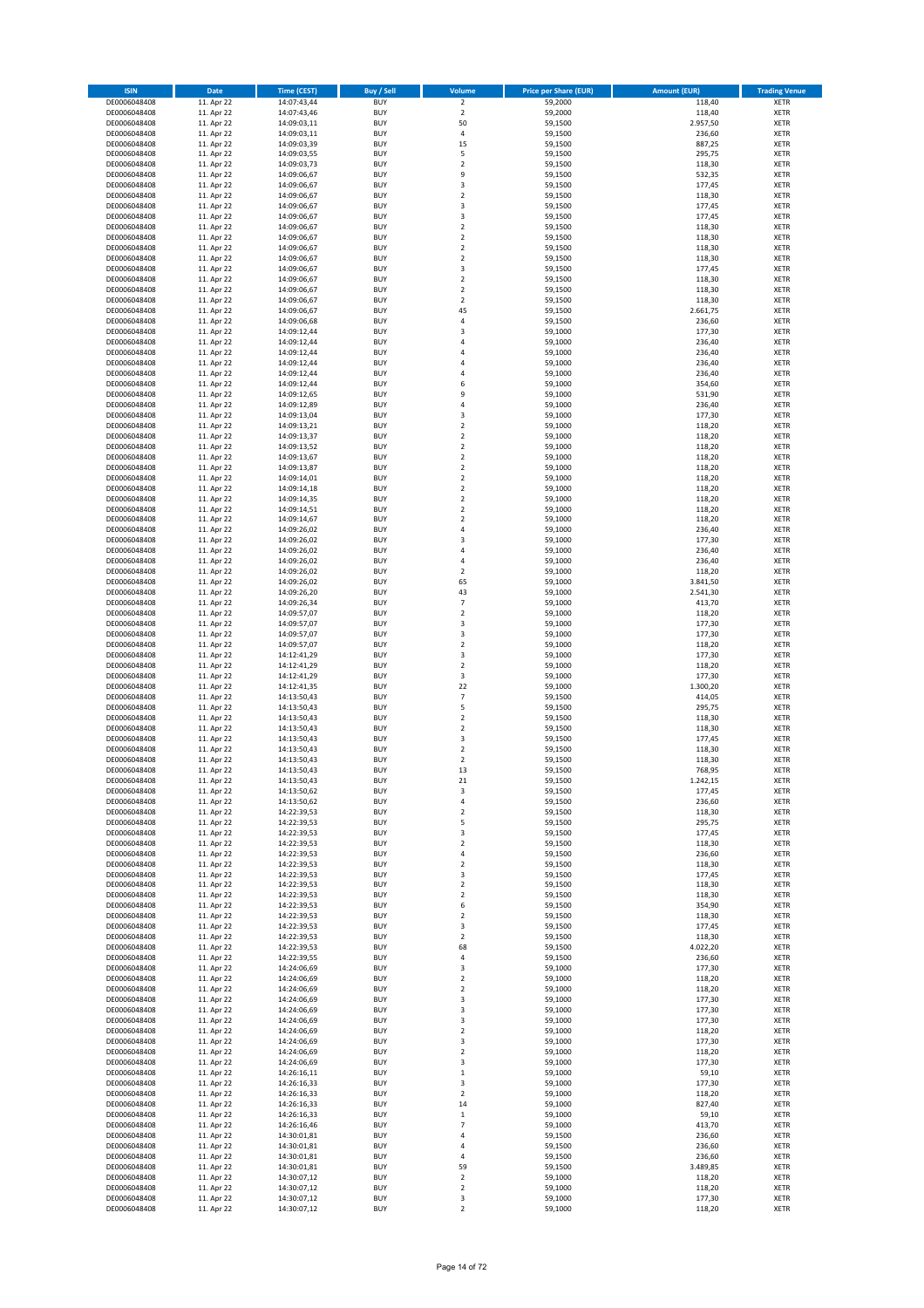| <b>ISIN</b>                  | <b>Date</b>              | <b>Time (CEST)</b>         | <b>Buy / Sell</b>        | Volume                     | <b>Price per Share (EUR)</b> | <b>Amount (EUR)</b> | <b>Trading Venue</b>       |
|------------------------------|--------------------------|----------------------------|--------------------------|----------------------------|------------------------------|---------------------|----------------------------|
| DE0006048408                 | 11. Apr 22               | 14:30:07,12                | <b>BUY</b>               | 3                          | 59,1000                      | 177,30              | XETR                       |
| DE0006048408<br>DE0006048408 | 11. Apr 22<br>11. Apr 22 | 14:30:07,12<br>14:30:07,12 | <b>BUY</b><br><b>BUY</b> | $\mathbf 2$<br>4           | 59,1000<br>59,1000           | 118,20<br>236,40    | XETR<br>XETR               |
| DE0006048408                 | 11. Apr 22               | 14:30:07,12                | <b>BUY</b>               | 3                          | 59,1000                      | 177,30              | XETR                       |
| DE0006048408                 | 11. Apr 22               | 14:30:07,12                | <b>BUY</b>               | 14                         | 59,1000                      | 827,40              | XETR                       |
| DE0006048408                 | 11. Apr 22               | 14:30:27,40                | <b>BUY</b>               | $\overline{4}$             | 59,1000                      | 236,40              | <b>XETR</b>                |
| DE0006048408<br>DE0006048408 | 11. Apr 22<br>11. Apr 22 | 14:30:27,40<br>14:30:27,40 | <b>BUY</b><br><b>BUY</b> | 3<br>4                     | 59,1000<br>59,1000           | 177,30<br>236,40    | <b>XETR</b><br><b>XETR</b> |
| DE0006048408                 | 11. Apr 22               | 14:30:27,40                | <b>BUY</b>               | 3                          | 59,1000                      | 177,30              | <b>XETR</b>                |
| DE0006048408                 | 11. Apr 22               | 14:36:26,66                | <b>BUY</b>               | $\mathbf 2$                | 59,1500                      | 118,30              | <b>XETR</b>                |
| DE0006048408                 | 11. Apr 22               | 14:36:26,66                | <b>BUY</b>               | $\mathbf 2$                | 59,1500                      | 118,30              | XETR                       |
| DE0006048408                 | 11. Apr 22               | 14:37:26,31                | <b>BUY</b>               | $\overline{2}$             | 59,1500                      | 118,30              | <b>XETR</b>                |
| DE0006048408<br>DE0006048408 | 11. Apr 22<br>11. Apr 22 | 14:37:26,31<br>14:37:26,31 | <b>BUY</b><br><b>BUY</b> | $\mathbf 2$<br>$\mathbf 2$ | 59,1500<br>59,1500           | 118,30<br>118,30    | XETR<br><b>XETR</b>        |
| DE0006048408                 | 11. Apr 22               | 14:37:26,31                | <b>BUY</b>               | $\mathbf 2$                | 59,1500                      | 118,30              | XETR                       |
| DE0006048408                 | 11. Apr 22               | 14:37:26,31                | <b>BUY</b>               | $\mathbf 2$                | 59,1500                      | 118,30              | <b>XETR</b>                |
| DE0006048408                 | 11. Apr 22               | 14:37:26,31                | <b>BUY</b>               | $\mathbf 2$                | 59,1500                      | 118,30              | XETR                       |
| DE0006048408<br>DE0006048408 | 11. Apr 22<br>11. Apr 22 | 14:37:32,84<br>14:40:14,40 | <b>BUY</b><br><b>BUY</b> | $\mathbf 2$<br>5           | 59,1000<br>59,1000           | 118,20<br>295,50    | <b>XETR</b><br>XETR        |
| DE0006048408                 | 11. Apr 22               | 14:40:14,40                | <b>BUY</b>               | 3                          | 59,1000                      | 177,30              | <b>XETR</b>                |
| DE0006048408                 | 11. Apr 22               | 14:40:14,40                | <b>BUY</b>               | $\mathbf 2$                | 59,1000                      | 118,20              | XETR                       |
| DE0006048408                 | 11. Apr 22               | 14:40:14,40                | <b>BUY</b>               | 4                          | 59,1000                      | 236,40              | XETR                       |
| DE0006048408<br>DE0006048408 | 11. Apr 22<br>11. Apr 22 | 14:40:14,40<br>14:40:14,40 | <b>BUY</b><br><b>BUY</b> | 13<br>3                    | 59,1000<br>59,1000           | 768,30<br>177,30    | <b>XETR</b><br><b>XETR</b> |
| DE0006048408                 | 11. Apr 22               | 14:40:14,40                | <b>BUY</b>               | 4                          | 59,1000                      | 236,40              | <b>XETR</b>                |
| DE0006048408                 | 11. Apr 22               | 14:40:14,40                | <b>BUY</b>               | 3                          | 59,1000                      | 177,30              | XETR                       |
| DE0006048408                 | 11. Apr 22               | 14:40:14,40                | <b>BUY</b>               | 3                          | 59,1000                      | 177,30              | <b>XETR</b>                |
| DE0006048408                 | 11. Apr 22               | 14:40:14,40                | <b>BUY</b>               | 3                          | 59,1000                      | 177,30              | <b>XETR</b>                |
| DE0006048408<br>DE0006048408 | 11. Apr 22<br>11. Apr 22 | 14:40:14,40<br>14:40:14,40 | <b>BUY</b><br><b>BUY</b> | $\mathbf 1$<br>6           | 59,1000<br>59,1000           | 59,10<br>354,60     | XETR<br>XETR               |
| DE0006048408                 | 11. Apr 22               | 14:40:14,40                | <b>BUY</b>               | 3                          | 59,1000                      | 177,30              | <b>XETR</b>                |
| DE0006048408                 | 11. Apr 22               | 14:40:14,40                | <b>BUY</b>               | 3                          | 59,1000                      | 177,30              | <b>XETR</b>                |
| DE0006048408                 | 11. Apr 22               | 14:40:14,40                | <b>BUY</b>               | 3                          | 59,1000                      | 177,30              | <b>XETR</b>                |
| DE0006048408<br>DE0006048408 | 11. Apr 22<br>11. Apr 22 | 14:40:14,40<br>14:40:14,40 | <b>BUY</b><br><b>BUY</b> | 4<br>4                     | 59,1000<br>59,1000           | 236,40<br>236,40    | XETR<br><b>XETR</b>        |
| DE0006048408                 | 11. Apr 22               | 14:40:14,40                | <b>BUY</b>               | $\overline{7}$             | 59,1000                      | 413,70              | XETR                       |
| DE0006048408                 | 11. Apr 22               | 14:40:14,40                | <b>BUY</b>               | $\overline{\mathbf{c}}$    | 59,1000                      | 118,20              | <b>XETR</b>                |
| DE0006048408                 | 11. Apr 22               | 14:40:14,40                | <b>BUY</b>               | $\mathbf 2$                | 59,1000                      | 118,20              | XETR                       |
| DE0006048408                 | 11. Apr 22               | 14:40:14,40                | <b>BUY</b>               | 3<br>$\mathbf 2$           | 59,1000                      | 177,30              | <b>XETR</b>                |
| DE0006048408<br>DE0006048408 | 11. Apr 22<br>11. Apr 22 | 14:40:14,40<br>14:40:14,40 | <b>BUY</b><br><b>BUY</b> | 93                         | 59,1000<br>59,1000           | 118,20<br>5.496,30  | <b>XETR</b><br><b>XETR</b> |
| DE0006048408                 | 11. Apr 22               | 14:40:14,40                | <b>BUY</b>               | 6                          | 59,1000                      | 354,60              | <b>XETR</b>                |
| DE0006048408                 | 11. Apr 22               | 14:40:14,40                | <b>BUY</b>               | 3                          | 59,1000                      | 177,30              | <b>XETR</b>                |
| DE0006048408                 | 11. Apr 22               | 14:40:14,40                | <b>BUY</b>               | $\overline{\mathbf{c}}$    | 59,1000                      | 118,20              | XETR                       |
| DE0006048408<br>DE0006048408 | 11. Apr 22<br>11. Apr 22 | 14:40:20,39<br>14:40:20,54 | <b>BUY</b><br><b>BUY</b> | 85<br>$\mathbf 2$          | 59,0500<br>59,0500           | 5.019,25<br>118,10  | <b>XETR</b><br>XETR        |
| DE0006048408                 | 11. Apr 22               | 14:40:20,54                | <b>BUY</b>               | 3                          | 59,0500                      | 177,15              | XETR                       |
| DE0006048408                 | 11. Apr 22               | 14:40:20,54                | <b>BUY</b>               | 3                          | 59,0500                      | 177,15              | <b>XETR</b>                |
| DE0006048408                 | 11. Apr 22               | 14:46:36,92                | <b>BUY</b>               | 8                          | 59,0500                      | 472,40              | <b>XETR</b>                |
| DE0006048408                 | 11. Apr 22               | 14:46:36,92                | <b>BUY</b><br><b>BUY</b> | 17<br>$\overline{7}$       | 59,0500                      | 1.003,85            | XETR                       |
| DE0006048408<br>DE0006048408 | 11. Apr 22<br>11. Apr 22 | 14:46:37,05<br>14:47:40,97 | <b>BUY</b>               | $\overline{4}$             | 59,0500<br>59,1000           | 413,35<br>236,40    | <b>XETR</b><br><b>XETR</b> |
| DE0006048408                 | 11. Apr 22               | 14:47:40,97                | <b>BUY</b>               | 5                          | 59,1000                      | 295,50              | <b>XETR</b>                |
| DE0006048408                 | 11. Apr 22               | 14:47:40,97                | <b>BUY</b>               | 4                          | 59,1000                      | 236,40              | XETR                       |
| DE0006048408                 | 11. Apr 22               | 14:47:40,97                | <b>BUY</b>               | 3                          | 59,1000                      | 177,30              | XETR                       |
| DE0006048408<br>DE0006048408 | 11. Apr 22<br>11. Apr 22 | 14:47:40,97<br>14:47:40,99 | <b>BUY</b><br><b>BUY</b> | $\overline{4}$<br>3        | 59,1000<br>59,1000           | 236,40<br>177,30    | <b>XETR</b><br><b>XETR</b> |
| DE0006048408                 | 11. Apr 22               | 14:47:41,14                | <b>BUY</b>               | 5                          | 59,0500                      | 295,25              | <b>XETR</b>                |
| DE0006048408                 | 11. Apr 22               | 14:48:23,67                | <b>BUY</b>               | $\mathbf 1$                | 59,0500                      | 59,05               | XETR                       |
| DE0006048408                 | 11. Apr 22               | 14:50:47,73                | <b>BUY</b>               | 3                          | 59,0500                      | 177,15              | <b>XETR</b>                |
| DE0006048408<br>DE0006048408 | 11. Apr 22<br>11. Apr 22 | 14:50:47,73<br>14:58:50,75 | <b>BUY</b><br><b>BUY</b> | $\mathbf 2$<br>5           | 59,0500<br>59,1000           | 118,10<br>295,50    | XETR<br><b>XETR</b>        |
| DE0006048408                 | 11. Apr 22               | 14:58:50,75                | <b>BUY</b>               | 5                          | 59,1000                      | 295,50              | XETR                       |
| DE0006048408                 | 11. Apr 22               | 14:58:50,75                | <b>BUY</b>               | $\overline{\mathbf{c}}$    | 59,1000                      | 118,20              | <b>XETR</b>                |
| DE0006048408                 | 11. Apr 22               | 14:58:50,75                | <b>BUY</b>               | 12                         | 59,1000                      | 709,20              | XETR                       |
| DE0006048408<br>DE0006048408 | 11. Apr 22<br>11. Apr 22 | 14:58:50,75<br>14:58:50,75 | <b>BUY</b><br><b>BUY</b> | 3<br>5                     | 59,1000<br>59,1000           | 177,30<br>295,50    | XETR<br>XETR               |
| DE0006048408                 | 11. Apr 22               | 14:58:50,75                | <b>BUY</b>               | 5                          | 59,1000                      | 295,50              | XETR                       |
| DE0006048408                 | 11. Apr 22               | 14:58:50,75                | <b>BUY</b>               | 82                         | 59,1000                      | 4.846,20            | XETR                       |
| DE0006048408                 | 11. Apr 22               | 14:58:50,75                | <b>BUY</b>               | 200                        | 59,1000                      | 11.820,00           | <b>XETR</b>                |
| DE0006048408<br>DE0006048408 | 11. Apr 22<br>11. Apr 22 | 14:58:50,75<br>14:58:50,75 | <b>BUY</b><br><b>BUY</b> | 12<br>44                   | 59,1000<br>59,1000           | 709,20<br>2.600.40  | XETR<br><b>XETR</b>        |
| DE0006048408                 | 11. Apr 22               | 14:58:50,75                | <b>BUY</b>               | 165                        | 59,1000                      | 9.751,50            | XETR                       |
| DE0006048408                 | 11. Apr 22               | 14:58:50,75                | <b>BUY</b>               | 103                        | 59,1000                      | 6.087,30            | <b>XETR</b>                |
| DE0006048408                 | 11. Apr 22               | 14:58:56,53                | <b>BUY</b>               | 6                          | 59,0500                      | 354,30              | XETR                       |
| DE0006048408<br>DE0006048408 | 11. Apr 22<br>11. Apr 22 | 14:58:56,53<br>14:58:56,53 | <b>BUY</b><br><b>BUY</b> | 2<br>$\mathbf 2$           | 59,0500<br>59,0500           | 118,10<br>118,10    | <b>XETR</b><br>XETR        |
| DE0006048408                 | 11. Apr 22               | 14:58:56,53                | <b>BUY</b>               | 4                          | 59,0500                      | 236,20              | <b>XETR</b>                |
| DE0006048408                 | 11. Apr 22               | 14:58:56,53                | <b>BUY</b>               | 3                          | 59,0500                      | 177,15              | XETR                       |
| DE0006048408                 | 11. Apr 22               | 14:58:56,53                | <b>BUY</b>               | 4                          | 59,0500                      | 236,20              | <b>XETR</b>                |
| DE0006048408<br>DE0006048408 | 11. Apr 22<br>11. Apr 22 | 14:58:56,53<br>14:58:56,53 | <b>BUY</b><br><b>BUY</b> | 4<br>4                     | 59,0500<br>59,0500           | 236,20<br>236,20    | XETR<br><b>XETR</b>        |
| DE0006048408                 | 11. Apr 22               | 14:58:56,53                | <b>BUY</b>               | 2                          | 59,0500                      | 118,10              | <b>XETR</b>                |
| DE0006048408                 | 11. Apr 22               | 14:58:56,53                | <b>BUY</b>               | 5                          | 59,0500                      | 295,25              | <b>XETR</b>                |
| DE0006048408                 | 11. Apr 22               | 14:58:56,53                | <b>BUY</b>               | $\boldsymbol{2}$           | 59,0500                      | 118,10              | XETR                       |
| DE0006048408<br>DE0006048408 | 11. Apr 22<br>11. Apr 22 | 14:58:56,53<br>14:58:56,53 | <b>BUY</b><br><b>BUY</b> | 4<br>12                    | 59,0500<br>59,0500           | 236,20<br>708,60    | <b>XETR</b><br><b>XETR</b> |
| DE0006048408                 | 11. Apr 22               | 14:58:56,84                | <b>BUY</b>               | 3                          | 59,0500                      | 177,15              | XETR                       |
| DE0006048408                 | 11. Apr 22               | 15:05:17,94                | <b>BUY</b>               | 4                          | 59,1000                      | 236,40              | <b>XETR</b>                |
| DE0006048408                 | 11. Apr 22               | 15:05:17,94                | <b>BUY</b>               | 9                          | 59,1000                      | 531,90              | XETR                       |
| DE0006048408                 | 11. Apr 22               | 15:05:17,94                | <b>BUY</b>               | 6                          | 59,1000                      | 354,60              | <b>XETR</b>                |
| DE0006048408<br>DE0006048408 | 11. Apr 22<br>11. Apr 22 | 15:05:17,94<br>15:05:17,94 | <b>BUY</b><br><b>BUY</b> | 5<br>5                     | 59,1000<br>59,1000           | 295,50<br>295,50    | XETR<br><b>XETR</b>        |
| DE0006048408                 | 11. Apr 22               | 15:05:17,94                | <b>BUY</b>               | 3                          | 59,1000                      | 177,30              | XETR                       |
| DE0006048408                 | 11. Apr 22               | 15:05:18,15                | <b>BUY</b>               | 9                          | 59,1000                      | 531,90              | <b>XETR</b>                |
| DE0006048408                 | 11. Apr 22               | 15:05:18,15                | <b>BUY</b>               | 3                          | 59,1000                      | 177,30              | XETR                       |
| DE0006048408<br>DE0006048408 | 11. Apr 22<br>11. Apr 22 | 15:05:18,15<br>15:05:18,15 | <b>BUY</b><br><b>BUY</b> | 4<br>3                     | 59,1000<br>59,1000           | 236,40<br>177,30    | <b>XETR</b><br>XETR        |
| DE0006048408                 | 11. Apr 22               | 15:06:14,98                | <b>BUY</b>               | 9                          | 59,0500                      | 531,45              | <b>XETR</b>                |
| DE0006048408                 | 11. Apr 22               | 15:06:14,98                | <b>BUY</b>               | 4                          | 59,0500                      | 236,20              | <b>XETR</b>                |
| DE0006048408                 | 11. Apr 22               | 15:06:14,98                | <b>BUY</b>               | 11                         | 59,0500                      | 649,55              | <b>XETR</b>                |
| DE0006048408<br>DE0006048408 | 11. Apr 22<br>11. Apr 22 | 15:06:14,98<br>15:06:14,98 | <b>BUY</b><br><b>BUY</b> | $\overline{7}$<br>14       | 59,0500<br>59,0500           | 413,35<br>826,70    | XETR<br><b>XETR</b>        |
| DE0006048408                 | 11. Apr 22               | 15:06:14,98                | <b>BUY</b>               | 4                          | 59,0500                      | 236,20              | XETR                       |
| DE0006048408                 | 11. Apr 22               | 15:06:14,98                | <b>BUY</b>               | 3                          | 59,0500                      | 177,15              | XETR                       |
| DE0006048408                 | 11. Apr 22               | 15:06:14,98                | <b>BUY</b>               | 5                          | 59,0500                      | 295,25              | XETR                       |
| DE0006048408                 | 11. Apr 22               | 15:06:14,98                | <b>BUY</b>               | 4                          | 59,0500                      | 236,20              | <b>XETR</b>                |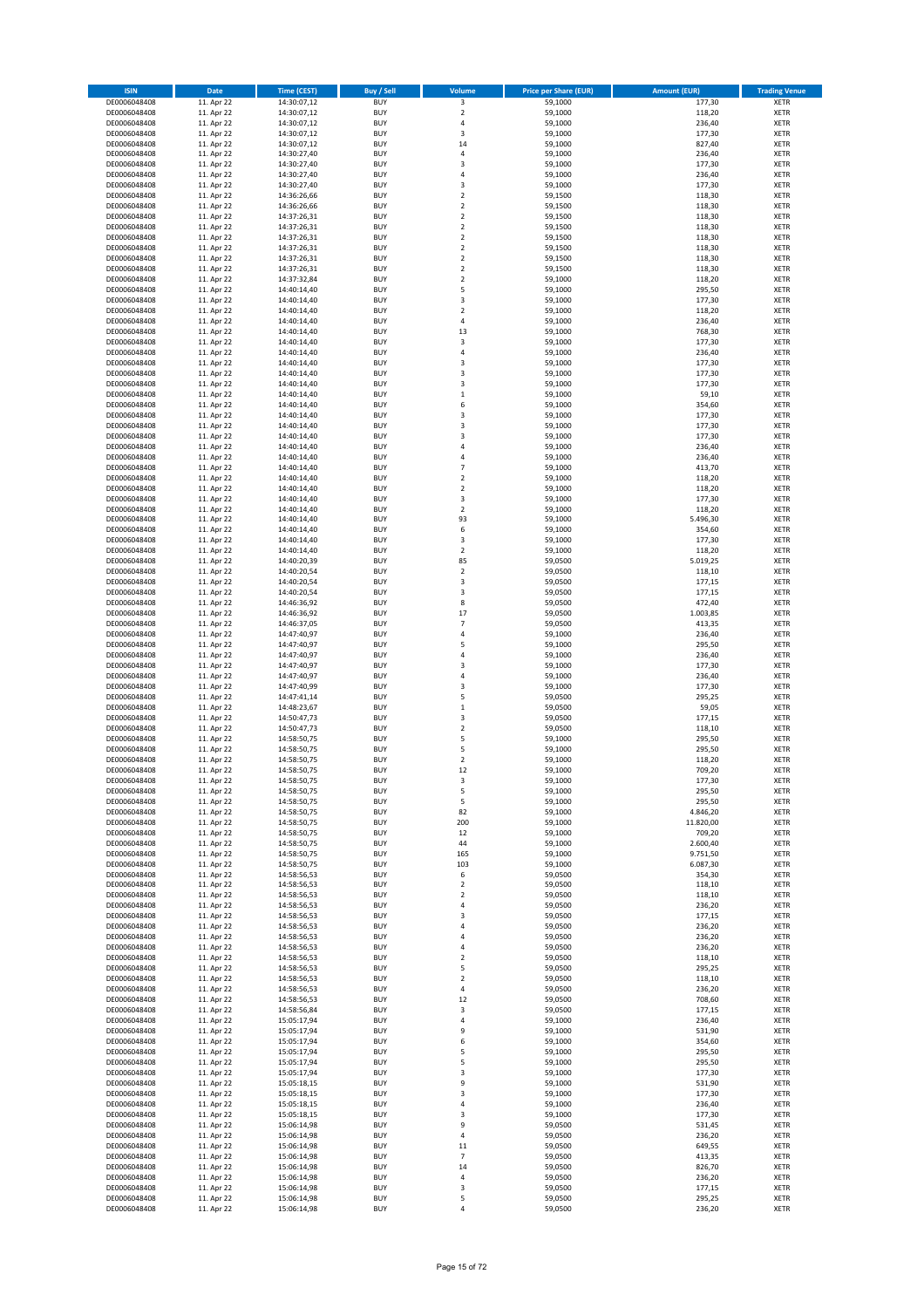| <b>ISIN</b>                  | <b>Date</b>              | <b>Time (CEST)</b>         | <b>Buy / Sell</b>        | Volume                                 | <b>Price per Share (EUR)</b> | <b>Amount (EUR)</b> | <b>Trading Venue</b>       |
|------------------------------|--------------------------|----------------------------|--------------------------|----------------------------------------|------------------------------|---------------------|----------------------------|
| DE0006048408                 | 11. Apr 22               | 15:06:14,98                | <b>BUY</b>               | 4                                      | 59,0500                      | 236,20              | XETR                       |
| DE0006048408<br>DE0006048408 | 11. Apr 22<br>11. Apr 22 | 15:06:14,98<br>15:06:14,98 | <b>BUY</b><br><b>BUY</b> | 3<br>9                                 | 59,0500<br>59,0500           | 177,15<br>531,45    | XETR<br>XETR               |
| DE0006048408                 | 11. Apr 22               | 15:06:14,98                | <b>BUY</b>               | 4                                      | 59,0500                      | 236,20              | XETR                       |
| DE0006048408                 | 11. Apr 22               | 15:06:14,98                | <b>BUY</b>               | 4                                      | 59,0500                      | 236,20              | XETR                       |
| DE0006048408                 | 11. Apr 22               | 15:06:14,98                | <b>BUY</b>               | $\overline{4}$                         | 59,0500                      | 236,20              | <b>XETR</b>                |
| DE0006048408<br>DE0006048408 | 11. Apr 22<br>11. Apr 22 | 15:06:14,98<br>15:06:14,98 | <b>BUY</b><br><b>BUY</b> | $\overline{4}$<br>3                    | 59,0500<br>59,0500           | 236,20<br>177,15    | <b>XETR</b><br><b>XETR</b> |
| DE0006048408                 | 11. Apr 22               | 15:06:14,98                | <b>BUY</b>               | 6                                      | 59,0500                      | 354,30              | <b>XETR</b>                |
| DE0006048408                 | 11. Apr 22               | 15:06:14,98                | <b>BUY</b>               | 5                                      | 59,0500                      | 295,25              | <b>XETR</b>                |
| DE0006048408                 | 11. Apr 22               | 15:06:14,98                | <b>BUY</b>               | 5                                      | 59,0500                      | 295,25              | <b>XETR</b>                |
| DE0006048408<br>DE0006048408 | 11. Apr 22<br>11. Apr 22 | 15:06:14,98<br>15:06:14,98 | <b>BUY</b><br><b>BUY</b> | $\overline{2}$<br>66                   | 59,0500<br>59,0500           | 118,10<br>3.897,30  | <b>XETR</b><br>XETR        |
| DE0006048408                 | 11. Apr 22               | 15:06:14,98                | <b>BUY</b>               | 57                                     | 59,0500                      | 3.365,85            | <b>XETR</b>                |
| DE0006048408                 | 11. Apr 22               | 15:17:55,55                | <b>BUY</b>               | 4                                      | 59,0000                      | 236,00              | XETR                       |
| DE0006048408                 | 11. Apr 22               | 15:17:55,55                | <b>BUY</b>               | 3                                      | 59,0000                      | 177,00              | <b>XETR</b>                |
| DE0006048408<br>DE0006048408 | 11. Apr 22<br>11. Apr 22 | 15:17:55,55<br>15:17:55,55 | <b>BUY</b><br><b>BUY</b> | 14<br>5                                | 59,0000<br>59,0000           | 826,00<br>295,00    | XETR<br><b>XETR</b>        |
| DE0006048408                 | 11. Apr 22               | 15:17:55,55                | <b>BUY</b>               | 9                                      | 59,0000                      | 531,00              | XETR                       |
| DE0006048408                 | 11. Apr 22               | 15:17:55,55                | <b>BUY</b>               | 18                                     | 59,0000                      | 1.062,00            | <b>XETR</b>                |
| DE0006048408                 | 11. Apr 22               | 15:17:55,55                | <b>BUY</b>               | $\mathbf 2$                            | 59,0000                      | 118,00              | XETR                       |
| DE0006048408<br>DE0006048408 | 11. Apr 22<br>11. Apr 22 | 15:17:55,55<br>15:17:55,55 | <b>BUY</b><br><b>BUY</b> | 3<br>5                                 | 59,0000<br>59,0000           | 177,00<br>295,00    | XETR<br><b>XETR</b>        |
| DE0006048408                 | 11. Apr 22               | 15:17:55,55                | <b>BUY</b>               | 5                                      | 59,0000                      | 295,00              | <b>XETR</b>                |
| DE0006048408                 | 11. Apr 22               | 15:17:55,55                | <b>BUY</b>               | 5                                      | 59,0000                      | 295,00              | <b>XETR</b>                |
| DE0006048408                 | 11. Apr 22               | 15:17:55,55                | <b>BUY</b>               | 5                                      | 59,0000                      | 295,00              | <b>XETR</b>                |
| DE0006048408<br>DE0006048408 | 11. Apr 22<br>11. Apr 22 | 15:17:55,55<br>15:17:55,55 | <b>BUY</b><br><b>BUY</b> | $\overline{4}$<br>6                    | 59,0000<br>59,0000           | 236,00<br>354,00    | <b>XETR</b><br><b>XETR</b> |
| DE0006048408                 | 11. Apr 22               | 15:17:55,55                | <b>BUY</b>               | 6                                      | 59,0000                      | 354,00              | <b>XETR</b>                |
| DE0006048408                 | 11. Apr 22               | 15:17:55,55                | <b>BUY</b>               | 6                                      | 59,0000                      | 354,00              | <b>XETR</b>                |
| DE0006048408                 | 11. Apr 22               | 15:17:55,55                | <b>BUY</b>               | 3                                      | 59,0000                      | 177,00              | <b>XETR</b>                |
| DE0006048408<br>DE0006048408 | 11. Apr 22<br>11. Apr 22 | 15:17:55,55<br>15:17:55,55 | <b>BUY</b><br><b>BUY</b> | 5<br>6                                 | 59,0000<br>59,0000           | 295,00<br>354,00    | <b>XETR</b><br><b>XETR</b> |
| DE0006048408                 | 11. Apr 22               | 15:17:55,55                | <b>BUY</b>               | 3                                      | 59,0000                      | 177,00              | XETR                       |
| DE0006048408                 | 11. Apr 22               | 15:17:55,55                | <b>BUY</b>               | 3                                      | 59,0000                      | 177,00              | <b>XETR</b>                |
| DE0006048408                 | 11. Apr 22               | 15:17:55,55                | <b>BUY</b>               | 55                                     | 59,0000                      | 3.245,00            | XETR                       |
| DE0006048408<br>DE0006048408 | 11. Apr 22<br>11. Apr 22 | 15:17:55,55<br>15:17:55,55 | <b>BUY</b><br><b>BUY</b> | $\overline{7}$<br>5                    | 59,0000<br>59,0000           | 413,00<br>295,00    | <b>XETR</b><br>XETR        |
| DE0006048408                 | 11. Apr 22               | 15:17:55,55                | <b>BUY</b>               | 5                                      | 59,0000                      | 295,00              | <b>XETR</b>                |
| DE0006048408                 | 11. Apr 22               | 15:17:55,55                | <b>BUY</b>               | $\overline{7}$                         | 59,0000                      | 413,00              | <b>XETR</b>                |
| DE0006048408                 | 11. Apr 22               | 15:18:01,75                | <b>BUY</b>               | 3                                      | 58,9500                      | 176,85              | <b>XETR</b>                |
| DE0006048408<br>DE0006048408 | 11. Apr 22<br>11. Apr 22 | 15:18:56,20<br>15:18:56,20 | <b>BUY</b><br><b>BUY</b> | 11<br>11                               | 58,9500<br>58,9500           | 648,45<br>648,45    | <b>XETR</b><br><b>XETR</b> |
| DE0006048408                 | 11. Apr 22               | 15:18:56,20                | <b>BUY</b>               | 6                                      | 58,9500                      | 353,70              | <b>XETR</b>                |
| DE0006048408                 | 11. Apr 22               | 15:18:56,20                | <b>BUY</b>               | $\overline{\mathbf{c}}$                | 58,9500                      | 117,90              | <b>XETR</b>                |
| DE0006048408                 | 11. Apr 22               | 15:18:56,20                | <b>BUY</b>               | $\mathbf 2$                            | 58,9500                      | 117,90              | XETR                       |
| DE0006048408<br>DE0006048408 | 11. Apr 22<br>11. Apr 22 | 15:18:56,20<br>15:18:56,20 | <b>BUY</b><br><b>BUY</b> | $\overline{7}$<br>8                    | 58,9500<br>58,9500           | 412,65<br>471,60    | XETR<br><b>XETR</b>        |
| DE0006048408                 | 11. Apr 22               | 15:18:56,20                | <b>BUY</b>               | $\overline{7}$                         | 58,9500                      | 412,65              | <b>XETR</b>                |
| DE0006048408                 | 11. Apr 22               | 15:18:56,20                | <b>BUY</b>               | 6                                      | 58,9500                      | 353,70              | <b>XETR</b>                |
| DE0006048408                 | 11. Apr 22               | 15:18:56,20                | <b>BUY</b>               | 5                                      | 58,9500                      | 294,75              | <b>XETR</b>                |
| DE0006048408<br>DE0006048408 | 11. Apr 22<br>11. Apr 22 | 15:18:56,20<br>15:18:56,20 | <b>BUY</b><br><b>BUY</b> | $\overline{\mathbf{c}}$<br>$\mathbf 2$ | 58,9500<br>58,9500           | 117,90<br>117,90    | <b>XETR</b><br><b>XETR</b> |
| DE0006048408                 | 11. Apr 22               | 15:18:56,20                | <b>BUY</b>               | $\mathbf 2$                            | 58,9500                      | 117,90              | XETR                       |
| DE0006048408                 | 11. Apr 22               | 15:18:56,20                | <b>BUY</b>               | 8                                      | 58,9500                      | 471,60              | XETR                       |
| DE0006048408                 | 11. Apr 22<br>11. Apr 22 | 15:18:56,20                | <b>BUY</b><br><b>BUY</b> | 8<br>3                                 | 58,9500<br>58,9500           | 471,60<br>176,85    | <b>XETR</b><br><b>XETR</b> |
| DE0006048408<br>DE0006048408 | 11. Apr 22               | 15:18:56,20<br>15:18:56,20 | <b>BUY</b>               | 230                                    | 58,9500                      | 13.558,50           | <b>XETR</b>                |
| DE0006048408                 | 11. Apr 22               | 15:18:56,20                | <b>BUY</b>               | 6                                      | 58,9500                      | 353,70              | XETR                       |
| DE0006048408                 | 11. Apr 22               | 15:18:56,20                | <b>BUY</b>               | 8                                      | 58,9500                      | 471,60              | <b>XETR</b>                |
| DE0006048408<br>DE0006048408 | 11. Apr 22<br>11. Apr 22 | 15:18:56,20<br>15:18:56,20 | <b>BUY</b><br><b>BUY</b> | 9<br>5                                 | 58,9500<br>58,9500           | 530,55<br>294,75    | XETR<br><b>XETR</b>        |
| DE0006048408                 | 11. Apr 22               | 15:18:56,20                | <b>BUY</b>               | 166                                    | 58,9500                      | 9.785,70            | XETR                       |
| DE0006048408                 | 11. Apr 22               | 15:19:36.07                | <b>BUY</b>               | 3                                      | 58,9000                      | 176,70              | <b>XETR</b>                |
| DE0006048408                 | 11. Apr 22               | 15:19:36,07                | <b>BUY</b>               | 13                                     | 58,9000                      | 765,70              | <b>XETR</b>                |
| DE0006048408<br>DE0006048408 | 11. Apr 22<br>11. Apr 22 | 15:19:36,07<br>15:19:36,07 | <b>BUY</b><br><b>BUY</b> | 3<br>8                                 | 58,9000<br>58,9000           | 176,70<br>471,20    | XETR<br>XETR               |
| DE0006048408                 | 11. Apr 22               | 15:19:36,07                | <b>BUY</b>               | 108                                    | 58,9000                      | 6.361,20            | XETR                       |
| DE0006048408                 | 11. Apr 22               | 15:19:36,07                | <b>BUY</b>               | 4                                      | 58,9000                      | 235,60              | XETR                       |
| DE0006048408<br>DE0006048408 | 11. Apr 22<br>11. Apr 22 | 15:19:36,07<br>15:19:36,07 | <b>BUY</b><br><b>BUY</b> | 3                                      | 58,9000<br>58,9000           | 176,70              | <b>XETR</b><br>XETR        |
| DE0006048408                 | 11. Apr 22               | 15:19:36.07                | <b>BUY</b>               | 3<br>4                                 | 58,9000                      | 176,70<br>235,60    | <b>XETR</b>                |
| DE0006048408                 | 11. Apr 22               | 15:19:36,07                | <b>BUY</b>               | 5                                      | 58,9000                      | 294,50              | XETR                       |
| DE0006048408                 | 11. Apr 22               | 15:19:36,07                | <b>BUY</b>               | 5                                      | 58,9000                      | 294,50              | <b>XETR</b>                |
| DE0006048408<br>DE0006048408 | 11. Apr 22<br>11. Apr 22 | 15:19:36,07<br>15:19:36,07 | <b>BUY</b><br><b>BUY</b> | 4<br>6                                 | 58,9000<br>58,9000           | 235,60<br>353,40    | XETR<br><b>XETR</b>        |
| DE0006048408                 | 11. Apr 22               | 15:19:36,07                | <b>BUY</b>               | 5                                      | 58,9000                      | 294,50              | XETR                       |
| DE0006048408                 | 11. Apr 22               | 15:19:36,07                | <b>BUY</b>               | 6                                      | 58,9000                      | 353,40              | <b>XETR</b>                |
| DE0006048408<br>DE0006048408 | 11. Apr 22               | 15:19:36,07                | <b>BUY</b>               | 3                                      | 58,9000                      | 176,70              | XETR                       |
| DE0006048408                 | 11. Apr 22<br>11. Apr 22 | 15:19:36,07<br>15:19:36,07 | <b>BUY</b><br><b>BUY</b> | 3<br>25                                | 58,9000<br>58,9000           | 176,70<br>1.472,50  | <b>XETR</b><br>XETR        |
| DE0006048408                 | 11. Apr 22               | 15:19:36,07                | <b>BUY</b>               | 4                                      | 58,9000                      | 235,60              | <b>XETR</b>                |
| DE0006048408                 | 11. Apr 22               | 15:19:36,07                | <b>BUY</b>               | 3                                      | 58,9000                      | 176,70              | XETR                       |
| DE0006048408<br>DE0006048408 | 11. Apr 22               | 15:19:36,07                | <b>BUY</b><br><b>BUY</b> | 4<br>33                                | 58,9000<br>58,9000           | 235,60              | <b>XETR</b><br>XETR        |
| DE0006048408                 | 11. Apr 22<br>11. Apr 22 | 15:19:36,07<br>15:19:41,54 | <b>BUY</b>               | $\mathbf 2$                            | 58,8500                      | 1.943,70<br>117,70  | <b>XETR</b>                |
| DE0006048408                 | 11. Apr 22               | 15:19:41,54                | <b>BUY</b>               | 3                                      | 58,8500                      | 176,55              | <b>XETR</b>                |
| DE0006048408                 | 11. Apr 22               | 15:19:41,54                | <b>BUY</b>               | 3                                      | 58,8500                      | 176,55              | XETR                       |
| DE0006048408<br>DE0006048408 | 11. Apr 22<br>11. Apr 22 | 15:19:41,54<br>15:19:41,54 | <b>BUY</b><br><b>BUY</b> | 13<br>3                                | 58,8500<br>58,8500           | 765,05<br>176,55    | <b>XETR</b><br>XETR        |
| DE0006048408                 | 11. Apr 22               | 15:19:41,54                | <b>BUY</b>               | 3                                      | 58,8500                      | 176,55              | <b>XETR</b>                |
| DE0006048408                 | 11. Apr 22               | 15:19:41,54                | <b>BUY</b>               | 3                                      | 58,8500                      | 176,55              | XETR                       |
| DE0006048408                 | 11. Apr 22               | 15:19:41,54                | <b>BUY</b>               | 6                                      | 58,8500                      | 353,10              | <b>XETR</b>                |
| DE0006048408<br>DE0006048408 | 11. Apr 22<br>11. Apr 22 | 15:19:41,54<br>15:19:41,54 | <b>BUY</b><br><b>BUY</b> | 6<br>$\mathbf 1$                       | 58,8500<br>58,8500           | 353,10<br>58,85     | XETR<br><b>XETR</b>        |
| DE0006048408                 | 11. Apr 22               | 15:19:41,54                | <b>BUY</b>               | 4                                      | 58,8500                      | 235,40              | XETR                       |
| DE0006048408                 | 11. Apr 22               | 15:19:41,54                | <b>BUY</b>               | 3                                      | 58,8500                      | 176,55              | <b>XETR</b>                |
| DE0006048408                 | 11. Apr 22               | 15:19:41,54                | <b>BUY</b>               | 3                                      | 58,8500                      | 176,55              | XETR                       |
| DE0006048408<br>DE0006048408 | 11. Apr 22<br>11. Apr 22 | 15:19:41,54<br>15:19:41,54 | <b>BUY</b><br><b>BUY</b> | $\overline{7}$<br>4                    | 58,8500<br>58,8500           | 411,95<br>235,40    | <b>XETR</b><br><b>XETR</b> |
| DE0006048408                 | 11. Apr 22               | 15:19:41,54                | <b>BUY</b>               | 6                                      | 58,8500                      | 353,10              | <b>XETR</b>                |
| DE0006048408                 | 11. Apr 22               | 15:19:41,68                | <b>BUY</b>               | 3                                      | 58,8500                      | 176,55              | XETR                       |
| DE0006048408<br>DE0006048408 | 11. Apr 22<br>11. Apr 22 | 15:19:43,97<br>15:19:44,13 | <b>BUY</b><br><b>BUY</b> | $\mathbf 1$<br>5                       | 58,8500<br>58,8500           | 58,85<br>294,25     | <b>XETR</b><br>XETR        |
| DE0006048408                 | 11. Apr 22               | 15:19:44,29                | <b>BUY</b>               | 5                                      | 58,8500                      | 294,25              | XETR                       |
| DE0006048408                 | 11. Apr 22               | 15:19:44,45                | <b>BUY</b>               | 4                                      | 58,8500                      | 235,40              | XETR                       |
| DE0006048408                 | 11. Apr 22               | 15:19:44,62                | <b>BUY</b>               | 4                                      | 58,8500                      | 235,40              | <b>XETR</b>                |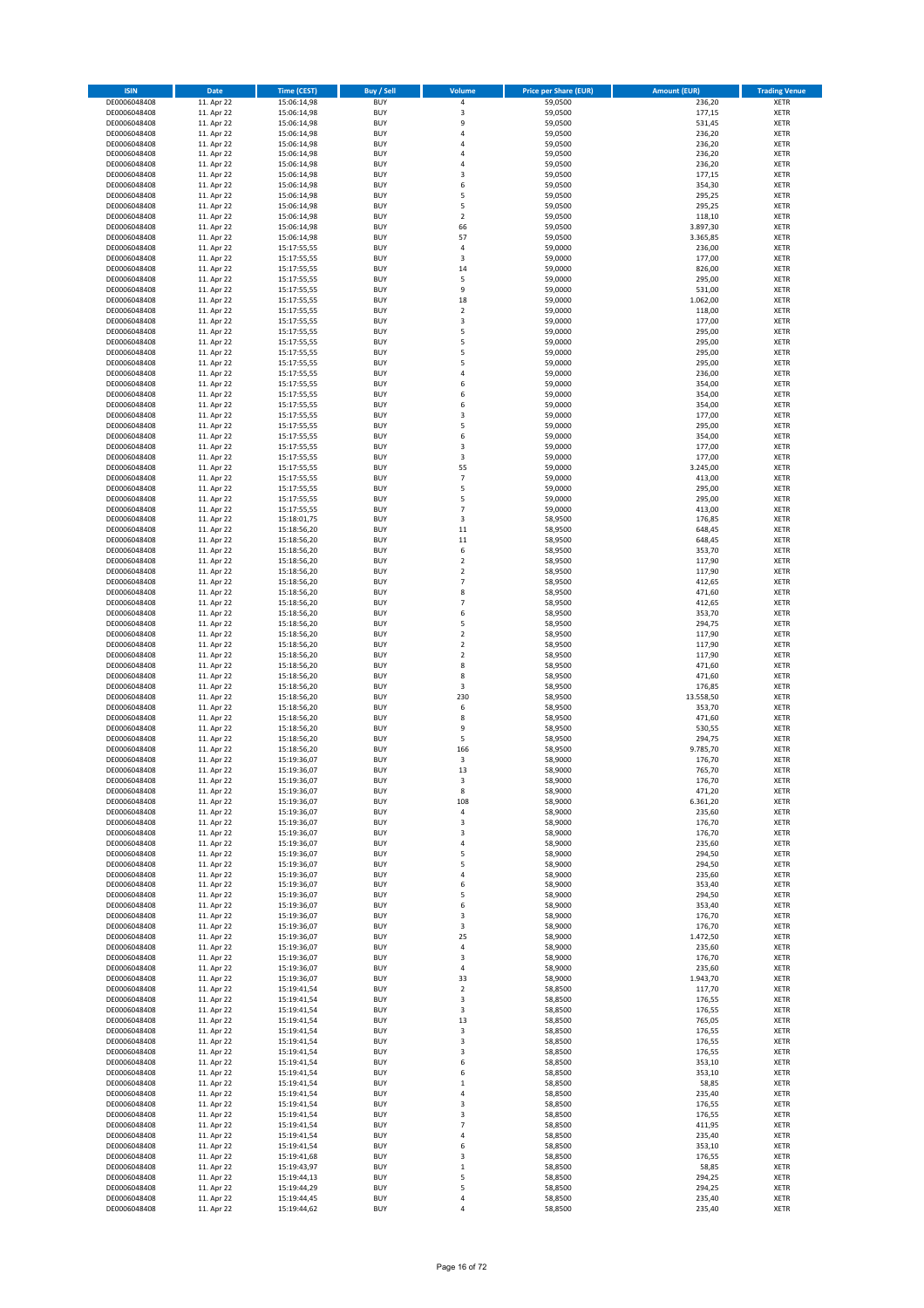| <b>ISIN</b>                  | Date                     | <b>Time (CEST)</b>         | <b>Buy / Sell</b>        | Volume                                    | <b>Price per Share (EUR)</b> | <b>Amount (EUR)</b> | <b>Trading Venue</b>       |
|------------------------------|--------------------------|----------------------------|--------------------------|-------------------------------------------|------------------------------|---------------------|----------------------------|
| DE0006048408                 | 11. Apr 22               | 15:19:44,78                | <b>BUY</b>               | 3                                         | 58,8500                      | 176,55              | <b>XETR</b>                |
| DE0006048408                 | 11. Apr 22               | 15:19:44,78                | <b>BUY</b>               | $\,$ 1                                    | 58,8500                      | 58,85               | <b>XETR</b>                |
| DE0006048408<br>DE0006048408 | 11. Apr 22<br>11. Apr 22 | 15:19:44,96<br>15:21:24,89 | <b>BUY</b><br><b>BUY</b> | $\,$ 1<br>$\mathbf 2$                     | 58,8500<br>58,8500           | 58,85<br>117,70     | <b>XETR</b><br><b>XETR</b> |
| DE0006048408                 | 11. Apr 22               | 15:21:24,89                | <b>BUY</b>               | 10                                        | 58,8500                      | 588,50              | <b>XETR</b>                |
| DE0006048408                 | 11. Apr 22               | 15:21:24,89                | <b>BUY</b>               | 3                                         | 58,8500                      | 176,55              | <b>XETR</b>                |
| DE0006048408                 | 11. Apr 22               | 15:21:24,89                | <b>BUY</b>               | $\sqrt{4}$                                | 58,8500                      | 235,40              | <b>XETR</b>                |
| DE0006048408                 | 11. Apr 22               | 15:21:24,89                | <b>BUY</b>               | $\overline{2}$                            | 58,8500                      | 117,70              | <b>XETR</b>                |
| DE0006048408<br>DE0006048408 | 11. Apr 22<br>11. Apr 22 | 15:21:24,89<br>15:21:25,09 | <b>BUY</b><br><b>BUY</b> | 3<br>15                                   | 58,8500<br>58,8500           | 176,55<br>882,75    | XETR<br><b>XETR</b>        |
| DE0006048408                 | 11. Apr 22               | 15:21:25,25                | <b>BUY</b>               | $\mathbf 2$                               | 58,8500                      | 117,70              | XETR                       |
| DE0006048408                 | 11. Apr 22               | 15:22:46,48                | <b>BUY</b>               | $\overline{2}$                            | 58,8500                      | 117,70              | <b>XETR</b>                |
| DE0006048408                 | 11. Apr 22               | 15:22:46,48                | <b>BUY</b>               | 10                                        | 58,8500                      | 588,50              | XETR                       |
| DE0006048408                 | 11. Apr 22               | 15:22:46,48                | <b>BUY</b>               | $\overline{2}$                            | 58,8500                      | 117,70              | <b>XETR</b>                |
| DE0006048408                 | 11. Apr 22               | 15:22:46,48                | <b>BUY</b>               | $\mathbf 2$                               | 58,8500                      | 117,70              | XETR                       |
| DE0006048408<br>DE0006048408 | 11. Apr 22<br>11. Apr 22 | 15:22:46,48<br>15:22:46,48 | <b>BUY</b><br><b>BUY</b> | $\overline{2}$<br>3                       | 58,8500<br>58,8500           | 117,70<br>176,55    | <b>XETR</b><br>XETR        |
| DE0006048408                 | 11. Apr 22               | 15:22:46,48                | <b>BUY</b>               | 50                                        | 58,8500                      | 2.942,50            | <b>XETR</b>                |
| DE0006048408                 | 11. Apr 22               | 15:22:46,49                | <b>BUY</b>               | 10                                        | 58,8500                      | 588,50              | XETR                       |
| DE0006048408                 | 11. Apr 22               | 15:22:46,50                | <b>BUY</b>               | $\overline{2}$                            | 58,8500                      | 117,70              | <b>XETR</b>                |
| DE0006048408                 | 11. Apr 22<br>11. Apr 22 | 15:26:56,95                | <b>BUY</b><br><b>BUY</b> | 3<br>$\mathbf 2$                          | 58,8000<br>58,8000           | 176,40<br>117,60    | <b>XETR</b><br><b>XETR</b> |
| DE0006048408<br>DE0006048408 | 11. Apr 22               | 15:26:56,95<br>15:26:56,95 | <b>BUY</b>               | 3                                         | 58,8000                      | 176,40              | <b>XETR</b>                |
| DE0006048408                 | 11. Apr 22               | 15:26:56,95                | <b>BUY</b>               | $\mathbf 2$                               | 58,8000                      | 117,60              | <b>XETR</b>                |
| DE0006048408                 | 11. Apr 22               | 15:26:56,95                | <b>BUY</b>               | $\overline{2}$                            | 58,8000                      | 117,60              | <b>XETR</b>                |
| DE0006048408                 | 11. Apr 22               | 15:26:56,95                | <b>BUY</b>               | 3                                         | 58,8000                      | 176,40              | <b>XETR</b>                |
| DE0006048408                 | 11. Apr 22               | 15:30:08,61                | <b>BUY</b>               | 6                                         | 59,0000                      | 354,00              | <b>XETR</b>                |
| DE0006048408<br>DE0006048408 | 11. Apr 22<br>11. Apr 22 | 15:30:13,49<br>15:30:13,49 | <b>BUY</b><br><b>BUY</b> | $\sqrt{4}$<br>5                           | 59,0000<br>59,0000           | 236,00<br>295,00    | <b>XETR</b><br><b>XETR</b> |
| DE0006048408                 | 11. Apr 22               | 15:30:13,49                | <b>BUY</b>               | $\overline{7}$                            | 59,0000                      | 413,00              | <b>XETR</b>                |
| DE0006048408                 | 11. Apr 22               | 15:30:13,49                | <b>BUY</b>               | $\overline{7}$                            | 59,0000                      | 413,00              | <b>XETR</b>                |
| DE0006048408                 | 11. Apr 22               | 15:30:13,49                | <b>BUY</b>               | 6                                         | 59,0000                      | 354,00              | <b>XETR</b>                |
| DE0006048408                 | 11. Apr 22               | 15:30:13,49                | <b>BUY</b><br><b>BUY</b> | $\overline{2}$<br>$\sqrt{4}$              | 59,0000<br>59,0000           | 118,00<br>236,00    | <b>XETR</b><br>XETR        |
| DE0006048408<br>DE0006048408 | 11. Apr 22<br>11. Apr 22 | 15:30:13,49<br>15:30:13,49 | <b>BUY</b>               | $\overline{2}$                            | 59,0000                      | 118,00              | <b>XETR</b>                |
| DE0006048408                 | 11. Apr 22               | 15:30:13,49                | <b>BUY</b>               | 3                                         | 59,0000                      | 177,00              | XETR                       |
| DE0006048408                 | 11. Apr 22               | 15:30:13,49                | <b>BUY</b>               | $\sqrt{4}$                                | 59,0000                      | 236,00              | <b>XETR</b>                |
| DE0006048408                 | 11. Apr 22               | 15:30:13,49                | <b>BUY</b>               | 6                                         | 59,0000                      | 354,00              | XETR                       |
| DE0006048408                 | 11. Apr 22               | 15:30:13,49                | <b>BUY</b>               | $\overline{7}$                            | 59,0000                      | 413,00              | <b>XETR</b>                |
| DE0006048408<br>DE0006048408 | 11. Apr 22<br>11. Apr 22 | 15:30:13,49<br>15:30:13,49 | <b>BUY</b><br><b>BUY</b> | 5<br>3                                    | 59,0000<br>59,0000           | 295,00<br>177,00    | <b>XETR</b><br><b>XETR</b> |
| DE0006048408                 | 11. Apr 22               | 15:30:13,49                | <b>BUY</b>               | $\sqrt{4}$                                | 59,0000                      | 236,00              | <b>XETR</b>                |
| DE0006048408                 | 11. Apr 22               | 15:30:13,49                | <b>BUY</b>               | 5                                         | 59,0000                      | 295,00              | <b>XETR</b>                |
| DE0006048408                 | 11. Apr 22               | 15:30:13,49                | <b>BUY</b>               | 8                                         | 59,0000                      | 472,00              | <b>XETR</b>                |
| DE0006048408                 | 11. Apr 22               | 15:30:13,49                | <b>BUY</b>               | 6                                         | 59,0000                      | 354,00              | <b>XETR</b>                |
| DE0006048408                 | 11. Apr 22               | 15:30:13,49                | <b>BUY</b>               | $\sqrt{4}$                                | 59,0000                      | 236,00              | <b>XETR</b>                |
| DE0006048408<br>DE0006048408 | 11. Apr 22<br>11. Apr 22 | 15:30:13,49<br>15:30:13,49 | <b>BUY</b><br><b>BUY</b> | 5<br>$\,1\,$                              | 59,0000<br>59,0000           | 295,00<br>59,00     | XETR<br><b>XETR</b>        |
| DE0006048408                 | 11. Apr 22               | 15:30:13,51                | <b>BUY</b>               | $\mathbf 2$                               | 58,9500                      | 117,90              | <b>XETR</b>                |
| DE0006048408                 | 11. Apr 22               | 15:30:13,51                | <b>BUY</b>               | 11                                        | 58,9500                      | 648,45              | <b>XETR</b>                |
| DE0006048408                 | 11. Apr 22               | 15:30:13,51                | <b>BUY</b>               | $\overline{7}$                            | 58,9500                      | 412,65              | <b>XETR</b>                |
| DE0006048408                 | 11. Apr 22               | 15:30:13,51                | <b>BUY</b><br><b>BUY</b> | 12                                        | 58,9500                      | 707,40              | <b>XETR</b>                |
| DE0006048408<br>DE0006048408 | 11. Apr 22<br>11. Apr 22 | 15:30:13,51<br>15:30:13,51 | <b>BUY</b>               | 6<br>84                                   | 58,9500<br>58,9500           | 353,70<br>4.951,80  | <b>XETR</b><br><b>XETR</b> |
| DE0006048408                 | 11. Apr 22               | 15:30:20,24                | <b>BUY</b>               | 4                                         | 58,9500                      | 235,80              | <b>XETR</b>                |
| DE0006048408                 | 11. Apr 22               | 15:30:20,24                | <b>BUY</b>               | 50                                        | 58,9500                      | 2.947,50            | <b>XETR</b>                |
| DE0006048408                 | 11. Apr 22               | 15:30:20,24                | <b>BUY</b>               | 10                                        | 58,9500                      | 589,50              | <b>XETR</b>                |
| DE0006048408                 | 11. Apr 22               | 15:30:20,54                | <b>BUY</b><br><b>BUY</b> | $\sqrt{4}$<br>$\overline{2}$              | 58,9500                      | 235,80              | <b>XETR</b><br><b>XETR</b> |
| DE0006048408<br>DE0006048408 | 11. Apr 22<br>11. Apr 22 | 15:30:20,54<br>15:30:20,54 | <b>BUY</b>               | $\overline{7}$                            | 58,9500<br>58,9500           | 117,90<br>412,65    | <b>XETR</b>                |
| DE0006048408                 | 11. Apr 22               | 15:30:20,54                | <b>BUY</b>               | 5                                         | 58,9500                      | 294,75              | XETR                       |
| DE0006048408                 | 11. Apr 22               | 15:30:20,54                | <b>BUY</b>               | 3                                         | 58,9500                      | 176,85              | <b>XETR</b>                |
| DE0006048408                 | 11. Apr 22               | 15:30:20,54                | <b>BUY</b>               | $\sqrt{2}$                                | 58,9500                      | 117,90              | XETR                       |
| DE0006048408                 | 11. Apr 22               | 15:30:20,54                | <b>BUY</b><br><b>BUY</b> | 3<br>$\overline{2}$                       | 58,9500                      | 176,85              | <b>XETR</b>                |
| DE0006048408<br>DE0006048408 | 11. Apr 22<br>11. Apr 22 | 15:30:20,54<br>15:30:20,54 | <b>BUY</b>               | 13                                        | 58,9500<br>58,9500           | 117,90<br>766,35    | <b>XETR</b><br>XETR        |
| DE0006048408                 | 11. Apr 22               | 15:30:20,73                | <b>BUY</b>               | 3                                         | 58,9500                      | 176,85              | XETR                       |
| DE0006048408                 | 11. Apr 22               | 15:30:20,73                | <b>BUY</b>               | 6                                         | 58,9500                      | 353,70              | XETR                       |
| DE0006048408                 | 11. Apr 22               | 15:30:20,73                | <b>BUY</b>               | 4                                         | 58,9500                      | 235,80              | XETR                       |
| DE0006048408                 | 11. Apr 22               | 15:30:20,73                | <b>BUY</b>               | $\mathbf 2$                               | 58,9500<br>58,9500           | 117,90<br>117,90    | XETR                       |
| DE0006048408<br>DE0006048408 | 11. Apr 22<br>11. Apr 22 | 15:30:20,73<br>15:30:20,91 | <b>BUY</b><br><b>BUY</b> | $\overline{2}$<br>$\overline{2}$          | 58,9500                      | 117,90              | XETR<br><b>XETR</b>        |
| DE0006048408                 | 11. Apr 22               | 15:30:22,24                | <b>BUY</b>               | 5                                         | 58,9500                      | 294,75              | XETR                       |
| DE0006048408                 | 11. Apr 22               | 15:30:22,24                | <b>BUY</b>               | $\mathbf 2$                               | 58,9500                      | 117,90              | <b>XETR</b>                |
| DE0006048408                 | 11. Apr 22               | 15:30:22,24                | <b>BUY</b>               | $\mathbf 2$                               | 58,9500                      | 117,90              | <b>XETR</b>                |
| DE0006048408<br>DE0006048408 | 11. Apr 22<br>11. Apr 22 | 15:30:22,24<br>15:30:22,24 | <b>BUY</b><br><b>BUY</b> | $\mathbf 2$<br>3                          | 58,9500<br>58,9500           | 117,90<br>176,85    | <b>XETR</b><br><b>XETR</b> |
| DE0006048408                 | 11. Apr 22               | 15:30:22,24                | <b>BUY</b>               | $\mathbf 2$                               | 58,9500                      | 117,90              | <b>XETR</b>                |
| DE0006048408                 | 11. Apr 22               | 15:30:22,85                | <b>BUY</b>               | 3                                         | 58,9500                      | 176,85              | XETR                       |
| DE0006048408                 | 11. Apr 22               | 15:30:32,29                | <b>BUY</b>               | 5                                         | 58,9000                      | 294,50              | <b>XETR</b>                |
| DE0006048408                 | 11. Apr 22               | 15:30:32,29                | <b>BUY</b>               | $\mathbf 2$                               | 58,9000                      | 117,80              | <b>XETR</b>                |
| DE0006048408<br>DE0006048408 | 11. Apr 22<br>11. Apr 22 | 15:30:32,69<br>15:30:33,01 | <b>BUY</b><br><b>BUY</b> | 3<br>$\mathbf 2$                          | 58,9000<br>58,9000           | 176,70<br>117,80    | <b>XETR</b><br><b>XETR</b> |
| DE0006048408                 | 11. Apr 22               | 15:30:33,01                | <b>BUY</b>               | 6                                         | 58,9000                      | 353,40              | <b>XETR</b>                |
| DE0006048408                 | 11. Apr 22               | 15:30:37,52                | <b>BUY</b>               | 6                                         | 58,9000                      | 353,40              | <b>XETR</b>                |
| DE0006048408                 | 11. Apr 22               | 15:30:37,52                | <b>BUY</b>               | 5                                         | 58,9000                      | 294,50              | <b>XETR</b>                |
| DE0006048408                 | 11. Apr 22               | 15:30:37,52                | <b>BUY</b>               | $\sqrt{4}$                                | 58,9000                      | 235,60              | XETR                       |
| DE0006048408<br>DE0006048408 | 11. Apr 22<br>11. Apr 22 | 15:30:37,52<br>15:30:37,52 | <b>BUY</b><br><b>BUY</b> | $\overline{\mathbf{c}}$<br>$\overline{2}$ | 58,9000<br>58,9000           | 117,80<br>117,80    | XETR<br>XETR               |
| DE0006048408                 | 11. Apr 22               | 15:30:37,52                | <b>BUY</b>               | $\sqrt{4}$                                | 58,9000                      | 235,60              | XETR                       |
| DE0006048408                 | 11. Apr 22               | 15:30:37,52                | <b>BUY</b>               | $\overline{7}$                            | 58,9000                      | 412,30              | <b>XETR</b>                |
| DE0006048408                 | 11. Apr 22               | 15:30:37,52                | <b>BUY</b>               | $\sqrt{2}$                                | 58,9000                      | 117,80              | XETR                       |
| DE0006048408                 | 11. Apr 22               | 15:30:37,52                | <b>BUY</b>               | $\overline{2}$                            | 58,9000                      | 117,80              | XETR                       |
| DE0006048408                 | 11. Apr 22               | 15:30:37,52                | <b>BUY</b><br><b>BUY</b> | $\mathbf 2$                               | 58,9000                      | 117,80              | XETR                       |
| DE0006048408<br>DE0006048408 | 11. Apr 22<br>11. Apr 22 | 15:30:37,52<br>15:30:37,52 | <b>BUY</b>               | $\mathbf 2$<br>3                          | 58,9000<br>58,9000           | 117,80<br>176,70    | XETR<br>XETR               |
| DE0006048408                 | 11. Apr 22               | 15:30:37,52                | <b>BUY</b>               | $\mathbf 2$                               | 58,9000                      | 117,80              | XETR                       |
| DE0006048408                 | 11. Apr 22               | 15:30:37,52                | <b>BUY</b>               | 5                                         | 58,9000                      | 294,50              | XETR                       |
| DE0006048408                 | 11. Apr 22               | 15:30:37,52                | <b>BUY</b>               | 4                                         | 58,9000                      | 235,60              | <b>XETR</b>                |
| DE0006048408<br>DE0006048408 | 11. Apr 22<br>11. Apr 22 | 15:30:37,52<br>15:30:37,52 | <b>BUY</b><br><b>BUY</b> | 3<br>4                                    | 58,9000<br>58,9000           | 176,70<br>235,60    | <b>XETR</b><br><b>XETR</b> |
| DE0006048408                 | 11. Apr 22               | 15:30:37,52                | <b>BUY</b>               | $\sqrt{2}$                                | 58,9000                      | 117,80              | <b>XETR</b>                |
| DE0006048408                 | 11. Apr 22               | 15:30:37,52                | <b>BUY</b>               | 4                                         | 58,9000                      | 235,60              | <b>XETR</b>                |
| DE0006048408                 | 11. Apr 22               | 15:30:37,52                | <b>BUY</b>               | $\mathbf 2$                               | 58,9000                      | 117,80              | <b>XETR</b>                |
| DE0006048408                 | 11. Apr 22               | 15:30:37,52                | <b>BUY</b>               | $\overline{2}$                            | 58,9000                      | 117,80              | <b>XETR</b>                |
| DE0006048408<br>DE0006048408 | 11. Apr 22<br>11. Apr 22 | 15:30:37,52<br>15:30:37,52 | <b>BUY</b><br><b>BUY</b> | 38<br>$\mathbf 2$                         | 58,9000<br>58,9000           | 2.238,20<br>117,80  | <b>XETR</b><br>XETR        |
|                              |                          |                            |                          |                                           |                              |                     |                            |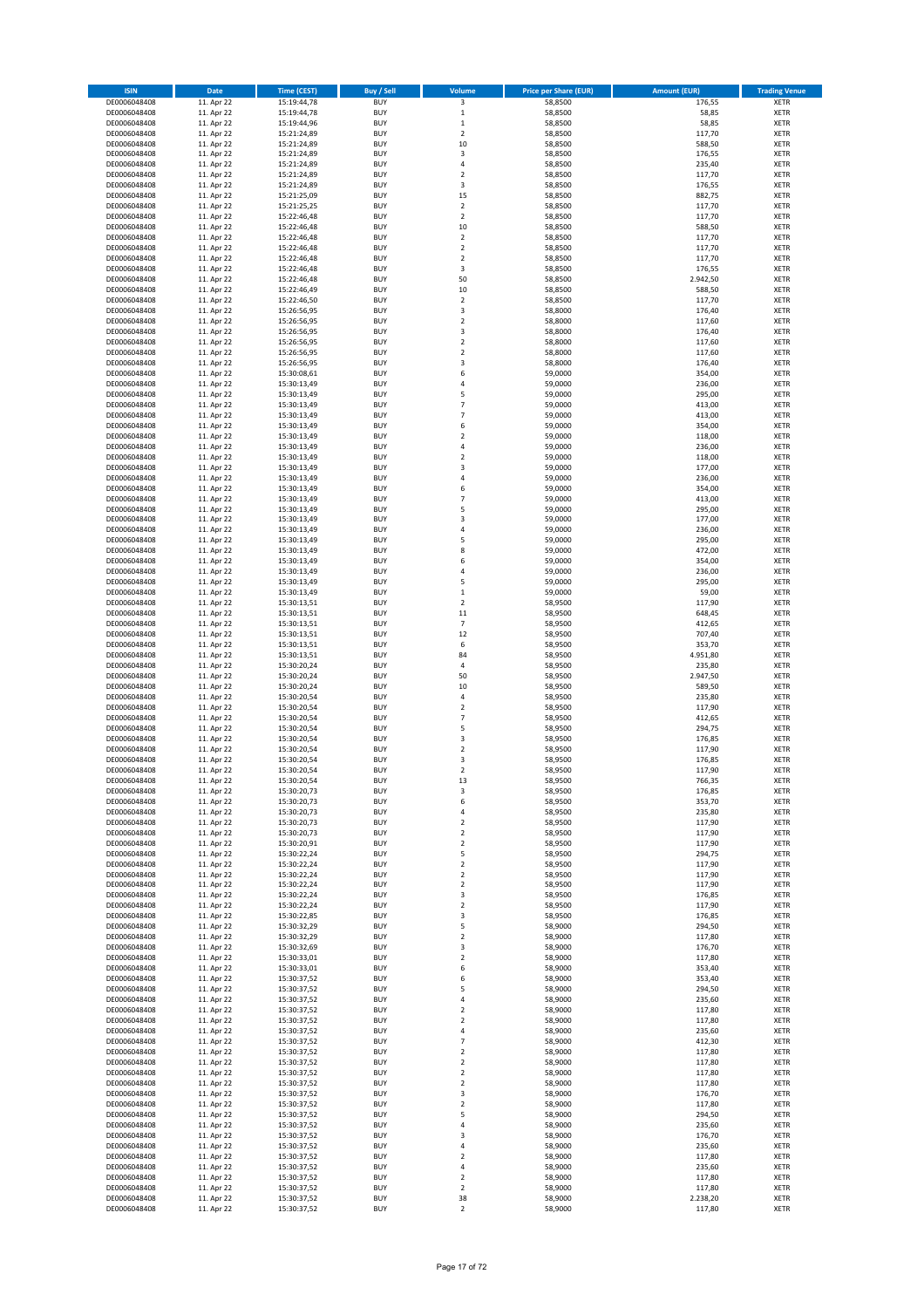| <b>ISIN</b>                  | <b>Date</b>              | <b>Time (CEST)</b>         | <b>Buy / Sell</b>        | Volume                        | <b>Price per Share (EUR)</b> | <b>Amount (EUR)</b> | <b>Trading Venue</b>       |
|------------------------------|--------------------------|----------------------------|--------------------------|-------------------------------|------------------------------|---------------------|----------------------------|
| DE0006048408                 | 11. Apr 22               | 15:30:37,52                | <b>BUY</b>               | $\mathbf 2$                   | 58,9000                      | 117,80              | XETR                       |
| DE0006048408                 | 11. Apr 22               | 15:30:37,52                | <b>BUY</b>               | 6                             | 58,9000                      | 353,40              | XETR                       |
| DE0006048408<br>DE0006048408 | 11. Apr 22<br>11. Apr 22 | 15:30:49,70<br>15:30:49,70 | <b>BUY</b><br><b>BUY</b> | $\mathbf 2$<br>3              | 58,8500<br>58,8500           | 117,70<br>176,55    | XETR<br>XETR               |
| DE0006048408                 | 11. Apr 22               | 15:30:49,70                | <b>BUY</b>               | $\mathbf 2$                   | 58,8500                      | 117,70              | XETR                       |
| DE0006048408                 | 11. Apr 22               | 15:30:49,70                | <b>BUY</b>               | $\mathbf 2$                   | 58,8500                      | 117,70              | <b>XETR</b>                |
| DE0006048408                 | 11. Apr 22               | 15:30:49,70                | <b>BUY</b>               | $\mathbf 2$                   | 58,8500                      | 117,70              | <b>XETR</b>                |
| DE0006048408                 | 11. Apr 22               | 15:30:49,70                | <b>BUY</b>               | $\mathbf 2$                   | 58,8500                      | 117,70              | <b>XETR</b>                |
| DE0006048408<br>DE0006048408 | 11. Apr 22<br>11. Apr 22 | 15:30:49,70                | <b>BUY</b><br><b>BUY</b> | 3<br>$\mathbf 2$              | 58,8500<br>58,8500           | 176,55<br>117,70    | <b>XETR</b><br><b>XETR</b> |
| DE0006048408                 | 11. Apr 22               | 15:30:49,97<br>15:30:51,52 | <b>BUY</b>               | $\mathbf 2$                   | 58,8500                      | 117,70              | XETR                       |
| DE0006048408                 | 11. Apr 22               | 15:30:51,52                | <b>BUY</b>               | 10                            | 58,8500                      | 588,50              | <b>XETR</b>                |
| DE0006048408                 | 11. Apr 22               | 15:30:51,52                | <b>BUY</b>               | 3                             | 58,8500                      | 176,55              | XETR                       |
| DE0006048408                 | 11. Apr 22               | 15:30:51,52                | <b>BUY</b>               | 3                             | 58,8500                      | 176,55              | <b>XETR</b>                |
| DE0006048408                 | 11. Apr 22               | 15:30:51,52                | <b>BUY</b>               | $\mathbf 2$                   | 58,8500                      | 117,70              | XETR                       |
| DE0006048408<br>DE0006048408 | 11. Apr 22<br>11. Apr 22 | 15:30:51,52<br>15:30:57,65 | <b>BUY</b><br><b>BUY</b> | 4<br>6                        | 58,8500<br>58,8000           | 235,40<br>352,80    | <b>XETR</b><br>XETR        |
| DE0006048408                 | 11. Apr 22               | 15:30:57,65                | <b>BUY</b>               | 5                             | 58,8000                      | 294,00              | <b>XETR</b>                |
| DE0006048408                 | 11. Apr 22               | 15:30:57,65                | <b>BUY</b>               | 6                             | 58,8000                      | 352,80              | XETR                       |
| DE0006048408                 | 11. Apr 22               | 15:30:57,65                | <b>BUY</b>               | 6                             | 58,8000                      | 352,80              | <b>XETR</b>                |
| DE0006048408                 | 11. Apr 22<br>11. Apr 22 | 15:30:57,65                | <b>BUY</b><br><b>BUY</b> | $\overline{7}$<br>6           | 58,8000<br>58,8000           | 411,60<br>352,80    | XETR<br>XETR               |
| DE0006048408<br>DE0006048408 | 11. Apr 22               | 15:30:57,65<br>15:30:57,65 | <b>BUY</b>               | $\mathbf{1}$                  | 58,8000                      | 58,80               | <b>XETR</b>                |
| DE0006048408                 | 11. Apr 22               | 15:30:57,84                | <b>BUY</b>               | $\overline{7}$                | 58,8000                      | 411,60              | <b>XETR</b>                |
| DE0006048408                 | 11. Apr 22               | 15:30:57,84                | <b>BUY</b>               | $\overline{4}$                | 58,8000                      | 235,20              | <b>XETR</b>                |
| DE0006048408                 | 11. Apr 22               | 15:30:58,66                | <b>BUY</b>               | 4                             | 58,8000                      | 235,20              | <b>XETR</b>                |
| DE0006048408                 | 11. Apr 22               | 15:30:59,11                | <b>BUY</b>               | $\mathbf 1$                   | 58,8000                      | 58,80               | <b>XETR</b>                |
| DE0006048408<br>DE0006048408 | 11. Apr 22<br>11. Apr 22 | 15:30:59,11<br>15:30:59,54 | <b>BUY</b><br><b>BUY</b> | $\mathbf 1$<br>$\mathbf 2$    | 58,8000<br>58,8000           | 58,80<br>117,60     | <b>XETR</b><br><b>XETR</b> |
| DE0006048408                 | 11. Apr 22               | 15:30:59,89                | <b>BUY</b>               | $\mathbf 1$                   | 58,8000                      | 58,80               | <b>XETR</b>                |
| DE0006048408                 | 11. Apr 22               | 15:30:59,89                | <b>BUY</b>               | $\mathbf 1$                   | 58,8000                      | 58,80               | <b>XETR</b>                |
| DE0006048408                 | 11. Apr 22               | 15:31:00,13                | <b>BUY</b>               | $\mathbf 2$                   | 58,8000                      | 117,60              | <b>XETR</b>                |
| DE0006048408                 | 11. Apr 22               | 15:31:27,99                | <b>BUY</b>               | 3                             | 58,8500                      | 176,55              | <b>XETR</b>                |
| DE0006048408<br>DE0006048408 | 11. Apr 22<br>11. Apr 22 | 15:31:27,99<br>15:31:27,99 | <b>BUY</b><br><b>BUY</b> | 3<br>6                        | 58,8500<br>58,8500           | 176,55<br>353,10    | XETR<br><b>XETR</b>        |
| DE0006048408                 | 11. Apr 22               | 15:31:27,99                | <b>BUY</b>               | $\mathbf 2$                   | 58,8500                      | 117,70              | XETR                       |
| DE0006048408                 | 11. Apr 22               | 15:31:27,99                | <b>BUY</b>               | 4                             | 58,8500                      | 235,40              | <b>XETR</b>                |
| DE0006048408                 | 11. Apr 22               | 15:31:27,99                | <b>BUY</b>               | 3                             | 58,8500                      | 176,55              | XETR                       |
| DE0006048408                 | 11. Apr 22               | 15:31:27,99                | <b>BUY</b>               | 3                             | 58,8500                      | 176,55              | <b>XETR</b>                |
| DE0006048408<br>DE0006048408 | 11. Apr 22<br>11. Apr 22 | 15:31:27,99<br>15:31:39,71 | <b>BUY</b><br><b>BUY</b> | $\mathbf 2$<br>3              | 58,8500<br>58,8000           | 117,70<br>176,40    | <b>XETR</b><br><b>XETR</b> |
| DE0006048408                 | 11. Apr 22               | 15:31:40,06                | <b>BUY</b>               | $\mathbf 1$                   | 58,8000                      | 58,80               | <b>XETR</b>                |
| DE0006048408                 | 11. Apr 22               | 15:31:40,06                | <b>BUY</b>               | $\mathbf{1}$                  | 58,8000                      | 58,80               | <b>XETR</b>                |
| DE0006048408                 | 11. Apr 22               | 15:31:40,40                | <b>BUY</b>               | $\overline{\mathbf{c}}$       | 58,8000                      | 117,60              | <b>XETR</b>                |
| DE0006048408                 | 11. Apr 22               | 15:31:40,58                | <b>BUY</b>               | $\mathbf 1$                   | 58,8000                      | 58,80               | <b>XETR</b>                |
| DE0006048408                 | 11. Apr 22               | 15:32:25,95                | <b>BUY</b>               | $\overline{7}$                | 58,8000                      | 411,60              | XETR                       |
| DE0006048408<br>DE0006048408 | 11. Apr 22<br>11. Apr 22 | 15:32:26,11<br>15:32:26,28 | <b>BUY</b><br><b>BUY</b> | 3<br>$\mathbf 2$              | 58,8000<br>58,8000           | 176,40<br>117,60    | XETR<br><b>XETR</b>        |
| DE0006048408                 | 11. Apr 22               | 15:32:32,31                | <b>BUY</b>               | $\mathbf 2$                   | 58,8000                      | 117,60              | <b>XETR</b>                |
| DE0006048408                 | 11. Apr 22               | 15:32:32,31                | <b>BUY</b>               | $\mathbf 2$                   | 58,8000                      | 117,60              | XETR                       |
| DE0006048408                 | 11. Apr 22               | 15:32:32,31                | <b>BUY</b>               | $\mathbf 2$                   | 58,8000                      | 117,60              | <b>XETR</b>                |
| DE0006048408                 | 11. Apr 22               | 15:32:32,31                | <b>BUY</b><br><b>BUY</b> | 3<br>3                        | 58,8000                      | 176,40              | <b>XETR</b>                |
| DE0006048408<br>DE0006048408 | 11. Apr 22<br>11. Apr 22 | 15:32:32,31<br>15:32:32,31 | <b>BUY</b>               | 3                             | 58,8000<br>58,8000           | 176,40<br>176,40    | <b>XETR</b><br><b>XETR</b> |
| DE0006048408                 | 11. Apr 22               | 15:32:32,31                | <b>BUY</b>               | $\mathbf 2$                   | 58,8000                      | 117,60              | <b>XETR</b>                |
| DE0006048408                 | 11. Apr 22               | 15:32:32,31                | <b>BUY</b>               | $\overline{\mathbf{c}}$       | 58,8000                      | 117,60              | <b>XETR</b>                |
| DE0006048408                 | 11. Apr 22               | 15:32:32,31                | <b>BUY</b>               | 3                             | 58,8000                      | 176,40              | <b>XETR</b>                |
| DE0006048408                 | 11. Apr 22               | 15:32:32,31                | <b>BUY</b>               | $\mathbf 1$                   | 58,8000                      | 58,80               | <b>XETR</b>                |
| DE0006048408<br>DE0006048408 | 11. Apr 22<br>11. Apr 22 | 15:32:32,31<br>15:32:41,40 | <b>BUY</b><br><b>BUY</b> | 43<br>$\overline{\mathbf{c}}$ | 58,8000<br>58,7500           | 2.528,40<br>117,50  | <b>XETR</b><br><b>XETR</b> |
| DE0006048408                 | 11. Apr 22               | 15:32:41,59                | <b>BUY</b>               | $\mathbf 2$                   | 58,7500                      | 117,50              | XETR                       |
| DE0006048408                 | 11. Apr 22               | 15:32:41,78                | <b>BUY</b>               | $\overline{\mathbf{c}}$       | 58,7500                      | 117,50              | <b>XETR</b>                |
| DE0006048408                 | 11. Apr 22               | 15:32:42,13                | <b>BUY</b>               | 2                             | 58,7500                      | 117,50              | XETR                       |
| DE0006048408                 | 11. Apr 22               | 15:32:42,31                | <b>BUY</b>               | $\overline{\mathbf{c}}$       | 58,7500                      | 117,50              | <b>XETR</b>                |
| DE0006048408<br>DE0006048408 | 11. Apr 22<br>11. Apr 22 | 15:32:42,50<br>15:32:42,68 | <b>BUY</b><br><b>BUY</b> | $\overline{\mathbf{c}}$<br>2  | 58,7500<br>58,7500           | 117,50<br>117,50    | XETR<br>XETR               |
| DE0006048408                 | 11. Apr 22               | 15:32:42,86                | <b>BUY</b>               | $\boldsymbol{2}$              | 58,7500                      | 117,50              | XETR                       |
| DE0006048408                 | 11. Apr 22               | 15:32:43,07                | <b>BUY</b>               | $\mathbf 2$                   | 58,7500                      | 117,50              | XETR                       |
| DE0006048408                 | 11. Apr 22               | 15:32:43,27                | <b>BUY</b>               | 2                             | 58,7500                      | 117,50              | XETR                       |
| DE0006048408                 | 11. Apr 22               | 15:32:43,47                | <b>BUY</b>               | $\mathbf 2$                   | 58,7500                      | 117,50              | <b>XETR</b>                |
| DE0006048408<br>DE0006048408 | 11. Apr 22<br>11. Apr 22 | 15:32:43,67<br>15:33:07,28 | <b>BUY</b><br><b>BUY</b> | 2<br>3                        | 58,7500<br>58,8000           | 117,50<br>176,40    | XETR<br><b>XETR</b>        |
| DE0006048408                 | 11. Apr 22               | 15:33:07,28                | <b>BUY</b>               | $\mathbf 2$                   | 58,8000                      | 117,60              | XETR                       |
| DE0006048408                 | 11. Apr 22               | 15:33:18,17                | <b>BUY</b>               | 16                            | 58,7500                      | 940,00              | <b>XETR</b>                |
| DE0006048408                 | 11. Apr 22               | 15:33:18,35                | <b>BUY</b>               | 5                             | 58,7500                      | 293,75              | XETR                       |
| DE0006048408<br>DE0006048408 | 11. Apr 22<br>11. Apr 22 | 15:33:18,51<br>15:33:43,53 | <b>BUY</b><br><b>BUY</b> | $\mathbf 2$<br>$\mathbf 2$    | 58,7500<br>58,8000           | 117,50<br>117,60    | <b>XETR</b><br>XETR        |
| DE0006048408                 | 11. Apr 22               | 15:33:43,53                | <b>BUY</b>               | 3                             | 58,8000                      | 176,40              | <b>XETR</b>                |
| DE0006048408                 | 11. Apr 22               | 15:33:43,53                | <b>BUY</b>               | 3                             | 58,8000                      | 176,40              | XETR                       |
| DE0006048408                 | 11. Apr 22               | 15:33:43,53                | <b>BUY</b>               | 3                             | 58,8000                      | 176,40              | <b>XETR</b>                |
| DE0006048408                 | 11. Apr 22               | 15:33:43,53                | <b>BUY</b>               | 3                             | 58,8000                      | 176,40              | XETR                       |
| DE0006048408<br>DE0006048408 | 11. Apr 22<br>11. Apr 22 | 15:33:43,53<br>15:35:03,66 | <b>BUY</b><br><b>BUY</b> | 3<br>2                        | 58,8000<br>58,8500           | 176,40<br>117,70    | <b>XETR</b><br><b>XETR</b> |
| DE0006048408                 | 11. Apr 22               | 15:35:03,66                | <b>BUY</b>               | 37                            | 58,8500                      | 2.177,45            | <b>XETR</b>                |
| DE0006048408                 | 11. Apr 22               | 15:35:03,89                | <b>BUY</b>               | 10                            | 58,8500                      | 588,50              | XETR                       |
| DE0006048408                 | 11. Apr 22               | 15:35:04,12                | <b>BUY</b>               | 3                             | 58,8500                      | 176,55              | <b>XETR</b>                |
| DE0006048408                 | 11. Apr 22               | 15:35:11,06                | <b>BUY</b>               | 3                             | 58,8500                      | 176,55              | <b>XETR</b>                |
| DE0006048408<br>DE0006048408 | 11. Apr 22<br>11. Apr 22 | 15:35:11,06<br>15:35:11,06 | <b>BUY</b><br><b>BUY</b> | 2<br>4                        | 58,8500<br>58,8500           | 117,70<br>235,40    | XETR<br><b>XETR</b>        |
| DE0006048408                 | 11. Apr 22               | 15:35:11,06                | <b>BUY</b>               | 8                             | 58,8500                      | 470,80              | XETR                       |
| DE0006048408                 | 11. Apr 22               | 15:35:11,06                | <b>BUY</b>               | 3                             | 58,8500                      | 176,55              | <b>XETR</b>                |
| DE0006048408                 | 11. Apr 22               | 15:35:11,06                | <b>BUY</b>               | 3                             | 58,8500                      | 176,55              | XETR                       |
| DE0006048408                 | 11. Apr 22               | 15:35:11,06                | <b>BUY</b>               | 3                             | 58,8500                      | 176,55              | <b>XETR</b>                |
| DE0006048408                 | 11. Apr 22               | 15:35:11,06                | <b>BUY</b><br><b>BUY</b> | 3<br>3                        | 58,8500                      | 176,55              | XETR<br><b>XETR</b>        |
| DE0006048408<br>DE0006048408 | 11. Apr 22<br>11. Apr 22 | 15:35:11,06<br>15:35:11,06 | <b>BUY</b>               | 12                            | 58,8500<br>58,8500           | 176,55<br>706,20    | XETR                       |
| DE0006048408                 | 11. Apr 22               | 15:36:42,52                | <b>BUY</b>               | 25                            | 58,9500                      | 1.473,75            | <b>XETR</b>                |
| DE0006048408                 | 11. Apr 22               | 15:36:42,52                | <b>BUY</b>               | 20                            | 58,9500                      | 1.179,00            | XETR                       |
| DE0006048408                 | 11. Apr 22               | 15:36:42,52                | <b>BUY</b>               | 13                            | 58,9500                      | 766,35              | <b>XETR</b>                |
| DE0006048408<br>DE0006048408 | 11. Apr 22<br>11. Apr 22 | 15:36:42,68<br>15:36:42,68 | <b>BUY</b><br><b>BUY</b> | $\mathbf 1$<br>3              | 58,9500<br>58,9500           | 58,95<br>176,85     | <b>XETR</b><br><b>XETR</b> |
| DE0006048408                 | 11. Apr 22               | 15:36:42,68                | <b>BUY</b>               | $\mathbf 2$                   | 58,9500                      | 117,90              | XETR                       |
| DE0006048408                 | 11. Apr 22               | 15:36:42,68                | <b>BUY</b>               | $\mathbf 1$                   | 58,9500                      | 58,95               | <b>XETR</b>                |
| DE0006048408                 | 11. Apr 22               | 15:36:42,69                | <b>BUY</b>               | $\boldsymbol{2}$              | 58,9500                      | 117,90              | XETR                       |
| DE0006048408                 | 11. Apr 22               | 15:36:42,69                | <b>BUY</b>               | 3                             | 58,9500                      | 176,85              | XETR                       |
| DE0006048408<br>DE0006048408 | 11. Apr 22<br>11. Apr 22 | 15:36:42,69<br>15:36:42,69 | <b>BUY</b><br><b>BUY</b> | $\mathbf 2$<br>$\mathbf 1$    | 58,9500<br>58,9500           | 117,90<br>58,95     | XETR<br>XETR               |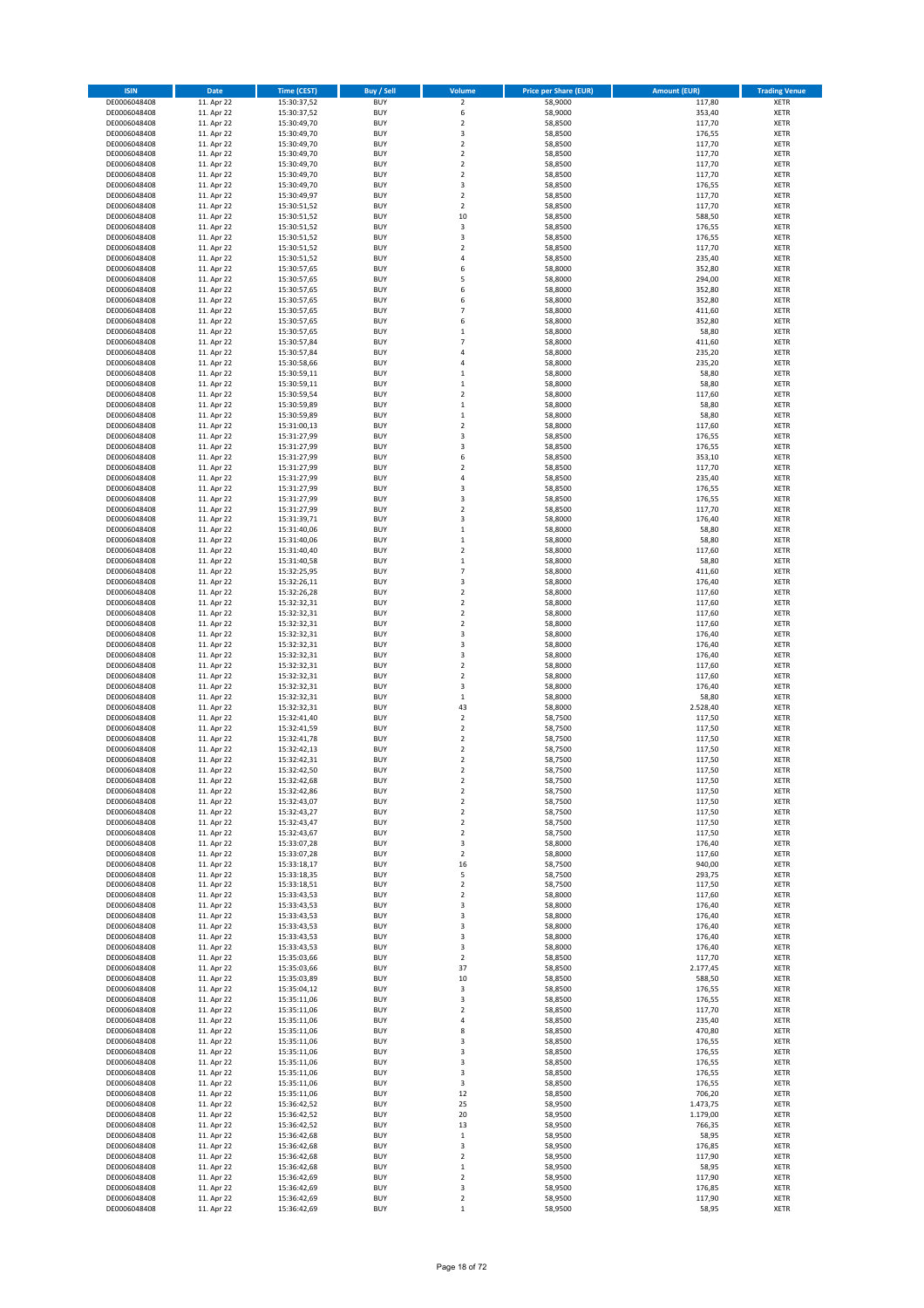| <b>ISIN</b>                  | <b>Date</b>              | <b>Time (CEST)</b>         | <b>Buy / Sell</b>        | Volume                       | <b>Price per Share (EUR)</b> | <b>Amount (EUR)</b> | <b>Trading Venue</b>       |
|------------------------------|--------------------------|----------------------------|--------------------------|------------------------------|------------------------------|---------------------|----------------------------|
| DE0006048408                 | 11. Apr 22               | 15:37:38,10                | <b>BUY</b>               | 3                            | 58,9500                      | 176,85              | XETR                       |
| DE0006048408                 | 11. Apr 22               | 15:37:38,11                | <b>BUY</b>               | 4                            | 58,9500                      | 235,80              | XETR                       |
| DE0006048408<br>DE0006048408 | 11. Apr 22<br>11. Apr 22 | 15:37:38,11<br>15:37:38,11 | <b>BUY</b><br><b>BUY</b> | 10<br>43                     | 58,9500<br>58,9500           | 589,50<br>2.534,85  | <b>XETR</b><br><b>XETR</b> |
| DE0006048408                 | 11. Apr 22               | 15:38:36,32                | <b>BUY</b>               | $\mathbf 2$                  | 58,9000                      | 117,80              | <b>XETR</b>                |
| DE0006048408                 | 11. Apr 22               | 15:38:36,32                | <b>BUY</b>               | $\overline{4}$               | 58,9000                      | 235,60              | <b>XETR</b>                |
| DE0006048408                 | 11. Apr 22               | 15:38:36,32                | <b>BUY</b>               | 3                            | 58,9000                      | 176,70              | <b>XETR</b>                |
| DE0006048408                 | 11. Apr 22               | 15:38:36,32                | <b>BUY</b>               | $\mathbf 2$                  | 58,9000                      | 117,80              | <b>XETR</b>                |
| DE0006048408                 | 11. Apr 22               | 15:38:36,32                | <b>BUY</b><br><b>BUY</b> | $\mathbf 2$<br>3             | 58,9000                      | 117,80              | <b>XETR</b><br><b>XETR</b> |
| DE0006048408<br>DE0006048408 | 11. Apr 22<br>11. Apr 22 | 15:38:36,32<br>15:38:36,32 | <b>BUY</b>               | $\mathbf 2$                  | 58,9000<br>58,9000           | 176,70<br>117,80    | XETR                       |
| DE0006048408                 | 11. Apr 22               | 15:38:36,32                | <b>BUY</b>               | 3                            | 58,9000                      | 176,70              | <b>XETR</b>                |
| DE0006048408                 | 11. Apr 22               | 15:38:36,32                | <b>BUY</b>               | 3                            | 58,9000                      | 176,70              | XETR                       |
| DE0006048408                 | 11. Apr 22               | 15:38:36,32                | <b>BUY</b>               | 3                            | 58,9000                      | 176,70              | <b>XETR</b>                |
| DE0006048408                 | 11. Apr 22               | 15:38:36,32                | <b>BUY</b>               | $\mathbf 2$                  | 58,9000                      | 117,80              | XETR                       |
| DE0006048408                 | 11. Apr 22<br>11. Apr 22 | 15:38:36,32<br>15:38:36,32 | <b>BUY</b>               | 3                            | 58,9000                      | 176,70              | <b>XETR</b>                |
| DE0006048408<br>DE0006048408 | 11. Apr 22               | 15:38:36,32                | <b>BUY</b><br><b>BUY</b> | $\mathbf 2$<br>3             | 58,9000<br>58,9000           | 117,80<br>176,70    | XETR<br><b>XETR</b>        |
| DE0006048408                 | 11. Apr 22               | 15:38:36,32                | <b>BUY</b>               | $\mathbf 2$                  | 58,9000                      | 117,80              | XETR                       |
| DE0006048408                 | 11. Apr 22               | 15:38:36,32                | <b>BUY</b>               | 3                            | 58,9000                      | 176,70              | <b>XETR</b>                |
| DE0006048408                 | 11. Apr 22               | 15:38:36,32                | <b>BUY</b>               | 3                            | 58,9000                      | 176,70              | <b>XETR</b>                |
| DE0006048408                 | 11. Apr 22               | 15:38:36,32                | <b>BUY</b>               | 3                            | 58,9000                      | 176,70              | <b>XETR</b>                |
| DE0006048408                 | 11. Apr 22<br>11. Apr 22 | 15:38:36,32                | <b>BUY</b><br><b>BUY</b> | 3<br>$\mathbf 2$             | 58,9000<br>58,9000           | 176,70<br>117,80    | <b>XETR</b><br><b>XETR</b> |
| DE0006048408<br>DE0006048408 | 11. Apr 22               | 15:38:36,33<br>15:38:37,94 | <b>BUY</b>               | 5                            | 58,8500                      | 294,25              | <b>XETR</b>                |
| DE0006048408                 | 11. Apr 22               | 15:38:37,94                | <b>BUY</b>               | 30                           | 58,8500                      | 1.765,50            | <b>XETR</b>                |
| DE0006048408                 | 11. Apr 22               | 15:38:42,91                | <b>BUY</b>               | 3                            | 58,8500                      | 176,55              | <b>XETR</b>                |
| DE0006048408                 | 11. Apr 22               | 15:38:42,91                | <b>BUY</b>               | $\mathbf 2$                  | 58,8500                      | 117,70              | <b>XETR</b>                |
| DE0006048408                 | 11. Apr 22               | 15:38:42,91                | <b>BUY</b>               | 4                            | 58,8500                      | 235,40              | <b>XETR</b>                |
| DE0006048408                 | 11. Apr 22               | 15:38:42,91                | <b>BUY</b><br><b>BUY</b> | 3<br>3                       | 58,8500                      | 176,55              | <b>XETR</b><br><b>XETR</b> |
| DE0006048408<br>DE0006048408 | 11. Apr 22<br>11. Apr 22 | 15:38:42,91<br>15:38:42,91 | <b>BUY</b>               | $\overline{7}$               | 58,8500<br>58,8500           | 176,55<br>411,95    | <b>XETR</b>                |
| DE0006048408                 | 11. Apr 22               | 15:38:42,91                | <b>BUY</b>               | 53                           | 58,8500                      | 3.119,05            | <b>XETR</b>                |
| DE0006048408                 | 11. Apr 22               | 15:38:43,10                | <b>BUY</b>               | $\mathbf 2$                  | 58,8500                      | 117,70              | XETR                       |
| DE0006048408                 | 11. Apr 22               | 15:38:56,02                | <b>BUY</b>               | 3                            | 58,8500                      | 176,55              | <b>XETR</b>                |
| DE0006048408                 | 11. Apr 22               | 15:38:56,02                | <b>BUY</b>               | $\mathbf 2$                  | 58,8500                      | 117,70              | XETR                       |
| DE0006048408                 | 11. Apr 22               | 15:38:56,02                | <b>BUY</b>               | $\mathbf 2$                  | 58,8500                      | 117,70<br>117,70    | <b>XETR</b>                |
| DE0006048408<br>DE0006048408 | 11. Apr 22<br>11. Apr 22 | 15:45:35,49<br>15:45:35,49 | <b>BUY</b><br><b>BUY</b> | $\mathbf 2$<br>$\mathbf 2$   | 58,8500<br>58,8500           | 117,70              | XETR<br><b>XETR</b>        |
| DE0006048408                 | 11. Apr 22               | 15:45:35,49                | <b>BUY</b>               | $\mathbf 2$                  | 58,8500                      | 117,70              | <b>XETR</b>                |
| DE0006048408                 | 11. Apr 22               | 15:45:35,49                | <b>BUY</b>               | $\mathbf 2$                  | 58,8500                      | 117,70              | <b>XETR</b>                |
| DE0006048408                 | 11. Apr 22               | 15:45:35,49                | <b>BUY</b>               | $\mathbf 2$                  | 58,8500                      | 117,70              | <b>XETR</b>                |
| DE0006048408                 | 11. Apr 22               | 15:45:35,49                | <b>BUY</b>               | $\mathbf 2$                  | 58,8500                      | 117,70              | <b>XETR</b>                |
| DE0006048408                 | 11. Apr 22               | 15:45:35,49                | <b>BUY</b><br><b>BUY</b> | 4<br>$\mathbf 2$             | 58,8500                      | 235,40              | <b>XETR</b><br><b>XETR</b> |
| DE0006048408<br>DE0006048408 | 11. Apr 22<br>11. Apr 22 | 15:45:35,49<br>15:45:35,49 | <b>BUY</b>               | $\mathbf 2$                  | 58,8500<br>58,8500           | 117,70<br>117,70    | XETR                       |
| DE0006048408                 | 11. Apr 22               | 15:45:35,49                | <b>BUY</b>               | 2                            | 58,8500                      | 117,70              | XETR                       |
| DE0006048408                 | 11. Apr 22               | 15:45:35,49                | <b>BUY</b>               | $\mathbf 2$                  | 58,8500                      | 117,70              | <b>XETR</b>                |
| DE0006048408                 | 11. Apr 22               | 15:45:35,49                | <b>BUY</b>               | $\mathbf 2$                  | 58,8500                      | 117,70              | <b>XETR</b>                |
| DE0006048408                 | 11. Apr 22               | 15:45:35,49                | <b>BUY</b>               | $\mathbf 2$                  | 58,8500                      | 117,70              | XETR                       |
| DE0006048408<br>DE0006048408 | 11. Apr 22<br>11. Apr 22 | 15:45:41,34<br>15:45:41,34 | <b>BUY</b><br><b>BUY</b> | 3<br>$\overline{\mathbf{c}}$ | 58,8000<br>58,8000           | 176,40<br>117,60    | <b>XETR</b><br><b>XETR</b> |
| DE0006048408                 | 11. Apr 22               | 15:45:41,34                | <b>BUY</b>               | 3                            | 58,8000                      | 176,40              | <b>XETR</b>                |
| DE0006048408                 | 11. Apr 22               | 15:45:41,34                | <b>BUY</b>               | 3                            | 58,8000                      | 176,40              | <b>XETR</b>                |
| DE0006048408                 | 11. Apr 22               | 15:45:41,34                | <b>BUY</b>               | 3                            | 58,8000                      | 176,40              | <b>XETR</b>                |
| DE0006048408                 | 11. Apr 22               | 15:45:41,34                | <b>BUY</b>               | $\overline{\mathbf{c}}$      | 58,8000                      | 117,60              | <b>XETR</b>                |
| DE0006048408                 | 11. Apr 22               | 15:45:41,34                | <b>BUY</b>               | 3                            | 58,8000                      | 176,40              | <b>XETR</b>                |
| DE0006048408<br>DE0006048408 | 11. Apr 22<br>11. Apr 22 | 15:45:41,34<br>15:45:41,34 | <b>BUY</b><br><b>BUY</b> | 3<br>$\overline{\mathbf{c}}$ | 58,8000<br>58,8000           | 176,40<br>117,60    | <b>XETR</b><br><b>XETR</b> |
| DE0006048408                 | 11. Apr 22               | 15:45:41,34                | <b>BUY</b>               | 3                            | 58,8000                      | 176,40              | <b>XETR</b>                |
| DE0006048408                 | 11. Apr 22               | 15:45:41,34                | <b>BUY</b>               | $\mathbf 2$                  | 58,8000                      | 117,60              | XETR                       |
| DE0006048408                 | 11. Apr 22               | 15:45:41,34                | <b>BUY</b>               | $\overline{\mathbf{c}}$      | 58,8000                      | 117,60              | <b>XETR</b>                |
| DE0006048408                 | 11. Apr 22               | 15:45:41,34                | <b>BUY</b>               | 2                            | 58,8000                      | 117,60              | XETR                       |
| DE0006048408                 | 11. Apr 22               | 15:45:41,34<br>15:45:41,34 | <b>BUY</b><br><b>BUY</b> | 3<br>3                       | 58,8000                      | 176,40              | <b>XETR</b>                |
| DE0006048408<br>DE0006048408 | 11. Apr 22<br>11. Apr 22 | 15:45:41,34                | <b>BUY</b>               | 3                            | 58,8000<br>58,8000           | 176,40<br>176,40    | XETR<br>XETR               |
| DE0006048408                 | 11. Apr 22               | 15:45:41,34                | <b>BUY</b>               | 48                           | 58,8000                      | 2.822,40            | XETR                       |
| DE0006048408                 | 11. Apr 22               | 15:45:41,58                | <b>BUY</b>               | 2                            | 58,8000                      | 117,60              | XETR                       |
| DE0006048408                 | 11. Apr 22               | 15:45:41,58                | <b>BUY</b>               | 2                            | 58,8000                      | 117,60              | XETR                       |
| DE0006048408                 | 11. Apr 22               | 15:45:41,58                | <b>BUY</b>               | $\mathbf 2$                  | 58,8000                      | 117,60              | <b>XETR</b>                |
| DE0006048408                 | 11. Apr 22               | 15:45:41,58                | <b>BUY</b>               | 3                            | 58,8000                      | 176,40              | XETR                       |
| DE0006048408<br>DE0006048408 | 11. Apr 22<br>11. Apr 22 | 15:45:41,58<br>15:45:41,58 | <b>BUY</b><br><b>BUY</b> | $\overline{\mathbf{c}}$<br>3 | 58,8000<br>58,8000           | 117,60<br>176,40    | <b>XETR</b><br>XETR        |
| DE0006048408                 | 11. Apr 22               | 15:45:41,58                | <b>BUY</b>               | $\mathbf 2$                  | 58,8000                      | 117,60              | <b>XETR</b>                |
| DE0006048408                 | 11. Apr 22               | 15:45:41,58                | <b>BUY</b>               | $\mathbf 2$                  | 58,8000                      | 117,60              | XETR                       |
| DE0006048408                 | 11. Apr 22               | 15:45:41,58                | <b>BUY</b>               | 3                            | 58,8000                      | 176,40              | <b>XETR</b>                |
| DE0006048408                 | 11. Apr 22               | 15:46:55,53                | <b>BUY</b>               | $\mathbf 2$                  | 58,9000                      | 117,80              | XETR                       |
| DE0006048408<br>DE0006048408 | 11. Apr 22<br>11. Apr 22 | 15:46:55,53<br>15:46:55,53 | <b>BUY</b><br><b>BUY</b> | 4<br>3                       | 58,9000<br>58,9000           | 235,60<br>176,70    | <b>XETR</b><br>XETR        |
| DE0006048408                 | 11. Apr 22               | 15:46:55,53                | <b>BUY</b>               | 3                            | 58,9000                      | 176,70              | <b>XETR</b>                |
| DE0006048408                 | 11. Apr 22               | 15:46:55,53                | <b>BUY</b>               | 4                            | 58,9000                      | 235,60              | XETR                       |
| DE0006048408                 | 11. Apr 22               | 15:46:55,53                | <b>BUY</b>               | 2                            | 58,9000                      | 117,80              | <b>XETR</b>                |
| DE0006048408                 | 11. Apr 22               | 15:46:55,53                | <b>BUY</b>               | 4                            | 58,9000                      | 235,60              | <b>XETR</b>                |
| DE0006048408                 | 11. Apr 22               | 15:46:55,53                | <b>BUY</b>               | 3                            | 58,9000                      | 176,70              | <b>XETR</b>                |
| DE0006048408<br>DE0006048408 | 11. Apr 22<br>11. Apr 22 | 15:46:55,53<br>15:46:55,53 | <b>BUY</b><br><b>BUY</b> | 3<br>3                       | 58,9000<br>58,9000           | 176,70<br>176,70    | XETR<br><b>XETR</b>        |
| DE0006048408                 | 11. Apr 22               | 15:46:55,53                | <b>BUY</b>               | 2                            | 58,9000                      | 117,80              | <b>XETR</b>                |
| DE0006048408                 | 11. Apr 22               | 15:46:55,53                | <b>BUY</b>               | 2                            | 58,9000                      | 117,80              | XETR                       |
| DE0006048408                 | 11. Apr 22               | 15:46:55,53                | <b>BUY</b>               | 4                            | 58,9000                      | 235,60              | <b>XETR</b>                |
| DE0006048408                 | 11. Apr 22               | 15:46:55,53                | <b>BUY</b>               | 4                            | 58,9000                      | 235,60              | XETR                       |
| DE0006048408                 | 11. Apr 22               | 15:46:55,53                | <b>BUY</b>               | 73                           | 58,9000                      | 4.299,70            | <b>XETR</b>                |
| DE0006048408<br>DE0006048408 | 11. Apr 22<br>11. Apr 22 | 15:46:55,53<br>15:46:55,53 | <b>BUY</b><br><b>BUY</b> | 4<br>3                       | 58,9000<br>58,9000           | 235,60<br>176,70    | XETR<br><b>XETR</b>        |
| DE0006048408                 | 11. Apr 22               | 15:46:55,53                | <b>BUY</b>               | 3                            | 58,9000                      | 176,70              | XETR                       |
| DE0006048408                 | 11. Apr 22               | 15:46:55,53                | <b>BUY</b>               | 4                            | 58,9000                      | 235,60              | <b>XETR</b>                |
| DE0006048408                 | 11. Apr 22               | 15:47:01,81                | <b>BUY</b>               | 2                            | 58,8500                      | 117,70              | XETR                       |
| DE0006048408                 | 11. Apr 22               | 15:47:01,81                | <b>BUY</b>               | 3                            | 58,8500                      | 176,55              | <b>XETR</b>                |
| DE0006048408                 | 11. Apr 22               | 15:47:01,81                | <b>BUY</b>               | $\mathbf 2$                  | 58,8500                      | 117,70              | XETR                       |
| DE0006048408<br>DE0006048408 | 11. Apr 22<br>11. Apr 22 | 15:47:03,10<br>15:47:03,10 | <b>BUY</b><br><b>BUY</b> | 2<br>4                       | 58,8500<br>58,8500           | 117,70<br>235,40    | <b>XETR</b><br><b>XETR</b> |
| DE0006048408                 | 11. Apr 22               | 15:47:03,10                | <b>BUY</b>               | 2                            | 58,8500                      | 117,70              | <b>XETR</b>                |
| DE0006048408                 | 11. Apr 22               | 15:47:03,10                | <b>BUY</b>               | $\mathbf 2$                  | 58,8500                      | 117,70              | XETR                       |
| DE0006048408                 | 11. Apr 22               | 15:47:03,10                | <b>BUY</b>               | $\mathbf 2$                  | 58,8500                      | 117,70              | <b>XETR</b>                |
| DE0006048408                 | 11. Apr 22               | 15:51:21,25                | <b>BUY</b>               | 3                            | 58,8500                      | 176,55              | XETR                       |
| DE0006048408                 | 11. Apr 22               | 15:51:21,25                | <b>BUY</b>               | 3                            | 58,8500                      | 176,55              | XETR                       |
| DE0006048408<br>DE0006048408 | 11. Apr 22<br>11. Apr 22 | 15:51:21,25<br>15:51:21,25 | <b>BUY</b><br><b>BUY</b> | 3<br>$\mathbf 2$             | 58,8500<br>58,8500           | 176,55<br>117,70    | XETR<br><b>XETR</b>        |
|                              |                          |                            |                          |                              |                              |                     |                            |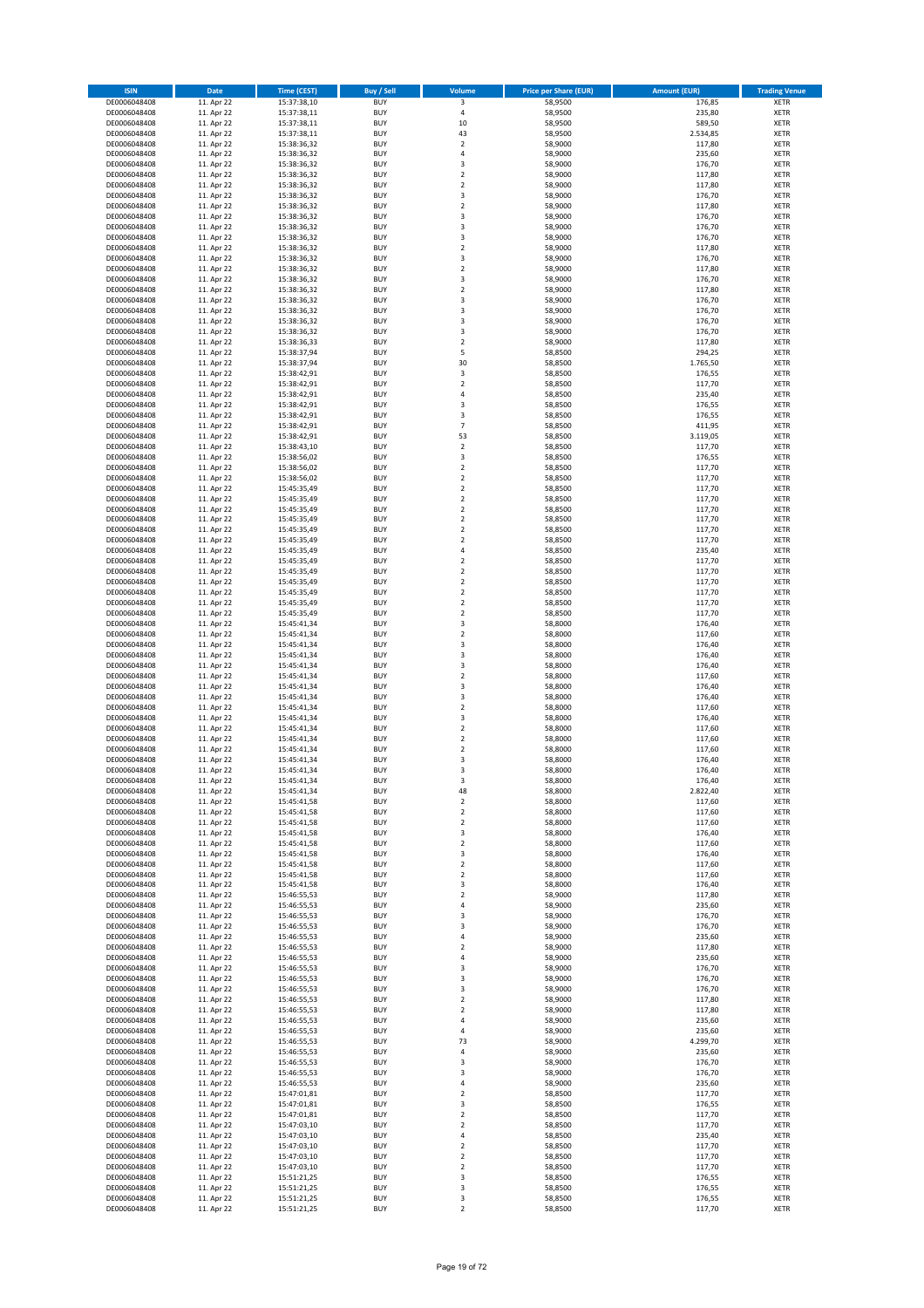| <b>ISIN</b>                  | <b>Date</b>              | <b>Time (CEST)</b>         | <b>Buy / Sell</b>        | Volume                                    | <b>Price per Share (EUR)</b> | <b>Amount (EUR)</b> | <b>Trading Venue</b>       |
|------------------------------|--------------------------|----------------------------|--------------------------|-------------------------------------------|------------------------------|---------------------|----------------------------|
| DE0006048408                 | 11. Apr 22               | 15:51:21,25                | <b>BUY</b>               | 3                                         | 58,8500                      | 176,55              | XETR                       |
| DE0006048408                 | 11. Apr 22               | 15:51:21,25                | <b>BUY</b>               | $\mathbf 2$                               | 58,8500                      | 117,70              | XETR                       |
| DE0006048408<br>DE0006048408 | 11. Apr 22<br>11. Apr 22 | 15:51:21,25<br>15:51:21,25 | <b>BUY</b><br><b>BUY</b> | 3<br>$\mathbf 2$                          | 58,8500<br>58,8500           | 176,55<br>117,70    | <b>XETR</b><br><b>XETR</b> |
| DE0006048408                 | 11. Apr 22               | 15:51:21,25                | <b>BUY</b>               | 3                                         | 58,8500                      | 176,55              | <b>XETR</b>                |
| DE0006048408                 | 11. Apr 22               | 15:51:21,25                | <b>BUY</b>               | $\mathbf 2$                               | 58,8500                      | 117,70              | <b>XETR</b>                |
| DE0006048408                 | 11. Apr 22               | 15:51:21,25                | <b>BUY</b>               | $\mathbf 2$                               | 58,8500                      | 117,70              | <b>XETR</b>                |
| DE0006048408                 | 11. Apr 22               | 15:51:21,25                | <b>BUY</b>               | $\mathbf 2$                               | 58,8500                      | 117,70              | <b>XETR</b>                |
| DE0006048408<br>DE0006048408 | 11. Apr 22<br>11. Apr 22 | 15:51:21,25<br>15:51:21,25 | <b>BUY</b><br><b>BUY</b> | 4<br>$\overline{a}$                       | 58,8500<br>58,8500           | 235,40<br>235,40    | <b>XETR</b><br><b>XETR</b> |
| DE0006048408                 | 11. Apr 22               | 15:51:21,25                | <b>BUY</b>               | 3                                         | 58,8500                      | 176,55              | <b>XETR</b>                |
| DE0006048408                 | 11. Apr 22               | 15:51:21,25                | <b>BUY</b>               | $\mathbf 2$                               | 58,8500                      | 117,70              | <b>XETR</b>                |
| DE0006048408                 | 11. Apr 22               | 15:51:21,25                | <b>BUY</b>               | 3                                         | 58,8500                      | 176,55              | XETR                       |
| DE0006048408                 | 11. Apr 22               | 15:51:21,25                | <b>BUY</b>               | $\mathbf 2$                               | 58,8500                      | 117,70              | <b>XETR</b>                |
| DE0006048408                 | 11. Apr 22               | 15:51:21,25                | <b>BUY</b>               | 3                                         | 58,8500                      | 176,55              | XETR                       |
| DE0006048408<br>DE0006048408 | 11. Apr 22<br>11. Apr 22 | 15:51:21,25<br>15:51:21,25 | <b>BUY</b><br><b>BUY</b> | $\mathbf 2$<br>$\mathbf 2$                | 58,8500<br>58,8500           | 117,70<br>117,70    | <b>XETR</b><br>XETR        |
| DE0006048408                 | 11. Apr 22               | 15:51:21,25                | <b>BUY</b>               | 3                                         | 58,8500                      | 176,55              | <b>XETR</b>                |
| DE0006048408                 | 11. Apr 22               | 15:51:21,73                | <b>BUY</b>               | $\overline{\mathbf{c}}$                   | 58,8500                      | 117,70              | XETR                       |
| DE0006048408                 | 11. Apr 22               | 15:51:21,73                | <b>BUY</b>               | 3                                         | 58,8500                      | 176,55              | <b>XETR</b>                |
| DE0006048408                 | 11. Apr 22               | 15:51:21,73                | <b>BUY</b>               | 4                                         | 58,8500                      | 235,40              | <b>XETR</b>                |
| DE0006048408<br>DE0006048408 | 11. Apr 22<br>11. Apr 22 | 15:51:38,57<br>15:55:46,27 | <b>BUY</b><br><b>BUY</b> | $\overline{\mathbf{c}}$<br>$\overline{4}$ | 58,8500<br>58,9000           | 117,70<br>235,60    | <b>XETR</b><br><b>XETR</b> |
| DE0006048408                 | 11. Apr 22               | 15:55:46,27                | <b>BUY</b>               | $\overline{\mathbf{c}}$                   | 58,9000                      | 117,80              | <b>XETR</b>                |
| DE0006048408                 | 11. Apr 22               | 15:55:46,27                | <b>BUY</b>               | $\overline{4}$                            | 58,9000                      | 235,60              | <b>XETR</b>                |
| DE0006048408                 | 11. Apr 22               | 15:55:46,27                | <b>BUY</b>               | 3                                         | 58,9000                      | 176,70              | <b>XETR</b>                |
| DE0006048408                 | 11. Apr 22               | 15:55:46,27                | <b>BUY</b>               | $\overline{\mathbf{c}}$                   | 58,9000                      | 117,80              | <b>XETR</b>                |
| DE0006048408                 | 11. Apr 22               | 15:55:46,27                | <b>BUY</b><br><b>BUY</b> | 4<br>4                                    | 58,9000                      | 235,60              | <b>XETR</b><br><b>XETR</b> |
| DE0006048408<br>DE0006048408 | 11. Apr 22<br>11. Apr 22 | 15:55:46,27<br>15:55:46,27 | <b>BUY</b>               | $\overline{\mathbf{c}}$                   | 58,9000<br>58,9000           | 235,60<br>117,80    | <b>XETR</b>                |
| DE0006048408                 | 11. Apr 22               | 15:55:46,27                | <b>BUY</b>               | $\overline{4}$                            | 58,9000                      | 235,60              | <b>XETR</b>                |
| DE0006048408                 | 11. Apr 22               | 15:55:46,27                | <b>BUY</b>               | 4                                         | 58,9000                      | 235,60              | <b>XETR</b>                |
| DE0006048408                 | 11. Apr 22               | 15:55:46,27                | <b>BUY</b>               | 3                                         | 58,9000                      | 176,70              | <b>XETR</b>                |
| DE0006048408                 | 11. Apr 22               | 15:55:46,27                | <b>BUY</b>               | $\mathbf 2$                               | 58,9000                      | 117,80              | XETR                       |
| DE0006048408<br>DE0006048408 | 11. Apr 22<br>11. Apr 22 | 15:55:46,27<br>15:55:46,27 | <b>BUY</b><br><b>BUY</b> | $\overline{\mathbf{c}}$<br>3              | 58,9000<br>58,9000           | 117,80<br>176,70    | <b>XETR</b><br>XETR        |
| DE0006048408                 | 11. Apr 22               | 15:55:46,27                | <b>BUY</b>               | 163                                       | 58,9000                      | 9.600,70            | <b>XETR</b>                |
| DE0006048408                 | 11. Apr 22               | 15:55:46,27                | <b>BUY</b>               | 3                                         | 58,9000                      | 176,70              | XETR                       |
| DE0006048408                 | 11. Apr 22               | 15:55:46,27                | <b>BUY</b>               | 3                                         | 58,9000                      | 176,70              | <b>XETR</b>                |
| DE0006048408                 | 11. Apr 22               | 15:55:46,27                | <b>BUY</b>               | 4                                         | 58,9000                      | 235,60              | <b>XETR</b>                |
| DE0006048408                 | 11. Apr 22               | 15:55:46,27                | <b>BUY</b>               | $\overline{\mathbf{c}}$                   | 58,9000                      | 117,80              | <b>XETR</b><br><b>XETR</b> |
| DE0006048408<br>DE0006048408 | 11. Apr 22<br>11. Apr 22 | 15:55:46,27<br>15:55:46,48 | <b>BUY</b><br><b>BUY</b> | 4<br>$\overline{\mathbf{c}}$              | 58,9000<br>58,9000           | 235,60<br>117,80    | <b>XETR</b>                |
| DE0006048408                 | 11. Apr 22               | 15:55:46,48                | <b>BUY</b>               | 4                                         | 58,9000                      | 235,60              | <b>XETR</b>                |
| DE0006048408                 | 11. Apr 22               | 15:55:46,48                | <b>BUY</b>               | 3                                         | 58,9000                      | 176,70              | <b>XETR</b>                |
| DE0006048408                 | 11. Apr 22               | 15:55:46,48                | <b>BUY</b>               | 3                                         | 58,9000                      | 176,70              | XETR                       |
| DE0006048408                 | 11. Apr 22               | 15:55:46,48                | <b>BUY</b>               | $\overline{\mathbf{2}}$                   | 58,9000                      | 117,80              | XETR                       |
| DE0006048408<br>DE0006048408 | 11. Apr 22<br>11. Apr 22 | 15:55:46,48<br>15:55:46,48 | <b>BUY</b><br><b>BUY</b> | $\overline{4}$<br>3                       | 58,9000<br>58,9000           | 235,60<br>176,70    | <b>XETR</b><br><b>XETR</b> |
| DE0006048408                 | 11. Apr 22               | 15:55:46,48                | <b>BUY</b>               | $\mathbf 2$                               | 58,9000                      | 117,80              | XETR                       |
| DE0006048408                 | 11. Apr 22               | 15:55:46,48                | <b>BUY</b>               | 4                                         | 58,9000                      | 235,60              | <b>XETR</b>                |
| DE0006048408                 | 11. Apr 22               | 15:55:46,48                | <b>BUY</b>               | 3                                         | 58,9000                      | 176,70              | <b>XETR</b>                |
| DE0006048408                 | 11. Apr 22               | 15:55:46,48                | <b>BUY</b>               | $\mathbf 1$                               | 58,9000                      | 58,90               | <b>XETR</b>                |
| DE0006048408<br>DE0006048408 | 11. Apr 22<br>11. Apr 22 | 15:57:33,25<br>15:57:33,25 | <b>BUY</b><br><b>BUY</b> | $\mathbf 2$<br>3                          | 58,9500<br>58,9500           | 117,90<br>176,85    | <b>XETR</b><br><b>XETR</b> |
| DE0006048408                 | 11. Apr 22               | 15:57:33,25                | <b>BUY</b>               | $\mathbf 2$                               | 58,9500                      | 117,90              | <b>XETR</b>                |
| DE0006048408                 | 11. Apr 22               | 15:57:33,25                | <b>BUY</b>               | 3                                         | 58,9500                      | 176,85              | <b>XETR</b>                |
| DE0006048408                 | 11. Apr 22               | 15:57:33,25                | <b>BUY</b>               | 3                                         | 58,9500                      | 176,85              | <b>XETR</b>                |
| DE0006048408                 | 11. Apr 22               | 15:57:33,25                | <b>BUY</b>               | $\mathbf 2$                               | 58,9500                      | 117,90              | <b>XETR</b>                |
| DE0006048408                 | 11. Apr 22               | 15:57:33,25<br>15:57:33,25 | <b>BUY</b><br><b>BUY</b> | 3<br>4                                    | 58,9500<br>58,9500           | 176,85<br>235,80    | <b>XETR</b><br>XETR        |
| DE0006048408<br>DE0006048408 | 11. Apr 22<br>11. Apr 22 | 15:57:33,25                | <b>BUY</b>               | $\mathbf 2$                               | 58,9500                      | 117,90              | <b>XETR</b>                |
| DE0006048408                 | 11. Apr 22               | 15:57:33,25                | <b>BUY</b>               | 3                                         | 58,9500                      | 176,85              | XETR                       |
| DE0006048408                 | 11. Apr 22               | 15:57:33,25                | <b>BUY</b>               | $\mathbf 2$                               | 58,9500                      | 117,90              | <b>XETR</b>                |
| DE0006048408                 | 11. Apr 22               | 15:57:33,25                | <b>BUY</b>               | 3                                         | 58,9500                      | 176,85              | XETR                       |
| DE0006048408                 | 11. Apr 22               | 15:57:33,25                | <b>BUY</b>               | 2                                         | 58,9500                      | 117,90              | XETR                       |
| DE0006048408<br>DE0006048408 | 11. Apr 22<br>11. Apr 22 | 15:57:33,25<br>15:57:33,25 | <b>BUY</b><br><b>BUY</b> | $\boldsymbol{2}$<br>3                     | 58,9500<br>58,9500           | 117,90<br>176,85    | XETR<br>XETR               |
| DE0006048408                 | 11. Apr 22               | 15:57:33,25                | <b>BUY</b>               | 3                                         | 58,9500                      | 176,85              | XETR                       |
| DE0006048408                 | 11. Apr 22               | 15:57:33,45                | <b>BUY</b>               | 3                                         | 58,9500                      | 176,85              | <b>XETR</b>                |
| DE0006048408                 | 11. Apr 22               | 15:57:38,81                | <b>BUY</b>               | 34                                        | 58,9000                      | 2.002,60            | XETR                       |
| DE0006048408                 | 11. Apr 22               | 15:57:38,96                | <b>BUY</b>               | 9                                         | 58,9000                      | 530,10              | <b>XETR</b>                |
| DE0006048408<br>DE0006048408 | 11. Apr 22<br>11. Apr 22 | 15:59:15,10<br>16:01:14,15 | <b>BUY</b><br><b>BUY</b> | 13<br>$\mathbf 2$                         | 58,9000<br>58,9000           | 765,70<br>117,80    | XETR<br><b>XETR</b>        |
| DE0006048408                 | 11. Apr 22               | 16:01:14,15                | <b>BUY</b>               | $\mathbf 2$                               | 58,9000                      | 117,80              | XETR                       |
| DE0006048408                 | 11. Apr 22               | 16:01:14,15                | <b>BUY</b>               | 2                                         | 58,9000                      | 117,80              | <b>XETR</b>                |
| DE0006048408                 | 11. Apr 22               | 16:01:14,15                | <b>BUY</b>               | $\mathbf 2$                               | 58,9000                      | 117,80              | XETR                       |
| DE0006048408<br>DE0006048408 | 11. Apr 22               | 16:01:14,15                | <b>BUY</b><br><b>BUY</b> | 3<br>$\mathbf 2$                          | 58,9000<br>58,9000           | 176,70              | <b>XETR</b><br>XETR        |
| DE0006048408                 | 11. Apr 22<br>11. Apr 22 | 16:01:14,15<br>16:01:14,15 | <b>BUY</b>               | 4                                         | 58,9000                      | 117,80<br>235,60    | <b>XETR</b>                |
| DE0006048408                 | 11. Apr 22               | 16:01:14,15                | <b>BUY</b>               | 3                                         | 58,9000                      | 176,70              | XETR                       |
| DE0006048408                 | 11. Apr 22               | 16:01:14,15                | <b>BUY</b>               | 3                                         | 58,9000                      | 176,70              | <b>XETR</b>                |
| DE0006048408                 | 11. Apr 22               | 16:01:14,15                | <b>BUY</b>               | 3                                         | 58,9000                      | 176,70              | XETR                       |
| DE0006048408                 | 11. Apr 22               | 16:01:14,15                | <b>BUY</b>               | 2                                         | 58,9000                      | 117,80              | <b>XETR</b>                |
| DE0006048408<br>DE0006048408 | 11. Apr 22<br>11. Apr 22 | 16:01:14,15<br>16:01:14,15 | <b>BUY</b><br><b>BUY</b> | $\mathbf 2$<br>$\mathbf 2$                | 58,9000<br>58,9000           | 117,80<br>117,80    | XETR<br><b>XETR</b>        |
| DE0006048408                 | 11. Apr 22               | 16:01:14,15                | <b>BUY</b>               | $\mathbf 2$                               | 58,9000                      | 117,80              | <b>XETR</b>                |
| DE0006048408                 | 11. Apr 22               | 16:01:14,15                | <b>BUY</b>               | 3                                         | 58,9000                      | 176,70              | XETR                       |
| DE0006048408                 | 11. Apr 22               | 16:01:14,15                | <b>BUY</b>               | 3                                         | 58,9000                      | 176,70              | <b>XETR</b>                |
| DE0006048408                 | 11. Apr 22               | 16:01:14,15                | <b>BUY</b>               | $\mathbf 2$                               | 58,9000                      | 117,80              | XETR                       |
| DE0006048408                 | 11. Apr 22<br>11. Apr 22 | 16:01:14,15                | <b>BUY</b><br><b>BUY</b> | $\overline{\mathbf{c}}$                   | 58,9000<br>58,9000           | 117,80<br>176,70    | <b>XETR</b><br>XETR        |
| DE0006048408<br>DE0006048408 | 11. Apr 22               | 16:01:14,15<br>16:01:14,15 | <b>BUY</b>               | 3<br>$\overline{\mathbf{c}}$              | 58,9000                      | 117,80              | <b>XETR</b>                |
| DE0006048408                 | 11. Apr 22               | 16:01:14,15                | <b>BUY</b>               | 3                                         | 58,9000                      | 176,70              | XETR                       |
| DE0006048408                 | 11. Apr 22               | 16:01:14,15                | <b>BUY</b>               | 3                                         | 58,9000                      | 176,70              | <b>XETR</b>                |
| DE0006048408                 | 11. Apr 22               | 16:01:14,15                | <b>BUY</b>               | 3                                         | 58,9000                      | 176,70              | XETR                       |
| DE0006048408                 | 11. Apr 22               | 16:01:14,15                | <b>BUY</b>               | 47                                        | 58,9000                      | 2.768,30            | <b>XETR</b>                |
| DE0006048408<br>DE0006048408 | 11. Apr 22<br>11. Apr 22 | 16:01:14,93                | <b>BUY</b><br><b>BUY</b> | 3<br>3                                    | 58,8500<br>58,8500           | 176,55<br>176,55    | XETR<br><b>XETR</b>        |
| DE0006048408                 | 11. Apr 22               | 16:01:14,93<br>16:01:14,93 | <b>BUY</b>               | 4                                         | 58,8500                      | 235,40              | <b>XETR</b>                |
| DE0006048408                 | 11. Apr 22               | 16:01:15,55                | <b>BUY</b>               | 3                                         | 58,8500                      | 176,55              | <b>XETR</b>                |
| DE0006048408                 | 11. Apr 22               | 16:01:15,55                | <b>BUY</b>               | $\mathbf 2$                               | 58,8500                      | 117,70              | XETR                       |
| DE0006048408                 | 11. Apr 22               | 16:01:15,55                | <b>BUY</b>               | 3                                         | 58,8500                      | 176,55              | <b>XETR</b>                |
| DE0006048408<br>DE0006048408 | 11. Apr 22<br>11. Apr 22 | 16:01:15,55<br>16:01:15,55 | <b>BUY</b><br><b>BUY</b> | $\mathbf 2$<br>$\mathbf 2$                | 58,8500<br>58,8500           | 117,70<br>117,70    | XETR<br>XETR               |
| DE0006048408                 | 11. Apr 22               | 16:01:15,55                | <b>BUY</b>               | $\mathbf 2$                               | 58,8500                      | 117,70              | XETR                       |
| DE0006048408                 | 11. Apr 22               | 16:06:54,81                | <b>BUY</b>               | $\mathbf 2$                               | 58,8500                      | 117,70              | XETR                       |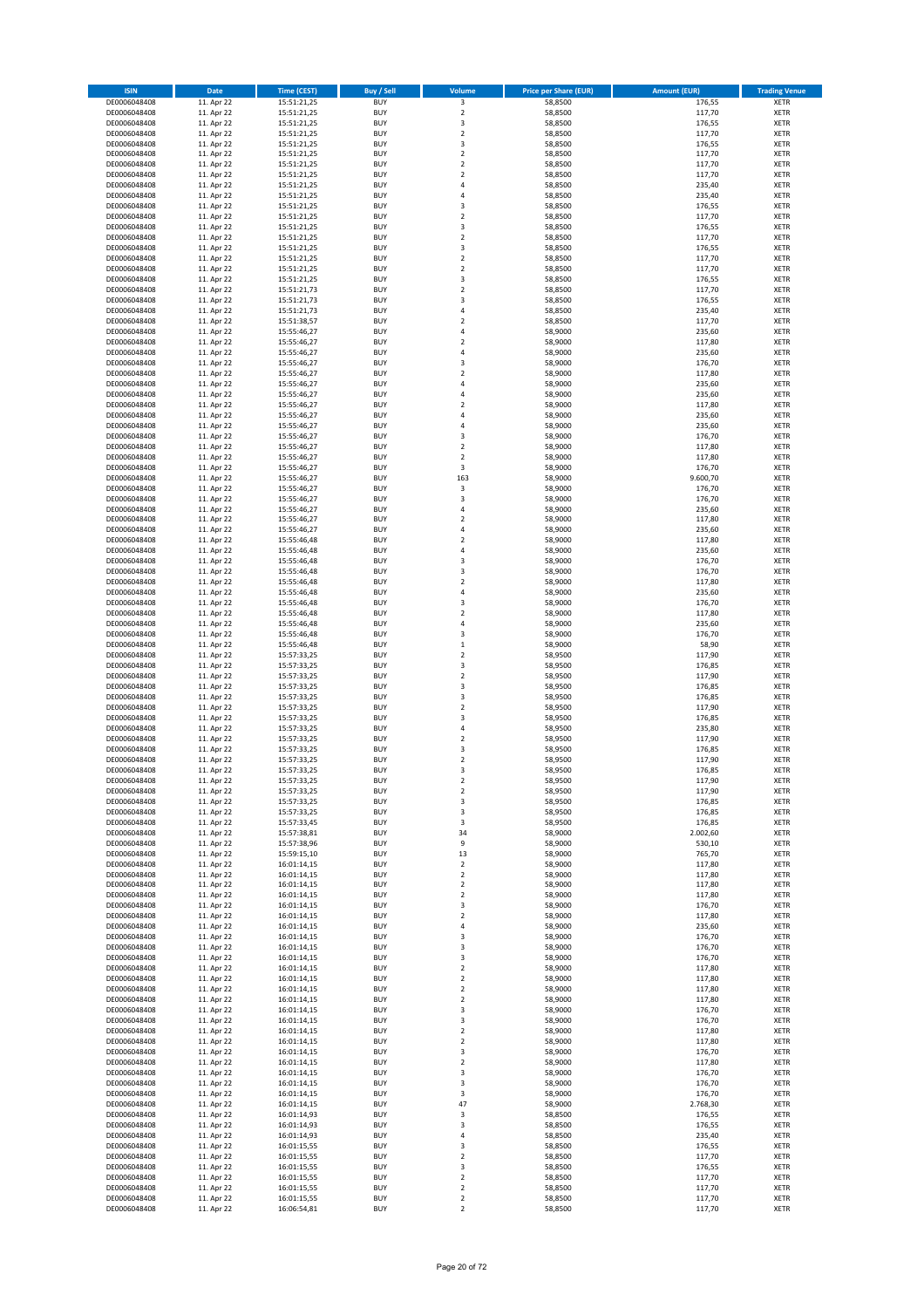| <b>ISIN</b>                  | Date                     | <b>Time (CEST)</b>         | <b>Buy / Sell</b>        | Volume                             | <b>Price per Share (EUR)</b> | <b>Amount (EUR)</b> | <b>Trading Venue</b>       |
|------------------------------|--------------------------|----------------------------|--------------------------|------------------------------------|------------------------------|---------------------|----------------------------|
| DE0006048408                 | 11. Apr 22               | 16:07:31,06                | <b>BUY</b>               | $\overline{2}$                     | 58,9000                      | 117,80              | <b>XETR</b>                |
| DE0006048408                 | 11. Apr 22               | 16:09:12,62                | <b>BUY</b>               | 3                                  | 58,9000                      | 176,70              | <b>XETR</b>                |
| DE0006048408                 | 11. Apr 22               | 16:09:12,62                | <b>BUY</b>               | $\mathbf 2$                        | 58,9000                      | 117,80              | <b>XETR</b>                |
| DE0006048408<br>DE0006048408 | 11. Apr 22<br>11. Apr 22 | 16:09:12,62<br>16:09:12,62 | <b>BUY</b><br><b>BUY</b> | 3<br>5                             | 58,9000<br>58,9000           | 176,70<br>294,50    | <b>XETR</b><br><b>XETR</b> |
| DE0006048408                 | 11. Apr 22               | 16:09:12,62                | <b>BUY</b>               | 3                                  | 58,9000                      | 176,70              | <b>XETR</b>                |
| DE0006048408                 | 11. Apr 22               | 16:09:12,62                | <b>BUY</b>               | $\overline{2}$                     | 58,9000                      | 117,80              | <b>XETR</b>                |
| DE0006048408                 | 11. Apr 22               | 16:09:12,62                | <b>BUY</b>               | $\mathbf 2$                        | 58,9000                      | 117,80              | <b>XETR</b>                |
| DE0006048408                 | 11. Apr 22               | 16:09:12,62                | <b>BUY</b>               | $\overline{2}$                     | 58,9000                      | 117,80              | <b>XETR</b>                |
| DE0006048408<br>DE0006048408 | 11. Apr 22<br>11. Apr 22 | 16:09:12,62<br>16:09:12,62 | <b>BUY</b><br><b>BUY</b> | 5<br>5                             | 58,9000<br>58,9000           | 294,50<br>294,50    | <b>XETR</b><br><b>XETR</b> |
| DE0006048408                 | 11. Apr 22               | 16:09:12,62                | <b>BUY</b>               | $\mathbf 2$                        | 58,9000                      | 117,80              | <b>XETR</b>                |
| DE0006048408                 | 11. Apr 22               | 16:09:12,62                | <b>BUY</b>               | $\overline{2}$                     | 58,9000                      | 117,80              | <b>XETR</b>                |
| DE0006048408                 | 11. Apr 22               | 16:09:12,62                | <b>BUY</b>               | $\sqrt{4}$                         | 58,9000                      | 235,60              | <b>XETR</b>                |
| DE0006048408                 | 11. Apr 22               | 16:09:12,62                | <b>BUY</b>               | $\overline{2}$                     | 58,9000                      | 117,80              | <b>XETR</b>                |
| DE0006048408<br>DE0006048408 | 11. Apr 22<br>11. Apr 22 | 16:09:12,62<br>16:09:12,62 | <b>BUY</b><br><b>BUY</b> | $\boldsymbol{2}$<br>63             | 58,9000<br>58,9000           | 117,80<br>3.710,70  | <b>XETR</b><br><b>XETR</b> |
| DE0006048408                 | 11. Apr 22               | 16:09:12,62                | <b>BUY</b>               | 246                                | 58,9000                      | 14.489,40           | <b>XETR</b>                |
| DE0006048408                 | 11. Apr 22               | 16:09:12,62                | <b>BUY</b>               | 251                                | 58,9000                      | 14.783,90           | <b>XETR</b>                |
| DE0006048408                 | 11. Apr 22               | 16:09:12,62                | <b>BUY</b>               | 46                                 | 58,9000                      | 2.709,40            | <b>XETR</b>                |
| DE0006048408                 | 11. Apr 22               | 16:09:12,65                | <b>BUY</b>               | 315                                | 58,9000                      | 18.553,50           | <b>XETR</b>                |
| DE0006048408<br>DE0006048408 | 11. Apr 22<br>11. Apr 22 | 16:09:16,82                | <b>BUY</b><br><b>BUY</b> | $\sqrt{2}$<br>4                    | 58,9000<br>58,9000           | 117,80<br>235,60    | <b>XETR</b><br><b>XETR</b> |
| DE0006048408                 | 11. Apr 22               | 16:09:16,82<br>16:09:16,82 | <b>BUY</b>               | $\overline{2}$                     | 58,9000                      | 117,80              | <b>XETR</b>                |
| DE0006048408                 | 11. Apr 22               | 16:09:16,82                | <b>BUY</b>               | $\mathbf 2$                        | 58,9000                      | 117,80              | <b>XETR</b>                |
| DE0006048408                 | 11. Apr 22               | 16:09:16,82                | <b>BUY</b>               | $\boldsymbol{2}$                   | 58,9000                      | 117,80              | <b>XETR</b>                |
| DE0006048408                 | 11. Apr 22               | 16:09:17,00                | <b>BUY</b>               | $\mathbf 2$                        | 58,9000                      | 117,80              | <b>XETR</b>                |
| DE0006048408                 | 11. Apr 22               | 16:09:17,00                | <b>BUY</b>               | 4                                  | 58,9000                      | 235,60              | <b>XETR</b>                |
| DE0006048408<br>DE0006048408 | 11. Apr 22<br>11. Apr 22 | 16:09:17,00<br>16:09:17,00 | <b>BUY</b><br><b>BUY</b> | $\mathbf 2$<br>$\mathbf 1$         | 58,9000<br>58,9000           | 117,80<br>58,90     | <b>XETR</b><br><b>XETR</b> |
| DE0006048408                 | 11. Apr 22               | 16:09:17,11                | <b>BUY</b>               | 3                                  | 58,9000                      | 176,70              | <b>XETR</b>                |
| DE0006048408                 | 11. Apr 22               | 16:09:17,11                | <b>BUY</b>               | 4                                  | 58,9000                      | 235,60              | <b>XETR</b>                |
| DE0006048408                 | 11. Apr 22               | 16:09:17,11                | <b>BUY</b>               | $\mathbf 2$                        | 58,9000                      | 117,80              | <b>XETR</b>                |
| DE0006048408                 | 11. Apr 22               | 16:09:17,11                | <b>BUY</b>               | $\overline{2}$<br>$\mathbf 1$      | 58,9000                      | 117,80              | <b>XETR</b>                |
| DE0006048408<br>DE0006048408 | 11. Apr 22<br>11. Apr 22 | 16:09:17,11<br>16:09:17,11 | <b>BUY</b><br><b>BUY</b> | $\mathbf 1$                        | 58,9000<br>58,9000           | 58,90<br>58,90      | <b>XETR</b><br><b>XETR</b> |
| DE0006048408                 | 11. Apr 22               | 16:09:17,21                | <b>BUY</b>               | 3                                  | 58,9000                      | 176,70              | <b>XETR</b>                |
| DE0006048408                 | 11. Apr 22               | 16:09:17,21                | <b>BUY</b>               | 3                                  | 58,9000                      | 176,70              | <b>XETR</b>                |
| DE0006048408                 | 11. Apr 22               | 16:09:17,21                | <b>BUY</b>               | $\,$ 1                             | 58,9000                      | 58,90               | <b>XETR</b>                |
| DE0006048408                 | 11. Apr 22               | 16:09:23,36                | <b>BUY</b>               | $\overline{2}$                     | 58,9000                      | 117,80              | <b>XETR</b>                |
| DE0006048408                 | 11. Apr 22               | 16:09:23,36                | <b>BUY</b><br><b>BUY</b> | $\mathbf 2$<br>3                   | 58,9000                      | 117,80              | XETR<br><b>XETR</b>        |
| DE0006048408<br>DE0006048408 | 11. Apr 22<br>11. Apr 22 | 16:09:23,54<br>16:09:23,54 | <b>BUY</b>               | $\,$ 1                             | 58,9000<br>58,9000           | 176,70<br>58,90     | XETR                       |
| DE0006048408                 | 11. Apr 22               | 16:09:23,70                | <b>BUY</b>               | 3                                  | 58,9000                      | 176,70              | <b>XETR</b>                |
| DE0006048408                 | 11. Apr 22               | 16:09:23,70                | <b>BUY</b>               | 3                                  | 58,9000                      | 176,70              | XETR                       |
| DE0006048408                 | 11. Apr 22               | 16:09:33,17                | <b>BUY</b>               | $\,1\,$                            | 58,9000                      | 58,90               | <b>XETR</b>                |
| DE0006048408                 | 11. Apr 22               | 16:09:33,36                | <b>BUY</b>               | $\boldsymbol{2}$                   | 58,9000                      | 117,80              | <b>XETR</b>                |
| DE0006048408<br>DE0006048408 | 11. Apr 22<br>11. Apr 22 | 16:09:33,36                | <b>BUY</b><br><b>BUY</b> | $\,$ 1<br>$\,$ 1                   | 58,9000<br>58,9000           | 58,90<br>58,90      | <b>XETR</b><br><b>XETR</b> |
| DE0006048408                 | 11. Apr 22               | 16:09:33,56<br>16:09:33,56 | <b>BUY</b>               | $\mathbf 2$                        | 58,9000                      | 117,80              | <b>XETR</b>                |
| DE0006048408                 | 11. Apr 22               | 16:09:33,75                | <b>BUY</b>               | $\mathbf 2$                        | 58,9000                      | 117,80              | <b>XETR</b>                |
| DE0006048408                 | 11. Apr 22               | 16:09:33,75                | <b>BUY</b>               | $\,$ 1 $\,$                        | 58,9000                      | 58,90               | <b>XETR</b>                |
| DE0006048408                 | 11. Apr 22               | 16:09:34,16                | <b>BUY</b>               | 3                                  | 58,9000                      | 176,70              | <b>XETR</b>                |
| DE0006048408<br>DE0006048408 | 11. Apr 22               | 16:09:34,37                | <b>BUY</b><br><b>BUY</b> | 3<br>$\mathbf 2$                   | 58,9000                      | 176,70              | <b>XETR</b><br><b>XETR</b> |
| DE0006048408                 | 11. Apr 22<br>11. Apr 22 | 16:09:34,57<br>16:09:34,57 | <b>BUY</b>               | $\mathbf 1$                        | 58,9000<br>58,9000           | 117,80<br>58,90     | <b>XETR</b>                |
| DE0006048408                 | 11. Apr 22               | 16:09:34,75                | <b>BUY</b>               | $\overline{2}$                     | 58,9000                      | 117,80              | <b>XETR</b>                |
| DE0006048408                 | 11. Apr 22               | 16:09:35,00                | <b>BUY</b>               | $\mathbf 2$                        | 58,9000                      | 117,80              | <b>XETR</b>                |
| DE0006048408                 | 11. Apr 22               | 16:09:35,18                | <b>BUY</b>               | $\mathbf 2$                        | 58,9000                      | 117,80              | <b>XETR</b>                |
| DE0006048408                 | 11. Apr 22               | 16:09:35,37                | <b>BUY</b>               | $\overline{2}$                     | 58,9000                      | 117,80              | <b>XETR</b>                |
| DE0006048408<br>DE0006048408 | 11. Apr 22<br>11. Apr 22 | 16:09:35,56<br>16:09:35,74 | <b>BUY</b><br><b>BUY</b> | $\overline{2}$<br>$\mathbf 2$      | 58,9000<br>58,9000           | 117,80<br>117,80    | <b>XETR</b><br><b>XETR</b> |
| DE0006048408                 | 11. Apr 22               | 16:09:35,93                | <b>BUY</b>               | $\,1\,$                            | 58,9000                      | 58,90               | <b>XETR</b>                |
| DE0006048408                 | 11. Apr 22               | 16:09:35,93                | <b>BUY</b>               | $\,1\,$                            | 58,9000                      | 58,90               | <b>XETR</b>                |
| DE0006048408                 | 11. Apr 22               | 16:09:36,12                | <b>BUY</b>               | $\overline{2}$                     | 58,9000                      | 117,80              | <b>XETR</b>                |
| DE0006048408                 | 11. Apr 22               | 16:09:36,32                | <b>BUY</b>               | $\mathbf 1$                        | 58,9000                      | 58,90               | XETR                       |
| DE0006048408<br>DE0006048408 | 11. Apr 22<br>11. Apr 22 | 16:10:18,05<br>16:10:18,05 | <b>BUY</b><br><b>BUY</b> | 4<br>$\mathbf 2$                   | 58,9000<br>58,9000           | 235,60<br>117,80    | XETR<br>XETR               |
| DE0006048408                 | 11. Apr 22               | 16:10:18,05                | <b>BUY</b>               | 3                                  | 58,9000                      | 176,70              | <b>XETR</b>                |
| DE0006048408                 | 11. Apr 22               | 16:10:18,05                | <b>BUY</b>               | 4                                  | 58,9000                      | 235,60              | XETR                       |
| DE0006048408                 | 11. Apr 22               | 16:10:18,05                | <b>BUY</b>               | $\sqrt{4}$                         | 58,9000                      | 235,60              | XETR                       |
| DE0006048408                 | 11. Apr 22               | 16:10:18,99                | <b>BUY</b>               | $\boldsymbol{2}$                   | 58,8500                      | 117,70              | <b>XETR</b>                |
| DE0006048408<br>DE0006048408 | 11. Apr 22<br>11. Apr 22 | 16:10:18,99<br>16:10:18,99 | <b>BUY</b><br><b>BUY</b> | 4<br>$\mathbf 2$                   | 58,8500<br>58,8500           | 235,40<br>117,70    | <b>XETR</b><br><b>XETR</b> |
| DE0006048408                 | 11. Apr 22               | 16:10:18,99                | <b>BUY</b>               | 5                                  | 58,8500                      | 294,25              | <b>XETR</b>                |
| DE0006048408                 | 11. Apr 22               | 16:10:18,99                | <b>BUY</b>               | 4                                  | 58,8500                      | 235,40              | <b>XETR</b>                |
| DE0006048408                 | 11. Apr 22               | 16:10:18,99                | <b>BUY</b>               | $\mathbf 2$                        | 58,8500                      | 117,70              | <b>XETR</b>                |
| DE0006048408                 | 11. Apr 22               | 16:10:18,99                | <b>BUY</b>               | $\overline{2}$                     | 58,8500                      | 117,70              | <b>XETR</b>                |
| DE0006048408                 | 11. Apr 22<br>11. Apr 22 | 16:10:18,99<br>16:10:18,99 | <b>BUY</b>               | $\mathbf 2$<br>$\mathbf 2$         | 58,8500                      | 117,70              | XETR<br><b>XETR</b>        |
| DE0006048408<br>DE0006048408 | 11. Apr 22               | 16:10:18,99                | <b>BUY</b><br><b>BUY</b> | $\mathbf 2$                        | 58,8500<br>58,8500           | 117,70<br>117,70    | <b>XETR</b>                |
| DE0006048408                 | 11. Apr 22               | 16:10:18,99                | <b>BUY</b>               | $\overline{2}$                     | 58,8500                      | 117,70              | <b>XETR</b>                |
| DE0006048408                 | 11. Apr 22               | 16:12:48,00                | <b>BUY</b>               | $\mathbf 2$                        | 58,8500                      | 117,70              | <b>XETR</b>                |
| DE0006048408                 | 11. Apr 22               | 16:12:48,00                | <b>BUY</b>               | 3                                  | 58,8500                      | 176,55              | <b>XETR</b>                |
| DE0006048408                 | 11. Apr 22               | 16:12:48,00                | <b>BUY</b>               | 4                                  | 58,8500                      | 235,40              | <b>XETR</b>                |
| DE0006048408<br>DE0006048408 | 11. Apr 22<br>11. Apr 22 | 16:13:39,17<br>16:13:39,17 | <b>BUY</b><br><b>BUY</b> | $\overline{2}$<br>$\boldsymbol{2}$ | 58,8500<br>58,8500           | 117,70<br>117,70    | <b>XETR</b><br>XETR        |
| DE0006048408                 | 11. Apr 22               | 16:13:39,21                | <b>BUY</b>               | 3                                  | 58,8500                      | 176,55              | <b>XETR</b>                |
| DE0006048408                 | 11. Apr 22               | 16:13:39,21                | <b>BUY</b>               | 3                                  | 58,8500                      | 176,55              | <b>XETR</b>                |
| DE0006048408                 | 11. Apr 22               | 16:13:39,21                | <b>BUY</b>               | 3                                  | 58,8500                      | 176,55              | <b>XETR</b>                |
| DE0006048408                 | 11. Apr 22               | 16:13:39,21                | <b>BUY</b>               | $\mathbf 2$                        | 58,8500                      | 117,70              | <b>XETR</b>                |
| DE0006048408<br>DE0006048408 | 11. Apr 22<br>11. Apr 22 | 16:13:39,21                | <b>BUY</b><br><b>BUY</b> | 3<br>$\overline{2}$                | 58,8500<br>58,8500           | 176,55<br>117,70    | XETR<br><b>XETR</b>        |
| DE0006048408                 | 11. Apr 22               | 16:13:39,21<br>16:13:39,21 | <b>BUY</b>               | 3                                  | 58,8500                      | 176,55              | <b>XETR</b>                |
| DE0006048408                 | 11. Apr 22               | 16:13:39,21                | <b>BUY</b>               | 3                                  | 58,8500                      | 176,55              | XETR                       |
| DE0006048408                 | 11. Apr 22               | 16:13:39,21                | <b>BUY</b>               | 3                                  | 58,8500                      | 176,55              | <b>XETR</b>                |
| DE0006048408                 | 11. Apr 22               | 16:13:39,21                | <b>BUY</b>               | $\mathbf 2$                        | 58,8500                      | 117,70              | <b>XETR</b>                |
| DE0006048408                 | 11. Apr 22<br>11. Apr 22 | 16:13:39,21                | <b>BUY</b>               | $\boldsymbol{2}$                   | 58,8500                      | 117,70<br>176,55    | <b>XETR</b>                |
| DE0006048408<br>DE0006048408 | 11. Apr 22               | 16:13:39,21<br>16:13:39,21 | <b>BUY</b><br><b>BUY</b> | 3<br>$\overline{\mathbf{c}}$       | 58,8500<br>58,8500           | 117,70              | <b>XETR</b><br><b>XETR</b> |
| DE0006048408                 | 11. Apr 22               | 16:13:39,21                | <b>BUY</b>               | $\overline{2}$                     | 58,8500                      | 117,70              | <b>XETR</b>                |
| DE0006048408                 | 11. Apr 22               | 16:13:39,21                | <b>BUY</b>               | 3                                  | 58,8500                      | 176,55              | <b>XETR</b>                |
| DE0006048408                 | 11. Apr 22               | 16:13:39,21                | <b>BUY</b>               | 3                                  | 58,8500                      | 176,55              | <b>XETR</b>                |
| DE0006048408                 | 11. Apr 22               | 16:13:50,21                | <b>BUY</b>               | $\pmb{4}$                          | 58,8000                      | 235,20              | XETR                       |
| DE0006048408<br>DE0006048408 | 11. Apr 22<br>11. Apr 22 | 16:13:50,21<br>16:13:50,21 | <b>BUY</b><br><b>BUY</b> | 3<br>3                             | 58,8000<br>58,8000           | 176,40<br>176,40    | <b>XETR</b><br><b>XETR</b> |
| DE0006048408                 | 11. Apr 22               | 16:13:50,21                | <b>BUY</b>               | $\overline{2}$                     | 58,8000                      | 117,60              | XETR                       |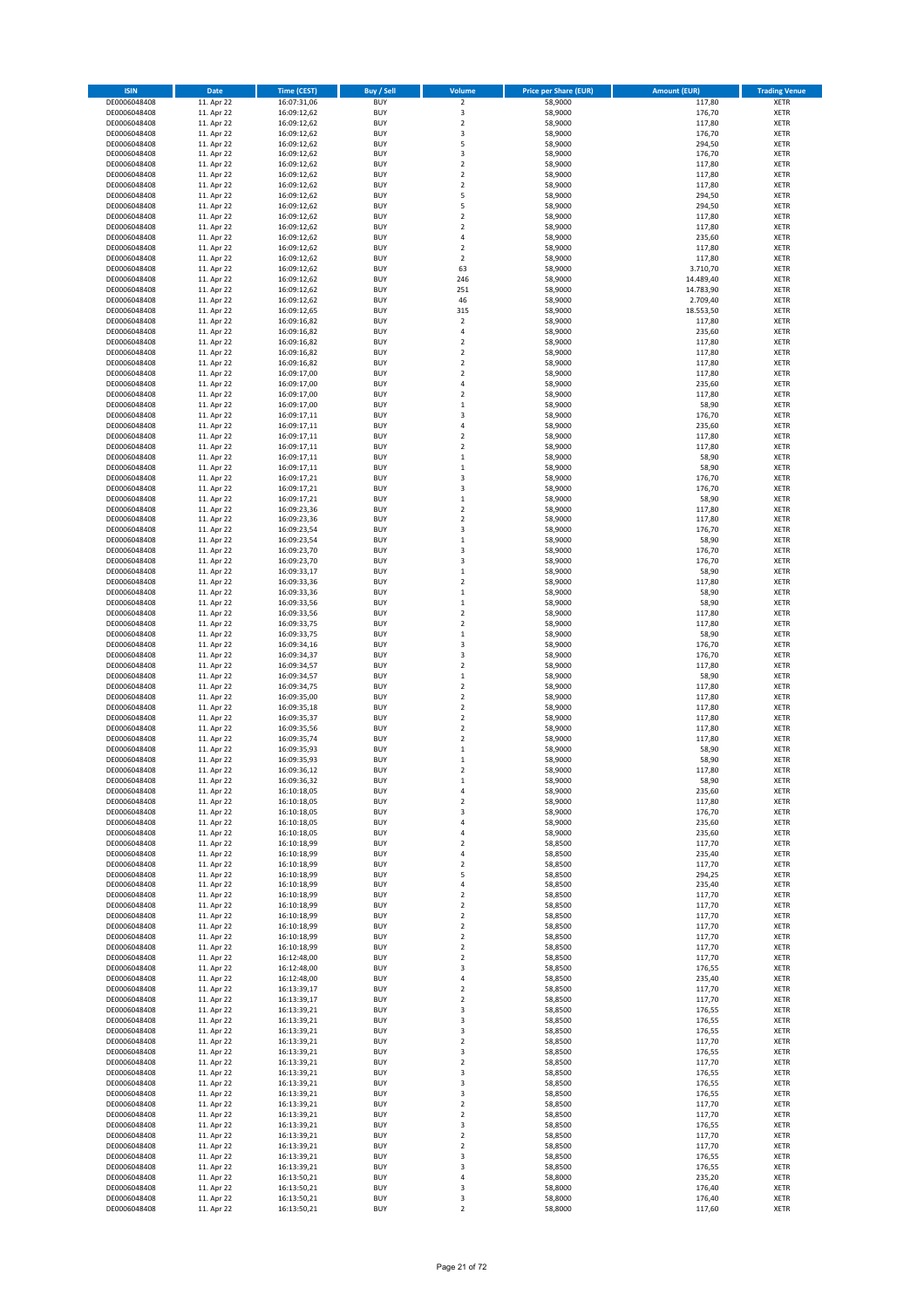| <b>ISIN</b>                  | <b>Date</b>              | <b>Time (CEST)</b>         | <b>Buy / Sell</b>        | Volume                          | <b>Price per Share (EUR)</b> | <b>Amount (EUR)</b> | <b>Trading Venue</b>       |
|------------------------------|--------------------------|----------------------------|--------------------------|---------------------------------|------------------------------|---------------------|----------------------------|
| DE0006048408                 | 11. Apr 22               | 16:13:50,21                | <b>BUY</b>               | 3                               | 58,8000                      | 176,40              | XETR                       |
| DE0006048408<br>DE0006048408 | 11. Apr 22<br>11. Apr 22 | 16:13:50,21<br>16:13:50,21 | <b>BUY</b><br><b>BUY</b> | 3<br>3                          | 58,8000<br>58,8000           | 176,40<br>176,40    | XETR<br><b>XETR</b>        |
| DE0006048408                 | 11. Apr 22               | 16:13:50,21                | <b>BUY</b>               | 4                               | 58,8000                      | 235,20              | <b>XETR</b>                |
| DE0006048408                 | 11. Apr 22               | 16:13:50,21                | <b>BUY</b>               | 3                               | 58,8000                      | 176,40              | <b>XETR</b>                |
| DE0006048408                 | 11. Apr 22               | 16:13:50,21                | <b>BUY</b>               | $\mathbf 2$                     | 58,8000                      | 117,60              | <b>XETR</b>                |
| DE0006048408<br>DE0006048408 | 11. Apr 22<br>11. Apr 22 | 16:13:50,21<br>16:15:32,71 | <b>BUY</b><br><b>BUY</b> | $\mathbf 2$<br>$\overline{4}$   | 58,8000<br>58,8500           | 117,60<br>235,40    | <b>XETR</b><br><b>XETR</b> |
| DE0006048408                 | 11. Apr 22               | 16:16:36,29                | <b>BUY</b>               | $\mathbf 2$                     | 58,9000                      | 117,80              | <b>XETR</b>                |
| DE0006048408                 | 11. Apr 22               | 16:16:36,29                | <b>BUY</b>               | 5                               | 58,9000                      | 294,50              | <b>XETR</b>                |
| DE0006048408                 | 11. Apr 22               | 16:16:36,29                | <b>BUY</b>               | 3                               | 58,9000                      | 176,70              | XETR                       |
| DE0006048408<br>DE0006048408 | 11. Apr 22<br>11. Apr 22 | 16:16:36,29<br>16:17:42,44 | <b>BUY</b><br><b>BUY</b> | $\mathbf 2$<br>3                | 58,9000<br>58,9500           | 117,80<br>176,85    | <b>XETR</b><br>XETR        |
| DE0006048408                 | 11. Apr 22               | 16:17:42,44                | <b>BUY</b>               | 3                               | 58,9500                      | 176,85              | <b>XETR</b>                |
| DE0006048408                 | 11. Apr 22               | 16:17:42,44                | <b>BUY</b>               | 3                               | 58,9500                      | 176,85              | XETR                       |
| DE0006048408                 | 11. Apr 22               | 16:17:42,44                | <b>BUY</b>               | $\mathbf 2$                     | 58,9500                      | 117,90              | <b>XETR</b>                |
| DE0006048408<br>DE0006048408 | 11. Apr 22<br>11. Apr 22 | 16:17:42,44                | <b>BUY</b><br><b>BUY</b> | 3<br>3                          | 58,9500<br>58,9500           | 176,85<br>176,85    | XETR<br><b>XETR</b>        |
| DE0006048408                 | 11. Apr 22               | 16:17:42,44<br>16:17:42,44 | <b>BUY</b>               | $\mathbf 2$                     | 58,9500                      | 117,90              | XETR                       |
| DE0006048408                 | 11. Apr 22               | 16:17:42,44                | <b>BUY</b>               | 4                               | 58,9500                      | 235,80              | <b>XETR</b>                |
| DE0006048408                 | 11. Apr 22               | 16:17:42,44                | <b>BUY</b>               | $\mathbf 2$                     | 58,9500                      | 117,90              | <b>XETR</b>                |
| DE0006048408<br>DE0006048408 | 11. Apr 22<br>11. Apr 22 | 16:17:42,44<br>16:17:42,44 | <b>BUY</b><br><b>BUY</b> | 3<br>3                          | 58,9500<br>58,9500           | 176,85<br>176,85    | <b>XETR</b><br><b>XETR</b> |
| DE0006048408                 | 11. Apr 22               | 16:17:48,36                | <b>BUY</b>               | 3                               | 58,9000                      | 176,70              | <b>XETR</b>                |
| DE0006048408                 | 11. Apr 22               | 16:17:48,36                | <b>BUY</b>               | 4                               | 58,9000                      | 235,60              | <b>XETR</b>                |
| DE0006048408                 | 11. Apr 22               | 16:17:48,36                | <b>BUY</b>               | 3                               | 58,9000                      | 176,70              | <b>XETR</b>                |
| DE0006048408<br>DE0006048408 | 11. Apr 22<br>11. Apr 22 | 16:17:48,36<br>16:17:48,36 | <b>BUY</b><br><b>BUY</b> | $\mathbf 2$<br>$\mathbf 2$      | 58,9000<br>58,9000           | 117,80<br>117,80    | <b>XETR</b><br><b>XETR</b> |
| DE0006048408                 | 11. Apr 22               | 16:17:48,36                | <b>BUY</b>               | 3                               | 58,9000                      | 176,70              | <b>XETR</b>                |
| DE0006048408                 | 11. Apr 22               | 16:17:48,36                | <b>BUY</b>               | 3                               | 58,9000                      | 176,70              | <b>XETR</b>                |
| DE0006048408                 | 11. Apr 22               | 16:17:48,36                | <b>BUY</b>               | $\mathbf 2$                     | 58,9000                      | 117,80              | <b>XETR</b>                |
| DE0006048408<br>DE0006048408 | 11. Apr 22<br>11. Apr 22 | 16:17:48,36<br>16:17:48,36 | <b>BUY</b><br><b>BUY</b> | 3<br>$\mathbf 2$                | 58,9000<br>58,9000           | 176,70<br>117,80    | <b>XETR</b><br><b>XETR</b> |
| DE0006048408                 | 11. Apr 22               | 16:17:48,36                | <b>BUY</b>               | $\mathbf 2$                     | 58,9000                      | 117,80              | XETR                       |
| DE0006048408                 | 11. Apr 22               | 16:17:48,36                | <b>BUY</b>               | 3                               | 58,9000                      | 176,70              | <b>XETR</b>                |
| DE0006048408                 | 11. Apr 22               | 16:17:48,36                | <b>BUY</b>               | $\mathbf 2$                     | 58,9000                      | 117,80              | XETR                       |
| DE0006048408<br>DE0006048408 | 11. Apr 22<br>11. Apr 22 | 16:17:48,36<br>16:17:48,36 | <b>BUY</b><br><b>BUY</b> | 3<br>3                          | 58,9000<br>58,9000           | 176,70<br>176,70    | <b>XETR</b><br>XETR        |
| DE0006048408                 | 11. Apr 22               | 16:17:48,36                | <b>BUY</b>               | 3                               | 58,9000                      | 176,70              | <b>XETR</b>                |
| DE0006048408                 | 11. Apr 22               | 16:17:48,36                | <b>BUY</b>               | $\mathbf 2$                     | 58,9000                      | 117,80              | <b>XETR</b>                |
| DE0006048408                 | 11. Apr 22               | 16:17:48,52                | <b>BUY</b>               | $\mathbf 2$                     | 58,9000                      | 117,80              | <b>XETR</b>                |
| DE0006048408<br>DE0006048408 | 11. Apr 22<br>11. Apr 22 | 16:17:48,52<br>16:17:48,52 | <b>BUY</b><br><b>BUY</b> | $\mathbf 2$<br>$\overline{4}$   | 58,9000<br>58,9000           | 117,80<br>235,60    | <b>XETR</b><br><b>XETR</b> |
| DE0006048408                 | 11. Apr 22               | 16:17:48,52                | <b>BUY</b>               | 4                               | 58,9000                      | 235,60              | <b>XETR</b>                |
| DE0006048408                 | 11. Apr 22               | 16:17:54,53                | <b>BUY</b>               | $\mathbf 2$                     | 58,8500                      | 117,70              | <b>XETR</b>                |
| DE0006048408                 | 11. Apr 22               | 16:17:54,53                | <b>BUY</b>               | $\mathbf 2$                     | 58,8500                      | 117,70              | XETR                       |
| DE0006048408<br>DE0006048408 | 11. Apr 22<br>11. Apr 22 | 16:21:03,41<br>16:21:03,41 | <b>BUY</b><br><b>BUY</b> | 2<br>3                          | 58,9000<br>58,9000           | 117,80<br>176,70    | XETR<br><b>XETR</b>        |
| DE0006048408                 | 11. Apr 22               | 16:21:03,41                | <b>BUY</b>               | 3                               | 58,9000                      | 176,70              | <b>XETR</b>                |
| DE0006048408                 | 11. Apr 22               | 16:21:03,41                | <b>BUY</b>               | $\mathbf 2$                     | 58,9000                      | 117,80              | XETR                       |
| DE0006048408                 | 11. Apr 22               | 16:21:03,41                | <b>BUY</b>               | $\mathbf 2$                     | 58,9000                      | 117,80              | <b>XETR</b>                |
| DE0006048408<br>DE0006048408 | 11. Apr 22<br>11. Apr 22 | 16:21:03,41<br>16:21:03,41 | <b>BUY</b><br><b>BUY</b> | $\mathbf 2$<br>3                | 58,9000<br>58,9000           | 117,80<br>176,70    | <b>XETR</b><br><b>XETR</b> |
| DE0006048408                 | 11. Apr 22               | 16:21:03,41                | <b>BUY</b>               | 3                               | 58,9000                      | 176,70              | <b>XETR</b>                |
| DE0006048408                 | 11. Apr 22               | 16:21:03,41                | <b>BUY</b>               | $\mathbf 2$                     | 58,9000                      | 117,80              | <b>XETR</b>                |
| DE0006048408                 | 11. Apr 22               | 16:21:03,41                | <b>BUY</b>               | $\mathbf 2$                     | 58,9000                      | 117,80              | <b>XETR</b>                |
| DE0006048408<br>DE0006048408 | 11. Apr 22<br>11. Apr 22 | 16:25:13,70<br>16:25:13,70 | <b>BUY</b><br><b>BUY</b> | $\mathbf 2$<br>3                | 59,0000<br>59,0000           | 118,00<br>177,00    | <b>XETR</b><br><b>XETR</b> |
| DE0006048408                 | 11. Apr 22               | 16:25:13,70                | <b>BUY</b>               | $\mathbf 2$                     | 59,0000                      | 118,00              | <b>XETR</b>                |
| DE0006048408                 | 11. Apr 22               | 16:25:13,70                | <b>BUY</b>               | $\mathbf 2$                     | 59,0000                      | 118,00              | <b>XETR</b>                |
| DE0006048408                 | 11. Apr 22               | 16:25:13,70                | <b>BUY</b><br><b>BUY</b> | $\mathbf 2$<br>4                | 59,0000                      | 118,00              | XETR<br><b>XETR</b>        |
| DE0006048408<br>DE0006048408 | 11. Apr 22<br>11. Apr 22 | 16:25:13,70<br>16:25:13,70 | <b>BUY</b>               | $\mathbf 2$                     | 59,0000<br>59,0000           | 236,00<br>118,00    | XETR                       |
| DE0006048408                 | 11. Apr 22               | 16:25:13,70                | <b>BUY</b>               | 4                               | 59,0000                      | 236,00              | <b>XETR</b>                |
| DE0006048408                 | 11. Apr 22               | 16:25:13,70                | <b>BUY</b>               | $\overline{\mathbf{2}}$         | 59,0000                      | 118,00              | XETR                       |
| DE0006048408<br>DE0006048408 | 11. Apr 22<br>11. Apr 22 | 16:25:13,70<br>16:25:19,48 | <b>BUY</b><br><b>BUY</b> | 3<br>$\boldsymbol{2}$           | 59,0000<br>58,9500           | 177,00<br>117,90    | XETR<br>XETR               |
| DE0006048408                 | 11. Apr 22               | 16:25:19,48                | <b>BUY</b>               | 4                               | 58,9500                      | 235,80              | XETR                       |
| DE0006048408                 | 11. Apr 22               | 16:25:19,48                | <b>BUY</b>               | 2                               | 58,9500                      | 117,90              | XETR                       |
| DE0006048408                 | 11. Apr 22               | 16:25:19,48                | <b>BUY</b>               | $\mathbf 2$                     | 58,9500                      | 117,90              | <b>XETR</b>                |
| DE0006048408<br>DE0006048408 | 11. Apr 22<br>11. Apr 22 | 16:25:19,48<br>16:25:19,48 | <b>BUY</b><br><b>BUY</b> | 4<br>$\mathbf 2$                | 58,9500<br>58,9500           | 235,80<br>117,90    | XETR<br><b>XETR</b>        |
| DE0006048408                 | 11. Apr 22               | 16:25:19,48                | <b>BUY</b>               | 3                               | 58,9500                      | 176,85              | XETR                       |
| DE0006048408                 | 11. Apr 22               | 16:25:19,48                | <b>BUY</b>               | $\mathbf 2$                     | 58,9500                      | 117,90              | <b>XETR</b>                |
| DE0006048408                 | 11. Apr 22               | 16:25:19,48                | <b>BUY</b><br><b>BUY</b> | 3                               | 58,9500                      | 176,85              | XETR                       |
| DE0006048408<br>DE0006048408 | 11. Apr 22<br>11. Apr 22 | 16:25:19,48<br>16:25:19,48 | <b>BUY</b>               | 4<br>$\mathbf 2$                | 58,9500<br>58,9500           | 235,80<br>117,90    | <b>XETR</b><br>XETR        |
| DE0006048408                 | 11. Apr 22               | 16:25:19,48                | <b>BUY</b>               | $\mathbf 2$                     | 58,9500                      | 117,90              | <b>XETR</b>                |
| DE0006048408                 | 11. Apr 22               | 16:25:19,48                | <b>BUY</b>               | 4                               | 58,9500                      | 235,80              | XETR                       |
| DE0006048408<br>DE0006048408 | 11. Apr 22<br>11. Apr 22 | 16:25:19,48<br>16:25:19,48 | <b>BUY</b><br><b>BUY</b> | 9<br>$\mathbf 2$                | 58,9500<br>58,9500           | 530,55<br>117,90    | <b>XETR</b><br>XETR        |
| DE0006048408                 | 11. Apr 22               | 16:25:19,48                | <b>BUY</b>               | 2                               | 58,9500                      | 117,90              | <b>XETR</b>                |
| DE0006048408                 | 11. Apr 22               | 16:25:19,48                | <b>BUY</b>               | 53                              | 58,9500                      | 3.124,35            | <b>XETR</b>                |
| DE0006048408                 | 11. Apr 22               | 16:25:19,67                | <b>BUY</b>               | 4                               | 58,9500                      | 235,80              | <b>XETR</b>                |
| DE0006048408<br>DE0006048408 | 11. Apr 22<br>11. Apr 22 | 16:26:42,10<br>16:26:42,10 | <b>BUY</b><br><b>BUY</b> | 4<br>4                          | 58,9500<br>58,9500           | 235,80<br>235,80    | XETR<br><b>XETR</b>        |
| DE0006048408                 | 11. Apr 22               | 16:26:42,10                | <b>BUY</b>               | 2                               | 58,9500                      | 117,90              | <b>XETR</b>                |
| DE0006048408                 | 11. Apr 22               | 16:26:42,10                | <b>BUY</b>               | 4                               | 58,9500                      | 235,80              | XETR                       |
| DE0006048408<br>DE0006048408 | 11. Apr 22<br>11. Apr 22 | 16:26:42,10<br>16:26:42,10 | <b>BUY</b><br><b>BUY</b> | $\overline{\mathbf{c}}$<br>3    | 58,9500<br>58,9500           | 117,90<br>176,85    | XETR<br>XETR               |
| DE0006048408                 | 11. Apr 22               | 16:26:42,10                | <b>BUY</b>               | 4                               | 58,9500                      | 235,80              | <b>XETR</b>                |
| DE0006048408                 | 11. Apr 22               | 16:26:42,10                | <b>BUY</b>               | 3                               | 58,9500                      | 176,85              | XETR                       |
| DE0006048408                 | 11. Apr 22               | 16:26:42,10                | <b>BUY</b>               | $\overline{\mathbf{c}}$         | 58,9500                      | 117,90              | <b>XETR</b>                |
| DE0006048408                 | 11. Apr 22               | 16:26:42,10                | <b>BUY</b><br><b>BUY</b> | 52                              | 58,9500                      | 3.065,40            | XETR<br><b>XETR</b>        |
| DE0006048408<br>DE0006048408 | 11. Apr 22<br>11. Apr 22 | 16:26:42,10<br>16:26:42,10 | <b>BUY</b>               | 3<br>4                          | 58,9500<br>58,9500           | 176,85<br>235,80    | XETR                       |
| DE0006048408                 | 11. Apr 22               | 16:26:42,10                | <b>BUY</b>               | 2                               | 58,9500                      | 117,90              | <b>XETR</b>                |
| DE0006048408                 | 11. Apr 22               | 16:26:53,43                | <b>BUY</b>               | $\mathbf 2$                     | 58,9000                      | 117,80              | XETR                       |
| DE0006048408<br>DE0006048408 | 11. Apr 22<br>11. Apr 22 | 16:26:53,61<br>16:26:53,78 | <b>BUY</b><br><b>BUY</b> | $\mathbf 2$<br>2                | 58,9000<br>58,9000           | 117,80<br>117,80    | <b>XETR</b><br><b>XETR</b> |
| DE0006048408                 | 11. Apr 22               | 16:26:53,95                | <b>BUY</b>               | 2                               | 58,9000                      | 117,80              | <b>XETR</b>                |
| DE0006048408                 | 11. Apr 22               | 16:26:54,13                | <b>BUY</b>               | $\mathbf 2$                     | 58,9000                      | 117,80              | XETR                       |
| DE0006048408                 | 11. Apr 22               | 16:27:39,71                | <b>BUY</b>               | 4                               | 58,9000                      | 235,60              | <b>XETR</b>                |
| DE0006048408<br>DE0006048408 | 11. Apr 22<br>11. Apr 22 | 16:27:39,71<br>16:27:39,71 | <b>BUY</b><br><b>BUY</b> | $\boldsymbol{2}$<br>$\mathbf 2$ | 58,9000<br>58,9000           | 117,80<br>117,80    | XETR<br>XETR               |
| DE0006048408                 | 11. Apr 22               | 16:27:39,71                | <b>BUY</b>               | 6                               | 58,9000                      | 353,40              | XETR                       |
| DE0006048408                 | 11. Apr 22               | 16:27:39,71                | <b>BUY</b>               | 4                               | 58,9000                      | 235,60              | XETR                       |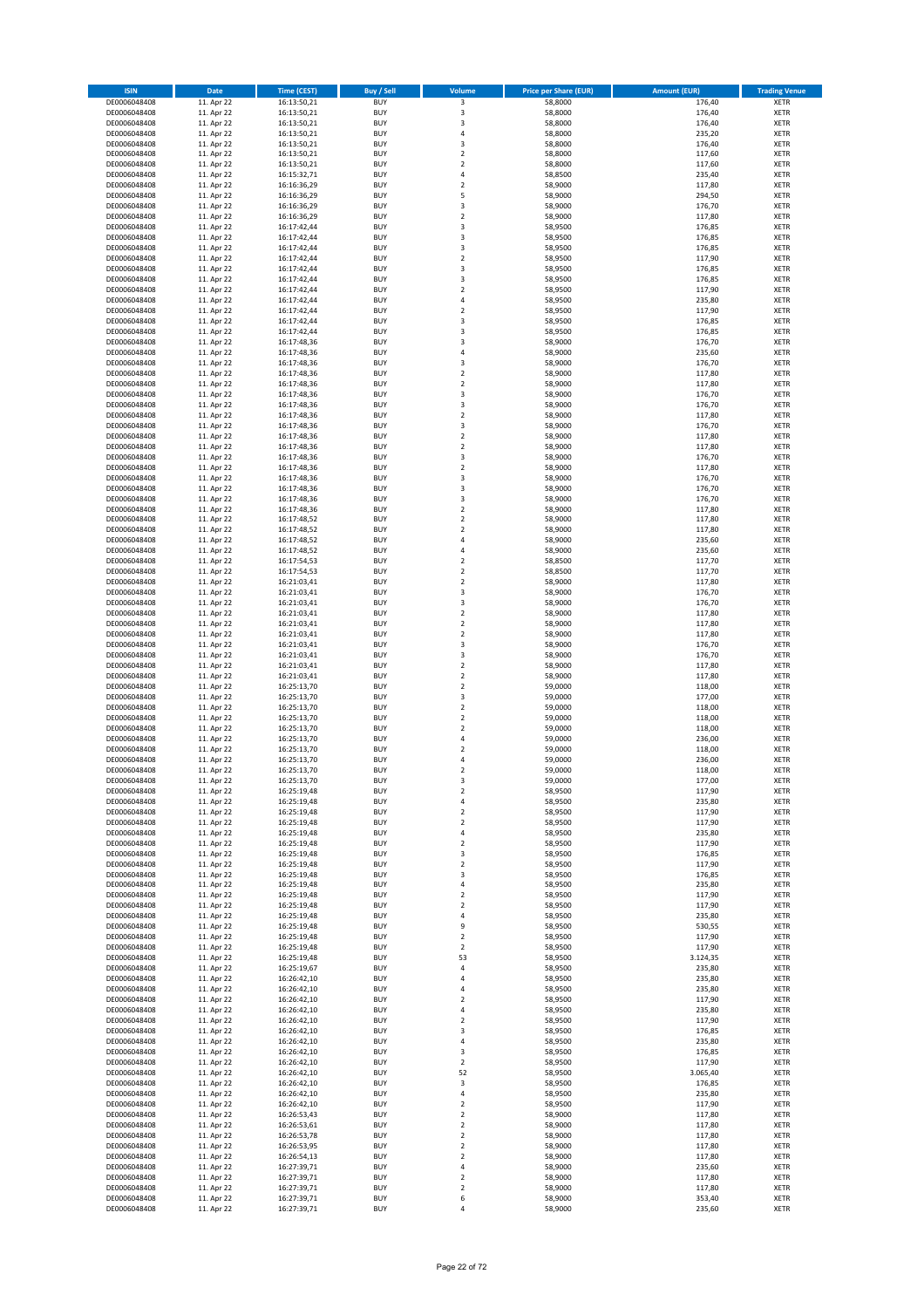| <b>ISIN</b>                  | <b>Date</b>              | <b>Time (CEST)</b>         | <b>Buy / Sell</b>        | Volume                                             | <b>Price per Share (EUR)</b> | <b>Amount (EUR)</b> | <b>Trading Venue</b>       |
|------------------------------|--------------------------|----------------------------|--------------------------|----------------------------------------------------|------------------------------|---------------------|----------------------------|
| DE0006048408                 | 11. Apr 22               | 16:27:39,71                | <b>BUY</b>               | $\overline{\mathbf{c}}$                            | 58,9000                      | 117,80              | XETR                       |
| DE0006048408                 | 11. Apr 22               | 16:27:39,71                | <b>BUY</b>               | $\mathbf 2$                                        | 58,9000                      | 117,80              | XETR                       |
| DE0006048408<br>DE0006048408 | 11. Apr 22<br>11. Apr 22 | 16:27:39,71<br>16:27:39,71 | <b>BUY</b><br><b>BUY</b> | 3<br>3                                             | 58,9000<br>58,9000           | 176,70<br>176,70    | <b>XETR</b><br><b>XETR</b> |
| DE0006048408                 | 11. Apr 22               | 16:27:39,71                | <b>BUY</b>               | $\mathbf 2$                                        | 58,9000                      | 117,80              | <b>XETR</b>                |
| DE0006048408                 | 11. Apr 22               | 16:27:39,71                | <b>BUY</b>               | $\overline{\mathbf{c}}$                            | 58,9000                      | 117,80              | <b>XETR</b>                |
| DE0006048408                 | 11. Apr 22               | 16:27:39,71                | <b>BUY</b>               | $\mathbf 1$                                        | 58,9000                      | 58,90               | <b>XETR</b>                |
| DE0006048408                 | 11. Apr 22               | 16:27:50,06                | <b>BUY</b>               | $\mathbf 1$                                        | 58,8500                      | 58,85               | <b>XETR</b>                |
| DE0006048408<br>DE0006048408 | 11. Apr 22<br>11. Apr 22 | 16:27:50,23                | <b>BUY</b><br><b>BUY</b> | $\mathbf 1$<br>$\mathbf{1}$                        | 58,8500<br>58,8500           | 58,85<br>58,85      | <b>XETR</b><br><b>XETR</b> |
| DE0006048408                 | 11. Apr 22               | 16:27:50,23<br>16:28:02,47 | <b>BUY</b>               | $\mathbf 2$                                        | 58,8500                      | 117,70              | XETR                       |
| DE0006048408                 | 11. Apr 22               | 16:28:35,50                | <b>BUY</b>               | 3                                                  | 58,9000                      | 176,70              | <b>XETR</b>                |
| DE0006048408                 | 11. Apr 22               | 16:28:35,50                | <b>BUY</b>               | 4                                                  | 58,9000                      | 235,60              | XETR                       |
| DE0006048408                 | 11. Apr 22               | 16:28:35,50                | <b>BUY</b>               | $\overline{\mathbf{2}}$                            | 58,9000                      | 117,80              | <b>XETR</b>                |
| DE0006048408                 | 11. Apr 22               | 16:28:35,50                | <b>BUY</b>               | 4                                                  | 58,9000                      | 235,60              | XETR                       |
| DE0006048408<br>DE0006048408 | 11. Apr 22<br>11. Apr 22 | 16:28:35,50<br>16:28:35,50 | <b>BUY</b><br><b>BUY</b> | $\overline{\mathbf{c}}$<br>$\mathbf 2$             | 58,9000<br>58,9000           | 117,80<br>117,80    | <b>XETR</b><br>XETR        |
| DE0006048408                 | 11. Apr 22               | 16:33:13,34                | <b>BUY</b>               | 3                                                  | 58,8500                      | 176,55              | <b>XETR</b>                |
| DE0006048408                 | 11. Apr 22               | 16:34:38,45                | <b>BUY</b>               | $\mathbf 2$                                        | 58,8500                      | 117,70              | XETR                       |
| DE0006048408                 | 11. Apr 22               | 16:34:38,45                | <b>BUY</b>               | $\overline{\mathbf{c}}$                            | 58,8500                      | 117,70              | <b>XETR</b>                |
| DE0006048408                 | 11. Apr 22<br>11. Apr 22 | 16:34:38,45                | <b>BUY</b><br><b>BUY</b> | $\overline{\mathbf{c}}$<br>3                       | 58,8500<br>58,8500           | 117,70<br>176,55    | XETR<br>XETR               |
| DE0006048408<br>DE0006048408 | 11. Apr 22               | 16:34:38,45<br>16:34:38,45 | <b>BUY</b>               | $\overline{4}$                                     | 58,8500                      | 235,40              | <b>XETR</b>                |
| DE0006048408                 | 11. Apr 22               | 16:34:38,45                | <b>BUY</b>               | $\mathbf 2$                                        | 58,8500                      | 117,70              | <b>XETR</b>                |
| DE0006048408                 | 11. Apr 22               | 16:34:39,55                | <b>BUY</b>               | 3                                                  | 58,8500                      | 176,55              | <b>XETR</b>                |
| DE0006048408                 | 11. Apr 22               | 16:34:39,55                | <b>BUY</b>               | 3                                                  | 58,8500                      | 176,55              | <b>XETR</b>                |
| DE0006048408                 | 11. Apr 22               | 16:39:33,57                | <b>BUY</b>               | $\overline{\mathbf{c}}$                            | 58,8500                      | 117,70              | <b>XETR</b>                |
| DE0006048408<br>DE0006048408 | 11. Apr 22<br>11. Apr 22 | 16:39:33,57<br>16:39:33,57 | <b>BUY</b><br><b>BUY</b> | 3<br>$\mathbf 2$                                   | 58,8500<br>58,8500           | 176,55<br>117,70    | <b>XETR</b><br><b>XETR</b> |
| DE0006048408                 | 11. Apr 22               | 16:39:33,57                | <b>BUY</b>               | 3                                                  | 58,8500                      | 176,55              | <b>XETR</b>                |
| DE0006048408                 | 11. Apr 22               | 16:39:33,57                | <b>BUY</b>               | 3                                                  | 58,8500                      | 176,55              | <b>XETR</b>                |
| DE0006048408                 | 11. Apr 22               | 16:39:33,57                | <b>BUY</b>               | $\mathbf 2$                                        | 58,8500                      | 117,70              | <b>XETR</b>                |
| DE0006048408                 | 11. Apr 22               | 16:39:33,57                | <b>BUY</b>               | 3                                                  | 58,8500                      | 176,55              | <b>XETR</b>                |
| DE0006048408<br>DE0006048408 | 11. Apr 22<br>11. Apr 22 | 16:39:33,57<br>16:39:33,57 | <b>BUY</b><br><b>BUY</b> | $\mathbf 2$<br>4                                   | 58,8500<br>58,8500           | 117,70<br>235,40    | XETR<br><b>XETR</b>        |
| DE0006048408                 | 11. Apr 22               | 16:39:33,57                | <b>BUY</b>               | 3                                                  | 58,8500                      | 176,55              | XETR                       |
| DE0006048408                 | 11. Apr 22               | 16:39:33,57                | <b>BUY</b>               | 3                                                  | 58,8500                      | 176,55              | <b>XETR</b>                |
| DE0006048408                 | 11. Apr 22               | 16:39:33,57                | <b>BUY</b>               | $\mathbf 2$                                        | 58,8500                      | 117,70              | XETR                       |
| DE0006048408                 | 11. Apr 22               | 16:39:33,57                | <b>BUY</b>               | $\overline{\mathbf{c}}$                            | 58,8500                      | 117,70              | <b>XETR</b>                |
| DE0006048408<br>DE0006048408 | 11. Apr 22<br>11. Apr 22 | 16:39:33,57                | <b>BUY</b><br><b>BUY</b> | $\mathbf 2$<br>$\overline{\mathbf{c}}$             | 58,8500<br>58,8500           | 117,70<br>117,70    | <b>XETR</b><br><b>XETR</b> |
| DE0006048408                 | 11. Apr 22               | 16:39:33,57<br>16:39:33,57 | <b>BUY</b>               | 3                                                  | 58,8500                      | 176,55              | <b>XETR</b>                |
| DE0006048408                 | 11. Apr 22               | 16:39:33,57                | <b>BUY</b>               | 3                                                  | 58,8500                      | 176,55              | <b>XETR</b>                |
| DE0006048408                 | 11. Apr 22               | 16:39:33,57                | <b>BUY</b>               | 63                                                 | 58,8500                      | 3.707,55            | <b>XETR</b>                |
| DE0006048408                 | 11. Apr 22               | 16:39:33,57                | <b>BUY</b>               | $\overline{\mathbf{c}}$                            | 58,9000                      | 117,80              | <b>XETR</b>                |
| DE0006048408                 | 11. Apr 22               | 16:39:33,76                | <b>BUY</b>               | $\mathbf 2$                                        | 58,9000                      | 117,80              | XETR                       |
| DE0006048408<br>DE0006048408 | 11. Apr 22<br>11. Apr 22 | 16:40:30,03<br>16:40:30,03 | <b>BUY</b><br><b>BUY</b> | 2<br>3                                             | 58,9000<br>58,9000           | 117,80<br>176,70    | XETR<br><b>XETR</b>        |
| DE0006048408                 | 11. Apr 22               | 16:40:30,03                | <b>BUY</b>               | $\mathbf 2$                                        | 58,9000                      | 117,80              | <b>XETR</b>                |
| DE0006048408                 | 11. Apr 22               | 16:40:30,03                | <b>BUY</b>               | 4                                                  | 58,9000                      | 235,60              | XETR                       |
| DE0006048408                 | 11. Apr 22               | 16:40:30,03                | <b>BUY</b>               | 2                                                  | 58,9000                      | 117,80              | <b>XETR</b>                |
| DE0006048408                 | 11. Apr 22               | 16:40:30,03                | <b>BUY</b><br><b>BUY</b> | $\overline{\mathbf{c}}$<br>$\mathbf 2$             | 58,9000                      | 117,80              | <b>XETR</b>                |
| DE0006048408<br>DE0006048408 | 11. Apr 22<br>11. Apr 22 | 16:40:30,03<br>16:40:30,10 | <b>BUY</b>               | $\mathbf 2$                                        | 58,9000<br>58,9000           | 117,80<br>117,80    | <b>XETR</b><br><b>XETR</b> |
| DE0006048408                 | 11. Apr 22               | 16:40:30,10                | <b>BUY</b>               | $\mathbf 2$                                        | 58,9000                      | 117,80              | XETR                       |
| DE0006048408                 | 11. Apr 22               | 16:40:30,10                | <b>BUY</b>               | 3                                                  | 58,9000                      | 176,70              | <b>XETR</b>                |
| DE0006048408                 | 11. Apr 22               | 16:40:30,10                | <b>BUY</b>               | $\mathbf 2$                                        | 58,9000                      | 117,80              | <b>XETR</b>                |
| DE0006048408                 | 11. Apr 22               | 16:40:30,10                | <b>BUY</b><br><b>BUY</b> | $\overline{\mathbf{c}}$<br>$\overline{\mathbf{c}}$ | 58,9000                      | 117,80              | <b>XETR</b><br><b>XETR</b> |
| DE0006048408<br>DE0006048408 | 11. Apr 22<br>11. Apr 22 | 16:40:30,10<br>16:40:30,28 | <b>BUY</b>               | $\overline{\mathbf{c}}$                            | 58,9000<br>58,9000           | 117,80<br>117,80    | <b>XETR</b>                |
| DE0006048408                 | 11. Apr 22               | 16:41:43,42                | <b>BUY</b>               | $\mathbf 2$                                        | 58,8500                      | 117,70              | XETR                       |
| DE0006048408                 | 11. Apr 22               | 16:41:43,42                | <b>BUY</b>               | 4                                                  | 58,8500                      | 235,40              | <b>XETR</b>                |
| DE0006048408                 | 11. Apr 22               | 16:41:43,42                | <b>BUY</b>               | 3                                                  | 58,8500                      | 176,55              | XETR                       |
| DE0006048408<br>DE0006048408 | 11. Apr 22               | 16:41:43,42<br>16:41:43,42 | <b>BUY</b><br><b>BUY</b> | $\overline{\mathbf{c}}$<br>$\overline{\mathbf{c}}$ | 58,8500<br>58,9000           | 117,70<br>117,80    | <b>XETR</b><br>XETR        |
| DE0006048408                 | 11. Apr 22<br>11. Apr 22 | 16:41:43,42                | <b>BUY</b>               | 3                                                  | 58,9000                      | 176,70              | XETR                       |
| DE0006048408                 | 11. Apr 22               | 16:41:43,42                | <b>BUY</b>               | $\boldsymbol{2}$                                   | 58,9000                      | 117,80              | XETR                       |
| DE0006048408                 | 11. Apr 22               | 16:41:43,42                | <b>BUY</b>               | 3                                                  | 58,9000                      | 176,70              | XETR                       |
| DE0006048408                 | 11. Apr 22               | 16:41:43,42                | <b>BUY</b>               | 2                                                  | 58,9000                      | 117,80              | XETR                       |
| DE0006048408                 | 11. Apr 22               | 16:41:43,42<br>16:41:43,42 | <b>BUY</b>               | 4                                                  | 58,8500                      | 235,40              | <b>XETR</b>                |
| DE0006048408<br>DE0006048408 | 11. Apr 22<br>11. Apr 22 | 16:41:43,42                | <b>BUY</b><br><b>BUY</b> | 3<br>$\mathbf 2$                                   | 58,8500<br>58,9000           | 176,55<br>117,80    | XETR<br><b>XETR</b>        |
| DE0006048408                 | 11. Apr 22               | 16:41:43,42                | <b>BUY</b>               | $\mathbf 2$                                        | 58,9000                      | 117,80              | XETR                       |
| DE0006048408                 | 11. Apr 22               | 16:41:43,42                | <b>BUY</b>               | $\mathbf 2$                                        | 58,9000                      | 117,80              | <b>XETR</b>                |
| DE0006048408                 | 11. Apr 22               | 16:41:43,42                | <b>BUY</b>               | $\mathbf 2$                                        | 58,9000                      | 117,80              | XETR                       |
| DE0006048408<br>DE0006048408 | 11. Apr 22<br>11. Apr 22 | 16:41:43,42<br>16:41:43,42 | <b>BUY</b><br><b>BUY</b> | 4<br>4                                             | 58,9000<br>58,9000           | 235,60<br>235,60    | <b>XETR</b><br>XETR        |
| DE0006048408                 | 11. Apr 22               | 16:41:43,42                | <b>BUY</b>               | 3                                                  | 58,9000                      | 176,70              | <b>XETR</b>                |
| DE0006048408                 | 11. Apr 22               | 16:41:43,42                | <b>BUY</b>               | 4                                                  | 58,8500                      | 235,40              | XETR                       |
| DE0006048408                 | 11. Apr 22               | 16:41:43,42                | <b>BUY</b>               | 2                                                  | 58,8500                      | 117,70              | <b>XETR</b>                |
| DE0006048408                 | 11. Apr 22               | 16:41:43,42                | <b>BUY</b>               | 3                                                  | 58,8500                      | 176,55              | XETR                       |
| DE0006048408<br>DE0006048408 | 11. Apr 22<br>11. Apr 22 | 16:41:43,42                | <b>BUY</b><br><b>BUY</b> | 4<br>4                                             | 58,9000<br>58,9000           | 235,60<br>235,60    | <b>XETR</b><br><b>XETR</b> |
| DE0006048408                 | 11. Apr 22               | 16:41:43,42<br>16:41:43,42 | <b>BUY</b>               | 3                                                  | 58,9000                      | 176,70              | <b>XETR</b>                |
| DE0006048408                 | 11. Apr 22               | 16:41:43,42                | <b>BUY</b>               | 3                                                  | 58,9000                      | 176,70              | XETR                       |
| DE0006048408                 | 11. Apr 22               | 16:41:43,42                | <b>BUY</b>               | $\mathbf 2$                                        | 58,8500                      | 117,70              | <b>XETR</b>                |
| DE0006048408                 | 11. Apr 22               | 16:41:43,42                | <b>BUY</b>               | 2                                                  | 58,8500                      | 117,70              | <b>XETR</b>                |
| DE0006048408<br>DE0006048408 | 11. Apr 22<br>11. Apr 22 | 16:41:43,42<br>16:41:43,42 | <b>BUY</b><br><b>BUY</b> | 135<br>4                                           | 58,9000<br>58,9000           | 7.951,50<br>235,60  | XETR<br><b>XETR</b>        |
| DE0006048408                 | 11. Apr 22               | 16:41:43,42                | <b>BUY</b>               | $\mathbf 2$                                        | 58,9000                      | 117,80              | XETR                       |
| DE0006048408                 | 11. Apr 22               | 16:41:43,42                | <b>BUY</b>               | $\mathbf 2$                                        | 58,9000                      | 117,80              | <b>XETR</b>                |
| DE0006048408                 | 11. Apr 22               | 16:41:43,42                | <b>BUY</b>               | 2                                                  | 58,9000                      | 117,80              | XETR                       |
| DE0006048408                 | 11. Apr 22               | 16:41:43,42                | <b>BUY</b>               | 35                                                 | 58,8500                      | 2.059,75            | <b>XETR</b>                |
| DE0006048408                 | 11. Apr 22               | 16:41:43,73                | <b>BUY</b><br><b>BUY</b> | 4                                                  | 58,9000                      | 235,60              | XETR<br><b>XETR</b>        |
| DE0006048408<br>DE0006048408 | 11. Apr 22<br>11. Apr 22 | 16:41:43,73<br>16:41:43,73 | <b>BUY</b>               | 4<br>4                                             | 58,9000<br>58,9000           | 235,60<br>235,60    | XETR                       |
| DE0006048408                 | 11. Apr 22               | 16:41:43,73                | <b>BUY</b>               | 2                                                  | 58,9000                      | 117,80              | <b>XETR</b>                |
| DE0006048408                 | 11. Apr 22               | 16:41:43,73                | <b>BUY</b>               | 4                                                  | 58,9000                      | 235,60              | XETR                       |
| DE0006048408                 | 11. Apr 22               | 16:41:49,06                | <b>BUY</b>               | 3                                                  | 58,9000                      | 176,70              | <b>XETR</b>                |
| DE0006048408<br>DE0006048408 | 11. Apr 22<br>11. Apr 22 | 16:41:49,06<br>16:41:49,06 | <b>BUY</b><br><b>BUY</b> | 3<br>3                                             | 58,9000<br>58,9000           | 176,70<br>176,70    | <b>XETR</b><br><b>XETR</b> |
| DE0006048408                 | 11. Apr 22               | 16:41:49,09                | <b>BUY</b>               | $\mathbf 2$                                        | 58,9000                      | 117,80              | XETR                       |
| DE0006048408                 | 11. Apr 22               | 16:45:14,53                | <b>BUY</b>               | $\mathbf 2$                                        | 58,8500                      | 117,70              | <b>XETR</b>                |
| DE0006048408                 |                          |                            |                          |                                                    |                              | 176,55              | XETR                       |
|                              | 11. Apr 22               | 16:45:14,53                | <b>BUY</b>               | 3                                                  | 58,8500                      |                     |                            |
| DE0006048408<br>DE0006048408 | 11. Apr 22<br>11. Apr 22 | 16:45:14,53<br>16:45:14,53 | <b>BUY</b><br><b>BUY</b> | 3<br>$\mathbf 2$                                   | 58,8500<br>58,8500           | 176,55<br>117,70    | XETR<br>XETR               |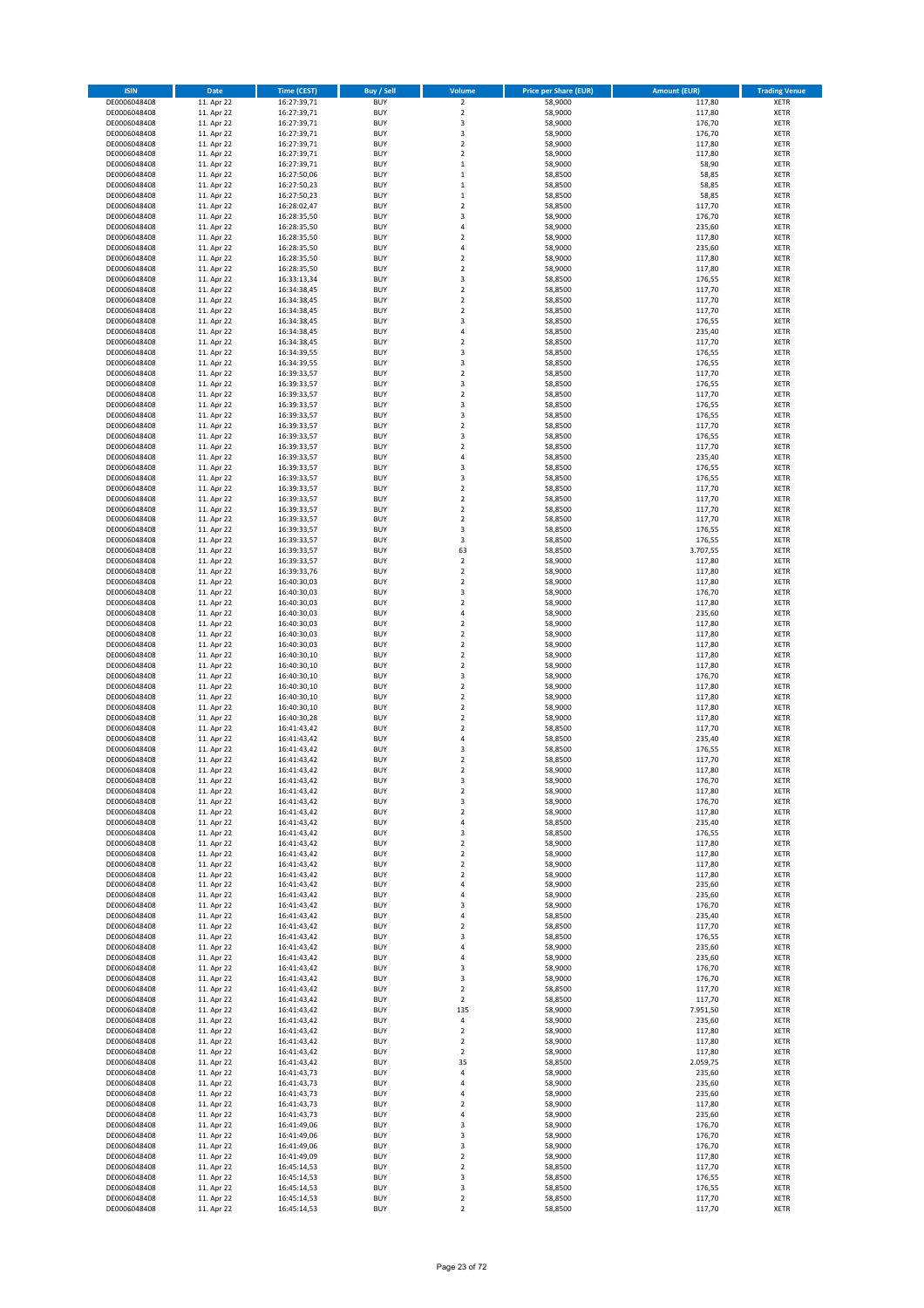| <b>ISIN</b>                  | <b>Date</b>              | <b>Time (CEST)</b>         | <b>Buy / Sell</b>        | Volume                                 | <b>Price per Share (EUR)</b> | <b>Amount (EUR)</b> | <b>Trading Venue</b>       |
|------------------------------|--------------------------|----------------------------|--------------------------|----------------------------------------|------------------------------|---------------------|----------------------------|
| DE0006048408                 | 11. Apr 22               | 16:45:14,53                | <b>BUY</b>               | $\overline{\mathbf{c}}$                | 58,8500                      | 117,70              | XETR                       |
| DE0006048408                 | 11. Apr 22               | 16:45:14,53                | <b>BUY</b>               | $\mathbf 2$                            | 58,8500                      | 117,70              | XETR                       |
| DE0006048408<br>DE0006048408 | 11. Apr 22<br>11. Apr 22 | 16:45:14,53<br>16:45:14,53 | <b>BUY</b><br><b>BUY</b> | $\mathbf 2$<br>3                       | 58,8500<br>58,8500           | 117,70<br>176,55    | XETR<br>XETR               |
| DE0006048408                 | 11. Apr 22               | 16:45:14,53                | <b>BUY</b>               | 3                                      | 58,8500                      | 176,55              | XETR                       |
| DE0006048408                 | 11. Apr 22               | 16:45:14,53                | <b>BUY</b>               | 3                                      | 58,8500                      | 176,55              | <b>XETR</b>                |
| DE0006048408                 | 11. Apr 22               | 16:45:14,53                | <b>BUY</b>               | 3                                      | 58,8500                      | 176,55              | <b>XETR</b>                |
| DE0006048408                 | 11. Apr 22               | 16:45:14,53                | <b>BUY</b>               | $\mathbf 2$                            | 58,8500                      | 117,70              | <b>XETR</b>                |
| DE0006048408<br>DE0006048408 | 11. Apr 22<br>11. Apr 22 | 16:45:14,53                | <b>BUY</b><br><b>BUY</b> | $\mathbf 2$<br>3                       | 58,8500<br>58,8500           | 117,70<br>176,55    | <b>XETR</b><br><b>XETR</b> |
| DE0006048408                 | 11. Apr 22               | 16:45:14,53<br>16:45:14,53 | <b>BUY</b>               | 3                                      | 58,8500                      | 176,55              | XETR                       |
| DE0006048408                 | 11. Apr 22               | 16:45:14,53                | <b>BUY</b>               | $\mathbf 2$                            | 58,8500                      | 117,70              | <b>XETR</b>                |
| DE0006048408                 | 11. Apr 22               | 16:45:14,53                | <b>BUY</b>               | 4                                      | 58,8500                      | 235,40              | XETR                       |
| DE0006048408                 | 11. Apr 22               | 16:45:14,53                | <b>BUY</b>               | 4                                      | 58,8500                      | 235,40              | <b>XETR</b>                |
| DE0006048408                 | 11. Apr 22               | 16:45:14,53                | <b>BUY</b>               | 3                                      | 58,8500                      | 176,55              | XETR                       |
| DE0006048408<br>DE0006048408 | 11. Apr 22<br>11. Apr 22 | 16:45:14,53<br>16:45:14,53 | <b>BUY</b><br><b>BUY</b> | $\mathbf 2$<br>3                       | 58,8500<br>58,8500           | 117,70<br>176,55    | <b>XETR</b><br>XETR        |
| DE0006048408                 | 11. Apr 22               | 16:45:14,71                | <b>BUY</b>               | 3                                      | 58,8500                      | 176,55              | <b>XETR</b>                |
| DE0006048408                 | 11. Apr 22               | 16:45:15,35                | <b>BUY</b>               | 4                                      | 58,8000                      | 235,20              | XETR                       |
| DE0006048408                 | 11. Apr 22               | 16:45:15,35                | <b>BUY</b>               | $\overline{2}$                         | 58,8000                      | 117,60              | <b>XETR</b>                |
| DE0006048408                 | 11. Apr 22<br>11. Apr 22 | 16:45:57,67                | <b>BUY</b><br><b>BUY</b> | 142<br>$\mathbf 2$                     | 58,9000<br>58,8500           | 8.363,80<br>117,70  | <b>XETR</b><br><b>XETR</b> |
| DE0006048408<br>DE0006048408 | 11. Apr 22               | 16:46:42,80<br>16:46:42,80 | <b>BUY</b>               | $\mathbf 2$                            | 58,8500                      | 117,70              | <b>XETR</b>                |
| DE0006048408                 | 11. Apr 22               | 16:46:42,80                | <b>BUY</b>               | $\mathbf 1$                            | 58,8500                      | 58,85               | <b>XETR</b>                |
| DE0006048408                 | 11. Apr 22               | 16:46:42,98                | <b>BUY</b>               | $\mathbf 2$                            | 58,8500                      | 117,70              | <b>XETR</b>                |
| DE0006048408                 | 11. Apr 22               | 16:46:42,98                | <b>BUY</b>               | $\mathbf 2$                            | 58,8500                      | 117,70              | <b>XETR</b>                |
| DE0006048408                 | 11. Apr 22               | 16:46:43,15                | <b>BUY</b>               | $\mathbf 1$                            | 58,8500                      | 58,85               | <b>XETR</b>                |
| DE0006048408<br>DE0006048408 | 11. Apr 22<br>11. Apr 22 | 16:46:43,15<br>16:47:11,91 | <b>BUY</b><br><b>BUY</b> | $\mathbf 1$<br>$\mathbf 2$             | 58,8500<br>58,8500           | 58,85<br>117,70     | <b>XETR</b><br><b>XETR</b> |
| DE0006048408                 | 11. Apr 22               | 16:47:11,91                | <b>BUY</b>               | 3                                      | 58,8500                      | 176,55              | <b>XETR</b>                |
| DE0006048408                 | 11. Apr 22               | 16:47:11,91                | <b>BUY</b>               | $\overline{4}$                         | 58,8500                      | 235,40              | <b>XETR</b>                |
| DE0006048408                 | 11. Apr 22               | 16:47:11,91                | <b>BUY</b>               | $\mathbf{1}$                           | 58,8500                      | 58,85               | <b>XETR</b>                |
| DE0006048408                 | 11. Apr 22               | 16:55:20,31                | <b>BUY</b><br><b>BUY</b> | 4                                      | 59,0500                      | 236,20<br>59,05     | <b>XETR</b><br>XETR        |
| DE0006048408<br>DE0006048408 | 11. Apr 22<br>11. Apr 22 | 16:55:20,31<br>16:55:20,31 | <b>BUY</b>               | $\mathbf 1$<br>$\overline{\mathbf{c}}$ | 59,0500<br>59,0500           | 118,10              | <b>XETR</b>                |
| DE0006048408                 | 11. Apr 22               | 16:58:11,68                | <b>BUY</b>               | 5                                      | 59,1000                      | 295,50              | XETR                       |
| DE0006048408                 | 11. Apr 22               | 16:58:11,68                | <b>BUY</b>               | $\overline{\mathbf{c}}$                | 59,1000                      | 118,20              | <b>XETR</b>                |
| DE0006048408                 | 11. Apr 22               | 16:58:11,68                | <b>BUY</b>               | 3                                      | 59,1000                      | 177,30              | XETR                       |
| DE0006048408                 | 11. Apr 22               | 16:58:11,68                | <b>BUY</b>               | $\overline{\mathbf{c}}$                | 59,1000                      | 118,20              | <b>XETR</b>                |
| DE0006048408<br>DE0006048408 | 11. Apr 22<br>11. Apr 22 | 16:58:11,68<br>16:58:11,68 | <b>BUY</b><br><b>BUY</b> | 4<br>$\overline{\mathbf{c}}$           | 59,1000<br>59,1000           | 236,40<br>118,20    | <b>XETR</b><br><b>XETR</b> |
| DE0006048408                 | 11. Apr 22               | 16:58:11,68                | <b>BUY</b>               | $\overline{\mathbf{c}}$                | 59,1000                      | 118,20              | <b>XETR</b>                |
| DE0006048408                 | 11. Apr 22               | 16:58:11,88                | <b>BUY</b>               | 4                                      | 59,1000                      | 236,40              | <b>XETR</b>                |
| DE0006048408                 | 11. Apr 22               | 16:58:17,64                | <b>BUY</b>               | $\overline{\mathbf{c}}$                | 59,0500                      | 118,10              | <b>XETR</b>                |
| DE0006048408                 | 11. Apr 22               | 16:58:17,64                | <b>BUY</b>               | 3                                      | 59,0500                      | 177,15              | <b>XETR</b>                |
| DE0006048408                 | 11. Apr 22               | 16:58:17,64                | <b>BUY</b>               | 4                                      | 59,0500                      | 236,20              | XETR                       |
| DE0006048408<br>DE0006048408 | 11. Apr 22<br>11. Apr 22 | 16:58:17,64<br>16:58:17,64 | <b>BUY</b><br><b>BUY</b> | 2<br>28                                | 59,0500<br>59,0500           | 118,10<br>1.653,40  | XETR<br><b>XETR</b>        |
| DE0006048408                 | 11. Apr 22               | 16:58:17,64                | <b>BUY</b>               | 2                                      | 59,0500                      | 118,10              | <b>XETR</b>                |
| DE0006048408                 | 11. Apr 22               | 16:58:18,47                | <b>BUY</b>               | 11                                     | 59,0500                      | 649,55              | XETR                       |
| DE0006048408                 | 11. Apr 22               | 16:58:18,62                | <b>BUY</b>               | 3                                      | 59,0500                      | 177,15              | <b>XETR</b>                |
| DE0006048408                 | 11. Apr 22               | 17:00:04,82                | <b>BUY</b><br><b>BUY</b> | $\overline{4}$<br>3                    | 59,0500                      | 236,20              | <b>XETR</b>                |
| DE0006048408<br>DE0006048408 | 11. Apr 22<br>11. Apr 22 | 17:00:04,82<br>17:00:04,83 | <b>BUY</b>               | $\overline{\mathbf{c}}$                | 59,0500<br>59,0500           | 177,15<br>118,10    | <b>XETR</b><br><b>XETR</b> |
| DE0006048408                 | 11. Apr 22               | 17:00:04,83                | <b>BUY</b>               | 4                                      | 59,0500                      | 236,20              | <b>XETR</b>                |
| DE0006048408                 | 11. Apr 22               | 17:00:04,83                | <b>BUY</b>               | 3                                      | 59,0500                      | 177,15              | <b>XETR</b>                |
| DE0006048408                 | 11. Apr 22               | 17:00:04,83                | <b>BUY</b>               | $\mathbf 2$                            | 59,0500                      | 118,10              | <b>XETR</b>                |
| DE0006048408                 | 11. Apr 22               | 17:00:04,83                | <b>BUY</b><br><b>BUY</b> | 3                                      | 59,0500                      | 177,15              | <b>XETR</b><br><b>XETR</b> |
| DE0006048408<br>DE0006048408 | 11. Apr 22<br>11. Apr 22 | 17:00:04,83<br>17:00:04,83 | <b>BUY</b>               | 3<br>$\overline{\mathbf{c}}$           | 59,0500<br>59,0500           | 177,15<br>118,10    | <b>XETR</b>                |
| DE0006048408                 | 11. Apr 22               | 17:00:04,83                | <b>BUY</b>               | 4                                      | 59,0500                      | 236,20              | XETR                       |
| DE0006048408                 | 11. Apr 22               | 17:00:04,83                | <b>BUY</b>               | $\overline{\mathbf{c}}$                | 59,0500                      | 118,10              | <b>XETR</b>                |
| DE0006048408                 | 11. Apr 22               | 17:00:04,83                | <b>BUY</b>               | 3                                      | 59,0500                      | 177,15              | XETR                       |
| DE0006048408<br>DE0006048408 | 11. Apr 22               | 17:00:04,83<br>17:00:04,83 | <b>BUY</b><br><b>BUY</b> | $\overline{\mathbf{c}}$<br>3           | 59,0500<br>59,0500           | 118,10<br>177,15    | <b>XETR</b><br>XETR        |
| DE0006048408                 | 11. Apr 22<br>11. Apr 22 | 17:00:04,83                | <b>BUY</b>               | 2                                      | 59,0500                      | 118,10              | XETR                       |
| DE0006048408                 | 11. Apr 22               | 17:00:04,83                | <b>BUY</b>               | $\boldsymbol{2}$                       | 59,0500                      | 118,10              | XETR                       |
| DE0006048408                 | 11. Apr 22               | 17:00:04,83                | <b>BUY</b>               | 3                                      | 59,0500                      | 177,15              | XETR                       |
| DE0006048408                 | 11. Apr 22               | 17:00:04,83                | <b>BUY</b>               | 3                                      | 59,0500                      | 177,15              | XETR                       |
| DE0006048408<br>DE0006048408 | 11. Apr 22               | 17:00:04,83                | <b>BUY</b>               | 3                                      | 59,0500                      | 177,15              | <b>XETR</b>                |
| DE0006048408                 | 11. Apr 22<br>11. Apr 22 | 17:00:04,83<br>17:00:04,83 | <b>BUY</b><br><b>BUY</b> | 2<br>$\overline{\mathbf{c}}$           | 59,0500<br>59.0500           | 118,10<br>118,10    | XETR<br><b>XETR</b>        |
| DE0006048408                 | 11. Apr 22               | 17:00:04,83                | <b>BUY</b>               | 201                                    | 59,0500                      | 11.869,05           | XETR                       |
| DE0006048408                 | 11. Apr 22               | 17:00:04,83                | <b>BUY</b>               | 4                                      | 59,0500                      | 236,20              | <b>XETR</b>                |
| DE0006048408                 | 11. Apr 22               | 17:00:04,84                | <b>BUY</b>               | 3                                      | 59,0500                      | 177,15              | XETR                       |
| DE0006048408<br>DE0006048408 | 11. Apr 22<br>11. Apr 22 | 17:00:04,84<br>17:00:10,75 | <b>BUY</b><br><b>BUY</b> | 4<br>2                                 | 59,0500<br>59,0000           | 236,20<br>118,00    | <b>XETR</b><br>XETR        |
| DE0006048408                 | 11. Apr 22               | 17:00:10,75                | <b>BUY</b>               | 3                                      | 59,0000                      | 177,00              | <b>XETR</b>                |
| DE0006048408                 | 11. Apr 22               | 17:00:10,75                | <b>BUY</b>               | $\mathbf 2$                            | 59,0000                      | 118,00              | XETR                       |
| DE0006048408                 | 11. Apr 22               | 17:00:10,75                | <b>BUY</b>               | 3                                      | 59,0000                      | 177,00              | <b>XETR</b>                |
| DE0006048408                 | 11. Apr 22               | 17:00:10,75                | <b>BUY</b>               | 3                                      | 59,0000                      | 177,00              | XETR                       |
| DE0006048408<br>DE0006048408 | 11. Apr 22<br>11. Apr 22 | 17:00:10,75<br>17:00:10,75 | <b>BUY</b><br><b>BUY</b> | $\mathbf 2$<br>4                       | 59,0000<br>59,0000           | 118,00<br>236,00    | <b>XETR</b><br>XETR        |
| DE0006048408                 | 11. Apr 22               | 17:00:10,75                | <b>BUY</b>               | 2                                      | 59,0000                      | 118,00              | <b>XETR</b>                |
| DE0006048408                 | 11. Apr 22               | 17:00:10,75                | <b>BUY</b>               | 3                                      | 59,0000                      | 177,00              | XETR                       |
| DE0006048408                 | 11. Apr 22               | 17:01:50,83                | <b>BUY</b>               | $\mathbf 2$                            | 59,0000                      | 118,00              | <b>XETR</b>                |
| DE0006048408                 | 11. Apr 22               | 17:01:50,83                | <b>BUY</b>               | 4                                      | 59,0000                      | 236,00              | <b>XETR</b>                |
| DE0006048408<br>DE0006048408 | 11. Apr 22<br>11. Apr 22 | 17:01:50,83<br>17:01:50,83 | <b>BUY</b><br><b>BUY</b> | 2<br>4                                 | 59,0000<br>59,0000           | 118,00<br>236,00    | XETR<br><b>XETR</b>        |
| DE0006048408                 | 11. Apr 22               | 17:01:50,83                | <b>BUY</b>               | 4                                      | 59,0000                      | 236,00              | XETR                       |
| DE0006048408                 | 11. Apr 22               | 17:01:50,83                | <b>BUY</b>               | 4                                      | 59,0000                      | 236,00              | <b>XETR</b>                |
| DE0006048408                 | 11. Apr 22               | 17:01:50,83                | <b>BUY</b>               | 3                                      | 59,0000                      | 177,00              | XETR                       |
| DE0006048408                 | 11. Apr 22               | 17:01:50,83                | <b>BUY</b>               | $\overline{\mathbf{c}}$                | 59,0000                      | 118,00              | <b>XETR</b>                |
| DE0006048408                 | 11. Apr 22               | 17:01:50,83                | <b>BUY</b><br><b>BUY</b> | $\mathbf 2$<br>4                       | 59,0000                      | 118,00              | XETR<br><b>XETR</b>        |
| DE0006048408<br>DE0006048408 | 11. Apr 22<br>11. Apr 22 | 17:01:50,83<br>17:01:50,83 | <b>BUY</b>               | 2                                      | 59,0000<br>59,0000           | 236,00<br>118,00    | XETR                       |
| DE0006048408                 | 11. Apr 22               | 17:01:50,83                | <b>BUY</b>               | $\mathbf 2$                            | 59,0000                      | 118,00              | <b>XETR</b>                |
| DE0006048408                 | 11. Apr 22               | 17:01:50,83                | <b>BUY</b>               | 2                                      | 59,0000                      | 118,00              | XETR                       |
| DE0006048408                 | 11. Apr 22               | 17:01:50,83                | <b>BUY</b>               | 128                                    | 59,0000                      | 7.552,00            | <b>XETR</b>                |
|                              |                          |                            |                          |                                        |                              |                     |                            |
| DE0006048408                 | 11. Apr 22               | 17:01:50,83                | <b>BUY</b>               | 3                                      | 59,0000                      | 177,00              | <b>XETR</b>                |
| DE0006048408                 | 11. Apr 22               | 17:01:50,83                | <b>BUY</b>               | 2<br>4                                 | 59,0000                      | 118,00              | <b>XETR</b>                |
| DE0006048408<br>DE0006048408 | 11. Apr 22<br>11. Apr 22 | 17:01:51,11<br>17:01:51,11 | <b>BUY</b><br><b>BUY</b> | 3                                      | 59,0000<br>59,0000           | 236,00<br>177,00    | XETR<br><b>XETR</b>        |
| DE0006048408                 | 11. Apr 22               | 17:01:51,16                | <b>BUY</b>               | $\mathbf 2$                            | 59,0000                      | 118,00              | XETR                       |
| DE0006048408<br>DE0006048408 | 11. Apr 22<br>11. Apr 22 | 17:03:22,50<br>17:03:22,50 | <b>BUY</b><br><b>BUY</b> | $\mathbf 2$<br>3                       | 59,0000<br>59,0000           | 118,00<br>177,00    | XETR<br>XETR               |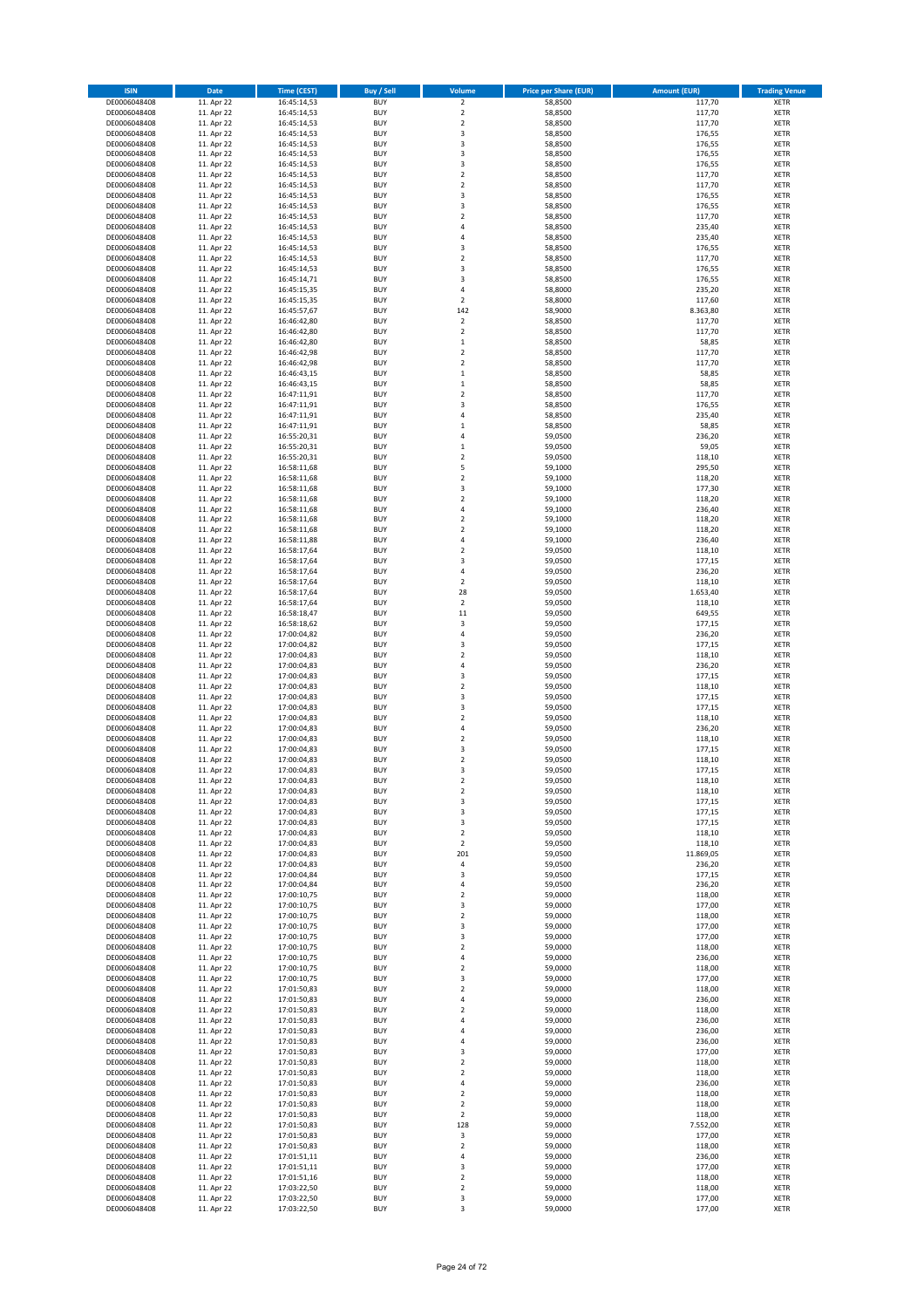| <b>ISIN</b>                  | <b>Date</b>              | <b>Time (CEST)</b>         | <b>Buy / Sell</b>        | Volume                       | <b>Price per Share (EUR)</b> | <b>Amount (EUR)</b> | <b>Trading Venue</b>       |
|------------------------------|--------------------------|----------------------------|--------------------------|------------------------------|------------------------------|---------------------|----------------------------|
| DE0006048408                 | 11. Apr 22               | 17:03:22,50                | <b>BUY</b>               | $\overline{\mathbf{c}}$      | 59,0000                      | 118,00              | XETR                       |
| DE0006048408                 | 11. Apr 22               | 17:03:22,50                | <b>BUY</b>               | $\mathbf 2$                  | 59,0000                      | 118,00              | XETR                       |
| DE0006048408<br>DE0006048408 | 11. Apr 22<br>11. Apr 22 | 17:06:30,32<br>17:06:30,32 | <b>BUY</b><br><b>BUY</b> | $\mathbf 2$<br>3             | 59,0000<br>59,0000           | 118,00<br>177,00    | <b>XETR</b><br><b>XETR</b> |
| DE0006048408                 | 11. Apr 22               | 17:06:30,32                | <b>BUY</b>               | 3                            | 59,0000                      | 177,00              | <b>XETR</b>                |
| DE0006048408                 | 11. Apr 22               | 17:06:30,32                | <b>BUY</b>               | $\mathbf 2$                  | 59,0000                      | 118,00              | <b>XETR</b>                |
| DE0006048408                 | 11. Apr 22               | 17:06:30,32                | <b>BUY</b>               | $\mathbf 2$                  | 59,0000                      | 118,00              | <b>XETR</b>                |
| DE0006048408                 | 11. Apr 22               | 17:06:30,32                | <b>BUY</b>               | 3                            | 59,0000                      | 177,00              | <b>XETR</b>                |
| DE0006048408<br>DE0006048408 | 11. Apr 22<br>11. Apr 22 | 17:06:30,32                | <b>BUY</b><br><b>BUY</b> | 4<br>4                       | 59,0000<br>59,0000           | 236,00<br>236,00    | <b>XETR</b><br><b>XETR</b> |
| DE0006048408                 | 11. Apr 22               | 17:06:30,32<br>17:06:30,32 | <b>BUY</b>               | 54                           | 59,0000                      | 3.186,00            | XETR                       |
| DE0006048408                 | 11. Apr 22               | 17:06:30,32                | <b>BUY</b>               | 62                           | 59,0000                      | 3.658,00            | <b>XETR</b>                |
| DE0006048408                 | 11. Apr 22               | 17:06:36,32                | <b>BUY</b>               | $\mathbf 2$                  | 58,9500                      | 117,90              | XETR                       |
| DE0006048408                 | 11. Apr 22               | 17:06:36,48                | <b>BUY</b>               | $\mathbf 1$                  | 58,9500                      | 58,95               | <b>XETR</b>                |
| DE0006048408                 | 11. Apr 22               | 17:06:36,48                | <b>BUY</b>               | $\mathbf 2$                  | 58,9500                      | 117,90              | XETR                       |
| DE0006048408<br>DE0006048408 | 11. Apr 22<br>11. Apr 22 | 17:06:36,65<br>17:06:36,65 | <b>BUY</b><br><b>BUY</b> | $\mathbf 1$<br>$\mathbf 1$   | 58,9500<br>58,9500           | 58,95<br>58,95      | <b>XETR</b><br>XETR        |
| DE0006048408                 | 11. Apr 22               | 17:06:36,82                | <b>BUY</b>               | $\mathbf 2$                  | 58,9500                      | 117,90              | <b>XETR</b>                |
| DE0006048408                 | 11. Apr 22               | 17:06:36,97                | <b>BUY</b>               | $\mathbf 1$                  | 58,9500                      | 58,95               | XETR                       |
| DE0006048408                 | 11. Apr 22               | 17:08:15,41                | <b>BUY</b>               | $\mathbf 2$                  | 58,9500                      | 117,90              | <b>XETR</b>                |
| DE0006048408                 | 11. Apr 22               | 17:08:15,41                | <b>BUY</b>               | 3                            | 58,9500                      | 176,85              | <b>XETR</b>                |
| DE0006048408<br>DE0006048408 | 11. Apr 22<br>11. Apr 22 | 17:08:15,41<br>17:08:15,41 | <b>BUY</b><br><b>BUY</b> | 4<br>$\mathbf 2$             | 58,9500<br>58,9500           | 235,80<br>117,90    | <b>XETR</b><br><b>XETR</b> |
| DE0006048408                 | 11. Apr 22               | 17:08:15,41                | <b>BUY</b>               | 3                            | 58,9500                      | 176,85              | <b>XETR</b>                |
| DE0006048408                 | 11. Apr 22               | 17:08:15,41                | <b>BUY</b>               | $\mathbf 2$                  | 58,9500                      | 117,90              | <b>XETR</b>                |
| DE0006048408                 | 11. Apr 22               | 17:08:15,41                | <b>BUY</b>               | 4                            | 58,9500                      | 235,80              | <b>XETR</b>                |
| DE0006048408                 | 11. Apr 22               | 17:08:15,41                | <b>BUY</b>               | 3                            | 58,9500                      | 176,85              | <b>XETR</b>                |
| DE0006048408<br>DE0006048408 | 11. Apr 22<br>11. Apr 22 | 17:08:15,41                | <b>BUY</b><br><b>BUY</b> | 3<br>$\mathbf 2$             | 58,9500<br>58,9500           | 176,85<br>117,90    | <b>XETR</b><br><b>XETR</b> |
| DE0006048408                 | 11. Apr 22               | 17:08:15,41<br>17:08:15,41 | <b>BUY</b>               | 4                            | 58,9500                      | 235,80              | <b>XETR</b>                |
| DE0006048408                 | 11. Apr 22               | 17:08:15,41                | <b>BUY</b>               | $\mathbf 2$                  | 58,9500                      | 117,90              | <b>XETR</b>                |
| DE0006048408                 | 11. Apr 22               | 17:08:15,41                | <b>BUY</b>               | $\mathbf 2$                  | 58,9500                      | 117,90              | <b>XETR</b>                |
| DE0006048408                 | 11. Apr 22               | 17:08:15,41                | <b>BUY</b>               | $\mathbf 2$                  | 58,9500                      | 117,90              | <b>XETR</b>                |
| DE0006048408<br>DE0006048408 | 11. Apr 22<br>11. Apr 22 | 17:08:15,41                | <b>BUY</b><br><b>BUY</b> | $\mathbf 2$<br>5             | 58,9500<br>58,9500           | 117,90<br>294,75    | XETR<br><b>XETR</b>        |
| DE0006048408                 | 11. Apr 22               | 17:08:15,41<br>17:08:15,41 | <b>BUY</b>               | 3                            | 58,9500                      | 176,85              | XETR                       |
| DE0006048408                 | 11. Apr 22               | 17:08:15,41                | <b>BUY</b>               | 137                          | 58,9500                      | 8.076,15            | <b>XETR</b>                |
| DE0006048408                 | 11. Apr 22               | 17:08:15,41                | <b>BUY</b>               | 3                            | 58,9500                      | 176,85              | XETR                       |
| DE0006048408                 | 11. Apr 22               | 17:08:15,41                | <b>BUY</b>               | $\mathbf 2$                  | 58,9500                      | 117,90              | <b>XETR</b>                |
| DE0006048408                 | 11. Apr 22               | 17:08:15,41                | <b>BUY</b>               | $\mathbf 2$                  | 58,9500                      | 117,90              | <b>XETR</b>                |
| DE0006048408<br>DE0006048408 | 11. Apr 22<br>11. Apr 22 | 17:08:15,64<br>17:08:16,05 | <b>BUY</b><br><b>BUY</b> | $\overline{4}$<br>3          | 58,9500<br>58,9500           | 235,80<br>176,85    | <b>XETR</b><br><b>XETR</b> |
| DE0006048408                 | 11. Apr 22               | 17:08:16,05                | <b>BUY</b>               | $\mathbf{1}$                 | 58,9500                      | 58,95               | <b>XETR</b>                |
| DE0006048408                 | 11. Apr 22               | 17:08:22,01                | <b>BUY</b>               | $\mathbf 2$                  | 58,9500                      | 117,90              | <b>XETR</b>                |
| DE0006048408                 | 11. Apr 22               | 17:08:22,01                | <b>BUY</b>               | $\mathbf 2$                  | 58,9500                      | 117,90              | <b>XETR</b>                |
| DE0006048408                 | 11. Apr 22               | 17:08:22,01                | <b>BUY</b>               | 3                            | 58,9500                      | 176,85              | XETR                       |
| DE0006048408<br>DE0006048408 | 11. Apr 22<br>11. Apr 22 | 17:08:22,21                | <b>BUY</b><br><b>BUY</b> | 3<br>$\mathbf 2$             | 58,9500<br>58,9500           | 176,85<br>117,90    | XETR<br><b>XETR</b>        |
| DE0006048408                 | 11. Apr 22               | 17:08:22,21<br>17:08:22,21 | <b>BUY</b>               | $\mathbf 2$                  | 58,9500                      | 117,90              | <b>XETR</b>                |
| DE0006048408                 | 11. Apr 22               | 17:12:04,54                | <b>BUY</b>               | $\mathbf 2$                  | 58,9500                      | 117,90              | <b>XETR</b>                |
| DE0006048408                 | 11. Apr 22               | 17:12:04,54                | <b>BUY</b>               | 5                            | 58,9500                      | 294,75              | <b>XETR</b>                |
| DE0006048408                 | 11. Apr 22               | 17:12:04,54                | <b>BUY</b>               | 3                            | 58,9500                      | 176,85              | <b>XETR</b>                |
| DE0006048408                 | 11. Apr 22               | 17:12:12,06                | <b>BUY</b>               | 3                            | 58,9500                      | 176,85              | <b>XETR</b>                |
| DE0006048408<br>DE0006048408 | 11. Apr 22<br>11. Apr 22 | 17:12:12,06<br>17:12:12,06 | <b>BUY</b><br><b>BUY</b> | $\mathbf 2$<br>$\mathbf 2$   | 58,9500<br>58,9500           | 117,90<br>117,90    | <b>XETR</b><br><b>XETR</b> |
| DE0006048408                 | 11. Apr 22               | 17:12:12,06                | <b>BUY</b>               | 3                            | 58,9500                      | 176,85              | <b>XETR</b>                |
| DE0006048408                 | 11. Apr 22               | 17:12:12,06                | <b>BUY</b>               | 3                            | 58,9500                      | 176,85              | <b>XETR</b>                |
| DE0006048408                 | 11. Apr 22               | 17:12:12,06                | <b>BUY</b>               | 3                            | 58,9500                      | 176,85              | <b>XETR</b>                |
| DE0006048408                 | 11. Apr 22               | 17:12:12,06                | <b>BUY</b><br><b>BUY</b> | $\mathbf 2$<br>$\mathbf 2$   | 58,9500                      | 117,90              | <b>XETR</b><br><b>XETR</b> |
| DE0006048408<br>DE0006048408 | 11. Apr 22<br>11. Apr 22 | 17:12:12,06<br>17:12:12,06 | <b>BUY</b>               | $\mathbf 2$                  | 58,9500<br>58,9500           | 117,90<br>117,90    | XETR                       |
| DE0006048408                 | 11. Apr 22               | 17:12:12,06                | <b>BUY</b>               | $\mathbf 2$                  | 58,9500                      | 117,90              | <b>XETR</b>                |
| DE0006048408                 | 11. Apr 22               | 17:12:12,06                | <b>BUY</b>               | 3                            | 58,9500                      | 176,85              | XETR                       |
| DE0006048408                 | 11. Apr 22               | 17:12:12,06                | <b>BUY</b>               | 4                            | 58,9500                      | 235,80              | <b>XETR</b>                |
| DE0006048408                 | 11. Apr 22               | 17:12:12,06                | <b>BUY</b>               | 2                            | 58,9500                      | 117,90              | XETR                       |
| DE0006048408<br>DE0006048408 | 11. Apr 22<br>11. Apr 22 | 17:12:12,06<br>17:12:12,06 | <b>BUY</b><br><b>BUY</b> | 2<br>$\boldsymbol{2}$        | 58,9500<br>58,9500           | 117,90<br>117,90    | XETR<br>XETR               |
| DE0006048408                 | 11. Apr 22               | 17:12:12,06                | <b>BUY</b>               | 3                            | 58,9500                      | 176,85              | XETR                       |
| DE0006048408                 | 11. Apr 22               | 17:12:12,06                | <b>BUY</b>               | 3                            | 58,9500                      | 176,85              | XETR                       |
| DE0006048408                 | 11. Apr 22               | 17:12:12,06                | <b>BUY</b>               | $\mathbf 2$                  | 58,9500                      | 117,90              | <b>XETR</b>                |
| DE0006048408                 | 11. Apr 22               | 17:12:12,06                | <b>BUY</b>               | 3                            | 58,9500                      | 176,85              | XETR                       |
| DE0006048408<br>DE0006048408 | 11. Apr 22<br>11. Apr 22 | 17:12:12.06<br>17:12:12,06 | <b>BUY</b><br><b>BUY</b> | 4<br>107                     | 58,9500<br>58,9500           | 235,80<br>6.307,65  | <b>XETR</b><br>XETR        |
| DE0006048408                 | 11. Apr 22               | 17:12:12,06                | <b>BUY</b>               | 4                            | 58,9500                      | 235,80              | <b>XETR</b>                |
| DE0006048408                 | 11. Apr 22               | 17:12:14,78                | <b>BUY</b>               | $\mathbf 2$                  | 58,9500                      | 117,90              | XETR                       |
| DE0006048408                 | 11. Apr 22               | 17:12:14,78                | <b>BUY</b>               | 2                            | 58,9500                      | 117,90              | <b>XETR</b>                |
| DE0006048408                 | 11. Apr 22<br>11. Apr 22 | 17:12:15,59                | <b>BUY</b><br><b>BUY</b> | $\mathbf 2$<br>$\mathbf 2$   | 58,9500<br>58,9500           | 117,90<br>117,90    | XETR                       |
| DE0006048408<br>DE0006048408 | 11. Apr 22               | 17:12:15,59<br>17:12:15,59 | <b>BUY</b>               | $\mathbf 2$                  | 58,9500                      | 117,90              | <b>XETR</b><br>XETR        |
| DE0006048408                 | 11. Apr 22               | 17:12:15,59                | <b>BUY</b>               | $\mathbf 2$                  | 58,9500                      | 117,90              | <b>XETR</b>                |
| DE0006048408                 | 11. Apr 22               | 17:12:15,59                | <b>BUY</b>               | $\mathbf 2$                  | 58,9500                      | 117,90              | XETR                       |
| DE0006048408                 | 11. Apr 22               | 17:12:15,59                | <b>BUY</b>               | 2                            | 58,9500                      | 117,90              | <b>XETR</b>                |
| DE0006048408                 | 11. Apr 22               | 17:12:54,64                | <b>BUY</b>               | 76                           | 58,9500                      | 4.480,20            | XETR                       |
| DE0006048408<br>DE0006048408 | 11. Apr 22<br>11. Apr 22 | 17:12:54,90<br>17:12:55,08 | <b>BUY</b><br><b>BUY</b> | $\mathbf 1$<br>$\mathbf 2$   | 58,9500<br>58,9500           | 58,95<br>117,90     | <b>XETR</b><br>XETR        |
| DE0006048408                 | 11. Apr 22               | 17:14:17,03                | <b>BUY</b>               | $\mathbf 2$                  | 58,9500                      | 117,90              | <b>XETR</b>                |
| DE0006048408                 | 11. Apr 22               | 17:14:17,03                | <b>BUY</b>               | 4                            | 58,9500                      | 235,80              | <b>XETR</b>                |
| DE0006048408                 | 11. Apr 22               | 17:14:17,03                | <b>BUY</b>               | 3                            | 58,9500                      | 176,85              | XETR                       |
| DE0006048408                 | 11. Apr 22<br>11. Apr 22 | 17:14:17,03                | <b>BUY</b>               | 3                            | 58,9500                      | 176,85              | <b>XETR</b>                |
| DE0006048408<br>DE0006048408 | 11. Apr 22               | 17:14:17,03<br>17:14:17,03 | <b>BUY</b><br><b>BUY</b> | 3<br>$\overline{\mathbf{c}}$ | 58,9500<br>58,9500           | 176,85<br>117,90    | XETR<br><b>XETR</b>        |
| DE0006048408                 | 11. Apr 22               | 17:14:17,03                | <b>BUY</b>               | 3                            | 58,9500                      | 176,85              | XETR                       |
| DE0006048408                 | 11. Apr 22               | 17:14:17,03                | <b>BUY</b>               | 63                           | 58,9500                      | 3.713,85            | <b>XETR</b>                |
| DE0006048408                 | 11. Apr 22               | 17:14:17,03                | <b>BUY</b>               | 6                            | 58,9500                      | 353,70              | XETR                       |
| DE0006048408                 | 11. Apr 22               | 17:15:03,69                | <b>BUY</b>               | $\mathbf 2$                  | 58,9000                      | 117,80              | <b>XETR</b>                |
| DE0006048408<br>DE0006048408 | 11. Apr 22<br>11. Apr 22 | 17:15:03,69<br>17:15:03,69 | <b>BUY</b><br><b>BUY</b> | 2<br>4                       | 58,9000<br>58,9000           | 117,80<br>235,60    | XETR<br><b>XETR</b>        |
| DE0006048408                 | 11. Apr 22               | 17:15:03,69                | <b>BUY</b>               | 49                           | 58,9000                      | 2.886,10            | XETR                       |
| DE0006048408                 | 11. Apr 22               | 17:15:03,73                | <b>BUY</b>               | 15                           | 58,9000                      | 883,50              | <b>XETR</b>                |
| DE0006048408                 | 11. Apr 22               | 17:15:04,07                | <b>BUY</b>               | 3                            | 58,9000                      | 176,70              | <b>XETR</b>                |
| DE0006048408                 | 11. Apr 22               | 17:15:04,07                | <b>BUY</b>               | 2                            | 58,9000                      | 117,80              | <b>XETR</b>                |
| DE0006048408<br>DE0006048408 | 11. Apr 22<br>11. Apr 22 | 17:15:04,07<br>17:15:04,07 | <b>BUY</b><br><b>BUY</b> | $\mathbf 1$<br>$\mathbf 2$   | 58,9000<br>58,9000           | 58,90<br>117,80     | XETR<br><b>XETR</b>        |
| DE0006048408                 | 11. Apr 22               | 17:15:04,07                | <b>BUY</b>               | $\mathbf 2$                  | 58,9000                      | 117,80              | XETR                       |
| DE0006048408                 | 11. Apr 22               | 17:15:04,07                | <b>BUY</b>               | 3                            | 58,9000                      | 176,70              | XETR                       |
| DE0006048408                 | 11. Apr 22               | 17:15:04,07                | <b>BUY</b>               | $\mathbf 2$                  | 58,9000                      | 117,80              | XETR                       |
| DE0006048408                 | 11. Apr 22               | 17:16:22,38                | <b>BUY</b>               | 3                            | 58,9500                      | 176,85              | XETR                       |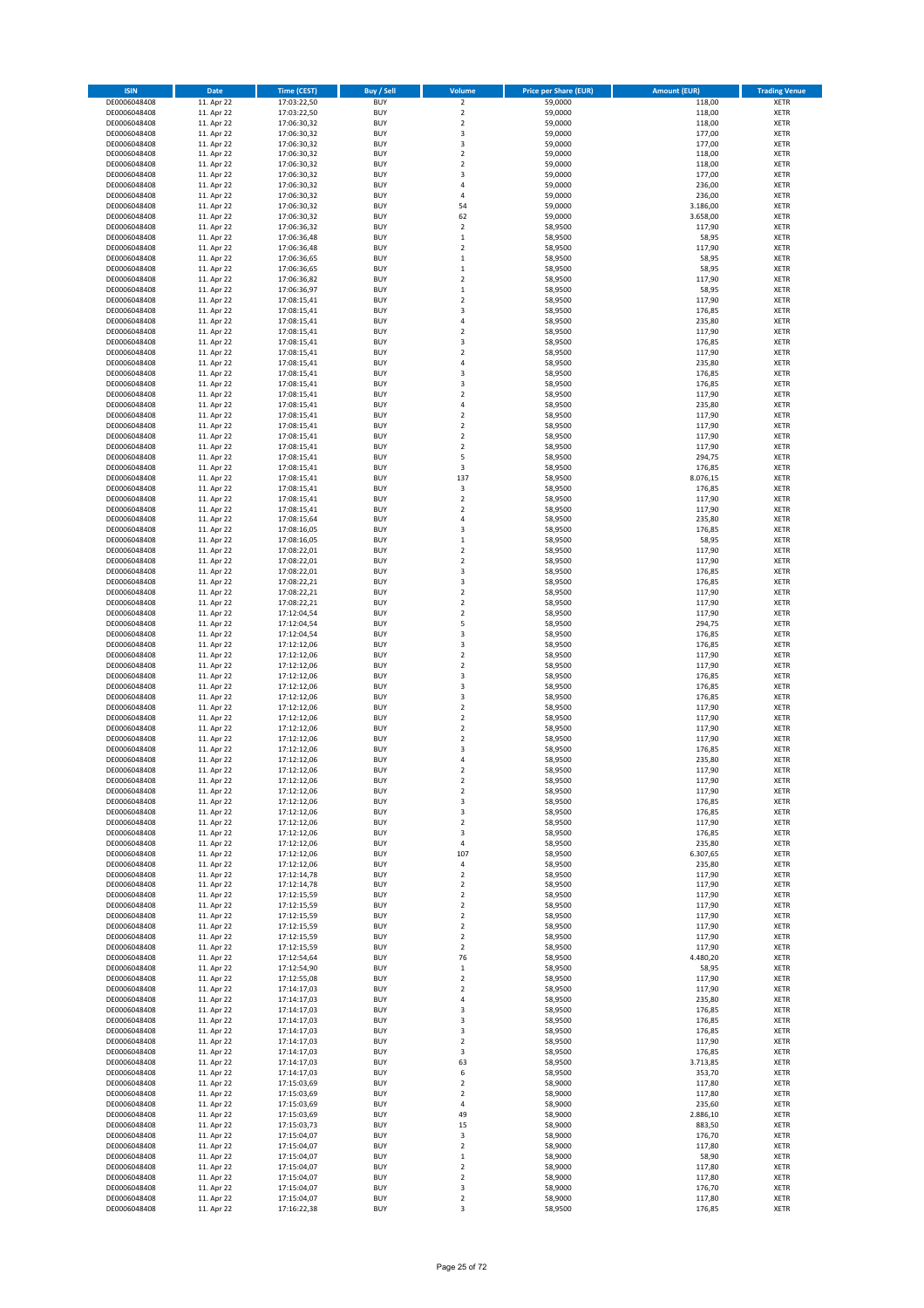| <b>ISIN</b>                  | Date                     | <b>Time (CEST)</b>         | <b>Buy / Sell</b>        | Volume                             | <b>Price per Share (EUR)</b> | <b>Amount (EUR)</b> | <b>Trading Venue</b>       |
|------------------------------|--------------------------|----------------------------|--------------------------|------------------------------------|------------------------------|---------------------|----------------------------|
| DE0006048408                 | 11. Apr 22               | 17:16:22,38                | <b>BUY</b>               | $\overline{2}$                     | 58,9500                      | 117,90              | <b>XETR</b>                |
| DE0006048408                 | 11. Apr 22               | 17:16:22,38                | <b>BUY</b>               | $\mathbf 2$                        | 58,9500                      | 117,90              | <b>XETR</b>                |
| DE0006048408<br>DE0006048408 | 11. Apr 22<br>11. Apr 22 | 17:16:22,38<br>17:16:22,38 | <b>BUY</b><br><b>BUY</b> | $\mathbf 2$<br>$\mathbf 2$         | 58,9500<br>58,9500           | 117,90<br>117,90    | <b>XETR</b><br><b>XETR</b> |
| DE0006048408                 | 11. Apr 22               | 17:16:22,38                | <b>BUY</b>               | 3                                  | 58,9500                      | 176,85              | <b>XETR</b>                |
| DE0006048408                 | 11. Apr 22               | 17:16:22,38                | <b>BUY</b>               | $\overline{4}$                     | 58,9500                      | 235,80              | <b>XETR</b>                |
| DE0006048408                 | 11. Apr 22               | 17:16:22,38                | <b>BUY</b>               | $\overline{2}$                     | 58,9500                      | 117,90              | <b>XETR</b>                |
| DE0006048408                 | 11. Apr 22               | 17:16:22,38                | <b>BUY</b>               | 47                                 | 58,9500                      | 2.770,65            | <b>XETR</b>                |
| DE0006048408                 | 11. Apr 22               | 17:16:22,38                | <b>BUY</b><br><b>BUY</b> | $\boldsymbol{2}$<br>$\overline{2}$ | 58,9500                      | 117,90              | XETR<br><b>XETR</b>        |
| DE0006048408<br>DE0006048408 | 11. Apr 22<br>11. Apr 22 | 17:16:22,60<br>17:16:22,60 | <b>BUY</b>               | $\overline{2}$                     | 58,9500<br>58,9500           | 117,90<br>117,90    | XETR                       |
| DE0006048408                 | 11. Apr 22               | 17:16:22,60                | <b>BUY</b>               | $\overline{2}$                     | 58,9500                      | 117,90              | <b>XETR</b>                |
| DE0006048408                 | 11. Apr 22               | 17:16:22,60                | <b>BUY</b>               | $\boldsymbol{2}$                   | 58,9500                      | 117,90              | XETR                       |
| DE0006048408                 | 11. Apr 22               | 17:16:22,60                | <b>BUY</b>               | 24                                 | 58,9500                      | 1.414,80            | <b>XETR</b>                |
| DE0006048408                 | 11. Apr 22               | 17:16:22,60                | <b>BUY</b>               | $\sqrt{4}$                         | 58,9500                      | 235,80              | XETR                       |
| DE0006048408<br>DE0006048408 | 11. Apr 22<br>11. Apr 22 | 17:16:22,60<br>17:16:27,93 | <b>BUY</b><br><b>BUY</b> | 34<br>$\boldsymbol{2}$             | 58,9500<br>58,9000           | 2.004,30<br>117,80  | <b>XETR</b><br>XETR        |
| DE0006048408                 | 11. Apr 22               | 17:16:27,93                | <b>BUY</b>               | 3                                  | 58,9000                      | 176,70              | <b>XETR</b>                |
| DE0006048408                 | 11. Apr 22               | 17:16:27,93                | <b>BUY</b>               | $\overline{4}$                     | 58,9000                      | 235,60              | XETR                       |
| DE0006048408                 | 11. Apr 22               | 17:16:27,93                | <b>BUY</b>               | $\mathbf 1$                        | 58,9000                      | 58,90               | <b>XETR</b>                |
| DE0006048408                 | 11. Apr 22               | 17:17:04,86                | <b>BUY</b>               | 3                                  | 58,9000                      | 176,70              | <b>XETR</b>                |
| DE0006048408<br>DE0006048408 | 11. Apr 22<br>11. Apr 22 | 17:17:04,86<br>17:17:04,86 | <b>BUY</b><br><b>BUY</b> | 3<br>3                             | 58,9000<br>58,9000           | 176,70<br>176,70    | <b>XETR</b><br><b>XETR</b> |
| DE0006048408                 | 11. Apr 22               | 17:17:05,04                | <b>BUY</b>               | $\mathbf 2$                        | 58,9000                      | 117,80              | <b>XETR</b>                |
| DE0006048408                 | 11. Apr 22               | 17:17:05,04                | <b>BUY</b>               | 5                                  | 58,9000                      | 294,50              | <b>XETR</b>                |
| DE0006048408                 | 11. Apr 22               | 17:17:05,04                | <b>BUY</b>               | 3                                  | 58,9000                      | 176,70              | <b>XETR</b>                |
| DE0006048408                 | 11. Apr 22               | 17:17:05,04                | <b>BUY</b>               | $\overline{2}$                     | 58,9000                      | 117,80              | <b>XETR</b>                |
| DE0006048408<br>DE0006048408 | 11. Apr 22               | 17:17:05,04                | <b>BUY</b><br><b>BUY</b> | $\mathbf 2$<br>8                   | 58,9000<br>58,9000           | 117,80              | <b>XETR</b><br><b>XETR</b> |
| DE0006048408                 | 11. Apr 22<br>11. Apr 22 | 17:17:05,04<br>17:17:05,04 | <b>BUY</b>               | 3                                  | 58,9000                      | 471,20<br>176,70    | <b>XETR</b>                |
| DE0006048408                 | 11. Apr 22               | 17:17:05,04                | <b>BUY</b>               | $\overline{2}$                     | 58,9000                      | 117,80              | <b>XETR</b>                |
| DE0006048408                 | 11. Apr 22               | 17:17:05,04                | <b>BUY</b>               | 3                                  | 58,9000                      | 176,70              | <b>XETR</b>                |
| DE0006048408                 | 11. Apr 22               | 17:17:05,04                | <b>BUY</b>               | 3                                  | 58,9000                      | 176,70              | <b>XETR</b>                |
| DE0006048408                 | 11. Apr 22               | 17:17:05,04                | <b>BUY</b><br><b>BUY</b> | 3<br>3                             | 58,9000                      | 176,70              | XETR<br><b>XETR</b>        |
| DE0006048408<br>DE0006048408 | 11. Apr 22<br>11. Apr 22 | 17:17:05,18<br>17:17:05,18 | <b>BUY</b>               | $\,1\,$                            | 58,9000<br>58,9000           | 176,70<br>58,90     | XETR                       |
| DE0006048408                 | 11. Apr 22               | 17:18:16,83                | <b>BUY</b>               | $\sqrt{4}$                         | 58,9500                      | 235,80              | <b>XETR</b>                |
| DE0006048408                 | 11. Apr 22               | 17:18:16,83                | <b>BUY</b>               | $\sqrt{2}$                         | 58,9500                      | 117,90              | <b>XETR</b>                |
| DE0006048408                 | 11. Apr 22               | 17:18:16,83                | <b>BUY</b>               | $\overline{2}$                     | 58,9500                      | 117,90              | <b>XETR</b>                |
| DE0006048408                 | 11. Apr 22               | 17:18:16,83                | <b>BUY</b>               | $\overline{4}$                     | 58,9500                      | 235,80              | <b>XETR</b>                |
| DE0006048408<br>DE0006048408 | 11. Apr 22<br>11. Apr 22 | 17:18:16,83<br>17:18:16,83 | <b>BUY</b><br><b>BUY</b> | $\overline{2}$<br>3                | 58,9500<br>58,9500           | 117,90<br>176,85    | <b>XETR</b><br>XETR        |
| DE0006048408                 | 11. Apr 22               | 17:18:16,83                | <b>BUY</b>               | $\overline{4}$                     | 58,9500                      | 235,80              | <b>XETR</b>                |
| DE0006048408                 | 11. Apr 22               | 17:18:16,83                | <b>BUY</b>               | $\overline{4}$                     | 58,9500                      | 235,80              | <b>XETR</b>                |
| DE0006048408                 | 11. Apr 22               | 17:18:16,83                | <b>BUY</b>               | 3                                  | 58,9500                      | 176,85              | <b>XETR</b>                |
| DE0006048408                 | 11. Apr 22               | 17:18:16,83                | <b>BUY</b>               | $\sqrt{4}$                         | 58,9500                      | 235,80              | <b>XETR</b>                |
| DE0006048408<br>DE0006048408 | 11. Apr 22<br>11. Apr 22 | 17:18:16,83                | <b>BUY</b><br><b>BUY</b> | $\sqrt{2}$<br>$\sqrt{2}$           | 58,9500<br>58,9500           | 117,90<br>117,90    | <b>XETR</b><br><b>XETR</b> |
| DE0006048408                 | 11. Apr 22               | 17:18:16,83<br>17:18:16,83 | <b>BUY</b>               | $\boldsymbol{2}$                   | 58,9500                      | 117,90              | <b>XETR</b>                |
| DE0006048408                 | 11. Apr 22               | 17:18:16,83                | <b>BUY</b>               | 3                                  | 58,9500                      | 176,85              | <b>XETR</b>                |
| DE0006048408                 | 11. Apr 22               | 17:18:16,83                | <b>BUY</b>               | 34                                 | 58,9500                      | 2.004,30            | <b>XETR</b>                |
| DE0006048408                 | 11. Apr 22               | 17:18:16,83                | <b>BUY</b>               | $\boldsymbol{2}$                   | 58,9500                      | 117,90              | <b>XETR</b>                |
| DE0006048408                 | 11. Apr 22               | 17:18:16,83                | <b>BUY</b>               | 3                                  | 58,9500                      | 176,85              | <b>XETR</b>                |
| DE0006048408<br>DE0006048408 | 11. Apr 22<br>11. Apr 22 | 17:20:55,76<br>17:20:55,76 | <b>BUY</b><br><b>BUY</b> | $\overline{2}$<br>3                | 58,9500<br>58,9500           | 117,90<br>176,85    | <b>XETR</b><br><b>XETR</b> |
| DE0006048408                 | 11. Apr 22               | 17:20:55,76                | <b>BUY</b>               | $\overline{4}$                     | 58,9500                      | 235,80              | <b>XETR</b>                |
| DE0006048408                 | 11. Apr 22               | 17:20:55,76                | <b>BUY</b>               | $\mathbf 2$                        | 58,9500                      | 117,90              | <b>XETR</b>                |
| DE0006048408                 | 11. Apr 22               | 17:20:55,76                | <b>BUY</b>               | $\overline{2}$                     | 58,9500                      | 117,90              | <b>XETR</b>                |
| DE0006048408                 | 11. Apr 22               | 17:20:55,76                | <b>BUY</b>               | $\mathbf 2$                        | 58,9500                      | 117,90              | <b>XETR</b>                |
| DE0006048408                 | 11. Apr 22               | 17:20:55,76                | <b>BUY</b>               | 3<br>$\overline{\mathbf{3}}$       | 58,9500                      | 176,85              | <b>XETR</b>                |
| DE0006048408<br>DE0006048408 | 11. Apr 22<br>11. Apr 22 | 17:20:55,76<br>17:20:55,76 | <b>BUY</b><br><b>BUY</b> | $\overline{2}$                     | 58,9500<br>58,9500           | 176,85<br>117,90    | XETR<br><b>XETR</b>        |
| DE0006048408                 | 11. Apr 22               | 17:20:55,76                | <b>BUY</b>               | 3                                  | 58,9500                      | 176,85              | XETR                       |
| DE0006048408                 | 11. Apr 22               | 17:20:55,76                | <b>BUY</b>               | 4                                  | 58,9500                      | 235,80              | <b>XETR</b>                |
| DE0006048408                 | 11. Apr 22               | 17:20:55,76                | <b>BUY</b>               | $\overline{2}$                     | 58,9500                      | 117,90              | <b>XETR</b>                |
| DE0006048408                 | 11. Apr 22               | 17:20:55,76                | <b>BUY</b>               | $\mathbf{1}$                       | 58,9500                      | 58,95               | XETR                       |
| DE0006048408<br>DE0006048408 | 11. Apr 22<br>11. Apr 22 | 17:20:55,76<br>17:20:55,76 | <b>BUY</b><br><b>BUY</b> | 3<br>$\boldsymbol{2}$              | 58,9500<br>58,9500           | 176,85<br>117,90    | XETR<br>XETR               |
| DE0006048408                 | 11. Apr 22               | 17:20:55,76                | <b>BUY</b>               | $\overline{2}$                     | 58,9500                      | 117,90              | XETR                       |
| DE0006048408                 | 11. Apr 22               | 17:20:55,76                | <b>BUY</b>               | $\overline{2}$                     | 58,9500                      | 117,90              | XETR                       |
| DE0006048408                 | 11. Apr 22               | 17:20:55,76                | <b>BUY</b>               | 60                                 | 58,9500                      | 3.537,00            | XETR                       |
| DE0006048408<br>DE0006048408 | 11. Apr 22               | 17:20:55,76                | <b>BUY</b><br><b>BUY</b> | $\boldsymbol{2}$<br>3              | 58,9500<br>58,9500           | 117,90              | <b>XETR</b><br>XETR        |
| DE0006048408                 | 11. Apr 22<br>11. Apr 22 | 17:20:55,76<br>17:20:55,76 | <b>BUY</b>               | $\boldsymbol{2}$                   | 58,9500                      | 176,85<br>117,90    | <b>XETR</b>                |
| DE0006048408                 | 11. Apr 22               | 17:20:55,76                | <b>BUY</b>               | 3                                  | 58,9500                      | 176,85              | XETR                       |
| DE0006048408                 | 11. Apr 22               | 17:20:55,76                | <b>BUY</b>               | $\boldsymbol{2}$                   | 58,9500                      | 117,90              | <b>XETR</b>                |
| DE0006048408                 | 11. Apr 22               | 17:20:55,76                | <b>BUY</b>               | $\boldsymbol{2}$                   | 58,9500                      | 117,90              | <b>XETR</b>                |
| DE0006048408                 | 11. Apr 22               | 17:20:55,78                | <b>BUY</b>               | 4                                  | 58,9500                      | 235,80              | XETR                       |
| DE0006048408<br>DE0006048408 | 11. Apr 22<br>11. Apr 22 | 17:20:55,78<br>17:20:55,78 | <b>BUY</b><br><b>BUY</b> | 3<br>$\boldsymbol{2}$              | 58,9500<br>58,9500           | 176,85<br>117,90    | XETR<br><b>XETR</b>        |
| DE0006048408                 | 11. Apr 22               | 17:20:55,96                | <b>BUY</b>               | $\boldsymbol{2}$                   | 58,9500                      | 117,90              | <b>XETR</b>                |
| DE0006048408                 | 11. Apr 22               | 17:20:55,96                | <b>BUY</b>               | $\boldsymbol{2}$                   | 58,9500                      | 117,90              | <b>XETR</b>                |
| DE0006048408                 | 11. Apr 22               | 17:20:56,67                | <b>BUY</b>               | $\mathbf 2$                        | 58,9000                      | 117,80              | <b>XETR</b>                |
| DE0006048408                 | 11. Apr 22               | 17:20:56,67                | <b>BUY</b>               | 3                                  | 58,9000                      | 176,70              | <b>XETR</b>                |
| DE0006048408<br>DE0006048408 | 11. Apr 22<br>11. Apr 22 | 17:20:56,67<br>17:20:56,67 | <b>BUY</b><br><b>BUY</b> | $\boldsymbol{2}$<br>$\overline{2}$ | 58,9000<br>58,9000           | 117,80<br>117,80    | <b>XETR</b><br><b>XETR</b> |
| DE0006048408                 | 11. Apr 22               | 17:20:56,67                | <b>BUY</b>               | 6                                  | 58,9000                      | 353,40              | XETR                       |
| DE0006048408                 | 11. Apr 22               | 17:20:56,67                | <b>BUY</b>               | 3                                  | 58,9000                      | 176,70              | XETR                       |
| DE0006048408                 | 11. Apr 22               | 17:20:56,67                | <b>BUY</b>               | 3                                  | 58,9000                      | 176,70              | XETR                       |
| DE0006048408                 | 11. Apr 22               | 17:20:56,67                | <b>BUY</b>               | $\sqrt{4}$                         | 58,9000                      | 235,60              | XETR                       |
| DE0006048408<br>DE0006048408 | 11. Apr 22<br>11. Apr 22 | 17:20:56,67<br>17:21:01,56 | <b>BUY</b><br><b>BUY</b> | 3<br>39                            | 58,9000<br>58,9000           | 176,70<br>2.297,10  | <b>XETR</b><br>XETR        |
| DE0006048408                 | 11. Apr 22               | 17:21:01,97                | <b>BUY</b>               | 22                                 | 58,9000                      | 1.295,80            | XETR                       |
| DE0006048408                 | 11. Apr 22               | 17:25:12,23                | <b>BUY</b>               | $\,$ 1                             | 58,9500                      | 58,95               | XETR                       |
| DE0006048408                 | 11. Apr 22               | 17:25:12,23                | <b>BUY</b>               | 3                                  | 58,9500                      | 176,85              | XETR                       |
| DE0006048408                 | 11. Apr 22               | 17:25:12,31                | <b>BUY</b>               | $\overline{2}$                     | 58,9500                      | 117,90              | XETR                       |
| DE0006048408                 | 11. Apr 22               | 17:25:12,31                | <b>BUY</b>               | $\mathbf 2$                        | 58,9500                      | 117,90              | XETR                       |
| DE0006048408<br>DE0006048408 | 11. Apr 22<br>11. Apr 22 | 17:25:12,31<br>17:25:12,31 | <b>BUY</b><br><b>BUY</b> | $\mathbf 2$<br>$\mathbf 2$         | 58,9500<br>58,9500           | 117,90<br>117,90    | <b>XETR</b><br><b>XETR</b> |
| DE0006048408                 | 11. Apr 22               | 17:25:12,31                | <b>BUY</b>               | $\mathbf{1}$                       | 58,9500                      | 58,95               | <b>XETR</b>                |
| DE0006048408                 | 11. Apr 22               | 17:25:12,31                | <b>BUY</b>               | 3                                  | 58,9500                      | 176,85              | <b>XETR</b>                |
| DE0006048408                 | 11. Apr 22               | 17:25:12,31                | <b>BUY</b>               | 45                                 | 58,9500                      | 2.652,75            | <b>XETR</b>                |
| DE0006048408                 | 11. Apr 22               | 17:25:12,31                | <b>BUY</b>               | 4                                  | 58,9500                      | 235,80              | <b>XETR</b>                |
| DE0006048408                 | 11. Apr 22               | 17:25:12,31                | <b>BUY</b>               | $\mathbf 1$                        | 58,9500<br>58,9500           | 58,95<br>235,80     | <b>XETR</b>                |
| DE0006048408<br>DE0006048408 | 11. Apr 22<br>11. Apr 22 | 17:25:15,57<br>17:25:15,57 | <b>BUY</b><br><b>BUY</b> | 4<br>4                             | 58,9500                      | 235,80              | <b>XETR</b><br><b>XETR</b> |
| DE0006048408                 | 11. Apr 22               | 17:25:15,57                | <b>BUY</b>               | 3                                  | 58,9500                      | 176,85              | <b>XETR</b>                |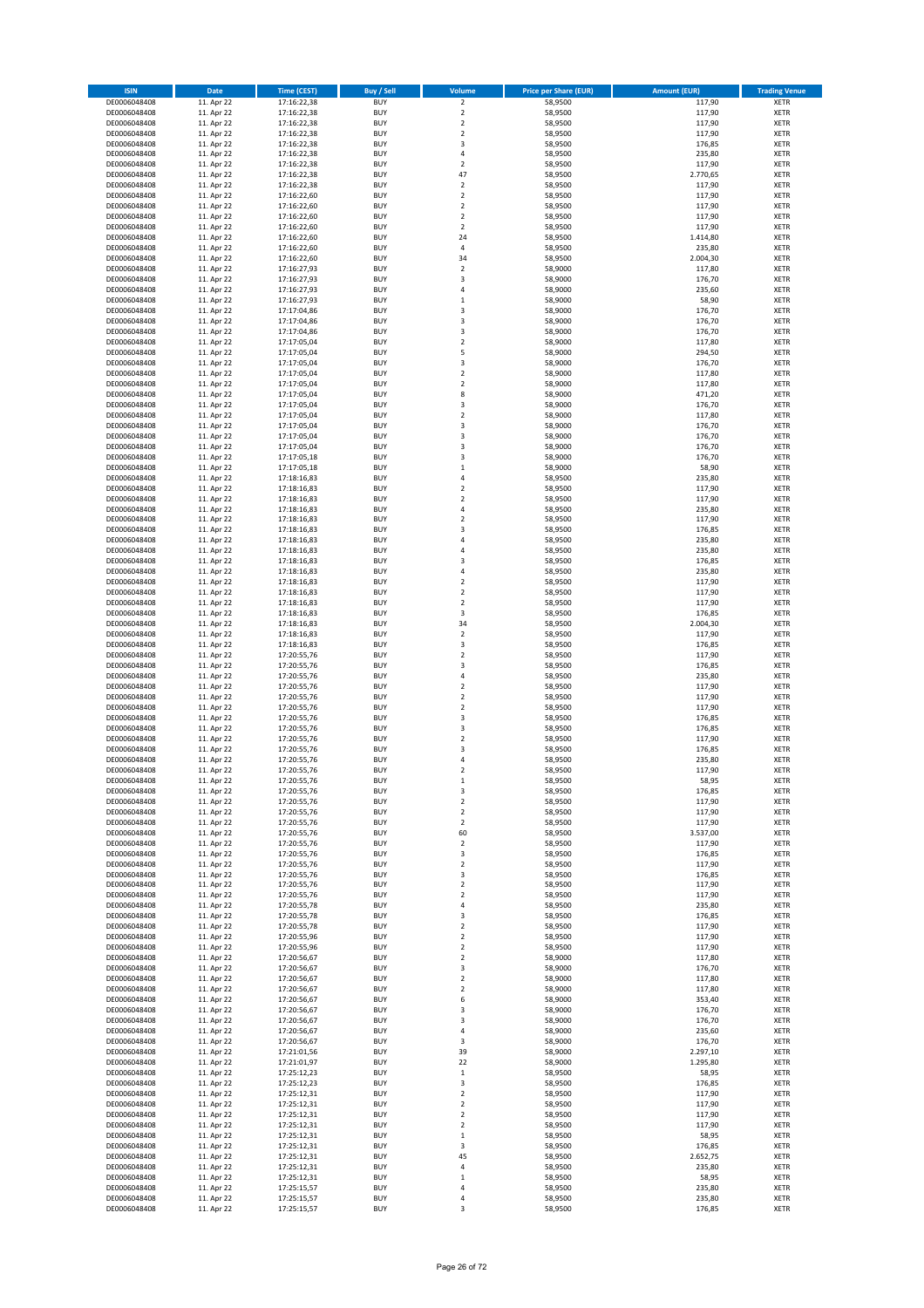| <b>ISIN</b>                  | <b>Date</b>              | Time (CEST)                | <b>Buy / Sell</b>        | Volume                                             | <b>Price per Share (EUR)</b> | <b>Amount (EUR)</b> | <b>Trading Venue</b>       |
|------------------------------|--------------------------|----------------------------|--------------------------|----------------------------------------------------|------------------------------|---------------------|----------------------------|
| DE0006048408                 | 11. Apr 22               | 17:25:15,57                | <b>BUY</b>               | 3                                                  | 58,9500                      | 176,85              | <b>XETR</b>                |
| DE0006048408                 | 11. Apr 22               | 17:25:15,57                | <b>BUY</b>               | $\mathbf 2$                                        | 58,9500                      | 117,90              | <b>XETR</b>                |
| DE0006048408                 | 11. Apr 22               | 17:26:37,72                | <b>BUY</b>               | $\mathbf 2$                                        | 58,9500                      | 117,90              | <b>XETR</b>                |
| DE0006048408                 | 11. Apr 22               | 17:26:37,76                | <b>BUY</b>               | $\mathbf 2$                                        | 58,9500                      | 117,90              | <b>XETR</b>                |
| DE0006048408                 | 11. Apr 22               | 17:26:37,76                | <b>BUY</b>               | 3                                                  | 58,9500                      | 176,85              | <b>XETR</b>                |
| DE0006048408                 | 11. Apr 22               | 17:26:37,76                | <b>BUY</b>               | 3                                                  | 58,9500                      | 176,85              | <b>XETR</b>                |
| DE0006048408                 | 11. Apr 22               | 17:26:37,76                | <b>BUY</b>               | 3                                                  | 58,9500                      | 176,85              | <b>XETR</b>                |
| DE0006048408<br>DE0006048408 | 11. Apr 22<br>11. Apr 22 | 17:26:40,42<br>17:26:40,42 | <b>BUY</b><br><b>BUY</b> | 3<br>$\mathbf 2$                                   | 58,9500<br>58,9500           | 176,85<br>117,90    | <b>XETR</b><br><b>XETR</b> |
| DE0006048408                 | 11. Apr 22               | 17:26:40,42                | <b>BUY</b>               | $\mathbf 2$                                        | 58,9500                      | 117,90              | <b>XETR</b>                |
| DE0006048408                 | 11. Apr 22               | 17:26:52,52                | <b>BUY</b>               | 3                                                  | 59,0000                      | 177,00              | <b>XETR</b>                |
| DE0006048408                 | 11. Apr 22               | 17:26:53,09                | <b>BUY</b>               | 3                                                  | 59,0000                      | 177,00              | <b>XETR</b>                |
| DE0006048408                 | 11. Apr 22               | 17:26:53,09                | <b>BUY</b>               | $\mathbf 1$                                        | 59,0000                      | 59,00               | <b>XETR</b>                |
| DE0006048408                 | 11. Apr 22               | 17:29:48,59                | <b>BUY</b>               | 87                                                 | 59,0500                      | 5.137,35            | <b>XETR</b>                |
| DE0006048408                 | 11. Apr 22               | 17:29:51,39                | <b>BUY</b>               | 9                                                  | 59,0500                      | 531,45              | <b>XETR</b>                |
| DE0006048408                 | 11. Apr 22               | 17:29:52.15                | <b>BUY</b>               | 33                                                 | 59,0500                      | 1.948,65            | <b>XETR</b>                |
| DE0006048408                 | 11. Apr 22               | 17:29:52,15                | <b>BUY</b>               | 90                                                 | 59,0500                      | 5.314,50            | <b>XETR</b>                |
| DE0006048408                 | 11. Apr 22               | 17:29:52,16                | <b>BUY</b>               | 90                                                 | 59,0500                      | 5.314,50            | <b>XETR</b>                |
| DE0006048408                 | 11. Apr 22               | 17:29:52,16                | <b>BUY</b>               | 8                                                  | 59,0500                      | 472,40              | <b>XETR</b>                |
| DE0006048408                 | 11. Apr 22               | 17:29:56,25                | <b>BUY</b>               | $\overline{2}$                                     | 59,0500                      | 118,10              | <b>XETR</b>                |
| DE0006048408                 | 11. Apr 22               | 17:29:56,86                | <b>BUY</b>               | $\overline{2}$                                     | 59,0500                      | 118,10              | <b>XETR</b>                |
| DE0006048408                 | 11. Apr 22               | 17:29:56,86                | <b>BUY</b>               | $12\,$                                             | 59,0500                      | 708,60              | <b>XETR</b>                |
| DE0006048408<br>DE0006048408 | 11. Apr 22<br>11. Apr 22 | 17:29:56,86<br>17:29:56,86 | <b>BUY</b><br><b>BUY</b> | $\overline{7}$<br>6                                | 59,0500<br>59,0500           | 413,35<br>354,30    | <b>XETR</b><br><b>XETR</b> |
| DE0006048408                 | 11. Apr 22               | 17:29:56,86                | <b>BUY</b>               | 13                                                 | 59,0500                      | 767,65              | <b>XETR</b>                |
| DE0006048408                 | 11. Apr 22               | 17:29:56,86                | <b>BUY</b>               | 4                                                  | 59,0500                      | 236,20              | <b>XETR</b>                |
| DE0006048408                 | 11. Apr 22               | 17:29:56,86                | <b>BUY</b>               | $\overline{4}$                                     | 59,0500                      | 236,20              | <b>XETR</b>                |
| DE0006048408                 | 11. Apr 22               | 17:29:56,86                | <b>BUY</b>               | 13                                                 | 59,0500                      | 767,65              | <b>XETR</b>                |
| DE0006048408                 | 11. Apr 22               | 17:29:56,86                | <b>BUY</b>               | $10\,$                                             | 59,0500                      | 590,50              | <b>XETR</b>                |
| DE0006048408                 | 11. Apr 22               | 17:29:56,86                | <b>BUY</b>               | $\overline{\phantom{a}}$                           | 59,0500                      | 413,35              | <b>XETR</b>                |
| DE0006048408                 | 11. Apr 22               | 17:29:56,86                | <b>BUY</b>               | 9                                                  | 59,0500                      | 531,45              | <b>XETR</b>                |
| DE0006048408                 | 11. Apr 22               | 17:29:56,86                | <b>BUY</b>               | 5                                                  | 59,0500                      | 295,25              | <b>XETR</b>                |
| DE0006048408                 | 11. Apr 22               | 17:29:56,86                | <b>BUY</b>               | 5                                                  | 59,0500                      | 295,25              | <b>XETR</b>                |
| DE0006048408                 | 11. Apr 22               | 17:29:56,86                | <b>BUY</b>               | $\overline{7}$                                     | 59,0500                      | 413,35              | <b>XETR</b>                |
| DE0006048408                 | 11. Apr 22               | 17:29:56,86                | <b>BUY</b>               | 6                                                  | 59,0500                      | 354,30              | <b>XETR</b>                |
| DE0006048408                 | 11. Apr 22               | 17:29:56,86                | <b>BUY</b>               | 8                                                  | 59,0500                      | 472,40              | <b>XETR</b>                |
| DE0006048408<br>DE0006048408 | 11. Apr 22               | 17:29:56,86                | <b>BUY</b>               | 6                                                  | 59,0500                      | 354,30              | <b>XETR</b>                |
| DE0006048408                 | 11. Apr 22<br>11. Apr 22 | 17:29:56,86<br>17:29:56,86 | <b>BUY</b><br><b>BUY</b> | 9<br>$\overline{7}$                                | 59,0500<br>59,0500           | 531,45<br>413,35    | <b>XETR</b><br><b>XETR</b> |
| DE0006048408                 | 11. Apr 22               | 17:29:56,86                | <b>BUY</b>               | 5                                                  | 59,0500                      | 295,25              | <b>XETR</b>                |
| DE0006048408                 | 11. Apr 22               | 17:29:56,86                | <b>BUY</b>               | $\overline{2}$                                     | 59,0500                      | 118,10              | <b>XETR</b>                |
| DE0006048408                 | 11. Apr 22               | 17:29:56,86                | <b>BUY</b>               | 5                                                  | 59,0500                      | 295,25              | <b>XETR</b>                |
| DE0006048408                 | 11. Apr 22               | 17:29:56,86                | <b>BUY</b>               | 12                                                 | 59,0500                      | 708,60              | <b>XETR</b>                |
| DE0006048408                 | 11. Apr 22               | 17:29:56,86                | <b>BUY</b>               | 13                                                 | 59,0500                      | 767,65              | <b>XETR</b>                |
| DE0006048408                 | 11. Apr 22               | 17:29:56,92                | <b>BUY</b>               | 6                                                  | 59,0500                      | 354,30              | <b>XETR</b>                |
| DE0006048408                 | 11. Apr 22               | 17:29:59,89                | <b>BUY</b>               | 3                                                  | 59,0500                      | 177,15              | <b>XETR</b>                |
| DE0006048408                 | 12. Apr 22               | 09:28:51,04                | <b>BUY</b>               | $\mathbf 1$                                        | 57,8000                      | 57,80               | <b>XETR</b>                |
| DE0006048408                 | 12. Apr 22               | 09:28:51,04                | <b>BUY</b>               | 3                                                  | 57,8000                      | 173,40              | <b>XETR</b>                |
| DE0006048408                 | 12. Apr 22               | 09:28:51,04                | <b>BUY</b>               | $\mathbf 2$                                        | 57,8000                      | 115,60              | <b>XETR</b>                |
| DE0006048408                 | 12. Apr 22               | 09:28:51,04                | <b>BUY</b>               | $\mathbf 2$                                        | 57,8000                      | 115,60              | <b>XETR</b>                |
| DE0006048408                 | 12. Apr 22               | 09:28:51,04                | <b>BUY</b>               | $\mathbf 2$                                        | 57,8000                      | 115,60              | <b>XETR</b>                |
| DE0006048408                 | 12. Apr 22               | 09:28:53,24                | <b>BUY</b><br><b>BUY</b> | $\overline{\mathbf{c}}$<br>$\overline{\mathbf{c}}$ | 57,8000                      | 115,60              | <b>XETR</b>                |
| DE0006048408<br>DE0006048408 | 12. Apr 22<br>12. Apr 22 | 09:28:53,24<br>09:28:53,24 | <b>BUY</b>               | 6                                                  | 57,8000<br>57,8000           | 115,60<br>346,80    | <b>XETR</b><br><b>XETR</b> |
| DE0006048408                 | 12. Apr 22               | 09:28:55,90                | <b>BUY</b>               | 10                                                 | 57,8000                      | 578,00              | <b>XETR</b>                |
| DE0006048408                 | 12. Apr 22               | 09:28:58,05                | <b>BUY</b>               | 3                                                  | 57,8000                      | 173,40              | <b>XETR</b>                |
| DE0006048408                 | 12. Apr 22               | 09:28:58,05                | <b>BUY</b>               | $\overline{\mathbf{c}}$                            | 57,8000                      | 115,60              | <b>XETR</b>                |
| DE0006048408                 | 12. Apr 22               | 09:28:58,05                | <b>BUY</b>               | $\overline{\mathbf{c}}$                            | 57,8000                      | 115,60              | <b>XETR</b>                |
| DE0006048408                 | 12. Apr 22               | 09:28:58,05                | <b>BUY</b>               | $\mathbf 1$                                        | 57,8000                      | 57,80               | <b>XETR</b>                |
| DE0006048408                 | 12. Apr 22               | 09:28:58,05                | <b>BUY</b>               | $\overline{\mathbf{2}}$                            | 57,8000                      | 115,60              | <b>XETR</b>                |
| DE0006048408                 | 12. Apr 22               | 09:29:00,31                | <b>BUY</b>               | $\mathbf 2$                                        | 57,8000                      | 115,60              | <b>XETR</b>                |
| DE0006048408                 | 12. Apr 22               | 09:29:00,31                | <b>BUY</b>               | 3                                                  | 57,8000                      | 173,40              | <b>XETR</b>                |
| DE0006048408                 | 12. Apr 22               | 09:29:00,31                | <b>BUY</b>               | $\mathbf 1$                                        | 57,8000                      | 57,80               | <b>XETR</b>                |
| DE0006048408                 | 12. Apr 22               | 09:29:00,31                | <b>BUY</b>               | $\mathbf 1$                                        | 57,8000                      | 57,80               | <b>XETR</b>                |
| DE0006048408                 | 12. Apr 22               | 09:29:00,31                | <b>BUY</b>               | 3                                                  | 57,8000                      | 173,40              | <b>XETR</b>                |
| DE0006048408                 | 12. Apr 22               | 09:29:03,50                | <b>BUY</b>               | 3                                                  | 57,8000                      | 173,40              | <b>XETR</b>                |
| DE0006048408<br>DE0006048408 | 12. Apr 22<br>12. Apr 22 | 09:29:03,50<br>09:29:03,50 | <b>BUY</b><br><b>BUY</b> | 3<br>$\mathbf 2$                                   | 57,8000<br>57,8000           | 173,40<br>115,60    | <b>XETR</b><br><b>XETR</b> |
| DE0006048408                 | 12. Apr 22               | 09:29:03,50                | <b>BUY</b>               | 2                                                  | 57,8000                      | 115,60              | <b>XETR</b>                |
| DE0006048408                 | 12. Apr 22               | 09:29:10,47                | <b>BUY</b>               | 2                                                  | 57,8000                      | 115,60              | <b>XETR</b>                |
| DE0006048408                 | 12. Apr 22               | 09:29:13,20                | <b>BUY</b>               | 10                                                 | 57,8000                      | 578,00              | <b>XETR</b>                |
| DE0006048408                 | 12. Apr 22               | 09:30:21,02                | <b>BUY</b>               | $\mathbf 2$                                        | 57,8000                      | 115,60              | <b>XETR</b>                |
| DE0006048408                 | 12. Apr 22               | 09:30:21,02                | <b>BUY</b>               | 3                                                  | 57,8000                      | 173,40              | <b>XETR</b>                |
| DE0006048408                 | 12. Apr 22               | 09:30:23,58                | <b>BUY</b>               | 10                                                 | 57,8000                      | 578,00              | <b>XETR</b>                |
| DE0006048408                 | 12. Apr 22               | 09:30:46,12                | <b>BUY</b>               | $10\,$                                             | 57,7500                      | 577,50              | <b>XETR</b>                |
| DE0006048408                 | 12. Apr 22               | 09:31:11,52                | <b>BUY</b>               | 3                                                  | 57,7500                      | 173,25              | <b>XETR</b>                |
| DE0006048408                 | 12. Apr 22               | 09:31:26,68                | <b>BUY</b>               | $10\,$                                             | 57,7500                      | 577,50              | <b>XETR</b>                |
| DE0006048408<br>DE0006048408 | 12. Apr 22<br>12. Apr 22 | 09:31:43,15<br>09:31:52,95 | <b>BUY</b><br><b>BUY</b> | 3<br>$\mathbf 1$                                   | 57,7000<br>57,7000           | 173,10<br>57,70     | <b>XETR</b><br><b>XETR</b> |
| DE0006048408                 | 12. Apr 22               | 09:31:52,95                | <b>BUY</b>               | $\mathbf 1$                                        | 57,7000                      | 57,70               | <b>XETR</b>                |
| DE0006048408                 | 12. Apr 22               | 09:31:52,95                | <b>BUY</b>               | $\mathbf 2$                                        | 57,7000                      | 115,40              | <b>XETR</b>                |
| DE0006048408                 | 12. Apr 22               | 09:31:52,95                | <b>BUY</b>               | $\overline{\mathbf{c}}$                            | 57,7000                      | 115,40              | <b>XETR</b>                |
| DE0006048408                 | 12. Apr 22               | 09:31:52,95                | <b>BUY</b>               | $\overline{\mathbf{c}}$                            | 57,7000                      | 115,40              | <b>XETR</b>                |
| DE0006048408                 | 12. Apr 22               | 09:31:52,95                | <b>BUY</b>               | $\overline{\mathbf{2}}$                            | 57,7000                      | 115,40              | <b>XETR</b>                |
| DE0006048408                 | 12. Apr 22               | 09:31:52,95                | <b>BUY</b>               | 3                                                  | 57,7000                      | 173,10              | <b>XETR</b>                |
| DE0006048408                 | 12. Apr 22               | 09:31:52,95                | <b>BUY</b>               | 3                                                  | 57,7000                      | 173,10              | <b>XETR</b>                |
| DE0006048408                 | 12. Apr 22               | 09:31:56,64                | <b>BUY</b>               | $\overline{2}$                                     | 57,7500                      | 115,50              | <b>XETR</b>                |
| DE0006048408                 | 12. Apr 22               | 09:31:56,64                | <b>BUY</b>               | 3                                                  | 57,7500                      | 173,25              | <b>XETR</b>                |
| DE0006048408                 | 12. Apr 22               | 09:31:56,64                | <b>BUY</b>               | 3                                                  | 57,7500                      | 173,25              | <b>XETR</b>                |
| DE0006048408                 | 12. Apr 22               | 09:31:56,64                | <b>BUY</b>               | $\mathbf 2$                                        | 57,7500                      | 115,50              | <b>XETR</b>                |
| DE0006048408                 | 12. Apr 22               | 09:31:56,64                | <b>BUY</b>               | $\overline{\mathbf{2}}$                            | 57,7500                      | 115,50              | <b>XETR</b>                |
| DE0006048408                 | 12. Apr 22<br>12. Apr 22 | 09:31:56,64                | <b>BUY</b><br><b>BUY</b> | 3<br>$\overline{\mathbf{2}}$                       | 57,7500                      | 173,25<br>115,50    | <b>XETR</b><br><b>XETR</b> |
| DE0006048408<br>DE0006048408 | 12. Apr 22               | 09:31:56,64<br>09:31:56,64 | <b>BUY</b>               | 2                                                  | 57,7500<br>57,7500           | 115,50              | <b>XETR</b>                |
| DE0006048408                 | 12. Apr 22               | 09:31:56,64                | <b>BUY</b>               | 3                                                  | 57,7500                      | 173,25              | <b>XETR</b>                |
| DE0006048408                 | 12. Apr 22               | 09:31:56,64                | <b>BUY</b>               | 3                                                  | 57,7500                      | 173,25              | <b>XETR</b>                |
| DE0006048408                 | 12. Apr 22               | 09:31:56,64                | <b>BUY</b>               | $\mathbf 2$                                        | 57,7500                      | 115,50              | <b>XETR</b>                |
| DE0006048408                 | 12. Apr 22               | 09:31:57,42                | <b>BUY</b>               | 2                                                  | 57,7500                      | 115,50              | <b>XETR</b>                |
| DE0006048408                 | 12. Apr 22               | 09:31:57,42                | <b>BUY</b>               | 3                                                  | 57,7500                      | 173,25              | <b>XETR</b>                |
| DE0006048408                 | 12. Apr 22               | 09:31:57,42                | <b>BUY</b>               | 44                                                 | 57,7500                      | 2.541,00            | <b>XETR</b>                |
| DE0006048408                 | 12. Apr 22               | 09:31:57,42                | <b>BUY</b>               | 22                                                 | 57,7500                      | 1.270,50            | <b>XETR</b>                |
| DE0006048408                 | 12. Apr 22               | 09:33:04,14                | <b>BUY</b>               | $\mathbf 2$                                        | 57,7000                      | 115,40              | <b>XETR</b>                |
| DE0006048408                 | 12. Apr 22               | 09:33:04,14                | <b>BUY</b>               | 2                                                  | 57,7000                      | 115,40              | <b>XETR</b>                |
| DE0006048408                 | 12. Apr 22               | 09:33:06,40                | <b>BUY</b>               | 2                                                  | 57,7000                      | 115,40              | <b>XETR</b>                |
| DE0006048408                 | 12. Apr 22               | 09:33:06,40                | <b>BUY</b>               | 2                                                  | 57,7000                      | 115,40              | <b>XETR</b>                |
| DE0006048408                 | 12. Apr 22               | 09:33:09,01                | <b>BUY</b>               | 3                                                  | 57,7000                      | 173,10              | <b>XETR</b>                |
| DE0006048408                 | 12. Apr 22               | 09:33:46,69                | <b>BUY</b>               | 3                                                  | 57,7500                      | 173,25              | <b>XETR</b>                |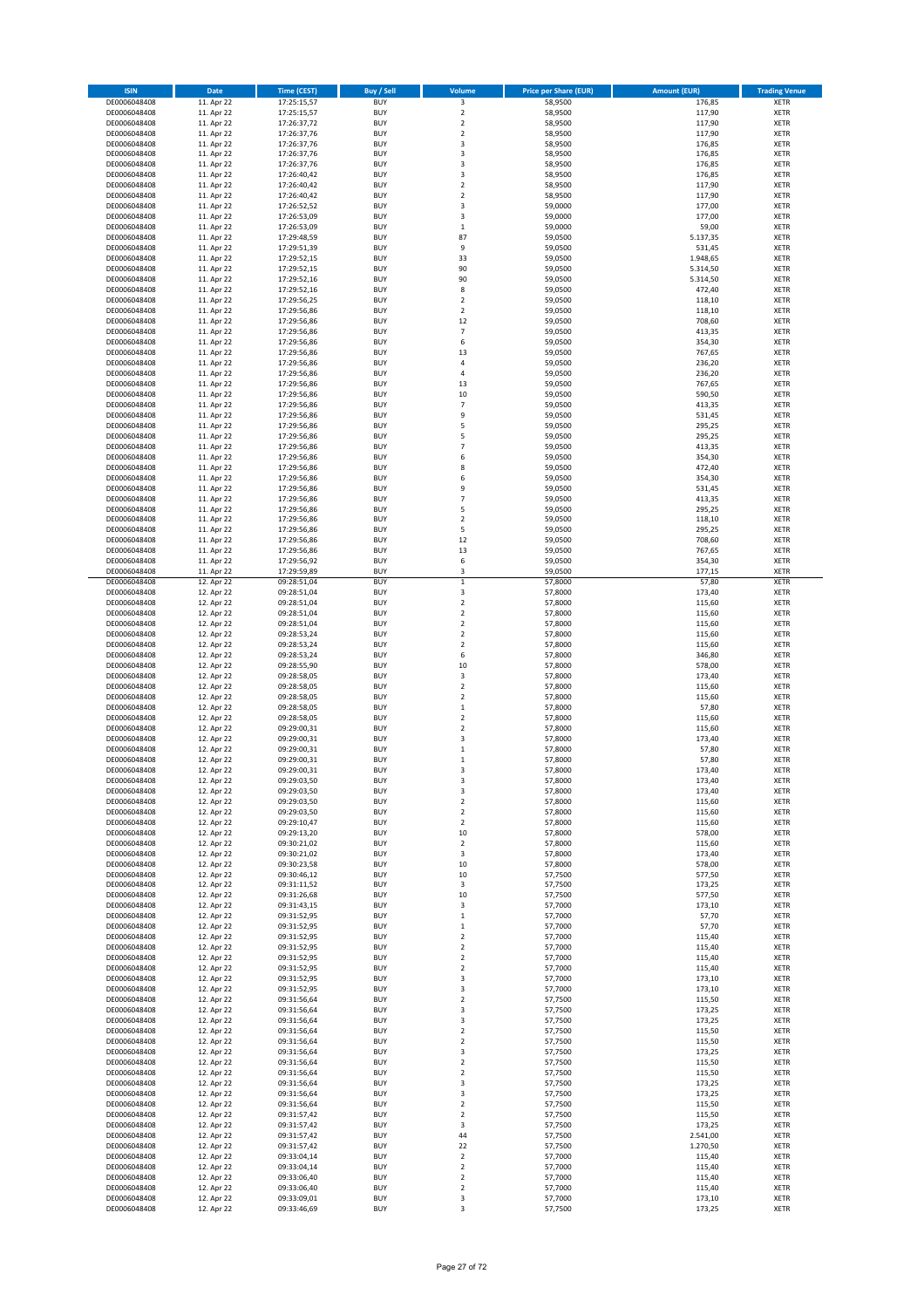| <b>ISIN</b>                  | <b>Date</b>              | <b>Time (CEST)</b>         | <b>Buy / Sell</b>        | Volume                                             | <b>Price per Share (EUR)</b> | <b>Amount (EUR)</b> | <b>Trading Venue</b>       |
|------------------------------|--------------------------|----------------------------|--------------------------|----------------------------------------------------|------------------------------|---------------------|----------------------------|
| DE0006048408                 | 12. Apr 22               | 09:33:46,69                | <b>BUY</b>               | 3                                                  | 57,7500                      | 173,25              | XETR                       |
| DE0006048408<br>DE0006048408 | 12. Apr 22<br>12. Apr 22 | 09:33:46,69<br>09:33:46,69 | <b>BUY</b><br><b>BUY</b> | $\mathbf 1$<br>3                                   | 57,7500<br>57,7500           | 57,75<br>173,25     | XETR<br><b>XETR</b>        |
| DE0006048408                 | 12. Apr 22               | 09:33:56,26                | <b>BUY</b>               | $\overline{7}$                                     | 57,7000                      | 403,90              | <b>XETR</b>                |
| DE0006048408                 | 12. Apr 22               | 09:35:09,69                | <b>BUY</b>               | $\mathbf 1$                                        | 57,7500                      | 57,75               | <b>XETR</b>                |
| DE0006048408                 | 12. Apr 22               | 09:35:29,87                | <b>BUY</b>               | $\mathbf{1}$                                       | 57,7500                      | 57,75               | <b>XETR</b>                |
| DE0006048408<br>DE0006048408 | 12. Apr 22<br>12. Apr 22 | 09:35:42,18<br>09:36:02,31 | <b>BUY</b><br><b>BUY</b> | 9<br>$\overline{\mathbf{c}}$                       | 57,7000<br>57,7500           | 519,30<br>115,50    | <b>XETR</b><br><b>XETR</b> |
| DE0006048408                 | 12. Apr 22               | 09:36:02,31                | <b>BUY</b>               | $\mathbf 2$                                        | 57,7500                      | 115,50              | <b>XETR</b>                |
| DE0006048408                 | 12. Apr 22               | 09:36:02,31                | <b>BUY</b>               | $\overline{\mathbf{c}}$                            | 57,7500                      | 115,50              | <b>XETR</b>                |
| DE0006048408                 | 12. Apr 22               | 09:36:02,31                | <b>BUY</b>               | $\mathbf 2$                                        | 57,7500                      | 115,50              | <b>XETR</b>                |
| DE0006048408<br>DE0006048408 | 12. Apr 22               | 09:36:04,73<br>09:36:07,39 | <b>BUY</b><br><b>BUY</b> | 10<br>10                                           | 57,7000<br>57,7000           | 577,00<br>577,00    | <b>XETR</b><br>XETR        |
| DE0006048408                 | 12. Apr 22<br>12. Apr 22 | 09:36:09,99                | <b>BUY</b>               | 10                                                 | 57,7000                      | 577,00              | <b>XETR</b>                |
| DE0006048408                 | 12. Apr 22               | 09:36:12,09                | <b>BUY</b>               | 10                                                 | 57,7000                      | 577,00              | XETR                       |
| DE0006048408                 | 12. Apr 22               | 09:36:15,28                | <b>BUY</b>               | $\overline{\mathbf{c}}$                            | 57,7000                      | 115,40              | <b>XETR</b>                |
| DE0006048408<br>DE0006048408 | 12. Apr 22<br>12. Apr 22 | 09:36:15,28<br>09:36:17,38 | <b>BUY</b><br><b>BUY</b> | 8<br>3                                             | 57,7000<br>57,7000           | 461,60<br>173,10    | XETR<br><b>XETR</b>        |
| DE0006048408                 | 12. Apr 22               | 09:36:37,71                | <b>BUY</b>               | 10                                                 | 57,7500                      | 577,50              | XETR                       |
| DE0006048408                 | 12. Apr 22               | 09:36:39,81                | <b>BUY</b>               | 10                                                 | 57,7500                      | 577,50              | <b>XETR</b>                |
| DE0006048408                 | 12. Apr 22               | 09:36:42,51                | <b>BUY</b>               | 10                                                 | 57,7500                      | 577,50              | <b>XETR</b>                |
| DE0006048408<br>DE0006048408 | 12. Apr 22<br>12. Apr 22 | 09:36:45,23<br>09:36:47,86 | <b>BUY</b><br><b>BUY</b> | 10<br>10                                           | 57,7500<br>57,7500           | 577,50<br>577,50    | <b>XETR</b><br><b>XETR</b> |
| DE0006048408                 | 12. Apr 22               | 09:36:49,97                | <b>BUY</b>               | 10                                                 | 57,7500                      | 577,50              | <b>XETR</b>                |
| DE0006048408                 | 12. Apr 22               | 09:36:55,41                | <b>BUY</b>               | 3                                                  | 57,7500                      | 173,25              | <b>XETR</b>                |
| DE0006048408                 | 12. Apr 22               | 09:36:57,51                | <b>BUY</b>               | 10                                                 | 57,7500                      | 577,50              | <b>XETR</b>                |
| DE0006048408<br>DE0006048408 | 12. Apr 22<br>12. Apr 22 | 09:37:00,19<br>09:37:02,41 | <b>BUY</b><br><b>BUY</b> | 10<br>10                                           | 57,7500<br>57,7500           | 577,50<br>577,50    | <b>XETR</b><br><b>XETR</b> |
| DE0006048408                 | 12. Apr 22               | 09:37:05,15                | <b>BUY</b>               | 10                                                 | 57,7500                      | 577,50              | <b>XETR</b>                |
| DE0006048408                 | 12. Apr 22               | 09:37:07,82                | <b>BUY</b>               | 10                                                 | 57,7500                      | 577,50              | <b>XETR</b>                |
| DE0006048408                 | 12. Apr 22               | 09:37:20,57                | <b>BUY</b>               | 10                                                 | 57,7500                      | 577,50              | <b>XETR</b>                |
| DE0006048408<br>DE0006048408 | 12. Apr 22<br>12. Apr 22 | 09:37:32,71<br>09:37:32,71 | <b>BUY</b><br><b>BUY</b> | $\mathbf 2$<br>3                                   | 57,7000<br>57,7000           | 115,40<br>173,10    | <b>XETR</b><br><b>XETR</b> |
| DE0006048408                 | 12. Apr 22               | 09:37:40,10                | <b>BUY</b>               | 3                                                  | 57,7000                      | 173,10              | XETR                       |
| DE0006048408                 | 12. Apr 22               | 09:37:40,10                | <b>BUY</b>               | 3                                                  | 57,7000                      | 173,10              | <b>XETR</b>                |
| DE0006048408                 | 12. Apr 22               | 09:37:40,10                | <b>BUY</b>               | $\mathbf 2$                                        | 57,7000                      | 115,40              | XETR                       |
| DE0006048408<br>DE0006048408 | 12. Apr 22<br>12. Apr 22 | 09:37:40,10<br>09:37:42,79 | <b>BUY</b><br><b>BUY</b> | $\overline{\mathbf{c}}$<br>$\mathbf 2$             | 57,7000<br>57,7000           | 115,40<br>115,40    | <b>XETR</b><br>XETR        |
| DE0006048408                 | 12. Apr 22               | 09:37:42,79                | <b>BUY</b>               | 3                                                  | 57,7000                      | 173,10              | <b>XETR</b>                |
| DE0006048408                 | 12. Apr 22               | 09:37:42,79                | <b>BUY</b>               | $\mathbf 2$                                        | 57,7000                      | 115,40              | <b>XETR</b>                |
| DE0006048408                 | 12. Apr 22               | 09:37:42,79                | <b>BUY</b>               | $\mathbf 1$                                        | 57,7000                      | 57,70               | <b>XETR</b>                |
| DE0006048408<br>DE0006048408 | 12. Apr 22<br>12. Apr 22 | 09:37:42,79<br>09:37:45,47 | <b>BUY</b><br><b>BUY</b> | $\overline{\mathbf{c}}$<br>$\overline{\mathbf{c}}$ | 57,7000<br>57,7000           | 115,40<br>115,40    | XETR<br><b>XETR</b>        |
| DE0006048408                 | 12. Apr 22               | 09:38:45,73                | <b>BUY</b>               | 8                                                  | 57,7000                      | 461,60              | XETR                       |
| DE0006048408                 | 12. Apr 22               | 09:38:48,36                | <b>BUY</b>               | 10                                                 | 57,7000                      | 577,00              | <b>XETR</b>                |
| DE0006048408                 | 12. Apr 22               | 09:38:50,47                | <b>BUY</b>               | 10                                                 | 57,7000                      | 577,00              | XETR                       |
| DE0006048408<br>DE0006048408 | 12. Apr 22<br>12. Apr 22 | 09:39:00,98<br>09:39:00,98 | <b>BUY</b><br><b>BUY</b> | $\mathbf 1$<br>$\mathbf 2$                         | 57,7000<br>57,7000           | 57,70<br>115,40     | XETR<br><b>XETR</b>        |
| DE0006048408                 | 12. Apr 22               | 09:39:43,39                | <b>BUY</b>               | $\mathbf 2$                                        | 57,7500                      | 115,50              | <b>XETR</b>                |
| DE0006048408                 | 12. Apr 22               | 09:40:03,39                | <b>BUY</b>               | $\mathbf 2$                                        | 57,7000                      | 115,40              | XETR                       |
| DE0006048408                 | 12. Apr 22               | 09:40:46,52                | <b>BUY</b>               | 3                                                  | 57,7500                      | 173,25              | <b>XETR</b>                |
| DE0006048408<br>DE0006048408 | 12. Apr 22<br>12. Apr 22 | 09:40:46,52<br>09:40:46,52 | <b>BUY</b><br><b>BUY</b> | $\mathbf 2$<br>3                                   | 57,7500<br>57,7500           | 115,50<br>173,25    | <b>XETR</b><br><b>XETR</b> |
| DE0006048408                 | 12. Apr 22               | 09:40:46,52                | <b>BUY</b>               | $\mathbf 2$                                        | 57,7500                      | 115,50              | XETR                       |
| DE0006048408                 | 12. Apr 22               | 09:41:11,42                | <b>BUY</b>               | 3                                                  | 57,7500                      | 173,25              | XETR                       |
| DE0006048408<br>DE0006048408 | 12. Apr 22<br>12. Apr 22 | 09:41:11,42<br>09:41:11,42 | <b>BUY</b><br><b>BUY</b> | 3<br>$\mathbf 2$                                   | 57,7500<br>57,7500           | 173,25<br>115,50    | <b>XETR</b><br><b>XETR</b> |
| DE0006048408                 | 12. Apr 22               | 09:41:11,42                | <b>BUY</b>               | $\mathbf 2$                                        | 57,7500                      | 115,50              | XETR                       |
| DE0006048408                 | 12. Apr 22               | 09:41:14,11                | <b>BUY</b>               | 3                                                  | 57,7500                      | 173,25              | XETR                       |
| DE0006048408                 | 12. Apr 22               | 09:41:14,11                | <b>BUY</b>               | $\mathbf 2$                                        | 57,7500                      | 115,50              | <b>XETR</b>                |
| DE0006048408<br>DE0006048408 | 12. Apr 22<br>12. Apr 22 | 09:41:14,11<br>09:41:14,11 | <b>BUY</b><br><b>BUY</b> | 3<br>$\mathbf 2$                                   | 57,7500<br>57,7500           | 173,25<br>115,50    | XETR<br><b>XETR</b>        |
| DE0006048408                 | 12. Apr 22               | 09:41:16,76                | <b>BUY</b>               | 3                                                  | 57,7500                      | 173,25              | XETR                       |
| DE0006048408                 | 12. Apr 22               | 09:41:16,76                | <b>BUY</b>               | 3                                                  | 57,7500                      | 173,25              | <b>XETR</b>                |
| DE0006048408                 | 12. Apr 22               | 09:41:24,03                | <b>BUY</b>               | 3                                                  | 57,7500                      | 173,25              | <b>XETR</b>                |
| DE0006048408<br>DE0006048408 | 12. Apr 22<br>12. Apr 22 | 09:41:24,03<br>09:41:24,03 | <b>BUY</b><br><b>BUY</b> | 3<br>2                                             | 57,7500<br>57,7500           | 173,25<br>115,50    | XETR<br>XETR               |
| DE0006048408                 | 12. Apr 22               | 09:41:56,54                | <b>BUY</b>               | $\mathbf 1$                                        | 57,7500                      | 57,75               | XETR                       |
| DE0006048408                 | 12. Apr 22               | 09:42:11,83                | <b>BUY</b>               | 2                                                  | 57,7000                      | 115,40              | XETR                       |
| DE0006048408                 | 12. Apr 22               | 09:42:42,48<br>09:42:42,48 | <b>BUY</b><br><b>BUY</b> | 3                                                  | 57,7000<br>57,7000           | 173,10              | <b>XETR</b><br>XETR        |
| DE0006048408<br>DE0006048408 | 12. Apr 22<br>12. Apr 22 | 09:42:44,56                | <b>BUY</b>               | 3<br>10                                            | 57,7000                      | 173,10<br>577,00    | <b>XETR</b>                |
| DE0006048408                 | 12. Apr 22               | 09:42:47,23                | <b>BUY</b>               | 10                                                 | 57,7000                      | 577,00              | XETR                       |
| DE0006048408                 | 12. Apr 22               | 09:42:52,45                | <b>BUY</b>               | 10                                                 | 57,7000                      | 577,00              | <b>XETR</b>                |
| DE0006048408<br>DE0006048408 | 12. Apr 22<br>12. Apr 22 | 09:42:55,06<br>09:42:57,24 | <b>BUY</b><br><b>BUY</b> | 10<br>10                                           | 57,7000<br>57,7000           | 577,00<br>577,00    | XETR<br><b>XETR</b>        |
| DE0006048408                 | 12. Apr 22               | 09:42:59,86                | <b>BUY</b>               | 10                                                 | 57,7000                      | 577,00              | XETR                       |
| DE0006048408                 | 12. Apr 22               | 09:43:02,46                | <b>BUY</b>               | 10                                                 | 57,7000                      | 577,00              | <b>XETR</b>                |
| DE0006048408<br>DE0006048408 | 12. Apr 22<br>12. Apr 22 | 09:43:04,63<br>09:43:07,25 | <b>BUY</b><br><b>BUY</b> | 10<br>3                                            | 57,7000<br>57,7000           | 577,00<br>173,10    | XETR<br><b>XETR</b>        |
| DE0006048408                 | 12. Apr 22               | 09:43:07,25                | <b>BUY</b>               | $\mathbf 2$                                        | 57,7000                      | 115,40              | XETR                       |
| DE0006048408                 | 12. Apr 22               | 09:43:07,25                | <b>BUY</b>               | $\mathbf 1$                                        | 57,7000                      | 57,70               | <b>XETR</b>                |
| DE0006048408                 | 12. Apr 22               | 09:43:14,82                | <b>BUY</b>               | 9                                                  | 57,7500                      | 519,75              | <b>XETR</b>                |
| DE0006048408                 | 12. Apr 22               | 09:43:17,44                | <b>BUY</b><br><b>BUY</b> | 10<br>10                                           | 57,7500<br>57,7500           | 577,50              | <b>XETR</b><br>XETR        |
| DE0006048408<br>DE0006048408 | 12. Apr 22<br>12. Apr 22 | 09:43:20,20<br>09:43:22,35 | <b>BUY</b>               | 10                                                 | 57,7500                      | 577,50<br>577,50    | <b>XETR</b>                |
| DE0006048408                 | 12. Apr 22               | 09:43:25,00                | <b>BUY</b>               | 10                                                 | 57,7500                      | 577,50              | <b>XETR</b>                |
| DE0006048408                 | 12. Apr 22               | 09:43:27,68                | <b>BUY</b>               | 10                                                 | 57,7500                      | 577,50              | XETR                       |
| DE0006048408<br>DE0006048408 | 12. Apr 22<br>12. Apr 22 | 09:43:29,79<br>09:43:32,56 | <b>BUY</b><br><b>BUY</b> | 10<br>10                                           | 57,7500<br>57,7500           | 577,50<br>577,50    | <b>XETR</b><br>XETR        |
| DE0006048408                 | 12. Apr 22               | 09:43:35,16                | <b>BUY</b>               | 10                                                 | 57,7500                      | 577,50              | <b>XETR</b>                |
| DE0006048408                 | 12. Apr 22               | 09:43:40,17                | <b>BUY</b>               | 2                                                  | 57,7500                      | 115,50              | XETR                       |
| DE0006048408                 | 12. Apr 22               | 09:43:42,76                | <b>BUY</b>               | $\mathbf 2$                                        | 57,7500                      | 115,50              | <b>XETR</b>                |
| DE0006048408<br>DE0006048408 | 12. Apr 22<br>12. Apr 22 | 09:43:42,76<br>09:43:42,76 | <b>BUY</b><br><b>BUY</b> | 3<br>$\mathbf 2$                                   | 57,7500<br>57,7500           | 173,25<br>115,50    | XETR<br><b>XETR</b>        |
| DE0006048408                 | 12. Apr 22               | 09:43:54,41                | <b>BUY</b>               | 3                                                  | 57,7000                      | 173,10              | XETR                       |
| DE0006048408                 | 12. Apr 22               | 09:43:54,41                | <b>BUY</b>               | 3                                                  | 57,7000                      | 173,10              | <b>XETR</b>                |
| DE0006048408                 | 12. Apr 22               | 09:45:50,99                | <b>BUY</b>               | $\mathbf 2$                                        | 57,6500                      | 115,30              | XETR                       |
| DE0006048408<br>DE0006048408 | 12. Apr 22<br>12. Apr 22 | 09:45:50,99<br>09:45:53,16 | <b>BUY</b><br><b>BUY</b> | 2<br>2                                             | 57,6500<br>57,6500           | 115,30<br>115,30    | <b>XETR</b><br><b>XETR</b> |
| DE0006048408                 | 12. Apr 22               | 09:45:53,16                | <b>BUY</b>               | 3                                                  | 57,6500                      | 172,95              | <b>XETR</b>                |
| DE0006048408                 | 12. Apr 22               | 09:45:53,16                | <b>BUY</b>               | $\mathbf 2$                                        | 57,6500                      | 115,30              | XETR                       |
| DE0006048408<br>DE0006048408 | 12. Apr 22<br>12. Apr 22 | 09:45:53,16<br>09:45:55,84 | <b>BUY</b><br><b>BUY</b> | 3<br>3                                             | 57,6500<br>57,6500           | 172,95<br>172,95    | <b>XETR</b><br>XETR        |
| DE0006048408                 | 12. Apr 22               | 09:45:55,84                | <b>BUY</b>               | $\mathbf 1$                                        | 57,6500                      | 57,65               | XETR                       |
| DE0006048408                 | 12. Apr 22               | 09:45:55,84                | <b>BUY</b>               | 3                                                  | 57,6500                      | 172,95              | XETR                       |
| DE0006048408                 | 12. Apr 22               | 09:45:55,84                | <b>BUY</b>               | 3                                                  | 57,6500                      | 172,95              | <b>XETR</b>                |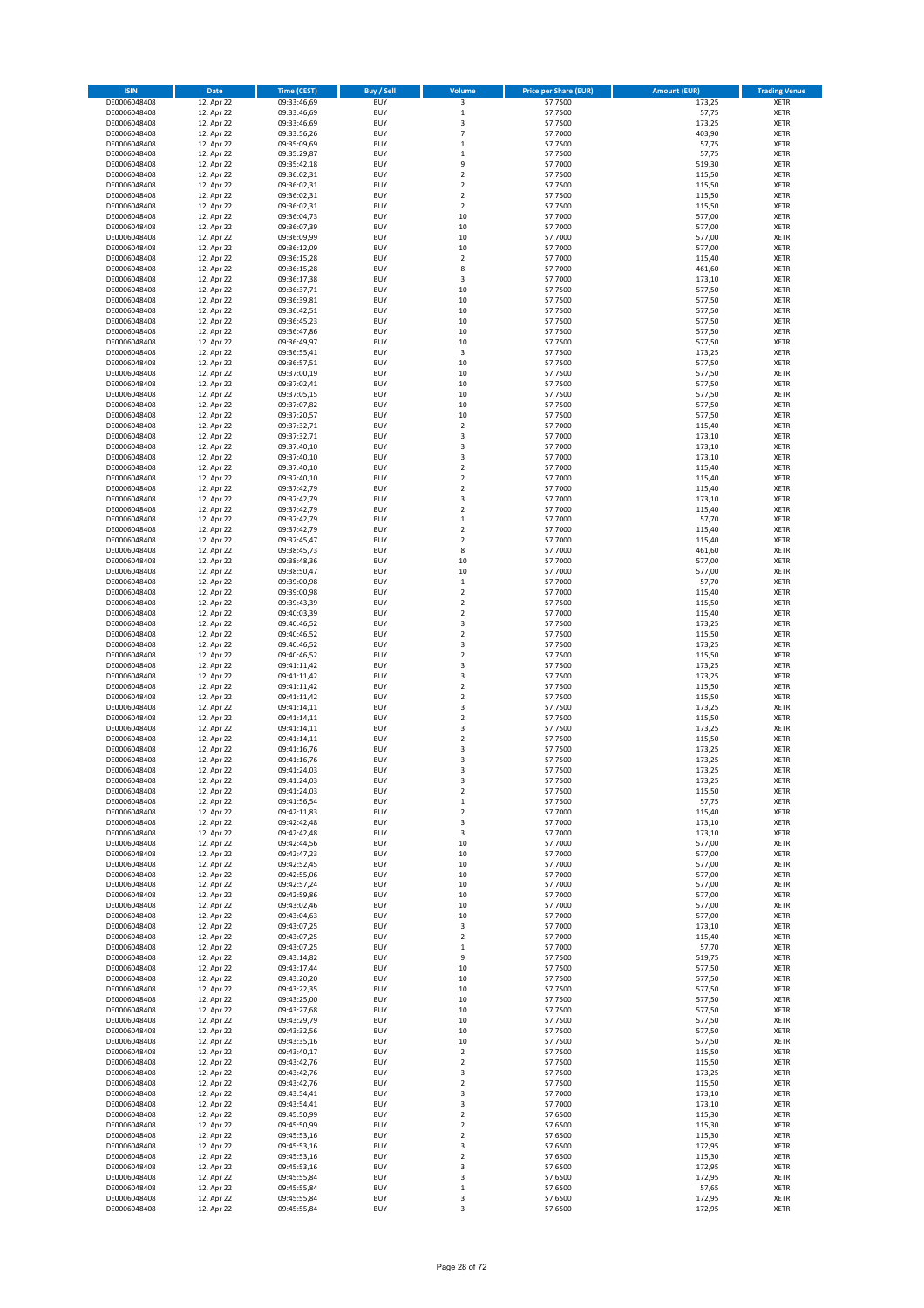| <b>ISIN</b>                  | Date                     | <b>Time (CEST)</b>         | <b>Buy / Sell</b>        | Volume                           | <b>Price per Share (EUR)</b> | <b>Amount (EUR)</b> | <b>Trading Venue</b>       |
|------------------------------|--------------------------|----------------------------|--------------------------|----------------------------------|------------------------------|---------------------|----------------------------|
| DE0006048408                 | 12. Apr 22               | 09:45:58,01                | <b>BUY</b>               | $\overline{2}$                   | 57,6500                      | 115,30              | <b>XETR</b>                |
| DE0006048408                 | 12. Apr 22               | 09:45:58,01                | <b>BUY</b>               | $\mathbf 2$                      | 57,6500                      | 115,30              | <b>XETR</b>                |
| DE0006048408<br>DE0006048408 | 12. Apr 22<br>12. Apr 22 | 09:46:38,44<br>09:46:41,24 | <b>BUY</b><br><b>BUY</b> | $10\,$<br>10                     | 57,6500<br>57,6500           | 576,50<br>576,50    | <b>XETR</b><br><b>XETR</b> |
| DE0006048408                 | 12. Apr 22               | 09:46:43,48                | <b>BUY</b>               | $10\,$                           | 57,6500                      | 576,50              | <b>XETR</b>                |
| DE0006048408                 | 12. Apr 22               | 09:46:46,12                | <b>BUY</b>               | 10                               | 57,6500                      | 576,50              | <b>XETR</b>                |
| DE0006048408                 | 12. Apr 22               | 09:46:48,83                | <b>BUY</b>               | 10                               | 57,6500                      | 576,50              | <b>XETR</b>                |
| DE0006048408                 | 12. Apr 22               | 09:46:50,93                | <b>BUY</b>               | 10                               | 57,6500                      | 576,50              | <b>XETR</b>                |
| DE0006048408<br>DE0006048408 | 12. Apr 22<br>12. Apr 22 | 09:46:53,65                | <b>BUY</b><br><b>BUY</b> | 10<br>10                         | 57,6500<br>57,6500           | 576,50<br>576,50    | XETR<br><b>XETR</b>        |
| DE0006048408                 | 12. Apr 22               | 09:46:56,25<br>09:46:58,87 | <b>BUY</b>               | 10                               | 57,6500                      | 576,50              | XETR                       |
| DE0006048408                 | 12. Apr 22               | 09:47:01,01                | <b>BUY</b>               | 3                                | 57,6500                      | 172,95              | <b>XETR</b>                |
| DE0006048408                 | 12. Apr 22               | 09:47:01,01                | <b>BUY</b>               | 3                                | 57,6500                      | 172,95              | XETR                       |
| DE0006048408                 | 12. Apr 22               | 09:47:01,01                | <b>BUY</b>               | 3                                | 57,6500                      | 172,95              | <b>XETR</b>                |
| DE0006048408                 | 12. Apr 22               | 09:47:01,01                | <b>BUY</b>               | $\,$ 1                           | 57,6500                      | 57,65               | <b>XETR</b>                |
| DE0006048408<br>DE0006048408 | 12. Apr 22<br>12. Apr 22 | 09:47:03,61<br>09:47:03,61 | <b>BUY</b><br><b>BUY</b> | $\overline{2}$<br>$\mathbf 2$    | 57,6500<br>57,6500           | 115,30<br>115,30    | <b>XETR</b><br>XETR        |
| DE0006048408                 | 12. Apr 22               | 09:47:03,61                | <b>BUY</b>               | $\overline{2}$                   | 57,6500                      | 115,30              | <b>XETR</b>                |
| DE0006048408                 | 12. Apr 22               | 09:47:46,53                | <b>BUY</b>               | $\,1\,$                          | 57,7000                      | 57,70               | XETR                       |
| DE0006048408                 | 12. Apr 22               | 09:48:37,89                | <b>BUY</b>               | 3                                | 57,6500                      | 172,95              | <b>XETR</b>                |
| DE0006048408                 | 12. Apr 22               | 09:48:37,89                | <b>BUY</b>               | $\overline{2}$                   | 57,6500                      | 115,30              | <b>XETR</b>                |
| DE0006048408<br>DE0006048408 | 12. Apr 22<br>12. Apr 22 | 09:48:37,89<br>09:48:37,89 | <b>BUY</b><br><b>BUY</b> | $\,$ 1<br>3                      | 57,6500<br>57,6500           | 57,65<br>172,95     | <b>XETR</b><br><b>XETR</b> |
| DE0006048408                 | 12. Apr 22               | 09:48:37,89                | <b>BUY</b>               | 3                                | 57,6500                      | 172,95              | <b>XETR</b>                |
| DE0006048408                 | 12. Apr 22               | 09:48:37,89                | <b>BUY</b>               | $\overline{2}$                   | 57,6500                      | 115,30              | <b>XETR</b>                |
| DE0006048408                 | 12. Apr 22               | 09:48:37,89                | <b>BUY</b>               | 52                               | 57,6500                      | 2.997,80            | <b>XETR</b>                |
| DE0006048408                 | 12. Apr 22               | 09:48:37,89                | <b>BUY</b>               | 3                                | 57,6500                      | 172,95              | <b>XETR</b>                |
| DE0006048408<br>DE0006048408 | 12. Apr 22<br>12. Apr 22 | 09:48:37,89                | <b>BUY</b><br><b>BUY</b> | 3<br>3                           | 57,6500<br>57,6500           | 172,95<br>172,95    | <b>XETR</b><br><b>XETR</b> |
| DE0006048408                 | 12. Apr 22               | 09:48:37,89<br>09:48:37,89 | <b>BUY</b>               | 3                                | 57,6500                      | 172,95              | <b>XETR</b>                |
| DE0006048408                 | 12. Apr 22               | 09:49:44,64                | <b>BUY</b>               | 10                               | 57,6000                      | 576,00              | <b>XETR</b>                |
| DE0006048408                 | 12. Apr 22               | 09:49:47,40                | <b>BUY</b>               | 10                               | 57,6000                      | 576,00              | <b>XETR</b>                |
| DE0006048408                 | 12. Apr 22               | 09:49:50,04                | <b>BUY</b>               | 3                                | 57,6000                      | 172,80              | <b>XETR</b>                |
| DE0006048408<br>DE0006048408 | 12. Apr 22<br>12. Apr 22 | 09:49:50,04<br>09:50:05,05 | <b>BUY</b><br><b>BUY</b> | $\mathbf 2$<br>10                | 57,6000<br>57,6000           | 115,20<br>576,00    | XETR<br><b>XETR</b>        |
| DE0006048408                 | 12. Apr 22               | 09:50:27,26                | <b>BUY</b>               | $\overline{\mathbf{3}}$          | 57,6000                      | 172,80              | XETR                       |
| DE0006048408                 | 12. Apr 22               | 09:50:27,26                | <b>BUY</b>               | $\,1\,$                          | 57,6000                      | 57,60               | <b>XETR</b>                |
| DE0006048408                 | 12. Apr 22               | 09:50:27,26                | <b>BUY</b>               | $\sqrt{2}$                       | 57,6000                      | 115,20              | XETR                       |
| DE0006048408                 | 12. Apr 22               | 09:50:27,26                | <b>BUY</b>               | $\overline{2}$                   | 57,6000                      | 115,20              | <b>XETR</b>                |
| DE0006048408                 | 12. Apr 22               | 09:50:29,95                | <b>BUY</b>               | $\overline{\mathbf{3}}$          | 57,6000                      | 172,80              | <b>XETR</b>                |
| DE0006048408<br>DE0006048408 | 12. Apr 22<br>12. Apr 22 | 09:50:29,95<br>09:50:29,95 | <b>BUY</b><br><b>BUY</b> | $\overline{2}$<br>$\overline{2}$ | 57,6000<br>57,6000           | 115,20<br>115,20    | <b>XETR</b><br>XETR        |
| DE0006048408                 | 12. Apr 22               | 09:50:29,95                | <b>BUY</b>               | 3                                | 57,6000                      | 172,80              | <b>XETR</b>                |
| DE0006048408                 | 12. Apr 22               | 09:50:54,99                | <b>BUY</b>               | 10                               | 57,6000                      | 576,00              | <b>XETR</b>                |
| DE0006048408                 | 12. Apr 22               | 09:50:57,69                | <b>BUY</b>               | 10                               | 57,6000                      | 576,00              | <b>XETR</b>                |
| DE0006048408                 | 12. Apr 22               | 09:51:07,25                | <b>BUY</b>               | $\mathbf 2$                      | 57,5500                      | 115,10              | XETR                       |
| DE0006048408<br>DE0006048408 | 12. Apr 22<br>12. Apr 22 | 09:52:43,39<br>09:52:43,39 | <b>BUY</b><br><b>BUY</b> | 3<br>$\overline{2}$              | 57,5500<br>57,5500           | 172,65<br>115,10    | <b>XETR</b><br><b>XETR</b> |
| DE0006048408                 | 12. Apr 22               | 09:52:43,39                | <b>BUY</b>               | 3                                | 57,5500                      | 172,65              | <b>XETR</b>                |
| DE0006048408                 | 12. Apr 22               | 09:52:43,39                | <b>BUY</b>               | 3                                | 57,5500                      | 172,65              | <b>XETR</b>                |
| DE0006048408                 | 12. Apr 22               | 09:52:43,39                | <b>BUY</b>               | $\mathbf 2$                      | 57,5500                      | 115,10              | <b>XETR</b>                |
| DE0006048408                 | 12. Apr 22               | 09:52:43,39                | <b>BUY</b>               | 54                               | 57,5500                      | 3.107,70            | <b>XETR</b>                |
| DE0006048408<br>DE0006048408 | 12. Apr 22<br>12. Apr 22 | 09:53:54,56                | <b>BUY</b><br><b>BUY</b> | $\mathbf 2$<br>3                 | 57,4500<br>57,4500           | 114,90<br>172,35    | <b>XETR</b><br><b>XETR</b> |
| DE0006048408                 | 12. Apr 22               | 09:53:54,56<br>09:53:54,56 | <b>BUY</b>               | 3                                | 57,4500                      | 172,35              | <b>XETR</b>                |
| DE0006048408                 | 12. Apr 22               | 09:53:54,56                | <b>BUY</b>               | $\overline{2}$                   | 57,4500                      | 114,90              | <b>XETR</b>                |
| DE0006048408                 | 12. Apr 22               | 09:53:54,56                | <b>BUY</b>               | 3                                | 57,4500                      | 172,35              | <b>XETR</b>                |
| DE0006048408                 | 12. Apr 22               | 09:53:54,56                | <b>BUY</b>               | $\overline{2}$                   | 57,4500                      | 114,90              | <b>XETR</b>                |
| DE0006048408<br>DE0006048408 | 12. Apr 22<br>12. Apr 22 | 09:53:54,56<br>09:53:54,56 | <b>BUY</b><br><b>BUY</b> | $\mathbf 2$<br>$\overline{2}$    | 57,4500<br>57,4500           | 114,90<br>114,90    | <b>XETR</b><br><b>XETR</b> |
| DE0006048408                 | 12. Apr 22               | 09:53:54,56                | <b>BUY</b>               | 3                                | 57,4500                      | 172,35              | XETR                       |
| DE0006048408                 | 12. Apr 22               | 09:53:54,56                | <b>BUY</b>               | 3                                | 57,4500                      | 172,35              | <b>XETR</b>                |
| DE0006048408                 | 12. Apr 22               | 09:53:54,56                | <b>BUY</b>               | $\sqrt{2}$                       | 57,4500                      | 114,90              | XETR                       |
| DE0006048408                 | 12. Apr 22               | 09:53:54,56                | <b>BUY</b>               | $\overline{2}$                   | 57,4500                      | 114,90              | <b>XETR</b>                |
| DE0006048408<br>DE0006048408 | 12. Apr 22<br>12. Apr 22 | 09:54:48,91<br>09:54:48,91 | <b>BUY</b><br><b>BUY</b> | 3<br>$\,$ 1                      | 57,4500<br>57,4500           | 172,35              | <b>XETR</b><br>XETR        |
| DE0006048408                 | 12. Apr 22               | 09:54:48,91                | <b>BUY</b>               | $\,$ 1                           | 57,4500                      | 57,45<br>57,45      | XETR                       |
| DE0006048408                 | 12. Apr 22               | 09:54:48,91                | <b>BUY</b>               | $\mathbf 2$                      | 57,4500                      | 114,90              | XETR                       |
| DE0006048408                 | 12. Apr 22               | 09:54:48,91                | <b>BUY</b>               | 3                                | 57,4500                      | 172,35              | <b>XETR</b>                |
| DE0006048408                 | 12. Apr 22               | 09:54:51,58                | <b>BUY</b>               | $10\,$                           | 57,4500                      | 574,50              | <b>XETR</b>                |
| DE0006048408<br>DE0006048408 | 12. Apr 22<br>12. Apr 22 | 09:54:54,21<br>09:54:56,30 | <b>BUY</b><br><b>BUY</b> | 10<br>10                         | 57,4500<br>57,4500           | 574,50<br>574,50    | XETR<br><b>XETR</b>        |
| DE0006048408                 | 12. Apr 22               | 09:54:58,99                | <b>BUY</b>               | 10                               | 57,4500                      | 574,50              | <b>XETR</b>                |
| DE0006048408                 | 12. Apr 22               | 09:55:01,65                | <b>BUY</b>               | 10                               | 57,4500                      | 574,50              | <b>XETR</b>                |
| DE0006048408                 | 12. Apr 22               | 09:55:03,82                | <b>BUY</b>               | 10                               | 57,4500                      | 574,50              | XETR                       |
| DE0006048408                 | 12. Apr 22<br>12. Apr 22 | 09:55:06,70<br>09:55:28,99 | <b>BUY</b>               | $\,$ 1                           | 57,4500                      | 57,45               | <b>XETR</b>                |
| DE0006048408<br>DE0006048408 | 12. Apr 22               | 09:55:28,99                | <b>BUY</b><br><b>BUY</b> | $\sqrt{2}$<br>3                  | 57,4500<br>57,4500           | 114,90<br>172,35    | <b>XETR</b><br><b>XETR</b> |
| DE0006048408                 | 12. Apr 22               | 09:55:28,99                | <b>BUY</b>               | $\mathbf 2$                      | 57,4500                      | 114,90              | XETR                       |
| DE0006048408                 | 12. Apr 22               | 09:55:28,99                | <b>BUY</b>               | $\mathbf 2$                      | 57,4500                      | 114,90              | <b>XETR</b>                |
| DE0006048408                 | 12. Apr 22               | 09:55:31,63                | <b>BUY</b>               | $\mathbf 2$                      | 57,4500                      | 114,90              | <b>XETR</b>                |
| DE0006048408                 | 12. Apr 22               | 09:55:31,63                | <b>BUY</b>               | 3                                | 57,4500                      | 172,35              | <b>XETR</b>                |
| DE0006048408<br>DE0006048408 | 12. Apr 22<br>12. Apr 22 | 09:56:04,54<br>09:56:49,64 | <b>BUY</b><br><b>BUY</b> | $\overline{2}$<br>10             | 57,4500<br>57,5000           | 114,90<br>575,00    | <b>XETR</b><br><b>XETR</b> |
| DE0006048408                 | 12. Apr 22               | 09:56:51,77                | <b>BUY</b>               | 10                               | 57,5000                      | 575,00              | <b>XETR</b>                |
| DE0006048408                 | 12. Apr 22               | 09:57:07,05                | <b>BUY</b>               | 10                               | 57,5000                      | 575,00              | <b>XETR</b>                |
| DE0006048408                 | 12. Apr 22               | 09:57:12,28                | <b>BUY</b>               | 10                               | 57,5000                      | 575,00              | <b>XETR</b>                |
| DE0006048408                 | 12. Apr 22               | 09:57:17,53                | <b>BUY</b><br><b>BUY</b> | 10<br>3                          | 57,5000                      | 575,00              | XETR                       |
| DE0006048408<br>DE0006048408 | 12. Apr 22<br>12. Apr 22 | 09:57:19,69<br>09:58:27,96 | <b>BUY</b>               | 10                               | 57,5000<br>57,5000           | 172,50<br>575,00    | XETR<br><b>XETR</b>        |
| DE0006048408                 | 12. Apr 22               | 09:58:30,07                | <b>BUY</b>               | 10                               | 57,5000                      | 575,00              | <b>XETR</b>                |
| DE0006048408                 | 12. Apr 22               | 09:58:32,69                | <b>BUY</b>               | 10                               | 57,5000                      | 575,00              | XETR                       |
| DE0006048408                 | 12. Apr 22               | 09:58:35,39                | <b>BUY</b>               | 10                               | 57,5000                      | 575,00              | XETR                       |
| DE0006048408                 | 12. Apr 22               | 09:58:38,02                | <b>BUY</b>               | 10                               | 57,5000                      | 575,00              | <b>XETR</b>                |
| DE0006048408<br>DE0006048408 | 12. Apr 22<br>12. Apr 22 | 09:58:55,20<br>09:59:03,34 | <b>BUY</b><br><b>BUY</b> | 10<br>3                          | 57,5000<br>57,5000           | 575,00<br>172,50    | <b>XETR</b><br>XETR        |
| DE0006048408                 | 12. Apr 22               | 09:59:07,45                | <b>BUY</b>               | 3                                | 57,5000                      | 172,50              | XETR                       |
| DE0006048408                 | 12. Apr 22               | 09:59:07,45                | <b>BUY</b>               | 3                                | 57,5000                      | 172,50              | <b>XETR</b>                |
| DE0006048408                 | 12. Apr 22               | 09:59:07,45                | <b>BUY</b>               | 3                                | 57,5000                      | 172,50              | <b>XETR</b>                |
| DE0006048408                 | 12. Apr 22               | 10:00:20,77                | <b>BUY</b>               | $\overline{2}$                   | 57,4500                      | 114,90              | <b>XETR</b>                |
| DE0006048408<br>DE0006048408 | 12. Apr 22<br>12. Apr 22 | 10:00:20,77<br>10:00:20,77 | <b>BUY</b><br><b>BUY</b> | $\overline{2}$<br>3              | 57,4500<br>57,4500           | 114,90<br>172,35    | <b>XETR</b><br><b>XETR</b> |
| DE0006048408                 | 12. Apr 22               | 10:00:20,77                | <b>BUY</b>               | 3                                | 57,4500                      | 172,35              | <b>XETR</b>                |
| DE0006048408                 | 12. Apr 22               | 10:00:20,77                | <b>BUY</b>               | 3                                | 57,4500                      | 172,35              | <b>XETR</b>                |
| DE0006048408                 | 12. Apr 22               | 10:00:20,77                | <b>BUY</b>               | $\overline{2}$                   | 57,4500                      | 114,90              | <b>XETR</b>                |
| DE0006048408                 | 12. Apr 22               | 10:00:20,77                | <b>BUY</b>               | 3                                | 57,4500                      | 172,35              | <b>XETR</b>                |
| DE0006048408                 | 12. Apr 22               | 10:00:20,77                | <b>BUY</b>               | 3                                | 57,4500                      | 172,35              | <b>XETR</b>                |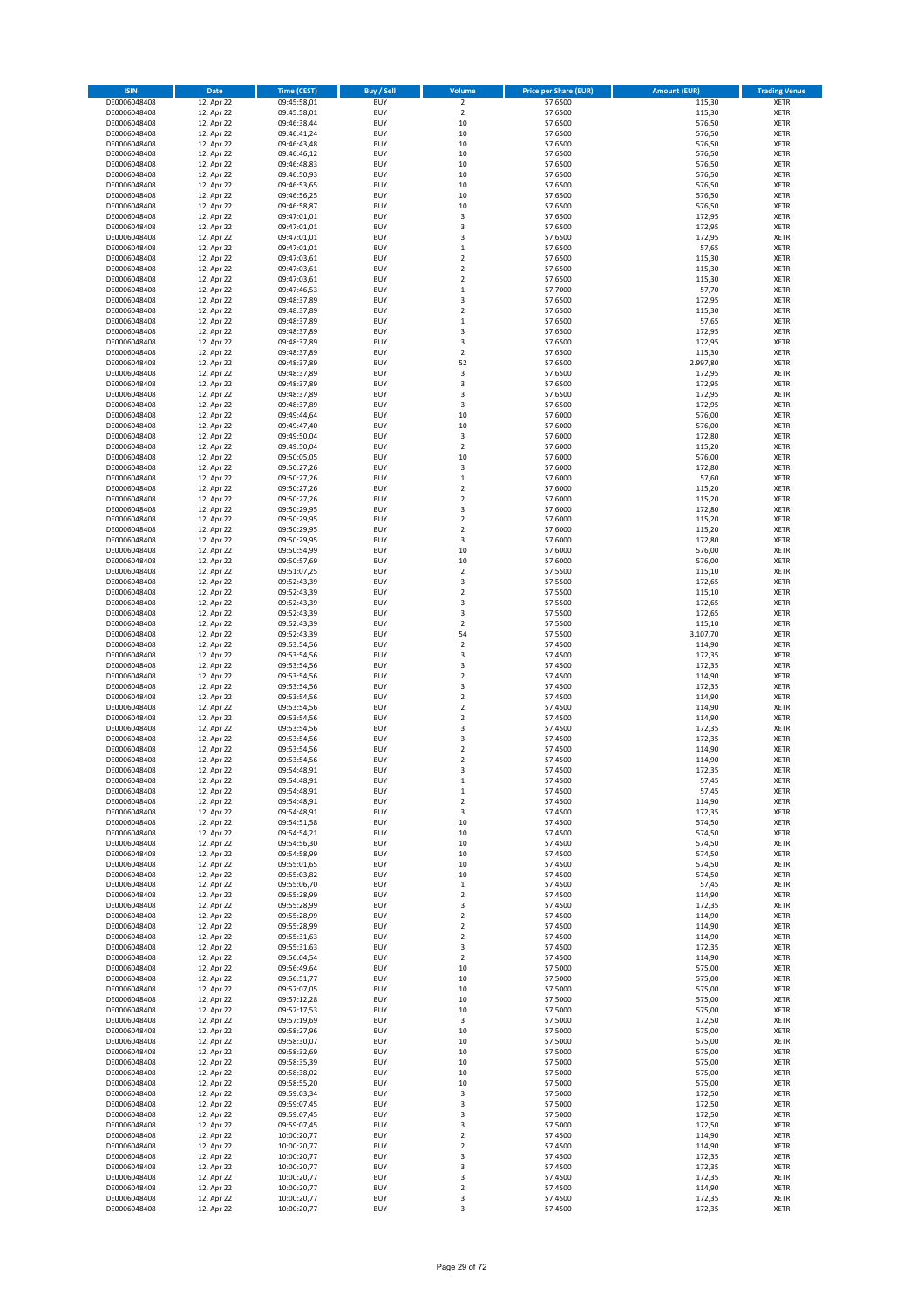| <b>ISIN</b>                  | Date                     | <b>Time (CEST)</b>         | <b>Buy / Sell</b>        | Volume                                    | <b>Price per Share (EUR)</b> | <b>Amount (EUR)</b> | <b>Trading Venue</b>       |
|------------------------------|--------------------------|----------------------------|--------------------------|-------------------------------------------|------------------------------|---------------------|----------------------------|
| DE0006048408                 | 12. Apr 22               | 10:00:20,77                | <b>BUY</b>               | 3                                         | 57,4500                      | 172,35              | <b>XETR</b>                |
| DE0006048408                 | 12. Apr 22               | 10:00:20,77                | <b>BUY</b>               | $\mathbf 2$                               | 57,4500                      | 114,90              | <b>XETR</b>                |
| DE0006048408<br>DE0006048408 | 12. Apr 22<br>12. Apr 22 | 10:00:20,77<br>10:00:20,77 | <b>BUY</b><br><b>BUY</b> | 3<br>3                                    | 57,4500<br>57,4500           | 172,35<br>172,35    | <b>XETR</b><br><b>XETR</b> |
| DE0006048408                 | 12. Apr 22               | 10:00:20,77                | <b>BUY</b>               | $\mathbf 2$                               | 57,4500                      | 114,90              | <b>XETR</b>                |
| DE0006048408                 | 12. Apr 22               | 10:00:20,77                | <b>BUY</b>               | 47                                        | 57,4500                      | 2.700,15            | <b>XETR</b>                |
| DE0006048408                 | 12. Apr 22               | 10:00:20,77                | <b>BUY</b>               | 3                                         | 57,4500                      | 172,35              | <b>XETR</b>                |
| DE0006048408                 | 12. Apr 22               | 10:04:04,72                | <b>BUY</b>               | 3                                         | 57,4500                      | 172,35              | <b>XETR</b>                |
| DE0006048408<br>DE0006048408 | 12. Apr 22<br>12. Apr 22 | 10:07:11,14                | <b>BUY</b><br><b>BUY</b> | $10\,$<br>10                              | 57,4500<br>57,4500           | 574,50<br>574,50    | XETR<br><b>XETR</b>        |
| DE0006048408                 | 12. Apr 22               | 10:07:35,93<br>10:08:01,13 | <b>BUY</b>               | 10                                        | 57,4500                      | 574,50              | XETR                       |
| DE0006048408                 | 12. Apr 22               | 10:08:03,81                | <b>BUY</b>               | 10                                        | 57,4500                      | 574,50              | <b>XETR</b>                |
| DE0006048408                 | 12. Apr 22               | 10:08:06,48                | <b>BUY</b>               | 10                                        | 57,4500                      | 574,50              | XETR                       |
| DE0006048408                 | 12. Apr 22               | 10:08:08,61                | <b>BUY</b>               | 10                                        | 57,4500                      | 574,50              | <b>XETR</b>                |
| DE0006048408                 | 12. Apr 22               | 10:08:16,50                | <b>BUY</b>               | $\mathbf 2$                               | 57,4500                      | 114,90              | <b>XETR</b>                |
| DE0006048408                 | 12. Apr 22               | 10:08:16,50                | <b>BUY</b><br><b>BUY</b> | $\overline{2}$<br>$\mathbf 2$             | 57,4500                      | 114,90              | <b>XETR</b><br>XETR        |
| DE0006048408<br>DE0006048408 | 12. Apr 22<br>12. Apr 22 | 10:08:16,50<br>10:08:16,50 | <b>BUY</b>               | $\overline{2}$                            | 57,4500<br>57,4500           | 114,90<br>114,90    | <b>XETR</b>                |
| DE0006048408                 | 12. Apr 22               | 10:08:16,50                | <b>BUY</b>               | $\mathbf 2$                               | 57,4500                      | 114,90              | XETR                       |
| DE0006048408                 | 12. Apr 22               | 10:08:16,50                | <b>BUY</b>               | $\overline{2}$                            | 57,4500                      | 114,90              | <b>XETR</b>                |
| DE0006048408                 | 12. Apr 22               | 10:08:16,50                | <b>BUY</b>               | 6                                         | 57,4500                      | 344,70              | <b>XETR</b>                |
| DE0006048408                 | 12. Apr 22               | 10:13:28,11                | <b>BUY</b>               | 3                                         | 57,5500                      | 172,65              | <b>XETR</b>                |
| DE0006048408                 | 12. Apr 22<br>12. Apr 22 | 10:13:28,11                | <b>BUY</b><br><b>BUY</b> | $\overline{7}$<br>10                      | 57,5500                      | 402,85<br>575,50    | <b>XETR</b><br><b>XETR</b> |
| DE0006048408<br>DE0006048408 | 12. Apr 22               | 10:13:30,75<br>10:13:33,41 | <b>BUY</b>               | 10                                        | 57,5500<br>57,5500           | 575,50              | <b>XETR</b>                |
| DE0006048408                 | 12. Apr 22               | 10:13:35,51                | <b>BUY</b>               | 10                                        | 57,5500                      | 575,50              | <b>XETR</b>                |
| DE0006048408                 | 12. Apr 22               | 10:13:38,14                | <b>BUY</b>               | 10                                        | 57,5500                      | 575,50              | <b>XETR</b>                |
| DE0006048408                 | 12. Apr 22               | 10:13:40,75                | <b>BUY</b>               | $10\,$                                    | 57,5500                      | 575,50              | <b>XETR</b>                |
| DE0006048408                 | 12. Apr 22               | 10:13:43,43                | <b>BUY</b>               | 10                                        | 57,5500                      | 575,50              | <b>XETR</b>                |
| DE0006048408<br>DE0006048408 | 12. Apr 22<br>12. Apr 22 | 10:13:46,11<br>10:13:48,20 | <b>BUY</b><br><b>BUY</b> | 10<br>$\boldsymbol{2}$                    | 57,5500<br>57,5500           | 575,50<br>115,10    | <b>XETR</b><br><b>XETR</b> |
| DE0006048408                 | 12. Apr 22               | 10:13:50,62                | <b>BUY</b>               | $\sqrt{4}$                                | 57,5500                      | 230,20              | <b>XETR</b>                |
| DE0006048408                 | 12. Apr 22               | 10:13:50,62                | <b>BUY</b>               | 87                                        | 57,5500                      | 5.006,85            | <b>XETR</b>                |
| DE0006048408                 | 12. Apr 22               | 10:17:20,23                | <b>BUY</b>               | 3                                         | 57,5500                      | 172,65              | XETR                       |
| DE0006048408                 | 12. Apr 22               | 10:17:20,23                | <b>BUY</b>               | 46                                        | 57,5500                      | 2.647,30            | <b>XETR</b>                |
| DE0006048408                 | 12. Apr 22               | 10:19:20,78                | <b>BUY</b>               | $\mathbf 2$                               | 57,6000                      | 115,20              | XETR                       |
| DE0006048408<br>DE0006048408 | 12. Apr 22<br>12. Apr 22 | 10:19:20,78<br>10:19:20,78 | <b>BUY</b><br><b>BUY</b> | 3<br>$\mathbf 2$                          | 57,6000<br>57,6000           | 172,80<br>115,20    | <b>XETR</b><br><b>XETR</b> |
| DE0006048408                 | 12. Apr 22               | 10:19:20,78                | <b>BUY</b>               | $\overline{2}$                            | 57,6000                      | 115,20              | <b>XETR</b>                |
| DE0006048408                 | 12. Apr 22               | 10:19:20,78                | <b>BUY</b>               | $\overline{2}$                            | 57,6000                      | 115,20              | <b>XETR</b>                |
| DE0006048408                 | 12. Apr 22               | 10:19:20,78                | <b>BUY</b>               | 3                                         | 57,6000                      | 172,80              | <b>XETR</b>                |
| DE0006048408                 | 12. Apr 22               | 10:19:20,78                | <b>BUY</b>               | 3                                         | 57,6000                      | 172,80              | XETR                       |
| DE0006048408                 | 12. Apr 22               | 10:19:20,78                | <b>BUY</b>               | $\,1\,$                                   | 57,6000                      | 57,60               | <b>XETR</b>                |
| DE0006048408                 | 12. Apr 22               | 10:19:20,78                | <b>BUY</b><br><b>BUY</b> | $\overline{\mathbf{3}}$<br>$\overline{2}$ | 57,6000                      | 172,80              | <b>XETR</b><br><b>XETR</b> |
| DE0006048408<br>DE0006048408 | 12. Apr 22<br>12. Apr 22 | 10:19:20,78<br>10:19:20,78 | <b>BUY</b>               | $\mathbf 2$                               | 57,6000<br>57,6000           | 115,20<br>115,20    | <b>XETR</b>                |
| DE0006048408                 | 12. Apr 22               | 10:19:20,78                | <b>BUY</b>               | $\mathbf 2$                               | 57,6000                      | 115,20              | <b>XETR</b>                |
| DE0006048408                 | 12. Apr 22               | 10:19:20,78                | <b>BUY</b>               | $\mathbf 2$                               | 57,6000                      | 115,20              | <b>XETR</b>                |
| DE0006048408                 | 12. Apr 22               | 10:19:20,78                | <b>BUY</b>               | $\mathbf 2$                               | 57,6000                      | 115,20              | <b>XETR</b>                |
| DE0006048408                 | 12. Apr 22               | 10:19:20,78                | <b>BUY</b>               | $\mathbf 2$                               | 57,6000                      | 115,20              | <b>XETR</b>                |
| DE0006048408<br>DE0006048408 | 12. Apr 22<br>12. Apr 22 | 10:19:20,78<br>10:19:26,68 | <b>BUY</b><br><b>BUY</b> | 3<br>$\overline{4}$                       | 57,6000<br>57,6000           | 172,80<br>230,40    | <b>XETR</b><br><b>XETR</b> |
| DE0006048408                 | 12. Apr 22               | 10:19:26,68                | <b>BUY</b>               | $\mathbf 2$                               | 57,6000                      | 115,20              | <b>XETR</b>                |
| DE0006048408                 | 12. Apr 22               | 10:19:26,68                | <b>BUY</b>               | 3                                         | 57,6000                      | 172,80              | <b>XETR</b>                |
| DE0006048408                 | 12. Apr 22               | 10:19:26,68                | <b>BUY</b>               | $\mathbf 2$                               | 57,6000                      | 115,20              | <b>XETR</b>                |
| DE0006048408                 | 12. Apr 22               | 10:19:26,68                | <b>BUY</b>               | 3                                         | 57,6000                      | 172,80              | <b>XETR</b>                |
| DE0006048408<br>DE0006048408 | 12. Apr 22               | 10:19:31,88<br>10:19:31,88 | <b>BUY</b>               | $\mathbf 2$                               | 57,6000                      | 115,20              | <b>XETR</b>                |
| DE0006048408                 | 12. Apr 22<br>12. Apr 22 | 10:19:31,88                | <b>BUY</b><br><b>BUY</b> | $\overline{2}$<br>$\mathbf 2$             | 57,6000<br>57,6000           | 115,20<br>115,20    | <b>XETR</b><br><b>XETR</b> |
| DE0006048408                 | 12. Apr 22               | 10:19:31,88                | <b>BUY</b>               | $\overline{2}$                            | 57,6000                      | 115,20              | <b>XETR</b>                |
| DE0006048408                 | 12. Apr 22               | 10:19:31,88                | <b>BUY</b>               | 3                                         | 57,6000                      | 172,80              | XETR                       |
| DE0006048408                 | 12. Apr 22               | 10:19:31,88                | <b>BUY</b>               | $\,1\,$                                   | 57,6000                      | 57,60               | <b>XETR</b>                |
| DE0006048408                 | 12. Apr 22               | 10:19:31,88                | <b>BUY</b>               | 4                                         | 57,6000                      | 230,40              | XETR                       |
| DE0006048408                 | 12. Apr 22               | 10:19:31,88                | <b>BUY</b><br><b>BUY</b> | $\overline{2}$<br>$\overline{2}$          | 57,6000                      | 115,20              | <b>XETR</b>                |
| DE0006048408<br>DE0006048408 | 12. Apr 22<br>12. Apr 22 | 10:19:31,88<br>10:19:31,88 | <b>BUY</b>               | 3                                         | 57,6000<br>57,6000           | 115,20<br>172,80    | <b>XETR</b><br>XETR        |
| DE0006048408                 | 12. Apr 22               | 10:19:31,88                | <b>BUY</b>               | $\mathbf 2$                               | 57,6000                      | 115,20              | XETR                       |
| DE0006048408                 | 12. Apr 22               | 10:19:37,61                | <b>BUY</b>               | 4                                         | 57,6000                      | 230,40              | XETR                       |
| DE0006048408                 | 12. Apr 22               | 10:19:37,61                | <b>BUY</b>               | 4                                         | 57,6000                      | 230,40              | <b>XETR</b>                |
| DE0006048408                 | 12. Apr 22               | 10:19:37,61                | <b>BUY</b>               | $\mathbf 2$                               | 57,6000                      | 115,20              | <b>XETR</b>                |
| DE0006048408<br>DE0006048408 | 12. Apr 22<br>12. Apr 22 | 10:19:37,61<br>10:19:37,61 | <b>BUY</b><br><b>BUY</b> | 3<br>3                                    | 57,6000<br>57,6000           | 172,80<br>172,80    | XETR<br><b>XETR</b>        |
| DE0006048408                 | 12. Apr 22               | 10:19:49,77                | <b>BUY</b>               | $\sqrt{4}$                                | 57,6000                      | 230,40              | <b>XETR</b>                |
| DE0006048408                 | 12. Apr 22               | 10:19:49,77                | <b>BUY</b>               | 3                                         | 57,6000                      | 172,80              | <b>XETR</b>                |
| DE0006048408                 | 12. Apr 22               | 10:19:49,77                | <b>BUY</b>               | $\overline{4}$                            | 57,6000                      | 230,40              | <b>XETR</b>                |
| DE0006048408                 | 12. Apr 22               | 10:19:49,77                | <b>BUY</b>               | $\mathbf 2$                               | 57,6000                      | 115,20              | <b>XETR</b>                |
| DE0006048408                 | 12. Apr 22<br>12. Apr 22 | 10:19:49,77                | <b>BUY</b><br><b>BUY</b> | 3<br>$\mathbf 2$                          | 57,6000<br>57,6000           | 172,80<br>115,20    | <b>XETR</b>                |
| DE0006048408<br>DE0006048408 | 12. Apr 22               | 10:19:49,77<br>10:19:49,77 | <b>BUY</b>               | $\sqrt{4}$                                | 57,6000                      | 230,40              | <b>XETR</b><br>XETR        |
| DE0006048408                 | 12. Apr 22               | 10:21:02,25                | <b>BUY</b>               | $\mathbf 2$                               | 57,6500                      | 115,30              | <b>XETR</b>                |
| DE0006048408                 | 12. Apr 22               | 10:21:02,25                | <b>BUY</b>               | 3                                         | 57,6500                      | 172,95              | <b>XETR</b>                |
| DE0006048408                 | 12. Apr 22               | 10:21:02,25                | <b>BUY</b>               | 3                                         | 57,6500                      | 172,95              | <b>XETR</b>                |
| DE0006048408                 | 12. Apr 22               | 10:21:02,25                | <b>BUY</b>               | 3                                         | 57,6500                      | 172,95              | <b>XETR</b>                |
| DE0006048408<br>DE0006048408 | 12. Apr 22<br>12. Apr 22 | 10:21:02,25<br>10:21:02,25 | <b>BUY</b><br><b>BUY</b> | $\overline{2}$<br>61                      | 57,6500<br>57,6500           | 115,30<br>3.516,65  | <b>XETR</b><br><b>XETR</b> |
| DE0006048408                 | 12. Apr 22               | 10:21:02,25                | <b>BUY</b>               | 3                                         | 57,6500                      | 172,95              | <b>XETR</b>                |
| DE0006048408                 | 12. Apr 22               | 10:21:46,40                | <b>BUY</b>               | 3                                         | 57,7000                      | 173,10              | XETR                       |
| DE0006048408                 | 12. Apr 22               | 10:21:46,40                | <b>BUY</b>               | 3                                         | 57,7000                      | 173,10              | XETR                       |
| DE0006048408                 | 12. Apr 22               | 10:21:46,40                | <b>BUY</b>               | $\overline{2}$                            | 57,7000                      | 115,40              | XETR                       |
| DE0006048408<br>DE0006048408 | 12. Apr 22<br>12. Apr 22 | 10:21:46,40<br>10:21:46,40 | <b>BUY</b><br><b>BUY</b> | $\,$ 1<br>$\overline{2}$                  | 57,7000<br>57,7000           | 57,70<br>115,40     | XETR<br><b>XETR</b>        |
| DE0006048408                 | 12. Apr 22               | 10:21:46,40                | <b>BUY</b>               | 3                                         | 57,7000                      | 173,10              | XETR                       |
| DE0006048408                 | 12. Apr 22               | 10:22:46,99                | <b>BUY</b>               | 3                                         | 57,6500                      | 172,95              | XETR                       |
| DE0006048408                 | 12. Apr 22               | 10:22:46,99                | <b>BUY</b>               | $\,$ 1                                    | 57,6500                      | 57,65               | XETR                       |
| DE0006048408                 | 12. Apr 22               | 10:22:46,99                | <b>BUY</b>               | $\overline{2}$                            | 57,6500                      | 115,30              | XETR                       |
| DE0006048408                 | 12. Apr 22               | 10:22:46,99                | <b>BUY</b>               | 56                                        | 57,6500                      | 3.228,40            | XETR                       |
| DE0006048408                 | 12. Apr 22               | 10:25:32,88                | <b>BUY</b>               | 3                                         | 57,6500                      | 172,95              | XETR                       |
| DE0006048408<br>DE0006048408 | 12. Apr 22<br>12. Apr 22 | 10:25:32,88<br>10:25:32,88 | <b>BUY</b><br><b>BUY</b> | 3<br>$\mathbf 2$                          | 57,6500<br>57,6500           | 172,95<br>115,30    | <b>XETR</b><br><b>XETR</b> |
| DE0006048408                 | 12. Apr 22               | 10:25:32,88                | <b>BUY</b>               | $\overline{2}$                            | 57,6500                      | 115,30              | <b>XETR</b>                |
| DE0006048408                 | 12. Apr 22               | 10:25:32,88                | <b>BUY</b>               | $\overline{2}$                            | 57,6500                      | 115,30              | <b>XETR</b>                |
| DE0006048408                 | 12. Apr 22               | 10:25:32,88                | <b>BUY</b>               | 3                                         | 57,6500                      | 172,95              | <b>XETR</b>                |
| DE0006048408                 | 12. Apr 22               | 10:25:32,88                | <b>BUY</b>               | 3                                         | 57,6500                      | 172,95              | <b>XETR</b>                |
| DE0006048408                 | 12. Apr 22               | 10:25:32,88                | <b>BUY</b>               | $\mathbf 2$                               | 57,6500<br>57,6500           | 115,30<br>172,95    | <b>XETR</b>                |
| DE0006048408<br>DE0006048408 | 12. Apr 22<br>12. Apr 22 | 10:25:32,88<br>10:25:32,88 | <b>BUY</b><br><b>BUY</b> | 3<br>42                                   | 57,6500                      | 2.421,30            | <b>XETR</b><br><b>XETR</b> |
| DE0006048408                 | 12. Apr 22               | 10:25:33,12                | <b>BUY</b>               | 17                                        | 57,6500                      | 980,05              | <b>XETR</b>                |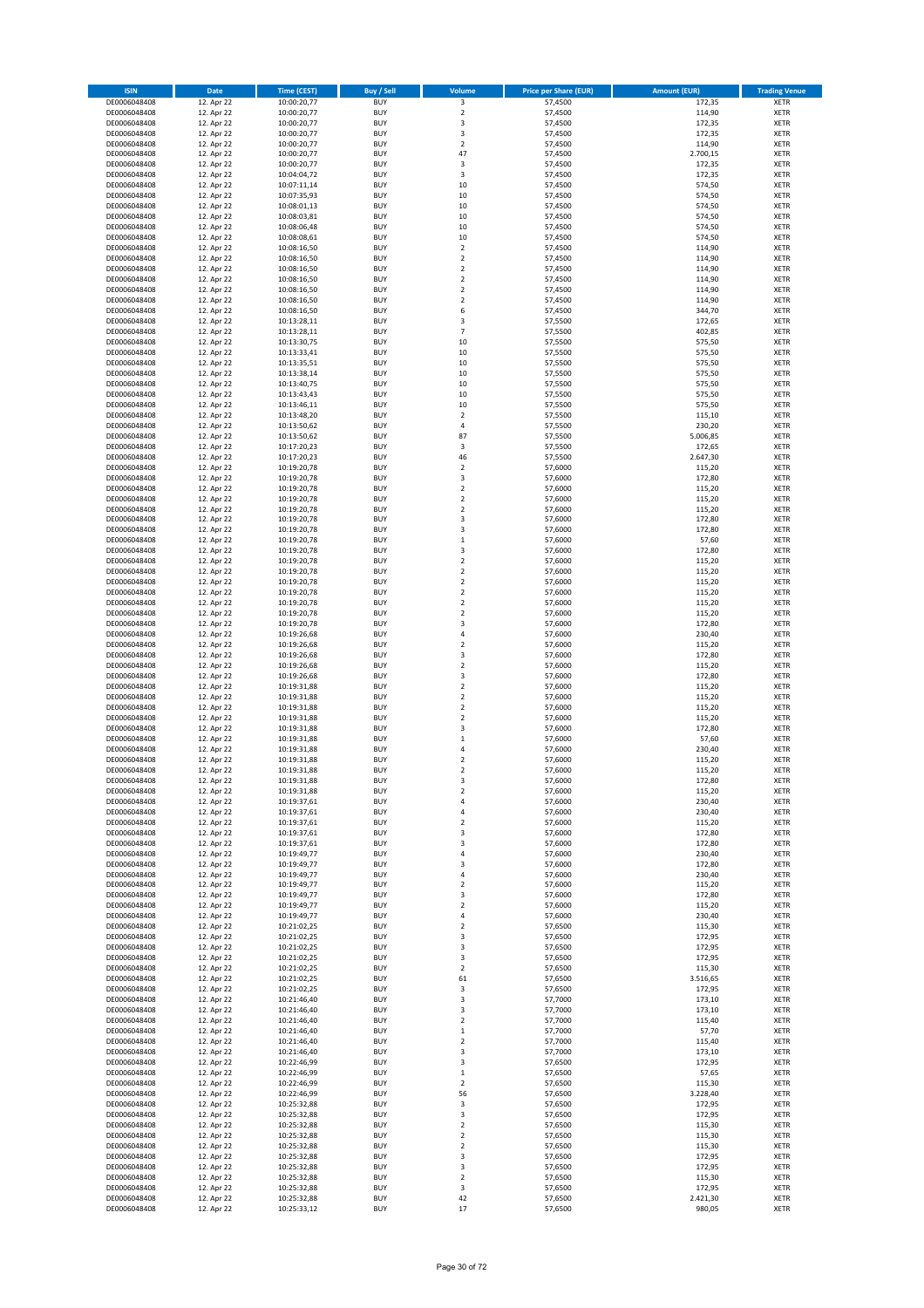| <b>ISIN</b>                  | Date                     | <b>Time (CEST)</b>         | <b>Buy / Sell</b>        | Volume                             | <b>Price per Share (EUR)</b> | <b>Amount (EUR)</b> | <b>Trading Venue</b>       |
|------------------------------|--------------------------|----------------------------|--------------------------|------------------------------------|------------------------------|---------------------|----------------------------|
| DE0006048408                 | 12. Apr 22               | 10:25:42,89                | <b>BUY</b>               | 3                                  | 57,6500                      | 172,95              | <b>XETR</b>                |
| DE0006048408                 | 12. Apr 22               | 10:25:42,89                | <b>BUY</b>               | 3                                  | 57,6500                      | 172,95              | XETR                       |
| DE0006048408<br>DE0006048408 | 12. Apr 22<br>12. Apr 22 | 10:25:42,89<br>10:25:42,89 | <b>BUY</b><br><b>BUY</b> | $\mathbf 2$<br>$\overline{2}$      | 57,6500<br>57,6500           | 115,30<br>115,30    | <b>XETR</b><br><b>XETR</b> |
| DE0006048408                 | 12. Apr 22               | 10:25:42,89                | <b>BUY</b>               | 3                                  | 57,6500                      | 172,95              | <b>XETR</b>                |
| DE0006048408                 | 12. Apr 22               | 10:25:42,89                | <b>BUY</b>               | 13                                 | 57,6500                      | 749,45              | <b>XETR</b>                |
| DE0006048408                 | 12. Apr 22               | 10:26:01,21                | <b>BUY</b>               | 52                                 | 57,6000                      | 2.995,20            | <b>XETR</b>                |
| DE0006048408                 | 12. Apr 22               | 10:34:35,50                | <b>BUY</b>               | $\overline{2}$                     | 57,7500                      | 115,50              | <b>XETR</b>                |
| DE0006048408<br>DE0006048408 | 12. Apr 22<br>12. Apr 22 | 10:34:35,50                | <b>BUY</b><br><b>BUY</b> | $\boldsymbol{2}$<br>3              | 57,7500<br>57,7500           | 115,50<br>173,25    | XETR<br><b>XETR</b>        |
| DE0006048408                 | 12. Apr 22               | 10:34:35,50<br>10:34:35,50 | <b>BUY</b>               | $\overline{2}$                     | 57,7500                      | 115,50              | XETR                       |
| DE0006048408                 | 12. Apr 22               | 10:34:35,50                | <b>BUY</b>               | $\overline{2}$                     | 57,7500                      | 115,50              | <b>XETR</b>                |
| DE0006048408                 | 12. Apr 22               | 10:34:35,50                | <b>BUY</b>               | $\boldsymbol{2}$                   | 57,7500                      | 115,50              | XETR                       |
| DE0006048408                 | 12. Apr 22               | 10:34:35,50                | <b>BUY</b>               | $\overline{2}$                     | 57,7500                      | 115,50              | <b>XETR</b>                |
| DE0006048408                 | 12. Apr 22               | 10:34:35,50                | <b>BUY</b>               | $\boldsymbol{2}$                   | 57,7500                      | 115,50              | <b>XETR</b>                |
| DE0006048408<br>DE0006048408 | 12. Apr 22<br>12. Apr 22 | 10:34:35,50<br>10:34:35,50 | <b>BUY</b><br><b>BUY</b> | $\overline{2}$<br>$\boldsymbol{2}$ | 57,7500<br>57,7500           | 115,50<br>115,50    | <b>XETR</b><br>XETR        |
| DE0006048408                 | 12. Apr 22               | 10:34:35,50                | <b>BUY</b>               | $\overline{2}$                     | 57,7500                      | 115,50              | <b>XETR</b>                |
| DE0006048408                 | 12. Apr 22               | 10:34:35,50                | <b>BUY</b>               | $\boldsymbol{2}$                   | 57,7500                      | 115,50              | XETR                       |
| DE0006048408                 | 12. Apr 22               | 10:34:35,50                | <b>BUY</b>               | $\sqrt{4}$                         | 57,7500                      | 231,00              | <b>XETR</b>                |
| DE0006048408                 | 12. Apr 22               | 10:34:35,50                | <b>BUY</b>               | $\overline{2}$                     | 57,7500                      | 115,50              | <b>XETR</b>                |
| DE0006048408<br>DE0006048408 | 12. Apr 22<br>12. Apr 22 | 10:34:35,50<br>10:34:35,50 | <b>BUY</b><br><b>BUY</b> | $\mathbf 2$<br>$\overline{2}$      | 57,7500<br>57,7500           | 115,50<br>115,50    | <b>XETR</b><br><b>XETR</b> |
| DE0006048408                 | 12. Apr 22               | 10:34:35,50                | <b>BUY</b>               | $\overline{2}$                     | 57,7500                      | 115,50              | <b>XETR</b>                |
| DE0006048408                 | 12. Apr 22               | 10:34:35,50                | <b>BUY</b>               | $\overline{2}$                     | 57,7500                      | 115,50              | <b>XETR</b>                |
| DE0006048408                 | 12. Apr 22               | 10:34:35,50                | <b>BUY</b>               | 3                                  | 57,7500                      | 173,25              | <b>XETR</b>                |
| DE0006048408                 | 12. Apr 22               | 10:34:35,50                | <b>BUY</b>               | $\overline{2}$                     | 57,7500                      | 115,50              | <b>XETR</b>                |
| DE0006048408<br>DE0006048408 | 12. Apr 22<br>12. Apr 22 | 10:34:35,50                | <b>BUY</b><br><b>BUY</b> | 110<br>$\mathbf 2$                 | 57,7500<br>57,7500           | 6.352,50<br>115,50  | <b>XETR</b><br><b>XETR</b> |
| DE0006048408                 | 12. Apr 22               | 10:34:35,50<br>10:36:44,15 | <b>BUY</b>               | 3                                  | 57,6500                      | 172,95              | <b>XETR</b>                |
| DE0006048408                 | 12. Apr 22               | 10:36:44,15                | <b>BUY</b>               | $\overline{2}$                     | 57,6500                      | 115,30              | <b>XETR</b>                |
| DE0006048408                 | 12. Apr 22               | 10:36:44,15                | <b>BUY</b>               | $\sqrt{4}$                         | 57,6500                      | 230,60              | <b>XETR</b>                |
| DE0006048408                 | 12. Apr 22               | 10:36:44,15                | <b>BUY</b>               | $\overline{2}$                     | 57,6500                      | 115,30              | <b>XETR</b>                |
| DE0006048408<br>DE0006048408 | 12. Apr 22<br>12. Apr 22 | 10:36:44,15                | <b>BUY</b><br><b>BUY</b> | 4<br>$\overline{2}$                | 57,6500<br>57,6500           | 230,60<br>115,30    | XETR<br><b>XETR</b>        |
| DE0006048408                 | 12. Apr 22               | 10:36:44,15<br>10:37:03,65 | <b>BUY</b>               | $\overline{2}$                     | 57,6500                      | 115,30              | XETR                       |
| DE0006048408                 | 12. Apr 22               | 10:37:03,65                | <b>BUY</b>               | $\overline{2}$                     | 57,6500                      | 115,30              | <b>XETR</b>                |
| DE0006048408                 | 12. Apr 22               | 10:37:03,65                | <b>BUY</b>               | $\boldsymbol{2}$                   | 57,6500                      | 115,30              | XETR                       |
| DE0006048408                 | 12. Apr 22               | 10:37:03,65                | <b>BUY</b>               | $\,1\,$                            | 57,6500                      | 57,65               | <b>XETR</b>                |
| DE0006048408                 | 12. Apr 22               | 10:37:03,65                | <b>BUY</b>               | $\overline{2}$                     | 57,6500                      | 115,30              | <b>XETR</b>                |
| DE0006048408<br>DE0006048408 | 12. Apr 22<br>12. Apr 22 | 10:37:03,65<br>10:37:03,65 | <b>BUY</b><br><b>BUY</b> | $\overline{2}$<br>$\overline{2}$   | 57,6500<br>57,6500           | 115,30<br>115,30    | <b>XETR</b><br>XETR        |
| DE0006048408                 | 12. Apr 22               | 10:37:03,65                | <b>BUY</b>               | $\overline{2}$                     | 57,6500                      | 115,30              | <b>XETR</b>                |
| DE0006048408                 | 12. Apr 22               | 10:37:03,65                | <b>BUY</b>               | $\sqrt{4}$                         | 57,6500                      | 230,60              | <b>XETR</b>                |
| DE0006048408                 | 12. Apr 22               | 10:37:03,65                | <b>BUY</b>               | $\overline{2}$                     | 57,6500                      | 115,30              | <b>XETR</b>                |
| DE0006048408                 | 12. Apr 22               | 10:37:03,65                | <b>BUY</b>               | $\mathbf 2$                        | 57,6500                      | 115,30              | XETR                       |
| DE0006048408<br>DE0006048408 | 12. Apr 22<br>12. Apr 22 | 10:37:03,81                | <b>BUY</b><br><b>BUY</b> | $\mathbf 2$<br>$\boldsymbol{2}$    | 57,6500<br>57,6500           | 115,30              | <b>XETR</b><br><b>XETR</b> |
| DE0006048408                 | 12. Apr 22               | 10:37:03,81<br>10:37:03,81 | <b>BUY</b>               | $\,$ 1                             | 57,6500                      | 115,30<br>57,65     | <b>XETR</b>                |
| DE0006048408                 | 12. Apr 22               | 10:37:03,81                | <b>BUY</b>               | $\,$ 1                             | 57,6500                      | 57,65               | <b>XETR</b>                |
| DE0006048408                 | 12. Apr 22               | 10:37:59,20                | <b>BUY</b>               | 4                                  | 57,7000                      | 230,80              | <b>XETR</b>                |
| DE0006048408                 | 12. Apr 22               | 10:37:59,20                | <b>BUY</b>               | $\overline{2}$                     | 57,7000                      | 115,40              | <b>XETR</b>                |
| DE0006048408                 | 12. Apr 22               | 10:37:59,20                | <b>BUY</b>               | $\mathbf 2$                        | 57,7000                      | 115,40              | <b>XETR</b>                |
| DE0006048408<br>DE0006048408 | 12. Apr 22<br>12. Apr 22 | 10:37:59,20<br>10:37:59,20 | <b>BUY</b><br><b>BUY</b> | $\sqrt{4}$<br>$\mathbf 2$          | 57,7000<br>57,7000           | 230,80<br>115,40    | <b>XETR</b><br><b>XETR</b> |
| DE0006048408                 | 12. Apr 22               | 10:37:59,20                | <b>BUY</b>               | $\overline{2}$                     | 57,7000                      | 115,40              | <b>XETR</b>                |
| DE0006048408                 | 12. Apr 22               | 10:37:59,20                | <b>BUY</b>               | $\mathbf 2$                        | 57,7000                      | 115,40              | <b>XETR</b>                |
| DE0006048408                 | 12. Apr 22               | 10:37:59,20                | <b>BUY</b>               | $\sqrt{4}$                         | 57,7000                      | 230,80              | <b>XETR</b>                |
| DE0006048408                 | 12. Apr 22               | 10:37:59,20                | <b>BUY</b>               | 3                                  | 57,7000                      | 173,10              | <b>XETR</b>                |
| DE0006048408<br>DE0006048408 | 12. Apr 22<br>12. Apr 22 | 10:37:59,20<br>10:37:59,20 | <b>BUY</b><br><b>BUY</b> | $\overline{2}$<br>$\sqrt{4}$       | 57,7000<br>57,7000           | 115,40<br>230,80    | <b>XETR</b><br>XETR        |
| DE0006048408                 | 12. Apr 22               | 10:37:59,20                | <b>BUY</b>               | $\sqrt{4}$                         | 57,7000                      | 230,80              | <b>XETR</b>                |
| DE0006048408                 | 12. Apr 22               | 10:37:59,20                | <b>BUY</b>               | $\boldsymbol{2}$                   | 57,7000                      | 115,40              | XETR                       |
| DE0006048408                 | 12. Apr 22               | 10:38:04,49                | <b>BUY</b>               | 12                                 | 57,6500                      | 691,80              | <b>XETR</b>                |
| DE0006048408                 | 12. Apr 22               | 10:38:04,56                | <b>BUY</b>               | 12                                 | 57,6500                      | 691,80              | <b>XETR</b>                |
| DE0006048408<br>DE0006048408 | 12. Apr 22<br>12. Apr 22 | 10:38:06,82<br>10:39:11,67 | <b>BUY</b><br><b>BUY</b> | 12<br>23                           | 57,6500<br>57,6500           | 691,80<br>1.325,95  | XETR<br>XETR               |
| DE0006048408                 | 12. Apr 22               | 10:41:12,31                | <b>BUY</b>               | 4                                  | 57,8500                      | 231,40              | XETR                       |
| DE0006048408                 | 12. Apr 22               | 10:41:12,31                | <b>BUY</b>               | 3                                  | 57,8500                      | 173,55              | <b>XETR</b>                |
| DE0006048408                 | 12. Apr 22               | 10:41:12,31                | <b>BUY</b>               | 3                                  | 57,8500                      | 173,55              | <b>XETR</b>                |
| DE0006048408                 | 12. Apr 22               | 10:41:12,31                | <b>BUY</b>               | $\mathbf 2$                        | 57,8500                      | 115,70              | XETR                       |
| DE0006048408<br>DE0006048408 | 12. Apr 22<br>12. Apr 22 | 10:41:12,66<br>10:50:05,21 | <b>BUY</b><br><b>BUY</b> | $\overline{2}$<br>6                | 57,8500<br>58,0000           | 115,70<br>348,00    | <b>XETR</b><br><b>XETR</b> |
| DE0006048408                 | 12. Apr 22               | 10:50:05,21                | <b>BUY</b>               | 601                                | 58,0000                      | 34.858,00           | <b>XETR</b>                |
| DE0006048408                 | 12. Apr 22               | 10:50:06,69                | <b>BUY</b>               | 3                                  | 57,9500                      | 173,85              | <b>XETR</b>                |
| DE0006048408                 | 12. Apr 22               | 10:50:06,69                | <b>BUY</b>               | $\mathbf 2$                        | 57,9500                      | 115,90              | <b>XETR</b>                |
| DE0006048408                 | 12. Apr 22               | 10:50:06,69                | <b>BUY</b>               | $\sqrt{2}$                         | 57,9500                      | 115,90              | <b>XETR</b>                |
| DE0006048408<br>DE0006048408 | 12. Apr 22<br>12. Apr 22 | 10:53:11,90<br>10:53:11,90 | <b>BUY</b><br><b>BUY</b> | 4<br>4                             | 58,1500<br>58,1500           | 232,60<br>232,60    | <b>XETR</b><br>XETR        |
| DE0006048408                 | 12. Apr 22               | 10:53:11,90                | <b>BUY</b>               | 4                                  | 58,1500                      | 232,60              | <b>XETR</b>                |
| DE0006048408                 | 12. Apr 22               | 10:53:11,90                | <b>BUY</b>               | 5                                  | 58,1500                      | 290,75              | <b>XETR</b>                |
| DE0006048408                 | 12. Apr 22               | 10:53:11,90                | <b>BUY</b>               | $\mathbf 2$                        | 58,1500                      | 116,30              | <b>XETR</b>                |
| DE0006048408                 | 12. Apr 22               | 10:53:11,90                | <b>BUY</b>               | 5                                  | 58,1500                      | 290,75              | <b>XETR</b>                |
| DE0006048408<br>DE0006048408 | 12. Apr 22<br>12. Apr 22 | 10:53:11,90<br>10:53:11,90 | <b>BUY</b><br><b>BUY</b> | 3<br>3                             | 58,1500<br>58,1500           | 174,45<br>174,45    | <b>XETR</b><br><b>XETR</b> |
| DE0006048408                 | 12. Apr 22               | 10:53:11,90                | <b>BUY</b>               | 3                                  | 58,1500                      | 174,45              | <b>XETR</b>                |
| DE0006048408                 | 12. Apr 22               | 10:53:12,11                | <b>BUY</b>               | 9                                  | 58,1000                      | 522,90              | <b>XETR</b>                |
| DE0006048408                 | 12. Apr 22               | 10:54:08,32                | <b>BUY</b>               | 4                                  | 58,1000                      | 232,40              | XETR                       |
| DE0006048408                 | 12. Apr 22<br>12. Apr 22 | 10:54:08,32                | <b>BUY</b>               | 4<br>$\mathbf{1}$                  | 58,1000                      | 232,40              | XETR                       |
| DE0006048408<br>DE0006048408 | 12. Apr 22               | 10:54:08,32<br>10:54:08,32 | <b>BUY</b><br><b>BUY</b> | $\overline{4}$                     | 58,1000<br>58,1000           | 58,10<br>232,40     | <b>XETR</b><br><b>XETR</b> |
| DE0006048408                 | 12. Apr 22               | 10:54:08,32                | <b>BUY</b>               | 6                                  | 58,1000                      | 348,60              | XETR                       |
| DE0006048408                 | 12. Apr 22               | 10:54:08,32                | <b>BUY</b>               | $\mathbf 1$                        | 58,1000                      | 58,10               | XETR                       |
| DE0006048408                 | 12. Apr 22               | 10:54:08,32                | <b>BUY</b>               | 3                                  | 58,1000                      | 174,30              | <b>XETR</b>                |
| DE0006048408                 | 12. Apr 22               | 10:54:08,32                | <b>BUY</b>               | 6                                  | 58,1000                      | 348,60              | <b>XETR</b>                |
| DE0006048408<br>DE0006048408 | 12. Apr 22<br>12. Apr 22 | 10:54:08,32<br>10:54:08,32 | <b>BUY</b><br><b>BUY</b> | 4<br>55                            | 58,1000<br>58,1000           | 232,40<br>3.195,50  | XETR<br>XETR               |
| DE0006048408                 | 12. Apr 22               | 10:54:08,32                | <b>BUY</b>               | 4                                  | 58,1000                      | 232,40              | <b>XETR</b>                |
| DE0006048408                 | 12. Apr 22               | 10:54:08,52                | <b>BUY</b>               | 3                                  | 58,1000                      | 174,30              | <b>XETR</b>                |
| DE0006048408                 | 12. Apr 22               | 10:54:08,52                | <b>BUY</b>               | $\mathbf 2$                        | 58,1000                      | 116,20              | <b>XETR</b>                |
| DE0006048408                 | 12. Apr 22               | 10:54:08,52                | <b>BUY</b>               | $\overline{2}$                     | 58,1000                      | 116,20              | <b>XETR</b>                |
| DE0006048408<br>DE0006048408 | 12. Apr 22<br>12. Apr 22 | 10:57:02,75<br>10:57:02,75 | <b>BUY</b><br><b>BUY</b> | 3<br>$\mathbf 2$                   | 58,1000<br>58,1000           | 174,30<br>116,20    | <b>XETR</b><br><b>XETR</b> |
| DE0006048408                 | 12. Apr 22               | 10:57:02,75                | <b>BUY</b>               | $\pmb{4}$                          | 58,1000                      | 232,40              | <b>XETR</b>                |
| DE0006048408                 | 12. Apr 22               | 10:57:02,75                | <b>BUY</b>               | 4                                  | 58,1000                      | 232,40              | <b>XETR</b>                |
| DE0006048408                 | 12. Apr 22               | 10:57:02,75                | <b>BUY</b>               | 114                                | 58,1000                      | 6.623,40            | <b>XETR</b>                |
| DE0006048408                 | 12. Apr 22               | 10:57:02,76                | <b>BUY</b>               | 5                                  | 58,0500                      | 290,25              | <b>XETR</b>                |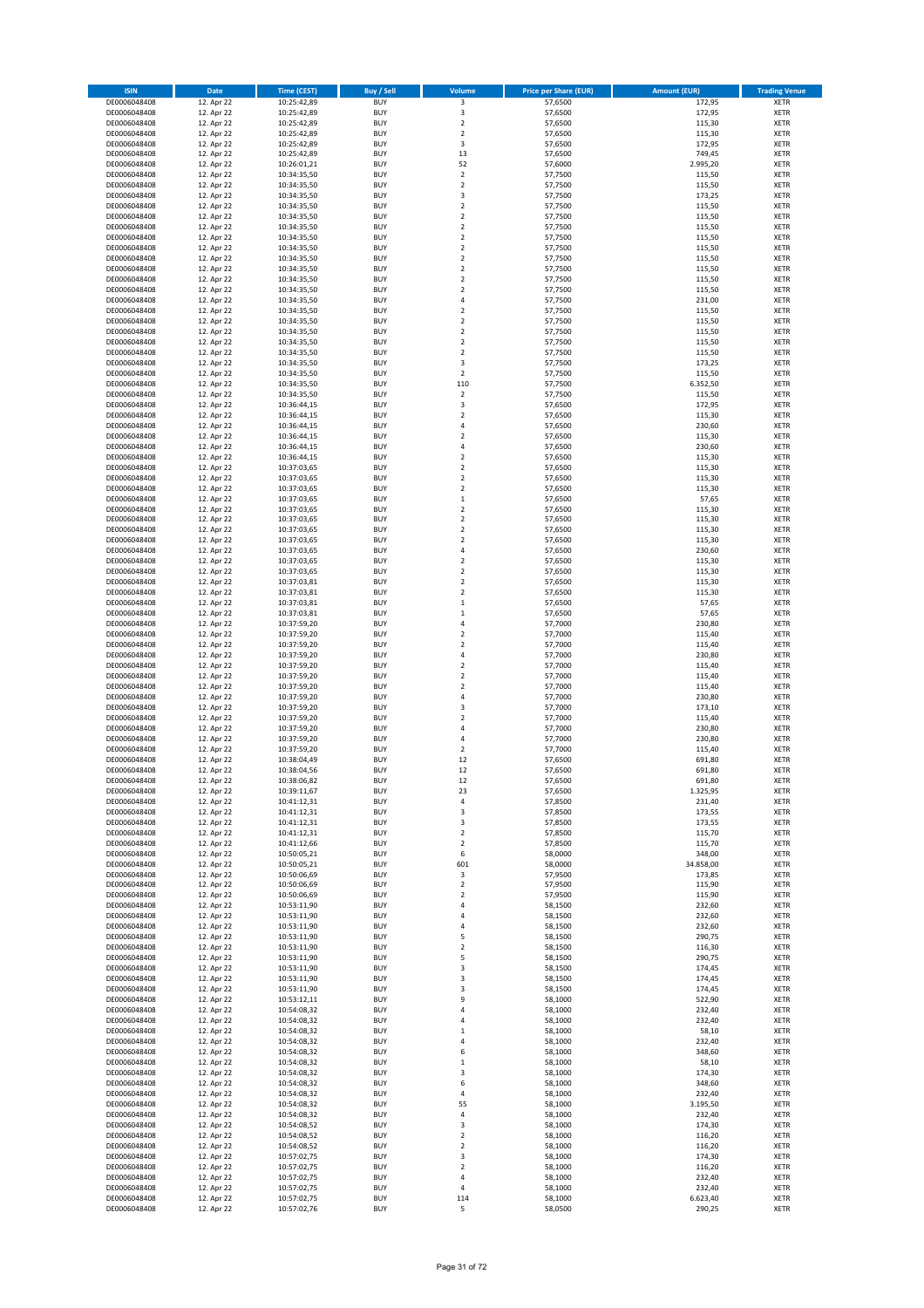| <b>ISIN</b>                  | Date                     | <b>Time (CEST)</b>         | <b>Buy / Sell</b>        | Volume                                             | <b>Price per Share (EUR)</b> | <b>Amount (EUR)</b> | <b>Trading Venue</b>       |
|------------------------------|--------------------------|----------------------------|--------------------------|----------------------------------------------------|------------------------------|---------------------|----------------------------|
| DE0006048408                 | 12. Apr 22               | 10:57:02,76                | <b>BUY</b>               | 5                                                  | 58,0500                      | 290,25              | XETR                       |
| DE0006048408                 | 12. Apr 22               | 10:57:02,76                | <b>BUY</b>               | 4                                                  | 58,0500                      | 232,20              | XETR                       |
| DE0006048408<br>DE0006048408 | 12. Apr 22<br>12. Apr 22 | 10:57:02,76<br>10:57:02,76 | <b>BUY</b><br><b>BUY</b> | 3<br>$\mathbf 2$                                   | 58,0500<br>58,0500           | 174,15<br>116,10    | <b>XETR</b><br><b>XETR</b> |
| DE0006048408                 | 12. Apr 22               | 10:57:02,76                | <b>BUY</b>               | 4                                                  | 58,0500                      | 232,20              | <b>XETR</b>                |
| DE0006048408                 | 12. Apr 22               | 10:57:02,76                | <b>BUY</b>               | $\overline{2}$                                     | 58,0500                      | 116,10              | <b>XETR</b>                |
| DE0006048408                 | 12. Apr 22               | 10:57:02,76                | <b>BUY</b>               | 4                                                  | 58,0500                      | 232,20              | <b>XETR</b>                |
| DE0006048408                 | 12. Apr 22               | 10:57:02,76                | <b>BUY</b>               | $\mathbf 2$                                        | 58,0500                      | 116,10              | <b>XETR</b>                |
| DE0006048408<br>DE0006048408 | 12. Apr 22<br>12. Apr 22 | 10:57:02,76                | <b>BUY</b><br><b>BUY</b> | $\mathbf 2$<br>4                                   | 58,0500<br>58,0500           | 116,10<br>232,20    | <b>XETR</b><br><b>XETR</b> |
| DE0006048408                 | 12. Apr 22               | 10:57:02,76<br>10:57:02,76 | <b>BUY</b>               | $\mathbf 2$                                        | 58,0500                      | 116,10              | <b>XETR</b>                |
| DE0006048408                 | 12. Apr 22               | 10:57:02,76                | <b>BUY</b>               | 3                                                  | 58,0500                      | 174,15              | <b>XETR</b>                |
| DE0006048408                 | 12. Apr 22               | 10:57:02,76                | <b>BUY</b>               | 3                                                  | 58,0500                      | 174,15              | XETR                       |
| DE0006048408                 | 12. Apr 22               | 10:57:02,76                | <b>BUY</b>               | $\overline{\mathbf{c}}$                            | 58,0500                      | 116,10              | <b>XETR</b>                |
| DE0006048408                 | 12. Apr 22               | 10:57:02,76                | <b>BUY</b>               | $\mathbf 2$                                        | 58,0500                      | 116,10              | XETR                       |
| DE0006048408<br>DE0006048408 | 12. Apr 22<br>12. Apr 22 | 10:57:34,04<br>10:57:34,04 | <b>BUY</b><br><b>BUY</b> | $\overline{\mathbf{c}}$<br>4                       | 58,0500<br>58,0500           | 116,10<br>232,20    | <b>XETR</b><br>XETR        |
| DE0006048408                 | 12. Apr 22               | 10:57:34,04                | <b>BUY</b>               | 3                                                  | 58,0500                      | 174,15              | <b>XETR</b>                |
| DE0006048408                 | 12. Apr 22               | 10:57:34,04                | <b>BUY</b>               | $\overline{\mathbf{c}}$                            | 58,0500                      | 116,10              | XETR                       |
| DE0006048408                 | 12. Apr 22               | 10:57:34,04                | <b>BUY</b>               | $\overline{\mathbf{c}}$                            | 58,0500                      | 116,10              | <b>XETR</b>                |
| DE0006048408                 | 12. Apr 22               | 10:57:34,04                | <b>BUY</b>               | 4                                                  | 58,0500                      | 232,20              | <b>XETR</b>                |
| DE0006048408<br>DE0006048408 | 12. Apr 22<br>12. Apr 22 | 10:57:34,04<br>10:57:34,04 | <b>BUY</b><br><b>BUY</b> | $\overline{\mathbf{c}}$<br>$\overline{\mathbf{c}}$ | 58,0500<br>58,0500           | 116,10<br>116,10    | <b>XETR</b><br><b>XETR</b> |
| DE0006048408                 | 12. Apr 22               | 10:57:34,04                | <b>BUY</b>               | $\mathbf 2$                                        | 58,0500                      | 116,10              | <b>XETR</b>                |
| DE0006048408                 | 12. Apr 22               | 10:57:34,04                | <b>BUY</b>               | $\overline{\mathbf{c}}$                            | 58,0500                      | 116,10              | <b>XETR</b>                |
| DE0006048408                 | 12. Apr 22               | 10:57:34,04                | <b>BUY</b>               | $\overline{\mathbf{c}}$                            | 58,0500                      | 116,10              | <b>XETR</b>                |
| DE0006048408                 | 12. Apr 22               | 10:57:34,04                | <b>BUY</b>               | $\overline{4}$                                     | 58,0500                      | 232,20              | <b>XETR</b>                |
| DE0006048408<br>DE0006048408 | 12. Apr 22<br>12. Apr 22 | 10:57:34,04                | <b>BUY</b><br><b>BUY</b> | 4<br>$\mathbf 1$                                   | 58,0500<br>58,0500           | 232,20<br>58,05     | <b>XETR</b><br><b>XETR</b> |
| DE0006048408                 | 12. Apr 22               | 10:57:34,04<br>10:57:34,04 | <b>BUY</b>               | $\mathbf 2$                                        | 58,0500                      | 116,10              | <b>XETR</b>                |
| DE0006048408                 | 12. Apr 22               | 10:57:34,04                | <b>BUY</b>               | $\mathbf 2$                                        | 58,0500                      | 116,10              | <b>XETR</b>                |
| DE0006048408                 | 12. Apr 22               | 10:57:34,04                | <b>BUY</b>               | $\mathbf 2$                                        | 58,0500                      | 116,10              | <b>XETR</b>                |
| DE0006048408                 | 12. Apr 22               | 10:57:34,04                | <b>BUY</b>               | 4                                                  | 58,0500                      | 232,20              | <b>XETR</b>                |
| DE0006048408<br>DE0006048408 | 12. Apr 22<br>12. Apr 22 | 10:57:34,06                | <b>BUY</b><br><b>BUY</b> | 3<br>$\overline{\mathbf{3}}$                       | 58,0500<br>58,0500           | 174,15<br>174,15    | XETR<br><b>XETR</b>        |
| DE0006048408                 | 12. Apr 22               | 10:57:34,06<br>10:57:34,73 | <b>BUY</b>               | 3                                                  | 58,0000                      | 174,00              | XETR                       |
| DE0006048408                 | 12. Apr 22               | 10:58:00,36                | <b>BUY</b>               | 4                                                  | 58,0000                      | 232,00              | <b>XETR</b>                |
| DE0006048408                 | 12. Apr 22               | 10:58:00,49                | <b>BUY</b>               | 3                                                  | 57,9500                      | 173,85              | XETR                       |
| DE0006048408                 | 12. Apr 22               | 10:58:00,49                | <b>BUY</b>               | 5                                                  | 57,9500                      | 289,75              | <b>XETR</b>                |
| DE0006048408                 | 12. Apr 22               | 10:58:00,49                | <b>BUY</b>               | $\mathbf{1}$                                       | 57,9500                      | 57,95               | <b>XETR</b>                |
| DE0006048408<br>DE0006048408 | 12. Apr 22<br>12. Apr 22 | 10:58:00,49<br>10:58:00,55 | <b>BUY</b><br><b>BUY</b> | $\overline{\mathbf{c}}$<br>3                       | 57,9500<br>57,9500           | 115,90<br>173,85    | <b>XETR</b><br><b>XETR</b> |
| DE0006048408                 | 12. Apr 22               | 10:58:00,66                | <b>BUY</b>               | $\overline{\mathbf{c}}$                            | 57,9000                      | 115,80              | <b>XETR</b>                |
| DE0006048408                 | 12. Apr 22               | 10:58:00,66                | <b>BUY</b>               | 4                                                  | 57,9000                      | 231,60              | <b>XETR</b>                |
| DE0006048408                 | 12. Apr 22               | 10:58:00,66                | <b>BUY</b>               | 4                                                  | 57,9000                      | 231,60              | <b>XETR</b>                |
| DE0006048408                 | 12. Apr 22               | 10:58:00,66                | <b>BUY</b>               | 5                                                  | 57,9000                      | 289,50              | XETR                       |
| DE0006048408<br>DE0006048408 | 12. Apr 22<br>12. Apr 22 | 10:58:00,66                | <b>BUY</b><br><b>BUY</b> | 4<br>$\overline{4}$                                | 57,9000<br>57,9000           | 231,60<br>231,60    | XETR<br><b>XETR</b>        |
| DE0006048408                 | 12. Apr 22               | 10:58:00,66<br>10:58:00,66 | <b>BUY</b>               | 48                                                 | 57,9000                      | 2.779,20            | <b>XETR</b>                |
| DE0006048408                 | 12. Apr 22               | 10:58:04,14                | <b>BUY</b>               | $\mathbf 2$                                        | 57,9000                      | 115,80              | <b>XETR</b>                |
| DE0006048408                 | 12. Apr 22               | 11:01:25,33                | <b>BUY</b>               | 2                                                  | 57,9500                      | 115,90              | <b>XETR</b>                |
| DE0006048408                 | 12. Apr 22               | 11:01:46,09                | <b>BUY</b>               | 3                                                  | 57,9000                      | 173,70              | <b>XETR</b>                |
| DE0006048408                 | 12. Apr 22               | 11:01:46,09                | <b>BUY</b>               | 3                                                  | 57,9000                      | 173,70              | <b>XETR</b>                |
| DE0006048408<br>DE0006048408 | 12. Apr 22<br>12. Apr 22 | 11:01:46,09<br>11:01:46,09 | <b>BUY</b><br><b>BUY</b> | 3<br>$\mathbf 2$                                   | 57,9000<br>57,9000           | 173,70<br>115,80    | <b>XETR</b><br><b>XETR</b> |
| DE0006048408                 | 12. Apr 22               | 11:01:46,09                | <b>BUY</b>               | $\overline{\mathbf{c}}$                            | 57,9000                      | 115,80              | <b>XETR</b>                |
| DE0006048408                 | 12. Apr 22               | 11:01:46,09                | <b>BUY</b>               | 3                                                  | 57,9000                      | 173,70              | <b>XETR</b>                |
| DE0006048408                 | 12. Apr 22               | 11:01:46,09                | <b>BUY</b>               | $\overline{\mathbf{c}}$                            | 57,9000                      | 115,80              | <b>XETR</b>                |
| DE0006048408                 | 12. Apr 22<br>12. Apr 22 | 11:01:46,09                | <b>BUY</b>               | $\overline{\mathbf{c}}$                            | 57,9000                      | 115,80              | <b>XETR</b>                |
| DE0006048408<br>DE0006048408 | 12. Apr 22               | 11:01:46,09<br>11:01:46,09 | <b>BUY</b><br><b>BUY</b> | $\overline{\mathbf{c}}$<br>$\mathbf 2$             | 57,9000<br>57,9000           | 115,80<br>115,80    | <b>XETR</b><br>XETR        |
| DE0006048408                 | 12. Apr 22               | 11:01:46,09                | <b>BUY</b>               | $\mathbf 1$                                        | 57,9000                      | 57,90               | <b>XETR</b>                |
| DE0006048408                 | 12. Apr 22               | 11:01:46,09                | <b>BUY</b>               | $\mathbf 1$                                        | 57,9000                      | 57,90               | XETR                       |
| DE0006048408                 | 12. Apr 22               | 11:01:46.09                | <b>BUY</b>               | 3                                                  | 57,9000                      | 173,70              | <b>XETR</b>                |
| DE0006048408                 | 12. Apr 22               | 11:01:46,09                | <b>BUY</b>               | 3                                                  | 57,9000                      | 173,70              | <b>XETR</b>                |
| DE0006048408<br>DE0006048408 | 12. Apr 22<br>12. Apr 22 | 11:01:46,09<br>11:01:46,09 | <b>BUY</b><br><b>BUY</b> | 2<br>3                                             | 57,9000<br>57,9000           | 115,80<br>173,70    | XETR<br>XETR               |
| DE0006048408                 | 12. Apr 22               | 11:01:46,09                | <b>BUY</b>               | 3                                                  | 57,9000                      | 173,70              | XETR                       |
| DE0006048408                 | 12. Apr 22               | 11:01:46,09                | <b>BUY</b>               | 3                                                  | 57,9000                      | 173,70              | XETR                       |
| DE0006048408                 | 12. Apr 22               | 11:01:46,09                | <b>BUY</b>               | 49                                                 | 57,9000                      | 2.837,10            | XETR                       |
| DE0006048408                 | 12. Apr 22               | 11:01:46,09                | <b>BUY</b>               | 3                                                  | 57,9000                      | 173,70              | XETR                       |
| DE0006048408<br>DE0006048408 | 12. Apr 22<br>12. Apr 22 | 11:01:48,72<br>11:01:48,97 | <b>BUY</b><br><b>BUY</b> | $\mathbf 1$<br>$\mathbf 1$                         | 57,8500<br>57,8500           | 57,85<br>57,85      | <b>XETR</b><br>XETR        |
| DE0006048408                 | 12. Apr 22               | 11:01:48,97                | <b>BUY</b>               | $\mathbf 2$                                        | 57,8500                      | 115,70              | <b>XETR</b>                |
| DE0006048408                 | 12. Apr 22               | 11:01:49,17                | <b>BUY</b>               | $\mathbf 1$                                        | 57,8500                      | 57,85               | XETR                       |
| DE0006048408                 | 12. Apr 22               | 11:01:49,17                | <b>BUY</b>               | $\mathbf 1$                                        | 57,8500                      | 57,85               | <b>XETR</b>                |
| DE0006048408                 | 12. Apr 22<br>12. Apr 22 | 11:01:49,36                | <b>BUY</b><br><b>BUY</b> | $\mathbf 2$<br>$\mathbf 2$                         | 57,8500<br>57,8500           | 115,70<br>115,70    | XETR                       |
| DE0006048408<br>DE0006048408 | 12. Apr 22               | 11:01:49,56<br>11:01:49,75 | <b>BUY</b>               | $\mathbf 2$                                        | 57,8500                      | 115,70              | <b>XETR</b><br>XETR        |
| DE0006048408                 | 12. Apr 22               | 11:01:49,95                | <b>BUY</b>               | $\mathbf 2$                                        | 57,8500                      | 115,70              | XETR                       |
| DE0006048408                 | 12. Apr 22               | 11:01:50,15                | <b>BUY</b>               | $\mathbf 2$                                        | 57,8500                      | 115,70              | XETR                       |
| DE0006048408                 | 12. Apr 22               | 11:01:50,34                | <b>BUY</b>               | $\mathbf 2$                                        | 57,8500                      | 115,70              | <b>XETR</b>                |
| DE0006048408                 | 12. Apr 22               | 11:01:50,52                | <b>BUY</b><br><b>BUY</b> | $\boldsymbol{2}$                                   | 57,8500<br>57,8500           | 115,70<br>115,70    | XETR                       |
| DE0006048408<br>DE0006048408 | 12. Apr 22<br>12. Apr 22 | 11:01:50,73<br>11:02:48,55 | <b>BUY</b>               | 2<br>3                                             | 57,8500                      | 173,55              | <b>XETR</b><br>XETR        |
| DE0006048408                 | 12. Apr 22               | 11:02:48,64                | <b>BUY</b>               | 7                                                  | 57,8500                      | 404,95              | <b>XETR</b>                |
| DE0006048408                 | 12. Apr 22               | 11:02:48,69                | <b>BUY</b>               | $\mathbf 2$                                        | 57,8500                      | 115,70              | <b>XETR</b>                |
| DE0006048408                 | 12. Apr 22               | 11:02:48,89                | <b>BUY</b>               | 3                                                  | 57,8500                      | 173,55              | XETR                       |
| DE0006048408<br>DE0006048408 | 12. Apr 22<br>12. Apr 22 | 11:02:48,89<br>11:02:48,89 | <b>BUY</b><br><b>BUY</b> | $\mathbf 2$<br>$\mathbf 2$                         | 57,8500<br>57,8500           | 115,70<br>115,70    | <b>XETR</b><br>XETR        |
| DE0006048408                 | 12. Apr 22               | 11:02:48,89                | <b>BUY</b>               | 3                                                  | 57,8500                      | 173,55              | <b>XETR</b>                |
| DE0006048408                 | 12. Apr 22               | 11:02:48,89                | <b>BUY</b>               | 34                                                 | 57,8500                      | 1.966,90            | XETR                       |
| DE0006048408                 | 12. Apr 22               | 11:02:49,07                | <b>BUY</b>               | 3                                                  | 57,8500                      | 173,55              | <b>XETR</b>                |
| DE0006048408                 | 12. Apr 22               | 11:02:49,07                | <b>BUY</b>               | $\mathbf 2$                                        | 57,8500                      | 115,70              | XETR                       |
| DE0006048408                 | 12. Apr 22               | 11:02:49,07                | <b>BUY</b>               | $\mathbf 2$                                        | 57,8500                      | 115,70              | <b>XETR</b>                |
| DE0006048408<br>DE0006048408 | 12. Apr 22<br>12. Apr 22 | 11:02:49,07<br>11:02:49,07 | <b>BUY</b><br><b>BUY</b> | 2<br>$\mathbf 2$                                   | 57,8500<br>57,8500           | 115,70<br>115,70    | XETR<br><b>XETR</b>        |
| DE0006048408                 | 12. Apr 22               | 11:02:49,07                | <b>BUY</b>               | $\mathbf 1$                                        | 57,8500                      | 57,85               | XETR                       |
| DE0006048408                 | 12. Apr 22               | 11:02:49,26                | <b>BUY</b>               | $\mathbf 2$                                        | 57,8500                      | 115,70              | <b>XETR</b>                |
| DE0006048408                 | 12. Apr 22               | 11:02:49,26                | <b>BUY</b>               | 2                                                  | 57,8500                      | 115,70              | <b>XETR</b>                |
| DE0006048408                 | 12. Apr 22               | 11:02:49,43                | <b>BUY</b>               | 2                                                  | 57,8500                      | 115,70              | <b>XETR</b>                |
| DE0006048408<br>DE0006048408 | 12. Apr 22<br>12. Apr 22 | 11:02:52,50<br>11:02:52,50 | <b>BUY</b><br><b>BUY</b> | 3<br>$\mathbf 2$                                   | 57,8500<br>57,8500           | 173,55<br>115,70    | XETR<br><b>XETR</b>        |
| DE0006048408                 | 12. Apr 22               | 11:02:52,50                | <b>BUY</b>               | $\mathbf 2$                                        | 57,8500                      | 115,70              | XETR                       |
| DE0006048408                 | 12. Apr 22               | 11:02:52,50                | <b>BUY</b>               | 3                                                  | 57,8500                      | 173,55              | XETR                       |
| DE0006048408                 | 12. Apr 22               | 11:05:15,30                | <b>BUY</b>               | $\mathbf 2$                                        | 57,8500                      | 115,70              | XETR                       |
| DE0006048408                 | 12. Apr 22               | 11:05:15,30                | <b>BUY</b>               | $\mathbf 2$                                        | 57,8500                      | 115,70              | XETR                       |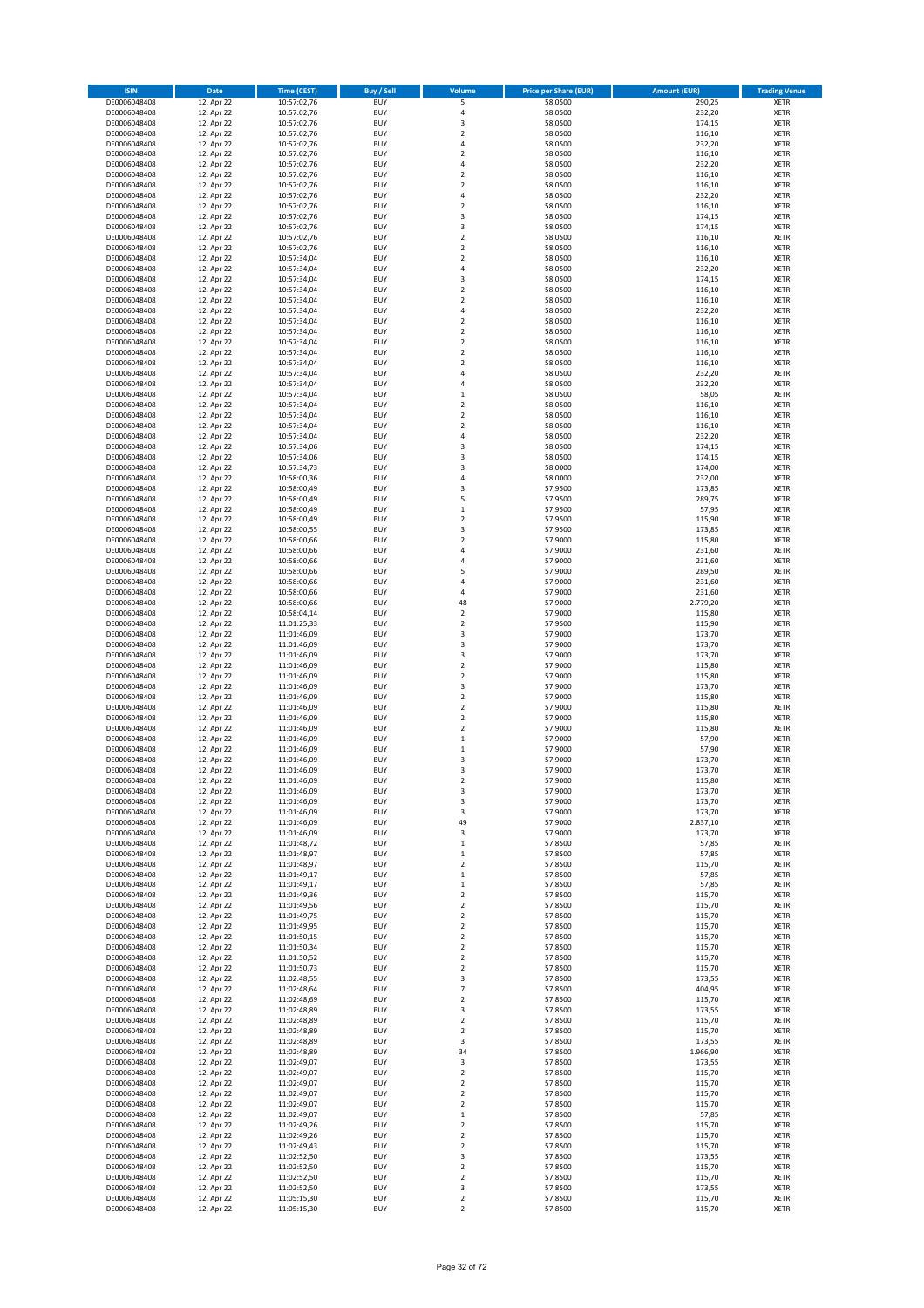| <b>ISIN</b>                  | Date                     | <b>Time (CEST)</b>         | <b>Buy / Sell</b>        | Volume                                | <b>Price per Share (EUR)</b> | <b>Amount (EUR)</b>  | <b>Trading Venue</b>       |
|------------------------------|--------------------------|----------------------------|--------------------------|---------------------------------------|------------------------------|----------------------|----------------------------|
| DE0006048408                 | 12. Apr 22               | 11:05:15,30                | <b>BUY</b>               | $\overline{\mathbf{3}}$               | 57,8500                      | 173,55               | <b>XETR</b>                |
| DE0006048408                 | 12. Apr 22               | 11:05:15,30                | <b>BUY</b>               | $\mathsf 3$                           | 57,8500                      | 173,55               | <b>XETR</b>                |
| DE0006048408<br>DE0006048408 | 12. Apr 22<br>12. Apr 22 | 11:05:15,30<br>11:05:15,30 | <b>BUY</b><br><b>BUY</b> | $\mathbf 2$<br>3                      | 57,8500<br>57,8500           | 115,70<br>173,55     | <b>XETR</b><br><b>XETR</b> |
| DE0006048408                 | 12. Apr 22               | 11:05:15,30                | <b>BUY</b>               | $\,$ 1                                | 57,8500                      | 57,85                | <b>XETR</b>                |
| DE0006048408                 | 12. Apr 22               | 11:05:15,30                | <b>BUY</b>               | 3                                     | 57,8500                      | 173,55               | <b>XETR</b>                |
| DE0006048408                 | 12. Apr 22               | 11:06:05,05                | <b>BUY</b>               | $\overline{2}$                        | 57,8500                      | 115,70               | <b>XETR</b>                |
| DE0006048408                 | 12. Apr 22               | 11:06:05,05                | <b>BUY</b>               | 3                                     | 57,8500                      | 173,55               | <b>XETR</b>                |
| DE0006048408                 | 12. Apr 22               | 11:06:05,05                | <b>BUY</b><br><b>BUY</b> | $\overline{2}$<br>$\overline{2}$      | 57,8500                      | 115,70               | <b>XETR</b><br><b>XETR</b> |
| DE0006048408<br>DE0006048408 | 12. Apr 22<br>12. Apr 22 | 11:06:05,05<br>11:06:05,05 | <b>BUY</b>               | $\mathbf 2$                           | 57,8500<br>57,8500           | 115,70<br>115,70     | <b>XETR</b>                |
| DE0006048408                 | 12. Apr 22               | 11:06:05,05                | <b>BUY</b>               | 3                                     | 57,8500                      | 173,55               | <b>XETR</b>                |
| DE0006048408                 | 12. Apr 22               | 11:06:05,05                | <b>BUY</b>               | $\,$ 1                                | 57,8500                      | 57,85                | XETR                       |
| DE0006048408                 | 12. Apr 22               | 11:06:05,05                | <b>BUY</b>               | 3                                     | 57,8500                      | 173,55               | <b>XETR</b>                |
| DE0006048408                 | 12. Apr 22               | 11:06:05,05                | <b>BUY</b>               | $\mathbf 2$                           | 57,8500                      | 115,70               | XETR                       |
| DE0006048408<br>DE0006048408 | 12. Apr 22<br>12. Apr 22 | 11:06:05,05<br>11:06:05,05 | <b>BUY</b><br><b>BUY</b> | 3<br>$\mathbf 2$                      | 57,8500<br>57,8500           | 173,55<br>115,70     | <b>XETR</b><br>XETR        |
| DE0006048408                 | 12. Apr 22               | 11:06:05,05                | <b>BUY</b>               | 3                                     | 57,8500                      | 173,55               | <b>XETR</b>                |
| DE0006048408                 | 12. Apr 22               | 11:06:07,91                | <b>BUY</b>               | $\overline{2}$                        | 57,8500                      | 115,70               | XETR                       |
| DE0006048408                 | 12. Apr 22               | 11:06:07,91                | <b>BUY</b>               | $\overline{2}$                        | 57,8500                      | 115,70               | <b>XETR</b>                |
| DE0006048408<br>DE0006048408 | 12. Apr 22<br>12. Apr 22 | 11:06:07,91<br>11:06:08,06 | <b>BUY</b><br><b>BUY</b> | $\sqrt{4}$<br>$\sqrt{4}$              | 57,8500<br>57,8500           | 231,40<br>231,40     | <b>XETR</b><br><b>XETR</b> |
| DE0006048408                 | 12. Apr 22               | 11:06:14,07                | <b>BUY</b>               | $\overline{2}$                        | 57,8500                      | 115,70               | <b>XETR</b>                |
| DE0006048408                 | 12. Apr 22               | 11:06:14,07                | <b>BUY</b>               | 3                                     | 57,8500                      | 173,55               | <b>XETR</b>                |
| DE0006048408                 | 12. Apr 22               | 11:06:24,69                | <b>BUY</b>               | $\overline{2}$                        | 57,8000                      | 115,60               | <b>XETR</b>                |
| DE0006048408                 | 12. Apr 22               | 11:06:24,69                | <b>BUY</b>               | $\sqrt{4}$                            | 57,8000                      | 231,20               | <b>XETR</b>                |
| DE0006048408                 | 12. Apr 22               | 11:06:32,23                | <b>BUY</b>               | $\overline{2}$<br>226                 | 57,8000                      | 115,60<br>13.062,80  | <b>XETR</b>                |
| DE0006048408<br>DE0006048408 | 12. Apr 22<br>12. Apr 22 | 11:06:32,23<br>11:06:32,42 | <b>BUY</b><br><b>BUY</b> | $\boldsymbol{2}$                      | 57,8000<br>57,8000           | 115,60               | <b>XETR</b><br><b>XETR</b> |
| DE0006048408                 | 12. Apr 22               | 11:06:32,42                | <b>BUY</b>               | 3                                     | 57,8000                      | 173,40               | <b>XETR</b>                |
| DE0006048408                 | 12. Apr 22               | 11:06:32,42                | <b>BUY</b>               | $\mathbf 2$                           | 57,8000                      | 115,60               | <b>XETR</b>                |
| DE0006048408                 | 12. Apr 22               | 11:10:48,49                | <b>BUY</b>               | 3                                     | 57,9500                      | 173,85               | <b>XETR</b>                |
| DE0006048408                 | 12. Apr 22               | 11:10:48,49                | <b>BUY</b><br><b>BUY</b> | $\overline{2}$<br>$\boldsymbol{2}$    | 57,9500<br>57,9500           | 115,90<br>115,90     | <b>XETR</b><br>XETR        |
| DE0006048408<br>DE0006048408 | 12. Apr 22<br>12. Apr 22 | 11:10:48,49<br>11:10:48,49 | <b>BUY</b>               | 3                                     | 57,9500                      | 173,85               | <b>XETR</b>                |
| DE0006048408                 | 12. Apr 22               | 11:10:48,49                | <b>BUY</b>               | $\overline{\mathbf{3}}$               | 57,9500                      | 173,85               | XETR                       |
| DE0006048408                 | 12. Apr 22               | 11:10:48,49                | <b>BUY</b>               | $\,1\,$                               | 57,9500                      | 57,95                | <b>XETR</b>                |
| DE0006048408                 | 12. Apr 22               | 11:10:48,49                | <b>BUY</b>               | 3                                     | 57,9500                      | 173,85               | XETR                       |
| DE0006048408                 | 12. Apr 22               | 11:10:48,49                | <b>BUY</b>               | $\,1\,$                               | 57,9500                      | 57,95                | <b>XETR</b>                |
| DE0006048408<br>DE0006048408 | 12. Apr 22<br>12. Apr 22 | 11:10:48,49<br>11:10:48,49 | <b>BUY</b><br><b>BUY</b> | $\overline{\mathbf{3}}$<br>$\sqrt{4}$ | 57,9500<br>57,9500           | 173,85<br>231,80     | <b>XETR</b><br><b>XETR</b> |
| DE0006048408                 | 12. Apr 22               | 11:10:48,49                | <b>BUY</b>               | 3                                     | 57,9500                      | 173,85               | <b>XETR</b>                |
| DE0006048408                 | 12. Apr 22               | 11:10:48,49                | <b>BUY</b>               | $\overline{2}$                        | 57,9500                      | 115,90               | <b>XETR</b>                |
| DE0006048408                 | 12. Apr 22               | 11:10:48,49                | <b>BUY</b>               | $\overline{\mathbf{3}}$               | 57,9500                      | 173,85               | <b>XETR</b>                |
| DE0006048408                 | 12. Apr 22               | 11:10:48,49                | <b>BUY</b>               | $\overline{2}$                        | 57,9500                      | 115,90               | <b>XETR</b>                |
| DE0006048408<br>DE0006048408 | 12. Apr 22<br>12. Apr 22 | 11:11:36,83<br>11:11:36,83 | <b>BUY</b><br><b>BUY</b> | $\mathbf 2$<br>3                      | 57,9500<br>57,9500           | 115,90<br>173,85     | <b>XETR</b><br><b>XETR</b> |
| DE0006048408                 | 12. Apr 22               | 11:11:36,83                | <b>BUY</b>               | $\overline{2}$                        | 57,9500                      | 115,90               | <b>XETR</b>                |
| DE0006048408                 | 12. Apr 22               | 11:11:36,83                | <b>BUY</b>               | 3                                     | 57,9500                      | 173,85               | <b>XETR</b>                |
| DE0006048408                 | 12. Apr 22               | 11:12:13,73                | <b>BUY</b>               | $\mathbf 2$                           | 57,9000                      | 115,80               | <b>XETR</b>                |
| DE0006048408                 | 12. Apr 22               | 11:12:13,73                | <b>BUY</b>               | 3                                     | 57,9000                      | 173,70               | <b>XETR</b>                |
| DE0006048408<br>DE0006048408 | 12. Apr 22<br>12. Apr 22 | 11:12:13,78<br>11:12:13,89 | <b>BUY</b><br><b>BUY</b> | 3<br>$\mathbf 2$                      | 57,9000<br>57,9000           | 173,70<br>115,80     | <b>XETR</b><br><b>XETR</b> |
| DE0006048408                 | 12. Apr 22               | 11:12:13,98                | <b>BUY</b>               | $\overline{2}$                        | 57,9000                      | 115,80               | <b>XETR</b>                |
| DE0006048408                 | 12. Apr 22               | 11:12:14,21                | <b>BUY</b>               | $\mathbf 2$                           | 57,9000                      | 115,80               | <b>XETR</b>                |
| DE0006048408                 | 12. Apr 22               | 11:14:15,08                | <b>BUY</b>               | $\overline{\mathbf{3}}$               | 57,9500                      | 173,85               | <b>XETR</b>                |
| DE0006048408                 | 12. Apr 22               | 11:14:15,08                | <b>BUY</b>               | $\overline{\mathbf{3}}$               | 57,9500                      | 173,85               | <b>XETR</b>                |
| DE0006048408<br>DE0006048408 | 12. Apr 22<br>12. Apr 22 | 11:22:02,13<br>11:22:02,13 | <b>BUY</b><br><b>BUY</b> | 3<br>4                                | 58,0500<br>58,0500           | 174,15<br>232,20     | <b>XETR</b><br><b>XETR</b> |
| DE0006048408                 | 12. Apr 22               | 11:22:02,13                | <b>BUY</b>               | 4                                     | 58,0500                      | 232,20               | <b>XETR</b>                |
| DE0006048408                 | 12. Apr 22               | 11:22:02,13                | <b>BUY</b>               | $\overline{2}$                        | 58,0500                      | 116,10               | XETR                       |
| DE0006048408                 | 12. Apr 22               | 11:22:02,13                | <b>BUY</b>               | $\,1\,$                               | 58,0500                      | 58,05                | <b>XETR</b>                |
| DE0006048408<br>DE0006048408 | 12. Apr 22<br>12. Apr 22 | 11:22:02,13<br>11:22:02,13 | <b>BUY</b><br><b>BUY</b> | 3<br>3                                | 58,0500<br>58,0500           | 174,15<br>174,15     | XETR<br><b>XETR</b>        |
| DE0006048408                 | 12. Apr 22               | 11:22:02,13                | <b>BUY</b>               | $\,1\,$                               | 58,0500                      | 58,05                | <b>XETR</b>                |
| DE0006048408                 | 12. Apr 22               | 11:22:02,13                | <b>BUY</b>               | 2                                     | 58,0500                      | 116,10               | XETR                       |
| DE0006048408                 | 12. Apr 22               | 11:22:02,13                | <b>BUY</b>               | $\mathbf 2$                           | 58,0500                      | 116,10               | XETR                       |
| DE0006048408                 | 12. Apr 22               | 11:22:08,93                | <b>BUY</b>               | $\mathbf 2$                           | 58,0000                      | 116,00               | XETR                       |
| DE0006048408<br>DE0006048408 | 12. Apr 22<br>12. Apr 22 | 11:22:08,93<br>11:22:08,93 | <b>BUY</b><br><b>BUY</b> | 4<br>$\sqrt{4}$                       | 58,0000<br>58,0000           | 232,00<br>232,00     | <b>XETR</b><br><b>XETR</b> |
| DE0006048408                 | 12. Apr 22               | 11:22:08,93                | <b>BUY</b>               | $\sqrt{2}$                            | 58,0000                      | 116,00               | XETR                       |
| DE0006048408                 | 12. Apr 22               | 11:22:08,93                | <b>BUY</b>               | 3                                     | 58,0000                      | 174,00               | <b>XETR</b>                |
| DE0006048408                 | 12. Apr 22               | 11:22:08,93                | <b>BUY</b>               | 3                                     | 58,0000                      | 174,00               | XETR                       |
| DE0006048408<br>DE0006048408 | 12. Apr 22<br>12. Apr 22 | 11:22:08,93<br>11:22:08,93 | <b>BUY</b><br><b>BUY</b> | 3<br>3                                | 58,0000<br>58,0000           | 174,00               | <b>XETR</b><br>XETR        |
| DE0006048408                 | 12. Apr 22               | 11:22:08,93                | <b>BUY</b>               | 125                                   | 58,0000                      | 174,00<br>7.250,00   | <b>XETR</b>                |
| DE0006048408                 | 12. Apr 22               | 11:22:09,08                | <b>BUY</b>               | $\boldsymbol{2}$                      | 58,0000                      | 116,00               | <b>XETR</b>                |
| DE0006048408                 | 12. Apr 22               | 11:22:36,67                | <b>BUY</b>               | $\mathbf 2$                           | 58,0000                      | 116,00               | <b>XETR</b>                |
| DE0006048408                 | 12. Apr 22               | 11:22:36,84                | <b>BUY</b>               | $\mathbf 2$                           | 58,0000                      | 116,00               | XETR                       |
| DE0006048408<br>DE0006048408 | 12. Apr 22<br>12. Apr 22 | 11:22:36,84<br>11:22:37,00 | <b>BUY</b><br><b>BUY</b> | 3<br>4                                | 58,0000<br>58,0000           | 174,00               | <b>XETR</b><br><b>XETR</b> |
| DE0006048408                 | 12. Apr 22               | 11:26:17,08                | <b>BUY</b>               | 3                                     | 58,0500                      | 232,00<br>174,15     | <b>XETR</b>                |
| DE0006048408                 | 12. Apr 22               | 11:26:17,08                | <b>BUY</b>               | $\mathbf 1$                           | 58,0500                      | 58,05                | <b>XETR</b>                |
| DE0006048408                 | 12. Apr 22               | 11:26:17,25                | <b>BUY</b>               | 3                                     | 58,0500                      | 174,15               | <b>XETR</b>                |
| DE0006048408                 | 12. Apr 22               | 11:26:17,43                | <b>BUY</b>               | $\mathbf 2$                           | 58,0500                      | 116,10               | <b>XETR</b>                |
| DE0006048408<br>DE0006048408 | 12. Apr 22               | 11:28:44,70<br>11:28:45,05 | <b>BUY</b><br><b>BUY</b> | $\,$ 1<br>3                           | 58,1500<br>58,1500           | 58,15<br>174,45      | <b>XETR</b><br>XETR        |
| DE0006048408                 | 12. Apr 22<br>12. Apr 22 | 11:28:45,05                | <b>BUY</b>               | 3                                     | 58,1500                      | 174,45               | XETR                       |
| DE0006048408                 | 12. Apr 22               | 11:28:45,05                | <b>BUY</b>               | $\mathbf 1$                           | 58,1500                      | 58,15                | XETR                       |
| DE0006048408                 | 12. Apr 22               | 11:28:45,24                | <b>BUY</b>               | $\boldsymbol{2}$                      | 58,1500                      | 116,30               | XETR                       |
| DE0006048408                 | 12. Apr 22               | 11:29:24,76                | <b>BUY</b>               | $\overline{2}$                        | 58,1500                      | 116,30               | <b>XETR</b>                |
| DE0006048408<br>DE0006048408 | 12. Apr 22<br>12. Apr 22 | 11:29:24,76<br>11:29:24,76 | <b>BUY</b><br><b>BUY</b> | 95<br>55                              | 58,1500<br>58,1500           | 5.524,25<br>3.198,25 | XETR<br>XETR               |
| DE0006048408                 | 12. Apr 22               | 11:29:24,95                | <b>BUY</b>               | 3                                     | 58,1500                      | 174,45               | XETR                       |
| DE0006048408                 | 12. Apr 22               | 11:29:33,49                | <b>BUY</b>               | $\sqrt{4}$                            | 58,1000                      | 232,40               | <b>XETR</b>                |
| DE0006048408                 | 12. Apr 22               | 11:29:33,49                | <b>BUY</b>               | 3                                     | 58,1000                      | 174,30               | XETR                       |
| DE0006048408                 | 12. Apr 22               | 11:29:33,49                | <b>BUY</b>               | 4                                     | 58,1000                      | 232,40               | XETR                       |
| DE0006048408                 | 12. Apr 22               | 11:29:33,49                | <b>BUY</b>               | 3                                     | 58,1000                      | 174,30               | <b>XETR</b>                |
| DE0006048408<br>DE0006048408 | 12. Apr 22<br>12. Apr 22 | 11:29:33,49<br>11:29:33,49 | <b>BUY</b><br><b>BUY</b> | $\mathbf 1$<br>4                      | 58,1000<br>58,1000           | 58,10<br>232,40      | <b>XETR</b><br><b>XETR</b> |
| DE0006048408                 | 12. Apr 22               | 11:29:33,49                | <b>BUY</b>               | $\,$ 1                                | 58,1000                      | 58,10                | <b>XETR</b>                |
| DE0006048408                 | 12. Apr 22               | 11:29:33,49                | <b>BUY</b>               | 3                                     | 58,1000                      | 174,30               | <b>XETR</b>                |
| DE0006048408                 | 12. Apr 22               | 11:29:33,65                | <b>BUY</b>               | $\,$ 1                                | 58,1000                      | 58,10                | <b>XETR</b>                |
| DE0006048408                 | 12. Apr 22               | 11:29:33,65                | <b>BUY</b>               | $\pmb{4}$<br>$\mathbf 2$              | 58,1000<br>58,1000           | 232,40<br>116,20     | <b>XETR</b>                |
| DE0006048408<br>DE0006048408 | 12. Apr 22<br>12. Apr 22 | 11:29:33,65<br>11:29:33,80 | <b>BUY</b><br><b>BUY</b> | $\mathbf 1$                           | 58,1000                      | 58,10                | <b>XETR</b><br><b>XETR</b> |
| DE0006048408                 | 12. Apr 22               | 11:29:33,80                | <b>BUY</b>               | $\mathbf 2$                           | 58,1000                      | 116,20               | <b>XETR</b>                |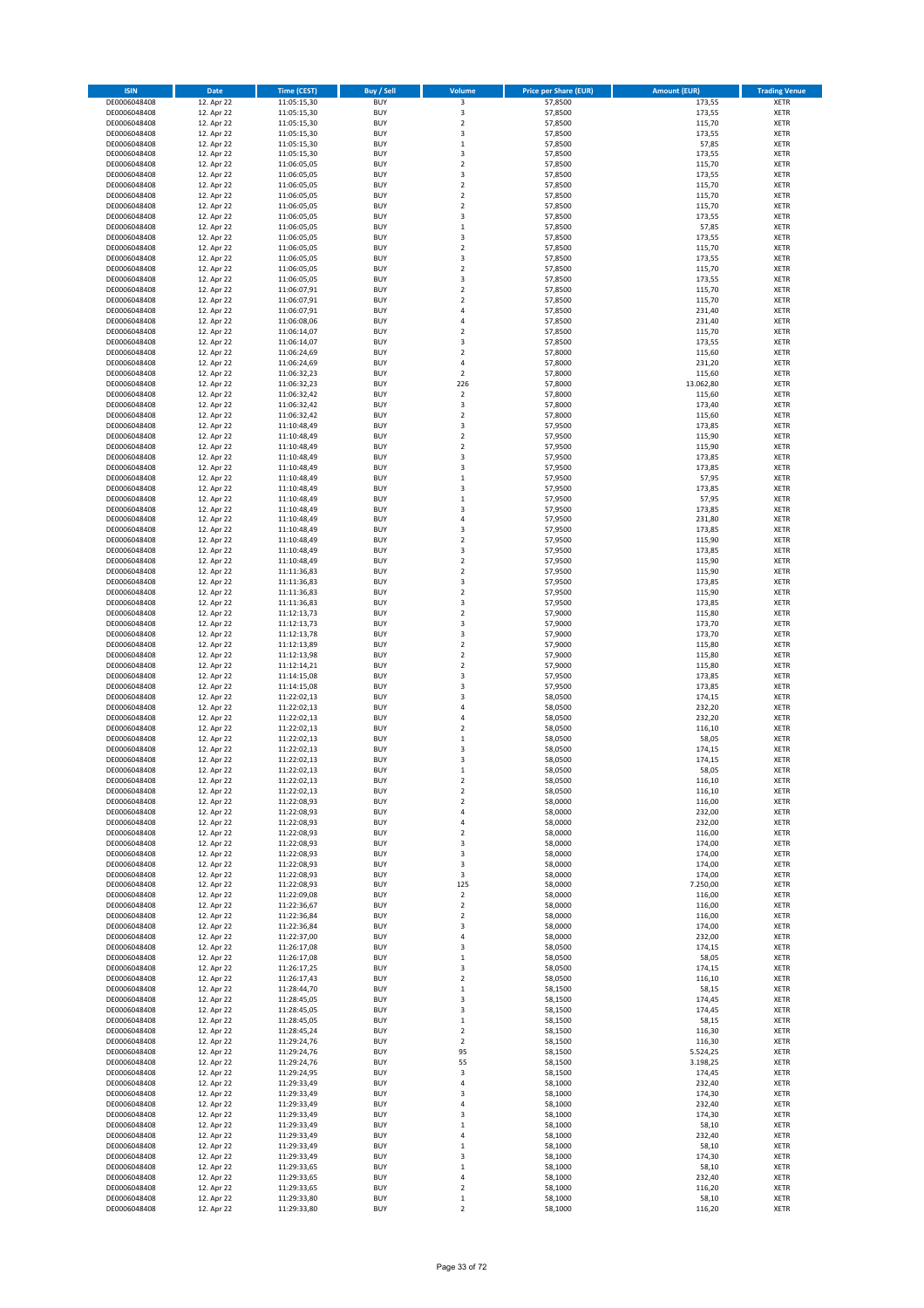| <b>ISIN</b>                  | <b>Date</b>              | <b>Time (CEST)</b>         | <b>Buy / Sell</b>        | Volume                        | <b>Price per Share (EUR)</b> | <b>Amount (EUR)</b> | <b>Trading Venue</b>       |
|------------------------------|--------------------------|----------------------------|--------------------------|-------------------------------|------------------------------|---------------------|----------------------------|
| DE0006048408                 | 12. Apr 22               | 11:29:33,97                | <b>BUY</b>               | $\overline{\mathbf{c}}$       | 58,1000                      | 116,20              | <b>XETR</b>                |
| DE0006048408                 | 12. Apr 22               | 11:29:58,59                | <b>BUY</b>               | 4                             | 58,1000                      | 232,40              | XETR                       |
| DE0006048408<br>DE0006048408 | 12. Apr 22<br>12. Apr 22 | 11:29:58,59<br>11:29:58,59 | <b>BUY</b><br><b>BUY</b> | 3<br>4                        | 58,1000<br>58,1000           | 174,30<br>232,40    | XETR<br>XETR               |
| DE0006048408                 | 12. Apr 22               | 11:29:58,59                | <b>BUY</b>               | 4                             | 58,1000                      | 232,40              | XETR                       |
| DE0006048408                 | 12. Apr 22               | 11:29:58,59                | <b>BUY</b>               | $\mathbf 2$                   | 58,1000                      | 116,20              | <b>XETR</b>                |
| DE0006048408                 | 12. Apr 22               | 11:29:59,13                | <b>BUY</b>               | $\mathbf 2$                   | 58,1000                      | 116,20              | <b>XETR</b>                |
| DE0006048408                 | 12. Apr 22               | 11:29:59,13                | <b>BUY</b>               | $\mathbf 1$                   | 58,1000                      | 58,10               | <b>XETR</b>                |
| DE0006048408<br>DE0006048408 | 12. Apr 22<br>12. Apr 22 | 11:29:59,48<br>11:30:40,83 | <b>BUY</b><br><b>BUY</b> | $\mathbf 1$<br>3              | 58,1000<br>58,1000           | 58,10<br>174,30     | <b>XETR</b><br><b>XETR</b> |
| DE0006048408                 | 12. Apr 22               | 11:30:40,83                | <b>BUY</b>               | $\mathbf 1$                   | 58,1000                      | 58,10               | <b>XETR</b>                |
| DE0006048408                 | 12. Apr 22               | 11:30:40,83                | <b>BUY</b>               | 3                             | 58,1000                      | 174,30              | <b>XETR</b>                |
| DE0006048408                 | 12. Apr 22               | 11:30:40,83                | <b>BUY</b>               | $\mathbf 2$                   | 58,1000                      | 116,20              | XETR                       |
| DE0006048408                 | 12. Apr 22               | 11:30:40,83                | <b>BUY</b>               | 3                             | 58,1000                      | 174,30              | <b>XETR</b>                |
| DE0006048408                 | 12. Apr 22               | 11:31:31,69                | <b>BUY</b>               | 3                             | 58,1000                      | 174,30              | XETR                       |
| DE0006048408<br>DE0006048408 | 12. Apr 22<br>12. Apr 22 | 11:31:31,69<br>11:31:31,69 | <b>BUY</b><br><b>BUY</b> | 3<br>3                        | 58,1000<br>58,1000           | 174,30<br>174,30    | <b>XETR</b><br>XETR        |
| DE0006048408                 | 12. Apr 22               | 11:31:31,69                | <b>BUY</b>               | 3                             | 58,1000                      | 174,30              | <b>XETR</b>                |
| DE0006048408                 | 12. Apr 22               | 11:31:31,69                | <b>BUY</b>               | 3                             | 58,1000                      | 174,30              | XETR                       |
| DE0006048408                 | 12. Apr 22               | 11:31:31,69                | <b>BUY</b>               | $\mathbf 2$                   | 58,1000                      | 116,20              | <b>XETR</b>                |
| DE0006048408                 | 12. Apr 22<br>12. Apr 22 | 11:31:31,69                | <b>BUY</b><br><b>BUY</b> | $\mathbf 2$<br>3              | 58,1000<br>58,1000           | 116,20<br>174,30    | XETR<br>XETR               |
| DE0006048408<br>DE0006048408 | 12. Apr 22               | 11:31:31,69<br>11:31:37,02 | <b>BUY</b>               | 23                            | 58,0500                      | 1.335,15            | <b>XETR</b>                |
| DE0006048408                 | 12. Apr 22               | 11:31:37,20                | <b>BUY</b>               | $\overline{7}$                | 58,0500                      | 406,35              | <b>XETR</b>                |
| DE0006048408                 | 12. Apr 22               | 11:31:37,38                | <b>BUY</b>               | 3                             | 58,0500                      | 174,15              | <b>XETR</b>                |
| DE0006048408                 | 12. Apr 22               | 11:31:37,56                | <b>BUY</b>               | $\mathbf 2$                   | 58,0500                      | 116,10              | XETR                       |
| DE0006048408                 | 12. Apr 22               | 11:31:37,74<br>11:31:37,90 | <b>BUY</b><br><b>BUY</b> | $\mathbf 2$<br>$\overline{2}$ | 58,0500                      | 116,10              | <b>XETR</b>                |
| DE0006048408<br>DE0006048408 | 12. Apr 22<br>12. Apr 22 | 11:31:38,07                | <b>BUY</b>               | $\mathbf 2$                   | 58,0500<br>58,0500           | 116,10<br>116,10    | <b>XETR</b><br><b>XETR</b> |
| DE0006048408                 | 12. Apr 22               | 11:32:01,60                | <b>BUY</b>               | 51                            | 58,0500                      | 2.960,55            | XETR                       |
| DE0006048408                 | 12. Apr 22               | 11:32:01,78                | <b>BUY</b>               | $\mathbf 2$                   | 58,0500                      | 116,10              | <b>XETR</b>                |
| DE0006048408                 | 12. Apr 22               | 11:32:01,78                | <b>BUY</b>               | $11\,$                        | 58,0500                      | 638,55              | <b>XETR</b>                |
| DE0006048408                 | 12. Apr 22               | 11:33:14,18                | <b>BUY</b><br><b>BUY</b> | $\overline{\mathbf{2}}$       | 58,1000                      | 116,20<br>58,10     | <b>XETR</b><br>XETR        |
| DE0006048408<br>DE0006048408 | 12. Apr 22<br>12. Apr 22 | 11:35:36,93<br>11:35:36,93 | <b>BUY</b>               | $\mathbf 1$<br>$\mathbf{1}$   | 58,1000<br>58,1000           | 58,10               | <b>XETR</b>                |
| DE0006048408                 | 12. Apr 22               | 11:35:36,93                | <b>BUY</b>               | 4                             | 58,1000                      | 232,40              | XETR                       |
| DE0006048408                 | 12. Apr 22               | 11:35:36,93                | <b>BUY</b>               | 3                             | 58,1000                      | 174,30              | <b>XETR</b>                |
| DE0006048408                 | 12. Apr 22               | 11:35:36,93                | <b>BUY</b>               | 3                             | 58,1000                      | 174,30              | XETR                       |
| DE0006048408                 | 12. Apr 22               | 11:38:03,72                | <b>BUY</b>               | $\mathbf 2$                   | 58,1000                      | 116,20              | <b>XETR</b>                |
| DE0006048408<br>DE0006048408 | 12. Apr 22<br>12. Apr 22 | 11:38:03,72<br>11:38:03,72 | <b>BUY</b><br><b>BUY</b> | 3<br>$\mathbf 2$              | 58,1000<br>58,1000           | 174,30<br>116,20    | <b>XETR</b><br><b>XETR</b> |
| DE0006048408                 | 12. Apr 22               | 11:38:03,72                | <b>BUY</b>               | 3                             | 58,1000                      | 174,30              | <b>XETR</b>                |
| DE0006048408                 | 12. Apr 22               | 11:38:03,72                | <b>BUY</b>               | $\mathbf 2$                   | 58,1000                      | 116,20              | <b>XETR</b>                |
| DE0006048408                 | 12. Apr 22               | 11:45:30,45                | <b>BUY</b>               | 3                             | 58,2500                      | 174,75              | <b>XETR</b>                |
| DE0006048408                 | 12. Apr 22               | 11:45:30,45                | <b>BUY</b>               | 3                             | 58,2500                      | 174,75              | <b>XETR</b>                |
| DE0006048408                 | 12. Apr 22               | 11:45:30,45                | <b>BUY</b>               | 3                             | 58,2500                      | 174,75              | XETR                       |
| DE0006048408<br>DE0006048408 | 12. Apr 22<br>12. Apr 22 | 11:45:30,45<br>11:45:30,45 | <b>BUY</b><br><b>BUY</b> | 2<br>$\overline{\mathbf{c}}$  | 58,2500<br>58,2500           | 116,50<br>116,50    | XETR<br><b>XETR</b>        |
| DE0006048408                 | 12. Apr 22               | 11:45:30,45                | <b>BUY</b>               | $\mathbf 1$                   | 58,2500                      | 58,25               | <b>XETR</b>                |
| DE0006048408                 | 12. Apr 22               | 11:45:30,45                | <b>BUY</b>               | 3                             | 58,2500                      | 174,75              | <b>XETR</b>                |
| DE0006048408                 | 12. Apr 22               | 11:45:30,45                | <b>BUY</b>               | $\mathbf 1$                   | 58,2500                      | 58,25               | <b>XETR</b>                |
| DE0006048408                 | 12. Apr 22               | 11:45:30,45                | <b>BUY</b><br><b>BUY</b> | 3                             | 58,2500                      | 174,75              | <b>XETR</b>                |
| DE0006048408<br>DE0006048408 | 12. Apr 22<br>12. Apr 22 | 11:45:30,45<br>11:45:30,45 | <b>BUY</b>               | $\mathbf 2$<br>64             | 58,2500<br>58,2500           | 116,50<br>3.728,00  | <b>XETR</b><br>XETR        |
| DE0006048408                 | 12. Apr 22               | 11:45:30,45                | <b>BUY</b>               | 3                             | 58,2500                      | 174,75              | XETR                       |
| DE0006048408                 | 12. Apr 22               | 11:45:30,45                | <b>BUY</b>               | $\mathbf 2$                   | 58,2500                      | 116,50              | <b>XETR</b>                |
| DE0006048408                 | 12. Apr 22               | 11:45:30,45                | <b>BUY</b>               | $\overline{2}$                | 58,2500                      | 116,50              | <b>XETR</b>                |
| DE0006048408                 | 12. Apr 22               | 11:45:30,45                | <b>BUY</b><br><b>BUY</b> | 3<br>75                       | 58,2500                      | 174,75              | <b>XETR</b><br>XETR        |
| DE0006048408<br>DE0006048408 | 12. Apr 22<br>12. Apr 22 | 11:45:30,45<br>11:45:32,83 | <b>BUY</b>               | 3                             | 58,2500<br>58,2500           | 4.368,75<br>174,75  | <b>XETR</b>                |
| DE0006048408                 | 12. Apr 22               | 11:45:32,83                | <b>BUY</b>               | 128                           | 58,2500                      | 7.456,00            | XETR                       |
| DE0006048408                 | 12. Apr 22               | 11:45:32,85                | <b>BUY</b>               | 106                           | 58,2500                      | 6.174,50            | <b>XETR</b>                |
| DE0006048408                 | 12. Apr 22               | 11:45:36,04                | <b>BUY</b>               | 3                             | 58,2000                      | 174,60              | XETR                       |
| DE0006048408<br>DE0006048408 | 12. Apr 22<br>12. Apr 22 | 11:45:36,04<br>11:45:36,21 | <b>BUY</b><br><b>BUY</b> | 3<br>3                        | 58,2000<br>58,2000           | 174,60<br>174,60    | <b>XETR</b><br><b>XETR</b> |
| DE0006048408                 | 12. Apr 22               | 11:45:36,21                | <b>BUY</b>               | 2                             | 58,2000                      | 116,40              | XETR                       |
| DE0006048408                 | 12. Apr 22               | 11:45:36,21                | <b>BUY</b>               | 3                             | 58,2000                      | 174,60              | XETR                       |
| DE0006048408                 | 12. Apr 22               | 11:49:53,64                | <b>BUY</b>               | $\mathbf 1$                   | 58,3000                      | 58,30               | XETR                       |
| DE0006048408                 | 12. Apr 22               | 11:49:53,64                | <b>BUY</b>               | 3                             | 58,3000                      | 174,90              | XETR                       |
| DE0006048408<br>DE0006048408 | 12. Apr 22<br>12. Apr 22 | 11:49:53,64                | <b>BUY</b><br><b>BUY</b> | 3                             | 58,3000<br>58,3000           | 174,90<br>233,20    | <b>XETR</b><br>XETR        |
| DE0006048408                 | 12. Apr 22               | 11:49:53,64<br>11:49:53,64 | <b>BUY</b>               | 4<br>4                        | 58,3000                      | 233,20              | <b>XETR</b>                |
| DE0006048408                 | 12. Apr 22               | 11:49:53,64                | <b>BUY</b>               | $\overline{\mathbf{c}}$       | 58,3000                      | 116,60              | XETR                       |
| DE0006048408                 | 12. Apr 22               | 11:49:53,64                | <b>BUY</b>               | 3                             | 58,3000                      | 174,90              | <b>XETR</b>                |
| DE0006048408                 | 12. Apr 22               | 11:49:53,64                | <b>BUY</b>               | $\mathbf 1$                   | 58,3000                      | 58,30               | XETR                       |
| DE0006048408<br>DE0006048408 | 12. Apr 22<br>12. Apr 22 | 11:49:53,64<br>11:49:53,64 | <b>BUY</b><br><b>BUY</b> | 4<br>3                        | 58,3000<br>58,3000           | 233,20<br>174,90    | <b>XETR</b><br>XETR        |
| DE0006048408                 | 12. Apr 22               | 11:49:53,64                | <b>BUY</b>               | $\mathbf 1$                   | 58,3000                      | 58,30               | <b>XETR</b>                |
| DE0006048408                 | 12. Apr 22               | 11:51:46,65                | <b>BUY</b>               | 3                             | 58,3000                      | 174,90              | XETR                       |
| DE0006048408                 | 12. Apr 22               | 11:51:54,99                | <b>BUY</b>               | $\mathbf 2$                   | 58,2500                      | 116,50              | <b>XETR</b>                |
| DE0006048408                 | 12. Apr 22               | 11:51:54,99                | <b>BUY</b><br><b>BUY</b> | $\mathbf 2$<br>$\mathbf 2$    | 58,2500<br>58,2500           | 116,50              | XETR                       |
| DE0006048408<br>DE0006048408 | 12. Apr 22<br>12. Apr 22 | 11:51:54,99<br>11:51:54,99 | <b>BUY</b>               | $\mathbf 1$                   | 58,2500                      | 116,50<br>58,25     | <b>XETR</b><br>XETR        |
| DE0006048408                 | 12. Apr 22               | 11:51:54,99                | <b>BUY</b>               | 2                             | 58,2500                      | 116,50              | <b>XETR</b>                |
| DE0006048408                 | 12. Apr 22               | 11:51:54,99                | <b>BUY</b>               | $\mathbf 2$                   | 58,2500                      | 116,50              | XETR                       |
| DE0006048408                 | 12. Apr 22               | 11:51:54,99                | <b>BUY</b>               | $\mathbf 2$                   | 58,2500                      | 116,50              | <b>XETR</b>                |
| DE0006048408<br>DE0006048408 | 12. Apr 22<br>12. Apr 22 | 11:51:54,99<br>11:51:54,99 | <b>BUY</b><br><b>BUY</b> | 111<br>3                      | 58,2500<br>58,2500           | 6.465,75<br>174,75  | <b>XETR</b><br>XETR        |
| DE0006048408                 | 12. Apr 22               | 11:51:55,16                | <b>BUY</b>               | $\mathbf 2$                   | 58,2500                      | 116,50              | <b>XETR</b>                |
| DE0006048408                 | 12. Apr 22               | 11:52:04,65                | <b>BUY</b>               | $\mathbf 2$                   | 58,2000                      | 116,40              | XETR                       |
| DE0006048408                 | 12. Apr 22               | 11:52:04,84                | <b>BUY</b>               | $\mathbf 1$                   | 58,2000                      | 58,20               | <b>XETR</b>                |
| DE0006048408                 | 12. Apr 22               | 11:52:04,84                | <b>BUY</b>               | 1                             | 58,2000                      | 58,20               | XETR                       |
| DE0006048408                 | 12. Apr 22               | 11:52:05,04                | <b>BUY</b>               | $\mathbf 1$                   | 58,2000                      | 58,20               | <b>XETR</b>                |
| DE0006048408<br>DE0006048408 | 12. Apr 22<br>12. Apr 22 | 11:52:05,04<br>11:55:30,92 | <b>BUY</b><br><b>BUY</b> | $\mathbf 1$<br>4              | 58,2000<br>58,2000           | 58,20<br>232,80     | XETR<br><b>XETR</b>        |
| DE0006048408                 | 12. Apr 22               | 11:55:30,92                | <b>BUY</b>               | 2                             | 58,2000                      | 116,40              | XETR                       |
| DE0006048408                 | 12. Apr 22               | 11:55:30,92                | <b>BUY</b>               | 3                             | 58,2000                      | 174,60              | <b>XETR</b>                |
| DE0006048408                 | 12. Apr 22               | 11:55:30,92                | <b>BUY</b>               | 3                             | 58,2000                      | 174,60              | XETR                       |
| DE0006048408                 | 12. Apr 22               | 11:55:30,92                | <b>BUY</b>               | $\mathbf 2$                   | 58,2000                      | 116,40              | <b>XETR</b>                |
| DE0006048408<br>DE0006048408 | 12. Apr 22<br>12. Apr 22 | 11:55:30,92<br>11:55:30,92 | <b>BUY</b><br><b>BUY</b> | 2<br>2                        | 58,2000<br>58,2000           | 116,40<br>116,40    | <b>XETR</b><br><b>XETR</b> |
| DE0006048408                 | 12. Apr 22               | 11:55:30,92                | <b>BUY</b>               | 3                             | 58,2000                      | 174,60              | XETR                       |
| DE0006048408                 | 12. Apr 22               | 11:55:30,92                | <b>BUY</b>               | $\mathbf 2$                   | 58,2000                      | 116,40              | <b>XETR</b>                |
| DE0006048408                 | 12. Apr 22               | 11:55:30,92                | <b>BUY</b>               | $\boldsymbol{2}$              | 58,2000                      | 116,40              | XETR                       |
| DE0006048408<br>DE0006048408 | 12. Apr 22<br>12. Apr 22 | 11:55:30,92<br>11:55:30,92 | <b>BUY</b><br><b>BUY</b> | $\mathbf 2$<br>$\mathbf 1$    | 58,2000<br>58,2000           | 116,40<br>58,20     | XETR<br>XETR               |
| DE0006048408                 | 12. Apr 22               | 11:55:30,92                | <b>BUY</b>               | $\mathbf 2$                   | 58,2000                      | 116,40              | XETR                       |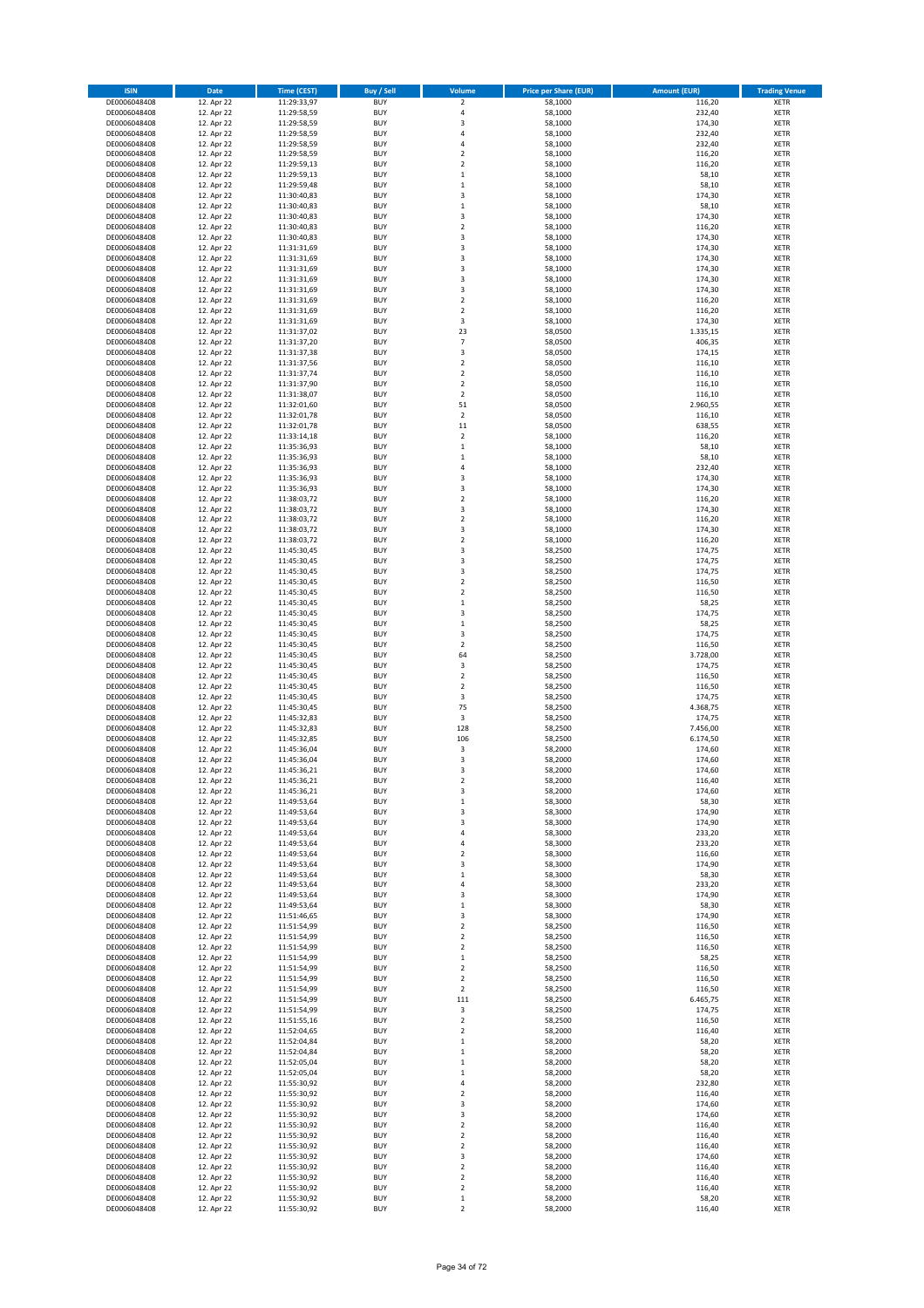| <b>ISIN</b>                  | Date                     | <b>Time (CEST)</b>         | <b>Buy / Sell</b>        | Volume                     | <b>Price per Share (EUR)</b> | <b>Amount (EUR)</b> | <b>Trading Venue</b>       |
|------------------------------|--------------------------|----------------------------|--------------------------|----------------------------|------------------------------|---------------------|----------------------------|
| DE0006048408                 | 12. Apr 22               | 11:55:30,92                | <b>BUY</b>               | 3                          | 58,2000                      | 174,60              | <b>XETR</b>                |
| DE0006048408                 | 12. Apr 22               | 11:55:30,92                | <b>BUY</b>               | $\mathsf 3$                | 58,2000                      | 174,60              | <b>XETR</b>                |
| DE0006048408<br>DE0006048408 | 12. Apr 22<br>12. Apr 22 | 11:55:36,23<br>11:55:36,39 | <b>BUY</b><br><b>BUY</b> | $\mathbf 2$<br>3           | 58,1500<br>58,1500           | 116,30<br>174,45    | <b>XETR</b><br><b>XETR</b> |
| DE0006048408                 | 12. Apr 22               | 11:55:36,39                | <b>BUY</b>               | $\sqrt{4}$                 | 58,1500                      | 232,60              | <b>XETR</b>                |
| DE0006048408                 | 12. Apr 22               | 11:55:36,39                | <b>BUY</b>               | 3                          | 58,1500                      | 174,45              | <b>XETR</b>                |
| DE0006048408                 | 12. Apr 22               | 11:55:36,39                | <b>BUY</b>               | 3                          | 58,1500                      | 174,45              | <b>XETR</b>                |
| DE0006048408                 | 12. Apr 22               | 11:55:36,39                | <b>BUY</b>               | 3                          | 58,1500                      | 174,45              | <b>XETR</b>                |
| DE0006048408<br>DE0006048408 | 12. Apr 22<br>12. Apr 22 | 11:55:36,39                | <b>BUY</b><br><b>BUY</b> | 3<br>120                   | 58,1500<br>58,1500           | 174,45<br>6.978,00  | XETR<br><b>XETR</b>        |
| DE0006048408                 | 12. Apr 22               | 11:55:36,39<br>11:55:36,39 | <b>BUY</b>               | $\mathbf 2$                | 58,1500                      | 116,30              | XETR                       |
| DE0006048408                 | 12. Apr 22               | 11:58:22,06                | <b>BUY</b>               | 15                         | 58,1000                      | 871,50              | <b>XETR</b>                |
| DE0006048408                 | 12. Apr 22               | 11:58:22,24                | <b>BUY</b>               | 5                          | 58,1000                      | 290,50              | XETR                       |
| DE0006048408                 | 12. Apr 22               | 11:58:22,45                | <b>BUY</b>               | $\overline{2}$             | 58,1000                      | 116,20              | <b>XETR</b>                |
| DE0006048408                 | 12. Apr 22               | 11:59:32,46                | <b>BUY</b>               | $\mathsf 3$                | 58,1000                      | 174,30              | <b>XETR</b>                |
| DE0006048408<br>DE0006048408 | 12. Apr 22<br>12. Apr 22 | 11:59:32,46<br>11:59:32,46 | <b>BUY</b><br><b>BUY</b> | $\overline{2}$<br>3        | 58,1000<br>58,1000           | 116,20<br>174,30    | <b>XETR</b><br>XETR        |
| DE0006048408                 | 12. Apr 22               | 11:59:32,46                | <b>BUY</b>               | 3                          | 58,1000                      | 174,30              | <b>XETR</b>                |
| DE0006048408                 | 12. Apr 22               | 11:59:32,46                | <b>BUY</b>               | $\overline{2}$             | 58,1000                      | 116,20              | XETR                       |
| DE0006048408                 | 12. Apr 22               | 11:59:32,46                | <b>BUY</b>               | $\overline{2}$             | 58,1000                      | 116,20              | <b>XETR</b>                |
| DE0006048408<br>DE0006048408 | 12. Apr 22<br>12. Apr 22 | 11:59:32,46<br>11:59:32,46 | <b>BUY</b><br><b>BUY</b> | 3<br>4                     | 58,1000<br>58,1000           | 174,30<br>232,40    | <b>XETR</b><br><b>XETR</b> |
| DE0006048408                 | 12. Apr 22               | 11:59:32,46                | <b>BUY</b>               | $\,1\,$                    | 58,1000                      | 58,10               | <b>XETR</b>                |
| DE0006048408                 | 12. Apr 22               | 11:59:32,46                | <b>BUY</b>               | $\mathbf 2$                | 58,1000                      | 116,20              | <b>XETR</b>                |
| DE0006048408                 | 12. Apr 22               | 11:59:32,46                | <b>BUY</b>               | 3                          | 58,1000                      | 174,30              | <b>XETR</b>                |
| DE0006048408                 | 12. Apr 22               | 11:59:32,46                | <b>BUY</b>               | 3                          | 58,1000                      | 174,30              | <b>XETR</b>                |
| DE0006048408                 | 12. Apr 22<br>12. Apr 22 | 11:59:32,46                | <b>BUY</b>               | $\overline{2}$             | 58,1000                      | 116,20              | <b>XETR</b>                |
| DE0006048408<br>DE0006048408 | 12. Apr 22               | 11:59:32,46<br>11:59:32,46 | <b>BUY</b><br><b>BUY</b> | 3<br>$\,$ 1                | 58,1000<br>58,1000           | 174,30<br>58,10     | <b>XETR</b><br><b>XETR</b> |
| DE0006048408                 | 12. Apr 22               | 11:59:32,46                | <b>BUY</b>               | 4                          | 58,1000                      | 232,40              | <b>XETR</b>                |
| DE0006048408                 | 12. Apr 22               | 11:59:32,46                | <b>BUY</b>               | $\sqrt{4}$                 | 58,1000                      | 232,40              | <b>XETR</b>                |
| DE0006048408                 | 12. Apr 22               | 11:59:32,46                | <b>BUY</b>               | 3                          | 58,1000                      | 174,30              | <b>XETR</b>                |
| DE0006048408                 | 12. Apr 22               | 11:59:32,46<br>11:59:32,46 | <b>BUY</b><br><b>BUY</b> | 3<br>77                    | 58,1000<br>58,1000           | 174,30<br>4.473,70  | <b>XETR</b><br>XETR        |
| DE0006048408<br>DE0006048408 | 12. Apr 22<br>12. Apr 22 | 11:59:32,46                | <b>BUY</b>               | 92                         | 58,1000                      | 5.345,20            | <b>XETR</b>                |
| DE0006048408                 | 12. Apr 22               | 12:03:44,26                | <b>BUY</b>               | $\mathsf 3$                | 58,1000                      | 174,30              | XETR                       |
| DE0006048408                 | 12. Apr 22               | 12:03:44,26                | <b>BUY</b>               | 3                          | 58,1000                      | 174,30              | <b>XETR</b>                |
| DE0006048408                 | 12. Apr 22               | 12:03:44,26                | <b>BUY</b>               | $\boldsymbol{2}$           | 58,1000                      | 116,20              | XETR                       |
| DE0006048408                 | 12. Apr 22               | 12:03:44,26                | <b>BUY</b>               | 3                          | 58,1000                      | 174,30              | <b>XETR</b>                |
| DE0006048408<br>DE0006048408 | 12. Apr 22<br>12. Apr 22 | 12:03:44,26<br>12:03:44,26 | <b>BUY</b><br><b>BUY</b> | $\,1\,$<br>$\sqrt{4}$      | 58,1000<br>58,1000           | 58,10<br>232,40     | <b>XETR</b><br><b>XETR</b> |
| DE0006048408                 | 12. Apr 22               | 12:03:44,26                | <b>BUY</b>               | $\overline{2}$             | 58,1000                      | 116,20              | <b>XETR</b>                |
| DE0006048408                 | 12. Apr 22               | 12:05:50,26                | <b>BUY</b>               | $\overline{2}$             | 58,1000                      | 116,20              | <b>XETR</b>                |
| DE0006048408                 | 12. Apr 22               | 12:05:50,26                | <b>BUY</b>               | $\,1\,$                    | 58,1000                      | 58,10               | <b>XETR</b>                |
| DE0006048408                 | 12. Apr 22               | 12:05:55,62                | <b>BUY</b>               | $\overline{2}$             | 58,0500                      | 116,10              | <b>XETR</b>                |
| DE0006048408<br>DE0006048408 | 12. Apr 22<br>12. Apr 22 | 12:05:55,62<br>12:05:55,78 | <b>BUY</b><br><b>BUY</b> | 9<br>4                     | 58,0500<br>58,0500           | 522,45<br>232,20    | <b>XETR</b><br>XETR        |
| DE0006048408                 | 12. Apr 22               | 12:05:55,94                | <b>BUY</b>               | 3                          | 58,0500                      | 174,15              | <b>XETR</b>                |
| DE0006048408                 | 12. Apr 22               | 12:05:55,94                | <b>BUY</b>               | 3                          | 58,0500                      | 174,15              | <b>XETR</b>                |
| DE0006048408                 | 12. Apr 22               | 12:05:55,94                | <b>BUY</b>               | 3                          | 58,0500                      | 174,15              | <b>XETR</b>                |
| DE0006048408                 | 12. Apr 22               | 12:05:55,94                | <b>BUY</b>               | 3                          | 58,0500                      | 174,15              | <b>XETR</b>                |
| DE0006048408<br>DE0006048408 | 12. Apr 22<br>12. Apr 22 | 12:05:55,94<br>12:05:55,94 | <b>BUY</b><br><b>BUY</b> | $\overline{2}$<br>3        | 58,0500<br>58,0500           | 116,10<br>174,15    | <b>XETR</b><br><b>XETR</b> |
| DE0006048408                 | 12. Apr 22               | 12:05:55,94                | <b>BUY</b>               | 3                          | 58,0500                      | 174,15              | <b>XETR</b>                |
| DE0006048408                 | 12. Apr 22               | 12:05:55,94                | <b>BUY</b>               | 3                          | 58,0500                      | 174,15              | <b>XETR</b>                |
| DE0006048408                 | 12. Apr 22               | 12:05:55,94                | <b>BUY</b>               | $\overline{2}$             | 58,0500                      | 116,10              | <b>XETR</b>                |
| DE0006048408                 | 12. Apr 22               | 12:05:55,94                | <b>BUY</b>               | $\mathbf 2$                | 58,0500                      | 116,10              | <b>XETR</b>                |
| DE0006048408<br>DE0006048408 | 12. Apr 22<br>12. Apr 22 | 12:05:55,94<br>12:05:55,94 | <b>BUY</b><br><b>BUY</b> | 3<br>3                     | 58,0500<br>58,0500           | 174,15<br>174,15    | <b>XETR</b><br><b>XETR</b> |
| DE0006048408                 | 12. Apr 22               | 12:05:55,94                | <b>BUY</b>               | $\overline{2}$             | 58,0500                      | 116,10              | <b>XETR</b>                |
| DE0006048408                 | 12. Apr 22               | 12:05:55,94                | <b>BUY</b>               | 34                         | 58,0500                      | 1.973,70            | XETR                       |
| DE0006048408                 | 12. Apr 22               | 12:05:56,19                | <b>BUY</b>               | $\overline{2}$             | 58,0500                      | 116,10              | <b>XETR</b>                |
| DE0006048408<br>DE0006048408 | 12. Apr 22<br>12. Apr 22 | 12:05:56,19                | <b>BUY</b><br><b>BUY</b> | 3<br>$\overline{2}$        | 58,0500<br>58,0500           | 174,15<br>116,10    | XETR<br><b>XETR</b>        |
| DE0006048408                 | 12. Apr 22               | 12:05:56,19<br>12:08:36,69 | <b>BUY</b>               | 6                          | 58,0000                      | 348,00              | <b>XETR</b>                |
| DE0006048408                 | 12. Apr 22               | 12:08:36,69                | <b>BUY</b>               | 5                          | 58,0000                      | 290,00              | XETR                       |
| DE0006048408                 | 12. Apr 22               | 12:08:36,69                | <b>BUY</b>               | $\mathbf 1$                | 58,0000                      | 58,00               | XETR                       |
| DE0006048408                 | 12. Apr 22               | 12:12:12,99                | <b>BUY</b>               | $\mathbf 2$                | 58,0500                      | 116,10              | XETR                       |
| DE0006048408<br>DE0006048408 | 12. Apr 22               | 12:12:12,99<br>12:12:12,99 | <b>BUY</b><br><b>BUY</b> | $\mathbf 2$<br>$\mathbf 2$ | 58,0500<br>58,0500           | 116,10<br>116,10    | <b>XETR</b>                |
| DE0006048408                 | 12. Apr 22<br>12. Apr 22 | 12:13:27,39                | <b>BUY</b>               | $\,$ 1                     | 58,0500                      | 58,05               | <b>XETR</b><br>XETR        |
| DE0006048408                 | 12. Apr 22               | 12:13:27,39                | <b>BUY</b>               | $\overline{2}$             | 58,0500                      | 116,10              | <b>XETR</b>                |
| DE0006048408                 | 12. Apr 22               | 12:13:27,39                | <b>BUY</b>               | 3                          | 58,0500                      | 174,15              | <b>XETR</b>                |
| DE0006048408                 | 12. Apr 22               | 12:14:04,99                | <b>BUY</b>               | $\mathbf 2$                | 58,1000                      | 116,20              | <b>XETR</b>                |
| DE0006048408<br>DE0006048408 | 12. Apr 22<br>12. Apr 22 | 12:14:04,99<br>12:14:04,99 | <b>BUY</b><br><b>BUY</b> | $\mathbf 2$<br>$\mathbf 2$ | 58,1000<br>58,1000           | 116,20<br>116,20    | <b>XETR</b><br><b>XETR</b> |
| DE0006048408                 | 12. Apr 22               | 12:14:04,99                | <b>BUY</b>               | $\mathbf 2$                | 58,1000                      | 116,20              | <b>XETR</b>                |
| DE0006048408                 | 12. Apr 22               | 12:14:04,99                | <b>BUY</b>               | $\overline{2}$             | 58,1000                      | 116,20              | <b>XETR</b>                |
| DE0006048408                 | 12. Apr 22               | 12:14:04,99                | <b>BUY</b>               | $\overline{2}$             | 58,1000                      | 116,20              | XETR                       |
| DE0006048408                 | 12. Apr 22               | 12:14:04,99                | <b>BUY</b>               | $\mathbf 2$                | 58,1000                      | 116,20              | <b>XETR</b>                |
| DE0006048408<br>DE0006048408 | 12. Apr 22<br>12. Apr 22 | 12:14:04,99<br>12:14:04,99 | <b>BUY</b><br><b>BUY</b> | $\mathbf 2$<br>$\mathbf 2$ | 58,1000<br>58,1000           | 116,20<br>116,20    | <b>XETR</b><br><b>XETR</b> |
| DE0006048408                 | 12. Apr 22               | 12:14:04,99                | <b>BUY</b>               | $\mathbf 2$                | 58,1000                      | 116,20              | <b>XETR</b>                |
| DE0006048408                 | 12. Apr 22               | 12:14:04,99                | <b>BUY</b>               | $\overline{2}$             | 58,1000                      | 116,20              | <b>XETR</b>                |
| DE0006048408                 | 12. Apr 22               | 12:14:04,99                | <b>BUY</b>               | 140                        | 58,1000                      | 8.134,00            | <b>XETR</b>                |
| DE0006048408<br>DE0006048408 | 12. Apr 22<br>12. Apr 22 | 12:14:04,99<br>12:14:05,36 | <b>BUY</b><br><b>BUY</b> | $\mathbf 2$<br>3           | 58,1000<br>58,1000           | 116,20<br>174,30    | <b>XETR</b><br><b>XETR</b> |
| DE0006048408                 | 12. Apr 22               | 12:14:05,36                | <b>BUY</b>               | 3                          | 58,1000                      | 174,30              | XETR                       |
| DE0006048408                 | 12. Apr 22               | 12:14:05,36                | <b>BUY</b>               | $\overline{2}$             | 58,1000                      | 116,20              | XETR                       |
| DE0006048408                 | 12. Apr 22               | 12:14:05,36                | <b>BUY</b>               | 3                          | 58,1000                      | 174,30              | <b>XETR</b>                |
| DE0006048408                 | 12. Apr 22               | 12:14:05,36                | <b>BUY</b>               | $\sqrt{4}$                 | 58,1000                      | 232,40              | <b>XETR</b>                |
| DE0006048408                 | 12. Apr 22<br>12. Apr 22 | 12:16:16,52<br>12:16:16,52 | <b>BUY</b><br><b>BUY</b> | $\boldsymbol{2}$<br>3      | 58,0500<br>58,0500           | 116,10<br>174,15    | XETR<br>XETR               |
| DE0006048408<br>DE0006048408 | 12. Apr 22               | 12:16:16,52                | <b>BUY</b>               | $\,$ 1                     | 58,0500                      | 58,05               | XETR                       |
| DE0006048408                 | 12. Apr 22               | 12:16:16,52                | <b>BUY</b>               | $\overline{2}$             | 58,0500                      | 116,10              | <b>XETR</b>                |
| DE0006048408                 | 12. Apr 22               | 12:16:16,52                | <b>BUY</b>               | 4                          | 58,0500                      | 232,20              | XETR                       |
| DE0006048408                 | 12. Apr 22               | 12:16:16,52                | <b>BUY</b>               | 62                         | 58,0500                      | 3.599,10            | XETR                       |
| DE0006048408                 | 12. Apr 22               | 12:16:16,52                | <b>BUY</b>               | $\mathbf 2$                | 58,0500                      | 116,10              | <b>XETR</b>                |
| DE0006048408<br>DE0006048408 | 12. Apr 22<br>12. Apr 22 | 12:16:21,83<br>12:23:32,61 | <b>BUY</b><br><b>BUY</b> | 22<br>3                    | 58,0000<br>58,0000           | 1.276,00<br>174,00  | <b>XETR</b><br><b>XETR</b> |
| DE0006048408                 | 12. Apr 22               | 12:23:32,61                | <b>BUY</b>               | $\mathbf 2$                | 58,0000                      | 116,00              | <b>XETR</b>                |
| DE0006048408                 | 12. Apr 22               | 12:23:32,61                | <b>BUY</b>               | 3                          | 58,0000                      | 174,00              | <b>XETR</b>                |
| DE0006048408                 | 12. Apr 22               | 12:23:32,61                | <b>BUY</b>               | $\overline{2}$             | 58,0000                      | 116,00              | <b>XETR</b>                |
| DE0006048408                 | 12. Apr 22               | 12:23:32,61                | <b>BUY</b>               | $\mathbf 2$                | 58,0000<br>58,0000           | 116,00<br>580,00    | <b>XETR</b>                |
| DE0006048408<br>DE0006048408 | 12. Apr 22<br>12. Apr 22 | 12:23:32,61<br>12:23:32,61 | <b>BUY</b><br><b>BUY</b> | 10<br>3                    | 58,0000                      | 174,00              | <b>XETR</b><br><b>XETR</b> |
| DE0006048408                 | 12. Apr 22               | 12:23:32,61                | <b>BUY</b>               | 3                          | 58,0000                      | 174,00              | <b>XETR</b>                |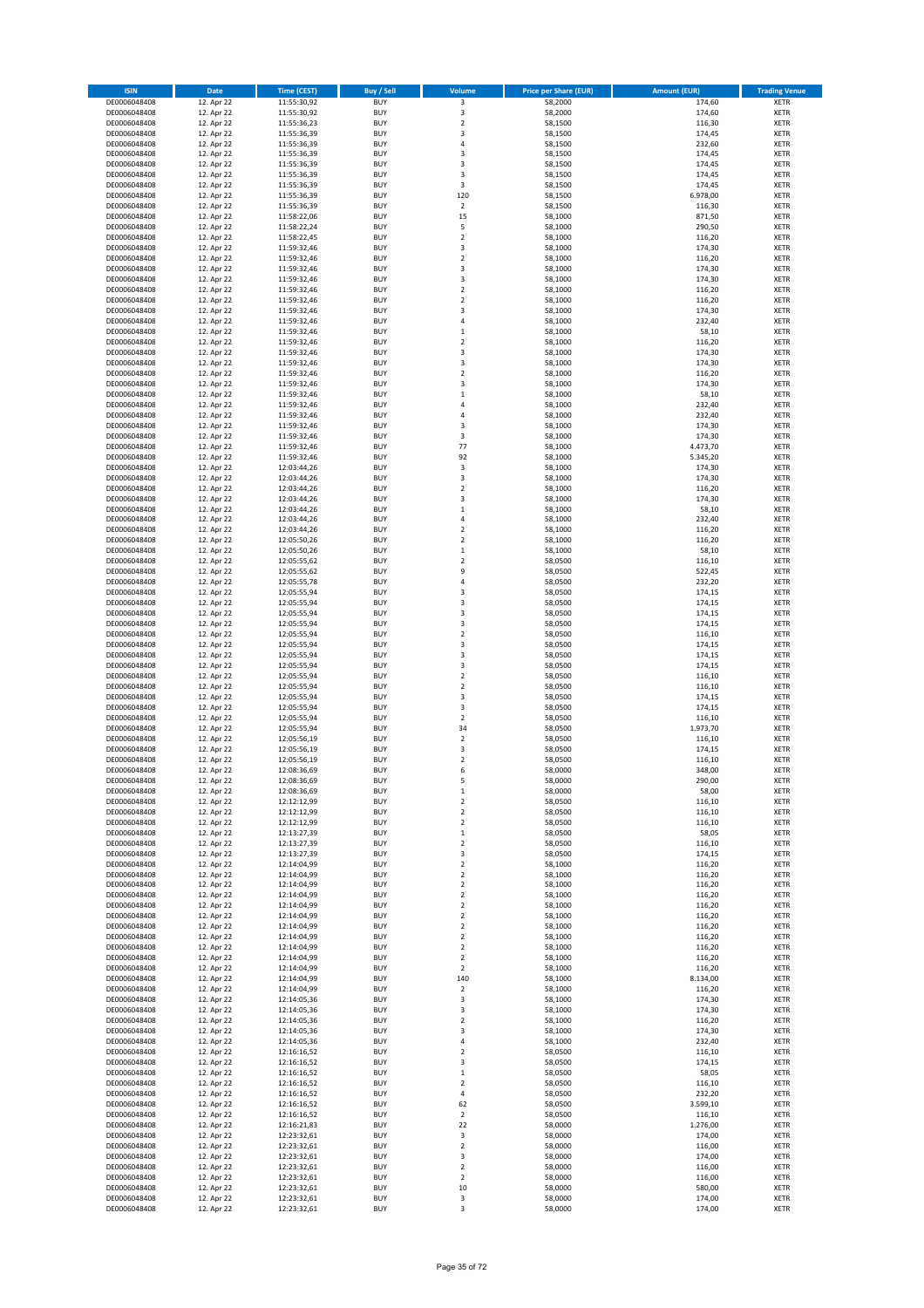| <b>ISIN</b>                  | Date                     | <b>Time (CEST)</b>         | <b>Buy / Sell</b>        | Volume                                      | <b>Price per Share (EUR)</b> | <b>Amount (EUR)</b> | <b>Trading Venue</b>       |
|------------------------------|--------------------------|----------------------------|--------------------------|---------------------------------------------|------------------------------|---------------------|----------------------------|
| DE0006048408                 | 12. Apr 22               | 12:23:32,61                | <b>BUY</b>               | $\mathbf 1$                                 | 58,0000                      | 58,00               | <b>XETR</b>                |
| DE0006048408                 | 12. Apr 22               | 12:23:32,61                | <b>BUY</b>               | $\mathbf 2$                                 | 58,0000                      | 116,00              | <b>XETR</b>                |
| DE0006048408<br>DE0006048408 | 12. Apr 22<br>12. Apr 22 | 12:23:32,61<br>12:23:32,61 | <b>BUY</b><br><b>BUY</b> | 3<br>$\sqrt{4}$                             | 58,0000<br>58,0000           | 174,00<br>232,00    | <b>XETR</b><br><b>XETR</b> |
| DE0006048408                 | 12. Apr 22               | 12:23:32,61                | <b>BUY</b>               | $\mathbf 2$                                 | 58,0000                      | 116,00              | <b>XETR</b>                |
| DE0006048408                 | 12. Apr 22               | 12:23:32,61                | <b>BUY</b>               | 3                                           | 58,0000                      | 174,00              | <b>XETR</b>                |
| DE0006048408                 | 12. Apr 22               | 12:23:32,61                | <b>BUY</b>               | 3                                           | 58,0000                      | 174,00              | <b>XETR</b>                |
| DE0006048408                 | 12. Apr 22               | 12:23:32,61                | <b>BUY</b>               | $\,1\,$                                     | 58,0000                      | 58,00               | <b>XETR</b>                |
| DE0006048408<br>DE0006048408 | 12. Apr 22<br>12. Apr 22 | 12:23:32,61<br>12:23:32,61 | <b>BUY</b><br><b>BUY</b> | 3<br>3                                      | 58,0000<br>58,0000           | 174,00<br>174,00    | XETR<br><b>XETR</b>        |
| DE0006048408                 | 12. Apr 22               | 12:23:32,61                | <b>BUY</b>               | $\overline{\mathbf{3}}$                     | 58,0000                      | 174,00              | <b>XETR</b>                |
| DE0006048408                 | 12. Apr 22               | 12:23:32,61                | <b>BUY</b>               | 3                                           | 58,0000                      | 174,00              | <b>XETR</b>                |
| DE0006048408                 | 12. Apr 22               | 12:23:32,61                | <b>BUY</b>               | 14                                          | 58,0000                      | 812,00              | XETR                       |
| DE0006048408                 | 12. Apr 22               | 12:23:32,61                | <b>BUY</b>               | 92                                          | 58,0000                      | 5.336,00            | <b>XETR</b>                |
| DE0006048408                 | 12. Apr 22               | 12:23:37,93                | <b>BUY</b>               | $\mathbf 2$                                 | 57,9500                      | 115,90              | XETR                       |
| DE0006048408<br>DE0006048408 | 12. Apr 22<br>12. Apr 22 | 12:23:37,93<br>12:23:37,93 | <b>BUY</b><br><b>BUY</b> | $\sqrt{4}$<br>$\sqrt{4}$                    | 57,9500<br>57,9500           | 231,80<br>231,80    | <b>XETR</b><br>XETR        |
| DE0006048408                 | 12. Apr 22               | 12:23:37,93                | <b>BUY</b>               | 4                                           | 57,9500                      | 231,80              | <b>XETR</b>                |
| DE0006048408                 | 12. Apr 22               | 12:23:37,93                | <b>BUY</b>               | $\overline{2}$                              | 57,9500                      | 115,90              | XETR                       |
| DE0006048408                 | 12. Apr 22               | 12:23:37,93                | <b>BUY</b>               | 33                                          | 57,9500                      | 1.912,35            | <b>XETR</b>                |
| DE0006048408                 | 12. Apr 22               | 12:23:37,93                | <b>BUY</b>               | $\overline{2}$                              | 57,9500                      | 115,90              | <b>XETR</b>                |
| DE0006048408<br>DE0006048408 | 12. Apr 22<br>12. Apr 22 | 12:23:37,93<br>12:23:37,93 | <b>BUY</b><br><b>BUY</b> | $\sqrt{4}$<br>$\overline{2}$                | 57,9500<br>57,9500           | 231,80<br>115,90    | <b>XETR</b><br><b>XETR</b> |
| DE0006048408                 | 12. Apr 22               | 12:23:37,93                | <b>BUY</b>               | 133                                         | 57,9500                      | 7.707,35            | <b>XETR</b>                |
| DE0006048408                 | 12. Apr 22               | 12:23:37,94                | <b>BUY</b>               | $\overline{2}$                              | 57,9500                      | 115,90              | <b>XETR</b>                |
| DE0006048408                 | 12. Apr 22               | 12:24:38,43                | <b>BUY</b>               | 17                                          | 57,9000                      | 984,30              | <b>XETR</b>                |
| DE0006048408                 | 12. Apr 22               | 12:24:38,43                | <b>BUY</b>               | 3                                           | 57,9000                      | 173,70              | <b>XETR</b>                |
| DE0006048408<br>DE0006048408 | 12. Apr 22               | 12:24:38,43                | <b>BUY</b><br><b>BUY</b> | 3<br>$\overline{2}$                         | 57,9000<br>57,9000           | 173,70              | <b>XETR</b><br><b>XETR</b> |
| DE0006048408                 | 12. Apr 22<br>12. Apr 22 | 12:24:38,43<br>12:24:38,43 | <b>BUY</b>               | 5                                           | 57,9000                      | 115,80<br>289,50    | <b>XETR</b>                |
| DE0006048408                 | 12. Apr 22               | 12:24:38,43                | <b>BUY</b>               | 178                                         | 57,9000                      | 10.306,20           | <b>XETR</b>                |
| DE0006048408                 | 12. Apr 22               | 12:24:38,81                | <b>BUY</b>               | $\mathbf 2$                                 | 57,9000                      | 115,80              | <b>XETR</b>                |
| DE0006048408                 | 12. Apr 22               | 12:24:38,81                | <b>BUY</b>               | 3                                           | 57,9000                      | 173,70              | <b>XETR</b>                |
| DE0006048408<br>DE0006048408 | 12. Apr 22<br>12. Apr 22 | 12:24:38,81<br>12:24:40,05 | <b>BUY</b><br><b>BUY</b> | 3<br>$\overline{2}$                         | 57,9000<br>57,9000           | 173,70<br>115,80    | XETR<br><b>XETR</b>        |
| DE0006048408                 | 12. Apr 22               | 12:24:40,05                | <b>BUY</b>               | 3                                           | 57,9000                      | 173,70              | XETR                       |
| DE0006048408                 | 12. Apr 22               | 12:25:13,96                | <b>BUY</b>               | $\overline{4}$                              | 57,9500                      | 231,80              | <b>XETR</b>                |
| DE0006048408                 | 12. Apr 22               | 12:25:13,96                | <b>BUY</b>               | $\sqrt{4}$                                  | 57,9500                      | 231,80              | XETR                       |
| DE0006048408                 | 12. Apr 22               | 12:27:02,27                | <b>BUY</b>               | $\overline{4}$                              | 57,9000                      | 231,60              | <b>XETR</b>                |
| DE0006048408                 | 12. Apr 22               | 12:27:02,27                | <b>BUY</b>               | $\overline{4}$                              | 57,9000                      | 231,60              | <b>XETR</b>                |
| DE0006048408<br>DE0006048408 | 12. Apr 22<br>12. Apr 22 | 12:27:02,27<br>12:27:02,27 | <b>BUY</b><br><b>BUY</b> | $\overline{2}$<br>$\overline{2}$            | 57,9000<br>57,9000           | 115,80<br>115,80    | <b>XETR</b><br><b>XETR</b> |
| DE0006048408                 | 12. Apr 22               | 12:27:02,27                | <b>BUY</b>               | $\overline{2}$                              | 57,9000                      | 115,80              | <b>XETR</b>                |
| DE0006048408                 | 12. Apr 22               | 12:27:02,27                | <b>BUY</b>               | $\,1\,$                                     | 57,9000                      | 57,90               | <b>XETR</b>                |
| DE0006048408                 | 12. Apr 22               | 12:27:02,27                | <b>BUY</b>               | 3                                           | 57,9000                      | 173,70              | <b>XETR</b>                |
| DE0006048408                 | 12. Apr 22               | 12:27:02,27                | <b>BUY</b>               | $\boldsymbol{2}$                            | 57,9000                      | 115,80              | <b>XETR</b>                |
| DE0006048408<br>DE0006048408 | 12. Apr 22<br>12. Apr 22 | 12:27:02,27<br>12:27:02,27 | <b>BUY</b><br><b>BUY</b> | $\boldsymbol{2}$<br>$\boldsymbol{2}$        | 57,9000<br>57,9000           | 115,80<br>115,80    | <b>XETR</b><br><b>XETR</b> |
| DE0006048408                 | 12. Apr 22               | 12:27:02,27                | <b>BUY</b>               | 75                                          | 57,9000                      | 4.342,50            | <b>XETR</b>                |
| DE0006048408                 | 12. Apr 22               | 12:27:02,27                | <b>BUY</b>               | 3                                           | 57,9000                      | 173,70              | <b>XETR</b>                |
| DE0006048408                 | 12. Apr 22               | 12:27:02,27                | <b>BUY</b>               | $\boldsymbol{2}$                            | 57,9000                      | 115,80              | <b>XETR</b>                |
| DE0006048408                 | 12. Apr 22               | 12:32:35,26                | <b>BUY</b>               | $\overline{4}$                              | 57,9500                      | 231,80              | <b>XETR</b>                |
| DE0006048408<br>DE0006048408 | 12. Apr 22<br>12. Apr 22 | 12:32:35,26<br>12:32:35,26 | <b>BUY</b><br><b>BUY</b> | $\mathbf 2$<br>3                            | 57,9500<br>57,9500           | 115,90<br>173,85    | <b>XETR</b><br><b>XETR</b> |
| DE0006048408                 | 12. Apr 22               | 12:32:35,26                | <b>BUY</b>               | $\mathbf 2$                                 | 57,9500                      | 115,90              | <b>XETR</b>                |
| DE0006048408                 | 12. Apr 22               | 12:32:35,26                | <b>BUY</b>               | $\overline{2}$                              | 57,9500                      | 115,90              | <b>XETR</b>                |
| DE0006048408                 | 12. Apr 22               | 12:32:35,26                | <b>BUY</b>               | $\overline{2}$                              | 57,9500                      | 115,90              | <b>XETR</b>                |
| DE0006048408                 | 12. Apr 22               | 12:32:35,26                | <b>BUY</b>               | 3                                           | 57,9500                      | 173,85              | <b>XETR</b>                |
| DE0006048408<br>DE0006048408 | 12. Apr 22<br>12. Apr 22 | 12:32:35,26<br>12:32:35,26 | <b>BUY</b><br><b>BUY</b> | $\overline{2}$<br>$\overline{2}$            | 57,9500<br>57,9500           | 115,90<br>115,90    | <b>XETR</b><br><b>XETR</b> |
| DE0006048408                 | 12. Apr 22               | 12:32:35,26                | <b>BUY</b>               | $\mathbf 2$                                 | 57,9500                      | 115,90              | XETR                       |
| DE0006048408                 | 12. Apr 22               | 12:33:31,17                | <b>BUY</b>               | 23                                          | 57,9500                      | 1.332,85            | <b>XETR</b>                |
| DE0006048408                 | 12. Apr 22               | 12:35:03,81                | <b>BUY</b>               | 44                                          | 57,9500                      | 2.549,80            | XETR                       |
| DE0006048408                 | 12. Apr 22               | 12:35:03,88                | <b>BUY</b>               | $\overline{2}$                              | 57,9500                      | 115,90              | <b>XETR</b>                |
| DE0006048408<br>DE0006048408 | 12. Apr 22<br>12. Apr 22 | 12:35:03,88<br>12:35:03,88 | <b>BUY</b><br><b>BUY</b> | $\overline{2}$<br>3                         | 57,9500<br>57,9500           | 115,90<br>173,85    | <b>XETR</b><br>XETR        |
| DE0006048408                 | 12. Apr 22               | 12:35:03,88                | <b>BUY</b>               | 6                                           | 57,9500                      | 347,70              | XETR                       |
| DE0006048408                 | 12. Apr 22               | 12:35:03,96                | <b>BUY</b>               | $\boldsymbol{2}$                            | 57,9500                      | 115,90              | XETR                       |
| DE0006048408                 | 12. Apr 22               | 12:35:03,96                | <b>BUY</b>               | $\,$ 1                                      | 57,9500                      | 57,95               | <b>XETR</b>                |
| DE0006048408                 | 12. Apr 22               | 12:35:03,96                | <b>BUY</b>               | 3                                           | 57,9500                      | 173,85              | <b>XETR</b>                |
| DE0006048408<br>DE0006048408 | 12. Apr 22<br>12. Apr 22 | 12:36:34,92<br>12:40:12,17 | <b>BUY</b><br><b>BUY</b> | $\boldsymbol{2}$<br>$\boldsymbol{2}$        | 58,0500<br>58,0500           | 116,10<br>116,10    | XETR<br><b>XETR</b>        |
| DE0006048408                 | 12. Apr 22               | 12:40:12,17                | <b>BUY</b>               | $\boldsymbol{2}$                            | 58,0500                      | 116,10              | <b>XETR</b>                |
| DE0006048408                 | 12. Apr 22               | 12:40:12,17                | <b>BUY</b>               | 3                                           | 58,0500                      | 174,15              | <b>XETR</b>                |
| DE0006048408                 | 12. Apr 22               | 12:40:12,17                | <b>BUY</b>               | $\boldsymbol{2}$                            | 58,0500                      | 116,10              | <b>XETR</b>                |
| DE0006048408                 | 12. Apr 22               | 12:40:12,17                | <b>BUY</b>               | $\boldsymbol{2}$                            | 58,0500                      | 116,10              | <b>XETR</b>                |
| DE0006048408<br>DE0006048408 | 12. Apr 22<br>12. Apr 22 | 12:40:12,17<br>12:40:12,17 | <b>BUY</b><br><b>BUY</b> | $\boldsymbol{2}$<br>$\overline{2}$          | 58,0500<br>58,0500           | 116,10<br>116,10    | <b>XETR</b><br><b>XETR</b> |
| DE0006048408                 | 12. Apr 22               | 12:40:12,17                | <b>BUY</b>               | $\mathbf 2$                                 | 58,0500                      | 116,10              | XETR                       |
| DE0006048408                 | 12. Apr 22               | 12:42:02,35                | <b>BUY</b>               | 3                                           | 58,0500                      | 174,15              | <b>XETR</b>                |
| DE0006048408                 | 12. Apr 22               | 12:42:02,35                | <b>BUY</b>               | 3                                           | 58,0500                      | 174,15              | <b>XETR</b>                |
| DE0006048408                 | 12. Apr 22               | 12:42:02,35                | <b>BUY</b>               | 3                                           | 58,0500                      | 174,15              | <b>XETR</b>                |
| DE0006048408<br>DE0006048408 | 12. Apr 22<br>12. Apr 22 | 12:42:02,35<br>12:42:02,35 | <b>BUY</b><br><b>BUY</b> | 3<br>$\overline{2}$                         | 58,0500<br>58,0500           | 174,15<br>116,10    | <b>XETR</b><br><b>XETR</b> |
| DE0006048408                 | 12. Apr 22               | 12:42:02,35                | <b>BUY</b>               | 24                                          | 58,0500                      | 1.393,20            | <b>XETR</b>                |
| DE0006048408                 | 12. Apr 22               | 12:42:02,52                | <b>BUY</b>               | 26                                          | 58,0500                      | 1.509,30            | <b>XETR</b>                |
| DE0006048408                 | 12. Apr 22               | 12:43:03,75                | <b>BUY</b>               | $\boldsymbol{2}$                            | 58,0500                      | 116,10              | <b>XETR</b>                |
| DE0006048408                 | 12. Apr 22               | 12:43:03,75                | <b>BUY</b>               | $\overline{2}$                              | 58,0500                      | 116,10              | XETR                       |
| DE0006048408<br>DE0006048408 | 12. Apr 22<br>12. Apr 22 | 12:43:03,75<br>12:43:03,75 | <b>BUY</b><br><b>BUY</b> | 3<br>3                                      | 58,0500<br>58,0500           | 174,15<br>174,15    | XETR<br><b>XETR</b>        |
| DE0006048408                 | 12. Apr 22               | 12:43:03,75                | <b>BUY</b>               | $\mathbf 1$                                 | 58,0500                      | 58,05               | <b>XETR</b>                |
| DE0006048408                 | 12. Apr 22               | 12:43:03,75                | <b>BUY</b>               | $\overline{\mathbf{c}}$                     | 58,0500                      | 116,10              | XETR                       |
| DE0006048408                 | 12. Apr 22               | 12:43:03,75                | <b>BUY</b>               | 3                                           | 58,0500                      | 174,15              | XETR                       |
| DE0006048408                 | 12. Apr 22               | 12:43:03,75                | <b>BUY</b>               | $\boldsymbol{2}$                            | 58,0500                      | 116,10              | <b>XETR</b>                |
| DE0006048408<br>DE0006048408 | 12. Apr 22<br>12. Apr 22 | 12:43:03,75<br>12:43:03,75 | <b>BUY</b><br><b>BUY</b> | $\boldsymbol{2}$<br>$\overline{\mathbf{c}}$ | 58,0500<br>58,0500           | 116,10<br>116,10    | <b>XETR</b><br>XETR        |
| DE0006048408                 | 12. Apr 22               | 12:43:03,75                | <b>BUY</b>               | 9                                           | 58,0500                      | 522,45              | XETR                       |
| DE0006048408                 | 12. Apr 22               | 12:43:03,75                | <b>BUY</b>               | 59                                          | 58,0500                      | 3.424,95            | <b>XETR</b>                |
| DE0006048408                 | 12. Apr 22               | 12:43:03,78                | <b>BUY</b>               | $\mathbf 2$                                 | 58,0500                      | 116,10              | <b>XETR</b>                |
| DE0006048408                 | 12. Apr 22               | 12:45:07,97                | <b>BUY</b>               | 3                                           | 58,0500                      | 174,15              | <b>XETR</b>                |
| DE0006048408<br>DE0006048408 | 12. Apr 22<br>12. Apr 22 | 12:45:07,97<br>12:45:07,97 | <b>BUY</b><br><b>BUY</b> | $\overline{2}$<br>3                         | 58,0500<br>58,0500           | 116,10<br>174,15    | <b>XETR</b><br><b>XETR</b> |
| DE0006048408                 | 12. Apr 22               | 12:45:07,97                | <b>BUY</b>               | 52                                          | 58,0500                      | 3.018,60            | <b>XETR</b>                |
| DE0006048408                 | 12. Apr 22               | 12:45:07,97                | <b>BUY</b>               | 30                                          | 58,0500                      | 1.741,50            | <b>XETR</b>                |
| DE0006048408                 | 12. Apr 22               | 12:47:56,70                | <b>BUY</b>               | $\overline{2}$                              | 58,0000                      | 116,00              | <b>XETR</b>                |
| DE0006048408                 | 12. Apr 22               | 12:47:56,70                | <b>BUY</b>               | $\mathbf 2$                                 | 58,0000                      | 116,00              | <b>XETR</b>                |
| DE0006048408                 | 12. Apr 22               | 12:47:56,70                | <b>BUY</b>               | $\overline{2}$                              | 58,0000                      | 116,00              | <b>XETR</b>                |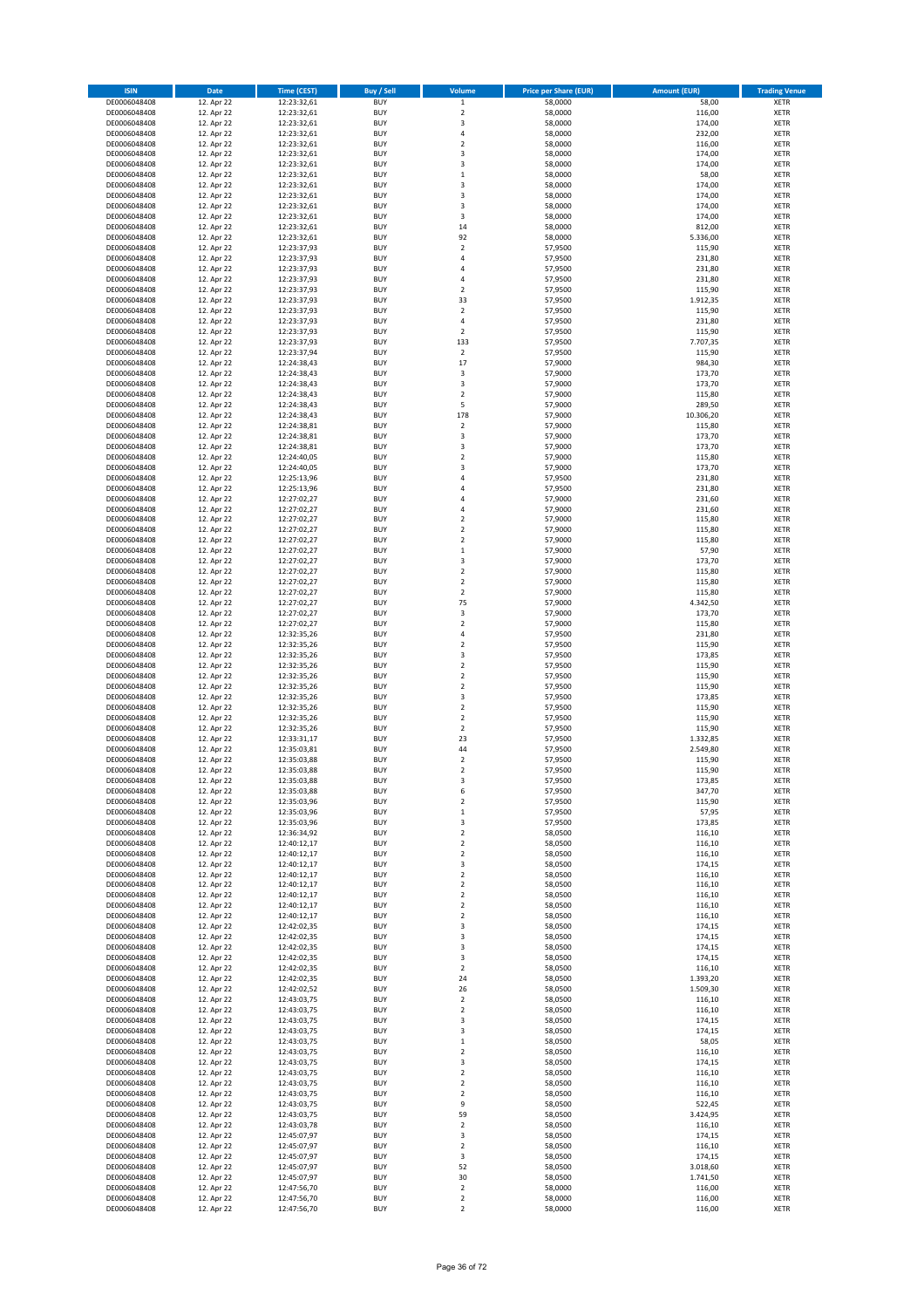| <b>ISIN</b>                  | Date                     | <b>Time (CEST)</b>         | <b>Buy / Sell</b>        | Volume                        | <b>Price per Share (EUR)</b> | <b>Amount (EUR)</b>   | <b>Trading Venue</b>       |
|------------------------------|--------------------------|----------------------------|--------------------------|-------------------------------|------------------------------|-----------------------|----------------------------|
| DE0006048408                 | 12. Apr 22               | 12:47:56,70                | <b>BUY</b>               | $\mathbf 2$                   | 58,0000                      | 116,00                | <b>XETR</b>                |
| DE0006048408                 | 12. Apr 22               | 12:47:56,70                | <b>BUY</b>               | 4                             | 58,0000                      | 232,00                | XETR                       |
| DE0006048408<br>DE0006048408 | 12. Apr 22<br>12. Apr 22 | 12:47:56,70<br>12:55:58,32 | <b>BUY</b><br><b>BUY</b> | 4<br>$\mathbf 2$              | 58,0000<br>58,0500           | 232,00<br>116,10      | XETR<br>XETR               |
| DE0006048408                 | 12. Apr 22               | 12:55:58,32                | <b>BUY</b>               | $\mathbf 2$                   | 58,0500                      | 116,10                | XETR                       |
| DE0006048408                 | 12. Apr 22               | 12:55:58,32                | <b>BUY</b>               | $\mathbf 2$                   | 58,0500                      | 116,10                | <b>XETR</b>                |
| DE0006048408                 | 12. Apr 22               | 12:55:58,32                | <b>BUY</b>               | $\mathbf 2$                   | 58,0500                      | 116,10                | <b>XETR</b>                |
| DE0006048408                 | 12. Apr 22               | 12:55:58,32                | <b>BUY</b>               | $\mathbf 2$                   | 58,0500                      | 116,10                | <b>XETR</b>                |
| DE0006048408<br>DE0006048408 | 12. Apr 22<br>12. Apr 22 | 12:55:58,32                | <b>BUY</b><br><b>BUY</b> | $\mathbf 2$<br>$\mathbf 2$    | 58,0500<br>58,0500           | 116,10<br>116,10      | <b>XETR</b><br><b>XETR</b> |
| DE0006048408                 | 12. Apr 22               | 12:55:58,32<br>12:55:58,32 | <b>BUY</b>               | $\mathbf 2$                   | 58,0500                      | 116,10                | <b>XETR</b>                |
| DE0006048408                 | 12. Apr 22               | 12:58:56,19                | <b>BUY</b>               | $\mathbf 2$                   | 58,0000                      | 116,00                | <b>XETR</b>                |
| DE0006048408                 | 12. Apr 22               | 12:58:56,19                | <b>BUY</b>               | 3                             | 58,0000                      | 174,00                | XETR                       |
| DE0006048408                 | 12. Apr 22               | 12:58:56,19                | <b>BUY</b>               | 4                             | 58,0000                      | 232,00                | <b>XETR</b>                |
| DE0006048408                 | 12. Apr 22               | 12:58:56,19                | <b>BUY</b>               | 4                             | 58,0000                      | 232,00                | XETR                       |
| DE0006048408<br>DE0006048408 | 12. Apr 22<br>12. Apr 22 | 12:58:56,19<br>12:58:56,19 | <b>BUY</b><br><b>BUY</b> | $\mathbf 2$<br>3              | 58,0000<br>58,0000           | 116,00<br>174,00      | <b>XETR</b><br>XETR        |
| DE0006048408                 | 12. Apr 22               | 12:58:56,19                | <b>BUY</b>               | 8                             | 58,0000                      | 464,00                | <b>XETR</b>                |
| DE0006048408                 | 12. Apr 22               | 12:58:56,19                | <b>BUY</b>               | 3                             | 58,0000                      | 174,00                | XETR                       |
| DE0006048408                 | 12. Apr 22               | 12:58:56,19                | <b>BUY</b>               | 3                             | 58,0000                      | 174,00                | <b>XETR</b>                |
| DE0006048408                 | 12. Apr 22<br>12. Apr 22 | 12:58:56,19                | <b>BUY</b><br><b>BUY</b> | $\mathbf 1$<br>$\mathbf 2$    | 58,0000<br>58,0000           | 58,00<br>116,00       | <b>XETR</b><br>XETR        |
| DE0006048408<br>DE0006048408 | 12. Apr 22               | 12:58:56,19<br>12:58:56,19 | <b>BUY</b>               | $\mathbf{1}$                  | 58,0000                      | 58,00                 | <b>XETR</b>                |
| DE0006048408                 | 12. Apr 22               | 12:58:56,19                | <b>BUY</b>               | $\mathbf 2$                   | 58,0000                      | 116,00                | <b>XETR</b>                |
| DE0006048408                 | 12. Apr 22               | 12:58:56,19                | <b>BUY</b>               | $\mathbf 2$                   | 58,0000                      | 116,00                | <b>XETR</b>                |
| DE0006048408                 | 12. Apr 22               | 12:58:56,19                | <b>BUY</b>               | $\mathbf 2$                   | 58,0000                      | 116,00                | <b>XETR</b>                |
| DE0006048408                 | 12. Apr 22               | 12:58:56,19<br>12:58:56,19 | <b>BUY</b><br><b>BUY</b> | 6<br>3                        | 58,0000                      | 348,00                | <b>XETR</b>                |
| DE0006048408<br>DE0006048408 | 12. Apr 22<br>12. Apr 22 | 12:58:56,19                | <b>BUY</b>               | 3                             | 58,0000<br>58,0000           | 174,00<br>174,00      | <b>XETR</b><br><b>XETR</b> |
| DE0006048408                 | 12. Apr 22               | 12:58:56,19                | <b>BUY</b>               | 3                             | 58,0000                      | 174,00                | XETR                       |
| DE0006048408                 | 12. Apr 22               | 12:58:56,19                | <b>BUY</b>               | 3                             | 58,0000                      | 174,00                | <b>XETR</b>                |
| DE0006048408                 | 12. Apr 22               | 12:58:56,19                | <b>BUY</b>               | 22                            | 58,0000                      | 1.276,00              | <b>XETR</b>                |
| DE0006048408<br>DE0006048408 | 12. Apr 22               | 12:58:56,19                | <b>BUY</b><br><b>BUY</b> | 130<br>292                    | 58,0000                      | 7.540,00<br>16.950,60 | <b>XETR</b><br>XETR        |
| DE0006048408                 | 12. Apr 22<br>12. Apr 22 | 13:04:56,04<br>13:05:50,68 | <b>BUY</b>               | 5                             | 58,0500<br>58,0000           | 290,00                | <b>XETR</b>                |
| DE0006048408                 | 12. Apr 22               | 13:05:50,68                | <b>BUY</b>               | $\mathbf 2$                   | 58,0000                      | 116,00                | XETR                       |
| DE0006048408                 | 12. Apr 22               | 13:05:50,68                | <b>BUY</b>               | 3                             | 58,0000                      | 174,00                | <b>XETR</b>                |
| DE0006048408                 | 12. Apr 22               | 13:05:50,68                | <b>BUY</b>               | 14                            | 58,0000                      | 812,00                | XETR                       |
| DE0006048408                 | 12. Apr 22               | 13:05:50,84                | <b>BUY</b>               | 11                            | 58,0000                      | 638,00                | <b>XETR</b>                |
| DE0006048408<br>DE0006048408 | 12. Apr 22<br>12. Apr 22 | 13:08:42,89<br>13:08:42,89 | <b>BUY</b><br><b>BUY</b> | $\mathbf 1$<br>3              | 58,0500<br>58,0500           | 58,05<br>174,15       | <b>XETR</b><br><b>XETR</b> |
| DE0006048408                 | 12. Apr 22               | 13:11:01,12                | <b>BUY</b>               | $\mathbf 2$                   | 58,0000                      | 116,00                | <b>XETR</b>                |
| DE0006048408                 | 12. Apr 22               | 13:11:01,12                | <b>BUY</b>               | 6                             | 58,0000                      | 348,00                | <b>XETR</b>                |
| DE0006048408                 | 12. Apr 22               | 13:11:01,12                | <b>BUY</b>               | $\mathbf 2$                   | 58,0000                      | 116,00                | <b>XETR</b>                |
| DE0006048408                 | 12. Apr 22               | 13:11:01,12                | <b>BUY</b>               | 6                             | 58,0000                      | 348,00                | <b>XETR</b>                |
| DE0006048408                 | 12. Apr 22               | 13:11:01,12                | <b>BUY</b>               | 3                             | 58,0000                      | 174,00                | XETR                       |
| DE0006048408<br>DE0006048408 | 12. Apr 22<br>12. Apr 22 | 13:11:01,12<br>13:11:01,12 | <b>BUY</b><br><b>BUY</b> | 5<br>3                        | 58,0000<br>58,0000           | 290,00<br>174,00      | XETR<br><b>XETR</b>        |
| DE0006048408                 | 12. Apr 22               | 13:11:01,12                | <b>BUY</b>               | $\mathbf 2$                   | 58,0000                      | 116,00                | <b>XETR</b>                |
| DE0006048408                 | 12. Apr 22               | 13:11:01,12                | <b>BUY</b>               | $\mathbf 2$                   | 58,0000                      | 116,00                | <b>XETR</b>                |
| DE0006048408                 | 12. Apr 22               | 13:11:01,12                | <b>BUY</b>               | $\mathbf 2$                   | 58,0000                      | 116,00                | <b>XETR</b>                |
| DE0006048408                 | 12. Apr 22               | 13:11:01,12                | <b>BUY</b>               | $\mathbf 2$                   | 58,0000                      | 116,00                | <b>XETR</b>                |
| DE0006048408<br>DE0006048408 | 12. Apr 22<br>12. Apr 22 | 13:11:01,12<br>13:11:01,12 | <b>BUY</b><br><b>BUY</b> | 5<br>$\mathbf 2$              | 58,0000<br>58,0000           | 290,00<br>116,00      | <b>XETR</b><br><b>XETR</b> |
| DE0006048408                 | 12. Apr 22               | 13:11:01,12                | <b>BUY</b>               | 3                             | 58,0000                      | 174,00                | <b>XETR</b>                |
| DE0006048408                 | 12. Apr 22               | 13:11:01,12                | <b>BUY</b>               | $\mathbf 2$                   | 58,0000                      | 116,00                | <b>XETR</b>                |
| DE0006048408                 | 12. Apr 22               | 13:11:01,12                | <b>BUY</b>               | $\overline{2}$                | 58,0000                      | 116,00                | <b>XETR</b>                |
| DE0006048408                 | 12. Apr 22               | 13:11:01,12                | <b>BUY</b>               | $\mathbf 2$                   | 58,0000                      | 116,00                | <b>XETR</b>                |
| DE0006048408<br>DE0006048408 | 12. Apr 22<br>12. Apr 22 | 13:11:01,12<br>13:11:01,12 | <b>BUY</b><br><b>BUY</b> | $\mathbf 2$<br>$\overline{2}$ | 58,0000<br>58,0000           | 116,00<br>116,00      | <b>XETR</b><br><b>XETR</b> |
| DE0006048408                 | 12. Apr 22               | 13:11:01,12                | <b>BUY</b>               | 10                            | 58,0000                      | 580,00                | XETR                       |
| DE0006048408                 | 12. Apr 22               | 13:11:01,12                | <b>BUY</b>               | 154                           | 58,0000                      | 8.932,00              | <b>XETR</b>                |
| DE0006048408                 | 12. Apr 22               | 13:11:01,15                | <b>BUY</b>               | 167                           | 58,0500                      | 9.694,35              | XETR                       |
| DE0006048408                 | 12. Apr 22               | 13:11:01,44                | <b>BUY</b>               | 4                             | 58,0000                      | 232,00                | <b>XETR</b>                |
| DE0006048408<br>DE0006048408 | 12. Apr 22<br>12. Apr 22 | 13:11:01,44<br>13:11:01,44 | <b>BUY</b><br><b>BUY</b> | $\overline{a}$<br>4           | 58,0000<br>58,0000           | 232,00<br>232,00      | <b>XETR</b><br>XETR        |
| DE0006048408                 | 12. Apr 22               | 13:15:43,17                | <b>BUY</b>               | 4                             | 58,0500                      | 232,20                | XETR                       |
| DE0006048408                 | 12. Apr 22               | 13:15:43,17                | <b>BUY</b>               | 3                             | 58,0500                      | 174,15                | XETR                       |
| DE0006048408                 | 12. Apr 22               | 13:17:53,98                | <b>BUY</b>               | 2                             | 58,0000                      | 116,00                | XETR                       |
| DE0006048408                 | 12. Apr 22               | 13:17:54,03                | <b>BUY</b>               | 6                             | 58,0000                      | 348,00                | <b>XETR</b>                |
| DE0006048408<br>DE0006048408 | 12. Apr 22<br>12. Apr 22 | 13:17:54,03<br>13:28:38,30 | <b>BUY</b><br><b>BUY</b> | 2<br>$\mathbf 2$              | 58,0000<br>58,0500           | 116,00<br>116,10      | XETR<br><b>XETR</b>        |
| DE0006048408                 | 12. Apr 22               | 13:28:38,30                | <b>BUY</b>               | 4                             | 58,1000                      | 232,40                | XETR                       |
| DE0006048408                 | 12. Apr 22               | 13:28:38,30                | <b>BUY</b>               | 11                            | 58,1000                      | 639,10                | <b>XETR</b>                |
| DE0006048408                 | 12. Apr 22               | 13:28:38,30                | <b>BUY</b>               | 6                             | 58,1000                      | 348,60                | XETR                       |
| DE0006048408                 | 12. Apr 22               | 13:28:38,30                | <b>BUY</b>               | $\overline{7}$                | 58,1000                      | 406,70                | <b>XETR</b>                |
| DE0006048408<br>DE0006048408 | 12. Apr 22<br>12. Apr 22 | 13:28:38,30<br>13:28:38,30 | <b>BUY</b><br><b>BUY</b> | 3<br>4                        | 58,1000<br>58,1000           | 174,30<br>232,40      | XETR<br><b>XETR</b>        |
| DE0006048408                 | 12. Apr 22               | 13:28:38,30                | <b>BUY</b>               | $\mathbf 1$                   | 58,1000                      | 58,10                 | XETR                       |
| DE0006048408                 | 12. Apr 22               | 13:28:38,30                | <b>BUY</b>               | 5                             | 58,1000                      | 290,50                | <b>XETR</b>                |
| DE0006048408                 | 12. Apr 22               | 13:28:38,30                | <b>BUY</b>               | 6                             | 58,1000                      | 348,60                | XETR                       |
| DE0006048408                 | 12. Apr 22               | 13:28:38,30                | <b>BUY</b>               | 5                             | 58,1000                      | 290,50                | <b>XETR</b>                |
| DE0006048408<br>DE0006048408 | 12. Apr 22<br>12. Apr 22 | 13:28:38,30<br>13:28:38,30 | <b>BUY</b><br><b>BUY</b> | $\mathbf 1$<br>4              | 58,1000<br>58,1000           | 58,10<br>232,40       | <b>XETR</b><br><b>XETR</b> |
| DE0006048408                 | 12. Apr 22               | 13:28:38,30                | <b>BUY</b>               | 10                            | 58,1000                      | 581,00                | XETR                       |
| DE0006048408                 | 12. Apr 22               | 13:28:38,30                | <b>BUY</b>               | 5                             | 58,1000                      | 290,50                | <b>XETR</b>                |
| DE0006048408                 | 12. Apr 22               | 13:28:38,30                | <b>BUY</b>               | 83                            | 58,0500                      | 4.818,15              | <b>XETR</b>                |
| DE0006048408                 | 12. Apr 22               | 13:28:38,30                | <b>BUY</b>               | 5                             | 58,1000                      | 290,50                | XETR                       |
| DE0006048408<br>DE0006048408 | 12. Apr 22<br>12. Apr 22 | 13:28:38,30<br>13:28:38,30 | <b>BUY</b><br><b>BUY</b> | 4<br>4                        | 58,1000<br>58,1000           | 232,40<br>232,40      | <b>XETR</b><br>XETR        |
| DE0006048408                 | 12. Apr 22               | 13:28:38,30                | <b>BUY</b>               | 3                             | 58,1000                      | 174,30                | <b>XETR</b>                |
| DE0006048408                 | 12. Apr 22               | 13:28:38,32                | <b>BUY</b>               | 2                             | 58,1000                      | 116,20                | XETR                       |
| DE0006048408                 | 12. Apr 22               | 13:28:38,34                | <b>BUY</b>               | 3                             | 58,0000                      | 174,00                | <b>XETR</b>                |
| DE0006048408                 | 12. Apr 22               | 13:28:38,34                | <b>BUY</b>               | $\mathbf 2$                   | 58,0000                      | 116,00                | XETR                       |
| DE0006048408                 | 12. Apr 22<br>12. Apr 22 | 13:28:38,34                | <b>BUY</b><br><b>BUY</b> | 4                             | 58,0000<br>58,0000           | 232,00<br>348,00      | <b>XETR</b><br>XETR        |
| DE0006048408<br>DE0006048408 | 12. Apr 22               | 13:28:38,34<br>13:28:38,34 | <b>BUY</b>               | 6<br>8                        | 58,0000                      | 464,00                | <b>XETR</b>                |
| DE0006048408                 | 12. Apr 22               | 13:28:38,34                | <b>BUY</b>               | 4                             | 58,0000                      | 232,00                | XETR                       |
| DE0006048408                 | 12. Apr 22               | 13:28:38,34                | <b>BUY</b>               | 2                             | 58,0000                      | 116,00                | <b>XETR</b>                |
| DE0006048408                 | 12. Apr 22               | 13:28:38,34                | <b>BUY</b>               | 4                             | 58,0000                      | 232,00                | <b>XETR</b>                |
| DE0006048408<br>DE0006048408 | 12. Apr 22<br>12. Apr 22 | 13:28:38,34                | <b>BUY</b><br><b>BUY</b> | 3<br>$\overline{7}$           | 58,0000<br>58,0000           | 174,00<br>406,00      | <b>XETR</b><br>XETR        |
| DE0006048408                 | 12. Apr 22               | 13:28:38,34<br>13:28:38,34 | <b>BUY</b>               | 3                             | 58,0000                      | 174,00                | <b>XETR</b>                |
| DE0006048408                 | 12. Apr 22               | 13:28:38,34                | <b>BUY</b>               | 3                             | 58,0000                      | 174,00                | XETR                       |
| DE0006048408                 | 12. Apr 22               | 13:28:38,34                | <b>BUY</b>               | $\mathbf 2$                   | 58,0000                      | 116,00                | XETR                       |
| DE0006048408                 | 12. Apr 22               | 13:28:38,34                | <b>BUY</b>               | 4                             | 58,0000                      | 232,00                | XETR                       |
| DE0006048408                 | 12. Apr 22               | 13:28:38,34                | <b>BUY</b>               | 4                             | 58,0000                      | 232,00                | XETR                       |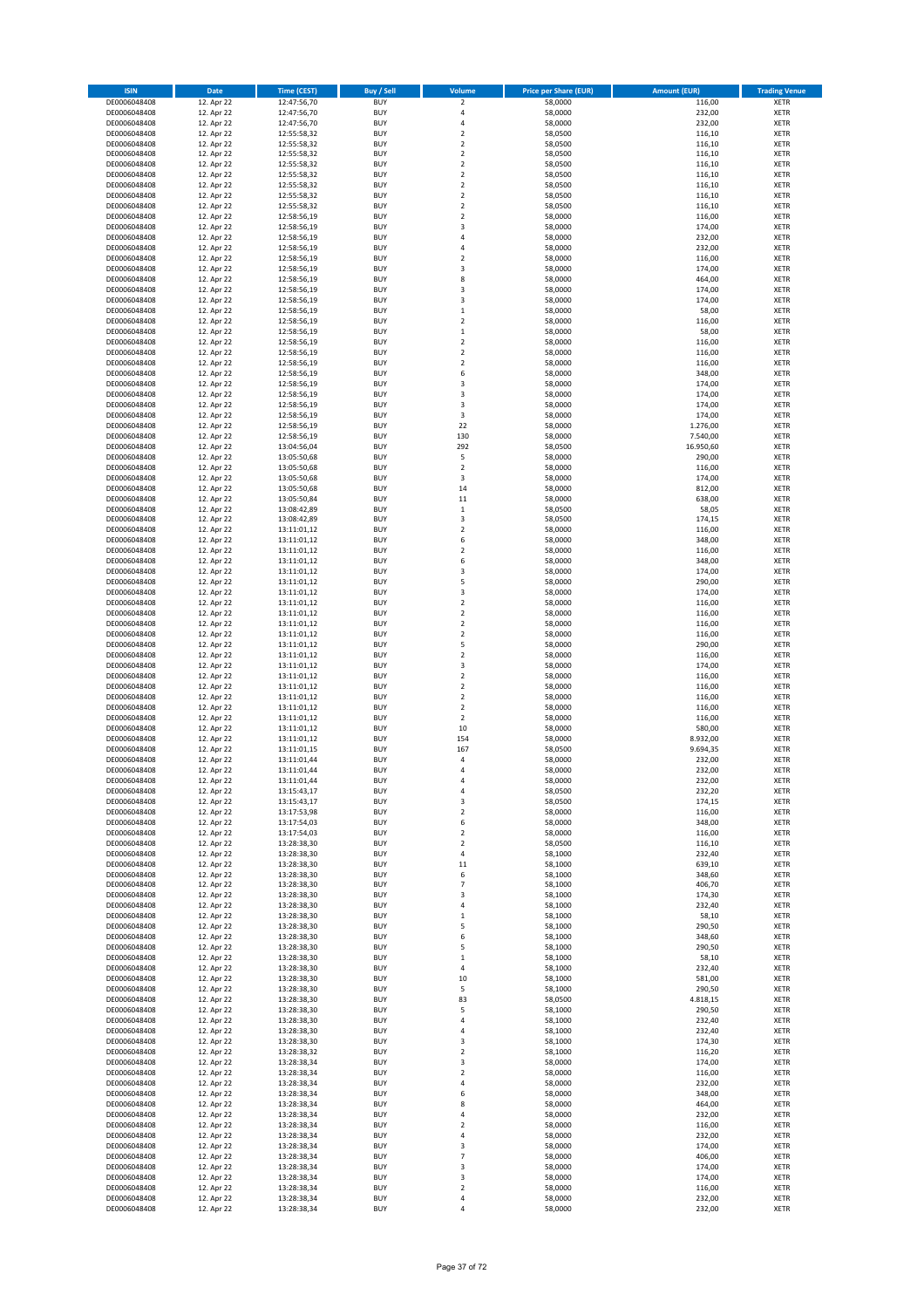| <b>ISIN</b>                  | Date                     | <b>Time (CEST)</b>         | Buy / Sell               | Volume                                 | <b>Price per Share (EUR)</b> | <b>Amount (EUR)</b>  | <b>Trading Venue</b>       |
|------------------------------|--------------------------|----------------------------|--------------------------|----------------------------------------|------------------------------|----------------------|----------------------------|
| DE0006048408                 | 12. Apr 22               | 13:28:38,34                | <b>BUY</b>               | $\overline{\mathbf{c}}$                | 58,0000                      | 116,00               | XETR                       |
| DE0006048408<br>DE0006048408 | 12. Apr 22<br>12. Apr 22 | 13:28:38,34<br>13:28:38,34 | <b>BUY</b><br><b>BUY</b> | $\mathbf 2$<br>4                       | 58,0000<br>58,0000           | 116,00<br>232,00     | XETR<br><b>XETR</b>        |
| DE0006048408                 | 12. Apr 22               | 13:28:38,34                | <b>BUY</b>               | 116                                    | 58,0000                      | 6.728,00             | <b>XETR</b>                |
| DE0006048408                 | 12. Apr 22               | 13:28:43,44                | <b>BUY</b>               | 5                                      | 58,0000                      | 290,00               | <b>XETR</b>                |
| DE0006048408                 | 12. Apr 22               | 13:28:43,44                | <b>BUY</b>               | $\mathbf 2$                            | 58,0500                      | 116,10               | <b>XETR</b>                |
| DE0006048408<br>DE0006048408 | 12. Apr 22<br>12. Apr 22 | 13:28:43,44<br>13:28:43,44 | <b>BUY</b><br><b>BUY</b> | 3<br>$\mathbf 2$                       | 58,0500<br>58,0500           | 174,15<br>116,10     | <b>XETR</b><br><b>XETR</b> |
| DE0006048408                 | 12. Apr 22               | 13:28:43,44                | <b>BUY</b>               | 3                                      | 58,0500                      | 174,15               | <b>XETR</b>                |
| DE0006048408                 | 12. Apr 22               | 13:28:43,44                | <b>BUY</b>               | $\mathbf 2$                            | 58,0500                      | 116,10               | <b>XETR</b>                |
| DE0006048408                 | 12. Apr 22               | 13:28:43,44                | <b>BUY</b>               | $\mathbf 2$                            | 58,0500                      | 116,10               | <b>XETR</b>                |
| DE0006048408                 | 12. Apr 22               | 13:28:43,44                | <b>BUY</b>               | $\mathbf 1$                            | 58,0500                      | 58,05                | <b>XETR</b>                |
| DE0006048408<br>DE0006048408 | 12. Apr 22<br>12. Apr 22 | 13:28:43,44<br>13:28:43,44 | <b>BUY</b><br><b>BUY</b> | $\mathbf 2$<br>$\mathbf 2$             | 58,0500<br>58,0500           | 116,10<br>116,10     | XETR<br><b>XETR</b>        |
| DE0006048408                 | 12. Apr 22               | 13:28:43,44                | <b>BUY</b>               | 3                                      | 58,0500                      | 174,15               | XETR                       |
| DE0006048408                 | 12. Apr 22               | 13:28:43,44                | <b>BUY</b>               | $\mathbf 2$                            | 58,0500                      | 116,10               | <b>XETR</b>                |
| DE0006048408                 | 12. Apr 22               | 13:28:43,44                | <b>BUY</b>               | $\mathbf 1$                            | 58,0500                      | 58,05                | XETR                       |
| DE0006048408<br>DE0006048408 | 12. Apr 22<br>12. Apr 22 | 13:28:43,44<br>13:28:43,44 | <b>BUY</b><br><b>BUY</b> | $\mathbf 2$<br>$\mathbf 2$             | 58,0500<br>58,0500           | 116,10<br>116,10     | <b>XETR</b><br>XETR        |
| DE0006048408                 | 12. Apr 22               | 13:28:43,44                | <b>BUY</b>               | 3                                      | 58,0500                      | 174,15               | <b>XETR</b>                |
| DE0006048408                 | 12. Apr 22               | 13:28:43,44                | <b>BUY</b>               | $\mathbf 2$                            | 58,0500                      | 116,10               | <b>XETR</b>                |
| DE0006048408                 | 12. Apr 22               | 13:28:43,44                | <b>BUY</b>               | $\mathbf 2$                            | 58,0500                      | 116,10               | <b>XETR</b>                |
| DE0006048408<br>DE0006048408 | 12. Apr 22<br>12. Apr 22 | 13:28:43,44<br>13:28:43,44 | <b>BUY</b><br><b>BUY</b> | 76<br>56                               | 58,0500<br>58,0000           | 4.411,80<br>3.248,00 | <b>XETR</b><br><b>XETR</b> |
| DE0006048408                 | 12. Apr 22               | 13:28:43,44                | <b>BUY</b>               | $\mathbf 2$                            | 58,0500                      | 116,10               | <b>XETR</b>                |
| DE0006048408                 | 12. Apr 22               | 13:28:43,44                | <b>BUY</b>               | $\mathbf 2$                            | 58,0500                      | 116,10               | <b>XETR</b>                |
| DE0006048408                 | 12. Apr 22               | 13:28:44,27                | <b>BUY</b>               | $\mathbf 2$                            | 58,0500                      | 116,10               | <b>XETR</b>                |
| DE0006048408                 | 12. Apr 22               | 13:28:44,27                | <b>BUY</b>               | $\mathbf 2$                            | 58,0500                      | 116,10               | <b>XETR</b>                |
| DE0006048408<br>DE0006048408 | 12. Apr 22<br>12. Apr 22 | 13:28:44,27<br>13:28:44,27 | <b>BUY</b><br><b>BUY</b> | 3<br>$\mathbf 2$                       | 58,0500<br>58,0500           | 174,15<br>116,10     | <b>XETR</b><br><b>XETR</b> |
| DE0006048408                 | 12. Apr 22               | 13:28:44,27                | <b>BUY</b>               | $\overline{4}$                         | 58,0500                      | 232,20               | <b>XETR</b>                |
| DE0006048408                 | 12. Apr 22               | 13:28:44,27                | <b>BUY</b>               | 4                                      | 58,0500                      | 232,20               | <b>XETR</b>                |
| DE0006048408                 | 12. Apr 22               | 13:28:44,27                | <b>BUY</b>               | $\mathbf 2$                            | 58,0500                      | 116,10               | <b>XETR</b>                |
| DE0006048408<br>DE0006048408 | 12. Apr 22<br>12. Apr 22 | 13:28:44,27<br>13:28:44,27 | <b>BUY</b><br><b>BUY</b> | $\mathbf 2$<br>$\mathbf 2$             | 58,0500<br>58,0500           | 116,10<br>116,10     | XETR<br><b>XETR</b>        |
| DE0006048408                 | 12. Apr 22               | 13:28:44,27                | <b>BUY</b>               | $\mathbf 2$                            | 58,0500                      | 116,10               | XETR                       |
| DE0006048408                 | 12. Apr 22               | 13:28:44,27                | <b>BUY</b>               | $\mathbf 2$                            | 58,0500                      | 116,10               | <b>XETR</b>                |
| DE0006048408                 | 12. Apr 22               | 13:28:44,27                | <b>BUY</b>               | 4                                      | 58,0500                      | 232,20               | <b>XETR</b>                |
| DE0006048408                 | 12. Apr 22               | 13:29:58,43                | <b>BUY</b>               | 40<br>$\mathbf 2$                      | 58,0500                      | 2.322,00             | <b>XETR</b>                |
| DE0006048408<br>DE0006048408 | 12. Apr 22<br>12. Apr 22 | 13:34:51,62<br>13:34:51,62 | <b>BUY</b><br><b>BUY</b> | 3                                      | 58,0500<br>58,0500           | 116,10<br>174,15     | <b>XETR</b><br><b>XETR</b> |
| DE0006048408                 | 12. Apr 22               | 13:34:51,62                | <b>BUY</b>               | $\mathbf 2$                            | 58,0500                      | 116,10               | <b>XETR</b>                |
| DE0006048408                 | 12. Apr 22               | 13:34:51,62                | <b>BUY</b>               | $\overline{\mathbf{c}}$                | 58,0500                      | 116,10               | <b>XETR</b>                |
| DE0006048408                 | 12. Apr 22               | 13:34:51,62                | <b>BUY</b>               | 74                                     | 58,0500                      | 4.295,70             | <b>XETR</b>                |
| DE0006048408<br>DE0006048408 | 12. Apr 22<br>12. Apr 22 | 13:34:51,62<br>13:35:29,21 | <b>BUY</b><br><b>BUY</b> | $\overline{\mathbf{c}}$<br>$\mathbf 1$ | 58,0500<br>58,0500           | 116,10<br>58,05      | <b>XETR</b><br>XETR        |
| DE0006048408                 | 12. Apr 22               | 13:44:25,52                | <b>BUY</b>               | 2                                      | 58,0000                      | 116,00               | XETR                       |
| DE0006048408                 | 12. Apr 22               | 13:56:37,78                | <b>BUY</b>               | 269                                    | 58,2000                      | 15.655,80            | <b>XETR</b>                |
| DE0006048408                 | 12. Apr 22               | 14:06:49,70                | <b>BUY</b>               | 172                                    | 58,3500                      | 10.036,20            | <b>XETR</b>                |
| DE0006048408                 | 12. Apr 22               | 14:08:05,97                | <b>BUY</b><br><b>BUY</b> | $\overline{7}$                         | 58,3000                      | 408,10               | <b>XETR</b>                |
| DE0006048408<br>DE0006048408 | 12. Apr 22<br>12. Apr 22 | 14:08:05,97<br>14:08:05,97 | <b>BUY</b>               | 6<br>11                                | 58,3000<br>58,3000           | 349,80<br>641,30     | <b>XETR</b><br><b>XETR</b> |
| DE0006048408                 | 12. Apr 22               | 14:08:05,97                | <b>BUY</b>               | $\overline{7}$                         | 58,3000                      | 408,10               | <b>XETR</b>                |
| DE0006048408                 | 12. Apr 22               | 14:08:05,97                | <b>BUY</b>               | 3                                      | 58,3000                      | 174,90               | <b>XETR</b>                |
| DE0006048408                 | 12. Apr 22               | 14:08:05,97                | <b>BUY</b>               | $\mathbf 1$                            | 58,3000                      | 58,30                | <b>XETR</b>                |
| DE0006048408<br>DE0006048408 | 12. Apr 22<br>12. Apr 22 | 14:08:05,97<br>14:08:05,97 | <b>BUY</b><br><b>BUY</b> | 3<br>6                                 | 58,3000<br>58,3000           | 174,90<br>349,80     | <b>XETR</b><br><b>XETR</b> |
| DE0006048408                 | 12. Apr 22               | 14:08:05,97                | <b>BUY</b>               | 5                                      | 58,3000                      | 291,50               | <b>XETR</b>                |
| DE0006048408                 | 12. Apr 22               | 14:08:05,97                | <b>BUY</b>               | 13                                     | 58,3000                      | 757,90               | <b>XETR</b>                |
| DE0006048408                 | 12. Apr 22               | 14:08:05,97                | <b>BUY</b>               | $\overline{7}$                         | 58,3000                      | 408,10               | <b>XETR</b>                |
| DE0006048408<br>DE0006048408 | 12. Apr 22<br>12. Apr 22 | 14:08:05,97<br>14:08:05,97 | <b>BUY</b><br><b>BUY</b> | 6<br>84                                | 58,3000<br>58,3000           | 349,80<br>4.897,20   | XETR<br><b>XETR</b>        |
| DE0006048408                 | 12. Apr 22               | 14:08:06,03                | <b>BUY</b>               | 4                                      | 58,2500                      | 233,00               | XETR                       |
| DE0006048408                 | 12. Apr 22               | 14:08:06,03                | <b>BUY</b>               | 4                                      | 58,2500                      | 233,00               | <b>XETR</b>                |
| DE0006048408                 | 12. Apr 22               | 14:08:06,03                | <b>BUY</b>               | $\mathbf 1$                            | 58,2500                      | 58,25                | <b>XETR</b>                |
| DE0006048408<br>DE0006048408 | 12. Apr 22<br>12. Apr 22 | 14:08:06,03<br>14:08:06,03 | <b>BUY</b><br><b>BUY</b> | 5<br>59                                | 58,2500<br>58,2500           | 291,25<br>3.436,75   | <b>XETR</b><br>XETR        |
| DE0006048408                 | 12. Apr 22               | 14:08:06,03                | <b>BUY</b>               | 3                                      | 58,2500                      | 174,75               | XETR                       |
| DE0006048408                 | 12. Apr 22               | 14:08:06,04                | <b>BUY</b>               | 10                                     | 58,2000                      | 582,00               | <b>XETR</b>                |
| DE0006048408                 | 12. Apr 22               | 14:08:06,04                | <b>BUY</b>               | 6                                      | 58,2000                      | 349,20               | <b>XETR</b>                |
| DE0006048408<br>DE0006048408 | 12. Apr 22<br>12. Apr 22 | 14:08:06,04<br>14:08:06.04 | <b>BUY</b><br><b>BUY</b> | 6<br>6                                 | 58,2000<br>58,2000           | 349,20<br>349,20     | XETR<br><b>XETR</b>        |
| DE0006048408                 | 12. Apr 22               | 14:08:06,04                | <b>BUY</b>               | 6                                      | 58,2000                      | 349,20               | XETR                       |
| DE0006048408                 | 12. Apr 22               | 14:08:06,04                | <b>BUY</b>               | 4                                      | 58,2000                      | 232,80               | <b>XETR</b>                |
| DE0006048408                 | 12. Apr 22               | 14:08:06,04                | <b>BUY</b>               | $\mathbf 2$                            | 58,2000                      | 116,40               | XETR                       |
| DE0006048408<br>DE0006048408 | 12. Apr 22<br>12. Apr 22 | 14:08:06,04<br>14:08:06,04 | <b>BUY</b><br><b>BUY</b> | 3<br>5                                 | 58,2000<br>58,2000           | 174,60<br>291,00     | <b>XETR</b><br>XETR        |
| DE0006048408                 | 12. Apr 22               | 14:08:06,04                | <b>BUY</b>               | 6                                      | 58,2000                      | 349,20               | <b>XETR</b>                |
| DE0006048408                 | 12. Apr 22               | 14:08:06,04                | <b>BUY</b>               | 11                                     | 58,2000                      | 640,20               | XETR                       |
| DE0006048408                 | 12. Apr 22               | 14:08:06,04                | <b>BUY</b>               | 5                                      | 58,2000                      | 291,00               | <b>XETR</b>                |
| DE0006048408<br>DE0006048408 | 12. Apr 22<br>12. Apr 22 | 14:08:06,04<br>14:10:00,20 | <b>BUY</b><br><b>BUY</b> | 6<br>4                                 | 58,2000<br>58,2500           | 349,20<br>233,00     | XETR<br><b>XETR</b>        |
| DE0006048408                 | 12. Apr 22               | 14:10:00,20                | <b>BUY</b>               | 1                                      | 58,2500                      | 58,25                | <b>XETR</b>                |
| DE0006048408                 | 12. Apr 22               | 14:10:00,20                | <b>BUY</b>               | 4                                      | 58,2500                      | 233,00               | <b>XETR</b>                |
| DE0006048408                 | 12. Apr 22               | 14:10:00,20                | <b>BUY</b>               | 5                                      | 58,2500                      | 291,25               | XETR                       |
| DE0006048408<br>DE0006048408 | 12. Apr 22<br>12. Apr 22 | 14:10:00,20<br>14:10:00,20 | <b>BUY</b><br><b>BUY</b> | 4<br>3                                 | 58,2500<br>58,2500           | 233,00<br>174,75     | <b>XETR</b><br><b>XETR</b> |
| DE0006048408                 | 12. Apr 22               | 14:10:00,20                | <b>BUY</b>               | 3                                      | 58,2500                      | 174,75               | XETR                       |
| DE0006048408                 | 12. Apr 22               | 14:10:00,20                | <b>BUY</b>               | $\overline{\mathbf{c}}$                | 58,2500                      | 116,50               | <b>XETR</b>                |
| DE0006048408                 | 12. Apr 22               | 14:10:00,20                | <b>BUY</b>               | 3                                      | 58,2500                      | 174,75               | XETR                       |
| DE0006048408                 | 12. Apr 22               | 14:10:00,20                | <b>BUY</b>               | $\mathbf 1$                            | 58,2500                      | 58,25                | <b>XETR</b>                |
| DE0006048408<br>DE0006048408 | 12. Apr 22<br>12. Apr 22 | 14:10:00,20<br>14:10:00,20 | <b>BUY</b><br><b>BUY</b> | 4<br>6                                 | 58,2500<br>58,2500           | 233,00<br>349,50     | XETR<br><b>XETR</b>        |
| DE0006048408                 | 12. Apr 22               | 14:10:00,20                | <b>BUY</b>               | 113                                    | 58,2500                      | 6.582,25             | XETR                       |
| DE0006048408                 | 12. Apr 22               | 14:10:00,20                | <b>BUY</b>               | $\mathbf 2$                            | 58,2500                      | 116,50               | <b>XETR</b>                |
| DE0006048408                 | 12. Apr 22               | 14:10:00,20                | <b>BUY</b>               | 4                                      | 58,2500                      | 233,00               | XETR                       |
| DE0006048408<br>DE0006048408 | 12. Apr 22<br>12. Apr 22 | 14:10:00,20<br>14:10:00,20 | <b>BUY</b><br><b>BUY</b> | 3<br>5                                 | 58,2500<br>58,2500           | 174,75<br>291,25     | <b>XETR</b><br>XETR        |
| DE0006048408                 | 12. Apr 22               | 14:10:00,20                | <b>BUY</b>               | 2                                      | 58,2500                      | 116,50               | <b>XETR</b>                |
| DE0006048408                 | 12. Apr 22               | 14:10:00,29                | <b>BUY</b>               | 2                                      | 58,2500                      | 116,50               | <b>XETR</b>                |
| DE0006048408                 | 12. Apr 22               | 14:10:00,29                | <b>BUY</b>               | 2                                      | 58,2500                      | 116,50               | <b>XETR</b>                |
| DE0006048408<br>DE0006048408 | 12. Apr 22<br>12. Apr 22 | 14:10:00,29<br>14:10:00,29 | <b>BUY</b><br><b>BUY</b> | 4<br>$\mathbf 2$                       | 58,2500<br>58,2500           | 233,00<br>116,50     | XETR<br><b>XETR</b>        |
| DE0006048408                 | 12. Apr 22               | 14:10:00,29                | <b>BUY</b>               | $\boldsymbol{2}$                       | 58,2500                      | 116,50               | XETR                       |
| DE0006048408                 | 12. Apr 22               | 14:10:00,29                | <b>BUY</b>               | 3                                      | 58,2500                      | 174,75               | <b>XETR</b>                |
| DE0006048408                 | 12. Apr 22               | 14:10:00,29                | <b>BUY</b>               | $\mathbf 2$                            | 58,2500                      | 116,50               | XETR                       |
| DE0006048408                 | 12. Apr 22               | 14:10:27,84                | <b>BUY</b>               | 5                                      | 58,2000                      | 291,00               | <b>XETR</b>                |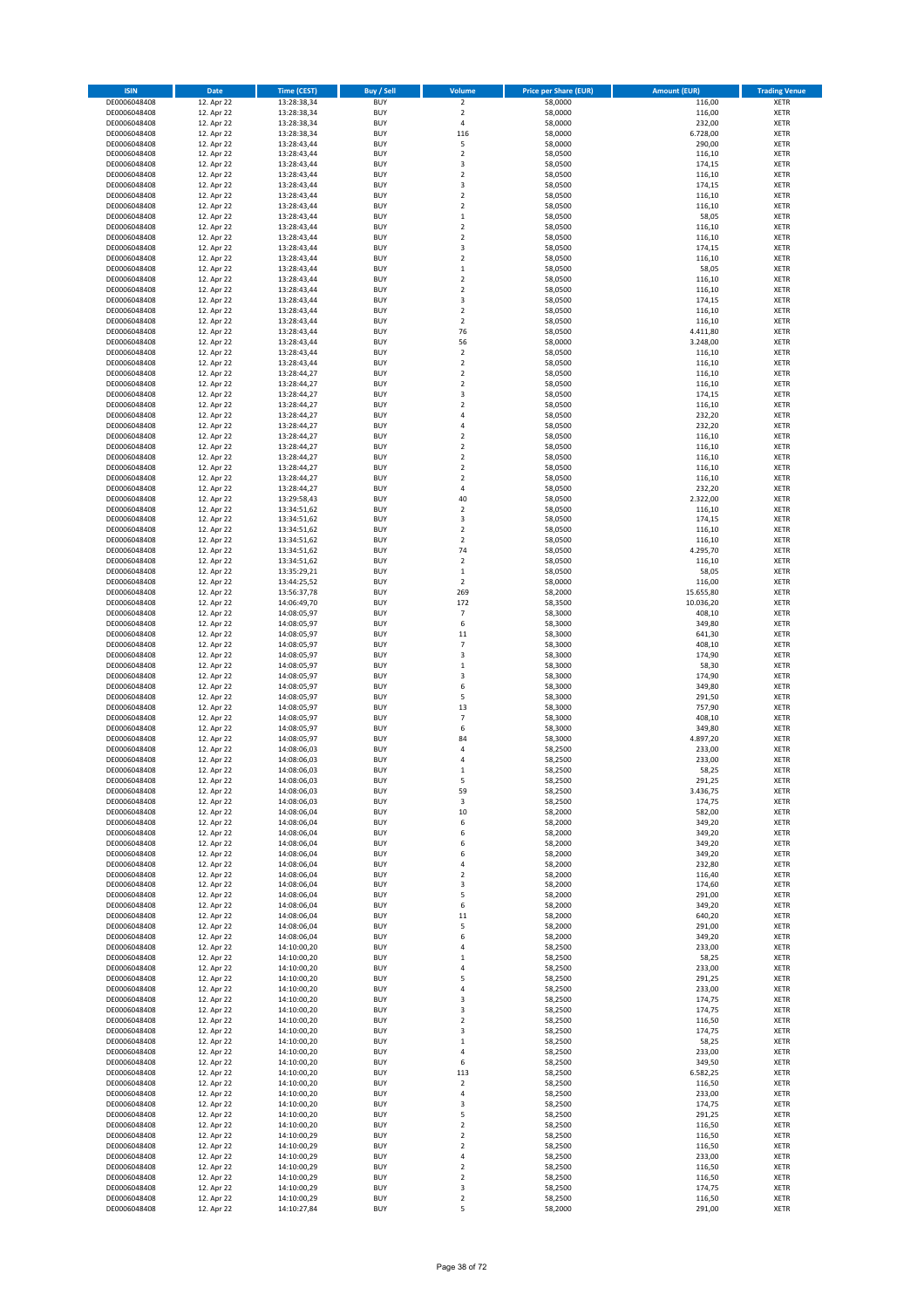| <b>ISIN</b>                  | Date                     | <b>Time (CEST)</b>         | Buy / Sell               | Volume                     | <b>Price per Share (EUR)</b> | <b>Amount (EUR)</b> | <b>Trading Venue</b>       |
|------------------------------|--------------------------|----------------------------|--------------------------|----------------------------|------------------------------|---------------------|----------------------------|
| DE0006048408                 | 12. Apr 22               | 14:10:27,84                | <b>BUY</b>               | $\,$ 1 $\,$                | 58,2000                      | 58,20               | XETR                       |
| DE0006048408<br>DE0006048408 | 12. Apr 22<br>12. Apr 22 | 14:10:27,84<br>14:10:27,84 | <b>BUY</b><br><b>BUY</b> | $\mathbf 2$<br>$\mathbf 2$ | 58,2000<br>58,2000           | 116,40<br>116,40    | XETR<br><b>XETR</b>        |
| DE0006048408                 | 12. Apr 22               | 14:25:12,85                | <b>BUY</b>               | $\mathbf 1$                | 58,3500                      | 58,35               | <b>XETR</b>                |
| DE0006048408                 | 12. Apr 22               | 14:25:12,85                | <b>BUY</b>               | 3                          | 58,3500                      | 175,05              | <b>XETR</b>                |
| DE0006048408                 | 12. Apr 22               | 14:25:12,85                | <b>BUY</b>               | $\overline{4}$             | 58,3500                      | 233,40              | <b>XETR</b>                |
| DE0006048408                 | 12. Apr 22               | 14:25:12,85                | <b>BUY</b>               | 3                          | 58,3500                      | 175,05              | <b>XETR</b>                |
| DE0006048408<br>DE0006048408 | 12. Apr 22<br>12. Apr 22 | 14:25:12,85<br>14:25:12,85 | <b>BUY</b><br><b>BUY</b> | 3<br>6                     | 58,3500<br>58,3500           | 175,05<br>350,10    | <b>XETR</b><br><b>XETR</b> |
| DE0006048408                 | 12. Apr 22               | 14:25:12,85                | <b>BUY</b>               | $\mathbf 1$                | 58,3500                      | 58,35               | <b>XETR</b>                |
| DE0006048408                 | 12. Apr 22               | 14:25:12,85                | <b>BUY</b>               | 3                          | 58,3500                      | 175,05              | <b>XETR</b>                |
| DE0006048408                 | 12. Apr 22               | 14:25:12,85                | <b>BUY</b>               | 4                          | 58,3500                      | 233,40              | <b>XETR</b>                |
| DE0006048408                 | 12. Apr 22               | 14:25:12,85                | <b>BUY</b>               | 136                        | 58,3500                      | 7.935,60            | XETR                       |
| DE0006048408                 | 12. Apr 22               | 14:25:12,85                | <b>BUY</b>               | 14                         | 58,3500                      | 816,90              | <b>XETR</b>                |
| DE0006048408<br>DE0006048408 | 12. Apr 22<br>12. Apr 22 | 14:29:20,50<br>14:29:20,50 | <b>BUY</b><br><b>BUY</b> | 3<br>3                     | 58,3500<br>58,3500           | 175,05<br>175,05    | XETR<br><b>XETR</b>        |
| DE0006048408                 | 12. Apr 22               | 14:29:20,50                | <b>BUY</b>               | $\mathbf 2$                | 58,3500                      | 116,70              | XETR                       |
| DE0006048408                 | 12. Apr 22               | 14:29:20,50                | <b>BUY</b>               | 3                          | 58,3500                      | 175,05              | <b>XETR</b>                |
| DE0006048408                 | 12. Apr 22               | 14:29:20,50                | <b>BUY</b>               | 5                          | 58,3500                      | 291,75              | XETR                       |
| DE0006048408                 | 12. Apr 22               | 14:29:20,50                | <b>BUY</b>               | $\mathbf 1$                | 58,3500                      | 58,35               | <b>XETR</b>                |
| DE0006048408<br>DE0006048408 | 12. Apr 22<br>12. Apr 22 | 14:29:20,50<br>14:29:20,50 | <b>BUY</b><br><b>BUY</b> | 5<br>3                     | 58,3500<br>58,3500           | 291,75<br>175,05    | <b>XETR</b><br><b>XETR</b> |
| DE0006048408                 | 12. Apr 22               | 14:29:20,50                | <b>BUY</b>               | 126                        | 58,3500                      | 7.352,10            | <b>XETR</b>                |
| DE0006048408                 | 12. Apr 22               | 14:29:20,53                | <b>BUY</b>               | 4                          | 58,3000                      | 233,20              | <b>XETR</b>                |
| DE0006048408                 | 12. Apr 22               | 14:29:20,53                | <b>BUY</b>               | $\overline{7}$             | 58,3000                      | 408,10              | <b>XETR</b>                |
| DE0006048408                 | 12. Apr 22               | 14:29:20,53                | <b>BUY</b>               | 4                          | 58,3000                      | 233,20              | <b>XETR</b>                |
| DE0006048408<br>DE0006048408 | 12. Apr 22<br>12. Apr 22 | 14:29:20,53<br>14:29:20,53 | <b>BUY</b><br><b>BUY</b> | $\overline{4}$<br>3        | 58,3000<br>58,3000           | 233,20<br>174,90    | <b>XETR</b><br><b>XETR</b> |
| DE0006048408                 | 12. Apr 22               | 14:29:20,53                | <b>BUY</b>               | 3                          | 58,3000                      | 174,90              | <b>XETR</b>                |
| DE0006048408                 | 12. Apr 22               | 14:29:20,53                | <b>BUY</b>               | $\mathbf 1$                | 58,3500                      | 58,35               | <b>XETR</b>                |
| DE0006048408                 | 12. Apr 22               | 14:29:20,53                | <b>BUY</b>               | $\mathbf 2$                | 58,3500                      | 116,70              | <b>XETR</b>                |
| DE0006048408                 | 12. Apr 22               | 14:29:20,53                | <b>BUY</b>               | 3                          | 58,3000                      | 174,90              | <b>XETR</b>                |
| DE0006048408<br>DE0006048408 | 12. Apr 22<br>12. Apr 22 | 14:29:20,53<br>14:29:20,53 | <b>BUY</b><br><b>BUY</b> | $\mathbf 2$<br>5           | 58,3000<br>58,3000           | 116,60<br>291,50    | <b>XETR</b><br>XETR        |
| DE0006048408                 | 12. Apr 22               | 14:29:20,54                | <b>BUY</b>               | 4                          | 58,3500                      | 233,40              | <b>XETR</b>                |
| DE0006048408                 | 12. Apr 22               | 14:30:17,99                | <b>BUY</b>               | $\mathbf 2$                | 58,5500                      | 117,10              | XETR                       |
| DE0006048408                 | 12. Apr 22               | 14:30:17,99                | <b>BUY</b>               | $\mathbf 2$                | 58,5500                      | 117,10              | <b>XETR</b>                |
| DE0006048408                 | 12. Apr 22               | 14:30:28,90                | <b>BUY</b>               | 4                          | 58,6000                      | 234,40              | XETR                       |
| DE0006048408                 | 12. Apr 22               | 14:30:28,90                | <b>BUY</b>               | $\mathbf 2$                | 58,6000                      | 117,20              | <b>XETR</b>                |
| DE0006048408<br>DE0006048408 | 12. Apr 22<br>12. Apr 22 | 14:30:28,90<br>14:30:37,02 | <b>BUY</b><br><b>BUY</b> | 3<br>$\overline{4}$        | 58,6000<br>58,6500           | 175,80<br>234,60    | <b>XETR</b><br><b>XETR</b> |
| DE0006048408                 | 12. Apr 22               | 14:30:41,81                | <b>BUY</b>               | 3                          | 58,6000                      | 175,80              | <b>XETR</b>                |
| DE0006048408                 | 12. Apr 22               | 14:30:41,81                | <b>BUY</b>               | 6                          | 58,6000                      | 351,60              | <b>XETR</b>                |
| DE0006048408                 | 12. Apr 22               | 14:30:41,81                | <b>BUY</b>               | $\mathbf 2$                | 58,6000                      | 117,20              | <b>XETR</b>                |
| DE0006048408                 | 12. Apr 22               | 14:30:41,81                | <b>BUY</b>               | 3                          | 58,6000                      | 175,80              | <b>XETR</b>                |
| DE0006048408                 | 12. Apr 22               | 14:30:41,81                | <b>BUY</b>               | 4                          | 58,6000                      | 234,40              | XETR                       |
| DE0006048408<br>DE0006048408 | 12. Apr 22<br>12. Apr 22 | 14:30:41,81<br>14:30:41,81 | <b>BUY</b><br><b>BUY</b> | $\mathbf{1}$<br>3          | 58,6000<br>58,6000           | 58,60<br>175,80     | XETR<br><b>XETR</b>        |
| DE0006048408                 | 12. Apr 22               | 14:30:41,81                | <b>BUY</b>               | $\mathbf 2$                | 58,6000                      | 117,20              | <b>XETR</b>                |
| DE0006048408                 | 12. Apr 22               | 14:30:41,81                | <b>BUY</b>               | $\mathbf 2$                | 58,6000                      | 117,20              | <b>XETR</b>                |
| DE0006048408                 | 12. Apr 22               | 14:30:41,81                | <b>BUY</b>               | 5                          | 58,6000                      | 293,00              | <b>XETR</b>                |
| DE0006048408                 | 12. Apr 22               | 14:30:41,81                | <b>BUY</b>               | $\mathbf 2$                | 58,6000                      | 117,20              | <b>XETR</b>                |
| DE0006048408<br>DE0006048408 | 12. Apr 22<br>12. Apr 22 | 14:30:41,81<br>14:30:41,81 | <b>BUY</b><br><b>BUY</b> | $\mathbf 2$<br>59          | 58,6000<br>58,6000           | 117,20<br>3.457,40  | <b>XETR</b><br><b>XETR</b> |
| DE0006048408                 | 12. Apr 22               | 14:30:41,81                | <b>BUY</b>               | 61                         | 58,6000                      | 3.574,60            | <b>XETR</b>                |
| DE0006048408                 | 12. Apr 22               | 14:30:45,05                | <b>BUY</b>               | $\mathbf 2$                | 58,6000                      | 117,20              | <b>XETR</b>                |
| DE0006048408                 | 12. Apr 22               | 14:30:45,05                | <b>BUY</b>               | 47                         | 58,6000                      | 2.754,20            | <b>XETR</b>                |
| DE0006048408                 | 12. Apr 22               | 14:30:45,05                | <b>BUY</b>               | $\mathbf 2$                | 58,6000                      | 117,20              | <b>XETR</b>                |
| DE0006048408<br>DE0006048408 | 12. Apr 22<br>12. Apr 22 | 14:30:45,84<br>14:30:45,84 | <b>BUY</b><br><b>BUY</b> | $\mathbf 2$<br>4           | 58,6000<br>58,6000           | 117,20<br>234,40    | <b>XETR</b><br><b>XETR</b> |
| DE0006048408                 | 12. Apr 22               | 14:30:45,84                | <b>BUY</b>               | 4                          | 58,6000                      | 234,40              | XETR                       |
| DE0006048408                 | 12. Apr 22               | 14:30:45,84                | <b>BUY</b>               | $\mathbf 2$                | 58,6000                      | 117,20              | <b>XETR</b>                |
| DE0006048408                 | 12. Apr 22               | 14:30:45,84                | <b>BUY</b>               | 3                          | 58,6000                      | 175,80              | XETR                       |
| DE0006048408                 | 12. Apr 22               | 14:30:45,84                | <b>BUY</b>               | $\mathbf 2$                | 58,6000                      | 117,20              | <b>XETR</b>                |
| DE0006048408                 | 12. Apr 22<br>12. Apr 22 | 14:30:54,72                | <b>BUY</b><br><b>BUY</b> | 4<br>4                     | 58,5500                      | 234,20              | XETR                       |
| DE0006048408<br>DE0006048408 | 12. Apr 22               | 14:30:54,72<br>14:30:54,72 | <b>BUY</b>               | 4                          | 58,5500<br>58,5500           | 234,20<br>234,20    | XETR<br>XETR               |
| DE0006048408                 | 12. Apr 22               | 14:30:54,74                | <b>BUY</b>               | 2                          | 58,5500                      | 117,10              | XETR                       |
| DE0006048408                 | 12. Apr 22               | 14:31:18,02                | <b>BUY</b>               | 4                          | 58,5000                      | 234,00              | XETR                       |
| DE0006048408                 | 12. Apr 22               | 14:31:18,02                | <b>BUY</b>               | 5                          | 58,5000                      | 292,50              | <b>XETR</b>                |
| DE0006048408<br>DE0006048408 | 12. Apr 22               | 14:31:18,02                | <b>BUY</b><br><b>BUY</b> | $\mathbf 2$<br>3           | 58,5000                      | 117,00              | XETR<br><b>XETR</b>        |
| DE0006048408                 | 12. Apr 22<br>12. Apr 22 | 14:31:18,02<br>14:31:18,02 | <b>BUY</b>               | $\mathbf 2$                | 58,5000<br>58,5000           | 175,50<br>117,00    | XETR                       |
| DE0006048408                 | 12. Apr 22               | 14:31:18,02                | <b>BUY</b>               | $\mathbf 2$                | 58,5000                      | 117,00              | <b>XETR</b>                |
| DE0006048408                 | 12. Apr 22               | 14:31:18,02                | <b>BUY</b>               | 5                          | 58,5000                      | 292,50              | XETR                       |
| DE0006048408                 | 12. Apr 22               | 14:31:18,02                | <b>BUY</b>               | 2                          | 58,5000                      | 117,00              | <b>XETR</b>                |
| DE0006048408<br>DE0006048408 | 12. Apr 22<br>12. Apr 22 | 14:31:18,02<br>14:31:18,02 | <b>BUY</b><br><b>BUY</b> | 3<br>30                    | 58,5000<br>58,5000           | 175,50<br>1.755,00  | XETR<br><b>XETR</b>        |
| DE0006048408                 | 12. Apr 22               | 14:31:18,02                | <b>BUY</b>               | 70                         | 58,5000                      | 4.095,00            | XETR                       |
| DE0006048408                 | 12. Apr 22               | 14:31:21,00                | <b>BUY</b>               | 3                          | 58,5000                      | 175,50              | <b>XETR</b>                |
| DE0006048408                 | 12. Apr 22               | 14:31:33,51                | <b>BUY</b>               | 4                          | 58,5000                      | 234,00              | XETR                       |
| DE0006048408                 | 12. Apr 22               | 14:31:33,51                | <b>BUY</b>               | 3                          | 58,5000                      | 175,50              | <b>XETR</b>                |
| DE0006048408<br>DE0006048408 | 12. Apr 22<br>12. Apr 22 | 14:31:33,51<br>14:31:36,06 | <b>BUY</b><br><b>BUY</b> | 4<br>3                     | 58,5000<br>58,4500           | 234,00<br>175,35    | <b>XETR</b><br><b>XETR</b> |
| DE0006048408                 | 12. Apr 22               | 14:31:36,06                | <b>BUY</b>               | 30                         | 58,4500                      | 1.753,50            | XETR                       |
| DE0006048408                 | 12. Apr 22               | 14:33:58,42                | <b>BUY</b>               | 3                          | 58,4500                      | 175,35              | <b>XETR</b>                |
| DE0006048408                 | 12. Apr 22               | 14:33:58,42                | <b>BUY</b>               | $\mathbf 2$                | 58,4500                      | 116,90              | <b>XETR</b>                |
| DE0006048408                 | 12. Apr 22               | 14:33:58,42                | <b>BUY</b>               | 2                          | 58,4500                      | 116,90              | XETR                       |
| DE0006048408<br>DE0006048408 | 12. Apr 22<br>12. Apr 22 | 14:35:12,64<br>14:35:12,64 | <b>BUY</b><br><b>BUY</b> | 3<br>$\mathbf 2$           | 58,5000<br>58,5000           | 175,50<br>117,00    | <b>XETR</b><br>XETR        |
| DE0006048408                 | 12. Apr 22               | 14:35:12,64                | <b>BUY</b>               | 3                          | 58,5000                      | 175,50              | <b>XETR</b>                |
| DE0006048408                 | 12. Apr 22               | 14:35:12,64                | <b>BUY</b>               | 1                          | 58,5000                      | 58,50               | XETR                       |
| DE0006048408                 | 12. Apr 22               | 14:35:12,64                | <b>BUY</b>               | $\overline{\mathbf{2}}$    | 58,5000                      | 117,00              | <b>XETR</b>                |
| DE0006048408                 | 12. Apr 22               | 14:35:12,64                | <b>BUY</b>               | 3                          | 58,5000                      | 175,50              | XETR                       |
| DE0006048408                 | 12. Apr 22               | 14:35:12,64                | <b>BUY</b>               | $\mathbf 1$                | 58,5000                      | 58,50               | <b>XETR</b>                |
| DE0006048408<br>DE0006048408 | 12. Apr 22<br>12. Apr 22 | 14:35:12,64<br>14:35:12,64 | <b>BUY</b><br><b>BUY</b> | 3<br>3                     | 58,5000<br>58,5000           | 175,50<br>175,50    | XETR<br><b>XETR</b>        |
| DE0006048408                 | 12. Apr 22               | 14:35:12,64                | <b>BUY</b>               | 3                          | 58,5000                      | 175,50              | XETR                       |
| DE0006048408                 | 12. Apr 22               | 14:35:12,65                | <b>BUY</b>               | 4                          | 58,5000                      | 234,00              | <b>XETR</b>                |
| DE0006048408                 | 12. Apr 22               | 14:35:12,65                | <b>BUY</b>               | 2                          | 58,5000                      | 117,00              | <b>XETR</b>                |
| DE0006048408                 | 12. Apr 22               | 14:48:35,43                | <b>BUY</b>               | 285                        | 58,6500                      | 16.715,25           | <b>XETR</b>                |
| DE0006048408<br>DE0006048408 | 12. Apr 22<br>12. Apr 22 | 14:48:35,49<br>14:50:28,56 | <b>BUY</b><br><b>BUY</b> | 90<br>3                    | 58,6500<br>58,6000           | 5.278,50<br>175,80  | XETR<br><b>XETR</b>        |
| DE0006048408                 | 12. Apr 22               | 14:50:28,56                | <b>BUY</b>               | 4                          | 58,6000                      | 234,40              | XETR                       |
| DE0006048408                 | 12. Apr 22               | 14:50:28,56                | <b>BUY</b>               | 2                          | 58,6000                      | 117,20              | XETR                       |
| DE0006048408                 | 12. Apr 22               | 14:50:28,56                | <b>BUY</b>               | 3                          | 58,6000                      | 175,80              | XETR                       |
| DE0006048408                 | 12. Apr 22               | 14:50:28,56                | <b>BUY</b>               | $\mathbf 2$                | 58,6000                      | 117,20              | <b>XETR</b>                |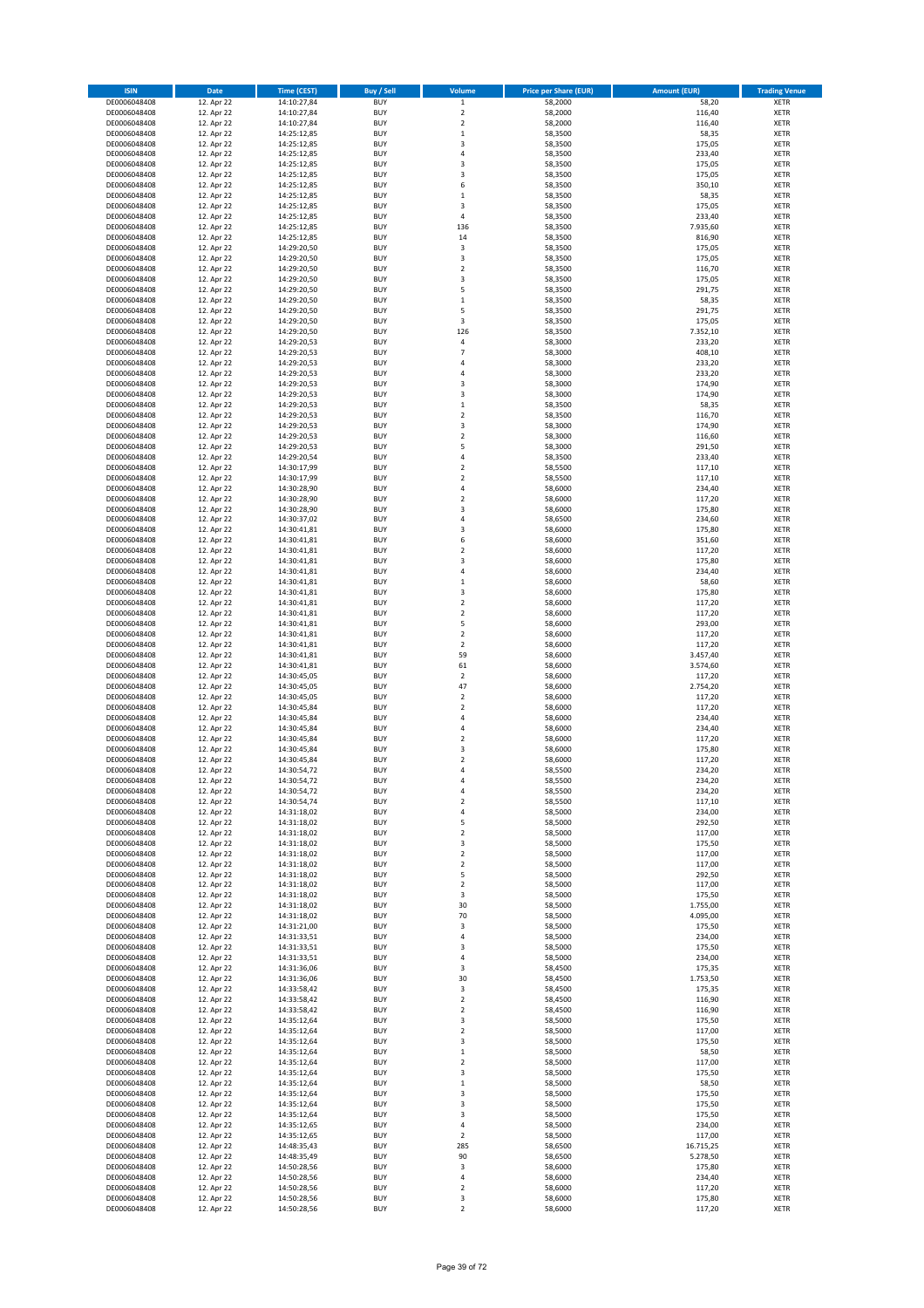| <b>ISIN</b>                  | Date                     | <b>Time (CEST)</b>         | Buy / Sell               | Volume                       | <b>Price per Share (EUR)</b> | <b>Amount (EUR)</b> | <b>Trading Venue</b>       |
|------------------------------|--------------------------|----------------------------|--------------------------|------------------------------|------------------------------|---------------------|----------------------------|
| DE0006048408                 | 12. Apr 22               | 14:50:28,56                | <b>BUY</b>               | $\overline{\mathbf{c}}$      | 58,6000                      | 117,20              | XETR                       |
| DE0006048408                 | 12. Apr 22               | 14:50:28,56                | <b>BUY</b>               | $\mathbf 1$                  | 58,6000                      | 58,60               | XETR                       |
| DE0006048408<br>DE0006048408 | 12. Apr 22<br>12. Apr 22 | 14:50:28,56<br>14:50:28,56 | <b>BUY</b><br><b>BUY</b> | 3<br>$\mathbf 1$             | 58,6000<br>58,6000           | 175,80<br>58,60     | <b>XETR</b><br><b>XETR</b> |
| DE0006048408                 | 12. Apr 22               | 14:50:28,56                | <b>BUY</b>               | 3                            | 58,6000                      | 175,80              | <b>XETR</b>                |
| DE0006048408                 | 12. Apr 22               | 14:50:28,56                | <b>BUY</b>               | 6                            | 58,6000                      | 351,60              | <b>XETR</b>                |
| DE0006048408                 | 12. Apr 22               | 14:50:28,56                | <b>BUY</b>               | 3                            | 58,6000                      | 175,80              | <b>XETR</b>                |
| DE0006048408                 | 12. Apr 22               | 14:50:28,56                | <b>BUY</b>               | 142                          | 58,6000                      | 8.321,20            | <b>XETR</b>                |
| DE0006048408<br>DE0006048408 | 12. Apr 22<br>12. Apr 22 | 14:50:28,56                | <b>BUY</b><br><b>BUY</b> | $\mathbf 2$<br>3             | 58,6000<br>58,6000           | 117,20<br>175,80    | <b>XETR</b><br><b>XETR</b> |
| DE0006048408                 | 12. Apr 22               | 14:50:28,56<br>14:50:28,56 | <b>BUY</b>               | $\mathbf 2$                  | 58,6000                      | 117,20              | <b>XETR</b>                |
| DE0006048408                 | 12. Apr 22               | 14:50:28,57                | <b>BUY</b>               | $\mathbf 2$                  | 58,6000                      | 117,20              | <b>XETR</b>                |
| DE0006048408                 | 12. Apr 22               | 14:57:08,62                | <b>BUY</b>               | 3                            | 58,6500                      | 175,95              | XETR                       |
| DE0006048408                 | 12. Apr 22               | 14:57:08,62                | <b>BUY</b>               | 5                            | 58,6500                      | 293,25              | <b>XETR</b>                |
| DE0006048408                 | 12. Apr 22               | 14:57:08,62                | <b>BUY</b>               | 4                            | 58,6500                      | 234,60              | XETR                       |
| DE0006048408<br>DE0006048408 | 12. Apr 22<br>12. Apr 22 | 14:57:08,62<br>14:57:08,62 | <b>BUY</b><br><b>BUY</b> | $\overline{\mathbf{c}}$<br>4 | 58,6500<br>58,6500           | 117,30<br>234,60    | <b>XETR</b><br>XETR        |
| DE0006048408                 | 12. Apr 22               | 14:57:08,62                | <b>BUY</b>               | 3                            | 58,6500                      | 175,95              | <b>XETR</b>                |
| DE0006048408                 | 12. Apr 22               | 14:57:08,62                | <b>BUY</b>               | $\mathbf 2$                  | 58,6500                      | 117,30              | XETR                       |
| DE0006048408                 | 12. Apr 22               | 14:57:08,62                | <b>BUY</b>               | 3                            | 58,6500                      | 175,95              | <b>XETR</b>                |
| DE0006048408                 | 12. Apr 22               | 14:57:08,62                | <b>BUY</b><br><b>BUY</b> | 3<br>4                       | 58,6500<br>58,6500           | 175,95<br>234,60    | <b>XETR</b><br><b>XETR</b> |
| DE0006048408<br>DE0006048408 | 12. Apr 22<br>12. Apr 22 | 14:57:08,62<br>14:57:08,62 | <b>BUY</b>               | 3                            | 58,6500                      | 175,95              | <b>XETR</b>                |
| DE0006048408                 | 12. Apr 22               | 14:57:08,62                | <b>BUY</b>               | 91                           | 58,6500                      | 5.337,15            | <b>XETR</b>                |
| DE0006048408                 | 12. Apr 22               | 14:57:08,63                | <b>BUY</b>               | 4                            | 58,6500                      | 234,60              | <b>XETR</b>                |
| DE0006048408                 | 12. Apr 22               | 14:57:08,64                | <b>BUY</b>               | 3                            | 58,6500                      | 175,95              | <b>XETR</b>                |
| DE0006048408                 | 12. Apr 22               | 15:03:06,19                | <b>BUY</b>               | 3                            | 58,6500                      | 175,95              | <b>XETR</b>                |
| DE0006048408<br>DE0006048408 | 12. Apr 22<br>12. Apr 22 | 15:03:06,19<br>15:03:06,19 | <b>BUY</b><br><b>BUY</b> | 9<br>3                       | 58,6500<br>58,6500           | 527,85<br>175,95    | <b>XETR</b><br><b>XETR</b> |
| DE0006048408                 | 12. Apr 22               | 15:03:06,19                | <b>BUY</b>               | 4                            | 58,6500                      | 234,60              | <b>XETR</b>                |
| DE0006048408                 | 12. Apr 22               | 15:03:06,19                | <b>BUY</b>               | 5                            | 58,6500                      | 293,25              | <b>XETR</b>                |
| DE0006048408                 | 12. Apr 22               | 15:03:06,19                | <b>BUY</b>               | 6                            | 58,6500                      | 351,90              | <b>XETR</b>                |
| DE0006048408<br>DE0006048408 | 12. Apr 22               | 15:03:06,19                | <b>BUY</b><br><b>BUY</b> | 4<br>5                       | 58,6500                      | 234,60<br>293,25    | <b>XETR</b><br>XETR        |
| DE0006048408                 | 12. Apr 22<br>12. Apr 22 | 15:03:06,20<br>15:03:06,20 | <b>BUY</b>               | $\overline{a}$               | 58,6500<br>58,6500           | 234,60              | <b>XETR</b>                |
| DE0006048408                 | 12. Apr 22               | 15:03:06,20                | <b>BUY</b>               | 3                            | 58,6500                      | 175,95              | XETR                       |
| DE0006048408                 | 12. Apr 22               | 15:06:28,01                | <b>BUY</b>               | $\overline{\mathbf{c}}$      | 58,6500                      | 117,30              | <b>XETR</b>                |
| DE0006048408                 | 12. Apr 22               | 15:06:28,01                | <b>BUY</b>               | 4                            | 58,6500                      | 234,60              | XETR                       |
| DE0006048408                 | 12. Apr 22               | 15:06:28,01                | <b>BUY</b>               | 4                            | 58,6500                      | 234,60              | <b>XETR</b>                |
| DE0006048408<br>DE0006048408 | 12. Apr 22<br>12. Apr 22 | 15:06:28,01                | <b>BUY</b><br><b>BUY</b> | $\mathbf 2$<br>$\mathbf 2$   | 58,6500<br>58,6500           | 117,30<br>117,30    | <b>XETR</b><br><b>XETR</b> |
| DE0006048408                 | 12. Apr 22               | 15:06:28,01<br>15:06:28,01 | <b>BUY</b>               | $\mathbf 2$                  | 58,6500                      | 117,30              | <b>XETR</b>                |
| DE0006048408                 | 12. Apr 22               | 15:06:28,01                | <b>BUY</b>               | 3                            | 58,6500                      | 175,95              | <b>XETR</b>                |
| DE0006048408                 | 12. Apr 22               | 15:06:28,01                | <b>BUY</b>               | 3                            | 58,6500                      | 175,95              | <b>XETR</b>                |
| DE0006048408                 | 12. Apr 22               | 15:07:26,38                | <b>BUY</b>               | $\mathbf 2$                  | 58,6500                      | 117,30              | <b>XETR</b>                |
| DE0006048408                 | 12. Apr 22               | 15:07:26,38                | <b>BUY</b>               | 4                            | 58,6500                      | 234,60              | XETR                       |
| DE0006048408<br>DE0006048408 | 12. Apr 22<br>12. Apr 22 | 15:07:26,38<br>15:07:26,38 | <b>BUY</b><br><b>BUY</b> | 2<br>$\mathbf 1$             | 58,6500<br>58,6500           | 117,30<br>58,65     | XETR<br><b>XETR</b>        |
| DE0006048408                 | 12. Apr 22               | 15:07:26,38                | <b>BUY</b>               | $\mathbf 2$                  | 58,6500                      | 117,30              | <b>XETR</b>                |
| DE0006048408                 | 12. Apr 22               | 15:08:47,69                | <b>BUY</b>               | $\mathbf 2$                  | 58,6500                      | 117,30              | <b>XETR</b>                |
| DE0006048408                 | 12. Apr 22               | 15:08:47,69                | <b>BUY</b>               | 2                            | 58,6500                      | 117,30              | <b>XETR</b>                |
| DE0006048408                 | 12. Apr 22               | 15:08:47,69                | <b>BUY</b><br><b>BUY</b> | $\mathbf 2$                  | 58,6500                      | 117,30              | <b>XETR</b>                |
| DE0006048408<br>DE0006048408 | 12. Apr 22<br>12. Apr 22 | 15:08:47,69<br>15:08:47,69 | <b>BUY</b>               | 4<br>$\mathbf 1$             | 58,6500<br>58,6500           | 234,60<br>58,65     | <b>XETR</b><br><b>XETR</b> |
| DE0006048408                 | 12. Apr 22               | 15:08:47,69                | <b>BUY</b>               | $\mathbf 2$                  | 58,6500                      | 117,30              | <b>XETR</b>                |
| DE0006048408                 | 12. Apr 22               | 15:08:47,69                | <b>BUY</b>               | 102                          | 58,6500                      | 5.982,30            | <b>XETR</b>                |
| DE0006048408                 | 12. Apr 22               | 15:08:47,69                | <b>BUY</b>               | $\,$ 1                       | 58,6500                      | 58,65               | <b>XETR</b>                |
| DE0006048408                 | 12. Apr 22               | 15:08:47,69                | <b>BUY</b><br><b>BUY</b> | 433<br>$\mathbf 2$           | 58,6500                      | 25.395,45           | <b>XETR</b><br><b>XETR</b> |
| DE0006048408<br>DE0006048408 | 12. Apr 22<br>12. Apr 22 | 15:08:50,30<br>15:08:50,30 | <b>BUY</b>               | 3                            | 58,6000<br>58,6000           | 117,20<br>175,80    | <b>XETR</b>                |
| DE0006048408                 | 12. Apr 22               | 15:08:50,30                | <b>BUY</b>               | $\mathbf 1$                  | 58,6000                      | 58,60               | XETR                       |
| DE0006048408                 | 12. Apr 22               | 15:08:50,30                | <b>BUY</b>               | 6                            | 58,6000                      | 351,60              | <b>XETR</b>                |
| DE0006048408                 | 12. Apr 22               | 15:08:50,30                | <b>BUY</b>               | 1                            | 58,6000                      | 58,60               | XETR                       |
| DE0006048408<br>DE0006048408 | 12. Apr 22               | 15:08:50,30<br>15:08:50,30 | <b>BUY</b><br><b>BUY</b> | 6<br>2                       | 58,6000<br>58,6000           | 351,60<br>117,20    | <b>XETR</b><br>XETR        |
| DE0006048408                 | 12. Apr 22<br>12. Apr 22 | 15:08:50,30                | <b>BUY</b>               | 3                            | 58,6000                      | 175,80              | XETR                       |
| DE0006048408                 | 12. Apr 22               | 15:08:50,30                | <b>BUY</b>               | 4                            | 58,6000                      | 234,40              | XETR                       |
| DE0006048408                 | 12. Apr 22               | 15:08:56,15                | <b>BUY</b>               | 2                            | 58,6000                      | 117,20              | XETR                       |
| DE0006048408                 | 12. Apr 22               | 15:08:56,15                | <b>BUY</b>               | 2                            | 58,6000                      | 117,20              | XETR                       |
| DE0006048408                 | 12. Apr 22<br>12. Apr 22 | 15:08:56,15                | <b>BUY</b><br><b>BUY</b> | 3                            | 58,6000<br>58,6000           | 175,80              | <b>XETR</b><br>XETR        |
| DE0006048408<br>DE0006048408 | 12. Apr 22               | 15:08:56,15<br>15:08:56,15 | <b>BUY</b>               | $\mathbf 1$<br>9             | 58,6000                      | 58,60<br>527,40     | <b>XETR</b>                |
| DE0006048408                 | 12. Apr 22               | 15:08:56,15                | <b>BUY</b>               | $\mathbf 2$                  | 58,6000                      | 117,20              | XETR                       |
| DE0006048408                 | 12. Apr 22               | 15:08:56,18                | <b>BUY</b>               | $\mathbf 2$                  | 58,6000                      | 117,20              | <b>XETR</b>                |
| DE0006048408                 | 12. Apr 22               | 15:08:56,19                | <b>BUY</b>               | 6                            | 58,6000                      | 351,60              | XETR                       |
| DE0006048408<br>DE0006048408 | 12. Apr 22<br>12. Apr 22 | 15:08:56,20<br>15:08:56,21 | <b>BUY</b><br><b>BUY</b> | 3<br>4                       | 58,6000<br>58,6000           | 175,80<br>234,40    | <b>XETR</b><br>XETR        |
| DE0006048408                 | 12. Apr 22               | 15:13:16,84                | <b>BUY</b>               | 3                            | 58,6500                      | 175,95              | <b>XETR</b>                |
| DE0006048408                 | 12. Apr 22               | 15:13:16,84                | <b>BUY</b>               | 5                            | 58,6500                      | 293,25              | XETR                       |
| DE0006048408                 | 12. Apr 22               | 15:13:16,84                | <b>BUY</b>               | $\mathbf 2$                  | 58,6500                      | 117,30              | <b>XETR</b>                |
| DE0006048408                 | 12. Apr 22               | 15:13:16,84                | <b>BUY</b>               | $\mathbf 2$                  | 58,6500                      | 117,30              | XETR                       |
| DE0006048408<br>DE0006048408 | 12. Apr 22<br>12. Apr 22 | 15:13:16,84<br>15:13:16,84 | <b>BUY</b><br><b>BUY</b> | $\mathbf 2$<br>2             | 58,6500<br>58,6500           | 117,30<br>117,30    | <b>XETR</b><br>XETR        |
| DE0006048408                 | 12. Apr 22               | 15:13:16,84                | <b>BUY</b>               | $\mathbf 1$                  | 58,6500                      | 58,65               | <b>XETR</b>                |
| DE0006048408                 | 12. Apr 22               | 15:13:16,84                | <b>BUY</b>               | $\boldsymbol{2}$             | 58,6500                      | 117,30              | XETR                       |
| DE0006048408                 | 12. Apr 22               | 15:13:16,84                | <b>BUY</b>               | $\mathbf 1$                  | 58,6500                      | 58,65               | <b>XETR</b>                |
| DE0006048408                 | 12. Apr 22               | 15:13:16,84                | <b>BUY</b><br><b>BUY</b> | 5<br>$\mathbf 2$             | 58,6500<br>58,6500           | 293,25<br>117,30    | <b>XETR</b><br>XETR        |
| DE0006048408<br>DE0006048408 | 12. Apr 22<br>12. Apr 22 | 15:13:16,84<br>15:13:16,84 | <b>BUY</b>               | 3                            | 58,6500                      | 175,95              | <b>XETR</b>                |
| DE0006048408                 | 12. Apr 22               | 15:13:16,84                | <b>BUY</b>               | 5                            | 58,6500                      | 293,25              | XETR                       |
| DE0006048408                 | 12. Apr 22               | 15:13:16,84                | <b>BUY</b>               | 101                          | 58,6500                      | 5.923,65            | <b>XETR</b>                |
| DE0006048408                 | 12. Apr 22               | 15:14:02,41                | <b>BUY</b>               | 2                            | 58,6000                      | 117,20              | XETR                       |
| DE0006048408                 | 12. Apr 22               | 15:14:02,41                | <b>BUY</b>               | $\mathbf 2$                  | 58,6000                      | 117,20              | <b>XETR</b>                |
| DE0006048408<br>DE0006048408 | 12. Apr 22<br>12. Apr 22 | 15:14:02,41<br>15:14:02,41 | <b>BUY</b><br><b>BUY</b> | 4<br>2                       | 58,6000<br>58,6000           | 234,40<br>117,20    | XETR<br><b>XETR</b>        |
| DE0006048408                 | 12. Apr 22               | 15:14:02,41                | <b>BUY</b>               | 4                            | 58,6000                      | 234,40              | XETR                       |
| DE0006048408                 | 12. Apr 22               | 15:14:02,41                | <b>BUY</b>               | 102                          | 58,6000                      | 5.977,20            | <b>XETR</b>                |
| DE0006048408                 | 12. Apr 22               | 15:14:02,41                | <b>BUY</b>               | $\boldsymbol{2}$             | 58,6000                      | 117,20              | XETR                       |
| DE0006048408                 | 12. Apr 22               | 15:15:32,02                | <b>BUY</b>               | $\mathbf 1$                  | 58,6000                      | 58,60               | <b>XETR</b>                |
| DE0006048408<br>DE0006048408 | 12. Apr 22<br>12. Apr 22 | 15:15:32,02<br>15:15:32,02 | <b>BUY</b><br><b>BUY</b> | 3<br>63                      | 58,6000<br>58,6000           | 175,80<br>3.691,80  | <b>XETR</b><br><b>XETR</b> |
| DE0006048408                 | 12. Apr 22               | 15:18:28,66                | <b>BUY</b>               | $\mathbf 1$                  | 58,6000                      | 58,60               | XETR                       |
| DE0006048408                 | 12. Apr 22               | 15:18:28,66                | <b>BUY</b>               | $\mathbf 2$                  | 58,6000                      | 117,20              | <b>XETR</b>                |
| DE0006048408                 | 12. Apr 22               | 15:18:28,66                | <b>BUY</b>               | $\mathbf 2$                  | 58,6000                      | 117,20              | XETR                       |
| DE0006048408<br>DE0006048408 | 12. Apr 22<br>12. Apr 22 | 15:18:28,66<br>15:20:43,21 | <b>BUY</b><br><b>BUY</b> | 80<br>7                      | 58,6000<br>58,6000           | 4.688,00<br>410,20  | XETR<br>XETR               |
| DE0006048408                 | 12. Apr 22               | 15:20:43,21                | <b>BUY</b>               | $\mathbf 2$                  | 58,6000                      | 117,20              | XETR                       |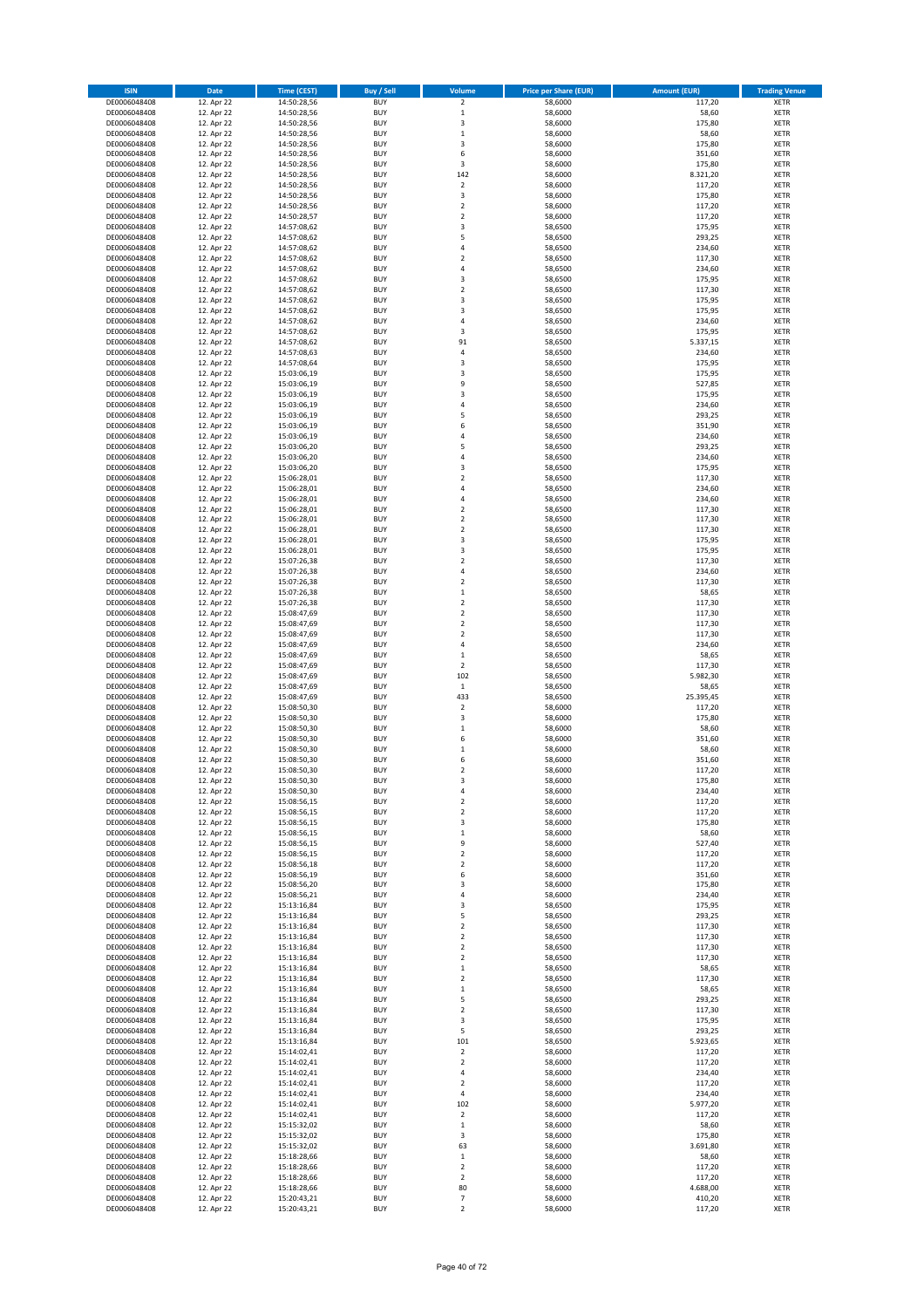| <b>BUY</b><br>DE0006048408<br>12. Apr 22<br>15:20:43,21<br>$\pmb{4}$<br>58,6000<br>234,40<br><b>XETR</b><br>58,6000<br>351,60<br>DE0006048408<br>12. Apr 22<br>15:20:43,21<br><b>BUY</b><br>6<br><b>XETR</b><br>58,6000<br>410,20<br>12. Apr 22<br>15:20:43,21<br><b>BUY</b><br>$\overline{7}$<br><b>XETR</b><br>DE0006048408<br>58,5500<br>DE0006048408<br>12. Apr 22<br>15:21:59,22<br><b>BUY</b><br>$\sqrt{4}$<br>234,20<br><b>XETR</b><br>12. Apr 22<br>15:21:59,22<br><b>BUY</b><br>6<br>58,5500<br>351,30<br><b>XETR</b><br>DE0006048408<br>DE0006048408<br>12. Apr 22<br>15:21:59,22<br><b>BUY</b><br>3<br>58,5500<br>175,65<br><b>XETR</b><br>12. Apr 22<br>5<br>DE0006048408<br>15:21:59,22<br><b>BUY</b><br>292,75<br><b>XETR</b><br>58,5500<br>DE0006048408<br>12. Apr 22<br>15:21:59,22<br><b>BUY</b><br>3<br>58,5500<br>175,65<br><b>XETR</b><br>12. Apr 22<br>15:21:59,22<br><b>BUY</b><br>9<br>58,5500<br>526,95<br>XETR<br>DE0006048408<br>DE0006048408<br>12. Apr 22<br><b>BUY</b><br>3<br>58,5500<br>175,65<br><b>XETR</b><br>15:21:59,22<br>12. Apr 22<br><b>BUY</b><br>$\,1\,$<br>58,5500<br>58,55<br>XETR<br>DE0006048408<br>15:21:59,22<br>DE0006048408<br>12. Apr 22<br><b>BUY</b><br>$\sqrt{4}$<br>58,5500<br>234,20<br><b>XETR</b><br>15:21:59,22<br><b>BUY</b><br>5<br>58,5500<br>292,75<br>XETR<br>DE0006048408<br>12. Apr 22<br>15:21:59,22<br>DE0006048408<br>12. Apr 22<br><b>BUY</b><br>$\,1\,$<br>58,5500<br>58,55<br><b>XETR</b><br>15:21:59,22<br>DE0006048408<br>12. Apr 22<br><b>BUY</b><br>3<br>175,65<br><b>XETR</b><br>15:21:59,22<br>58,5500<br>DE0006048408<br>12. Apr 22<br><b>BUY</b><br>$\sqrt{4}$<br>234,20<br><b>XETR</b><br>15:21:59,22<br>58,5500<br>12. Apr 22<br><b>BUY</b><br>$\boldsymbol{2}$<br>117,10<br>XETR<br>DE0006048408<br>15:21:59,22<br>58,5500<br>DE0006048408<br>12. Apr 22<br><b>BUY</b><br>82<br>58,5500<br>4.801,10<br><b>XETR</b><br>15:21:59,22<br>6<br>12. Apr 22<br><b>BUY</b><br>58,5500<br>351,30<br>XETR<br>DE0006048408<br>15:21:59,22<br><b>BUY</b><br>6<br>351,90<br>DE0006048408<br>12. Apr 22<br>15:26:55,58<br>58,6500<br><b>XETR</b><br>DE0006048408<br>12. Apr 22<br>15:26:55,58<br><b>BUY</b><br>$\overline{2}$<br>58,6500<br>117,30<br><b>XETR</b><br>12. Apr 22<br><b>BUY</b><br>$\sqrt{4}$<br>58,6500<br>234,60<br><b>XETR</b><br>DE0006048408<br>15:26:55,58<br>DE0006048408<br>12. Apr 22<br>15:26:55,58<br><b>BUY</b><br>$\overline{2}$<br>58,6500<br>117,30<br><b>XETR</b><br>5<br>12. Apr 22<br><b>BUY</b><br>58,6500<br>293,25<br>DE0006048408<br>15:26:55,58<br><b>XETR</b><br>DE0006048408<br>12. Apr 22<br>15:26:55,58<br><b>BUY</b><br>5<br>58,6500<br>293,25<br><b>XETR</b><br>12. Apr 22<br><b>BUY</b><br>58,6500<br>58,65<br><b>XETR</b><br>DE0006048408<br>15:26:55,58<br>$\,$ 1<br>DE0006048408<br>12. Apr 22<br><b>BUY</b><br>10<br>58,6500<br>586,50<br><b>XETR</b><br>15:26:55,58<br>5<br>12. Apr 22<br><b>BUY</b><br>58,6500<br>293,25<br>DE0006048408<br>15:26:55,58<br><b>XETR</b><br>DE0006048408<br>12. Apr 22<br><b>BUY</b><br>3<br>58,6500<br>175,95<br><b>XETR</b><br>15:26:55,58<br><b>BUY</b><br>5<br>58,6500<br>293,25<br><b>XETR</b><br>DE0006048408<br>12. Apr 22<br>15:26:55,58<br>DE0006048408<br>12. Apr 22<br><b>BUY</b><br>$\sqrt{4}$<br>58,6500<br>234,60<br><b>XETR</b><br>15:26:55,60<br>12. Apr 22<br><b>BUY</b><br>3<br>175,95<br>DE0006048408<br>15:26:55,60<br>58,6500<br><b>XETR</b><br>DE0006048408<br><b>BUY</b><br>5<br>293,25<br>12. Apr 22<br>15:26:55,60<br>58,6500<br><b>XETR</b><br><b>BUY</b><br>3<br>175,80<br>XETR<br>DE0006048408<br>12. Apr 22<br>15:29:59,19<br>58,6000<br>DE0006048408<br>12. Apr 22<br><b>BUY</b><br>47<br>58,6000<br>2.754,20<br><b>XETR</b><br>15:29:59,19<br>5<br>12. Apr 22<br><b>BUY</b><br>58,6000<br>293,00<br>XETR<br>DE0006048408<br>15:30:08,16<br>DE0006048408<br>12. Apr 22<br><b>BUY</b><br>3<br>58,6000<br>175,80<br><b>XETR</b><br>15:30:08,16<br>DE0006048408<br>12. Apr 22<br><b>BUY</b><br>58,6000<br>58,60<br><b>XETR</b><br>15:30:08,16<br>$\,$ 1<br>DE0006048408<br>12. Apr 22<br>15:30:08,16<br><b>BUY</b><br>3<br>58,6000<br>175,80<br><b>XETR</b><br>12. Apr 22<br>DE0006048408<br>15:30:08,16<br><b>BUY</b><br>$\,1\,$<br>58,6000<br>58,60<br><b>XETR</b><br>DE0006048408<br>12. Apr 22<br>15:30:08,16<br><b>BUY</b><br>68<br>58,6000<br>3.984,80<br><b>XETR</b><br>11.319,45<br>12. Apr 22<br><b>BUY</b><br>193<br>58,6500<br>XETR<br>DE0006048408<br>15:35:06,53<br>DE0006048408<br>12. Apr 22<br><b>BUY</b><br>6<br>58,6500<br>351,90<br><b>XETR</b><br>15:37:46,41<br>12. Apr 22<br><b>BUY</b><br>8<br>58,6500<br>469,20<br><b>XETR</b><br>DE0006048408<br>15:37:46,41<br>DE0006048408<br>12. Apr 22<br><b>BUY</b><br>$\overline{2}$<br>58,6500<br>117,30<br><b>XETR</b><br>15:37:46,41<br>DE0006048408<br>12. Apr 22<br><b>BUY</b><br>58,6500<br>58,65<br>XETR<br>15:37:46,41<br>$\,$ 1<br>351,90<br>DE0006048408<br>12. Apr 22<br>15:37:46,41<br><b>BUY</b><br>6<br>58,6500<br><b>XETR</b><br>DE0006048408<br>12. Apr 22<br><b>BUY</b><br>$\boldsymbol{2}$<br>58,6500<br>117,30<br><b>XETR</b><br>15:37:46,41<br><b>BUY</b><br>6<br>351,90<br>DE0006048408<br>12. Apr 22<br>15:37:46,41<br>58,6500<br><b>XETR</b><br>DE0006048408<br>12. Apr 22<br><b>BUY</b><br>5<br>58,6500<br>293,25<br><b>XETR</b><br>15:37:46,41<br><b>BUY</b><br>9<br>527,85<br>DE0006048408<br>12. Apr 22<br>15:37:46,41<br>58,6500<br><b>XETR</b><br>DE0006048408<br>12. Apr 22<br><b>BUY</b><br>$\overline{2}$<br>58,6500<br>117,30<br><b>XETR</b><br>15:37:46,41<br><b>BUY</b><br>6<br>58,6500<br>351,90<br>DE0006048408<br>12. Apr 22<br>15:37:46,41<br><b>XETR</b><br>DE0006048408<br>12. Apr 22<br>15:37:46,41<br><b>BUY</b><br>289<br>58,6000<br>16.935,40<br><b>XETR</b><br>12. Apr 22<br><b>BUY</b><br>6<br>351,90<br><b>XETR</b><br>DE0006048408<br>15:37:46,41<br>58,6500<br>DE0006048408<br>12. Apr 22<br>15:37:46,41<br><b>BUY</b><br>$\overline{4}$<br>58,6500<br>234,60<br><b>XETR</b><br>5<br>12. Apr 22<br><b>BUY</b><br>58,6500<br>293,25<br>DE0006048408<br>15:37:46,41<br><b>XETR</b><br>DE0006048408<br>12. Apr 22<br>15:37:46,41<br><b>BUY</b><br>5<br>58,6500<br>293,25<br><b>XETR</b><br>12. Apr 22<br><b>BUY</b><br>8<br>58,6500<br>469,20<br><b>XETR</b><br>DE0006048408<br>15:37:46,41<br>DE0006048408<br>12. Apr 22<br><b>BUY</b><br>3<br>58,6500<br>175,95<br><b>XETR</b><br>15:37:46,42<br>$\overline{\mathbf{3}}$<br>12. Apr 22<br><b>BUY</b><br>58,6500<br>175,95<br>XETR<br>DE0006048408<br>15:41:42,92<br>DE0006048408<br>12. Apr 22<br><b>BUY</b><br>$\overline{2}$<br>58,6500<br>117,30<br><b>XETR</b><br>15:41:42,92<br><b>BUY</b><br>5<br>293,25<br><b>XETR</b><br>DE0006048408<br>12. Apr 22<br>15:41:42,92<br>58,6500<br>DE0006048408<br><b>BUY</b><br>5<br>58,6500<br>293,25<br><b>XETR</b><br>12. Apr 22<br>15:41:42,92<br>DE0006048408<br><b>BUY</b><br>3<br>58,6500<br>175,95<br><b>XETR</b><br>12. Apr 22<br>15:41:42,92<br>DE0006048408<br>12. Apr 22<br>15:41:42,92<br><b>BUY</b><br>4<br>58,6500<br>234,60<br>XETR<br>DE0006048408<br>58,6500<br>234,60<br>12. Apr 22<br>15:41:42,92<br><b>BUY</b><br>4<br>XETR<br>DE0006048408<br>12. Apr 22<br>15:41:42,92<br><b>BUY</b><br>58,6500<br>175,95<br>XETR<br>3<br>58,6500<br>12. Apr 22<br>15:41:42,92<br><b>BUY</b><br>8<br>469,20<br>DE0006048408<br><b>XETR</b><br>DE0006048408<br>12. Apr 22<br>15:41:42,92<br><b>BUY</b><br>58,6500<br>58,65<br>$\,$ 1<br>XETR<br>12. Apr 22<br>15:41:42,92<br><b>BUY</b><br>58,6500<br>234,60<br>XETR<br>DE0006048408<br>4<br>DE0006048408<br>12. Apr 22<br>15:41:42,92<br><b>BUY</b><br>58,6500<br>234,60<br><b>XETR</b><br>4<br>DE0006048408<br>12. Apr 22<br>15:41:42,92<br><b>BUY</b><br>$\overline{4}$<br>58,6500<br>234,60<br><b>XETR</b><br>12. Apr 22<br>58,6500<br>234,60<br>DE0006048408<br>15:41:42,92<br><b>BUY</b><br>4<br><b>XETR</b><br>DE0006048408<br>12. Apr 22<br>15:41:42,92<br><b>BUY</b><br>58,6500<br>58,65<br>XETR<br>$\,$ 1<br>12. Apr 22<br>$\boldsymbol{2}$<br>58,6500<br>117,30<br>DE0006048408<br>15:41:42,94<br><b>BUY</b><br><b>XETR</b><br>DE0006048408<br>12. Apr 22<br><b>BUY</b><br>5<br>58,6500<br>293,25<br><b>XETR</b><br>15:41:42,94<br>58,6500<br>234,60<br>DE0006048408<br>12. Apr 22<br>15:41:42,94<br><b>BUY</b><br>4<br><b>XETR</b><br>12. Apr 22<br><b>BUY</b><br>4<br>58,6500<br>234,60<br>XETR<br>DE0006048408<br>15:41:42,97<br>$\boldsymbol{2}$<br>58,6500<br>DE0006048408<br>12. Apr 22<br>15:45:23,49<br><b>BUY</b><br>117,30<br><b>XETR</b><br>DE0006048408<br>12. Apr 22<br><b>BUY</b><br>4<br>58,6500<br>234,60<br><b>XETR</b><br>15:45:23,49<br>5<br>58,6500<br>DE0006048408<br>12. Apr 22<br>15:45:23,49<br><b>BUY</b><br>293,25<br><b>XETR</b><br>12. Apr 22<br><b>BUY</b><br>3<br>58,6500<br>175,95<br><b>XETR</b><br>DE0006048408<br>15:45:23,49<br>58,6500<br>175,95<br>DE0006048408<br>12. Apr 22<br>15:45:23,49<br><b>BUY</b><br>3<br><b>XETR</b><br>12. Apr 22<br><b>BUY</b><br>3<br>58,6500<br>175,95<br><b>XETR</b><br>DE0006048408<br>15:45:23,49<br>58,6500<br>DE0006048408<br>12. Apr 22<br>15:45:23,49<br><b>BUY</b><br>$\,$ 1<br>58,65<br><b>XETR</b><br><b>BUY</b><br>6<br>58,6500<br>351,90<br>DE0006048408<br>12. Apr 22<br>15:45:23,49<br>XETR<br><b>BUY</b><br>58,6500<br>175,95<br>XETR<br>DE0006048408<br>12. Apr 22<br>15:45:23,49<br>3<br>DE0006048408<br>12. Apr 22<br><b>BUY</b><br>5<br>58,6500<br>293,25<br>XETR<br>15:45:23,49<br>DE0006048408<br>12. Apr 22<br><b>BUY</b><br>58,6500<br>58,65<br>15:45:23,49<br>$\,$ 1<br>XETR<br>DE0006048408<br>12. Apr 22<br><b>BUY</b><br>$\sqrt{4}$<br>58,6500<br>234,60<br>15:45:23,49<br><b>XETR</b><br>175,95<br>12. Apr 22<br><b>BUY</b><br>58,6500<br>XETR<br>DE0006048408<br>15:45:23,49<br>3<br>12. Apr 22<br><b>BUY</b><br>5<br>58,6500<br>293,25<br>XETR<br>DE0006048408<br>15:45:23,49<br>12. Apr 22<br><b>BUY</b><br>5<br>58,6500<br>293,25<br>DE0006048408<br>15:45:23,49<br>XETR<br>12. Apr 22<br><b>BUY</b><br>134<br>58,6500<br>7.859,10<br>DE0006048408<br>15:45:23,49<br>XETR<br><b>BUY</b><br>58,6500<br>12.433,80<br>XETR<br>DE0006048408<br>12. Apr 22<br>15:47:15,25<br>212<br>DE0006048408<br>12. Apr 22<br><b>BUY</b><br>$\mathbf 2$<br>58,7000<br>117,40<br>XETR<br>15:49:20,41<br>DE0006048408<br>12. Apr 22<br><b>BUY</b><br>58,7000<br>58,70<br>15:49:20,41<br>$\,$ 1<br><b>XETR</b><br>DE0006048408<br>12. Apr 22<br><b>BUY</b><br>58,7000<br>7.865,80<br>15:49:20,41<br>134<br><b>XETR</b><br><b>BUY</b><br>58,7000<br>3.991,60<br>DE0006048408<br>12. Apr 22<br>15:51:49,95<br>68<br><b>XETR</b><br>58,7000<br>DE0006048408<br>12. Apr 22<br>15:51:49,95<br><b>BUY</b><br>65<br>3.815,50<br><b>XETR</b><br>12. Apr 22<br><b>BUY</b><br>$\overline{\phantom{a}}$<br>58,7000<br>410,90<br><b>XETR</b><br>DE0006048408<br>15:53:50,34<br>58,7000<br>DE0006048408<br>12. Apr 22<br>15:53:50,34<br><b>BUY</b><br>135<br>7.924,50<br><b>XETR</b><br>DE0006048408<br>12. Apr 22<br><b>BUY</b><br>93<br>58,7000<br>5.459,10<br><b>XETR</b><br>15:56:19,78<br>5<br>58,7000<br>DE0006048408<br>12. Apr 22<br>15:58:42,65<br><b>BUY</b><br>293,50<br><b>XETR</b> | <b>Amount (EUR)</b><br><b>Price per Share (EUR)</b><br><b>Trading Venue</b> | Volume | <b>Buy / Sell</b> | <b>Time (CEST)</b> | Date | <b>ISIN</b> |
|---------------------------------------------------------------------------------------------------------------------------------------------------------------------------------------------------------------------------------------------------------------------------------------------------------------------------------------------------------------------------------------------------------------------------------------------------------------------------------------------------------------------------------------------------------------------------------------------------------------------------------------------------------------------------------------------------------------------------------------------------------------------------------------------------------------------------------------------------------------------------------------------------------------------------------------------------------------------------------------------------------------------------------------------------------------------------------------------------------------------------------------------------------------------------------------------------------------------------------------------------------------------------------------------------------------------------------------------------------------------------------------------------------------------------------------------------------------------------------------------------------------------------------------------------------------------------------------------------------------------------------------------------------------------------------------------------------------------------------------------------------------------------------------------------------------------------------------------------------------------------------------------------------------------------------------------------------------------------------------------------------------------------------------------------------------------------------------------------------------------------------------------------------------------------------------------------------------------------------------------------------------------------------------------------------------------------------------------------------------------------------------------------------------------------------------------------------------------------------------------------------------------------------------------------------------------------------------------------------------------------------------------------------------------------------------------------------------------------------------------------------------------------------------------------------------------------------------------------------------------------------------------------------------------------------------------------------------------------------------------------------------------------------------------------------------------------------------------------------------------------------------------------------------------------------------------------------------------------------------------------------------------------------------------------------------------------------------------------------------------------------------------------------------------------------------------------------------------------------------------------------------------------------------------------------------------------------------------------------------------------------------------------------------------------------------------------------------------------------------------------------------------------------------------------------------------------------------------------------------------------------------------------------------------------------------------------------------------------------------------------------------------------------------------------------------------------------------------------------------------------------------------------------------------------------------------------------------------------------------------------------------------------------------------------------------------------------------------------------------------------------------------------------------------------------------------------------------------------------------------------------------------------------------------------------------------------------------------------------------------------------------------------------------------------------------------------------------------------------------------------------------------------------------------------------------------------------------------------------------------------------------------------------------------------------------------------------------------------------------------------------------------------------------------------------------------------------------------------------------------------------------------------------------------------------------------------------------------------------------------------------------------------------------------------------------------------------------------------------------------------------------------------------------------------------------------------------------------------------------------------------------------------------------------------------------------------------------------------------------------------------------------------------------------------------------------------------------------------------------------------------------------------------------------------------------------------------------------------------------------------------------------------------------------------------------------------------------------------------------------------------------------------------------------------------------------------------------------------------------------------------------------------------------------------------------------------------------------------------------------------------------------------------------------------------------------------------------------------------------------------------------------------------------------------------------------------------------------------------------------------------------------------------------------------------------------------------------------------------------------------------------------------------------------------------------------------------------------------------------------------------------------------------------------------------------------------------------------------------------------------------------------------------------------------------------------------------------------------------------------------------------------------------------------------------------------------------------------------------------------------------------------------------------------------------------------------------------------------------------------------------------------------------------------------------------------------------------------------------------------------------------------------------------------------------------------------------------------------------------------------------------------------------------------------------------------------------------------------------------------------------------------------------------------------------------------------------------------------------------------------------------------------------------------------------------------------------------------------------------------------------------------------------------------------------------------------------------------------------------------------------------------------------------------------------------------------------------------------------------------------------------------------------------------------------------------------------------------------------------------------------------------------------------------------------------------------------------------------------------------------------------------------------------------------------------------------------------------------------------------------------------------------------------------------------------------------------------------------------------------------------------------------------------------------------------------------------------------------------------------------------------------------------------------------------------------------------------------------------------------------------------------------------------------------------------------------------------------------------------------------------------------------------------------------------------------------------------------------------------------------------------------------------------------------------------------------------------------------------------------------------------------------------------------------------------------------------------------------------------------------------------------------------------------------------------------------------------------------------------------------------------------------------------------------------------------------------------------------------------------------------------------------------------------------------------------------------------------------------------------------------------------------------------------------------------------------------------------------------------------------------------------------------------------------------------------------------------------------------------------------------------------------------------------------------------------------------------------------------------------------------------------------------------------------------------------------------------------------------------------------------------------------------------------------------------------------------------------------------------------------------------------------------------------------------------------------------------------------------------------------------------------------------------------------------------------------------------------------------------------------------------------------------------------------------------------------------------------------------------------------------------------------------------------------------------------------------------------------------------------------------------------------------------------------------------------------------------------------------------------------------------------------------------------------------------------------------------------------------------------------|-----------------------------------------------------------------------------|--------|-------------------|--------------------|------|-------------|
|                                                                                                                                                                                                                                                                                                                                                                                                                                                                                                                                                                                                                                                                                                                                                                                                                                                                                                                                                                                                                                                                                                                                                                                                                                                                                                                                                                                                                                                                                                                                                                                                                                                                                                                                                                                                                                                                                                                                                                                                                                                                                                                                                                                                                                                                                                                                                                                                                                                                                                                                                                                                                                                                                                                                                                                                                                                                                                                                                                                                                                                                                                                                                                                                                                                                                                                                                                                                                                                                                                                                                                                                                                                                                                                                                                                                                                                                                                                                                                                                                                                                                                                                                                                                                                                                                                                                                                                                                                                                                                                                                                                                                                                                                                                                                                                                                                                                                                                                                                                                                                                                                                                                                                                                                                                                                                                                                                                                                                                                                                                                                                                                                                                                                                                                                                                                                                                                                                                                                                                                                                                                                                                                                                                                                                                                                                                                                                                                                                                                                                                                                                                                                                                                                                                                                                                                                                                                                                                                                                                                                                                                                                                                                                                                                                                                                                                                                                                                                                                                                                                                                                                                                                                                                                                                                                                                                                                                                                                                                                                                                                                                                                                                                                                                                                                                                                                                                                                                                                                                                                                                                                                                                                                                                                                                                                                                                                                                                                                                                                                                                                                                                                                                                                                                                                                                                                                                                                                                                                                                                                                                                                                                                                                                                                                                                                                                                                                                                                                                                                                                                                                                                                                                                                                                                                                                                                                                                                                                                                                                                                                                                                                                                                                                                                                                                                                                                                                                                                                                                                                                                                                                                                                           |                                                                             |        |                   |                    |      |             |
|                                                                                                                                                                                                                                                                                                                                                                                                                                                                                                                                                                                                                                                                                                                                                                                                                                                                                                                                                                                                                                                                                                                                                                                                                                                                                                                                                                                                                                                                                                                                                                                                                                                                                                                                                                                                                                                                                                                                                                                                                                                                                                                                                                                                                                                                                                                                                                                                                                                                                                                                                                                                                                                                                                                                                                                                                                                                                                                                                                                                                                                                                                                                                                                                                                                                                                                                                                                                                                                                                                                                                                                                                                                                                                                                                                                                                                                                                                                                                                                                                                                                                                                                                                                                                                                                                                                                                                                                                                                                                                                                                                                                                                                                                                                                                                                                                                                                                                                                                                                                                                                                                                                                                                                                                                                                                                                                                                                                                                                                                                                                                                                                                                                                                                                                                                                                                                                                                                                                                                                                                                                                                                                                                                                                                                                                                                                                                                                                                                                                                                                                                                                                                                                                                                                                                                                                                                                                                                                                                                                                                                                                                                                                                                                                                                                                                                                                                                                                                                                                                                                                                                                                                                                                                                                                                                                                                                                                                                                                                                                                                                                                                                                                                                                                                                                                                                                                                                                                                                                                                                                                                                                                                                                                                                                                                                                                                                                                                                                                                                                                                                                                                                                                                                                                                                                                                                                                                                                                                                                                                                                                                                                                                                                                                                                                                                                                                                                                                                                                                                                                                                                                                                                                                                                                                                                                                                                                                                                                                                                                                                                                                                                                                                                                                                                                                                                                                                                                                                                                                                                                                                                                                                                           |                                                                             |        |                   |                    |      |             |
|                                                                                                                                                                                                                                                                                                                                                                                                                                                                                                                                                                                                                                                                                                                                                                                                                                                                                                                                                                                                                                                                                                                                                                                                                                                                                                                                                                                                                                                                                                                                                                                                                                                                                                                                                                                                                                                                                                                                                                                                                                                                                                                                                                                                                                                                                                                                                                                                                                                                                                                                                                                                                                                                                                                                                                                                                                                                                                                                                                                                                                                                                                                                                                                                                                                                                                                                                                                                                                                                                                                                                                                                                                                                                                                                                                                                                                                                                                                                                                                                                                                                                                                                                                                                                                                                                                                                                                                                                                                                                                                                                                                                                                                                                                                                                                                                                                                                                                                                                                                                                                                                                                                                                                                                                                                                                                                                                                                                                                                                                                                                                                                                                                                                                                                                                                                                                                                                                                                                                                                                                                                                                                                                                                                                                                                                                                                                                                                                                                                                                                                                                                                                                                                                                                                                                                                                                                                                                                                                                                                                                                                                                                                                                                                                                                                                                                                                                                                                                                                                                                                                                                                                                                                                                                                                                                                                                                                                                                                                                                                                                                                                                                                                                                                                                                                                                                                                                                                                                                                                                                                                                                                                                                                                                                                                                                                                                                                                                                                                                                                                                                                                                                                                                                                                                                                                                                                                                                                                                                                                                                                                                                                                                                                                                                                                                                                                                                                                                                                                                                                                                                                                                                                                                                                                                                                                                                                                                                                                                                                                                                                                                                                                                                                                                                                                                                                                                                                                                                                                                                                                                                                                                                                           |                                                                             |        |                   |                    |      |             |
|                                                                                                                                                                                                                                                                                                                                                                                                                                                                                                                                                                                                                                                                                                                                                                                                                                                                                                                                                                                                                                                                                                                                                                                                                                                                                                                                                                                                                                                                                                                                                                                                                                                                                                                                                                                                                                                                                                                                                                                                                                                                                                                                                                                                                                                                                                                                                                                                                                                                                                                                                                                                                                                                                                                                                                                                                                                                                                                                                                                                                                                                                                                                                                                                                                                                                                                                                                                                                                                                                                                                                                                                                                                                                                                                                                                                                                                                                                                                                                                                                                                                                                                                                                                                                                                                                                                                                                                                                                                                                                                                                                                                                                                                                                                                                                                                                                                                                                                                                                                                                                                                                                                                                                                                                                                                                                                                                                                                                                                                                                                                                                                                                                                                                                                                                                                                                                                                                                                                                                                                                                                                                                                                                                                                                                                                                                                                                                                                                                                                                                                                                                                                                                                                                                                                                                                                                                                                                                                                                                                                                                                                                                                                                                                                                                                                                                                                                                                                                                                                                                                                                                                                                                                                                                                                                                                                                                                                                                                                                                                                                                                                                                                                                                                                                                                                                                                                                                                                                                                                                                                                                                                                                                                                                                                                                                                                                                                                                                                                                                                                                                                                                                                                                                                                                                                                                                                                                                                                                                                                                                                                                                                                                                                                                                                                                                                                                                                                                                                                                                                                                                                                                                                                                                                                                                                                                                                                                                                                                                                                                                                                                                                                                                                                                                                                                                                                                                                                                                                                                                                                                                                                                                                           |                                                                             |        |                   |                    |      |             |
|                                                                                                                                                                                                                                                                                                                                                                                                                                                                                                                                                                                                                                                                                                                                                                                                                                                                                                                                                                                                                                                                                                                                                                                                                                                                                                                                                                                                                                                                                                                                                                                                                                                                                                                                                                                                                                                                                                                                                                                                                                                                                                                                                                                                                                                                                                                                                                                                                                                                                                                                                                                                                                                                                                                                                                                                                                                                                                                                                                                                                                                                                                                                                                                                                                                                                                                                                                                                                                                                                                                                                                                                                                                                                                                                                                                                                                                                                                                                                                                                                                                                                                                                                                                                                                                                                                                                                                                                                                                                                                                                                                                                                                                                                                                                                                                                                                                                                                                                                                                                                                                                                                                                                                                                                                                                                                                                                                                                                                                                                                                                                                                                                                                                                                                                                                                                                                                                                                                                                                                                                                                                                                                                                                                                                                                                                                                                                                                                                                                                                                                                                                                                                                                                                                                                                                                                                                                                                                                                                                                                                                                                                                                                                                                                                                                                                                                                                                                                                                                                                                                                                                                                                                                                                                                                                                                                                                                                                                                                                                                                                                                                                                                                                                                                                                                                                                                                                                                                                                                                                                                                                                                                                                                                                                                                                                                                                                                                                                                                                                                                                                                                                                                                                                                                                                                                                                                                                                                                                                                                                                                                                                                                                                                                                                                                                                                                                                                                                                                                                                                                                                                                                                                                                                                                                                                                                                                                                                                                                                                                                                                                                                                                                                                                                                                                                                                                                                                                                                                                                                                                                                                                                                                           |                                                                             |        |                   |                    |      |             |
|                                                                                                                                                                                                                                                                                                                                                                                                                                                                                                                                                                                                                                                                                                                                                                                                                                                                                                                                                                                                                                                                                                                                                                                                                                                                                                                                                                                                                                                                                                                                                                                                                                                                                                                                                                                                                                                                                                                                                                                                                                                                                                                                                                                                                                                                                                                                                                                                                                                                                                                                                                                                                                                                                                                                                                                                                                                                                                                                                                                                                                                                                                                                                                                                                                                                                                                                                                                                                                                                                                                                                                                                                                                                                                                                                                                                                                                                                                                                                                                                                                                                                                                                                                                                                                                                                                                                                                                                                                                                                                                                                                                                                                                                                                                                                                                                                                                                                                                                                                                                                                                                                                                                                                                                                                                                                                                                                                                                                                                                                                                                                                                                                                                                                                                                                                                                                                                                                                                                                                                                                                                                                                                                                                                                                                                                                                                                                                                                                                                                                                                                                                                                                                                                                                                                                                                                                                                                                                                                                                                                                                                                                                                                                                                                                                                                                                                                                                                                                                                                                                                                                                                                                                                                                                                                                                                                                                                                                                                                                                                                                                                                                                                                                                                                                                                                                                                                                                                                                                                                                                                                                                                                                                                                                                                                                                                                                                                                                                                                                                                                                                                                                                                                                                                                                                                                                                                                                                                                                                                                                                                                                                                                                                                                                                                                                                                                                                                                                                                                                                                                                                                                                                                                                                                                                                                                                                                                                                                                                                                                                                                                                                                                                                                                                                                                                                                                                                                                                                                                                                                                                                                                                                                           |                                                                             |        |                   |                    |      |             |
|                                                                                                                                                                                                                                                                                                                                                                                                                                                                                                                                                                                                                                                                                                                                                                                                                                                                                                                                                                                                                                                                                                                                                                                                                                                                                                                                                                                                                                                                                                                                                                                                                                                                                                                                                                                                                                                                                                                                                                                                                                                                                                                                                                                                                                                                                                                                                                                                                                                                                                                                                                                                                                                                                                                                                                                                                                                                                                                                                                                                                                                                                                                                                                                                                                                                                                                                                                                                                                                                                                                                                                                                                                                                                                                                                                                                                                                                                                                                                                                                                                                                                                                                                                                                                                                                                                                                                                                                                                                                                                                                                                                                                                                                                                                                                                                                                                                                                                                                                                                                                                                                                                                                                                                                                                                                                                                                                                                                                                                                                                                                                                                                                                                                                                                                                                                                                                                                                                                                                                                                                                                                                                                                                                                                                                                                                                                                                                                                                                                                                                                                                                                                                                                                                                                                                                                                                                                                                                                                                                                                                                                                                                                                                                                                                                                                                                                                                                                                                                                                                                                                                                                                                                                                                                                                                                                                                                                                                                                                                                                                                                                                                                                                                                                                                                                                                                                                                                                                                                                                                                                                                                                                                                                                                                                                                                                                                                                                                                                                                                                                                                                                                                                                                                                                                                                                                                                                                                                                                                                                                                                                                                                                                                                                                                                                                                                                                                                                                                                                                                                                                                                                                                                                                                                                                                                                                                                                                                                                                                                                                                                                                                                                                                                                                                                                                                                                                                                                                                                                                                                                                                                                                                                           |                                                                             |        |                   |                    |      |             |
|                                                                                                                                                                                                                                                                                                                                                                                                                                                                                                                                                                                                                                                                                                                                                                                                                                                                                                                                                                                                                                                                                                                                                                                                                                                                                                                                                                                                                                                                                                                                                                                                                                                                                                                                                                                                                                                                                                                                                                                                                                                                                                                                                                                                                                                                                                                                                                                                                                                                                                                                                                                                                                                                                                                                                                                                                                                                                                                                                                                                                                                                                                                                                                                                                                                                                                                                                                                                                                                                                                                                                                                                                                                                                                                                                                                                                                                                                                                                                                                                                                                                                                                                                                                                                                                                                                                                                                                                                                                                                                                                                                                                                                                                                                                                                                                                                                                                                                                                                                                                                                                                                                                                                                                                                                                                                                                                                                                                                                                                                                                                                                                                                                                                                                                                                                                                                                                                                                                                                                                                                                                                                                                                                                                                                                                                                                                                                                                                                                                                                                                                                                                                                                                                                                                                                                                                                                                                                                                                                                                                                                                                                                                                                                                                                                                                                                                                                                                                                                                                                                                                                                                                                                                                                                                                                                                                                                                                                                                                                                                                                                                                                                                                                                                                                                                                                                                                                                                                                                                                                                                                                                                                                                                                                                                                                                                                                                                                                                                                                                                                                                                                                                                                                                                                                                                                                                                                                                                                                                                                                                                                                                                                                                                                                                                                                                                                                                                                                                                                                                                                                                                                                                                                                                                                                                                                                                                                                                                                                                                                                                                                                                                                                                                                                                                                                                                                                                                                                                                                                                                                                                                                                                                           |                                                                             |        |                   |                    |      |             |
|                                                                                                                                                                                                                                                                                                                                                                                                                                                                                                                                                                                                                                                                                                                                                                                                                                                                                                                                                                                                                                                                                                                                                                                                                                                                                                                                                                                                                                                                                                                                                                                                                                                                                                                                                                                                                                                                                                                                                                                                                                                                                                                                                                                                                                                                                                                                                                                                                                                                                                                                                                                                                                                                                                                                                                                                                                                                                                                                                                                                                                                                                                                                                                                                                                                                                                                                                                                                                                                                                                                                                                                                                                                                                                                                                                                                                                                                                                                                                                                                                                                                                                                                                                                                                                                                                                                                                                                                                                                                                                                                                                                                                                                                                                                                                                                                                                                                                                                                                                                                                                                                                                                                                                                                                                                                                                                                                                                                                                                                                                                                                                                                                                                                                                                                                                                                                                                                                                                                                                                                                                                                                                                                                                                                                                                                                                                                                                                                                                                                                                                                                                                                                                                                                                                                                                                                                                                                                                                                                                                                                                                                                                                                                                                                                                                                                                                                                                                                                                                                                                                                                                                                                                                                                                                                                                                                                                                                                                                                                                                                                                                                                                                                                                                                                                                                                                                                                                                                                                                                                                                                                                                                                                                                                                                                                                                                                                                                                                                                                                                                                                                                                                                                                                                                                                                                                                                                                                                                                                                                                                                                                                                                                                                                                                                                                                                                                                                                                                                                                                                                                                                                                                                                                                                                                                                                                                                                                                                                                                                                                                                                                                                                                                                                                                                                                                                                                                                                                                                                                                                                                                                                                                                           |                                                                             |        |                   |                    |      |             |
|                                                                                                                                                                                                                                                                                                                                                                                                                                                                                                                                                                                                                                                                                                                                                                                                                                                                                                                                                                                                                                                                                                                                                                                                                                                                                                                                                                                                                                                                                                                                                                                                                                                                                                                                                                                                                                                                                                                                                                                                                                                                                                                                                                                                                                                                                                                                                                                                                                                                                                                                                                                                                                                                                                                                                                                                                                                                                                                                                                                                                                                                                                                                                                                                                                                                                                                                                                                                                                                                                                                                                                                                                                                                                                                                                                                                                                                                                                                                                                                                                                                                                                                                                                                                                                                                                                                                                                                                                                                                                                                                                                                                                                                                                                                                                                                                                                                                                                                                                                                                                                                                                                                                                                                                                                                                                                                                                                                                                                                                                                                                                                                                                                                                                                                                                                                                                                                                                                                                                                                                                                                                                                                                                                                                                                                                                                                                                                                                                                                                                                                                                                                                                                                                                                                                                                                                                                                                                                                                                                                                                                                                                                                                                                                                                                                                                                                                                                                                                                                                                                                                                                                                                                                                                                                                                                                                                                                                                                                                                                                                                                                                                                                                                                                                                                                                                                                                                                                                                                                                                                                                                                                                                                                                                                                                                                                                                                                                                                                                                                                                                                                                                                                                                                                                                                                                                                                                                                                                                                                                                                                                                                                                                                                                                                                                                                                                                                                                                                                                                                                                                                                                                                                                                                                                                                                                                                                                                                                                                                                                                                                                                                                                                                                                                                                                                                                                                                                                                                                                                                                                                                                                                                                           |                                                                             |        |                   |                    |      |             |
|                                                                                                                                                                                                                                                                                                                                                                                                                                                                                                                                                                                                                                                                                                                                                                                                                                                                                                                                                                                                                                                                                                                                                                                                                                                                                                                                                                                                                                                                                                                                                                                                                                                                                                                                                                                                                                                                                                                                                                                                                                                                                                                                                                                                                                                                                                                                                                                                                                                                                                                                                                                                                                                                                                                                                                                                                                                                                                                                                                                                                                                                                                                                                                                                                                                                                                                                                                                                                                                                                                                                                                                                                                                                                                                                                                                                                                                                                                                                                                                                                                                                                                                                                                                                                                                                                                                                                                                                                                                                                                                                                                                                                                                                                                                                                                                                                                                                                                                                                                                                                                                                                                                                                                                                                                                                                                                                                                                                                                                                                                                                                                                                                                                                                                                                                                                                                                                                                                                                                                                                                                                                                                                                                                                                                                                                                                                                                                                                                                                                                                                                                                                                                                                                                                                                                                                                                                                                                                                                                                                                                                                                                                                                                                                                                                                                                                                                                                                                                                                                                                                                                                                                                                                                                                                                                                                                                                                                                                                                                                                                                                                                                                                                                                                                                                                                                                                                                                                                                                                                                                                                                                                                                                                                                                                                                                                                                                                                                                                                                                                                                                                                                                                                                                                                                                                                                                                                                                                                                                                                                                                                                                                                                                                                                                                                                                                                                                                                                                                                                                                                                                                                                                                                                                                                                                                                                                                                                                                                                                                                                                                                                                                                                                                                                                                                                                                                                                                                                                                                                                                                                                                                                                                           |                                                                             |        |                   |                    |      |             |
|                                                                                                                                                                                                                                                                                                                                                                                                                                                                                                                                                                                                                                                                                                                                                                                                                                                                                                                                                                                                                                                                                                                                                                                                                                                                                                                                                                                                                                                                                                                                                                                                                                                                                                                                                                                                                                                                                                                                                                                                                                                                                                                                                                                                                                                                                                                                                                                                                                                                                                                                                                                                                                                                                                                                                                                                                                                                                                                                                                                                                                                                                                                                                                                                                                                                                                                                                                                                                                                                                                                                                                                                                                                                                                                                                                                                                                                                                                                                                                                                                                                                                                                                                                                                                                                                                                                                                                                                                                                                                                                                                                                                                                                                                                                                                                                                                                                                                                                                                                                                                                                                                                                                                                                                                                                                                                                                                                                                                                                                                                                                                                                                                                                                                                                                                                                                                                                                                                                                                                                                                                                                                                                                                                                                                                                                                                                                                                                                                                                                                                                                                                                                                                                                                                                                                                                                                                                                                                                                                                                                                                                                                                                                                                                                                                                                                                                                                                                                                                                                                                                                                                                                                                                                                                                                                                                                                                                                                                                                                                                                                                                                                                                                                                                                                                                                                                                                                                                                                                                                                                                                                                                                                                                                                                                                                                                                                                                                                                                                                                                                                                                                                                                                                                                                                                                                                                                                                                                                                                                                                                                                                                                                                                                                                                                                                                                                                                                                                                                                                                                                                                                                                                                                                                                                                                                                                                                                                                                                                                                                                                                                                                                                                                                                                                                                                                                                                                                                                                                                                                                                                                                                                                                           |                                                                             |        |                   |                    |      |             |
|                                                                                                                                                                                                                                                                                                                                                                                                                                                                                                                                                                                                                                                                                                                                                                                                                                                                                                                                                                                                                                                                                                                                                                                                                                                                                                                                                                                                                                                                                                                                                                                                                                                                                                                                                                                                                                                                                                                                                                                                                                                                                                                                                                                                                                                                                                                                                                                                                                                                                                                                                                                                                                                                                                                                                                                                                                                                                                                                                                                                                                                                                                                                                                                                                                                                                                                                                                                                                                                                                                                                                                                                                                                                                                                                                                                                                                                                                                                                                                                                                                                                                                                                                                                                                                                                                                                                                                                                                                                                                                                                                                                                                                                                                                                                                                                                                                                                                                                                                                                                                                                                                                                                                                                                                                                                                                                                                                                                                                                                                                                                                                                                                                                                                                                                                                                                                                                                                                                                                                                                                                                                                                                                                                                                                                                                                                                                                                                                                                                                                                                                                                                                                                                                                                                                                                                                                                                                                                                                                                                                                                                                                                                                                                                                                                                                                                                                                                                                                                                                                                                                                                                                                                                                                                                                                                                                                                                                                                                                                                                                                                                                                                                                                                                                                                                                                                                                                                                                                                                                                                                                                                                                                                                                                                                                                                                                                                                                                                                                                                                                                                                                                                                                                                                                                                                                                                                                                                                                                                                                                                                                                                                                                                                                                                                                                                                                                                                                                                                                                                                                                                                                                                                                                                                                                                                                                                                                                                                                                                                                                                                                                                                                                                                                                                                                                                                                                                                                                                                                                                                                                                                                                                                           |                                                                             |        |                   |                    |      |             |
|                                                                                                                                                                                                                                                                                                                                                                                                                                                                                                                                                                                                                                                                                                                                                                                                                                                                                                                                                                                                                                                                                                                                                                                                                                                                                                                                                                                                                                                                                                                                                                                                                                                                                                                                                                                                                                                                                                                                                                                                                                                                                                                                                                                                                                                                                                                                                                                                                                                                                                                                                                                                                                                                                                                                                                                                                                                                                                                                                                                                                                                                                                                                                                                                                                                                                                                                                                                                                                                                                                                                                                                                                                                                                                                                                                                                                                                                                                                                                                                                                                                                                                                                                                                                                                                                                                                                                                                                                                                                                                                                                                                                                                                                                                                                                                                                                                                                                                                                                                                                                                                                                                                                                                                                                                                                                                                                                                                                                                                                                                                                                                                                                                                                                                                                                                                                                                                                                                                                                                                                                                                                                                                                                                                                                                                                                                                                                                                                                                                                                                                                                                                                                                                                                                                                                                                                                                                                                                                                                                                                                                                                                                                                                                                                                                                                                                                                                                                                                                                                                                                                                                                                                                                                                                                                                                                                                                                                                                                                                                                                                                                                                                                                                                                                                                                                                                                                                                                                                                                                                                                                                                                                                                                                                                                                                                                                                                                                                                                                                                                                                                                                                                                                                                                                                                                                                                                                                                                                                                                                                                                                                                                                                                                                                                                                                                                                                                                                                                                                                                                                                                                                                                                                                                                                                                                                                                                                                                                                                                                                                                                                                                                                                                                                                                                                                                                                                                                                                                                                                                                                                                                                                                                           |                                                                             |        |                   |                    |      |             |
|                                                                                                                                                                                                                                                                                                                                                                                                                                                                                                                                                                                                                                                                                                                                                                                                                                                                                                                                                                                                                                                                                                                                                                                                                                                                                                                                                                                                                                                                                                                                                                                                                                                                                                                                                                                                                                                                                                                                                                                                                                                                                                                                                                                                                                                                                                                                                                                                                                                                                                                                                                                                                                                                                                                                                                                                                                                                                                                                                                                                                                                                                                                                                                                                                                                                                                                                                                                                                                                                                                                                                                                                                                                                                                                                                                                                                                                                                                                                                                                                                                                                                                                                                                                                                                                                                                                                                                                                                                                                                                                                                                                                                                                                                                                                                                                                                                                                                                                                                                                                                                                                                                                                                                                                                                                                                                                                                                                                                                                                                                                                                                                                                                                                                                                                                                                                                                                                                                                                                                                                                                                                                                                                                                                                                                                                                                                                                                                                                                                                                                                                                                                                                                                                                                                                                                                                                                                                                                                                                                                                                                                                                                                                                                                                                                                                                                                                                                                                                                                                                                                                                                                                                                                                                                                                                                                                                                                                                                                                                                                                                                                                                                                                                                                                                                                                                                                                                                                                                                                                                                                                                                                                                                                                                                                                                                                                                                                                                                                                                                                                                                                                                                                                                                                                                                                                                                                                                                                                                                                                                                                                                                                                                                                                                                                                                                                                                                                                                                                                                                                                                                                                                                                                                                                                                                                                                                                                                                                                                                                                                                                                                                                                                                                                                                                                                                                                                                                                                                                                                                                                                                                                                                                           |                                                                             |        |                   |                    |      |             |
|                                                                                                                                                                                                                                                                                                                                                                                                                                                                                                                                                                                                                                                                                                                                                                                                                                                                                                                                                                                                                                                                                                                                                                                                                                                                                                                                                                                                                                                                                                                                                                                                                                                                                                                                                                                                                                                                                                                                                                                                                                                                                                                                                                                                                                                                                                                                                                                                                                                                                                                                                                                                                                                                                                                                                                                                                                                                                                                                                                                                                                                                                                                                                                                                                                                                                                                                                                                                                                                                                                                                                                                                                                                                                                                                                                                                                                                                                                                                                                                                                                                                                                                                                                                                                                                                                                                                                                                                                                                                                                                                                                                                                                                                                                                                                                                                                                                                                                                                                                                                                                                                                                                                                                                                                                                                                                                                                                                                                                                                                                                                                                                                                                                                                                                                                                                                                                                                                                                                                                                                                                                                                                                                                                                                                                                                                                                                                                                                                                                                                                                                                                                                                                                                                                                                                                                                                                                                                                                                                                                                                                                                                                                                                                                                                                                                                                                                                                                                                                                                                                                                                                                                                                                                                                                                                                                                                                                                                                                                                                                                                                                                                                                                                                                                                                                                                                                                                                                                                                                                                                                                                                                                                                                                                                                                                                                                                                                                                                                                                                                                                                                                                                                                                                                                                                                                                                                                                                                                                                                                                                                                                                                                                                                                                                                                                                                                                                                                                                                                                                                                                                                                                                                                                                                                                                                                                                                                                                                                                                                                                                                                                                                                                                                                                                                                                                                                                                                                                                                                                                                                                                                                                                                           |                                                                             |        |                   |                    |      |             |
|                                                                                                                                                                                                                                                                                                                                                                                                                                                                                                                                                                                                                                                                                                                                                                                                                                                                                                                                                                                                                                                                                                                                                                                                                                                                                                                                                                                                                                                                                                                                                                                                                                                                                                                                                                                                                                                                                                                                                                                                                                                                                                                                                                                                                                                                                                                                                                                                                                                                                                                                                                                                                                                                                                                                                                                                                                                                                                                                                                                                                                                                                                                                                                                                                                                                                                                                                                                                                                                                                                                                                                                                                                                                                                                                                                                                                                                                                                                                                                                                                                                                                                                                                                                                                                                                                                                                                                                                                                                                                                                                                                                                                                                                                                                                                                                                                                                                                                                                                                                                                                                                                                                                                                                                                                                                                                                                                                                                                                                                                                                                                                                                                                                                                                                                                                                                                                                                                                                                                                                                                                                                                                                                                                                                                                                                                                                                                                                                                                                                                                                                                                                                                                                                                                                                                                                                                                                                                                                                                                                                                                                                                                                                                                                                                                                                                                                                                                                                                                                                                                                                                                                                                                                                                                                                                                                                                                                                                                                                                                                                                                                                                                                                                                                                                                                                                                                                                                                                                                                                                                                                                                                                                                                                                                                                                                                                                                                                                                                                                                                                                                                                                                                                                                                                                                                                                                                                                                                                                                                                                                                                                                                                                                                                                                                                                                                                                                                                                                                                                                                                                                                                                                                                                                                                                                                                                                                                                                                                                                                                                                                                                                                                                                                                                                                                                                                                                                                                                                                                                                                                                                                                                                                           |                                                                             |        |                   |                    |      |             |
|                                                                                                                                                                                                                                                                                                                                                                                                                                                                                                                                                                                                                                                                                                                                                                                                                                                                                                                                                                                                                                                                                                                                                                                                                                                                                                                                                                                                                                                                                                                                                                                                                                                                                                                                                                                                                                                                                                                                                                                                                                                                                                                                                                                                                                                                                                                                                                                                                                                                                                                                                                                                                                                                                                                                                                                                                                                                                                                                                                                                                                                                                                                                                                                                                                                                                                                                                                                                                                                                                                                                                                                                                                                                                                                                                                                                                                                                                                                                                                                                                                                                                                                                                                                                                                                                                                                                                                                                                                                                                                                                                                                                                                                                                                                                                                                                                                                                                                                                                                                                                                                                                                                                                                                                                                                                                                                                                                                                                                                                                                                                                                                                                                                                                                                                                                                                                                                                                                                                                                                                                                                                                                                                                                                                                                                                                                                                                                                                                                                                                                                                                                                                                                                                                                                                                                                                                                                                                                                                                                                                                                                                                                                                                                                                                                                                                                                                                                                                                                                                                                                                                                                                                                                                                                                                                                                                                                                                                                                                                                                                                                                                                                                                                                                                                                                                                                                                                                                                                                                                                                                                                                                                                                                                                                                                                                                                                                                                                                                                                                                                                                                                                                                                                                                                                                                                                                                                                                                                                                                                                                                                                                                                                                                                                                                                                                                                                                                                                                                                                                                                                                                                                                                                                                                                                                                                                                                                                                                                                                                                                                                                                                                                                                                                                                                                                                                                                                                                                                                                                                                                                                                                                                                           |                                                                             |        |                   |                    |      |             |
|                                                                                                                                                                                                                                                                                                                                                                                                                                                                                                                                                                                                                                                                                                                                                                                                                                                                                                                                                                                                                                                                                                                                                                                                                                                                                                                                                                                                                                                                                                                                                                                                                                                                                                                                                                                                                                                                                                                                                                                                                                                                                                                                                                                                                                                                                                                                                                                                                                                                                                                                                                                                                                                                                                                                                                                                                                                                                                                                                                                                                                                                                                                                                                                                                                                                                                                                                                                                                                                                                                                                                                                                                                                                                                                                                                                                                                                                                                                                                                                                                                                                                                                                                                                                                                                                                                                                                                                                                                                                                                                                                                                                                                                                                                                                                                                                                                                                                                                                                                                                                                                                                                                                                                                                                                                                                                                                                                                                                                                                                                                                                                                                                                                                                                                                                                                                                                                                                                                                                                                                                                                                                                                                                                                                                                                                                                                                                                                                                                                                                                                                                                                                                                                                                                                                                                                                                                                                                                                                                                                                                                                                                                                                                                                                                                                                                                                                                                                                                                                                                                                                                                                                                                                                                                                                                                                                                                                                                                                                                                                                                                                                                                                                                                                                                                                                                                                                                                                                                                                                                                                                                                                                                                                                                                                                                                                                                                                                                                                                                                                                                                                                                                                                                                                                                                                                                                                                                                                                                                                                                                                                                                                                                                                                                                                                                                                                                                                                                                                                                                                                                                                                                                                                                                                                                                                                                                                                                                                                                                                                                                                                                                                                                                                                                                                                                                                                                                                                                                                                                                                                                                                                                                                           |                                                                             |        |                   |                    |      |             |
|                                                                                                                                                                                                                                                                                                                                                                                                                                                                                                                                                                                                                                                                                                                                                                                                                                                                                                                                                                                                                                                                                                                                                                                                                                                                                                                                                                                                                                                                                                                                                                                                                                                                                                                                                                                                                                                                                                                                                                                                                                                                                                                                                                                                                                                                                                                                                                                                                                                                                                                                                                                                                                                                                                                                                                                                                                                                                                                                                                                                                                                                                                                                                                                                                                                                                                                                                                                                                                                                                                                                                                                                                                                                                                                                                                                                                                                                                                                                                                                                                                                                                                                                                                                                                                                                                                                                                                                                                                                                                                                                                                                                                                                                                                                                                                                                                                                                                                                                                                                                                                                                                                                                                                                                                                                                                                                                                                                                                                                                                                                                                                                                                                                                                                                                                                                                                                                                                                                                                                                                                                                                                                                                                                                                                                                                                                                                                                                                                                                                                                                                                                                                                                                                                                                                                                                                                                                                                                                                                                                                                                                                                                                                                                                                                                                                                                                                                                                                                                                                                                                                                                                                                                                                                                                                                                                                                                                                                                                                                                                                                                                                                                                                                                                                                                                                                                                                                                                                                                                                                                                                                                                                                                                                                                                                                                                                                                                                                                                                                                                                                                                                                                                                                                                                                                                                                                                                                                                                                                                                                                                                                                                                                                                                                                                                                                                                                                                                                                                                                                                                                                                                                                                                                                                                                                                                                                                                                                                                                                                                                                                                                                                                                                                                                                                                                                                                                                                                                                                                                                                                                                                                                                                           |                                                                             |        |                   |                    |      |             |
|                                                                                                                                                                                                                                                                                                                                                                                                                                                                                                                                                                                                                                                                                                                                                                                                                                                                                                                                                                                                                                                                                                                                                                                                                                                                                                                                                                                                                                                                                                                                                                                                                                                                                                                                                                                                                                                                                                                                                                                                                                                                                                                                                                                                                                                                                                                                                                                                                                                                                                                                                                                                                                                                                                                                                                                                                                                                                                                                                                                                                                                                                                                                                                                                                                                                                                                                                                                                                                                                                                                                                                                                                                                                                                                                                                                                                                                                                                                                                                                                                                                                                                                                                                                                                                                                                                                                                                                                                                                                                                                                                                                                                                                                                                                                                                                                                                                                                                                                                                                                                                                                                                                                                                                                                                                                                                                                                                                                                                                                                                                                                                                                                                                                                                                                                                                                                                                                                                                                                                                                                                                                                                                                                                                                                                                                                                                                                                                                                                                                                                                                                                                                                                                                                                                                                                                                                                                                                                                                                                                                                                                                                                                                                                                                                                                                                                                                                                                                                                                                                                                                                                                                                                                                                                                                                                                                                                                                                                                                                                                                                                                                                                                                                                                                                                                                                                                                                                                                                                                                                                                                                                                                                                                                                                                                                                                                                                                                                                                                                                                                                                                                                                                                                                                                                                                                                                                                                                                                                                                                                                                                                                                                                                                                                                                                                                                                                                                                                                                                                                                                                                                                                                                                                                                                                                                                                                                                                                                                                                                                                                                                                                                                                                                                                                                                                                                                                                                                                                                                                                                                                                                                                                                           |                                                                             |        |                   |                    |      |             |
|                                                                                                                                                                                                                                                                                                                                                                                                                                                                                                                                                                                                                                                                                                                                                                                                                                                                                                                                                                                                                                                                                                                                                                                                                                                                                                                                                                                                                                                                                                                                                                                                                                                                                                                                                                                                                                                                                                                                                                                                                                                                                                                                                                                                                                                                                                                                                                                                                                                                                                                                                                                                                                                                                                                                                                                                                                                                                                                                                                                                                                                                                                                                                                                                                                                                                                                                                                                                                                                                                                                                                                                                                                                                                                                                                                                                                                                                                                                                                                                                                                                                                                                                                                                                                                                                                                                                                                                                                                                                                                                                                                                                                                                                                                                                                                                                                                                                                                                                                                                                                                                                                                                                                                                                                                                                                                                                                                                                                                                                                                                                                                                                                                                                                                                                                                                                                                                                                                                                                                                                                                                                                                                                                                                                                                                                                                                                                                                                                                                                                                                                                                                                                                                                                                                                                                                                                                                                                                                                                                                                                                                                                                                                                                                                                                                                                                                                                                                                                                                                                                                                                                                                                                                                                                                                                                                                                                                                                                                                                                                                                                                                                                                                                                                                                                                                                                                                                                                                                                                                                                                                                                                                                                                                                                                                                                                                                                                                                                                                                                                                                                                                                                                                                                                                                                                                                                                                                                                                                                                                                                                                                                                                                                                                                                                                                                                                                                                                                                                                                                                                                                                                                                                                                                                                                                                                                                                                                                                                                                                                                                                                                                                                                                                                                                                                                                                                                                                                                                                                                                                                                                                                                                                           |                                                                             |        |                   |                    |      |             |
|                                                                                                                                                                                                                                                                                                                                                                                                                                                                                                                                                                                                                                                                                                                                                                                                                                                                                                                                                                                                                                                                                                                                                                                                                                                                                                                                                                                                                                                                                                                                                                                                                                                                                                                                                                                                                                                                                                                                                                                                                                                                                                                                                                                                                                                                                                                                                                                                                                                                                                                                                                                                                                                                                                                                                                                                                                                                                                                                                                                                                                                                                                                                                                                                                                                                                                                                                                                                                                                                                                                                                                                                                                                                                                                                                                                                                                                                                                                                                                                                                                                                                                                                                                                                                                                                                                                                                                                                                                                                                                                                                                                                                                                                                                                                                                                                                                                                                                                                                                                                                                                                                                                                                                                                                                                                                                                                                                                                                                                                                                                                                                                                                                                                                                                                                                                                                                                                                                                                                                                                                                                                                                                                                                                                                                                                                                                                                                                                                                                                                                                                                                                                                                                                                                                                                                                                                                                                                                                                                                                                                                                                                                                                                                                                                                                                                                                                                                                                                                                                                                                                                                                                                                                                                                                                                                                                                                                                                                                                                                                                                                                                                                                                                                                                                                                                                                                                                                                                                                                                                                                                                                                                                                                                                                                                                                                                                                                                                                                                                                                                                                                                                                                                                                                                                                                                                                                                                                                                                                                                                                                                                                                                                                                                                                                                                                                                                                                                                                                                                                                                                                                                                                                                                                                                                                                                                                                                                                                                                                                                                                                                                                                                                                                                                                                                                                                                                                                                                                                                                                                                                                                                                                                           |                                                                             |        |                   |                    |      |             |
|                                                                                                                                                                                                                                                                                                                                                                                                                                                                                                                                                                                                                                                                                                                                                                                                                                                                                                                                                                                                                                                                                                                                                                                                                                                                                                                                                                                                                                                                                                                                                                                                                                                                                                                                                                                                                                                                                                                                                                                                                                                                                                                                                                                                                                                                                                                                                                                                                                                                                                                                                                                                                                                                                                                                                                                                                                                                                                                                                                                                                                                                                                                                                                                                                                                                                                                                                                                                                                                                                                                                                                                                                                                                                                                                                                                                                                                                                                                                                                                                                                                                                                                                                                                                                                                                                                                                                                                                                                                                                                                                                                                                                                                                                                                                                                                                                                                                                                                                                                                                                                                                                                                                                                                                                                                                                                                                                                                                                                                                                                                                                                                                                                                                                                                                                                                                                                                                                                                                                                                                                                                                                                                                                                                                                                                                                                                                                                                                                                                                                                                                                                                                                                                                                                                                                                                                                                                                                                                                                                                                                                                                                                                                                                                                                                                                                                                                                                                                                                                                                                                                                                                                                                                                                                                                                                                                                                                                                                                                                                                                                                                                                                                                                                                                                                                                                                                                                                                                                                                                                                                                                                                                                                                                                                                                                                                                                                                                                                                                                                                                                                                                                                                                                                                                                                                                                                                                                                                                                                                                                                                                                                                                                                                                                                                                                                                                                                                                                                                                                                                                                                                                                                                                                                                                                                                                                                                                                                                                                                                                                                                                                                                                                                                                                                                                                                                                                                                                                                                                                                                                                                                                                                                           |                                                                             |        |                   |                    |      |             |
|                                                                                                                                                                                                                                                                                                                                                                                                                                                                                                                                                                                                                                                                                                                                                                                                                                                                                                                                                                                                                                                                                                                                                                                                                                                                                                                                                                                                                                                                                                                                                                                                                                                                                                                                                                                                                                                                                                                                                                                                                                                                                                                                                                                                                                                                                                                                                                                                                                                                                                                                                                                                                                                                                                                                                                                                                                                                                                                                                                                                                                                                                                                                                                                                                                                                                                                                                                                                                                                                                                                                                                                                                                                                                                                                                                                                                                                                                                                                                                                                                                                                                                                                                                                                                                                                                                                                                                                                                                                                                                                                                                                                                                                                                                                                                                                                                                                                                                                                                                                                                                                                                                                                                                                                                                                                                                                                                                                                                                                                                                                                                                                                                                                                                                                                                                                                                                                                                                                                                                                                                                                                                                                                                                                                                                                                                                                                                                                                                                                                                                                                                                                                                                                                                                                                                                                                                                                                                                                                                                                                                                                                                                                                                                                                                                                                                                                                                                                                                                                                                                                                                                                                                                                                                                                                                                                                                                                                                                                                                                                                                                                                                                                                                                                                                                                                                                                                                                                                                                                                                                                                                                                                                                                                                                                                                                                                                                                                                                                                                                                                                                                                                                                                                                                                                                                                                                                                                                                                                                                                                                                                                                                                                                                                                                                                                                                                                                                                                                                                                                                                                                                                                                                                                                                                                                                                                                                                                                                                                                                                                                                                                                                                                                                                                                                                                                                                                                                                                                                                                                                                                                                                                                                           |                                                                             |        |                   |                    |      |             |
|                                                                                                                                                                                                                                                                                                                                                                                                                                                                                                                                                                                                                                                                                                                                                                                                                                                                                                                                                                                                                                                                                                                                                                                                                                                                                                                                                                                                                                                                                                                                                                                                                                                                                                                                                                                                                                                                                                                                                                                                                                                                                                                                                                                                                                                                                                                                                                                                                                                                                                                                                                                                                                                                                                                                                                                                                                                                                                                                                                                                                                                                                                                                                                                                                                                                                                                                                                                                                                                                                                                                                                                                                                                                                                                                                                                                                                                                                                                                                                                                                                                                                                                                                                                                                                                                                                                                                                                                                                                                                                                                                                                                                                                                                                                                                                                                                                                                                                                                                                                                                                                                                                                                                                                                                                                                                                                                                                                                                                                                                                                                                                                                                                                                                                                                                                                                                                                                                                                                                                                                                                                                                                                                                                                                                                                                                                                                                                                                                                                                                                                                                                                                                                                                                                                                                                                                                                                                                                                                                                                                                                                                                                                                                                                                                                                                                                                                                                                                                                                                                                                                                                                                                                                                                                                                                                                                                                                                                                                                                                                                                                                                                                                                                                                                                                                                                                                                                                                                                                                                                                                                                                                                                                                                                                                                                                                                                                                                                                                                                                                                                                                                                                                                                                                                                                                                                                                                                                                                                                                                                                                                                                                                                                                                                                                                                                                                                                                                                                                                                                                                                                                                                                                                                                                                                                                                                                                                                                                                                                                                                                                                                                                                                                                                                                                                                                                                                                                                                                                                                                                                                                                                                                                           |                                                                             |        |                   |                    |      |             |
|                                                                                                                                                                                                                                                                                                                                                                                                                                                                                                                                                                                                                                                                                                                                                                                                                                                                                                                                                                                                                                                                                                                                                                                                                                                                                                                                                                                                                                                                                                                                                                                                                                                                                                                                                                                                                                                                                                                                                                                                                                                                                                                                                                                                                                                                                                                                                                                                                                                                                                                                                                                                                                                                                                                                                                                                                                                                                                                                                                                                                                                                                                                                                                                                                                                                                                                                                                                                                                                                                                                                                                                                                                                                                                                                                                                                                                                                                                                                                                                                                                                                                                                                                                                                                                                                                                                                                                                                                                                                                                                                                                                                                                                                                                                                                                                                                                                                                                                                                                                                                                                                                                                                                                                                                                                                                                                                                                                                                                                                                                                                                                                                                                                                                                                                                                                                                                                                                                                                                                                                                                                                                                                                                                                                                                                                                                                                                                                                                                                                                                                                                                                                                                                                                                                                                                                                                                                                                                                                                                                                                                                                                                                                                                                                                                                                                                                                                                                                                                                                                                                                                                                                                                                                                                                                                                                                                                                                                                                                                                                                                                                                                                                                                                                                                                                                                                                                                                                                                                                                                                                                                                                                                                                                                                                                                                                                                                                                                                                                                                                                                                                                                                                                                                                                                                                                                                                                                                                                                                                                                                                                                                                                                                                                                                                                                                                                                                                                                                                                                                                                                                                                                                                                                                                                                                                                                                                                                                                                                                                                                                                                                                                                                                                                                                                                                                                                                                                                                                                                                                                                                                                                                                                           |                                                                             |        |                   |                    |      |             |
|                                                                                                                                                                                                                                                                                                                                                                                                                                                                                                                                                                                                                                                                                                                                                                                                                                                                                                                                                                                                                                                                                                                                                                                                                                                                                                                                                                                                                                                                                                                                                                                                                                                                                                                                                                                                                                                                                                                                                                                                                                                                                                                                                                                                                                                                                                                                                                                                                                                                                                                                                                                                                                                                                                                                                                                                                                                                                                                                                                                                                                                                                                                                                                                                                                                                                                                                                                                                                                                                                                                                                                                                                                                                                                                                                                                                                                                                                                                                                                                                                                                                                                                                                                                                                                                                                                                                                                                                                                                                                                                                                                                                                                                                                                                                                                                                                                                                                                                                                                                                                                                                                                                                                                                                                                                                                                                                                                                                                                                                                                                                                                                                                                                                                                                                                                                                                                                                                                                                                                                                                                                                                                                                                                                                                                                                                                                                                                                                                                                                                                                                                                                                                                                                                                                                                                                                                                                                                                                                                                                                                                                                                                                                                                                                                                                                                                                                                                                                                                                                                                                                                                                                                                                                                                                                                                                                                                                                                                                                                                                                                                                                                                                                                                                                                                                                                                                                                                                                                                                                                                                                                                                                                                                                                                                                                                                                                                                                                                                                                                                                                                                                                                                                                                                                                                                                                                                                                                                                                                                                                                                                                                                                                                                                                                                                                                                                                                                                                                                                                                                                                                                                                                                                                                                                                                                                                                                                                                                                                                                                                                                                                                                                                                                                                                                                                                                                                                                                                                                                                                                                                                                                                                                           |                                                                             |        |                   |                    |      |             |
|                                                                                                                                                                                                                                                                                                                                                                                                                                                                                                                                                                                                                                                                                                                                                                                                                                                                                                                                                                                                                                                                                                                                                                                                                                                                                                                                                                                                                                                                                                                                                                                                                                                                                                                                                                                                                                                                                                                                                                                                                                                                                                                                                                                                                                                                                                                                                                                                                                                                                                                                                                                                                                                                                                                                                                                                                                                                                                                                                                                                                                                                                                                                                                                                                                                                                                                                                                                                                                                                                                                                                                                                                                                                                                                                                                                                                                                                                                                                                                                                                                                                                                                                                                                                                                                                                                                                                                                                                                                                                                                                                                                                                                                                                                                                                                                                                                                                                                                                                                                                                                                                                                                                                                                                                                                                                                                                                                                                                                                                                                                                                                                                                                                                                                                                                                                                                                                                                                                                                                                                                                                                                                                                                                                                                                                                                                                                                                                                                                                                                                                                                                                                                                                                                                                                                                                                                                                                                                                                                                                                                                                                                                                                                                                                                                                                                                                                                                                                                                                                                                                                                                                                                                                                                                                                                                                                                                                                                                                                                                                                                                                                                                                                                                                                                                                                                                                                                                                                                                                                                                                                                                                                                                                                                                                                                                                                                                                                                                                                                                                                                                                                                                                                                                                                                                                                                                                                                                                                                                                                                                                                                                                                                                                                                                                                                                                                                                                                                                                                                                                                                                                                                                                                                                                                                                                                                                                                                                                                                                                                                                                                                                                                                                                                                                                                                                                                                                                                                                                                                                                                                                                                                                                           |                                                                             |        |                   |                    |      |             |
|                                                                                                                                                                                                                                                                                                                                                                                                                                                                                                                                                                                                                                                                                                                                                                                                                                                                                                                                                                                                                                                                                                                                                                                                                                                                                                                                                                                                                                                                                                                                                                                                                                                                                                                                                                                                                                                                                                                                                                                                                                                                                                                                                                                                                                                                                                                                                                                                                                                                                                                                                                                                                                                                                                                                                                                                                                                                                                                                                                                                                                                                                                                                                                                                                                                                                                                                                                                                                                                                                                                                                                                                                                                                                                                                                                                                                                                                                                                                                                                                                                                                                                                                                                                                                                                                                                                                                                                                                                                                                                                                                                                                                                                                                                                                                                                                                                                                                                                                                                                                                                                                                                                                                                                                                                                                                                                                                                                                                                                                                                                                                                                                                                                                                                                                                                                                                                                                                                                                                                                                                                                                                                                                                                                                                                                                                                                                                                                                                                                                                                                                                                                                                                                                                                                                                                                                                                                                                                                                                                                                                                                                                                                                                                                                                                                                                                                                                                                                                                                                                                                                                                                                                                                                                                                                                                                                                                                                                                                                                                                                                                                                                                                                                                                                                                                                                                                                                                                                                                                                                                                                                                                                                                                                                                                                                                                                                                                                                                                                                                                                                                                                                                                                                                                                                                                                                                                                                                                                                                                                                                                                                                                                                                                                                                                                                                                                                                                                                                                                                                                                                                                                                                                                                                                                                                                                                                                                                                                                                                                                                                                                                                                                                                                                                                                                                                                                                                                                                                                                                                                                                                                                                                                           |                                                                             |        |                   |                    |      |             |
|                                                                                                                                                                                                                                                                                                                                                                                                                                                                                                                                                                                                                                                                                                                                                                                                                                                                                                                                                                                                                                                                                                                                                                                                                                                                                                                                                                                                                                                                                                                                                                                                                                                                                                                                                                                                                                                                                                                                                                                                                                                                                                                                                                                                                                                                                                                                                                                                                                                                                                                                                                                                                                                                                                                                                                                                                                                                                                                                                                                                                                                                                                                                                                                                                                                                                                                                                                                                                                                                                                                                                                                                                                                                                                                                                                                                                                                                                                                                                                                                                                                                                                                                                                                                                                                                                                                                                                                                                                                                                                                                                                                                                                                                                                                                                                                                                                                                                                                                                                                                                                                                                                                                                                                                                                                                                                                                                                                                                                                                                                                                                                                                                                                                                                                                                                                                                                                                                                                                                                                                                                                                                                                                                                                                                                                                                                                                                                                                                                                                                                                                                                                                                                                                                                                                                                                                                                                                                                                                                                                                                                                                                                                                                                                                                                                                                                                                                                                                                                                                                                                                                                                                                                                                                                                                                                                                                                                                                                                                                                                                                                                                                                                                                                                                                                                                                                                                                                                                                                                                                                                                                                                                                                                                                                                                                                                                                                                                                                                                                                                                                                                                                                                                                                                                                                                                                                                                                                                                                                                                                                                                                                                                                                                                                                                                                                                                                                                                                                                                                                                                                                                                                                                                                                                                                                                                                                                                                                                                                                                                                                                                                                                                                                                                                                                                                                                                                                                                                                                                                                                                                                                                                                                           |                                                                             |        |                   |                    |      |             |
|                                                                                                                                                                                                                                                                                                                                                                                                                                                                                                                                                                                                                                                                                                                                                                                                                                                                                                                                                                                                                                                                                                                                                                                                                                                                                                                                                                                                                                                                                                                                                                                                                                                                                                                                                                                                                                                                                                                                                                                                                                                                                                                                                                                                                                                                                                                                                                                                                                                                                                                                                                                                                                                                                                                                                                                                                                                                                                                                                                                                                                                                                                                                                                                                                                                                                                                                                                                                                                                                                                                                                                                                                                                                                                                                                                                                                                                                                                                                                                                                                                                                                                                                                                                                                                                                                                                                                                                                                                                                                                                                                                                                                                                                                                                                                                                                                                                                                                                                                                                                                                                                                                                                                                                                                                                                                                                                                                                                                                                                                                                                                                                                                                                                                                                                                                                                                                                                                                                                                                                                                                                                                                                                                                                                                                                                                                                                                                                                                                                                                                                                                                                                                                                                                                                                                                                                                                                                                                                                                                                                                                                                                                                                                                                                                                                                                                                                                                                                                                                                                                                                                                                                                                                                                                                                                                                                                                                                                                                                                                                                                                                                                                                                                                                                                                                                                                                                                                                                                                                                                                                                                                                                                                                                                                                                                                                                                                                                                                                                                                                                                                                                                                                                                                                                                                                                                                                                                                                                                                                                                                                                                                                                                                                                                                                                                                                                                                                                                                                                                                                                                                                                                                                                                                                                                                                                                                                                                                                                                                                                                                                                                                                                                                                                                                                                                                                                                                                                                                                                                                                                                                                                                                                           |                                                                             |        |                   |                    |      |             |
|                                                                                                                                                                                                                                                                                                                                                                                                                                                                                                                                                                                                                                                                                                                                                                                                                                                                                                                                                                                                                                                                                                                                                                                                                                                                                                                                                                                                                                                                                                                                                                                                                                                                                                                                                                                                                                                                                                                                                                                                                                                                                                                                                                                                                                                                                                                                                                                                                                                                                                                                                                                                                                                                                                                                                                                                                                                                                                                                                                                                                                                                                                                                                                                                                                                                                                                                                                                                                                                                                                                                                                                                                                                                                                                                                                                                                                                                                                                                                                                                                                                                                                                                                                                                                                                                                                                                                                                                                                                                                                                                                                                                                                                                                                                                                                                                                                                                                                                                                                                                                                                                                                                                                                                                                                                                                                                                                                                                                                                                                                                                                                                                                                                                                                                                                                                                                                                                                                                                                                                                                                                                                                                                                                                                                                                                                                                                                                                                                                                                                                                                                                                                                                                                                                                                                                                                                                                                                                                                                                                                                                                                                                                                                                                                                                                                                                                                                                                                                                                                                                                                                                                                                                                                                                                                                                                                                                                                                                                                                                                                                                                                                                                                                                                                                                                                                                                                                                                                                                                                                                                                                                                                                                                                                                                                                                                                                                                                                                                                                                                                                                                                                                                                                                                                                                                                                                                                                                                                                                                                                                                                                                                                                                                                                                                                                                                                                                                                                                                                                                                                                                                                                                                                                                                                                                                                                                                                                                                                                                                                                                                                                                                                                                                                                                                                                                                                                                                                                                                                                                                                                                                                                                                           |                                                                             |        |                   |                    |      |             |
|                                                                                                                                                                                                                                                                                                                                                                                                                                                                                                                                                                                                                                                                                                                                                                                                                                                                                                                                                                                                                                                                                                                                                                                                                                                                                                                                                                                                                                                                                                                                                                                                                                                                                                                                                                                                                                                                                                                                                                                                                                                                                                                                                                                                                                                                                                                                                                                                                                                                                                                                                                                                                                                                                                                                                                                                                                                                                                                                                                                                                                                                                                                                                                                                                                                                                                                                                                                                                                                                                                                                                                                                                                                                                                                                                                                                                                                                                                                                                                                                                                                                                                                                                                                                                                                                                                                                                                                                                                                                                                                                                                                                                                                                                                                                                                                                                                                                                                                                                                                                                                                                                                                                                                                                                                                                                                                                                                                                                                                                                                                                                                                                                                                                                                                                                                                                                                                                                                                                                                                                                                                                                                                                                                                                                                                                                                                                                                                                                                                                                                                                                                                                                                                                                                                                                                                                                                                                                                                                                                                                                                                                                                                                                                                                                                                                                                                                                                                                                                                                                                                                                                                                                                                                                                                                                                                                                                                                                                                                                                                                                                                                                                                                                                                                                                                                                                                                                                                                                                                                                                                                                                                                                                                                                                                                                                                                                                                                                                                                                                                                                                                                                                                                                                                                                                                                                                                                                                                                                                                                                                                                                                                                                                                                                                                                                                                                                                                                                                                                                                                                                                                                                                                                                                                                                                                                                                                                                                                                                                                                                                                                                                                                                                                                                                                                                                                                                                                                                                                                                                                                                                                                                                                           |                                                                             |        |                   |                    |      |             |
|                                                                                                                                                                                                                                                                                                                                                                                                                                                                                                                                                                                                                                                                                                                                                                                                                                                                                                                                                                                                                                                                                                                                                                                                                                                                                                                                                                                                                                                                                                                                                                                                                                                                                                                                                                                                                                                                                                                                                                                                                                                                                                                                                                                                                                                                                                                                                                                                                                                                                                                                                                                                                                                                                                                                                                                                                                                                                                                                                                                                                                                                                                                                                                                                                                                                                                                                                                                                                                                                                                                                                                                                                                                                                                                                                                                                                                                                                                                                                                                                                                                                                                                                                                                                                                                                                                                                                                                                                                                                                                                                                                                                                                                                                                                                                                                                                                                                                                                                                                                                                                                                                                                                                                                                                                                                                                                                                                                                                                                                                                                                                                                                                                                                                                                                                                                                                                                                                                                                                                                                                                                                                                                                                                                                                                                                                                                                                                                                                                                                                                                                                                                                                                                                                                                                                                                                                                                                                                                                                                                                                                                                                                                                                                                                                                                                                                                                                                                                                                                                                                                                                                                                                                                                                                                                                                                                                                                                                                                                                                                                                                                                                                                                                                                                                                                                                                                                                                                                                                                                                                                                                                                                                                                                                                                                                                                                                                                                                                                                                                                                                                                                                                                                                                                                                                                                                                                                                                                                                                                                                                                                                                                                                                                                                                                                                                                                                                                                                                                                                                                                                                                                                                                                                                                                                                                                                                                                                                                                                                                                                                                                                                                                                                                                                                                                                                                                                                                                                                                                                                                                                                                                                                                           |                                                                             |        |                   |                    |      |             |
|                                                                                                                                                                                                                                                                                                                                                                                                                                                                                                                                                                                                                                                                                                                                                                                                                                                                                                                                                                                                                                                                                                                                                                                                                                                                                                                                                                                                                                                                                                                                                                                                                                                                                                                                                                                                                                                                                                                                                                                                                                                                                                                                                                                                                                                                                                                                                                                                                                                                                                                                                                                                                                                                                                                                                                                                                                                                                                                                                                                                                                                                                                                                                                                                                                                                                                                                                                                                                                                                                                                                                                                                                                                                                                                                                                                                                                                                                                                                                                                                                                                                                                                                                                                                                                                                                                                                                                                                                                                                                                                                                                                                                                                                                                                                                                                                                                                                                                                                                                                                                                                                                                                                                                                                                                                                                                                                                                                                                                                                                                                                                                                                                                                                                                                                                                                                                                                                                                                                                                                                                                                                                                                                                                                                                                                                                                                                                                                                                                                                                                                                                                                                                                                                                                                                                                                                                                                                                                                                                                                                                                                                                                                                                                                                                                                                                                                                                                                                                                                                                                                                                                                                                                                                                                                                                                                                                                                                                                                                                                                                                                                                                                                                                                                                                                                                                                                                                                                                                                                                                                                                                                                                                                                                                                                                                                                                                                                                                                                                                                                                                                                                                                                                                                                                                                                                                                                                                                                                                                                                                                                                                                                                                                                                                                                                                                                                                                                                                                                                                                                                                                                                                                                                                                                                                                                                                                                                                                                                                                                                                                                                                                                                                                                                                                                                                                                                                                                                                                                                                                                                                                                                                                                           |                                                                             |        |                   |                    |      |             |
|                                                                                                                                                                                                                                                                                                                                                                                                                                                                                                                                                                                                                                                                                                                                                                                                                                                                                                                                                                                                                                                                                                                                                                                                                                                                                                                                                                                                                                                                                                                                                                                                                                                                                                                                                                                                                                                                                                                                                                                                                                                                                                                                                                                                                                                                                                                                                                                                                                                                                                                                                                                                                                                                                                                                                                                                                                                                                                                                                                                                                                                                                                                                                                                                                                                                                                                                                                                                                                                                                                                                                                                                                                                                                                                                                                                                                                                                                                                                                                                                                                                                                                                                                                                                                                                                                                                                                                                                                                                                                                                                                                                                                                                                                                                                                                                                                                                                                                                                                                                                                                                                                                                                                                                                                                                                                                                                                                                                                                                                                                                                                                                                                                                                                                                                                                                                                                                                                                                                                                                                                                                                                                                                                                                                                                                                                                                                                                                                                                                                                                                                                                                                                                                                                                                                                                                                                                                                                                                                                                                                                                                                                                                                                                                                                                                                                                                                                                                                                                                                                                                                                                                                                                                                                                                                                                                                                                                                                                                                                                                                                                                                                                                                                                                                                                                                                                                                                                                                                                                                                                                                                                                                                                                                                                                                                                                                                                                                                                                                                                                                                                                                                                                                                                                                                                                                                                                                                                                                                                                                                                                                                                                                                                                                                                                                                                                                                                                                                                                                                                                                                                                                                                                                                                                                                                                                                                                                                                                                                                                                                                                                                                                                                                                                                                                                                                                                                                                                                                                                                                                                                                                                                                                           |                                                                             |        |                   |                    |      |             |
|                                                                                                                                                                                                                                                                                                                                                                                                                                                                                                                                                                                                                                                                                                                                                                                                                                                                                                                                                                                                                                                                                                                                                                                                                                                                                                                                                                                                                                                                                                                                                                                                                                                                                                                                                                                                                                                                                                                                                                                                                                                                                                                                                                                                                                                                                                                                                                                                                                                                                                                                                                                                                                                                                                                                                                                                                                                                                                                                                                                                                                                                                                                                                                                                                                                                                                                                                                                                                                                                                                                                                                                                                                                                                                                                                                                                                                                                                                                                                                                                                                                                                                                                                                                                                                                                                                                                                                                                                                                                                                                                                                                                                                                                                                                                                                                                                                                                                                                                                                                                                                                                                                                                                                                                                                                                                                                                                                                                                                                                                                                                                                                                                                                                                                                                                                                                                                                                                                                                                                                                                                                                                                                                                                                                                                                                                                                                                                                                                                                                                                                                                                                                                                                                                                                                                                                                                                                                                                                                                                                                                                                                                                                                                                                                                                                                                                                                                                                                                                                                                                                                                                                                                                                                                                                                                                                                                                                                                                                                                                                                                                                                                                                                                                                                                                                                                                                                                                                                                                                                                                                                                                                                                                                                                                                                                                                                                                                                                                                                                                                                                                                                                                                                                                                                                                                                                                                                                                                                                                                                                                                                                                                                                                                                                                                                                                                                                                                                                                                                                                                                                                                                                                                                                                                                                                                                                                                                                                                                                                                                                                                                                                                                                                                                                                                                                                                                                                                                                                                                                                                                                                                                                                                           |                                                                             |        |                   |                    |      |             |
|                                                                                                                                                                                                                                                                                                                                                                                                                                                                                                                                                                                                                                                                                                                                                                                                                                                                                                                                                                                                                                                                                                                                                                                                                                                                                                                                                                                                                                                                                                                                                                                                                                                                                                                                                                                                                                                                                                                                                                                                                                                                                                                                                                                                                                                                                                                                                                                                                                                                                                                                                                                                                                                                                                                                                                                                                                                                                                                                                                                                                                                                                                                                                                                                                                                                                                                                                                                                                                                                                                                                                                                                                                                                                                                                                                                                                                                                                                                                                                                                                                                                                                                                                                                                                                                                                                                                                                                                                                                                                                                                                                                                                                                                                                                                                                                                                                                                                                                                                                                                                                                                                                                                                                                                                                                                                                                                                                                                                                                                                                                                                                                                                                                                                                                                                                                                                                                                                                                                                                                                                                                                                                                                                                                                                                                                                                                                                                                                                                                                                                                                                                                                                                                                                                                                                                                                                                                                                                                                                                                                                                                                                                                                                                                                                                                                                                                                                                                                                                                                                                                                                                                                                                                                                                                                                                                                                                                                                                                                                                                                                                                                                                                                                                                                                                                                                                                                                                                                                                                                                                                                                                                                                                                                                                                                                                                                                                                                                                                                                                                                                                                                                                                                                                                                                                                                                                                                                                                                                                                                                                                                                                                                                                                                                                                                                                                                                                                                                                                                                                                                                                                                                                                                                                                                                                                                                                                                                                                                                                                                                                                                                                                                                                                                                                                                                                                                                                                                                                                                                                                                                                                                                                                           |                                                                             |        |                   |                    |      |             |
|                                                                                                                                                                                                                                                                                                                                                                                                                                                                                                                                                                                                                                                                                                                                                                                                                                                                                                                                                                                                                                                                                                                                                                                                                                                                                                                                                                                                                                                                                                                                                                                                                                                                                                                                                                                                                                                                                                                                                                                                                                                                                                                                                                                                                                                                                                                                                                                                                                                                                                                                                                                                                                                                                                                                                                                                                                                                                                                                                                                                                                                                                                                                                                                                                                                                                                                                                                                                                                                                                                                                                                                                                                                                                                                                                                                                                                                                                                                                                                                                                                                                                                                                                                                                                                                                                                                                                                                                                                                                                                                                                                                                                                                                                                                                                                                                                                                                                                                                                                                                                                                                                                                                                                                                                                                                                                                                                                                                                                                                                                                                                                                                                                                                                                                                                                                                                                                                                                                                                                                                                                                                                                                                                                                                                                                                                                                                                                                                                                                                                                                                                                                                                                                                                                                                                                                                                                                                                                                                                                                                                                                                                                                                                                                                                                                                                                                                                                                                                                                                                                                                                                                                                                                                                                                                                                                                                                                                                                                                                                                                                                                                                                                                                                                                                                                                                                                                                                                                                                                                                                                                                                                                                                                                                                                                                                                                                                                                                                                                                                                                                                                                                                                                                                                                                                                                                                                                                                                                                                                                                                                                                                                                                                                                                                                                                                                                                                                                                                                                                                                                                                                                                                                                                                                                                                                                                                                                                                                                                                                                                                                                                                                                                                                                                                                                                                                                                                                                                                                                                                                                                                                                                                                           |                                                                             |        |                   |                    |      |             |
|                                                                                                                                                                                                                                                                                                                                                                                                                                                                                                                                                                                                                                                                                                                                                                                                                                                                                                                                                                                                                                                                                                                                                                                                                                                                                                                                                                                                                                                                                                                                                                                                                                                                                                                                                                                                                                                                                                                                                                                                                                                                                                                                                                                                                                                                                                                                                                                                                                                                                                                                                                                                                                                                                                                                                                                                                                                                                                                                                                                                                                                                                                                                                                                                                                                                                                                                                                                                                                                                                                                                                                                                                                                                                                                                                                                                                                                                                                                                                                                                                                                                                                                                                                                                                                                                                                                                                                                                                                                                                                                                                                                                                                                                                                                                                                                                                                                                                                                                                                                                                                                                                                                                                                                                                                                                                                                                                                                                                                                                                                                                                                                                                                                                                                                                                                                                                                                                                                                                                                                                                                                                                                                                                                                                                                                                                                                                                                                                                                                                                                                                                                                                                                                                                                                                                                                                                                                                                                                                                                                                                                                                                                                                                                                                                                                                                                                                                                                                                                                                                                                                                                                                                                                                                                                                                                                                                                                                                                                                                                                                                                                                                                                                                                                                                                                                                                                                                                                                                                                                                                                                                                                                                                                                                                                                                                                                                                                                                                                                                                                                                                                                                                                                                                                                                                                                                                                                                                                                                                                                                                                                                                                                                                                                                                                                                                                                                                                                                                                                                                                                                                                                                                                                                                                                                                                                                                                                                                                                                                                                                                                                                                                                                                                                                                                                                                                                                                                                                                                                                                                                                                                                                                                           |                                                                             |        |                   |                    |      |             |
|                                                                                                                                                                                                                                                                                                                                                                                                                                                                                                                                                                                                                                                                                                                                                                                                                                                                                                                                                                                                                                                                                                                                                                                                                                                                                                                                                                                                                                                                                                                                                                                                                                                                                                                                                                                                                                                                                                                                                                                                                                                                                                                                                                                                                                                                                                                                                                                                                                                                                                                                                                                                                                                                                                                                                                                                                                                                                                                                                                                                                                                                                                                                                                                                                                                                                                                                                                                                                                                                                                                                                                                                                                                                                                                                                                                                                                                                                                                                                                                                                                                                                                                                                                                                                                                                                                                                                                                                                                                                                                                                                                                                                                                                                                                                                                                                                                                                                                                                                                                                                                                                                                                                                                                                                                                                                                                                                                                                                                                                                                                                                                                                                                                                                                                                                                                                                                                                                                                                                                                                                                                                                                                                                                                                                                                                                                                                                                                                                                                                                                                                                                                                                                                                                                                                                                                                                                                                                                                                                                                                                                                                                                                                                                                                                                                                                                                                                                                                                                                                                                                                                                                                                                                                                                                                                                                                                                                                                                                                                                                                                                                                                                                                                                                                                                                                                                                                                                                                                                                                                                                                                                                                                                                                                                                                                                                                                                                                                                                                                                                                                                                                                                                                                                                                                                                                                                                                                                                                                                                                                                                                                                                                                                                                                                                                                                                                                                                                                                                                                                                                                                                                                                                                                                                                                                                                                                                                                                                                                                                                                                                                                                                                                                                                                                                                                                                                                                                                                                                                                                                                                                                                                                                           |                                                                             |        |                   |                    |      |             |
|                                                                                                                                                                                                                                                                                                                                                                                                                                                                                                                                                                                                                                                                                                                                                                                                                                                                                                                                                                                                                                                                                                                                                                                                                                                                                                                                                                                                                                                                                                                                                                                                                                                                                                                                                                                                                                                                                                                                                                                                                                                                                                                                                                                                                                                                                                                                                                                                                                                                                                                                                                                                                                                                                                                                                                                                                                                                                                                                                                                                                                                                                                                                                                                                                                                                                                                                                                                                                                                                                                                                                                                                                                                                                                                                                                                                                                                                                                                                                                                                                                                                                                                                                                                                                                                                                                                                                                                                                                                                                                                                                                                                                                                                                                                                                                                                                                                                                                                                                                                                                                                                                                                                                                                                                                                                                                                                                                                                                                                                                                                                                                                                                                                                                                                                                                                                                                                                                                                                                                                                                                                                                                                                                                                                                                                                                                                                                                                                                                                                                                                                                                                                                                                                                                                                                                                                                                                                                                                                                                                                                                                                                                                                                                                                                                                                                                                                                                                                                                                                                                                                                                                                                                                                                                                                                                                                                                                                                                                                                                                                                                                                                                                                                                                                                                                                                                                                                                                                                                                                                                                                                                                                                                                                                                                                                                                                                                                                                                                                                                                                                                                                                                                                                                                                                                                                                                                                                                                                                                                                                                                                                                                                                                                                                                                                                                                                                                                                                                                                                                                                                                                                                                                                                                                                                                                                                                                                                                                                                                                                                                                                                                                                                                                                                                                                                                                                                                                                                                                                                                                                                                                                                                                           |                                                                             |        |                   |                    |      |             |
|                                                                                                                                                                                                                                                                                                                                                                                                                                                                                                                                                                                                                                                                                                                                                                                                                                                                                                                                                                                                                                                                                                                                                                                                                                                                                                                                                                                                                                                                                                                                                                                                                                                                                                                                                                                                                                                                                                                                                                                                                                                                                                                                                                                                                                                                                                                                                                                                                                                                                                                                                                                                                                                                                                                                                                                                                                                                                                                                                                                                                                                                                                                                                                                                                                                                                                                                                                                                                                                                                                                                                                                                                                                                                                                                                                                                                                                                                                                                                                                                                                                                                                                                                                                                                                                                                                                                                                                                                                                                                                                                                                                                                                                                                                                                                                                                                                                                                                                                                                                                                                                                                                                                                                                                                                                                                                                                                                                                                                                                                                                                                                                                                                                                                                                                                                                                                                                                                                                                                                                                                                                                                                                                                                                                                                                                                                                                                                                                                                                                                                                                                                                                                                                                                                                                                                                                                                                                                                                                                                                                                                                                                                                                                                                                                                                                                                                                                                                                                                                                                                                                                                                                                                                                                                                                                                                                                                                                                                                                                                                                                                                                                                                                                                                                                                                                                                                                                                                                                                                                                                                                                                                                                                                                                                                                                                                                                                                                                                                                                                                                                                                                                                                                                                                                                                                                                                                                                                                                                                                                                                                                                                                                                                                                                                                                                                                                                                                                                                                                                                                                                                                                                                                                                                                                                                                                                                                                                                                                                                                                                                                                                                                                                                                                                                                                                                                                                                                                                                                                                                                                                                                                                                                           |                                                                             |        |                   |                    |      |             |
|                                                                                                                                                                                                                                                                                                                                                                                                                                                                                                                                                                                                                                                                                                                                                                                                                                                                                                                                                                                                                                                                                                                                                                                                                                                                                                                                                                                                                                                                                                                                                                                                                                                                                                                                                                                                                                                                                                                                                                                                                                                                                                                                                                                                                                                                                                                                                                                                                                                                                                                                                                                                                                                                                                                                                                                                                                                                                                                                                                                                                                                                                                                                                                                                                                                                                                                                                                                                                                                                                                                                                                                                                                                                                                                                                                                                                                                                                                                                                                                                                                                                                                                                                                                                                                                                                                                                                                                                                                                                                                                                                                                                                                                                                                                                                                                                                                                                                                                                                                                                                                                                                                                                                                                                                                                                                                                                                                                                                                                                                                                                                                                                                                                                                                                                                                                                                                                                                                                                                                                                                                                                                                                                                                                                                                                                                                                                                                                                                                                                                                                                                                                                                                                                                                                                                                                                                                                                                                                                                                                                                                                                                                                                                                                                                                                                                                                                                                                                                                                                                                                                                                                                                                                                                                                                                                                                                                                                                                                                                                                                                                                                                                                                                                                                                                                                                                                                                                                                                                                                                                                                                                                                                                                                                                                                                                                                                                                                                                                                                                                                                                                                                                                                                                                                                                                                                                                                                                                                                                                                                                                                                                                                                                                                                                                                                                                                                                                                                                                                                                                                                                                                                                                                                                                                                                                                                                                                                                                                                                                                                                                                                                                                                                                                                                                                                                                                                                                                                                                                                                                                                                                                                                                           |                                                                             |        |                   |                    |      |             |
|                                                                                                                                                                                                                                                                                                                                                                                                                                                                                                                                                                                                                                                                                                                                                                                                                                                                                                                                                                                                                                                                                                                                                                                                                                                                                                                                                                                                                                                                                                                                                                                                                                                                                                                                                                                                                                                                                                                                                                                                                                                                                                                                                                                                                                                                                                                                                                                                                                                                                                                                                                                                                                                                                                                                                                                                                                                                                                                                                                                                                                                                                                                                                                                                                                                                                                                                                                                                                                                                                                                                                                                                                                                                                                                                                                                                                                                                                                                                                                                                                                                                                                                                                                                                                                                                                                                                                                                                                                                                                                                                                                                                                                                                                                                                                                                                                                                                                                                                                                                                                                                                                                                                                                                                                                                                                                                                                                                                                                                                                                                                                                                                                                                                                                                                                                                                                                                                                                                                                                                                                                                                                                                                                                                                                                                                                                                                                                                                                                                                                                                                                                                                                                                                                                                                                                                                                                                                                                                                                                                                                                                                                                                                                                                                                                                                                                                                                                                                                                                                                                                                                                                                                                                                                                                                                                                                                                                                                                                                                                                                                                                                                                                                                                                                                                                                                                                                                                                                                                                                                                                                                                                                                                                                                                                                                                                                                                                                                                                                                                                                                                                                                                                                                                                                                                                                                                                                                                                                                                                                                                                                                                                                                                                                                                                                                                                                                                                                                                                                                                                                                                                                                                                                                                                                                                                                                                                                                                                                                                                                                                                                                                                                                                                                                                                                                                                                                                                                                                                                                                                                                                                                                                                           |                                                                             |        |                   |                    |      |             |
|                                                                                                                                                                                                                                                                                                                                                                                                                                                                                                                                                                                                                                                                                                                                                                                                                                                                                                                                                                                                                                                                                                                                                                                                                                                                                                                                                                                                                                                                                                                                                                                                                                                                                                                                                                                                                                                                                                                                                                                                                                                                                                                                                                                                                                                                                                                                                                                                                                                                                                                                                                                                                                                                                                                                                                                                                                                                                                                                                                                                                                                                                                                                                                                                                                                                                                                                                                                                                                                                                                                                                                                                                                                                                                                                                                                                                                                                                                                                                                                                                                                                                                                                                                                                                                                                                                                                                                                                                                                                                                                                                                                                                                                                                                                                                                                                                                                                                                                                                                                                                                                                                                                                                                                                                                                                                                                                                                                                                                                                                                                                                                                                                                                                                                                                                                                                                                                                                                                                                                                                                                                                                                                                                                                                                                                                                                                                                                                                                                                                                                                                                                                                                                                                                                                                                                                                                                                                                                                                                                                                                                                                                                                                                                                                                                                                                                                                                                                                                                                                                                                                                                                                                                                                                                                                                                                                                                                                                                                                                                                                                                                                                                                                                                                                                                                                                                                                                                                                                                                                                                                                                                                                                                                                                                                                                                                                                                                                                                                                                                                                                                                                                                                                                                                                                                                                                                                                                                                                                                                                                                                                                                                                                                                                                                                                                                                                                                                                                                                                                                                                                                                                                                                                                                                                                                                                                                                                                                                                                                                                                                                                                                                                                                                                                                                                                                                                                                                                                                                                                                                                                                                                                                                           |                                                                             |        |                   |                    |      |             |
|                                                                                                                                                                                                                                                                                                                                                                                                                                                                                                                                                                                                                                                                                                                                                                                                                                                                                                                                                                                                                                                                                                                                                                                                                                                                                                                                                                                                                                                                                                                                                                                                                                                                                                                                                                                                                                                                                                                                                                                                                                                                                                                                                                                                                                                                                                                                                                                                                                                                                                                                                                                                                                                                                                                                                                                                                                                                                                                                                                                                                                                                                                                                                                                                                                                                                                                                                                                                                                                                                                                                                                                                                                                                                                                                                                                                                                                                                                                                                                                                                                                                                                                                                                                                                                                                                                                                                                                                                                                                                                                                                                                                                                                                                                                                                                                                                                                                                                                                                                                                                                                                                                                                                                                                                                                                                                                                                                                                                                                                                                                                                                                                                                                                                                                                                                                                                                                                                                                                                                                                                                                                                                                                                                                                                                                                                                                                                                                                                                                                                                                                                                                                                                                                                                                                                                                                                                                                                                                                                                                                                                                                                                                                                                                                                                                                                                                                                                                                                                                                                                                                                                                                                                                                                                                                                                                                                                                                                                                                                                                                                                                                                                                                                                                                                                                                                                                                                                                                                                                                                                                                                                                                                                                                                                                                                                                                                                                                                                                                                                                                                                                                                                                                                                                                                                                                                                                                                                                                                                                                                                                                                                                                                                                                                                                                                                                                                                                                                                                                                                                                                                                                                                                                                                                                                                                                                                                                                                                                                                                                                                                                                                                                                                                                                                                                                                                                                                                                                                                                                                                                                                                                                                                           |                                                                             |        |                   |                    |      |             |
|                                                                                                                                                                                                                                                                                                                                                                                                                                                                                                                                                                                                                                                                                                                                                                                                                                                                                                                                                                                                                                                                                                                                                                                                                                                                                                                                                                                                                                                                                                                                                                                                                                                                                                                                                                                                                                                                                                                                                                                                                                                                                                                                                                                                                                                                                                                                                                                                                                                                                                                                                                                                                                                                                                                                                                                                                                                                                                                                                                                                                                                                                                                                                                                                                                                                                                                                                                                                                                                                                                                                                                                                                                                                                                                                                                                                                                                                                                                                                                                                                                                                                                                                                                                                                                                                                                                                                                                                                                                                                                                                                                                                                                                                                                                                                                                                                                                                                                                                                                                                                                                                                                                                                                                                                                                                                                                                                                                                                                                                                                                                                                                                                                                                                                                                                                                                                                                                                                                                                                                                                                                                                                                                                                                                                                                                                                                                                                                                                                                                                                                                                                                                                                                                                                                                                                                                                                                                                                                                                                                                                                                                                                                                                                                                                                                                                                                                                                                                                                                                                                                                                                                                                                                                                                                                                                                                                                                                                                                                                                                                                                                                                                                                                                                                                                                                                                                                                                                                                                                                                                                                                                                                                                                                                                                                                                                                                                                                                                                                                                                                                                                                                                                                                                                                                                                                                                                                                                                                                                                                                                                                                                                                                                                                                                                                                                                                                                                                                                                                                                                                                                                                                                                                                                                                                                                                                                                                                                                                                                                                                                                                                                                                                                                                                                                                                                                                                                                                                                                                                                                                                                                                                                                           |                                                                             |        |                   |                    |      |             |
|                                                                                                                                                                                                                                                                                                                                                                                                                                                                                                                                                                                                                                                                                                                                                                                                                                                                                                                                                                                                                                                                                                                                                                                                                                                                                                                                                                                                                                                                                                                                                                                                                                                                                                                                                                                                                                                                                                                                                                                                                                                                                                                                                                                                                                                                                                                                                                                                                                                                                                                                                                                                                                                                                                                                                                                                                                                                                                                                                                                                                                                                                                                                                                                                                                                                                                                                                                                                                                                                                                                                                                                                                                                                                                                                                                                                                                                                                                                                                                                                                                                                                                                                                                                                                                                                                                                                                                                                                                                                                                                                                                                                                                                                                                                                                                                                                                                                                                                                                                                                                                                                                                                                                                                                                                                                                                                                                                                                                                                                                                                                                                                                                                                                                                                                                                                                                                                                                                                                                                                                                                                                                                                                                                                                                                                                                                                                                                                                                                                                                                                                                                                                                                                                                                                                                                                                                                                                                                                                                                                                                                                                                                                                                                                                                                                                                                                                                                                                                                                                                                                                                                                                                                                                                                                                                                                                                                                                                                                                                                                                                                                                                                                                                                                                                                                                                                                                                                                                                                                                                                                                                                                                                                                                                                                                                                                                                                                                                                                                                                                                                                                                                                                                                                                                                                                                                                                                                                                                                                                                                                                                                                                                                                                                                                                                                                                                                                                                                                                                                                                                                                                                                                                                                                                                                                                                                                                                                                                                                                                                                                                                                                                                                                                                                                                                                                                                                                                                                                                                                                                                                                                                                                                           |                                                                             |        |                   |                    |      |             |
|                                                                                                                                                                                                                                                                                                                                                                                                                                                                                                                                                                                                                                                                                                                                                                                                                                                                                                                                                                                                                                                                                                                                                                                                                                                                                                                                                                                                                                                                                                                                                                                                                                                                                                                                                                                                                                                                                                                                                                                                                                                                                                                                                                                                                                                                                                                                                                                                                                                                                                                                                                                                                                                                                                                                                                                                                                                                                                                                                                                                                                                                                                                                                                                                                                                                                                                                                                                                                                                                                                                                                                                                                                                                                                                                                                                                                                                                                                                                                                                                                                                                                                                                                                                                                                                                                                                                                                                                                                                                                                                                                                                                                                                                                                                                                                                                                                                                                                                                                                                                                                                                                                                                                                                                                                                                                                                                                                                                                                                                                                                                                                                                                                                                                                                                                                                                                                                                                                                                                                                                                                                                                                                                                                                                                                                                                                                                                                                                                                                                                                                                                                                                                                                                                                                                                                                                                                                                                                                                                                                                                                                                                                                                                                                                                                                                                                                                                                                                                                                                                                                                                                                                                                                                                                                                                                                                                                                                                                                                                                                                                                                                                                                                                                                                                                                                                                                                                                                                                                                                                                                                                                                                                                                                                                                                                                                                                                                                                                                                                                                                                                                                                                                                                                                                                                                                                                                                                                                                                                                                                                                                                                                                                                                                                                                                                                                                                                                                                                                                                                                                                                                                                                                                                                                                                                                                                                                                                                                                                                                                                                                                                                                                                                                                                                                                                                                                                                                                                                                                                                                                                                                                                                                           |                                                                             |        |                   |                    |      |             |
|                                                                                                                                                                                                                                                                                                                                                                                                                                                                                                                                                                                                                                                                                                                                                                                                                                                                                                                                                                                                                                                                                                                                                                                                                                                                                                                                                                                                                                                                                                                                                                                                                                                                                                                                                                                                                                                                                                                                                                                                                                                                                                                                                                                                                                                                                                                                                                                                                                                                                                                                                                                                                                                                                                                                                                                                                                                                                                                                                                                                                                                                                                                                                                                                                                                                                                                                                                                                                                                                                                                                                                                                                                                                                                                                                                                                                                                                                                                                                                                                                                                                                                                                                                                                                                                                                                                                                                                                                                                                                                                                                                                                                                                                                                                                                                                                                                                                                                                                                                                                                                                                                                                                                                                                                                                                                                                                                                                                                                                                                                                                                                                                                                                                                                                                                                                                                                                                                                                                                                                                                                                                                                                                                                                                                                                                                                                                                                                                                                                                                                                                                                                                                                                                                                                                                                                                                                                                                                                                                                                                                                                                                                                                                                                                                                                                                                                                                                                                                                                                                                                                                                                                                                                                                                                                                                                                                                                                                                                                                                                                                                                                                                                                                                                                                                                                                                                                                                                                                                                                                                                                                                                                                                                                                                                                                                                                                                                                                                                                                                                                                                                                                                                                                                                                                                                                                                                                                                                                                                                                                                                                                                                                                                                                                                                                                                                                                                                                                                                                                                                                                                                                                                                                                                                                                                                                                                                                                                                                                                                                                                                                                                                                                                                                                                                                                                                                                                                                                                                                                                                                                                                                                                                           |                                                                             |        |                   |                    |      |             |
|                                                                                                                                                                                                                                                                                                                                                                                                                                                                                                                                                                                                                                                                                                                                                                                                                                                                                                                                                                                                                                                                                                                                                                                                                                                                                                                                                                                                                                                                                                                                                                                                                                                                                                                                                                                                                                                                                                                                                                                                                                                                                                                                                                                                                                                                                                                                                                                                                                                                                                                                                                                                                                                                                                                                                                                                                                                                                                                                                                                                                                                                                                                                                                                                                                                                                                                                                                                                                                                                                                                                                                                                                                                                                                                                                                                                                                                                                                                                                                                                                                                                                                                                                                                                                                                                                                                                                                                                                                                                                                                                                                                                                                                                                                                                                                                                                                                                                                                                                                                                                                                                                                                                                                                                                                                                                                                                                                                                                                                                                                                                                                                                                                                                                                                                                                                                                                                                                                                                                                                                                                                                                                                                                                                                                                                                                                                                                                                                                                                                                                                                                                                                                                                                                                                                                                                                                                                                                                                                                                                                                                                                                                                                                                                                                                                                                                                                                                                                                                                                                                                                                                                                                                                                                                                                                                                                                                                                                                                                                                                                                                                                                                                                                                                                                                                                                                                                                                                                                                                                                                                                                                                                                                                                                                                                                                                                                                                                                                                                                                                                                                                                                                                                                                                                                                                                                                                                                                                                                                                                                                                                                                                                                                                                                                                                                                                                                                                                                                                                                                                                                                                                                                                                                                                                                                                                                                                                                                                                                                                                                                                                                                                                                                                                                                                                                                                                                                                                                                                                                                                                                                                                                                                           |                                                                             |        |                   |                    |      |             |
|                                                                                                                                                                                                                                                                                                                                                                                                                                                                                                                                                                                                                                                                                                                                                                                                                                                                                                                                                                                                                                                                                                                                                                                                                                                                                                                                                                                                                                                                                                                                                                                                                                                                                                                                                                                                                                                                                                                                                                                                                                                                                                                                                                                                                                                                                                                                                                                                                                                                                                                                                                                                                                                                                                                                                                                                                                                                                                                                                                                                                                                                                                                                                                                                                                                                                                                                                                                                                                                                                                                                                                                                                                                                                                                                                                                                                                                                                                                                                                                                                                                                                                                                                                                                                                                                                                                                                                                                                                                                                                                                                                                                                                                                                                                                                                                                                                                                                                                                                                                                                                                                                                                                                                                                                                                                                                                                                                                                                                                                                                                                                                                                                                                                                                                                                                                                                                                                                                                                                                                                                                                                                                                                                                                                                                                                                                                                                                                                                                                                                                                                                                                                                                                                                                                                                                                                                                                                                                                                                                                                                                                                                                                                                                                                                                                                                                                                                                                                                                                                                                                                                                                                                                                                                                                                                                                                                                                                                                                                                                                                                                                                                                                                                                                                                                                                                                                                                                                                                                                                                                                                                                                                                                                                                                                                                                                                                                                                                                                                                                                                                                                                                                                                                                                                                                                                                                                                                                                                                                                                                                                                                                                                                                                                                                                                                                                                                                                                                                                                                                                                                                                                                                                                                                                                                                                                                                                                                                                                                                                                                                                                                                                                                                                                                                                                                                                                                                                                                                                                                                                                                                                                                                                           |                                                                             |        |                   |                    |      |             |
|                                                                                                                                                                                                                                                                                                                                                                                                                                                                                                                                                                                                                                                                                                                                                                                                                                                                                                                                                                                                                                                                                                                                                                                                                                                                                                                                                                                                                                                                                                                                                                                                                                                                                                                                                                                                                                                                                                                                                                                                                                                                                                                                                                                                                                                                                                                                                                                                                                                                                                                                                                                                                                                                                                                                                                                                                                                                                                                                                                                                                                                                                                                                                                                                                                                                                                                                                                                                                                                                                                                                                                                                                                                                                                                                                                                                                                                                                                                                                                                                                                                                                                                                                                                                                                                                                                                                                                                                                                                                                                                                                                                                                                                                                                                                                                                                                                                                                                                                                                                                                                                                                                                                                                                                                                                                                                                                                                                                                                                                                                                                                                                                                                                                                                                                                                                                                                                                                                                                                                                                                                                                                                                                                                                                                                                                                                                                                                                                                                                                                                                                                                                                                                                                                                                                                                                                                                                                                                                                                                                                                                                                                                                                                                                                                                                                                                                                                                                                                                                                                                                                                                                                                                                                                                                                                                                                                                                                                                                                                                                                                                                                                                                                                                                                                                                                                                                                                                                                                                                                                                                                                                                                                                                                                                                                                                                                                                                                                                                                                                                                                                                                                                                                                                                                                                                                                                                                                                                                                                                                                                                                                                                                                                                                                                                                                                                                                                                                                                                                                                                                                                                                                                                                                                                                                                                                                                                                                                                                                                                                                                                                                                                                                                                                                                                                                                                                                                                                                                                                                                                                                                                                                                                           |                                                                             |        |                   |                    |      |             |
|                                                                                                                                                                                                                                                                                                                                                                                                                                                                                                                                                                                                                                                                                                                                                                                                                                                                                                                                                                                                                                                                                                                                                                                                                                                                                                                                                                                                                                                                                                                                                                                                                                                                                                                                                                                                                                                                                                                                                                                                                                                                                                                                                                                                                                                                                                                                                                                                                                                                                                                                                                                                                                                                                                                                                                                                                                                                                                                                                                                                                                                                                                                                                                                                                                                                                                                                                                                                                                                                                                                                                                                                                                                                                                                                                                                                                                                                                                                                                                                                                                                                                                                                                                                                                                                                                                                                                                                                                                                                                                                                                                                                                                                                                                                                                                                                                                                                                                                                                                                                                                                                                                                                                                                                                                                                                                                                                                                                                                                                                                                                                                                                                                                                                                                                                                                                                                                                                                                                                                                                                                                                                                                                                                                                                                                                                                                                                                                                                                                                                                                                                                                                                                                                                                                                                                                                                                                                                                                                                                                                                                                                                                                                                                                                                                                                                                                                                                                                                                                                                                                                                                                                                                                                                                                                                                                                                                                                                                                                                                                                                                                                                                                                                                                                                                                                                                                                                                                                                                                                                                                                                                                                                                                                                                                                                                                                                                                                                                                                                                                                                                                                                                                                                                                                                                                                                                                                                                                                                                                                                                                                                                                                                                                                                                                                                                                                                                                                                                                                                                                                                                                                                                                                                                                                                                                                                                                                                                                                                                                                                                                                                                                                                                                                                                                                                                                                                                                                                                                                                                                                                                                                                                                           |                                                                             |        |                   |                    |      |             |
|                                                                                                                                                                                                                                                                                                                                                                                                                                                                                                                                                                                                                                                                                                                                                                                                                                                                                                                                                                                                                                                                                                                                                                                                                                                                                                                                                                                                                                                                                                                                                                                                                                                                                                                                                                                                                                                                                                                                                                                                                                                                                                                                                                                                                                                                                                                                                                                                                                                                                                                                                                                                                                                                                                                                                                                                                                                                                                                                                                                                                                                                                                                                                                                                                                                                                                                                                                                                                                                                                                                                                                                                                                                                                                                                                                                                                                                                                                                                                                                                                                                                                                                                                                                                                                                                                                                                                                                                                                                                                                                                                                                                                                                                                                                                                                                                                                                                                                                                                                                                                                                                                                                                                                                                                                                                                                                                                                                                                                                                                                                                                                                                                                                                                                                                                                                                                                                                                                                                                                                                                                                                                                                                                                                                                                                                                                                                                                                                                                                                                                                                                                                                                                                                                                                                                                                                                                                                                                                                                                                                                                                                                                                                                                                                                                                                                                                                                                                                                                                                                                                                                                                                                                                                                                                                                                                                                                                                                                                                                                                                                                                                                                                                                                                                                                                                                                                                                                                                                                                                                                                                                                                                                                                                                                                                                                                                                                                                                                                                                                                                                                                                                                                                                                                                                                                                                                                                                                                                                                                                                                                                                                                                                                                                                                                                                                                                                                                                                                                                                                                                                                                                                                                                                                                                                                                                                                                                                                                                                                                                                                                                                                                                                                                                                                                                                                                                                                                                                                                                                                                                                                                                                                                           |                                                                             |        |                   |                    |      |             |
|                                                                                                                                                                                                                                                                                                                                                                                                                                                                                                                                                                                                                                                                                                                                                                                                                                                                                                                                                                                                                                                                                                                                                                                                                                                                                                                                                                                                                                                                                                                                                                                                                                                                                                                                                                                                                                                                                                                                                                                                                                                                                                                                                                                                                                                                                                                                                                                                                                                                                                                                                                                                                                                                                                                                                                                                                                                                                                                                                                                                                                                                                                                                                                                                                                                                                                                                                                                                                                                                                                                                                                                                                                                                                                                                                                                                                                                                                                                                                                                                                                                                                                                                                                                                                                                                                                                                                                                                                                                                                                                                                                                                                                                                                                                                                                                                                                                                                                                                                                                                                                                                                                                                                                                                                                                                                                                                                                                                                                                                                                                                                                                                                                                                                                                                                                                                                                                                                                                                                                                                                                                                                                                                                                                                                                                                                                                                                                                                                                                                                                                                                                                                                                                                                                                                                                                                                                                                                                                                                                                                                                                                                                                                                                                                                                                                                                                                                                                                                                                                                                                                                                                                                                                                                                                                                                                                                                                                                                                                                                                                                                                                                                                                                                                                                                                                                                                                                                                                                                                                                                                                                                                                                                                                                                                                                                                                                                                                                                                                                                                                                                                                                                                                                                                                                                                                                                                                                                                                                                                                                                                                                                                                                                                                                                                                                                                                                                                                                                                                                                                                                                                                                                                                                                                                                                                                                                                                                                                                                                                                                                                                                                                                                                                                                                                                                                                                                                                                                                                                                                                                                                                                                                                           |                                                                             |        |                   |                    |      |             |
|                                                                                                                                                                                                                                                                                                                                                                                                                                                                                                                                                                                                                                                                                                                                                                                                                                                                                                                                                                                                                                                                                                                                                                                                                                                                                                                                                                                                                                                                                                                                                                                                                                                                                                                                                                                                                                                                                                                                                                                                                                                                                                                                                                                                                                                                                                                                                                                                                                                                                                                                                                                                                                                                                                                                                                                                                                                                                                                                                                                                                                                                                                                                                                                                                                                                                                                                                                                                                                                                                                                                                                                                                                                                                                                                                                                                                                                                                                                                                                                                                                                                                                                                                                                                                                                                                                                                                                                                                                                                                                                                                                                                                                                                                                                                                                                                                                                                                                                                                                                                                                                                                                                                                                                                                                                                                                                                                                                                                                                                                                                                                                                                                                                                                                                                                                                                                                                                                                                                                                                                                                                                                                                                                                                                                                                                                                                                                                                                                                                                                                                                                                                                                                                                                                                                                                                                                                                                                                                                                                                                                                                                                                                                                                                                                                                                                                                                                                                                                                                                                                                                                                                                                                                                                                                                                                                                                                                                                                                                                                                                                                                                                                                                                                                                                                                                                                                                                                                                                                                                                                                                                                                                                                                                                                                                                                                                                                                                                                                                                                                                                                                                                                                                                                                                                                                                                                                                                                                                                                                                                                                                                                                                                                                                                                                                                                                                                                                                                                                                                                                                                                                                                                                                                                                                                                                                                                                                                                                                                                                                                                                                                                                                                                                                                                                                                                                                                                                                                                                                                                                                                                                                                                                           |                                                                             |        |                   |                    |      |             |
|                                                                                                                                                                                                                                                                                                                                                                                                                                                                                                                                                                                                                                                                                                                                                                                                                                                                                                                                                                                                                                                                                                                                                                                                                                                                                                                                                                                                                                                                                                                                                                                                                                                                                                                                                                                                                                                                                                                                                                                                                                                                                                                                                                                                                                                                                                                                                                                                                                                                                                                                                                                                                                                                                                                                                                                                                                                                                                                                                                                                                                                                                                                                                                                                                                                                                                                                                                                                                                                                                                                                                                                                                                                                                                                                                                                                                                                                                                                                                                                                                                                                                                                                                                                                                                                                                                                                                                                                                                                                                                                                                                                                                                                                                                                                                                                                                                                                                                                                                                                                                                                                                                                                                                                                                                                                                                                                                                                                                                                                                                                                                                                                                                                                                                                                                                                                                                                                                                                                                                                                                                                                                                                                                                                                                                                                                                                                                                                                                                                                                                                                                                                                                                                                                                                                                                                                                                                                                                                                                                                                                                                                                                                                                                                                                                                                                                                                                                                                                                                                                                                                                                                                                                                                                                                                                                                                                                                                                                                                                                                                                                                                                                                                                                                                                                                                                                                                                                                                                                                                                                                                                                                                                                                                                                                                                                                                                                                                                                                                                                                                                                                                                                                                                                                                                                                                                                                                                                                                                                                                                                                                                                                                                                                                                                                                                                                                                                                                                                                                                                                                                                                                                                                                                                                                                                                                                                                                                                                                                                                                                                                                                                                                                                                                                                                                                                                                                                                                                                                                                                                                                                                                                                                           |                                                                             |        |                   |                    |      |             |
|                                                                                                                                                                                                                                                                                                                                                                                                                                                                                                                                                                                                                                                                                                                                                                                                                                                                                                                                                                                                                                                                                                                                                                                                                                                                                                                                                                                                                                                                                                                                                                                                                                                                                                                                                                                                                                                                                                                                                                                                                                                                                                                                                                                                                                                                                                                                                                                                                                                                                                                                                                                                                                                                                                                                                                                                                                                                                                                                                                                                                                                                                                                                                                                                                                                                                                                                                                                                                                                                                                                                                                                                                                                                                                                                                                                                                                                                                                                                                                                                                                                                                                                                                                                                                                                                                                                                                                                                                                                                                                                                                                                                                                                                                                                                                                                                                                                                                                                                                                                                                                                                                                                                                                                                                                                                                                                                                                                                                                                                                                                                                                                                                                                                                                                                                                                                                                                                                                                                                                                                                                                                                                                                                                                                                                                                                                                                                                                                                                                                                                                                                                                                                                                                                                                                                                                                                                                                                                                                                                                                                                                                                                                                                                                                                                                                                                                                                                                                                                                                                                                                                                                                                                                                                                                                                                                                                                                                                                                                                                                                                                                                                                                                                                                                                                                                                                                                                                                                                                                                                                                                                                                                                                                                                                                                                                                                                                                                                                                                                                                                                                                                                                                                                                                                                                                                                                                                                                                                                                                                                                                                                                                                                                                                                                                                                                                                                                                                                                                                                                                                                                                                                                                                                                                                                                                                                                                                                                                                                                                                                                                                                                                                                                                                                                                                                                                                                                                                                                                                                                                                                                                                                                                           |                                                                             |        |                   |                    |      |             |
|                                                                                                                                                                                                                                                                                                                                                                                                                                                                                                                                                                                                                                                                                                                                                                                                                                                                                                                                                                                                                                                                                                                                                                                                                                                                                                                                                                                                                                                                                                                                                                                                                                                                                                                                                                                                                                                                                                                                                                                                                                                                                                                                                                                                                                                                                                                                                                                                                                                                                                                                                                                                                                                                                                                                                                                                                                                                                                                                                                                                                                                                                                                                                                                                                                                                                                                                                                                                                                                                                                                                                                                                                                                                                                                                                                                                                                                                                                                                                                                                                                                                                                                                                                                                                                                                                                                                                                                                                                                                                                                                                                                                                                                                                                                                                                                                                                                                                                                                                                                                                                                                                                                                                                                                                                                                                                                                                                                                                                                                                                                                                                                                                                                                                                                                                                                                                                                                                                                                                                                                                                                                                                                                                                                                                                                                                                                                                                                                                                                                                                                                                                                                                                                                                                                                                                                                                                                                                                                                                                                                                                                                                                                                                                                                                                                                                                                                                                                                                                                                                                                                                                                                                                                                                                                                                                                                                                                                                                                                                                                                                                                                                                                                                                                                                                                                                                                                                                                                                                                                                                                                                                                                                                                                                                                                                                                                                                                                                                                                                                                                                                                                                                                                                                                                                                                                                                                                                                                                                                                                                                                                                                                                                                                                                                                                                                                                                                                                                                                                                                                                                                                                                                                                                                                                                                                                                                                                                                                                                                                                                                                                                                                                                                                                                                                                                                                                                                                                                                                                                                                                                                                                                                                           |                                                                             |        |                   |                    |      |             |
|                                                                                                                                                                                                                                                                                                                                                                                                                                                                                                                                                                                                                                                                                                                                                                                                                                                                                                                                                                                                                                                                                                                                                                                                                                                                                                                                                                                                                                                                                                                                                                                                                                                                                                                                                                                                                                                                                                                                                                                                                                                                                                                                                                                                                                                                                                                                                                                                                                                                                                                                                                                                                                                                                                                                                                                                                                                                                                                                                                                                                                                                                                                                                                                                                                                                                                                                                                                                                                                                                                                                                                                                                                                                                                                                                                                                                                                                                                                                                                                                                                                                                                                                                                                                                                                                                                                                                                                                                                                                                                                                                                                                                                                                                                                                                                                                                                                                                                                                                                                                                                                                                                                                                                                                                                                                                                                                                                                                                                                                                                                                                                                                                                                                                                                                                                                                                                                                                                                                                                                                                                                                                                                                                                                                                                                                                                                                                                                                                                                                                                                                                                                                                                                                                                                                                                                                                                                                                                                                                                                                                                                                                                                                                                                                                                                                                                                                                                                                                                                                                                                                                                                                                                                                                                                                                                                                                                                                                                                                                                                                                                                                                                                                                                                                                                                                                                                                                                                                                                                                                                                                                                                                                                                                                                                                                                                                                                                                                                                                                                                                                                                                                                                                                                                                                                                                                                                                                                                                                                                                                                                                                                                                                                                                                                                                                                                                                                                                                                                                                                                                                                                                                                                                                                                                                                                                                                                                                                                                                                                                                                                                                                                                                                                                                                                                                                                                                                                                                                                                                                                                                                                                                                                           |                                                                             |        |                   |                    |      |             |
|                                                                                                                                                                                                                                                                                                                                                                                                                                                                                                                                                                                                                                                                                                                                                                                                                                                                                                                                                                                                                                                                                                                                                                                                                                                                                                                                                                                                                                                                                                                                                                                                                                                                                                                                                                                                                                                                                                                                                                                                                                                                                                                                                                                                                                                                                                                                                                                                                                                                                                                                                                                                                                                                                                                                                                                                                                                                                                                                                                                                                                                                                                                                                                                                                                                                                                                                                                                                                                                                                                                                                                                                                                                                                                                                                                                                                                                                                                                                                                                                                                                                                                                                                                                                                                                                                                                                                                                                                                                                                                                                                                                                                                                                                                                                                                                                                                                                                                                                                                                                                                                                                                                                                                                                                                                                                                                                                                                                                                                                                                                                                                                                                                                                                                                                                                                                                                                                                                                                                                                                                                                                                                                                                                                                                                                                                                                                                                                                                                                                                                                                                                                                                                                                                                                                                                                                                                                                                                                                                                                                                                                                                                                                                                                                                                                                                                                                                                                                                                                                                                                                                                                                                                                                                                                                                                                                                                                                                                                                                                                                                                                                                                                                                                                                                                                                                                                                                                                                                                                                                                                                                                                                                                                                                                                                                                                                                                                                                                                                                                                                                                                                                                                                                                                                                                                                                                                                                                                                                                                                                                                                                                                                                                                                                                                                                                                                                                                                                                                                                                                                                                                                                                                                                                                                                                                                                                                                                                                                                                                                                                                                                                                                                                                                                                                                                                                                                                                                                                                                                                                                                                                                                                                           |                                                                             |        |                   |                    |      |             |
|                                                                                                                                                                                                                                                                                                                                                                                                                                                                                                                                                                                                                                                                                                                                                                                                                                                                                                                                                                                                                                                                                                                                                                                                                                                                                                                                                                                                                                                                                                                                                                                                                                                                                                                                                                                                                                                                                                                                                                                                                                                                                                                                                                                                                                                                                                                                                                                                                                                                                                                                                                                                                                                                                                                                                                                                                                                                                                                                                                                                                                                                                                                                                                                                                                                                                                                                                                                                                                                                                                                                                                                                                                                                                                                                                                                                                                                                                                                                                                                                                                                                                                                                                                                                                                                                                                                                                                                                                                                                                                                                                                                                                                                                                                                                                                                                                                                                                                                                                                                                                                                                                                                                                                                                                                                                                                                                                                                                                                                                                                                                                                                                                                                                                                                                                                                                                                                                                                                                                                                                                                                                                                                                                                                                                                                                                                                                                                                                                                                                                                                                                                                                                                                                                                                                                                                                                                                                                                                                                                                                                                                                                                                                                                                                                                                                                                                                                                                                                                                                                                                                                                                                                                                                                                                                                                                                                                                                                                                                                                                                                                                                                                                                                                                                                                                                                                                                                                                                                                                                                                                                                                                                                                                                                                                                                                                                                                                                                                                                                                                                                                                                                                                                                                                                                                                                                                                                                                                                                                                                                                                                                                                                                                                                                                                                                                                                                                                                                                                                                                                                                                                                                                                                                                                                                                                                                                                                                                                                                                                                                                                                                                                                                                                                                                                                                                                                                                                                                                                                                                                                                                                                                                                           |                                                                             |        |                   |                    |      |             |
|                                                                                                                                                                                                                                                                                                                                                                                                                                                                                                                                                                                                                                                                                                                                                                                                                                                                                                                                                                                                                                                                                                                                                                                                                                                                                                                                                                                                                                                                                                                                                                                                                                                                                                                                                                                                                                                                                                                                                                                                                                                                                                                                                                                                                                                                                                                                                                                                                                                                                                                                                                                                                                                                                                                                                                                                                                                                                                                                                                                                                                                                                                                                                                                                                                                                                                                                                                                                                                                                                                                                                                                                                                                                                                                                                                                                                                                                                                                                                                                                                                                                                                                                                                                                                                                                                                                                                                                                                                                                                                                                                                                                                                                                                                                                                                                                                                                                                                                                                                                                                                                                                                                                                                                                                                                                                                                                                                                                                                                                                                                                                                                                                                                                                                                                                                                                                                                                                                                                                                                                                                                                                                                                                                                                                                                                                                                                                                                                                                                                                                                                                                                                                                                                                                                                                                                                                                                                                                                                                                                                                                                                                                                                                                                                                                                                                                                                                                                                                                                                                                                                                                                                                                                                                                                                                                                                                                                                                                                                                                                                                                                                                                                                                                                                                                                                                                                                                                                                                                                                                                                                                                                                                                                                                                                                                                                                                                                                                                                                                                                                                                                                                                                                                                                                                                                                                                                                                                                                                                                                                                                                                                                                                                                                                                                                                                                                                                                                                                                                                                                                                                                                                                                                                                                                                                                                                                                                                                                                                                                                                                                                                                                                                                                                                                                                                                                                                                                                                                                                                                                                                                                                                                                           |                                                                             |        |                   |                    |      |             |
|                                                                                                                                                                                                                                                                                                                                                                                                                                                                                                                                                                                                                                                                                                                                                                                                                                                                                                                                                                                                                                                                                                                                                                                                                                                                                                                                                                                                                                                                                                                                                                                                                                                                                                                                                                                                                                                                                                                                                                                                                                                                                                                                                                                                                                                                                                                                                                                                                                                                                                                                                                                                                                                                                                                                                                                                                                                                                                                                                                                                                                                                                                                                                                                                                                                                                                                                                                                                                                                                                                                                                                                                                                                                                                                                                                                                                                                                                                                                                                                                                                                                                                                                                                                                                                                                                                                                                                                                                                                                                                                                                                                                                                                                                                                                                                                                                                                                                                                                                                                                                                                                                                                                                                                                                                                                                                                                                                                                                                                                                                                                                                                                                                                                                                                                                                                                                                                                                                                                                                                                                                                                                                                                                                                                                                                                                                                                                                                                                                                                                                                                                                                                                                                                                                                                                                                                                                                                                                                                                                                                                                                                                                                                                                                                                                                                                                                                                                                                                                                                                                                                                                                                                                                                                                                                                                                                                                                                                                                                                                                                                                                                                                                                                                                                                                                                                                                                                                                                                                                                                                                                                                                                                                                                                                                                                                                                                                                                                                                                                                                                                                                                                                                                                                                                                                                                                                                                                                                                                                                                                                                                                                                                                                                                                                                                                                                                                                                                                                                                                                                                                                                                                                                                                                                                                                                                                                                                                                                                                                                                                                                                                                                                                                                                                                                                                                                                                                                                                                                                                                                                                                                                                                                           |                                                                             |        |                   |                    |      |             |
|                                                                                                                                                                                                                                                                                                                                                                                                                                                                                                                                                                                                                                                                                                                                                                                                                                                                                                                                                                                                                                                                                                                                                                                                                                                                                                                                                                                                                                                                                                                                                                                                                                                                                                                                                                                                                                                                                                                                                                                                                                                                                                                                                                                                                                                                                                                                                                                                                                                                                                                                                                                                                                                                                                                                                                                                                                                                                                                                                                                                                                                                                                                                                                                                                                                                                                                                                                                                                                                                                                                                                                                                                                                                                                                                                                                                                                                                                                                                                                                                                                                                                                                                                                                                                                                                                                                                                                                                                                                                                                                                                                                                                                                                                                                                                                                                                                                                                                                                                                                                                                                                                                                                                                                                                                                                                                                                                                                                                                                                                                                                                                                                                                                                                                                                                                                                                                                                                                                                                                                                                                                                                                                                                                                                                                                                                                                                                                                                                                                                                                                                                                                                                                                                                                                                                                                                                                                                                                                                                                                                                                                                                                                                                                                                                                                                                                                                                                                                                                                                                                                                                                                                                                                                                                                                                                                                                                                                                                                                                                                                                                                                                                                                                                                                                                                                                                                                                                                                                                                                                                                                                                                                                                                                                                                                                                                                                                                                                                                                                                                                                                                                                                                                                                                                                                                                                                                                                                                                                                                                                                                                                                                                                                                                                                                                                                                                                                                                                                                                                                                                                                                                                                                                                                                                                                                                                                                                                                                                                                                                                                                                                                                                                                                                                                                                                                                                                                                                                                                                                                                                                                                                                                                           |                                                                             |        |                   |                    |      |             |
|                                                                                                                                                                                                                                                                                                                                                                                                                                                                                                                                                                                                                                                                                                                                                                                                                                                                                                                                                                                                                                                                                                                                                                                                                                                                                                                                                                                                                                                                                                                                                                                                                                                                                                                                                                                                                                                                                                                                                                                                                                                                                                                                                                                                                                                                                                                                                                                                                                                                                                                                                                                                                                                                                                                                                                                                                                                                                                                                                                                                                                                                                                                                                                                                                                                                                                                                                                                                                                                                                                                                                                                                                                                                                                                                                                                                                                                                                                                                                                                                                                                                                                                                                                                                                                                                                                                                                                                                                                                                                                                                                                                                                                                                                                                                                                                                                                                                                                                                                                                                                                                                                                                                                                                                                                                                                                                                                                                                                                                                                                                                                                                                                                                                                                                                                                                                                                                                                                                                                                                                                                                                                                                                                                                                                                                                                                                                                                                                                                                                                                                                                                                                                                                                                                                                                                                                                                                                                                                                                                                                                                                                                                                                                                                                                                                                                                                                                                                                                                                                                                                                                                                                                                                                                                                                                                                                                                                                                                                                                                                                                                                                                                                                                                                                                                                                                                                                                                                                                                                                                                                                                                                                                                                                                                                                                                                                                                                                                                                                                                                                                                                                                                                                                                                                                                                                                                                                                                                                                                                                                                                                                                                                                                                                                                                                                                                                                                                                                                                                                                                                                                                                                                                                                                                                                                                                                                                                                                                                                                                                                                                                                                                                                                                                                                                                                                                                                                                                                                                                                                                                                                                                                                                           |                                                                             |        |                   |                    |      |             |
|                                                                                                                                                                                                                                                                                                                                                                                                                                                                                                                                                                                                                                                                                                                                                                                                                                                                                                                                                                                                                                                                                                                                                                                                                                                                                                                                                                                                                                                                                                                                                                                                                                                                                                                                                                                                                                                                                                                                                                                                                                                                                                                                                                                                                                                                                                                                                                                                                                                                                                                                                                                                                                                                                                                                                                                                                                                                                                                                                                                                                                                                                                                                                                                                                                                                                                                                                                                                                                                                                                                                                                                                                                                                                                                                                                                                                                                                                                                                                                                                                                                                                                                                                                                                                                                                                                                                                                                                                                                                                                                                                                                                                                                                                                                                                                                                                                                                                                                                                                                                                                                                                                                                                                                                                                                                                                                                                                                                                                                                                                                                                                                                                                                                                                                                                                                                                                                                                                                                                                                                                                                                                                                                                                                                                                                                                                                                                                                                                                                                                                                                                                                                                                                                                                                                                                                                                                                                                                                                                                                                                                                                                                                                                                                                                                                                                                                                                                                                                                                                                                                                                                                                                                                                                                                                                                                                                                                                                                                                                                                                                                                                                                                                                                                                                                                                                                                                                                                                                                                                                                                                                                                                                                                                                                                                                                                                                                                                                                                                                                                                                                                                                                                                                                                                                                                                                                                                                                                                                                                                                                                                                                                                                                                                                                                                                                                                                                                                                                                                                                                                                                                                                                                                                                                                                                                                                                                                                                                                                                                                                                                                                                                                                                                                                                                                                                                                                                                                                                                                                                                                                                                                                                                           |                                                                             |        |                   |                    |      |             |
|                                                                                                                                                                                                                                                                                                                                                                                                                                                                                                                                                                                                                                                                                                                                                                                                                                                                                                                                                                                                                                                                                                                                                                                                                                                                                                                                                                                                                                                                                                                                                                                                                                                                                                                                                                                                                                                                                                                                                                                                                                                                                                                                                                                                                                                                                                                                                                                                                                                                                                                                                                                                                                                                                                                                                                                                                                                                                                                                                                                                                                                                                                                                                                                                                                                                                                                                                                                                                                                                                                                                                                                                                                                                                                                                                                                                                                                                                                                                                                                                                                                                                                                                                                                                                                                                                                                                                                                                                                                                                                                                                                                                                                                                                                                                                                                                                                                                                                                                                                                                                                                                                                                                                                                                                                                                                                                                                                                                                                                                                                                                                                                                                                                                                                                                                                                                                                                                                                                                                                                                                                                                                                                                                                                                                                                                                                                                                                                                                                                                                                                                                                                                                                                                                                                                                                                                                                                                                                                                                                                                                                                                                                                                                                                                                                                                                                                                                                                                                                                                                                                                                                                                                                                                                                                                                                                                                                                                                                                                                                                                                                                                                                                                                                                                                                                                                                                                                                                                                                                                                                                                                                                                                                                                                                                                                                                                                                                                                                                                                                                                                                                                                                                                                                                                                                                                                                                                                                                                                                                                                                                                                                                                                                                                                                                                                                                                                                                                                                                                                                                                                                                                                                                                                                                                                                                                                                                                                                                                                                                                                                                                                                                                                                                                                                                                                                                                                                                                                                                                                                                                                                                                                                                           |                                                                             |        |                   |                    |      |             |
|                                                                                                                                                                                                                                                                                                                                                                                                                                                                                                                                                                                                                                                                                                                                                                                                                                                                                                                                                                                                                                                                                                                                                                                                                                                                                                                                                                                                                                                                                                                                                                                                                                                                                                                                                                                                                                                                                                                                                                                                                                                                                                                                                                                                                                                                                                                                                                                                                                                                                                                                                                                                                                                                                                                                                                                                                                                                                                                                                                                                                                                                                                                                                                                                                                                                                                                                                                                                                                                                                                                                                                                                                                                                                                                                                                                                                                                                                                                                                                                                                                                                                                                                                                                                                                                                                                                                                                                                                                                                                                                                                                                                                                                                                                                                                                                                                                                                                                                                                                                                                                                                                                                                                                                                                                                                                                                                                                                                                                                                                                                                                                                                                                                                                                                                                                                                                                                                                                                                                                                                                                                                                                                                                                                                                                                                                                                                                                                                                                                                                                                                                                                                                                                                                                                                                                                                                                                                                                                                                                                                                                                                                                                                                                                                                                                                                                                                                                                                                                                                                                                                                                                                                                                                                                                                                                                                                                                                                                                                                                                                                                                                                                                                                                                                                                                                                                                                                                                                                                                                                                                                                                                                                                                                                                                                                                                                                                                                                                                                                                                                                                                                                                                                                                                                                                                                                                                                                                                                                                                                                                                                                                                                                                                                                                                                                                                                                                                                                                                                                                                                                                                                                                                                                                                                                                                                                                                                                                                                                                                                                                                                                                                                                                                                                                                                                                                                                                                                                                                                                                                                                                                                                                                           |                                                                             |        |                   |                    |      |             |
|                                                                                                                                                                                                                                                                                                                                                                                                                                                                                                                                                                                                                                                                                                                                                                                                                                                                                                                                                                                                                                                                                                                                                                                                                                                                                                                                                                                                                                                                                                                                                                                                                                                                                                                                                                                                                                                                                                                                                                                                                                                                                                                                                                                                                                                                                                                                                                                                                                                                                                                                                                                                                                                                                                                                                                                                                                                                                                                                                                                                                                                                                                                                                                                                                                                                                                                                                                                                                                                                                                                                                                                                                                                                                                                                                                                                                                                                                                                                                                                                                                                                                                                                                                                                                                                                                                                                                                                                                                                                                                                                                                                                                                                                                                                                                                                                                                                                                                                                                                                                                                                                                                                                                                                                                                                                                                                                                                                                                                                                                                                                                                                                                                                                                                                                                                                                                                                                                                                                                                                                                                                                                                                                                                                                                                                                                                                                                                                                                                                                                                                                                                                                                                                                                                                                                                                                                                                                                                                                                                                                                                                                                                                                                                                                                                                                                                                                                                                                                                                                                                                                                                                                                                                                                                                                                                                                                                                                                                                                                                                                                                                                                                                                                                                                                                                                                                                                                                                                                                                                                                                                                                                                                                                                                                                                                                                                                                                                                                                                                                                                                                                                                                                                                                                                                                                                                                                                                                                                                                                                                                                                                                                                                                                                                                                                                                                                                                                                                                                                                                                                                                                                                                                                                                                                                                                                                                                                                                                                                                                                                                                                                                                                                                                                                                                                                                                                                                                                                                                                                                                                                                                                                                                           |                                                                             |        |                   |                    |      |             |
|                                                                                                                                                                                                                                                                                                                                                                                                                                                                                                                                                                                                                                                                                                                                                                                                                                                                                                                                                                                                                                                                                                                                                                                                                                                                                                                                                                                                                                                                                                                                                                                                                                                                                                                                                                                                                                                                                                                                                                                                                                                                                                                                                                                                                                                                                                                                                                                                                                                                                                                                                                                                                                                                                                                                                                                                                                                                                                                                                                                                                                                                                                                                                                                                                                                                                                                                                                                                                                                                                                                                                                                                                                                                                                                                                                                                                                                                                                                                                                                                                                                                                                                                                                                                                                                                                                                                                                                                                                                                                                                                                                                                                                                                                                                                                                                                                                                                                                                                                                                                                                                                                                                                                                                                                                                                                                                                                                                                                                                                                                                                                                                                                                                                                                                                                                                                                                                                                                                                                                                                                                                                                                                                                                                                                                                                                                                                                                                                                                                                                                                                                                                                                                                                                                                                                                                                                                                                                                                                                                                                                                                                                                                                                                                                                                                                                                                                                                                                                                                                                                                                                                                                                                                                                                                                                                                                                                                                                                                                                                                                                                                                                                                                                                                                                                                                                                                                                                                                                                                                                                                                                                                                                                                                                                                                                                                                                                                                                                                                                                                                                                                                                                                                                                                                                                                                                                                                                                                                                                                                                                                                                                                                                                                                                                                                                                                                                                                                                                                                                                                                                                                                                                                                                                                                                                                                                                                                                                                                                                                                                                                                                                                                                                                                                                                                                                                                                                                                                                                                                                                                                                                                                                                           |                                                                             |        |                   |                    |      |             |
|                                                                                                                                                                                                                                                                                                                                                                                                                                                                                                                                                                                                                                                                                                                                                                                                                                                                                                                                                                                                                                                                                                                                                                                                                                                                                                                                                                                                                                                                                                                                                                                                                                                                                                                                                                                                                                                                                                                                                                                                                                                                                                                                                                                                                                                                                                                                                                                                                                                                                                                                                                                                                                                                                                                                                                                                                                                                                                                                                                                                                                                                                                                                                                                                                                                                                                                                                                                                                                                                                                                                                                                                                                                                                                                                                                                                                                                                                                                                                                                                                                                                                                                                                                                                                                                                                                                                                                                                                                                                                                                                                                                                                                                                                                                                                                                                                                                                                                                                                                                                                                                                                                                                                                                                                                                                                                                                                                                                                                                                                                                                                                                                                                                                                                                                                                                                                                                                                                                                                                                                                                                                                                                                                                                                                                                                                                                                                                                                                                                                                                                                                                                                                                                                                                                                                                                                                                                                                                                                                                                                                                                                                                                                                                                                                                                                                                                                                                                                                                                                                                                                                                                                                                                                                                                                                                                                                                                                                                                                                                                                                                                                                                                                                                                                                                                                                                                                                                                                                                                                                                                                                                                                                                                                                                                                                                                                                                                                                                                                                                                                                                                                                                                                                                                                                                                                                                                                                                                                                                                                                                                                                                                                                                                                                                                                                                                                                                                                                                                                                                                                                                                                                                                                                                                                                                                                                                                                                                                                                                                                                                                                                                                                                                                                                                                                                                                                                                                                                                                                                                                                                                                                                                                           |                                                                             |        |                   |                    |      |             |
|                                                                                                                                                                                                                                                                                                                                                                                                                                                                                                                                                                                                                                                                                                                                                                                                                                                                                                                                                                                                                                                                                                                                                                                                                                                                                                                                                                                                                                                                                                                                                                                                                                                                                                                                                                                                                                                                                                                                                                                                                                                                                                                                                                                                                                                                                                                                                                                                                                                                                                                                                                                                                                                                                                                                                                                                                                                                                                                                                                                                                                                                                                                                                                                                                                                                                                                                                                                                                                                                                                                                                                                                                                                                                                                                                                                                                                                                                                                                                                                                                                                                                                                                                                                                                                                                                                                                                                                                                                                                                                                                                                                                                                                                                                                                                                                                                                                                                                                                                                                                                                                                                                                                                                                                                                                                                                                                                                                                                                                                                                                                                                                                                                                                                                                                                                                                                                                                                                                                                                                                                                                                                                                                                                                                                                                                                                                                                                                                                                                                                                                                                                                                                                                                                                                                                                                                                                                                                                                                                                                                                                                                                                                                                                                                                                                                                                                                                                                                                                                                                                                                                                                                                                                                                                                                                                                                                                                                                                                                                                                                                                                                                                                                                                                                                                                                                                                                                                                                                                                                                                                                                                                                                                                                                                                                                                                                                                                                                                                                                                                                                                                                                                                                                                                                                                                                                                                                                                                                                                                                                                                                                                                                                                                                                                                                                                                                                                                                                                                                                                                                                                                                                                                                                                                                                                                                                                                                                                                                                                                                                                                                                                                                                                                                                                                                                                                                                                                                                                                                                                                                                                                                                                                           |                                                                             |        |                   |                    |      |             |
|                                                                                                                                                                                                                                                                                                                                                                                                                                                                                                                                                                                                                                                                                                                                                                                                                                                                                                                                                                                                                                                                                                                                                                                                                                                                                                                                                                                                                                                                                                                                                                                                                                                                                                                                                                                                                                                                                                                                                                                                                                                                                                                                                                                                                                                                                                                                                                                                                                                                                                                                                                                                                                                                                                                                                                                                                                                                                                                                                                                                                                                                                                                                                                                                                                                                                                                                                                                                                                                                                                                                                                                                                                                                                                                                                                                                                                                                                                                                                                                                                                                                                                                                                                                                                                                                                                                                                                                                                                                                                                                                                                                                                                                                                                                                                                                                                                                                                                                                                                                                                                                                                                                                                                                                                                                                                                                                                                                                                                                                                                                                                                                                                                                                                                                                                                                                                                                                                                                                                                                                                                                                                                                                                                                                                                                                                                                                                                                                                                                                                                                                                                                                                                                                                                                                                                                                                                                                                                                                                                                                                                                                                                                                                                                                                                                                                                                                                                                                                                                                                                                                                                                                                                                                                                                                                                                                                                                                                                                                                                                                                                                                                                                                                                                                                                                                                                                                                                                                                                                                                                                                                                                                                                                                                                                                                                                                                                                                                                                                                                                                                                                                                                                                                                                                                                                                                                                                                                                                                                                                                                                                                                                                                                                                                                                                                                                                                                                                                                                                                                                                                                                                                                                                                                                                                                                                                                                                                                                                                                                                                                                                                                                                                                                                                                                                                                                                                                                                                                                                                                                                                                                                                                                           |                                                                             |        |                   |                    |      |             |
|                                                                                                                                                                                                                                                                                                                                                                                                                                                                                                                                                                                                                                                                                                                                                                                                                                                                                                                                                                                                                                                                                                                                                                                                                                                                                                                                                                                                                                                                                                                                                                                                                                                                                                                                                                                                                                                                                                                                                                                                                                                                                                                                                                                                                                                                                                                                                                                                                                                                                                                                                                                                                                                                                                                                                                                                                                                                                                                                                                                                                                                                                                                                                                                                                                                                                                                                                                                                                                                                                                                                                                                                                                                                                                                                                                                                                                                                                                                                                                                                                                                                                                                                                                                                                                                                                                                                                                                                                                                                                                                                                                                                                                                                                                                                                                                                                                                                                                                                                                                                                                                                                                                                                                                                                                                                                                                                                                                                                                                                                                                                                                                                                                                                                                                                                                                                                                                                                                                                                                                                                                                                                                                                                                                                                                                                                                                                                                                                                                                                                                                                                                                                                                                                                                                                                                                                                                                                                                                                                                                                                                                                                                                                                                                                                                                                                                                                                                                                                                                                                                                                                                                                                                                                                                                                                                                                                                                                                                                                                                                                                                                                                                                                                                                                                                                                                                                                                                                                                                                                                                                                                                                                                                                                                                                                                                                                                                                                                                                                                                                                                                                                                                                                                                                                                                                                                                                                                                                                                                                                                                                                                                                                                                                                                                                                                                                                                                                                                                                                                                                                                                                                                                                                                                                                                                                                                                                                                                                                                                                                                                                                                                                                                                                                                                                                                                                                                                                                                                                                                                                                                                                                                                                           |                                                                             |        |                   |                    |      |             |
|                                                                                                                                                                                                                                                                                                                                                                                                                                                                                                                                                                                                                                                                                                                                                                                                                                                                                                                                                                                                                                                                                                                                                                                                                                                                                                                                                                                                                                                                                                                                                                                                                                                                                                                                                                                                                                                                                                                                                                                                                                                                                                                                                                                                                                                                                                                                                                                                                                                                                                                                                                                                                                                                                                                                                                                                                                                                                                                                                                                                                                                                                                                                                                                                                                                                                                                                                                                                                                                                                                                                                                                                                                                                                                                                                                                                                                                                                                                                                                                                                                                                                                                                                                                                                                                                                                                                                                                                                                                                                                                                                                                                                                                                                                                                                                                                                                                                                                                                                                                                                                                                                                                                                                                                                                                                                                                                                                                                                                                                                                                                                                                                                                                                                                                                                                                                                                                                                                                                                                                                                                                                                                                                                                                                                                                                                                                                                                                                                                                                                                                                                                                                                                                                                                                                                                                                                                                                                                                                                                                                                                                                                                                                                                                                                                                                                                                                                                                                                                                                                                                                                                                                                                                                                                                                                                                                                                                                                                                                                                                                                                                                                                                                                                                                                                                                                                                                                                                                                                                                                                                                                                                                                                                                                                                                                                                                                                                                                                                                                                                                                                                                                                                                                                                                                                                                                                                                                                                                                                                                                                                                                                                                                                                                                                                                                                                                                                                                                                                                                                                                                                                                                                                                                                                                                                                                                                                                                                                                                                                                                                                                                                                                                                                                                                                                                                                                                                                                                                                                                                                                                                                                                                                           |                                                                             |        |                   |                    |      |             |
|                                                                                                                                                                                                                                                                                                                                                                                                                                                                                                                                                                                                                                                                                                                                                                                                                                                                                                                                                                                                                                                                                                                                                                                                                                                                                                                                                                                                                                                                                                                                                                                                                                                                                                                                                                                                                                                                                                                                                                                                                                                                                                                                                                                                                                                                                                                                                                                                                                                                                                                                                                                                                                                                                                                                                                                                                                                                                                                                                                                                                                                                                                                                                                                                                                                                                                                                                                                                                                                                                                                                                                                                                                                                                                                                                                                                                                                                                                                                                                                                                                                                                                                                                                                                                                                                                                                                                                                                                                                                                                                                                                                                                                                                                                                                                                                                                                                                                                                                                                                                                                                                                                                                                                                                                                                                                                                                                                                                                                                                                                                                                                                                                                                                                                                                                                                                                                                                                                                                                                                                                                                                                                                                                                                                                                                                                                                                                                                                                                                                                                                                                                                                                                                                                                                                                                                                                                                                                                                                                                                                                                                                                                                                                                                                                                                                                                                                                                                                                                                                                                                                                                                                                                                                                                                                                                                                                                                                                                                                                                                                                                                                                                                                                                                                                                                                                                                                                                                                                                                                                                                                                                                                                                                                                                                                                                                                                                                                                                                                                                                                                                                                                                                                                                                                                                                                                                                                                                                                                                                                                                                                                                                                                                                                                                                                                                                                                                                                                                                                                                                                                                                                                                                                                                                                                                                                                                                                                                                                                                                                                                                                                                                                                                                                                                                                                                                                                                                                                                                                                                                                                                                                                                                           |                                                                             |        |                   |                    |      |             |
|                                                                                                                                                                                                                                                                                                                                                                                                                                                                                                                                                                                                                                                                                                                                                                                                                                                                                                                                                                                                                                                                                                                                                                                                                                                                                                                                                                                                                                                                                                                                                                                                                                                                                                                                                                                                                                                                                                                                                                                                                                                                                                                                                                                                                                                                                                                                                                                                                                                                                                                                                                                                                                                                                                                                                                                                                                                                                                                                                                                                                                                                                                                                                                                                                                                                                                                                                                                                                                                                                                                                                                                                                                                                                                                                                                                                                                                                                                                                                                                                                                                                                                                                                                                                                                                                                                                                                                                                                                                                                                                                                                                                                                                                                                                                                                                                                                                                                                                                                                                                                                                                                                                                                                                                                                                                                                                                                                                                                                                                                                                                                                                                                                                                                                                                                                                                                                                                                                                                                                                                                                                                                                                                                                                                                                                                                                                                                                                                                                                                                                                                                                                                                                                                                                                                                                                                                                                                                                                                                                                                                                                                                                                                                                                                                                                                                                                                                                                                                                                                                                                                                                                                                                                                                                                                                                                                                                                                                                                                                                                                                                                                                                                                                                                                                                                                                                                                                                                                                                                                                                                                                                                                                                                                                                                                                                                                                                                                                                                                                                                                                                                                                                                                                                                                                                                                                                                                                                                                                                                                                                                                                                                                                                                                                                                                                                                                                                                                                                                                                                                                                                                                                                                                                                                                                                                                                                                                                                                                                                                                                                                                                                                                                                                                                                                                                                                                                                                                                                                                                                                                                                                                                                                           |                                                                             |        |                   |                    |      |             |
|                                                                                                                                                                                                                                                                                                                                                                                                                                                                                                                                                                                                                                                                                                                                                                                                                                                                                                                                                                                                                                                                                                                                                                                                                                                                                                                                                                                                                                                                                                                                                                                                                                                                                                                                                                                                                                                                                                                                                                                                                                                                                                                                                                                                                                                                                                                                                                                                                                                                                                                                                                                                                                                                                                                                                                                                                                                                                                                                                                                                                                                                                                                                                                                                                                                                                                                                                                                                                                                                                                                                                                                                                                                                                                                                                                                                                                                                                                                                                                                                                                                                                                                                                                                                                                                                                                                                                                                                                                                                                                                                                                                                                                                                                                                                                                                                                                                                                                                                                                                                                                                                                                                                                                                                                                                                                                                                                                                                                                                                                                                                                                                                                                                                                                                                                                                                                                                                                                                                                                                                                                                                                                                                                                                                                                                                                                                                                                                                                                                                                                                                                                                                                                                                                                                                                                                                                                                                                                                                                                                                                                                                                                                                                                                                                                                                                                                                                                                                                                                                                                                                                                                                                                                                                                                                                                                                                                                                                                                                                                                                                                                                                                                                                                                                                                                                                                                                                                                                                                                                                                                                                                                                                                                                                                                                                                                                                                                                                                                                                                                                                                                                                                                                                                                                                                                                                                                                                                                                                                                                                                                                                                                                                                                                                                                                                                                                                                                                                                                                                                                                                                                                                                                                                                                                                                                                                                                                                                                                                                                                                                                                                                                                                                                                                                                                                                                                                                                                                                                                                                                                                                                                                                                           |                                                                             |        |                   |                    |      |             |
|                                                                                                                                                                                                                                                                                                                                                                                                                                                                                                                                                                                                                                                                                                                                                                                                                                                                                                                                                                                                                                                                                                                                                                                                                                                                                                                                                                                                                                                                                                                                                                                                                                                                                                                                                                                                                                                                                                                                                                                                                                                                                                                                                                                                                                                                                                                                                                                                                                                                                                                                                                                                                                                                                                                                                                                                                                                                                                                                                                                                                                                                                                                                                                                                                                                                                                                                                                                                                                                                                                                                                                                                                                                                                                                                                                                                                                                                                                                                                                                                                                                                                                                                                                                                                                                                                                                                                                                                                                                                                                                                                                                                                                                                                                                                                                                                                                                                                                                                                                                                                                                                                                                                                                                                                                                                                                                                                                                                                                                                                                                                                                                                                                                                                                                                                                                                                                                                                                                                                                                                                                                                                                                                                                                                                                                                                                                                                                                                                                                                                                                                                                                                                                                                                                                                                                                                                                                                                                                                                                                                                                                                                                                                                                                                                                                                                                                                                                                                                                                                                                                                                                                                                                                                                                                                                                                                                                                                                                                                                                                                                                                                                                                                                                                                                                                                                                                                                                                                                                                                                                                                                                                                                                                                                                                                                                                                                                                                                                                                                                                                                                                                                                                                                                                                                                                                                                                                                                                                                                                                                                                                                                                                                                                                                                                                                                                                                                                                                                                                                                                                                                                                                                                                                                                                                                                                                                                                                                                                                                                                                                                                                                                                                                                                                                                                                                                                                                                                                                                                                                                                                                                                                                                           |                                                                             |        |                   |                    |      |             |
|                                                                                                                                                                                                                                                                                                                                                                                                                                                                                                                                                                                                                                                                                                                                                                                                                                                                                                                                                                                                                                                                                                                                                                                                                                                                                                                                                                                                                                                                                                                                                                                                                                                                                                                                                                                                                                                                                                                                                                                                                                                                                                                                                                                                                                                                                                                                                                                                                                                                                                                                                                                                                                                                                                                                                                                                                                                                                                                                                                                                                                                                                                                                                                                                                                                                                                                                                                                                                                                                                                                                                                                                                                                                                                                                                                                                                                                                                                                                                                                                                                                                                                                                                                                                                                                                                                                                                                                                                                                                                                                                                                                                                                                                                                                                                                                                                                                                                                                                                                                                                                                                                                                                                                                                                                                                                                                                                                                                                                                                                                                                                                                                                                                                                                                                                                                                                                                                                                                                                                                                                                                                                                                                                                                                                                                                                                                                                                                                                                                                                                                                                                                                                                                                                                                                                                                                                                                                                                                                                                                                                                                                                                                                                                                                                                                                                                                                                                                                                                                                                                                                                                                                                                                                                                                                                                                                                                                                                                                                                                                                                                                                                                                                                                                                                                                                                                                                                                                                                                                                                                                                                                                                                                                                                                                                                                                                                                                                                                                                                                                                                                                                                                                                                                                                                                                                                                                                                                                                                                                                                                                                                                                                                                                                                                                                                                                                                                                                                                                                                                                                                                                                                                                                                                                                                                                                                                                                                                                                                                                                                                                                                                                                                                                                                                                                                                                                                                                                                                                                                                                                                                                                                                                           |                                                                             |        |                   |                    |      |             |
|                                                                                                                                                                                                                                                                                                                                                                                                                                                                                                                                                                                                                                                                                                                                                                                                                                                                                                                                                                                                                                                                                                                                                                                                                                                                                                                                                                                                                                                                                                                                                                                                                                                                                                                                                                                                                                                                                                                                                                                                                                                                                                                                                                                                                                                                                                                                                                                                                                                                                                                                                                                                                                                                                                                                                                                                                                                                                                                                                                                                                                                                                                                                                                                                                                                                                                                                                                                                                                                                                                                                                                                                                                                                                                                                                                                                                                                                                                                                                                                                                                                                                                                                                                                                                                                                                                                                                                                                                                                                                                                                                                                                                                                                                                                                                                                                                                                                                                                                                                                                                                                                                                                                                                                                                                                                                                                                                                                                                                                                                                                                                                                                                                                                                                                                                                                                                                                                                                                                                                                                                                                                                                                                                                                                                                                                                                                                                                                                                                                                                                                                                                                                                                                                                                                                                                                                                                                                                                                                                                                                                                                                                                                                                                                                                                                                                                                                                                                                                                                                                                                                                                                                                                                                                                                                                                                                                                                                                                                                                                                                                                                                                                                                                                                                                                                                                                                                                                                                                                                                                                                                                                                                                                                                                                                                                                                                                                                                                                                                                                                                                                                                                                                                                                                                                                                                                                                                                                                                                                                                                                                                                                                                                                                                                                                                                                                                                                                                                                                                                                                                                                                                                                                                                                                                                                                                                                                                                                                                                                                                                                                                                                                                                                                                                                                                                                                                                                                                                                                                                                                                                                                                                                                           |                                                                             |        |                   |                    |      |             |
| DE0006048408<br>12. Apr 22<br>15:58:42,65<br><b>BUY</b><br>74<br>58,7000<br>4.343,80<br><b>XETR</b><br>DE0006048408<br>12. Apr 22<br>16:03:38,35<br><b>BUY</b><br>3<br>58,6500<br>175,95<br><b>XETR</b>                                                                                                                                                                                                                                                                                                                                                                                                                                                                                                                                                                                                                                                                                                                                                                                                                                                                                                                                                                                                                                                                                                                                                                                                                                                                                                                                                                                                                                                                                                                                                                                                                                                                                                                                                                                                                                                                                                                                                                                                                                                                                                                                                                                                                                                                                                                                                                                                                                                                                                                                                                                                                                                                                                                                                                                                                                                                                                                                                                                                                                                                                                                                                                                                                                                                                                                                                                                                                                                                                                                                                                                                                                                                                                                                                                                                                                                                                                                                                                                                                                                                                                                                                                                                                                                                                                                                                                                                                                                                                                                                                                                                                                                                                                                                                                                                                                                                                                                                                                                                                                                                                                                                                                                                                                                                                                                                                                                                                                                                                                                                                                                                                                                                                                                                                                                                                                                                                                                                                                                                                                                                                                                                                                                                                                                                                                                                                                                                                                                                                                                                                                                                                                                                                                                                                                                                                                                                                                                                                                                                                                                                                                                                                                                                                                                                                                                                                                                                                                                                                                                                                                                                                                                                                                                                                                                                                                                                                                                                                                                                                                                                                                                                                                                                                                                                                                                                                                                                                                                                                                                                                                                                                                                                                                                                                                                                                                                                                                                                                                                                                                                                                                                                                                                                                                                                                                                                                                                                                                                                                                                                                                                                                                                                                                                                                                                                                                                                                                                                                                                                                                                                                                                                                                                                                                                                                                                                                                                                                                                                                                                                                                                                                                                                                                                                                                                                                                                                                                                   |                                                                             |        |                   |                    |      |             |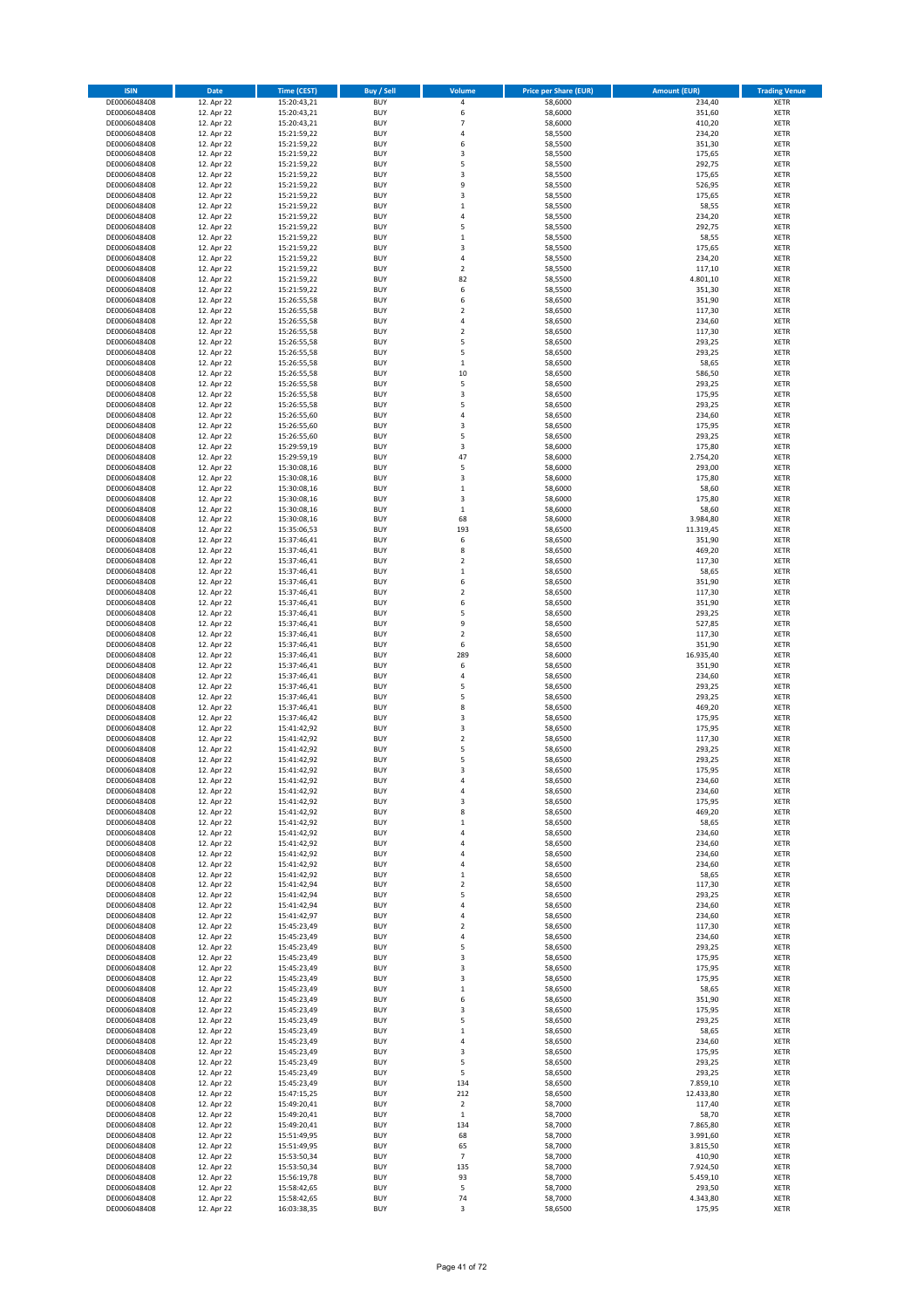| <b>ISIN</b>                  | Date                     | <b>Time (CEST)</b>         | <b>Buy / Sell</b>        | Volume                                    | <b>Price per Share (EUR)</b> | <b>Amount (EUR)</b> | <b>Trading Venue</b>       |
|------------------------------|--------------------------|----------------------------|--------------------------|-------------------------------------------|------------------------------|---------------------|----------------------------|
| DE0006048408                 | 12. Apr 22               | 16:03:38,35                | <b>BUY</b>               | $\overline{2}$                            | 58,6500                      | 117,30              | <b>XETR</b>                |
| DE0006048408                 | 12. Apr 22               | 16:03:38,35                | <b>BUY</b>               | 12                                        | 58,6500                      | 703,80              | <b>XETR</b>                |
| DE0006048408<br>DE0006048408 | 12. Apr 22<br>12. Apr 22 | 16:03:38,35<br>16:03:38,35 | <b>BUY</b><br><b>BUY</b> | 9<br>$\,$ 1 $\,$                          | 58,6500<br>58,6500           | 527,85<br>58,65     | <b>XETR</b><br><b>XETR</b> |
| DE0006048408                 | 12. Apr 22               | 16:03:38,35                | <b>BUY</b>               | 10                                        | 58,6500                      | 586,50              | <b>XETR</b>                |
| DE0006048408                 | 12. Apr 22               | 16:03:38,35                | <b>BUY</b>               | 10                                        | 58,6500                      | 586,50              | <b>XETR</b>                |
| DE0006048408                 | 12. Apr 22               | 16:03:38,35                | <b>BUY</b>               | $\sqrt{4}$                                | 58,6500                      | 234,60              | <b>XETR</b>                |
| DE0006048408                 | 12. Apr 22               | 16:03:38,35                | <b>BUY</b>               | $\,1\,$                                   | 58,6500                      | 58,65               | <b>XETR</b>                |
| DE0006048408<br>DE0006048408 | 12. Apr 22<br>12. Apr 22 | 16:03:38,35                | <b>BUY</b><br><b>BUY</b> | 15<br>9                                   | 58,6500<br>58,6500           | 879,75<br>527,85    | XETR<br><b>XETR</b>        |
| DE0006048408                 | 12. Apr 22               | 16:03:38,35<br>16:03:38,35 | <b>BUY</b>               | $\overline{4}$                            | 58,6500                      | 234,60              | XETR                       |
| DE0006048408                 | 12. Apr 22               | 16:03:38,35                | <b>BUY</b>               | $\sqrt{4}$                                | 58,6500                      | 234,60              | <b>XETR</b>                |
| DE0006048408                 | 12. Apr 22               | 16:03:38,35                | <b>BUY</b>               | 8                                         | 58,6500                      | 469,20              | XETR                       |
| DE0006048408                 | 12. Apr 22               | 16:03:38,35                | <b>BUY</b>               | 177                                       | 58,6500                      | 10.381,05           | <b>XETR</b>                |
| DE0006048408                 | 12. Apr 22               | 16:03:38,35                | <b>BUY</b>               | 9                                         | 58,6500                      | 527,85              | XETR                       |
| DE0006048408<br>DE0006048408 | 12. Apr 22<br>12. Apr 22 | 16:03:38,47<br>16:03:52,98 | <b>BUY</b><br><b>BUY</b> | 116<br>10                                 | 58,7000<br>58,6500           | 6.809,20<br>586,50  | <b>XETR</b><br>XETR        |
| DE0006048408                 | 12. Apr 22               | 16:03:52,98                | <b>BUY</b>               | 8                                         | 58,6500                      | 469,20              | <b>XETR</b>                |
| DE0006048408                 | 12. Apr 22               | 16:03:52,98                | <b>BUY</b>               | 6                                         | 58,6500                      | 351,90              | XETR                       |
| DE0006048408                 | 12. Apr 22               | 16:03:52,98                | <b>BUY</b>               | 6                                         | 58,6500                      | 351,90              | <b>XETR</b>                |
| DE0006048408                 | 12. Apr 22<br>12. Apr 22 | 16:03:52,98                | <b>BUY</b><br><b>BUY</b> | $\,1\,$<br>$\overline{7}$                 | 58,6500<br>58,6500           | 58,65<br>410,55     | <b>XETR</b><br><b>XETR</b> |
| DE0006048408<br>DE0006048408 | 12. Apr 22               | 16:03:52,98<br>16:03:52,98 | <b>BUY</b>               | 6                                         | 58,6500                      | 351,90              | <b>XETR</b>                |
| DE0006048408                 | 12. Apr 22               | 16:03:52,98                | <b>BUY</b>               | $\overline{2}$                            | 58,6500                      | 117,30              | <b>XETR</b>                |
| DE0006048408                 | 12. Apr 22               | 16:03:52,98                | <b>BUY</b>               | 12                                        | 58,6500                      | 703,80              | <b>XETR</b>                |
| DE0006048408                 | 12. Apr 22               | 16:03:52,98                | <b>BUY</b>               | $\overline{7}$                            | 58,6500                      | 410,55              | <b>XETR</b>                |
| DE0006048408                 | 12. Apr 22<br>12. Apr 22 | 16:03:52,98                | <b>BUY</b>               | 9<br>8                                    | 58,6500                      | 527,85              | <b>XETR</b>                |
| DE0006048408<br>DE0006048408 | 12. Apr 22               | 16:03:52,98<br>16:03:52,98 | <b>BUY</b><br><b>BUY</b> | $\overline{7}$                            | 58,6500<br>58,6500           | 469,20<br>410,55    | <b>XETR</b><br><b>XETR</b> |
| DE0006048408                 | 12. Apr 22               | 16:03:52,98                | <b>BUY</b>               | $\mathbf 2$                               | 58,6500                      | 117,30              | <b>XETR</b>                |
| DE0006048408                 | 12. Apr 22               | 16:03:52,98                | <b>BUY</b>               | 5                                         | 58,6500                      | 293,25              | <b>XETR</b>                |
| DE0006048408                 | 12. Apr 22               | 16:05:39,54                | <b>BUY</b>               | 6                                         | 58,6000                      | 351,60              | <b>XETR</b>                |
| DE0006048408                 | 12. Apr 22               | 16:05:39,54                | <b>BUY</b><br><b>BUY</b> | $\overline{7}$<br>$\mathbf 2$             | 58,6000                      | 410,20<br>117,20    | <b>XETR</b><br>XETR        |
| DE0006048408<br>DE0006048408 | 12. Apr 22<br>12. Apr 22 | 16:05:39,54<br>16:05:39,54 | <b>BUY</b>               | $\mathbf 1$                               | 58,6000<br>58,6000           | 58,60               | <b>XETR</b>                |
| DE0006048408                 | 12. Apr 22               | 16:05:39,54                | <b>BUY</b>               | 174                                       | 58,6000                      | 10.196,40           | XETR                       |
| DE0006048408                 | 12. Apr 22               | 16:05:39,54                | <b>BUY</b>               | 5                                         | 58,6000                      | 293,00              | <b>XETR</b>                |
| DE0006048408                 | 12. Apr 22               | 16:06:26,69                | <b>BUY</b>               | $\mathsf 3$                               | 58,6000                      | 175,80              | XETR                       |
| DE0006048408                 | 12. Apr 22               | 16:06:36,15                | <b>BUY</b>               | $\overline{2}$                            | 58,6000                      | 117,20              | <b>XETR</b>                |
| DE0006048408<br>DE0006048408 | 12. Apr 22<br>12. Apr 22 | 16:13:06,59<br>16:13:06,59 | <b>BUY</b><br><b>BUY</b> | 5<br>5                                    | 58,5500<br>58,5500           | 292,75<br>292,75    | <b>XETR</b><br><b>XETR</b> |
| DE0006048408                 | 12. Apr 22               | 16:13:06,59                | <b>BUY</b>               | $\overline{2}$                            | 58,5500                      | 117,10              | <b>XETR</b>                |
| DE0006048408                 | 12. Apr 22               | 16:13:06,59                | <b>BUY</b>               | $\overline{7}$                            | 58,5500                      | 409,85              | <b>XETR</b>                |
| DE0006048408                 | 12. Apr 22               | 16:13:06,59                | <b>BUY</b>               | $\sqrt{4}$                                | 58,5500                      | 234,20              | <b>XETR</b>                |
| DE0006048408                 | 12. Apr 22               | 16:13:06,59                | <b>BUY</b>               | $\sqrt{4}$                                | 58,5500                      | 234,20              | <b>XETR</b>                |
| DE0006048408<br>DE0006048408 | 12. Apr 22<br>12. Apr 22 | 16:13:06,59<br>16:13:06,59 | <b>BUY</b><br><b>BUY</b> | $\,$ 1<br>25                              | 58,5500<br>58,5500           | 58,55<br>1.463,75   | <b>XETR</b><br><b>XETR</b> |
| DE0006048408                 | 12. Apr 22               | 16:13:06,59                | <b>BUY</b>               | $\sqrt{4}$                                | 58,5500                      | 234,20              | <b>XETR</b>                |
| DE0006048408                 | 12. Apr 22               | 16:13:06,59                | <b>BUY</b>               | 9                                         | 58,5500                      | 526,95              | <b>XETR</b>                |
| DE0006048408                 | 12. Apr 22               | 16:13:06,59                | <b>BUY</b>               | 3                                         | 58,5500                      | 175,65              | <b>XETR</b>                |
| DE0006048408                 | 12. Apr 22               | 16:13:06,59                | <b>BUY</b>               | $\mathbf 1$                               | 58,5500                      | 58,55               | <b>XETR</b>                |
| DE0006048408<br>DE0006048408 | 12. Apr 22<br>12. Apr 22 | 16:13:06,59<br>16:13:06,59 | <b>BUY</b><br><b>BUY</b> | 3<br>3                                    | 58,5500<br>58,5500           | 175,65<br>175,65    | <b>XETR</b><br><b>XETR</b> |
| DE0006048408                 | 12. Apr 22               | 16:13:06,59                | <b>BUY</b>               | $\sqrt{4}$                                | 58,5500                      | 234,20              | <b>XETR</b>                |
| DE0006048408                 | 12. Apr 22               | 16:13:06,59                | <b>BUY</b>               | 4                                         | 58,5500                      | 234,20              | <b>XETR</b>                |
| DE0006048408                 | 12. Apr 22               | 16:13:06,59                | <b>BUY</b>               | 98                                        | 58,5500                      | 5.737,90            | <b>XETR</b>                |
| DE0006048408                 | 12. Apr 22               | 16:13:06,59                | <b>BUY</b>               | $\,1\,$                                   | 58,5500                      | 58,55               | <b>XETR</b>                |
| DE0006048408<br>DE0006048408 | 12. Apr 22<br>12. Apr 22 | 16:14:13,17<br>16:14:13,17 | <b>BUY</b><br><b>BUY</b> | $\overline{7}$<br>$\mathbf 1$             | 58,5500<br>58,5500           | 409,85<br>58,55     | <b>XETR</b><br><b>XETR</b> |
| DE0006048408                 | 12. Apr 22               | 16:14:13,17                | <b>BUY</b>               | 17                                        | 58,5500                      | 995,35              | <b>XETR</b>                |
| DE0006048408                 | 12. Apr 22               | 16:14:13,18                | <b>BUY</b>               | $\,$ 1                                    | 58,5500                      | 58,55               | XETR                       |
| DE0006048408                 | 12. Apr 22               | 16:19:06,35                | <b>BUY</b>               | 6                                         | 58,6500                      | 351,90              | <b>XETR</b>                |
| DE0006048408<br>DE0006048408 | 12. Apr 22<br>12. Apr 22 | 16:19:06,35<br>16:19:06.35 | <b>BUY</b><br><b>BUY</b> | 6<br>6                                    | 58,6500<br>58,6500           | 351,90<br>351,90    | <b>XETR</b><br><b>XETR</b> |
| DE0006048408                 | 12. Apr 22               | 16:19:06,35                | <b>BUY</b>               | $\overline{2}$                            | 58,6500                      | 117,30              | <b>XETR</b>                |
| DE0006048408                 | 12. Apr 22               | 16:19:06,35                | <b>BUY</b>               | $\overline{7}$                            | 58,6500                      | 410,55              | XETR                       |
| DE0006048408                 | 12. Apr 22               | 16:19:06,35                | <b>BUY</b>               | $\mathbf 2$                               | 58,6500                      | 117,30              | XETR                       |
| DE0006048408                 | 12. Apr 22               | 16:19:06,35                | <b>BUY</b>               | $\overline{7}$                            | 58,6500                      | 410,55              | XETR                       |
| DE0006048408<br>DE0006048408 | 12. Apr 22<br>12. Apr 22 | 16:19:06,35<br>16:19:06,35 | <b>BUY</b><br><b>BUY</b> | 6<br>8                                    | 58,6500<br>58,6500           | 351,90<br>469,20    | XETR<br>XETR               |
| DE0006048408                 | 12. Apr 22               | 16:19:06,35                | <b>BUY</b>               | 152                                       | 58,6500                      | 8.914,80            | XETR                       |
| DE0006048408                 | 12. Apr 22               | 16:19:06,35                | <b>BUY</b>               | 6                                         | 58,6500                      | 351,90              | <b>XETR</b>                |
| DE0006048408                 | 12. Apr 22               | 16:19:06,35                | <b>BUY</b>               | 6                                         | 58,6500                      | 351,90              | <b>XETR</b>                |
| DE0006048408<br>DE0006048408 | 12. Apr 22<br>12. Apr 22 | 16:19:06,37<br>16:19:06,37 | <b>BUY</b><br><b>BUY</b> | 4<br>$\sqrt{4}$                           | 58,6500<br>58,6500           | 234,60<br>234,60    | <b>XETR</b><br><b>XETR</b> |
| DE0006048408                 | 12. Apr 22               | 16:22:02,10                | <b>BUY</b>               | $\overline{4}$                            | 58,6500                      | 234,60              | <b>XETR</b>                |
| DE0006048408                 | 12. Apr 22               | 16:22:02,10                | <b>BUY</b>               | 3                                         | 58,6500                      | 175,95              | <b>XETR</b>                |
| DE0006048408                 | 12. Apr 22               | 16:22:02,10                | <b>BUY</b>               | 5                                         | 58,6500                      | 293,25              | <b>XETR</b>                |
| DE0006048408                 | 12. Apr 22               | 16:22:02,10                | <b>BUY</b>               | $\pmb{4}$                                 | 58,6500                      | 234,60              | XETR                       |
| DE0006048408<br>DE0006048408 | 12. Apr 22<br>12. Apr 22 | 16:22:02,10<br>16:22:02,10 | <b>BUY</b><br><b>BUY</b> | 3<br>5                                    | 58,6500<br>58,6500           | 175,95<br>293,25    | <b>XETR</b><br><b>XETR</b> |
| DE0006048408                 | 12. Apr 22               | 16:22:02,10                | <b>BUY</b>               | 6                                         | 58,6500                      | 351,90              | <b>XETR</b>                |
| DE0006048408                 | 12. Apr 22               | 16:22:02,10                | <b>BUY</b>               | 57                                        | 58,6500                      | 3.343,05            | <b>XETR</b>                |
| DE0006048408                 | 12. Apr 22               | 16:22:02,18                | <b>BUY</b>               | 3                                         | 58,6500                      | 175,95              | <b>XETR</b>                |
| DE0006048408                 | 12. Apr 22               | 16:22:02,18                | <b>BUY</b>               | $\mathbf 2$                               | 58,6500                      | 117,30              | <b>XETR</b>                |
| DE0006048408<br>DE0006048408 | 12. Apr 22<br>12. Apr 22 | 16:22:02,18<br>16:22:02,18 | <b>BUY</b><br><b>BUY</b> | 5<br>6                                    | 58,6500<br>58,6500           | 293,25<br>351,90    | <b>XETR</b><br>XETR        |
| DE0006048408                 | 12. Apr 22               | 16:22:02,18                | <b>BUY</b>               | 4                                         | 58,6500                      | 234,60              | XETR                       |
| DE0006048408                 | 12. Apr 22               | 16:22:02,18                | <b>BUY</b>               | 4                                         | 58,6500                      | 234,60              | XETR                       |
| DE0006048408                 | 12. Apr 22               | 16:22:02,18                | <b>BUY</b>               | 89                                        | 58,6500                      | 5.219,85            | XETR                       |
| DE0006048408                 | 12. Apr 22               | 16:22:02,19                | <b>BUY</b>               | 3                                         | 58,6500                      | 175,95              | <b>XETR</b>                |
| DE0006048408                 | 12. Apr 22<br>12. Apr 22 | 16:23:08,58<br>16:23:08,58 | <b>BUY</b><br><b>BUY</b> | $\overline{\mathbf{c}}$<br>$\overline{2}$ | 58,6500<br>58,6500           | 117,30<br>117,30    | XETR<br>XETR               |
| DE0006048408<br>DE0006048408 | 12. Apr 22               | 16:23:08,58                | <b>BUY</b>               | 3                                         | 58,6500                      | 175,95              | XETR                       |
| DE0006048408                 | 12. Apr 22               | 16:23:08,58                | <b>BUY</b>               | $\overline{2}$                            | 58,6500                      | 117,30              | XETR                       |
| DE0006048408                 | 12. Apr 22               | 16:23:08,58                | <b>BUY</b>               | 4                                         | 58,6500                      | 234,60              | XETR                       |
| DE0006048408                 | 12. Apr 22               | 16:23:08,58                | <b>BUY</b>               | $\,$ 1                                    | 58,6500                      | 58,65               | XETR                       |
| DE0006048408<br>DE0006048408 | 12. Apr 22<br>12. Apr 22 | 16:23:08,58                | <b>BUY</b><br><b>BUY</b> | 101                                       | 58,6500<br>58,6500           | 5.923,65<br>175,95  | <b>XETR</b><br><b>XETR</b> |
| DE0006048408                 | 12. Apr 22               | 16:23:08,58<br>16:23:08,58 | <b>BUY</b>               | 3<br>3                                    | 58,6500                      | 175,95              | <b>XETR</b>                |
| DE0006048408                 | 12. Apr 22               | 16:23:08,58                | <b>BUY</b>               | $\overline{2}$                            | 58,6500                      | 117,30              | <b>XETR</b>                |
| DE0006048408                 | 12. Apr 22               | 16:23:08,58                | <b>BUY</b>               | $\mathbf 2$                               | 58,6500                      | 117,30              | <b>XETR</b>                |
| DE0006048408                 | 12. Apr 22               | 16:23:08,60                | <b>BUY</b>               | $\overline{2}$                            | 58,6500                      | 117,30              | <b>XETR</b>                |
| DE0006048408<br>DE0006048408 | 12. Apr 22<br>12. Apr 22 | 16:23:08,60<br>16:25:47,23 | <b>BUY</b><br><b>BUY</b> | 3<br>5                                    | 58,6500<br>58,6000           | 175,95<br>293,00    | <b>XETR</b><br><b>XETR</b> |
| DE0006048408                 | 12. Apr 22               | 16:25:47,23                | <b>BUY</b>               | 3                                         | 58,6000                      | 175,80              | <b>XETR</b>                |
| DE0006048408                 | 12. Apr 22               | 16:25:47,23                | <b>BUY</b>               | $\,$ 1                                    | 58,6000                      | 58,60               | <b>XETR</b>                |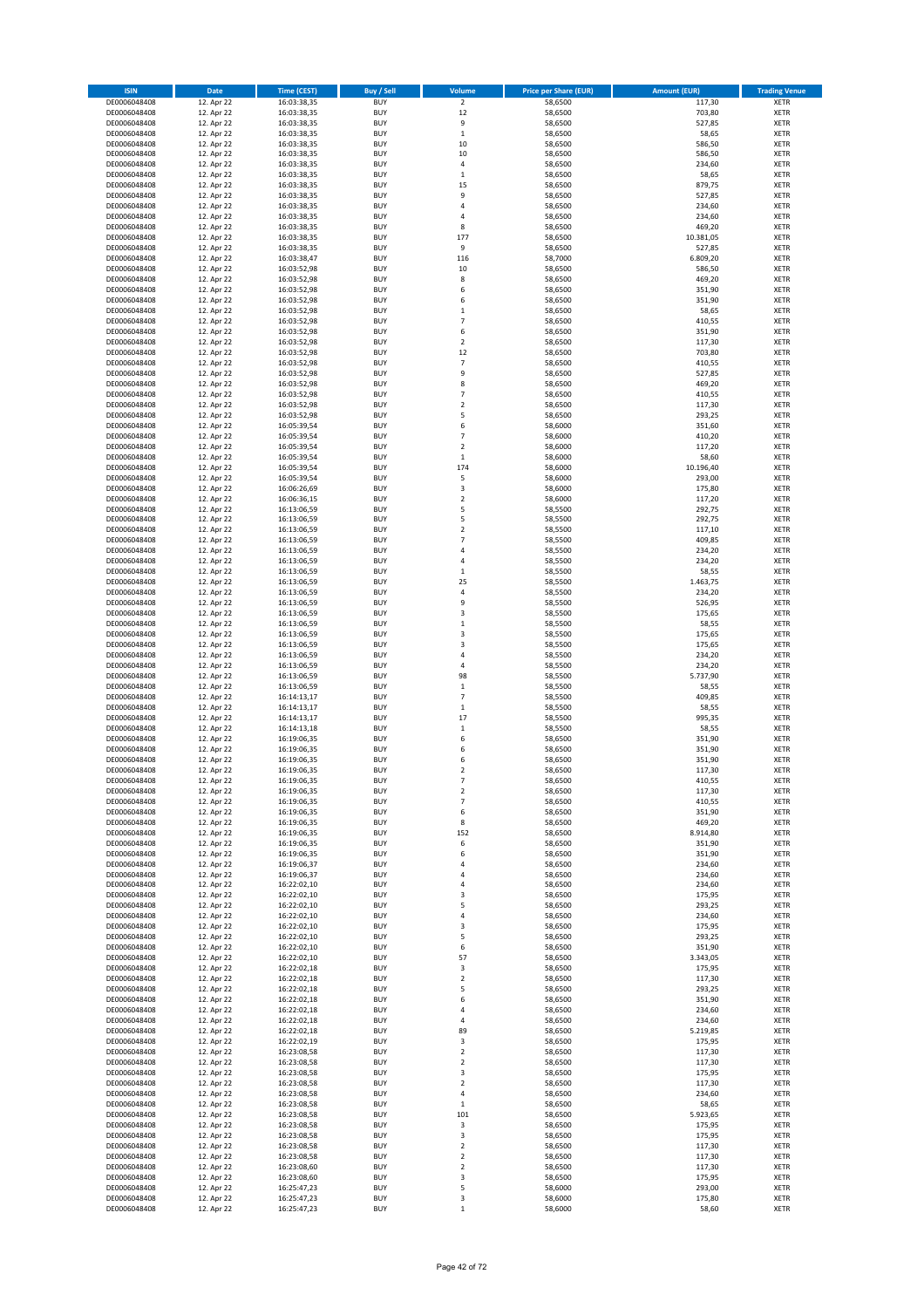| <b>ISIN</b>                  | Date                     | <b>Time (CEST)</b>         | <b>Buy / Sell</b>        | Volume                                              | <b>Price per Share (EUR)</b> | <b>Amount (EUR)</b>   | <b>Trading Venue</b>       |
|------------------------------|--------------------------|----------------------------|--------------------------|-----------------------------------------------------|------------------------------|-----------------------|----------------------------|
| DE0006048408                 | 12. Apr 22               | 16:25:47,23                | <b>BUY</b>               | $10\,$                                              | 58,6000                      | 586,00                | <b>XETR</b>                |
| DE0006048408                 | 12. Apr 22               | 16:25:47,23                | <b>BUY</b>               | $\overline{7}$                                      | 58,6000                      | 410,20                | <b>XETR</b>                |
| DE0006048408<br>DE0006048408 | 12. Apr 22<br>12. Apr 22 | 16:25:47,23<br>16:25:47,23 | <b>BUY</b><br><b>BUY</b> | $\sqrt{4}$<br>14                                    | 58,6000<br>58,6000           | 234,40<br>820,40      | <b>XETR</b><br><b>XETR</b> |
| DE0006048408                 | 12. Apr 22               | 16:25:47,23                | <b>BUY</b>               | 14                                                  | 58,6000                      | 820,40                | <b>XETR</b>                |
| DE0006048408                 | 12. Apr 22               | 16:25:47,23                | <b>BUY</b>               | 14                                                  | 58,6000                      | 820,40                | <b>XETR</b>                |
| DE0006048408                 | 12. Apr 22               | 16:25:52,07                | <b>BUY</b>               | 5                                                   | 58,6000                      | 293,00                | <b>XETR</b>                |
| DE0006048408                 | 12. Apr 22               | 16:25:52,07                | <b>BUY</b>               | 9                                                   | 58,6000                      | 527,40                | <b>XETR</b>                |
| DE0006048408<br>DE0006048408 | 12. Apr 22<br>12. Apr 22 | 16:25:52,07                | <b>BUY</b><br><b>BUY</b> | 6<br>8                                              | 58,6000<br>58,6000           | 351,60<br>468,80      | XETR<br><b>XETR</b>        |
| DE0006048408                 | 12. Apr 22               | 16:26:32,93<br>16:26:32,93 | <b>BUY</b>               | 3                                                   | 58,6000                      | 175,80                | XETR                       |
| DE0006048408                 | 12. Apr 22               | 16:26:32,93                | <b>BUY</b>               | $\,1\,$                                             | 58,6000                      | 58,60                 | <b>XETR</b>                |
| DE0006048408                 | 12. Apr 22               | 16:26:32,93                | <b>BUY</b>               | 4                                                   | 58,6000                      | 234,40                | XETR                       |
| DE0006048408                 | 12. Apr 22               | 16:26:32,93                | <b>BUY</b>               | $\overline{7}$                                      | 58,6000                      | 410,20                | <b>XETR</b>                |
| DE0006048408                 | 12. Apr 22               | 16:33:44,64                | <b>BUY</b>               | 237                                                 | 58,6000                      | 13.888,20             | XETR                       |
| DE0006048408<br>DE0006048408 | 12. Apr 22<br>12. Apr 22 | 16:36:05,82<br>16:36:05,82 | <b>BUY</b><br><b>BUY</b> | 10<br>6                                             | 58,6000<br>58,6000           | 586,00<br>351,60      | <b>XETR</b><br>XETR        |
| DE0006048408                 | 12. Apr 22               | 16:36:05,82                | <b>BUY</b>               | 8                                                   | 58,6000                      | 468,80                | <b>XETR</b>                |
| DE0006048408                 | 12. Apr 22               | 16:36:05,82                | <b>BUY</b>               | 5                                                   | 58,6000                      | 293,00                | XETR                       |
| DE0006048408                 | 12. Apr 22               | 16:36:08,12                | <b>BUY</b>               | 4                                                   | 58,6000                      | 234,40                | <b>XETR</b>                |
| DE0006048408                 | 12. Apr 22               | 16:36:08,12                | <b>BUY</b><br><b>BUY</b> | 5<br>$\overline{7}$                                 | 58,6000                      | 293,00<br>409,85      | <b>XETR</b><br><b>XETR</b> |
| DE0006048408<br>DE0006048408 | 12. Apr 22<br>12. Apr 22 | 16:36:08,13<br>16:36:08,13 | <b>BUY</b>               | 6                                                   | 58,5500<br>58,5500           | 351,30                | <b>XETR</b>                |
| DE0006048408                 | 12. Apr 22               | 16:36:08,13                | <b>BUY</b>               | 5                                                   | 58,5500                      | 292,75                | <b>XETR</b>                |
| DE0006048408                 | 12. Apr 22               | 16:36:08,13                | <b>BUY</b>               | 36                                                  | 58,5500                      | 2.107,80              | <b>XETR</b>                |
| DE0006048408                 | 12. Apr 22               | 16:36:08,13                | <b>BUY</b>               | 27                                                  | 58,5500                      | 1.580,85              | <b>XETR</b>                |
| DE0006048408                 | 12. Apr 22               | 16:43:50,51                | <b>BUY</b>               | 5                                                   | 58,5500                      | 292,75                | <b>XETR</b>                |
| DE0006048408<br>DE0006048408 | 12. Apr 22<br>12. Apr 22 | 16:43:50,51<br>16:43:50,51 | <b>BUY</b><br><b>BUY</b> | 4<br>3                                              | 58,5500<br>58,5500           | 234,20<br>175,65      | <b>XETR</b><br><b>XETR</b> |
| DE0006048408                 | 12. Apr 22               | 16:43:50,51                | <b>BUY</b>               | 5                                                   | 58,5500                      | 292,75                | <b>XETR</b>                |
| DE0006048408                 | 12. Apr 22               | 16:43:50,51                | <b>BUY</b>               | 11                                                  | 58,5500                      | 644,05                | <b>XETR</b>                |
| DE0006048408                 | 12. Apr 22               | 16:43:50,51                | <b>BUY</b>               | $\,$ 1                                              | 58,5500                      | 58,55                 | <b>XETR</b>                |
| DE0006048408                 | 12. Apr 22               | 16:43:50,51                | <b>BUY</b><br><b>BUY</b> | 6                                                   | 58,5500                      | 351,30<br>58,55       | <b>XETR</b><br>XETR        |
| DE0006048408<br>DE0006048408 | 12. Apr 22<br>12. Apr 22 | 16:43:50,51<br>16:43:50,51 | <b>BUY</b>               | $\,$ 1<br>6                                         | 58,5500<br>58,5500           | 351,30                | <b>XETR</b>                |
| DE0006048408                 | 12. Apr 22               | 16:43:50,51                | <b>BUY</b>               | $\,1\,$                                             | 58,5500                      | 58,55                 | XETR                       |
| DE0006048408                 | 12. Apr 22               | 16:43:50,51                | <b>BUY</b>               | $\overline{2}$                                      | 58,5500                      | 117,10                | <b>XETR</b>                |
| DE0006048408                 | 12. Apr 22               | 16:44:09,70                | <b>BUY</b>               | $\overline{7}$                                      | 58,5000                      | 409,50                | XETR                       |
| DE0006048408                 | 12. Apr 22               | 16:44:09,70                | <b>BUY</b>               | 6                                                   | 58,5500                      | 351,30                | <b>XETR</b>                |
| DE0006048408<br>DE0006048408 | 12. Apr 22<br>12. Apr 22 | 16:44:09,70<br>16:44:09,70 | <b>BUY</b><br><b>BUY</b> | 5<br>5                                              | 58,5500<br>58,5500           | 292,75<br>292,75      | <b>XETR</b><br><b>XETR</b> |
| DE0006048408                 | 12. Apr 22               | 16:44:09,70                | <b>BUY</b>               | $\sqrt{4}$                                          | 58,5000                      | 234,00                | <b>XETR</b>                |
| DE0006048408                 | 12. Apr 22               | 16:44:09,70                | <b>BUY</b>               | $\overline{2}$                                      | 58,5500                      | 117,10                | <b>XETR</b>                |
| DE0006048408                 | 12. Apr 22               | 16:44:09,70                | <b>BUY</b>               | 6                                                   | 58,5500                      | 351,30                | <b>XETR</b>                |
| DE0006048408                 | 12. Apr 22               | 16:44:09,70                | <b>BUY</b>               | 14                                                  | 58,5500                      | 819,70                | <b>XETR</b>                |
| DE0006048408                 | 12. Apr 22               | 16:44:09,70                | <b>BUY</b><br><b>BUY</b> | 6                                                   | 58,5500                      | 351,30<br>292,50      | <b>XETR</b>                |
| DE0006048408<br>DE0006048408 | 12. Apr 22<br>12. Apr 22 | 16:44:09,70<br>16:44:09,70 | <b>BUY</b>               | 5<br>9                                              | 58,5000<br>58,5000           | 526,50                | <b>XETR</b><br><b>XETR</b> |
| DE0006048408                 | 12. Apr 22               | 16:44:09,70                | <b>BUY</b>               | 5                                                   | 58,5500                      | 292,75                | <b>XETR</b>                |
| DE0006048408                 | 12. Apr 22               | 16:44:09,70                | <b>BUY</b>               | $\,$ 1                                              | 58,5500                      | 58,55                 | <b>XETR</b>                |
| DE0006048408                 | 12. Apr 22               | 16:44:09,70                | <b>BUY</b>               | $\overline{2}$                                      | 58,5500                      | 117,10                | <b>XETR</b>                |
| DE0006048408<br>DE0006048408 | 12. Apr 22<br>12. Apr 22 | 16:44:09,70<br>16:44:09,70 | <b>BUY</b><br><b>BUY</b> | 3<br>82                                             | 58,5500<br>58,5500           | 175,65<br>4.801,10    | <b>XETR</b><br><b>XETR</b> |
| DE0006048408                 | 12. Apr 22               | 16:44:09,70                | <b>BUY</b>               | 247                                                 | 58,5000                      | 14.449,50             | <b>XETR</b>                |
| DE0006048408                 | 12. Apr 22               | 16:44:09,70                | <b>BUY</b>               | 6                                                   | 58,5500                      | 351,30                | <b>XETR</b>                |
| DE0006048408                 | 12. Apr 22               | 16:44:09,70                | <b>BUY</b>               | $\overline{2}$                                      | 58,5500                      | 117,10                | <b>XETR</b>                |
| DE0006048408                 | 12. Apr 22               | 16:44:09,70                | <b>BUY</b>               | 79                                                  | 58,5500                      | 4.625,45              | <b>XETR</b>                |
| DE0006048408<br>DE0006048408 | 12. Apr 22<br>12. Apr 22 | 16:44:09,72<br>16:45:30,89 | <b>BUY</b><br><b>BUY</b> | $\overline{2}$<br>3                                 | 58,5000<br>58,4500           | 117,00<br>175,35      | <b>XETR</b><br><b>XETR</b> |
| DE0006048408                 | 12. Apr 22               | 16:45:30,89                | <b>BUY</b>               | $\overline{2}$                                      | 58,4500                      | 116,90                | <b>XETR</b>                |
| DE0006048408                 | 12. Apr 22               | 16:45:30,89                | <b>BUY</b>               | $\sqrt{4}$                                          | 58,4500                      | 233,80                | XETR                       |
| DE0006048408                 | 12. Apr 22               | 16:45:30,89                | <b>BUY</b>               | 8                                                   | 58,4500                      | 467,60                | <b>XETR</b>                |
| DE0006048408                 | 12. Apr 22               | 16:45:30,89                | <b>BUY</b>               | 10                                                  | 58,4500                      | 584,50                | <b>XETR</b>                |
| DE0006048408<br>DE0006048408 | 12. Apr 22               | 16:45:30,89<br>16:45:30,89 | <b>BUY</b><br><b>BUY</b> | $\overline{2}$<br>$\overline{2}$                    | 58,4500<br>58,4500           | 116,90<br>116,90      | <b>XETR</b><br><b>XETR</b> |
| DE0006048408                 | 12. Apr 22<br>12. Apr 22 | 16:45:30,89                | <b>BUY</b>               | $\overline{\mathbf{c}}$                             | 58,4500                      | 116,90                | XETR                       |
| DE0006048408                 | 12. Apr 22               | 16:45:30,89                | <b>BUY</b>               | 3                                                   | 58,4500                      | 175,35                | XETR                       |
| DE0006048408                 | 12. Apr 22               | 16:45:30,89                | <b>BUY</b>               | $\sqrt{4}$                                          | 58,4500                      | 233,80                | XETR                       |
| DE0006048408                 | 12. Apr 22               | 16:45:30,89                | <b>BUY</b>               | $\overline{2}$                                      | 58,4500                      | 116,90                | <b>XETR</b>                |
| DE0006048408<br>DE0006048408 | 12. Apr 22<br>12. Apr 22 | 16:45:30,89<br>16:45:30,89 | <b>BUY</b><br><b>BUY</b> | $\overline{2}$                                      | 58,4500<br>58,4500           | 116,90<br>175,35      | <b>XETR</b><br>XETR        |
| DE0006048408                 | 12. Apr 22               | 16:45:30,89                | <b>BUY</b>               | 3<br>$\overline{2}$                                 | 58,4500                      | 116,90                | <b>XETR</b>                |
| DE0006048408                 | 12. Apr 22               | 16:45:30,89                | <b>BUY</b>               | 86                                                  | 58,4500                      | 5.026,70              | <b>XETR</b>                |
| DE0006048408                 | 12. Apr 22               | 16:45:30,90                | <b>BUY</b>               | $\overline{2}$                                      | 58,4500                      | 116,90                | <b>XETR</b>                |
| DE0006048408                 | 12. Apr 22               | 16:45:30,90                | <b>BUY</b>               | $\pmb{4}$                                           | 58,4500                      | 233,80                | XETR                       |
| DE0006048408<br>DE0006048408 | 12. Apr 22<br>12. Apr 22 | 16:48:13,77<br>16:48:13,77 | <b>BUY</b><br><b>BUY</b> | 19<br>3                                             | 58,4000<br>58,4000           | 1.109,60<br>175,20    | <b>XETR</b><br><b>XETR</b> |
| DE0006048408                 | 12. Apr 22               | 16:48:13,77                | <b>BUY</b>               | $\mathbf 2$                                         | 58,4000                      | 116,80                | <b>XETR</b>                |
| DE0006048408                 | 12. Apr 22               | 16:48:13,77                | <b>BUY</b>               | 3                                                   | 58,4000                      | 175,20                | XETR                       |
| DE0006048408                 | 12. Apr 22               | 16:48:13,77                | <b>BUY</b>               | $\mathbf 2$                                         | 58,4000                      | 116,80                | <b>XETR</b>                |
| DE0006048408                 | 12. Apr 22               | 16:48:13,77                | <b>BUY</b>               | 3                                                   | 58,4000                      | 175,20                | <b>XETR</b>                |
| DE0006048408<br>DE0006048408 | 12. Apr 22<br>12. Apr 22 | 16:48:13,77<br>16:48:13,77 | <b>BUY</b><br><b>BUY</b> | 3<br>$\,$ 1                                         | 58,4000<br>58,4000           | 175,20<br>58,40       | <b>XETR</b><br><b>XETR</b> |
| DE0006048408                 | 12. Apr 22               | 16:48:13,77                | <b>BUY</b>               | $\overline{2}$                                      | 58,4000                      | 116,80                | <b>XETR</b>                |
| DE0006048408                 | 12. Apr 22               | 16:48:13,77                | <b>BUY</b>               | $\mathbf 1$                                         | 58,4000                      | 58,40                 | <b>XETR</b>                |
| DE0006048408                 | 12. Apr 22               | 16:48:13,77                | <b>BUY</b>               | 133                                                 | 58,4000                      | 7.767,20              | <b>XETR</b>                |
| DE0006048408                 | 12. Apr 22               | 16:48:13,77                | <b>BUY</b>               | $\mathbf 2$                                         | 58,4000                      | 116,80                | <b>XETR</b>                |
| DE0006048408<br>DE0006048408 | 12. Apr 22<br>12. Apr 22 | 16:48:13,77<br>16:48:13,77 | <b>BUY</b><br><b>BUY</b> | 3<br>$\mathbf 2$                                    | 58,4000<br>58,4000           | 175,20<br>116,80      | XETR<br>XETR               |
| DE0006048408                 | 12. Apr 22               | 16:50:25,53                | <b>BUY</b>               | 25                                                  | 58,3500                      | 1.458,75              | <b>XETR</b>                |
| DE0006048408                 | 12. Apr 22               | 16:50:25,53                | <b>BUY</b>               | 25                                                  | 58,3500                      | 1.458,75              | <b>XETR</b>                |
| DE0006048408                 | 12. Apr 22               | 16:50:25,54                | <b>BUY</b>               | 3                                                   | 58,3500                      | 175,05                | XETR                       |
| DE0006048408                 | 12. Apr 22               | 16:50:25,54                | <b>BUY</b>               | 8                                                   | 58,3500                      | 466,80                | XETR                       |
| DE0006048408<br>DE0006048408 | 12. Apr 22<br>12. Apr 22 | 16:50:25,54<br>16:50:25,54 | <b>BUY</b><br><b>BUY</b> | $\boldsymbol{2}$<br>3                               | 58,3500<br>58,3500           | 116,70<br>175,05      | <b>XETR</b><br><b>XETR</b> |
| DE0006048408                 | 12. Apr 22               | 16:51:28,30                | <b>BUY</b>               | 3                                                   | 58,3500                      | 175,05                | XETR                       |
| DE0006048408                 | 12. Apr 22               | 16:51:28,30                | <b>BUY</b>               | $\mathbf 2$                                         | 58,3500                      | 116,70                | XETR                       |
| DE0006048408                 | 12. Apr 22               | 16:51:28,30                | <b>BUY</b>               | 3                                                   | 58,3500                      | 175,05                | <b>XETR</b>                |
| DE0006048408                 | 12. Apr 22               | 16:51:28,30                | <b>BUY</b><br><b>BUY</b> | 71                                                  | 58,3500                      | 4.142,85              | <b>XETR</b>                |
| DE0006048408<br>DE0006048408 | 12. Apr 22<br>12. Apr 22 | 16:51:28,30<br>16:51:28,30 | <b>BUY</b>               | $\overline{\mathbf{c}}$<br>$\overline{\phantom{a}}$ | 58,3500<br>58,3500           | 116,70<br>408,45      | <b>XETR</b><br><b>XETR</b> |
| DE0006048408                 | 12. Apr 22               | 16:51:28,30                | <b>BUY</b>               | $\mathbf 2$                                         | 58,3500                      | 116,70                | <b>XETR</b>                |
| DE0006048408                 | 12. Apr 22               | 16:51:28,32                | <b>BUY</b>               | $\overline{2}$                                      | 58,3500                      | 116,70                | <b>XETR</b>                |
| DE0006048408                 | 12. Apr 22               | 16:51:28,32                | <b>BUY</b>               | 66                                                  | 58,3500                      | 3.851,10              | <b>XETR</b>                |
| DE0006048408<br>DE0006048408 | 12. Apr 22<br>12. Apr 22 | 17:02:58,33<br>17:04:30,70 | <b>BUY</b><br><b>BUY</b> | 66<br>233                                           | 58,4500<br>58,4500           | 3.857,70<br>13.618,85 | <b>XETR</b><br><b>XETR</b> |
| DE0006048408                 | 12. Apr 22               | 17:08:44,32                | <b>BUY</b>               | 263                                                 | 58,5500                      | 15.398,65             | <b>XETR</b>                |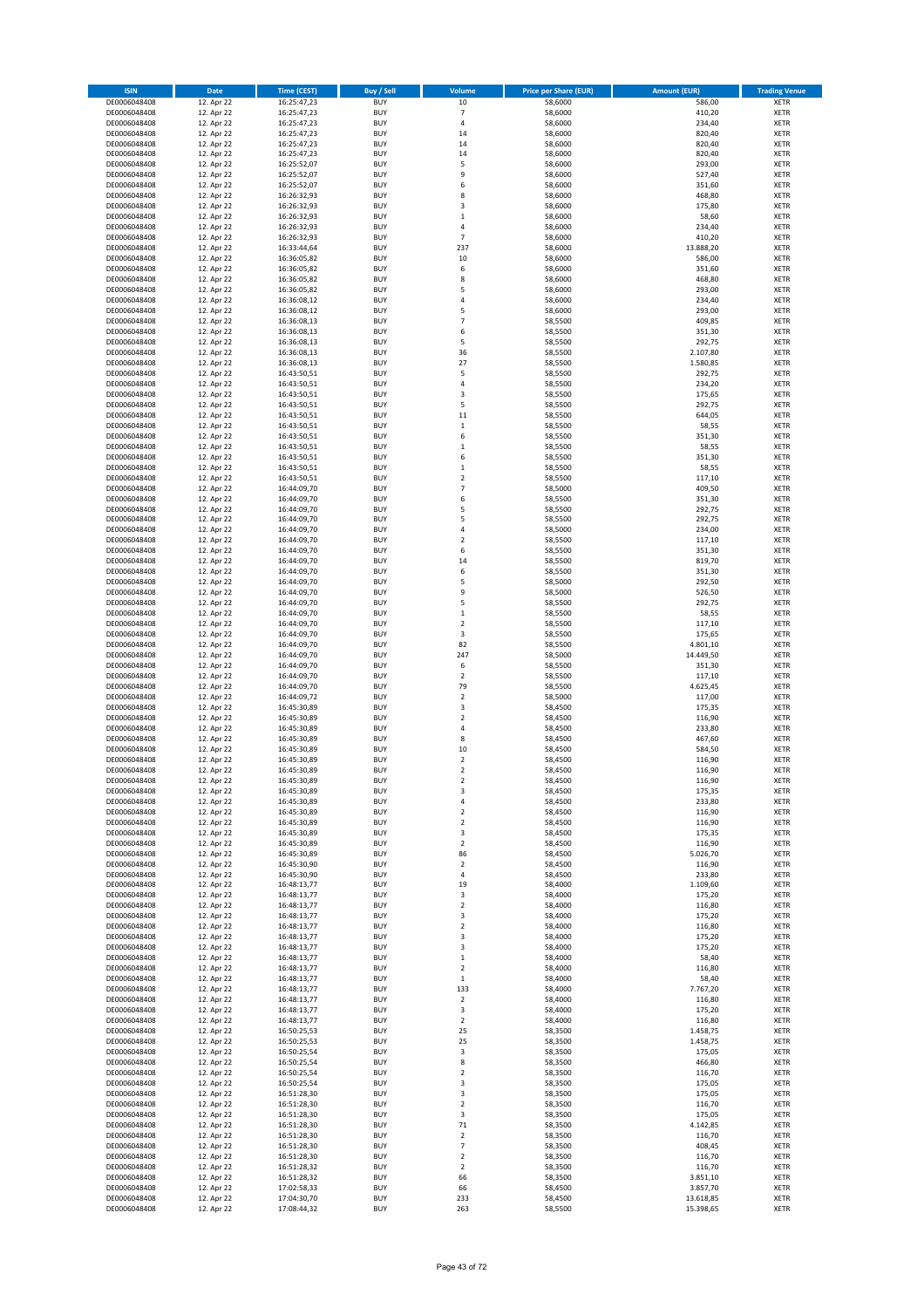| <b>ISIN</b>                  | Date                     | <b>Time (CEST)</b>         | <b>Buy / Sell</b>        | Volume                             | <b>Price per Share (EUR)</b> | <b>Amount (EUR)</b>  | <b>Trading Venue</b>       |
|------------------------------|--------------------------|----------------------------|--------------------------|------------------------------------|------------------------------|----------------------|----------------------------|
| DE0006048408                 | 12. Apr 22               | 17:09:09,34                | <b>BUY</b>               | 11                                 | 58,5500                      | 644,05               | <b>XETR</b>                |
| DE0006048408                 | 12. Apr 22               | 17:09:09,34                | <b>BUY</b>               | $\overline{\phantom{a}}$           | 58,5500                      | 409,85               | <b>XETR</b>                |
| DE0006048408<br>DE0006048408 | 12. Apr 22<br>12. Apr 22 | 17:09:09,34<br>17:09:09,34 | <b>BUY</b><br><b>BUY</b> | $\overline{7}$<br>$\,$ 1           | 58,5500<br>58,5500           | 409,85<br>58,55      | <b>XETR</b><br><b>XETR</b> |
| DE0006048408                 | 12. Apr 22               | 17:09:09,34                | <b>BUY</b>               | 8                                  | 58,5500                      | 468,40               | <b>XETR</b>                |
| DE0006048408                 | 12. Apr 22               | 17:09:09,34                | <b>BUY</b>               | 5                                  | 58,5500                      | 292,75               | <b>XETR</b>                |
| DE0006048408                 | 12. Apr 22               | 17:09:09,34                | <b>BUY</b>               | 8                                  | 58,5500                      | 468,40               | <b>XETR</b>                |
| DE0006048408                 | 12. Apr 22               | 17:09:09,34                | <b>BUY</b>               | 6                                  | 58,5500                      | 351,30               | <b>XETR</b>                |
| DE0006048408<br>DE0006048408 | 12. Apr 22<br>12. Apr 22 | 17:09:09,34                | <b>BUY</b><br><b>BUY</b> | 8<br>15                            | 58,5500<br>58,5500           | 468,40<br>878,25     | XETR<br><b>XETR</b>        |
| DE0006048408                 | 12. Apr 22               | 17:09:09,34<br>17:09:09,34 | <b>BUY</b>               | 8                                  | 58,5500                      | 468,40               | XETR                       |
| DE0006048408                 | 12. Apr 22               | 17:09:09,34                | <b>BUY</b>               | 10                                 | 58,5500                      | 585,50               | <b>XETR</b>                |
| DE0006048408                 | 12. Apr 22               | 17:09:09,34                | <b>BUY</b>               | 5                                  | 58,5500                      | 292,75               | XETR                       |
| DE0006048408                 | 12. Apr 22               | 17:09:09,34                | <b>BUY</b>               | 8                                  | 58,5500                      | 468,40               | <b>XETR</b>                |
| DE0006048408                 | 12. Apr 22               | 17:09:09,34                | <b>BUY</b>               | 50                                 | 58,5500                      | 2.927,50             | XETR                       |
| DE0006048408<br>DE0006048408 | 12. Apr 22<br>12. Apr 22 | 17:09:09,35<br>17:09:09,35 | <b>BUY</b><br><b>BUY</b> | $\overline{7}$<br>$\,$ 1           | 58,5000<br>58,5000           | 409,50<br>58,50      | <b>XETR</b><br>XETR        |
| DE0006048408                 | 12. Apr 22               | 17:09:09,35                | <b>BUY</b>               | $\,1\,$                            | 58,5000                      | 58,50                | <b>XETR</b>                |
| DE0006048408                 | 12. Apr 22               | 17:09:09,35                | <b>BUY</b>               | 13                                 | 58,5000                      | 760,50               | XETR                       |
| DE0006048408                 | 12. Apr 22               | 17:09:09,36                | <b>BUY</b>               | 5                                  | 58,5500                      | 292,75               | <b>XETR</b>                |
| DE0006048408                 | 12. Apr 22               | 17:09:09,36                | <b>BUY</b>               | 5                                  | 58,5500                      | 292,75               | <b>XETR</b>                |
| DE0006048408<br>DE0006048408 | 12. Apr 22<br>12. Apr 22 | 17:10:57,98<br>17:10:57,98 | <b>BUY</b><br><b>BUY</b> | 4<br>$\overline{2}$                | 58,5000<br>58,5000           | 234,00<br>117,00     | <b>XETR</b><br><b>XETR</b> |
| DE0006048408                 | 12. Apr 22               | 17:10:57,98                | <b>BUY</b>               | $\,1\,$                            | 58,5000                      | 58,50                | <b>XETR</b>                |
| DE0006048408                 | 12. Apr 22               | 17:10:57,98                | <b>BUY</b>               | 8                                  | 58,5000                      | 468,00               | <b>XETR</b>                |
| DE0006048408                 | 12. Apr 22               | 17:10:57,98                | <b>BUY</b>               | $\overline{7}$                     | 58,5000                      | 409,50               | <b>XETR</b>                |
| DE0006048408                 | 12. Apr 22               | 17:10:57,98                | <b>BUY</b>               | 71                                 | 58,5000                      | 4.153,50             | <b>XETR</b>                |
| DE0006048408<br>DE0006048408 | 12. Apr 22<br>12. Apr 22 | 17:10:58,01<br>17:11:42,51 | <b>BUY</b><br><b>BUY</b> | 66<br>4                            | 58,5500<br>58,5000           | 3.864,30<br>234,00   | <b>XETR</b><br><b>XETR</b> |
| DE0006048408                 | 12. Apr 22               | 17:11:42,51                | <b>BUY</b>               | $\mathbf 2$                        | 58,5000                      | 117,00               | <b>XETR</b>                |
| DE0006048408                 | 12. Apr 22               | 17:11:42,51                | <b>BUY</b>               | 5                                  | 58,5000                      | 292,50               | <b>XETR</b>                |
| DE0006048408                 | 12. Apr 22               | 17:11:42,73                | <b>BUY</b>               | 3                                  | 58,4500                      | 175,35               | <b>XETR</b>                |
| DE0006048408                 | 12. Apr 22               | 17:11:42,73                | <b>BUY</b>               | $\overline{7}$                     | 58,4500                      | 409,15               | <b>XETR</b>                |
| DE0006048408<br>DE0006048408 | 12. Apr 22<br>12. Apr 22 | 17:14:25,42<br>17:16:10,90 | <b>BUY</b><br><b>BUY</b> | 82<br>81                           | 58,5000<br>58,5000           | 4.797,00<br>4.738,50 | XETR<br><b>XETR</b>        |
| DE0006048408                 | 12. Apr 22               | 17:16:14,95                | <b>BUY</b>               | 8                                  | 58,4500                      | 467,60               | XETR                       |
| DE0006048408                 | 12. Apr 22               | 17:16:14,95                | <b>BUY</b>               | 8                                  | 58,4500                      | 467,60               | <b>XETR</b>                |
| DE0006048408                 | 12. Apr 22               | 17:16:14,95                | <b>BUY</b>               | $\overline{7}$                     | 58,4500                      | 409,15               | XETR                       |
| DE0006048408                 | 12. Apr 22               | 17:16:14,95                | <b>BUY</b>               | 8                                  | 58,4500                      | 467,60               | <b>XETR</b>                |
| DE0006048408                 | 12. Apr 22<br>12. Apr 22 | 17:16:14,95                | <b>BUY</b>               | $\overline{7}$                     | 58,4500                      | 409,15               | <b>XETR</b>                |
| DE0006048408<br>DE0006048408 | 12. Apr 22               | 17:16:14,95<br>17:16:14,95 | <b>BUY</b><br><b>BUY</b> | $\overline{2}$<br>8                | 58,4500<br>58,4500           | 116,90<br>467,60     | <b>XETR</b><br><b>XETR</b> |
| DE0006048408                 | 12. Apr 22               | 17:16:14,95                | <b>BUY</b>               | $\overline{7}$                     | 58,4500                      | 409,15               | <b>XETR</b>                |
| DE0006048408                 | 12. Apr 22               | 17:16:14,95                | <b>BUY</b>               | $\overline{7}$                     | 58,4500                      | 409,15               | <b>XETR</b>                |
| DE0006048408                 | 12. Apr 22               | 17:16:14,95                | <b>BUY</b>               | 5                                  | 58,4500                      | 292,25               | <b>XETR</b>                |
| DE0006048408                 | 12. Apr 22               | 17:16:14,95                | <b>BUY</b>               | 3                                  | 58,4500                      | 175,35               | <b>XETR</b>                |
| DE0006048408<br>DE0006048408 | 12. Apr 22<br>12. Apr 22 | 17:16:16,66<br>17:16:35,07 | <b>BUY</b><br><b>BUY</b> | $\overline{2}$<br>$\,$ 1           | 58,4500<br>58,4500           | 116,90<br>58,45      | XETR<br><b>XETR</b>        |
| DE0006048408                 | 12. Apr 22               | 17:20:35,53                | <b>BUY</b>               | 171                                | 58,6000                      | 10.020,60            | <b>XETR</b>                |
| DE0006048408                 | 12. Apr 22               | 17:28:04,76                | <b>BUY</b>               | 81                                 | 58,6500                      | 4.750,65             | <b>XETR</b>                |
| DE0006048408                 | 12. Apr 22               | 17:29:43,83                | <b>BUY</b>               | 209                                | 58,7000                      | 12.268,30            | <b>XETR</b>                |
| DE0006048408                 | 12. Apr 22               | 17:29:43,84                | <b>BUY</b>               | 104                                | 58,7000                      | 6.104,80             | <b>XETR</b>                |
| DE0006048408<br>DE0006048408 | 12. Apr 22               | 17:29:43,85<br>17:29:51,40 | <b>BUY</b><br><b>BUY</b> | 53<br>$\sqrt{4}$                   | 58,7000<br>58,7000           | 3.111,10<br>234,80   | <b>XETR</b><br><b>XETR</b> |
| DE0006048408                 | 12. Apr 22<br>12. Apr 22 | 17:29:51,41                | <b>BUY</b>               | 10                                 | 58,7000                      | 587,00               | <b>XETR</b>                |
| DE0006048408                 | 12. Apr 22               | 17:29:51,41                | <b>BUY</b>               | 6                                  | 58,7000                      | 352,20               | <b>XETR</b>                |
| DE0006048408                 | 12. Apr 22               | 17:29:51,41                | <b>BUY</b>               | 6                                  | 58,7000                      | 352,20               | <b>XETR</b>                |
| DE0006048408                 | 12. Apr 22               | 17:29:51,41                | <b>BUY</b>               | $\overline{2}$                     | 58,7000                      | 117,40               | <b>XETR</b>                |
| DE0006048408                 | 12. Apr 22               | 17:29:51,54                | <b>BUY</b>               | $\overline{2}$                     | 58,7000                      | 117,40               | <b>XETR</b>                |
| DE0006048408<br>DE0006048408 | 12. Apr 22<br>12. Apr 22 | 17:29:51,54<br>17:29:51,54 | <b>BUY</b><br><b>BUY</b> | 8<br>5                             | 58,7000<br>58,7000           | 469,60<br>293,50     | <b>XETR</b><br>XETR        |
| DE0006048408                 | 12. Apr 22               | 17:29:51,55                | <b>BUY</b>               | $\sqrt{4}$                         | 58,7000                      | 234,80               | <b>XETR</b>                |
| DE0006048408                 | 12. Apr 22               | 17:29:51,55                | <b>BUY</b>               | 5                                  | 58,7000                      | 293,50               | XETR                       |
| DE0006048408                 | 12. Apr 22               | 17:29:51,63                | <b>BUY</b>               | 4                                  | 58,7000                      | 234,80               | <b>XETR</b>                |
| DE0006048408                 | 12. Apr 22               | 17:29:51,63                | <b>BUY</b>               | 5                                  | 58,7000                      | 293,50               | <b>XETR</b>                |
| DE0006048408<br>DE0006048408 | 12. Apr 22<br>12. Apr 22 | 17:29:51,63<br>17:29:51,63 | <b>BUY</b><br><b>BUY</b> | 10<br>5                            | 58,7000<br>58,7000           | 587,00<br>293,50     | XETR<br>XETR               |
| DE0006048408                 | 12. Apr 22               | 17:29:51,63                | <b>BUY</b>               | 3                                  | 58,7000                      | 176,10               | XETR                       |
| DE0006048408                 | 12. Apr 22               | 17:29:52,44                | <b>BUY</b>               | 4                                  | 58,7000                      | 234,80               | XETR                       |
| DE0006048408                 | 12. Apr 22               | 17:29:52,45                | <b>BUY</b>               | 9                                  | 58,7000                      | 528,30               | XETR                       |
| DE0006048408                 | 12. Apr 22               | 17:29:52,45                | <b>BUY</b>               | 6                                  | 58,7000                      | 352,20               | XETR                       |
| DE0006048408<br>DE0006048408 | 12. Apr 22<br>12. Apr 22 | 17:29:52,45<br>17:29:52,45 | <b>BUY</b><br><b>BUY</b> | 4<br>$\sqrt{4}$                    | 58,7000<br>58,7000           | 234,80<br>234,80     | <b>XETR</b><br>XETR        |
| DE0006048408                 | 12. Apr 22               | 17:29:52,52                | <b>BUY</b>               | 9                                  | 58,7000                      | 528,30               | <b>XETR</b>                |
| DE0006048408                 | 12. Apr 22               | 17:29:52,52                | <b>BUY</b>               | $\overline{4}$                     | 58,7000                      | 234,80               | XETR                       |
| DE0006048408                 | 12. Apr 22               | 17:29:52,52                | <b>BUY</b>               | 5                                  | 58,7000                      | 293,50               | <b>XETR</b>                |
| DE0006048408                 | 12. Apr 22<br>12. Apr 22 | 17:29:52,52                | <b>BUY</b><br><b>BUY</b> | 3<br>6                             | 58,7000<br>58,7000           | 176,10<br>352,20     | <b>XETR</b>                |
| DE0006048408<br>DE0006048408 | 12. Apr 22               | 17:29:52,53<br>17:29:52,61 | <b>BUY</b>               | 3                                  | 58,7000                      | 176,10               | <b>XETR</b><br>XETR        |
| DE0006048408                 | 12. Apr 22               | 17:29:52,61                | <b>BUY</b>               | 6                                  | 58,7000                      | 352,20               | <b>XETR</b>                |
| DE0006048408                 | 12. Apr 22               | 17:29:52,62                | <b>BUY</b>               | 4                                  | 58,7000                      | 234,80               | <b>XETR</b>                |
| DE0006048408                 | 12. Apr 22               | 17:29:52,62                | <b>BUY</b>               | 10                                 | 58,7000                      | 587,00               | <b>XETR</b>                |
| DE0006048408                 | 12. Apr 22               | 17:29:52,62                | <b>BUY</b><br><b>BUY</b> | 4                                  | 58,7000<br>58,7000           | 234,80               | <b>XETR</b>                |
| DE0006048408<br>DE0006048408 | 12. Apr 22<br>12. Apr 22 | 17:29:53,34<br>17:29:53,35 | <b>BUY</b>               | $\,$ 1<br>$\boldsymbol{2}$         | 58,7000                      | 58,70<br>117,40      | <b>XETR</b><br><b>XETR</b> |
| DE0006048408                 | 12. Apr 22               | 17:29:53,35                | <b>BUY</b>               | $\,$ 1                             | 58,7000                      | 58,70                | <b>XETR</b>                |
| DE0006048408                 | 12. Apr 22               | 17:29:53,70                | <b>BUY</b>               | 5                                  | 58,7000                      | 293,50               | XETR                       |
| DE0006048408                 | 12. Apr 22               | 17:29:53,71                | <b>BUY</b>               | 9                                  | 58,7000                      | 528,30               | XETR                       |
| DE0006048408                 | 12. Apr 22<br>12. Apr 22 | 17:29:53,71                | <b>BUY</b>               | $\sqrt{4}$                         | 58,7000                      | 234,80               | XETR                       |
| DE0006048408<br>DE0006048408 | 12. Apr 22               | 17:29:53,71<br>17:29:53,71 | <b>BUY</b><br><b>BUY</b> | 3<br>6                             | 58,7000<br>58,7000           | 176,10<br>352,20     | XETR<br><b>XETR</b>        |
| DE0006048408                 | 12. Apr 22               | 17:29:53,85                | <b>BUY</b>               | 5                                  | 58,7000                      | 293,50               | XETR                       |
| DE0006048408                 | 12. Apr 22               | 17:29:53,85                | <b>BUY</b>               | 15                                 | 58,7000                      | 880,50               | XETR                       |
| DE0006048408                 | 12. Apr 22               | 17:29:53,85                | <b>BUY</b>               | 14                                 | 58,7000                      | 821,80               | XETR                       |
| DE0006048408                 | 12. Apr 22               | 17:29:53,86                | <b>BUY</b>               | 5                                  | 58,7000                      | 293,50               | XETR                       |
| DE0006048408<br>DE0006048408 | 12. Apr 22<br>12. Apr 22 | 17:29:54,18                | <b>BUY</b><br><b>BUY</b> | $\boldsymbol{2}$<br>$\overline{7}$ | 58,7000<br>58,7000           | 117,40<br>410,90     | XETR<br>XETR               |
| DE0006048408                 | 12. Apr 22               | 17:29:54,19<br>17:29:54,19 | <b>BUY</b>               | 4                                  | 58,7000                      | 234,80               | XETR                       |
| DE0006048408                 | 12. Apr 22               | 17:29:54,20                | <b>BUY</b>               | $\boldsymbol{2}$                   | 58,7000                      | 117,40               | <b>XETR</b>                |
| DE0006048408                 | 12. Apr 22               | 17:29:54,20                | <b>BUY</b>               | $\overline{7}$                     | 58,7000                      | 410,90               | <b>XETR</b>                |
| DE0006048408                 | 12. Apr 22               | 17:29:54,95                | <b>BUY</b>               | 5                                  | 58,7000                      | 293,50               | <b>XETR</b>                |
| DE0006048408<br>DE0006048408 | 12. Apr 22<br>12. Apr 22 | 17:29:55,44<br>17:29:55,68 | <b>BUY</b><br><b>BUY</b> | 43<br>5                            | 58,7000<br>58,7000           | 2.524,10<br>293,50   | <b>XETR</b><br><b>XETR</b> |
| DE0006048408                 | 12. Apr 22               | 17:29:55,68                | <b>BUY</b>               | $\pmb{4}$                          | 58,7000                      | 234,80               | <b>XETR</b>                |
| DE0006048408                 | 12. Apr 22               | 17:29:55,68                | <b>BUY</b>               | 3                                  | 58,7000                      | 176,10               | <b>XETR</b>                |
| DE0006048408                 | 12. Apr 22               | 17:29:55,69                | <b>BUY</b>               | 10                                 | 58,7000                      | 587,00               | <b>XETR</b>                |
| DE0006048408                 | 12. Apr 22               | 17:29:55,69                | <b>BUY</b>               | 5                                  | 58,7000                      | 293,50               | XETR                       |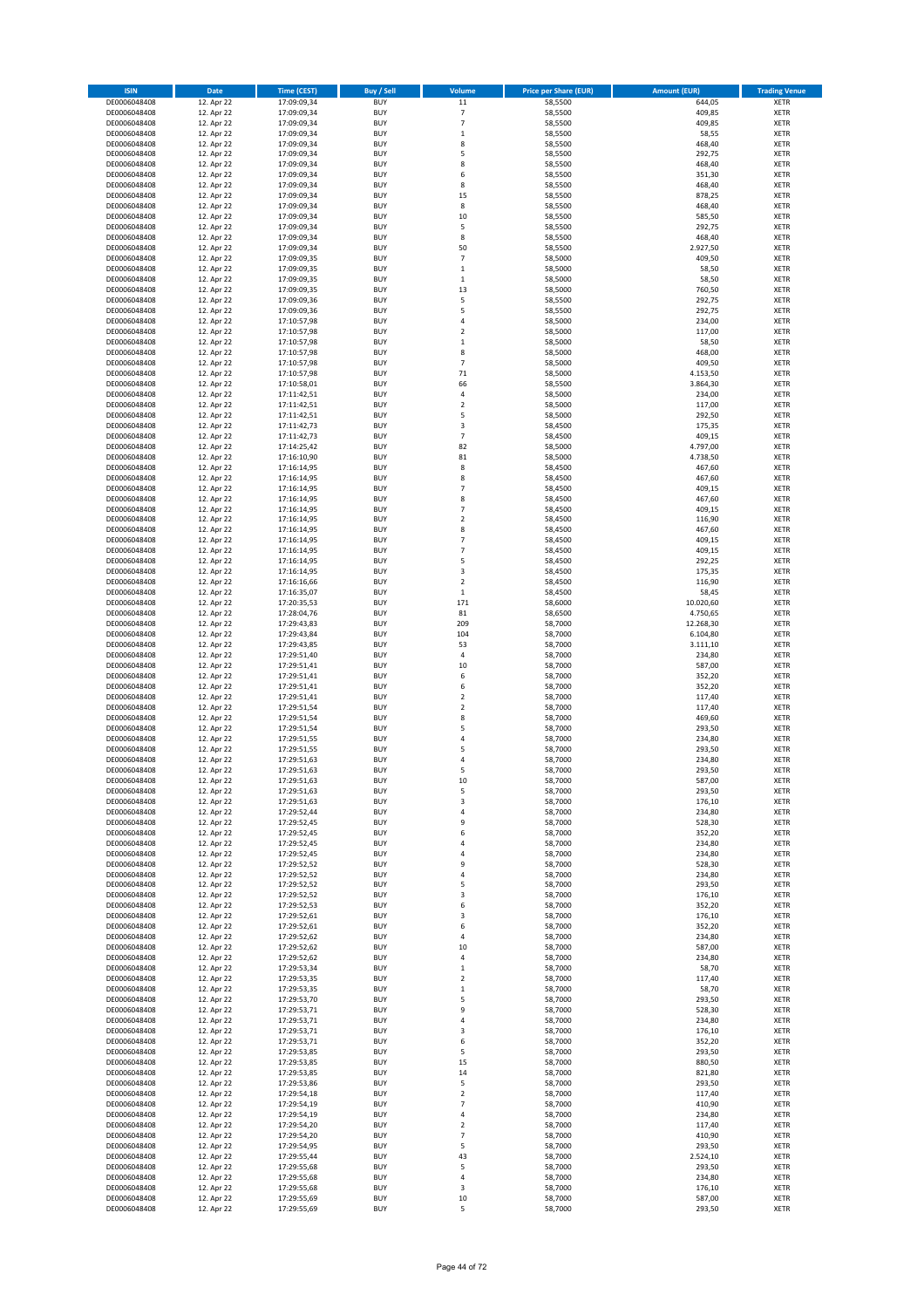| <b>ISIN</b>                  | Date                     | Time (CEST)                | <b>Buy / Sell</b>        | Volume                                    | <b>Price per Share (EUR)</b> | <b>Amount (EUR)</b> | <b>Trading Venue</b>       |
|------------------------------|--------------------------|----------------------------|--------------------------|-------------------------------------------|------------------------------|---------------------|----------------------------|
| DE0006048408                 | 12. Apr 22               | 17:29:56,08                | <b>BUY</b>               | 120                                       | 58,7000                      | 7.044,00            | <b>XETR</b>                |
| DE0006048408                 | 12. Apr 22               | 17:29:56,09                | <b>BUY</b>               | 93<br>9                                   | 58,7000                      | 5.459,10            | <b>XETR</b>                |
| DE0006048408<br>DE0006048408 | 12. Apr 22<br>12. Apr 22 | 17:29:56,12<br>17:29:56,12 | <b>BUY</b><br><b>BUY</b> | $11\,$                                    | 58,6500<br>58,6500           | 527,85<br>645,15    | <b>XETR</b><br><b>XETR</b> |
| DE0006048408                 | 12. Apr 22               | 17:29:56,50                | <b>BUY</b>               | $\mathbf 1$                               | 58,7000                      | 58,70               | <b>XETR</b>                |
| DE0006048408                 | 12. Apr 22               | 17:29:56,53                | <b>BUY</b>               | 5                                         | 58,7000                      | 293,50              | <b>XETR</b>                |
| DE0006048408                 | 12. Apr 22               | 17:29:56,53                | <b>BUY</b>               | 5                                         | 58,7000                      | 293,50              | <b>XETR</b>                |
| DE0006048408                 | 12. Apr 22               | 17:29:56,54                | <b>BUY</b>               | 6                                         | 58,7000                      | 352,20              | <b>XETR</b>                |
| DE0006048408<br>DE0006048408 | 12. Apr 22<br>13. Apr 22 | 17:29:59,15<br>09:23:32,05 | <b>BUY</b><br><b>BUY</b> | 17<br>$\overline{2}$                      | 58,7000<br>58,4500           | 997,90<br>116,90    | <b>XETR</b><br><b>XETR</b> |
| DE0006048408                 | 13. Apr 22               | 09:23:32,05                | <b>BUY</b>               | $\mathbf 2$                               | 58,4500                      | 116,90              | <b>XETR</b>                |
| DE0006048408                 | 13. Apr 22               | 09:23:32,05                | <b>BUY</b>               | $\overline{2}$                            | 58,4500                      | 116,90              | <b>XETR</b>                |
| DE0006048408                 | 13. Apr 22               | 09:23:32,05                | <b>BUY</b>               | $\mathbf 2$                               | 58,4500                      | 116,90              | <b>XETR</b>                |
| DE0006048408                 | 13. Apr 22               | 09:23:32,05                | <b>BUY</b>               | 3                                         | 58,4500                      | 175,35              | <b>XETR</b>                |
| DE0006048408                 | 13. Apr 22               | 09:23:32,05                | <b>BUY</b>               | 3                                         | 58,4500                      | 175,35              | <b>XETR</b>                |
| DE0006048408<br>DE0006048408 | 13. Apr 22<br>13. Apr 22 | 09:23:32,05<br>09:23:32,05 | <b>BUY</b><br><b>BUY</b> | $\mathbf 2$<br>$\mathbf 2$                | 58,4500<br>58,4500           | 116,90<br>116,90    | <b>XETR</b><br><b>XETR</b> |
| DE0006048408                 | 13. Apr 22               | 09:23:32,05                | <b>BUY</b>               | $\mathbf 2$                               | 58,4500                      | 116,90              | <b>XETR</b>                |
| DE0006048408                 | 13. Apr 22               | 09:23:32,05                | <b>BUY</b>               | 3                                         | 58,4500                      | 175,35              | <b>XETR</b>                |
| DE0006048408                 | 13. Apr 22               | 09:23:32,05                | <b>BUY</b>               | $\mathbf 2$                               | 58,4500                      | 116,90              | <b>XETR</b>                |
| DE0006048408                 | 13. Apr 22               | 09:23:32,05                | <b>BUY</b>               | $\mathbf 2$                               | 58,4500                      | 116,90              | <b>XETR</b>                |
| DE0006048408                 | 13. Apr 22               | 09:23:32,05                | <b>BUY</b>               | 3                                         | 58,4500                      | 175,35              | <b>XETR</b>                |
| DE0006048408                 | 13. Apr 22<br>13. Apr 22 | 09:23:32,05                | <b>BUY</b><br><b>BUY</b> | 3<br>$\mathbf 2$                          | 58,4500                      | 175,35<br>116,90    | <b>XETR</b><br><b>XETR</b> |
| DE0006048408<br>DE0006048408 | 13. Apr 22               | 09:23:32,05<br>09:23:32,05 | <b>BUY</b>               | $\mathbf 2$                               | 58,4500<br>58,4500           | 116,90              | <b>XETR</b>                |
| DE0006048408                 | 13. Apr 22               | 09:23:32,05                | <b>BUY</b>               | $\overline{\mathbf{2}}$                   | 58,4500                      | 116,90              | <b>XETR</b>                |
| DE0006048408                 | 13. Apr 22               | 09:23:32,05                | <b>BUY</b>               | $\mathbf 2$                               | 58,4500                      | 116,90              | <b>XETR</b>                |
| DE0006048408                 | 13. Apr 22               | 09:23:32,05                | <b>BUY</b>               | 3                                         | 58,4500                      | 175,35              | <b>XETR</b>                |
| DE0006048408                 | 13. Apr 22               | 09:23:32,05                | <b>BUY</b>               | $\mathbf 2$                               | 58,4500                      | 116,90              | <b>XETR</b>                |
| DE0006048408                 | 13. Apr 22               | 09:23:32,05                | <b>BUY</b>               | 40                                        | 58,4500                      | 2.338,00            | <b>XETR</b>                |
| DE0006048408<br>DE0006048408 | 13. Apr 22<br>13. Apr 22 | 09:27:12,02<br>09:31:18,54 | <b>BUY</b><br><b>BUY</b> | $\mathbf 2$<br>43                         | 58,3000<br>58,2500           | 116,60<br>2.504,75  | <b>XETR</b><br><b>XETR</b> |
| DE0006048408                 | 13. Apr 22               | 09:33:29,55                | <b>BUY</b>               | 3                                         | 58,1500                      | 174,45              | <b>XETR</b>                |
| DE0006048408                 | 13. Apr 22               | 09:35:13,33                | <b>BUY</b>               | $\mathbf 2$                               | 58,1500                      | 116,30              | <b>XETR</b>                |
| DE0006048408                 | 13. Apr 22               | 09:35:13,33                | <b>BUY</b>               | 3                                         | 58,1500                      | 174,45              | <b>XETR</b>                |
| DE0006048408                 | 13. Apr 22               | 09:35:13,33                | <b>BUY</b>               | 3                                         | 58,1500                      | 174,45              | <b>XETR</b>                |
| DE0006048408<br>DE0006048408 | 13. Apr 22               | 09:35:13,33                | <b>BUY</b>               | 3                                         | 58,1500                      | 174,45              | <b>XETR</b>                |
| DE0006048408                 | 13. Apr 22<br>13. Apr 22 | 09:35:13,33<br>09:35:13,33 | <b>BUY</b><br><b>BUY</b> | $\mathbf 2$<br>$\overline{\mathbf{c}}$    | 58,1500<br>58,1500           | 116,30<br>116,30    | <b>XETR</b><br><b>XETR</b> |
| DE0006048408                 | 13. Apr 22               | 09:35:13,33                | <b>BUY</b>               | 3                                         | 58,1500                      | 174,45              | <b>XETR</b>                |
| DE0006048408                 | 13. Apr 22               | 09:35:13,33                | <b>BUY</b>               | $\overline{\mathbf{c}}$                   | 58,1500                      | 116,30              | <b>XETR</b>                |
| DE0006048408                 | 13. Apr 22               | 09:35:13,33                | <b>BUY</b>               | $\mathbf 2$                               | 58,1500                      | 116,30              | <b>XETR</b>                |
| DE0006048408                 | 13. Apr 22               | 09:35:13,33                | <b>BUY</b>               | $\overline{\mathbf{c}}$                   | 58,1500                      | 116,30              | <b>XETR</b>                |
| DE0006048408<br>DE0006048408 | 13. Apr 22               | 09:35:13,33                | <b>BUY</b><br><b>BUY</b> | 3<br>3                                    | 58,1500                      | 174,45              | <b>XETR</b><br><b>XETR</b> |
| DE0006048408                 | 13. Apr 22<br>13. Apr 22 | 09:35:13,33<br>09:35:13,33 | <b>BUY</b>               | 48                                        | 58,1500<br>58,1500           | 174,45<br>2.791,20  | <b>XETR</b>                |
| DE0006048408                 | 13. Apr 22               | 09:35:13,33                | <b>BUY</b>               | 3                                         | 58,1500                      | 174,45              | <b>XETR</b>                |
| DE0006048408                 | 13. Apr 22               | 09:39:34,23                | <b>BUY</b>               | 3                                         | 58,2500                      | 174,75              | <b>XETR</b>                |
| DE0006048408                 | 13. Apr 22               | 09:39:35,60                | <b>BUY</b>               | $\overline{\mathbf{c}}$                   | 58,2500                      | 116,50              | <b>XETR</b>                |
| DE0006048408                 | 13. Apr 22               | 09:39:35,60                | <b>BUY</b>               | 3                                         | 58,2500                      | 174,75              | <b>XETR</b>                |
| DE0006048408                 | 13. Apr 22               | 09:40:02,01                | <b>BUY</b><br><b>BUY</b> | $\overline{\mathbf{c}}$<br>$\overline{2}$ | 58,2000                      | 116,40              | <b>XETR</b><br><b>XETR</b> |
| DE0006048408<br>DE0006048408 | 13. Apr 22<br>13. Apr 22 | 09:40:02,01<br>09:40:02,01 | <b>BUY</b>               | $\overline{\mathbf{c}}$                   | 58,2000<br>58,2000           | 116,40<br>116,40    | <b>XETR</b>                |
| DE0006048408                 | 13. Apr 22               | 09:40:02,01                | <b>BUY</b>               | 3                                         | 58,2000                      | 174,60              | <b>XETR</b>                |
| DE0006048408                 | 13. Apr 22               | 09:40:02,01                | <b>BUY</b>               | $\mathbf 2$                               | 58,2000                      | 116,40              | <b>XETR</b>                |
| DE0006048408                 | 13. Apr 22               | 09:40:02,01                | <b>BUY</b>               | 54                                        | 58,2000                      | 3.142,80            | <b>XETR</b>                |
| DE0006048408                 | 13. Apr 22               | 09:40:02,01                | <b>BUY</b>               | $\mathbf 2$                               | 58,2000                      | 116,40              | <b>XETR</b>                |
| DE0006048408                 | 13. Apr 22<br>13. Apr 22 | 09:40:02,44<br>09:40:02,44 | <b>BUY</b><br><b>BUY</b> | $\mathbf 2$<br>$\overline{\mathbf{2}}$    | 58,2000                      | 116,40              | <b>XETR</b><br><b>XETR</b> |
| DE0006048408<br>DE0006048408 | 13. Apr 22               | 09:40:02,44                | <b>BUY</b>               | 3                                         | 58,2000<br>58,2000           | 116,40<br>174,60    | <b>XETR</b>                |
| DE0006048408                 | 13. Apr 22               | 09:40:02,44                | <b>BUY</b>               | 3                                         | 58,2000                      | 174,60              | <b>XETR</b>                |
| DE0006048408                 | 13. Apr 22               | 09:40:02,44                | <b>BUY</b>               | 3                                         | 58,2000                      | 174,60              | <b>XETR</b>                |
| DE0006048408                 | 13. Apr 22               | 09:40:02,44                | <b>BUY</b>               | 51                                        | 58,2000                      | 2.968,20            | <b>XETR</b>                |
| DE0006048408                 | 13. Apr 22               | 09:45:52,97                | <b>BUY</b>               | $\mathbf 2$                               | 58,1500                      | 116,30              | <b>XETR</b>                |
| DE0006048408<br>DE0006048408 | 13. Apr 22<br>13. Apr 22 | 09:45:52,97<br>09:45:52,97 | <b>BUY</b><br><b>BUY</b> | 3<br>3                                    | 58,1500<br>58,1500           | 174,45<br>174,45    | <b>XETR</b><br><b>XETR</b> |
| DE0006048408                 | 13. Apr 22               | 09:45:52,97                | <b>BUY</b>               | 2                                         | 58,1500                      | 116,30              | <b>XETR</b>                |
| DE0006048408                 | 13. Apr 22               | 09:45:52,97                | <b>BUY</b>               | $\mathbf 2$                               | 58,1500                      | 116,30              | <b>XETR</b>                |
| DE0006048408                 | 13. Apr 22               | 09:45:52,97                | <b>BUY</b>               | 2                                         | 58,1500                      | 116,30              | <b>XETR</b>                |
| DE0006048408                 | 13. Apr 22               | 09:45:52,97                | <b>BUY</b>               | 3                                         | 58,1500                      | 174,45              | <b>XETR</b>                |
| DE0006048408                 | 13. Apr 22               | 09:45:52,97                | <b>BUY</b>               | 3                                         | 58,1500                      | 174,45              | <b>XETR</b>                |
| DE0006048408<br>DE0006048408 | 13. Apr 22<br>13. Apr 22 | 09:45:52,97<br>09:45:52,97 | <b>BUY</b><br><b>BUY</b> | $\mathbf 2$<br>2                          | 58,1500<br>58,1500           | 116,30<br>116,30    | <b>XETR</b><br><b>XETR</b> |
| DE0006048408                 | 13. Apr 22               | 09:45:52,97                | <b>BUY</b>               | 2                                         | 58,1500                      | 116,30              | <b>XETR</b>                |
| DE0006048408                 | 13. Apr 22               | 09:45:52,97                | <b>BUY</b>               | 2                                         | 58,1500                      | 116,30              | <b>XETR</b>                |
| DE0006048408                 | 13. Apr 22               | 09:45:52,97                | <b>BUY</b>               | 3                                         | 58,1500                      | 174,45              | <b>XETR</b>                |
| DE0006048408                 | 13. Apr 22               | 09:48:26,08                | <b>BUY</b>               | $\mathbf 2$                               | 58,2000                      | 116,40              | <b>XETR</b>                |
| DE0006048408<br>DE0006048408 | 13. Apr 22<br>13. Apr 22 | 09:48:26,08<br>09:48:26,08 | <b>BUY</b><br><b>BUY</b> | $\mathbf 2$<br>53                         | 58,2000<br>58,2000           | 116,40<br>3.084,60  | <b>XETR</b><br><b>XETR</b> |
| DE0006048408                 | 13. Apr 22               | 09:50:27,79                | <b>BUY</b>               | $\mathbf 2$                               | 58,1500                      | 116,30              | <b>XETR</b>                |
| DE0006048408                 | 13. Apr 22               | 09:50:27,79                | <b>BUY</b>               | $\mathbf 2$                               | 58,1500                      | 116,30              | <b>XETR</b>                |
| DE0006048408                 | 13. Apr 22               | 09:50:27,79                | <b>BUY</b>               | 3                                         | 58,1500                      | 174,45              | <b>XETR</b>                |
| DE0006048408                 | 13. Apr 22               | 09:50:27,79                | <b>BUY</b>               | $\overline{\mathbf{2}}$                   | 58,1500                      | 116,30              | <b>XETR</b>                |
| DE0006048408                 | 13. Apr 22               | 09:50:27,79                | <b>BUY</b>               | 3                                         | 58,1500                      | 174,45              | <b>XETR</b>                |
| DE0006048408<br>DE0006048408 | 13. Apr 22<br>13. Apr 22 | 09:50:27,79<br>09:50:27,79 | <b>BUY</b><br><b>BUY</b> | 3<br>$\mathbf 2$                          | 58,1500<br>58,1500           | 174,45<br>116,30    | <b>XETR</b><br><b>XETR</b> |
| DE0006048408                 | 13. Apr 22               | 09:50:27,79                | <b>BUY</b>               | 3                                         | 58,1500                      | 174,45              | <b>XETR</b>                |
| DE0006048408                 | 13. Apr 22               | 09:50:27,79                | <b>BUY</b>               | 2                                         | 58,1500                      | 116,30              | <b>XETR</b>                |
| DE0006048408                 | 13. Apr 22               | 09:50:27,79                | <b>BUY</b>               | 3                                         | 58,1500                      | 174,45              | <b>XETR</b>                |
| DE0006048408                 | 13. Apr 22               | 09:50:27,79                | <b>BUY</b>               | 3                                         | 58,1500                      | 174,45              | <b>XETR</b>                |
| DE0006048408                 | 13. Apr 22               | 09:50:27,79                | <b>BUY</b>               | 3                                         | 58,1500                      | 174,45              | <b>XETR</b>                |
| DE0006048408<br>DE0006048408 | 13. Apr 22<br>13. Apr 22 | 09:50:27,79<br>09:50:37,82 | <b>BUY</b><br><b>BUY</b> | 3<br>$\overline{2}$                       | 58,1500<br>58,1000           | 174,45<br>116,20    | <b>XETR</b><br><b>XETR</b> |
| DE0006048408                 | 13. Apr 22               | 09:50:37,82                | <b>BUY</b>               | 56                                        | 58,1000                      | 3.253,60            | <b>XETR</b>                |
| DE0006048408                 | 13. Apr 22               | 09:50:37,82                | <b>BUY</b>               | 7                                         | 58,1000                      | 406,70              | <b>XETR</b>                |
| DE0006048408                 | 13. Apr 22               | 09:52:34,70                | <b>BUY</b>               | 3                                         | 58,1000                      | 174,30              | <b>XETR</b>                |
| DE0006048408                 | 13. Apr 22               | 09:52:34,70                | <b>BUY</b>               | 14                                        | 58,1000                      | 813,40              | <b>XETR</b>                |
| DE0006048408                 | 13. Apr 22               | 09:52:34,70                | <b>BUY</b>               | 49                                        | 58,1000                      | 2.846,90            | <b>XETR</b>                |
| DE0006048408<br>DE0006048408 | 13. Apr 22<br>13. Apr 22 | 09:52:46,93<br>09:52:46,93 | <b>BUY</b><br><b>BUY</b> | 3<br>3                                    | 58,0500<br>58,0500           | 174,15<br>174,15    | <b>XETR</b><br><b>XETR</b> |
| DE0006048408                 | 13. Apr 22               | 09:52:46,93                | <b>BUY</b>               | 2                                         | 58,0500                      | 116,10              | <b>XETR</b>                |
| DE0006048408                 | 13. Apr 22               | 09:52:47,23                | <b>BUY</b>               | $\mathbf 2$                               | 58,0500                      | 116,10              | <b>XETR</b>                |
| DE0006048408                 | 13. Apr 22               | 09:52:47,23                | <b>BUY</b>               | 3                                         | 58,0500                      | 174,15              | <b>XETR</b>                |
| DE0006048408                 | 13. Apr 22               | 09:53:35,09                | <b>BUY</b>               | 3                                         | 58,0000                      | 174,00              | <b>XETR</b>                |
| DE0006048408                 | 13. Apr 22               | 09:53:35,09                | <b>BUY</b>               | 2                                         | 58,0000                      | 116,00              | <b>XETR</b>                |
| DE0006048408<br>DE0006048408 | 13. Apr 22<br>13. Apr 22 | 09:53:35,09<br>09:53:35,09 | <b>BUY</b><br><b>BUY</b> | 3<br>3                                    | 58,0000<br>58,0000           | 174,00<br>174,00    | <b>XETR</b><br><b>XETR</b> |
|                              |                          |                            |                          |                                           |                              |                     |                            |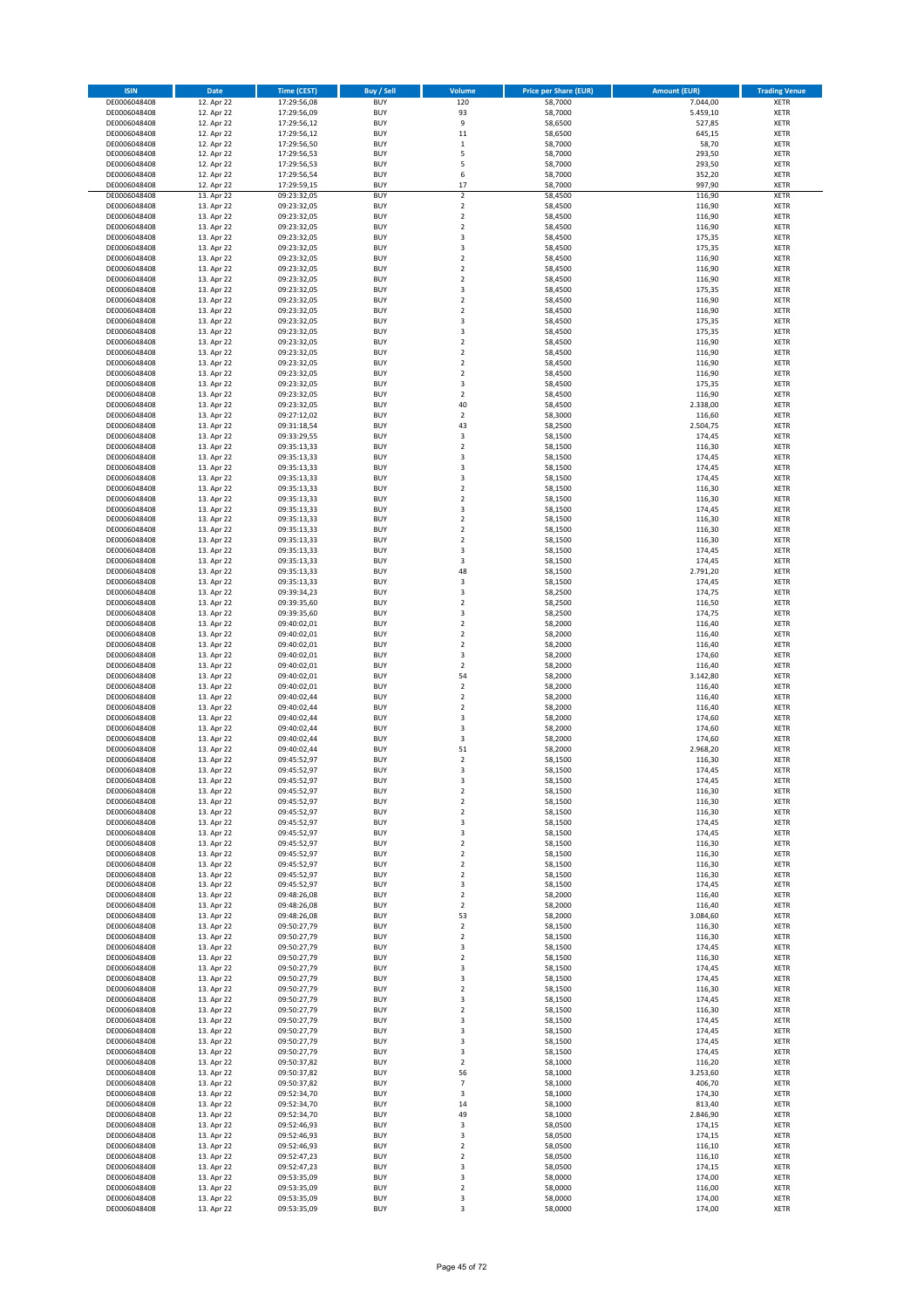| <b>ISIN</b>                  | Date                     | <b>Time (CEST)</b>         | <b>Buy / Sell</b>        | Volume                       | <b>Price per Share (EUR)</b> | <b>Amount (EUR)</b>  | <b>Trading Venue</b>       |
|------------------------------|--------------------------|----------------------------|--------------------------|------------------------------|------------------------------|----------------------|----------------------------|
| DE0006048408                 | 13. Apr 22               | 09:53:35,82                | <b>BUY</b>               | 14                           | 58,0000                      | 812,00               | <b>XETR</b>                |
| DE0006048408                 | 13. Apr 22               | 09:53:41,64                | <b>BUY</b>               | 3                            | 58,0000                      | 174,00               | <b>XETR</b>                |
| DE0006048408<br>DE0006048408 | 13. Apr 22<br>13. Apr 22 | 09:55:35,84<br>09:55:36,07 | <b>BUY</b><br><b>BUY</b> | 54<br>47                     | 58,0000<br>58,0000           | 3.132,00<br>2.726,00 | <b>XETR</b><br><b>XETR</b> |
| DE0006048408                 | 13. Apr 22               | 09:59:10,68                | <b>BUY</b>               | 3                            | 57,9500                      | 173,85               | <b>XETR</b>                |
| DE0006048408                 | 13. Apr 22               | 09:59:10,68                | <b>BUY</b>               | $\overline{2}$               | 57,9500                      | 115,90               | <b>XETR</b>                |
| DE0006048408                 | 13. Apr 22               | 09:59:10,68                | <b>BUY</b>               | $\overline{2}$               | 57,9500                      | 115,90               | <b>XETR</b>                |
| DE0006048408                 | 13. Apr 22               | 09:59:10,68                | <b>BUY</b>               | 3                            | 57,9500                      | 173,85               | <b>XETR</b>                |
| DE0006048408<br>DE0006048408 | 13. Apr 22<br>13. Apr 22 | 09:59:10,68                | <b>BUY</b><br><b>BUY</b> | 3<br>3                       | 57,9500<br>57,9500           | 173,85<br>173,85     | XETR<br><b>XETR</b>        |
| DE0006048408                 | 13. Apr 22               | 09:59:10,68<br>09:59:10,68 | <b>BUY</b>               | $\overline{2}$               | 57,9500                      | 115,90               | XETR                       |
| DE0006048408                 | 13. Apr 22               | 09:59:10,68                | <b>BUY</b>               | $\overline{2}$               | 57,9500                      | 115,90               | <b>XETR</b>                |
| DE0006048408                 | 13. Apr 22               | 09:59:10,68                | <b>BUY</b>               | 3                            | 57,9500                      | 173,85               | XETR                       |
| DE0006048408                 | 13. Apr 22               | 09:59:10,68                | <b>BUY</b>               | $\overline{2}$               | 57,9500                      | 115,90               | <b>XETR</b>                |
| DE0006048408                 | 13. Apr 22               | 09:59:10,68                | <b>BUY</b>               | $\mathbf 2$                  | 57,9500                      | 115,90               | <b>XETR</b>                |
| DE0006048408<br>DE0006048408 | 13. Apr 22<br>13. Apr 22 | 09:59:10,68<br>09:59:10,68 | <b>BUY</b><br><b>BUY</b> | 3<br>$\mathbf 2$             | 57,9500<br>57,9500           | 173,85<br>115,90     | <b>XETR</b><br>XETR        |
| DE0006048408                 | 13. Apr 22               | 09:59:10,68                | <b>BUY</b>               | 3                            | 57,9500                      | 173,85               | <b>XETR</b>                |
| DE0006048408                 | 13. Apr 22               | 09:59:10,68                | <b>BUY</b>               | $\overline{\mathbf{3}}$      | 57,9500                      | 173,85               | XETR                       |
| DE0006048408                 | 13. Apr 22               | 09:59:10,68                | <b>BUY</b>               | $\overline{2}$               | 57,9500                      | 115,90               | <b>XETR</b>                |
| DE0006048408                 | 13. Apr 22               | 09:59:10,68                | <b>BUY</b>               | 3                            | 57,9500                      | 173,85               | <b>XETR</b>                |
| DE0006048408<br>DE0006048408 | 13. Apr 22<br>13. Apr 22 | 10:04:08,23<br>10:04:08,23 | <b>BUY</b><br><b>BUY</b> | 3<br>3                       | 58,2000<br>58,2000           | 174,60<br>174,60     | <b>XETR</b><br><b>XETR</b> |
| DE0006048408                 | 13. Apr 22               | 10:04:08,23                | <b>BUY</b>               | $\mathbf 2$                  | 58,2000                      | 116,40               | <b>XETR</b>                |
| DE0006048408                 | 13. Apr 22               | 10:04:08,23                | <b>BUY</b>               | 3                            | 58,2000                      | 174,60               | <b>XETR</b>                |
| DE0006048408                 | 13. Apr 22               | 10:04:08,23                | <b>BUY</b>               | 3                            | 58,2000                      | 174,60               | <b>XETR</b>                |
| DE0006048408                 | 13. Apr 22               | 10:04:08,23                | <b>BUY</b>               | $\overline{4}$               | 58,2000                      | 232,80               | <b>XETR</b>                |
| DE0006048408<br>DE0006048408 | 13. Apr 22<br>13. Apr 22 | 10:04:08,23                | <b>BUY</b><br><b>BUY</b> | 3<br>3                       | 58,2000<br>58,2000           | 174,60<br>174,60     | <b>XETR</b><br><b>XETR</b> |
| DE0006048408                 | 13. Apr 22               | 10:04:08,23<br>10:04:08,23 | <b>BUY</b>               | 3                            | 58,2000                      | 174,60               | <b>XETR</b>                |
| DE0006048408                 | 13. Apr 22               | 10:04:08,23                | <b>BUY</b>               | 3                            | 58,2000                      | 174,60               | <b>XETR</b>                |
| DE0006048408                 | 13. Apr 22               | 10:04:08,23                | <b>BUY</b>               | 4                            | 58,2000                      | 232,80               | <b>XETR</b>                |
| DE0006048408                 | 13. Apr 22               | 10:04:08,23                | <b>BUY</b>               | $\overline{4}$               | 58,2000                      | 232,80               | <b>XETR</b>                |
| DE0006048408<br>DE0006048408 | 13. Apr 22<br>13. Apr 22 | 10:04:50,13                | <b>BUY</b><br><b>BUY</b> | $\sqrt{4}$<br>$\overline{a}$ | 58,2500<br>58,2500           | 233,00<br>233,00     | XETR<br><b>XETR</b>        |
| DE0006048408                 | 13. Apr 22               | 10:04:50,13<br>10:04:50,13 | <b>BUY</b>               | $\overline{2}$               | 58,2500                      | 116,50               | XETR                       |
| DE0006048408                 | 13. Apr 22               | 10:04:50,13                | <b>BUY</b>               | $\sqrt{4}$                   | 58,2500                      | 233,00               | <b>XETR</b>                |
| DE0006048408                 | 13. Apr 22               | 10:04:50,13                | <b>BUY</b>               | 3                            | 58,2500                      | 174,75               | XETR                       |
| DE0006048408                 | 13. Apr 22               | 10:04:50,13                | <b>BUY</b>               | $\sqrt{4}$                   | 58,2500                      | 233,00               | <b>XETR</b>                |
| DE0006048408                 | 13. Apr 22               | 10:04:50,13                | <b>BUY</b>               | 90                           | 58,2500                      | 5.242,50             | <b>XETR</b>                |
| DE0006048408<br>DE0006048408 | 13. Apr 22<br>13. Apr 22 | 10:04:50,13<br>10:04:50,13 | <b>BUY</b><br><b>BUY</b> | 3<br>3                       | 58,2500<br>58,2500           | 174,75<br>174,75     | <b>XETR</b><br>XETR        |
| DE0006048408                 | 13. Apr 22               | 10:06:24,69                | <b>BUY</b>               | $\sqrt{4}$                   | 58,3500                      | 233,40               | <b>XETR</b>                |
| DE0006048408                 | 13. Apr 22               | 10:06:24,69                | <b>BUY</b>               | $\overline{2}$               | 58,3500                      | 116,70               | <b>XETR</b>                |
| DE0006048408                 | 13. Apr 22               | 10:06:24,69                | <b>BUY</b>               | 70                           | 58,3500                      | 4.084,50             | <b>XETR</b>                |
| DE0006048408                 | 13. Apr 22               | 10:08:05,67                | <b>BUY</b>               | $\mathsf 3$                  | 58,5000                      | 175,50               | <b>XETR</b>                |
| DE0006048408<br>DE0006048408 | 13. Apr 22<br>13. Apr 22 | 10:08:05,67                | <b>BUY</b><br><b>BUY</b> | 3<br>3                       | 58,5000<br>58,5000           | 175,50               | <b>XETR</b><br><b>XETR</b> |
| DE0006048408                 | 13. Apr 22               | 10:08:05,67<br>10:08:05,67 | <b>BUY</b>               | $\mathbf 2$                  | 58,5000                      | 175,50<br>117,00     | <b>XETR</b>                |
| DE0006048408                 | 13. Apr 22               | 10:08:05,67                | <b>BUY</b>               | 3                            | 58,5000                      | 175,50               | <b>XETR</b>                |
| DE0006048408                 | 13. Apr 22               | 10:08:05,67                | <b>BUY</b>               | 3                            | 58,5000                      | 175,50               | <b>XETR</b>                |
| DE0006048408                 | 13. Apr 22               | 10:08:05,67                | <b>BUY</b>               | 3                            | 58,5000                      | 175,50               | <b>XETR</b>                |
| DE0006048408                 | 13. Apr 22               | 10:08:05,67                | <b>BUY</b>               | 3                            | 58,5000                      | 175,50               | <b>XETR</b>                |
| DE0006048408<br>DE0006048408 | 13. Apr 22<br>13. Apr 22 | 10:08:05,67<br>10:08:05,67 | <b>BUY</b><br><b>BUY</b> | 3<br>3                       | 58,5000<br>58,5000           | 175,50<br>175,50     | <b>XETR</b><br><b>XETR</b> |
| DE0006048408                 | 13. Apr 22               | 10:08:05,67                | <b>BUY</b>               | 3                            | 58,5000                      | 175,50               | <b>XETR</b>                |
| DE0006048408                 | 13. Apr 22               | 10:08:17,00                | <b>BUY</b>               | 3                            | 58,5000                      | 175,50               | <b>XETR</b>                |
| DE0006048408                 | 13. Apr 22               | 10:12:25,93                | <b>BUY</b>               | 3                            | 58,5000                      | 175,50               | <b>XETR</b>                |
| DE0006048408                 | 13. Apr 22               | 10:12:25,93                | <b>BUY</b>               | 3                            | 58,5000                      | 175,50               | <b>XETR</b>                |
| DE0006048408<br>DE0006048408 | 13. Apr 22<br>13. Apr 22 | 10:16:15,71<br>10:16:15,71 | <b>BUY</b><br><b>BUY</b> | 3<br>$\overline{\mathbf{3}}$ | 58,4500<br>58,4500           | 175,35<br>175,35     | <b>XETR</b><br>XETR        |
| DE0006048408                 | 13. Apr 22               | 10:16:15,71                | <b>BUY</b>               | 3                            | 58,4500                      | 175,35               | <b>XETR</b>                |
| DE0006048408                 | 13. Apr 22               | 10:16:15,71                | <b>BUY</b>               | $\boldsymbol{2}$             | 58,4500                      | 116,90               | <b>XETR</b>                |
| DE0006048408                 | 13. Apr 22               | 10:16:15,71                | <b>BUY</b>               | 3                            | 58,4500                      | 175,35               | <b>XETR</b>                |
| DE0006048408                 | 13. Apr 22               | 10:16:15,71                | <b>BUY</b>               | 3                            | 58,4500                      | 175,35               | <b>XETR</b>                |
| DE0006048408<br>DE0006048408 | 13. Apr 22<br>13. Apr 22 | 10:16:15,71<br>10:16:15,71 | <b>BUY</b><br><b>BUY</b> | 3<br>$\mathbf 2$             | 58,4500<br>58,4500           | 175,35<br>116,90     | XETR<br>XETR               |
| DE0006048408                 | 13. Apr 22               | 10:16:15,71                | <b>BUY</b>               | $\mathbf 2$                  | 58,4500                      | 116,90               | XETR                       |
| DE0006048408                 | 13. Apr 22               | 10:16:15,71                | <b>BUY</b>               | 3                            | 58,4500                      | 175,35               | <b>XETR</b>                |
| DE0006048408                 | 13. Apr 22               | 10:16:15,71                | <b>BUY</b>               | 3                            | 58,4500                      | 175,35               | <b>XETR</b>                |
| DE0006048408                 | 13. Apr 22               | 10:16:15,71                | <b>BUY</b>               | 3                            | 58,4500                      | 175,35               | XETR                       |
| DE0006048408<br>DE0006048408 | 13. Apr 22<br>13. Apr 22 | 10:16:15,71<br>10:16:15,71 | <b>BUY</b><br><b>BUY</b> | 5<br>$\boldsymbol{2}$        | 58,4500<br>58,4500           | 292,25<br>116,90     | <b>XETR</b><br>XETR        |
| DE0006048408                 | 13. Apr 22               | 10:16:15,71                | <b>BUY</b>               | $\overline{2}$               | 58,4500                      | 116,90               | <b>XETR</b>                |
| DE0006048408                 | 13. Apr 22               | 10:16:15,71                | <b>BUY</b>               | $\mathbf 2$                  | 58,4500                      | 116,90               | XETR                       |
| DE0006048408                 | 13. Apr 22               | 10:16:15,71                | <b>BUY</b>               | 70                           | 58,4500                      | 4.091,50             | <b>XETR</b>                |
| DE0006048408                 | 13. Apr 22               | 10:26:05,65                | <b>BUY</b>               | 3                            | 58,6000                      | 175,80               | <b>XETR</b>                |
| DE0006048408<br>DE0006048408 | 13. Apr 22<br>13. Apr 22 | 10:26:05,65<br>10:26:05,65 | <b>BUY</b><br><b>BUY</b> | 3<br>$\sqrt{4}$              | 58,6000<br>58,6000           | 175,80<br>234,40     | <b>XETR</b><br>XETR        |
| DE0006048408                 | 13. Apr 22               | 10:26:05,65                | <b>BUY</b>               | $\overline{\mathbf{c}}$      | 58,6000                      | 117,20               | <b>XETR</b>                |
| DE0006048408                 | 13. Apr 22               | 10:26:05,65                | <b>BUY</b>               | 4                            | 58,6000                      | 234,40               | <b>XETR</b>                |
| DE0006048408                 | 13. Apr 22               | 10:26:05,65                | <b>BUY</b>               | 3                            | 58,6000                      | 175,80               | <b>XETR</b>                |
| DE0006048408                 | 13. Apr 22               | 10:26:05,65                | <b>BUY</b>               | 4                            | 58,6000                      | 234,40               | <b>XETR</b>                |
| DE0006048408<br>DE0006048408 | 13. Apr 22<br>13. Apr 22 | 10:26:05,65<br>10:26:05,65 | <b>BUY</b><br><b>BUY</b> | $\overline{2}$<br>3          | 58,6000<br>58,6000           | 117,20<br>175,80     | <b>XETR</b><br><b>XETR</b> |
| DE0006048408                 | 13. Apr 22               | 10:26:05,65                | <b>BUY</b>               | 3                            | 58,6000                      | 175,80               | <b>XETR</b>                |
| DE0006048408                 | 13. Apr 22               | 10:26:05,65                | <b>BUY</b>               | 4                            | 58,6000                      | 234,40               | <b>XETR</b>                |
| DE0006048408                 | 13. Apr 22               | 10:26:05,65                | <b>BUY</b>               | $\overline{\mathbf{c}}$      | 58,6000                      | 117,20               | XETR                       |
| DE0006048408                 | 13. Apr 22               | 10:26:05,65                | <b>BUY</b>               | 4                            | 58,6000                      | 234,40               | XETR                       |
| DE0006048408<br>DE0006048408 | 13. Apr 22<br>13. Apr 22 | 10:32:52,67<br>10:32:52,67 | <b>BUY</b><br><b>BUY</b> | 3<br>$\overline{4}$          | 58,7500<br>58,7500           | 176,25<br>235,00     | <b>XETR</b><br><b>XETR</b> |
| DE0006048408                 | 13. Apr 22               | 10:32:52,67                | <b>BUY</b>               | $\boldsymbol{2}$             | 58,7500                      | 117,50               | XETR                       |
| DE0006048408                 | 13. Apr 22               | 10:32:52,67                | <b>BUY</b>               | 4                            | 58,7500                      | 235,00               | XETR                       |
| DE0006048408                 | 13. Apr 22               | 10:32:52,67                | <b>BUY</b>               | 3                            | 58,7500                      | 176,25               | <b>XETR</b>                |
| DE0006048408                 | 13. Apr 22               | 10:32:52,67                | <b>BUY</b>               | 3                            | 58,7500                      | 176,25               | <b>XETR</b>                |
| DE0006048408<br>DE0006048408 | 13. Apr 22<br>13. Apr 22 | 10:32:52,67<br>10:32:52,67 | <b>BUY</b><br><b>BUY</b> | $\overline{2}$<br>3          | 58,7500<br>58,7500           | 117,50<br>176,25     | XETR<br>XETR               |
| DE0006048408                 | 13. Apr 22               | 10:32:52,67                | <b>BUY</b>               | $\boldsymbol{2}$             | 58,7500                      | 117,50               | <b>XETR</b>                |
| DE0006048408                 | 13. Apr 22               | 10:32:52,67                | <b>BUY</b>               | 4                            | 58,7500                      | 235,00               | <b>XETR</b>                |
| DE0006048408                 | 13. Apr 22               | 10:32:52,67                | <b>BUY</b>               | 4                            | 58,7500                      | 235,00               | <b>XETR</b>                |
| DE0006048408                 | 13. Apr 22               | 10:32:52,67                | <b>BUY</b>               | 564                          | 58,7500                      | 33.135,00            | <b>XETR</b>                |
| DE0006048408<br>DE0006048408 | 13. Apr 22<br>13. Apr 22 | 10:32:52,67<br>10:32:52,67 | <b>BUY</b><br><b>BUY</b> | $\mathbf 2$<br>4             | 58,7500<br>58,7500           | 117,50<br>235,00     | <b>XETR</b><br><b>XETR</b> |
| DE0006048408                 | 13. Apr 22               | 10:32:52,67                | <b>BUY</b>               | $\sqrt{4}$                   | 58,7500                      | 235,00               | <b>XETR</b>                |
| DE0006048408                 | 13. Apr 22               | 10:33:09,02                | <b>BUY</b>               | $\mathbf 2$                  | 58,7500                      | 117,50               | <b>XETR</b>                |
| DE0006048408                 | 13. Apr 22               | 10:33:09,02                | <b>BUY</b>               | $\mathbf 2$                  | 58,7500                      | 117,50               | <b>XETR</b>                |
| DE0006048408                 | 13. Apr 22               | 10:33:09,02                | <b>BUY</b>               | $\sqrt{4}$                   | 58,7500                      | 235,00               | <b>XETR</b>                |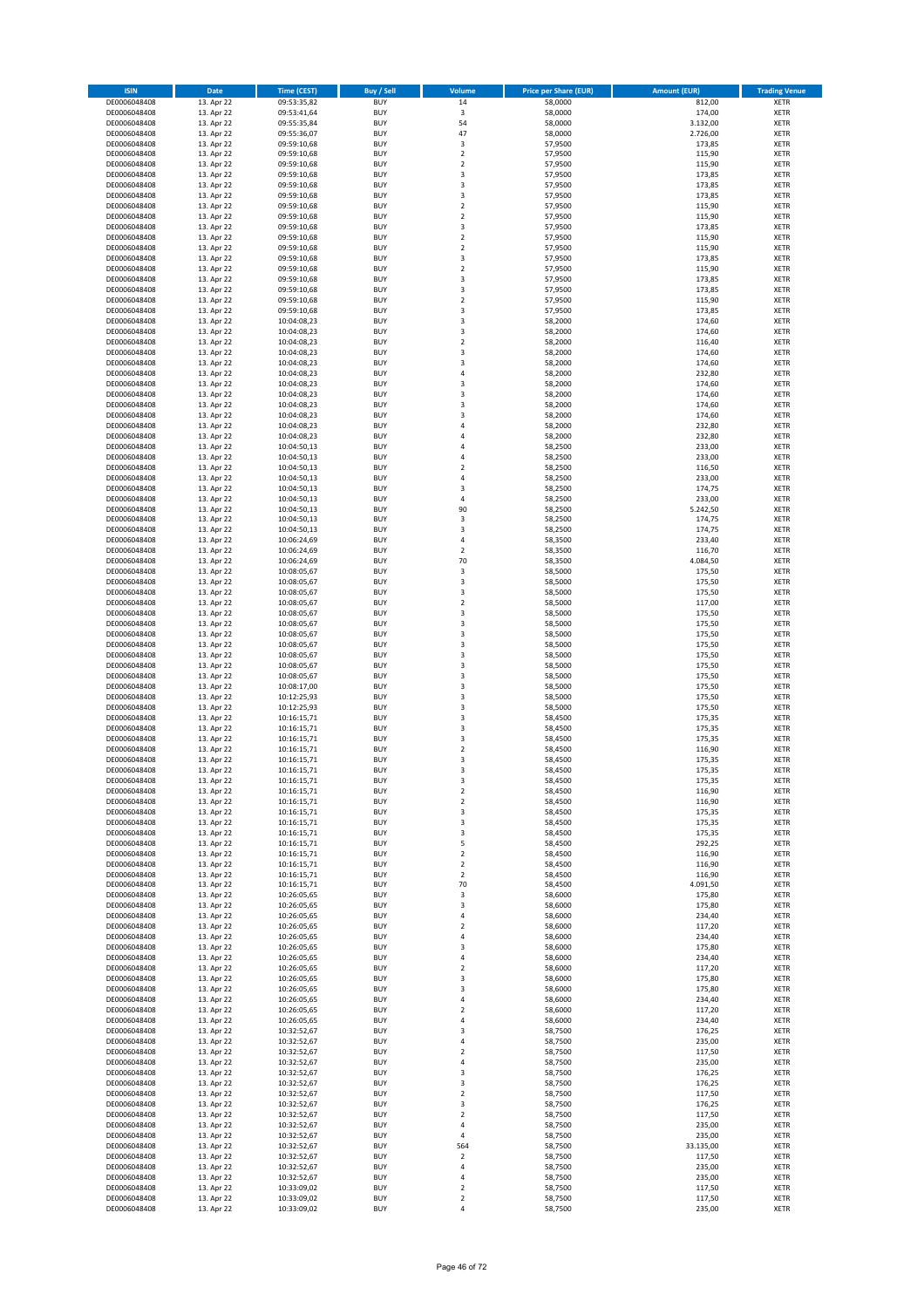| <b>ISIN</b>                  | Date                     | <b>Time (CEST)</b>         | Buy / Sell               | Volume                       | <b>Price per Share (EUR)</b> | <b>Amount (EUR)</b> | <b>Trading Venue</b>       |
|------------------------------|--------------------------|----------------------------|--------------------------|------------------------------|------------------------------|---------------------|----------------------------|
| DE0006048408                 | 13. Apr 22               | 10:33:09,02                | <b>BUY</b>               | $\overline{2}$               | 58,7500                      | 117,50              | XETR                       |
| DE0006048408<br>DE0006048408 | 13. Apr 22<br>13. Apr 22 | 10:33:09,02<br>10:33:09,02 | <b>BUY</b><br><b>BUY</b> | 43<br>4                      | 58,7500<br>58,7500           | 2.526,25<br>235,00  | XETR<br>XETR               |
| DE0006048408                 | 13. Apr 22               | 10:33:09,03                | <b>BUY</b>               | 3                            | 58,7500                      | 176,25              | XETR                       |
| DE0006048408                 | 13. Apr 22               | 10:33:09,03                | <b>BUY</b>               | $\mathbf 2$                  | 58,7500                      | 117,50              | XETR                       |
| DE0006048408                 | 13. Apr 22               | 10:33:33,90                | <b>BUY</b>               | $\mathbf 2$                  | 58,7500                      | 117,50              | <b>XETR</b>                |
| DE0006048408<br>DE0006048408 | 13. Apr 22<br>13. Apr 22 | 10:33:33,90<br>10:33:33,90 | <b>BUY</b><br><b>BUY</b> | 3<br>3                       | 58,7500<br>58,7500           | 176,25<br>176,25    | <b>XETR</b><br><b>XETR</b> |
| DE0006048408                 | 13. Apr 22               | 10:35:51,18                | <b>BUY</b>               | $\mathbf 2$                  | 58,7000                      | 117,40              | <b>XETR</b>                |
| DE0006048408                 | 13. Apr 22               | 10:35:51,18                | <b>BUY</b>               | 3                            | 58,7000                      | 176,10              | <b>XETR</b>                |
| DE0006048408                 | 13. Apr 22               | 10:35:51,18                | <b>BUY</b>               | $\mathbf 2$                  | 58,7000                      | 117,40              | XETR                       |
| DE0006048408                 | 13. Apr 22               | 10:35:51,18                | <b>BUY</b>               | $\overline{2}$               | 58,7000                      | 117,40              | <b>XETR</b>                |
| DE0006048408<br>DE0006048408 | 13. Apr 22<br>13. Apr 22 | 10:35:51,18<br>10:37:35,94 | <b>BUY</b><br><b>BUY</b> | 43<br>$\mathbf 2$            | 58,7000<br>58,7000           | 2.524,10<br>117,40  | XETR<br><b>XETR</b>        |
| DE0006048408                 | 13. Apr 22               | 10:37:35,94                | <b>BUY</b>               | $\mathbf 2$                  | 58,7000                      | 117,40              | XETR                       |
| DE0006048408                 | 13. Apr 22               | 10:37:35,94                | <b>BUY</b>               | $\mathbf 2$                  | 58,7000                      | 117,40              | <b>XETR</b>                |
| DE0006048408                 | 13. Apr 22               | 10:37:35,94                | <b>BUY</b>               | 2                            | 58,7000                      | 117,40              | XETR                       |
| DE0006048408<br>DE0006048408 | 13. Apr 22<br>13. Apr 22 | 10:37:35,94<br>10:37:35,95 | <b>BUY</b><br><b>BUY</b> | 48<br>$\mathbf 2$            | 58,7000<br>58,7000           | 2.817,60<br>117,40  | <b>XETR</b><br>XETR        |
| DE0006048408                 | 13. Apr 22               | 10:38:01,75                | <b>BUY</b>               | 3                            | 58,6500                      | 175,95              | <b>XETR</b>                |
| DE0006048408                 | 13. Apr 22               | 10:38:01,75                | <b>BUY</b>               | 3                            | 58,6500                      | 175,95              | XETR                       |
| DE0006048408                 | 13. Apr 22               | 10:38:01,75                | <b>BUY</b>               | $\mathbf 2$                  | 58,6500                      | 117,30              | XETR                       |
| DE0006048408<br>DE0006048408 | 13. Apr 22<br>13. Apr 22 | 10:38:01,75<br>10:38:01,75 | <b>BUY</b><br><b>BUY</b> | $\mathbf 2$<br>$\mathbf 2$   | 58,6500<br>58,6500           | 117,30<br>117,30    | <b>XETR</b><br><b>XETR</b> |
| DE0006048408                 | 13. Apr 22               | 10:38:01,75                | <b>BUY</b>               | 3                            | 58,6500                      | 175,95              | <b>XETR</b>                |
| DE0006048408                 | 13. Apr 22               | 10:38:01,75                | <b>BUY</b>               | 3                            | 58,6500                      | 175,95              | <b>XETR</b>                |
| DE0006048408                 | 13. Apr 22               | 10:39:47,46                | <b>BUY</b>               | 3                            | 58,6500                      | 175,95              | <b>XETR</b>                |
| DE0006048408                 | 13. Apr 22               | 10:39:47,46                | <b>BUY</b>               | 3                            | 58,6500                      | 175,95              | <b>XETR</b>                |
| DE0006048408<br>DE0006048408 | 13. Apr 22<br>13. Apr 22 | 10:39:47,46<br>10:39:47,46 | <b>BUY</b><br><b>BUY</b> | $\mathbf 2$<br>$\mathbf 2$   | 58,6500<br>58,6500           | 117,30<br>117,30    | <b>XETR</b><br><b>XETR</b> |
| DE0006048408                 | 13. Apr 22               | 10:39:47,46                | <b>BUY</b>               | 3                            | 58,6500                      | 175,95              | <b>XETR</b>                |
| DE0006048408                 | 13. Apr 22               | 10:39:47,46                | <b>BUY</b>               | 3                            | 58,6500                      | 175,95              | <b>XETR</b>                |
| DE0006048408                 | 13. Apr 22               | 10:39:47,46                | <b>BUY</b>               | 3                            | 58,6500                      | 175,95              | <b>XETR</b>                |
| DE0006048408<br>DE0006048408 | 13. Apr 22<br>13. Apr 22 | 10:39:47,46<br>10:39:47,46 | <b>BUY</b><br><b>BUY</b> | 75<br>$\mathbf 2$            | 58,6500<br>58,6500           | 4.398,75<br>117,30  | XETR<br><b>XETR</b>        |
| DE0006048408                 | 13. Apr 22               | 10:40:18,41                | <b>BUY</b>               | 3                            | 58,6500                      | 175,95              | XETR                       |
| DE0006048408                 | 13. Apr 22               | 10:43:19,21                | <b>BUY</b>               | $\mathbf 2$                  | 58,6500                      | 117,30              | <b>XETR</b>                |
| DE0006048408                 | 13. Apr 22               | 10:43:19,21                | <b>BUY</b>               | $\mathbf 2$                  | 58,6500                      | 117,30              | XETR                       |
| DE0006048408                 | 13. Apr 22               | 10:43:19,21                | <b>BUY</b>               | $\mathbf 2$                  | 58,6500                      | 117,30              | <b>XETR</b>                |
| DE0006048408<br>DE0006048408 | 13. Apr 22<br>13. Apr 22 | 10:43:19,21<br>10:43:19,21 | <b>BUY</b><br><b>BUY</b> | $\mathbf 2$<br>41            | 58,6500<br>58,6500           | 117,30<br>2.404,65  | <b>XETR</b><br><b>XETR</b> |
| DE0006048408                 | 13. Apr 22               | 10:43:19,21                | <b>BUY</b>               | 3                            | 58,6500                      | 175,95              | <b>XETR</b>                |
| DE0006048408                 | 13. Apr 22               | 10:43:19,21                | <b>BUY</b>               | 3                            | 58,6500                      | 175,95              | <b>XETR</b>                |
| DE0006048408                 | 13. Apr 22               | 10:43:19,21                | <b>BUY</b>               | 3                            | 58,6500                      | 175,95              | <b>XETR</b>                |
| DE0006048408<br>DE0006048408 | 13. Apr 22<br>13. Apr 22 | 10:44:32,45<br>10:44:32,45 | <b>BUY</b><br><b>BUY</b> | 4<br>$\mathbf 2$             | 58,6000<br>58,6000           | 234,40<br>117,20    | <b>XETR</b><br>XETR        |
| DE0006048408                 | 13. Apr 22               | 10:44:32,45                | <b>BUY</b>               | 3                            | 58,6000                      | 175,80              | XETR                       |
| DE0006048408                 | 13. Apr 22               | 10:44:32,45                | <b>BUY</b>               | 3                            | 58,6000                      | 175,80              | <b>XETR</b>                |
| DE0006048408                 | 13. Apr 22               | 10:44:32,45                | <b>BUY</b>               | 3                            | 58,6000                      | 175,80              | <b>XETR</b>                |
| DE0006048408                 | 13. Apr 22               | 10:44:32,45                | <b>BUY</b><br><b>BUY</b> | 3                            | 58,6000                      | 175,80              | XETR                       |
| DE0006048408<br>DE0006048408 | 13. Apr 22<br>13. Apr 22 | 10:44:32,45<br>10:44:32,45 | <b>BUY</b>               | $\mathbf 2$<br>$\mathbf 2$   | 58,6000<br>58,6000           | 117,20<br>117,20    | <b>XETR</b><br><b>XETR</b> |
| DE0006048408                 | 13. Apr 22               | 10:44:32,45                | <b>BUY</b>               | 3                            | 58,6000                      | 175,80              | <b>XETR</b>                |
| DE0006048408                 | 13. Apr 22               | 10:44:32,45                | <b>BUY</b>               | 4                            | 58,6000                      | 234,40              | XETR                       |
| DE0006048408                 | 13. Apr 22               | 10:44:32,45                | <b>BUY</b>               | 41                           | 58,6000                      | 2.402,60            | XETR                       |
| DE0006048408<br>DE0006048408 | 13. Apr 22<br>13. Apr 22 | 10:44:32,45<br>10:48:42,77 | <b>BUY</b><br><b>BUY</b> | 3<br>$\mathbf 2$             | 58,6000<br>58,5500           | 175,80<br>117,10    | <b>XETR</b><br><b>XETR</b> |
| DE0006048408                 | 13. Apr 22               | 10:48:42,77                | <b>BUY</b>               | $\overline{\mathbf{c}}$      | 58,5500                      | 117,10              | <b>XETR</b>                |
| DE0006048408                 | 13. Apr 22               | 10:48:42,77                | <b>BUY</b>               | $\overline{\mathbf{c}}$      | 58,5500                      | 117,10              | XETR                       |
| DE0006048408                 | 13. Apr 22               | 10:48:42,77                | <b>BUY</b>               | $\overline{\mathbf{c}}$      | 58,5500                      | 117,10              | <b>XETR</b>                |
| DE0006048408<br>DE0006048408 | 13. Apr 22<br>13. Apr 22 | 10:48:42,77<br>10:48:42,77 | <b>BUY</b><br><b>BUY</b> | 3<br>$\overline{\mathbf{c}}$ | 58,5500<br>58,5500           | 175,65<br>117,10    | XETR<br><b>XETR</b>        |
| DE0006048408                 | 13. Apr 22               | 10:48:42,77                | <b>BUY</b>               | 3                            | 58,5500                      | 175,65              | XETR                       |
| DE0006048408                 | 13. Apr 22               | 10:48:42,77                | <b>BUY</b>               | 3                            | 58,5500                      | 175,65              | <b>XETR</b>                |
| DE0006048408                 | 13. Apr 22               | 10:48:42,77                | <b>BUY</b>               | $\mathbf 2$                  | 58,5500                      | 117,10              | XETR                       |
| DE0006048408<br>DE0006048408 | 13. Apr 22<br>13. Apr 22 | 10:48:42,77<br>10:48:42,77 | <b>BUY</b><br><b>BUY</b> | 3<br>$\boldsymbol{2}$        | 58,5500<br>58,5500           | 175,65<br>117,10    | XETR<br>XETR               |
| DE0006048408                 | 13. Apr 22               | 10:48:42,77                | <b>BUY</b>               | 62                           | 58,5500                      | 3.630,10            | XETR                       |
| DE0006048408                 | 13. Apr 22               | 10:48:42,78                | <b>BUY</b>               | 4                            | 58,5500                      | 234,20              | XETR                       |
| DE0006048408                 | 13. Apr 22               | 10:48:44,51                | <b>BUY</b>               | 3                            | 58,5500                      | 175,65              | <b>XETR</b>                |
| DE0006048408<br>DE0006048408 | 13. Apr 22<br>13. Apr 22 | 10:48:44,51<br>10:48:44,51 | <b>BUY</b><br><b>BUY</b> | 3<br>3                       | 58,5500<br>58,5500           | 175,65<br>175,65    | XETR<br><b>XETR</b>        |
| DE0006048408                 | 13. Apr 22               | 10:52:19,36                | <b>BUY</b>               | 3                            | 58,5500                      | 175,65              | XETR                       |
| DE0006048408                 | 13. Apr 22               | 10:52:19,36                | <b>BUY</b>               | $\mathbf 2$                  | 58,5500                      | 117,10              | <b>XETR</b>                |
| DE0006048408                 | 13. Apr 22               | 10:52:19,36                | <b>BUY</b>               | 3                            | 58,5500                      | 175,65              | XETR                       |
| DE0006048408<br>DE0006048408 | 13. Apr 22<br>13. Apr 22 | 10:52:19,36<br>10:52:36,15 | <b>BUY</b><br><b>BUY</b> | 83<br>3                      | 58,5500<br>58,6000           | 4.859,65<br>175,80  | <b>XETR</b><br>XETR        |
| DE0006048408                 | 13. Apr 22               | 10:52:36,15                | <b>BUY</b>               | 3                            | 58,6000                      | 175,80              | <b>XETR</b>                |
| DE0006048408                 | 13. Apr 22               | 10:52:36,15                | <b>BUY</b>               | 3                            | 58,6000                      | 175,80              | XETR                       |
| DE0006048408                 | 13. Apr 22               | 10:52:36,15                | <b>BUY</b>               | 3                            | 58,6000                      | 175,80              | <b>XETR</b>                |
| DE0006048408                 | 13. Apr 22               | 10:52:36,15                | <b>BUY</b>               | 3                            | 58,6000                      | 175,80              | XETR                       |
| DE0006048408<br>DE0006048408 | 13. Apr 22<br>13. Apr 22 | 11:00:56,96<br>11:00:56,96 | <b>BUY</b><br><b>BUY</b> | 2<br>2                       | 58,6500<br>58,6500           | 117,30<br>117,30    | <b>XETR</b><br><b>XETR</b> |
| DE0006048408                 | 13. Apr 22               | 11:00:56,96                | <b>BUY</b>               | 2                            | 58,6500                      | 117,30              | <b>XETR</b>                |
| DE0006048408                 | 13. Apr 22               | 11:00:56,96                | <b>BUY</b>               | $\boldsymbol{2}$             | 58,6500                      | 117,30              | XETR                       |
| DE0006048408<br>DE0006048408 | 13. Apr 22<br>13. Apr 22 | 11:00:56,96<br>11:00:56,96 | <b>BUY</b><br><b>BUY</b> | 4<br>2                       | 58,6500<br>58,6500           | 234,60<br>117,30    | <b>XETR</b><br><b>XETR</b> |
| DE0006048408                 | 13. Apr 22               | 11:00:56,96                | <b>BUY</b>               | 2                            | 58,6500                      | 117,30              | XETR                       |
| DE0006048408                 | 13. Apr 22               | 11:00:56,96                | <b>BUY</b>               | 4                            | 58,6500                      | 234,60              | <b>XETR</b>                |
| DE0006048408                 | 13. Apr 22               | 11:00:56,96                | <b>BUY</b>               | 2                            | 58,6500                      | 117,30              | XETR                       |
| DE0006048408                 | 13. Apr 22               | 11:00:56,98                | <b>BUY</b>               | 3                            | 58,6500                      | 175,95              | <b>XETR</b>                |
| DE0006048408<br>DE0006048408 | 13. Apr 22<br>13. Apr 22 | 11:04:32,83<br>11:04:32,83 | <b>BUY</b><br><b>BUY</b> | 3<br>3                       | 58,6000<br>58,6000           | 175,80<br>175,80    | XETR<br><b>XETR</b>        |
| DE0006048408                 | 13. Apr 22               | 11:04:32,83                | <b>BUY</b>               | $\mathbf 2$                  | 58,6000                      | 117,20              | XETR                       |
| DE0006048408                 | 13. Apr 22               | 11:04:32,83                | <b>BUY</b>               | 3                            | 58,6000                      | 175,80              | <b>XETR</b>                |
| DE0006048408                 | 13. Apr 22               | 11:04:32,83                | <b>BUY</b>               | 3                            | 58,6000                      | 175,80              | XETR                       |
| DE0006048408<br>DE0006048408 | 13. Apr 22<br>13. Apr 22 | 11:04:32,83<br>11:04:32,83 | <b>BUY</b><br><b>BUY</b> | $\mathbf 2$<br>3             | 58,6000<br>58,6000           | 117,20<br>175,80    | <b>XETR</b><br>XETR        |
| DE0006048408                 | 13. Apr 22               | 11:04:32,83                | <b>BUY</b>               | 2                            | 58,6000                      | 117,20              | <b>XETR</b>                |
| DE0006048408                 | 13. Apr 22               | 11:04:32,83                | <b>BUY</b>               | 83                           | 58,6000                      | 4.863,80            | <b>XETR</b>                |
| DE0006048408                 | 13. Apr 22               | 11:04:32,83                | <b>BUY</b>               | 3                            | 58,6000                      | 175,80              | <b>XETR</b>                |
| DE0006048408<br>DE0006048408 | 13. Apr 22<br>13. Apr 22 | 11:04:32,83<br>11:04:32,83 | <b>BUY</b><br><b>BUY</b> | 3<br>$\mathbf 2$             | 58,6000<br>58,6000           | 175,80<br>117,20    | XETR<br><b>XETR</b>        |
| DE0006048408                 | 13. Apr 22               | 11:04:32,83                | <b>BUY</b>               | 3                            | 58,6000                      | 175,80              | XETR                       |
| DE0006048408                 | 13. Apr 22               | 11:04:32,83                | <b>BUY</b>               | $\mathbf 2$                  | 58,6000                      | 117,20              | XETR                       |
| DE0006048408                 | 13. Apr 22               | 11:04:33,83                | <b>BUY</b>               | $\boldsymbol{2}$             | 58,5500                      | 117,10              | XETR                       |
| DE0006048408                 | 13. Apr 22               | 11:04:33,83                | <b>BUY</b>               | $\mathbf 2$                  | 58,5500                      | 117,10              | <b>XETR</b>                |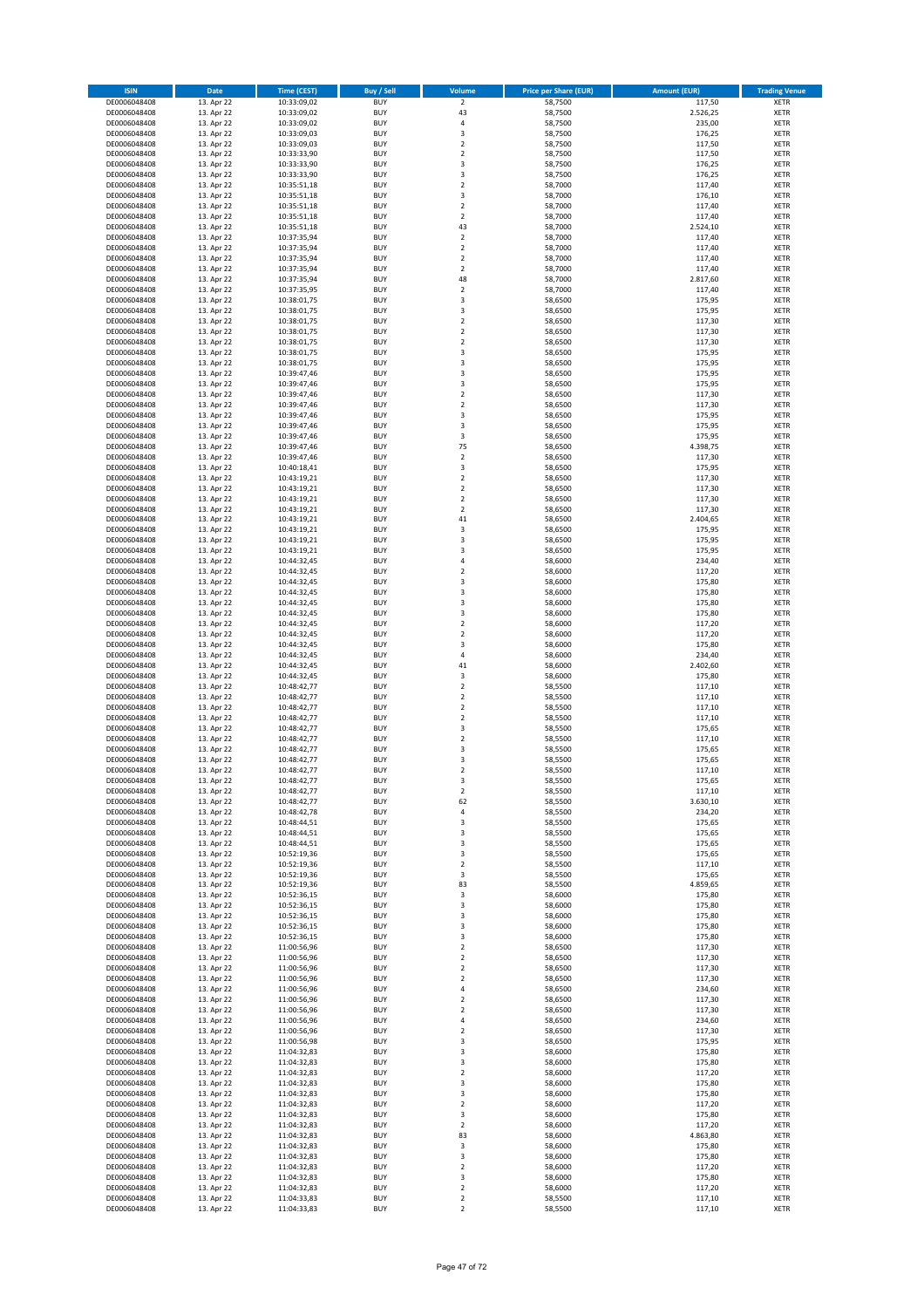| <b>ISIN</b>                  | Date                     | Time (CEST)                | Buy / Sell               | Volume                                    | <b>Price per Share (EUR)</b> | <b>Amount (EUR)</b> | <b>Trading Venue</b>       |
|------------------------------|--------------------------|----------------------------|--------------------------|-------------------------------------------|------------------------------|---------------------|----------------------------|
| DE0006048408                 | 13. Apr 22               | 11:04:33,83                | <b>BUY</b>               | $\overline{\mathbf{3}}$                   | 58,5500                      | 175,65              | <b>XETR</b>                |
| DE0006048408<br>DE0006048408 | 13. Apr 22<br>13. Apr 22 | 11:04:33,83<br>11:04:33,83 | <b>BUY</b><br><b>BUY</b> | 3<br>3                                    | 58,5500<br>58,5500           | 175,65<br>175,65    | XETR<br>XETR               |
| DE0006048408                 | 13. Apr 22               | 11:04:33,83                | <b>BUY</b>               | 3                                         | 58,5500                      | 175,65              | XETR                       |
| DE0006048408                 | 13. Apr 22               | 11:04:33,83                | <b>BUY</b>               | $\mathbf 2$                               | 58,5500                      | 117,10              | XETR                       |
| DE0006048408                 | 13. Apr 22               | 11:04:33,83                | <b>BUY</b>               | 25                                        | 58,5500                      | 1.463,75            | <b>XETR</b>                |
| DE0006048408                 | 13. Apr 22               | 11:04:33,83                | <b>BUY</b>               | 3                                         | 58,5500                      | 175,65              | <b>XETR</b>                |
| DE0006048408<br>DE0006048408 | 13. Apr 22<br>13. Apr 22 | 11:04:33,83<br>11:04:33,85 | <b>BUY</b><br><b>BUY</b> | 59<br>4                                   | 58,5500<br>58,5500           | 3.454,45<br>234,20  | <b>XETR</b><br><b>XETR</b> |
| DE0006048408                 | 13. Apr 22               | 11:09:03,91                | <b>BUY</b>               | $\overline{a}$                            | 58,7000                      | 234,80              | <b>XETR</b>                |
| DE0006048408                 | 13. Apr 22               | 11:09:03,91                | <b>BUY</b>               | $\mathbf 2$                               | 58,7000                      | 117,40              | <b>XETR</b>                |
| DE0006048408                 | 13. Apr 22               | 11:09:03,91                | <b>BUY</b>               | 159                                       | 58,7000                      | 9.333,30            | <b>XETR</b>                |
| DE0006048408                 | 13. Apr 22               | 11:15:30,05                | <b>BUY</b>               | 3                                         | 58,7000                      | 176,10              | XETR                       |
| DE0006048408                 | 13. Apr 22               | 11:15:30,05                | <b>BUY</b>               | 3<br>$\mathbf 2$                          | 58,7000                      | 176,10              | <b>XETR</b>                |
| DE0006048408<br>DE0006048408 | 13. Apr 22<br>13. Apr 22 | 11:15:30,05<br>11:15:30,05 | <b>BUY</b><br><b>BUY</b> | $\mathbf 2$                               | 58,7000<br>58,7000           | 117,40<br>117,40    | XETR<br><b>XETR</b>        |
| DE0006048408                 | 13. Apr 22               | 11:15:30,05                | <b>BUY</b>               | $\mathbf 2$                               | 58,7000                      | 117,40              | XETR                       |
| DE0006048408                 | 13. Apr 22               | 11:15:30,05                | <b>BUY</b>               | $\mathbf 2$                               | 58,7000                      | 117,40              | <b>XETR</b>                |
| DE0006048408                 | 13. Apr 22               | 11:15:30,05                | <b>BUY</b>               | $\mathbf 2$                               | 58,7000                      | 117,40              | XETR                       |
| DE0006048408                 | 13. Apr 22               | 11:15:30,05                | <b>BUY</b>               | $\mathbf 2$                               | 58,7000                      | 117,40              | <b>XETR</b>                |
| DE0006048408<br>DE0006048408 | 13. Apr 22<br>13. Apr 22 | 11:15:30,05<br>11:15:30,05 | <b>BUY</b><br><b>BUY</b> | 3<br>$\mathbf 2$                          | 58,7000<br>58,7000           | 176,10<br>117,40    | <b>XETR</b><br>XETR        |
| DE0006048408                 | 13. Apr 22               | 11:15:30,05                | <b>BUY</b>               | 3                                         | 58,7000                      | 176,10              | <b>XETR</b>                |
| DE0006048408                 | 13. Apr 22               | 11:15:30,05                | <b>BUY</b>               | $\mathbf 2$                               | 58,7000                      | 117,40              | <b>XETR</b>                |
| DE0006048408                 | 13. Apr 22               | 11:15:30,05                | <b>BUY</b>               | 4                                         | 58,7000                      | 234,80              | <b>XETR</b>                |
| DE0006048408                 | 13. Apr 22               | 11:15:30,05                | <b>BUY</b>               | $\mathbf 2$                               | 58,7000                      | 117,40              | <b>XETR</b>                |
| DE0006048408<br>DE0006048408 | 13. Apr 22<br>13. Apr 22 | 11:15:30,05<br>11:15:30,05 | <b>BUY</b><br><b>BUY</b> | $\overline{\mathbf{c}}$<br>$\overline{2}$ | 58,7000<br>58,7000           | 117,40<br>117,40    | <b>XETR</b><br><b>XETR</b> |
| DE0006048408                 | 13. Apr 22               | 11:15:30,05                | <b>BUY</b>               | $\mathbf 2$                               | 58,7000                      | 117,40              | <b>XETR</b>                |
| DE0006048408                 | 13. Apr 22               | 11:15:30,05                | <b>BUY</b>               | 132                                       | 58,7000                      | 7.748,40            | XETR                       |
| DE0006048408                 | 13. Apr 22               | 11:15:30,05                | <b>BUY</b>               | $\sqrt{2}$                                | 58,7000                      | 117,40              | <b>XETR</b>                |
| DE0006048408                 | 13. Apr 22               | 11:15:30,06                | <b>BUY</b>               | $\mathbf 2$                               | 58,7000                      | 117,40              | <b>XETR</b>                |
| DE0006048408                 | 13. Apr 22               | 11:15:30,06                | <b>BUY</b><br><b>BUY</b> | $\overline{\mathbf{c}}$<br>$\mathbf 2$    | 58,7000<br>58,6500           | 117,40<br>117,30    | <b>XETR</b><br>XETR        |
| DE0006048408<br>DE0006048408 | 13. Apr 22<br>13. Apr 22 | 11:18:38,33<br>11:18:38,33 | <b>BUY</b>               | 3                                         | 58,6500                      | 175,95              | <b>XETR</b>                |
| DE0006048408                 | 13. Apr 22               | 11:18:38,33                | <b>BUY</b>               | $\mathbf 2$                               | 58,6500                      | 117,30              | XETR                       |
| DE0006048408                 | 13. Apr 22               | 11:18:38,33                | <b>BUY</b>               | 3                                         | 58,6500                      | 175,95              | <b>XETR</b>                |
| DE0006048408                 | 13. Apr 22               | 11:18:38,33                | <b>BUY</b>               | 41                                        | 58,6500                      | 2.404,65            | XETR                       |
| DE0006048408                 | 13. Apr 22               | 11:29:14,07                | <b>BUY</b>               | 4                                         | 58,7000                      | 234,80              | <b>XETR</b>                |
| DE0006048408<br>DE0006048408 | 13. Apr 22               | 11:29:14,07                | <b>BUY</b><br><b>BUY</b> | 4<br>$\overline{\mathbf{c}}$              | 58,7000                      | 234,80              | <b>XETR</b><br><b>XETR</b> |
| DE0006048408                 | 13. Apr 22<br>13. Apr 22 | 11:29:14,07<br>11:29:14,07 | <b>BUY</b>               | 3                                         | 58,7000<br>58,7000           | 117,40<br>176,10    | <b>XETR</b>                |
| DE0006048408                 | 13. Apr 22               | 11:29:14,07                | <b>BUY</b>               | 5                                         | 58,7000                      | 293,50              | <b>XETR</b>                |
| DE0006048408                 | 13. Apr 22               | 11:29:14,07                | <b>BUY</b>               | $\mathbf 2$                               | 58,7000                      | 117,40              | <b>XETR</b>                |
| DE0006048408                 | 13. Apr 22               | 11:29:14,07                | <b>BUY</b>               | 3                                         | 58,7000                      | 176,10              | <b>XETR</b>                |
| DE0006048408                 | 13. Apr 22               | 11:29:14,07                | <b>BUY</b>               | 5                                         | 58,7000                      | 293,50              | XETR                       |
| DE0006048408<br>DE0006048408 | 13. Apr 22<br>13. Apr 22 | 11:29:14,07                | <b>BUY</b><br><b>BUY</b> | 177<br>3                                  | 58,7000<br>58,7000           | 10.389,90           | XETR<br><b>XETR</b>        |
| DE0006048408                 | 13. Apr 22               | 11:29:14,07<br>11:29:14,07 | <b>BUY</b>               | 4                                         | 58,7000                      | 176,10<br>234,80    | <b>XETR</b>                |
| DE0006048408                 | 13. Apr 22               | 11:29:14,08                | <b>BUY</b>               | 3                                         | 58,7000                      | 176,10              | <b>XETR</b>                |
| DE0006048408                 | 13. Apr 22               | 11:29:25,82                | <b>BUY</b>               | 3                                         | 58,7000                      | 176,10              | <b>XETR</b>                |
| DE0006048408                 | 13. Apr 22               | 11:29:25,82                | <b>BUY</b>               | 3                                         | 58,7000                      | 176,10              | <b>XETR</b>                |
| DE0006048408                 | 13. Apr 22               | 11:29:25,82                | <b>BUY</b>               | $\mathbf 2$                               | 58,7000                      | 117,40              | <b>XETR</b>                |
| DE0006048408<br>DE0006048408 | 13. Apr 22<br>13. Apr 22 | 11:29:25,82<br>11:29:25,82 | <b>BUY</b><br><b>BUY</b> | $\mathbf 2$<br>$\mathbf 2$                | 58,7000<br>58,7000           | 117,40<br>117,40    | <b>XETR</b><br>XETR        |
| DE0006048408                 | 13. Apr 22               | 11:29:25,82                | <b>BUY</b>               | 3                                         | 58,7000                      | 176,10              | <b>XETR</b>                |
| DE0006048408                 | 13. Apr 22               | 11:29:25,82                | <b>BUY</b>               | $\mathbf 2$                               | 58,7000                      | 117,40              | <b>XETR</b>                |
| DE0006048408                 | 13. Apr 22               | 11:29:25,82                | <b>BUY</b>               | 20                                        | 58,7000                      | 1.174,00            | <b>XETR</b>                |
| DE0006048408                 | 13. Apr 22               | 11:29:25,82                | <b>BUY</b>               | 100                                       | 58,7000                      | 5.870,00            | <b>XETR</b>                |
| DE0006048408                 | 13. Apr 22               | 11:29:51,10                | <b>BUY</b>               | $\overline{\mathbf{c}}$<br>$\mathbf 2$    | 58,7000                      | 117,40              | <b>XETR</b>                |
| DE0006048408<br>DE0006048408 | 13. Apr 22<br>13. Apr 22 | 11:29:51,10<br>11:29:51,10 | <b>BUY</b><br><b>BUY</b> | $\overline{\mathbf{c}}$                   | 58,7000<br>58,7000           | 117,40<br>117,40    | XETR<br><b>XETR</b>        |
| DE0006048408                 | 13. Apr 22               | 11:29:51,10                | <b>BUY</b>               | $\mathbf 2$                               | 58,7000                      | 117,40              | XETR                       |
| DE0006048408                 | 13. Apr 22               | 11:29:51,10                | <b>BUY</b>               | $\overline{\mathbf{c}}$                   | 58,7000                      | 117,40              | <b>XETR</b>                |
| DE0006048408                 | 13. Apr 22               | 11:29:51,10                | <b>BUY</b>               | 4                                         | 58,7000                      | 234,80              | <b>XETR</b>                |
| DE0006048408                 | 13. Apr 22               | 11:29:51,10                | <b>BUY</b>               | 2                                         | 58,7000                      | 117,40              | XETR                       |
| DE0006048408<br>DE0006048408 | 13. Apr 22<br>13. Apr 22 | 11:29:51,10<br>11:29:51,10 | <b>BUY</b><br><b>BUY</b> | $\boldsymbol{2}$<br>3                     | 58,7000<br>58,7000           | 117,40<br>176,10    | XETR<br>XETR               |
| DE0006048408                 | 13. Apr 22               | 11:29:51,10                | <b>BUY</b>               | 12                                        | 58,7000                      | 704,40              | XETR                       |
| DE0006048408                 | 13. Apr 22               | 11:29:51,18                | <b>BUY</b>               | 3                                         | 58,7000                      | 176,10              | <b>XETR</b>                |
| DE0006048408                 | 13. Apr 22               | 11:29:51,18                | <b>BUY</b>               | 4                                         | 58,7000                      | 234,80              | XETR                       |
| DE0006048408                 | 13. Apr 22               | 11:29:51,18                | <b>BUY</b>               | $\overline{\mathbf{2}}$                   | 58,7000                      | 117,40              | <b>XETR</b>                |
| DE0006048408<br>DE0006048408 | 13. Apr 22<br>13. Apr 22 | 11:33:01,76<br>11:33:01,76 | <b>BUY</b><br><b>BUY</b> | 3<br>3                                    | 58,6500<br>58,6500           | 175,95<br>175,95    | XETR<br><b>XETR</b>        |
| DE0006048408                 | 13. Apr 22               | 11:33:01,76                | <b>BUY</b>               | 3                                         | 58,6500                      | 175,95              | XETR                       |
| DE0006048408                 | 13. Apr 22               | 11:33:01,76                | <b>BUY</b>               | 2                                         | 58,6500                      | 117,30              | <b>XETR</b>                |
| DE0006048408                 | 13. Apr 22               | 11:33:01,76                | <b>BUY</b>               | 3                                         | 58,6500                      | 175,95              | XETR                       |
| DE0006048408                 | 13. Apr 22               | 11:33:01,76                | <b>BUY</b>               | 4                                         | 58,6500                      | 234,60              | <b>XETR</b>                |
| DE0006048408                 | 13. Apr 22<br>13. Apr 22 | 11:33:01,76                | <b>BUY</b>               | 3                                         | 58,6500<br>58,6500           | 175,95              | XETR                       |
| DE0006048408<br>DE0006048408 | 13. Apr 22               | 11:33:01,76<br>11:33:01,76 | <b>BUY</b><br><b>BUY</b> | 2<br>$\mathbf 2$                          | 58,6500                      | 117,30<br>117,30    | <b>XETR</b><br>XETR        |
| DE0006048408                 | 13. Apr 22               | 11:33:01,76                | <b>BUY</b>               | 2                                         | 58,6500                      | 117,30              | <b>XETR</b>                |
| DE0006048408                 | 13. Apr 22               | 11:33:01,76                | <b>BUY</b>               | 3                                         | 58,6500                      | 175,95              | XETR                       |
| DE0006048408                 | 13. Apr 22               | 11:33:01,76                | <b>BUY</b>               | 65                                        | 58,6500                      | 3.812,25            | <b>XETR</b>                |
| DE0006048408                 | 13. Apr 22               | 11:35:40,25                | <b>BUY</b>               | 3                                         | 58,6500                      | 175,95              | XETR                       |
| DE0006048408<br>DE0006048408 | 13. Apr 22<br>13. Apr 22 | 11:35:40,25<br>11:35:40,25 | <b>BUY</b><br><b>BUY</b> | 3<br>3                                    | 58,6500<br>58,6500           | 175,95<br>175,95    | <b>XETR</b><br><b>XETR</b> |
| DE0006048408                 | 13. Apr 22               | 11:35:40,25                | <b>BUY</b>               | 3                                         | 58,6500                      | 175,95              | XETR                       |
| DE0006048408                 | 13. Apr 22               | 11:35:55,49                | <b>BUY</b>               | $\overline{\mathbf{c}}$                   | 58,6000                      | 117,20              | <b>XETR</b>                |
| DE0006048408                 | 13. Apr 22               | 11:35:55,49                | <b>BUY</b>               | $\mathbf 2$                               | 58,6000                      | 117,20              | XETR                       |
| DE0006048408                 | 13. Apr 22               | 11:35:55,49                | <b>BUY</b>               | $\overline{\mathbf{c}}$                   | 58,6000                      | 117,20              | <b>XETR</b>                |
| DE0006048408<br>DE0006048408 | 13. Apr 22<br>13. Apr 22 | 11:35:55,49<br>11:35:55,49 | <b>BUY</b><br><b>BUY</b> | 2<br>$\overline{\mathbf{c}}$              | 58,6000<br>58,6000           | 117,20<br>117,20    | XETR<br><b>XETR</b>        |
| DE0006048408                 | 13. Apr 22               | 11:35:55,49                | <b>BUY</b>               | 4                                         | 58,6000                      | 234,40              | XETR                       |
| DE0006048408                 | 13. Apr 22               | 11:35:55,49                | <b>BUY</b>               | 2                                         | 58,6000                      | 117,20              | <b>XETR</b>                |
| DE0006048408                 | 13. Apr 22               | 11:35:55,49                | <b>BUY</b>               | 2                                         | 58,6000                      | 117,20              | XETR                       |
| DE0006048408                 | 13. Apr 22               | 11:35:55,49                | <b>BUY</b>               | 3                                         | 58,6000                      | 175,80              | <b>XETR</b>                |
| DE0006048408<br>DE0006048408 | 13. Apr 22               | 11:35:55,49                | <b>BUY</b><br><b>BUY</b> | 4                                         | 58,6000                      | 234,40              | XETR                       |
| DE0006048408                 | 13. Apr 22<br>13. Apr 22 | 11:35:55,49<br>11:35:55,49 | <b>BUY</b>               | 3<br>4                                    | 58,6000<br>58,6000           | 175,80<br>234,40    | <b>XETR</b><br><b>XETR</b> |
| DE0006048408                 | 13. Apr 22               | 11:35:55,49                | <b>BUY</b>               | 4                                         | 58,6000                      | 234,40              | <b>XETR</b>                |
| DE0006048408                 | 13. Apr 22               | 11:35:55,49                | <b>BUY</b>               | 166                                       | 58,6000                      | 9.727,60            | XETR                       |
| DE0006048408                 | 13. Apr 22               | 11:35:55,49                | <b>BUY</b>               | 3                                         | 58,6000                      | 175,80              | <b>XETR</b>                |
| DE0006048408                 | 13. Apr 22               | 11:35:55,49                | <b>BUY</b>               | 3                                         | 58,6000                      | 175,80              | XETR                       |
| DE0006048408<br>DE0006048408 | 13. Apr 22<br>13. Apr 22 | 11:35:55,51<br>11:35:55,51 | <b>BUY</b><br><b>BUY</b> | $\mathbf 2$<br>3                          | 58,6000<br>58,6000           | 117,20<br>175,80    | XETR<br>XETR               |
| DE0006048408                 | 13. Apr 22               | 11:35:55,51                | <b>BUY</b>               | 3                                         | 58,6000                      | 175,80              | <b>XETR</b>                |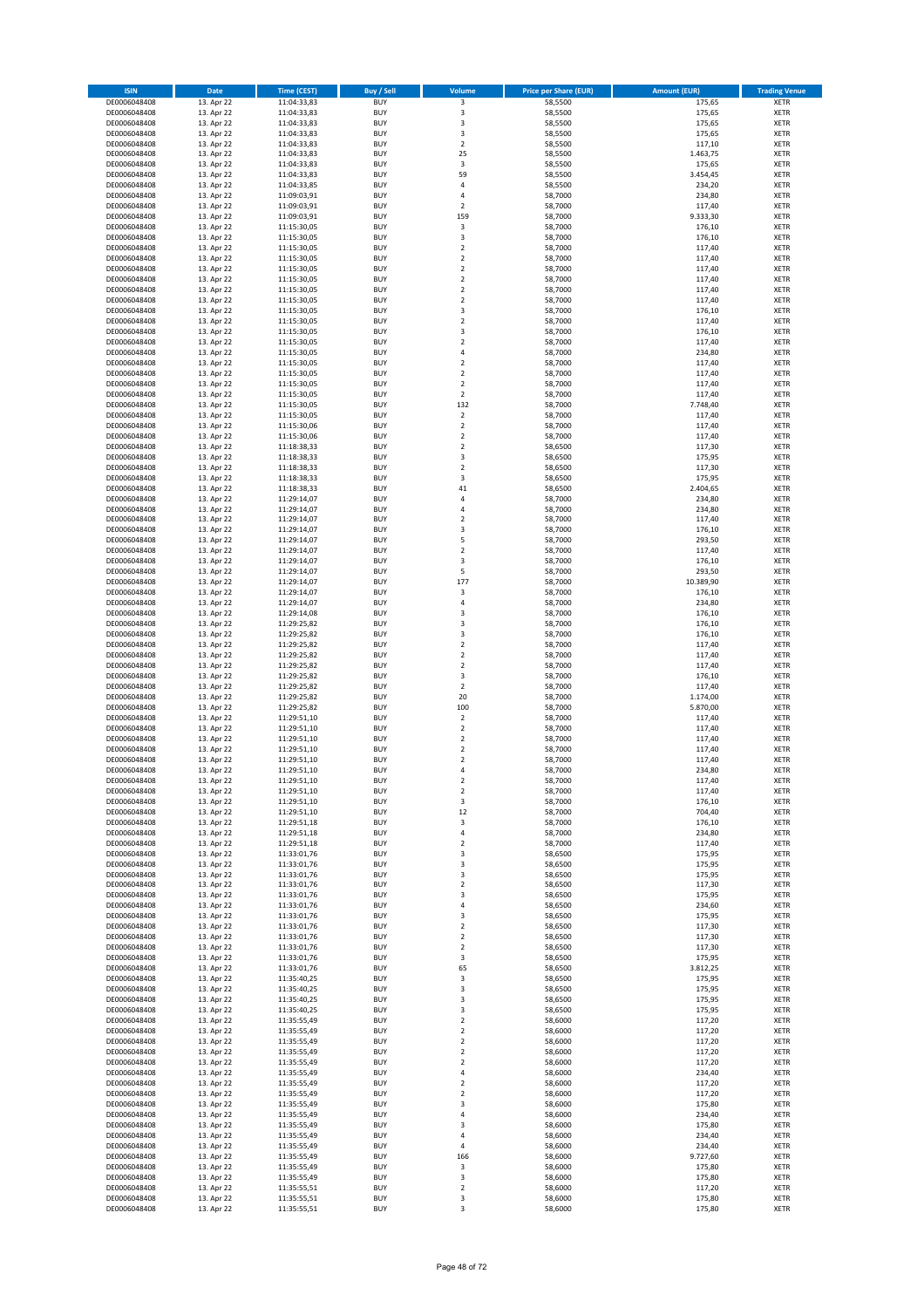| <b>ISIN</b>                  | Date                     | <b>Time (CEST)</b>         | <b>Buy / Sell</b>        | Volume                             | <b>Price per Share (EUR)</b> | <b>Amount (EUR)</b> | <b>Trading Venue</b>       |
|------------------------------|--------------------------|----------------------------|--------------------------|------------------------------------|------------------------------|---------------------|----------------------------|
| DE0006048408                 | 13. Apr 22               | 11:38:20,10                | <b>BUY</b>               | $\overline{2}$                     | 58,6500                      | 117,30              | <b>XETR</b>                |
| DE0006048408                 | 13. Apr 22               | 11:38:20,10                | <b>BUY</b>               | $\mathsf 3$                        | 58,6500                      | 175,95              | <b>XETR</b>                |
| DE0006048408<br>DE0006048408 | 13. Apr 22<br>13. Apr 22 | 11:38:20,10<br>11:38:20,10 | <b>BUY</b><br><b>BUY</b> | 3<br>$\sqrt{4}$                    | 58,6500<br>58,6500           | 175,95<br>234,60    | <b>XETR</b><br><b>XETR</b> |
| DE0006048408                 | 13. Apr 22               | 11:38:20,10                | <b>BUY</b>               | 70                                 | 58,6500                      | 4.105,50            | <b>XETR</b>                |
| DE0006048408                 | 13. Apr 22               | 11:38:20,10                | <b>BUY</b>               | 3                                  | 58,6500                      | 175,95              | <b>XETR</b>                |
| DE0006048408                 | 13. Apr 22               | 11:38:20,10                | <b>BUY</b>               | 3                                  | 58,6500                      | 175,95              | <b>XETR</b>                |
| DE0006048408                 | 13. Apr 22               | 11:38:20,10                | <b>BUY</b>               | $\overline{2}$                     | 58,6500                      | 117,30              | <b>XETR</b>                |
| DE0006048408                 | 13. Apr 22               | 11:39:17,15                | <b>BUY</b><br><b>BUY</b> | 3<br>$\overline{2}$                | 58,6000                      | 175,80              | <b>XETR</b><br><b>XETR</b> |
| DE0006048408<br>DE0006048408 | 13. Apr 22<br>13. Apr 22 | 11:39:17,15<br>11:39:17,15 | <b>BUY</b>               | $\overline{\mathbf{3}}$            | 58,6000<br>58,6000           | 117,20<br>175,80    | XETR                       |
| DE0006048408                 | 13. Apr 22               | 11:39:17,15                | <b>BUY</b>               | 3                                  | 58,6000                      | 175,80              | <b>XETR</b>                |
| DE0006048408                 | 13. Apr 22               | 11:39:17,15                | <b>BUY</b>               | 3                                  | 58,6000                      | 175,80              | XETR                       |
| DE0006048408                 | 13. Apr 22               | 11:39:17,15                | <b>BUY</b>               | $\overline{2}$                     | 58,6000                      | 117,20              | <b>XETR</b>                |
| DE0006048408                 | 13. Apr 22               | 11:39:17,15                | <b>BUY</b>               | 5                                  | 58,6000                      | 293,00              | XETR                       |
| DE0006048408<br>DE0006048408 | 13. Apr 22<br>13. Apr 22 | 11:39:17,15<br>11:39:17,17 | <b>BUY</b><br><b>BUY</b> | $\overline{2}$<br>$\sqrt{4}$       | 58,6000<br>58,6000           | 117,20<br>234,40    | <b>XETR</b><br>XETR        |
| DE0006048408                 | 13. Apr 22               | 11:39:17,20                | <b>BUY</b>               | $\overline{4}$                     | 58,6000                      | 234,40              | <b>XETR</b>                |
| DE0006048408                 | 13. Apr 22               | 11:39:17,39                | <b>BUY</b>               | 3                                  | 58,6000                      | 175,80              | XETR                       |
| DE0006048408                 | 13. Apr 22               | 11:39:17,56                | <b>BUY</b>               | 3                                  | 58,5500                      | 175,65              | <b>XETR</b>                |
| DE0006048408                 | 13. Apr 22               | 11:39:17,56                | <b>BUY</b><br><b>BUY</b> | 3<br>89                            | 58,5500                      | 175,65              | <b>XETR</b><br><b>XETR</b> |
| DE0006048408<br>DE0006048408 | 13. Apr 22<br>13. Apr 22 | 11:39:17,56<br>11:39:17,60 | <b>BUY</b>               | 3                                  | 58,5500<br>58,5500           | 5.210,95<br>175,65  | <b>XETR</b>                |
| DE0006048408                 | 13. Apr 22               | 11:39:19,37                | <b>BUY</b>               | $\overline{\mathbf{3}}$            | 58,5000                      | 175,50              | <b>XETR</b>                |
| DE0006048408                 | 13. Apr 22               | 11:39:19,37                | <b>BUY</b>               | 3                                  | 58,5000                      | 175,50              | <b>XETR</b>                |
| DE0006048408                 | 13. Apr 22               | 11:39:19,37                | <b>BUY</b>               | 5                                  | 58,5000                      | 292,50              | <b>XETR</b>                |
| DE0006048408                 | 13. Apr 22               | 11:39:19,37                | <b>BUY</b>               | 3                                  | 58,5000                      | 175,50              | <b>XETR</b>                |
| DE0006048408<br>DE0006048408 | 13. Apr 22<br>13. Apr 22 | 11:39:19,39<br>11:39:19,39 | <b>BUY</b><br><b>BUY</b> | 3<br>$\sqrt{4}$                    | 58,5000<br>58,5000           | 175,50<br>234,00    | <b>XETR</b><br><b>XETR</b> |
| DE0006048408                 | 13. Apr 22               | 11:43:07,27                | <b>BUY</b>               | $\sqrt{2}$                         | 58,5000                      | 117,00              | <b>XETR</b>                |
| DE0006048408                 | 13. Apr 22               | 11:43:07,27                | <b>BUY</b>               | 3                                  | 58,5000                      | 175,50              | <b>XETR</b>                |
| DE0006048408                 | 13. Apr 22               | 11:43:07,27                | <b>BUY</b>               | $\mathbf 2$                        | 58,5000                      | 117,00              | <b>XETR</b>                |
| DE0006048408<br>DE0006048408 | 13. Apr 22               | 11:43:07,27                | <b>BUY</b><br><b>BUY</b> | $\overline{2}$                     | 58,5000                      | 117,00              | <b>XETR</b>                |
| DE0006048408                 | 13. Apr 22<br>13. Apr 22 | 11:43:07,27<br>11:43:07,27 | <b>BUY</b>               | 3<br>$\overline{2}$                | 58,5000<br>58,5000           | 175,50<br>117,00    | XETR<br><b>XETR</b>        |
| DE0006048408                 | 13. Apr 22               | 11:45:06,04                | <b>BUY</b>               | $\mathbf 2$                        | 58,5000                      | 117,00              | XETR                       |
| DE0006048408                 | 13. Apr 22               | 11:45:06,04                | <b>BUY</b>               | 3                                  | 58,5000                      | 175,50              | <b>XETR</b>                |
| DE0006048408                 | 13. Apr 22               | 11:47:13,04                | <b>BUY</b>               | $\mathbf 2$                        | 58,5000                      | 117,00              | XETR                       |
| DE0006048408                 | 13. Apr 22               | 11:47:13,04                | <b>BUY</b>               | 3                                  | 58,5000                      | 175,50              | <b>XETR</b>                |
| DE0006048408<br>DE0006048408 | 13. Apr 22<br>13. Apr 22 | 11:49:11,82                | <b>BUY</b><br><b>BUY</b> | $\overline{2}$<br>3                | 58,5000<br>58,5000           | 117,00<br>175,50    | <b>XETR</b><br><b>XETR</b> |
| DE0006048408                 | 13. Apr 22               | 11:50:35,98<br>11:50:35,98 | <b>BUY</b>               | $\sqrt{4}$                         | 58,5000                      | 234,00              | <b>XETR</b>                |
| DE0006048408                 | 13. Apr 22               | 11:50:35,98                | <b>BUY</b>               | $\overline{2}$                     | 58,5000                      | 117,00              | <b>XETR</b>                |
| DE0006048408                 | 13. Apr 22               | 11:50:35,98                | <b>BUY</b>               | $\overline{2}$                     | 58,5000                      | 117,00              | <b>XETR</b>                |
| DE0006048408                 | 13. Apr 22               | 11:50:35,98                | <b>BUY</b>               | $\sqrt{4}$                         | 58,5000                      | 234,00              | <b>XETR</b>                |
| DE0006048408                 | 13. Apr 22               | 11:50:35,98                | <b>BUY</b>               | $\sqrt{2}$                         | 58,5000                      | 117,00              | <b>XETR</b>                |
| DE0006048408<br>DE0006048408 | 13. Apr 22<br>13. Apr 22 | 11:50:35,98<br>11:50:35,98 | <b>BUY</b><br><b>BUY</b> | $\mathbf 2$<br>$\sqrt{2}$          | 58,5000<br>58,5000           | 117,00<br>117,00    | <b>XETR</b><br><b>XETR</b> |
| DE0006048408                 | 13. Apr 22               | 11:50:35,98                | <b>BUY</b>               | 116                                | 58,5000                      | 6.786,00            | <b>XETR</b>                |
| DE0006048408                 | 13. Apr 22               | 11:50:35,98                | <b>BUY</b>               | $\mathbf 2$                        | 58,5000                      | 117,00              | <b>XETR</b>                |
| DE0006048408                 | 13. Apr 22               | 11:55:02,03                | <b>BUY</b>               | $\boldsymbol{2}$                   | 58,5000                      | 117,00              | <b>XETR</b>                |
| DE0006048408                 | 13. Apr 22               | 11:56:48,84                | <b>BUY</b>               | 3                                  | 58,4500                      | 175,35              | <b>XETR</b>                |
| DE0006048408<br>DE0006048408 | 13. Apr 22<br>13. Apr 22 | 11:56:48,84<br>11:56:48,84 | <b>BUY</b><br><b>BUY</b> | $\mathbf 2$<br>3                   | 58,4500<br>58,4500           | 116,90<br>175,35    | <b>XETR</b><br><b>XETR</b> |
| DE0006048408                 | 13. Apr 22               | 11:56:48,84                | <b>BUY</b>               | $\sqrt{4}$                         | 58,4500                      | 233,80              | <b>XETR</b>                |
| DE0006048408                 | 13. Apr 22               | 11:56:48,84                | <b>BUY</b>               | 3                                  | 58,4500                      | 175,35              | <b>XETR</b>                |
| DE0006048408                 | 13. Apr 22               | 11:56:48,84                | <b>BUY</b>               | $\sqrt{4}$                         | 58,4500                      | 233,80              | <b>XETR</b>                |
| DE0006048408                 | 13. Apr 22               | 11:56:48,84                | <b>BUY</b>               | $\overline{4}$                     | 58,4500                      | 233,80              | <b>XETR</b>                |
| DE0006048408<br>DE0006048408 | 13. Apr 22<br>13. Apr 22 | 11:56:48,84<br>11:56:48,84 | <b>BUY</b><br><b>BUY</b> | 3<br>3                             | 58,4500<br>58,4500           | 175,35<br>175,35    | <b>XETR</b><br><b>XETR</b> |
| DE0006048408                 | 13. Apr 22               | 11:56:48,84                | <b>BUY</b>               | $\overline{\mathbf{3}}$            | 58,4500                      | 175,35              | XETR                       |
| DE0006048408                 | 13. Apr 22               | 11:56:48,84                | <b>BUY</b>               | $\overline{2}$                     | 58,4500                      | 116,90              | <b>XETR</b>                |
| DE0006048408                 | 13. Apr 22               | 11:56:48,84                | <b>BUY</b>               | 3                                  | 58,4500                      | 175,35              | XETR                       |
| DE0006048408                 | 13. Apr 22               | 11:56:48,84                | <b>BUY</b><br><b>BUY</b> | 11<br>$\overline{a}$               | 58,4500                      | 642,95              | <b>XETR</b>                |
| DE0006048408<br>DE0006048408 | 13. Apr 22<br>13. Apr 22 | 11:56:48,84<br>11:56:48,84 | <b>BUY</b>               | 3                                  | 58,4500<br>58,4500           | 233,80<br>175,35    | <b>XETR</b><br>XETR        |
| DE0006048408                 | 13. Apr 22               | 11:56:48,84                | <b>BUY</b>               | $\mathbf 2$                        | 58,4500                      | 116,90              | XETR                       |
| DE0006048408                 | 13. Apr 22               | 11:56:48,84                | <b>BUY</b>               | 3                                  | 58,4500                      | 175,35              | XETR                       |
| DE0006048408                 | 13. Apr 22               | 11:56:48,84                | <b>BUY</b>               | 3                                  | 58,4500                      | 175,35              | <b>XETR</b>                |
| DE0006048408                 | 13. Apr 22               | 11:56:48,84                | <b>BUY</b>               | 4                                  | 58,4500                      | 233,80              | <b>XETR</b>                |
| DE0006048408<br>DE0006048408 | 13. Apr 22<br>13. Apr 22 | 11:56:48,84<br>11:56:48,84 | <b>BUY</b><br><b>BUY</b> | 4<br>189                           | 58,4500<br>58,4500           | 233,80<br>11.047,05 | XETR<br><b>XETR</b>        |
| DE0006048408                 | 13. Apr 22               | 11:56:48,86                | <b>BUY</b>               | $\boldsymbol{2}$                   | 58,4500                      | 116,90              | XETR                       |
| DE0006048408                 | 13. Apr 22               | 12:00:28,79                | <b>BUY</b>               | $\mathbf 2$                        | 58,4500                      | 116,90              | <b>XETR</b>                |
| DE0006048408                 | 13. Apr 22               | 12:00:28,79                | <b>BUY</b>               | 4                                  | 58,4500                      | 233,80              | XETR                       |
| DE0006048408<br>DE0006048408 | 13. Apr 22<br>13. Apr 22 | 12:00:28,79<br>12:00:28,79 | <b>BUY</b><br><b>BUY</b> | 3<br>$\boldsymbol{2}$              | 58,4500<br>58,4500           | 175,35<br>116,90    | <b>XETR</b><br>XETR        |
| DE0006048408                 | 13. Apr 22               | 12:00:28,79                | <b>BUY</b>               | 4                                  | 58,4500                      | 233,80              | <b>XETR</b>                |
| DE0006048408                 | 13. Apr 22               | 12:00:28,79                | <b>BUY</b>               | 3                                  | 58,4500                      | 175,35              | XETR                       |
| DE0006048408                 | 13. Apr 22               | 12:00:28,79                | <b>BUY</b>               | $\boldsymbol{2}$                   | 58,4500                      | 116,90              | <b>XETR</b>                |
| DE0006048408                 | 13. Apr 22               | 12:00:28,79                | <b>BUY</b>               | 3                                  | 58,4500                      | 175,35              | <b>XETR</b>                |
| DE0006048408<br>DE0006048408 | 13. Apr 22<br>13. Apr 22 | 12:00:28,79<br>12:00:28,79 | <b>BUY</b><br><b>BUY</b> | $\boldsymbol{2}$<br>$\mathbf 2$    | 58,4500<br>58,4500           | 116,90<br>116,90    | <b>XETR</b><br><b>XETR</b> |
| DE0006048408                 | 13. Apr 22               | 12:00:28,81                | <b>BUY</b>               | $\overline{2}$                     | 58,4500                      | 116,90              | <b>XETR</b>                |
| DE0006048408                 | 13. Apr 22               | 12:00:28,81                | <b>BUY</b>               | $\overline{2}$                     | 58,4500                      | 116,90              | <b>XETR</b>                |
| DE0006048408                 | 13. Apr 22               | 12:06:29,60                | <b>BUY</b>               | 238                                | 58,6500                      | 13.958,70           | <b>XETR</b>                |
| DE0006048408                 | 13. Apr 22               | 12:08:29,58                | <b>BUY</b>               | $\boldsymbol{2}$                   | 58,6000                      | 117,20              | <b>XETR</b>                |
| DE0006048408<br>DE0006048408 | 13. Apr 22<br>13. Apr 22 | 12:08:29,58<br>12:08:29,58 | <b>BUY</b><br><b>BUY</b> | 3<br>$\sqrt{4}$                    | 58,6000<br>58,6000           | 175,80<br>234,40    | XETR<br>XETR               |
| DE0006048408                 | 13. Apr 22               | 12:08:29,58                | <b>BUY</b>               | $\boldsymbol{2}$                   | 58,6000                      | 117,20              | <b>XETR</b>                |
| DE0006048408                 | 13. Apr 22               | 12:08:29,58                | <b>BUY</b>               | $\overline{2}$                     | 58,6000                      | 117,20              | <b>XETR</b>                |
| DE0006048408                 | 13. Apr 22               | 12:08:29,58                | <b>BUY</b>               | 3                                  | 58,6000                      | 175,80              | XETR                       |
| DE0006048408                 | 13. Apr 22               | 12:08:29,58                | <b>BUY</b>               | 3                                  | 58,6000                      | 175,80              | XETR                       |
| DE0006048408<br>DE0006048408 | 13. Apr 22<br>13. Apr 22 | 12:08:29,58<br>12:08:29,58 | <b>BUY</b><br><b>BUY</b> | 3<br>3                             | 58,6000<br>58,6000           | 175,80<br>175,80    | <b>XETR</b><br><b>XETR</b> |
| DE0006048408                 | 13. Apr 22               | 12:08:29,58                | <b>BUY</b>               | 3                                  | 58,6000                      | 175,80              | XETR                       |
| DE0006048408                 | 13. Apr 22               | 12:08:29,58                | <b>BUY</b>               | 211                                | 58,6000                      | 12.364,60           | XETR                       |
| DE0006048408                 | 13. Apr 22               | 12:09:20,10                | <b>BUY</b>               | $\mathbf 2$                        | 58,6000                      | 117,20              | <b>XETR</b>                |
| DE0006048408                 | 13. Apr 22               | 12:09:20,10                | <b>BUY</b>               | $\boldsymbol{2}$                   | 58,6000                      | 117,20              | <b>XETR</b>                |
| DE0006048408<br>DE0006048408 | 13. Apr 22<br>13. Apr 22 | 12:09:20,10<br>12:09:20,10 | <b>BUY</b><br><b>BUY</b> | 3<br>3                             | 58,6000<br>58,6000           | 175,80<br>175,80    | <b>XETR</b><br><b>XETR</b> |
| DE0006048408                 | 13. Apr 22               | 12:09:20,10                | <b>BUY</b>               | $\boldsymbol{2}$                   | 58,6000                      | 117,20              | <b>XETR</b>                |
| DE0006048408                 | 13. Apr 22               | 12:09:20,10                | <b>BUY</b>               | $\overline{2}$                     | 58,6000                      | 117,20              | <b>XETR</b>                |
| DE0006048408                 | 13. Apr 22               | 12:09:20,10                | <b>BUY</b>               | $\mathbf 2$                        | 58,6000                      | 117,20              | <b>XETR</b>                |
| DE0006048408<br>DE0006048408 | 13. Apr 22               | 12:09:20,10<br>12:09:20,10 | <b>BUY</b><br><b>BUY</b> | $\overline{2}$<br>$\boldsymbol{2}$ | 58,6000                      | 117,20<br>117,20    | <b>XETR</b><br><b>XETR</b> |
| DE0006048408                 | 13. Apr 22<br>13. Apr 22 | 12:09:20,10                | <b>BUY</b>               | 14                                 | 58,6000<br>58,6000           | 820,40              | <b>XETR</b>                |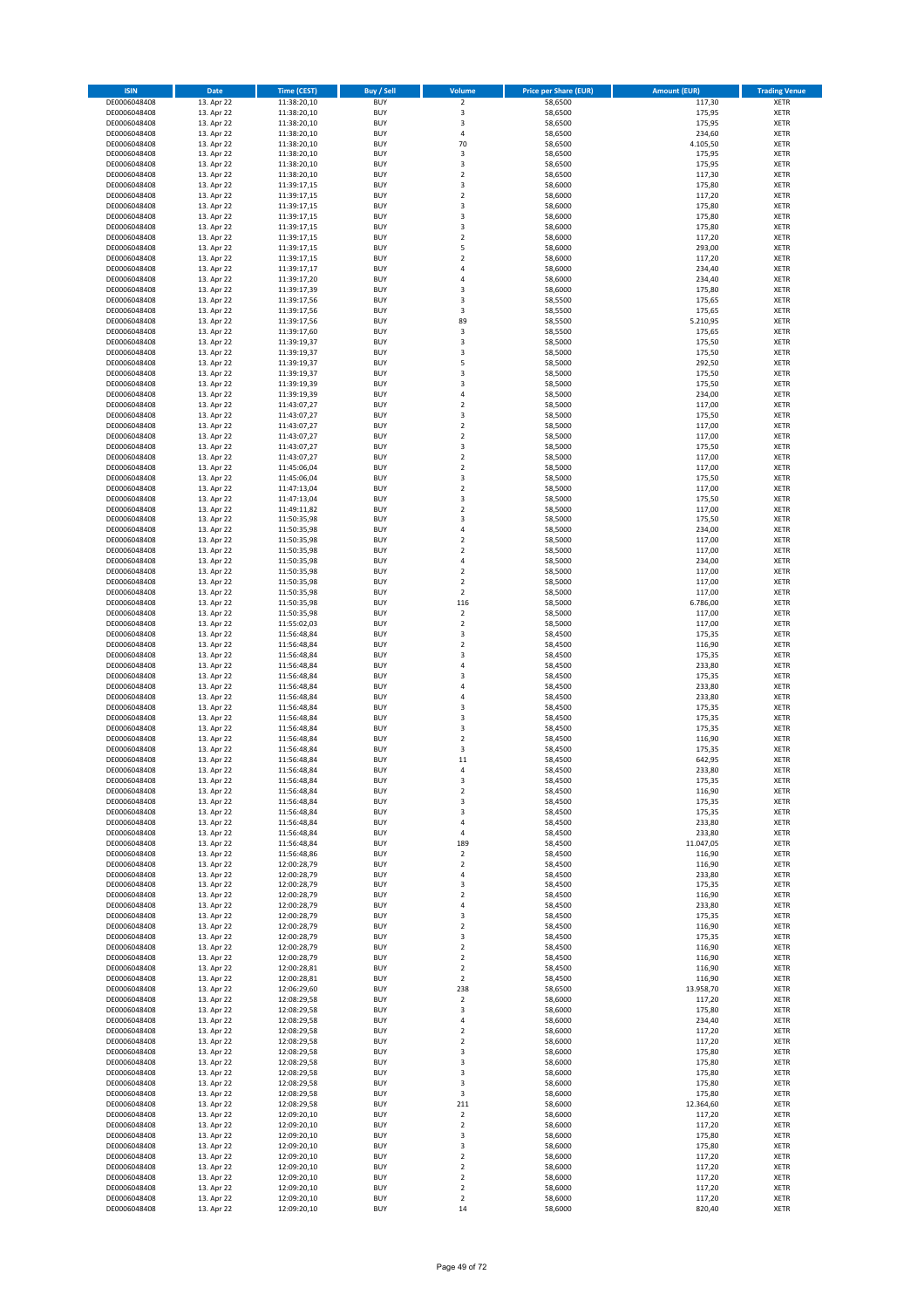| <b>ISIN</b>                  | Date                     | <b>Time (CEST)</b>         | <b>Buy / Sell</b>        | Volume                        | <b>Price per Share (EUR)</b> | <b>Amount (EUR)</b> | <b>Trading Venue</b>       |
|------------------------------|--------------------------|----------------------------|--------------------------|-------------------------------|------------------------------|---------------------|----------------------------|
| DE0006048408                 | 13. Apr 22               | 12:09:20,11                | <b>BUY</b>               | $\overline{2}$                | 58,6000                      | 117,20              | <b>XETR</b>                |
| DE0006048408                 | 13. Apr 22               | 12:09:20,11                | <b>BUY</b>               | 15                            | 58,6000                      | 879,00              | <b>XETR</b>                |
| DE0006048408<br>DE0006048408 | 13. Apr 22<br>13. Apr 22 | 12:09:20,11<br>12:09:23,76 | <b>BUY</b><br><b>BUY</b> | 27<br>$\sqrt{4}$              | 58,6000<br>58,6000           | 1.582,20<br>234,40  | <b>XETR</b><br><b>XETR</b> |
| DE0006048408                 | 13. Apr 22               | 12:09:23,76                | <b>BUY</b>               | $\mathbf 2$                   | 58,6000                      | 117,20              | <b>XETR</b>                |
| DE0006048408                 | 13. Apr 22               | 12:09:23,76                | <b>BUY</b>               | $\overline{2}$                | 58,6000                      | 117,20              | <b>XETR</b>                |
| DE0006048408                 | 13. Apr 22               | 12:09:23,76                | <b>BUY</b>               | $\overline{2}$                | 58,6000                      | 117,20              | <b>XETR</b>                |
| DE0006048408                 | 13. Apr 22               | 12:09:23,76                | <b>BUY</b>               | $\sqrt{4}$                    | 58,6000                      | 234,40              | <b>XETR</b>                |
| DE0006048408<br>DE0006048408 | 13. Apr 22<br>13. Apr 22 | 12:09:23,76                | <b>BUY</b><br><b>BUY</b> | $\overline{2}$<br>3           | 58,6000<br>58,6000           | 117,20<br>175,80    | XETR<br><b>XETR</b>        |
| DE0006048408                 | 13. Apr 22               | 12:09:23,77<br>12:09:55,81 | <b>BUY</b>               | $\overline{\mathbf{3}}$       | 58,5500                      | 175,65              | XETR                       |
| DE0006048408                 | 13. Apr 22               | 12:09:55,81                | <b>BUY</b>               | 3                             | 58,5500                      | 175,65              | <b>XETR</b>                |
| DE0006048408                 | 13. Apr 22               | 12:09:55,81                | <b>BUY</b>               | 3                             | 58,5500                      | 175,65              | XETR                       |
| DE0006048408                 | 13. Apr 22               | 12:09:55,81                | <b>BUY</b>               | 3                             | 58,5500                      | 175,65              | <b>XETR</b>                |
| DE0006048408                 | 13. Apr 22               | 12:09:55,81                | <b>BUY</b>               | $\overline{\mathbf{3}}$       | 58,5500                      | 175,65              | <b>XETR</b>                |
| DE0006048408<br>DE0006048408 | 13. Apr 22<br>13. Apr 22 | 12:09:55,81<br>12:09:55,81 | <b>BUY</b><br><b>BUY</b> | 3<br>3                        | 58,5500<br>58,5500           | 175,65<br>175,65    | <b>XETR</b><br>XETR        |
| DE0006048408                 | 13. Apr 22               | 12:09:55,81                | <b>BUY</b>               | $\overline{2}$                | 58,5500                      | 117,10              | <b>XETR</b>                |
| DE0006048408                 | 13. Apr 22               | 12:09:55,81                | <b>BUY</b>               | $\mathbf 2$                   | 58,5500                      | 117,10              | XETR                       |
| DE0006048408                 | 13. Apr 22               | 12:09:55,81                | <b>BUY</b>               | $\overline{2}$                | 58,5500                      | 117,10              | <b>XETR</b>                |
| DE0006048408                 | 13. Apr 22               | 12:11:22,86                | <b>BUY</b>               | $\sqrt{4}$                    | 58,5500                      | 234,20              | <b>XETR</b>                |
| DE0006048408<br>DE0006048408 | 13. Apr 22<br>13. Apr 22 | 12:11:22,86<br>12:11:22,86 | <b>BUY</b><br><b>BUY</b> | 3<br>3                        | 58,5500<br>58,5500           | 175,65<br>175,65    | <b>XETR</b><br><b>XETR</b> |
| DE0006048408                 | 13. Apr 22               | 12:11:22,86                | <b>BUY</b>               | $\mathbf 2$                   | 58,5500                      | 117,10              | <b>XETR</b>                |
| DE0006048408                 | 13. Apr 22               | 12:11:22,86                | <b>BUY</b>               | 3                             | 58,5500                      | 175,65              | <b>XETR</b>                |
| DE0006048408                 | 13. Apr 22               | 12:11:22,86                | <b>BUY</b>               | $\overline{2}$                | 58,5500                      | 117,10              | <b>XETR</b>                |
| DE0006048408                 | 13. Apr 22               | 12:11:22,86                | <b>BUY</b>               | $\overline{4}$                | 58,5500                      | 234,20              | <b>XETR</b>                |
| DE0006048408<br>DE0006048408 | 13. Apr 22               | 12:11:22,86<br>12:11:22,86 | <b>BUY</b><br><b>BUY</b> | 3<br>$\overline{2}$           | 58,5500                      | 175,65              | <b>XETR</b><br><b>XETR</b> |
| DE0006048408                 | 13. Apr 22<br>13. Apr 22 | 12:11:22,86                | <b>BUY</b>               | $\mathbf 2$                   | 58,5500<br>58,5500           | 117,10<br>117,10    | <b>XETR</b>                |
| DE0006048408                 | 13. Apr 22               | 12:11:22,86                | <b>BUY</b>               | 22                            | 58,5500                      | 1.288,10            | <b>XETR</b>                |
| DE0006048408                 | 13. Apr 22               | 12:11:22,86                | <b>BUY</b>               | 22                            | 58,5500                      | 1.288,10            | <b>XETR</b>                |
| DE0006048408                 | 13. Apr 22               | 12:11:22,86                | <b>BUY</b>               | 9                             | 58,5500                      | 526,95              | <b>XETR</b>                |
| DE0006048408                 | 13. Apr 22               | 12:11:22,86                | <b>BUY</b>               | 15                            | 58,5500                      | 878,25              | XETR                       |
| DE0006048408<br>DE0006048408 | 13. Apr 22<br>13. Apr 22 | 12:11:35,70<br>12:11:35,70 | <b>BUY</b><br><b>BUY</b> | $\overline{2}$<br>$\mathbf 2$ | 58,5500<br>58,5500           | 117,10<br>117,10    | <b>XETR</b><br>XETR        |
| DE0006048408                 | 13. Apr 22               | 12:11:35,70                | <b>BUY</b>               | 3                             | 58,5500                      | 175,65              | <b>XETR</b>                |
| DE0006048408                 | 13. Apr 22               | 12:11:35,70                | <b>BUY</b>               | $\boldsymbol{2}$              | 58,5500                      | 117,10              | <b>XETR</b>                |
| DE0006048408                 | 13. Apr 22               | 12:11:35,70                | <b>BUY</b>               | 3                             | 58,5500                      | 175,65              | <b>XETR</b>                |
| DE0006048408                 | 13. Apr 22               | 12:11:35,70                | <b>BUY</b>               | $\overline{2}$                | 58,5500                      | 117,10              | <b>XETR</b>                |
| DE0006048408<br>DE0006048408 | 13. Apr 22<br>13. Apr 22 | 12:11:35,70<br>12:11:35,70 | <b>BUY</b><br><b>BUY</b> | $\mathbf 2$<br>$\overline{2}$ | 58,5500<br>58,5500           | 117,10<br>117,10    | <b>XETR</b><br><b>XETR</b> |
| DE0006048408                 | 13. Apr 22               | 12:11:38,08                | <b>BUY</b>               | $\overline{2}$                | 58,5500                      | 117,10              | <b>XETR</b>                |
| DE0006048408                 | 13. Apr 22               | 12:11:38,08                | <b>BUY</b>               | $\overline{2}$                | 58,5500                      | 117,10              | <b>XETR</b>                |
| DE0006048408                 | 13. Apr 22               | 12:11:38,08                | <b>BUY</b>               | $\sqrt{4}$                    | 58,5500                      | 234,20              | <b>XETR</b>                |
| DE0006048408                 | 13. Apr 22               | 12:11:38,08                | <b>BUY</b>               | 3                             | 58,5500                      | 175,65              | <b>XETR</b>                |
| DE0006048408                 | 13. Apr 22               | 12:11:42,04                | <b>BUY</b>               | 4<br>$\overline{4}$           | 58,5500                      | 234,20              | <b>XETR</b>                |
| DE0006048408<br>DE0006048408 | 13. Apr 22<br>13. Apr 22 | 12:11:42,04<br>12:11:42,04 | <b>BUY</b><br><b>BUY</b> | 3                             | 58,5500<br>58,5500           | 234,20<br>175,65    | <b>XETR</b><br><b>XETR</b> |
| DE0006048408                 | 13. Apr 22               | 12:11:42,04                | <b>BUY</b>               | 3                             | 58,5500                      | 175,65              | <b>XETR</b>                |
| DE0006048408                 | 13. Apr 22               | 12:11:42,04                | <b>BUY</b>               | 3                             | 58,5500                      | 175,65              | <b>XETR</b>                |
| DE0006048408                 | 13. Apr 22               | 12:11:42,04                | <b>BUY</b>               | $\overline{2}$                | 58,5500                      | 117,10              | <b>XETR</b>                |
| DE0006048408                 | 13. Apr 22               | 12:13:22,00                | <b>BUY</b>               | 3                             | 58,5500                      | 175,65              | <b>XETR</b>                |
| DE0006048408<br>DE0006048408 | 13. Apr 22<br>13. Apr 22 | 12:22:57,72<br>12:22:57,72 | <b>BUY</b><br><b>BUY</b> | 3<br>3                        | 58,6500<br>58,6500           | 175,95<br>175,95    | <b>XETR</b><br><b>XETR</b> |
| DE0006048408                 | 13. Apr 22               | 12:23:16,42                | <b>BUY</b>               | $\overline{2}$                | 58,6000                      | 117,20              | <b>XETR</b>                |
| DE0006048408                 | 13. Apr 22               | 12:23:16,42                | <b>BUY</b>               | $\mathbf 2$                   | 58,6000                      | 117,20              | <b>XETR</b>                |
| DE0006048408                 | 13. Apr 22               | 12:23:16,42                | <b>BUY</b>               | 3                             | 58,6000                      | 175,80              | <b>XETR</b>                |
| DE0006048408                 | 13. Apr 22               | 12:23:16,42                | <b>BUY</b>               | $\mathbf 2$                   | 58,6000                      | 117,20              | <b>XETR</b>                |
| DE0006048408                 | 13. Apr 22               | 12:23:16,42<br>12:23:16,42 | <b>BUY</b>               | $\overline{2}$                | 58,6000                      | 117,20              | <b>XETR</b>                |
| DE0006048408<br>DE0006048408 | 13. Apr 22<br>13. Apr 22 | 12:23:16,42                | <b>BUY</b><br><b>BUY</b> | $\mathbf 2$<br>3              | 58,6000<br>58,6000           | 117,20<br>175,80    | XETR<br><b>XETR</b>        |
| DE0006048408                 | 13. Apr 22               | 12:23:16,42                | <b>BUY</b>               | $\sqrt{2}$                    | 58,6000                      | 117,20              | <b>XETR</b>                |
| DE0006048408                 | 13. Apr 22               | 12:23:16,42                | <b>BUY</b>               | 4                             | 58,6000                      | 234,40              | <b>XETR</b>                |
| DE0006048408                 | 13. Apr 22               | 12:23:16,42                | <b>BUY</b>               | $\overline{2}$                | 58,6000                      | 117,20              | <b>XETR</b>                |
| DE0006048408                 | 13. Apr 22               | 12:23:16,42                | <b>BUY</b>               | 3                             | 58,6000                      | 175,80              | XETR                       |
| DE0006048408<br>DE0006048408 | 13. Apr 22<br>13. Apr 22 | 12:23:16,42<br>12:23:16,42 | <b>BUY</b><br><b>BUY</b> | $\mathbf 2$<br>3              | 58,6000<br>58,6000           | 117,20<br>175,80    | XETR<br>XETR               |
| DE0006048408                 | 13. Apr 22               | 12:23:16,42                | <b>BUY</b>               | 3                             | 58,6000                      | 175,80              | <b>XETR</b>                |
| DE0006048408                 | 13. Apr 22               | 12:23:16,42                | <b>BUY</b>               | 83                            | 58,6000                      | 4.863,80            | <b>XETR</b>                |
| DE0006048408                 | 13. Apr 22               | 12:23:16,42                | <b>BUY</b>               | 3                             | 58,6000                      | 175,80              | XETR                       |
| DE0006048408                 | 13. Apr 22               | 12:23:16,42                | <b>BUY</b>               | $\mathbf 2$                   | 58,6000                      | 117,20              | <b>XETR</b>                |
| DE0006048408<br>DE0006048408 | 13. Apr 22<br>13. Apr 22 | 12:23:16,42<br>12:23:22,77 | <b>BUY</b><br><b>BUY</b> | 3<br>3                        | 58,6000<br>58,6000           | 175,80<br>175,80    | XETR<br><b>XETR</b>        |
| DE0006048408                 | 13. Apr 22               | 12:23:22,77                | <b>BUY</b>               | $\mathbf 2$                   | 58,6000                      | 117,20              | XETR                       |
| DE0006048408                 | 13. Apr 22               | 12:23:22,77                | <b>BUY</b>               | 3                             | 58,6000                      | 175,80              | <b>XETR</b>                |
| DE0006048408                 | 13. Apr 22               | 12:23:22,77                | <b>BUY</b>               | $\sqrt{2}$                    | 58,6000                      | 117,20              | <b>XETR</b>                |
| DE0006048408                 | 13. Apr 22               | 12:23:22,77                | <b>BUY</b>               | $\overline{2}$                | 58,6000                      | 117,20              | <b>XETR</b>                |
| DE0006048408                 | 13. Apr 22               | 12:23:22,77<br>12:23:22,77 | <b>BUY</b><br><b>BUY</b> | 3                             | 58,6000<br>58,6000           | 175,80              | XETR                       |
| DE0006048408<br>DE0006048408 | 13. Apr 22<br>13. Apr 22 | 12:23:22,77                | <b>BUY</b>               | 4<br>3                        | 58,6000                      | 234,40<br>175,80    | <b>XETR</b><br><b>XETR</b> |
| DE0006048408                 | 13. Apr 22               | 12:23:22,77                | <b>BUY</b>               | $\mathbf 2$                   | 58,6000                      | 117,20              | <b>XETR</b>                |
| DE0006048408                 | 13. Apr 22               | 12:23:22,77                | <b>BUY</b>               | 3                             | 58,6000                      | 175,80              | <b>XETR</b>                |
| DE0006048408                 | 13. Apr 22               | 12:23:22,77                | <b>BUY</b>               | 3                             | 58,6000                      | 175,80              | <b>XETR</b>                |
| DE0006048408                 | 13. Apr 22               | 12:23:22,77                | <b>BUY</b>               | $\mathbf 2$                   | 58,6000                      | 117,20              | <b>XETR</b>                |
| DE0006048408<br>DE0006048408 | 13. Apr 22<br>13. Apr 22 | 12:23:22,77<br>12:23:22,77 | <b>BUY</b><br><b>BUY</b> | 86<br>16                      | 58,6000<br>58,6000           | 5.039,60<br>937,60  | <b>XETR</b><br><b>XETR</b> |
| DE0006048408                 | 13. Apr 22               | 12:23:22,78                | <b>BUY</b>               | $\mathbf 2$                   | 58,6000                      | 117,20              | XETR                       |
| DE0006048408                 | 13. Apr 22               | 12:23:22,78                | <b>BUY</b>               | $\mathbf 2$                   | 58,6000                      | 117,20              | XETR                       |
| DE0006048408                 | 13. Apr 22               | 12:23:22,78                | <b>BUY</b>               | $\sqrt{2}$                    | 58,6000                      | 117,20              | <b>XETR</b>                |
| DE0006048408                 | 13. Apr 22               | 12:23:51,66                | <b>BUY</b>               | 3                             | 58,6000                      | 175,80              | <b>XETR</b>                |
| DE0006048408<br>DE0006048408 | 13. Apr 22<br>13. Apr 22 | 12:23:51,66<br>12:23:51,66 | <b>BUY</b><br><b>BUY</b> | 4<br>$\overline{2}$           | 58,6000<br>58,6000           | 234,40<br>117,20    | XETR<br>XETR               |
| DE0006048408                 | 13. Apr 22               | 12:23:51,66                | <b>BUY</b>               | $\mathbf 2$                   | 58,6000                      | 117,20              | XETR                       |
| DE0006048408                 | 13. Apr 22               | 12:23:51,66                | <b>BUY</b>               | 3                             | 58,6000                      | 175,80              | <b>XETR</b>                |
| DE0006048408                 | 13. Apr 22               | 12:23:53,78                | <b>BUY</b>               | 3                             | 58,6000                      | 175,80              | XETR                       |
| DE0006048408                 | 13. Apr 22               | 12:23:53,78                | <b>BUY</b>               | $\mathbf 2$                   | 58,6000                      | 117,20              | XETR                       |
| DE0006048408                 | 13. Apr 22               | 12:23:53,78                | <b>BUY</b>               | $\mathbf 2$                   | 58,6000                      | 117,20              | XETR                       |
| DE0006048408<br>DE0006048408 | 13. Apr 22<br>13. Apr 22 | 12:23:53,79<br>12:24:10,16 | <b>BUY</b><br><b>BUY</b> | $\mathbf 2$<br>4              | 58,6000<br>58,6000           | 117,20<br>234,40    | <b>XETR</b><br><b>XETR</b> |
| DE0006048408                 | 13. Apr 22               | 12:24:10,16                | <b>BUY</b>               | $\overline{4}$                | 58,6000                      | 234,40              | <b>XETR</b>                |
| DE0006048408                 | 13. Apr 22               | 12:24:10,16                | <b>BUY</b>               | $\overline{4}$                | 58,6000                      | 234,40              | <b>XETR</b>                |
| DE0006048408                 | 13. Apr 22               | 12:24:49,11                | <b>BUY</b>               | 3                             | 58,6000                      | 175,80              | <b>XETR</b>                |
| DE0006048408                 | 13. Apr 22               | 12:25:22,69                | <b>BUY</b>               | $\mathbf 2$                   | 58,5500                      | 117,10              | <b>XETR</b>                |
| DE0006048408<br>DE0006048408 | 13. Apr 22<br>13. Apr 22 | 12:25:22,69<br>12:25:22,69 | <b>BUY</b><br><b>BUY</b> | $\overline{2}$<br>$\mathbf 2$ | 58,5500<br>58,5500           | 117,10<br>117,10    | <b>XETR</b><br><b>XETR</b> |
| DE0006048408                 | 13. Apr 22               | 12:25:22,69                | <b>BUY</b>               | $\mathbf 2$                   | 58,5500                      | 117,10              | <b>XETR</b>                |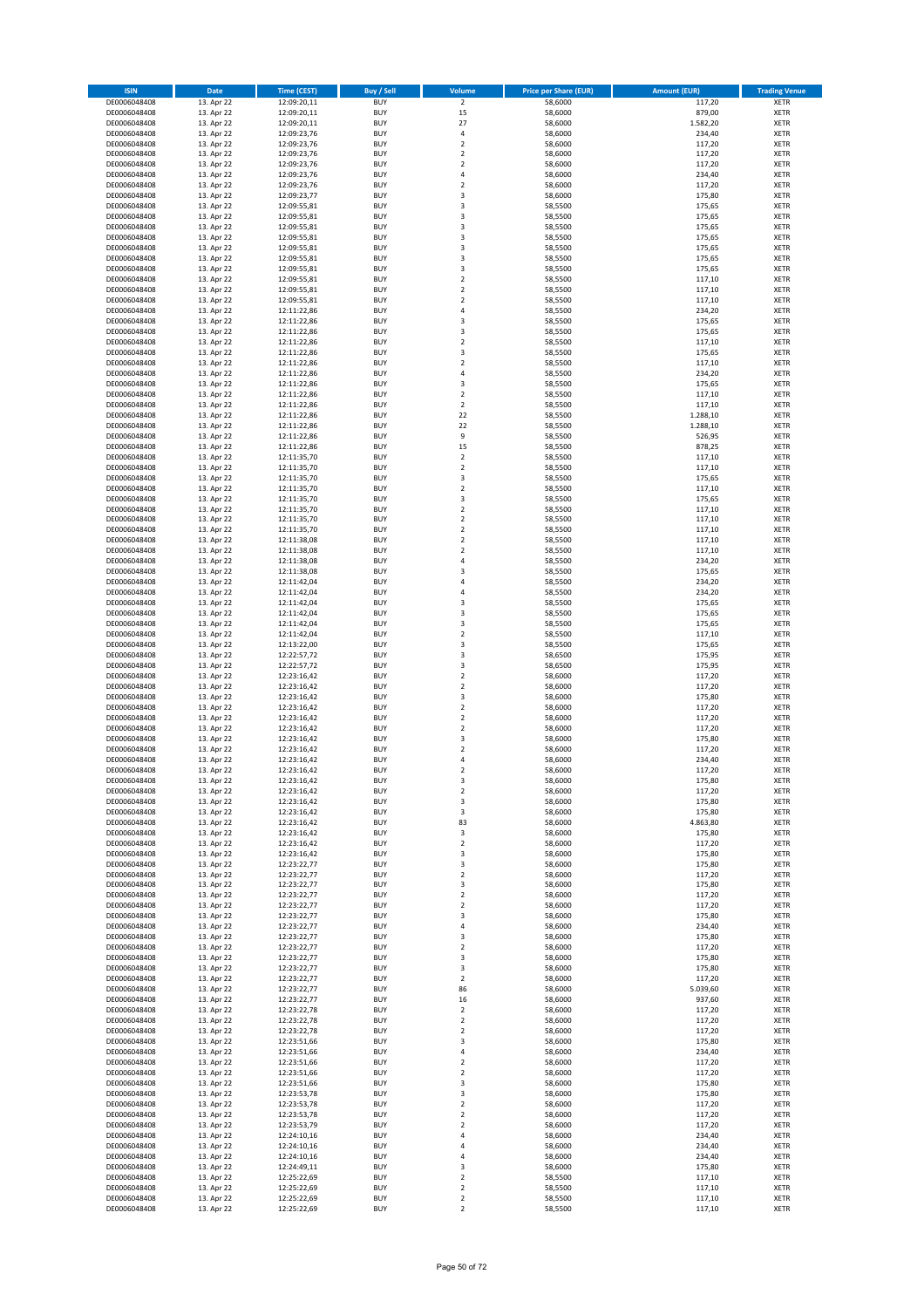| <b>ISIN</b>                  | Date                     | <b>Time (CEST)</b>         | <b>Buy / Sell</b>        | Volume                                    | <b>Price per Share (EUR)</b> | <b>Amount (EUR)</b> | <b>Trading Venue</b>       |
|------------------------------|--------------------------|----------------------------|--------------------------|-------------------------------------------|------------------------------|---------------------|----------------------------|
| DE0006048408                 | 13. Apr 22               | 12:25:22,69                | <b>BUY</b>               | $\overline{2}$                            | 58,5500                      | 117,10              | <b>XETR</b>                |
| DE0006048408                 | 13. Apr 22               | 12:25:22,69                | <b>BUY</b>               | 49                                        | 58,5500                      | 2.868,95            | <b>XETR</b>                |
| DE0006048408<br>DE0006048408 | 13. Apr 22<br>13. Apr 22 | 12:25:22,70<br>12:25:22,70 | <b>BUY</b><br><b>BUY</b> | 3<br>$\mathbf 2$                          | 58,5500<br>58,5500           | 175,65<br>117,10    | <b>XETR</b><br><b>XETR</b> |
| DE0006048408                 | 13. Apr 22               | 12:25:30,00                | <b>BUY</b>               | 66                                        | 58,5000                      | 3.861,00            | <b>XETR</b>                |
| DE0006048408                 | 13. Apr 22               | 12:25:30,02                | <b>BUY</b>               | 60                                        | 58,5000                      | 3.510,00            | <b>XETR</b>                |
| DE0006048408                 | 13. Apr 22               | 12:27:13,57                | <b>BUY</b>               | $\overline{2}$                            | 58,5000                      | 117,00              | <b>XETR</b>                |
| DE0006048408                 | 13. Apr 22               | 12:27:13,57                | <b>BUY</b>               | $\mathbf 2$                               | 58,5000                      | 117,00              | <b>XETR</b>                |
| DE0006048408<br>DE0006048408 | 13. Apr 22<br>13. Apr 22 | 12:27:13,57                | <b>BUY</b><br><b>BUY</b> | $\sqrt{2}$<br>$\overline{2}$              | 58,5000<br>58,4500           | 117,00<br>116,90    | XETR<br><b>XETR</b>        |
| DE0006048408                 | 13. Apr 22               | 12:27:25,51<br>12:27:25,51 | <b>BUY</b>               | 3                                         | 58,4500                      | 175,35              | XETR                       |
| DE0006048408                 | 13. Apr 22               | 12:27:25,51                | <b>BUY</b>               | 67                                        | 58,4500                      | 3.916,15            | <b>XETR</b>                |
| DE0006048408                 | 13. Apr 22               | 12:28:14,03                | <b>BUY</b>               | 3                                         | 58,4000                      | 175,20              | XETR                       |
| DE0006048408                 | 13. Apr 22               | 12:28:14,03                | <b>BUY</b>               | 3                                         | 58,4000                      | 175,20              | <b>XETR</b>                |
| DE0006048408                 | 13. Apr 22               | 12:28:14,03                | <b>BUY</b><br><b>BUY</b> | 3<br>$\overline{7}$                       | 58,4000                      | 175,20              | XETR<br><b>XETR</b>        |
| DE0006048408<br>DE0006048408 | 13. Apr 22<br>13. Apr 22 | 12:28:14,03<br>12:28:14,03 | <b>BUY</b>               | 3                                         | 58,4000<br>58,4000           | 408,80<br>175,20    | XETR                       |
| DE0006048408                 | 13. Apr 22               | 12:28:14,03                | <b>BUY</b>               | 3                                         | 58,4000                      | 175,20              | <b>XETR</b>                |
| DE0006048408                 | 13. Apr 22               | 12:28:14,03                | <b>BUY</b>               | $\overline{2}$                            | 58,4000                      | 116,80              | XETR                       |
| DE0006048408                 | 13. Apr 22               | 12:28:14,03                | <b>BUY</b>               | $\overline{2}$                            | 58,4000                      | 116,80              | <b>XETR</b>                |
| DE0006048408<br>DE0006048408 | 13. Apr 22<br>13. Apr 22 | 12:28:17,80<br>12:29:44,42 | <b>BUY</b><br><b>BUY</b> | 3<br>3                                    | 58,4000<br>58,4000           | 175,20<br>175,20    | <b>XETR</b><br><b>XETR</b> |
| DE0006048408                 | 13. Apr 22               | 12:29:44,42                | <b>BUY</b>               | 3                                         | 58,4000                      | 175,20              | <b>XETR</b>                |
| DE0006048408                 | 13. Apr 22               | 12:33:01,06                | <b>BUY</b>               | 3                                         | 58,5000                      | 175,50              | <b>XETR</b>                |
| DE0006048408                 | 13. Apr 22               | 12:35:35,71                | <b>BUY</b>               | 3                                         | 58,6500                      | 175,95              | <b>XETR</b>                |
| DE0006048408                 | 13. Apr 22               | 12:35:35,71                | <b>BUY</b>               | 4                                         | 58,6500                      | 234,60              | <b>XETR</b>                |
| DE0006048408                 | 13. Apr 22               | 12:35:35,71                | <b>BUY</b>               | 3                                         | 58,6500                      | 175,95              | <b>XETR</b>                |
| DE0006048408<br>DE0006048408 | 13. Apr 22<br>13. Apr 22 | 12:35:35,71<br>12:35:35,71 | <b>BUY</b><br><b>BUY</b> | 3<br>$\overline{2}$                       | 58,6500<br>58,6500           | 175,95<br>117,30    | <b>XETR</b><br><b>XETR</b> |
| DE0006048408                 | 13. Apr 22               | 12:35:35,71                | <b>BUY</b>               | 3                                         | 58,6500                      | 175,95              | <b>XETR</b>                |
| DE0006048408                 | 13. Apr 22               | 12:35:35,71                | <b>BUY</b>               | 3                                         | 58,6500                      | 175,95              | <b>XETR</b>                |
| DE0006048408                 | 13. Apr 22               | 12:35:35,71                | <b>BUY</b>               | 36                                        | 58,6500                      | 2.111,40            | <b>XETR</b>                |
| DE0006048408                 | 13. Apr 22               | 12:35:35,71                | <b>BUY</b>               | 3                                         | 58,6500                      | 175,95<br>1.642,20  | <b>XETR</b>                |
| DE0006048408<br>DE0006048408 | 13. Apr 22<br>13. Apr 22 | 12:35:35,71<br>12:36:20,58 | <b>BUY</b><br><b>BUY</b> | 28<br>$\overline{2}$                      | 58,6500<br>58,6000           | 117,20              | XETR<br><b>XETR</b>        |
| DE0006048408                 | 13. Apr 22               | 12:36:20,58                | <b>BUY</b>               | $\mathbf 2$                               | 58,6000                      | 117,20              | XETR                       |
| DE0006048408                 | 13. Apr 22               | 12:36:20,58                | <b>BUY</b>               | 3                                         | 58,6000                      | 175,80              | <b>XETR</b>                |
| DE0006048408                 | 13. Apr 22               | 12:36:20,58                | <b>BUY</b>               | $\sqrt{4}$                                | 58,5500                      | 234,20              | XETR                       |
| DE0006048408                 | 13. Apr 22               | 12:36:20,58                | <b>BUY</b>               | 3                                         | 58,6000                      | 175,80              | <b>XETR</b>                |
| DE0006048408<br>DE0006048408 | 13. Apr 22<br>13. Apr 22 | 12:36:20,58<br>12:36:20,58 | <b>BUY</b><br><b>BUY</b> | $\overline{2}$<br>3                       | 58,6000<br>58,6000           | 117,20<br>175,80    | <b>XETR</b><br><b>XETR</b> |
| DE0006048408                 | 13. Apr 22               | 12:36:20,58                | <b>BUY</b>               | 3                                         | 58,6500                      | 175,95              | XETR                       |
| DE0006048408                 | 13. Apr 22               | 12:36:20,58                | <b>BUY</b>               | 54                                        | 58,5500                      | 3.161,70            | <b>XETR</b>                |
| DE0006048408                 | 13. Apr 22               | 12:36:20,58                | <b>BUY</b>               | 3                                         | 58,6000                      | 175,80              | <b>XETR</b>                |
| DE0006048408                 | 13. Apr 22               | 12:36:20,58                | <b>BUY</b>               | 48                                        | 58,6500                      | 2.815,20            | <b>XETR</b>                |
| DE0006048408                 | 13. Apr 22               | 12:46:55,09                | <b>BUY</b>               | 4                                         | 58,7000                      | 234,80              | <b>XETR</b>                |
| DE0006048408<br>DE0006048408 | 13. Apr 22<br>13. Apr 22 | 12:46:55,09<br>12:46:55,09 | <b>BUY</b><br><b>BUY</b> | $\sqrt{2}$<br>$\sqrt{2}$                  | 58,7000<br>58,7000           | 117,40<br>117,40    | <b>XETR</b><br><b>XETR</b> |
| DE0006048408                 | 13. Apr 22               | 12:46:55,09                | <b>BUY</b>               | $\mathbf 2$                               | 58,7000                      | 117,40              | <b>XETR</b>                |
| DE0006048408                 | 13. Apr 22               | 12:46:55,09                | <b>BUY</b>               | $\mathbf 2$                               | 58,7000                      | 117,40              | <b>XETR</b>                |
| DE0006048408                 | 13. Apr 22               | 12:46:55,09                | <b>BUY</b>               | $\mathbf 2$                               | 58,7000                      | 117,40              | <b>XETR</b>                |
| DE0006048408                 | 13. Apr 22               | 12:46:55,09                | <b>BUY</b><br><b>BUY</b> | $\overline{2}$<br>$\sqrt{4}$              | 58,7000                      | 117,40              | <b>XETR</b>                |
| DE0006048408<br>DE0006048408 | 13. Apr 22<br>13. Apr 22 | 12:46:55,09<br>12:46:55,09 | <b>BUY</b>               | $\overline{2}$                            | 58,7000<br>58,7000           | 234,80<br>117,40    | <b>XETR</b><br><b>XETR</b> |
| DE0006048408                 | 13. Apr 22               | 12:46:55,09                | <b>BUY</b>               | $\mathbf 2$                               | 58,7000                      | 117,40              | <b>XETR</b>                |
| DE0006048408                 | 13. Apr 22               | 12:46:55,09                | <b>BUY</b>               | $\overline{4}$                            | 58,7000                      | 234,80              | <b>XETR</b>                |
| DE0006048408                 | 13. Apr 22               | 12:46:55,09                | <b>BUY</b>               | $\overline{2}$                            | 58,7000                      | 117,40              | <b>XETR</b>                |
| DE0006048408                 | 13. Apr 22               | 12:46:55,09                | <b>BUY</b>               | 84                                        | 58,7000                      | 4.930,80            | <b>XETR</b>                |
| DE0006048408<br>DE0006048408 | 13. Apr 22<br>13. Apr 22 | 12:46:55,09<br>12:46:55,09 | <b>BUY</b><br><b>BUY</b> | $\overline{2}$<br>$\sqrt{4}$              | 58,7000<br>58,7000           | 117,40<br>234,80    | <b>XETR</b><br><b>XETR</b> |
| DE0006048408                 | 13. Apr 22               | 12:46:55,09                | <b>BUY</b>               | 24                                        | 58,7000                      | 1.408,80            | XETR                       |
| DE0006048408                 | 13. Apr 22               | 12:46:55,10                | <b>BUY</b>               | 3                                         | 58,7000                      | 176,10              | <b>XETR</b>                |
| DE0006048408                 | 13. Apr 22               | 12:46:55,10                | <b>BUY</b>               | 3                                         | 58,7000                      | 176,10              | XETR                       |
| DE0006048408                 | 13. Apr 22               | 12:47:31,54                | <b>BUY</b>               | 3                                         | 58,6500                      | 175,95              | <b>XETR</b>                |
| DE0006048408<br>DE0006048408 | 13. Apr 22<br>13. Apr 22 | 12:47:31,54<br>12:47:31,54 | <b>BUY</b><br><b>BUY</b> | 3<br>4                                    | 58,6500<br>58,6500           | 175,95<br>234,60    | <b>XETR</b><br>XETR        |
| DE0006048408                 | 13. Apr 22               | 12:47:31,54                | <b>BUY</b>               | 3                                         | 58,6500                      | 175,95              | XETR                       |
| DE0006048408                 | 13. Apr 22               | 12:47:31,54                | <b>BUY</b>               | 3                                         | 58,6500                      | 175,95              | XETR                       |
| DE0006048408                 | 13. Apr 22               | 12:47:31,54                | <b>BUY</b>               | 3                                         | 58,6500                      | 175,95              | <b>XETR</b>                |
| DE0006048408                 | 13. Apr 22               | 12:47:31,54                | <b>BUY</b>               | $\sqrt{4}$                                | 58,6500                      | 234,60              | <b>XETR</b>                |
| DE0006048408<br>DE0006048408 | 13. Apr 22<br>13. Apr 22 | 12:47:31,54<br>12:47:31,54 | <b>BUY</b><br><b>BUY</b> | $\sqrt{2}$<br>$\mathbf 2$                 | 58,6500<br>58,6500           | 117,30<br>117,30    | XETR<br><b>XETR</b>        |
| DE0006048408                 | 13. Apr 22               | 12:47:31,54                | <b>BUY</b>               | 3                                         | 58,6500                      | 175,95              | XETR                       |
| DE0006048408                 | 13. Apr 22               | 12:47:31,54                | <b>BUY</b>               | 3                                         | 58,6500                      | 175,95              | <b>XETR</b>                |
| DE0006048408                 | 13. Apr 22               | 12:49:43,07                | <b>BUY</b>               | $\bf{4}$                                  | 58,6500                      | 234,60              | XETR                       |
| DE0006048408<br>DE0006048408 | 13. Apr 22<br>13. Apr 22 | 12:49:43,07<br>12:49:43,07 | <b>BUY</b><br><b>BUY</b> | $\mathbf 2$<br>$\sqrt{4}$                 | 58,6500<br>58,6500           | 117,30<br>234,60    | <b>XETR</b><br>XETR        |
| DE0006048408                 | 13. Apr 22               | 13:08:00,79                | <b>BUY</b>               | 61                                        | 58,8000                      | 3.586,80            | <b>XETR</b>                |
| DE0006048408                 | 13. Apr 22               | 13:09:24,55                | <b>BUY</b>               | 3                                         | 58,8000                      | 176,40              | XETR                       |
| DE0006048408                 | 13. Apr 22               | 13:09:24,55                | <b>BUY</b>               | 4                                         | 58,8000                      | 235,20              | <b>XETR</b>                |
| DE0006048408                 | 13. Apr 22               | 13:09:24,55                | <b>BUY</b>               | $\sqrt{2}$                                | 58,8000                      | 117,60              | <b>XETR</b>                |
| DE0006048408<br>DE0006048408 | 13. Apr 22<br>13. Apr 22 | 13:09:24,55<br>13:09:24,55 | <b>BUY</b><br><b>BUY</b> | 3<br>$\mathbf 2$                          | 58,8000<br>58,8000           | 176,40<br>117,60    | <b>XETR</b><br><b>XETR</b> |
| DE0006048408                 | 13. Apr 22               | 13:09:24,55                | <b>BUY</b>               | 3                                         | 58,8000                      | 176,40              | <b>XETR</b>                |
| DE0006048408                 | 13. Apr 22               | 13:09:24,55                | <b>BUY</b>               | 3                                         | 58,8000                      | 176,40              | <b>XETR</b>                |
| DE0006048408                 | 13. Apr 22               | 13:09:24,55                | <b>BUY</b>               | $\mathbf 2$                               | 58,8000                      | 117,60              | <b>XETR</b>                |
| DE0006048408                 | 13. Apr 22               | 13:09:24,55                | <b>BUY</b>               | 3                                         | 58,8000                      | 176,40              | <b>XETR</b>                |
| DE0006048408<br>DE0006048408 | 13. Apr 22<br>13. Apr 22 | 13:09:24,55<br>13:09:24,55 | <b>BUY</b><br><b>BUY</b> | 3<br>$\mathbf 2$                          | 58,8000<br>58,8000           | 176,40<br>117,60    | XETR<br>XETR               |
| DE0006048408                 | 13. Apr 22               | 13:09:24,55                | <b>BUY</b>               | $\sqrt{2}$                                | 58,8000                      | 117,60              | <b>XETR</b>                |
| DE0006048408                 | 13. Apr 22               | 13:09:24,55                | <b>BUY</b>               | 3                                         | 58,8000                      | 176,40              | <b>XETR</b>                |
| DE0006048408                 | 13. Apr 22               | 13:09:24,55                | <b>BUY</b>               | $\overline{\mathbf{c}}$                   | 58,8000                      | 117,60              | XETR                       |
| DE0006048408                 | 13. Apr 22               | 13:09:24,55                | <b>BUY</b>               | $\overline{2}$                            | 58,8000                      | 117,60              | XETR                       |
| DE0006048408                 | 13. Apr 22               | 13:09:24,55                | <b>BUY</b><br><b>BUY</b> | 3<br>3                                    | 58,8000                      | 176,40              | XETR                       |
| DE0006048408<br>DE0006048408 | 13. Apr 22<br>13. Apr 22 | 13:09:24,55<br>13:09:24,55 | <b>BUY</b>               | 529                                       | 58,8000<br>58,8000           | 176,40<br>31.105,20 | <b>XETR</b><br>XETR        |
| DE0006048408                 | 13. Apr 22               | 13:09:24,55                | <b>BUY</b>               | 51                                        | 58,8000                      | 2.998,80            | XETR                       |
| DE0006048408                 | 13. Apr 22               | 13:09:24,56                | <b>BUY</b>               | 3                                         | 58,8000                      | 176,40              | <b>XETR</b>                |
| DE0006048408                 | 13. Apr 22               | 13:09:24,62                | <b>BUY</b>               | $\mathbf 2$                               | 58,8000                      | 117,60              | <b>XETR</b>                |
| DE0006048408<br>DE0006048408 | 13. Apr 22<br>13. Apr 22 | 13:09:24,62<br>13:09:24,62 | <b>BUY</b><br><b>BUY</b> | $\overline{\mathbf{c}}$<br>$\overline{2}$ | 58,8000<br>58,8000           | 117,60<br>117,60    | <b>XETR</b><br><b>XETR</b> |
| DE0006048408                 | 13. Apr 22               | 13:09:24,62                | <b>BUY</b>               | $\mathbf 2$                               | 58,8000                      | 117,60              | <b>XETR</b>                |
| DE0006048408                 | 13. Apr 22               | 13:09:24,62                | <b>BUY</b>               | $\overline{2}$                            | 58,8000                      | 117,60              | <b>XETR</b>                |
| DE0006048408                 | 13. Apr 22               | 13:15:17,79                | <b>BUY</b>               | 48                                        | 58,7500                      | 2.820,00            | <b>XETR</b>                |
| DE0006048408                 | 13. Apr 22               | 13:16:07,81                | <b>BUY</b>               | $\overline{2}$                            | 58,7000                      | 117,40              | <b>XETR</b>                |
| DE0006048408<br>DE0006048408 | 13. Apr 22<br>13. Apr 22 | 13:16:07,81<br>13:16:07,81 | <b>BUY</b><br><b>BUY</b> | $\mathbf 2$<br>$\mathbf 2$                | 58,7000<br>58,7000           | 117,40<br>117,40    | <b>XETR</b><br><b>XETR</b> |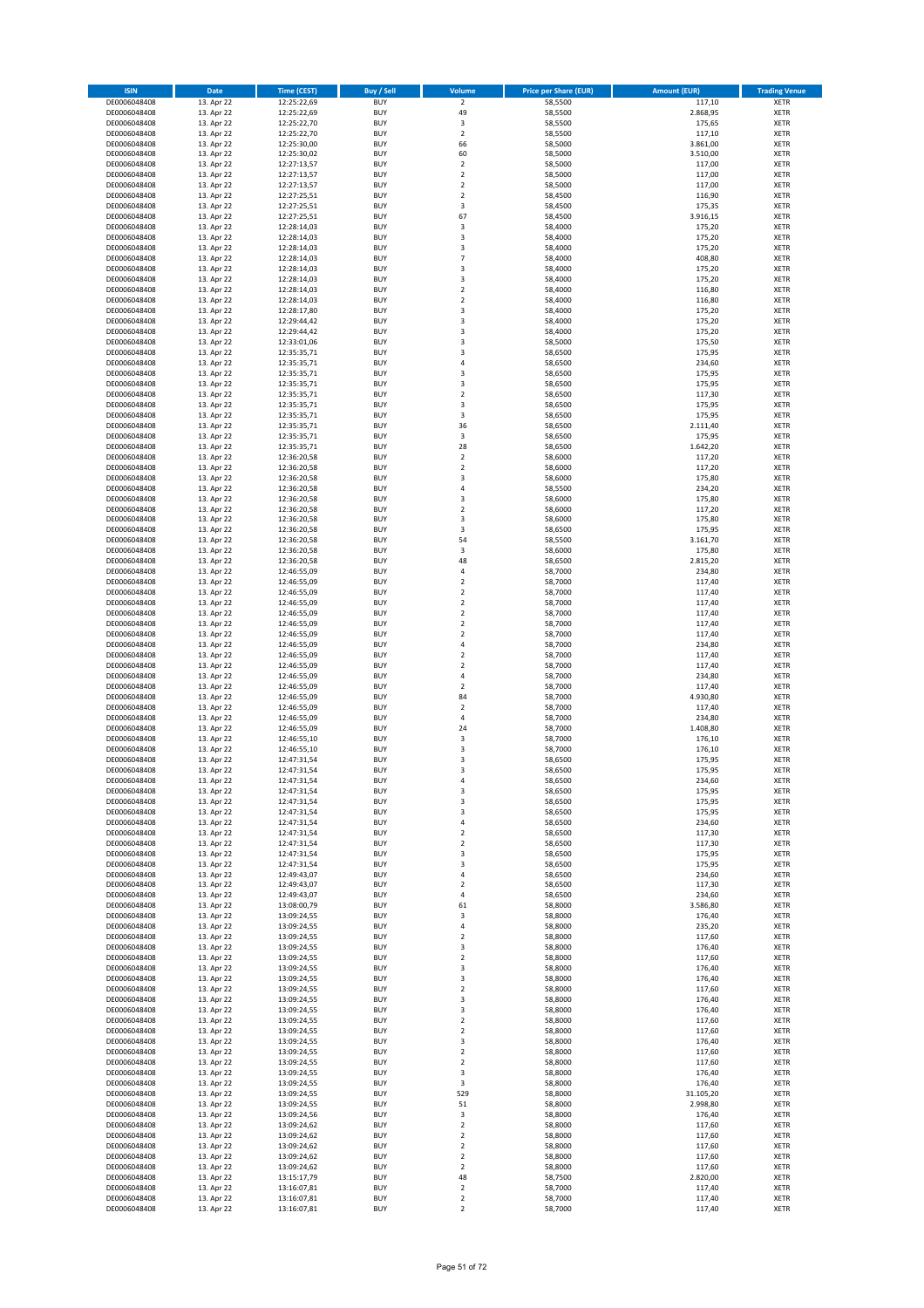| <b>ISIN</b>                  | <b>Date</b>              | <b>Time (CEST)</b>         | Buy / Sell               | Volume                        | <b>Price per Share (EUR)</b> | <b>Amount (EUR)</b> | <b>Trading Venue</b>       |
|------------------------------|--------------------------|----------------------------|--------------------------|-------------------------------|------------------------------|---------------------|----------------------------|
| DE0006048408                 | 13. Apr 22               | 13:16:07,81                | <b>BUY</b>               | $\overline{\mathbf{c}}$       | 58,7000                      | 117,40              | XETR                       |
| DE0006048408<br>DE0006048408 | 13. Apr 22<br>13. Apr 22 | 13:16:07,81<br>13:16:07,81 | <b>BUY</b><br><b>BUY</b> | $\mathbf 2$<br>$\mathbf 2$    | 58,7000<br>58,7000           | 117,40<br>117,40    | XETR<br>XETR               |
| DE0006048408                 | 13. Apr 22               | 13:16:07,81                | <b>BUY</b>               | $\mathbf 2$                   | 58,7000                      | 117,40              | XETR                       |
| DE0006048408                 | 13. Apr 22               | 13:16:07,81                | <b>BUY</b>               | $\mathbf 2$                   | 58,7000                      | 117,40              | XETR                       |
| DE0006048408                 | 13. Apr 22               | 13:16:07,81                | <b>BUY</b>               | $\mathbf 2$                   | 58,7000                      | 117,40              | <b>XETR</b>                |
| DE0006048408<br>DE0006048408 | 13. Apr 22<br>13. Apr 22 | 13:16:07,81<br>13:16:07,81 | <b>BUY</b><br><b>BUY</b> | $\mathbf 2$<br>$\mathbf 2$    | 58,7000<br>58,7000           | 117,40<br>117,40    | <b>XETR</b><br><b>XETR</b> |
| DE0006048408                 | 13. Apr 22               | 13:16:07,81                | <b>BUY</b>               | $\mathbf 2$                   | 58,7000                      | 117,40              | <b>XETR</b>                |
| DE0006048408                 | 13. Apr 22               | 13:16:07,81                | <b>BUY</b>               | $\mathbf 2$                   | 58,7000                      | 117,40              | <b>XETR</b>                |
| DE0006048408                 | 13. Apr 22               | 13:16:07,81                | <b>BUY</b>               | $\mathbf 2$                   | 58,7000                      | 117,40              | XETR                       |
| DE0006048408<br>DE0006048408 | 13. Apr 22               | 13:16:07,81<br>13:16:07,81 | <b>BUY</b><br><b>BUY</b> | $\overline{2}$<br>$\mathbf 2$ | 58,7000<br>58,7000           | 117,40<br>117,40    | <b>XETR</b><br>XETR        |
| DE0006048408                 | 13. Apr 22<br>13. Apr 22 | 13:16:07,81                | <b>BUY</b>               | $\mathbf 2$                   | 58,7000                      | 117,40              | <b>XETR</b>                |
| DE0006048408                 | 13. Apr 22               | 13:16:07,81                | <b>BUY</b>               | $\mathbf 2$                   | 58,7000                      | 117,40              | XETR                       |
| DE0006048408                 | 13. Apr 22               | 13:16:07,81                | <b>BUY</b>               | 49                            | 58,7000                      | 2.876,30            | <b>XETR</b>                |
| DE0006048408<br>DE0006048408 | 13. Apr 22<br>13. Apr 22 | 13:24:41,82                | <b>BUY</b><br><b>BUY</b> | $\mathbf 2$<br>$\mathbf 2$    | 58,7000<br>58,7000           | 117,40<br>117,40    | XETR<br><b>XETR</b>        |
| DE0006048408                 | 13. Apr 22               | 13:24:41,82<br>13:24:41,82 | <b>BUY</b>               | $\mathbf 2$                   | 58,7000                      | 117,40              | XETR                       |
| DE0006048408                 | 13. Apr 22               | 13:24:41,82                | <b>BUY</b>               | $\mathbf 2$                   | 58,7000                      | 117,40              | <b>XETR</b>                |
| DE0006048408                 | 13. Apr 22               | 13:24:41,82                | <b>BUY</b>               | $\mathbf 2$                   | 58,7000                      | 117,40              | XETR                       |
| DE0006048408<br>DE0006048408 | 13. Apr 22<br>13. Apr 22 | 13:24:41,82<br>13:24:41,82 | <b>BUY</b><br><b>BUY</b> | $\mathbf 2$<br>$\mathbf 2$    | 58,7000<br>58,7000           | 117,40<br>117,40    | XETR<br><b>XETR</b>        |
| DE0006048408                 | 13. Apr 22               | 13:24:41,82                | <b>BUY</b>               | $\mathbf 2$                   | 58,7000                      | 117,40              | <b>XETR</b>                |
| DE0006048408                 | 13. Apr 22               | 13:24:41,82                | <b>BUY</b>               | $\mathbf 2$                   | 58,7000                      | 117,40              | <b>XETR</b>                |
| DE0006048408                 | 13. Apr 22               | 13:24:41,82                | <b>BUY</b>               | $\mathbf 2$                   | 58,7000                      | 117,40              | <b>XETR</b>                |
| DE0006048408<br>DE0006048408 | 13. Apr 22<br>13. Apr 22 | 13:24:41,82<br>13:24:41,82 | <b>BUY</b><br><b>BUY</b> | $\mathbf 2$<br>$\mathbf 2$    | 58,7000<br>58,7000           | 117,40<br>117,40    | <b>XETR</b><br><b>XETR</b> |
| DE0006048408                 | 13. Apr 22               | 13:24:41,82                | <b>BUY</b>               | 3                             | 58,7000                      | 176,10              | <b>XETR</b>                |
| DE0006048408                 | 13. Apr 22               | 13:24:41,82                | <b>BUY</b>               | 3                             | 58,7000                      | 176,10              | <b>XETR</b>                |
| DE0006048408                 | 13. Apr 22               | 13:24:41,82                | <b>BUY</b>               | $\mathbf 2$                   | 58,7000                      | 117,40              | <b>XETR</b>                |
| DE0006048408<br>DE0006048408 | 13. Apr 22<br>13. Apr 22 | 13:24:41,82<br>13:24:41,82 | <b>BUY</b><br><b>BUY</b> | 4<br>$\mathbf 2$              | 58,7000<br>58,7000           | 234,80<br>117,40    | <b>XETR</b><br><b>XETR</b> |
| DE0006048408                 | 13. Apr 22               | 13:24:41,82                | <b>BUY</b>               | $\mathbf 2$                   | 58,7000                      | 117,40              | XETR                       |
| DE0006048408                 | 13. Apr 22               | 13:24:41,82                | <b>BUY</b>               | 56                            | 58,7000                      | 3.287,20            | <b>XETR</b>                |
| DE0006048408                 | 13. Apr 22               | 13:24:41,84                | <b>BUY</b><br><b>BUY</b> | $\mathbf 2$<br>$\mathbf 2$    | 58,7000                      | 117,40              | XETR<br><b>XETR</b>        |
| DE0006048408<br>DE0006048408 | 13. Apr 22<br>13. Apr 22 | 13:24:41,84<br>13:24:41,84 | <b>BUY</b>               | $\mathbf 2$                   | 58,7000<br>58,7000           | 117,40<br>117,40    | XETR                       |
| DE0006048408                 | 13. Apr 22               | 13:24:41,84                | <b>BUY</b>               | $\mathbf 2$                   | 58,7000                      | 117,40              | <b>XETR</b>                |
| DE0006048408                 | 13. Apr 22               | 13:30:35,85                | <b>BUY</b>               | 3                             | 58,6500                      | 175,95              | <b>XETR</b>                |
| DE0006048408<br>DE0006048408 | 13. Apr 22<br>13. Apr 22 | 13:30:35,85                | <b>BUY</b><br><b>BUY</b> | $\mathbf 2$<br>53             | 58,6500<br>58,6500           | 117,30<br>3.108,45  | <b>XETR</b><br><b>XETR</b> |
| DE0006048408                 | 13. Apr 22               | 13:30:35,85<br>13:30:35,85 | <b>BUY</b>               | 3                             | 58,6500                      | 175,95              | <b>XETR</b>                |
| DE0006048408                 | 13. Apr 22               | 13:30:35,85                | <b>BUY</b>               | 3                             | 58,6500                      | 175,95              | <b>XETR</b>                |
| DE0006048408                 | 13. Apr 22               | 13:33:01,02                | <b>BUY</b>               | 4                             | 58,6500                      | 234,60              | <b>XETR</b>                |
| DE0006048408<br>DE0006048408 | 13. Apr 22<br>13. Apr 22 | 13:33:01,02<br>13:33:01,02 | <b>BUY</b><br><b>BUY</b> | 3<br>57                       | 58,6500<br>58,6500           | 175,95<br>3.343,05  | XETR<br>XETR               |
| DE0006048408                 | 13. Apr 22               | 13:33:01,02                | <b>BUY</b>               | 3                             | 58,6500                      | 175,95              | <b>XETR</b>                |
| DE0006048408                 | 13. Apr 22               | 13:48:19,79                | <b>BUY</b>               | 5                             | 58,6500                      | 293,25              | <b>XETR</b>                |
| DE0006048408                 | 13. Apr 22               | 13:48:19,79                | <b>BUY</b>               | 5                             | 58,6500                      | 293,25              | XETR                       |
| DE0006048408<br>DE0006048408 | 13. Apr 22<br>13. Apr 22 | 13:48:19,79<br>13:48:19,79 | <b>BUY</b><br><b>BUY</b> | 3<br>$\overline{4}$           | 58,6500<br>58,6500           | 175,95<br>234,60    | <b>XETR</b><br><b>XETR</b> |
| DE0006048408                 | 13. Apr 22               | 13:48:19,79                | <b>BUY</b>               | 4                             | 58,6500                      | 234,60              | <b>XETR</b>                |
| DE0006048408                 | 13. Apr 22               | 13:48:19,81                | <b>BUY</b>               | $\mathbf 2$                   | 58,6500                      | 117,30              | XETR                       |
| DE0006048408                 | 13. Apr 22               | 13:48:54,09                | <b>BUY</b>               | 4                             | 58,6000                      | 234,40              | XETR                       |
| DE0006048408<br>DE0006048408 | 13. Apr 22<br>13. Apr 22 | 13:48:54,09<br>13:48:54,09 | <b>BUY</b><br><b>BUY</b> | $\mathbf 2$<br>$\mathbf 2$    | 58,6000<br>58,6000           | 117,20<br>117,20    | <b>XETR</b><br><b>XETR</b> |
| DE0006048408                 | 13. Apr 22               | 13:48:54,09                | <b>BUY</b>               | $\mathbf 2$                   | 58,6000                      | 117,20              | <b>XETR</b>                |
| DE0006048408                 | 13. Apr 22               | 13:48:54,09                | <b>BUY</b>               | $\mathbf 2$                   | 58,6000                      | 117,20              | XETR                       |
| DE0006048408                 | 13. Apr 22               | 13:48:54,09<br>13:48:54,09 | <b>BUY</b>               | 3<br>$\mathbf 2$              | 58,6000                      | 175,80              | <b>XETR</b>                |
| DE0006048408<br>DE0006048408 | 13. Apr 22<br>13. Apr 22 | 13:48:54,09                | <b>BUY</b><br><b>BUY</b> | $\overline{\mathbf{c}}$       | 58,6000<br>58,6000           | 117,20<br>117,20    | XETR<br><b>XETR</b>        |
| DE0006048408                 | 13. Apr 22               | 13:48:54,09                | <b>BUY</b>               | 2                             | 58,6000                      | 117,20              | XETR                       |
| DE0006048408                 | 13. Apr 22               | 13:48:54,09                | <b>BUY</b>               | $\overline{\mathbf{c}}$       | 58,6000                      | 117,20              | <b>XETR</b>                |
| DE0006048408<br>DE0006048408 | 13. Apr 22<br>13. Apr 22 | 13:48:54,09<br>13:48:54,09 | <b>BUY</b><br><b>BUY</b> | 4<br>2                        | 58,6000<br>58,6000           | 234,40<br>117,20    | XETR<br>XETR               |
| DE0006048408                 | 13. Apr 22               | 13:48:54,09                | <b>BUY</b>               | $\boldsymbol{2}$              | 58,6000                      | 117,20              | XETR                       |
| DE0006048408                 | 13. Apr 22               | 13:48:54,09                | <b>BUY</b>               | $\mathbf 2$                   | 58,6000                      | 117,20              | XETR                       |
| DE0006048408                 | 13. Apr 22               | 13:48:54,09                | <b>BUY</b>               | 2                             | 58,6000                      | 117,20              | XETR                       |
| DE0006048408<br>DE0006048408 | 13. Apr 22<br>13. Apr 22 | 13:48:54,09<br>13:51:47,54 | <b>BUY</b><br><b>BUY</b> | 40<br>4                       | 58,6000<br>58,6000           | 2.344,00<br>234,40  | XETR<br>XETR               |
| DE0006048408                 | 13. Apr 22               | 13:51:47,54                | <b>BUY</b>               | 4                             | 58,6000                      | 234,40              | <b>XETR</b>                |
| DE0006048408                 | 13. Apr 22               | 13:51:47,54                | <b>BUY</b>               | 10                            | 58,6000                      | 586,00              | XETR                       |
| DE0006048408                 | 13. Apr 22<br>13. Apr 22 | 13:51:47,54                | <b>BUY</b>               | 3                             | 58,6000                      | 175,80              | <b>XETR</b>                |
| DE0006048408<br>DE0006048408 | 13. Apr 22               | 13:51:47,54<br>13:51:47,54 | <b>BUY</b><br><b>BUY</b> | 3<br>2                        | 58,6000<br>58,6000           | 175,80<br>117,20    | XETR<br><b>XETR</b>        |
| DE0006048408                 | 13. Apr 22               | 13:51:47,54                | <b>BUY</b>               | 4                             | 58,6000                      | 234,40              | XETR                       |
| DE0006048408                 | 13. Apr 22               | 13:51:47,54                | <b>BUY</b>               | 4                             | 58,6000                      | 234,40              | <b>XETR</b>                |
| DE0006048408<br>DE0006048408 | 13. Apr 22<br>13. Apr 22 | 13:51:47,54<br>13:51:47,54 | <b>BUY</b><br><b>BUY</b> | 4<br>4                        | 58,6000<br>58,6000           | 234,40<br>234,40    | XETR<br><b>XETR</b>        |
| DE0006048408                 | 13. Apr 22               | 13:51:47,54                | <b>BUY</b>               | 3                             | 58,6000                      | 175,80              | XETR                       |
| DE0006048408                 | 13. Apr 22               | 13:51:47,54                | <b>BUY</b>               | 2                             | 58,6000                      | 117,20              | <b>XETR</b>                |
| DE0006048408                 | 13. Apr 22               | 13:51:47,54                | <b>BUY</b>               | 4                             | 58,6000                      | 234,40              | XETR                       |
| DE0006048408<br>DE0006048408 | 13. Apr 22<br>13. Apr 22 | 13:51:47,54<br>13:53:34,49 | <b>BUY</b><br><b>BUY</b> | 138<br>3                      | 58,6000<br>58,6000           | 8.086,80<br>175,80  | <b>XETR</b><br>XETR        |
| DE0006048408                 | 13. Apr 22               | 13:53:34,49                | <b>BUY</b>               | $\mathbf 2$                   | 58,6000                      | 117,20              | <b>XETR</b>                |
| DE0006048408                 | 13. Apr 22               | 13:53:34,49                | <b>BUY</b>               | 6                             | 58,6000                      | 351,60              | <b>XETR</b>                |
| DE0006048408                 | 13. Apr 22               | 13:53:34,49                | <b>BUY</b>               | 3                             | 58,6000                      | 175,80              | XETR                       |
| DE0006048408<br>DE0006048408 | 13. Apr 22<br>13. Apr 22 | 13:53:34,49<br>13:53:34,56 | <b>BUY</b><br><b>BUY</b> | $\mathbf 2$<br>$\mathbf 2$    | 58,6000<br>58,6000           | 117,20<br>117,20    | <b>XETR</b><br>XETR        |
| DE0006048408                 | 13. Apr 22               | 13:54:56,18                | <b>BUY</b>               | $\mathbf 2$                   | 58,5500                      | 117,10              | <b>XETR</b>                |
| DE0006048408                 | 13. Apr 22               | 13:54:56,18                | <b>BUY</b>               | 2                             | 58,5500                      | 117,10              | XETR                       |
| DE0006048408                 | 13. Apr 22               | 13:54:56,18                | <b>BUY</b>               | 3                             | 58,5500                      | 175,65              | <b>XETR</b>                |
| DE0006048408<br>DE0006048408 | 13. Apr 22<br>13. Apr 22 | 13:54:56,18<br>13:54:56,18 | <b>BUY</b><br><b>BUY</b> | $\mathbf 2$<br>3              | 58,5500<br>58,5500           | 117,10<br>175,65    | XETR<br><b>XETR</b>        |
| DE0006048408                 | 13. Apr 22               | 13:54:56,18                | <b>BUY</b>               | $\mathbf 2$                   | 58,5500                      | 117,10              | XETR                       |
| DE0006048408                 | 13. Apr 22               | 13:54:56,18                | <b>BUY</b>               | 3                             | 58,5500                      | 175,65              | <b>XETR</b>                |
| DE0006048408<br>DE0006048408 | 13. Apr 22               | 13:54:56,18                | <b>BUY</b><br><b>BUY</b> | $\mathbf 2$                   | 58,5500                      | 117,10              | XETR                       |
| DE0006048408                 | 13. Apr 22<br>13. Apr 22 | 13:54:56,18<br>13:54:56,18 | <b>BUY</b>               | $\mathbf 2$<br>3              | 58,5500<br>58,5500           | 117,10<br>175,65    | <b>XETR</b><br><b>XETR</b> |
| DE0006048408                 | 13. Apr 22               | 13:54:56,18                | <b>BUY</b>               | 3                             | 58,5500                      | 175,65              | <b>XETR</b>                |
| DE0006048408                 | 13. Apr 22               | 13:54:56,18                | <b>BUY</b>               | $\mathbf 2$                   | 58,5500                      | 117,10              | XETR                       |
| DE0006048408<br>DE0006048408 | 13. Apr 22<br>13. Apr 22 | 13:54:56,18<br>13:54:56,18 | <b>BUY</b><br><b>BUY</b> | 3<br>3                        | 58,5500<br>58,5500           | 175,65<br>175,65    | <b>XETR</b><br>XETR        |
| DE0006048408                 | 13. Apr 22               | 13:54:56,18                | <b>BUY</b>               | $\mathbf 2$                   | 58,5500                      | 117,10              | XETR                       |
| DE0006048408                 | 13. Apr 22               | 13:54:56,18                | <b>BUY</b>               | $\boldsymbol{2}$              | 58,5500                      | 117,10              | XETR                       |
| DE0006048408                 | 13. Apr 22               | 13:54:56,18                | <b>BUY</b>               | 92                            | 58,5500                      | 5.386,60            | XETR                       |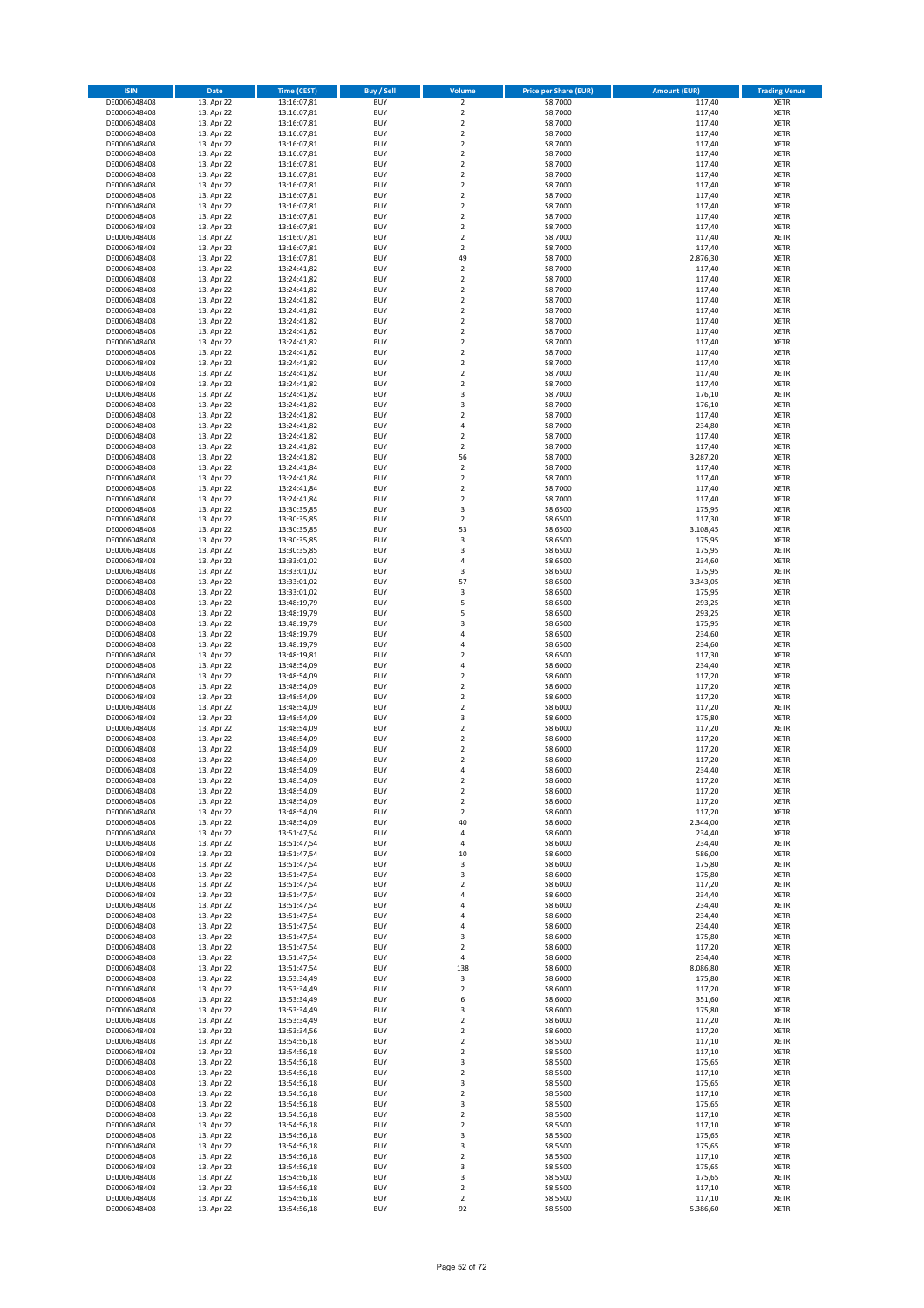| <b>ISIN</b>                  | Date                     | <b>Time (CEST)</b>         | <b>Buy / Sell</b>        | Volume                               | <b>Price per Share (EUR)</b> | <b>Amount (EUR)</b> | <b>Trading Venue</b>       |
|------------------------------|--------------------------|----------------------------|--------------------------|--------------------------------------|------------------------------|---------------------|----------------------------|
| DE0006048408                 | 13. Apr 22               | 13:54:56,19                | <b>BUY</b>               | 6                                    | 58,5500                      | 351,30              | <b>XETR</b>                |
| DE0006048408                 | 13. Apr 22               | 13:54:56,19                | <b>BUY</b>               | $\mathbf 2$                          | 58,5500                      | 117,10              | <b>XETR</b>                |
| DE0006048408<br>DE0006048408 | 13. Apr 22<br>13. Apr 22 | 13:54:56,19<br>13:54:56,24 | <b>BUY</b><br><b>BUY</b> | 123<br>$\mathbf 2$                   | 58,5500<br>58,5500           | 7.201,65<br>117,10  | <b>XETR</b><br><b>XETR</b> |
| DE0006048408                 | 13. Apr 22               | 13:54:56,24                | <b>BUY</b>               | $\mathsf 3$                          | 58,5500                      | 175,65              | <b>XETR</b>                |
| DE0006048408                 | 13. Apr 22               | 13:54:56,24                | <b>BUY</b>               | 3                                    | 58,5500                      | 175,65              | <b>XETR</b>                |
| DE0006048408                 | 13. Apr 22               | 13:54:56,24                | <b>BUY</b>               | $\overline{2}$                       | 58,5500                      | 117,10              | <b>XETR</b>                |
| DE0006048408                 | 13. Apr 22               | 14:02:27,99                | <b>BUY</b>               | $\overline{2}$                       | 58,5500                      | 117,10              | <b>XETR</b>                |
| DE0006048408<br>DE0006048408 | 13. Apr 22<br>13. Apr 22 | 14:02:27,99                | <b>BUY</b><br><b>BUY</b> | $\sqrt{4}$<br>71                     | 58,5500<br>58,5500           | 234,20<br>4.157,05  | XETR<br><b>XETR</b>        |
| DE0006048408                 | 13. Apr 22               | 14:02:27,99<br>14:02:27,99 | <b>BUY</b>               | $\overline{2}$                       | 58,5500                      | 117,10              | XETR                       |
| DE0006048408                 | 13. Apr 22               | 14:02:27,99                | <b>BUY</b>               | $\sqrt{4}$                           | 58,5500                      | 234,20              | <b>XETR</b>                |
| DE0006048408                 | 13. Apr 22               | 14:04:44,80                | <b>BUY</b>               | 3                                    | 58,5500                      | 175,65              | XETR                       |
| DE0006048408                 | 13. Apr 22               | 14:04:44,80                | <b>BUY</b>               | 3                                    | 58,5500                      | 175,65              | <b>XETR</b>                |
| DE0006048408                 | 13. Apr 22               | 14:04:44,80                | <b>BUY</b>               | 3                                    | 58,5500                      | 175,65              | XETR                       |
| DE0006048408<br>DE0006048408 | 13. Apr 22<br>13. Apr 22 | 14:04:44,80<br>14:04:47,86 | <b>BUY</b><br><b>BUY</b> | 95<br>4                              | 58,5500<br>58,5500           | 5.562,25<br>234,20  | <b>XETR</b><br>XETR        |
| DE0006048408                 | 13. Apr 22               | 14:04:47,86                | <b>BUY</b>               | 4                                    | 58,5500                      | 234,20              | <b>XETR</b>                |
| DE0006048408                 | 13. Apr 22               | 14:08:59,26                | <b>BUY</b>               | $\overline{2}$                       | 58,5500                      | 117,10              | XETR                       |
| DE0006048408                 | 13. Apr 22               | 14:08:59,26                | <b>BUY</b>               | 76                                   | 58,5500                      | 4.449,80            | <b>XETR</b>                |
| DE0006048408<br>DE0006048408 | 13. Apr 22<br>13. Apr 22 | 14:17:27,36<br>14:17:27,36 | <b>BUY</b><br><b>BUY</b> | 3<br>$\overline{\mathbf{3}}$         | 58,6000<br>58,6000           | 175,80<br>175,80    | <b>XETR</b><br><b>XETR</b> |
| DE0006048408                 | 13. Apr 22               | 14:17:27,36                | <b>BUY</b>               | 6                                    | 58,6000                      | 351,60              | <b>XETR</b>                |
| DE0006048408                 | 13. Apr 22               | 14:17:27,36                | <b>BUY</b>               | 4                                    | 58,6000                      | 234,40              | <b>XETR</b>                |
| DE0006048408                 | 13. Apr 22               | 14:23:22,03                | <b>BUY</b>               | 5                                    | 58,6500                      | 293,25              | <b>XETR</b>                |
| DE0006048408                 | 13. Apr 22               | 14:23:22,03                | <b>BUY</b>               | 5                                    | 58,6500                      | 293,25              | <b>XETR</b>                |
| DE0006048408                 | 13. Apr 22               | 14:23:22,03                | <b>BUY</b>               | 5                                    | 58,6500                      | 293,25              | <b>XETR</b>                |
| DE0006048408<br>DE0006048408 | 13. Apr 22<br>13. Apr 22 | 14:23:22,03<br>14:23:22,03 | <b>BUY</b><br><b>BUY</b> | $\mathbf 2$<br>6                     | 58,6500<br>58,6500           | 117,30<br>351,90    | <b>XETR</b><br><b>XETR</b> |
| DE0006048408                 | 13. Apr 22               | 14:23:22,03                | <b>BUY</b>               | 34                                   | 58,6500                      | 1.994,10            | <b>XETR</b>                |
| DE0006048408                 | 13. Apr 22               | 14:23:22,03                | <b>BUY</b>               | 6                                    | 58,6500                      | 351,90              | <b>XETR</b>                |
| DE0006048408                 | 13. Apr 22               | 14:23:22,03                | <b>BUY</b>               | $\boldsymbol{2}$                     | 58,6500                      | 117,30              | <b>XETR</b>                |
| DE0006048408                 | 13. Apr 22               | 14:23:22,03                | <b>BUY</b><br><b>BUY</b> | 5<br>112                             | 58,6500                      | 293,25<br>6.568,80  | <b>XETR</b><br>XETR        |
| DE0006048408<br>DE0006048408 | 13. Apr 22<br>13. Apr 22 | 14:23:22,03<br>14:24:12,80 | <b>BUY</b>               | $\,1\,$                              | 58,6500<br>58,6500           | 58,65               | <b>XETR</b>                |
| DE0006048408                 | 13. Apr 22               | 14:24:12,80                | <b>BUY</b>               | $\overline{\mathbf{3}}$              | 58,6500                      | 175,95              | XETR                       |
| DE0006048408                 | 13. Apr 22               | 14:24:12,80                | <b>BUY</b>               | $\sqrt{4}$                           | 58,6500                      | 234,60              | <b>XETR</b>                |
| DE0006048408                 | 13. Apr 22               | 14:24:12,80                | <b>BUY</b>               | 3                                    | 58,6500                      | 175,95              | XETR                       |
| DE0006048408                 | 13. Apr 22               | 14:24:12,80                | <b>BUY</b>               | 3                                    | 58,6500                      | 175,95              | <b>XETR</b>                |
| DE0006048408<br>DE0006048408 | 13. Apr 22<br>13. Apr 22 | 14:24:12,80<br>14:24:12,80 | <b>BUY</b><br><b>BUY</b> | $\overline{2}$<br>$\overline{a}$     | 58,6500<br>58,6500           | 117,30<br>234,60    | <b>XETR</b><br><b>XETR</b> |
| DE0006048408                 | 13. Apr 22               | 14:24:12,80                | <b>BUY</b>               | $\sqrt{4}$                           | 58,6500                      | 234,60              | XETR                       |
| DE0006048408                 | 13. Apr 22               | 14:24:12,80                | <b>BUY</b>               | 101                                  | 58,6500                      | 5.923,65            | <b>XETR</b>                |
| DE0006048408                 | 13. Apr 22               | 14:24:12,80                | <b>BUY</b>               | $\overline{2}$                       | 58,6500                      | 117,30              | <b>XETR</b>                |
| DE0006048408                 | 13. Apr 22               | 14:24:15,91                | <b>BUY</b>               | $\overline{2}$                       | 58,6500                      | 117,30              | <b>XETR</b>                |
| DE0006048408                 | 13. Apr 22               | 14:24:15,91                | <b>BUY</b><br><b>BUY</b> | $\boldsymbol{2}$<br>$\boldsymbol{2}$ | 58,6500                      | 117,30              | XETR                       |
| DE0006048408<br>DE0006048408 | 13. Apr 22<br>13. Apr 22 | 14:24:15,91<br>14:24:15,91 | <b>BUY</b>               | $\overline{2}$                       | 58,6500<br>58,6500           | 117,30<br>117,30    | <b>XETR</b><br><b>XETR</b> |
| DE0006048408                 | 13. Apr 22               | 14:24:15,92                | <b>BUY</b>               | $\sqrt{4}$                           | 58,6500                      | 234,60              | <b>XETR</b>                |
| DE0006048408                 | 13. Apr 22               | 14:24:15,92                | <b>BUY</b>               | $\boldsymbol{2}$                     | 58,6500                      | 117,30              | <b>XETR</b>                |
| DE0006048408                 | 13. Apr 22               | 14:25:40,89                | <b>BUY</b>               | $\boldsymbol{2}$                     | 58,6500                      | 117,30              | <b>XETR</b>                |
| DE0006048408<br>DE0006048408 | 13. Apr 22<br>13. Apr 22 | 14:25:40,89<br>14:25:40,89 | <b>BUY</b><br><b>BUY</b> | $\overline{2}$<br>$\mathbf 2$        | 58,6500<br>58,6500           | 117,30<br>117,30    | <b>XETR</b><br><b>XETR</b> |
| DE0006048408                 | 13. Apr 22               | 14:25:40,89                | <b>BUY</b>               | $\overline{2}$                       | 58,6500                      | 117,30              | <b>XETR</b>                |
| DE0006048408                 | 13. Apr 22               | 14:25:40,89                | <b>BUY</b>               | 3                                    | 58,6500                      | 175,95              | <b>XETR</b>                |
| DE0006048408                 | 13. Apr 22               | 14:25:40,89                | <b>BUY</b>               | $\overline{2}$                       | 58,6500                      | 117,30              | <b>XETR</b>                |
| DE0006048408                 | 13. Apr 22               | 14:25:40,89                | <b>BUY</b>               | 69                                   | 58,6500                      | 4.046,85            | <b>XETR</b>                |
| DE0006048408                 | 13. Apr 22<br>13. Apr 22 | 14:30:01,49                | <b>BUY</b><br><b>BUY</b> | 3<br>4                               | 58,6500<br>58,6500           | 175,95<br>234,60    | <b>XETR</b><br><b>XETR</b> |
| DE0006048408<br>DE0006048408 | 13. Apr 22               | 14:30:01,49<br>14:30:01,49 | <b>BUY</b>               | 4                                    | 58,6500                      | 234,60              | <b>XETR</b>                |
| DE0006048408                 | 13. Apr 22               | 14:30:01,49                | <b>BUY</b>               | $\overline{2}$                       | 58,6500                      | 117,30              | XETR                       |
| DE0006048408                 | 13. Apr 22               | 14:30:01,49                | <b>BUY</b>               | $\overline{2}$                       | 58,6500                      | 117,30              | <b>XETR</b>                |
| DE0006048408                 | 13. Apr 22               | 14:30:01,49                | <b>BUY</b>               | $\boldsymbol{2}$                     | 58,6500                      | 117,30              | <b>XETR</b>                |
| DE0006048408<br>DE0006048408 | 13. Apr 22               | 14:30:01,49                | <b>BUY</b><br><b>BUY</b> | 51<br>3                              | 58,6500<br>58,6500           | 2.991,15<br>175,95  | <b>XETR</b><br><b>XETR</b> |
| DE0006048408                 | 13. Apr 22<br>13. Apr 22 | 14:30:01,49<br>14:30:28,92 | <b>BUY</b>               | $\overline{\mathbf{c}}$              | 58,6500                      | 117,30              | XETR                       |
| DE0006048408                 | 13. Apr 22               | 14:30:28,92                | <b>BUY</b>               | $\mathbf 2$                          | 58,6500                      | 117,30              | XETR                       |
| DE0006048408                 | 13. Apr 22               | 14:30:28,92                | <b>BUY</b>               | 83                                   | 58,6500                      | 4.867,95            | XETR                       |
| DE0006048408                 | 13. Apr 22               | 14:30:59,21                | <b>BUY</b>               | $\boldsymbol{2}$                     | 58,6500                      | 117,30              | <b>XETR</b>                |
| DE0006048408                 | 13. Apr 22               | 14:30:59,21                | <b>BUY</b><br><b>BUY</b> | 3                                    | 58,6500<br>58,6500           | 175,95<br>2.932,50  | <b>XETR</b><br>XETR        |
| DE0006048408<br>DE0006048408 | 13. Apr 22<br>13. Apr 22 | 14:30:59,21<br>14:30:59,21 | <b>BUY</b>               | 50<br>4                              | 58,6500                      | 234,60              | <b>XETR</b>                |
| DE0006048408                 | 13. Apr 22               | 14:30:59,21                | <b>BUY</b>               | $\sqrt{4}$                           | 58,6500                      | 234,60              | <b>XETR</b>                |
| DE0006048408                 | 13. Apr 22               | 14:31:57,94                | <b>BUY</b>               | 6                                    | 58,6000                      | 351,60              | <b>XETR</b>                |
| DE0006048408                 | 13. Apr 22               | 14:31:57,94                | <b>BUY</b>               | $\overline{7}$                       | 58,6000                      | 410,20              | XETR                       |
| DE0006048408<br>DE0006048408 | 13. Apr 22<br>13. Apr 22 | 14:31:57,94<br>14:31:57,94 | <b>BUY</b><br><b>BUY</b> | 3<br>$\boldsymbol{2}$                | 58,6000<br>58,6000           | 175,80<br>117,20    | <b>XETR</b><br><b>XETR</b> |
| DE0006048408                 | 13. Apr 22               | 14:31:57,94                | <b>BUY</b>               | $\overline{2}$                       | 58,6000                      | 117,20              | <b>XETR</b>                |
| DE0006048408                 | 13. Apr 22               | 14:31:57,94                | <b>BUY</b>               | $\mathbf 2$                          | 58,6000                      | 117,20              | XETR                       |
| DE0006048408                 | 13. Apr 22               | 14:31:57,94                | <b>BUY</b>               | 3                                    | 58,6000                      | 175,80              | <b>XETR</b>                |
| DE0006048408                 | 13. Apr 22               | 14:31:57,94                | <b>BUY</b>               | 5                                    | 58,6000                      | 293,00              | <b>XETR</b>                |
| DE0006048408<br>DE0006048408 | 13. Apr 22<br>13. Apr 22 | 14:31:57,94<br>14:31:57,94 | <b>BUY</b><br><b>BUY</b> | 4<br>$\boldsymbol{2}$                | 58,6000<br>58,6000           | 234,40<br>117,20    | <b>XETR</b><br><b>XETR</b> |
| DE0006048408                 | 13. Apr 22               | 14:31:57,94                | <b>BUY</b>               | 4                                    | 58,6000                      | 234,40              | <b>XETR</b>                |
| DE0006048408                 | 13. Apr 22               | 14:31:57,94                | <b>BUY</b>               | 5                                    | 58,6000                      | 293,00              | <b>XETR</b>                |
| DE0006048408                 | 13. Apr 22               | 14:31:57,94                | <b>BUY</b>               | 3                                    | 58,6000                      | 175,80              | <b>XETR</b>                |
| DE0006048408                 | 13. Apr 22               | 14:31:57,96                | <b>BUY</b>               | 6                                    | 58,6000                      | 351,60              | <b>XETR</b>                |
| DE0006048408<br>DE0006048408 | 13. Apr 22<br>13. Apr 22 | 14:31:57,96<br>14:31:57,96 | <b>BUY</b><br><b>BUY</b> | 3<br>5                               | 58,6000<br>58,6000           | 175,80<br>293,00    | XETR<br>XETR               |
| DE0006048408                 | 13. Apr 22               | 14:34:29,75                | <b>BUY</b>               | 5                                    | 58,6000                      | 293,00              | <b>XETR</b>                |
| DE0006048408                 | 13. Apr 22               | 14:34:29,75                | <b>BUY</b>               | $\overline{2}$                       | 58,6000                      | 117,20              | <b>XETR</b>                |
| DE0006048408                 | 13. Apr 22               | 14:34:29,75                | <b>BUY</b>               | 3                                    | 58,6000                      | 175,80              | XETR                       |
| DE0006048408                 | 13. Apr 22               | 14:34:29,75                | <b>BUY</b>               | 3                                    | 58,6000                      | 175,80              | XETR                       |
| DE0006048408                 | 13. Apr 22               | 14:34:29,75                | <b>BUY</b>               | 5                                    | 58,6000                      | 293,00              | <b>XETR</b>                |
| DE0006048408<br>DE0006048408 | 13. Apr 22<br>13. Apr 22 | 14:34:29,75<br>14:34:29,75 | <b>BUY</b><br><b>BUY</b> | 5<br>3                               | 58,6000<br>58,6000           | 293,00<br>175,80    | <b>XETR</b><br>XETR        |
| DE0006048408                 | 13. Apr 22               | 14:34:29,75                | <b>BUY</b>               | 3                                    | 58,6000                      | 175,80              | XETR                       |
| DE0006048408                 | 13. Apr 22               | 14:45:27,32                | <b>BUY</b>               | 4                                    | 58,6500                      | 234,60              | <b>XETR</b>                |
| DE0006048408                 | 13. Apr 22               | 14:45:27,32                | <b>BUY</b>               | 3                                    | 58,6500                      | 175,95              | <b>XETR</b>                |
| DE0006048408<br>DE0006048408 | 13. Apr 22<br>13. Apr 22 | 14:45:27,32<br>14:45:27,32 | <b>BUY</b><br><b>BUY</b> | 6<br>$\overline{2}$                  | 58,6500<br>58,6500           | 351,90<br>117,30    | <b>XETR</b><br><b>XETR</b> |
| DE0006048408                 | 13. Apr 22               | 14:45:27,32                | <b>BUY</b>               | $\boldsymbol{2}$                     | 58,6500                      | 117,30              | <b>XETR</b>                |
| DE0006048408                 | 13. Apr 22               | 14:45:27,32                | <b>BUY</b>               | 5                                    | 58,6500                      | 293,25              | <b>XETR</b>                |
| DE0006048408                 | 13. Apr 22               | 14:45:27,32                | <b>BUY</b>               | 6                                    | 58,6500                      | 351,90              | <b>XETR</b>                |
| DE0006048408                 | 13. Apr 22               | 14:45:27,32                | <b>BUY</b>               | 5                                    | 58,6500                      | 293,25              | <b>XETR</b>                |
| DE0006048408<br>DE0006048408 | 13. Apr 22<br>13. Apr 22 | 14:51:12,20<br>14:51:12,20 | <b>BUY</b><br><b>BUY</b> | $\mathbf 2$<br>6                     | 58,7000<br>58,7000           | 117,40<br>352,20    | <b>XETR</b><br><b>XETR</b> |
|                              |                          |                            |                          |                                      |                              |                     |                            |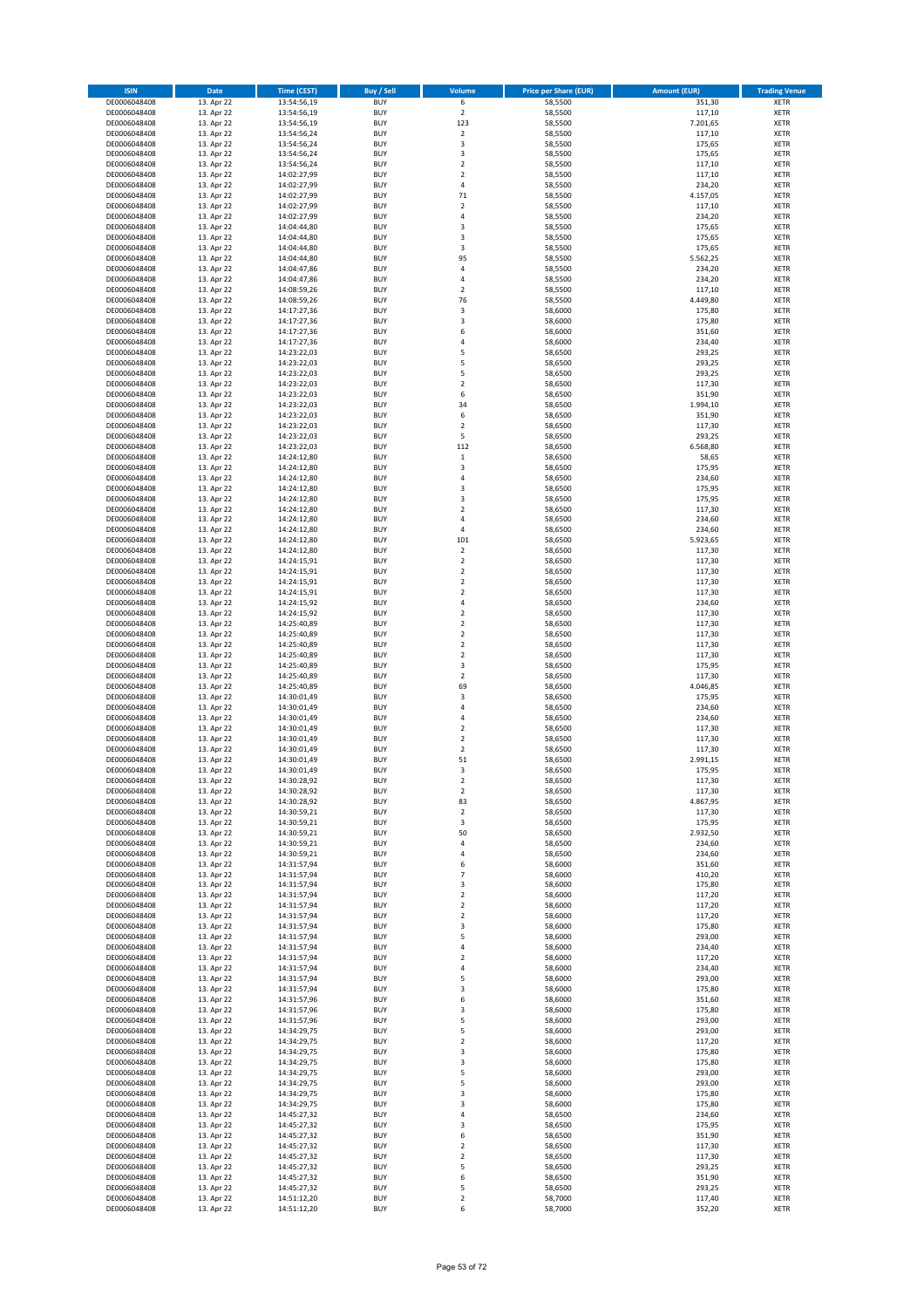| <b>ISIN</b>                  | <b>Date</b>              | <b>Time (CEST)</b>         | Buy / Sell               | Volume                         | <b>Price per Share (EUR)</b> | <b>Amount (EUR)</b> | <b>Trading Venue</b>       |
|------------------------------|--------------------------|----------------------------|--------------------------|--------------------------------|------------------------------|---------------------|----------------------------|
| DE0006048408                 | 13. Apr 22               | 14:51:12,20                | <b>BUY</b>               | 4                              | 58,7000                      | 234,80              | XETR                       |
| DE0006048408                 | 13. Apr 22               | 14:51:12,20                | <b>BUY</b>               | 4                              | 58,7000                      | 234,80              | XETR                       |
| DE0006048408<br>DE0006048408 | 13. Apr 22<br>13. Apr 22 | 14:51:12,20<br>14:51:12,20 | <b>BUY</b><br><b>BUY</b> | 5<br>3                         | 58,7000<br>58,7000           | 293,50<br>176,10    | XETR<br>XETR               |
| DE0006048408                 | 13. Apr 22               | 14:51:12,20                | <b>BUY</b>               | 5                              | 58,7000                      | 293,50              | XETR                       |
| DE0006048408                 | 13. Apr 22               | 14:51:12,20                | <b>BUY</b>               | 3                              | 58,7000                      | 176,10              | <b>XETR</b>                |
| DE0006048408                 | 13. Apr 22               | 14:51:12,20                | <b>BUY</b>               | $\overline{\mathbf{c}}$        | 58,7000                      | 117,40              | <b>XETR</b>                |
| DE0006048408                 | 13. Apr 22               | 14:51:12,20                | <b>BUY</b>               | $\overline{\mathbf{c}}$        | 58,7000                      | 117,40              | <b>XETR</b>                |
| DE0006048408<br>DE0006048408 | 13. Apr 22<br>13. Apr 22 | 14:51:12,20                | <b>BUY</b><br><b>BUY</b> | 643<br>$\overline{\mathbf{c}}$ | 58,7000<br>58,7000           | 37.744,10<br>117,40 | <b>XETR</b><br><b>XETR</b> |
| DE0006048408                 | 13. Apr 22               | 14:53:49,82<br>14:53:49,82 | <b>BUY</b>               | 6                              | 58,7000                      | 352,20              | <b>XETR</b>                |
| DE0006048408                 | 13. Apr 22               | 14:53:49,82                | <b>BUY</b>               | 3                              | 58,7000                      | 176,10              | <b>XETR</b>                |
| DE0006048408                 | 13. Apr 22               | 14:53:49,82                | <b>BUY</b>               | 4                              | 58,7000                      | 234,80              | XETR                       |
| DE0006048408                 | 13. Apr 22               | 14:53:49,82                | <b>BUY</b>               | 4                              | 58,7000                      | 234,80              | <b>XETR</b>                |
| DE0006048408                 | 13. Apr 22               | 14:53:49,82                | <b>BUY</b>               | 4                              | 58,7000                      | 234,80              | XETR                       |
| DE0006048408<br>DE0006048408 | 13. Apr 22<br>13. Apr 22 | 14:53:49,82<br>14:53:49,82 | <b>BUY</b><br><b>BUY</b> | 42<br>4                        | 58,7000<br>58,7000           | 2.465,40<br>234,80  | <b>XETR</b><br>XETR        |
| DE0006048408                 | 13. Apr 22               | 14:55:34,08                | <b>BUY</b>               | 3                              | 58,7000                      | 176,10              | <b>XETR</b>                |
| DE0006048408                 | 13. Apr 22               | 14:55:34,08                | <b>BUY</b>               | $\overline{\mathbf{c}}$        | 58,7000                      | 117,40              | XETR                       |
| DE0006048408                 | 13. Apr 22               | 14:55:34,08                | <b>BUY</b>               | 3                              | 58,7000                      | 176,10              | <b>XETR</b>                |
| DE0006048408                 | 13. Apr 22<br>13. Apr 22 | 14:55:34,08                | <b>BUY</b><br><b>BUY</b> | 4<br>$\overline{\mathbf{c}}$   | 58,7000<br>58,7000           | 234,80<br>117,40    | <b>XETR</b><br><b>XETR</b> |
| DE0006048408<br>DE0006048408 | 13. Apr 22               | 14:55:34,08<br>14:55:34,08 | <b>BUY</b>               | 3                              | 58,7000                      | 176,10              | <b>XETR</b>                |
| DE0006048408                 | 13. Apr 22               | 14:55:34,08                | <b>BUY</b>               | 87                             | 58,7000                      | 5.106,90            | <b>XETR</b>                |
| DE0006048408                 | 13. Apr 22               | 14:56:23,41                | <b>BUY</b>               | $\overline{\mathbf{c}}$        | 58,7000                      | 117,40              | <b>XETR</b>                |
| DE0006048408                 | 13. Apr 22               | 14:56:23,41                | <b>BUY</b>               | 3                              | 58,7000                      | 176,10              | <b>XETR</b>                |
| DE0006048408                 | 13. Apr 22               | 14:56:23,41                | <b>BUY</b>               | $\mathbf 2$                    | 58,7000                      | 117,40              | <b>XETR</b>                |
| DE0006048408<br>DE0006048408 | 13. Apr 22<br>13. Apr 22 | 14:56:23,41<br>14:56:23,41 | <b>BUY</b><br><b>BUY</b> | $\overline{2}$<br>$\mathbf 2$  | 58,7000<br>58,7000           | 117,40<br>117,40    | <b>XETR</b><br><b>XETR</b> |
| DE0006048408                 | 13. Apr 22               | 14:56:23,41                | <b>BUY</b>               | $\mathbf 2$                    | 58,7000                      | 117,40              | <b>XETR</b>                |
| DE0006048408                 | 13. Apr 22               | 14:56:23,41                | <b>BUY</b>               | 42                             | 58,7000                      | 2.465,40            | <b>XETR</b>                |
| DE0006048408                 | 13. Apr 22               | 15:09:44,42                | <b>BUY</b>               | 4                              | 58,8000                      | 235,20              | <b>XETR</b>                |
| DE0006048408                 | 13. Apr 22               | 15:09:44,42                | <b>BUY</b><br><b>BUY</b> | 3<br>4                         | 58,8000                      | 176,40<br>235,20    | <b>XETR</b><br>XETR        |
| DE0006048408<br>DE0006048408 | 13. Apr 22<br>13. Apr 22 | 15:09:44,42<br>15:09:44,42 | <b>BUY</b>               | 3                              | 58,8000<br>58,8000           | 176,40              | <b>XETR</b>                |
| DE0006048408                 | 13. Apr 22               | 15:09:44,42                | <b>BUY</b>               | 6                              | 58,8000                      | 352,80              | XETR                       |
| DE0006048408                 | 13. Apr 22               | 15:09:44,42                | <b>BUY</b>               | 4                              | 58,8000                      | 235,20              | <b>XETR</b>                |
| DE0006048408                 | 13. Apr 22               | 15:09:44,42                | <b>BUY</b>               | 6                              | 58,8000                      | 352,80              | XETR                       |
| DE0006048408                 | 13. Apr 22               | 15:09:44,42                | <b>BUY</b>               | $\overline{\mathbf{3}}$        | 58,8000                      | 176,40              | <b>XETR</b>                |
| DE0006048408<br>DE0006048408 | 13. Apr 22<br>13. Apr 22 | 15:09:44,42<br>15:09:44,42 | <b>BUY</b><br><b>BUY</b> | 115<br>5                       | 58,8000<br>58,8000           | 6.762,00<br>294,00  | <b>XETR</b><br><b>XETR</b> |
| DE0006048408                 | 13. Apr 22               | 15:09:44,42                | <b>BUY</b>               | 4                              | 58,8000                      | 235,20              | <b>XETR</b>                |
| DE0006048408                 | 13. Apr 22               | 15:09:46,27                | <b>BUY</b>               | $\mathbf 2$                    | 58,8000                      | 117,60              | <b>XETR</b>                |
| DE0006048408                 | 13. Apr 22               | 15:09:46,27                | <b>BUY</b>               | 4                              | 58,8000                      | 235,20              | <b>XETR</b>                |
| DE0006048408                 | 13. Apr 22               | 15:09:49,02                | <b>BUY</b>               | $\mathbf 2$                    | 58,8000                      | 117,60              | <b>XETR</b>                |
| DE0006048408                 | 13. Apr 22               | 15:09:49,02                | <b>BUY</b>               | 3                              | 58,8000                      | 176,40              | XETR                       |
| DE0006048408<br>DE0006048408 | 13. Apr 22<br>13. Apr 22 | 15:10:08,10<br>15:10:08,10 | <b>BUY</b><br><b>BUY</b> | 5<br>8                         | 58,7500<br>58,7500           | 293,75<br>470,00    | XETR<br><b>XETR</b>        |
| DE0006048408                 | 13. Apr 22               | 15:10:08,10                | <b>BUY</b>               | 8                              | 58,7500                      | 470,00              | <b>XETR</b>                |
| DE0006048408                 | 13. Apr 22               | 15:10:08,10                | <b>BUY</b>               | $\mathbf 2$                    | 58,7500                      | 117,50              | <b>XETR</b>                |
| DE0006048408                 | 13. Apr 22               | 15:10:08,10                | <b>BUY</b>               | 11                             | 58,7500                      | 646,25              | <b>XETR</b>                |
| DE0006048408                 | 13. Apr 22               | 15:10:08,10                | <b>BUY</b><br><b>BUY</b> | $\overline{4}$<br>9            | 58,7500                      | 235,00              | <b>XETR</b>                |
| DE0006048408<br>DE0006048408 | 13. Apr 22<br>13. Apr 22 | 15:10:08,10<br>15:10:08,10 | <b>BUY</b>               | 9                              | 58,7500<br>58,7500           | 528,75<br>528,75    | <b>XETR</b><br><b>XETR</b> |
| DE0006048408                 | 13. Apr 22               | 15:10:15,60                | <b>BUY</b>               | 3                              | 58,7500                      | 176,25              | <b>XETR</b>                |
| DE0006048408                 | 13. Apr 22               | 15:10:15,60                | <b>BUY</b>               | 5                              | 58,7500                      | 293,75              | <b>XETR</b>                |
| DE0006048408                 | 13. Apr 22               | 15:10:15,60                | <b>BUY</b>               | 6                              | 58,7500                      | 352,50              | <b>XETR</b>                |
| DE0006048408                 | 13. Apr 22               | 15:10:15,60                | <b>BUY</b>               | 8                              | 58,7500                      | 470,00              | <b>XETR</b>                |
| DE0006048408<br>DE0006048408 | 13. Apr 22<br>13. Apr 22 | 15:10:15,60<br>15:10:15,60 | <b>BUY</b><br><b>BUY</b> | 4<br>$\overline{7}$            | 58,7500<br>58,7500           | 235,00<br>411,25    | <b>XETR</b><br><b>XETR</b> |
| DE0006048408                 | 13. Apr 22               | 15:10:15,60                | <b>BUY</b>               | 8                              | 58,7500                      | 470,00              | XETR                       |
| DE0006048408                 | 13. Apr 22               | 15:14:26,71                | <b>BUY</b>               | 6                              | 58,8500                      | 353,10              | <b>XETR</b>                |
| DE0006048408                 | 13. Apr 22               | 15:14:26,71                | <b>BUY</b>               | 6                              | 58,8500                      | 353,10              | XETR                       |
| DE0006048408                 | 13. Apr 22               | 15:14:26,71                | <b>BUY</b>               | 179                            | 58,8500                      | 10.534,15           | <b>XETR</b>                |
| DE0006048408<br>DE0006048408 | 13. Apr 22<br>13. Apr 22 | 15:14:26,71<br>15:14:26,71 | <b>BUY</b><br><b>BUY</b> | 4<br>6                         | 58,8500<br>58,8500           | 235,40<br>353,10    | <b>XETR</b><br>XETR        |
| DE0006048408                 | 13. Apr 22               | 15:14:26,71                | <b>BUY</b>               | 6                              | 58,8500                      | 353,10              | XETR                       |
| DE0006048408                 | 13. Apr 22               | 15:14:26,74                | <b>BUY</b>               | 4                              | 58,8500                      | 235,40              | XETR                       |
| DE0006048408                 | 13. Apr 22               | 15:15:01,27                | <b>BUY</b>               | 3                              | 58,8000                      | 176,40              | XETR                       |
| DE0006048408                 | 13. Apr 22               | 15:15:01,27                | <b>BUY</b>               | 3                              | 58,8000                      | 176,40              | <b>XETR</b>                |
| DE0006048408<br>DE0006048408 | 13. Apr 22<br>13. Apr 22 | 15:15:01,27<br>15:15:01,27 | <b>BUY</b><br><b>BUY</b> | 3<br>$\mathbf 2$               | 58,8000<br>58,8000           | 176,40<br>117,60    | XETR<br><b>XETR</b>        |
| DE0006048408                 | 13. Apr 22               | 15:15:01,27                | <b>BUY</b>               | 3                              | 58,8000                      | 176,40              | XETR                       |
| DE0006048408                 | 13. Apr 22               | 15:15:01,27                | <b>BUY</b>               | 4                              | 58,8000                      | 235,20              | <b>XETR</b>                |
| DE0006048408                 | 13. Apr 22               | 15:15:01,27                | <b>BUY</b>               | 6                              | 58,8000                      | 352,80              | XETR                       |
| DE0006048408<br>DE0006048408 | 13. Apr 22<br>13. Apr 22 | 15:15:01,27<br>15:15:01,27 | <b>BUY</b><br><b>BUY</b> | 3<br>5                         | 58,8000<br>58,8000           | 176,40<br>294,00    | <b>XETR</b><br>XETR        |
| DE0006048408                 | 13. Apr 22               | 15:15:01,27                | <b>BUY</b>               | 4                              | 58,8000                      | 235,20              | <b>XETR</b>                |
| DE0006048408                 | 13. Apr 22               | 15:15:01,27                | <b>BUY</b>               | 4                              | 58,8000                      | 235,20              | XETR                       |
| DE0006048408                 | 13. Apr 22               | 15:24:10,94                | <b>BUY</b>               | 366                            | 58,8500                      | 21.539,10           | <b>XETR</b>                |
| DE0006048408                 | 13. Apr 22               | 15:28:14,92                | <b>BUY</b>               | 3                              | 58,8000                      | 176,40              | XETR                       |
| DE0006048408                 | 13. Apr 22               | 15:28:14,92                | <b>BUY</b>               | 3                              | 58,8000                      | 176,40              | <b>XETR</b>                |
| DE0006048408<br>DE0006048408 | 13. Apr 22<br>13. Apr 22 | 15:28:14,92<br>15:28:14,92 | <b>BUY</b><br><b>BUY</b> | 5<br>9                         | 58,8000<br>58,8000           | 294,00<br>529,20    | <b>XETR</b><br><b>XETR</b> |
| DE0006048408                 | 13. Apr 22               | 15:28:14,92                | <b>BUY</b>               | $\mathbf 2$                    | 58,8000                      | 117,60              | XETR                       |
| DE0006048408                 | 13. Apr 22               | 15:28:14,92                | <b>BUY</b>               | 6                              | 58,8000                      | 352,80              | <b>XETR</b>                |
| DE0006048408                 | 13. Apr 22               | 15:28:14,92                | <b>BUY</b>               | 3                              | 58,8000                      | 176,40              | <b>XETR</b>                |
| DE0006048408<br>DE0006048408 | 13. Apr 22<br>13. Apr 22 | 15:28:14,92<br>15:28:14,92 | <b>BUY</b><br><b>BUY</b> | 3<br>4                         | 58,8000<br>58,8000           | 176,40<br>235,20    | XETR<br><b>XETR</b>        |
| DE0006048408                 | 13. Apr 22               | 15:28:14,92                | <b>BUY</b>               | 3                              | 58,8000                      | 176,40              | XETR                       |
| DE0006048408                 | 13. Apr 22               | 15:28:14,92                | <b>BUY</b>               | 3                              | 58,8000                      | 176,40              | <b>XETR</b>                |
| DE0006048408                 | 13. Apr 22               | 15:28:14,92                | <b>BUY</b>               | 2                              | 58,8000                      | 117,60              | XETR                       |
| DE0006048408                 | 13. Apr 22               | 15:28:14,92                | <b>BUY</b>               | 277                            | 58,8000                      | 16.287,60           | <b>XETR</b>                |
| DE0006048408                 | 13. Apr 22               | 15:32:55,49                | <b>BUY</b><br><b>BUY</b> | 8                              | 58,8500                      | 470,80              | XETR<br><b>XETR</b>        |
| DE0006048408<br>DE0006048408 | 13. Apr 22<br>13. Apr 22 | 15:32:55,49<br>15:32:55,49 | <b>BUY</b>               | $\mathbf 1$<br>5               | 58,8500<br>58,8500           | 58,85<br>294,25     | XETR                       |
| DE0006048408                 | 13. Apr 22               | 15:33:19,57                | <b>BUY</b>               | 4                              | 58,8500                      | 235,40              | <b>XETR</b>                |
| DE0006048408                 | 13. Apr 22               | 15:33:19,57                | <b>BUY</b>               | 3                              | 58,8500                      | 176,55              | XETR                       |
| DE0006048408                 | 13. Apr 22               | 15:33:19,57                | <b>BUY</b>               | 5                              | 58,8500                      | 294,25              | <b>XETR</b>                |
| DE0006048408<br>DE0006048408 | 13. Apr 22<br>13. Apr 22 | 15:39:32,26<br>15:39:32,26 | <b>BUY</b><br><b>BUY</b> | $\overline{7}$<br>5            | 58,9000<br>58,9000           | 412,30<br>294,50    | <b>XETR</b><br><b>XETR</b> |
| DE0006048408                 | 13. Apr 22               | 15:39:32,26                | <b>BUY</b>               | 8                              | 58,9000                      | 471,20              | XETR                       |
| DE0006048408                 | 13. Apr 22               | 15:39:32,26                | <b>BUY</b>               | 7                              | 58,9000                      | 412,30              | <b>XETR</b>                |
| DE0006048408                 | 13. Apr 22               | 15:39:32,26                | <b>BUY</b>               | 8                              | 58,9000                      | 471,20              | XETR                       |
| DE0006048408                 | 13. Apr 22               | 15:39:32,26                | <b>BUY</b>               | 9                              | 58,9000                      | 530,10              | XETR                       |
| DE0006048408<br>DE0006048408 | 13. Apr 22<br>13. Apr 22 | 15:39:32,26<br>15:39:32,26 | <b>BUY</b><br><b>BUY</b> | 8<br>8                         | 58,9000<br>58,9000           | 471,20<br>471,20    | XETR<br>XETR               |
|                              |                          |                            |                          |                                |                              |                     |                            |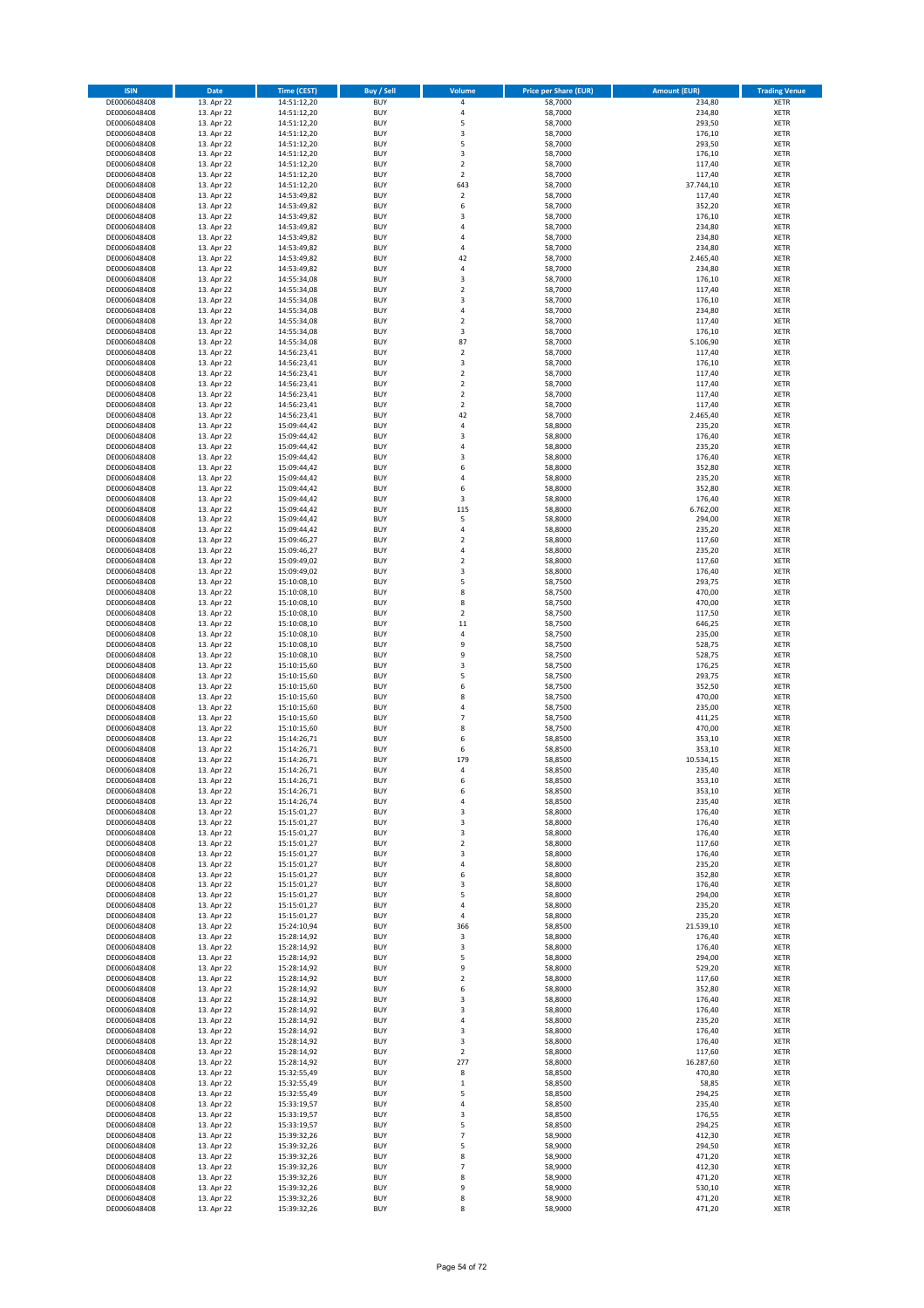| <b>ISIN</b>                  | Date                     | <b>Time (CEST)</b>         | <b>Buy / Sell</b>        | Volume                           | <b>Price per Share (EUR)</b> | <b>Amount (EUR)</b> | <b>Trading Venue</b>       |
|------------------------------|--------------------------|----------------------------|--------------------------|----------------------------------|------------------------------|---------------------|----------------------------|
| DE0006048408                 | 13. Apr 22               | 15:39:32,26                | <b>BUY</b>               | 9                                | 58,9000                      | 530,10              | <b>XETR</b>                |
| DE0006048408                 | 13. Apr 22               | 15:39:32,26                | <b>BUY</b>               | 8                                | 58,9000                      | 471,20              | <b>XETR</b>                |
| DE0006048408<br>DE0006048408 | 13. Apr 22               | 15:39:32,26<br>15:39:32,26 | <b>BUY</b><br><b>BUY</b> | $\overline{7}$<br>9              | 58,9000<br>58,9000           | 412,30<br>530,10    | <b>XETR</b><br><b>XETR</b> |
| DE0006048408                 | 13. Apr 22<br>13. Apr 22 | 15:39:32,26                | <b>BUY</b>               | 9                                | 58,9000                      | 530,10              | <b>XETR</b>                |
| DE0006048408                 | 13. Apr 22               | 15:39:32,26                | <b>BUY</b>               | 29                               | 58,9000                      | 1.708,10            | <b>XETR</b>                |
| DE0006048408                 | 13. Apr 22               | 15:39:32,26                | <b>BUY</b>               | 10                               | 58,9000                      | 589,00              | <b>XETR</b>                |
| DE0006048408                 | 13. Apr 22               | 15:39:32,26                | <b>BUY</b>               | 130                              | 58,9000                      | 7.657,00            | <b>XETR</b>                |
| DE0006048408<br>DE0006048408 | 13. Apr 22<br>13. Apr 22 | 15:39:32,27                | <b>BUY</b><br><b>BUY</b> | 5<br>$\overline{7}$              | 58,9000<br>58,9000           | 294,50<br>412,30    | XETR<br><b>XETR</b>        |
| DE0006048408                 | 13. Apr 22               | 15:42:02,63<br>15:42:02,63 | <b>BUY</b>               | 5                                | 58,9000                      | 294,50              | XETR                       |
| DE0006048408                 | 13. Apr 22               | 15:42:02,63                | <b>BUY</b>               | 6                                | 58,9000                      | 353,40              | <b>XETR</b>                |
| DE0006048408                 | 13. Apr 22               | 15:42:02,63                | <b>BUY</b>               | 5                                | 58,9000                      | 294,50              | XETR                       |
| DE0006048408                 | 13. Apr 22               | 15:42:02,63                | <b>BUY</b>               | $\sqrt{4}$                       | 58,9000                      | 235,60              | <b>XETR</b>                |
| DE0006048408                 | 13. Apr 22               | 15:42:02,63                | <b>BUY</b>               | $\overline{7}$                   | 58,9000                      | 412,30              | XETR                       |
| DE0006048408<br>DE0006048408 | 13. Apr 22<br>13. Apr 22 | 15:42:02,63<br>15:42:02,63 | <b>BUY</b><br><b>BUY</b> | $\overline{7}$<br>3              | 58,9000<br>58,9000           | 412,30<br>176,70    | <b>XETR</b><br>XETR        |
| DE0006048408                 | 13. Apr 22               | 15:42:02,63                | <b>BUY</b>               | 6                                | 58,9000                      | 353,40              | <b>XETR</b>                |
| DE0006048408                 | 13. Apr 22               | 15:42:02,63                | <b>BUY</b>               | 8                                | 58,9000                      | 471,20              | XETR                       |
| DE0006048408                 | 13. Apr 22               | 15:42:02,63                | <b>BUY</b>               | 8                                | 58,9000                      | 471,20              | <b>XETR</b>                |
| DE0006048408                 | 13. Apr 22               | 15:42:02,63                | <b>BUY</b><br><b>BUY</b> | 5<br>183                         | 58,9000<br>58,9000           | 294,50<br>10.778,70 | <b>XETR</b><br><b>XETR</b> |
| DE0006048408<br>DE0006048408 | 13. Apr 22<br>13. Apr 22 | 15:42:02,63<br>15:42:02,63 | <b>BUY</b>               | $\overline{7}$                   | 58,9000                      | 412,30              | <b>XETR</b>                |
| DE0006048408                 | 13. Apr 22               | 15:42:02,63                | <b>BUY</b>               | 6                                | 58,9000                      | 353,40              | <b>XETR</b>                |
| DE0006048408                 | 13. Apr 22               | 15:42:02,63                | <b>BUY</b>               | $\overline{2}$                   | 58,9000                      | 117,80              | <b>XETR</b>                |
| DE0006048408                 | 13. Apr 22               | 15:42:02,64                | <b>BUY</b>               | 4                                | 58,9000                      | 235,60              | <b>XETR</b>                |
| DE0006048408                 | 13. Apr 22               | 15:42:02,64                | <b>BUY</b>               | $\overline{a}$                   | 58,9000                      | 235,60              | <b>XETR</b>                |
| DE0006048408<br>DE0006048408 | 13. Apr 22<br>13. Apr 22 | 15:42:02,65<br>15:43:04,99 | <b>BUY</b><br><b>BUY</b> | 4<br>5                           | 58,9000<br>58,8500           | 235,60<br>294,25    | <b>XETR</b><br><b>XETR</b> |
| DE0006048408                 | 13. Apr 22               | 15:43:04,99                | <b>BUY</b>               | 5                                | 58,8500                      | 294,25              | <b>XETR</b>                |
| DE0006048408                 | 13. Apr 22               | 15:43:04,99                | <b>BUY</b>               | 3                                | 58,8500                      | 176,55              | <b>XETR</b>                |
| DE0006048408                 | 13. Apr 22               | 15:43:06,21                | <b>BUY</b>               | 5                                | 58,8500                      | 294,25              | <b>XETR</b>                |
| DE0006048408                 | 13. Apr 22               | 15:43:06,21                | <b>BUY</b><br><b>BUY</b> | $\overline{4}$<br>$\sqrt{4}$     | 58,8500                      | 235,40<br>235,40    | <b>XETR</b><br>XETR        |
| DE0006048408<br>DE0006048408 | 13. Apr 22<br>13. Apr 22 | 15:43:06,21<br>15:43:06,21 | <b>BUY</b>               | 6                                | 58,8500<br>58,8000           | 352,80              | <b>XETR</b>                |
| DE0006048408                 | 13. Apr 22               | 15:43:06,21                | <b>BUY</b>               | $\,1\,$                          | 58,8000                      | 58,80               | XETR                       |
| DE0006048408                 | 13. Apr 22               | 15:43:06,21                | <b>BUY</b>               | 6                                | 58,8000                      | 352,80              | <b>XETR</b>                |
| DE0006048408                 | 13. Apr 22               | 15:44:32,03                | <b>BUY</b>               | 3                                | 58,8500                      | 176,55              | <b>XETR</b>                |
| DE0006048408                 | 13. Apr 22               | 15:44:32,03                | <b>BUY</b>               | $\overline{2}$                   | 58,8500                      | 117,70              | <b>XETR</b>                |
| DE0006048408<br>DE0006048408 | 13. Apr 22<br>13. Apr 22 | 15:44:32,03<br>15:44:32,03 | <b>BUY</b><br><b>BUY</b> | $\overline{2}$<br>$\overline{2}$ | 58,8500<br>58,8500           | 117,70<br>117,70    | <b>XETR</b><br><b>XETR</b> |
| DE0006048408                 | 13. Apr 22               | 15:44:32,03                | <b>BUY</b>               | $\overline{2}$                   | 58,8500                      | 117,70              | <b>XETR</b>                |
| DE0006048408                 | 13. Apr 22               | 15:44:32,03                | <b>BUY</b>               | $\,1\,$                          | 58,8500                      | 58,85               | <b>XETR</b>                |
| DE0006048408                 | 13. Apr 22               | 15:44:32,04                | <b>BUY</b>               | $\overline{2}$                   | 58,8500                      | 117,70              | <b>XETR</b>                |
| DE0006048408                 | 13. Apr 22               | 15:44:32,04                | <b>BUY</b>               | $\overline{2}$                   | 58,8500                      | 117,70              | <b>XETR</b>                |
| DE0006048408                 | 13. Apr 22               | 15:44:32,04                | <b>BUY</b>               | $\mathbf 2$                      | 58,8500                      | 117,70              | <b>XETR</b>                |
| DE0006048408<br>DE0006048408 | 13. Apr 22<br>13. Apr 22 | 15:48:51,88<br>15:48:51,88 | <b>BUY</b><br><b>BUY</b> | $\mathbf 2$<br>3                 | 58,8500<br>58,8500           | 117,70<br>176,55    | <b>XETR</b><br><b>XETR</b> |
| DE0006048408                 | 13. Apr 22               | 15:48:51,88                | <b>BUY</b>               | $\mathbf 2$                      | 58,8500                      | 117,70              | <b>XETR</b>                |
| DE0006048408                 | 13. Apr 22               | 15:48:51,88                | <b>BUY</b>               | $\mathbf 2$                      | 58,8500                      | 117,70              | <b>XETR</b>                |
| DE0006048408                 | 13. Apr 22               | 15:49:18,86                | <b>BUY</b>               | $\mathbf 2$                      | 58,8500                      | 117,70              | <b>XETR</b>                |
| DE0006048408                 | 13. Apr 22               | 15:49:18,86                | <b>BUY</b><br><b>BUY</b> | $\overline{2}$<br>$\mathbf 2$    | 58,8500                      | 117,70              | <b>XETR</b>                |
| DE0006048408<br>DE0006048408 | 13. Apr 22<br>13. Apr 22 | 15:49:18,86<br>15:49:18,86 | <b>BUY</b>               | $\sqrt{4}$                       | 58,8500<br>58,8500           | 117,70<br>235,40    | <b>XETR</b><br><b>XETR</b> |
| DE0006048408                 | 13. Apr 22               | 15:49:28,25                | <b>BUY</b>               | 3                                | 58,8000                      | 176,40              | <b>XETR</b>                |
| DE0006048408                 | 13. Apr 22               | 15:52:02,93                | <b>BUY</b>               | $\overline{2}$                   | 58,9500                      | 117,90              | <b>XETR</b>                |
| DE0006048408                 | 13. Apr 22               | 15:52:02,93                | <b>BUY</b>               | $\sqrt{4}$                       | 58,9500                      | 235,80              | <b>XETR</b>                |
| DE0006048408                 | 13. Apr 22               | 15:52:02,93                | <b>BUY</b>               | 3                                | 58,9500                      | 176,85              | <b>XETR</b>                |
| DE0006048408<br>DE0006048408 | 13. Apr 22<br>13. Apr 22 | 15:52:04,84<br>15:54:02,95 | <b>BUY</b><br><b>BUY</b> | 174<br>$\overline{2}$            | 58,9500<br>58,9500           | 10.257,30<br>117,90 | <b>XETR</b><br><b>XETR</b> |
| DE0006048408                 | 13. Apr 22               | 15:54:02,95                | <b>BUY</b>               | $\mathbf 2$                      | 58,9500                      | 117,90              | XETR                       |
| DE0006048408                 | 13. Apr 22               | 15:54:13,35                | <b>BUY</b>               | $\sqrt{4}$                       | 58,9500                      | 235,80              | <b>XETR</b>                |
| DE0006048408                 | 13. Apr 22               | 15:54:13,35                | <b>BUY</b>               | $\sqrt{2}$                       | 58,9500                      | 117,90              | <b>XETR</b>                |
| DE0006048408<br>DE0006048408 | 13. Apr 22               | 15:54:13,35                | <b>BUY</b>               | 163<br>394                       | 58,9500                      | 9.608,85            | <b>XETR</b>                |
| DE0006048408                 | 13. Apr 22<br>13. Apr 22 | 15:54:13,35<br>15:54:17,90 | <b>BUY</b><br><b>BUY</b> | 3                                | 58,9500<br>58,9500           | 23.226,30<br>176,85 | <b>XETR</b><br>XETR        |
| DE0006048408                 | 13. Apr 22               | 15:56:18,02                | <b>BUY</b>               | $\overline{\phantom{a}}$         | 58,9000                      | 412,30              | XETR                       |
| DE0006048408                 | 13. Apr 22               | 15:56:18,02                | <b>BUY</b>               | 6                                | 58,9000                      | 353,40              | XETR                       |
| DE0006048408                 | 13. Apr 22               | 15:56:18,02                | <b>BUY</b>               | 4                                | 58,9000                      | 235,60              | <b>XETR</b>                |
| DE0006048408                 | 13. Apr 22               | 15:56:18,02                | <b>BUY</b>               | 4                                | 58,9000                      | 235,60              | <b>XETR</b>                |
| DE0006048408<br>DE0006048408 | 13. Apr 22<br>13. Apr 22 | 15:56:18,02<br>15:56:18,02 | <b>BUY</b><br><b>BUY</b> | 4<br>4                           | 58,9000<br>58,9000           | 235,60<br>235,60    | XETR<br><b>XETR</b>        |
| DE0006048408                 | 13. Apr 22               | 15:56:18,02                | <b>BUY</b>               | 6                                | 58,9000                      | 353,40              | XETR                       |
| DE0006048408                 | 13. Apr 22               | 15:56:18,02                | <b>BUY</b>               | 6                                | 58,9000                      | 353,40              | <b>XETR</b>                |
| DE0006048408                 | 13. Apr 22               | 15:56:18,02                | <b>BUY</b>               | 5                                | 58,9000                      | 294,50              | XETR                       |
| DE0006048408<br>DE0006048408 | 13. Apr 22<br>13. Apr 22 | 15:56:18,02<br>15:56:18,02 | <b>BUY</b><br><b>BUY</b> | 5<br>6                           | 58,9000<br>58,9000           | 294,50<br>353,40    | <b>XETR</b><br><b>XETR</b> |
| DE0006048408                 | 13. Apr 22               | 15:56:18,02                | <b>BUY</b>               | 6                                | 58,9000                      | 353,40              | <b>XETR</b>                |
| DE0006048408                 | 13. Apr 22               | 15:56:18,02                | <b>BUY</b>               | 6                                | 58,9000                      | 353,40              | XETR                       |
| DE0006048408                 | 13. Apr 22               | 15:56:18,02                | <b>BUY</b>               | 41                               | 58,9000                      | 2.414,90            | <b>XETR</b>                |
| DE0006048408                 | 13. Apr 22               | 15:56:18,02                | <b>BUY</b>               | $\mathbf 2$                      | 58,9000                      | 117,80              | <b>XETR</b>                |
| DE0006048408<br>DE0006048408 | 13. Apr 22               | 15:56:18,05                | <b>BUY</b><br><b>BUY</b> | 5                                | 58,9000<br>58,9000           | 294,50              | <b>XETR</b><br><b>XETR</b> |
| DE0006048408                 | 13. Apr 22<br>13. Apr 22 | 15:56:18,05<br>15:56:18,06 | <b>BUY</b>               | 5<br>3                           | 58,9000                      | 294,50<br>176,70    | <b>XETR</b>                |
| DE0006048408                 | 13. Apr 22               | 15:56:18,07                | <b>BUY</b>               | 5                                | 58,9000                      | 294,50              | <b>XETR</b>                |
| DE0006048408                 | 13. Apr 22               | 15:56:18,08                | <b>BUY</b>               | 3                                | 58,9000                      | 176,70              | <b>XETR</b>                |
| DE0006048408                 | 13. Apr 22               | 15:56:18,12                | <b>BUY</b>               | 6                                | 58,9000                      | 353,40              | <b>XETR</b>                |
| DE0006048408<br>DE0006048408 | 13. Apr 22<br>13. Apr 22 | 15:56:19,14<br>15:57:28,60 | <b>BUY</b><br><b>BUY</b> | $\mathbf 2$<br>3                 | 58,8500<br>58,8500           | 117,70<br>176,55    | XETR<br>XETR               |
| DE0006048408                 | 13. Apr 22               | 15:57:28,60                | <b>BUY</b>               | 5                                | 58,8500                      | 294,25              | XETR                       |
| DE0006048408                 | 13. Apr 22               | 15:57:28,60                | <b>BUY</b>               | 3                                | 58,8500                      | 176,55              | <b>XETR</b>                |
| DE0006048408                 | 13. Apr 22               | 15:59:12,05                | <b>BUY</b>               | $\overline{\mathbf{c}}$          | 58,8500                      | 117,70              | XETR                       |
| DE0006048408                 | 13. Apr 22               | 15:59:12,05                | <b>BUY</b>               | 59                               | 58,8500                      | 3.472,15            | XETR                       |
| DE0006048408                 | 13. Apr 22               | 15:59:59,99                | <b>BUY</b><br><b>BUY</b> | 42                               | 58,8500                      | 2.471,70            | XETR                       |
| DE0006048408<br>DE0006048408 | 13. Apr 22<br>13. Apr 22 | 15:59:59,99<br>16:00:40,90 | <b>BUY</b>               | 3<br>6                           | 58,8500<br>58,8500           | 176,55<br>353,10    | <b>XETR</b><br>XETR        |
| DE0006048408                 | 13. Apr 22               | 16:01:44,20                | <b>BUY</b>               | 6                                | 58,8000                      | 352,80              | XETR                       |
| DE0006048408                 | 13. Apr 22               | 16:01:44,20                | <b>BUY</b>               | 5                                | 58,8000                      | 294,00              | XETR                       |
| DE0006048408                 | 13. Apr 22               | 16:01:44,20                | <b>BUY</b>               | 3                                | 58,8000                      | 176,40              | <b>XETR</b>                |
| DE0006048408<br>DE0006048408 | 13. Apr 22<br>13. Apr 22 | 16:01:44,20<br>16:01:44,20 | <b>BUY</b><br><b>BUY</b> | 3<br>$\mathbf 2$                 | 58,8000<br>58,8000           | 176,40<br>117,60    | <b>XETR</b><br><b>XETR</b> |
| DE0006048408                 | 13. Apr 22               | 16:01:44,20                | <b>BUY</b>               | 5                                | 58,8000                      | 294,00              | <b>XETR</b>                |
| DE0006048408                 | 13. Apr 22               | 16:01:44,20                | <b>BUY</b>               | $\overline{2}$                   | 58,8000                      | 117,60              | <b>XETR</b>                |
| DE0006048408                 | 13. Apr 22               | 16:01:44,20                | <b>BUY</b>               | 6                                | 58,8000                      | 352,80              | <b>XETR</b>                |
| DE0006048408                 | 13. Apr 22               | 16:01:44,20                | <b>BUY</b>               | 5                                | 58,8000                      | 294,00              | <b>XETR</b>                |
| DE0006048408<br>DE0006048408 | 13. Apr 22<br>13. Apr 22 | 16:01:44,20<br>16:01:44,20 | <b>BUY</b><br><b>BUY</b> | 5<br>$\overline{2}$              | 58,8000<br>58,8000           | 294,00<br>117,60    | <b>XETR</b><br><b>XETR</b> |
|                              |                          |                            |                          |                                  |                              |                     |                            |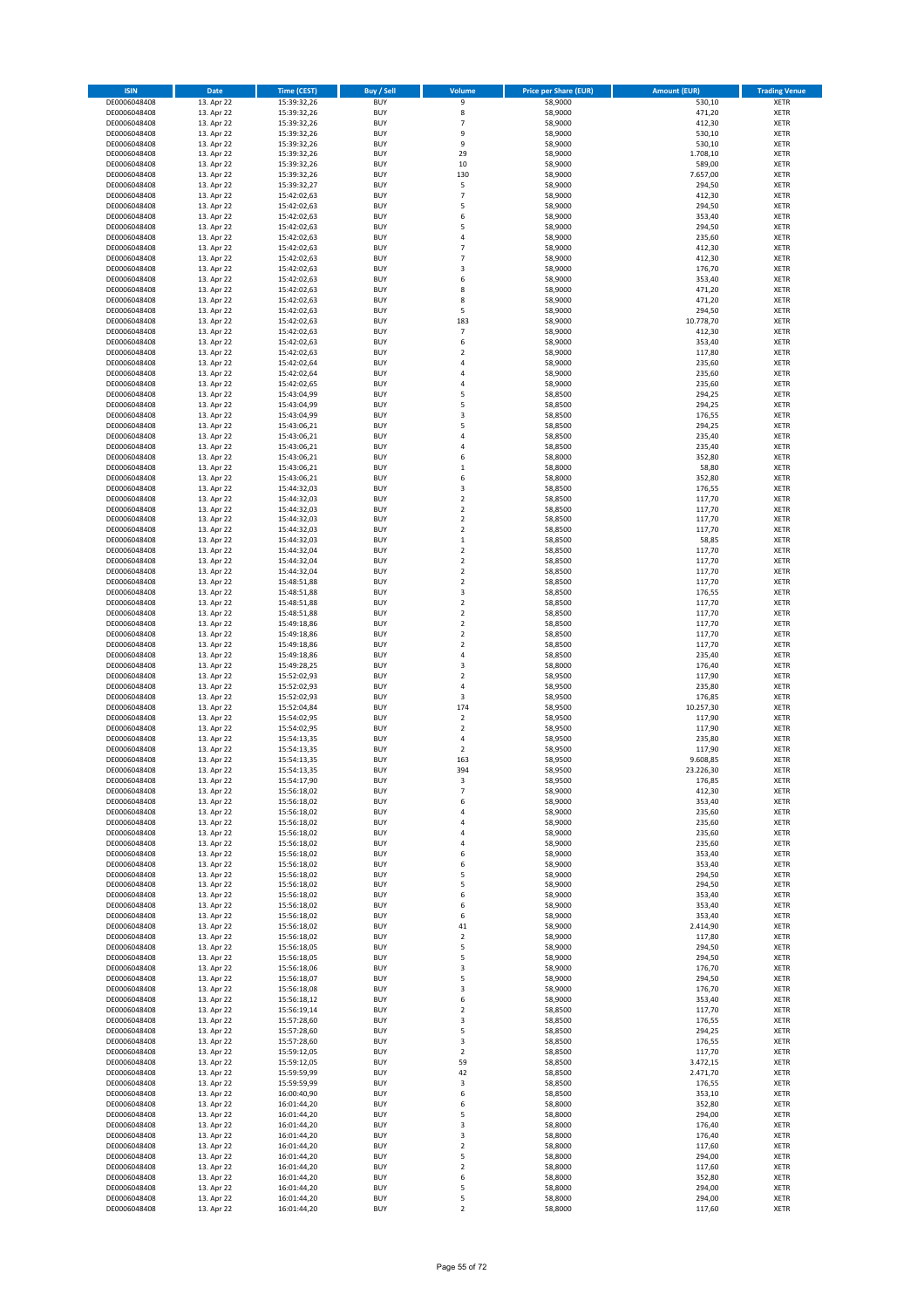| <b>ISIN</b>                  | Date                     | <b>Time (CEST)</b>         | <b>Buy / Sell</b>        | Volume                                 | <b>Price per Share (EUR)</b> | <b>Amount (EUR)</b> | <b>Trading Venue</b>       |
|------------------------------|--------------------------|----------------------------|--------------------------|----------------------------------------|------------------------------|---------------------|----------------------------|
| DE0006048408                 | 13. Apr 22               | 16:01:44,20                | <b>BUY</b>               | $\pmb{4}$                              | 58,8000                      | 235,20              | <b>XETR</b>                |
| DE0006048408                 | 13. Apr 22               | 16:01:44,20                | <b>BUY</b>               | 6                                      | 58,8000                      | 352,80              | <b>XETR</b>                |
| DE0006048408<br>DE0006048408 | 13. Apr 22               | 16:01:44,20<br>16:01:44,20 | <b>BUY</b><br><b>BUY</b> | 8<br>8                                 | 58,8000<br>58,8000           | 470,40<br>470,40    | <b>XETR</b><br><b>XETR</b> |
| DE0006048408                 | 13. Apr 22<br>13. Apr 22 | 16:01:44,20                | <b>BUY</b>               | 43                                     | 58,8000                      | 2.528,40            | <b>XETR</b>                |
| DE0006048408                 | 13. Apr 22               | 16:01:44,20                | <b>BUY</b>               | $\overline{2}$                         | 58,8000                      | 117,60              | <b>XETR</b>                |
| DE0006048408                 | 13. Apr 22               | 16:02:30,54                | <b>BUY</b>               | $\sqrt{4}$                             | 58,8000                      | 235,20              | <b>XETR</b>                |
| DE0006048408                 | 13. Apr 22               | 16:02:30,54                | <b>BUY</b>               | 5                                      | 58,8000                      | 294,00              | <b>XETR</b>                |
| DE0006048408<br>DE0006048408 | 13. Apr 22<br>13. Apr 22 | 16:02:30,54                | <b>BUY</b><br><b>BUY</b> | $\overline{2}$<br>$\sqrt{4}$           | 58,8000<br>58,8000           | 117,60<br>235,20    | XETR<br><b>XETR</b>        |
| DE0006048408                 | 13. Apr 22               | 16:02:30,54<br>16:02:30,54 | <b>BUY</b>               | 3                                      | 58,8000                      | 176,40              | XETR                       |
| DE0006048408                 | 13. Apr 22               | 16:02:30,54                | <b>BUY</b>               | $\overline{2}$                         | 58,8000                      | 117,60              | <b>XETR</b>                |
| DE0006048408                 | 13. Apr 22               | 16:02:30,54                | <b>BUY</b>               | 3                                      | 58,8000                      | 176,40              | XETR                       |
| DE0006048408                 | 13. Apr 22               | 16:02:30,54                | <b>BUY</b>               | $\overline{2}$                         | 58,8000                      | 117,60              | <b>XETR</b>                |
| DE0006048408                 | 13. Apr 22               | 16:02:30,54                | <b>BUY</b>               | 5                                      | 58,8000                      | 294,00              | XETR                       |
| DE0006048408<br>DE0006048408 | 13. Apr 22<br>13. Apr 22 | 16:02:30,54<br>16:02:30,54 | <b>BUY</b><br><b>BUY</b> | 3<br>31                                | 58,8000<br>58,8000           | 176,40<br>1.822,80  | <b>XETR</b><br>XETR        |
| DE0006048408                 | 13. Apr 22               | 16:02:30,54                | <b>BUY</b>               | 3                                      | 58,8000                      | 176,40              | <b>XETR</b>                |
| DE0006048408                 | 13. Apr 22               | 16:02:30,54                | <b>BUY</b>               | 20                                     | 58,8000                      | 1.176,00            | XETR                       |
| DE0006048408                 | 13. Apr 22               | 16:13:21,92                | <b>BUY</b>               | 4                                      | 58,9500                      | 235,80              | <b>XETR</b>                |
| DE0006048408                 | 13. Apr 22<br>13. Apr 22 | 16:13:21,92<br>16:13:21,92 | <b>BUY</b><br><b>BUY</b> | 8<br>3                                 | 58,9500<br>58,9500           | 471,60<br>176,85    | <b>XETR</b><br><b>XETR</b> |
| DE0006048408<br>DE0006048408 | 13. Apr 22               | 16:13:21,92                | <b>BUY</b>               | $\overline{4}$                         | 58,9500                      | 235,80              | <b>XETR</b>                |
| DE0006048408                 | 13. Apr 22               | 16:13:21,92                | <b>BUY</b>               | $\sqrt{4}$                             | 58,9500                      | 235,80              | <b>XETR</b>                |
| DE0006048408                 | 13. Apr 22               | 16:13:21,92                | <b>BUY</b>               | 3                                      | 58,9500                      | 176,85              | <b>XETR</b>                |
| DE0006048408                 | 13. Apr 22               | 16:13:21,92                | <b>BUY</b>               | 125                                    | 58,9500                      | 7.368,75            | <b>XETR</b>                |
| DE0006048408                 | 13. Apr 22               | 16:17:15,73                | <b>BUY</b>               | 237                                    | 59,0000                      | 13.983,00           | <b>XETR</b>                |
| DE0006048408<br>DE0006048408 | 13. Apr 22<br>13. Apr 22 | 16:20:37,80<br>16:20:37,80 | <b>BUY</b><br><b>BUY</b> | 3<br>6                                 | 58,9500<br>58,9500           | 176,85<br>353,70    | <b>XETR</b><br><b>XETR</b> |
| DE0006048408                 | 13. Apr 22               | 16:20:37,80                | <b>BUY</b>               | 4                                      | 58,9500                      | 235,80              | <b>XETR</b>                |
| DE0006048408                 | 13. Apr 22               | 16:20:37,80                | <b>BUY</b>               | $\overline{2}$                         | 58,9500                      | 117,90              | <b>XETR</b>                |
| DE0006048408                 | 13. Apr 22               | 16:20:37,80                | <b>BUY</b>               | 5                                      | 58,9500                      | 294,75              | <b>XETR</b>                |
| DE0006048408                 | 13. Apr 22               | 16:20:37,80                | <b>BUY</b>               | 169                                    | 58,9500                      | 9.962,55            | <b>XETR</b>                |
| DE0006048408<br>DE0006048408 | 13. Apr 22<br>13. Apr 22 | 16:20:37,80<br>16:20:37,80 | <b>BUY</b><br><b>BUY</b> | 3<br>3                                 | 58,9500<br>58,9500           | 176,85<br>176,85    | XETR<br><b>XETR</b>        |
| DE0006048408                 | 13. Apr 22               | 16:22:56,66                | <b>BUY</b>               | $\overline{4}$                         | 58,9500                      | 235,80              | XETR                       |
| DE0006048408                 | 13. Apr 22               | 16:22:56,66                | <b>BUY</b>               | 5                                      | 58,9500                      | 294,75              | <b>XETR</b>                |
| DE0006048408                 | 13. Apr 22               | 16:22:56,66                | <b>BUY</b>               | 5                                      | 58,9500                      | 294,75              | <b>XETR</b>                |
| DE0006048408                 | 13. Apr 22               | 16:22:56,66                | <b>BUY</b>               | 3                                      | 58,9500                      | 176,85              | <b>XETR</b>                |
| DE0006048408<br>DE0006048408 | 13. Apr 22<br>13. Apr 22 | 16:22:56,66<br>16:24:24,23 | <b>BUY</b><br><b>BUY</b> | 29<br>$\sqrt{4}$                       | 58,9500<br>58,9500           | 1.709,55<br>235,80  | <b>XETR</b><br><b>XETR</b> |
| DE0006048408                 | 13. Apr 22               | 16:24:24,23                | <b>BUY</b>               | 3                                      | 58,9500                      | 176,85              | XETR                       |
| DE0006048408                 | 13. Apr 22               | 16:24:24,23                | <b>BUY</b>               | 5                                      | 58,9500                      | 294,75              | <b>XETR</b>                |
| DE0006048408                 | 13. Apr 22               | 16:24:24,23                | <b>BUY</b>               | 3                                      | 58,9500                      | 176,85              | <b>XETR</b>                |
| DE0006048408                 | 13. Apr 22               | 16:24:24,23                | <b>BUY</b>               | $\sqrt{4}$                             | 58,9500                      | 235,80              | <b>XETR</b>                |
| DE0006048408                 | 13. Apr 22               | 16:24:24,23                | <b>BUY</b>               | 3                                      | 58,9500                      | 176,85              | XETR                       |
| DE0006048408<br>DE0006048408 | 13. Apr 22<br>13. Apr 22 | 16:24:24,23<br>16:24:24,23 | <b>BUY</b><br><b>BUY</b> | $\overline{7}$<br>68                   | 58,9500<br>58,9500           | 412,65<br>4.008,60  | <b>XETR</b><br><b>XETR</b> |
| DE0006048408                 | 13. Apr 22               | 16:25:00,62                | <b>BUY</b>               | 6                                      | 58,9000                      | 353,40              | <b>XETR</b>                |
| DE0006048408                 | 13. Apr 22               | 16:25:00,62                | <b>BUY</b>               | $\sqrt{4}$                             | 58,9000                      | 235,60              | <b>XETR</b>                |
| DE0006048408                 | 13. Apr 22               | 16:25:00,62                | <b>BUY</b>               | 4                                      | 58,9000                      | 235,60              | <b>XETR</b>                |
| DE0006048408                 | 13. Apr 22               | 16:25:00,62                | <b>BUY</b><br><b>BUY</b> | $\overline{7}$<br>$\sqrt{4}$           | 58,9000                      | 412,30              | <b>XETR</b>                |
| DE0006048408<br>DE0006048408 | 13. Apr 22<br>13. Apr 22 | 16:25:00,62<br>16:25:00,62 | <b>BUY</b>               | $\sqrt{4}$                             | 58,9000<br>58,9000           | 235,60<br>235,60    | <b>XETR</b><br><b>XETR</b> |
| DE0006048408                 | 13. Apr 22               | 16:25:00,62                | <b>BUY</b>               | $\mathbf 2$                            | 58,9000                      | 117,80              | <b>XETR</b>                |
| DE0006048408                 | 13. Apr 22               | 16:25:00,62                | <b>BUY</b>               | 3                                      | 58,9000                      | 176,70              | <b>XETR</b>                |
| DE0006048408                 | 13. Apr 22               | 16:25:00,62                | <b>BUY</b>               | $\overline{\mathbf{3}}$                | 58,9000                      | 176,70              | <b>XETR</b>                |
| DE0006048408                 | 13. Apr 22               | 16:25:00,62                | <b>BUY</b>               | 5                                      | 58,9000                      | 294,50              | <b>XETR</b>                |
| DE0006048408<br>DE0006048408 | 13. Apr 22<br>13. Apr 22 | 16:25:00,62<br>16:25:00,62 | <b>BUY</b><br><b>BUY</b> | 4<br>8                                 | 58,9000<br>58,9000           | 235,60<br>471,20    | <b>XETR</b><br><b>XETR</b> |
| DE0006048408                 | 13. Apr 22               | 16:25:28,27                | <b>BUY</b>               | 3                                      | 58,9000                      | 176,70              | XETR                       |
| DE0006048408                 | 13. Apr 22               | 16:25:28,27                | <b>BUY</b>               | 5                                      | 58,9000                      | 294,50              | <b>XETR</b>                |
| DE0006048408                 | 13. Apr 22               | 16:25:28,27                | <b>BUY</b>               | 8                                      | 58,9000                      | 471,20              | <b>XETR</b>                |
| DE0006048408                 | 13. Apr 22               | 16:25:28,27                | <b>BUY</b>               | 3<br>$\overline{4}$                    | 58,9000                      | 176,70              | <b>XETR</b>                |
| DE0006048408<br>DE0006048408 | 13. Apr 22<br>13. Apr 22 | 16:25:28,27<br>16:25:28,27 | <b>BUY</b><br><b>BUY</b> | 3                                      | 58,9000<br>58,9000           | 235,60<br>176,70    | <b>XETR</b><br>XETR        |
| DE0006048408                 | 13. Apr 22               | 16:25:28,27                | <b>BUY</b>               | 5                                      | 58,9000                      | 294,50              | XETR                       |
| DE0006048408                 | 13. Apr 22               | 16:25:28,29                | <b>BUY</b>               | 5                                      | 58,9000                      | 294,50              | XETR                       |
| DE0006048408                 | 13. Apr 22               | 16:26:46,68                | <b>BUY</b>               | 5                                      | 58,8500                      | 294,25              | <b>XETR</b>                |
| DE0006048408                 | 13. Apr 22               | 16:26:46,68                | <b>BUY</b>               | 3                                      | 58,8500                      | 176,55              | <b>XETR</b>                |
| DE0006048408<br>DE0006048408 | 13. Apr 22<br>13. Apr 22 | 16:26:46,68<br>16:26:46,68 | <b>BUY</b><br><b>BUY</b> | $\overline{\phantom{a}}$<br>10         | 58,8500<br>58,8500           | 411,95<br>588,50    | XETR<br><b>XETR</b>        |
| DE0006048408                 | 13. Apr 22               | 16:26:46,68                | <b>BUY</b>               | 4                                      | 58,8500                      | 235,40              | XETR                       |
| DE0006048408                 | 13. Apr 22               | 16:26:46,68                | <b>BUY</b>               | 3                                      | 58,8500                      | 176,55              | <b>XETR</b>                |
| DE0006048408                 | 13. Apr 22               | 16:26:46,68                | <b>BUY</b>               | $\overline{4}$                         | 58,8500                      | 235,40              | XETR                       |
| DE0006048408<br>DE0006048408 | 13. Apr 22<br>13. Apr 22 | 16:26:46,68<br>16:26:46,68 | <b>BUY</b><br><b>BUY</b> | $\overline{7}$<br>$\sqrt{4}$           | 58,8500<br>58,8500           | 411,95<br>235,40    | <b>XETR</b><br><b>XETR</b> |
| DE0006048408                 | 13. Apr 22               | 16:26:46,68                | <b>BUY</b>               | $\overline{2}$                         | 58,8500                      | 117,70              | <b>XETR</b>                |
| DE0006048408                 | 13. Apr 22               | 16:26:46,68                | <b>BUY</b>               | 138                                    | 58,8500                      | 8.121,30            | XETR                       |
| DE0006048408                 | 13. Apr 22               | 16:26:46,68                | <b>BUY</b>               | $\overline{\phantom{a}}$               | 58,8500                      | 411,95              | <b>XETR</b>                |
| DE0006048408                 | 13. Apr 22               | 16:26:46,68                | <b>BUY</b>               | $\mathbf 2$                            | 58,8500                      | 117,70              | <b>XETR</b>                |
| DE0006048408<br>DE0006048408 | 13. Apr 22<br>13. Apr 22 | 16:29:54,28<br>16:29:54,28 | <b>BUY</b><br><b>BUY</b> | 4<br>6                                 | 58,8500<br>58,8500           | 235,40<br>353,10    | <b>XETR</b><br><b>XETR</b> |
| DE0006048408                 | 13. Apr 22               | 16:29:54,28                | <b>BUY</b>               | 3                                      | 58,8500                      | 176,55              | <b>XETR</b>                |
| DE0006048408                 | 13. Apr 22               | 16:29:54,28                | <b>BUY</b>               | $\mathbf 2$                            | 58,8500                      | 117,70              | <b>XETR</b>                |
| DE0006048408                 | 13. Apr 22               | 16:29:54,28                | <b>BUY</b>               | 3                                      | 58,8500                      | 176,55              | <b>XETR</b>                |
| DE0006048408                 | 13. Apr 22               | 16:29:54,28                | <b>BUY</b>               | $\mathbf 2$                            | 58,8500                      | 117,70              | <b>XETR</b>                |
| DE0006048408<br>DE0006048408 | 13. Apr 22<br>13. Apr 22 | 16:29:54,28<br>16:31:00,19 | <b>BUY</b><br><b>BUY</b> | $\overline{\mathbf{c}}$<br>$\mathbf 2$ | 58,8500<br>58,8500           | 117,70<br>117,70    | XETR<br>XETR               |
| DE0006048408                 | 13. Apr 22               | 16:31:00,19                | <b>BUY</b>               | $\boldsymbol{2}$                       | 58,8500                      | 117,70              | <b>XETR</b>                |
| DE0006048408                 | 13. Apr 22               | 16:31:28,01                | <b>BUY</b>               | 3                                      | 58,8000                      | 176,40              | <b>XETR</b>                |
| DE0006048408                 | 13. Apr 22               | 16:31:28,01                | <b>BUY</b>               | $\boldsymbol{2}$                       | 58,8000                      | 117,60              | XETR                       |
| DE0006048408                 | 13. Apr 22               | 16:31:28,01                | <b>BUY</b>               | 5                                      | 58,8000                      | 294,00              | XETR                       |
| DE0006048408                 | 13. Apr 22               | 16:31:28,01                | <b>BUY</b><br><b>BUY</b> | $\boldsymbol{2}$                       | 58,8000                      | 117,60              | XETR                       |
| DE0006048408<br>DE0006048408 | 13. Apr 22<br>13. Apr 22 | 16:31:28,01<br>16:31:28,01 | <b>BUY</b>               | $\mathbf 2$<br>4                       | 58,8000<br>58,8000           | 117,60<br>235,20    | <b>XETR</b><br>XETR        |
| DE0006048408                 | 13. Apr 22               | 16:31:28,01                | <b>BUY</b>               | 4                                      | 58,8000                      | 235,20              | XETR                       |
| DE0006048408                 | 13. Apr 22               | 16:31:28,01                | <b>BUY</b>               | 3                                      | 58,8000                      | 176,40              | <b>XETR</b>                |
| DE0006048408                 | 13. Apr 22               | 16:31:28,01                | <b>BUY</b>               | $\mathbf 2$                            | 58,8000                      | 117,60              | <b>XETR</b>                |
| DE0006048408<br>DE0006048408 | 13. Apr 22<br>13. Apr 22 | 16:31:28,01<br>16:31:28,01 | <b>BUY</b><br><b>BUY</b> | 4<br>3                                 | 58,8000<br>58,8000           | 235,20<br>176,40    | <b>XETR</b><br><b>XETR</b> |
| DE0006048408                 | 13. Apr 22               | 16:31:28,01                | <b>BUY</b>               | 103                                    | 58,8000                      | 6.056,40            | <b>XETR</b>                |
| DE0006048408                 | 13. Apr 22               | 16:34:09,03                | <b>BUY</b>               | $\mathbf 2$                            | 58,8000                      | 117,60              | <b>XETR</b>                |
| DE0006048408                 | 13. Apr 22               | 16:34:09,03                | <b>BUY</b>               | 3                                      | 58,8000                      | 176,40              | <b>XETR</b>                |
| DE0006048408                 | 13. Apr 22               | 16:34:09,03                | <b>BUY</b>               | $\overline{2}$                         | 58,8000                      | 117,60              | <b>XETR</b>                |
| DE0006048408<br>DE0006048408 | 13. Apr 22<br>13. Apr 22 | 16:34:09,03<br>16:34:09,03 | <b>BUY</b><br><b>BUY</b> | $\mathbf 2$<br>$\mathbf 2$             | 58,8000<br>58,8000           | 117,60<br>117,60    | <b>XETR</b><br><b>XETR</b> |
|                              |                          |                            |                          |                                        |                              |                     |                            |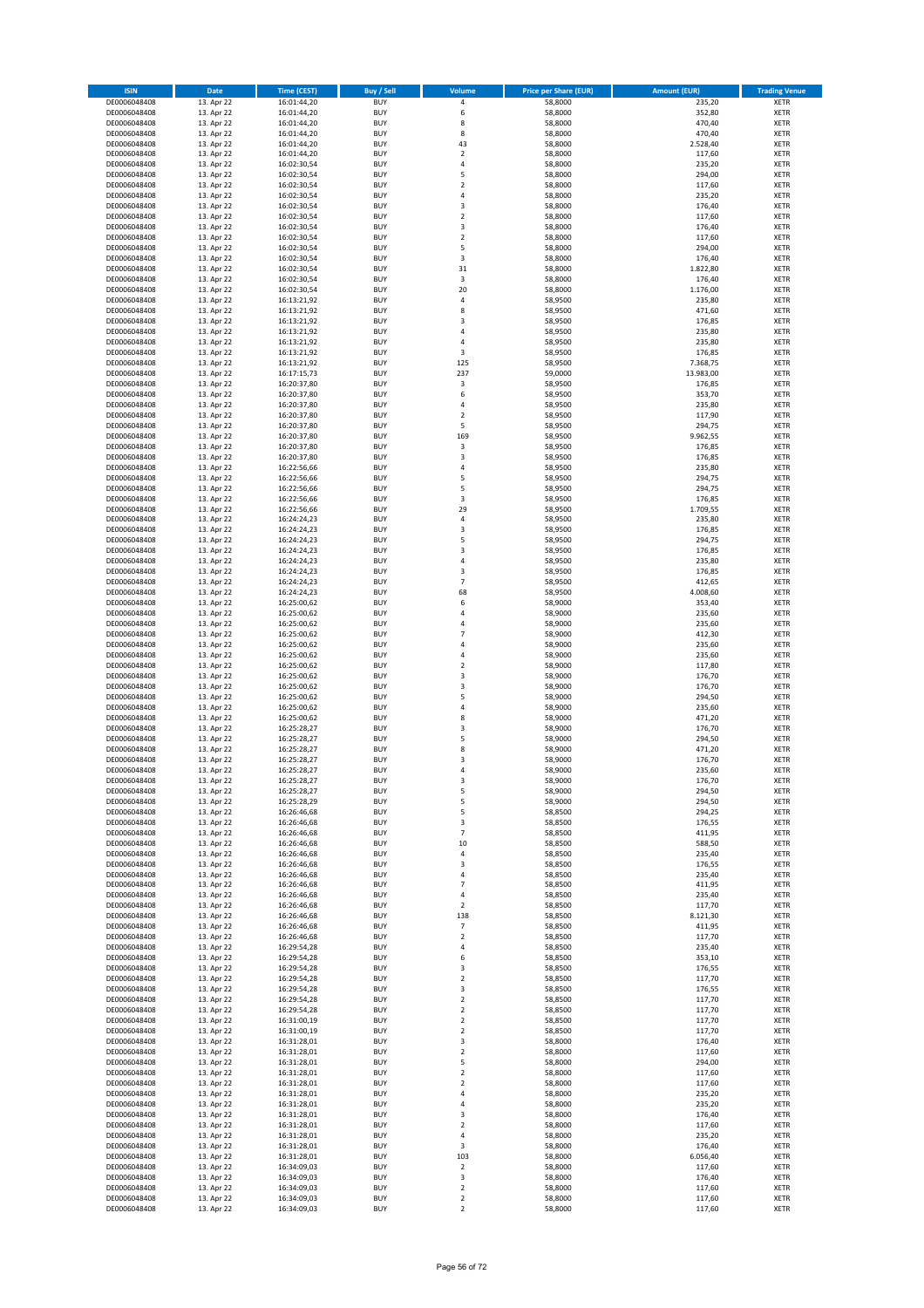| <b>ISIN</b>                  | Date                     | <b>Time (CEST)</b>         | Buy / Sell               | Volume                                 | <b>Price per Share (EUR)</b> | <b>Amount (EUR)</b> | <b>Trading Venue</b>       |
|------------------------------|--------------------------|----------------------------|--------------------------|----------------------------------------|------------------------------|---------------------|----------------------------|
| DE0006048408                 | 13. Apr 22               | 16:34:09,03                | <b>BUY</b>               | 3                                      | 58,8000                      | 176,40              | XETR                       |
| DE0006048408<br>DE0006048408 | 13. Apr 22<br>13. Apr 22 | 16:34:09,03<br>16:34:09,03 | <b>BUY</b><br><b>BUY</b> | 3<br>3                                 | 58,8000<br>58,8000           | 176,40<br>176,40    | XETR<br><b>XETR</b>        |
| DE0006048408                 | 13. Apr 22               | 16:34:09,03                | <b>BUY</b>               | 3                                      | 58,8000                      | 176,40              | <b>XETR</b>                |
| DE0006048408                 | 13. Apr 22               | 16:34:09,03                | <b>BUY</b>               | 3                                      | 58,8000                      | 176,40              | <b>XETR</b>                |
| DE0006048408                 | 13. Apr 22               | 16:34:09,03                | <b>BUY</b>               | $\overline{4}$                         | 58,8000                      | 235,20              | <b>XETR</b>                |
| DE0006048408<br>DE0006048408 | 13. Apr 22<br>13. Apr 22 | 16:34:09,03<br>16:34:09,03 | <b>BUY</b><br><b>BUY</b> | $\overline{\mathbf{c}}$<br>3           | 58,8000<br>58,8000           | 117,60<br>176,40    | <b>XETR</b><br><b>XETR</b> |
| DE0006048408                 | 13. Apr 22               | 16:34:09,03                | <b>BUY</b>               | 36                                     | 58,8000                      | 2.116,80            | <b>XETR</b>                |
| DE0006048408                 | 13. Apr 22               | 16:34:45,24                | <b>BUY</b>               | $\overline{\mathbf{c}}$                | 58,8000                      | 117,60              | <b>XETR</b>                |
| DE0006048408                 | 13. Apr 22               | 16:34:45,24                | <b>BUY</b>               | 3                                      | 58,8000                      | 176,40              | XETR                       |
| DE0006048408                 | 13. Apr 22               | 16:34:45,24                | <b>BUY</b>               | 3                                      | 58,8000                      | 176,40              | <b>XETR</b>                |
| DE0006048408<br>DE0006048408 | 13. Apr 22<br>13. Apr 22 | 16:34:45,24<br>16:34:45,24 | <b>BUY</b><br><b>BUY</b> | $\mathbf 2$<br>3                       | 58,8000<br>58,8000           | 117,60<br>176,40    | XETR<br><b>XETR</b>        |
| DE0006048408                 | 13. Apr 22               | 16:34:45,24                | <b>BUY</b>               | $\mathbf 2$                            | 58,8000                      | 117,60              | XETR                       |
| DE0006048408                 | 13. Apr 22               | 16:34:45,24                | <b>BUY</b>               | $\overline{\mathbf{c}}$                | 58,8000                      | 117,60              | <b>XETR</b>                |
| DE0006048408                 | 13. Apr 22               | 16:34:45,24                | <b>BUY</b>               | $\mathbf 2$                            | 58,8000                      | 117,60              | XETR                       |
| DE0006048408<br>DE0006048408 | 13. Apr 22<br>13. Apr 22 | 16:34:45,24<br>16:34:47,50 | <b>BUY</b><br><b>BUY</b> | 4<br>$\mathbf 2$                       | 58,8000<br>58,8000           | 235,20<br>117,60    | <b>XETR</b><br>XETR        |
| DE0006048408                 | 13. Apr 22               | 16:34:47,50                | <b>BUY</b>               | $\overline{\mathbf{c}}$                | 58,8000                      | 117,60              | <b>XETR</b>                |
| DE0006048408                 | 13. Apr 22               | 16:34:47,50                | <b>BUY</b>               | 3                                      | 58,8000                      | 176,40              | XETR                       |
| DE0006048408                 | 13. Apr 22               | 16:34:47,50                | <b>BUY</b>               | 4                                      | 58,8000                      | 235,20              | XETR                       |
| DE0006048408<br>DE0006048408 | 13. Apr 22<br>13. Apr 22 | 16:34:49,88<br>16:34:49,88 | <b>BUY</b><br><b>BUY</b> | 3<br>$\mathbf 2$                       | 58,8000<br>58,8000           | 176,40<br>117,60    | <b>XETR</b><br><b>XETR</b> |
| DE0006048408                 | 13. Apr 22               | 16:34:49,88                | <b>BUY</b>               | $\overline{\mathbf{c}}$                | 58,8000                      | 117,60              | <b>XETR</b>                |
| DE0006048408                 | 13. Apr 22               | 16:34:49,88                | <b>BUY</b>               | $\overline{\mathbf{c}}$                | 58,8000                      | 117,60              | <b>XETR</b>                |
| DE0006048408                 | 13. Apr 22               | 16:34:49,88                | <b>BUY</b>               | $\overline{4}$                         | 58,8000                      | 235,20              | <b>XETR</b>                |
| DE0006048408                 | 13. Apr 22               | 16:34:49,88                | <b>BUY</b><br><b>BUY</b> | $\overline{\mathbf{c}}$                | 58,8000                      | 117,60              | <b>XETR</b><br><b>XETR</b> |
| DE0006048408<br>DE0006048408 | 13. Apr 22<br>13. Apr 22 | 16:34:49,88<br>16:34:51,81 | <b>BUY</b>               | $\mathbf 2$<br>3                       | 58,8000<br>58,8000           | 117,60<br>176,40    | <b>XETR</b>                |
| DE0006048408                 | 13. Apr 22               | 16:34:51,81                | <b>BUY</b>               | 3                                      | 58,8000                      | 176,40              | <b>XETR</b>                |
| DE0006048408                 | 13. Apr 22               | 16:34:51,81                | <b>BUY</b>               | $\mathbf 2$                            | 58,8000                      | 117,60              | <b>XETR</b>                |
| DE0006048408                 | 13. Apr 22               | 16:34:54,75                | <b>BUY</b>               | 3                                      | 58,8000                      | 176,40              | <b>XETR</b>                |
| DE0006048408<br>DE0006048408 | 13. Apr 22<br>13. Apr 22 | 16:34:54,75<br>16:34:54,75 | <b>BUY</b><br><b>BUY</b> | 3<br>3                                 | 58,8000<br>58,8000           | 176,40<br>176,40    | XETR<br><b>XETR</b>        |
| DE0006048408                 | 13. Apr 22               | 16:34:54,75                | <b>BUY</b>               | $\overline{\mathbf{3}}$                | 58,8000                      | 176,40              | XETR                       |
| DE0006048408                 | 13. Apr 22               | 16:35:21,19                | <b>BUY</b>               | 4                                      | 58,7500                      | 235,00              | <b>XETR</b>                |
| DE0006048408                 | 13. Apr 22               | 16:36:24,55                | <b>BUY</b>               | 3                                      | 58,8000                      | 176,40              | XETR                       |
| DE0006048408<br>DE0006048408 | 13. Apr 22<br>13. Apr 22 | 16:39:04,77                | <b>BUY</b><br><b>BUY</b> | $\overline{\mathbf{c}}$<br>$\mathbf 2$ | 58,8000<br>58,8000           | 117,60<br>117,60    | <b>XETR</b><br><b>XETR</b> |
| DE0006048408                 | 13. Apr 22               | 16:39:04,77<br>16:39:04,77 | <b>BUY</b>               | 3                                      | 58,8000                      | 176,40              | <b>XETR</b>                |
| DE0006048408                 | 13. Apr 22               | 16:39:04,77                | <b>BUY</b>               | 3                                      | 58,8000                      | 176,40              | <b>XETR</b>                |
| DE0006048408                 | 13. Apr 22               | 16:39:04,77                | <b>BUY</b>               | 3                                      | 58,8000                      | 176,40              | <b>XETR</b>                |
| DE0006048408                 | 13. Apr 22               | 16:39:04,77                | <b>BUY</b>               | $\mathbf 2$                            | 58,8000                      | 117,60              | <b>XETR</b>                |
| DE0006048408<br>DE0006048408 | 13. Apr 22<br>13. Apr 22 | 16:39:04,77<br>16:39:04,77 | <b>BUY</b><br><b>BUY</b> | 3<br>$\mathbf 2$                       | 58,8000<br>58,8000           | 176,40<br>117,60    | <b>XETR</b><br>XETR        |
| DE0006048408                 | 13. Apr 22               | 16:39:04,77                | <b>BUY</b>               | 3                                      | 58,8000                      | 176,40              | XETR                       |
| DE0006048408                 | 13. Apr 22               | 16:39:04,77                | <b>BUY</b>               | 3                                      | 58,8000                      | 176,40              | <b>XETR</b>                |
| DE0006048408                 | 13. Apr 22               | 16:39:04,77                | <b>BUY</b>               | $\mathbf 2$                            | 58,8000                      | 117,60              | <b>XETR</b>                |
| DE0006048408                 | 13. Apr 22               | 16:39:04,77                | <b>BUY</b><br><b>BUY</b> | 150<br>$\mathbf 2$                     | 58,8000                      | 8.820,00            | XETR                       |
| DE0006048408<br>DE0006048408 | 13. Apr 22<br>13. Apr 22 | 16:40:18,27<br>16:40:18,27 | <b>BUY</b>               | 8                                      | 58,8500<br>58,8500           | 117,70<br>470,80    | <b>XETR</b><br><b>XETR</b> |
| DE0006048408                 | 13. Apr 22               | 16:40:18,27                | <b>BUY</b>               | $\mathbf 2$                            | 58,8500                      | 117,70              | <b>XETR</b>                |
| DE0006048408                 | 13. Apr 22               | 16:40:18,27                | <b>BUY</b>               | 3                                      | 58,8500                      | 176,55              | <b>XETR</b>                |
| DE0006048408<br>DE0006048408 | 13. Apr 22<br>13. Apr 22 | 16:40:18,27<br>16:40:18,27 | <b>BUY</b><br><b>BUY</b> | $11\,$<br>75                           | 58,8500<br>58,8500           | 647,35<br>4.413,75  | XETR<br><b>XETR</b>        |
| DE0006048408                 | 13. Apr 22               | 16:40:53,42                | <b>BUY</b>               | 3                                      | 58,8000                      | 176,40              | <b>XETR</b>                |
| DE0006048408                 | 13. Apr 22               | 16:40:53,42                | <b>BUY</b>               | $\overline{\mathbf{c}}$                | 58,8000                      | 117,60              | <b>XETR</b>                |
| DE0006048408                 | 13. Apr 22               | 16:40:53,42                | <b>BUY</b>               | 3                                      | 58,8000                      | 176,40              | <b>XETR</b>                |
| DE0006048408                 | 13. Apr 22               | 16:40:53,42                | <b>BUY</b>               | $\overline{\mathbf{c}}$                | 58,8000                      | 117,60              | <b>XETR</b>                |
| DE0006048408<br>DE0006048408 | 13. Apr 22<br>13. Apr 22 | 16:41:52,44<br>16:41:52,44 | <b>BUY</b><br><b>BUY</b> | $\mathbf 2$<br>3                       | 58,8000<br>58,8000           | 117,60<br>176,40    | XETR<br><b>XETR</b>        |
| DE0006048408                 | 13. Apr 22               | 16:41:52,44                | <b>BUY</b>               | 2                                      | 58,8000                      | 117,60              | XETR                       |
| DE0006048408                 | 13. Apr 22               | 16:41:52,44                | <b>BUY</b>               | $\overline{\mathbf{c}}$                | 58,8000                      | 117,60              | <b>XETR</b>                |
| DE0006048408                 | 13. Apr 22               | 16:41:52,44                | <b>BUY</b>               | $\mathbf 2$                            | 58,8000                      | 117,60              | XETR                       |
| DE0006048408<br>DE0006048408 | 13. Apr 22<br>13. Apr 22 | 16:41:52,44<br>16:44:20,57 | <b>BUY</b><br><b>BUY</b> | 2<br>6                                 | 58,8000<br>58,8500           | 117,60<br>353,10    | XETR<br>XETR               |
| DE0006048408                 | 13. Apr 22               | 16:44:45,77                | <b>BUY</b>               | 3                                      | 58,8000                      | 176,40              | XETR                       |
| DE0006048408                 | 13. Apr 22               | 16:44:45,77                | <b>BUY</b>               | 3                                      | 58,8000                      | 176,40              | XETR                       |
| DE0006048408                 | 13. Apr 22               | 16:44:45,77                | <b>BUY</b>               | 3                                      | 58,8000                      | 176,40              | <b>XETR</b>                |
| DE0006048408<br>DE0006048408 | 13. Apr 22<br>13. Apr 22 | 16:44:45,77<br>16:44:45,77 | <b>BUY</b><br><b>BUY</b> | 3<br>3                                 | 58,8000<br>58,8000           | 176,40<br>176,40    | XETR<br><b>XETR</b>        |
| DE0006048408                 | 13. Apr 22               | 16:44:45,77                | <b>BUY</b>               | 3                                      | 58,8000                      | 176,40              | XETR                       |
| DE0006048408                 | 13. Apr 22               | 16:44:45,77                | <b>BUY</b>               | $\mathbf 2$                            | 58,8000                      | 117,60              | <b>XETR</b>                |
| DE0006048408<br>DE0006048408 | 13. Apr 22<br>13. Apr 22 | 16:44:45,77<br>16:44:45,77 | <b>BUY</b><br><b>BUY</b> | $\mathbf 2$<br>4                       | 58,8000<br>58,8000           | 117,60<br>235,20    | XETR<br><b>XETR</b>        |
| DE0006048408                 | 13. Apr 22               | 16:44:45,77                | <b>BUY</b>               | 2                                      | 58,8000                      | 117,60              | XETR                       |
| DE0006048408                 | 13. Apr 22               | 16:46:04,18                | <b>BUY</b>               | 3                                      | 58,8000                      | 176,40              | <b>XETR</b>                |
| DE0006048408                 | 13. Apr 22               | 16:46:04,18                | <b>BUY</b>               | $\boldsymbol{2}$                       | 58,8000                      | 117,60              | XETR                       |
| DE0006048408                 | 13. Apr 22               | 16:46:04,18                | <b>BUY</b>               | 2                                      | 58,8000                      | 117,60              | <b>XETR</b>                |
| DE0006048408<br>DE0006048408 | 13. Apr 22<br>13. Apr 22 | 16:46:04,18<br>16:46:04,18 | <b>BUY</b><br><b>BUY</b> | $\mathbf 2$<br>$\mathbf 2$             | 58,8000<br>58,8000           | 117,60<br>117,60    | XETR<br><b>XETR</b>        |
| DE0006048408                 | 13. Apr 22               | 16:46:04,18                | <b>BUY</b>               | 3                                      | 58,8000                      | 176,40              | <b>XETR</b>                |
| DE0006048408                 | 13. Apr 22               | 16:50:01,03                | <b>BUY</b>               | 2                                      | 58,8000                      | 117,60              | <b>XETR</b>                |
| DE0006048408                 | 13. Apr 22               | 16:50:01,03                | <b>BUY</b>               | 3                                      | 58,8000                      | 176,40              | XETR                       |
| DE0006048408<br>DE0006048408 | 13. Apr 22<br>13. Apr 22 | 16:50:01,03<br>16:50:01,03 | <b>BUY</b><br><b>BUY</b> | $\mathbf 2$<br>3                       | 58,8000<br>58,8000           | 117,60<br>176,40    | <b>XETR</b><br><b>XETR</b> |
| DE0006048408                 | 13. Apr 22               | 16:50:01,03                | <b>BUY</b>               | 3                                      | 58,8000                      | 176,40              | XETR                       |
| DE0006048408                 | 13. Apr 22               | 16:50:01,03                | <b>BUY</b>               | 3                                      | 58,8000                      | 176,40              | <b>XETR</b>                |
| DE0006048408                 | 13. Apr 22               | 16:50:01,03                | <b>BUY</b>               | 3<br>$\overline{\mathbf{c}}$           | 58,8000                      | 176,40              | XETR                       |
| DE0006048408<br>DE0006048408 | 13. Apr 22<br>13. Apr 22 | 16:50:01,03<br>16:50:01,03 | <b>BUY</b><br><b>BUY</b> | 2                                      | 58,8000<br>58,8000           | 117,60<br>117,60    | <b>XETR</b><br>XETR        |
| DE0006048408                 | 13. Apr 22               | 16:50:01,03                | <b>BUY</b>               | 3                                      | 58,8000                      | 176,40              | <b>XETR</b>                |
| DE0006048408                 | 13. Apr 22               | 16:50:01,03                | <b>BUY</b>               | $\mathbf 2$                            | 58,8000                      | 117,60              | XETR                       |
| DE0006048408                 | 13. Apr 22               | 16:51:45,72                | <b>BUY</b>               | $\mathbf 2$                            | 58,8000                      | 117,60              | <b>XETR</b>                |
| DE0006048408<br>DE0006048408 | 13. Apr 22<br>13. Apr 22 | 16:51:45,72<br>16:51:45,72 | <b>BUY</b><br><b>BUY</b> | 2<br>4                                 | 58,8000<br>58,8000           | 117,60<br>235,20    | XETR<br><b>XETR</b>        |
| DE0006048408                 | 13. Apr 22               | 16:51:45,72                | <b>BUY</b>               | 3                                      | 58,8000                      | 176,40              | XETR                       |
| DE0006048408                 | 13. Apr 22               | 16:51:45,72                | <b>BUY</b>               | 2                                      | 58,8000                      | 117,60              | <b>XETR</b>                |
| DE0006048408                 | 13. Apr 22               | 16:52:10,76                | <b>BUY</b>               | 3                                      | 58,8000                      | 176,40              | <b>XETR</b>                |
| DE0006048408<br>DE0006048408 | 13. Apr 22<br>13. Apr 22 | 16:52:10,76<br>16:52:10,76 | <b>BUY</b><br><b>BUY</b> | 3<br>$\mathbf 2$                       | 58,8000<br>58,8000           | 176,40<br>117,60    | <b>XETR</b><br>XETR        |
| DE0006048408                 | 13. Apr 22               | 16:52:10,76                | <b>BUY</b>               | 3                                      | 58,8000                      | 176,40              | <b>XETR</b>                |
| DE0006048408                 | 13. Apr 22               | 16:57:01,83                | <b>BUY</b>               | 3                                      | 58,9000                      | 176,70              | XETR                       |
| DE0006048408                 | 13. Apr 22               | 16:57:01,83                | <b>BUY</b>               | 4                                      | 58,9000                      | 235,60              | XETR                       |
| DE0006048408<br>DE0006048408 | 13. Apr 22<br>13. Apr 22 | 16:57:01,83<br>16:57:01,83 | <b>BUY</b><br><b>BUY</b> | 4<br>4                                 | 58,9000<br>58,9000           | 235,60<br>235,60    | XETR<br><b>XETR</b>        |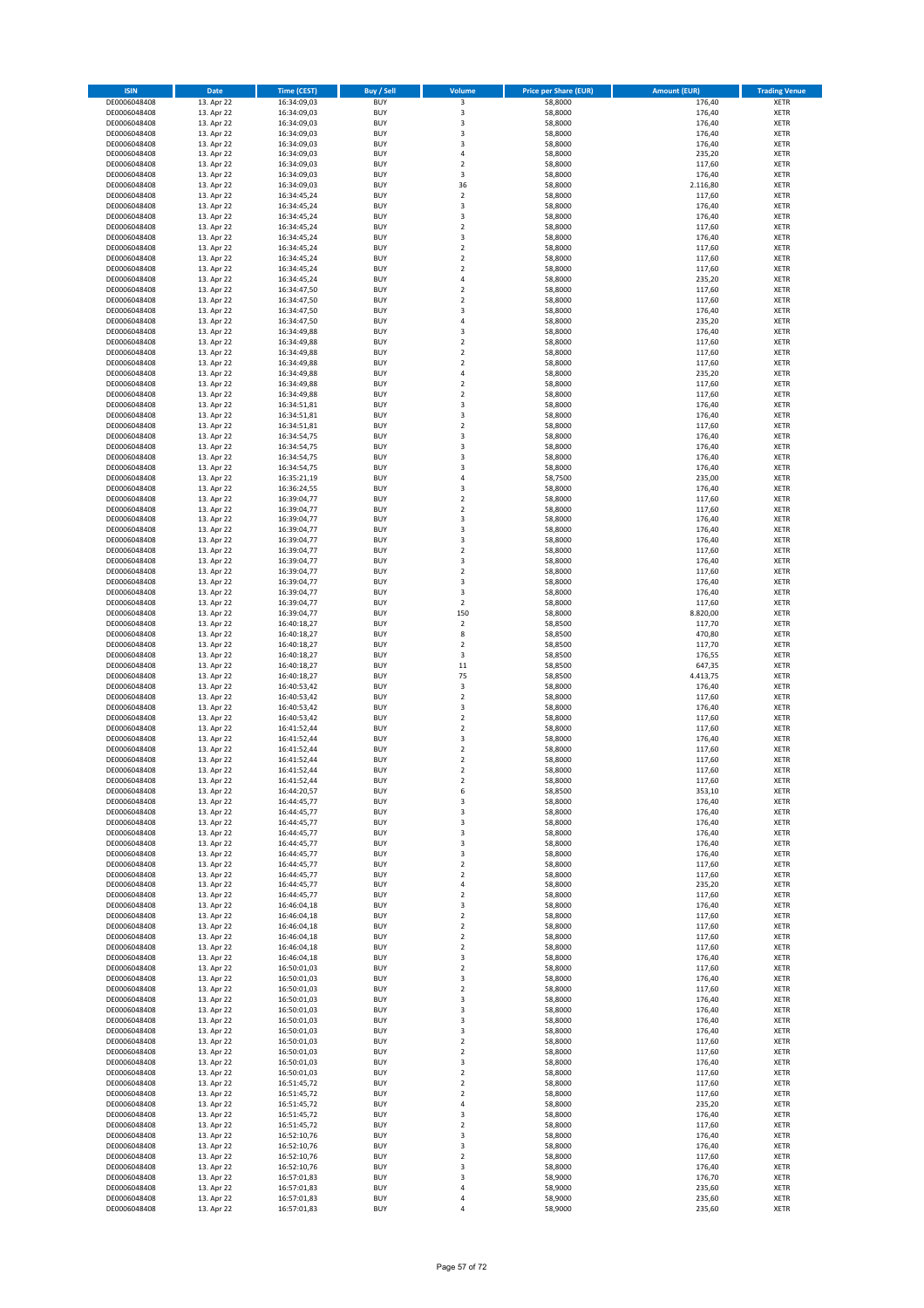| <b>ISIN</b>                  | Date                     | <b>Time (CEST)</b>         | <b>Buy / Sell</b>        | Volume                                    | <b>Price per Share (EUR)</b> | <b>Amount (EUR)</b> | <b>Trading Venue</b>       |
|------------------------------|--------------------------|----------------------------|--------------------------|-------------------------------------------|------------------------------|---------------------|----------------------------|
| DE0006048408                 | 13. Apr 22               | 16:57:01,83                | <b>BUY</b>               | 18                                        | 58,9000                      | 1.060,20            | <b>XETR</b>                |
| DE0006048408                 | 13. Apr 22               | 16:57:01,83                | <b>BUY</b>               | 13                                        | 58,9000                      | 765,70              | <b>XETR</b>                |
| DE0006048408<br>DE0006048408 | 13. Apr 22<br>13. Apr 22 | 16:57:01,83<br>16:58:50,28 | <b>BUY</b><br><b>BUY</b> | 29<br>$\overline{\mathbf{3}}$             | 58,9000<br>58,9000           | 1.708,10<br>176,70  | <b>XETR</b><br><b>XETR</b> |
| DE0006048408                 | 13. Apr 22               | 16:58:50,28                | <b>BUY</b>               | 3                                         | 58,9000                      | 176,70              | <b>XETR</b>                |
| DE0006048408                 | 13. Apr 22               | 16:58:50,28                | <b>BUY</b>               | 3                                         | 58,9000                      | 176,70              | <b>XETR</b>                |
| DE0006048408                 | 13. Apr 22               | 16:58:50,28                | <b>BUY</b>               | 155                                       | 58,9000                      | 9.129,50            | <b>XETR</b>                |
| DE0006048408                 | 13. Apr 22               | 16:58:50,28                | <b>BUY</b>               | 500                                       | 58,9000                      | 29.450,00           | <b>XETR</b>                |
| DE0006048408<br>DE0006048408 | 13. Apr 22<br>13. Apr 22 | 16:58:59,44                | <b>BUY</b><br><b>BUY</b> | 4<br>6                                    | 58,8500<br>58,8500           | 235,40<br>353,10    | XETR<br><b>XETR</b>        |
| DE0006048408                 | 13. Apr 22               | 16:58:59,44<br>16:58:59,44 | <b>BUY</b>               | $\overline{2}$                            | 58,8500                      | 117,70              | XETR                       |
| DE0006048408                 | 13. Apr 22               | 16:58:59,44                | <b>BUY</b>               | $\overline{2}$                            | 58,8500                      | 117,70              | <b>XETR</b>                |
| DE0006048408                 | 13. Apr 22               | 16:58:59,44                | <b>BUY</b>               | $\mathbf 2$                               | 58,8500                      | 117,70              | XETR                       |
| DE0006048408                 | 13. Apr 22               | 16:58:59,44                | <b>BUY</b>               | 3                                         | 58,8500                      | 176,55              | <b>XETR</b>                |
| DE0006048408                 | 13. Apr 22               | 16:58:59,44                | <b>BUY</b>               | $\mathbf 2$                               | 58,8500                      | 117,70              | XETR                       |
| DE0006048408<br>DE0006048408 | 13. Apr 22<br>13. Apr 22 | 16:58:59,44<br>16:58:59,44 | <b>BUY</b><br><b>BUY</b> | $\overline{2}$<br>5                       | 58,8500<br>58,8500           | 117,70<br>294,25    | <b>XETR</b><br>XETR        |
| DE0006048408                 | 13. Apr 22               | 16:58:59,44                | <b>BUY</b>               | 3                                         | 58,8500                      | 176,55              | <b>XETR</b>                |
| DE0006048408                 | 13. Apr 22               | 17:03:46,30                | <b>BUY</b>               | $\mathbf 2$                               | 58,9500                      | 117,90              | XETR                       |
| DE0006048408                 | 13. Apr 22               | 17:03:46,30                | <b>BUY</b>               | $\sqrt{4}$                                | 58,9500                      | 235,80              | <b>XETR</b>                |
| DE0006048408                 | 13. Apr 22<br>13. Apr 22 | 17:03:46,30                | <b>BUY</b><br><b>BUY</b> | $\overline{2}$<br>$\mathbf 2$             | 58,9500<br>58,9500           | 117,90<br>117,90    | <b>XETR</b><br><b>XETR</b> |
| DE0006048408<br>DE0006048408 | 13. Apr 22               | 17:03:46,30<br>17:03:46,30 | <b>BUY</b>               | $\overline{4}$                            | 58,9500                      | 235,80              | <b>XETR</b>                |
| DE0006048408                 | 13. Apr 22               | 17:03:46,30                | <b>BUY</b>               | $\sqrt{4}$                                | 58,9500                      | 235,80              | <b>XETR</b>                |
| DE0006048408                 | 13. Apr 22               | 17:03:46,30                | <b>BUY</b>               | $\overline{2}$                            | 58,9500                      | 117,90              | <b>XETR</b>                |
| DE0006048408                 | 13. Apr 22               | 17:03:46,30                | <b>BUY</b>               | $\overline{2}$                            | 58,9500                      | 117,90              | <b>XETR</b>                |
| DE0006048408                 | 13. Apr 22               | 17:03:46,30                | <b>BUY</b>               | 6                                         | 58,9500                      | 353,70              | <b>XETR</b>                |
| DE0006048408<br>DE0006048408 | 13. Apr 22<br>13. Apr 22 | 17:03:46,30<br>17:03:46,30 | <b>BUY</b><br><b>BUY</b> | $\overline{2}$<br>$\overline{2}$          | 58,9500<br>58,9500           | 117,90<br>117,90    | <b>XETR</b><br><b>XETR</b> |
| DE0006048408                 | 13. Apr 22               | 17:04:40,60                | <b>BUY</b>               | 4                                         | 58,9500                      | 235,80              | <b>XETR</b>                |
| DE0006048408                 | 13. Apr 22               | 17:04:40,60                | <b>BUY</b>               | 3                                         | 58,9500                      | 176,85              | <b>XETR</b>                |
| DE0006048408                 | 13. Apr 22               | 17:04:40,60                | <b>BUY</b>               | $\sqrt{4}$                                | 58,9500                      | 235,80              | <b>XETR</b>                |
| DE0006048408                 | 13. Apr 22               | 17:04:40,60                | <b>BUY</b>               | $\overline{2}$                            | 58,9500                      | 117,90              | <b>XETR</b>                |
| DE0006048408<br>DE0006048408 | 13. Apr 22<br>13. Apr 22 | 17:04:40,60<br>17:04:40,60 | <b>BUY</b><br><b>BUY</b> | $\sqrt{2}$<br>3                           | 58,9500<br>58,9500           | 117,90<br>176,85    | XETR<br><b>XETR</b>        |
| DE0006048408                 | 13. Apr 22               | 17:04:40,60                | <b>BUY</b>               | $\overline{\mathbf{3}}$                   | 58,9500                      | 176,85              | XETR                       |
| DE0006048408                 | 13. Apr 22               | 17:04:40,60                | <b>BUY</b>               | 3                                         | 58,9500                      | 176,85              | <b>XETR</b>                |
| DE0006048408                 | 13. Apr 22               | 17:04:40,60                | <b>BUY</b>               | 3                                         | 58,9500                      | 176,85              | XETR                       |
| DE0006048408                 | 13. Apr 22               | 17:04:40,60                | <b>BUY</b>               | 3                                         | 58,9500                      | 176,85              | <b>XETR</b>                |
| DE0006048408<br>DE0006048408 | 13. Apr 22<br>13. Apr 22 | 17:04:54,94<br>17:04:54,94 | <b>BUY</b><br><b>BUY</b> | $\overline{\mathbf{3}}$<br>$\overline{2}$ | 58,9000<br>58,9000           | 176,70<br>117,80    | <b>XETR</b><br><b>XETR</b> |
| DE0006048408                 | 13. Apr 22               | 17:04:54,94                | <b>BUY</b>               | $\overline{2}$                            | 58,9000                      | 117,80              | <b>XETR</b>                |
| DE0006048408                 | 13. Apr 22               | 17:04:54,94                | <b>BUY</b>               | $\overline{2}$                            | 58,9000                      | 117,80              | <b>XETR</b>                |
| DE0006048408                 | 13. Apr 22               | 17:04:54,94                | <b>BUY</b>               | 3                                         | 58,9000                      | 176,70              | <b>XETR</b>                |
| DE0006048408                 | 13. Apr 22               | 17:04:54,94                | <b>BUY</b>               | 103                                       | 58,9000                      | 6.066,70            | <b>XETR</b>                |
| DE0006048408                 | 13. Apr 22               | 17:05:40,62                | <b>BUY</b>               | $\mathbf 2$                               | 58,9500                      | 117,90              | <b>XETR</b>                |
| DE0006048408<br>DE0006048408 | 13. Apr 22<br>13. Apr 22 | 17:05:40,62<br>17:05:40,62 | <b>BUY</b><br><b>BUY</b> | $\mathbf 2$<br>$\sqrt{2}$                 | 58,9500<br>58,9500           | 117,90<br>117,90    | <b>XETR</b><br><b>XETR</b> |
| DE0006048408                 | 13. Apr 22               | 17:05:40,62                | <b>BUY</b>               | 3                                         | 58,9500                      | 176,85              | <b>XETR</b>                |
| DE0006048408                 | 13. Apr 22               | 17:05:40,62                | <b>BUY</b>               | 80                                        | 58,9500                      | 4.716,00            | <b>XETR</b>                |
| DE0006048408                 | 13. Apr 22               | 17:08:11,13                | <b>BUY</b>               | $\sqrt{2}$                                | 58,9500                      | 117,90              | <b>XETR</b>                |
| DE0006048408                 | 13. Apr 22               | 17:08:11,13                | <b>BUY</b><br><b>BUY</b> | $\overline{2}$<br>$\mathbf 2$             | 58,9500                      | 117,90              | <b>XETR</b>                |
| DE0006048408<br>DE0006048408 | 13. Apr 22<br>13. Apr 22 | 17:08:11,13<br>17:08:11,13 | <b>BUY</b>               | $\overline{2}$                            | 58,9500<br>58,9500           | 117,90<br>117,90    | <b>XETR</b><br><b>XETR</b> |
| DE0006048408                 | 13. Apr 22               | 17:08:11,13                | <b>BUY</b>               | 3                                         | 58,9500                      | 176,85              | <b>XETR</b>                |
| DE0006048408                 | 13. Apr 22               | 17:08:11,13                | <b>BUY</b>               | $\overline{2}$                            | 58,9500                      | 117,90              | <b>XETR</b>                |
| DE0006048408                 | 13. Apr 22               | 17:08:11,13                | <b>BUY</b>               | 59                                        | 58,9500                      | 3.478,05            | <b>XETR</b>                |
| DE0006048408                 | 13. Apr 22               | 17:08:11,13                | <b>BUY</b><br><b>BUY</b> | $\overline{2}$<br>$\mathbf 2$             | 58,9500                      | 117,90              | <b>XETR</b><br><b>XETR</b> |
| DE0006048408<br>DE0006048408 | 13. Apr 22<br>13. Apr 22 | 17:08:11,13<br>17:08:11,13 | <b>BUY</b>               | 3                                         | 58,9500<br>58,9500           | 117,90<br>176,85    | <b>XETR</b>                |
| DE0006048408                 | 13. Apr 22               | 17:08:11,13                | <b>BUY</b>               | $\overline{2}$                            | 58,9500                      | 117,90              | XETR                       |
| DE0006048408                 | 13. Apr 22               | 17:12:02,25                | <b>BUY</b>               | $\overline{2}$                            | 59,0000                      | 118,00              | <b>XETR</b>                |
| DE0006048408                 | 13. Apr 22               | 17:15:05,79                | <b>BUY</b>               | 3                                         | 59,0000                      | 177,00              | XETR                       |
| DE0006048408                 | 13. Apr 22               | 17:15:05,79                | <b>BUY</b><br><b>BUY</b> | $\overline{2}$<br>3                       | 59,0000                      | 118,00              | <b>XETR</b>                |
| DE0006048408<br>DE0006048408 | 13. Apr 22<br>13. Apr 22 | 17:15:05,79<br>17:15:05,79 | <b>BUY</b>               | 2                                         | 59,0000<br>59,0000           | 177,00<br>118,00    | <b>XETR</b><br>XETR        |
| DE0006048408                 | 13. Apr 22               | 17:15:05,79                | <b>BUY</b>               | $\mathbf 2$                               | 59,0000                      | 118,00              | XETR                       |
| DE0006048408                 | 13. Apr 22               | 17:15:05,79                | <b>BUY</b>               | $\boldsymbol{2}$                          | 59,0000                      | 118,00              | XETR                       |
| DE0006048408                 | 13. Apr 22               | 17:15:05,79                | <b>BUY</b>               | $\boldsymbol{2}$                          | 59,0000                      | 118,00              | <b>XETR</b>                |
| DE0006048408                 | 13. Apr 22               | 17:15:05,79                | <b>BUY</b>               | $\overline{2}$                            | 59,0000<br>59,0000           | 118,00              | <b>XETR</b>                |
| DE0006048408<br>DE0006048408 | 13. Apr 22<br>13. Apr 22 | 17:15:05,79<br>17:15:05,79 | <b>BUY</b><br><b>BUY</b> | 3<br>3                                    | 59,0000                      | 177,00<br>177,00    | XETR<br><b>XETR</b>        |
| DE0006048408                 | 13. Apr 22               | 17:15:05,79                | <b>BUY</b>               | 3                                         | 59,0000                      | 177,00              | XETR                       |
| DE0006048408                 | 13. Apr 22               | 17:15:05,79                | <b>BUY</b>               | 3                                         | 59,0000                      | 177,00              | <b>XETR</b>                |
| DE0006048408                 | 13. Apr 22               | 17:15:05,79                | <b>BUY</b>               | $\boldsymbol{2}$                          | 59,0000                      | 118,00              | XETR                       |
| DE0006048408<br>DE0006048408 | 13. Apr 22<br>13. Apr 22 | 17:15:05,79<br>17:15:05,79 | <b>BUY</b><br><b>BUY</b> | 3<br>157                                  | 59,0000<br>59,0000           | 177,00<br>9.263,00  | <b>XETR</b><br><b>XETR</b> |
| DE0006048408                 | 13. Apr 22               | 17:15:26,54                | <b>BUY</b>               | 25                                        | 59,0000                      | 1.475,00            | XETR                       |
| DE0006048408                 | 13. Apr 22               | 17:15:31,16                | <b>BUY</b>               | $\mathbf 2$                               | 59,0000                      | 118,00              | XETR                       |
| DE0006048408                 | 13. Apr 22               | 17:15:31,16                | <b>BUY</b>               | $\boldsymbol{2}$                          | 59,0000                      | 118,00              | <b>XETR</b>                |
| DE0006048408                 | 13. Apr 22               | 17:15:31,16                | <b>BUY</b>               | $\boldsymbol{2}$                          | 59,0000                      | 118,00              | <b>XETR</b>                |
| DE0006048408<br>DE0006048408 | 13. Apr 22<br>13. Apr 22 | 17:15:31,16<br>17:15:31,16 | <b>BUY</b><br><b>BUY</b> | $\boldsymbol{2}$<br>$\mathbf 2$           | 59,0000<br>59,0000           | 118,00<br>118,00    | <b>XETR</b><br><b>XETR</b> |
| DE0006048408                 | 13. Apr 22               | 17:15:31,16                | <b>BUY</b>               | 3                                         | 59,0000                      | 177,00              | <b>XETR</b>                |
| DE0006048408                 | 13. Apr 22               | 17:15:31,16                | <b>BUY</b>               | 4                                         | 59,0000                      | 236,00              | <b>XETR</b>                |
| DE0006048408                 | 13. Apr 22               | 17:15:31,16                | <b>BUY</b>               | $\boldsymbol{2}$                          | 59,0000                      | 118,00              | <b>XETR</b>                |
| DE0006048408                 | 13. Apr 22               | 17:15:31,16                | <b>BUY</b>               | 3                                         | 59,0000                      | 177,00              | XETR                       |
| DE0006048408<br>DE0006048408 | 13. Apr 22<br>13. Apr 22 | 17:15:31,16<br>17:15:31,16 | <b>BUY</b><br><b>BUY</b> | $\overline{\mathbf{c}}$<br>$\sqrt{4}$     | 59,0000<br>59,0000           | 118,00<br>236,00    | XETR<br>XETR               |
| DE0006048408                 | 13. Apr 22               | 17:15:31,16                | <b>BUY</b>               | 3                                         | 59,0000                      | 177,00              | XETR                       |
| DE0006048408                 | 13. Apr 22               | 17:15:31,16                | <b>BUY</b>               | 158                                       | 59,0000                      | 9.322,00            | <b>XETR</b>                |
| DE0006048408                 | 13. Apr 22               | 17:15:31,18                | <b>BUY</b>               | $\boldsymbol{2}$                          | 59,0000                      | 118,00              | XETR                       |
| DE0006048408                 | 13. Apr 22               | 17:17:06,29                | <b>BUY</b>               | $\sqrt{4}$                                | 58,9500                      | 235,80              | XETR                       |
| DE0006048408                 | 13. Apr 22               | 17:17:06,29                | <b>BUY</b><br><b>BUY</b> | 3<br>$\sqrt{4}$                           | 58,9500                      | 176,85              | XETR                       |
| DE0006048408<br>DE0006048408 | 13. Apr 22<br>13. Apr 22 | 17:17:06,29<br>17:17:06,29 | <b>BUY</b>               | $\overline{2}$                            | 58,9500<br>58,9500           | 235,80<br>117,90    | XETR<br>XETR               |
| DE0006048408                 | 13. Apr 22               | 17:17:06,29                | <b>BUY</b>               | $\boldsymbol{2}$                          | 58,9500                      | 117,90              | XETR                       |
| DE0006048408                 | 13. Apr 22               | 17:17:06,29                | <b>BUY</b>               | 62                                        | 58,9500                      | 3.654,90            | XETR                       |
| DE0006048408                 | 13. Apr 22               | 17:17:06,29                | <b>BUY</b>               | 3                                         | 58,9500                      | 176,85              | <b>XETR</b>                |
| DE0006048408<br>DE0006048408 | 13. Apr 22<br>13. Apr 22 | 17:17:43,43<br>17:17:43,43 | <b>BUY</b><br><b>BUY</b> | $\mathbf 2$<br>$\overline{2}$             | 59,0000<br>59,0000           | 118,00<br>118,00    | <b>XETR</b><br><b>XETR</b> |
| DE0006048408                 | 13. Apr 22               | 17:17:43,43                | <b>BUY</b>               | 4                                         | 59,0000                      | 236,00              | <b>XETR</b>                |
| DE0006048408                 | 13. Apr 22               | 17:17:43,43                | <b>BUY</b>               | $\overline{2}$                            | 59,0000                      | 118,00              | <b>XETR</b>                |
| DE0006048408                 | 13. Apr 22               | 17:17:43,43                | <b>BUY</b>               | $\mathbf 2$                               | 59,0000                      | 118,00              | <b>XETR</b>                |
|                              |                          |                            |                          |                                           |                              |                     |                            |
| DE0006048408<br>DE0006048408 | 13. Apr 22<br>13. Apr 22 | 17:17:43,43<br>17:17:43,43 | <b>BUY</b><br><b>BUY</b> | $\overline{2}$<br>$\boldsymbol{2}$        | 59,0000<br>59,0000           | 118,00<br>118,00    | <b>XETR</b><br><b>XETR</b> |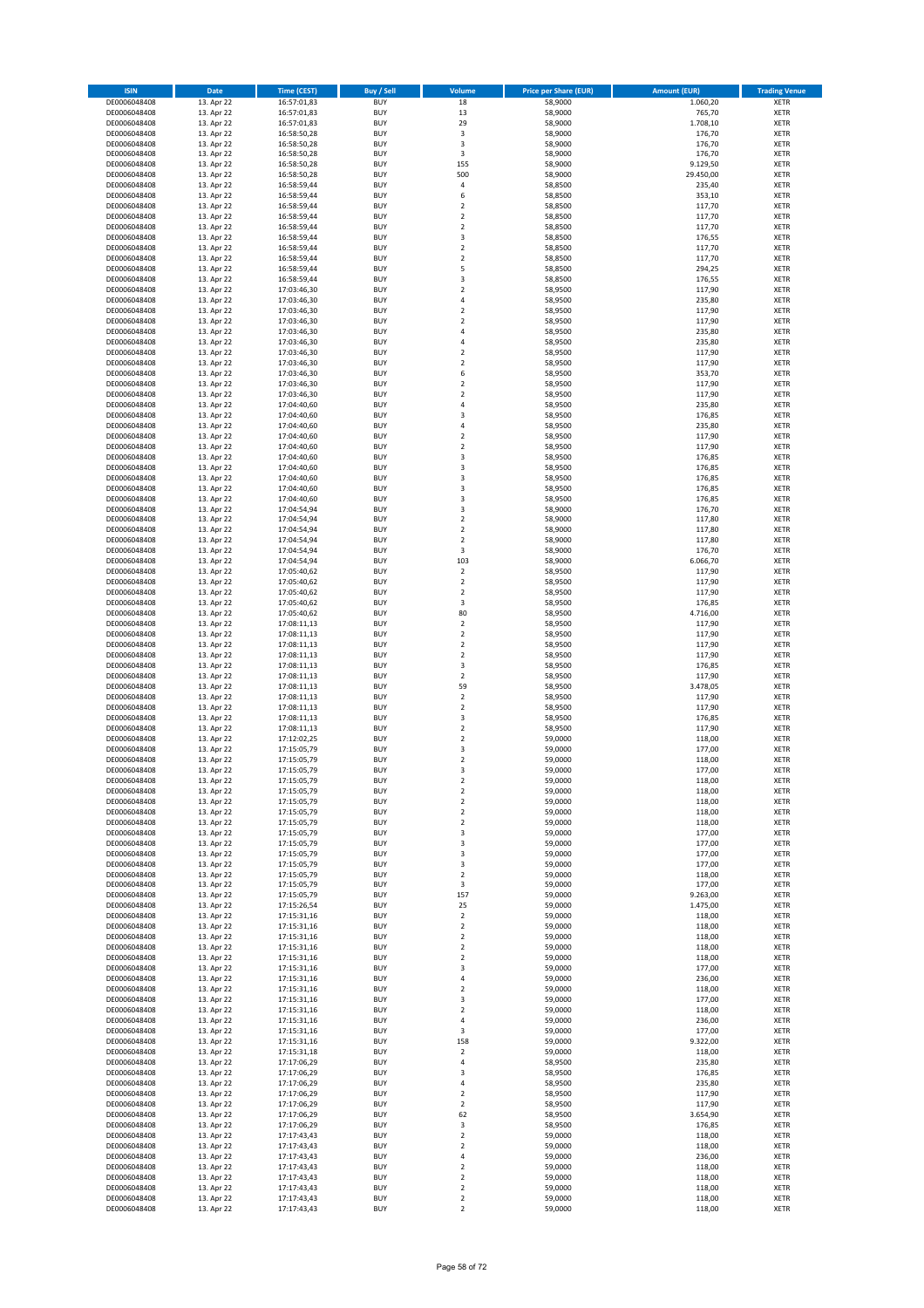| <b>ISIN</b>                  | Date                     | <b>Time (CEST)</b>         | Buy / Sell               | Volume                        | <b>Price per Share (EUR)</b> | <b>Amount (EUR)</b> | <b>Trading Venue</b>       |
|------------------------------|--------------------------|----------------------------|--------------------------|-------------------------------|------------------------------|---------------------|----------------------------|
| DE0006048408                 | 13. Apr 22               | 17:17:43,43                | <b>BUY</b>               | $\mathbf 2$                   | 59,0000                      | 118,00              | <b>XETR</b>                |
| DE0006048408                 | 13. Apr 22               | 17:18:52,37                | <b>BUY</b>               | 4                             | 58,9500                      | 235,80              | <b>XETR</b>                |
| DE0006048408                 | 13. Apr 22               | 17:18:52,37                | <b>BUY</b>               | 3                             | 58,9500                      | 176,85              | <b>XETR</b>                |
| DE0006048408                 | 13. Apr 22               | 17:18:52,37                | <b>BUY</b>               | 3                             | 58,9000                      | 176,70              | <b>XETR</b>                |
| DE0006048408                 | 13. Apr 22               | 17:18:52,37                | <b>BUY</b>               | $\overline{4}$                | 58,9000                      | 235,60              | <b>XETR</b>                |
| DE0006048408<br>DE0006048408 | 13. Apr 22               | 17:18:52,37                | <b>BUY</b>               | 3                             | 58,9000                      | 176,70              | <b>XETR</b>                |
| DE0006048408                 | 13. Apr 22<br>13. Apr 22 | 17:18:52,37<br>17:18:52,37 | <b>BUY</b><br><b>BUY</b> | 4<br>2                        | 58,9500<br>58,9500           | 235,80<br>117,90    | <b>XETR</b><br><b>XETR</b> |
| DE0006048408                 | 13. Apr 22               | 17:18:52,37                | <b>BUY</b>               | 3                             | 58,9500                      | 176,85              | <b>XETR</b>                |
| DE0006048408                 | 13. Apr 22               | 17:18:52,37                | <b>BUY</b>               | 62                            | 58,9500                      | 3.654,90            | <b>XETR</b>                |
| DE0006048408                 | 13. Apr 22               | 17:20:08,63                | <b>BUY</b>               | $\mathbf 2$                   | 58,9500                      | 117,90              | <b>XETR</b>                |
| DE0006048408                 | 13. Apr 22               | 17:20:08,63                | <b>BUY</b>               | 3                             | 58,9500                      | 176,85              | <b>XETR</b>                |
| DE0006048408                 | 13. Apr 22               | 17:20:08,63                | <b>BUY</b>               | $\mathbf 2$                   | 58,9500                      | 117,90              | <b>XETR</b>                |
| DE0006048408                 | 13. Apr 22               | 17:20:08,63                | <b>BUY</b>               | 3                             | 58,9500                      | 176,85              | <b>XETR</b>                |
| DE0006048408                 | 13. Apr 22               | 17:20:08,63                | <b>BUY</b>               | 3                             | 58,9500                      | 176,85              | <b>XETR</b>                |
| DE0006048408                 | 13. Apr 22               | 17:20:08,63                | <b>BUY</b>               | 2                             | 58,9500                      | 117,90              | <b>XETR</b>                |
| DE0006048408                 | 13. Apr 22               | 17:20:08,63<br>17:20:08,63 | <b>BUY</b><br><b>BUY</b> | $\overline{a}$<br>$\mathbf 2$ | 58,9500                      | 235,80<br>117,90    | <b>XETR</b>                |
| DE0006048408<br>DE0006048408 | 13. Apr 22<br>13. Apr 22 | 17:20:08,63                | <b>BUY</b>               | $\mathbf 2$                   | 58,9500<br>58,9500           | 117,90              | <b>XETR</b><br><b>XETR</b> |
| DE0006048408                 | 13. Apr 22               | 17:20:08,63                | <b>BUY</b>               | 2                             | 58,9500                      | 117,90              | <b>XETR</b>                |
| DE0006048408                 | 13. Apr 22               | 17:20:08,63                | <b>BUY</b>               | 3                             | 58,9500                      | 176,85              | <b>XETR</b>                |
| DE0006048408                 | 13. Apr 22               | 17:20:32,29                | <b>BUY</b>               | 3                             | 58,9500                      | 176,85              | <b>XETR</b>                |
| DE0006048408                 | 13. Apr 22               | 17:20:32,29                | <b>BUY</b>               | $\mathbf 2$                   | 58,9500                      | 117,90              | <b>XETR</b>                |
| DE0006048408                 | 13. Apr 22               | 17:20:32,29                | <b>BUY</b>               | $\mathbf 2$                   | 58,9500                      | 117,90              | <b>XETR</b>                |
| DE0006048408                 | 13. Apr 22               | 17:20:32,29                | <b>BUY</b>               | 3                             | 58,9500                      | 176,85              | <b>XETR</b>                |
| DE0006048408                 | 13. Apr 22               | 17:20:32,29                | <b>BUY</b>               | $\mathbf 2$                   | 58,9500                      | 117,90              | <b>XETR</b>                |
| DE0006048408<br>DE0006048408 | 13. Apr 22<br>13. Apr 22 | 17:20:32,29<br>17:20:32,29 | <b>BUY</b><br><b>BUY</b> | $\mathbf 2$<br>54             | 58,9500<br>58,9500           | 117,90<br>3.183,30  | <b>XETR</b><br><b>XETR</b> |
| DE0006048408                 | 13. Apr 22               | 17:20:32,29                | <b>BUY</b>               | 13                            | 58,9500                      | 766,35              | <b>XETR</b>                |
| DE0006048408                 | 13. Apr 22               | 17:20:42,59                | <b>BUY</b>               | $\boldsymbol{2}$              | 58,9500                      | 117,90              | <b>XETR</b>                |
| DE0006048408                 | 13. Apr 22               | 17:20:42,59                | <b>BUY</b>               | $\mathbf 2$                   | 58,9500                      | 117,90              | <b>XETR</b>                |
| DE0006048408                 | 13. Apr 22               | 17:20:42,59                | <b>BUY</b>               | $\mathbf 2$                   | 58,9500                      | 117,90              | <b>XETR</b>                |
| DE0006048408                 | 13. Apr 22               | 17:20:53,96                | <b>BUY</b>               | 2                             | 58,9500                      | 117,90              | <b>XETR</b>                |
| DE0006048408                 | 13. Apr 22               | 17:20:53,96                | <b>BUY</b>               | 3                             | 58,9500                      | 176,85              | <b>XETR</b>                |
| DE0006048408                 | 13. Apr 22               | 17:20:53,96                | <b>BUY</b>               | $\mathbf 2$                   | 58,9500                      | 117,90              | <b>XETR</b>                |
| DE0006048408                 | 13. Apr 22               | 17:20:53,96                | <b>BUY</b>               | 4                             | 58,9500                      | 235,80<br>3.828,50  | <b>XETR</b>                |
| DE0006048408<br>DE0006048408 | 13. Apr 22<br>13. Apr 22 | 17:21:19,58<br>17:22:02,84 | <b>BUY</b><br><b>BUY</b> | 65<br>3                       | 58,9000<br>58,9000           | 176,70              | <b>XETR</b><br><b>XETR</b> |
| DE0006048408                 | 13. Apr 22               | 17:22:02,84                | <b>BUY</b>               | $\mathbf 2$                   | 58,9000                      | 117,80              | <b>XETR</b>                |
| DE0006048408                 | 13. Apr 22               | 17:23:31,13                | <b>BUY</b>               | 66                            | 58,9000                      | 3.887,40            | <b>XETR</b>                |
| DE0006048408                 | 13. Apr 22               | 17:24:38,71                | <b>BUY</b>               | 4                             | 58,8500                      | 235,40              | <b>XETR</b>                |
| DE0006048408                 | 13. Apr 22               | 17:24:38,71                | <b>BUY</b>               | $\overline{\mathbf{2}}$       | 58,8500                      | 117,70              | <b>XETR</b>                |
| DE0006048408                 | 13. Apr 22               | 17:24:38,71                | <b>BUY</b>               | $\mathbf 2$                   | 58,8500                      | 117,70              | <b>XETR</b>                |
| DE0006048408                 | 13. Apr 22               | 17:24:38,71                | <b>BUY</b>               | 3                             | 58,8500                      | 176,55              | <b>XETR</b>                |
| DE0006048408                 | 13. Apr 22               | 17:24:38,71                | <b>BUY</b>               | 3                             | 58,8500                      | 176,55              | <b>XETR</b>                |
| DE0006048408                 | 13. Apr 22               | 17:24:38,71                | <b>BUY</b><br><b>BUY</b> | 3<br>3                        | 58,8500                      | 176,55              | <b>XETR</b><br><b>XETR</b> |
| DE0006048408<br>DE0006048408 | 13. Apr 22<br>13. Apr 22 | 17:24:38,71<br>17:24:38,71 | <b>BUY</b>               | 3                             | 58,8500<br>58,8500           | 176,55<br>176,55    | <b>XETR</b>                |
| DE0006048408                 | 13. Apr 22               | 17:24:38,71                | <b>BUY</b>               | 3                             | 58,8500                      | 176,55              | <b>XETR</b>                |
| DE0006048408                 | 13. Apr 22               | 17:24:38,71                | <b>BUY</b>               | 2                             | 58,8500                      | 117,70              | <b>XETR</b>                |
| DE0006048408                 | 13. Apr 22               | 17:24:38,71                | <b>BUY</b>               | 69                            | 58,8500                      | 4.060,65            | <b>XETR</b>                |
| DE0006048408                 | 13. Apr 22               | 17:24:38,71                | <b>BUY</b>               | 3                             | 58,8500                      | 176,55              | <b>XETR</b>                |
| DE0006048408                 | 13. Apr 22               | 17:24:38,71                | <b>BUY</b>               | $\mathbf 2$                   | 58,8500                      | 117,70              | <b>XETR</b>                |
| DE0006048408                 | 13. Apr 22               | 17:24:38,71                | <b>BUY</b>               | 2                             | 58,8500                      | 117,70              | <b>XETR</b>                |
| DE0006048408                 | 13. Apr 22               | 17:24:38,71                | <b>BUY</b>               | 3                             | 58,8500                      | 176,55              | <b>XETR</b>                |
| DE0006048408<br>DE0006048408 | 13. Apr 22               | 17:25:15,88                | <b>BUY</b><br><b>BUY</b> | 4<br>$\mathbf 2$              | 58,8000                      | 235,20              | <b>XETR</b><br><b>XETR</b> |
| DE0006048408                 | 13. Apr 22<br>13. Apr 22 | 17:25:15,88<br>17:25:15,88 | <b>BUY</b>               | 2                             | 58,8000<br>58,8000           | 117,60<br>117,60    | <b>XETR</b>                |
| DE0006048408                 | 13. Apr 22               | 17:25:15,88                | <b>BUY</b>               | 63                            | 58,8000                      | 3.704,40            | <b>XETR</b>                |
| DE0006048408                 | 13. Apr 22               | 17:28:33,43                | <b>BUY</b>               | 8                             | 58,8500                      | 470,80              | <b>XETR</b>                |
| DE0006048408                 | 13. Apr 22               | 17:28:33,43                | <b>BUY</b>               | $\mathbf 2$                   | 58,8500                      | 117,70              | <b>XETR</b>                |
| DE0006048408                 | 13. Apr 22               | 17:28:33,43                | <b>BUY</b>               | 2                             | 58,8500                      | 117,70              | <b>XETR</b>                |
| DE0006048408                 | 13. Apr 22               | 17:28:33,43                | <b>BUY</b>               | $\overline{\mathbf{2}}$       | 58,8500                      | 117,70              | <b>XETR</b>                |
| DE0006048408                 | 13. Apr 22               | 17:28:33,43                | <b>BUY</b>               | $\mathbf 2$                   | 58,8500                      | 117,70              | <b>XETR</b>                |
| DE0006048408                 | 13. Apr 22               | 17:28:33,43                | <b>BUY</b>               | $\mathfrak{p}$                | 58,8500                      | 117,70              | <b>XETR</b>                |
| DE0006048408<br>DE0006048408 | 13. Apr 22<br>13. Apr 22 | 17:28:33,43<br>17:28:33,43 | <b>BUY</b><br><b>BUY</b> | 2<br>84                       | 58,8500<br>58,8500           | 117,70<br>4.943,40  | XETR<br><b>XETR</b>        |
| DE0006048408                 | 13. Apr 22               | 17:29:06,01                | <b>BUY</b>               | 5                             | 58,8500                      | 294,25              | <b>XETR</b>                |
| DE0006048408                 | 13. Apr 22               | 17:29:51,35                | <b>BUY</b>               | 3                             | 58,9500                      | 176,85              | <b>XETR</b>                |
| DE0006048408                 | 13. Apr 22               | 17:29:51,86                | <b>BUY</b>               | 2                             | 58,9500                      | 117,90              | <b>XETR</b>                |
| DE0006048408                 | 13. Apr 22               | 17:29:51,87                | <b>BUY</b>               | $\overline{\mathbf{2}}$       | 58,9500                      | 117,90              | <b>XETR</b>                |
| DE0006048408                 | 13. Apr 22               | 17:29:52,24                | <b>BUY</b>               | 3                             | 58,9500                      | 176,85              | <b>XETR</b>                |
| DE0006048408                 | 13. Apr 22               | 17:29:52,25                | <b>BUY</b>               | 3                             | 58,9500                      | 176,85              | <b>XETR</b>                |
| DE0006048408                 | 13. Apr 22               | 17:29:52,26                | <b>BUY</b>               | $\mathbf 2$                   | 58,9500                      | 117,90              | <b>XETR</b>                |
| DE0006048408<br>DE0006048408 | 13. Apr 22<br>13. Apr 22 | 17:29:52,33<br>17:29:53,13 | <b>BUY</b><br><b>BUY</b> | 2<br>88                       | 58,9500<br>58,9500           | 117,90<br>5.187,60  | <b>XETR</b><br><b>XETR</b> |
| DE0006048408                 | 13. Apr 22               | 17:29:53,15                | <b>BUY</b>               | 85                            | 58,9500                      | 5.010,75            | <b>XETR</b>                |
| DE0006048408                 | 13. Apr 22               | 17:29:53,57                | <b>BUY</b>               | 3                             | 58,9500                      | 176,85              | <b>XETR</b>                |
| DE0006048408                 | 13. Apr 22               | 17:29:54,20                | <b>BUY</b>               | 2                             | 58,9500                      | 117,90              | <b>XETR</b>                |
| DE0006048408                 | 13. Apr 22               | 17:29:54,30                | <b>BUY</b>               | 3                             | 58,9500                      | 176,85              | <b>XETR</b>                |
| DE0006048408                 | 13. Apr 22               | 17:29:54,32                | <b>BUY</b>               | 2                             | 58,9500                      | 117,90              | <b>XETR</b>                |
| DE0006048408                 | 13. Apr 22               | 17:29:54,62                | <b>BUY</b>               | 3                             | 58,9500                      | 176,85              | <b>XETR</b>                |
| DE0006048408                 | 13. Apr 22               | 17:29:54,95                | <b>BUY</b>               | 2                             | 58,9500                      | 117,90              | <b>XETR</b>                |
| DE0006048408<br>DE0006048408 | 13. Apr 22<br>13. Apr 22 | 17:29:55,42<br>17:29:55,55 | <b>BUY</b><br><b>BUY</b> | 3<br>$\mathbf 2$              | 58,9500<br>58,9500           | 176,85<br>117,90    | <b>XETR</b><br><b>XETR</b> |
| DE0006048408                 | 13. Apr 22               | 17:29:55,89                | <b>BUY</b>               | $\mathbf 2$                   | 58,9500                      | 117,90              | <b>XETR</b>                |
| DE0006048408                 | 13. Apr 22               | 17:29:56,36                | <b>BUY</b>               | 2                             | 58,9500                      | 117,90              | <b>XETR</b>                |
| DE0006048408                 | 13. Apr 22               | 17:29:56,38                | <b>BUY</b>               | $\mathbf 2$                   | 58,9500                      | 117,90              | <b>XETR</b>                |
| DE0006048408                 | 13. Apr 22               | 17:29:56,91                | <b>BUY</b>               | 3                             | 58,9500                      | 176,85              | <b>XETR</b>                |
| DE0006048408                 | 13. Apr 22               | 17:29:56,96                | <b>BUY</b>               | $\overline{\mathbf{2}}$       | 58,9500                      | 117,90              | <b>XETR</b>                |
| DE0006048408                 | 14. Apr 22               | 09:40:50,36                | <b>BUY</b>               | 3                             | 59,0000                      | 177,00              | <b>XETR</b>                |
| DE0006048408                 | 14. Apr 22               | 09:40:50,36                | <b>BUY</b>               | 3                             | 59,0000                      | 177,00              | <b>XETR</b>                |
| DE0006048408<br>DE0006048408 | 14. Apr 22               | 09:40:50,36                | <b>BUY</b><br><b>BUY</b> | 3                             | 59,0000                      | 177,00              | <b>XETR</b>                |
| DE0006048408                 | 14. Apr 22<br>14. Apr 22 | 09:40:50,36<br>09:40:50,36 | <b>BUY</b>               | 3<br>3                        | 59,0000<br>59,0000           | 177,00<br>177,00    | <b>XETR</b><br><b>XETR</b> |
| DE0006048408                 | 14. Apr 22               | 09:40:50,36                | <b>BUY</b>               | 3                             | 59,0000                      | 177,00              | <b>XETR</b>                |
| DE0006048408                 | 14. Apr 22               | 09:40:50,36                | <b>BUY</b>               | 3                             | 59,0000                      | 177,00              | <b>XETR</b>                |
| DE0006048408                 | 14. Apr 22               | 09:40:50,36                | <b>BUY</b>               | 3                             | 59,0000                      | 177,00              | <b>XETR</b>                |
| DE0006048408                 | 14. Apr 22               | 09:40:50,36                | <b>BUY</b>               | 3                             | 59,0000                      | 177,00              | <b>XETR</b>                |
| DE0006048408                 | 14. Apr 22               | 09:40:50,36                | <b>BUY</b>               | 75                            | 59,0000                      | 4.425,00            | <b>XETR</b>                |
| DE0006048408                 | 14. Apr 22               | 09:40:50,36                | <b>BUY</b>               | 3                             | 59,0000                      | 177,00              | <b>XETR</b>                |
| DE0006048408                 | 14. Apr 22               | 09:40:50,36                | <b>BUY</b>               | 3                             | 59,0000                      | 177,00              | <b>XETR</b>                |
| DE0006048408<br>DE0006048408 | 14. Apr 22<br>14. Apr 22 | 09:40:50,36<br>09:40:50,36 | <b>BUY</b><br><b>BUY</b> | 3<br>3                        | 59,0000<br>59,0000           | 177,00<br>177,00    | <b>XETR</b><br><b>XETR</b> |
| DE0006048408                 | 14. Apr 22               | 09:40:50,36                | <b>BUY</b>               | 3                             | 59,0000                      | 177,00              | <b>XETR</b>                |
| DE0006048408                 | 14. Apr 22               | 09:40:50,36                | <b>BUY</b>               | 3                             | 59,0000                      | 177,00              | <b>XETR</b>                |
| DE0006048408                 | 14. Apr 22               | 09:40:50,36                | <b>BUY</b>               | 3                             | 59,0000                      | 177,00              | <b>XETR</b>                |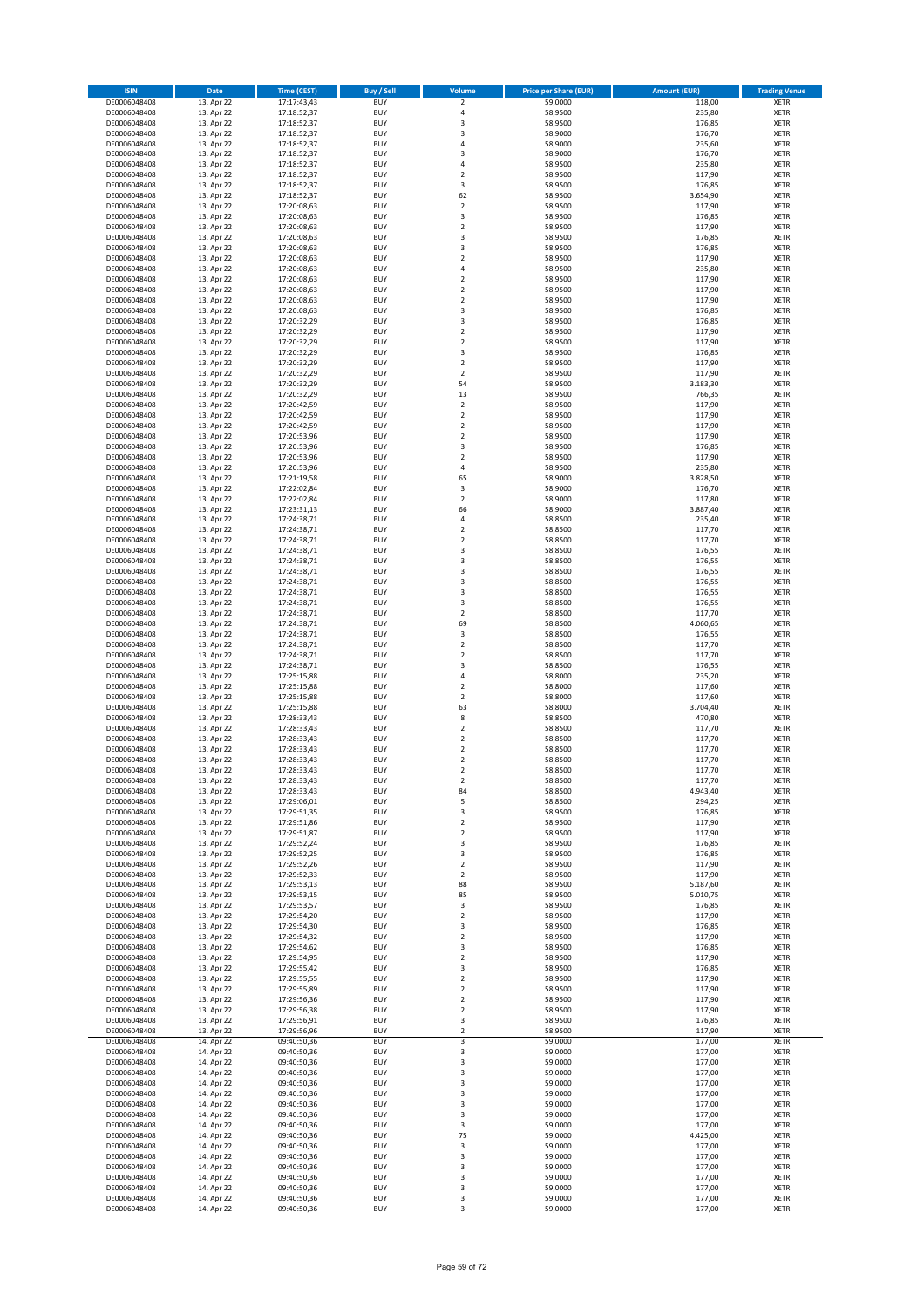| <b>ISIN</b>                  | Date                     | <b>Time (CEST)</b>         | <b>Buy / Sell</b>        | Volume                                 | <b>Price per Share (EUR)</b> | <b>Amount (EUR)</b> | <b>Trading Venue</b>       |
|------------------------------|--------------------------|----------------------------|--------------------------|----------------------------------------|------------------------------|---------------------|----------------------------|
| DE0006048408                 | 14. Apr 22               | 09:40:50,36                | <b>BUY</b>               | 3                                      | 59,0000                      | 177,00              | <b>XETR</b>                |
| DE0006048408                 | 14. Apr 22               | 09:40:50,36                | <b>BUY</b>               | 3                                      | 59,0000                      | 177,00              | <b>XETR</b>                |
| DE0006048408<br>DE0006048408 | 14. Apr 22<br>14. Apr 22 | 09:40:50,36<br>09:40:50,36 | <b>BUY</b><br><b>BUY</b> | 3<br>3                                 | 59,0000<br>59,0000           | 177,00<br>177,00    | <b>XETR</b><br><b>XETR</b> |
| DE0006048408                 | 14. Apr 22               | 09:44:42,32                | <b>BUY</b>               | $\mathbf 2$                            | 59,1000                      | 118,20              | <b>XETR</b>                |
| DE0006048408                 | 14. Apr 22               | 09:44:42,32                | <b>BUY</b>               | 3                                      | 59,1000                      | 177,30              | <b>XETR</b>                |
| DE0006048408                 | 14. Apr 22               | 09:44:42,32                | <b>BUY</b>               | 3                                      | 59,1000                      | 177,30              | <b>XETR</b>                |
| DE0006048408                 | 14. Apr 22               | 09:44:42,32                | <b>BUY</b>               | 3                                      | 59,1000                      | 177,30              | <b>XETR</b>                |
| DE0006048408<br>DE0006048408 | 14. Apr 22<br>14. Apr 22 | 09:44:42,32<br>09:44:42,32 | <b>BUY</b><br><b>BUY</b> | 3<br>$\overline{2}$                    | 59,1000<br>59,1000           | 177,30<br>118,20    | XETR<br><b>XETR</b>        |
| DE0006048408                 | 14. Apr 22               | 09:44:42,32                | <b>BUY</b>               | 3                                      | 59,1000                      | 177,30              | XETR                       |
| DE0006048408                 | 14. Apr 22               | 09:44:42,32                | <b>BUY</b>               | $\overline{2}$                         | 59,1000                      | 118,20              | <b>XETR</b>                |
| DE0006048408                 | 14. Apr 22               | 09:44:42,32                | <b>BUY</b>               | 3                                      | 59,1000                      | 177,30              | XETR                       |
| DE0006048408                 | 14. Apr 22               | 09:44:42,32                | <b>BUY</b>               | 3                                      | 59,1000                      | 177,30              | <b>XETR</b>                |
| DE0006048408                 | 14. Apr 22               | 09:44:42,32                | <b>BUY</b>               | $\mathbf 2$                            | 59,1000                      | 118,20              | XETR                       |
| DE0006048408<br>DE0006048408 | 14. Apr 22<br>14. Apr 22 | 09:44:42,32<br>09:44:42,32 | <b>BUY</b><br><b>BUY</b> | 3<br>$\mathbf 2$                       | 59,1000<br>59,1000           | 177,30<br>118,20    | <b>XETR</b><br>XETR        |
| DE0006048408                 | 14. Apr 22               | 09:44:42,32                | <b>BUY</b>               | $\overline{2}$                         | 59,1000                      | 118,20              | <b>XETR</b>                |
| DE0006048408                 | 14. Apr 22               | 09:44:42,32                | <b>BUY</b>               | 42                                     | 59,1000                      | 2.482,20            | XETR                       |
| DE0006048408                 | 14. Apr 22               | 09:44:42,32                | <b>BUY</b>               | 3                                      | 59,1000                      | 177,30              | <b>XETR</b>                |
| DE0006048408                 | 14. Apr 22               | 09:44:42,32                | <b>BUY</b>               | 3                                      | 59,1000                      | 177,30              | <b>XETR</b>                |
| DE0006048408<br>DE0006048408 | 14. Apr 22<br>14. Apr 22 | 09:44:42,32<br>09:44:42,32 | <b>BUY</b><br><b>BUY</b> | 3<br>$\overline{2}$                    | 59,1000<br>59,1000           | 177,30<br>118,20    | <b>XETR</b><br><b>XETR</b> |
| DE0006048408                 | 14. Apr 22               | 09:44:42,32                | <b>BUY</b>               | 3                                      | 59,1000                      | 177,30              | <b>XETR</b>                |
| DE0006048408                 | 14. Apr 22               | 09:44:57,83                | <b>BUY</b>               | 3                                      | 59,0500                      | 177,15              | <b>XETR</b>                |
| DE0006048408                 | 14. Apr 22               | 09:56:08,71                | <b>BUY</b>               | $\overline{2}$                         | 59,0000                      | 118,00              | <b>XETR</b>                |
| DE0006048408                 | 14. Apr 22               | 09:56:08,71                | <b>BUY</b>               | $\overline{2}$                         | 59,0000                      | 118,00              | <b>XETR</b>                |
| DE0006048408<br>DE0006048408 | 14. Apr 22<br>14. Apr 22 | 09:56:08,71<br>09:56:08,71 | <b>BUY</b><br><b>BUY</b> | 56<br>3                                | 59,0000<br>59,0000           | 3.304,00<br>177,00  | <b>XETR</b><br><b>XETR</b> |
| DE0006048408                 | 14. Apr 22               | 09:56:08,71                | <b>BUY</b>               | $\mathbf 2$                            | 59,0000                      | 118,00              | <b>XETR</b>                |
| DE0006048408                 | 14. Apr 22               | 09:56:08,71                | <b>BUY</b>               | 3                                      | 59,0000                      | 177,00              | <b>XETR</b>                |
| DE0006048408                 | 14. Apr 22               | 09:56:08,71                | <b>BUY</b>               | 3                                      | 59,0000                      | 177,00              | <b>XETR</b>                |
| DE0006048408                 | 14. Apr 22               | 09:57:06,99                | <b>BUY</b>               | 3                                      | 59,0500                      | 177,15              | <b>XETR</b>                |
| DE0006048408<br>DE0006048408 | 14. Apr 22<br>14. Apr 22 | 09:57:06,99                | <b>BUY</b><br><b>BUY</b> | 3<br>3                                 | 59,0500<br>59,0500           | 177,15<br>177,15    | XETR<br><b>XETR</b>        |
| DE0006048408                 | 14. Apr 22               | 09:57:06,99<br>09:57:06,99 | <b>BUY</b>               | $\overline{\mathbf{3}}$                | 59,0500                      | 177,15              | XETR                       |
| DE0006048408                 | 14. Apr 22               | 09:57:06,99                | <b>BUY</b>               | 3                                      | 59,0500                      | 177,15              | <b>XETR</b>                |
| DE0006048408                 | 14. Apr 22               | 09:57:06,99                | <b>BUY</b>               | $\sqrt{2}$                             | 59,0500                      | 118,10              | XETR                       |
| DE0006048408                 | 14. Apr 22               | 09:57:06,99                | <b>BUY</b>               | $\overline{2}$                         | 59,0500                      | 118,10              | <b>XETR</b>                |
| DE0006048408                 | 14. Apr 22               | 09:57:06,99                | <b>BUY</b>               | $\overline{\mathbf{3}}$                | 59,0500                      | 177,15              | <b>XETR</b>                |
| DE0006048408<br>DE0006048408 | 14. Apr 22<br>14. Apr 22 | 09:57:06,99<br>09:57:06,99 | <b>BUY</b><br><b>BUY</b> | 3<br>3                                 | 59,0500<br>59,0500           | 177,15<br>177,15    | <b>XETR</b><br><b>XETR</b> |
| DE0006048408                 | 14. Apr 22               | 09:57:06,99                | <b>BUY</b>               | 3                                      | 59,0500                      | 177,15              | <b>XETR</b>                |
| DE0006048408                 | 14. Apr 22               | 09:57:06,99                | <b>BUY</b>               | $\overline{2}$                         | 59,0500                      | 118,10              | <b>XETR</b>                |
| DE0006048408                 | 14. Apr 22               | 09:57:06,99                | <b>BUY</b>               | $\overline{2}$                         | 59,0500                      | 118,10              | <b>XETR</b>                |
| DE0006048408                 | 14. Apr 22               | 09:58:52,71                | <b>BUY</b>               | 3                                      | 59,1000                      | 177,30              | <b>XETR</b>                |
| DE0006048408<br>DE0006048408 | 14. Apr 22<br>14. Apr 22 | 09:58:52,71<br>09:58:52,71 | <b>BUY</b><br><b>BUY</b> | 3<br>58                                | 59,1000<br>59,1000           | 177,30<br>3.427,80  | <b>XETR</b><br><b>XETR</b> |
| DE0006048408                 | 14. Apr 22               | 10:04:01,22                | <b>BUY</b>               | $\mathbf 2$                            | 59,2500                      | 118,50              | <b>XETR</b>                |
| DE0006048408                 | 14. Apr 22               | 10:04:01,22                | <b>BUY</b>               | 3                                      | 59,2500                      | 177,75              | <b>XETR</b>                |
| DE0006048408                 | 14. Apr 22               | 10:04:01,22                | <b>BUY</b>               | 3                                      | 59,2500                      | 177,75              | <b>XETR</b>                |
| DE0006048408                 | 14. Apr 22               | 10:04:01,22                | <b>BUY</b>               | $\overline{2}$                         | 59,2500                      | 118,50              | <b>XETR</b>                |
| DE0006048408<br>DE0006048408 | 14. Apr 22<br>14. Apr 22 | 10:04:01,22<br>10:05:57,08 | <b>BUY</b><br><b>BUY</b> | 3<br>3                                 | 59,2500<br>59,3500           | 177,75<br>178,05    | <b>XETR</b><br><b>XETR</b> |
| DE0006048408                 | 14. Apr 22               | 10:05:57,08                | <b>BUY</b>               | 3                                      | 59,3500                      | 178,05              | <b>XETR</b>                |
| DE0006048408                 | 14. Apr 22               | 10:05:57,08                | <b>BUY</b>               | 3                                      | 59,3500                      | 178,05              | <b>XETR</b>                |
| DE0006048408                 | 14. Apr 22               | 10:11:32,74                | <b>BUY</b>               | $\mathbf 2$                            | 59,4500                      | 118,90              | <b>XETR</b>                |
| DE0006048408                 | 14. Apr 22               | 10:14:08,77                | <b>BUY</b>               | 3                                      | 59,4500                      | 178,35              | <b>XETR</b>                |
| DE0006048408<br>DE0006048408 | 14. Apr 22<br>14. Apr 22 | 10:24:17,02<br>10:24:17,02 | <b>BUY</b><br><b>BUY</b> | $\overline{2}$<br>$\overline{2}$       | 59,6000<br>59,6000           | 119,20<br>119,20    | <b>XETR</b><br><b>XETR</b> |
| DE0006048408                 | 14. Apr 22               | 10:24:17,02                | <b>BUY</b>               | $\mathbf 2$                            | 59,6000                      | 119,20              | XETR                       |
| DE0006048408                 | 14. Apr 22               | 10:24:17,02                | <b>BUY</b>               | 3                                      | 59,6000                      | 178,80              | <b>XETR</b>                |
| DE0006048408                 | 14. Apr 22               | 10:24:17,02                | <b>BUY</b>               | $\boldsymbol{2}$                       | 59,6000                      | 119,20              | XETR                       |
| DE0006048408                 | 14. Apr 22               | 10:24:17,02                | <b>BUY</b>               | 3                                      | 59,6000                      | 178,80              | <b>XETR</b>                |
| DE0006048408                 | 14. Apr 22               | 10:24:17,02<br>10:24:17,02 | <b>BUY</b><br><b>BUY</b> | 3                                      | 59,6000                      | 178,80              | <b>XETR</b>                |
| DE0006048408<br>DE0006048408 | 14. Apr 22<br>14. Apr 22 | 10:24:17,02                | <b>BUY</b>               | $\overline{\mathbf{c}}$<br>$\mathbf 2$ | 59,6000<br>59,6000           | 119,20<br>119,20    | XETR<br>XETR               |
| DE0006048408                 | 14. Apr 22               | 10:24:17,02                | <b>BUY</b>               | 3                                      | 59,6000                      | 178,80              | XETR                       |
| DE0006048408                 | 14. Apr 22               | 10:24:17,02                | <b>BUY</b>               | $\overline{2}$                         | 59,6000                      | 119,20              | <b>XETR</b>                |
| DE0006048408                 | 14. Apr 22               | 10:24:17,02                | <b>BUY</b>               | 124                                    | 59,6000                      | 7.390,40            | <b>XETR</b>                |
| DE0006048408<br>DE0006048408 | 14. Apr 22<br>14. Apr 22 | 10:24:17,02<br>10:24:17,02 | <b>BUY</b><br><b>BUY</b> | $\mathbf 2$<br>3                       | 59,6000<br>59,6000           | 119,20<br>178,80    | XETR<br><b>XETR</b>        |
| DE0006048408                 | 14. Apr 22               | 10:24:17,02                | <b>BUY</b>               | 3                                      | 59,6000                      | 178,80              | XETR                       |
| DE0006048408                 | 14. Apr 22               | 10:24:17,02                | <b>BUY</b>               | 3                                      | 59,6000                      | 178,80              | <b>XETR</b>                |
| DE0006048408                 | 14. Apr 22               | 10:24:17,02                | <b>BUY</b>               | $\boldsymbol{2}$                       | 59,6000                      | 119,20              | XETR                       |
| DE0006048408                 | 14. Apr 22               | 10:26:25,76                | <b>BUY</b>               | 3                                      | 59,5000                      | 178,50              | <b>XETR</b>                |
| DE0006048408<br>DE0006048408 | 14. Apr 22<br>14. Apr 22 | 10:26:25,76<br>10:26:25,76 | <b>BUY</b><br><b>BUY</b> | $\sqrt{4}$<br>4                        | 59,5000<br>59,5000           | 238,00<br>238,00    | <b>XETR</b><br><b>XETR</b> |
| DE0006048408                 | 14. Apr 22               | 10:26:25,76                | <b>BUY</b>               | 3                                      | 59,5000                      | 178,50              | XETR                       |
| DE0006048408                 | 14. Apr 22               | 10:26:25,76                | <b>BUY</b>               | $\overline{2}$                         | 59,5000                      | 119,00              | <b>XETR</b>                |
| DE0006048408                 | 14. Apr 22               | 10:26:25,76                | <b>BUY</b>               | 4                                      | 59,5000                      | 238,00              | <b>XETR</b>                |
| DE0006048408                 | 14. Apr 22               | 10:26:25,76                | <b>BUY</b>               | 108                                    | 59,5000                      | 6.426,00            | <b>XETR</b>                |
| DE0006048408<br>DE0006048408 | 14. Apr 22<br>14. Apr 22 | 10:26:25,76<br>10:26:25,76 | <b>BUY</b><br><b>BUY</b> | 3<br>3                                 | 59,5000<br>59,5000           | 178,50<br>178,50    | <b>XETR</b><br><b>XETR</b> |
| DE0006048408                 | 14. Apr 22               | 10:26:25,76                | <b>BUY</b>               | $\boldsymbol{2}$                       | 59,5000                      | 119,00              | <b>XETR</b>                |
| DE0006048408                 | 14. Apr 22               | 10:26:25,76                | <b>BUY</b>               | $\overline{2}$                         | 59,5000                      | 119,00              | <b>XETR</b>                |
| DE0006048408                 | 14. Apr 22               | 10:26:25,76                | <b>BUY</b>               | $\boldsymbol{2}$                       | 59,5000                      | 119,00              | <b>XETR</b>                |
| DE0006048408                 | 14. Apr 22               | 10:26:25,76                | <b>BUY</b>               | $\overline{\mathbf{c}}$                | 59,5000                      | 119,00              | XETR                       |
| DE0006048408<br>DE0006048408 | 14. Apr 22<br>14. Apr 22 | 10:33:28,82<br>10:33:28,82 | <b>BUY</b><br><b>BUY</b> | 3<br>3                                 | 59,5500<br>59,5500           | 178,65<br>178,65    | XETR<br>XETR               |
| DE0006048408                 | 14. Apr 22               | 10:33:28,82                | <b>BUY</b>               | 3                                      | 59,5500                      | 178,65              | <b>XETR</b>                |
| DE0006048408                 | 14. Apr 22               | 10:33:28,82                | <b>BUY</b>               | 3                                      | 59,5500                      | 178,65              | XETR                       |
| DE0006048408                 | 14. Apr 22               | 10:33:28,82                | <b>BUY</b>               | 3                                      | 59,5500                      | 178,65              | XETR                       |
| DE0006048408                 | 14. Apr 22               | 10:33:28,82                | <b>BUY</b>               | 3                                      | 59,5500                      | 178,65              | XETR                       |
| DE0006048408                 | 14. Apr 22               | 10:33:28,82                | <b>BUY</b><br><b>BUY</b> | 3                                      | 59,5500<br>59,5500           | 178,65<br>178,65    | <b>XETR</b><br>XETR        |
| DE0006048408<br>DE0006048408 | 14. Apr 22<br>14. Apr 22 | 10:33:28,82<br>10:33:28,82 | <b>BUY</b>               | 3<br>52                                | 59,5500                      | 3.096,60            | XETR                       |
| DE0006048408                 | 14. Apr 22               | 10:33:28,82                | <b>BUY</b>               | 3                                      | 59,5500                      | 178,65              | XETR                       |
| DE0006048408                 | 14. Apr 22               | 10:33:28,82                | <b>BUY</b>               | 39                                     | 59,5500                      | 2.322,45            | <b>XETR</b>                |
| DE0006048408                 | 14. Apr 22               | 10:33:44,25                | <b>BUY</b>               | $\overline{\mathbf{c}}$                | 59,5000                      | 119,00              | <b>XETR</b>                |
| DE0006048408<br>DE0006048408 | 14. Apr 22<br>14. Apr 22 | 10:33:44,25                | <b>BUY</b><br><b>BUY</b> | $\overline{2}$<br>$\boldsymbol{2}$     | 59,5000<br>59,5000           | 119,00<br>119,00    | <b>XETR</b><br><b>XETR</b> |
| DE0006048408                 | 14. Apr 22               | 10:33:44,25<br>10:33:44,25 | <b>BUY</b>               | $\overline{2}$                         | 59,5000                      | 119,00              | <b>XETR</b>                |
| DE0006048408                 | 14. Apr 22               | 10:33:44,25                | <b>BUY</b>               | $\mathbf 2$                            | 59,5000                      | 119,00              | <b>XETR</b>                |
| DE0006048408                 | 14. Apr 22               | 10:33:44,25                | <b>BUY</b>               | $\overline{2}$                         | 59,5000                      | 119,00              | <b>XETR</b>                |
| DE0006048408                 | 14. Apr 22               | 10:35:17,36                | <b>BUY</b>               | $\pmb{4}$                              | 59,5000                      | 238,00              | <b>XETR</b>                |
| DE0006048408                 | 14. Apr 22               | 10:35:17,36                | <b>BUY</b>               | $\overline{2}$                         | 59,5000                      | 119,00              | <b>XETR</b>                |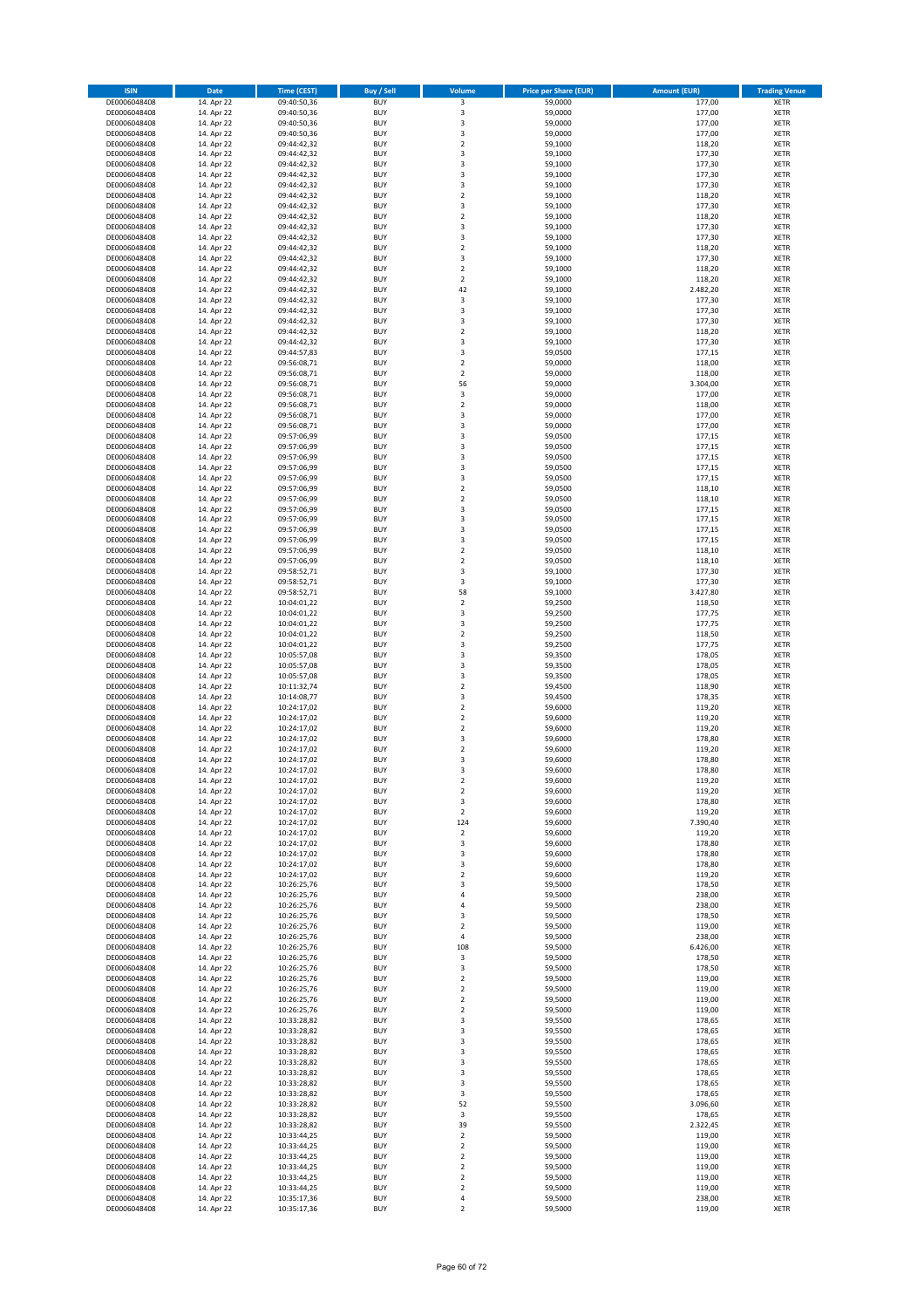| <b>ISIN</b>                  | Date                     | Time (CEST)                | Buy / Sell               | Volume                                 | <b>Price per Share (EUR)</b> | <b>Amount (EUR)</b> | <b>Trading Venue</b>       |
|------------------------------|--------------------------|----------------------------|--------------------------|----------------------------------------|------------------------------|---------------------|----------------------------|
| DE0006048408                 | 14. Apr 22               | 10:35:17,36                | <b>BUY</b>               | $\overline{2}$                         | 59,5000                      | 119,00              | <b>XETR</b>                |
| DE0006048408                 | 14. Apr 22               | 10:35:17,36                | <b>BUY</b>               | $\mathbf 2$                            | 59,5000                      | 119,00              | XETR                       |
| DE0006048408<br>DE0006048408 | 14. Apr 22<br>14. Apr 22 | 10:45:43,19<br>10:45:43,19 | <b>BUY</b><br><b>BUY</b> | 3<br>3                                 | 59,5000<br>59,5000           | 178,50<br>178,50    | XETR<br>XETR               |
| DE0006048408                 | 14. Apr 22               | 10:45:43,19                | <b>BUY</b>               | $\mathbf 2$                            | 59,5000                      | 119,00              | XETR                       |
| DE0006048408                 | 14. Apr 22               | 10:45:43,19                | <b>BUY</b>               | $\overline{4}$                         | 59,5000                      | 238,00              | <b>XETR</b>                |
| DE0006048408                 | 14. Apr 22               | 10:45:43,19                | <b>BUY</b>               | 4                                      | 59,5000                      | 238,00              | <b>XETR</b>                |
| DE0006048408                 | 14. Apr 22               | 10:45:43,19                | <b>BUY</b>               | 79                                     | 59,5000                      | 4.700,50            | <b>XETR</b>                |
| DE0006048408<br>DE0006048408 | 14. Apr 22<br>14. Apr 22 | 10:45:43,19                | <b>BUY</b><br><b>BUY</b> | 4<br>3                                 | 59,5000<br>59,5000           | 238,00<br>178,50    | <b>XETR</b><br><b>XETR</b> |
| DE0006048408                 | 14. Apr 22               | 10:45:43,19<br>10:49:18,85 | <b>BUY</b>               | $\mathbf 2$                            | 59,4500                      | 118,90              | <b>XETR</b>                |
| DE0006048408                 | 14. Apr 22               | 10:49:18,85                | <b>BUY</b>               | 3                                      | 59,4500                      | 178,35              | <b>XETR</b>                |
| DE0006048408                 | 14. Apr 22               | 10:49:18,85                | <b>BUY</b>               | 3                                      | 59,4500                      | 178,35              | XETR                       |
| DE0006048408                 | 14. Apr 22               | 10:49:18,85                | <b>BUY</b>               | $\mathbf 2$                            | 59,4500                      | 118,90              | <b>XETR</b>                |
| DE0006048408                 | 14. Apr 22               | 10:49:18,85                | <b>BUY</b>               | 3                                      | 59,4500                      | 178,35              | XETR                       |
| DE0006048408<br>DE0006048408 | 14. Apr 22<br>14. Apr 22 | 10:49:18,85<br>10:49:18,85 | <b>BUY</b><br><b>BUY</b> | $\mathbf 2$<br>$\mathbf 2$             | 59,4500<br>59,4500           | 118,90<br>118,90    | <b>XETR</b><br>XETR        |
| DE0006048408                 | 14. Apr 22               | 10:49:18,85                | <b>BUY</b>               | 3                                      | 59,4500                      | 178,35              | <b>XETR</b>                |
| DE0006048408                 | 14. Apr 22               | 10:49:18,85                | <b>BUY</b>               | 3                                      | 59,4500                      | 178,35              | XETR                       |
| DE0006048408                 | 14. Apr 22               | 10:49:18,85                | <b>BUY</b>               | 3                                      | 59,4500                      | 178,35              | <b>XETR</b>                |
| DE0006048408                 | 14. Apr 22               | 10:49:18,85                | <b>BUY</b>               | 97                                     | 59,4500                      | 5.766,65            | XETR                       |
| DE0006048408<br>DE0006048408 | 14. Apr 22<br>14. Apr 22 | 10:49:18,85<br>10:49:18,85 | <b>BUY</b><br><b>BUY</b> | $\mathbf 2$<br>3                       | 59,4500<br>59,4500           | 118,90<br>178,35    | XETR<br><b>XETR</b>        |
| DE0006048408                 | 14. Apr 22               | 10:49:18,85                | <b>BUY</b>               | $\mathbf 2$                            | 59,4500                      | 118,90              | <b>XETR</b>                |
| DE0006048408                 | 14. Apr 22               | 10:49:18,85                | <b>BUY</b>               | 3                                      | 59,4500                      | 178,35              | <b>XETR</b>                |
| DE0006048408                 | 14. Apr 22               | 10:55:54,40                | <b>BUY</b>               | 3                                      | 59,4500                      | 178,35              | <b>XETR</b>                |
| DE0006048408                 | 14. Apr 22               | 10:55:54,40                | <b>BUY</b>               | $\overline{\mathbf{c}}$                | 59,4500                      | 118,90              | <b>XETR</b>                |
| DE0006048408                 | 14. Apr 22               | 10:55:54,40                | <b>BUY</b><br><b>BUY</b> | $\mathbf 2$                            | 59,4500                      | 118,90              | <b>XETR</b><br><b>XETR</b> |
| DE0006048408<br>DE0006048408 | 14. Apr 22<br>14. Apr 22 | 10:55:54,40<br>10:55:54,40 | <b>BUY</b>               | 3<br>$\mathbf 2$                       | 59,4500<br>59,4500           | 178,35<br>118,90    | XETR                       |
| DE0006048408                 | 14. Apr 22               | 10:55:54,40                | <b>BUY</b>               | 3                                      | 59,4500                      | 178,35              | <b>XETR</b>                |
| DE0006048408                 | 14. Apr 22               | 10:58:48,15                | <b>BUY</b>               | 3                                      | 59,4500                      | 178,35              | <b>XETR</b>                |
| DE0006048408                 | 14. Apr 22               | 11:03:01,63                | <b>BUY</b>               | 3                                      | 59,4500                      | 178,35              | <b>XETR</b>                |
| DE0006048408                 | 14. Apr 22               | 11:03:01,63                | <b>BUY</b>               | 3                                      | 59,4500                      | 178,35              | XETR                       |
| DE0006048408<br>DE0006048408 | 14. Apr 22<br>14. Apr 22 | 11:03:01,63<br>11:04:04,19 | <b>BUY</b><br><b>BUY</b> | 57<br>$\mathbf 2$                      | 59,4500<br>59,4500           | 3.388,65<br>118,90  | <b>XETR</b><br>XETR        |
| DE0006048408                 | 14. Apr 22               | 11:04:04,19                | <b>BUY</b>               | $\overline{\mathbf{c}}$                | 59,4500                      | 118,90              | <b>XETR</b>                |
| DE0006048408                 | 14. Apr 22               | 11:04:04,19                | <b>BUY</b>               | 3                                      | 59,4500                      | 178,35              | XETR                       |
| DE0006048408                 | 14. Apr 22               | 11:04:04,19                | <b>BUY</b>               | $\overline{\mathbf{c}}$                | 59,4500                      | 118,90              | <b>XETR</b>                |
| DE0006048408                 | 14. Apr 22               | 11:04:04,19                | <b>BUY</b>               | $\mathbf 2$                            | 59,4500                      | 118,90              | <b>XETR</b>                |
| DE0006048408                 | 14. Apr 22               | 11:04:04,19                | <b>BUY</b>               | 22                                     | 59,4500                      | 1.307.90            | <b>XETR</b>                |
| DE0006048408<br>DE0006048408 | 14. Apr 22<br>14. Apr 22 | 11:10:46,58<br>11:10:46,58 | <b>BUY</b><br><b>BUY</b> | $\mathbf 2$<br>21                      | 59,5000<br>59,5000           | 119,00<br>1.249,50  | <b>XETR</b><br><b>XETR</b> |
| DE0006048408                 | 14. Apr 22               | 11:10:46,58                | <b>BUY</b>               | $\mathbf 2$                            | 59,5000                      | 119,00              | <b>XETR</b>                |
| DE0006048408                 | 14. Apr 22               | 11:10:54,39                | <b>BUY</b>               | $\overline{\mathbf{c}}$                | 59,5000                      | 119,00              | <b>XETR</b>                |
| DE0006048408                 | 14. Apr 22               | 11:10:54,39                | <b>BUY</b>               | $\mathbf 2$                            | 59,5000                      | 119,00              | XETR                       |
| DE0006048408                 | 14. Apr 22               | 11:10:54,39                | <b>BUY</b>               | 2                                      | 59,5000                      | 119,00              | XETR                       |
| DE0006048408<br>DE0006048408 | 14. Apr 22<br>14. Apr 22 | 11:10:54,39<br>11:10:54,39 | <b>BUY</b><br><b>BUY</b> | $\mathbf 2$<br>$\mathbf 2$             | 59,5000<br>59,5000           | 119,00<br>119,00    | <b>XETR</b><br><b>XETR</b> |
| DE0006048408                 | 14. Apr 22               | 11:10:54,39                | <b>BUY</b>               | $\mathbf 2$                            | 59,5000                      | 119,00              | <b>XETR</b>                |
| DE0006048408                 | 14. Apr 22               | 11:10:54,39                | <b>BUY</b>               | $\mathbf 2$                            | 59,5000                      | 119,00              | <b>XETR</b>                |
| DE0006048408                 | 14. Apr 22               | 11:10:54,39                | <b>BUY</b>               | $\mathbf 2$                            | 59,5000                      | 119,00              | <b>XETR</b>                |
| DE0006048408                 | 14. Apr 22               | 11:10:54,39                | <b>BUY</b>               | 92                                     | 59,5000                      | 5.474,00            | <b>XETR</b>                |
| DE0006048408                 | 14. Apr 22               | 11:10:57,91                | <b>BUY</b>               | $\mathbf 2$                            | 59,4500                      | 118,90              | <b>XETR</b>                |
| DE0006048408<br>DE0006048408 | 14. Apr 22<br>14. Apr 22 | 11:10:57,91<br>11:10:57,91 | <b>BUY</b><br><b>BUY</b> | $\mathbf 2$<br>$\mathbf 2$             | 59,4500<br>59,4500           | 118,90<br>118,90    | XETR<br><b>XETR</b>        |
| DE0006048408                 | 14. Apr 22               | 11:10:57,91                | <b>BUY</b>               | 3                                      | 59,4500                      | 178,35              | <b>XETR</b>                |
| DE0006048408                 | 14. Apr 22               | 11:10:57,91                | <b>BUY</b>               | $\overline{\mathbf{c}}$                | 59,4500                      | 118,90              | <b>XETR</b>                |
| DE0006048408                 | 14. Apr 22               | 11:10:57,91                | <b>BUY</b>               | $\overline{\mathbf{c}}$                | 59,4500                      | 118,90              | XETR                       |
| DE0006048408                 | 14. Apr 22               | 11:10:57,91                | <b>BUY</b>               | $\overline{\mathbf{c}}$                | 59,4500                      | 118,90              | <b>XETR</b>                |
| DE0006048408<br>DE0006048408 | 14. Apr 22               | 11:10:57,91<br>11:10:57,91 | <b>BUY</b><br><b>BUY</b> | $\mathbf 2$<br>$\overline{\mathbf{c}}$ | 59,5000<br>59,4500           | 119,00<br>118,90    | XETR<br><b>XETR</b>        |
| DE0006048408                 | 14. Apr 22<br>14. Apr 22 | 11:10:57,91                | <b>BUY</b>               | $\mathbf 2$                            | 59,4500                      | 118,90              | XETR                       |
| DE0006048408                 | 14. Apr 22               | 11:10:57,93                | <b>BUY</b>               | $\overline{\mathbf{c}}$                | 59,5000                      | 119,00              | <b>XETR</b>                |
| DE0006048408                 | 14. Apr 22               | 11:11:17,15                | <b>BUY</b>               | $\overline{\mathbf{c}}$                | 59,5000                      | 119,00              | <b>XETR</b>                |
| DE0006048408                 | 14. Apr 22               | 11:11:17,15                | <b>BUY</b>               | 3                                      | 59,5000                      | 178,50              | <b>XETR</b>                |
| DE0006048408<br>DE0006048408 | 14. Apr 22<br>14. Apr 22 | 11:11:17,15                | <b>BUY</b><br><b>BUY</b> | $\boldsymbol{2}$                       | 59,5000                      | 119,00              | XETR                       |
| DE0006048408                 | 14. Apr 22               | 11:11:17,15<br>11:11:17,15 | <b>BUY</b>               | $\mathbf 2$<br>3                       | 59,5000<br>59,5000           | 119,00<br>178,50    | XETR<br>XETR               |
| DE0006048408                 | 14. Apr 22               | 11:11:17,15                | <b>BUY</b>               | 3                                      | 59,5000                      | 178,50              | XETR                       |
| DE0006048408                 | 14. Apr 22               | 11:11:17,15                | <b>BUY</b>               | $\mathbf 2$                            | 59,5000                      | 119,00              | XETR                       |
| DE0006048408                 | 14. Apr 22               | 11:11:17,15                | <b>BUY</b>               | 4                                      | 59,5000                      | 238,00              | <b>XETR</b>                |
| DE0006048408                 | 14. Apr 22               | 11:11:17,15                | <b>BUY</b>               | $\mathbf 2$                            | 59,5000                      | 119,00              | XETR                       |
| DE0006048408<br>DE0006048408 | 14. Apr 22<br>14. Apr 22 | 11:11:17,15<br>11:11:17,15 | <b>BUY</b><br><b>BUY</b> | $\mathbf 2$<br>4                       | 59,5000<br>59,5000           | 119,00<br>238,00    | <b>XETR</b><br>XETR        |
| DE0006048408                 | 14. Apr 22               | 11:11:17,15                | <b>BUY</b>               | $\mathbf 2$                            | 59,5000                      | 119,00              | <b>XETR</b>                |
| DE0006048408                 | 14. Apr 22               | 11:11:17,15                | <b>BUY</b>               | 3                                      | 59,5000                      | 178,50              | XETR                       |
| DE0006048408                 | 14. Apr 22               | 11:11:17,15                | <b>BUY</b>               | $\mathbf 2$                            | 59,5000                      | 119,00              | <b>XETR</b>                |
| DE0006048408                 | 14. Apr 22               | 11:11:17,15                | <b>BUY</b>               | $\mathbf 2$                            | 59,5000                      | 119,00              | XETR                       |
| DE0006048408<br>DE0006048408 | 14. Apr 22<br>14. Apr 22 | 11:11:17,15<br>11:11:19,34 | <b>BUY</b><br><b>BUY</b> | $\mathbf 2$<br>$\mathbf 2$             | 59,5000<br>59,5000           | 119,00<br>119,00    | <b>XETR</b><br>XETR        |
| DE0006048408                 | 14. Apr 22               | 11:11:19,34                | <b>BUY</b>               | $\mathbf 2$                            | 59,5000                      | 119,00              | <b>XETR</b>                |
| DE0006048408                 | 14. Apr 22               | 11:11:19,34                | <b>BUY</b>               | 3                                      | 59,5000                      | 178,50              | XETR                       |
| DE0006048408                 | 14. Apr 22               | 11:11:19,34                | <b>BUY</b>               | 2                                      | 59,5000                      | 119,00              | <b>XETR</b>                |
| DE0006048408                 | 14. Apr 22               | 11:11:19,34                | <b>BUY</b>               | $\mathbf 2$                            | 59,5000                      | 119,00              | XETR                       |
| DE0006048408                 | 14. Apr 22               | 11:11:19,34                | <b>BUY</b>               | 4                                      | 59,5000                      | 238,00              | <b>XETR</b>                |
| DE0006048408<br>DE0006048408 | 14. Apr 22<br>14. Apr 22 | 11:11:19,34<br>11:11:19,34 | <b>BUY</b><br><b>BUY</b> | 4<br>2                                 | 59,5000<br>59,5000           | 238,00<br>119,00    | <b>XETR</b><br>XETR        |
| DE0006048408                 | 14. Apr 22               | 11:11:19,34                | <b>BUY</b>               | $\mathbf 2$                            | 59,5000                      | 119,00              | <b>XETR</b>                |
| DE0006048408                 | 14. Apr 22               | 11:11:19,34                | <b>BUY</b>               | $\mathbf 2$                            | 59,5000                      | 119,00              | XETR                       |
| DE0006048408                 | 14. Apr 22               | 11:11:19,34                | <b>BUY</b>               | $\mathbf 2$                            | 59,5000                      | 119,00              | <b>XETR</b>                |
| DE0006048408                 | 14. Apr 22               | 11:15:18,53                | <b>BUY</b>               | 189                                    | 59,5500                      | 11.254,95           | XETR                       |
| DE0006048408<br>DE0006048408 | 14. Apr 22<br>14. Apr 22 | 11:22:33,12<br>11:22:33,12 | <b>BUY</b><br><b>BUY</b> | 4<br>$\mathbf 2$                       | 59,5000<br>59,5000           | 238,00<br>119,00    | <b>XETR</b><br>XETR        |
| DE0006048408                 | 14. Apr 22               | 11:22:33,12                | <b>BUY</b>               | $\overline{2}$                         | 59,5000                      | 119,00              | <b>XETR</b>                |
| DE0006048408                 | 14. Apr 22               | 11:22:33,12                | <b>BUY</b>               | 2                                      | 59,5000                      | 119,00              | XETR                       |
| DE0006048408                 | 14. Apr 22               | 11:22:33,12                | <b>BUY</b>               | $\mathbf 2$                            | 59,5000                      | 119,00              | <b>XETR</b>                |
| DE0006048408                 | 14. Apr 22               | 11:22:33,12                | <b>BUY</b>               | $\mathbf 2$                            | 59,5000                      | 119,00              | XETR                       |
| DE0006048408                 | 14. Apr 22               | 11:22:33,12                | <b>BUY</b>               | $\mathbf 2$                            | 59,5000                      | 119,00              | <b>XETR</b>                |
| DE0006048408<br>DE0006048408 | 14. Apr 22<br>14. Apr 22 | 11:22:33,12<br>11:22:33,12 | <b>BUY</b><br><b>BUY</b> | 4<br>2                                 | 59,5000<br>59,5000           | 238,00<br>119,00    | <b>XETR</b><br><b>XETR</b> |
| DE0006048408                 | 14. Apr 22               | 11:22:33,12                | <b>BUY</b>               | 3                                      | 59,5000                      | 178,50              | XETR                       |
| DE0006048408                 | 14. Apr 22               | 11:22:33,12                | <b>BUY</b>               | 3                                      | 59,5000                      | 178,50              | <b>XETR</b>                |
| DE0006048408                 | 14. Apr 22               | 11:22:33,12                | <b>BUY</b>               | $\mathbf 2$                            | 59,5000                      | 119,00              | XETR                       |
|                              |                          |                            |                          |                                        |                              |                     |                            |
| DE0006048408<br>DE0006048408 | 14. Apr 22<br>14. Apr 22 | 11:22:33,12<br>11:22:33,12 | <b>BUY</b><br><b>BUY</b> | 170<br>$\mathbf 2$                     | 59,5000<br>59,5000           | 10.115,00<br>119,00 | XETR<br>XETR               |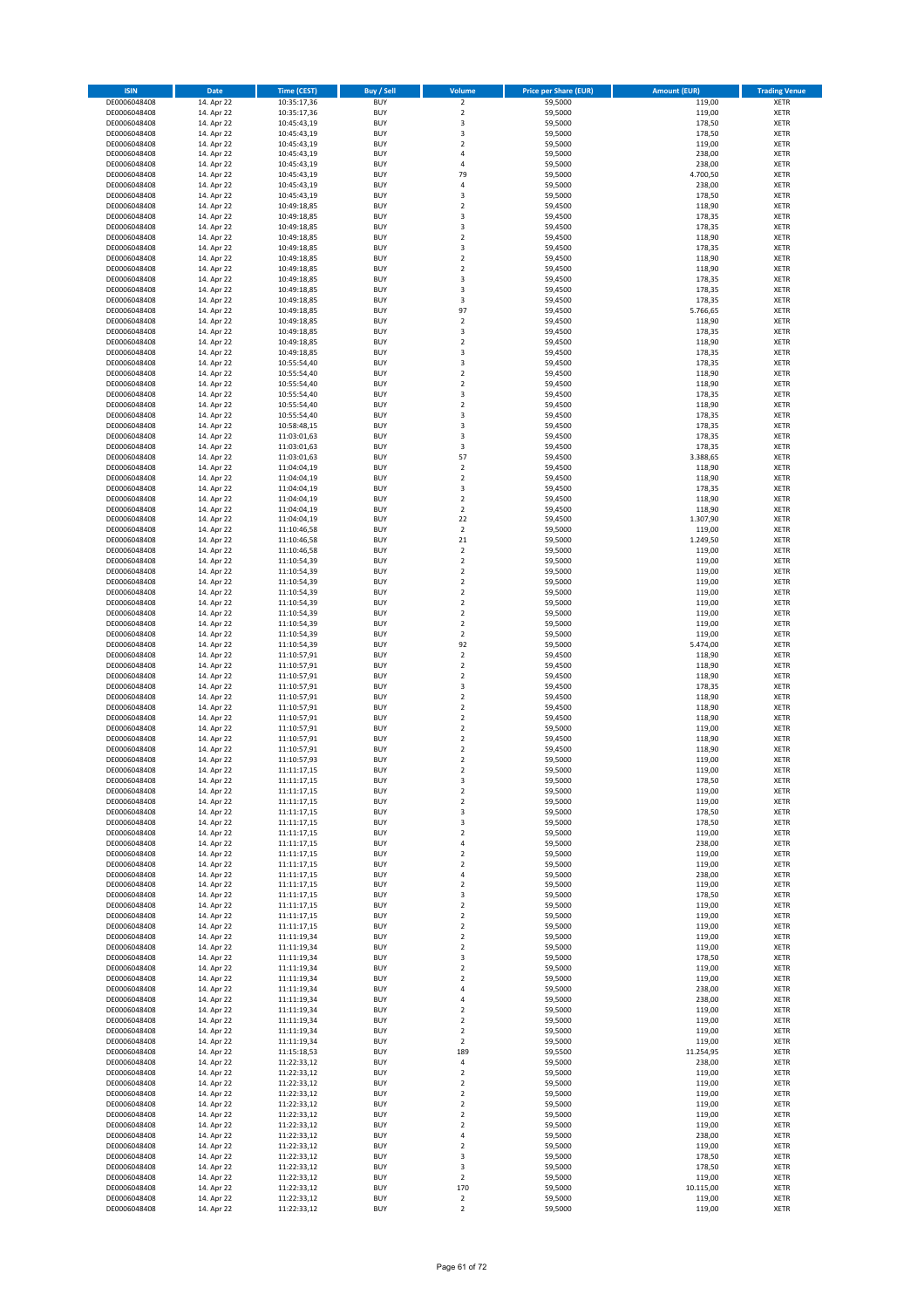| <b>ISIN</b>                  | Date                     | Time (CEST)                | <b>Buy / Sell</b>        | Volume                                             | <b>Price per Share (EUR)</b> | <b>Amount (EUR)</b> | <b>Trading Venue</b>       |
|------------------------------|--------------------------|----------------------------|--------------------------|----------------------------------------------------|------------------------------|---------------------|----------------------------|
| DE0006048408                 | 14. Apr 22               | 11:24:11,93                | <b>BUY</b>               | $\overline{\mathbf{3}}$                            | 59,5000                      | 178,50              | <b>XETR</b>                |
| DE0006048408<br>DE0006048408 | 14. Apr 22<br>14. Apr 22 | 11:24:11,93<br>11:24:11,93 | <b>BUY</b><br><b>BUY</b> | $\mathbf 2$<br>$\mathbf 2$                         | 59,5000<br>59,5000           | 119,00<br>119,00    | XETR<br>XETR               |
| DE0006048408                 | 14. Apr 22               | 11:24:11,93                | <b>BUY</b>               | 3                                                  | 59,5000                      | 178,50              | XETR                       |
| DE0006048408                 | 14. Apr 22               | 11:24:11,93                | <b>BUY</b>               | 4                                                  | 59,5000                      | 238,00              | XETR                       |
| DE0006048408                 | 14. Apr 22               | 11:24:11,93                | <b>BUY</b>               | 3                                                  | 59,5000                      | 178,50              | <b>XETR</b>                |
| DE0006048408                 | 14. Apr 22               | 11:24:11,93                | <b>BUY</b>               | $\mathbf 2$                                        | 59,5000                      | 119,00              | <b>XETR</b>                |
| DE0006048408<br>DE0006048408 | 14. Apr 22<br>14. Apr 22 | 11:24:11,93<br>11:24:11,93 | <b>BUY</b><br><b>BUY</b> | $\overline{4}$<br>4                                | 59,5000<br>59,5000           | 238,00<br>238,00    | <b>XETR</b><br><b>XETR</b> |
| DE0006048408                 | 14. Apr 22               | 11:24:11,93                | <b>BUY</b>               | $\overline{a}$                                     | 59,5000                      | 238,00              | <b>XETR</b>                |
| DE0006048408                 | 14. Apr 22               | 11:24:11,93                | <b>BUY</b>               | $\mathbf 2$                                        | 59,5000                      | 119,00              | <b>XETR</b>                |
| DE0006048408                 | 14. Apr 22               | 11:24:11,93                | <b>BUY</b>               | 3                                                  | 59,5000                      | 178,50              | <b>XETR</b>                |
| DE0006048408                 | 14. Apr 22               | 11:24:11,93                | <b>BUY</b>               | 101                                                | 59,5000                      | 6.009,50            | XETR                       |
| DE0006048408                 | 14. Apr 22               | 11:24:11,93                | <b>BUY</b>               | $\mathbf 2$<br>4                                   | 59,5000                      | 119,00              | <b>XETR</b>                |
| DE0006048408<br>DE0006048408 | 14. Apr 22<br>14. Apr 22 | 11:24:11,93<br>11:24:11,93 | <b>BUY</b><br><b>BUY</b> | 3                                                  | 59,5000<br>59,5000           | 238,00<br>178,50    | XETR<br><b>XETR</b>        |
| DE0006048408                 | 14. Apr 22               | 11:24:11,93                | <b>BUY</b>               | 3                                                  | 59,5000                      | 178,50              | XETR                       |
| DE0006048408                 | 14. Apr 22               | 11:24:26,49                | <b>BUY</b>               | $\mathbf 2$                                        | 59,5000                      | 119,00              | <b>XETR</b>                |
| DE0006048408                 | 14. Apr 22               | 11:24:26,49                | <b>BUY</b>               | 3                                                  | 59,5000                      | 178,50              | XETR                       |
| DE0006048408<br>DE0006048408 | 14. Apr 22               | 11:24:26,49                | <b>BUY</b><br><b>BUY</b> | $\mathbf 2$<br>4                                   | 59,5000                      | 119,00              | <b>XETR</b><br><b>XETR</b> |
| DE0006048408                 | 14. Apr 22<br>14. Apr 22 | 11:24:26,49<br>11:24:26,49 | <b>BUY</b>               | $\mathbf 2$                                        | 59,5000<br>59,5000           | 238,00<br>119,00    | XETR                       |
| DE0006048408                 | 14. Apr 22               | 11:24:26,49                | <b>BUY</b>               | 3                                                  | 59,5000                      | 178,50              | <b>XETR</b>                |
| DE0006048408                 | 14. Apr 22               | 11:24:26,49                | <b>BUY</b>               | 4                                                  | 59,5000                      | 238,00              | <b>XETR</b>                |
| DE0006048408                 | 14. Apr 22               | 11:24:26,49                | <b>BUY</b>               | $\mathbf 2$                                        | 59,5000                      | 119,00              | <b>XETR</b>                |
| DE0006048408                 | 14. Apr 22               | 11:24:26,49                | <b>BUY</b>               | $\mathbf 2$                                        | 59,5000                      | 119,00              | <b>XETR</b>                |
| DE0006048408<br>DE0006048408 | 14. Apr 22<br>14. Apr 22 | 11:24:26,49<br>11:24:26,49 | <b>BUY</b><br><b>BUY</b> | 3<br>3                                             | 59,5000<br>59,5000           | 178,50<br>178,50    | <b>XETR</b><br>XETR        |
| DE0006048408                 | 14. Apr 22               | 11:24:26,49                | <b>BUY</b>               | 3                                                  | 59,5000                      | 178,50              | <b>XETR</b>                |
| DE0006048408                 | 14. Apr 22               | 11:24:26,49                | <b>BUY</b>               | 3                                                  | 59,5000                      | 178,50              | XETR                       |
| DE0006048408                 | 14. Apr 22               | 11:24:26,49                | <b>BUY</b>               | $\overline{4}$                                     | 59,5000                      | 238,00              | <b>XETR</b>                |
| DE0006048408                 | 14. Apr 22               | 11:24:26,49                | <b>BUY</b>               | 3                                                  | 59,5000                      | 178,50              | <b>XETR</b>                |
| DE0006048408<br>DE0006048408 | 14. Apr 22<br>14. Apr 22 | 11:24:26,49<br>11:24:26,49 | <b>BUY</b><br><b>BUY</b> | 3<br>$\mathbf 2$                                   | 59,5000<br>59,5000           | 178,50<br>119,00    | <b>XETR</b><br>XETR        |
| DE0006048408                 | 14. Apr 22               | 11:24:26,56                | <b>BUY</b>               | 4                                                  | 59,5000                      | 238,00              | <b>XETR</b>                |
| DE0006048408                 | 14. Apr 22               | 11:24:26,56                | <b>BUY</b>               | $\mathbf 2$                                        | 59,5000                      | 119,00              | XETR                       |
| DE0006048408                 | 14. Apr 22               | 11:24:26,56                | <b>BUY</b>               | $\mathbf 2$                                        | 59,5000                      | 119,00              | <b>XETR</b>                |
| DE0006048408                 | 14. Apr 22               | 11:24:26,56                | <b>BUY</b>               | $\mathbf 2$                                        | 59,5000                      | 119,00              | XETR                       |
| DE0006048408                 | 14. Apr 22               | 11:24:26,56                | <b>BUY</b>               | $\overline{\mathbf{c}}$<br>$\mathbf 2$             | 59,5000                      | 119,00              | <b>XETR</b><br><b>XETR</b> |
| DE0006048408<br>DE0006048408 | 14. Apr 22<br>14. Apr 22 | 11:24:26,56<br>11:24:26,56 | <b>BUY</b><br><b>BUY</b> | $\overline{\mathbf{c}}$                            | 59,5000<br>59,5000           | 119,00<br>119,00    | <b>XETR</b>                |
| DE0006048408                 | 14. Apr 22               | 11:24:30,80                | <b>BUY</b>               | $\overline{\mathbf{c}}$                            | 59,5000                      | 119,00              | <b>XETR</b>                |
| DE0006048408                 | 14. Apr 22               | 11:24:30,80                | <b>BUY</b>               | $\overline{\mathbf{c}}$                            | 59,5000                      | 119,00              | <b>XETR</b>                |
| DE0006048408                 | 14. Apr 22               | 11:24:30,80                | <b>BUY</b>               | 3                                                  | 59,5000                      | 178,50              | <b>XETR</b>                |
| DE0006048408                 | 14. Apr 22               | 11:24:30,80                | <b>BUY</b>               | $\overline{\mathbf{c}}$                            | 59,5000                      | 119,00              | <b>XETR</b>                |
| DE0006048408<br>DE0006048408 | 14. Apr 22<br>14. Apr 22 | 11:24:30,80<br>11:24:30,80 | <b>BUY</b><br><b>BUY</b> | $\mathbf 2$<br>3                                   | 59,5000<br>59,5000           | 119,00<br>178,50    | XETR<br>XETR               |
| DE0006048408                 | 14. Apr 22               | 11:24:30,80                | <b>BUY</b>               | $\overline{\mathbf{c}}$                            | 59,5000                      | 119,00              | <b>XETR</b>                |
| DE0006048408                 | 14. Apr 22               | 11:24:30,80                | <b>BUY</b>               | 4                                                  | 59,5000                      | 238,00              | <b>XETR</b>                |
| DE0006048408                 | 14. Apr 22               | 11:24:30,80                | <b>BUY</b>               | $\overline{\mathbf{c}}$                            | 59,5000                      | 119,00              | <b>XETR</b>                |
| DE0006048408                 | 14. Apr 22               | 11:24:30,80                | <b>BUY</b>               | 3                                                  | 59,5000                      | 178,50              | <b>XETR</b>                |
| DE0006048408                 | 14. Apr 22               | 11:24:30,80                | <b>BUY</b><br><b>BUY</b> | 152<br>3                                           | 59,5000<br>59,5000           | 9.044,00<br>178,50  | <b>XETR</b><br><b>XETR</b> |
| DE0006048408<br>DE0006048408 | 14. Apr 22<br>14. Apr 22 | 11:24:30,80<br>11:24:30,80 | <b>BUY</b>               | 5                                                  | 59,5000                      | 297,50              | <b>XETR</b>                |
| DE0006048408                 | 14. Apr 22               | 11:24:30,80                | <b>BUY</b>               | 3                                                  | 59,5000                      | 178,50              | XETR                       |
| DE0006048408                 | 14. Apr 22               | 11:24:30,80                | <b>BUY</b>               | 18                                                 | 59,5000                      | 1.071,00            | <b>XETR</b>                |
| DE0006048408                 | 14. Apr 22               | 11:25:34,22                | <b>BUY</b>               | 3                                                  | 59,6000                      | 178,80              | <b>XETR</b>                |
| DE0006048408<br>DE0006048408 | 14. Apr 22               | 11:25:34,22                | <b>BUY</b><br><b>BUY</b> | $\overline{\mathbf{c}}$<br>$\overline{\mathbf{c}}$ | 59,6000                      | 119,20              | <b>XETR</b><br><b>XETR</b> |
| DE0006048408                 | 14. Apr 22<br>14. Apr 22 | 11:25:34,22<br>11:25:34,22 | <b>BUY</b>               | 4                                                  | 59,6000<br>59,6000           | 119,20<br>238,40    | <b>XETR</b>                |
| DE0006048408                 | 14. Apr 22               | 11:25:34,22                | <b>BUY</b>               | 5                                                  | 59,6000                      | 298,00              | XETR                       |
| DE0006048408                 | 14. Apr 22               | 11:25:34,22                | <b>BUY</b>               | $\overline{\mathbf{c}}$                            | 59,6000                      | 119,20              | <b>XETR</b>                |
| DE0006048408                 | 14. Apr 22               | 11:25:34,22                | <b>BUY</b>               | 3                                                  | 59,6000                      | 178,80              | XETR                       |
| DE0006048408<br>DE0006048408 | 14. Apr 22               | 11:25:34,22                | <b>BUY</b><br><b>BUY</b> | $\overline{\mathbf{c}}$<br>$\overline{\mathbf{c}}$ | 59,6000                      | 119,20              | <b>XETR</b><br><b>XETR</b> |
| DE0006048408                 | 14. Apr 22<br>14. Apr 22 | 11:25:34,22<br>11:25:34,22 | <b>BUY</b>               | 3                                                  | 59,6000<br>59,6000           | 119,20<br>178,80    | XETR                       |
| DE0006048408                 | 14. Apr 22               | 11:25:34,22                | <b>BUY</b>               | $\boldsymbol{2}$                                   | 59,6000                      | 119,20              | XETR                       |
| DE0006048408                 | 14. Apr 22               | 11:25:34,24                | <b>BUY</b>               | $\mathbf 2$                                        | 59,6000                      | 119,20              | XETR                       |
| DE0006048408                 | 14. Apr 22               | 11:25:34,25                | <b>BUY</b>               | 4                                                  | 59,6000                      | 238,40              | XETR                       |
| DE0006048408                 | 14. Apr 22               | 11:25:34,25                | <b>BUY</b>               | 3                                                  | 59,6000                      | 178,80              | <b>XETR</b>                |
| DE0006048408<br>DE0006048408 | 14. Apr 22<br>14. Apr 22 | 11:25:34,25<br>11:25:34.25 | <b>BUY</b><br><b>BUY</b> | 4<br>$\overline{\mathbf{2}}$                       | 59,6000<br>59,6000           | 238,40<br>119,20    | XETR<br><b>XETR</b>        |
| DE0006048408                 | 14. Apr 22               | 11:26:25,64                | <b>BUY</b>               | 3                                                  | 59,5500                      | 178,65              | XETR                       |
| DE0006048408                 | 14. Apr 22               | 11:26:25,64                | <b>BUY</b>               | $\mathbf 2$                                        | 59,5500                      | 119,10              | <b>XETR</b>                |
| DE0006048408                 | 14. Apr 22               | 11:26:25,64                | <b>BUY</b>               | 5                                                  | 59,5500                      | 297,75              | XETR                       |
| DE0006048408<br>DE0006048408 | 14. Apr 22<br>14. Apr 22 | 11:26:25,64<br>11:26:25,64 | <b>BUY</b><br><b>BUY</b> | 155<br>3                                           | 59,5500<br>59,5500           | 9.230,25<br>178,65  | <b>XETR</b><br>XETR        |
| DE0006048408                 | 14. Apr 22               | 11:26:25,64                | <b>BUY</b>               | 3                                                  | 59,5500                      | 178,65              | <b>XETR</b>                |
| DE0006048408                 | 14. Apr 22               | 11:26:32,94                | <b>BUY</b>               | 46                                                 | 59,5500                      | 2.739,30            | XETR                       |
| DE0006048408                 | 14. Apr 22               | 11:26:32,94                | <b>BUY</b>               | 3                                                  | 59,5500                      | 178,65              | <b>XETR</b>                |
| DE0006048408                 | 14. Apr 22               | 11:26:32,94                | <b>BUY</b>               | 3                                                  | 59,5500                      | 178,65              | XETR                       |
| DE0006048408<br>DE0006048408 | 14. Apr 22<br>14. Apr 22 | 11:26:32,96                | <b>BUY</b><br><b>BUY</b> | 85                                                 | 59,5500<br>59,5500           | 5.061,75<br>178,65  | <b>XETR</b><br>XETR        |
| DE0006048408                 | 14. Apr 22               | 11:31:57,43<br>11:31:57,43 | <b>BUY</b>               | 3<br>60                                            | 59,5500                      | 3.573,00            | <b>XETR</b>                |
| DE0006048408                 | 14. Apr 22               | 11:31:57,43                | <b>BUY</b>               | 3                                                  | 59,5500                      | 178,65              | XETR                       |
| DE0006048408                 | 14. Apr 22               | 11:38:04,77                | <b>BUY</b>               | $\mathbf 2$                                        | 59,6500                      | 119,30              | <b>XETR</b>                |
| DE0006048408                 | 14. Apr 22               | 11:38:04,77                | <b>BUY</b>               | 4                                                  | 59,6500                      | 238,60              | <b>XETR</b>                |
| DE0006048408<br>DE0006048408 | 14. Apr 22<br>14. Apr 22 | 11:38:04,77<br>11:38:04,77 | <b>BUY</b><br><b>BUY</b> | 2<br>3                                             | 59,6500<br>59,6500           | 119,30<br>178,95    | XETR<br><b>XETR</b>        |
| DE0006048408                 | 14. Apr 22               | 11:38:04,77                | <b>BUY</b>               | 101                                                | 59,6500                      | 6.024,65            | XETR                       |
| DE0006048408                 | 14. Apr 22               | 11:38:04,77                | <b>BUY</b>               | 4                                                  | 59,6500                      | 238,60              | <b>XETR</b>                |
| DE0006048408                 | 14. Apr 22               | 11:38:04,77                | <b>BUY</b>               | 3                                                  | 59,6500                      | 178,95              | XETR                       |
| DE0006048408                 | 14. Apr 22               | 11:38:04,77                | <b>BUY</b>               | 5                                                  | 59,6500                      | 298,25              | <b>XETR</b>                |
| DE0006048408                 | 14. Apr 22               | 11:38:04,77                | <b>BUY</b>               | 3                                                  | 59,6500                      | 178,95              | XETR                       |
| DE0006048408<br>DE0006048408 | 14. Apr 22<br>14. Apr 22 | 11:39:56,82<br>11:39:56,82 | <b>BUY</b><br><b>BUY</b> | $\mathbf 2$<br>3                                   | 59,6500<br>59,6500           | 119,30<br>178,95    | <b>XETR</b><br>XETR        |
| DE0006048408                 | 14. Apr 22               | 11:39:56,82                | <b>BUY</b>               | 4                                                  | 59,6500                      | 238,60              | <b>XETR</b>                |
| DE0006048408                 | 14. Apr 22               | 11:39:56,82                | <b>BUY</b>               | 3                                                  | 59,6500                      | 178,95              | XETR                       |
| DE0006048408                 | 14. Apr 22               | 11:39:56,82                | <b>BUY</b>               | 2                                                  | 59,6500                      | 119,30              | <b>XETR</b>                |
| DE0006048408                 | 14. Apr 22               | 11:39:56,82                | <b>BUY</b>               | 83                                                 | 59,6500                      | 4.950,95            | <b>XETR</b>                |
| DE0006048408<br>DE0006048408 | 14. Apr 22<br>14. Apr 22 | 11:39:56,82<br>11:39:56,82 | <b>BUY</b><br><b>BUY</b> | 3<br>$\mathbf 2$                                   | 59,6500<br>59,6500           | 178,95<br>119,30    | <b>XETR</b><br>XETR        |
| DE0006048408                 | 14. Apr 22               | 11:39:56,84                | <b>BUY</b>               | $\mathbf 2$                                        | 59,6500                      | 119,30              | <b>XETR</b>                |
| DE0006048408                 | 14. Apr 22               | 11:39:56,84                | <b>BUY</b>               | $\boldsymbol{2}$                                   | 59,6500                      | 119,30              | XETR                       |
| DE0006048408                 | 14. Apr 22               | 11:42:09,19                | <b>BUY</b>               | 4                                                  | 59,6000                      | 238,40              | XETR                       |
| DE0006048408                 | 14. Apr 22               | 11:42:09,19                | <b>BUY</b>               | 3                                                  | 59,6000                      | 178,80              | XETR                       |
| DE0006048408                 | 14. Apr 22               | 11:42:09,19                | <b>BUY</b>               | 3                                                  | 59,6000                      | 178,80              | <b>XETR</b>                |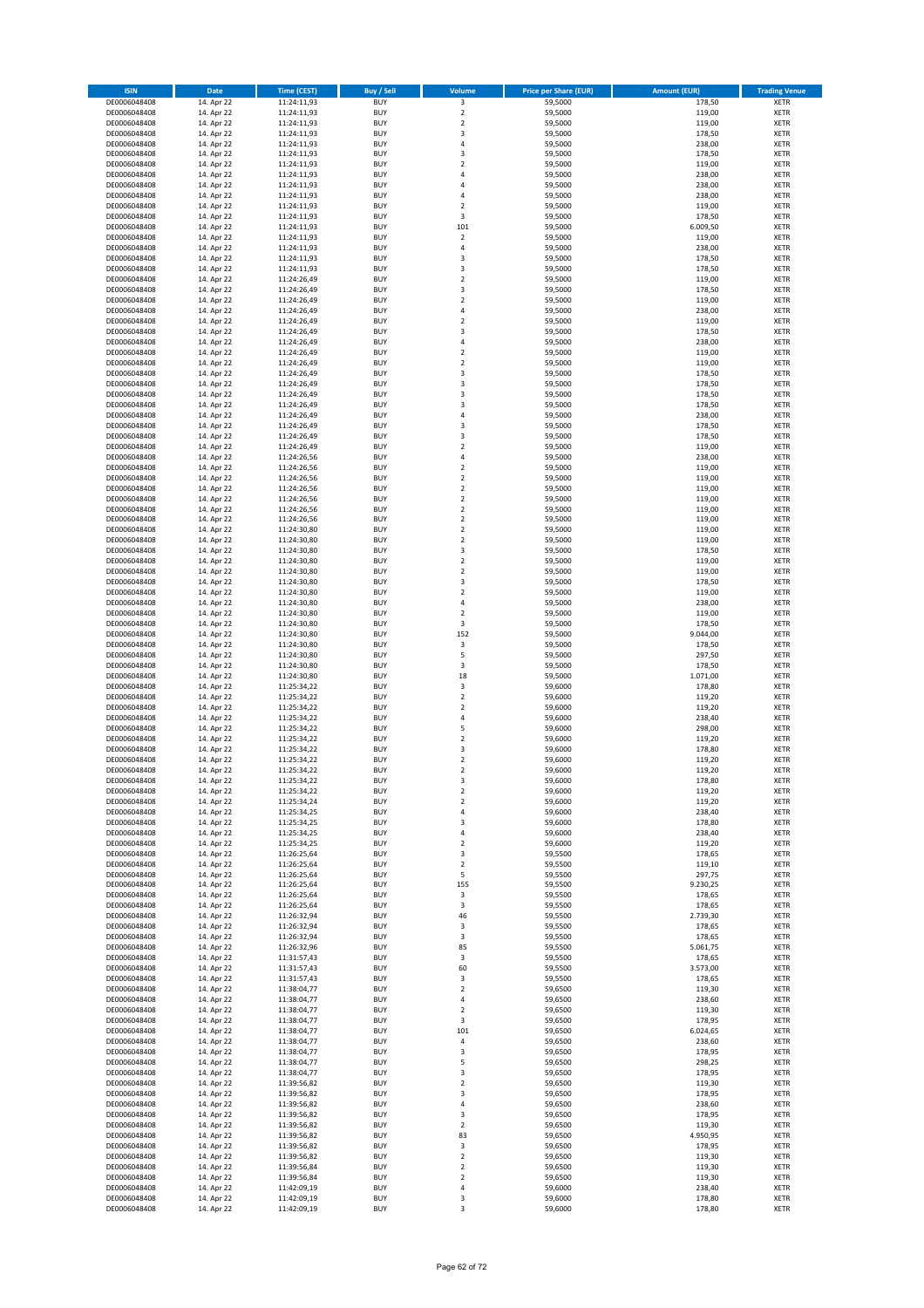| <b>ISIN</b>                  | Date                     | <b>Time (CEST)</b>         | <b>Buy / Sell</b>        | Volume                       | <b>Price per Share (EUR)</b> | <b>Amount (EUR)</b> | <b>Trading Venue</b>       |
|------------------------------|--------------------------|----------------------------|--------------------------|------------------------------|------------------------------|---------------------|----------------------------|
| DE0006048408                 | 14. Apr 22               | 11:42:09,19                | <b>BUY</b>               | 5                            | 59,6000                      | 298,00              | XETR                       |
| DE0006048408                 | 14. Apr 22               | 11:42:09,19                | <b>BUY</b>               | 5                            | 59,6000                      | 298,00              | XETR                       |
| DE0006048408<br>DE0006048408 | 14. Apr 22<br>14. Apr 22 | 11:42:09,19<br>11:42:09,19 | <b>BUY</b><br><b>BUY</b> | 3<br>6                       | 59,6000<br>59,6000           | 178,80<br>357,60    | XETR<br>XETR               |
| DE0006048408                 | 14. Apr 22               | 11:42:09,19                | <b>BUY</b>               | $\mathbf 2$                  | 59,6000                      | 119,20              | XETR                       |
| DE0006048408                 | 14. Apr 22               | 11:42:09,19                | <b>BUY</b>               | 3                            | 59,6000                      | 178,80              | <b>XETR</b>                |
| DE0006048408                 | 14. Apr 22               | 11:48:59,82                | <b>BUY</b>               | $\mathbf 2$                  | 59,5500                      | 119,10              | <b>XETR</b>                |
| DE0006048408                 | 14. Apr 22               | 11:48:59,82                | <b>BUY</b>               | 3                            | 59,5500                      | 178,65              | <b>XETR</b>                |
| DE0006048408<br>DE0006048408 | 14. Apr 22<br>14. Apr 22 | 11:48:59,82                | <b>BUY</b><br><b>BUY</b> | 4<br>5                       | 59,5500<br>59,5500           | 238,20<br>297,75    | <b>XETR</b><br><b>XETR</b> |
| DE0006048408                 | 14. Apr 22               | 11:48:59,82<br>11:48:59,82 | <b>BUY</b>               | 92                           | 59,5500                      | 5.478,60            | <b>XETR</b>                |
| DE0006048408                 | 14. Apr 22               | 11:48:59,82                | <b>BUY</b>               | 4                            | 59,5500                      | 238,20              | <b>XETR</b>                |
| DE0006048408                 | 14. Apr 22               | 11:48:59,82                | <b>BUY</b>               | 3                            | 59,5500                      | 178,65              | XETR                       |
| DE0006048408                 | 14. Apr 22               | 11:48:59,82                | <b>BUY</b>               | $\mathbf 2$                  | 59,5500                      | 119,10              | <b>XETR</b>                |
| DE0006048408                 | 14. Apr 22               | 11:48:59,82                | <b>BUY</b>               | $\mathbf 2$                  | 59,5500                      | 119,10              | XETR                       |
| DE0006048408<br>DE0006048408 | 14. Apr 22<br>14. Apr 22 | 11:48:59,82<br>11:48:59,82 | <b>BUY</b><br><b>BUY</b> | 4<br>4                       | 59,5500<br>59,5500           | 238,20<br>238,20    | <b>XETR</b><br>XETR        |
| DE0006048408                 | 14. Apr 22               | 11:48:59,82                | <b>BUY</b>               | 5                            | 59,5500                      | 297,75              | <b>XETR</b>                |
| DE0006048408                 | 14. Apr 22               | 11:48:59,82                | <b>BUY</b>               | $\overline{7}$               | 59,5500                      | 416,85              | XETR                       |
| DE0006048408                 | 14. Apr 22               | 11:48:59,84                | <b>BUY</b>               | 3                            | 59,5500                      | 178,65              | <b>XETR</b>                |
| DE0006048408                 | 14. Apr 22               | 11:48:59,84                | <b>BUY</b><br><b>BUY</b> | $\mathbf 2$<br>$\mathbf 2$   | 59,5500<br>59,5500           | 119,10<br>119,10    | XETR<br>XETR               |
| DE0006048408<br>DE0006048408 | 14. Apr 22<br>14. Apr 22 | 11:48:59,84<br>11:50:06,23 | <b>BUY</b>               | $\mathbf 2$                  | 59,5000                      | 119,00              | <b>XETR</b>                |
| DE0006048408                 | 14. Apr 22               | 11:50:06,23                | <b>BUY</b>               | $\mathbf 2$                  | 59,5000                      | 119,00              | <b>XETR</b>                |
| DE0006048408                 | 14. Apr 22               | 11:50:06,23                | <b>BUY</b>               | $\mathbf 2$                  | 59,5000                      | 119,00              | <b>XETR</b>                |
| DE0006048408                 | 14. Apr 22               | 11:50:06,23                | <b>BUY</b>               | $\mathbf 2$                  | 59,5000                      | 119,00              | <b>XETR</b>                |
| DE0006048408                 | 14. Apr 22               | 11:50:06,23                | <b>BUY</b>               | $\mathbf 2$                  | 59,5000                      | 119,00              | <b>XETR</b>                |
| DE0006048408<br>DE0006048408 | 14. Apr 22<br>14. Apr 22 | 11:50:06,23<br>11:50:06,23 | <b>BUY</b><br><b>BUY</b> | 3<br>4                       | 59,5000<br>59,5000           | 178,50<br>238,00    | <b>XETR</b><br><b>XETR</b> |
| DE0006048408                 | 14. Apr 22               | 11:50:06,23                | <b>BUY</b>               | $\mathbf 2$                  | 59,5000                      | 119,00              | XETR                       |
| DE0006048408                 | 14. Apr 22               | 11:50:06,23                | <b>BUY</b>               | $\mathbf 2$                  | 59,5000                      | 119,00              | <b>XETR</b>                |
| DE0006048408                 | 14. Apr 22               | 11:50:06,23                | <b>BUY</b>               | 3                            | 59,5000                      | 178,50              | <b>XETR</b>                |
| DE0006048408                 | 14. Apr 22               | 11:50:06,23<br>11:50:06,23 | <b>BUY</b><br><b>BUY</b> | $\mathbf 2$<br>101           | 59,5000                      | 119,00<br>6.009,50  | <b>XETR</b><br>XETR        |
| DE0006048408<br>DE0006048408 | 14. Apr 22<br>14. Apr 22 | 11:50:06,23                | <b>BUY</b>               | 5                            | 59,5000<br>59,5000           | 297,50              | <b>XETR</b>                |
| DE0006048408                 | 14. Apr 22               | 11:50:06,23                | <b>BUY</b>               | $\mathbf 2$                  | 59,5000                      | 119,00              | XETR                       |
| DE0006048408                 | 14. Apr 22               | 11:50:06,23                | <b>BUY</b>               | $\mathbf 2$                  | 59,5000                      | 119,00              | <b>XETR</b>                |
| DE0006048408                 | 14. Apr 22               | 11:50:06,23                | <b>BUY</b>               | $\mathbf 2$                  | 59,5000                      | 119,00              | XETR                       |
| DE0006048408                 | 14. Apr 22               | 11:50:06,83                | <b>BUY</b>               | 6                            | 59,5000                      | 357,00              | <b>XETR</b>                |
| DE0006048408<br>DE0006048408 | 14. Apr 22<br>14. Apr 22 | 11:50:06,83<br>11:50:06,83 | <b>BUY</b><br><b>BUY</b> | $\overline{4}$<br>6          | 59,5000<br>59,5000           | 238,00<br>357,00    | <b>XETR</b><br><b>XETR</b> |
| DE0006048408                 | 14. Apr 22               | 11:50:06,83                | <b>BUY</b>               | 5                            | 59,5000                      | 297,50              | <b>XETR</b>                |
| DE0006048408                 | 14. Apr 22               | 11:50:06,83                | <b>BUY</b>               | $\mathbf 2$                  | 59,5000                      | 119,00              | <b>XETR</b>                |
| DE0006048408                 | 14. Apr 22               | 11:50:06,83                | <b>BUY</b>               | 5                            | 59,5000                      | 297,50              | <b>XETR</b>                |
| DE0006048408                 | 14. Apr 22               | 11:50:06,83                | <b>BUY</b>               | $\mathbf 2$                  | 59,5000                      | 119,00              | <b>XETR</b>                |
| DE0006048408                 | 14. Apr 22               | 11:50:06,83                | <b>BUY</b>               | 5                            | 59,5000                      | 297,50              | XETR                       |
| DE0006048408<br>DE0006048408 | 14. Apr 22<br>14. Apr 22 | 11:50:06,83<br>11:50:15,89 | <b>BUY</b><br><b>BUY</b> | $\mathbf 2$<br>3             | 59,5000<br>59,5500           | 119,00<br>178,65    | XETR<br><b>XETR</b>        |
| DE0006048408                 | 14. Apr 22               | 11:50:15,89                | <b>BUY</b>               | $\mathbf 2$                  | 59,5500                      | 119,10              | <b>XETR</b>                |
| DE0006048408                 | 14. Apr 22               | 11:50:15,89                | <b>BUY</b>               | 4                            | 59,5500                      | 238,20              | <b>XETR</b>                |
| DE0006048408                 | 14. Apr 22               | 11:50:15,89                | <b>BUY</b>               | $\mathbf 2$                  | 59,5500                      | 119,10              | <b>XETR</b>                |
| DE0006048408                 | 14. Apr 22               | 11:50:15,89                | <b>BUY</b><br><b>BUY</b> | $\overline{\mathbf{c}}$<br>3 | 59,5500                      | 119,10              | <b>XETR</b>                |
| DE0006048408<br>DE0006048408 | 14. Apr 22<br>14. Apr 22 | 11:50:15,91<br>11:50:22,59 | <b>BUY</b>               | 4                            | 59,5500<br>59,5000           | 178,65<br>238,00    | <b>XETR</b><br><b>XETR</b> |
| DE0006048408                 | 14. Apr 22               | 11:50:22,59                | <b>BUY</b>               | $\overline{\mathbf{c}}$      | 59,5000                      | 119,00              | XETR                       |
| DE0006048408                 | 14. Apr 22               | 11:50:22,59                | <b>BUY</b>               | $\overline{4}$               | 59,5000                      | 238,00              | <b>XETR</b>                |
| DE0006048408                 | 14. Apr 22               | 11:50:22,59                | <b>BUY</b>               | 3                            | 59,5000                      | 178,50              | <b>XETR</b>                |
| DE0006048408                 | 14. Apr 22               | 11:50:22,59<br>11:50:22,59 | <b>BUY</b><br><b>BUY</b> | 3<br>5                       | 59,5000                      | 178,50              | <b>XETR</b><br><b>XETR</b> |
| DE0006048408<br>DE0006048408 | 14. Apr 22<br>14. Apr 22 | 11:50:22,59                | <b>BUY</b>               | $\overline{\mathbf{c}}$      | 59,5000<br>59,5000           | 297,50<br>119,00    | <b>XETR</b>                |
| DE0006048408                 | 14. Apr 22               | 11:50:22,59                | <b>BUY</b>               | $\mathbf 2$                  | 59,5000                      | 119,00              | XETR                       |
| DE0006048408                 | 14. Apr 22               | 11:55:43,87                | <b>BUY</b>               | 3                            | 59,6000                      | 178,80              | <b>XETR</b>                |
| DE0006048408                 | 14. Apr 22               | 11:55:43,87                | <b>BUY</b>               | $\mathbf 2$                  | 59,6000                      | 119,20              | XETR                       |
| DE0006048408<br>DE0006048408 | 14. Apr 22               | 11:55:43,87<br>11:55:43,87 | <b>BUY</b><br><b>BUY</b> | 4<br>$\overline{\mathbf{c}}$ | 59,6000<br>59,6000           | 238,40<br>119,20    | <b>XETR</b><br><b>XETR</b> |
| DE0006048408                 | 14. Apr 22<br>14. Apr 22 | 11:55:43,87                | <b>BUY</b>               | 2                            | 59,6000                      | 119,20              | XETR                       |
| DE0006048408                 | 14. Apr 22               | 11:55:43,87                | <b>BUY</b>               | 4                            | 59,6000                      | 238,40              | XETR                       |
| DE0006048408                 | 14. Apr 22               | 11:55:43,87                | <b>BUY</b>               | 4                            | 59,6000                      | 238,40              | XETR                       |
| DE0006048408                 | 14. Apr 22               | 11:55:43,87                | <b>BUY</b>               | 4                            | 59,6000                      | 238,40              | XETR                       |
| DE0006048408                 | 14. Apr 22               | 11:55:43,87                | <b>BUY</b>               | 2                            | 59,6000                      | 119,20<br>119,20    | <b>XETR</b>                |
| DE0006048408<br>DE0006048408 | 14. Apr 22<br>14. Apr 22 | 11:55:43,87<br>11:55:43,87 | <b>BUY</b><br><b>BUY</b> | 2<br>110                     | 59,6000<br>59,6000           | 6.556,00            | XETR<br><b>XETR</b>        |
| DE0006048408                 | 14. Apr 22               | 11:55:43,87                | <b>BUY</b>               | $\sqrt{2}$                   | 59,6000                      | 119,20              | XETR                       |
| DE0006048408                 | 14. Apr 22               | 11:55:43,87                | <b>BUY</b>               | $\mathbf 2$                  | 59,6000                      | 119,20              | <b>XETR</b>                |
| DE0006048408                 | 14. Apr 22               | 11:55:43,87                | <b>BUY</b>               | 3                            | 59,6000                      | 178,80              | XETR                       |
| DE0006048408<br>DE0006048408 | 14. Apr 22<br>14. Apr 22 | 11:55:43,87<br>11:55:43,87 | <b>BUY</b><br><b>BUY</b> | 4<br>$\mathbf 2$             | 59,6000<br>59,6000           | 238,40<br>119,20    | <b>XETR</b><br>XETR        |
| DE0006048408                 | 14. Apr 22               | 12:09:12,84                | <b>BUY</b>               | $\mathbf 2$                  | 59,7500                      | 119,50              | <b>XETR</b>                |
| DE0006048408                 | 14. Apr 22               | 12:09:12,84                | <b>BUY</b>               | 4                            | 59,7500                      | 239,00              | XETR                       |
| DE0006048408                 | 14. Apr 22               | 12:09:12,84                | <b>BUY</b>               | 2                            | 59,7500                      | 119,50              | <b>XETR</b>                |
| DE0006048408                 | 14. Apr 22               | 12:09:12,84                | <b>BUY</b>               | $\mathbf 1$                  | 59,7500                      | 59,75               | XETR                       |
| DE0006048408<br>DE0006048408 | 14. Apr 22<br>14. Apr 22 | 12:09:12,84<br>12:09:12,84 | <b>BUY</b><br><b>BUY</b> | 4<br>4                       | 59,7500<br>59,7500           | 239,00<br>239,00    | <b>XETR</b><br>XETR        |
| DE0006048408                 | 14. Apr 22               | 12:09:12,84                | <b>BUY</b>               | 3                            | 59,7500                      | 179,25              | <b>XETR</b>                |
| DE0006048408                 | 14. Apr 22               | 12:09:12,84                | <b>BUY</b>               | 4                            | 59,7500                      | 239,00              | XETR                       |
| DE0006048408                 | 14. Apr 22               | 12:10:35,33                | <b>BUY</b>               | 5                            | 59,7000                      | 298,50              | <b>XETR</b>                |
| DE0006048408                 | 14. Apr 22               | 12:10:35,33                | <b>BUY</b>               | 4                            | 59,7500                      | 239,00              | <b>XETR</b>                |
| DE0006048408<br>DE0006048408 | 14. Apr 22<br>14. Apr 22 | 12:10:35,33<br>12:10:35,33 | <b>BUY</b><br><b>BUY</b> | 2<br>4                       | 59,7500<br>59,7000           | 119,50<br>238,80    | XETR<br><b>XETR</b>        |
| DE0006048408                 | 14. Apr 22               | 12:10:35,33                | <b>BUY</b>               | $\mathbf 2$                  | 59,7500                      | 119,50              | XETR                       |
| DE0006048408                 | 14. Apr 22               | 12:10:35,33                | <b>BUY</b>               | 3                            | 59,7000                      | 179,10              | <b>XETR</b>                |
| DE0006048408                 | 14. Apr 22               | 12:10:35,33                | <b>BUY</b>               | 5                            | 59,7000                      | 298,50              | XETR                       |
| DE0006048408                 | 14. Apr 22               | 12:10:35,33                | <b>BUY</b>               | 4                            | 59,7000                      | 238,80              | <b>XETR</b>                |
| DE0006048408<br>DE0006048408 | 14. Apr 22<br>14. Apr 22 | 12:10:35,33<br>12:10:35,33 | <b>BUY</b><br><b>BUY</b> | 194<br>3                     | 59,7000<br>59,7500           | 11.581,80<br>179,25 | XETR<br><b>XETR</b>        |
| DE0006048408                 | 14. Apr 22               | 12:10:35,33                | <b>BUY</b>               | 3                            | 59,7500                      | 179,25              | XETR                       |
| DE0006048408                 | 14. Apr 22               | 12:10:35,33                | <b>BUY</b>               | 3                            | 59,7500                      | 179,25              | <b>XETR</b>                |
| DE0006048408                 | 14. Apr 22               | 12:10:35,33                | <b>BUY</b>               | 3                            | 59,7000                      | 179,10              | XETR                       |
| DE0006048408                 | 14. Apr 22               | 12:10:35,33                | <b>BUY</b>               | 2                            | 59,7000                      | 119,40              | <b>XETR</b>                |
| DE0006048408<br>DE0006048408 | 14. Apr 22<br>14. Apr 22 | 12:10:35,33<br>12:10:35,33 | <b>BUY</b><br><b>BUY</b> | 2<br>3                       | 59,7500<br>59,7500           | 119,50<br>179,25    | <b>XETR</b><br><b>XETR</b> |
| DE0006048408                 | 14. Apr 22               | 12:12:23,91                | <b>BUY</b>               | 3                            | 59,6500                      | 178,95              | XETR                       |
| DE0006048408                 | 14. Apr 22               | 12:12:23,91                | <b>BUY</b>               | $\mathbf 2$                  | 59,6500                      | 119,30              | <b>XETR</b>                |
| DE0006048408                 | 14. Apr 22               | 12:12:23,91                | <b>BUY</b>               | $\boldsymbol{2}$             | 59,6500                      | 119,30              | XETR                       |
| DE0006048408                 | 14. Apr 22               | 12:12:23,91                | <b>BUY</b>               | 3                            | 59,6500                      | 178,95              | XETR                       |
| DE0006048408<br>DE0006048408 | 14. Apr 22<br>14. Apr 22 | 12:12:23,91<br>12:12:23,91 | <b>BUY</b><br><b>BUY</b> | 4<br>3                       | 59,6500<br>59,6500           | 238,60<br>178,95    | XETR<br>XETR               |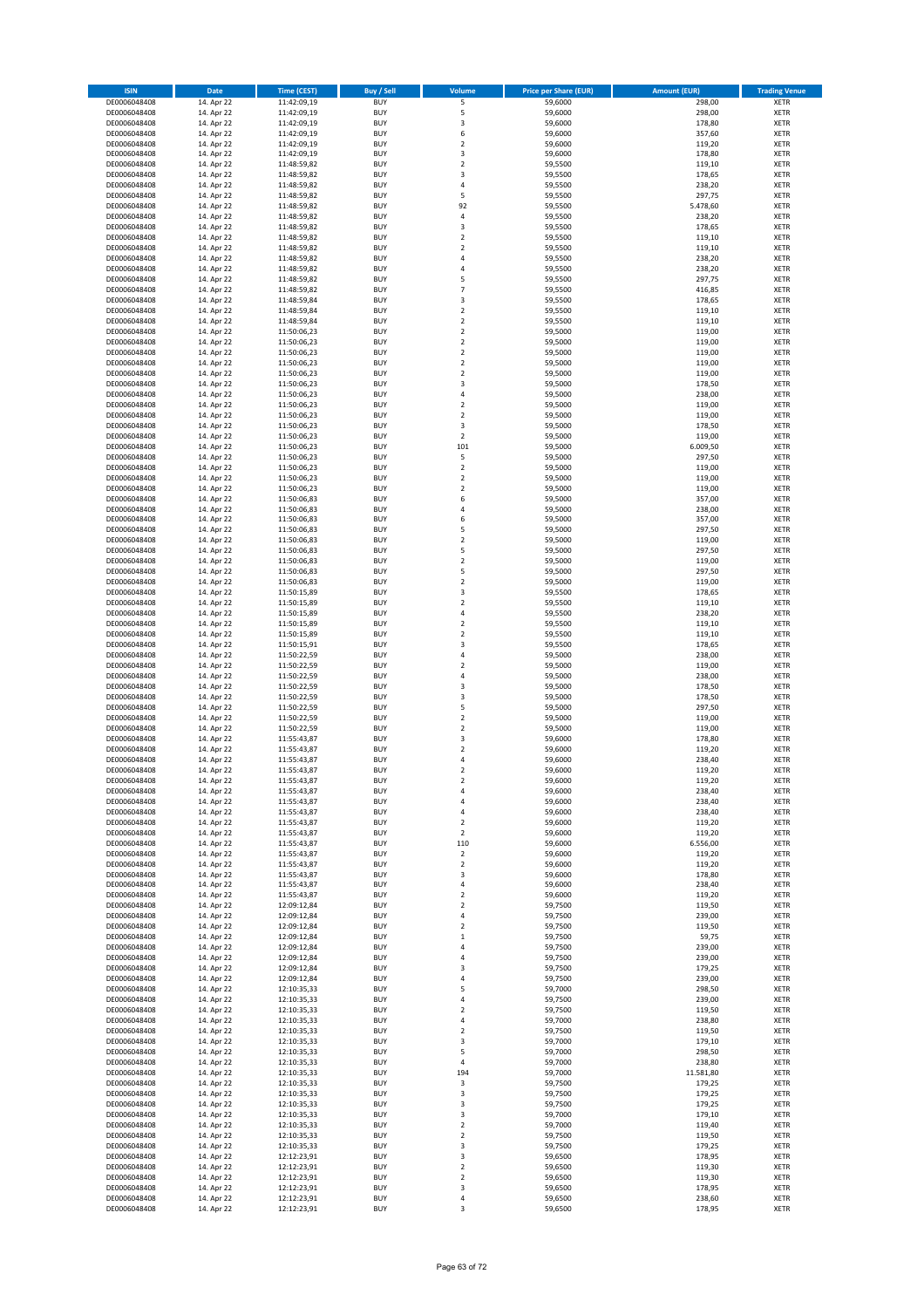| <b>ISIN</b>                  | Date                     | <b>Time (CEST)</b>         | <b>Buy / Sell</b>        | Volume                           | <b>Price per Share (EUR)</b> | <b>Amount (EUR)</b>   | <b>Trading Venue</b>       |
|------------------------------|--------------------------|----------------------------|--------------------------|----------------------------------|------------------------------|-----------------------|----------------------------|
| DE0006048408                 | 14. Apr 22               | 12:12:23,91                | <b>BUY</b>               | 3                                | 59,6500                      | 178,95                | <b>XETR</b>                |
| DE0006048408                 | 14. Apr 22               | 12:12:23,91                | <b>BUY</b>               | $\mathsf 3$                      | 59,6500                      | 178,95                | <b>XETR</b>                |
| DE0006048408<br>DE0006048408 | 14. Apr 22<br>14. Apr 22 | 12:12:23,91<br>12:12:23,91 | <b>BUY</b><br><b>BUY</b> | $\mathbf 2$<br>$\sqrt{4}$        | 59,6500<br>59,6500           | 119,30<br>238,60      | <b>XETR</b><br><b>XETR</b> |
| DE0006048408                 | 14. Apr 22               | 12:12:23,93                | <b>BUY</b>               | 3                                | 59,6500                      | 178,95                | <b>XETR</b>                |
| DE0006048408                 | 14. Apr 22               | 12:12:23,93                | <b>BUY</b>               | $\overline{2}$                   | 59,6500                      | 119,30                | <b>XETR</b>                |
| DE0006048408                 | 14. Apr 22               | 12:12:23,95                | <b>BUY</b>               | $\mathbf 2$                      | 59,6500                      | 119,30                | <b>XETR</b>                |
| DE0006048408                 | 14. Apr 22               | 12:12:23,95                | <b>BUY</b>               | $\overline{2}$                   | 59,6500                      | 119,30                | <b>XETR</b>                |
| DE0006048408<br>DE0006048408 | 14. Apr 22<br>14. Apr 22 | 12:12:23,96<br>12:12:23,96 | <b>BUY</b><br><b>BUY</b> | $\overline{2}$<br>$\overline{2}$ | 59,6500<br>59,6500           | 119,30<br>119,30      | <b>XETR</b><br><b>XETR</b> |
| DE0006048408                 | 14. Apr 22               | 12:13:32,00                | <b>BUY</b>               | 215                              | 59,6500                      | 12.824,75             | <b>XETR</b>                |
| DE0006048408                 | 14. Apr 22               | 12:14:12,51                | <b>BUY</b>               | 3                                | 59,6000                      | 178,80                | <b>XETR</b>                |
| DE0006048408                 | 14. Apr 22               | 12:14:12,51                | <b>BUY</b>               | $\mathbf 2$                      | 59,6000                      | 119,20                | XETR                       |
| DE0006048408                 | 14. Apr 22               | 12:14:12,51                | <b>BUY</b>               | 48                               | 59,6000                      | 2.860,80              | <b>XETR</b>                |
| DE0006048408                 | 14. Apr 22               | 12:14:12,51                | <b>BUY</b>               | $\mathsf 3$                      | 59,6000                      | 178,80                | XETR                       |
| DE0006048408<br>DE0006048408 | 14. Apr 22<br>14. Apr 22 | 12:18:20,90<br>12:18:20,90 | <b>BUY</b><br><b>BUY</b> | $\sqrt{4}$<br>$\sqrt{2}$         | 59,6000<br>59,6000           | 238,40<br>119,20      | <b>XETR</b><br>XETR        |
| DE0006048408                 | 14. Apr 22               | 12:18:20,90                | <b>BUY</b>               | $\overline{4}$                   | 59,6000                      | 238,40                | <b>XETR</b>                |
| DE0006048408                 | 14. Apr 22               | 12:18:20,90                | <b>BUY</b>               | $\overline{4}$                   | 59,6000                      | 238,40                | XETR                       |
| DE0006048408                 | 14. Apr 22               | 12:18:20,90                | <b>BUY</b>               | 5                                | 59,6000                      | 298,00                | <b>XETR</b>                |
| DE0006048408                 | 14. Apr 22               | 12:18:20,90                | <b>BUY</b>               | $\overline{2}$                   | 59,6000                      | 119,20                | <b>XETR</b>                |
| DE0006048408<br>DE0006048408 | 14. Apr 22<br>14. Apr 22 | 12:18:20,90<br>12:18:20,90 | <b>BUY</b><br><b>BUY</b> | $\sqrt{4}$<br>6                  | 59,6000<br>59,6000           | 238,40<br>357,60      | <b>XETR</b><br><b>XETR</b> |
| DE0006048408                 | 14. Apr 22               | 12:18:20,90                | <b>BUY</b>               | 4                                | 59,6000                      | 238,40                | <b>XETR</b>                |
| DE0006048408                 | 14. Apr 22               | 12:18:20,90                | <b>BUY</b>               | 107                              | 59,6000                      | 6.377,20              | <b>XETR</b>                |
| DE0006048408                 | 14. Apr 22               | 12:28:21,62                | <b>BUY</b>               | 4                                | 59,6000                      | 238,40                | <b>XETR</b>                |
| DE0006048408                 | 14. Apr 22               | 12:28:21,62                | <b>BUY</b>               | 3                                | 59,6000                      | 178,80                | <b>XETR</b>                |
| DE0006048408<br>DE0006048408 | 14. Apr 22               | 12:28:21,62<br>12:28:21,62 | <b>BUY</b><br><b>BUY</b> | $\overline{2}$<br>$\sqrt{4}$     | 59,6000<br>59,6000           | 119,20                | <b>XETR</b><br><b>XETR</b> |
| DE0006048408                 | 14. Apr 22<br>14. Apr 22 | 12:28:21,62                | <b>BUY</b>               | 4                                | 59,6000                      | 238,40<br>238,40      | <b>XETR</b>                |
| DE0006048408                 | 14. Apr 22               | 12:28:21,62                | <b>BUY</b>               | $\sqrt{2}$                       | 59,6000                      | 119,20                | <b>XETR</b>                |
| DE0006048408                 | 14. Apr 22               | 12:28:21,62                | <b>BUY</b>               | $\mathbf 2$                      | 59,6000                      | 119,20                | <b>XETR</b>                |
| DE0006048408                 | 14. Apr 22               | 12:28:21,62                | <b>BUY</b>               | 3                                | 59,6000                      | 178,80                | <b>XETR</b>                |
| DE0006048408                 | 14. Apr 22               | 12:28:21,62                | <b>BUY</b>               | 6<br>$\overline{a}$              | 59,6000                      | 357,60                | XETR                       |
| DE0006048408<br>DE0006048408 | 14. Apr 22<br>14. Apr 22 | 12:28:21,62<br>12:28:21,62 | <b>BUY</b><br><b>BUY</b> | $\overline{4}$                   | 59,6000<br>59,6000           | 238,40<br>238,40      | <b>XETR</b><br>XETR        |
| DE0006048408                 | 14. Apr 22               | 12:28:21,62                | <b>BUY</b>               | 3                                | 59,6000                      | 178,80                | <b>XETR</b>                |
| DE0006048408                 | 14. Apr 22               | 12:31:00,73                | <b>BUY</b>               | $\sqrt{2}$                       | 59,5500                      | 119,10                | XETR                       |
| DE0006048408                 | 14. Apr 22               | 12:31:00,73                | <b>BUY</b>               | 3                                | 59,5500                      | 178,65                | <b>XETR</b>                |
| DE0006048408                 | 14. Apr 22               | 12:31:00,73                | <b>BUY</b>               | $\overline{\mathbf{3}}$          | 59,5500                      | 178,65                | <b>XETR</b>                |
| DE0006048408<br>DE0006048408 | 14. Apr 22<br>14. Apr 22 | 12:31:00,73<br>12:31:00,73 | <b>BUY</b><br><b>BUY</b> | $\sqrt{4}$<br>$\overline{2}$     | 59,5500<br>59,5500           | 238,20<br>119,10      | <b>XETR</b><br><b>XETR</b> |
| DE0006048408                 | 14. Apr 22               | 12:31:00,73                | <b>BUY</b>               | 3                                | 59,5500                      | 178,65                | <b>XETR</b>                |
| DE0006048408                 | 14. Apr 22               | 12:31:00,73                | <b>BUY</b>               | $\overline{2}$                   | 59,5500                      | 119,10                | <b>XETR</b>                |
| DE0006048408                 | 14. Apr 22               | 12:33:43,87                | <b>BUY</b>               | 5                                | 59,5500                      | 297,75                | <b>XETR</b>                |
| DE0006048408                 | 14. Apr 22               | 12:33:43,87                | <b>BUY</b>               | 3                                | 59,5500                      | 178,65                | <b>XETR</b>                |
| DE0006048408                 | 14. Apr 22               | 12:33:43,87                | <b>BUY</b>               | $\mathbf 2$                      | 59,5500                      | 119,10                | XETR                       |
| DE0006048408<br>DE0006048408 | 14. Apr 22<br>14. Apr 22 | 12:33:43,87<br>12:33:43,87 | <b>BUY</b><br><b>BUY</b> | $\overline{2}$<br>4              | 59,5500<br>59,5500           | 119,10<br>238,20      | <b>XETR</b><br><b>XETR</b> |
| DE0006048408                 | 14. Apr 22               | 12:33:43,87                | <b>BUY</b>               | $\sqrt{4}$                       | 59,5500                      | 238,20                | <b>XETR</b>                |
| DE0006048408                 | 14. Apr 22               | 12:33:43,87                | <b>BUY</b>               | 3                                | 59,5500                      | 178,65                | <b>XETR</b>                |
| DE0006048408                 | 14. Apr 22               | 12:33:43,87                | <b>BUY</b>               | $\overline{2}$                   | 59,5500                      | 119,10                | <b>XETR</b>                |
| DE0006048408                 | 14. Apr 22               | 12:33:43,87                | <b>BUY</b>               | 97                               | 59,5500                      | 5.776,35              | <b>XETR</b>                |
| DE0006048408<br>DE0006048408 | 14. Apr 22<br>14. Apr 22 | 12:33:43,87<br>12:33:43,87 | <b>BUY</b><br><b>BUY</b> | 3<br>$\sqrt{4}$                  | 59,5500<br>59,5500           | 178,65<br>238,20      | <b>XETR</b><br><b>XETR</b> |
| DE0006048408                 | 14. Apr 22               | 12:33:43,87                | <b>BUY</b>               | 99                               | 59,5500                      | 5.895,45              | <b>XETR</b>                |
| DE0006048408                 | 14. Apr 22               | 12:38:11,13                | <b>BUY</b>               | $\mathbf 2$                      | 59,5000                      | 119,00                | <b>XETR</b>                |
| DE0006048408                 | 14. Apr 22               | 12:38:11,13                | <b>BUY</b>               | 11                               | 59,5000                      | 654,50                | <b>XETR</b>                |
| DE0006048408                 | 14. Apr 22               | 12:38:11,13                | <b>BUY</b>               | $\overline{7}$                   | 59,5000                      | 416,50                | <b>XETR</b>                |
| DE0006048408                 | 14. Apr 22               | 12:38:11,13                | <b>BUY</b>               | 3                                | 59,5000                      | 178,50                | <b>XETR</b>                |
| DE0006048408<br>DE0006048408 | 14. Apr 22<br>14. Apr 22 | 12:38:11,13<br>12:38:11,13 | <b>BUY</b><br><b>BUY</b> | $\overline{2}$<br>$\sqrt{4}$     | 59,5000<br>59,5000           | 119,00<br>238,00      | XETR<br><b>XETR</b>        |
| DE0006048408                 | 14. Apr 22               | 12:38:11,13                | <b>BUY</b>               | $\sqrt{2}$                       | 59,5000                      | 119,00                | XETR                       |
| DE0006048408                 | 14. Apr 22               | 12:38:11,13                | <b>BUY</b>               | 4                                | 59,5000                      | 238,00                | <b>XETR</b>                |
| DE0006048408                 | 14. Apr 22               | 12:38:11,13                | <b>BUY</b>               | 3                                | 59,5000                      | 178,50                | <b>XETR</b>                |
| DE0006048408                 | 14. Apr 22               | 12:38:11,13                | <b>BUY</b>               | 269                              | 59,5000                      | 16.005,50             | XETR                       |
| DE0006048408<br>DE0006048408 | 14. Apr 22<br>14. Apr 22 | 12:38:11,13<br>12:38:11,13 | <b>BUY</b><br><b>BUY</b> | 5<br>6                           | 59,5000<br>59,5000           | 297,50<br>357,00      | XETR<br>XETR               |
| DE0006048408                 | 14. Apr 22               | 12:38:11,13                | <b>BUY</b>               | 4                                | 59,5000                      | 238,00                | <b>XETR</b>                |
| DE0006048408                 | 14. Apr 22               | 12:38:11,13                | <b>BUY</b>               | 5                                | 59,5000                      | 297,50                | <b>XETR</b>                |
| DE0006048408                 | 14. Apr 22               | 12:54:41,60                | <b>BUY</b>               | 19                               | 59,5500                      | 1.131,45              | XETR                       |
| DE0006048408                 | 14. Apr 22               | 12:55:47,13                | <b>BUY</b>               | 98                               | 59,5500                      | 5.835,90              | <b>XETR</b>                |
| DE0006048408<br>DE0006048408 | 14. Apr 22<br>14. Apr 22 | 13:07:57,05<br>13:07:57,05 | <b>BUY</b><br><b>BUY</b> | 10<br>$\overline{\phantom{a}}$   | 59,6500<br>59,6500           | 596,50<br>417,55      | XETR<br><b>XETR</b>        |
| DE0006048408                 | 14. Apr 22               | 13:07:57,05                | <b>BUY</b>               | 5                                | 59,6500                      | 298,25                | <b>XETR</b>                |
| DE0006048408                 | 14. Apr 22               | 13:07:57,05                | <b>BUY</b>               | 9                                | 59,6500                      | 536,85                | <b>XETR</b>                |
| DE0006048408                 | 14. Apr 22               | 13:07:57,05                | <b>BUY</b>               | 8                                | 59,6500                      | 477,20                | <b>XETR</b>                |
| DE0006048408<br>DE0006048408 | 14. Apr 22<br>14. Apr 22 | 13:07:57,05<br>13:07:57,05 | <b>BUY</b><br><b>BUY</b> | $11\,$<br>9                      | 59,6500<br>59,6500           | 656,15<br>536,85      | <b>XETR</b><br>XETR        |
| DE0006048408                 | 14. Apr 22               | 13:07:57,05                | <b>BUY</b>               | 8                                | 59,6500                      | 477,20                | <b>XETR</b>                |
| DE0006048408                 | 14. Apr 22               | 13:07:57,05                | <b>BUY</b>               | 9                                | 59,6500                      | 536,85                | <b>XETR</b>                |
| DE0006048408                 | 14. Apr 22               | 13:07:57,05                | <b>BUY</b>               | 8                                | 59,6500                      | 477,20                | <b>XETR</b>                |
| DE0006048408                 | 14. Apr 22               | 13:07:57,05                | <b>BUY</b>               | 206                              | 59,6500                      | 12.287,90             | <b>XETR</b>                |
| DE0006048408                 | 14. Apr 22               | 13:07:57,05                | <b>BUY</b>               | $\overline{2}$                   | 59,6500                      | 119,30                | <b>XETR</b>                |
| DE0006048408<br>DE0006048408 | 14. Apr 22<br>14. Apr 22 | 13:07:57,05<br>13:07:57,05 | <b>BUY</b><br><b>BUY</b> | 21<br>337                        | 59,6500<br>59,6500           | 1.252,65<br>20.102,05 | <b>XETR</b><br><b>XETR</b> |
| DE0006048408                 | 14. Apr 22               | 13:16:41,32                | <b>BUY</b>               | 8                                | 59,6000                      | 476,80                | <b>XETR</b>                |
| DE0006048408                 | 14. Apr 22               | 13:16:41,32                | <b>BUY</b>               | $\overline{\phantom{a}}$         | 59,6000                      | 417,20                | XETR                       |
| DE0006048408                 | 14. Apr 22               | 13:16:41,32                | <b>BUY</b>               | 9                                | 59,6000                      | 536,40                | XETR                       |
| DE0006048408                 | 14. Apr 22               | 13:16:41,32                | <b>BUY</b>               | 80                               | 59,6000                      | 4.768,00              | XETR                       |
| DE0006048408<br>DE0006048408 | 14. Apr 22<br>14. Apr 22 | 13:16:41,32<br>13:16:41,32 | <b>BUY</b><br><b>BUY</b> | $\overline{7}$<br>9              | 59,6000<br>59,6000           | 417,20<br>536,40      | <b>XETR</b><br>XETR        |
| DE0006048408                 | 14. Apr 22               | 13:16:41,32                | <b>BUY</b>               | 8                                | 59,6000                      | 476,80                | XETR                       |
| DE0006048408                 | 14. Apr 22               | 13:16:56,08                | <b>BUY</b>               | 6                                | 59,6000                      | 357,60                | XETR                       |
| DE0006048408                 | 14. Apr 22               | 13:16:56,08                | <b>BUY</b>               | $\overline{7}$                   | 59,6000                      | 417,20                | <b>XETR</b>                |
| DE0006048408                 | 14. Apr 22               | 13:16:56,08                | <b>BUY</b>               | 9                                | 59,6000                      | 536,40                | XETR                       |
| DE0006048408<br>DE0006048408 | 14. Apr 22<br>14. Apr 22 | 13:16:56,08                | <b>BUY</b><br><b>BUY</b> | $\overline{7}$<br>6              | 59,6000<br>59,6000           | 417,20<br>357,60      | XETR<br>XETR               |
| DE0006048408                 | 14. Apr 22               | 13:16:56,08<br>13:16:56,08 | <b>BUY</b>               | $\overline{7}$                   | 59,6000                      | 417,20                | <b>XETR</b>                |
| DE0006048408                 | 14. Apr 22               | 13:17:16,33                | <b>BUY</b>               | 4                                | 59,6000                      | 238,40                | <b>XETR</b>                |
| DE0006048408                 | 14. Apr 22               | 13:17:16,33                | <b>BUY</b>               | 4                                | 59,6000                      | 238,40                | <b>XETR</b>                |
| DE0006048408                 | 14. Apr 22               | 13:17:16,33                | <b>BUY</b>               | $\overline{4}$                   | 59,6000                      | 238,40                | <b>XETR</b>                |
| DE0006048408<br>DE0006048408 | 14. Apr 22               | 13:17:16,33                | <b>BUY</b><br><b>BUY</b> | 4<br>5                           | 59,6000                      | 238,40                | <b>XETR</b><br><b>XETR</b> |
| DE0006048408                 | 14. Apr 22<br>14. Apr 22 | 13:17:16,33<br>13:17:16,33 | <b>BUY</b>               | 4                                | 59,6000<br>59,6000           | 298,00<br>238,40      | <b>XETR</b>                |
| DE0006048408                 | 14. Apr 22               | 13:17:16,35                | <b>BUY</b>               | 3                                | 59,6000                      | 178,80                | <b>XETR</b>                |
| DE0006048408                 | 14. Apr 22               | 13:17:16,35                | <b>BUY</b>               | 3                                | 59,6000                      | 178,80                | <b>XETR</b>                |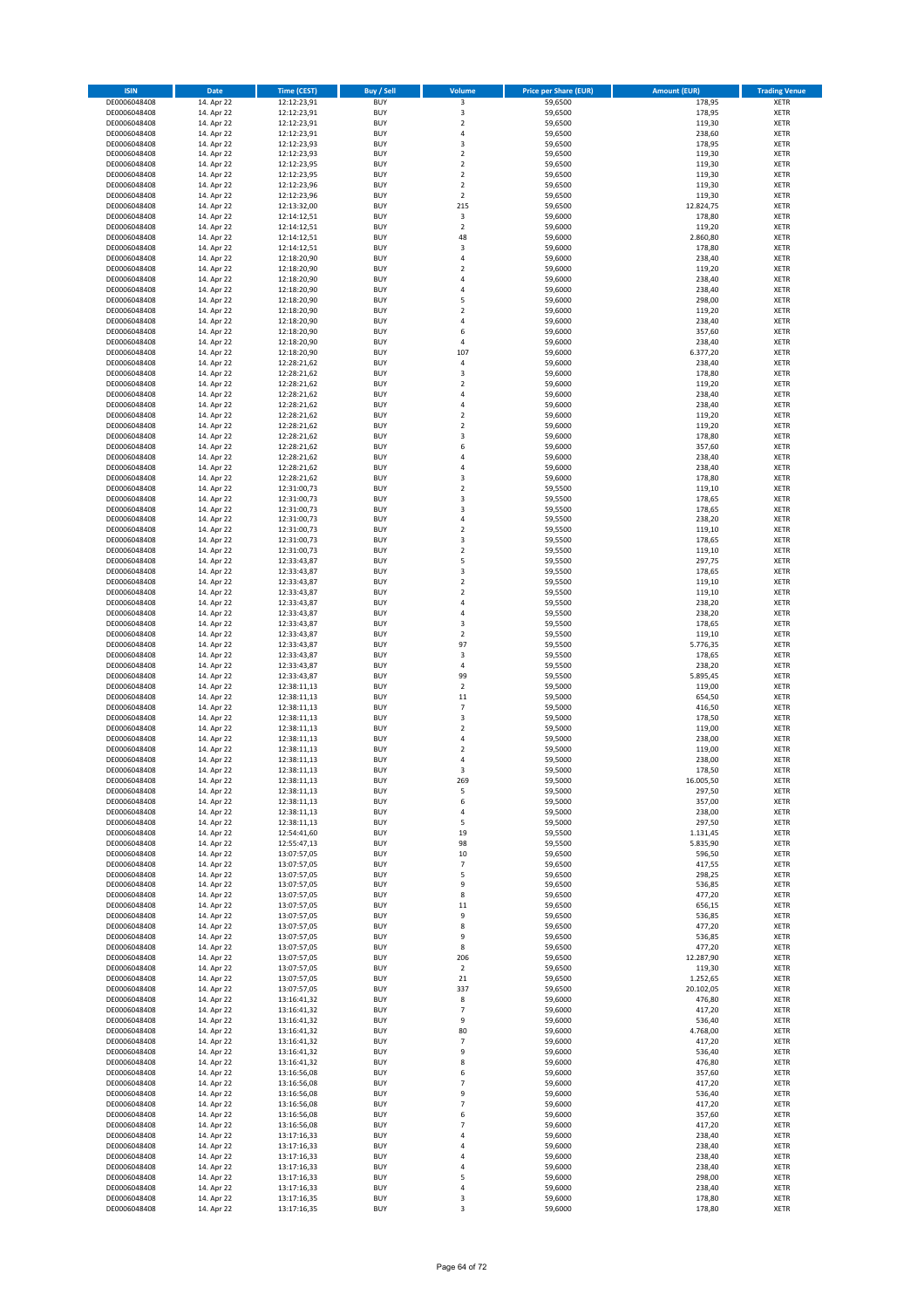| <b>ISIN</b>                  | Date                     | <b>Time (CEST)</b>         | <b>Buy / Sell</b>        | Volume                                 | <b>Price per Share (EUR)</b> | <b>Amount (EUR)</b> | <b>Trading Venue</b>       |
|------------------------------|--------------------------|----------------------------|--------------------------|----------------------------------------|------------------------------|---------------------|----------------------------|
| DE0006048408                 | 14. Apr 22               | 13:20:07,03                | <b>BUY</b>               | 9                                      | 59,5500                      | 535,95              | XETR                       |
| DE0006048408                 | 14. Apr 22               | 13:20:07,03                | <b>BUY</b>               | 9                                      | 59,5500                      | 535,95              | XETR                       |
| DE0006048408<br>DE0006048408 | 14. Apr 22<br>14. Apr 22 | 13:20:07,03<br>13:20:07,03 | <b>BUY</b><br><b>BUY</b> | 9<br>6                                 | 59,5500<br>59,5500           | 535,95<br>357,30    | XETR<br>XETR               |
| DE0006048408                 | 14. Apr 22               | 13:20:07,03                | <b>BUY</b>               | 8                                      | 59,5500                      | 476,40              | XETR                       |
| DE0006048408                 | 14. Apr 22               | 13:20:07,03                | <b>BUY</b>               | $\overline{7}$                         | 59,5500                      | 416,85              | <b>XETR</b>                |
| DE0006048408                 | 14. Apr 22               | 13:20:07,03                | <b>BUY</b>               | $\overline{7}$                         | 59,5500                      | 416,85              | <b>XETR</b>                |
| DE0006048408                 | 14. Apr 22               | 13:20:07,03                | <b>BUY</b>               | $\overline{7}$                         | 59,5500                      | 416,85              | <b>XETR</b>                |
| DE0006048408<br>DE0006048408 | 14. Apr 22<br>14. Apr 22 | 13:20:07,03<br>13:20:07,03 | <b>BUY</b><br><b>BUY</b> | 10<br>9                                | 59,5500<br>59,5500           | 595,50<br>535,95    | <b>XETR</b><br><b>XETR</b> |
| DE0006048408                 | 14. Apr 22               | 13:20:07,03                | <b>BUY</b>               | 81                                     | 59,5500                      | 4.823,55            | <b>XETR</b>                |
| DE0006048408                 | 14. Apr 22               | 13:20:50,51                | <b>BUY</b>               | 6                                      | 59,5500                      | 357,30              | <b>XETR</b>                |
| DE0006048408                 | 14. Apr 22               | 13:20:50,51                | <b>BUY</b>               | 5                                      | 59,5500                      | 297,75              | XETR                       |
| DE0006048408                 | 14. Apr 22               | 13:20:50,51                | <b>BUY</b>               | 5                                      | 59,5500                      | 297,75              | <b>XETR</b>                |
| DE0006048408                 | 14. Apr 22               | 13:20:50,51                | <b>BUY</b>               | 4                                      | 59,5500                      | 238,20              | XETR                       |
| DE0006048408                 | 14. Apr 22               | 13:20:50,51                | <b>BUY</b><br><b>BUY</b> | 5<br>4                                 | 59,5500                      | 297,75<br>238,20    | <b>XETR</b><br>XETR        |
| DE0006048408<br>DE0006048408 | 14. Apr 22<br>14. Apr 22 | 13:20:50,51<br>13:20:50,51 | <b>BUY</b>               | 4                                      | 59,5500<br>59,5500           | 238,20              | <b>XETR</b>                |
| DE0006048408                 | 14. Apr 22               | 13:20:50,51                | <b>BUY</b>               | 6                                      | 59,5500                      | 357,30              | XETR                       |
| DE0006048408                 | 14. Apr 22               | 13:20:50,51                | <b>BUY</b>               | 6                                      | 59,5500                      | 357,30              | <b>XETR</b>                |
| DE0006048408                 | 14. Apr 22               | 13:20:50,51                | <b>BUY</b>               | 6                                      | 59,5500                      | 357,30              | XETR                       |
| DE0006048408                 | 14. Apr 22               | 13:26:38,20                | <b>BUY</b><br><b>BUY</b> | 4<br>5                                 | 59,6000                      | 238,40              | XETR<br><b>XETR</b>        |
| DE0006048408<br>DE0006048408 | 14. Apr 22<br>14. Apr 22 | 13:26:38,20<br>13:26:38,20 | <b>BUY</b>               | 4                                      | 59,6000<br>59,6000           | 298,00<br>238,40    | <b>XETR</b>                |
| DE0006048408                 | 14. Apr 22               | 13:26:38,20                | <b>BUY</b>               | $\overline{\mathbf{c}}$                | 59,6000                      | 119,20              | <b>XETR</b>                |
| DE0006048408                 | 14. Apr 22               | 13:26:38,20                | <b>BUY</b>               | 4                                      | 59,6000                      | 238,40              | <b>XETR</b>                |
| DE0006048408                 | 14. Apr 22               | 13:26:38,20                | <b>BUY</b>               | 3                                      | 59,6000                      | 178,80              | <b>XETR</b>                |
| DE0006048408                 | 14. Apr 22               | 13:26:38,20                | <b>BUY</b>               | 4                                      | 59,6000                      | 238,40              | <b>XETR</b>                |
| DE0006048408<br>DE0006048408 | 14. Apr 22<br>14. Apr 22 | 13:26:38,20<br>13:26:38,20 | <b>BUY</b><br><b>BUY</b> | 86<br>3                                | 59,6000<br>59,6000           | 5.125,60<br>178,80  | <b>XETR</b><br>XETR        |
| DE0006048408                 | 14. Apr 22               | 13:26:38,20                | <b>BUY</b>               | $\overline{4}$                         | 59,6000                      | 238,40              | <b>XETR</b>                |
| DE0006048408                 | 14. Apr 22               | 13:26:38,20                | <b>BUY</b>               | 5                                      | 59,6000                      | 298,00              | <b>XETR</b>                |
| DE0006048408                 | 14. Apr 22               | 13:26:38,20                | <b>BUY</b>               | 4                                      | 59,6000                      | 238,40              | <b>XETR</b>                |
| DE0006048408                 | 14. Apr 22               | 13:27:00,95                | <b>BUY</b>               | $\mathbf 2$                            | 59,6000                      | 119,20              | XETR                       |
| DE0006048408<br>DE0006048408 | 14. Apr 22<br>14. Apr 22 | 13:27:00,95<br>13:27:00,95 | <b>BUY</b><br><b>BUY</b> | 3<br>3                                 | 59,6000<br>59,6000           | 178,80<br>178,80    | <b>XETR</b><br>XETR        |
| DE0006048408                 | 14. Apr 22               | 13:27:00,95                | <b>BUY</b>               | 3                                      | 59,6000                      | 178,80              | <b>XETR</b>                |
| DE0006048408                 | 14. Apr 22               | 13:27:00,95                | <b>BUY</b>               | 3                                      | 59,6000                      | 178,80              | XETR                       |
| DE0006048408                 | 14. Apr 22               | 13:27:00,95                | <b>BUY</b>               | 50                                     | 59,6000                      | 2.980,00            | <b>XETR</b>                |
| DE0006048408                 | 14. Apr 22               | 13:27:00,95                | <b>BUY</b>               | 3                                      | 59,6000                      | 178,80              | <b>XETR</b>                |
| DE0006048408                 | 14. Apr 22               | 13:27:00,95                | <b>BUY</b>               | 3                                      | 59,6000                      | 178,80              | <b>XETR</b>                |
| DE0006048408<br>DE0006048408 | 14. Apr 22<br>14. Apr 22 | 13:27:00,95<br>13:27:17,52 | <b>BUY</b><br><b>BUY</b> | $\mathbf 2$<br>$\overline{\mathbf{c}}$ | 59,6000<br>59,6000           | 119,20<br>119,20    | <b>XETR</b><br><b>XETR</b> |
| DE0006048408                 | 14. Apr 22               | 13:27:17,52                | <b>BUY</b>               | $\overline{\mathbf{c}}$                | 59,6000                      | 119,20              | <b>XETR</b>                |
| DE0006048408                 | 14. Apr 22               | 13:27:17,52                | <b>BUY</b>               | $\overline{2}$                         | 59,6000                      | 119,20              | <b>XETR</b>                |
| DE0006048408                 | 14. Apr 22               | 13:27:17,52                | <b>BUY</b>               | 83                                     | 59,6000                      | 4.946,80            | XETR                       |
| DE0006048408                 | 14. Apr 22               | 13:27:17,52                | <b>BUY</b>               | 2                                      | 59,6000                      | 119,20              | XETR                       |
| DE0006048408<br>DE0006048408 | 14. Apr 22<br>14. Apr 22 | 13:27:17,52<br>13:27:17,52 | <b>BUY</b><br><b>BUY</b> | $\mathbf 2$<br>$\mathbf 2$             | 59,6000<br>59,6000           | 119,20<br>119,20    | <b>XETR</b><br><b>XETR</b> |
| DE0006048408                 | 14. Apr 22               | 13:27:37,37                | <b>BUY</b>               | 4                                      | 59,6000                      | 238,40              | <b>XETR</b>                |
| DE0006048408                 | 14. Apr 22               | 13:27:37,37                | <b>BUY</b>               | 3                                      | 59,6000                      | 178,80              | <b>XETR</b>                |
| DE0006048408                 | 14. Apr 22               | 13:27:37,37                | <b>BUY</b>               | $\overline{4}$                         | 59,6000                      | 238,40              | <b>XETR</b>                |
| DE0006048408                 | 14. Apr 22               | 13:27:37,37                | <b>BUY</b>               | 3                                      | 59,6000                      | 178,80              | <b>XETR</b>                |
| DE0006048408                 | 14. Apr 22               | 13:27:37,37                | <b>BUY</b><br><b>BUY</b> | 4<br>4                                 | 59,6000<br>59,6000           | 238,40<br>238,40    | <b>XETR</b><br>XETR        |
| DE0006048408<br>DE0006048408 | 14. Apr 22<br>14. Apr 22 | 13:27:37,37<br>13:29:57,77 | <b>BUY</b>               | $\overline{\mathbf{c}}$                | 59,6000                      | 119,20              | <b>XETR</b>                |
| DE0006048408                 | 14. Apr 22               | 13:29:57,77                | <b>BUY</b>               | $\mathbf 2$                            | 59,6000                      | 119,20              | <b>XETR</b>                |
| DE0006048408                 | 14. Apr 22               | 13:29:57,77                | <b>BUY</b>               | 40                                     | 59,6000                      | 2.384,00            | <b>XETR</b>                |
| DE0006048408                 | 14. Apr 22               | 13:29:57,77                | <b>BUY</b>               | $\overline{\mathbf{c}}$                | 59,6000                      | 119,20              | XETR                       |
| DE0006048408<br>DE0006048408 | 14. Apr 22<br>14. Apr 22 | 13:34:54,84<br>13:34:54,84 | <b>BUY</b><br><b>BUY</b> | 3<br>$\mathbf 2$                       | 59,5500<br>59,5500           | 178,65<br>119,10    | <b>XETR</b><br>XETR        |
| DE0006048408                 | 14. Apr 22               | 13:34:54,84                | <b>BUY</b>               | $\overline{\mathbf{c}}$                | 59,5500                      | 119,10              | <b>XETR</b>                |
| DE0006048408                 | 14. Apr 22               | 13:34:54,84                | <b>BUY</b>               | 3                                      | 59,5500                      | 178,65              | XETR                       |
| DE0006048408                 | 14. Apr 22               | 13:34:54,84                | <b>BUY</b>               | $\overline{\mathbf{c}}$                | 59,5500                      | 119,10              | <b>XETR</b>                |
| DE0006048408                 | 14. Apr 22               | 13:34:54,84                | <b>BUY</b>               | $\overline{\mathbf{c}}$                | 59,5500                      | 119,10              | <b>XETR</b>                |
| DE0006048408                 | 14. Apr 22               | 13:34:54,84                | <b>BUY</b>               | 3                                      | 59,5500                      | 178,65              | <b>XETR</b>                |
| DE0006048408<br>DE0006048408 | 14. Apr 22<br>14. Apr 22 | 13:34:54,84<br>13:34:54,84 | <b>BUY</b><br><b>BUY</b> | 3<br>3                                 | 59,5500<br>59,5500           | 178,65<br>178,65    | XETR<br>XETR               |
| DE0006048408                 | 14. Apr 22               | 13:34:54,84                | <b>BUY</b>               | $\mathbf 2$                            | 59,5500                      | 119,10              | XETR                       |
| DE0006048408                 | 14. Apr 22               | 13:34:54,84                | <b>BUY</b>               | 3                                      | 59,5500                      | 178,65              | <b>XETR</b>                |
| DE0006048408                 | 14. Apr 22               | 13:34:54,84                | <b>BUY</b>               | $\mathbf 2$                            | 59,5500                      | 119,10              | XETR                       |
| DE0006048408<br>DE0006048408 | 14. Apr 22<br>14. Apr 22 | 13:34:54,84<br>13:34:54,84 | <b>BUY</b><br><b>BUY</b> | 39<br>$\mathbf 2$                      | 59,5500<br>59,5500           | 2.322,45<br>119,10  | <b>XETR</b><br>XETR        |
| DE0006048408                 | 14. Apr 22               | 13:34:54,84                | <b>BUY</b>               | 3                                      | 59,5500                      | 178,65              | <b>XETR</b>                |
| DE0006048408                 | 14. Apr 22               | 13:34:54,84                | <b>BUY</b>               | $\mathbf 2$                            | 59,5500                      | 119,10              | XETR                       |
| DE0006048408                 | 14. Apr 22               | 13:34:54,86                | <b>BUY</b>               | 4                                      | 59,5500                      | 238,20              | <b>XETR</b>                |
| DE0006048408                 | 14. Apr 22               | 13:34:54,87                | <b>BUY</b>               | 2                                      | 59,5500                      | 119,10              | XETR                       |
| DE0006048408<br>DE0006048408 | 14. Apr 22<br>14. Apr 22 | 13:34:54,87                | <b>BUY</b><br><b>BUY</b> | 3<br>3                                 | 59,5500<br>59,5500           | 178,65<br>178,65    | <b>XETR</b><br>XETR        |
| DE0006048408                 | 14. Apr 22               | 13:34:54,87<br>13:34:54,87 | <b>BUY</b>               | 4                                      | 59,5500                      | 238,20              | <b>XETR</b>                |
| DE0006048408                 | 14. Apr 22               | 13:44:39,75                | <b>BUY</b>               | 4                                      | 59,5500                      | 238,20              | XETR                       |
| DE0006048408                 | 14. Apr 22               | 13:44:39,75                | <b>BUY</b>               | 3                                      | 59,5500                      | 178,65              | <b>XETR</b>                |
| DE0006048408                 | 14. Apr 22               | 13:44:39,75                | <b>BUY</b>               | 2                                      | 59,5500                      | 119,10              | XETR                       |
| DE0006048408                 | 14. Apr 22               | 13:44:39,75                | <b>BUY</b><br><b>BUY</b> | 3<br>4                                 | 59,5500<br>59,5500           | 178,65              | <b>XETR</b><br>XETR        |
| DE0006048408<br>DE0006048408 | 14. Apr 22<br>14. Apr 22 | 13:44:39,75<br>13:44:39,75 | <b>BUY</b>               | 6                                      | 59,5500                      | 238,20<br>357,30    | <b>XETR</b>                |
| DE0006048408                 | 14. Apr 22               | 13:44:39,75                | <b>BUY</b>               | 6                                      | 59,5500                      | 357,30              | <b>XETR</b>                |
| DE0006048408                 | 14. Apr 22               | 13:44:39,75                | <b>BUY</b>               | 4                                      | 59,5500                      | 238,20              | XETR                       |
| DE0006048408                 | 14. Apr 22               | 13:44:39,75                | <b>BUY</b>               | 3                                      | 59,5500                      | 178,65              | <b>XETR</b>                |
| DE0006048408<br>DE0006048408 | 14. Apr 22<br>14. Apr 22 | 13:44:39,75<br>13:44:39,75 | <b>BUY</b><br><b>BUY</b> | 5<br>4                                 | 59,5500<br>59,5500           | 297,75<br>238,20    | XETR<br><b>XETR</b>        |
| DE0006048408                 | 14. Apr 22               | 13:44:39,75                | <b>BUY</b>               | 3                                      | 59,5500                      | 178,65              | XETR                       |
| DE0006048408                 | 14. Apr 22               | 13:44:39,75                | <b>BUY</b>               | 4                                      | 59,5500                      | 238,20              | <b>XETR</b>                |
| DE0006048408                 | 14. Apr 22               | 13:45:58,78                | <b>BUY</b>               | 2                                      | 59,6500                      | 119,30              | XETR                       |
| DE0006048408                 | 14. Apr 22               | 13:45:58,78                | <b>BUY</b>               | 5                                      | 59,6500                      | 298,25              | <b>XETR</b>                |
| DE0006048408<br>DE0006048408 | 14. Apr 22<br>14. Apr 22 | 13:45:58,78                | <b>BUY</b><br><b>BUY</b> | 3                                      | 59,6500<br>59,6500           | 178,95<br>178,95    | XETR<br><b>XETR</b>        |
| DE0006048408                 | 14. Apr 22               | 13:45:58,78<br>13:45:58,78 | <b>BUY</b>               | 3<br>$\mathbf 2$                       | 59,6500                      | 119,30              | XETR                       |
| DE0006048408                 | 14. Apr 22               | 13:45:58,78                | <b>BUY</b>               | 2                                      | 59,6500                      | 119,30              | <b>XETR</b>                |
| DE0006048408                 | 14. Apr 22               | 13:45:58,78                | <b>BUY</b>               | 5                                      | 59,6500                      | 298,25              | <b>XETR</b>                |
| DE0006048408                 | 14. Apr 22               | 13:45:58,78                | <b>BUY</b>               | 4                                      | 59,6500                      | 238,60              | <b>XETR</b>                |
| DE0006048408                 | 14. Apr 22               | 13:45:58,78                | <b>BUY</b>               | 2                                      | 59,6500                      | 119,30              | XETR                       |
| DE0006048408<br>DE0006048408 | 14. Apr 22<br>14. Apr 22 | 13:45:58,78<br>13:46:00,61 | <b>BUY</b><br><b>BUY</b> | $\mathbf 2$<br>$\boldsymbol{2}$        | 59,6500<br>59,6500           | 119,30<br>119,30    | <b>XETR</b><br>XETR        |
| DE0006048408                 | 14. Apr 22               | 13:46:00,61                | <b>BUY</b>               | $\mathbf 2$                            | 59,6500                      | 119,30              | XETR                       |
| DE0006048408                 | 14. Apr 22               | 13:46:00,61                | <b>BUY</b>               | $\mathbf 2$                            | 59,6500                      | 119,30              | XETR                       |
| DE0006048408                 | 14. Apr 22               | 13:46:00,61                | <b>BUY</b>               | 4                                      | 59,6500                      | 238,60              | <b>XETR</b>                |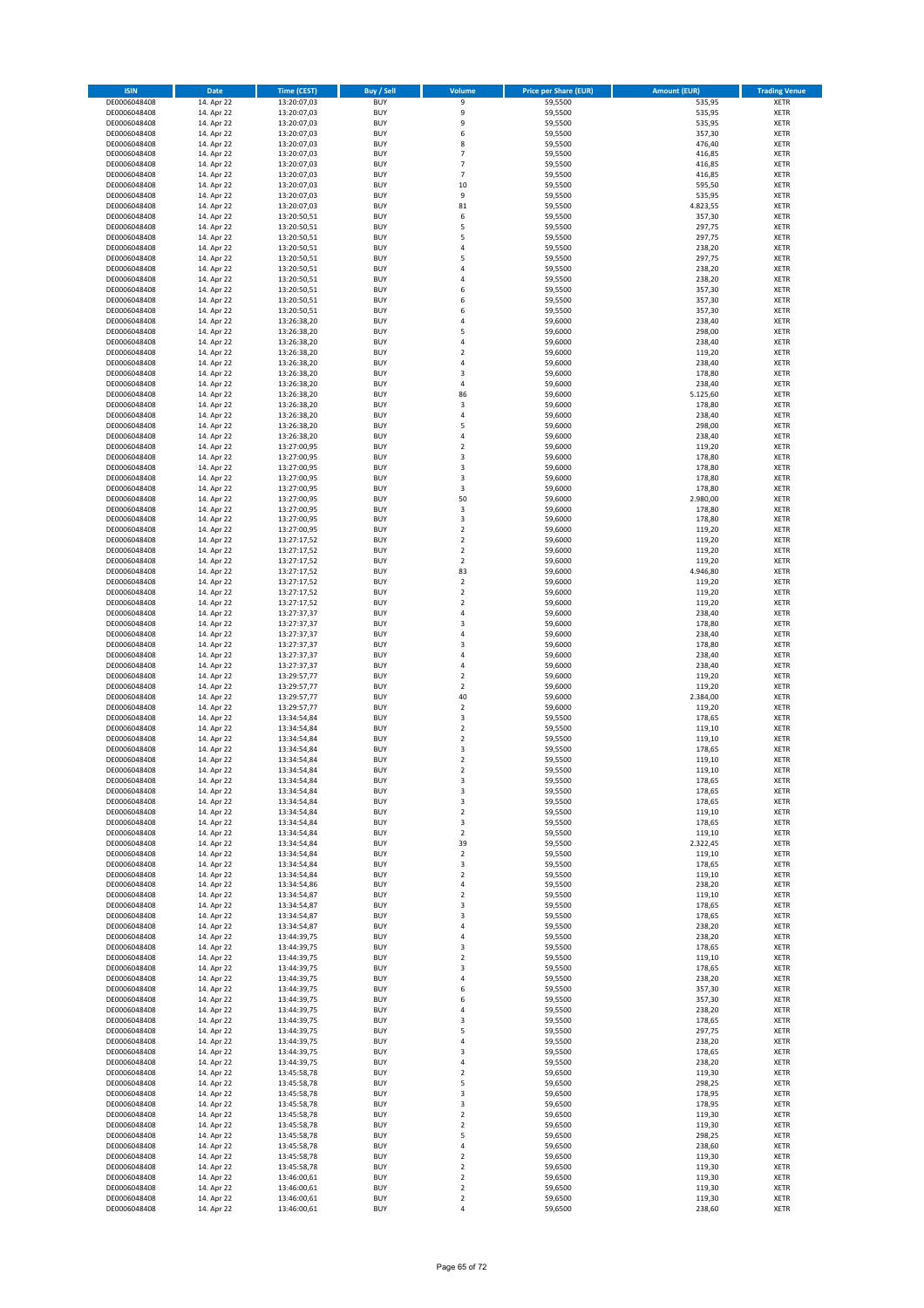| <b>ISIN</b>                  | Date                     | <b>Time (CEST)</b>         | <b>Buy / Sell</b>        | Volume                                    | <b>Price per Share (EUR)</b> | <b>Amount (EUR)</b> | <b>Trading Venue</b>       |
|------------------------------|--------------------------|----------------------------|--------------------------|-------------------------------------------|------------------------------|---------------------|----------------------------|
| DE0006048408                 | 14. Apr 22               | 13:46:16,07                | <b>BUY</b>               | $\pmb{4}$                                 | 59,6500                      | 238,60              | <b>XETR</b>                |
| DE0006048408                 | 14. Apr 22               | 13:46:16,07                | <b>BUY</b>               | $\mathbf 2$                               | 59,6500                      | 119,30              | <b>XETR</b>                |
| DE0006048408<br>DE0006048408 | 14. Apr 22<br>14. Apr 22 | 13:46:16,07<br>13:46:16,07 | <b>BUY</b><br><b>BUY</b> | $\mathbf 2$<br>3                          | 59,6500<br>59,6500           | 119,30<br>178,95    | <b>XETR</b><br><b>XETR</b> |
| DE0006048408                 | 14. Apr 22               | 13:46:16,07                | <b>BUY</b>               | $\mathbf 2$                               | 59,6500                      | 119,30              | <b>XETR</b>                |
| DE0006048408                 | 14. Apr 22               | 13:46:16,07                | <b>BUY</b>               | $\overline{4}$                            | 59,6500                      | 238,60              | <b>XETR</b>                |
| DE0006048408                 | 14. Apr 22               | 13:46:16,07                | <b>BUY</b>               | 3                                         | 59,6500                      | 178,95              | <b>XETR</b>                |
| DE0006048408                 | 14. Apr 22               | 13:46:16,07                | <b>BUY</b>               | 3                                         | 59,6500                      | 178,95              | <b>XETR</b>                |
| DE0006048408<br>DE0006048408 | 14. Apr 22<br>14. Apr 22 | 13:46:16,07                | <b>BUY</b><br><b>BUY</b> | $\mathbf 2$<br>$\overline{2}$             | 59,6500<br>59,6500           | 119,30<br>119,30    | XETR<br><b>XETR</b>        |
| DE0006048408                 | 14. Apr 22               | 13:46:16,07<br>13:46:16,07 | <b>BUY</b>               | $\overline{2}$                            | 59,6500                      | 119,30              | XETR                       |
| DE0006048408                 | 14. Apr 22               | 13:46:16,51                | <b>BUY</b>               | $\overline{2}$                            | 59,6500                      | 119,30              | <b>XETR</b>                |
| DE0006048408                 | 14. Apr 22               | 13:47:47,31                | <b>BUY</b>               | $\mathbf 2$                               | 59,6000                      | 119,20              | XETR                       |
| DE0006048408                 | 14. Apr 22               | 13:47:47,31                | <b>BUY</b>               | 3                                         | 59,6000                      | 178,80              | <b>XETR</b>                |
| DE0006048408                 | 14. Apr 22               | 13:47:47,31                | <b>BUY</b>               | 3                                         | 59,6000                      | 178,80              | XETR                       |
| DE0006048408<br>DE0006048408 | 14. Apr 22<br>14. Apr 22 | 13:47:47,31<br>13:47:47,31 | <b>BUY</b><br><b>BUY</b> | 94<br>$\mathbf 2$                         | 59,6000<br>59,6000           | 5.602,40<br>119,20  | <b>XETR</b><br>XETR        |
| DE0006048408                 | 14. Apr 22               | 13:47:47,33                | <b>BUY</b>               | 68                                        | 59,6000                      | 4.052,80            | <b>XETR</b>                |
| DE0006048408                 | 14. Apr 22               | 13:48:29,03                | <b>BUY</b>               | $\mathbf 2$                               | 59,5500                      | 119,10              | XETR                       |
| DE0006048408                 | 14. Apr 22               | 13:48:29,03                | <b>BUY</b>               | 3                                         | 59,5500                      | 178,65              | <b>XETR</b>                |
| DE0006048408                 | 14. Apr 22               | 13:48:29,03                | <b>BUY</b><br><b>BUY</b> | $\overline{2}$<br>3                       | 59,5500<br>59,5500           | 119,10<br>178,65    | <b>XETR</b><br><b>XETR</b> |
| DE0006048408<br>DE0006048408 | 14. Apr 22<br>14. Apr 22 | 13:48:29,03<br>13:48:29,03 | <b>BUY</b>               | 3                                         | 59,5500                      | 178,65              | <b>XETR</b>                |
| DE0006048408                 | 14. Apr 22               | 13:48:29,03                | <b>BUY</b>               | 3                                         | 59,5500                      | 178,65              | <b>XETR</b>                |
| DE0006048408                 | 14. Apr 22               | 13:48:29,03                | <b>BUY</b>               | $\overline{4}$                            | 59,5500                      | 238,20              | <b>XETR</b>                |
| DE0006048408                 | 14. Apr 22               | 13:48:29,44                | <b>BUY</b>               | $\overline{2}$                            | 59,5500                      | 119,10              | <b>XETR</b>                |
| DE0006048408                 | 14. Apr 22               | 13:48:29,44                | <b>BUY</b>               | 3                                         | 59,5500                      | 178,65              | <b>XETR</b>                |
| DE0006048408<br>DE0006048408 | 14. Apr 22<br>14. Apr 22 | 13:50:36,06<br>13:50:36,06 | <b>BUY</b><br><b>BUY</b> | 3<br>$\sqrt{4}$                           | 59,5500<br>59,5500           | 178,65<br>238,20    | <b>XETR</b><br><b>XETR</b> |
| DE0006048408                 | 14. Apr 22               | 13:50:36,06                | <b>BUY</b>               | 3                                         | 59,5500                      | 178,65              | <b>XETR</b>                |
| DE0006048408                 | 14. Apr 22               | 13:50:36,06                | <b>BUY</b>               | 3                                         | 59,5500                      | 178,65              | <b>XETR</b>                |
| DE0006048408                 | 14. Apr 22               | 13:50:36,06                | <b>BUY</b>               | 3                                         | 59,5500                      | 178,65              | <b>XETR</b>                |
| DE0006048408                 | 14. Apr 22               | 13:50:36,06                | <b>BUY</b><br><b>BUY</b> | 3                                         | 59,5500                      | 178,65<br>833,00    | <b>XETR</b><br>XETR        |
| DE0006048408<br>DE0006048408 | 14. Apr 22<br>14. Apr 22 | 13:50:57,26<br>13:53:47,73 | <b>BUY</b>               | 14<br>15                                  | 59,5000<br>59,5000           | 892,50              | <b>XETR</b>                |
| DE0006048408                 | 14. Apr 22               | 13:53:47,73                | <b>BUY</b>               | $\mathbf 2$                               | 59,5000                      | 119,00              | XETR                       |
| DE0006048408                 | 14. Apr 22               | 13:53:47,73                | <b>BUY</b>               | $\overline{2}$                            | 59,5000                      | 119,00              | <b>XETR</b>                |
| DE0006048408                 | 14. Apr 22               | 13:53:47,73                | <b>BUY</b>               | 3                                         | 59,5000                      | 178,50              | XETR                       |
| DE0006048408                 | 14. Apr 22               | 13:53:47,73                | <b>BUY</b>               | $\overline{2}$                            | 59,5000                      | 119,00              | <b>XETR</b>                |
| DE0006048408<br>DE0006048408 | 14. Apr 22<br>14. Apr 22 | 13:53:47,73<br>13:53:47,73 | <b>BUY</b><br><b>BUY</b> | $\overline{\mathbf{3}}$<br>$\overline{2}$ | 59,5000<br>59,5000           | 178,50<br>119,00    | <b>XETR</b><br><b>XETR</b> |
| DE0006048408                 | 14. Apr 22               | 13:53:47,73                | <b>BUY</b>               | $\boldsymbol{2}$                          | 59,5000                      | 119,00              | <b>XETR</b>                |
| DE0006048408                 | 14. Apr 22               | 13:53:47,73                | <b>BUY</b>               | 81                                        | 59,5000                      | 4.819,50            | <b>XETR</b>                |
| DE0006048408                 | 14. Apr 22               | 13:53:47,73                | <b>BUY</b>               | $\overline{\mathbf{3}}$                   | 59,5000                      | 178,50              | <b>XETR</b>                |
| DE0006048408                 | 14. Apr 22               | 13:53:47,73                | <b>BUY</b>               | $\overline{2}$                            | 59,5000                      | 119,00              | <b>XETR</b>                |
| DE0006048408                 | 14. Apr 22               | 13:53:47,73                | <b>BUY</b>               | 3                                         | 59,5000                      | 178,50              | XETR                       |
| DE0006048408<br>DE0006048408 | 14. Apr 22<br>14. Apr 22 | 13:53:47,73<br>13:53:47,73 | <b>BUY</b><br><b>BUY</b> | $\mathbf 2$<br>$\boldsymbol{2}$           | 59,5000<br>59,5000           | 119,00<br>119,00    | <b>XETR</b><br><b>XETR</b> |
| DE0006048408                 | 14. Apr 22               | 13:53:47,73                | <b>BUY</b>               | 3                                         | 59,5000                      | 178,50              | <b>XETR</b>                |
| DE0006048408                 | 14. Apr 22               | 13:53:47,73                | <b>BUY</b>               | 3                                         | 59,5000                      | 178,50              | <b>XETR</b>                |
| DE0006048408                 | 14. Apr 22               | 13:53:47,73                | <b>BUY</b>               | $\mathbf 2$                               | 59,5000                      | 119,00              | <b>XETR</b>                |
| DE0006048408                 | 14. Apr 22               | 14:17:01,56                | <b>BUY</b><br><b>BUY</b> | $\overline{2}$<br>$\mathbf 2$             | 59,6000                      | 119,20              | <b>XETR</b>                |
| DE0006048408<br>DE0006048408 | 14. Apr 22<br>14. Apr 22 | 14:17:01,56<br>14:17:01,56 | <b>BUY</b>               | $\sqrt{4}$                                | 59,6000<br>59,6000           | 119,20<br>238,40    | <b>XETR</b><br><b>XETR</b> |
| DE0006048408                 | 14. Apr 22               | 14:17:01,56                | <b>BUY</b>               | $\mathbf 2$                               | 59,6000                      | 119,20              | <b>XETR</b>                |
| DE0006048408                 | 14. Apr 22               | 14:17:01,56                | <b>BUY</b>               | $\overline{2}$                            | 59,6000                      | 119,20              | <b>XETR</b>                |
| DE0006048408                 | 14. Apr 22               | 14:17:01,56                | <b>BUY</b>               | $\sqrt{4}$                                | 59,6000                      | 238,40              | <b>XETR</b>                |
| DE0006048408                 | 14. Apr 22               | 14:17:01,56                | <b>BUY</b><br><b>BUY</b> | $\sqrt{4}$                                | 59,6000<br>59,6000           | 238,40              | <b>XETR</b><br><b>XETR</b> |
| DE0006048408<br>DE0006048408 | 14. Apr 22<br>14. Apr 22 | 14:17:01,56<br>14:17:01,56 | <b>BUY</b>               | 4<br>$\overline{2}$                       | 59,6000                      | 238,40<br>119,20    | <b>XETR</b>                |
| DE0006048408                 | 14. Apr 22               | 14:17:01,56                | <b>BUY</b>               | $\overline{4}$                            | 59,6000                      | 238,40              | XETR                       |
| DE0006048408                 | 14. Apr 22               | 14:17:01,56                | <b>BUY</b>               | $\overline{4}$                            | 59,6000                      | 238,40              | <b>XETR</b>                |
| DE0006048408                 | 14. Apr 22               | 14:17:01,56                | <b>BUY</b>               | 4                                         | 59,6000                      | 238,40              | XETR                       |
| DE0006048408<br>DE0006048408 | 14. Apr 22               | 14:17:01,56<br>14:17:01,56 | <b>BUY</b><br><b>BUY</b> | 4<br>$\overline{2}$                       | 59,6000                      | 238,40              | <b>XETR</b>                |
| DE0006048408                 | 14. Apr 22<br>14. Apr 22 | 14:17:01,56                | <b>BUY</b>               | 4                                         | 59,6000<br>59,6000           | 119,20<br>238,40    | <b>XETR</b><br>XETR        |
| DE0006048408                 | 14. Apr 22               | 14:17:01,56                | <b>BUY</b>               | 4                                         | 59,6000                      | 238,40              | XETR                       |
| DE0006048408                 | 14. Apr 22               | 14:17:01,56                | <b>BUY</b>               | 124                                       | 59,6000                      | 7.390,40            | XETR                       |
| DE0006048408                 | 14. Apr 22               | 14:17:01,56                | <b>BUY</b>               | 15                                        | 59,6000                      | 894,00              | <b>XETR</b>                |
| DE0006048408                 | 14. Apr 22               | 14:21:40,85<br>14:21:40,85 | <b>BUY</b>               | 4                                         | 59,6000<br>59,6000           | 238,40              | <b>XETR</b>                |
| DE0006048408<br>DE0006048408 | 14. Apr 22<br>14. Apr 22 | 14:21:40,85                | <b>BUY</b><br><b>BUY</b> | 3<br>$\overline{2}$                       | 59,6000                      | 178,80<br>119,20    | XETR<br><b>XETR</b>        |
| DE0006048408                 | 14. Apr 22               | 14:21:40,85                | <b>BUY</b>               | 3                                         | 59,6000                      | 178,80              | XETR                       |
| DE0006048408                 | 14. Apr 22               | 14:21:40,85                | <b>BUY</b>               | 3                                         | 59,6000                      | 178,80              | <b>XETR</b>                |
| DE0006048408                 | 14. Apr 22               | 14:21:40,85                | <b>BUY</b>               | 3                                         | 59,6000                      | 178,80              | XETR                       |
| DE0006048408<br>DE0006048408 | 14. Apr 22<br>14. Apr 22 | 14:21:40,85<br>14:21:40,85 | <b>BUY</b><br><b>BUY</b> | 3<br>3                                    | 59,6000<br>59,6000           | 178,80<br>178,80    | <b>XETR</b><br><b>XETR</b> |
| DE0006048408                 | 14. Apr 22               | 14:21:40,85                | <b>BUY</b>               | 4                                         | 59,6000                      | 238,40              | <b>XETR</b>                |
| DE0006048408                 | 14. Apr 22               | 14:21:40,85                | <b>BUY</b>               | 3                                         | 59,6000                      | 178,80              | XETR                       |
| DE0006048408                 | 14. Apr 22               | 14:21:40,85                | <b>BUY</b>               | $\boldsymbol{2}$                          | 59,6000                      | 119,20              | <b>XETR</b>                |
| DE0006048408                 | 14. Apr 22               | 14:21:40,85                | <b>BUY</b>               | $\boldsymbol{2}$                          | 59,6000                      | 119,20              | <b>XETR</b>                |
| DE0006048408<br>DE0006048408 | 14. Apr 22<br>14. Apr 22 | 14:21:40,85<br>14:21:40,85 | <b>BUY</b><br><b>BUY</b> | 3<br>3                                    | 59,6000<br>59,6000           | 178,80<br>178,80    | <b>XETR</b><br><b>XETR</b> |
| DE0006048408                 | 14. Apr 22               | 14:21:40,85                | <b>BUY</b>               | 4                                         | 59,6000                      | 238,40              | <b>XETR</b>                |
| DE0006048408                 | 14. Apr 22               | 14:21:40,85                | <b>BUY</b>               | 3                                         | 59,6000                      | 178,80              | <b>XETR</b>                |
| DE0006048408                 | 14. Apr 22               | 14:22:18,13                | <b>BUY</b>               | 236                                       | 59,6000                      | 14.065,60           | <b>XETR</b>                |
| DE0006048408                 | 14. Apr 22               | 14:31:12,43                | <b>BUY</b>               | 4                                         | 59,6500                      | 238,60              | <b>XETR</b>                |
| DE0006048408<br>DE0006048408 | 14. Apr 22<br>14. Apr 22 | 14:31:12,43<br>14:31:12,43 | <b>BUY</b><br><b>BUY</b> | $\boldsymbol{2}$<br>3                     | 59,6500<br>59,6500           | 119,30<br>178,95    | XETR<br>XETR               |
| DE0006048408                 | 14. Apr 22               | 14:31:12,43                | <b>BUY</b>               | $\sqrt{2}$                                | 59,6500                      | 119,30              | XETR                       |
| DE0006048408                 | 14. Apr 22               | 14:31:12,43                | <b>BUY</b>               | 3                                         | 59,6500                      | 178,95              | <b>XETR</b>                |
| DE0006048408                 | 14. Apr 22               | 14:31:12,43                | <b>BUY</b>               | 100                                       | 59,6500                      | 5.965,00            | XETR                       |
| DE0006048408                 | 14. Apr 22               | 14:31:12,43                | <b>BUY</b>               | 3                                         | 59,6500                      | 178,95              | XETR                       |
| DE0006048408                 | 14. Apr 22<br>14. Apr 22 | 14:31:12,43<br>14:31:12,43 | <b>BUY</b><br><b>BUY</b> | 3<br>3                                    | 59,6500<br>59,6500           | 178,95<br>178,95    | XETR<br><b>XETR</b>        |
| DE0006048408<br>DE0006048408 | 14. Apr 22               | 14:31:12,43                | <b>BUY</b>               | 4                                         | 59,6500                      | 238,60              | XETR                       |
| DE0006048408                 | 14. Apr 22               | 14:33:05,85                | <b>BUY</b>               | $\overline{\mathbf{c}}$                   | 59,6000                      | 119,20              | XETR                       |
| DE0006048408                 | 14. Apr 22               | 14:33:05,85                | <b>BUY</b>               | 4                                         | 59,6000                      | 238,40              | XETR                       |
| DE0006048408                 | 14. Apr 22               | 14:33:05,85                | <b>BUY</b>               | $\mathbf 1$                               | 59,6000                      | 59,60               | <b>XETR</b>                |
| DE0006048408<br>DE0006048408 | 14. Apr 22<br>14. Apr 22 | 14:33:05,85<br>14:33:05,85 | <b>BUY</b><br><b>BUY</b> | $\overline{\mathbf{c}}$<br>4              | 59,6000<br>59,6000           | 119,20<br>238,40    | <b>XETR</b><br><b>XETR</b> |
| DE0006048408                 | 14. Apr 22               | 14:33:05,85                | <b>BUY</b>               | $\sqrt{2}$                                | 59,6000                      | 119,20              | <b>XETR</b>                |
| DE0006048408                 | 14. Apr 22               | 14:33:05,85                | <b>BUY</b>               | 4                                         | 59,6000                      | 238,40              | <b>XETR</b>                |
| DE0006048408                 | 14. Apr 22               | 14:33:05,85                | <b>BUY</b>               | $\mathbf 2$                               | 59,6000                      | 119,20              | <b>XETR</b>                |
| DE0006048408<br>DE0006048408 | 14. Apr 22               | 14:33:05,85                | <b>BUY</b>               | 3                                         | 59,6000                      | 178,80              | <b>XETR</b>                |
|                              | 14. Apr 22               | 14:33:05,85                | <b>BUY</b>               | 3                                         | 59,6000                      | 178,80<br>119,20    | <b>XETR</b>                |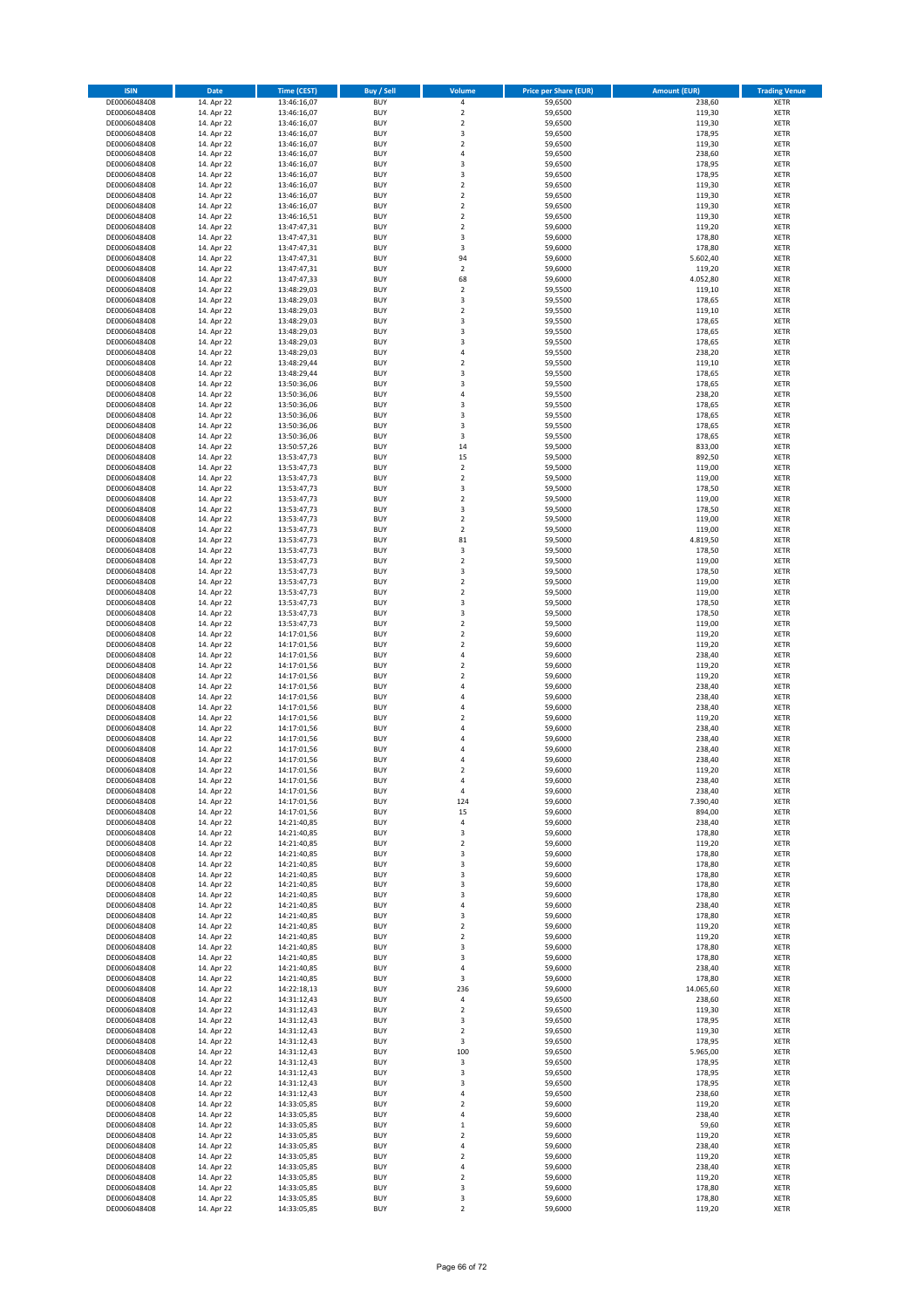| <b>ISIN</b>                  | Date                     | Time (CEST)                | <b>Buy / Sell</b>        | Volume                           | <b>Price per Share (EUR)</b> | <b>Amount (EUR)</b> | <b>Trading Venue</b>       |
|------------------------------|--------------------------|----------------------------|--------------------------|----------------------------------|------------------------------|---------------------|----------------------------|
| DE0006048408                 | 14. Apr 22               | 14:33:05,85                | <b>BUY</b>               | $\pmb{4}$                        | 59,6000                      | 238,40              | <b>XETR</b>                |
| DE0006048408                 | 14. Apr 22               | 14:33:05,85                | <b>BUY</b>               | 3                                | 59,6000                      | 178,80              | <b>XETR</b>                |
| DE0006048408                 | 14. Apr 22               | 14:33:05,85                | <b>BUY</b>               | $\mathbf 1$                      | 59,6000                      | 59,60               | <b>XETR</b>                |
| DE0006048408<br>DE0006048408 | 14. Apr 22<br>14. Apr 22 | 14:33:05,85<br>14:33:05,85 | <b>BUY</b><br><b>BUY</b> | $\mathbf 2$<br>$\,$ 1            | 59,6000<br>59,6000           | 119,20<br>59,60     | <b>XETR</b><br><b>XETR</b> |
| DE0006048408                 | 14. Apr 22               | 14:33:05,85                | <b>BUY</b>               | $\,$ 1                           | 59,6000                      | 59,60               | <b>XETR</b>                |
| DE0006048408                 | 14. Apr 22               | 14:35:05,25                | <b>BUY</b>               | 3                                | 59,6000                      | 178,80              | <b>XETR</b>                |
| DE0006048408                 | 14. Apr 22               | 14:35:05,25                | <b>BUY</b>               | 3                                | 59,6000                      | 178,80              | <b>XETR</b>                |
| DE0006048408                 | 14. Apr 22               | 14:35:05,25                | <b>BUY</b>               | $\overline{2}$<br>$\pmb{4}$      | 59,6000                      | 119,20              | <b>XETR</b>                |
| DE0006048408<br>DE0006048408 | 14. Apr 22<br>14. Apr 22 | 14:35:05,25<br>14:35:05,25 | <b>BUY</b><br><b>BUY</b> | $\overline{4}$                   | 59,6000<br>59,6000           | 238,40<br>238,40    | <b>XETR</b><br><b>XETR</b> |
| DE0006048408                 | 14. Apr 22               | 14:35:05,25                | <b>BUY</b>               | 3                                | 59,6000                      | 178,80              | <b>XETR</b>                |
| DE0006048408                 | 14. Apr 22               | 14:35:05,25                | <b>BUY</b>               | $\overline{4}$                   | 59,6000                      | 238,40              | <b>XETR</b>                |
| DE0006048408                 | 14. Apr 22               | 14:35:05,25                | <b>BUY</b>               | $\overline{\mathbf{3}}$          | 59,6000                      | 178,80              | <b>XETR</b>                |
| DE0006048408                 | 14. Apr 22               | 14:35:05,25                | <b>BUY</b>               | 3                                | 59,6000                      | 178,80              | <b>XETR</b>                |
| DE0006048408                 | 14. Apr 22               | 14:35:05,25                | <b>BUY</b>               | $\mathbf 2$                      | 59,6000                      | 119,20              | <b>XETR</b>                |
| DE0006048408<br>DE0006048408 | 14. Apr 22<br>14. Apr 22 | 14:35:26,77<br>14:35:26,77 | <b>BUY</b><br><b>BUY</b> | $\,1\,$<br>$\mathbf 2$           | 59,6000<br>59,6000           | 59,60<br>119,20     | <b>XETR</b><br><b>XETR</b> |
| DE0006048408                 | 14. Apr 22               | 14:35:36,67                | <b>BUY</b>               | $\overline{2}$                   | 59,6000                      | 119,20              | <b>XETR</b>                |
| DE0006048408                 | 14. Apr 22               | 14:35:36,67                | <b>BUY</b>               | 3                                | 59,6000                      | 178,80              | <b>XETR</b>                |
| DE0006048408                 | 14. Apr 22               | 14:35:36,67                | <b>BUY</b>               | 3                                | 59,6000                      | 178,80              | <b>XETR</b>                |
| DE0006048408                 | 14. Apr 22               | 14:35:36,67                | <b>BUY</b>               | $\overline{2}$                   | 59,6000                      | 119,20              | <b>XETR</b>                |
| DE0006048408                 | 14. Apr 22               | 14:35:36,67                | <b>BUY</b>               | 3                                | 59,6000                      | 178,80              | <b>XETR</b>                |
| DE0006048408<br>DE0006048408 | 14. Apr 22<br>14. Apr 22 | 14:35:36,67<br>14:35:36,67 | <b>BUY</b><br><b>BUY</b> | $\overline{2}$<br>$\mathbf 2$    | 59,6000<br>59,6000           | 119,20<br>119,20    | <b>XETR</b><br><b>XETR</b> |
| DE0006048408                 | 14. Apr 22               | 14:35:36,67                | <b>BUY</b>               | 3                                | 59,6000                      | 178,80              | <b>XETR</b>                |
| DE0006048408                 | 14. Apr 22               | 14:35:36,67                | <b>BUY</b>               | $\mathbf 2$                      | 59,6000                      | 119,20              | <b>XETR</b>                |
| DE0006048408                 | 14. Apr 22               | 14:35:36,67                | <b>BUY</b>               | $\mathbf 1$                      | 59,6000                      | 59,60               | <b>XETR</b>                |
| DE0006048408                 | 14. Apr 22               | 14:35:36,72                | <b>BUY</b>               | $\mathbf 2$                      | 59,6000                      | 119,20              | <b>XETR</b>                |
| DE0006048408                 | 14. Apr 22               | 14:35:36,72                | <b>BUY</b>               | $\sqrt{4}$                       | 59,6000                      | 238,40              | <b>XETR</b>                |
| DE0006048408<br>DE0006048408 | 14. Apr 22<br>14. Apr 22 | 14:35:36,72<br>14:35:57,94 | <b>BUY</b><br><b>BUY</b> | $\mathbf 2$<br>$\overline{2}$    | 59,6000<br>59,6000           | 119,20<br>119,20    | <b>XETR</b><br><b>XETR</b> |
| DE0006048408                 | 14. Apr 22               | 14:35:57,94                | <b>BUY</b>               | 4                                | 59,6000                      | 238,40              | <b>XETR</b>                |
| DE0006048408                 | 14. Apr 22               | 14:35:57,94                | <b>BUY</b>               | $\overline{2}$                   | 59,6000                      | 119,20              | <b>XETR</b>                |
| DE0006048408                 | 14. Apr 22               | 14:35:57,94                | <b>BUY</b>               | $\overline{4}$                   | 59,6000                      | 238,40              | <b>XETR</b>                |
| DE0006048408                 | 14. Apr 22               | 14:35:57,94                | <b>BUY</b>               | $\overline{2}$                   | 59,6000                      | 119,20              | <b>XETR</b>                |
| DE0006048408                 | 14. Apr 22               | 14:35:57,94                | <b>BUY</b>               | $\mathbf 2$                      | 59,6000                      | 119,20              | <b>XETR</b>                |
| DE0006048408<br>DE0006048408 | 14. Apr 22<br>14. Apr 22 | 14:35:57,94<br>14:35:57,94 | <b>BUY</b><br><b>BUY</b> | $\overline{2}$<br>$\overline{2}$ | 59,6000<br>59,6000           | 119,20<br>119,20    | <b>XETR</b><br><b>XETR</b> |
| DE0006048408                 | 14. Apr 22               | 14:35:57,94                | <b>BUY</b>               | $\overline{2}$                   | 59,6000                      | 119,20              | <b>XETR</b>                |
| DE0006048408                 | 14. Apr 22               | 14:39:00,87                | <b>BUY</b>               | 180                              | 59,6500                      | 10.737,00           | XETR                       |
| DE0006048408                 | 14. Apr 22               | 14:43:55,89                | <b>BUY</b>               | 190                              | 59,6500                      | 11.333,50           | <b>XETR</b>                |
| DE0006048408                 | 14. Apr 22               | 14:47:42,75                | <b>BUY</b>               | $\mathsf 3$                      | 59,6000                      | 178,80              | XETR                       |
| DE0006048408                 | 14. Apr 22               | 14:47:42,75                | <b>BUY</b>               | 5                                | 59,6000                      | 298,00              | <b>XETR</b>                |
| DE0006048408<br>DE0006048408 | 14. Apr 22<br>14. Apr 22 | 14:47:42,75<br>14:47:42,75 | <b>BUY</b><br><b>BUY</b> | 3<br>3                           | 59,6000<br>59,6000           | 178,80<br>178,80    | XETR<br><b>XETR</b>        |
| DE0006048408                 | 14. Apr 22               | 14:47:42,75                | <b>BUY</b>               | $\mathbf 2$                      | 59,6000                      | 119,20              | <b>XETR</b>                |
| DE0006048408                 | 14. Apr 22               | 14:47:42,75                | <b>BUY</b>               | 5                                | 59,6000                      | 298,00              | <b>XETR</b>                |
| DE0006048408                 | 14. Apr 22               | 14:47:42,75                | <b>BUY</b>               | 4                                | 59,6000                      | 238,40              | <b>XETR</b>                |
| DE0006048408                 | 14. Apr 22               | 14:47:42,75                | <b>BUY</b>               | 4                                | 59,6000                      | 238,40              | <b>XETR</b>                |
| DE0006048408                 | 14. Apr 22               | 14:47:42,75                | <b>BUY</b>               | 6                                | 59,6000                      | 357,60              | <b>XETR</b>                |
| DE0006048408<br>DE0006048408 | 14. Apr 22<br>14. Apr 22 | 14:47:42,75<br>14:47:42,75 | <b>BUY</b><br><b>BUY</b> | 164<br>6                         | 59,6000<br>59,6000           | 9.774,40<br>357,60  | <b>XETR</b><br><b>XETR</b> |
| DE0006048408                 | 14. Apr 22               | 14:47:42,75                | <b>BUY</b>               | 5                                | 59,6000                      | 298,00              | <b>XETR</b>                |
| DE0006048408                 | 14. Apr 22               | 14:47:42,75                | <b>BUY</b>               | 6                                | 59,6000                      | 357,60              | <b>XETR</b>                |
| DE0006048408                 | 14. Apr 22               | 14:47:42,75                | <b>BUY</b>               | $\overline{2}$                   | 59,6000                      | 119,20              | <b>XETR</b>                |
| DE0006048408                 | 14. Apr 22               | 14:47:42,75                | <b>BUY</b>               | 4                                | 59,6000                      | 238,40              | <b>XETR</b>                |
| DE0006048408<br>DE0006048408 | 14. Apr 22<br>14. Apr 22 | 14:47:42,75<br>14:48:18,60 | <b>BUY</b><br><b>BUY</b> | 6<br>$\overline{2}$              | 59,6000<br>59,5500           | 357,60<br>119,10    | <b>XETR</b><br><b>XETR</b> |
| DE0006048408                 | 14. Apr 22               | 15:03:31,71                | <b>BUY</b>               | 116                              | 59,6000                      | 6.913,60            | <b>XETR</b>                |
| DE0006048408                 | 14. Apr 22               | 15:04:13,03                | <b>BUY</b>               | 190                              | 59,6000                      | 11.324,00           | <b>XETR</b>                |
| DE0006048408                 | 14. Apr 22               | 15:06:14,39                | <b>BUY</b>               | $\bf 8$                          | 59,5500                      | 476,40              | <b>XETR</b>                |
| DE0006048408                 | 14. Apr 22               | 15:06:14,39                | <b>BUY</b>               | 3                                | 59,5500                      | 178,65              | <b>XETR</b>                |
| DE0006048408                 | 14. Apr 22               | 15:06:14,39                | <b>BUY</b>               | 6                                | 59,5500                      | 357,30              | <b>XETR</b>                |
| DE0006048408<br>DE0006048408 | 14. Apr 22<br>14. Apr 22 | 15:06:14,39<br>15:06:14,39 | <b>BUY</b><br><b>BUY</b> | 4<br>5                           | 59,5500<br>59,5500           | 238,20<br>297,75    | <b>XETR</b><br>XETR        |
| DE0006048408                 | 14. Apr 22               | 15:06:14,39                | <b>BUY</b>               | 6                                | 59,5500                      | 357,30              | XETR                       |
| DE0006048408                 | 14. Apr 22               | 15:06:14,39                | <b>BUY</b>               | 8                                | 59,5500                      | 476,40              | XETR                       |
| DE0006048408                 | 14. Apr 22               | 15:06:14,39                | <b>BUY</b>               | $\mathbf 2$                      | 59,5500                      | 119,10              | <b>XETR</b>                |
| DE0006048408                 | 14. Apr 22               | 15:06:14,39                | <b>BUY</b>               | 5                                | 59,5500                      | 297,75              | XETR                       |
| DE0006048408                 | 14. Apr 22               | 15:06:14,39                | <b>BUY</b>               | $\sqrt{4}$                       | 59,5500                      | 238,20              | <b>XETR</b>                |
| DE0006048408<br>DE0006048408 | 14. Apr 22<br>14. Apr 22 | 15:06:14,39<br>15:06:14,39 | <b>BUY</b><br><b>BUY</b> | 4<br>6                           | 59,5500<br>59,5500           | 238,20<br>357,30    | <b>XETR</b><br><b>XETR</b> |
| DE0006048408                 | 14. Apr 22               | 15:06:14,39                | <b>BUY</b>               | 6                                | 59,5500                      | 357,30              | <b>XETR</b>                |
| DE0006048408                 | 14. Apr 22               | 15:06:14,39                | <b>BUY</b>               | 275                              | 59,5500                      | 16.376,25           | <b>XETR</b>                |
| DE0006048408                 | 14. Apr 22               | 15:06:14,39                | <b>BUY</b>               | $\pmb{4}$                        | 59,5500                      | 238,20              | <b>XETR</b>                |
| DE0006048408                 | 14. Apr 22               | 15:06:14,39                | <b>BUY</b>               | 6                                | 59,5500                      | 357,30              | <b>XETR</b>                |
| DE0006048408<br>DE0006048408 | 14. Apr 22<br>14. Apr 22 | 15:06:14,39<br>15:11:07,96 | <b>BUY</b><br><b>BUY</b> | 8<br>$11\,$                      | 59,5500<br>59,5000           | 476,40<br>654,50    | <b>XETR</b><br>XETR        |
| DE0006048408                 | 14. Apr 22               | 15:11:07,96                | <b>BUY</b>               | $\overline{2}$                   | 59,5000                      | 119,00              | <b>XETR</b>                |
| DE0006048408                 | 14. Apr 22               | 15:11:07,96                | <b>BUY</b>               | $\mathbf 2$                      | 59,5000                      | 119,00              | <b>XETR</b>                |
| DE0006048408                 | 14. Apr 22               | 15:11:07,96                | <b>BUY</b>               | 5                                | 59,5000                      | 297,50              | <b>XETR</b>                |
| DE0006048408                 | 14. Apr 22               | 15:11:07,96                | <b>BUY</b>               | 3                                | 59,5000                      | 178,50              | <b>XETR</b>                |
| DE0006048408                 | 14. Apr 22               | 15:11:07,96                | <b>BUY</b>               | 3                                | 59,5000                      | 178,50              | <b>XETR</b>                |
| DE0006048408<br>DE0006048408 | 14. Apr 22<br>14. Apr 22 | 15:11:07,96<br>15:11:07,96 | <b>BUY</b><br><b>BUY</b> | 5                                | 59,5000<br>59,5000           | 297,50              | <b>XETR</b><br><b>XETR</b> |
| DE0006048408                 | 14. Apr 22               | 15:11:07,96                | <b>BUY</b>               | 5<br>3                           | 59,5000                      | 297,50<br>178,50    | XETR                       |
| DE0006048408                 | 14. Apr 22               | 15:11:07,96                | <b>BUY</b>               | 3                                | 59,5000                      | 178,50              | <b>XETR</b>                |
| DE0006048408                 | 14. Apr 22               | 15:11:07,96                | <b>BUY</b>               | 3                                | 59,5000                      | 178,50              | <b>XETR</b>                |
| DE0006048408                 | 14. Apr 22               | 15:11:07,96                | <b>BUY</b>               | 5                                | 59,5000                      | 297,50              | <b>XETR</b>                |
| DE0006048408                 | 14. Apr 22               | 15:11:07,96                | <b>BUY</b>               | 8                                | 59,5000                      | 476,00              | <b>XETR</b>                |
| DE0006048408<br>DE0006048408 | 14. Apr 22               | 15:11:07,96<br>15:11:07,96 | <b>BUY</b><br><b>BUY</b> | 64<br>6                          | 59,5000<br>59,5000           | 3.808,00<br>357,00  | <b>XETR</b><br><b>XETR</b> |
| DE0006048408                 | 14. Apr 22<br>14. Apr 22 | 15:11:07,96                | <b>BUY</b>               | 3                                | 59,5000                      | 178,50              | <b>XETR</b>                |
| DE0006048408                 | 14. Apr 22               | 15:11:07,96                | <b>BUY</b>               | 5                                | 59,5000                      | 297,50              | XETR                       |
| DE0006048408                 | 14. Apr 22               | 15:11:07,96                | <b>BUY</b>               | 6                                | 59,5000                      | 357,00              | <b>XETR</b>                |
| DE0006048408                 | 14. Apr 22               | 15:17:11,02                | <b>BUY</b>               | 236                              | 59,5500                      | 14.053,80           | <b>XETR</b>                |
| DE0006048408                 | 14. Apr 22               | 15:23:29,83                | <b>BUY</b>               | 236                              | 59,6000                      | 14.065,60           | <b>XETR</b>                |
| DE0006048408<br>DE0006048408 | 14. Apr 22<br>14. Apr 22 | 15:32:29,80<br>15:34:07,84 | <b>BUY</b><br><b>BUY</b> | 190<br>13                        | 59,7500<br>59,8000           | 11.352,50<br>777,40 | <b>XETR</b><br><b>XETR</b> |
| DE0006048408                 | 14. Apr 22               | 15:34:07,84                | <b>BUY</b>               | 12                               | 59,8000                      | 717,60              | <b>XETR</b>                |
| DE0006048408                 | 14. Apr 22               | 15:34:07,84                | <b>BUY</b>               | 13                               | 59,8000                      | 777,40              | <b>XETR</b>                |
| DE0006048408                 | 14. Apr 22               | 15:34:07,84                | <b>BUY</b>               | 12                               | 59,8000                      | 717,60              | <b>XETR</b>                |
| DE0006048408                 | 14. Apr 22               | 15:34:07,84                | <b>BUY</b>               | 14                               | 59,8000                      | 837,20              | XETR                       |
| DE0006048408                 | 14. Apr 22               | 15:34:07,84                | <b>BUY</b>               | 15                               | 59,8000                      | 897,00              | <b>XETR</b>                |
| DE0006048408<br>DE0006048408 | 14. Apr 22<br>14. Apr 22 | 15:34:07,84<br>15:34:07,84 | <b>BUY</b><br><b>BUY</b> | 13<br>13                         | 59,8000<br>59,8000           | 777,40<br>777,40    | <b>XETR</b><br>XETR        |
|                              |                          |                            |                          |                                  |                              |                     |                            |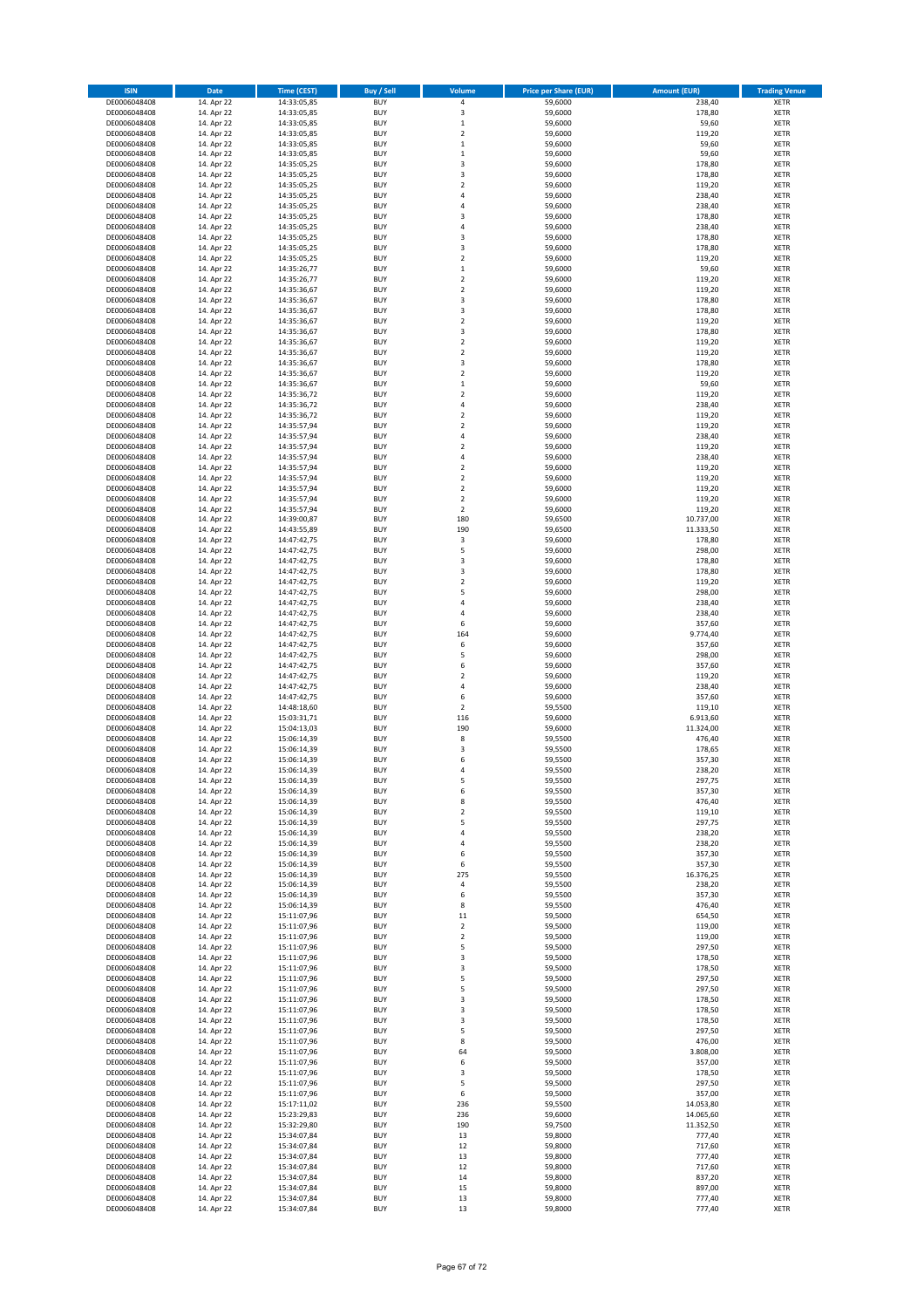| <b>ISIN</b>                  | Date                     | <b>Time (CEST)</b>         | <b>Buy / Sell</b>        | Volume                                 | <b>Price per Share (EUR)</b> | <b>Amount (EUR)</b> | <b>Trading Venue</b>       |
|------------------------------|--------------------------|----------------------------|--------------------------|----------------------------------------|------------------------------|---------------------|----------------------------|
| DE0006048408                 | 14. Apr 22               | 15:34:07,84                | <b>BUY</b>               | 14                                     | 59,8000                      | 837,20              | <b>XETR</b>                |
| DE0006048408                 | 14. Apr 22               | 15:34:07,84                | <b>BUY</b>               | 13                                     | 59,8000                      | 777,40              | <b>XETR</b>                |
| DE0006048408<br>DE0006048408 | 14. Apr 22<br>14. Apr 22 | 15:34:07,84<br>15:34:07,84 | <b>BUY</b><br><b>BUY</b> | 12<br>14                               | 59,8000<br>59,8000           | 717,60<br>837,20    | <b>XETR</b><br><b>XETR</b> |
| DE0006048408                 | 14. Apr 22               | 15:34:07,84                | <b>BUY</b>               | 13                                     | 59,8000                      | 777,40              | <b>XETR</b>                |
| DE0006048408                 | 14. Apr 22               | 15:34:09,49                | <b>BUY</b>               | $\overline{7}$                         | 59,8000                      | 418,60              | <b>XETR</b>                |
| DE0006048408                 | 14. Apr 22               | 15:34:09,49                | <b>BUY</b>               | 8                                      | 59,8000                      | 478,40              | <b>XETR</b>                |
| DE0006048408                 | 14. Apr 22               | 15:34:09,49                | <b>BUY</b>               | $\overline{7}$                         | 59,8000                      | 418,60              | <b>XETR</b>                |
| DE0006048408<br>DE0006048408 | 14. Apr 22<br>14. Apr 22 | 15:34:09,51                | <b>BUY</b><br><b>BUY</b> | 5<br>9                                 | 59,8000<br>59,8000           | 299,00<br>538,20    | XETR<br><b>XETR</b>        |
| DE0006048408                 | 14. Apr 22               | 15:36:19,31<br>15:36:19,31 | <b>BUY</b>               | 6                                      | 59,8000                      | 358,80              | <b>XETR</b>                |
| DE0006048408                 | 14. Apr 22               | 15:36:19,31                | <b>BUY</b>               | 3                                      | 59,8000                      | 179,40              | <b>XETR</b>                |
| DE0006048408                 | 14. Apr 22               | 15:36:19,31                | <b>BUY</b>               | $\sqrt{4}$                             | 59,8000                      | 239,20              | XETR                       |
| DE0006048408                 | 14. Apr 22               | 15:36:19,31                | <b>BUY</b>               | 8                                      | 59,8000                      | 478,40              | <b>XETR</b>                |
| DE0006048408                 | 14. Apr 22               | 15:36:19,31                | <b>BUY</b>               | $\overline{7}$                         | 59,8000                      | 418,60              | XETR                       |
| DE0006048408<br>DE0006048408 | 14. Apr 22<br>14. Apr 22 | 15:36:19,31<br>15:36:19,31 | <b>BUY</b><br><b>BUY</b> | 9<br>9                                 | 59,8000<br>59,8000           | 538,20<br>538,20    | <b>XETR</b><br>XETR        |
| DE0006048408                 | 14. Apr 22               | 15:36:19,31                | <b>BUY</b>               | $\,1\,$                                | 59,8000                      | 59,80               | <b>XETR</b>                |
| DE0006048408                 | 14. Apr 22               | 15:36:19,31                | <b>BUY</b>               | 6                                      | 59,8000                      | 358,80              | XETR                       |
| DE0006048408                 | 14. Apr 22               | 15:36:19,31                | <b>BUY</b>               | 8                                      | 59,8000                      | 478,40              | <b>XETR</b>                |
| DE0006048408                 | 14. Apr 22               | 15:36:19,31                | <b>BUY</b>               | 8                                      | 59,8000                      | 478,40              | <b>XETR</b>                |
| DE0006048408<br>DE0006048408 | 14. Apr 22<br>14. Apr 22 | 15:36:19,31<br>15:36:19,31 | <b>BUY</b><br><b>BUY</b> | 8<br>$\,1\,$                           | 59,8000<br>59,8000           | 478,40<br>59,80     | <b>XETR</b><br><b>XETR</b> |
| DE0006048408                 | 14. Apr 22               | 15:36:19,31                | <b>BUY</b>               | 6                                      | 59,8000                      | 358,80              | <b>XETR</b>                |
| DE0006048408                 | 14. Apr 22               | 15:36:19,33                | <b>BUY</b>               | 3                                      | 59,8000                      | 179,40              | <b>XETR</b>                |
| DE0006048408                 | 14. Apr 22               | 15:36:54,37                | <b>BUY</b>               | 18                                     | 59,7500                      | 1.075,50            | <b>XETR</b>                |
| DE0006048408                 | 14. Apr 22               | 15:36:54,37                | <b>BUY</b>               | 9                                      | 59,7500                      | 537,75              | <b>XETR</b>                |
| DE0006048408<br>DE0006048408 | 14. Apr 22<br>14. Apr 22 | 15:36:54,37                | <b>BUY</b><br><b>BUY</b> | 47<br>$\overline{2}$                   | 59,7500<br>59,7500           | 2.808,25<br>119,50  | <b>XETR</b><br><b>XETR</b> |
| DE0006048408                 | 14. Apr 22               | 15:36:54,37<br>15:36:54,37 | <b>BUY</b>               | 83                                     | 59,7500                      | 4.959,25            | <b>XETR</b>                |
| DE0006048408                 | 14. Apr 22               | 15:38:15,97                | <b>BUY</b>               | 11                                     | 59,7500                      | 657,25              | <b>XETR</b>                |
| DE0006048408                 | 14. Apr 22               | 15:38:15,97                | <b>BUY</b>               | 9                                      | 59,7500                      | 537,75              | <b>XETR</b>                |
| DE0006048408                 | 14. Apr 22               | 15:38:15,97                | <b>BUY</b>               | 140                                    | 59,7500                      | 8.365,00            | <b>XETR</b>                |
| DE0006048408<br>DE0006048408 | 14. Apr 22<br>14. Apr 22 | 15:38:51,34<br>15:38:51,34 | <b>BUY</b><br><b>BUY</b> | 8<br>5                                 | 59,7500<br>59,7500           | 478,00<br>298,75    | XETR<br><b>XETR</b>        |
| DE0006048408                 | 14. Apr 22               | 15:38:51,34                | <b>BUY</b>               | 91                                     | 59,7500                      | 5.437,25            | XETR                       |
| DE0006048408                 | 14. Apr 22               | 15:42:06,12                | <b>BUY</b>               | 13                                     | 59,7000                      | 776,10              | <b>XETR</b>                |
| DE0006048408                 | 14. Apr 22               | 15:42:06,12                | <b>BUY</b>               | $11\,$                                 | 59,7000                      | 656,70              | XETR                       |
| DE0006048408                 | 14. Apr 22               | 15:42:06,12                | <b>BUY</b>               | 8                                      | 59,7000                      | 477,60              | <b>XETR</b>                |
| DE0006048408                 | 14. Apr 22               | 15:42:06,12                | <b>BUY</b>               | $\overline{7}$                         | 59,7000                      | 417,90              | <b>XETR</b>                |
| DE0006048408<br>DE0006048408 | 14. Apr 22<br>14. Apr 22 | 15:42:06,12<br>15:42:06,12 | <b>BUY</b><br><b>BUY</b> | 13<br>11                               | 59,7000<br>59,7000           | 776,10<br>656,70    | <b>XETR</b><br><b>XETR</b> |
| DE0006048408                 | 14. Apr 22               | 15:42:06,12                | <b>BUY</b>               | 11                                     | 59,7000                      | 656,70              | <b>XETR</b>                |
| DE0006048408                 | 14. Apr 22               | 15:42:06,12                | <b>BUY</b>               | 11                                     | 59,7000                      | 656,70              | <b>XETR</b>                |
| DE0006048408                 | 14. Apr 22               | 15:42:06,12                | <b>BUY</b>               | 15                                     | 59,7000                      | 895,50              | <b>XETR</b>                |
| DE0006048408                 | 14. Apr 22               | 15:42:06,12                | <b>BUY</b>               | 12                                     | 59,7000                      | 716,40              | <b>XETR</b>                |
| DE0006048408<br>DE0006048408 | 14. Apr 22<br>14. Apr 22 | 15:42:06,12<br>15:42:06,12 | <b>BUY</b><br><b>BUY</b> | 12<br>11                               | 59,7000<br>59,7000           | 716,40              | <b>XETR</b><br><b>XETR</b> |
| DE0006048408                 | 14. Apr 22               | 15:42:06,12                | <b>BUY</b>               | 12                                     | 59,7000                      | 656,70<br>716,40    | <b>XETR</b>                |
| DE0006048408                 | 14. Apr 22               | 15:42:24,59                | <b>BUY</b>               | 3                                      | 59,7000                      | 179,10              | <b>XETR</b>                |
| DE0006048408                 | 14. Apr 22               | 15:42:24,59                | <b>BUY</b>               | $\boldsymbol{2}$                       | 59,7000                      | 119,40              | <b>XETR</b>                |
| DE0006048408                 | 14. Apr 22               | 15:42:24,59                | <b>BUY</b>               | $\overline{2}$                         | 59,7000                      | 119,40              | <b>XETR</b>                |
| DE0006048408                 | 14. Apr 22               | 15:42:24,59                | <b>BUY</b>               | $\mathbf 2$                            | 59,7000                      | 119,40              | <b>XETR</b>                |
| DE0006048408<br>DE0006048408 | 14. Apr 22<br>14. Apr 22 | 15:42:24,59<br>15:42:24,59 | <b>BUY</b><br><b>BUY</b> | 3<br>$\mathbf 2$                       | 59,7000<br>59,7000           | 179,10<br>119,40    | <b>XETR</b><br><b>XETR</b> |
| DE0006048408                 | 14. Apr 22               | 15:42:24,59                | <b>BUY</b>               | $\overline{4}$                         | 59,7000                      | 238,80              | <b>XETR</b>                |
| DE0006048408                 | 14. Apr 22               | 15:42:24,59                | <b>BUY</b>               | $\mathbf 2$                            | 59,7000                      | 119,40              | <b>XETR</b>                |
| DE0006048408                 | 14. Apr 22               | 15:42:24,59                | <b>BUY</b>               | $\overline{2}$                         | 59,7000                      | 119,40              | <b>XETR</b>                |
| DE0006048408                 | 14. Apr 22               | 15:42:24,59                | <b>BUY</b>               | 3                                      | 59,7000                      | 179,10              | <b>XETR</b>                |
| DE0006048408<br>DE0006048408 | 14. Apr 22<br>14. Apr 22 | 15:42:24,59<br>15:42:24,59 | <b>BUY</b><br><b>BUY</b> | 3<br>$\mathbf 2$                       | 59,7000<br>59,7000           | 179,10<br>119,40    | <b>XETR</b><br>XETR        |
| DE0006048408                 | 14. Apr 22               | 15:42:42,24                | <b>BUY</b>               | $\overline{2}$                         | 59,7000                      | 119,40              | <b>XETR</b>                |
| DE0006048408                 | 14. Apr 22               | 15:42:42,24                | <b>BUY</b>               | $\sqrt{2}$                             | 59,7000                      | 119,40              | XETR                       |
| DE0006048408                 | 14. Apr 22               | 15:42:42,24                | <b>BUY</b>               | 3                                      | 59,7000                      | 179,10              | <b>XETR</b>                |
| DE0006048408                 | 14. Apr 22               | 15:42:42,24                | <b>BUY</b>               | $\overline{2}$                         | 59,7000                      | 119,40              | <b>XETR</b>                |
| DE0006048408<br>DE0006048408 | 14. Apr 22<br>14. Apr 22 | 15:42:42,24<br>15:42:42,24 | <b>BUY</b><br><b>BUY</b> | $\overline{\mathbf{c}}$<br>3           | 59,7000<br>59,7000           | 119,40<br>179,10    | XETR<br>XETR               |
| DE0006048408                 | 14. Apr 22               | 15:42:42,24                | <b>BUY</b>               | $\boldsymbol{2}$                       | 59,7000                      | 119,40              | XETR                       |
| DE0006048408                 | 14. Apr 22               | 15:42:42,24                | <b>BUY</b>               | $\boldsymbol{2}$                       | 59,7000                      | 119,40              | <b>XETR</b>                |
| DE0006048408                 | 14. Apr 22               | 15:42:42,24                | <b>BUY</b>               | $\overline{2}$                         | 59,7000                      | 119,40              | <b>XETR</b>                |
| DE0006048408                 | 14. Apr 22               | 15:42:42,24                | <b>BUY</b>               | $\overline{\mathbf{c}}$                | 59,7000                      | 119,40              | XETR                       |
| DE0006048408<br>DE0006048408 | 14. Apr 22<br>14. Apr 22 | 15:42:42,24<br>15:42:42,24 | <b>BUY</b><br><b>BUY</b> | $\boldsymbol{2}$<br>3                  | 59,7000<br>59,7000           | 119,40<br>179,10    | <b>XETR</b><br>XETR        |
| DE0006048408                 | 14. Apr 22               | 15:42:42,25                | <b>BUY</b>               | 4                                      | 59,7000                      | 238,80              | <b>XETR</b>                |
| DE0006048408                 | 14. Apr 22               | 15:42:42,25                | <b>BUY</b>               | 3                                      | 59,7000                      | 179,10              | XETR                       |
| DE0006048408                 | 14. Apr 22               | 15:42:42,25                | <b>BUY</b>               | $\overline{2}$                         | 59,7000                      | 119,40              | <b>XETR</b>                |
| DE0006048408                 | 14. Apr 22               | 15:42:42,25                | <b>BUY</b>               | $\sqrt{4}$                             | 59,7000                      | 238,80              | <b>XETR</b>                |
| DE0006048408<br>DE0006048408 | 14. Apr 22<br>14. Apr 22 | 15:44:04,99<br>15:44:04,99 | <b>BUY</b><br><b>BUY</b> | 15<br>$\mathbf 2$                      | 59,6500<br>59,6500           | 894,75<br>119,30    | <b>XETR</b><br>XETR        |
| DE0006048408                 | 14. Apr 22               | 15:44:04,99                | <b>BUY</b>               | 11                                     | 59,6500                      | 656,15              | <b>XETR</b>                |
| DE0006048408                 | 14. Apr 22               | 15:44:04,99                | <b>BUY</b>               | 3                                      | 59,6500                      | 178,95              | <b>XETR</b>                |
| DE0006048408                 | 14. Apr 22               | 15:44:04,99                | <b>BUY</b>               | $\overline{2}$                         | 59,6500                      | 119,30              | <b>XETR</b>                |
| DE0006048408                 | 14. Apr 22               | 15:44:04,99                | <b>BUY</b>               | 146                                    | 59,6500                      | 8.708,90            | <b>XETR</b>                |
| DE0006048408<br>DE0006048408 | 14. Apr 22<br>14. Apr 22 | 15:44:04,99<br>15:44:04,99 | <b>BUY</b><br><b>BUY</b> | $\overline{\mathbf{c}}$<br>$\mathbf 2$ | 59,6500<br>59,6500           | 119,30<br>119,30    | <b>XETR</b><br><b>XETR</b> |
| DE0006048408                 | 14. Apr 22               | 15:44:04,99                | <b>BUY</b>               | 4                                      | 59,6500                      | 238,60              | <b>XETR</b>                |
| DE0006048408                 | 14. Apr 22               | 15:44:04,99                | <b>BUY</b>               | 3                                      | 59,6500                      | 178,95              | <b>XETR</b>                |
| DE0006048408                 | 14. Apr 22               | 15:44:54,57                | <b>BUY</b>               | 4                                      | 59,6500                      | 238,60              | XETR                       |
| DE0006048408                 | 14. Apr 22               | 15:44:54,57                | <b>BUY</b>               | $\overline{2}$                         | 59,6500                      | 119,30              | XETR                       |
| DE0006048408<br>DE0006048408 | 14. Apr 22<br>14. Apr 22 | 15:48:30,79<br>15:48:30,79 | <b>BUY</b><br><b>BUY</b> | $\sqrt{2}$<br>3                        | 59,6000<br>59,6000           | 119,20<br>178,80    | XETR<br><b>XETR</b>        |
| DE0006048408                 | 14. Apr 22               | 15:48:30,79                | <b>BUY</b>               | 3                                      | 59,6000                      | 178,80              | XETR                       |
| DE0006048408                 | 14. Apr 22               | 15:48:30,79                | <b>BUY</b>               | 9                                      | 59,6000                      | 536,40              | XETR                       |
| DE0006048408                 | 14. Apr 22               | 15:48:30,79                | <b>BUY</b>               | $\sqrt{2}$                             | 59,6000                      | 119,20              | XETR                       |
| DE0006048408                 | 14. Apr 22               | 15:48:30,79                | <b>BUY</b>               | $\boldsymbol{2}$                       | 59,6000                      | 119,20              | XETR                       |
| DE0006048408<br>DE0006048408 | 14. Apr 22<br>14. Apr 22 | 15:48:30,79<br>15:48:30,79 | <b>BUY</b><br><b>BUY</b> | 3<br>3                                 | 59,6000<br>59,6000           | 178,80<br>178,80    | XETR<br>XETR               |
| DE0006048408                 | 14. Apr 22               | 15:48:30,79                | <b>BUY</b>               | $\sqrt{2}$                             | 59,6000                      | 119,20              | XETR                       |
| DE0006048408                 | 14. Apr 22               | 15:48:30,79                | <b>BUY</b>               | 3                                      | 59,6000                      | 178,80              | <b>XETR</b>                |
| DE0006048408                 | 14. Apr 22               | 15:48:30,79                | <b>BUY</b>               | 3                                      | 59,6000                      | 178,80              | <b>XETR</b>                |
| DE0006048408                 | 14. Apr 22               | 15:48:30,79                | <b>BUY</b>               | 187                                    | 59,6000                      | 11.145,20           | <b>XETR</b>                |
| DE0006048408<br>DE0006048408 | 14. Apr 22<br>14. Apr 22 | 15:48:30,79<br>15:48:30,79 | <b>BUY</b><br><b>BUY</b> | 3<br>3                                 | 59,6000<br>59,6000           | 178,80<br>178,80    | <b>XETR</b><br><b>XETR</b> |
| DE0006048408                 | 14. Apr 22               | 15:48:30,79                | <b>BUY</b>               | 3                                      | 59,6000                      | 178,80              | <b>XETR</b>                |
| DE0006048408                 | 14. Apr 22               | 15:48:30,79                | <b>BUY</b>               | $\overline{2}$                         | 59,6000                      | 119,20              | <b>XETR</b>                |
| DE0006048408                 | 14. Apr 22               | 15:48:52,94                | <b>BUY</b>               | 13                                     | 59,6000                      | 774,80              | <b>XETR</b>                |
| DE0006048408                 | 14. Apr 22               | 15:48:52,94                | <b>BUY</b>               | $\boldsymbol{2}$                       | 59,6000                      | 119,20              | XETR                       |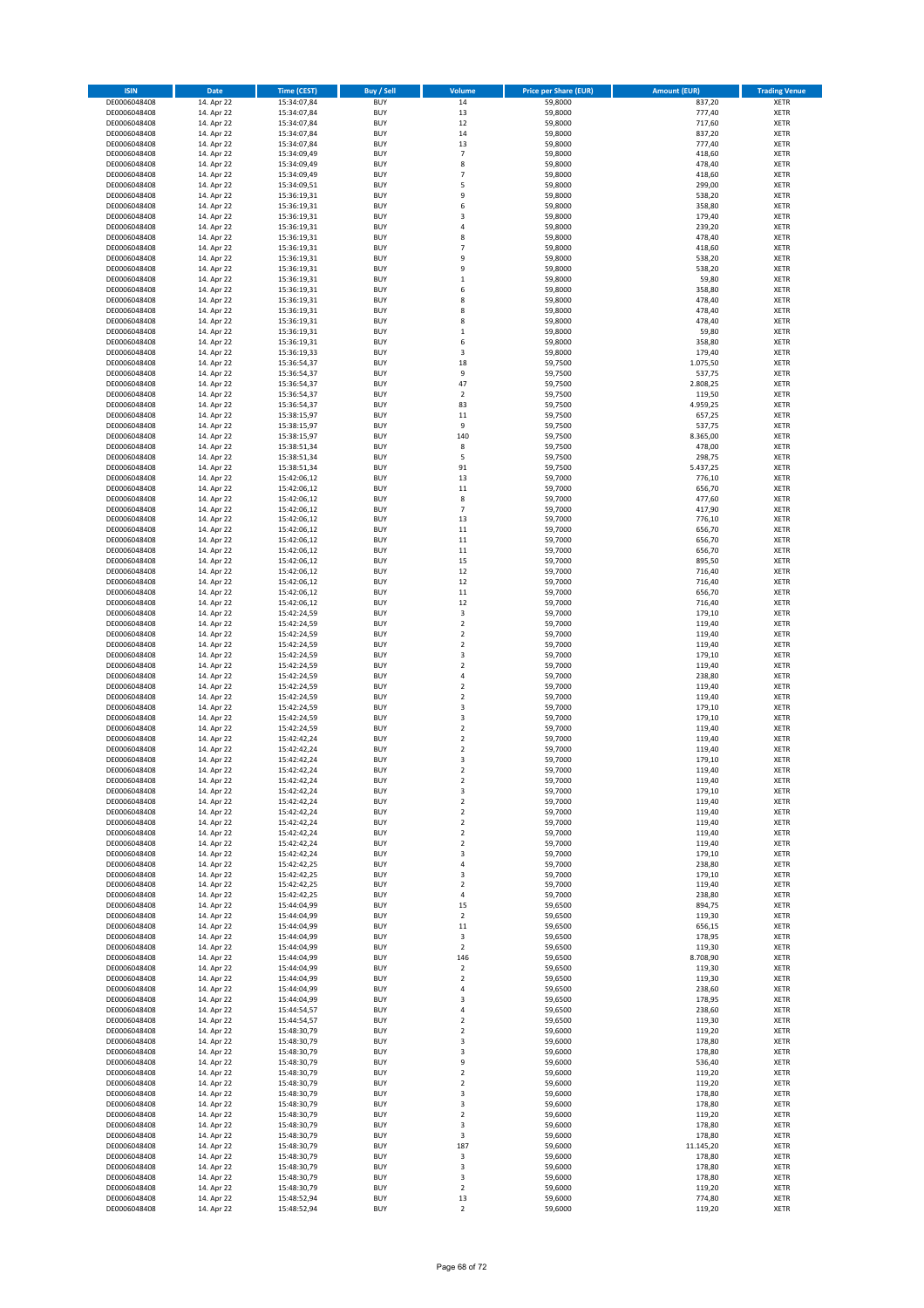| <b>ISIN</b>                  | Date                     | <b>Time (CEST)</b>         | <b>Buy / Sell</b>        | Volume                        | <b>Price per Share (EUR)</b> | <b>Amount (EUR)</b> | <b>Trading Venue</b>       |
|------------------------------|--------------------------|----------------------------|--------------------------|-------------------------------|------------------------------|---------------------|----------------------------|
| DE0006048408                 | 14. Apr 22               | 15:48:52,94                | <b>BUY</b>               | $\overline{2}$                | 59,6000                      | 119,20              | <b>XETR</b>                |
| DE0006048408                 | 14. Apr 22               | 15:48:52,94                | <b>BUY</b>               | $\mathbf 2$                   | 59,6000                      | 119,20              | <b>XETR</b>                |
| DE0006048408<br>DE0006048408 | 14. Apr 22<br>14. Apr 22 | 15:48:52,94<br>15:49:26,06 | <b>BUY</b><br><b>BUY</b> | $\mathbf 2$<br>9              | 59,6000<br>59,6000           | 119,20<br>536,40    | <b>XETR</b><br><b>XETR</b> |
| DE0006048408                 | 14. Apr 22               | 15:49:26,06                | <b>BUY</b>               | $\mathbf 2$                   | 59,6000                      | 119,20              | <b>XETR</b>                |
| DE0006048408                 | 14. Apr 22               | 15:49:26,06                | <b>BUY</b>               | 3                             | 59,6000                      | 178,80              | <b>XETR</b>                |
| DE0006048408                 | 14. Apr 22               | 15:49:26,06                | <b>BUY</b>               | $\overline{4}$                | 59,6000                      | 238,40              | <b>XETR</b>                |
| DE0006048408                 | 14. Apr 22               | 15:49:26,06                | <b>BUY</b>               | $\overline{2}$                | 59,6000                      | 119,20              | <b>XETR</b>                |
| DE0006048408<br>DE0006048408 | 14. Apr 22<br>14. Apr 22 | 15:49:26,06                | <b>BUY</b><br><b>BUY</b> | $\overline{2}$<br>3           | 59,6000<br>59,6000           | 119,20<br>178,80    | XETR<br><b>XETR</b>        |
| DE0006048408                 | 14. Apr 22               | 15:49:56,49<br>15:49:56,49 | <b>BUY</b>               | 6                             | 59,6000                      | 357,60              | XETR                       |
| DE0006048408                 | 14. Apr 22               | 15:49:56,49                | <b>BUY</b>               | 3                             | 59,6000                      | 178,80              | <b>XETR</b>                |
| DE0006048408                 | 14. Apr 22               | 15:49:56,49                | <b>BUY</b>               | 4                             | 59,6000                      | 238,40              | XETR                       |
| DE0006048408                 | 14. Apr 22               | 15:49:56,49                | <b>BUY</b>               | $\overline{2}$                | 59,6000                      | 119,20              | <b>XETR</b>                |
| DE0006048408                 | 14. Apr 22               | 15:49:56,49                | <b>BUY</b>               | $\sqrt{2}$                    | 59,6000                      | 119,20              | XETR                       |
| DE0006048408<br>DE0006048408 | 14. Apr 22<br>14. Apr 22 | 15:50:14,21<br>15:50:14,21 | <b>BUY</b><br><b>BUY</b> | $\overline{4}$<br>$\sqrt{4}$  | 59,6000<br>59,6000           | 238,40<br>238,40    | <b>XETR</b><br>XETR        |
| DE0006048408                 | 14. Apr 22               | 15:50:35,44                | <b>BUY</b>               | $\overline{2}$                | 59,6000                      | 119,20              | <b>XETR</b>                |
| DE0006048408                 | 14. Apr 22               | 15:50:35,44                | <b>BUY</b>               | $\overline{2}$                | 59,6000                      | 119,20              | XETR                       |
| DE0006048408                 | 14. Apr 22               | 15:53:19,51                | <b>BUY</b>               | 3                             | 59,6500                      | 178,95              | <b>XETR</b>                |
| DE0006048408                 | 14. Apr 22               | 15:53:19,51                | <b>BUY</b>               | $\overline{2}$                | 59,6500                      | 119,30              | <b>XETR</b>                |
| DE0006048408<br>DE0006048408 | 14. Apr 22<br>14. Apr 22 | 15:53:19,51<br>15:53:19,51 | <b>BUY</b><br><b>BUY</b> | 3<br>$\overline{2}$           | 59,6500<br>59,6500           | 178,95<br>119,30    | <b>XETR</b><br><b>XETR</b> |
| DE0006048408                 | 14. Apr 22               | 15:53:19,51                | <b>BUY</b>               | 3                             | 59,6500                      | 178,95              | <b>XETR</b>                |
| DE0006048408                 | 14. Apr 22               | 15:53:19,51                | <b>BUY</b>               | $\sqrt{4}$                    | 59,6500                      | 238,60              | <b>XETR</b>                |
| DE0006048408                 | 14. Apr 22               | 15:53:19,51                | <b>BUY</b>               | 106                           | 59,6500                      | 6.322,90            | <b>XETR</b>                |
| DE0006048408                 | 14. Apr 22               | 15:53:19,51                | <b>BUY</b>               | $\overline{2}$                | 59,6500                      | 119,30              | <b>XETR</b>                |
| DE0006048408<br>DE0006048408 | 14. Apr 22               | 15:53:19,51<br>15:53:19,51 | <b>BUY</b><br><b>BUY</b> | $\sqrt{4}$<br>3               | 59,6500<br>59,6500           | 238,60              | <b>XETR</b><br><b>XETR</b> |
| DE0006048408                 | 14. Apr 22<br>14. Apr 22 | 15:54:02,55                | <b>BUY</b>               | 4                             | 59,6000                      | 178,95<br>238,40    | <b>XETR</b>                |
| DE0006048408                 | 14. Apr 22               | 15:54:02,55                | <b>BUY</b>               | $\boldsymbol{2}$              | 59,6000                      | 119,20              | <b>XETR</b>                |
| DE0006048408                 | 14. Apr 22               | 15:54:02,55                | <b>BUY</b>               | 3                             | 59,6000                      | 178,80              | <b>XETR</b>                |
| DE0006048408                 | 14. Apr 22               | 15:54:02,55                | <b>BUY</b>               | $\overline{2}$                | 59,6000                      | 119,20              | <b>XETR</b>                |
| DE0006048408                 | 14. Apr 22               | 15:54:02,55                | <b>BUY</b>               | $\mathbf 2$                   | 59,6000                      | 119,20              | XETR                       |
| DE0006048408<br>DE0006048408 | 14. Apr 22<br>14. Apr 22 | 15:54:02,55<br>15:54:02,55 | <b>BUY</b><br><b>BUY</b> | $\overline{2}$<br>$\mathbf 2$ | 59,6000<br>59,6000           | 119,20<br>119,20    | <b>XETR</b><br>XETR        |
| DE0006048408                 | 14. Apr 22               | 15:54:02,55                | <b>BUY</b>               | $\,1\,$                       | 59,6000                      | 59,60               | <b>XETR</b>                |
| DE0006048408                 | 14. Apr 22               | 15:57:20,72                | <b>BUY</b>               | $\boldsymbol{2}$              | 59,6500                      | 119,30              | XETR                       |
| DE0006048408                 | 14. Apr 22               | 15:57:20,72                | <b>BUY</b>               | 3                             | 59,6500                      | 178,95              | <b>XETR</b>                |
| DE0006048408                 | 14. Apr 22               | 15:57:20,72                | <b>BUY</b>               | $\overline{4}$                | 59,6500                      | 238,60              | <b>XETR</b>                |
| DE0006048408                 | 14. Apr 22<br>14. Apr 22 | 15:57:20,72                | <b>BUY</b><br><b>BUY</b> | 3<br>161                      | 59,6500<br>59,6500           | 178,95<br>9.603,65  | <b>XETR</b><br>XETR        |
| DE0006048408<br>DE0006048408 | 14. Apr 22               | 15:57:20,72<br>15:57:20,72 | <b>BUY</b>               | $\sqrt{4}$                    | 59,6500                      | 238,60              | <b>XETR</b>                |
| DE0006048408                 | 14. Apr 22               | 15:57:20,72                | <b>BUY</b>               | $\sqrt{4}$                    | 59,6500                      | 238,60              | <b>XETR</b>                |
| DE0006048408                 | 14. Apr 22               | 15:57:20,72                | <b>BUY</b>               | $\sqrt{4}$                    | 59,6500                      | 238,60              | <b>XETR</b>                |
| DE0006048408                 | 14. Apr 22               | 15:57:20,72                | <b>BUY</b>               | $\sqrt{4}$                    | 59,6500                      | 238,60              | XETR                       |
| DE0006048408                 | 14. Apr 22               | 15:57:24,47                | <b>BUY</b>               | $\overline{\mathbf{c}}$       | 59,6500                      | 119,30              | <b>XETR</b>                |
| DE0006048408<br>DE0006048408 | 14. Apr 22<br>14. Apr 22 | 15:57:24,47<br>15:57:24,47 | <b>BUY</b><br><b>BUY</b> | 83<br>$\mathbf 2$             | 59,6500<br>59,6500           | 4.950,95<br>119,30  | <b>XETR</b><br><b>XETR</b> |
| DE0006048408                 | 14. Apr 22               | 15:58:40,79                | <b>BUY</b>               | $\mathbf 2$                   | 59,6500                      | 119,30              | <b>XETR</b>                |
| DE0006048408                 | 14. Apr 22               | 15:58:40,79                | <b>BUY</b>               | $\mathbf 2$                   | 59,6500                      | 119,30              | <b>XETR</b>                |
| DE0006048408                 | 14. Apr 22               | 15:58:40,79                | <b>BUY</b>               | $\mathbf 2$                   | 59,6500                      | 119,30              | <b>XETR</b>                |
| DE0006048408                 | 14. Apr 22               | 15:58:40,79                | <b>BUY</b>               | 63                            | 59,6500                      | 3.757,95            | <b>XETR</b>                |
| DE0006048408<br>DE0006048408 | 14. Apr 22<br>14. Apr 22 | 15:58:40,79<br>15:58:45,38 | <b>BUY</b><br><b>BUY</b> | $\mathbf 2$<br>$\mathbf 2$    | 59,6500<br>59,6500           | 119,30<br>119,30    | <b>XETR</b><br><b>XETR</b> |
| DE0006048408                 | 14. Apr 22               | 15:58:45,38                | <b>BUY</b>               | $\overline{2}$                | 59,6500                      | 119,30              | <b>XETR</b>                |
| DE0006048408                 | 14. Apr 22               | 15:58:45,38                | <b>BUY</b>               | 44                            | 59,6500                      | 2.624,60            | <b>XETR</b>                |
| DE0006048408                 | 14. Apr 22               | 16:08:55,08                | <b>BUY</b>               | 3                             | 59,6000                      | 178,80              | <b>XETR</b>                |
| DE0006048408                 | 14. Apr 22               | 16:08:55,08                | <b>BUY</b>               | 4                             | 59,6000                      | 238,40              | <b>XETR</b>                |
| DE0006048408                 | 14. Apr 22               | 16:08:55,08                | <b>BUY</b>               | $\overline{7}$                | 59,6000                      | 417,20              | <b>XETR</b>                |
| DE0006048408<br>DE0006048408 | 14. Apr 22<br>14. Apr 22 | 16:08:55,08<br>16:08:55,08 | <b>BUY</b><br><b>BUY</b> | $\sqrt{4}$<br>3               | 59,6000<br>59,6000           | 238,40<br>178,80    | XETR<br><b>XETR</b>        |
| DE0006048408                 | 14. Apr 22               | 16:08:55,08                | <b>BUY</b>               | $\sqrt{2}$                    | 59,6000                      | 119,20              | XETR                       |
| DE0006048408                 | 14. Apr 22               | 16:08:55,08                | <b>BUY</b>               | 4                             | 59,6000                      | 238,40              | <b>XETR</b>                |
| DE0006048408                 | 14. Apr 22               | 16:08:55,08                | <b>BUY</b>               | 3                             | 59,6000                      | 178,80              | <b>XETR</b>                |
| DE0006048408                 | 14. Apr 22               | 16:08:55,08                | <b>BUY</b>               | 3                             | 59,6000                      | 178,80              | <b>XETR</b>                |
| DE0006048408<br>DE0006048408 | 14. Apr 22<br>14. Apr 22 | 16:08:55,08<br>16:08:55,08 | <b>BUY</b><br><b>BUY</b> | 3<br>101                      | 59,6000<br>59,6000           | 178,80<br>6.019,60  | XETR<br>XETR               |
| DE0006048408                 | 14. Apr 22               | 16:08:55,08                | <b>BUY</b>               | 4                             | 59,6000                      | 238,40              | <b>XETR</b>                |
| DE0006048408                 | 14. Apr 22               | 16:08:55,08                | <b>BUY</b>               | 6                             | 59,6000                      | 357,60              | <b>XETR</b>                |
| DE0006048408                 | 14. Apr 22               | 16:08:55,08                | <b>BUY</b>               | 4                             | 59,6000                      | 238,40              | XETR                       |
| DE0006048408                 | 14. Apr 22               | 16:08:55,08                | <b>BUY</b>               | 3                             | 59,6000                      | 178,80              | <b>XETR</b>                |
| DE0006048408<br>DE0006048408 | 14. Apr 22<br>14. Apr 22 | 16:08:55,08<br>16:08:55,08 | <b>BUY</b><br><b>BUY</b> | 3<br>3                        | 59,6000<br>59,6000           | 178,80<br>178,80    | <b>XETR</b><br><b>XETR</b> |
| DE0006048408                 | 14. Apr 22               | 16:08:55,10                | <b>BUY</b>               | 5                             | 59,6000                      | 298,00              | <b>XETR</b>                |
| DE0006048408                 | 14. Apr 22               | 16:08:55,10                | <b>BUY</b>               | 4                             | 59,6000                      | 238,40              | <b>XETR</b>                |
| DE0006048408                 | 14. Apr 22               | 16:08:55,10                | <b>BUY</b>               | $\sqrt{4}$                    | 59,6000                      | 238,40              | <b>XETR</b>                |
| DE0006048408                 | 14. Apr 22               | 16:08:55,29                | <b>BUY</b>               | $\overline{2}$                | 59,5500                      | 119,10              | <b>XETR</b>                |
| DE0006048408<br>DE0006048408 | 14. Apr 22<br>14. Apr 22 | 16:08:55,29<br>16:08:55,29 | <b>BUY</b><br><b>BUY</b> | $\pmb{4}$<br>$\mathbf 2$      | 59,5500<br>59,5500           | 238,20<br>119,10    | XETR<br><b>XETR</b>        |
| DE0006048408                 | 14. Apr 22               | 16:08:55,29                | <b>BUY</b>               | 320                           | 59,5500                      | 19.056,00           | <b>XETR</b>                |
| DE0006048408                 | 14. Apr 22               | 16:08:55,29                | <b>BUY</b>               | 4                             | 59,5500                      | 238,20              | <b>XETR</b>                |
| DE0006048408                 | 14. Apr 22               | 16:08:55,29                | <b>BUY</b>               | 4                             | 59,5500                      | 238,20              | <b>XETR</b>                |
| DE0006048408                 | 14. Apr 22               | 16:09:00,43                | <b>BUY</b>               | $\overline{4}$                | 59,5500                      | 238,20              | <b>XETR</b>                |
| DE0006048408                 | 14. Apr 22               | 16:09:00,43                | <b>BUY</b><br><b>BUY</b> | 3                             | 59,5500<br>59,5500           | 178,65              | <b>XETR</b>                |
| DE0006048408<br>DE0006048408 | 14. Apr 22<br>14. Apr 22 | 16:09:00,85<br>16:09:00,85 | <b>BUY</b>               | 4<br>$\mathbf 2$              | 59,5500                      | 238,20<br>119,10    | <b>XETR</b><br><b>XETR</b> |
| DE0006048408                 | 14. Apr 22               | 16:09:00,85                | <b>BUY</b>               | $\overline{\mathbf{c}}$       | 59,5500                      | 119,10              | XETR                       |
| DE0006048408                 | 14. Apr 22               | 16:09:00,85                | <b>BUY</b>               | 3                             | 59,5500                      | 178,65              | XETR                       |
| DE0006048408                 | 14. Apr 22               | 16:09:00,85                | <b>BUY</b>               | $\boldsymbol{2}$              | 59,5500                      | 119,10              | XETR                       |
| DE0006048408                 | 14. Apr 22               | 16:09:00,85                | <b>BUY</b>               | $\sqrt{4}$                    | 59,5500                      | 238,20              | <b>XETR</b>                |
| DE0006048408<br>DE0006048408 | 14. Apr 22<br>14. Apr 22 | 16:09:00,85<br>16:09:05,27 | <b>BUY</b><br><b>BUY</b> | 3<br>16                       | 59,5500<br>59,5000           | 178,65<br>952,00    | XETR<br>XETR               |
| DE0006048408                 | 14. Apr 22               | 16:09:05,27                | <b>BUY</b>               | 3                             | 59,5500                      | 178,65              | XETR                       |
| DE0006048408                 | 14. Apr 22               | 16:09:05,27                | <b>BUY</b>               | $\boldsymbol{2}$              | 59,5500                      | 119,10              | <b>XETR</b>                |
| DE0006048408                 | 14. Apr 22               | 16:09:05,27                | <b>BUY</b>               | $\overline{\mathbf{c}}$       | 59,5500                      | 119,10              | XETR                       |
| DE0006048408                 | 14. Apr 22               | 16:09:05,27                | <b>BUY</b>               | $\boldsymbol{2}$              | 59,5500                      | 119,10              | XETR                       |
| DE0006048408<br>DE0006048408 | 14. Apr 22               | 16:11:03,44                | <b>BUY</b><br><b>BUY</b> | 3<br>3                        | 59,5500                      | 178,65              | <b>XETR</b>                |
| DE0006048408                 | 14. Apr 22<br>14. Apr 22 | 16:11:03,44<br>16:17:41,00 | <b>BUY</b>               | 5                             | 59,5500<br>59,6000           | 178,65<br>298,00    | <b>XETR</b><br><b>XETR</b> |
| DE0006048408                 | 14. Apr 22               | 16:17:41,00                | <b>BUY</b>               | 5                             | 59,6000                      | 298,00              | <b>XETR</b>                |
| DE0006048408                 | 14. Apr 22               | 16:17:41,00                | <b>BUY</b>               | 6                             | 59,6000                      | 357,60              | <b>XETR</b>                |
| DE0006048408                 | 14. Apr 22               | 16:17:41,00                | <b>BUY</b>               | 6                             | 59,6000                      | 357,60              | <b>XETR</b>                |
| DE0006048408                 | 14. Apr 22               | 16:17:41,00                | <b>BUY</b>               | $\pmb{4}$<br>$\boldsymbol{2}$ | 59,6000<br>59,6000           | 238,40<br>119,20    | <b>XETR</b>                |
| DE0006048408<br>DE0006048408 | 14. Apr 22<br>14. Apr 22 | 16:17:41,00<br>16:17:41,00 | <b>BUY</b><br><b>BUY</b> | $\pmb{4}$                     | 59,6000                      | 238,40              | <b>XETR</b><br><b>XETR</b> |
| DE0006048408                 | 14. Apr 22               | 16:17:41,00                | <b>BUY</b>               | 5                             | 59,6000                      | 298,00              | <b>XETR</b>                |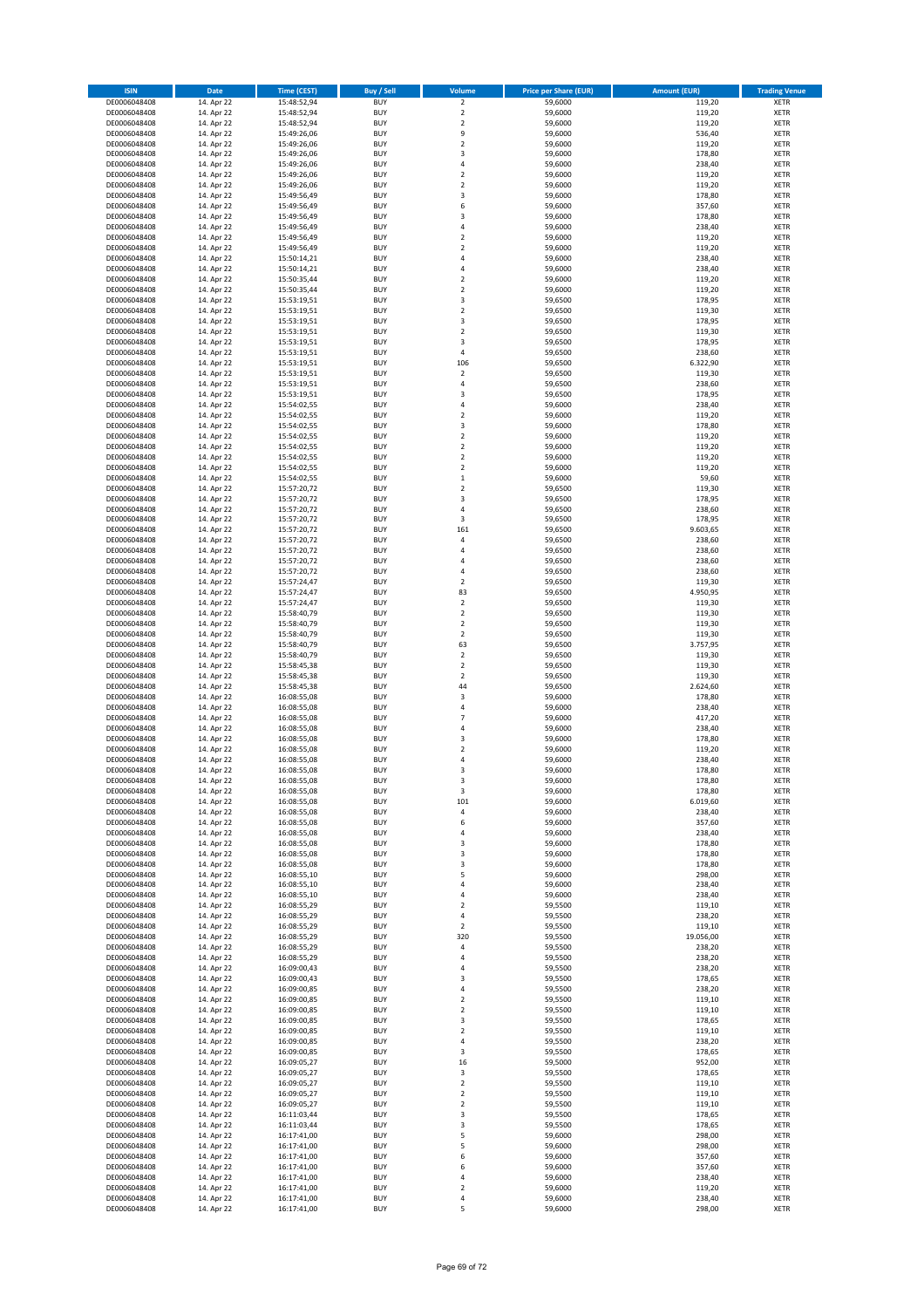| <b>ISIN</b>                  | Date                     | <b>Time (CEST)</b>         | <b>Buy / Sell</b>        | Volume                             | <b>Price per Share (EUR)</b> | <b>Amount (EUR)</b> | <b>Trading Venue</b>       |
|------------------------------|--------------------------|----------------------------|--------------------------|------------------------------------|------------------------------|---------------------|----------------------------|
| DE0006048408                 | 14. Apr 22               | 16:17:41,00                | <b>BUY</b>               | $\pmb{4}$                          | 59,6000                      | 238,40              | <b>XETR</b>                |
| DE0006048408                 | 14. Apr 22               | 16:17:41,02                | <b>BUY</b>               | $\mathbf 2$                        | 59,6000                      | 119,20              | <b>XETR</b>                |
| DE0006048408                 | 14. Apr 22               | 16:17:41,02                | <b>BUY</b>               | 3                                  | 59,6000                      | 178,80              | <b>XETR</b>                |
| DE0006048408<br>DE0006048408 | 14. Apr 22<br>14. Apr 22 | 16:19:03,08<br>16:19:03,08 | <b>BUY</b><br><b>BUY</b> | 3<br>$\overline{2}$                | 59,6000<br>59,6000           | 178,80<br>119,20    | <b>XETR</b><br><b>XETR</b> |
| DE0006048408                 | 14. Apr 22               | 16:19:03,08                | <b>BUY</b>               | $\mathbf 2$                        | 59,6000                      | 119,20              | <b>XETR</b>                |
| DE0006048408                 | 14. Apr 22               | 16:19:03,08                | <b>BUY</b>               | $\overline{4}$                     | 59,6000                      | 238,40              | <b>XETR</b>                |
| DE0006048408                 | 14. Apr 22               | 16:19:03,08                | <b>BUY</b>               | $\mathsf 3$                        | 59,6000                      | 178,80              | <b>XETR</b>                |
| DE0006048408                 | 14. Apr 22               | 16:19:03,08                | <b>BUY</b>               | $\overline{a}$<br>$\overline{a}$   | 59,6000                      | 238,40              | <b>XETR</b>                |
| DE0006048408<br>DE0006048408 | 14. Apr 22<br>14. Apr 22 | 16:19:03,08<br>16:19:03,08 | <b>BUY</b><br><b>BUY</b> | $\overline{2}$                     | 59,6000<br>59,6000           | 238,40<br>119,20    | <b>XETR</b><br><b>XETR</b> |
| DE0006048408                 | 14. Apr 22               | 16:20:04,22                | <b>BUY</b>               | $\mathbf 2$                        | 59,6000                      | 119,20              | <b>XETR</b>                |
| DE0006048408                 | 14. Apr 22               | 16:20:04,22                | <b>BUY</b>               | $\overline{2}$                     | 59,6000                      | 119,20              | <b>XETR</b>                |
| DE0006048408                 | 14. Apr 22               | 16:20:04,22                | <b>BUY</b>               | 3                                  | 59,6000                      | 178,80              | <b>XETR</b>                |
| DE0006048408                 | 14. Apr 22               | 16:20:04,22                | <b>BUY</b>               | $\overline{2}$                     | 59,6000                      | 119,20              | <b>XETR</b>                |
| DE0006048408<br>DE0006048408 | 14. Apr 22<br>14. Apr 22 | 16:20:04,22                | <b>BUY</b><br><b>BUY</b> | $\boldsymbol{2}$<br>$\overline{2}$ | 59,6000<br>59,6000           | 119,20<br>119,20    | <b>XETR</b><br><b>XETR</b> |
| DE0006048408                 | 14. Apr 22               | 16:20:04,22<br>16:20:04,22 | <b>BUY</b>               | $\overline{2}$                     | 59,6000                      | 119,20              | <b>XETR</b>                |
| DE0006048408                 | 14. Apr 22               | 16:20:04,22                | <b>BUY</b>               | $\overline{2}$                     | 59,6000                      | 119,20              | <b>XETR</b>                |
| DE0006048408                 | 14. Apr 22               | 16:23:29,73                | <b>BUY</b>               | 237                                | 59,6500                      | 14.137,05           | <b>XETR</b>                |
| DE0006048408                 | 14. Apr 22               | 16:24:24,37                | <b>BUY</b>               | $\overline{2}$                     | 59,6000                      | 119,20              | <b>XETR</b>                |
| DE0006048408<br>DE0006048408 | 14. Apr 22               | 16:24:24,37                | <b>BUY</b><br><b>BUY</b> | $\mathbf 2$<br>3                   | 59,6000                      | 119,20<br>178,80    | <b>XETR</b><br><b>XETR</b> |
| DE0006048408                 | 14. Apr 22<br>14. Apr 22 | 16:24:24,37<br>16:24:24,37 | <b>BUY</b>               | $\overline{2}$                     | 59,6000<br>59,6000           | 119,20              | <b>XETR</b>                |
| DE0006048408                 | 14. Apr 22               | 16:24:24,37                | <b>BUY</b>               | $\overline{\mathbf{c}}$            | 59,6000                      | 119,20              | <b>XETR</b>                |
| DE0006048408                 | 14. Apr 22               | 16:24:24,37                | <b>BUY</b>               | $\overline{2}$                     | 59,6000                      | 119,20              | <b>XETR</b>                |
| DE0006048408                 | 14. Apr 22               | 16:24:24,37                | <b>BUY</b>               | $\mathbf 2$                        | 59,6000                      | 119,20              | <b>XETR</b>                |
| DE0006048408                 | 14. Apr 22               | 16:24:24,37                | <b>BUY</b>               | 108                                | 59,6000                      | 6.436,80            | <b>XETR</b>                |
| DE0006048408<br>DE0006048408 | 14. Apr 22<br>14. Apr 22 | 16:24:24,37<br>16:24:24,37 | <b>BUY</b><br><b>BUY</b> | 3<br>$\mathbf 2$                   | 59,6000<br>59,6000           | 178,80<br>119,20    | <b>XETR</b><br><b>XETR</b> |
| DE0006048408                 | 14. Apr 22               | 16:24:24,37                | <b>BUY</b>               | $\mathbf 2$                        | 59,6000                      | 119,20              | <b>XETR</b>                |
| DE0006048408                 | 14. Apr 22               | 16:24:24,38                | <b>BUY</b>               | $\overline{2}$                     | 59,6000                      | 119,20              | <b>XETR</b>                |
| DE0006048408                 | 14. Apr 22               | 16:29:01,45                | <b>BUY</b>               | 3                                  | 59,6000                      | 178,80              | <b>XETR</b>                |
| DE0006048408                 | 14. Apr 22               | 16:29:01,45                | <b>BUY</b>               | $\overline{a}$                     | 59,6000                      | 238,40              | <b>XETR</b>                |
| DE0006048408<br>DE0006048408 | 14. Apr 22<br>14. Apr 22 | 16:29:01,45<br>16:29:01,45 | <b>BUY</b><br><b>BUY</b> | $\overline{4}$<br>$\overline{4}$   | 59,6000<br>59,6000           | 238,40<br>238,40    | <b>XETR</b><br><b>XETR</b> |
| DE0006048408                 | 14. Apr 22               | 16:29:01,45                | <b>BUY</b>               | 3                                  | 59,6000                      | 178,80              | <b>XETR</b>                |
| DE0006048408                 | 14. Apr 22               | 16:29:01,47                | <b>BUY</b>               | $\overline{2}$                     | 59,6000                      | 119,20              | <b>XETR</b>                |
| DE0006048408                 | 14. Apr 22               | 16:29:47,76                | <b>BUY</b>               | $\mathbf 2$                        | 59,6000                      | 119,20              | <b>XETR</b>                |
| DE0006048408                 | 14. Apr 22               | 16:29:47,76                | <b>BUY</b>               | $\overline{2}$                     | 59,6000                      | 119,20              | <b>XETR</b>                |
| DE0006048408                 | 14. Apr 22               | 16:29:47,76                | <b>BUY</b>               | $\mathbf 2$                        | 59,6000                      | 119,20              | XETR                       |
| DE0006048408<br>DE0006048408 | 14. Apr 22<br>14. Apr 22 | 16:29:47,76<br>16:30:34,46 | <b>BUY</b><br><b>BUY</b> | $\overline{2}$<br>$\mathbf 2$      | 59,6000<br>59,6000           | 119,20<br>119,20    | <b>XETR</b><br><b>XETR</b> |
| DE0006048408                 | 14. Apr 22               | 16:30:34,46                | <b>BUY</b>               | 4                                  | 59,6000                      | 238,40              | <b>XETR</b>                |
| DE0006048408                 | 14. Apr 22               | 16:30:34,46                | <b>BUY</b>               | $\mathbf 2$                        | 59,6000                      | 119,20              | XETR                       |
| DE0006048408                 | 14. Apr 22               | 16:30:34,46                | <b>BUY</b>               | $\overline{2}$                     | 59,6000                      | 119,20              | <b>XETR</b>                |
| DE0006048408                 | 14. Apr 22               | 16:30:54,57                | <b>BUY</b>               | $\overline{2}$                     | 59,6000                      | 119,20              | <b>XETR</b>                |
| DE0006048408<br>DE0006048408 | 14. Apr 22<br>14. Apr 22 | 16:30:54,57                | <b>BUY</b><br><b>BUY</b> | $\mathbf 2$<br>4                   | 59,6000<br>59,6000           | 119,20<br>238,40    | <b>XETR</b><br><b>XETR</b> |
| DE0006048408                 | 14. Apr 22               | 16:30:54,57<br>16:38:56,81 | <b>BUY</b>               | 4                                  | 59,6000                      | 238,40              | <b>XETR</b>                |
| DE0006048408                 | 14. Apr 22               | 16:38:56,81                | <b>BUY</b>               | 12                                 | 59,6000                      | 715,20              | <b>XETR</b>                |
| DE0006048408                 | 14. Apr 22               | 16:38:56,81                | <b>BUY</b>               | 6                                  | 59,6000                      | 357,60              | <b>XETR</b>                |
| DE0006048408                 | 14. Apr 22               | 16:38:56,81                | <b>BUY</b>               | 3                                  | 59,6000                      | 178,80              | <b>XETR</b>                |
| DE0006048408<br>DE0006048408 | 14. Apr 22               | 16:38:56,81                | <b>BUY</b><br><b>BUY</b> | 3<br>$\mathbf 1$                   | 59,6000                      | 178,80              | <b>XETR</b><br><b>XETR</b> |
| DE0006048408                 | 14. Apr 22<br>14. Apr 22 | 16:38:56,81<br>16:38:56,81 | <b>BUY</b>               | 3                                  | 59,6000<br>59,6000           | 59,60<br>178,80     | <b>XETR</b>                |
| DE0006048408                 | 14. Apr 22               | 16:38:56,81                | <b>BUY</b>               | 5                                  | 59,6000                      | 298,00              | <b>XETR</b>                |
| DE0006048408                 | 14. Apr 22               | 16:38:56,81                | <b>BUY</b>               | 10                                 | 59,6000                      | 596,00              | <b>XETR</b>                |
| DE0006048408                 | 14. Apr 22               | 16:38:56,81                | <b>BUY</b>               | 5                                  | 59,6000                      | 298,00              | <b>XETR</b>                |
| DE0006048408                 | 14. Apr 22               | 16:38:56,81                | <b>BUY</b>               | 11                                 | 59,6000                      | 655,60              | <b>XETR</b>                |
| DE0006048408<br>DE0006048408 | 14. Apr 22<br>14. Apr 22 | 16:38:56,82<br>16:38:59,34 | <b>BUY</b><br><b>BUY</b> | 6<br>190                           | 59,6000<br>59,6000           | 357,60<br>11.324,00 | <b>XETR</b><br><b>XETR</b> |
| DE0006048408                 | 14. Apr 22               | 16:39:01.37                | <b>BUY</b>               | $\overline{2}$                     | 59,5500                      | 119,10              | <b>XETR</b>                |
| DE0006048408                 | 14. Apr 22               | 16:41:24,94                | <b>BUY</b>               | 6                                  | 59,5500                      | 357,30              | <b>XETR</b>                |
| DE0006048408                 | 14. Apr 22               | 16:41:24,94                | <b>BUY</b>               | 3                                  | 59,5500                      | 178,65              | <b>XETR</b>                |
| DE0006048408                 | 14. Apr 22               | 16:41:24,94                | <b>BUY</b>               | 5                                  | 59,5500                      | 297,75              | XETR                       |
| DE0006048408                 | 14. Apr 22               | 16:41:24,94<br>16:41:27,50 | <b>BUY</b><br><b>BUY</b> | 23<br>8                            | 59,5500<br>59,5500           | 1.369,65            | XETR                       |
| DE0006048408<br>DE0006048408 | 14. Apr 22<br>14. Apr 22 | 16:41:27,50                | <b>BUY</b>               | $\overline{7}$                     | 59,5500                      | 476,40<br>416,85    | XETR<br><b>XETR</b>        |
| DE0006048408                 | 14. Apr 22               | 16:41:27,50                | <b>BUY</b>               | $\overline{\phantom{a}}$           | 59,5500                      | 416,85              | XETR                       |
| DE0006048408                 | 14. Apr 22               | 16:41:27,50                | <b>BUY</b>               | 5                                  | 59,5500                      | 297,75              | XETR                       |
| DE0006048408                 | 14. Apr 22               | 16:41:27,50                | <b>BUY</b>               | 5                                  | 59,5500                      | 297,75              | <b>XETR</b>                |
| DE0006048408<br>DE0006048408 | 14. Apr 22<br>14. Apr 22 | 16:41:27,50<br>16:41:27,50 | <b>BUY</b><br><b>BUY</b> | 3<br>$\overline{2}$                | 59,5500<br>59,5500           | 178,65<br>119,10    | <b>XETR</b><br><b>XETR</b> |
| DE0006048408                 | 14. Apr 22               | 16:41:27,50                | <b>BUY</b>               | 3                                  | 59,5500                      | 178,65              | <b>XETR</b>                |
| DE0006048408                 | 14. Apr 22               | 16:41:27,50                | <b>BUY</b>               | 5                                  | 59,5500                      | 297,75              | <b>XETR</b>                |
| DE0006048408                 | 14. Apr 22               | 16:41:27,50                | <b>BUY</b>               | 20                                 | 59,5500                      | 1.191,00            | <b>XETR</b>                |
| DE0006048408                 | 14. Apr 22               | 16:41:27,50                | <b>BUY</b>               | $\pmb{4}$                          | 59,5500                      | 238,20              | <b>XETR</b>                |
| DE0006048408                 | 14. Apr 22               | 16:41:27,50                | <b>BUY</b>               | 3                                  | 59,5500                      | 178,65              | XETR                       |
| DE0006048408<br>DE0006048408 | 14. Apr 22<br>14. Apr 22 | 16:41:27,50<br>16:41:28,11 | <b>BUY</b><br><b>BUY</b> | $\overline{2}$<br>74               | 59,5500<br>59,5500           | 119,10<br>4.406,70  | <b>XETR</b><br><b>XETR</b> |
| DE0006048408                 | 14. Apr 22               | 16:41:28,73                | <b>BUY</b>               | 51                                 | 59,5500                      | 3.037,05            | <b>XETR</b>                |
| DE0006048408                 | 14. Apr 22               | 16:42:33,05                | <b>BUY</b>               | 4                                  | 59,6000                      | 238,40              | <b>XETR</b>                |
| DE0006048408                 | 14. Apr 22               | 16:42:55,60                | <b>BUY</b>               | 37                                 | 59,5500                      | 2.203,35            | <b>XETR</b>                |
| DE0006048408                 | 14. Apr 22               | 16:47:07,17                | <b>BUY</b>               | 45                                 | 59,5500                      | 2.679,75            | <b>XETR</b>                |
| DE0006048408                 | 14. Apr 22               | 16:47:21,19                | <b>BUY</b>               | 51                                 | 59,5500                      | 3.037,05            | <b>XETR</b>                |
| DE0006048408<br>DE0006048408 | 14. Apr 22<br>14. Apr 22 | 16:53:33,74<br>16:56:46,80 | <b>BUY</b><br><b>BUY</b> | 280<br>$\overline{7}$              | 59,6000<br>59,6000           | 16.688,00<br>417,20 | XETR<br><b>XETR</b>        |
| DE0006048408                 | 14. Apr 22               | 16:57:05,04                | <b>BUY</b>               | $\mathbf 2$                        | 59,6000                      | 119,20              | <b>XETR</b>                |
| DE0006048408                 | 14. Apr 22               | 17:00:10,67                | <b>BUY</b>               | 3                                  | 59,6000                      | 178,80              | <b>XETR</b>                |
| DE0006048408                 | 14. Apr 22               | 17:04:56,60                | <b>BUY</b>               | 14                                 | 59,6000                      | 834,40              | <b>XETR</b>                |
| DE0006048408                 | 14. Apr 22               | 17:04:56,60                | <b>BUY</b>               | 6                                  | 59,6000                      | 357,60              | <b>XETR</b>                |
| DE0006048408                 | 14. Apr 22               | 17:04:56,60                | <b>BUY</b><br><b>BUY</b> | 9<br>6                             | 59,6000<br>59,6000           | 536,40<br>357,60    | <b>XETR</b>                |
| DE0006048408<br>DE0006048408 | 14. Apr 22<br>14. Apr 22 | 17:04:56,60<br>17:04:56,60 | <b>BUY</b>               | 193                                | 59,6000                      | 11.502,80           | <b>XETR</b><br>XETR        |
| DE0006048408                 | 14. Apr 22               | 17:04:56,60                | <b>BUY</b>               | 13                                 | 59,6000                      | 774,80              | <b>XETR</b>                |
| DE0006048408                 | 14. Apr 22               | 17:04:56,60                | <b>BUY</b>               | $11\,$                             | 59,6000                      | 655,60              | <b>XETR</b>                |
| DE0006048408                 | 14. Apr 22               | 17:04:56,60                | <b>BUY</b>               | 278                                | 59,6000                      | 16.568,80           | <b>XETR</b>                |
| DE0006048408                 | 14. Apr 22               | 17:05:22,80                | <b>BUY</b><br><b>BUY</b> | 4                                  | 59,5500                      | 238,20              | <b>XETR</b>                |
| DE0006048408<br>DE0006048408 | 14. Apr 22<br>14. Apr 22 | 17:05:46,79<br>17:05:46,79 | <b>BUY</b>               | 9<br>6                             | 59,5500<br>59,5500           | 535,95<br>357,30    | <b>XETR</b><br><b>XETR</b> |
| DE0006048408                 | 14. Apr 22               | 17:05:46,79                | <b>BUY</b>               | 3                                  | 59,5500                      | 178,65              | <b>XETR</b>                |
| DE0006048408                 | 14. Apr 22               | 17:05:46,79                | <b>BUY</b>               | 10                                 | 59,5500                      | 595,50              | <b>XETR</b>                |
| DE0006048408                 | 14. Apr 22               | 17:05:46,79                | <b>BUY</b>               | $\overline{\phantom{a}}$           | 59,5500                      | 416,85              | XETR                       |
| DE0006048408                 | 14. Apr 22               | 17:05:46,79                | <b>BUY</b>               | 8                                  | 59,5500                      | 476,40              | <b>XETR</b>                |
| DE0006048408<br>DE0006048408 | 14. Apr 22<br>14. Apr 22 | 17:05:46,79<br>17:05:46,79 | <b>BUY</b><br><b>BUY</b> | 17<br>$\overline{7}$               | 59,5500<br>59,5500           | 1.012,35<br>416,85  | <b>XETR</b><br>XETR        |
|                              |                          |                            |                          |                                    |                              |                     |                            |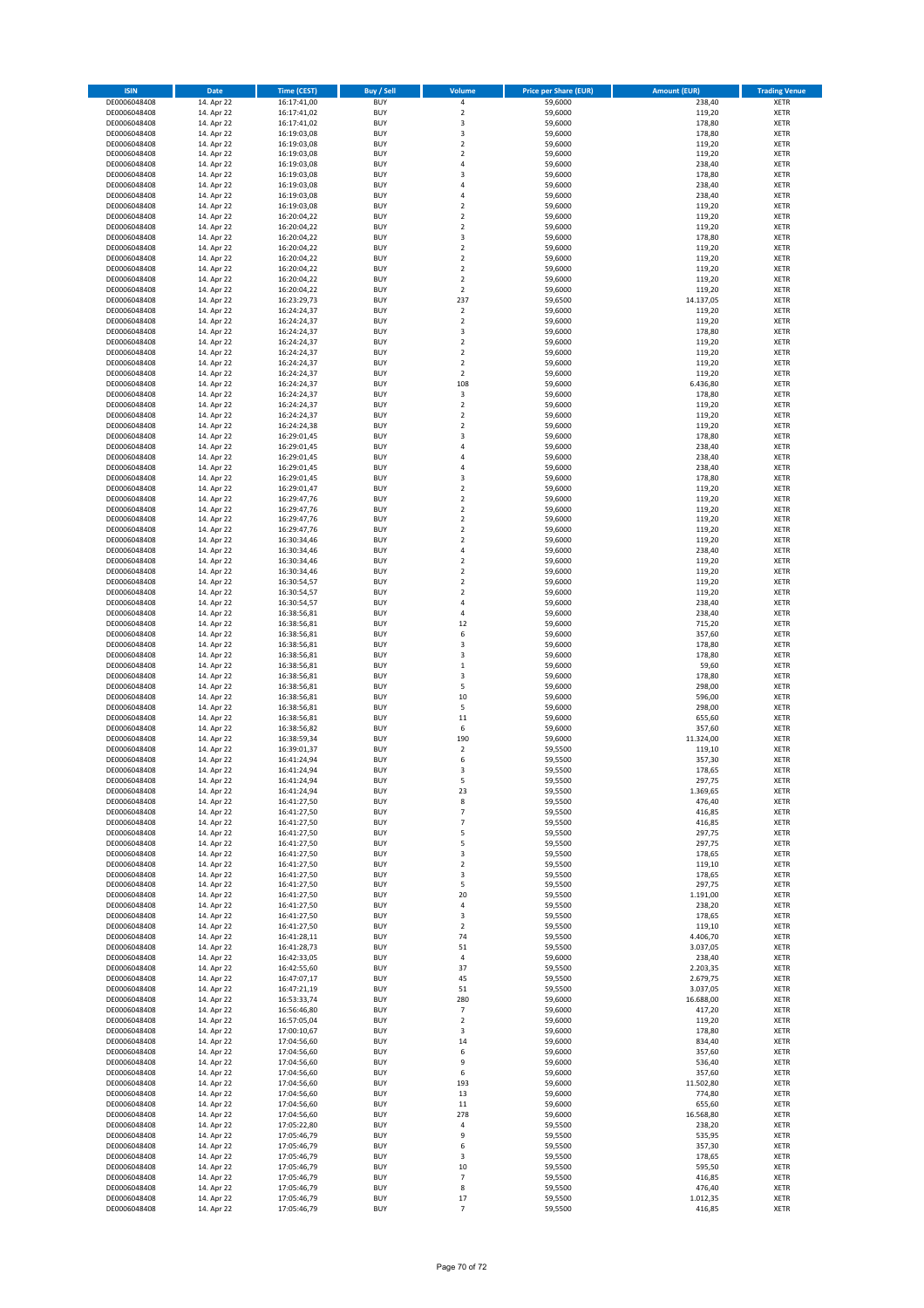| <b>ISIN</b>                  | Date                     | <b>Time (CEST)</b>         | <b>Buy / Sell</b>        | Volume                           | <b>Price per Share (EUR)</b> | <b>Amount (EUR)</b>   | <b>Trading Venue</b>       |
|------------------------------|--------------------------|----------------------------|--------------------------|----------------------------------|------------------------------|-----------------------|----------------------------|
| DE0006048408                 | 14. Apr 22               | 17:05:46,79                | <b>BUY</b>               | 3                                | 59,5500                      | 178,65                | <b>XETR</b>                |
| DE0006048408                 | 14. Apr 22               | 17:05:46,79                | <b>BUY</b>               | 8                                | 59,5500                      | 476,40                | <b>XETR</b>                |
| DE0006048408<br>DE0006048408 | 14. Apr 22<br>14. Apr 22 | 17:05:46,79<br>17:05:46,79 | <b>BUY</b><br><b>BUY</b> | 3<br>$\sqrt{4}$                  | 59,5500<br>59,5500           | 178,65<br>238,20      | <b>XETR</b><br><b>XETR</b> |
| DE0006048408                 | 14. Apr 22               | 17:05:46,79                | <b>BUY</b>               | 6                                | 59,5500                      | 357,30                | <b>XETR</b>                |
| DE0006048408                 | 14. Apr 22               | 17:05:46,79                | <b>BUY</b>               | $\overline{4}$                   | 59,5500                      | 238,20                | <b>XETR</b>                |
| DE0006048408                 | 14. Apr 22               | 17:05:46,79                | <b>BUY</b>               | $\overline{7}$                   | 59,5500                      | 416,85                | <b>XETR</b>                |
| DE0006048408                 | 14. Apr 22               | 17:05:46,79                | <b>BUY</b>               | $\sqrt{4}$                       | 59,5500                      | 238,20                | <b>XETR</b>                |
| DE0006048408<br>DE0006048408 | 14. Apr 22<br>14. Apr 22 | 17:05:46,79                | <b>BUY</b><br><b>BUY</b> | 83<br>13                         | 59,5500<br>59,5500           | 4.942,65<br>774,15    | <b>XETR</b><br><b>XETR</b> |
| DE0006048408                 | 14. Apr 22               | 17:08:55,39<br>17:08:55,39 | <b>BUY</b>               | $\sqrt{4}$                       | 59,5500                      | 238,20                | <b>XETR</b>                |
| DE0006048408                 | 14. Apr 22               | 17:08:55,39                | <b>BUY</b>               | 6                                | 59,5500                      | 357,30                | <b>XETR</b>                |
| DE0006048408                 | 14. Apr 22               | 17:08:55,39                | <b>BUY</b>               | 14                               | 59,5500                      | 833,70                | XETR                       |
| DE0006048408                 | 14. Apr 22               | 17:08:55,39                | <b>BUY</b>               | 9                                | 59,5500                      | 535,95                | <b>XETR</b>                |
| DE0006048408                 | 14. Apr 22               | 17:08:55,39                | <b>BUY</b>               | $\overline{\phantom{a}}$         | 59,5500                      | 416,85                | XETR                       |
| DE0006048408<br>DE0006048408 | 14. Apr 22<br>14. Apr 22 | 17:08:55,39<br>17:08:55,39 | <b>BUY</b><br><b>BUY</b> | 8<br>5                           | 59,5500<br>59,5500           | 476,40<br>297,75      | <b>XETR</b><br>XETR        |
| DE0006048408                 | 14. Apr 22               | 17:08:55,39                | <b>BUY</b>               | 6                                | 59,5500                      | 357,30                | <b>XETR</b>                |
| DE0006048408                 | 14. Apr 22               | 17:08:55,39                | <b>BUY</b>               | 11                               | 59,5500                      | 655,05                | XETR                       |
| DE0006048408                 | 14. Apr 22               | 17:08:55,39                | <b>BUY</b>               | $\sqrt{4}$                       | 59,5500                      | 238,20                | <b>XETR</b>                |
| DE0006048408                 | 14. Apr 22               | 17:08:55,39                | <b>BUY</b><br><b>BUY</b> | $\overline{7}$<br>5              | 59,5500<br>59,5500           | 416,85<br>297,75      | <b>XETR</b><br><b>XETR</b> |
| DE0006048408<br>DE0006048408 | 14. Apr 22<br>14. Apr 22 | 17:08:55,39<br>17:08:55,39 | <b>BUY</b>               | 5                                | 59,5500                      | 297,75                | <b>XETR</b>                |
| DE0006048408                 | 14. Apr 22               | 17:08:55,39                | <b>BUY</b>               | $\overline{7}$                   | 59,5500                      | 416,85                | <b>XETR</b>                |
| DE0006048408                 | 14. Apr 22               | 17:08:55,39                | <b>BUY</b>               | 11                               | 59,5500                      | 655,05                | <b>XETR</b>                |
| DE0006048408                 | 14. Apr 22               | 17:08:55,44                | <b>BUY</b>               | 5                                | 59,5500                      | 297,75                | <b>XETR</b>                |
| DE0006048408                 | 14. Apr 22               | 17:08:55,47                | <b>BUY</b>               | 5                                | 59,5500                      | 297,75                | <b>XETR</b>                |
| DE0006048408<br>DE0006048408 | 14. Apr 22<br>14. Apr 22 | 17:08:55,47<br>17:08:55,49 | <b>BUY</b><br><b>BUY</b> | 9<br>9                           | 59,5500<br>59,5500           | 535,95<br>535,95      | <b>XETR</b><br><b>XETR</b> |
| DE0006048408                 | 14. Apr 22               | 17:08:55,49                | <b>BUY</b>               | 5                                | 59,5500                      | 297,75                | <b>XETR</b>                |
| DE0006048408                 | 14. Apr 22               | 17:08:57,16                | <b>BUY</b>               | 10                               | 59,5000                      | 595,00                | <b>XETR</b>                |
| DE0006048408                 | 14. Apr 22               | 17:09:03,04                | <b>BUY</b>               | 3                                | 59,5000                      | 178,50                | <b>XETR</b>                |
| DE0006048408                 | 14. Apr 22               | 17:09:03,04                | <b>BUY</b>               | $\overline{2}$                   | 59,5000                      | 119,00                | <b>XETR</b>                |
| DE0006048408<br>DE0006048408 | 14. Apr 22<br>14. Apr 22 | 17:09:03,04<br>17:09:03,04 | <b>BUY</b><br><b>BUY</b> | 3<br>$\overline{2}$              | 59,5000<br>59,5000           | 178,50<br>119,00      | XETR<br><b>XETR</b>        |
| DE0006048408                 | 14. Apr 22               | 17:09:10,64                | <b>BUY</b>               | 3                                | 59,5000                      | 178,50                | XETR                       |
| DE0006048408                 | 14. Apr 22               | 17:09:11,66                | <b>BUY</b>               | $\overline{2}$                   | 59,5000                      | 119,00                | <b>XETR</b>                |
| DE0006048408                 | 14. Apr 22               | 17:09:11,66                | <b>BUY</b>               | $\sqrt{2}$                       | 59,5000                      | 119,00                | XETR                       |
| DE0006048408                 | 14. Apr 22               | 17:09:40,88                | <b>BUY</b>               | 90                               | 59,5500                      | 5.359,50              | <b>XETR</b>                |
| DE0006048408<br>DE0006048408 | 14. Apr 22<br>14. Apr 22 | 17:12:50,86<br>17:12:50,86 | <b>BUY</b><br><b>BUY</b> | $\overline{2}$<br>$\overline{2}$ | 59,5000<br>59,5000           | 119,00<br>119,00      | <b>XETR</b><br><b>XETR</b> |
| DE0006048408                 | 14. Apr 22               | 17:12:50,86                | <b>BUY</b>               | 21                               | 59,5000                      | 1.249,50              | <b>XETR</b>                |
| DE0006048408                 | 14. Apr 22               | 17:12:50,91                | <b>BUY</b>               | 176                              | 59,5500                      | 10.480,80             | <b>XETR</b>                |
| DE0006048408                 | 14. Apr 22               | 17:12:52,14                | <b>BUY</b>               | 37                               | 59,5000                      | 2.201,50              | <b>XETR</b>                |
| DE0006048408                 | 14. Apr 22               | 17:12:52,76                | <b>BUY</b>               | 72                               | 59,5000                      | 4.284,00              | <b>XETR</b>                |
| DE0006048408                 | 14. Apr 22               | 17:12:55,13                | <b>BUY</b>               | 3                                | 59,5000                      | 178,50                | <b>XETR</b>                |
| DE0006048408<br>DE0006048408 | 14. Apr 22<br>14. Apr 22 | 17:12:55,13<br>17:12:56,00 | <b>BUY</b><br><b>BUY</b> | 8<br>60                          | 59,5000<br>59,5000           | 476,00<br>3.570,00    | <b>XETR</b><br><b>XETR</b> |
| DE0006048408                 | 14. Apr 22               | 17:12:56,00                | <b>BUY</b>               | 6                                | 59,5000                      | 357,00                | <b>XETR</b>                |
| DE0006048408                 | 14. Apr 22               | 17:12:56,00                | <b>BUY</b>               | $\sqrt{4}$                       | 59,5000                      | 238,00                | <b>XETR</b>                |
| DE0006048408                 | 14. Apr 22               | 17:12:56,00                | <b>BUY</b>               | 6                                | 59,5000                      | 357,00                | <b>XETR</b>                |
| DE0006048408                 | 14. Apr 22               | 17:12:56,00                | <b>BUY</b><br><b>BUY</b> | $\overline{4}$<br>$\sqrt{4}$     | 59,5000                      | 238,00                | <b>XETR</b>                |
| DE0006048408<br>DE0006048408 | 14. Apr 22<br>14. Apr 22 | 17:12:56,00<br>17:13:03,93 | <b>BUY</b>               | 25                               | 59,5000<br>59,5000           | 238,00<br>1.487,50    | <b>XETR</b><br><b>XETR</b> |
| DE0006048408                 | 14. Apr 22               | 17:13:13,34                | <b>BUY</b>               | 25                               | 59,5000                      | 1.487,50              | <b>XETR</b>                |
| DE0006048408                 | 14. Apr 22               | 17:15:57,66                | <b>BUY</b>               | $\overline{4}$                   | 59,5000                      | 238,00                | <b>XETR</b>                |
| DE0006048408                 | 14. Apr 22               | 17:15:57,66                | <b>BUY</b>               | 8                                | 59,5000                      | 476,00                | <b>XETR</b>                |
| DE0006048408                 | 14. Apr 22               | 17:15:57,66                | <b>BUY</b>               | $\overline{2}$                   | 59,5000                      | 119,00                | <b>XETR</b>                |
| DE0006048408<br>DE0006048408 | 14. Apr 22<br>14. Apr 22 | 17:15:57,66<br>17:15:57,66 | <b>BUY</b><br><b>BUY</b> | 25<br>10                         | 59,5000<br>59,5000           | 1.487,50<br>595,00    | <b>XETR</b><br><b>XETR</b> |
| DE0006048408                 | 14. Apr 22               | 17:20:14,32                | <b>BUY</b>               | 5                                | 59,5000                      | 297,50                | XETR                       |
| DE0006048408                 | 14. Apr 22               | 17:20:14,32                | <b>BUY</b>               | 6                                | 59,5000                      | 357,00                | <b>XETR</b>                |
| DE0006048408                 | 14. Apr 22               | 17:20:14,32                | <b>BUY</b>               | 6                                | 59,5000                      | 357,00                | XETR                       |
| DE0006048408                 | 14. Apr 22               | 17:20:14,32                | <b>BUY</b>               | $\overline{2}$                   | 59,5000                      | 119,00                | <b>XETR</b>                |
| DE0006048408<br>DE0006048408 | 14. Apr 22<br>14. Apr 22 | 17:20:14,32<br>17:20:14,32 | <b>BUY</b><br><b>BUY</b> | 6<br>5                           | 59,5000<br>59,5000           | 357,00<br>297,50      | <b>XETR</b><br>XETR        |
| DE0006048408                 | 14. Apr 22               | 17:20:14,32                | <b>BUY</b>               | $\overline{\phantom{a}}$         | 59,5000                      | 416,50                | XETR                       |
| DE0006048408                 | 14. Apr 22               | 17:20:14,32                | <b>BUY</b>               | $\sqrt{4}$                       | 59,5000                      | 238,00                | XETR                       |
| DE0006048408                 | 14. Apr 22               | 17:20:14,32                | <b>BUY</b>               | 6                                | 59,5000                      | 357,00                | XETR                       |
| DE0006048408                 | 14. Apr 22               | 17:20:14,32                | <b>BUY</b>               | 3                                | 59,5000                      | 178,50                | <b>XETR</b>                |
| DE0006048408<br>DE0006048408 | 14. Apr 22<br>14. Apr 22 | 17:20:14,32<br>17:20:14.32 | <b>BUY</b><br><b>BUY</b> | 40<br>$\overline{7}$             | 59,5000<br>59,5000           | 2.380,00<br>416,50    | XETR<br><b>XETR</b>        |
| DE0006048408                 | 14. Apr 22               | 17:20:14,32                | <b>BUY</b>               | 5                                | 59,5000                      | 297,50                | XETR                       |
| DE0006048408                 | 14. Apr 22               | 17:20:14,32                | <b>BUY</b>               | $\overline{7}$                   | 59,5000                      | 416,50                | <b>XETR</b>                |
| DE0006048408                 | 14. Apr 22               | 17:20:14,32                | <b>BUY</b>               | $\overline{4}$                   | 59,5000                      | 238,00                | <b>XETR</b>                |
| DE0006048408<br>DE0006048408 | 14. Apr 22<br>14. Apr 22 | 17:20:16,14<br>17:20:16,14 | <b>BUY</b><br><b>BUY</b> | 6<br>8                           | 59,5000<br>59,5000           | 357,00<br>476,00      | <b>XETR</b><br><b>XETR</b> |
| DE0006048408                 | 14. Apr 22               | 17:20:21,13                | <b>BUY</b>               | 6                                | 59,5000                      | 357,00                | <b>XETR</b>                |
| DE0006048408                 | 14. Apr 22               | 17:20:21,13                | <b>BUY</b>               | $\,$ 1                           | 59,5000                      | 59,50                 | XETR                       |
| DE0006048408                 | 14. Apr 22               | 17:20:21,13                | <b>BUY</b>               | 4                                | 59,5000                      | 238,00                | <b>XETR</b>                |
| DE0006048408                 | 14. Apr 22               | 17:20:21,13                | <b>BUY</b>               | 5                                | 59,5000                      | 297,50                | <b>XETR</b>                |
| DE0006048408<br>DE0006048408 | 14. Apr 22<br>14. Apr 22 | 17:20:21,13<br>17:20:21,13 | <b>BUY</b><br><b>BUY</b> | 4<br>$\overline{7}$              | 59,5000<br>59,5000           | 238,00<br>416,50      | <b>XETR</b><br><b>XETR</b> |
| DE0006048408                 | 14. Apr 22               | 17:20:21,13                | <b>BUY</b>               | $\overline{7}$                   | 59,5000                      | 416,50                | <b>XETR</b>                |
| DE0006048408                 | 14. Apr 22               | 17:20:21,13                | <b>BUY</b>               | 3                                | 59,5000                      | 178,50                | <b>XETR</b>                |
| DE0006048408                 | 14. Apr 22               | 17:20:21,75                | <b>BUY</b>               | 33                               | 59,5000                      | 1.963,50              | <b>XETR</b>                |
| DE0006048408                 | 14. Apr 22               | 17:20:21,75                | <b>BUY</b>               | 4                                | 59,5000                      | 238,00                | <b>XETR</b>                |
| DE0006048408<br>DE0006048408 | 14. Apr 22<br>14. Apr 22 | 17:20:29,55<br>17:20:29,55 | <b>BUY</b><br><b>BUY</b> | 3<br>$\sqrt{4}$                  | 59,5000<br>59,5000           | 178,50<br>238,00      | XETR<br>XETR               |
| DE0006048408                 | 14. Apr 22               | 17:20:29,55                | <b>BUY</b>               | 5                                | 59,5000                      | 297,50                | XETR                       |
| DE0006048408                 | 14. Apr 22               | 17:20:29,55                | <b>BUY</b>               | $\overline{4}$                   | 59,5000                      | 238,00                | <b>XETR</b>                |
| DE0006048408                 | 14. Apr 22               | 17:20:29,55                | <b>BUY</b>               | 3                                | 59,5000                      | 178,50                | XETR                       |
| DE0006048408                 | 14. Apr 22               | 17:20:29,55                | <b>BUY</b>               | 5                                | 59,5000                      | 297,50                | XETR                       |
| DE0006048408<br>DE0006048408 | 14. Apr 22<br>14. Apr 22 | 17:20:29,55<br>17:20:29,55 | <b>BUY</b><br><b>BUY</b> | $\overline{\phantom{a}}$<br>3    | 59,5000<br>59,5000           | 416,50<br>178,50      | XETR<br><b>XETR</b>        |
| DE0006048408                 | 14. Apr 22               | 17:20:29,55                | <b>BUY</b>               | 4                                | 59,5000                      | 238,00                | XETR                       |
| DE0006048408                 | 14. Apr 22               | 17:20:29,55                | <b>BUY</b>               | 8                                | 59,5000                      | 476,00                | XETR                       |
| DE0006048408                 | 14. Apr 22               | 17:20:29,55                | <b>BUY</b>               | 4                                | 59,5000                      | 238,00                | XETR                       |
| DE0006048408                 | 14. Apr 22               | 17:20:29,55                | <b>BUY</b>               | $\boldsymbol{2}$                 | 59,5000                      | 119,00                | <b>XETR</b>                |
| DE0006048408<br>DE0006048408 | 14. Apr 22<br>14. Apr 22 | 17:20:29,55<br>17:20:29,55 | <b>BUY</b><br><b>BUY</b> | 37<br>241                        | 59,5000<br>59,5000           | 2.201,50<br>14.339,50 | <b>XETR</b><br><b>XETR</b> |
| DE0006048408                 | 14. Apr 22               | 17:21:35,01                | <b>BUY</b>               | 3                                | 59,5000                      | 178,50                | <b>XETR</b>                |
| DE0006048408                 | 14. Apr 22               | 17:21:35,01                | <b>BUY</b>               | 5                                | 59,5000                      | 297,50                | <b>XETR</b>                |
| DE0006048408                 | 14. Apr 22               | 17:21:35,01                | <b>BUY</b>               | 3                                | 59,5000                      | 178,50                | <b>XETR</b>                |
| DE0006048408                 | 14. Apr 22               | 17:22:10,15                | <b>BUY</b>               | 3                                | 59,4500                      | 178,35                | <b>XETR</b>                |
| DE0006048408<br>DE0006048408 | 14. Apr 22<br>14. Apr 22 | 17:22:10,15<br>17:22:10,15 | <b>BUY</b><br><b>BUY</b> | $\boldsymbol{2}$<br>$\sqrt{4}$   | 59,4500<br>59,4500           | 118,90<br>237,80      | <b>XETR</b><br><b>XETR</b> |